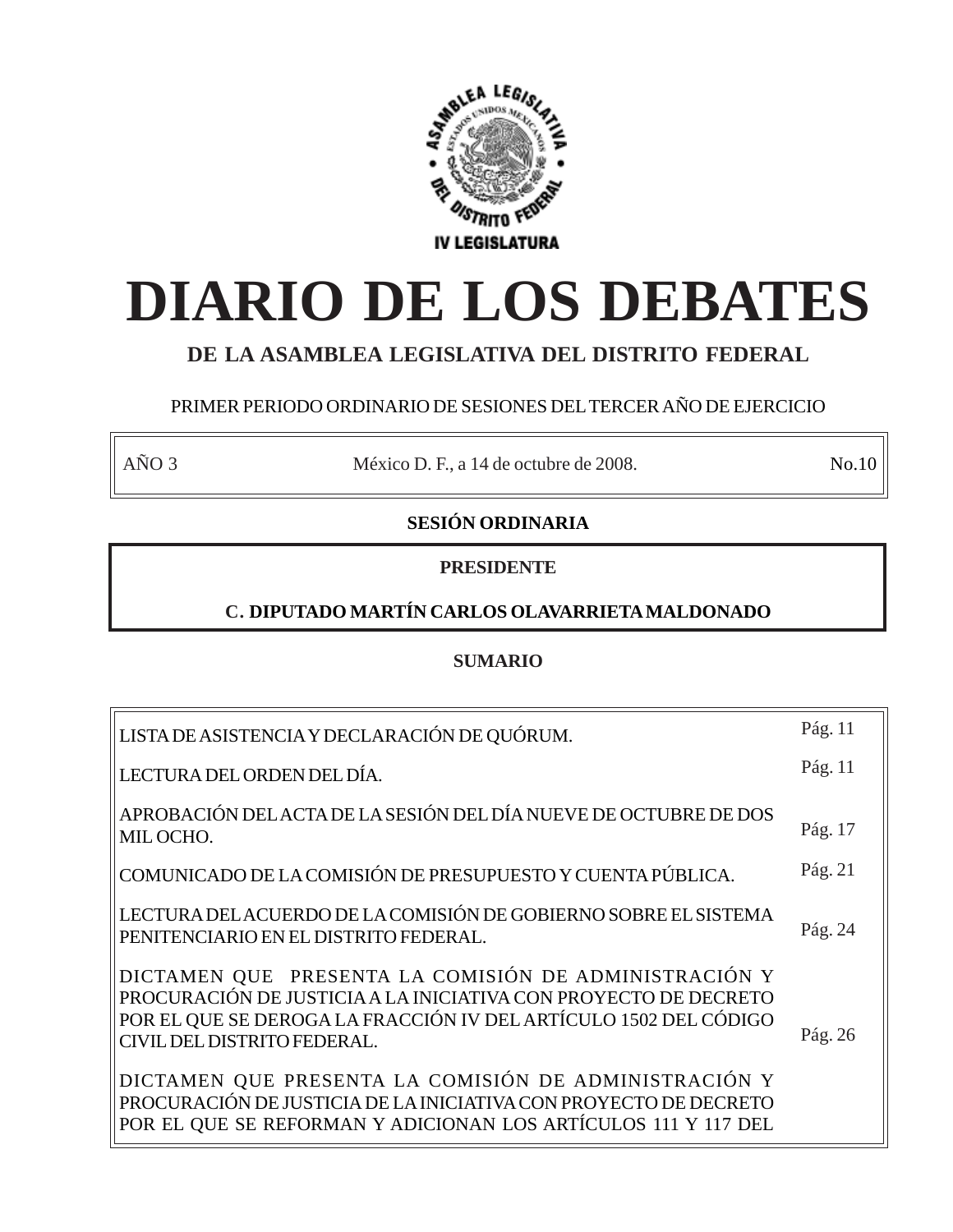| CÓDIGO DE PROCEDIMIENTOS CIVILES PARA EL DISTRITO FEDERAL, ASÍ<br>COMO EL ARTÍCULO 9 DEL TÍTULO ESPECIAL DE LA JUSTICIA DE PAZ DEL<br>MISMO CÓDIGO.                                                                                                                                                                                                                                                                                                                                                                                                                                            | Pág. 30 |
|------------------------------------------------------------------------------------------------------------------------------------------------------------------------------------------------------------------------------------------------------------------------------------------------------------------------------------------------------------------------------------------------------------------------------------------------------------------------------------------------------------------------------------------------------------------------------------------------|---------|
| DICTAMEN QUE PRESENTA LA COMISIÓN DE ADMINISTRACIÓN Y<br>PROCURACIÓN DE JUSTICIA RESPECTO DE LA INICIATIVA CON PROYECTO<br>DE DECRETO POR LA QUE SE REFORMA LA FRACCIÓN II DEL ARTÍCULO 122<br>DEL CÓDIGO DE PROCEDIMIENTOS CIVILES PARA EL DISTRITO FEDERAL.                                                                                                                                                                                                                                                                                                                                  | Pág. 37 |
| DICTAMEN QUE PRESENTA LA COMISIÓN DE ADMINISTRACIÓN Y<br>PROCURACIÓN DE JUSTICIA RESPECTO DE LA INICIATIVA POR LA QUE SE<br>REFORMA EL ARTÍCULO 902 Y SE DEROGA EL ARTÍCULO 925 A DEL CÓDIGO DE<br>PROCEDIMIENTOS CIVILES PARA EL DISTRITO FEDERAL.                                                                                                                                                                                                                                                                                                                                            | Pág. 40 |
| DICTAMEN QUE PRESENTA LA COMISIÓN DE ADMINISTRACIÓN Y<br>PROCURACIÓN DE JUSTICIA RESPECTO DE LA INICIATIVA DE DECRETO QUE<br>ADICIONA UN PÁRRAFO AL ARTÍCULO 9 DE LA LEY DE ATENCIÓN Y APOYO A<br>LAS VÍCTIMAS DEL DELITO PARA EL DISTRITO FEDERAL.                                                                                                                                                                                                                                                                                                                                            | Pág. 44 |
| DICTAMEN QUE PRESENTA LA COMISIÓN DE PRESERVACIÓN DEL MEDIO<br>AMBIENTE Y PROTECCIÓN ECOLÓGICA RESPECTO A LA PROPOSICIÓN CON<br>PUNTO DE ACUERDO POR EL QUE SE EXHORTA AL JEFE DE GOBIERNO QUE<br>EMITA UNA ''DECLARATORIA DE DESASTRE ECOLÓGICO'' SOBRE LA ZONA<br>CHINAMPERA Y OTRAS AFECTADAS DE LA DELEGACIÓN XOCHIMICO;<br>ASIMISMO, QUE LA PROCURADURÍA AMBIENTAL Y DEL ORDENAMIENTO<br>TERRITORIAL DEL DISTRITO FEDERAL REALICE UNA "INVESTIGACIÓN<br>ESPECIAL" DEL CASO; Y LA CREACIÓN DE UNA "COMISIÓN DE<br>INVESTIGACIÓN" PARA CONOCER Y SOLUCIONAR ESTA CONTINGENCIA<br>AMBIENTAL. | Pág. 49 |
| DICTAMEN QUE PRESENTA LA COMISIÓN DE PRESERVACIÓN DEL MEDIO<br>AMBIENTE Y PROTECCIÓN ECOLÓGICA RESPECTO A LA PROPOSICIÓN CON<br>PUNTO DE ACUERDO PARA SOLICITAR AL JEFE DELEGACIONAL EN ÁLVARO<br>OBREGÓN, REALICE LAS ACCIONES PERTINENTES DE PROTECCIÓN<br>AMBIENTAL AL CERRO ATEXQUILO DEL POBLADO DE SAN BARTOLO<br>AMEYALCO EN DICHA DEMARCACIÓN TERRITORIAL.                                                                                                                                                                                                                             | Pág. 56 |
| DICTAMEN QUE PRESENTAN LAS COMISIONES UNIDAS DE PRESERVACIÓN<br>DEL MEDIO AMBIENTE Y PROTECCIÓN ECOLÓGICA Y DE PARTICIPACIÓN<br>CIUDADANA, RELATIVO A LA INICIATIVA CON PROYECTO DE DECRETO QUE<br>REFORMA LOS ARTÍCULOS 50 Y 51 DE LA LEY AMBIENTAL DEL DISTRITO<br>FEDERAL.                                                                                                                                                                                                                                                                                                                  | Pág. 61 |
| INICIATIVA CON PROYECTO DE DECRETO POR EL QUE SE ADICIONAN Y<br>REFORMAN DIVERSOS ARTÍCULOS DE LA LEY PARA EL FUNCIONAMIENTO<br>DE ESTABLECIMIENTOS MERCANTILES DEL DISTRITO FEDERAL, QUE REMITE<br>LA DIPUTADA LAURA PIÑA OLMEDO DEL PARTIDO DE LA REVOLUCIÓN<br>DEMOCRÁTICA.                                                                                                                                                                                                                                                                                                                 | Pág. 66 |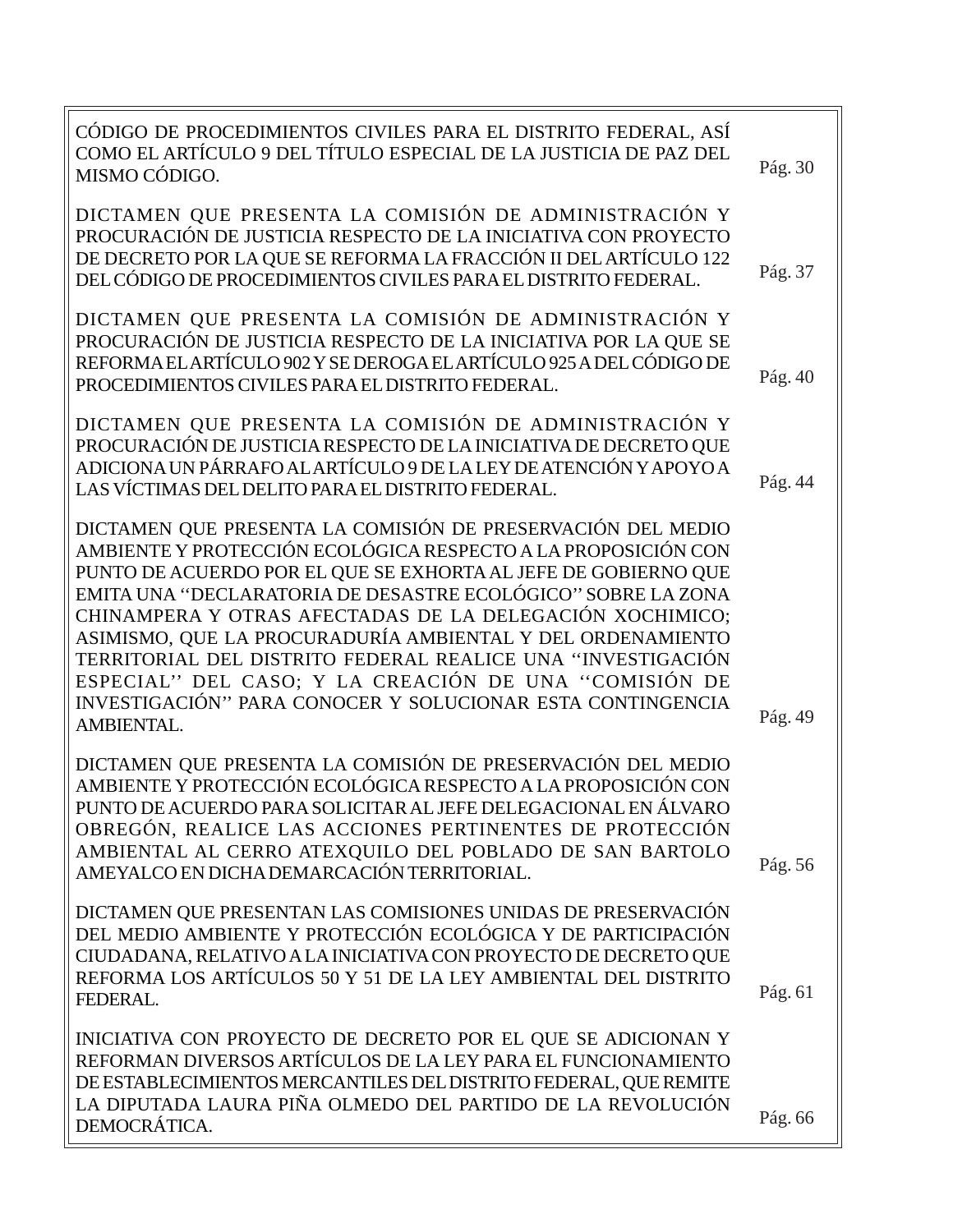| EL DIPUTADO ISAÍAS VILLA GONZÁLEZ DEL PARTIDO DE LA REVOLUCIÓN<br>Pág. 71<br>DEMOCRÁTICA.<br>INICIATIVA CON PROYECTO DE DECRETO QUE REFORMA DIVERSAS<br>DISPOSICIONES DE LA CONSTITUCIÓN POLÍTICA DE LOS ESTADOS UNIDOS<br>MEXICANOS Y DEL ESTATUTO DE GOBIERNO DEL DISTRITO FEDERAL, EN<br>MATERIA DE SEGURIDAD PÚBLICA, QUE REMITE EL DIPUTADO VÍCTOR HUGO<br>Pág. 75<br>CÍRIGO VÁSQUEZ DEL PARTIDO DE LA REVOLUCIÓN DEMOCRÁTICA.<br>PROPOSICIÓN CON PUNTO DE ACUERDO POR LA CUAL SE SOLICITA AL<br>TITULAR DE LA SECRETARÍA DE TRANSPORTE Y VIALIDAD DEL GOBIERNO DEL<br>DISTRITO FEDERAL, PROPORCIONE UN INFORME DETALLADO A ESTE<br>ÓRGANO LEGISLATIVO LOCAL, ACERCA DEL PROGRAMA DE CHATARRIZACION<br>QUE SE ESTA IMPLEMENTANDO EN LA CIUDAD DE MÉXICO, QUE REMITE EL<br>Pág. 81<br>DIPUTADO DANIEL RAMÍREZ DEL VALLE DEL PARTIDO ACCIÓN NACIONAL.<br>PROPOSICIÓN CON PUNTO DE ACUERDO POR LA CUAL SE EXHORTA, AL<br>TITULAR DE LA SECRETARÍA DE SEGURIDAD PÚBLICA DEL DISTRITO FEDERAL,<br>ASÍ COMO AL TITULAR DE LA SECRETARÍA DE TRANSPORTES Y VIALIDAD<br>AMBAS DEL DISTRITO FEDERAL, A LA ADECUADA APLICACIÓN Y<br>CUMPLIMIENTO DEL REGLAMENTO DE TRÁNSITO METROPOLITANO,<br>ESPECÍFICAMENTE EN LO QUE RESPECTA A LAS GRÚAS Y DEPÓSITOS<br>VEHICULARES EN LA CIUDAD DE MÉXICO, QUE REMITE EL DIPUTADO DANIEL<br>Pág. 82<br>RAMÍREZ DEL VALLE DEL PARTIDO ACCIÓN NACIONAL.<br>PRONUNCIAMIENTO SOBRE EL DÍA INTERNACIONAL PARA LA REDUCCIÓN<br>DE DESASTRES NATURALES, QUE REMITE LA DIPUTADA MARÍA DE LA PAZ<br>Pág. 84<br>QUIÑONES CORNEJO DEL PARTIDO ACCIÓN NACIONAL.<br>PROPOSICIÓN CON PUNTO DE ACUERDO PARA SOLICITAR A LA SECRETARÍA<br>DE TRANSPORTE Y VIALIDAD DEL DISTRITO FEDERAL. DESTINE UNA PARTIDA<br>PRESUPUESTAL SUFICIENTE EN EL EJERCICIO 2009, PARA EL PROGRAMA VIAL<br>DENOMINADO RADAR QUE SIRVE COMO APOYO VIAL EN EL DISTRITO<br>FEDERAL, QUE REMITE LA DIPUTADA MARÍA DEL CARMEN PERALTA VAQUEIRO<br>Pág. 85<br>DE LA COALICIÓN PARLAMENTARIA SOCIALDEMÓCRATA.<br>INICIATIVA CON PROYECTO DE DECRETO POR EL QUE SE REFORMAN<br>DIVERSAS DISPOSICIONES DEL ESTATUTO DE GOBIERNO DEL DISTRITO<br>FEDERAL EN MATERIA DE PARTICIPACIÓN CIUDADANA, QUE PRESENTA EL<br>Pág. 86<br>DIPUTADO JORGE TRIANA TENA DEL PARTIDO ACCIÓN NACIONAL.<br>DECRETO QUE ADICIONA UN ARTÍCULO 301 BIS, AL CÓDIGO FINANCIERO DEL<br>DISTRITO FEDERAL, QUE PRESENTA LA DIPUTADA REBECA PARADA ORTEGA<br>Pág. 92<br>DEL PARTIDO NUEVA ALIANZA.<br>INICIATIVA DE LEY QUE ESTABLECE EL DERECHO A CONTAR CON UNA BECA<br>ALIMENTARIA A LOS ALUMNOS CON ALTO RENDIMIENTO ACADÉMICO | INICIATIVA DE REFORMAS Y ADICIONES A LA LEY PARA EL FUNCIONAMIENTO |  |
|------------------------------------------------------------------------------------------------------------------------------------------------------------------------------------------------------------------------------------------------------------------------------------------------------------------------------------------------------------------------------------------------------------------------------------------------------------------------------------------------------------------------------------------------------------------------------------------------------------------------------------------------------------------------------------------------------------------------------------------------------------------------------------------------------------------------------------------------------------------------------------------------------------------------------------------------------------------------------------------------------------------------------------------------------------------------------------------------------------------------------------------------------------------------------------------------------------------------------------------------------------------------------------------------------------------------------------------------------------------------------------------------------------------------------------------------------------------------------------------------------------------------------------------------------------------------------------------------------------------------------------------------------------------------------------------------------------------------------------------------------------------------------------------------------------------------------------------------------------------------------------------------------------------------------------------------------------------------------------------------------------------------------------------------------------------------------------------------------------------------------------------------------------------------------------------------------------------------------------------------------------------------------------------------------------------------------------------------------------------------------------------------------------------------------------------------------------------------------------------------------------------------------------------------------------------------------------------|--------------------------------------------------------------------|--|
|                                                                                                                                                                                                                                                                                                                                                                                                                                                                                                                                                                                                                                                                                                                                                                                                                                                                                                                                                                                                                                                                                                                                                                                                                                                                                                                                                                                                                                                                                                                                                                                                                                                                                                                                                                                                                                                                                                                                                                                                                                                                                                                                                                                                                                                                                                                                                                                                                                                                                                                                                                                          | DE ESTABLECIMIENTOS MERCANTILES DEL DISTRITO FEDERAL, QUE REMITE   |  |
|                                                                                                                                                                                                                                                                                                                                                                                                                                                                                                                                                                                                                                                                                                                                                                                                                                                                                                                                                                                                                                                                                                                                                                                                                                                                                                                                                                                                                                                                                                                                                                                                                                                                                                                                                                                                                                                                                                                                                                                                                                                                                                                                                                                                                                                                                                                                                                                                                                                                                                                                                                                          |                                                                    |  |
|                                                                                                                                                                                                                                                                                                                                                                                                                                                                                                                                                                                                                                                                                                                                                                                                                                                                                                                                                                                                                                                                                                                                                                                                                                                                                                                                                                                                                                                                                                                                                                                                                                                                                                                                                                                                                                                                                                                                                                                                                                                                                                                                                                                                                                                                                                                                                                                                                                                                                                                                                                                          |                                                                    |  |
|                                                                                                                                                                                                                                                                                                                                                                                                                                                                                                                                                                                                                                                                                                                                                                                                                                                                                                                                                                                                                                                                                                                                                                                                                                                                                                                                                                                                                                                                                                                                                                                                                                                                                                                                                                                                                                                                                                                                                                                                                                                                                                                                                                                                                                                                                                                                                                                                                                                                                                                                                                                          |                                                                    |  |
|                                                                                                                                                                                                                                                                                                                                                                                                                                                                                                                                                                                                                                                                                                                                                                                                                                                                                                                                                                                                                                                                                                                                                                                                                                                                                                                                                                                                                                                                                                                                                                                                                                                                                                                                                                                                                                                                                                                                                                                                                                                                                                                                                                                                                                                                                                                                                                                                                                                                                                                                                                                          |                                                                    |  |
|                                                                                                                                                                                                                                                                                                                                                                                                                                                                                                                                                                                                                                                                                                                                                                                                                                                                                                                                                                                                                                                                                                                                                                                                                                                                                                                                                                                                                                                                                                                                                                                                                                                                                                                                                                                                                                                                                                                                                                                                                                                                                                                                                                                                                                                                                                                                                                                                                                                                                                                                                                                          |                                                                    |  |
|                                                                                                                                                                                                                                                                                                                                                                                                                                                                                                                                                                                                                                                                                                                                                                                                                                                                                                                                                                                                                                                                                                                                                                                                                                                                                                                                                                                                                                                                                                                                                                                                                                                                                                                                                                                                                                                                                                                                                                                                                                                                                                                                                                                                                                                                                                                                                                                                                                                                                                                                                                                          |                                                                    |  |
|                                                                                                                                                                                                                                                                                                                                                                                                                                                                                                                                                                                                                                                                                                                                                                                                                                                                                                                                                                                                                                                                                                                                                                                                                                                                                                                                                                                                                                                                                                                                                                                                                                                                                                                                                                                                                                                                                                                                                                                                                                                                                                                                                                                                                                                                                                                                                                                                                                                                                                                                                                                          |                                                                    |  |
|                                                                                                                                                                                                                                                                                                                                                                                                                                                                                                                                                                                                                                                                                                                                                                                                                                                                                                                                                                                                                                                                                                                                                                                                                                                                                                                                                                                                                                                                                                                                                                                                                                                                                                                                                                                                                                                                                                                                                                                                                                                                                                                                                                                                                                                                                                                                                                                                                                                                                                                                                                                          |                                                                    |  |
|                                                                                                                                                                                                                                                                                                                                                                                                                                                                                                                                                                                                                                                                                                                                                                                                                                                                                                                                                                                                                                                                                                                                                                                                                                                                                                                                                                                                                                                                                                                                                                                                                                                                                                                                                                                                                                                                                                                                                                                                                                                                                                                                                                                                                                                                                                                                                                                                                                                                                                                                                                                          |                                                                    |  |
|                                                                                                                                                                                                                                                                                                                                                                                                                                                                                                                                                                                                                                                                                                                                                                                                                                                                                                                                                                                                                                                                                                                                                                                                                                                                                                                                                                                                                                                                                                                                                                                                                                                                                                                                                                                                                                                                                                                                                                                                                                                                                                                                                                                                                                                                                                                                                                                                                                                                                                                                                                                          |                                                                    |  |
|                                                                                                                                                                                                                                                                                                                                                                                                                                                                                                                                                                                                                                                                                                                                                                                                                                                                                                                                                                                                                                                                                                                                                                                                                                                                                                                                                                                                                                                                                                                                                                                                                                                                                                                                                                                                                                                                                                                                                                                                                                                                                                                                                                                                                                                                                                                                                                                                                                                                                                                                                                                          |                                                                    |  |
|                                                                                                                                                                                                                                                                                                                                                                                                                                                                                                                                                                                                                                                                                                                                                                                                                                                                                                                                                                                                                                                                                                                                                                                                                                                                                                                                                                                                                                                                                                                                                                                                                                                                                                                                                                                                                                                                                                                                                                                                                                                                                                                                                                                                                                                                                                                                                                                                                                                                                                                                                                                          |                                                                    |  |
|                                                                                                                                                                                                                                                                                                                                                                                                                                                                                                                                                                                                                                                                                                                                                                                                                                                                                                                                                                                                                                                                                                                                                                                                                                                                                                                                                                                                                                                                                                                                                                                                                                                                                                                                                                                                                                                                                                                                                                                                                                                                                                                                                                                                                                                                                                                                                                                                                                                                                                                                                                                          |                                                                    |  |
|                                                                                                                                                                                                                                                                                                                                                                                                                                                                                                                                                                                                                                                                                                                                                                                                                                                                                                                                                                                                                                                                                                                                                                                                                                                                                                                                                                                                                                                                                                                                                                                                                                                                                                                                                                                                                                                                                                                                                                                                                                                                                                                                                                                                                                                                                                                                                                                                                                                                                                                                                                                          |                                                                    |  |
|                                                                                                                                                                                                                                                                                                                                                                                                                                                                                                                                                                                                                                                                                                                                                                                                                                                                                                                                                                                                                                                                                                                                                                                                                                                                                                                                                                                                                                                                                                                                                                                                                                                                                                                                                                                                                                                                                                                                                                                                                                                                                                                                                                                                                                                                                                                                                                                                                                                                                                                                                                                          |                                                                    |  |
|                                                                                                                                                                                                                                                                                                                                                                                                                                                                                                                                                                                                                                                                                                                                                                                                                                                                                                                                                                                                                                                                                                                                                                                                                                                                                                                                                                                                                                                                                                                                                                                                                                                                                                                                                                                                                                                                                                                                                                                                                                                                                                                                                                                                                                                                                                                                                                                                                                                                                                                                                                                          |                                                                    |  |
|                                                                                                                                                                                                                                                                                                                                                                                                                                                                                                                                                                                                                                                                                                                                                                                                                                                                                                                                                                                                                                                                                                                                                                                                                                                                                                                                                                                                                                                                                                                                                                                                                                                                                                                                                                                                                                                                                                                                                                                                                                                                                                                                                                                                                                                                                                                                                                                                                                                                                                                                                                                          |                                                                    |  |
|                                                                                                                                                                                                                                                                                                                                                                                                                                                                                                                                                                                                                                                                                                                                                                                                                                                                                                                                                                                                                                                                                                                                                                                                                                                                                                                                                                                                                                                                                                                                                                                                                                                                                                                                                                                                                                                                                                                                                                                                                                                                                                                                                                                                                                                                                                                                                                                                                                                                                                                                                                                          |                                                                    |  |
|                                                                                                                                                                                                                                                                                                                                                                                                                                                                                                                                                                                                                                                                                                                                                                                                                                                                                                                                                                                                                                                                                                                                                                                                                                                                                                                                                                                                                                                                                                                                                                                                                                                                                                                                                                                                                                                                                                                                                                                                                                                                                                                                                                                                                                                                                                                                                                                                                                                                                                                                                                                          |                                                                    |  |
|                                                                                                                                                                                                                                                                                                                                                                                                                                                                                                                                                                                                                                                                                                                                                                                                                                                                                                                                                                                                                                                                                                                                                                                                                                                                                                                                                                                                                                                                                                                                                                                                                                                                                                                                                                                                                                                                                                                                                                                                                                                                                                                                                                                                                                                                                                                                                                                                                                                                                                                                                                                          |                                                                    |  |
|                                                                                                                                                                                                                                                                                                                                                                                                                                                                                                                                                                                                                                                                                                                                                                                                                                                                                                                                                                                                                                                                                                                                                                                                                                                                                                                                                                                                                                                                                                                                                                                                                                                                                                                                                                                                                                                                                                                                                                                                                                                                                                                                                                                                                                                                                                                                                                                                                                                                                                                                                                                          |                                                                    |  |
|                                                                                                                                                                                                                                                                                                                                                                                                                                                                                                                                                                                                                                                                                                                                                                                                                                                                                                                                                                                                                                                                                                                                                                                                                                                                                                                                                                                                                                                                                                                                                                                                                                                                                                                                                                                                                                                                                                                                                                                                                                                                                                                                                                                                                                                                                                                                                                                                                                                                                                                                                                                          |                                                                    |  |
|                                                                                                                                                                                                                                                                                                                                                                                                                                                                                                                                                                                                                                                                                                                                                                                                                                                                                                                                                                                                                                                                                                                                                                                                                                                                                                                                                                                                                                                                                                                                                                                                                                                                                                                                                                                                                                                                                                                                                                                                                                                                                                                                                                                                                                                                                                                                                                                                                                                                                                                                                                                          |                                                                    |  |
|                                                                                                                                                                                                                                                                                                                                                                                                                                                                                                                                                                                                                                                                                                                                                                                                                                                                                                                                                                                                                                                                                                                                                                                                                                                                                                                                                                                                                                                                                                                                                                                                                                                                                                                                                                                                                                                                                                                                                                                                                                                                                                                                                                                                                                                                                                                                                                                                                                                                                                                                                                                          |                                                                    |  |
|                                                                                                                                                                                                                                                                                                                                                                                                                                                                                                                                                                                                                                                                                                                                                                                                                                                                                                                                                                                                                                                                                                                                                                                                                                                                                                                                                                                                                                                                                                                                                                                                                                                                                                                                                                                                                                                                                                                                                                                                                                                                                                                                                                                                                                                                                                                                                                                                                                                                                                                                                                                          |                                                                    |  |
|                                                                                                                                                                                                                                                                                                                                                                                                                                                                                                                                                                                                                                                                                                                                                                                                                                                                                                                                                                                                                                                                                                                                                                                                                                                                                                                                                                                                                                                                                                                                                                                                                                                                                                                                                                                                                                                                                                                                                                                                                                                                                                                                                                                                                                                                                                                                                                                                                                                                                                                                                                                          |                                                                    |  |
|                                                                                                                                                                                                                                                                                                                                                                                                                                                                                                                                                                                                                                                                                                                                                                                                                                                                                                                                                                                                                                                                                                                                                                                                                                                                                                                                                                                                                                                                                                                                                                                                                                                                                                                                                                                                                                                                                                                                                                                                                                                                                                                                                                                                                                                                                                                                                                                                                                                                                                                                                                                          |                                                                    |  |
|                                                                                                                                                                                                                                                                                                                                                                                                                                                                                                                                                                                                                                                                                                                                                                                                                                                                                                                                                                                                                                                                                                                                                                                                                                                                                                                                                                                                                                                                                                                                                                                                                                                                                                                                                                                                                                                                                                                                                                                                                                                                                                                                                                                                                                                                                                                                                                                                                                                                                                                                                                                          |                                                                    |  |
|                                                                                                                                                                                                                                                                                                                                                                                                                                                                                                                                                                                                                                                                                                                                                                                                                                                                                                                                                                                                                                                                                                                                                                                                                                                                                                                                                                                                                                                                                                                                                                                                                                                                                                                                                                                                                                                                                                                                                                                                                                                                                                                                                                                                                                                                                                                                                                                                                                                                                                                                                                                          |                                                                    |  |
|                                                                                                                                                                                                                                                                                                                                                                                                                                                                                                                                                                                                                                                                                                                                                                                                                                                                                                                                                                                                                                                                                                                                                                                                                                                                                                                                                                                                                                                                                                                                                                                                                                                                                                                                                                                                                                                                                                                                                                                                                                                                                                                                                                                                                                                                                                                                                                                                                                                                                                                                                                                          |                                                                    |  |
|                                                                                                                                                                                                                                                                                                                                                                                                                                                                                                                                                                                                                                                                                                                                                                                                                                                                                                                                                                                                                                                                                                                                                                                                                                                                                                                                                                                                                                                                                                                                                                                                                                                                                                                                                                                                                                                                                                                                                                                                                                                                                                                                                                                                                                                                                                                                                                                                                                                                                                                                                                                          |                                                                    |  |
|                                                                                                                                                                                                                                                                                                                                                                                                                                                                                                                                                                                                                                                                                                                                                                                                                                                                                                                                                                                                                                                                                                                                                                                                                                                                                                                                                                                                                                                                                                                                                                                                                                                                                                                                                                                                                                                                                                                                                                                                                                                                                                                                                                                                                                                                                                                                                                                                                                                                                                                                                                                          |                                                                    |  |
|                                                                                                                                                                                                                                                                                                                                                                                                                                                                                                                                                                                                                                                                                                                                                                                                                                                                                                                                                                                                                                                                                                                                                                                                                                                                                                                                                                                                                                                                                                                                                                                                                                                                                                                                                                                                                                                                                                                                                                                                                                                                                                                                                                                                                                                                                                                                                                                                                                                                                                                                                                                          |                                                                    |  |
|                                                                                                                                                                                                                                                                                                                                                                                                                                                                                                                                                                                                                                                                                                                                                                                                                                                                                                                                                                                                                                                                                                                                                                                                                                                                                                                                                                                                                                                                                                                                                                                                                                                                                                                                                                                                                                                                                                                                                                                                                                                                                                                                                                                                                                                                                                                                                                                                                                                                                                                                                                                          |                                                                    |  |
|                                                                                                                                                                                                                                                                                                                                                                                                                                                                                                                                                                                                                                                                                                                                                                                                                                                                                                                                                                                                                                                                                                                                                                                                                                                                                                                                                                                                                                                                                                                                                                                                                                                                                                                                                                                                                                                                                                                                                                                                                                                                                                                                                                                                                                                                                                                                                                                                                                                                                                                                                                                          |                                                                    |  |
|                                                                                                                                                                                                                                                                                                                                                                                                                                                                                                                                                                                                                                                                                                                                                                                                                                                                                                                                                                                                                                                                                                                                                                                                                                                                                                                                                                                                                                                                                                                                                                                                                                                                                                                                                                                                                                                                                                                                                                                                                                                                                                                                                                                                                                                                                                                                                                                                                                                                                                                                                                                          |                                                                    |  |
|                                                                                                                                                                                                                                                                                                                                                                                                                                                                                                                                                                                                                                                                                                                                                                                                                                                                                                                                                                                                                                                                                                                                                                                                                                                                                                                                                                                                                                                                                                                                                                                                                                                                                                                                                                                                                                                                                                                                                                                                                                                                                                                                                                                                                                                                                                                                                                                                                                                                                                                                                                                          |                                                                    |  |
|                                                                                                                                                                                                                                                                                                                                                                                                                                                                                                                                                                                                                                                                                                                                                                                                                                                                                                                                                                                                                                                                                                                                                                                                                                                                                                                                                                                                                                                                                                                                                                                                                                                                                                                                                                                                                                                                                                                                                                                                                                                                                                                                                                                                                                                                                                                                                                                                                                                                                                                                                                                          |                                                                    |  |
|                                                                                                                                                                                                                                                                                                                                                                                                                                                                                                                                                                                                                                                                                                                                                                                                                                                                                                                                                                                                                                                                                                                                                                                                                                                                                                                                                                                                                                                                                                                                                                                                                                                                                                                                                                                                                                                                                                                                                                                                                                                                                                                                                                                                                                                                                                                                                                                                                                                                                                                                                                                          |                                                                    |  |
|                                                                                                                                                                                                                                                                                                                                                                                                                                                                                                                                                                                                                                                                                                                                                                                                                                                                                                                                                                                                                                                                                                                                                                                                                                                                                                                                                                                                                                                                                                                                                                                                                                                                                                                                                                                                                                                                                                                                                                                                                                                                                                                                                                                                                                                                                                                                                                                                                                                                                                                                                                                          |                                                                    |  |
|                                                                                                                                                                                                                                                                                                                                                                                                                                                                                                                                                                                                                                                                                                                                                                                                                                                                                                                                                                                                                                                                                                                                                                                                                                                                                                                                                                                                                                                                                                                                                                                                                                                                                                                                                                                                                                                                                                                                                                                                                                                                                                                                                                                                                                                                                                                                                                                                                                                                                                                                                                                          |                                                                    |  |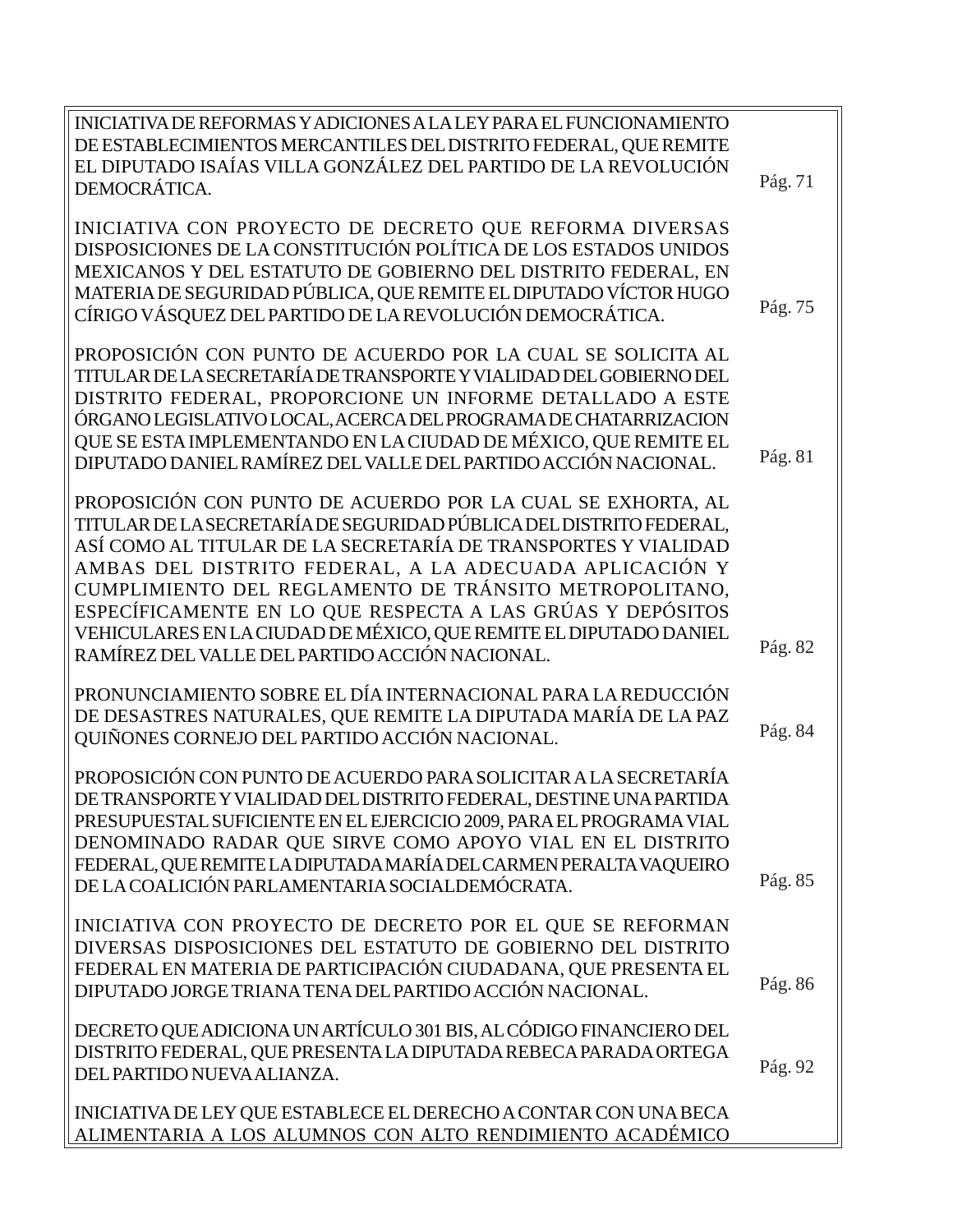| INSCRITOS EN LAS ESCUELAS PÚBLICAS DEL DISTRITO FEDERAL EN LOS<br>NIVELES PRIMARIA Y SECUNDARIA, QUE PRESENTA LA DIPUTADA REBECA<br>PARADA ORTEGA DEL PARTIDO NUEVA ALIANZA.                                                                                                                                                                    | Pág. 94  |
|-------------------------------------------------------------------------------------------------------------------------------------------------------------------------------------------------------------------------------------------------------------------------------------------------------------------------------------------------|----------|
| INICIATIVA DE DECRETO POR LA QUE SE CREA LA LEY QUE ESTABLECE EL<br>DERECHO A RECIBIR UNA BECA A LOS ESTUDIANTES DE INSTITUCIONES<br>PÚBLICAS DE EDUCACIÓN MEDIA SUPERIOR DEL DISTRITO FEDERAL,<br>RESIDENTES EN LA MISMA ENTIDAD, QUE PRESENTA EL DIPUTADO HIPÓLITO<br>BRAVO LÓPEZ DEL PARTIDO DE LA REVOLUCIÓN DEMOCRÁTICA.                   | Pág. 98  |
| INICIATIVA DE DECRETO POR EL CUAL SE REFORMAN LAS FRACCIONES III Y<br>IV, DEL ARTÍCULO 19 Y LA FRACCIÓN I, DEL ARTÍCULO 20 DE LA LEY DE<br>VOLUNTAD ANTICIPADA PARA EL DISTRITO FEDERAL, QUE PRESENTA LA<br>DIPUTADA MARÍA DE LA PAZ QUIÑONES CORNEJO DEL PARTIDO ACCIÓN<br>NACIONAL.                                                           | Pág. 100 |
| INICIATIVA DE DECRETO POR LA QUE SE REFORMAN DIVERSAS<br>DISPOSICIONES DE LA LEY DE FOMENTO CULTURAL DEL DISTRITO FEDERAL,<br>QUE PRESENTA LA DIPUTADA MARÍA DE LA PAZ QUIÑONES CORNEJO DEL<br>PARTIDO ACCIÓN NACIONAL.                                                                                                                         | Pág. 102 |
| INICIATIVA DE DECRETO POR EL CUAL SE REFORMA EL ARTÍCULO 25 DE LA<br>LEY DE DESARROLLO URBANO DEL DISTRITO FEDERAL, QUE PRESENTA LA<br>DIPUTADA MARÍA DE LA PAZ QUIÑONES CORNEJO DEL PARTIDO ACCIÓN<br><b>NACIONAL</b>                                                                                                                          | Pág. 105 |
| EFEMÉRIDES SOBRE EL DÍA DE LA RAZA, QUE PRESENTA LA DIPUTADA REBECA<br>PARADA ORTEGA DEL PARTIDO NUEVA ALIANZA.                                                                                                                                                                                                                                 | Pág. 108 |
| EFEMÉRIDES SOBRE EL DÍA MUNDIAL DEL ANIMAL, QUE PRESENTA LA<br>DIPUTADA REBECA PARADA ORTEGA DEL PARTIDO NUEVA ALIANZA.                                                                                                                                                                                                                         | Pág. 109 |
| PROPOSICIÓN CON PUNTO DE ACUERDO PARA SOLICITAR AL SECRETARIO<br>DE SEGURIDAD PÚBLICA DEL DISTRITO FEDERAL, LA IMPLEMENTACIÓN DE<br>UN PROGRAMA INTEGRAL DE VIGILANCIA EN EL PARQUE LIRA, QUE PERMITA<br>GARANTIZAR LA SEGURIDAD DE LOS VISITANTES, QUE PRESENTA LA<br>DIPUTADA MARGARITA MARÍA MARTÍNEZ FISHER DEL PARTIDO ACCIÓN<br>NACIONAL. | Pág. 111 |
| INICIATIVA CON PROYECTO DE DECRETO POR EL QUE SE EXPIDE LA LEY DE<br>ESTACIONAMIENTOS PÚBLICOS DEL DISTRITO FEDERAL Y SE DEROGA EL<br>CAPÍTULO IV DE LA LEY PARA EL FUNCIONAMIENTO DE ESTABLECIMIENTOS<br>MERCANTILES DEL DISTRITO FEDERAL, QUE PRESENTA LA DIPUTADA CELINA<br>SAAVEDRA ORTEGA DEL PARTIDO ACCIÓN NACIONAL.                     | Pág. 112 |
| INICIATIVA CON PROYECTO DE DECRETO QUE REFORMA EL ARTÍCULO 444<br>DEL CÓDIGO CIVIL Y SE ADICIONA EL 201 TER DEL CÓDIGO PENAL, AMBOS<br>DEL DISTRITO FEDERAL, QUE PRESENTA EL DIPUTADO JOSÉ ANTONIO ZEPEDA<br>SEGURA DEL PARTIDO ACCIÓN NACIONAL.                                                                                                | Pág. 123 |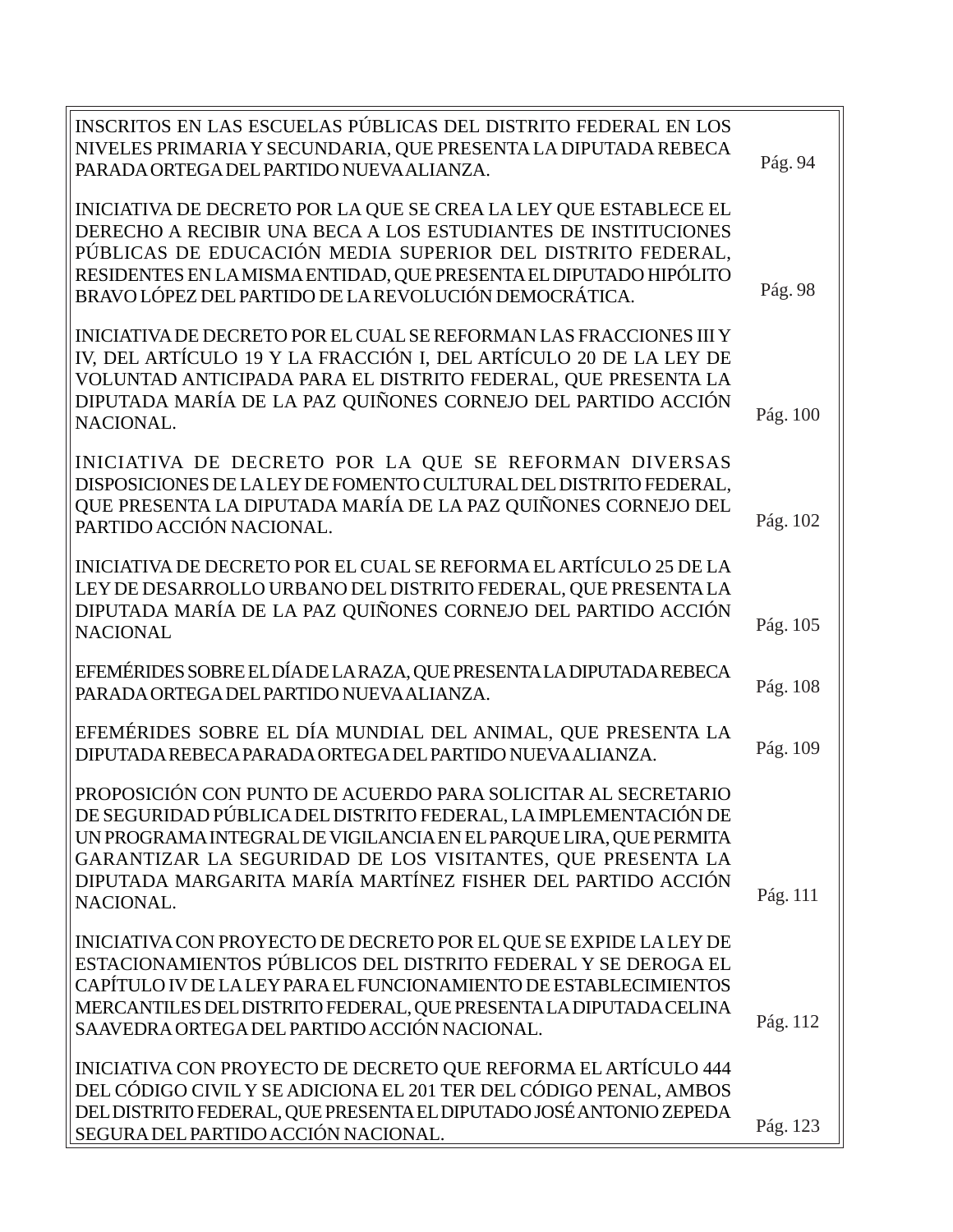| INICIATIVA DE DECRETO POR EL QUE SE REFORMA EL ARTÍCULO 362, SE<br>ADICIONAN LOS ARTÍCULOS 362 BIS Y 362 TER Y SE MODIFICA LA<br>DENOMINACIÓN DEL CAPÍTULO II, DEL TÍTULO VIGÉSIMO SÉPTIMO DEL<br>CÓDIGO PENAL PARA EL DISTRITO FEDERAL, QUE PRESENTA EL DIPUTADO<br>AGUSTÍN CARLOS CASTILLA MARROQUÍN DEL PARTIDO ACCIÓN NACIONAL.                                                                                                                                                                                                                                                                               | Pág. 127 |
|-------------------------------------------------------------------------------------------------------------------------------------------------------------------------------------------------------------------------------------------------------------------------------------------------------------------------------------------------------------------------------------------------------------------------------------------------------------------------------------------------------------------------------------------------------------------------------------------------------------------|----------|
| INICIATIVA DE DECRETO POR EL CUAL SE ADICIONA LA FRACCIÓN III DEL<br>ARTÍCULO 16 BIS 1 DE LA LEY DE SALUD PARA EL DISTRITO FEDERAL, QUE<br>PRESENTA LA DIPUTADA MARÍA DE LA PAZ QUIÑONES CORNEJO DEL PARTIDO<br><b>ACCIÓN NACIONAL.</b>                                                                                                                                                                                                                                                                                                                                                                           | Pág. 131 |
| INICIATIVA QUE REFORMA LOS ARTÍCULOS 1499, 1500 Y 1549 BIS Y DEROGA<br>LOS ARTÍCULOS 1501, 1565, 1566, 1567, 1568, 1569, 1570, 1571, 1572, 1573, 1574,<br>1575, 1576, 1577, 1578, 1579, 1580, 1581, 1582, 1583, 1584,<br>1585, 1586, 1587, 1588, 1589, 1590, 1591, 1592, 1593, 1594, 1595, 1596, 1597 Y 1598 DEL<br>CÓDIGO CIVIL PARA EL DISTRITO FEDERAL, 876-BIS, 884, 885, 886, 887, 888,<br>889, 890, 891, 892 DEL CÓDIGO DE PROCEDIMIENTOS CIVILES PARA EL<br>DISTRITO FEDERAL Y 178 DE LA LEY DEL NOTARIADO, QUE PRESENTA EL<br>DIPUTADO ARTURO SANTANA ALFARO DEL PARTIDO DE LA REVOLUCIÓN<br>DEMOCRÁTICA. | Pág. 133 |
| INICIATIVA CON PROYECTO DE DECRETO POR LA QUE SE REFORMAN<br>DIVERSOS ARTÍCULOS A LA LEY ORGÁNICA DE LA CONTADURÍA MAYOR DE<br>HACIENDA DE LA ASAMBLEA LEGISLATIVA DEL DISTRITO FEDERAL, QUE<br>REMITE EL DIPUTADO EZEQUIEL RÉTIZ GUTIÉRREZ DEL PARTIDO ACCIÓN<br>NACIONAL.                                                                                                                                                                                                                                                                                                                                       | Pág. 138 |
| INICIATIVA CON PROYECTO DE DECRETO POR EL QUE SE REFORMAN Y<br>ADICIONAN LOS ARTÍCULOS 3°, 4°, 13, 17, 192, 198, 199, 237, 245, EL TÍTULO<br>DEL CAPÍTULO XI DEL TÍTULO DUODÉCIMO Y SUS ARTÍCULOS<br>CORRESPONDIENTES; ASÍ COMO LOS ARTÍCULOS 289, 308 BIS, 421 Y 464,<br>TODOS DE LA LEY GENERAL DE SALUD, QUE PRESENTA EL DIPUTADO VÍCTOR<br>HUGO CÍRIGO VÁSQUEZ DEL PARTIDO DE LA REVOLUCIÓN DEMOCRÁTICA.                                                                                                                                                                                                      | Pág. 145 |
| INICIATIVA CON PROYECTO DE DECRETO POR EL QUE SE ADICIONA UN<br>ÚLTIMO PÁRRAFO AL ARTÍCULO 61 DE LA LEY ORGÁNICA DE LA SECRETARÍA<br>DE SEGURIDAD PÚBLICA DEL DISTRITO FEDERAL Y SE ADICIONA UN SEGUNDO<br>PÁRRAFO A LA FRACCIÓN I DEL ARTÍCULO 10 DE LA LEY ORGÁNICA DE LA<br>PROCURADURÍA GENERAL DE JUSTICIA DEL DISTRITO FEDERAL, QUE<br>PRESENTA EL DIPUTADO TOMÁS PLIEGO CALVO DEL PARTIDO DE LA<br>REVOLUCIÓN DEMOCRÁTICA.                                                                                                                                                                                 | Pág. 154 |
| PROPOSICIÓN CON PUNTO DE ACUERDO PARA QUE EL JEFE DE GOBIERNO<br>DEL DISTRITO FEDERAL RECONSIDERE LA CONSTRUCCIÓN DEL TRANVÍA QUE<br>CORRERÁ DE BUENAVISTA AL CENTRO HISTÓRICO, QUE PRESENTA EL<br>DIPUTADO JORGE FEDERICO SHIAFFINO ISUNZA DEL PARTIDO<br>REVOLUCIONARIO INSTITUCIONAL.                                                                                                                                                                                                                                                                                                                          | Pág. 160 |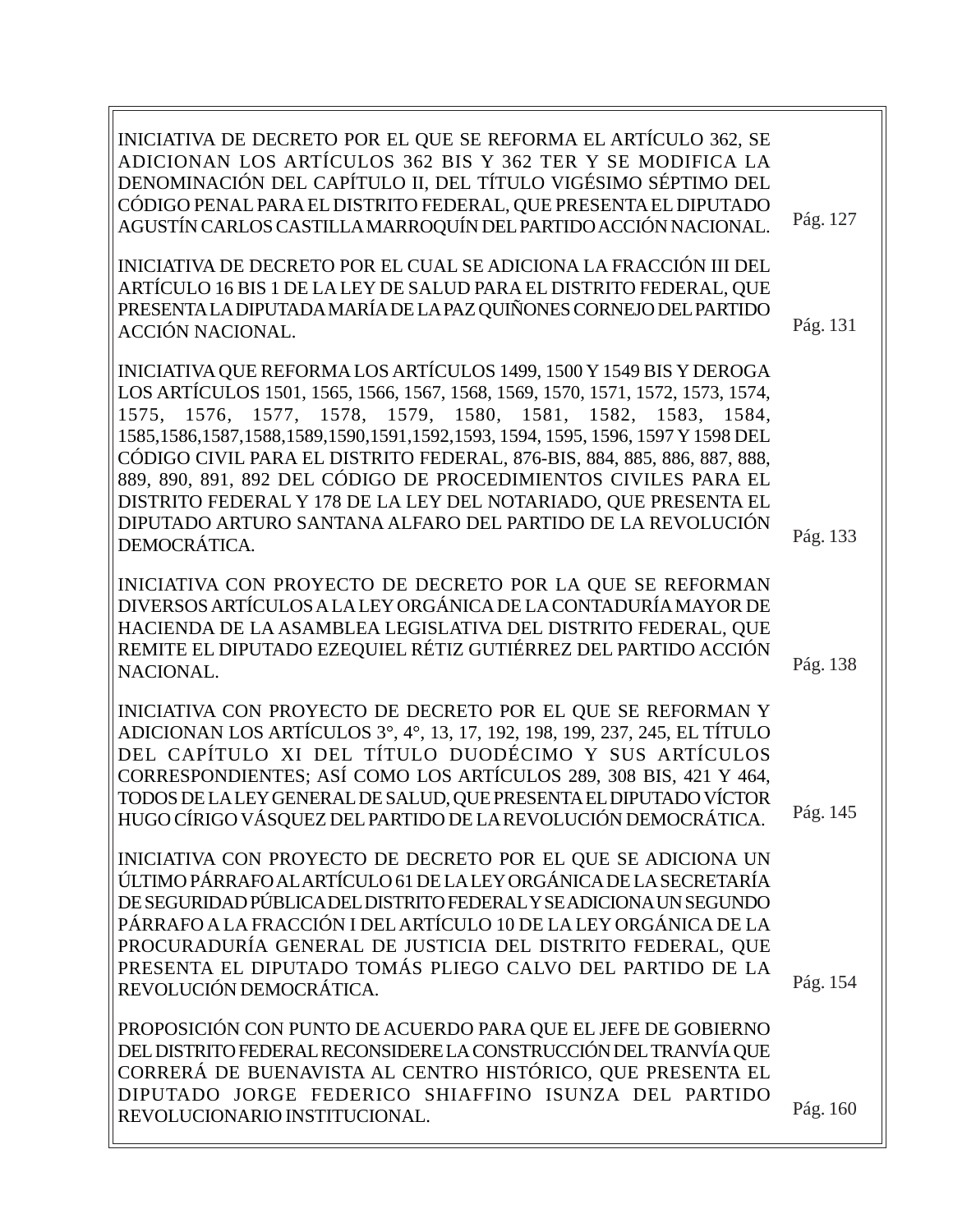PROPOSICIÓN CON PUNTO DE ACUERDO POR MEDIO DEL CUAL LA ASAMBLEA LEGISLATIVA DEL DISTRITO FEDERAL EMITA UN ATENTO EXHORTO A LA H. CÁMARA DE DIPUTADOS DEL CONGRESO DE LA UNIÓN PARA QUE ASIGNE LOS RECURSOS NECESARIOS PARA LLEVAR A CABO LA AMPLIACIÓN DE LA LÍNEA ''B'' DEL SISTEMA DE TRANSPORTE COLECTIVO METRO, QUE PRESENTA EL DIPUTADO FERNANDO ESPINO ARÉVALO DEL PARTIDO NUEVA ALIANZA. PROPOSICIÓN CON PUNTO DE ACUERDO POR MEDIO DEL CUAL LA ASAMBLEA LEGISLATIVA DEL DISTRITO FEDERAL EMITA UN ATENTO EXHORTO A LA H. CÁMARA DE DIPUTADOS DEL CONGRESO DE LA UNIÓN PARA QUE ASIGNE LOS RECURSOS NECESARIOS PARA LA AMPLIACIÓN DE LA LÍNEA 3 DEL SISTEMA DE TRANSPORTE COLECTIVO METRO, QUE PRESENTA EL DIPUTADO FERNANDO ESPINO ARÉVALO DEL PARTIDO NUEVA ALIANZA. PROPOSICIÓN CON PUNTO DE ACUERDO POR EL QUE SE SOLICITA AL JEFE DE GOBIERNO DEL DISTRITO FEDERAL, QUE EN EL EJERCICIO DE SUS ATRIBUCIONES, EMITA PARA EL EJERCICIO FISCAL 2009, UNA RESOLUCIÓN DE CARÁCTER GENERAL MEDIANTE LA CUAL SE DETERMINEN UNA CUOTA FIJA PARA LOS USUARIOS DE SERVICIO MEDIDO DE LAS COLONIAS QUE RECIBEN EL AGUA POR TANDEO EN LA DELEGACIÓN LA MAGDALENA CONTRERAS, QUE REMITE LA DIPUTADA LETICIA QUEZADA CONTRERAS DEL PARTIDO DE LA REVOLUCIÓN DEMOCRÁTICA. PROPOSICIÓN CON PUNTO DE ACUERDO CONSISTENTE EN EXHORTAR A ESTA ASAMBLEA LEGISLATIVA DEL DISTRITO FEDERAL PARA QUE EN EJERCICIO DE SUS FACULTADES APRUEBE UNA PARTIDA ETIQUETADA Y ADICIONAL AL PRESUPUESTO DE LA SECRETARÍA DE SALUD DEL DF, POR LA CANTIDAD DE \$50, 000, 000.00 (CINCUENTA MILLONES DE PESOS 00/100M.N.) DEL PRESUPUESTO DESTINADO AL PROGRAMA DE VIH/SIDA DE LA CIUDAD DE MÉXICO, A FIN DE QUE PERMITA REALIZAR Y FINANCIAR ACCIONES Y CAMPAÑAS DE PREVENCIÓN, QUE REMITE LA DIPUTADA LETICIA QUEZADA CONTRERAS DEL PARTIDO DE LA REVOLUCIÓN DEMOCRÁTICA. PROPOSICIÓN CON PUNTO DE ACUERDO POR EL QUE SE SOLICITA AL JEFE DELEGACIONAL EN LA MAGDALENA CONTRERAS Y AL JEFE DE GOBIERNO DEL DISTRITO FEDERAL, QUE EN EL PROYECTO DE PRESUPUESTO DE EGRESOS DEL DISTRITO FEDERAL CORRESPONDIENTE AL EJERCICIO FISCAL 2009, SE CONTEMPLE UN INCREMENTO PRESUPUESTAL A DICHA DEMARCACIÓN TERRITORIAL QUE REDUNDE EN BENEFICIO DE LA SALUD, CULTURA, MEDIO AMBIENTE, SERVICIOS URBANOS, OBRAS PÚBLICAS Y PROGRAMAS DE APOYO DIRIGIDOS A LAS Y LOS CONTRERENSES, EN PARTICULAR PARA LA ATENCIÓN Y DOTACIÓN DE SERVICIOS, ESPECÍFICAMENTE, ASFALTO, BANQUETAS Y MUROS DE CONTENCIÓN A LAS ZONAS SUJETAS AL PROGRAMA DE REGULARIZACIÓN Y QUE DICHOS RECURSOS SEAN CONSIDERADOS DENTRO DE LOS PROGRAMAS PRIORITARIOS DE LA DELEGACIÓN, QUE REMITE LA DIPUTADA LETICIA QUEZADA CONTRERAS DEL PARTIDO DE LA REVOLUCIÓN DEMOCRÁTICA. Pág. 161 Pág. 164 Pág. 172 Pág. 169 Pág. 168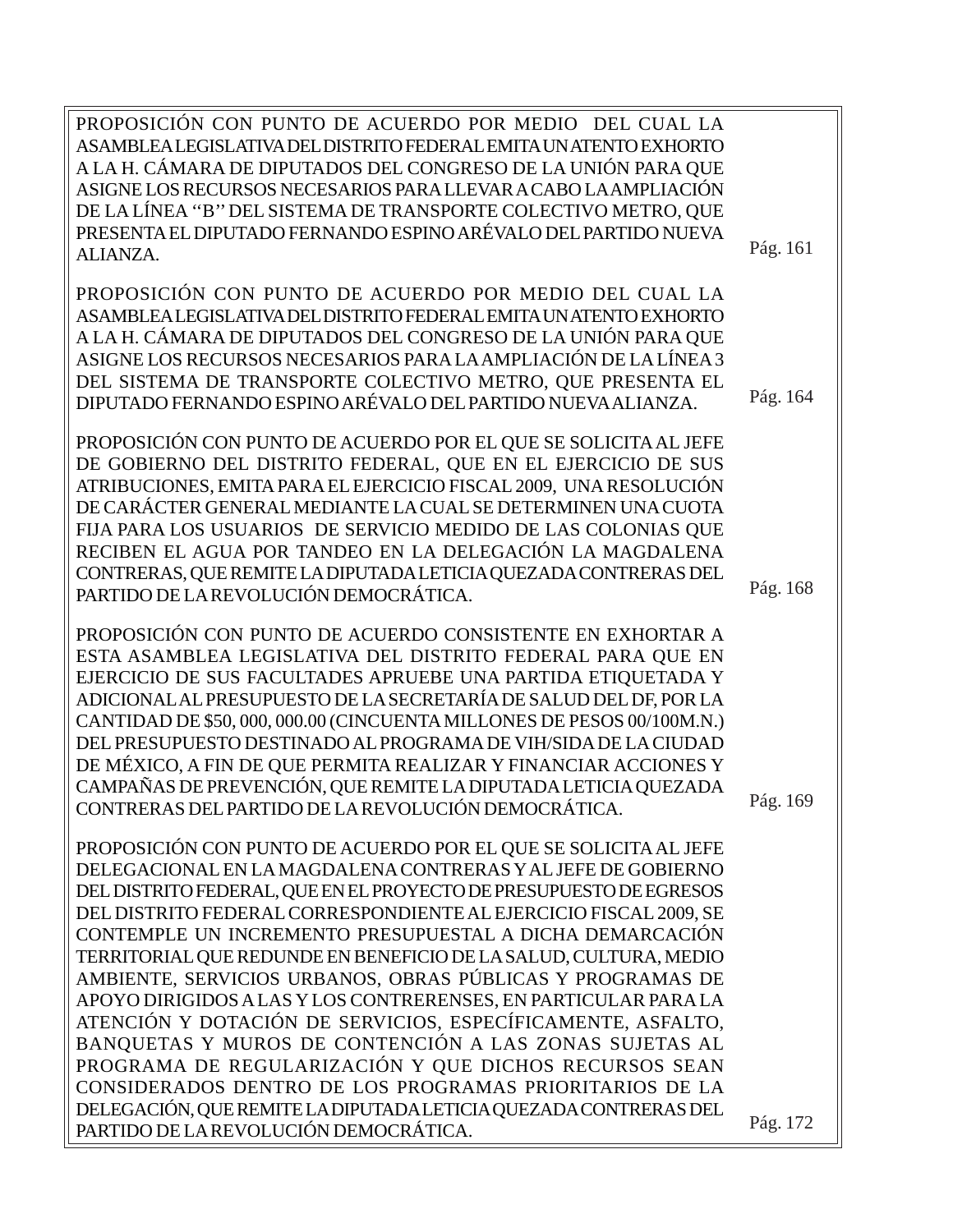PROPOSICIÓN CON PUNTO DE ACUERDO POR EL QUE SE SOLICITA AL JEFE DELEGACIONAL EN LA MAGDALENA CONTRERAS Y AL JEFE DE GOBIERNO DEL DISTRITO FEDERAL, QUE EN EL PROYECTO DE PRESUPUESTO DE EGRESOS DEL DISTRITO FEDERAL CORRESPONDIENTE AL EJERCICIO FISCAL 2009, SE CONTEMPLE UN INCREMENTO PRESUPUESTAL A DICHA DEMARCACIÓN TERRITORIAL QUE REDUNDE EN BENEFICIO DE LAS Y LOS CONTRERENSES, EN PARTICULAR PARA LA ATENCIÓN Y DOTACIÓN DE INFRAESTRUCTURA URBANA Y SERVICIOS INDISPENSABLES COMO ASFALTO, BANQUETAS Y MUROS DE CONTENCIÓN, ESPECÍFICAMENTE DESTINADO A LAS ZONAS SUJETAS AL PROGRAMA DE REGULARIZACIÓN ENTRE LAS QUE SE ENCUENTRAN ''EL CAPULÍN, AMPLIACIÓN LOMAS DE SAN BERNABÉ, TIERRA UNIDA, EL ERMITAÑO, MEYUCA, CRECENCIO JUÁREZ CHAVIRA, LINDERO DE LA CAÑADA, EL OCOTAL, PIPICO, MINA VIEJA, EL GAVILLERO, SUBESTACIÓN, EXHACIENDA ESLAVA, RINCONADA TABAQUEROS, LADERA DE CHISTO, CAZULCO Y TIERRA COLORADA'' Y QUE DICHOS RECURSOS SEAN CONSIDERADOS DENTRO DE LOS PROGRAMAS PRIORITARIOS DE LA DELEGACIÓN, QUE REMITE LA DIPUTADA LETICIA QUEZADA CONTRERAS DEL PARTIDO DE LA REVOLUCIÓN DEMOCRÁTICA.

PROPOSICIÓN CON PUNTO DE ACUERDO PARA EXHORTAR A LAS DIPUTADAS Y DIPUTADOS DE LA ASAMBLEA LEGISLATIVA DEL DISTRITO FEDERAL IV LEGISLATURA, PARA QUE EN EJERCICIO DE SU ATRIBUCIONES APRUEBEN EL PRESUPUESTO DE EGRESOS DEL DISTRITO FEDERAL, CORRESPONDIENTE AL EJERCICIO FISCAL 2009, INCORPORANDO LA TRANSVERSALIDAD Y LA PERSPECTIVA DE GÉNERO, QUE PERMITAN AL GOBIERNO DEL DISTRITO FEDERAL, AL TRIBUNAL SUPERIOR DE JUSTICIA DEL DISTRITO FEDERAL, A ESTA ASAMBLEA LEGISLATIVA DEL DISTRITO FEDERAL, A LOS ÓRGANOS AUTÓNOMO Y DEMÁS ENTES PÚBLICOS EJECUTAR POLÍTICAS PÚBLICAS, PROGRAMAS Y ACCIONES PARA ELEVAR LA CALIDAD DE VIDA DE LAS MUJERES DE LA CIUDAD, QUE REMITE LA DIPUTADA LETICIA QUEZADA CONTRERAS DEL PARTIDO DE LA REVOLUCIÓN DEMOCRÁTICA.

PROPOSICIÓN CON PUNTO DE ACUERDO PARA EXHORTAR AL JEFE DE GOBIERNO DEL DISTRITO FEDERAL PARA QUE EN EL ÁMBITO DE SU COMPETENCIA LLEVE A CABO LOS ESTUDIOS Y ACCIONES NECESARIAS PARA LA CREACIÓN DE UN HOSPITAL DE ESPECIALIDADES EN LA DELEGACIÓN LA MAGDALENA CONTRERAS, TOMANDO COMO BASE EL HOSPITAL MATERNO INFANTIL EXISTENTE EN LA DEMARCACIÓN; CON EL FIN DE ABATIR EL REZAGO EN MATERIA DE SALUD, SOBRE TODO DE LAS MUJERES, NIÑAS, NIÑOS Y ADULTOS MAYORES, QUE POR LA SITUACIÓN SOCIOECONÓMICA EN QUE SE ENCUENTRAN CARECEN DE ATENCIÓN MÉDICA DE ESTE NIVEL, QUE REMITE LA DIPUTADA LETICIA QUEZADA CONTRERAS DEL PARTIDO DE LA REVOLUCIÓN DEMOCRÁTICA.

PROPOSICIÓN CON PUNTO DE ACUERDO PARA EXHORTAR AL JEFE DE GOBIERNO DEL DISTRITO FEDERAL, LIC. MARCELO LUIS EBRARD CASAUBÓN, PARA QUE EN EL PROYECTO DE PRESUPUESTO DE EGRESOS DEL DISTRITO

Pág. 176

Pág. 174

Pág. 178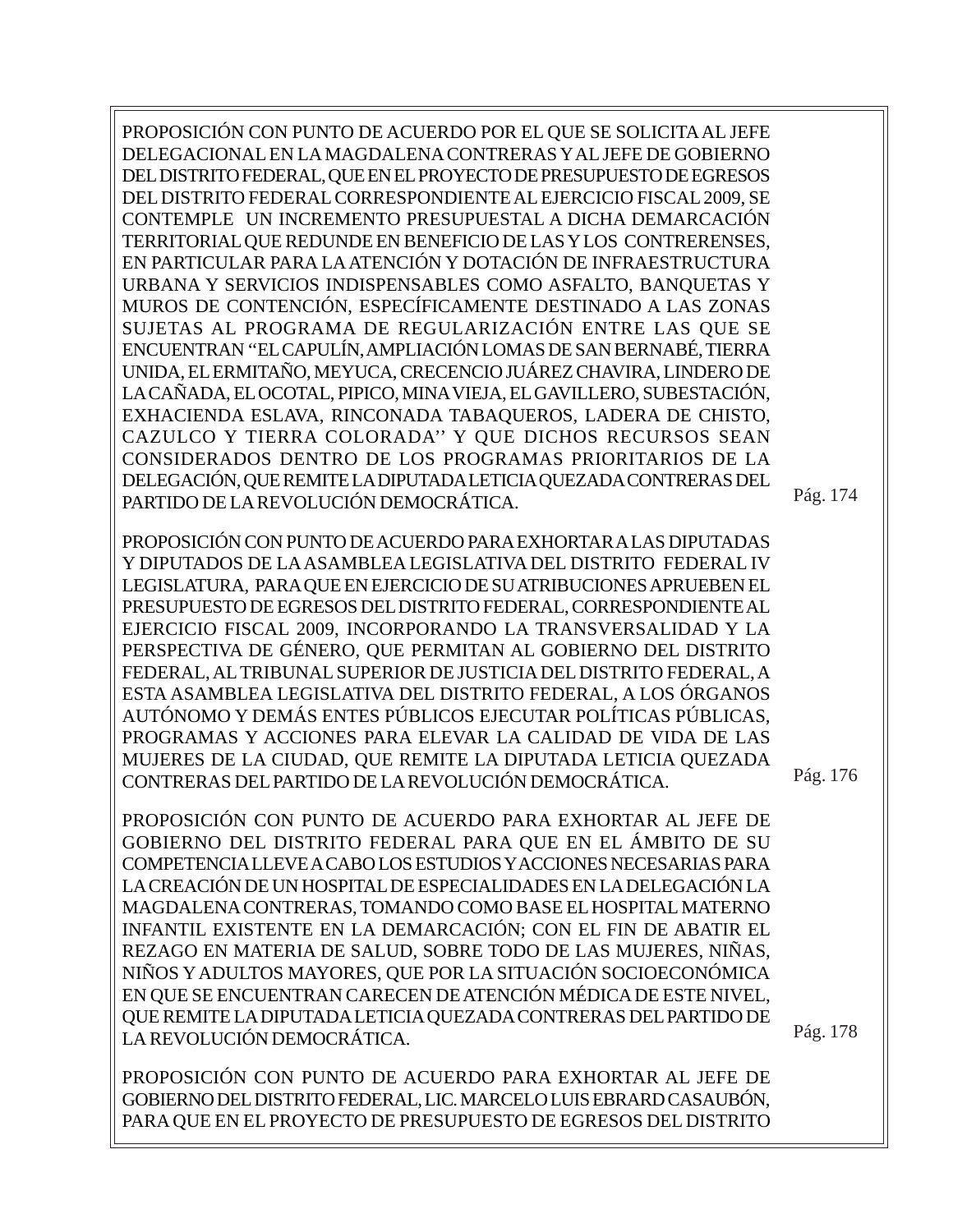| FEDERAL QUE PRESENTE ANTE ESTA SOBERANÍA, CORRESPONDIENTE AL<br>EJERCICIO FISCAL 2009, SE INCORPORE LA PERSPECTIVA DE GÉNERO Y LA<br>TRANSVERSALIDAD DE ESTA, QUE PERMITA EJECUTAR POLÍTICAS PÚBLICAS,<br>PROGRAMAS Y ACCIONES PARA ELEVAR LA CALIDAD DE VIDA DE LAS<br>MUJERES DE LA CIUDAD, QUE REMITE LA DIPUTADA LETICIA QUEZADA<br>CONTRERAS DEL PARTIDO DE LA REVOLUCIÓN DEMOCRÁTICA.                                                                                                                                                                                                                                                                                                                                   | Pág. 181 |
|-------------------------------------------------------------------------------------------------------------------------------------------------------------------------------------------------------------------------------------------------------------------------------------------------------------------------------------------------------------------------------------------------------------------------------------------------------------------------------------------------------------------------------------------------------------------------------------------------------------------------------------------------------------------------------------------------------------------------------|----------|
| PROPOSICIÓN CON PUNTO DE ACUERDO PARA EXHORTAR AL JEFE DE<br>GOBIERNO DEL DISTRITO FEDERAL, A LA JEFA Y JEFES DELEGACIONALES DE<br>LOS ÓRGANOS POLÍTICO ADMINISTRATIVOS DEL DISTRITO FEDERAL PARA<br>QUE EN EL ÁMBITO DE SUS COMPETENCIA INCORPOREN EN EL PROYECTO<br>DE PRESUPUESTO DE EGRESOS CORRESPONDIENTE AL AÑO 2009, UN<br>INCREMENTO PRESUPUESTAL PARA LA DETECCIÓN DEL CÁNCER DE MAMA,<br>ASÍ COMO DE CAMPAÑAS DE PREVENCIÓN DE ESTOS PADECIMIENTOS A LAS<br>MUJERES HABITANTES DEL DISTRITO FEDERAL, QUE REMITE LA DIPUTADA<br>LETICIA QUEZADA CONTRERAS DEL PARTIDO DE LA REVOLUCIÓN<br>DEMOCRÁTICA.                                                                                                              | Pág. 183 |
| PROPOSICIÓN CON PUNTO DE ACUERDO PARA EXHORTAR AL JEFE DE<br>GOBIERNO DEL DISTRITO FEDERAL, A LA JEFA Y JEFES DELEGACIONALES DE<br>LOS ÓRGANOS POLÍTICO ADMINISTRATIVOS DEL DISTRITO FEDERAL PARA<br>QUE EN EL ÁMBITO DE SUS COMPETENCIA INCORPOREN EN EL PROYECTO<br>DE PRESUPUESTO DE EGRESOS CORRESPONDIENTE AL AÑO 2009, UN<br>INCREMENTO PRESUPUESTAL PARA LA DETECCIÓN DEL VIRUS DEL PAPILOMA<br>HUMANO Y DEL CÁNCER CÉRVICO UTERINO, ASÍ COMO DE CAMPAÑAS DE<br>PREVENCIÓN DE ESTOS PADECIMIENTOS A LAS MUJERES HABITANTES DEL<br>DISTRITO FEDERAL, QUE REMITE LA DIPUTADA LETICIA QUEZADA CONTRERAS<br>DEL PARTIDO DE LA REVOLUCIÓN DEMOCRÁTICA.                                                                      | Pág. 184 |
| PROPOSICIÓN CON PUNTO DE ACUERDO POR EL QUE SE SOLICITA AL JEFE<br>DELEGACIONAL EN LA MAGDALENA CONTRERAS Y AL JEFE DE GOBIERNO<br>DEL DISTRITO FEDERAL, QUE EN EL PROYECTO DE PRESUPUESTO DE EGRESOS<br>DEL DISTRITO FEDERAL CORRESPONDIENTE AL EJERCICIO FISCAL 2009, SE<br>CONTEMPLE UN INCREMENTO PRESUPUESTAL A DICHA DEMARCACIÓN<br>TERRITORIAL PARA LA CONSTRUCCIÓN DE MUROS DE CONTENCIÓN, EN LA<br>DEMARCACIÓN, ESPECÍFICAMENTE EN LAS ZONAS DE RIESGO, Y QUE DICHOS<br>RECURSOS SEAN CONSIDERADOS DENTRO DE LOS PROGRAMAS<br>PRIORITARIOS DE LA DELEGACIÓN CON LA FINALIDAD DE PREVENIR Y<br>PROTEGER A LA POBLACIÓN, QUE REMITE LA DIPUTADA LETICIA QUEZADA<br>CONTRERAS DEL PARTIDO DE LA REVOLUCIÓN DEMOCRÁTICA. | Pág. 185 |
| PROPOSICIÓN CON PUNTO DE ACUERDO POR EL QUE SE EXHORTA<br>RESPETUOSAMENTE AL JEFE DE GOBIERNO DEL DISTRITO FEDERAL, PARA<br>QUE EN EL PROYECTO DE PRESUPUESTO DE EGRESOS DEL DISTRITO FEDERAL<br>CORRESPONDIENTE AL EJERCICIO FISCAL 2008, SE CONTEMPLE UN                                                                                                                                                                                                                                                                                                                                                                                                                                                                    |          |

INCREMENTO PRESUPUESTAL AL INSTITUTO DE LAS MUJERES DEL DISTRITO FEDERAL, PARA LA OPERACIÓN DE LOS PROGRAMAS Y ACCIONES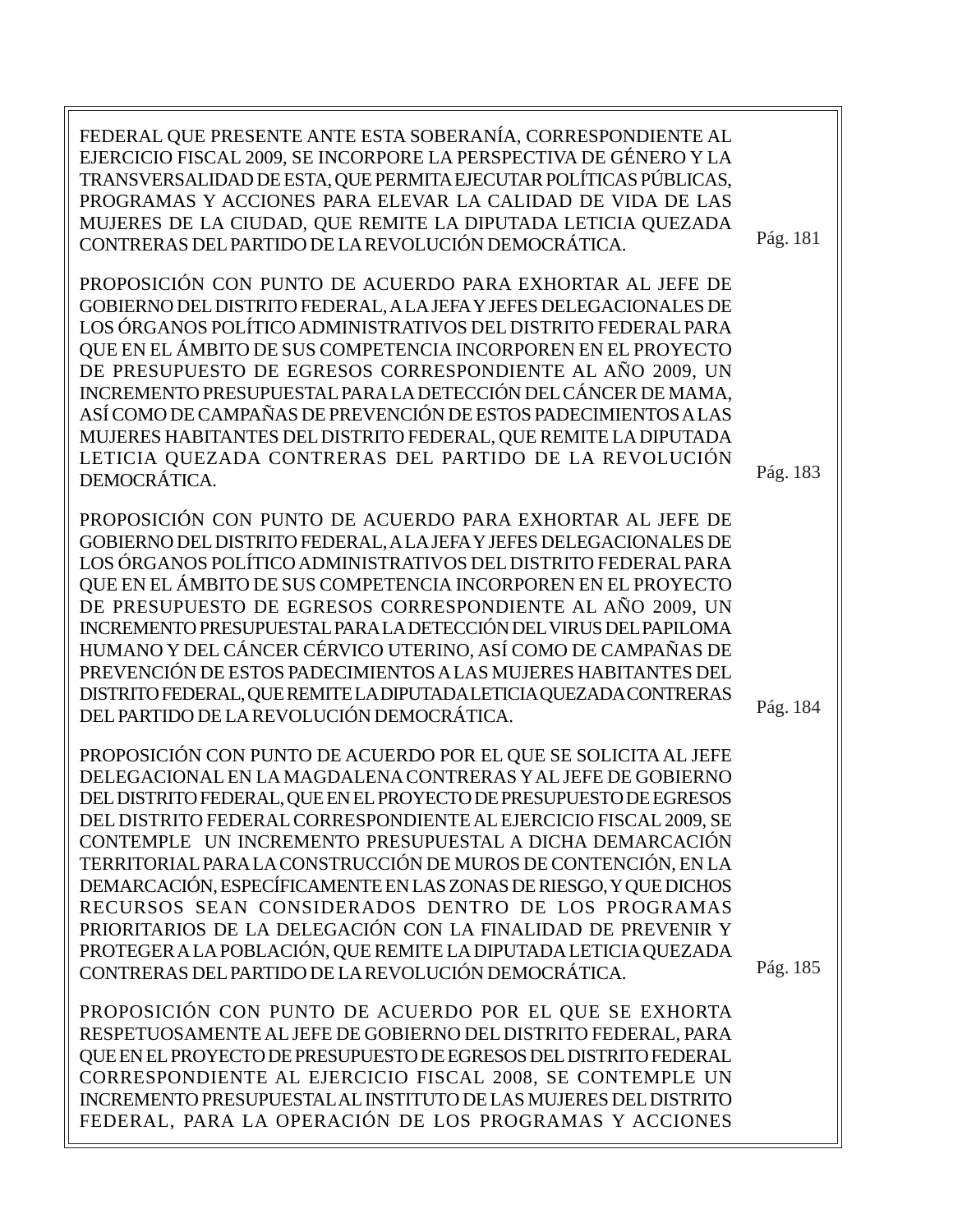RELACIONADOS CON LOS TEMAS DE EQUIDAD E IGUALDAD SUSTANTIVA, QUE REDUNDE EN BENEFICIO DE LAS MUJERES DEL DISTRITO FEDERAL, QUE REMITE LA DIPUTADA LETICIA QUEZADA CONTRERAS DEL PARTIDO DE LA REVOLUCIÓN DEMOCRÁTICA. Pág. 186

PROPOSICIÓN CON PUNTO DE ACUERDO POR EL QUE SE EXHORTA RESPETUOSAMENTE AL JEFE DE GOBIERNO DEL DISTRITO FEDERAL, PARA QUE EN EL PROYECTO DE PRESUPUESTO DE EGRESOS DEL DISTRITO FEDERAL CORRESPONDIENTE AL EJERCICIO FISCAL 2009, SE CONTEMPLE UN INCREMENTO PRESUPUESTAL AL INSTITUTO DE LAS MUJERES DEL DISTRITO FEDERAL, PARA LA OPERACIÓN DE LOS PROGRAMAS Y ACCIONES RELACIONADOS CON LOS TEMAS DE EQUIDAD E IGUALDAD SUSTANTIVA Y ACCESO DE LAS MUJERES A UNA VIDA LIBRE DE VIOLENCIA, EN BENEFICIO DE LAS MUJERES DEL DISTRITO FEDERAL, QUE REMITE LA DIPUTADA LETICIA QUEZADA CONTRERAS DEL PARTIDO DE LA REVOLUCIÓN DEMOCRÁTICA.

PROPOSICIÓN CON PUNTO DE ACUERDO POR EL QUE SE EXHORTA RESPETUOSAMENTE AL JEFE DE GOBIERNO DEL DISTRITO FEDERAL, PARA QUE EN EL PROYECTO DE PRESUPUESTO DE EGRESOS DEL DISTRITO FEDERAL CORRESPONDIENTE AL EJERCICIO FISCAL 2009, SE DESTINEN RECURSOS SUFICIENTES PARA LA CREACIÓN Y OPERACIÓN DE LAS CASAS DE EMERGENCIA Y LOS CENTROS DE REFUGIO QUE DEBERÁN OPERAR EN LAS 16 DEMARCACIONES TERRITORIALES DEL DISTRITO FEDERAL EN CUMPLIMIENTO CON LA LEY DE ACCESO DE LAS MUJERES A UNA VIDA LIBRE DE VIOLENCIA DEL DISTRITO FEDERAL, QUE REMITE LA DIPUTADA LETICIA QUEZADA CONTRERAS DEL PARTIDO DE LA REVOLUCIÓN DEMOCRÁTICA.

PROPOSICIÓN CON PUNTO DE ACUERDO POR EL CUAL SE EXHORTA A LOS GOBIERNOS LOCALES Y MUNICIPALES DE LA REPÚBLICA MEXICANA, AL GOBIERNO DEL DISTRITO FEDERAL Y A LAS DELEGACIONES CAPITALINAS YA ESTA MISMA ESTA ASAMBLEA LEGISLATIVA A HACER APORTACIONES SOLIDARIAS CON ESPECIE PARA SUBSANAR LOS DEVASTADORES DAÑOS PROPICIADOS POR UNA SECUENCIA DE HURACANES QUE REPERCUTIERON EN LAS ISLAS DE CUBA Y HAITÍ QUE SE HAN VISTO AZOTADOS POR LOS HURACANES GUSTAV, HANNA E IKE, EN TAN SOLO NUEVE DÍAS, QUE PRESENTA EL DIPUTADO TOMÁS PLIEGO CALVO DEL PARTIDO DE LA REVOLUCIÓN DEMOCRÁTICA.

Pág. 189

Pág. 188

Pág. 191

PROPOSICIÓN CON PUNTO DE ACUERDO POR EL QUE ESTA H. ASAMBLEA LEGISLATIVA EMITE UN COMUNICADO A LA H. CÁMARA DE DIPUTADOS DEL CONGRESO DE LA UNIÓN PARA QUE EXHORTE AL INSTITUTO ASAMBLEA LEGISLATIVA DEL DISTRITO FEDERAL, CONFORME A LA SIGUIENTE: ''PROPOSICIÓN CON PUNTO DE ACUERDO DE URGENTE Y OBVIA RESOLUCIÓN POR EL QUE ESTA H. ASAMBLEA LEGISLATIVA EMITE UN COMUNICADO A LA H. CÁMARA DE DIPUTADOS DEL CONGRESO DE LA UNIÓN PARA QUE EXHORTE AL INSTITUTO MEXICANO DEL SEGURO SOCIAL A EFECTO DE QUE ESTE A SU VEZ OTORGUE UN SERVICIO ADECUADO A LOS ENFERMOS RENALES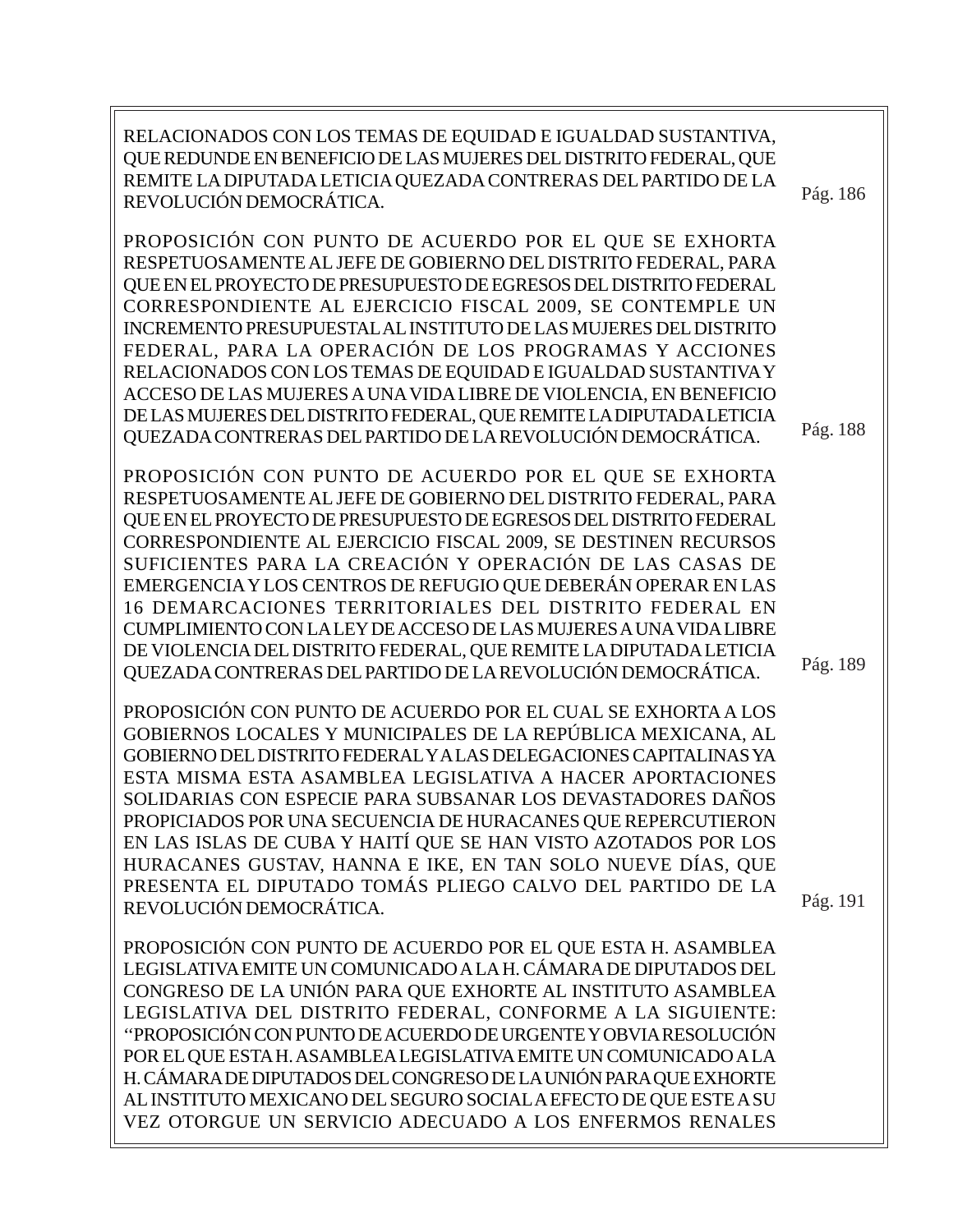MEDIANTE EL ANÁLISIS DE LOS RESULTADOS OBTENIDOS EN EL TRATAMIENTO CLÍNICO A CARGO DE LAS EMPRESAS PRIVADAS DE SERVICIOS MÉDICOS'', QUE PRESENTA EL DIPUTADO NAZARIO NORBERTO SÁNCHEZ NAZARIO DEL PARTIDO DE LA REVOLUCIÓN DEMOCRÁTICA. PROPOSICIÓN CON PUNTO DE ACUERDO PARA QUE LOS DIPUTADOS INTEGRANTES DE ESTA IV LEGISLATURA DONEN UN DÍA DE DIETA A FAVOR DEL TELETÓN 2008, QUE PRESENTA EL DIPUTADO MIGUEL ÁNGEL ERRASTI ARANGO DEL PARTIDO ACCIÓN NACIONAL. LISTA DE ASISTENCIA. Pág. 201 Pág. 194 Pág. 206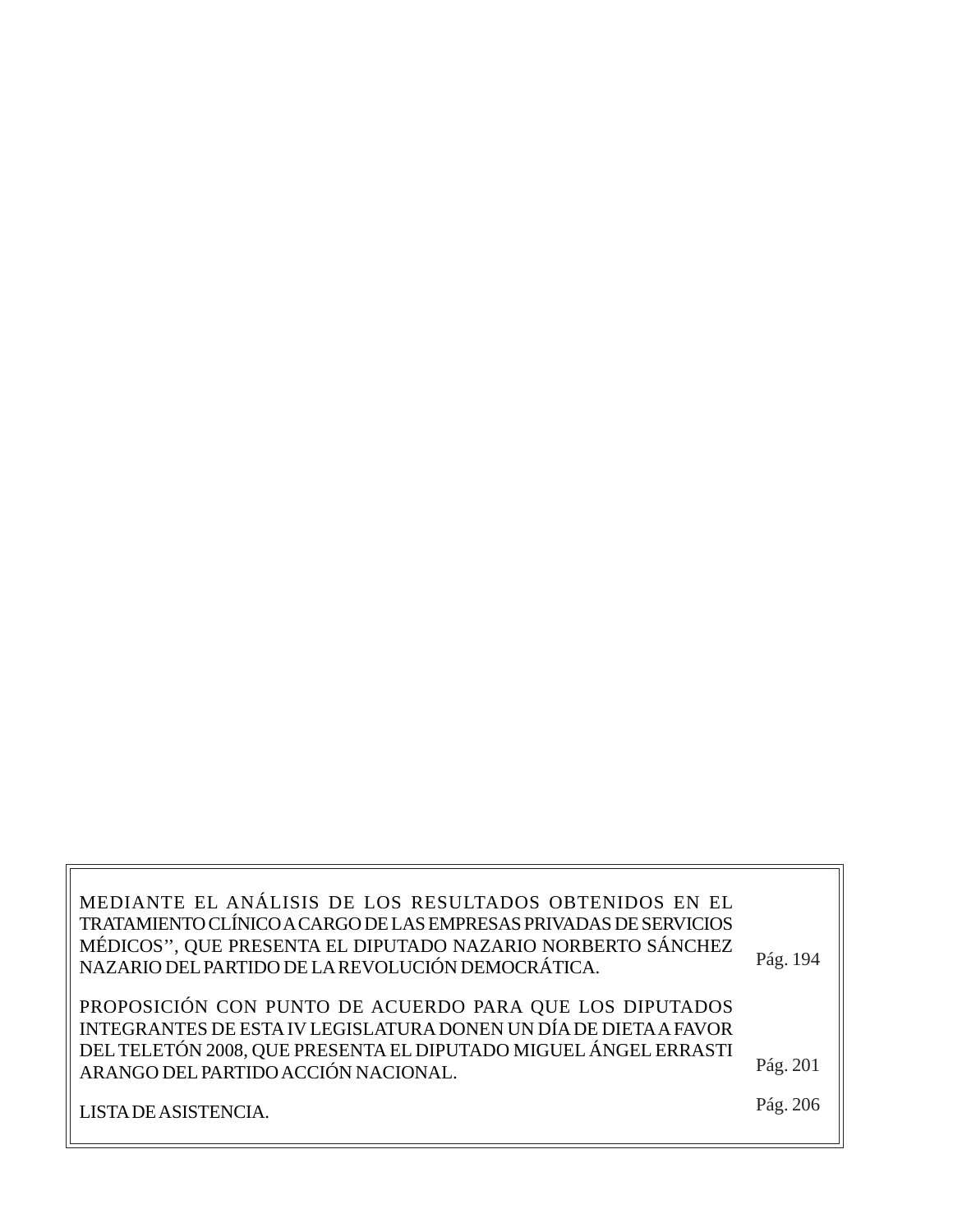**A las 11:35 horas.**

**EL C. PRESIDENTE DIPUTADO MARTÍN CARLOS OLAVARRIETA MALDONADO.-** Proceda la Secretaría a pasar lista de asistencia a las diputadas y diputados.

**EL C. SECRETARIO DIPUTADO ANTONIO LIMA BARRIOS.-** Por instrucciones de la Presidencia, se va a proceder a pasar lista de asistencia.

# **(Lista de asistencia)**

Diputado Presidente, hay una asistencia de 44 diputados. Hay quórum.

**EL C. PRESIDENTE.-** Gracias, diputado Secretario. Se abre la sesión.

Proceda la Secretaría a preguntar a la Asamblea en votación económica si es de dispensarse la lectura del orden del día.

**EL C. SECRETARIO.-** Por instrucciones de la Presidencia se pregunta a la Asamblea si es de dispensarse la lectura del orden del día.

Los que estén por la afirmativa, sírvanse manifestarlo poniéndose de pie.

Los que estén por la negativa, sírvanse manifestarlo poniéndose de pie.

Dispensada la lectura, diputado Presidente.

# **ORDEN DEL DÍA**

Sesión ordinaria. 14 de octubre de 2008.

1.- Lista de asistencia.

2.- Lectura del orden del día.

3.- Lectura y en su caso aprobación del acta de la sesión anterior.

# Comunicados

4.- Uno de la Comisión de Presupuesto y Cuenta Pública, mediante el cual hace del conocimiento de este órgano legislativo un asunto.

# Acuerdos

5.- Acuerdo de la Comisión de Gobierno sobre el Sistema Penitenciario en el Distrito Federal.

# Dictámenes

6.- Dictamen a la iniciativa con proyecto de decreto que adiciona el artículo 226 bis al Código Penal para el Distrito Federal, que presenta la Comisión de Administración y Procuración de Justicia.

7.- Dictamen a la iniciativa con proyecto de decreto por el que se deroga la fracción IV del artículo 1502 del Código Civil para Distrito Federal, que presenta la Comisión de Administración y Procuración de Justicia.

8.- Dictamen a la iniciativa con proyecto de decreto por el que se reforman y adicionan los artículos 111 y 117 del Código de Procedimientos Civiles para el Distrito Federal, así como el artículo 9 del título especial de la justicia de paz del mismo Código, que presenta la Comisión de Administración y Procuración de Justicia.

9.- Dictamen a la iniciativa con proyecto de decreto por la que se reforma la fracción II del artículo 122 del Código de Procedimientos Civiles para el Distrito Federal, que presenta la Comisión de Administración y Procuración de Justicia.

10.- Dictamen a la iniciativa por la que se reforma el artículo 902 y se deroga el artículo 925 a del Código de Procedimientos Civiles para el Distrito Federal, que presenta la Comisión de Administración y Procuración de Justicia.

11.- Dictamen a la iniciativa con proyecto de decreto por el que se reforman los artículos 12 y 82 de la ley para la celebración de espectáculos públicos del Distrito Federal y el artículo 44 de la Ley de Protección Civil del Distrito Federal, que presenta la Comisión de Protección Civil.

12.- Dictamen a la iniciativa con proyecto de decreto que reforma los artículos 50 y 51 de la Ley Ambiental del Distrito Federal, que presentan las Comisiones Unidas de Preservación del Medio Ambiente y Protección Ecológica y de Participación Ciudadana.

13.- Dictamen a la iniciativa de decreto que adiciona un párrafo al artículo 9 de la Ley de Atención y Apoyo a las Víctimas del Delito para el Distrito Federal, que presenta la Comisión de Administración y Procuración de Justicia.

14.- Dictamen a la proposición con punto de acuerdo por el que se exhorta al Jefe de Gobierno que emita una declaratoria de desastre ecológico sobre la zona Chinampera y otras afectadas de la delegación Xochimilco, asimismo que la Procuraduría Ambiental y del Ordenamiento Territorial del Distrito Federal realice una investigación especial del caso, y la creación de una Comisión de Investigación para conocer y solucionar esta contingencia ambiental, que presenta la Comisión de Preservación del Medio Ambiente y Protección Ecológica.

15.- Dictamen a la proposición con punto de acuerdo para solicitar al Jefe Delegacional en Álvaro Obregón, realice las acciones pertinentes de protección ambiental al cerro Atexquilo del poblado de San Bartolo Ameyalco en dicha demarcación territorial, que presenta la Comisión de Preservación del Medio Ambiente y Protección Ecológica.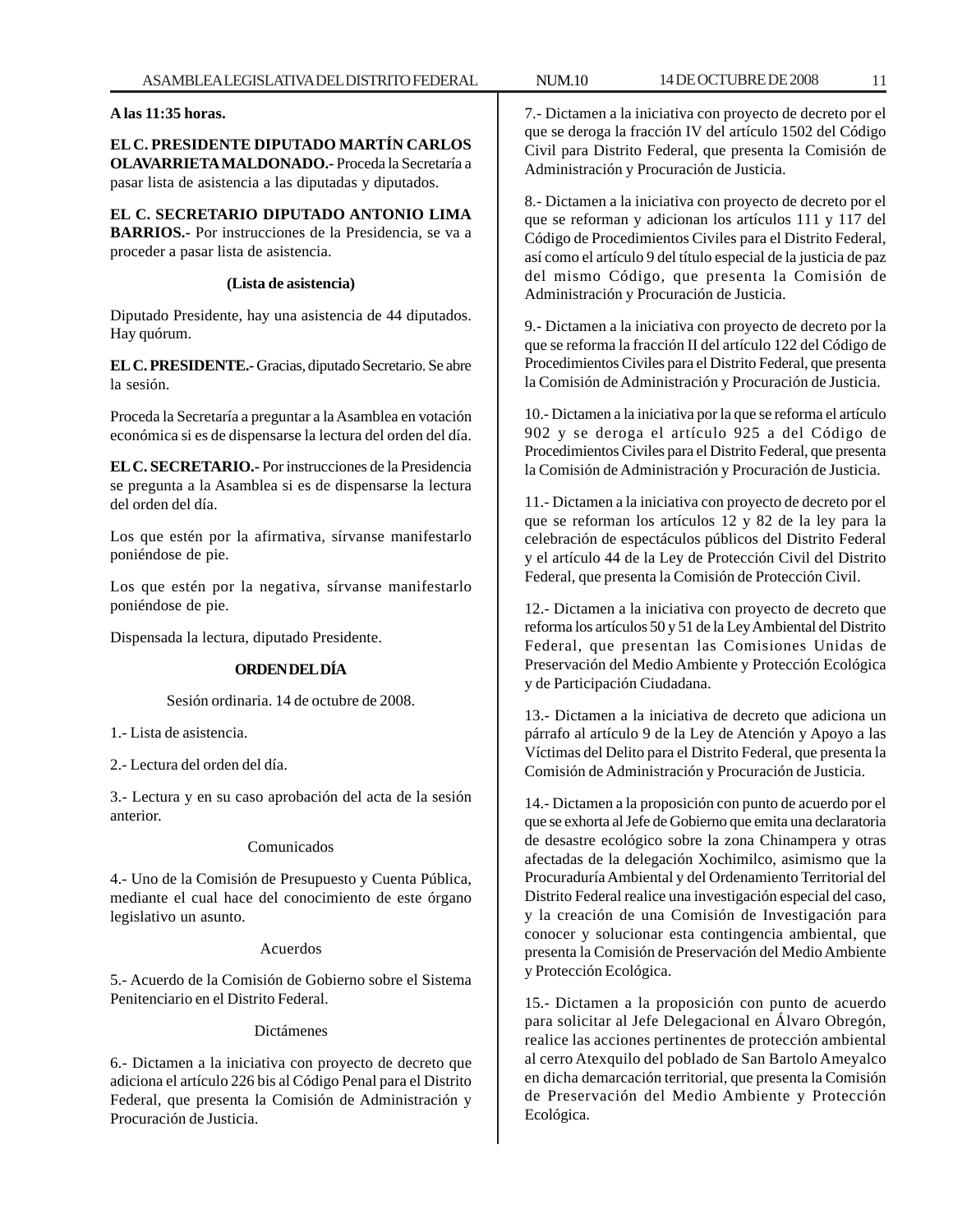#### Iniciativas

16.- Iniciativa de iniciativa por la que se reforman diversas disposiciones del Estatuto de Gobierno del Distrito Federal en materia de participación ciudadana, que presenta el diputado Jorge Triana Tena, del grupo parlamentario del Partido Acción Nacional.

17.- Iniciativa con proyecto de decreto que adiciona un artículo 301 bis, al Código Financiero del Distrito Federal, que presenta la diputada Rebeca Parada Ortega, del grupo parlamentario del Partido Nueva Alianza.

18.- Iniciativa de Ley que establece el derecho a contar con una beca alimentaria a los alumnos con alto rendimiento académico inscritos en las escuelas públicas del Distrito Federal en los niveles de primaria y secundaria, que presenta la diputada Rebeca Parada Ortega, del grupo parlamentario del Partido Nueva Alianza.

19.- Iniciativa de decreto por la que se crea la Ley que establece el derecho a recibir una beca a los estudiantes de instituciones públicas de educación media superior del Distrito Federal, residentes en la misma entidad, que presenta el diputado Hipólito Bravo López, del grupo parlamentario del Partido de la Revolución Democrática.

20.- Iniciativa con proyecto de decreto que reforma diversas disposiciones de la Constitución Política de los Estados Unidos Mexicanos y del Estatuto de Gobierno del Distrito Federal, que presenta el diputado Víctor Hugo Círigo Vásquez, del grupo parlamentario del Partido de la Revolución Democrática.

21.- Iniciativa de decreto por el cual se reforman las fracciones III y IV, del artículo 19 y fracción I, del artículo 20 de la Ley de Voluntad Anticipada, que presenta la diputada María de la Paz Quiñones Cornejo, del grupo parlamentario del Partido Acción Nacional.

22.- Iniciativa de decreto por la que se reforman diversas disposiciones de la Ley de Fomento Cultural del Distrito Federal, que presenta la diputada María de la Paz Quiñones Cornejo, del grupo parlamentario del Partido Acción Nacional.

23.- Iniciativa con proyecto de decreto por el cual se reforma el artículo 25 de la Ley de Desarrollo Urbano del Distrito Federal, que presenta la diputada María de la Paz Quiñones Cornejo, del grupo parlamentario del Partido Acción Nacional.

24.- Iniciativa con proyecto de decreto por el que se expide la Ley de Estacionamientos Públicos del Distrito Federal y se deroga el capítulo IV de la Ley para el Funcionamiento de Establecimientos Mercantiles del Distrito Federal, que presenta la diputada Celina Saavedra Ortega, del grupo parlamentario del Partido Acción Nacional.

25.- Iniciativa con proyecto de decreto que reforma el artículo 444 del Código Civil para el Distrito Federal y se adiciona el 201 ter del mismo ordenamiento, que presenta el diputado José Antonio Zepeda Segura, del grupo parlamentario del Partido Acción Nacional.

26.- Iniciativa de decreto por el que se reforma el artículo 362, se adicionan los artículos 362 bis y 362 ter y se modifica la denominación del capítulo II, del título Vigésimo Séptimo del Código Penal para el Distrito Federal, que presenta el diputado Agustín Carlos Castilla Marroquín, del grupo parlamentario del Partido Acción Nacional.

27.- Iniciativa de decreto por el cual se adiciona una fracción tercera del artículo 16 bis 1 de la Ley de Salud para el Distrito Federal, que presenta la diputada María de la Paz Quiñones Cornejo, del grupo parlamentario del Partido Acción Nacional.

28.- Iniciativa con proyecto de decreto por la que se reforman y derogan diversas disposiciones relativas a la materia testamentaria del Código Civil, del Código de Procedimientos Civiles y la Ley de Notariado, todas del Distrito Federal, que presenta el diputado Arturo Santana Alfaro, del grupo parlamentario del Partido de la Revolución Democrática.

29.- Iniciativa con proyecto de decreto por la que se expide la Ley del Instituto de Competitividad e Inversiones del Distrito Federal, que presenta la diputada Celina Saavedra Ortega, del grupo parlamentario del Partido Acción Nacional.

30.- Iniciativa con proyecto de decreto por la que se reforman diversos artículos a la Ley Orgánica de la Contaduría Mayor de Hacienda de la Asamblea Legislativa del Distrito Federal, que presenta el diputado Ezequiel Rétiz Gutiérrez, del grupo parlamentario del Partido Acción Nacional.

31.- Iniciativa de decreto por la que se crea la Ley de Bibliotecas del Distrito Federal, que presenta el diputado Mauricio Alonso Toledo Gutiérrez, del grupo parlamentario del Partido de la Revolución Democrática.

32.- Iniciativa que crea la Ley de Fomento para la Lectura del Distrito Federal, que presenta el diputado Mauricio Alonso Toledo Gutiérrez, del grupo parlamentario del Partido de la Revolución Democrática.

33.- Iniciativa de decreto por la que se adiciona y reforman diversos artículos de la Ley para el Funcionamiento de Establecimientos Mercantiles del Distrito Federal, que presenta la diputada Laura Piña Olmedo, del grupo parlamentario del Partido de la Revolución Democrática.

34.- Iniciativa con proyecto de decreto de reformas y adiciones a la Ley General de Salud, que presenta el diputado Víctor Hugo Círigo Vásquez, del grupo parlamentario del Partido de la Revolución Democrática.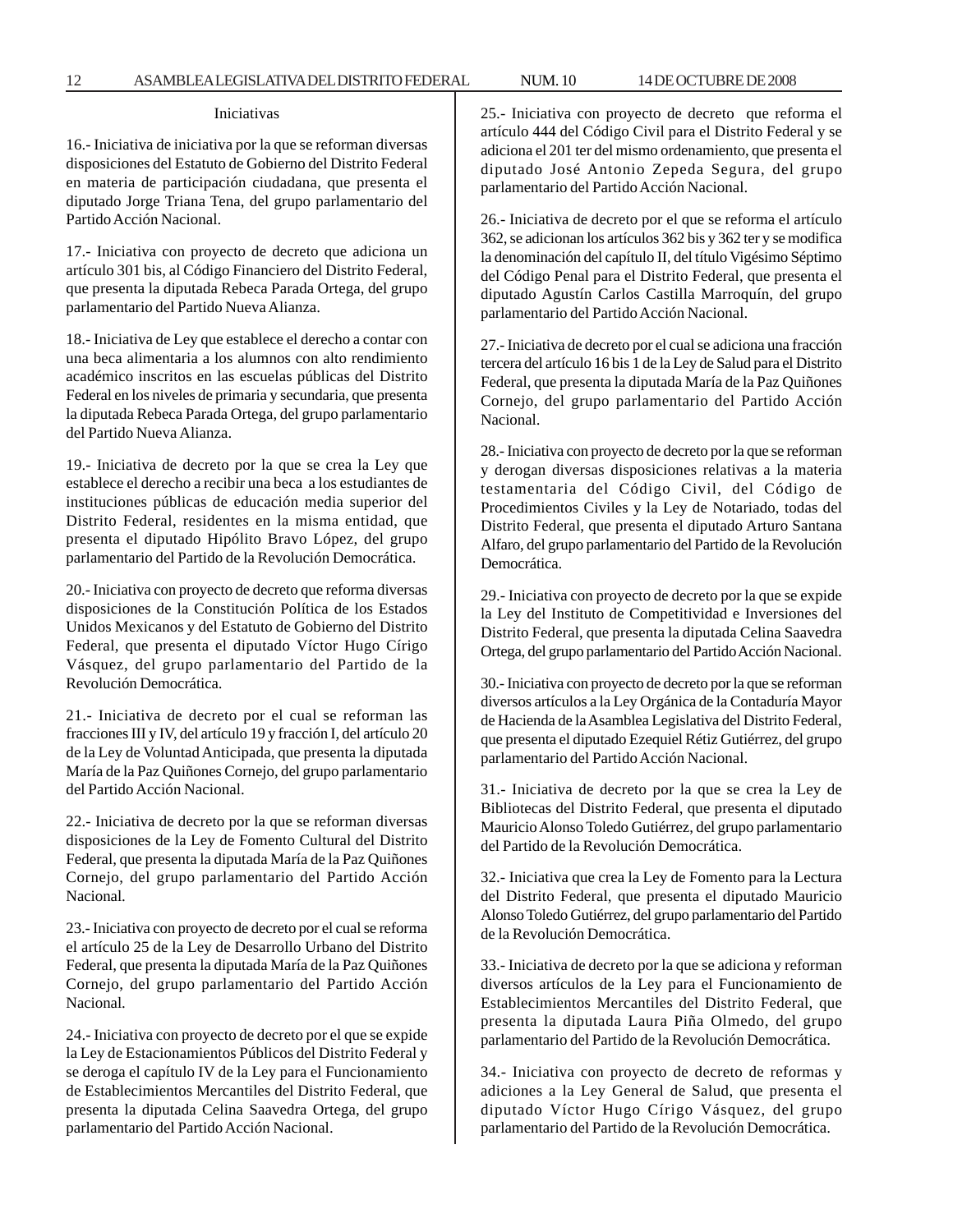35.- Iniciativa de decreto por el que se reforman y adicionan diversas disposiciones de la Ley para el Funcionamiento de Establecimientos Mercantiles del Distrito Federal, que presenta el diputado Isaías Villa González, del grupo parlamentario del Partido de la Revolución Democrática.

36.- Iniciativa con proyecto de decreto por el que se adiciona un último párrafo al artículo 61 de la Ley Orgánica de la Secretaría de Seguridad Pública del Distrito Federal y se adiciona un segundo párrafo a la fracción i del artículo 10 de la Ley Orgánica de la Procuraduría General Je justicia del Distrito Federal, que presenta el diputado Tomás Pliego Calvo, del grupo parlamentario del Partido de la Revolución Democrática.

# Proposiciones

37.- Con punto de acuerdo para exhortar respetuosamente al Honorable Congreso de la Unión a reformar el artículo 4 constitucional, en materia de igualdad sustantiva entre hombres y mujeres, que presenta la diputada Paula Adriana Soto Maldonado, del grupo parlamentario del Partido Acción Nacional.

38.- Con punto de acuerdo para que el Jefe de Gobierno del Distrito Federal, reconsidere la construcción del tranvía que correrá de Buenavista al Centro Histórico, que presenta el diputado Jorge Federico Schiaffino Isunza, a nombre propio y del diputado Marco Antonio García Ayala, del grupo parlamentario del Partido Revolucionario Institucional.

39.- Con punto de acuerdo por el que la Asamblea Legislativa emite un atento exhorto a la Honorable Cámara de Diputados del Congreso de la Unión para que asigne los recursos necesarios para llevar a cabo la ampliación de la línea ''B'' del Sistema de Transporte Colectivo Metro, que presenta el diputado Fernando Espino Arévalo, del grupo parlamentario de la Partido Nueva Alianza.

40.- Con punto de acuerdo para que esta Asamblea Legislativa del Distrito Federal exhorte al Titular del Poder Ejecutivo Federal y al Secretario de Seguridad Pública Federal, a considerar implementar las acciones y gestiones necesarias para rehabilitar el Penal Federal islas marías, como centro de reclusión de alta seguridad, que presenta el diputado Armando Tonatiuh González Case, del grupo parlamentario del Partido Revolucionario Institucional.

41.- Con punto de acuerdo por el que esta Asamblea Legislativa emite un atento exhorto a la honorable Cámara de Diputados del Congreso de la Unión para que asigne los recursos necesarios para la ampliación de la línea 3 del Sistema de Transporte Colectivo Metro, que presenta el diputado Fernando Espino Arévalo, del grupo parlamentario de la Partido Nueva Alianza.

42.- Con punto de acuerdo por el que se solicita al Titular de la Secretaría de Turismo del Distrito Federal, realice las gestiones necesarias, a fin de que en la ruta que recorre el Turibús, se establezca una visita en los tres órganos de gobierno de la Ciudad de México: en el antiguo Palacio del Ayuntamiento, en la Asamblea Legislativa del Distrito Federal y el Tribunal Superior de Justicia del Distrito Federal, que presenta la diputada María Elba Garfias Maldonado, del grupo parlamentario del Partido de la Revolución Democrática.

43.- Con punto de acuerdo por el cual se exhorta a los gobiernos locales y municipales de la República Mexicana, al Gobierno del Distrito Federal y a las delegaciones capitalinas, a esta Asamblea Legislativa a hacer aportaciones solidarias con especie para subsanar los devastadores daños propiciados por una secuencia de huracanes que repercutieron en las islas de Cuba y Haití que se han visto azotados por los huracanes Gustav, Hanna e Ike, en tan solo nueve días, que presenta el diputado Tomás Pliego Calvo, del grupo parlamentario del Partido de la Revolución Democrática.

44.- Con punto de acuerdo por el que esta Honorable Asamblea Legislativa emite un comunicado a la Honorable Cámara de Diputados del Congreso de la Unión para que exhorte al Instituto Mexicano del Seguro Social a efecto de que este a su vez otorgue un servicio adecuado a los enfermos renales mediante el análisis de los resultados obtenidos en el tratamiento clínico a cargo de las empresas privadas de servicios médicos, que presenta el diputado Nazario Norberto Sánchez, del grupo parlamentario del Partido de la Revolución Democrática.

45.- Con punto de acuerdo para solicitar a la Secretaría de la Función Pública, esclarezca el posible tráfico de influencias o irregularidades en diversas dependencias de la administración pública, que presenta el diputado Arturo Santana Alfaro, a nombre propio y del diputado Agustín Guerrero Castillo, del grupo parlamentario del Partido de la Revolución Democrática.

46.- Con punto de acuerdo, para que los diputados integrantes de la IV Legislatura donen un día de dieta a favor del Teletón 2008, que presenta el diputado Miguel Ángel Errasti Arango, del grupo parlamentario del Partido Acción Nacional.

47.- Con punto de acuerdo para exhortar a la Secretaría de Hacienda y Crédito Público para que realice una revisión de las reglas de operación del Fondo Metropolitano, con el fin de permitir un ejercicio eficaz, eficiente y transparente de los recursos aprobados, escuchando para ello a las diferentes entidades federativas que conforman las zonas metropolitanas definidas, que presenta el diputado Enrique Vargas Anaya, del grupo parlamentario del Partido de la Revolución Democrática.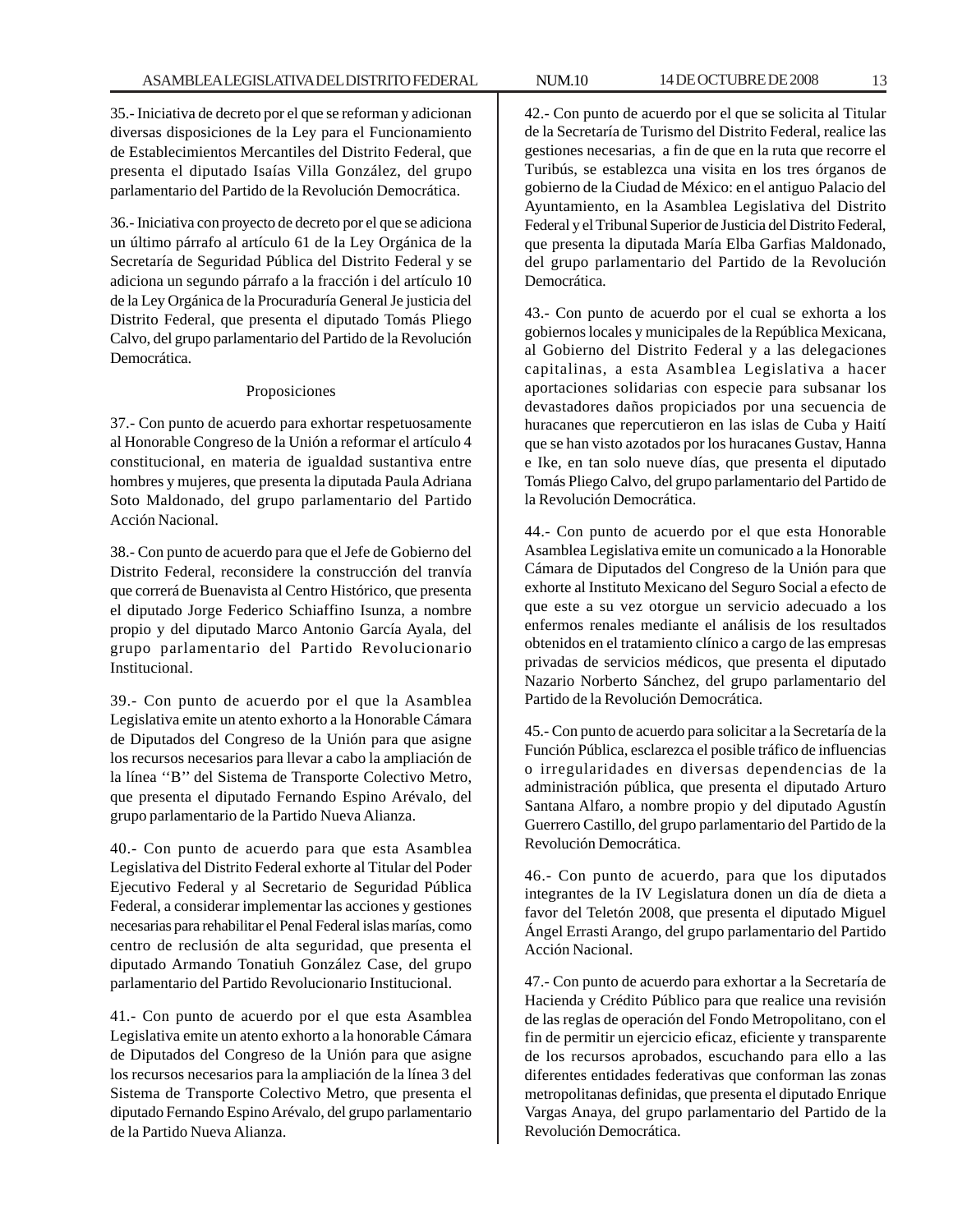48.- Con punto de acuerdo para exhortar a la LX Legislatura de la Cámara de Diputados del Honorable Congreso de la Unión, para que los recursos propuestos al Fondo Metropolitano, zona metropolitana del Valle de México (Distrito Federal, Hidalgo y México), en el anexo 12 programas del Ramo 23 provisiones salariales y económicas del proyecto de decreto de Presupuesto de Egresos de la Federación para el ejercicio fiscal 2009, se establezcan seis mil millones de pesos, que presenta el diputado Enrique Vargas Anaya, del grupo parlamentario del Partido de la Revolución Democrática.

49.- Con punto de acuerdo por el que se solicita respetuosamente al ciudadano Remedios Ledesma García, Jefe Delegacional de Cuajimalpa de Morelos para que informe a esta Soberanía sobre las obras de conservación y mantenimiento correctivo en la avenida Jesús del Monte, que presenta la diputada Kenia López Rabadán, del grupo parlamentario del Partido Acción Nacional.

50.- Con punto de acuerdo para exhortar a la Secretaría de Salud del Distrito Federal a ejecutar acciones preventivas en barrios, pueblos y colonias que coadyuven a erradicar el virus de hepatitis ''C'', que presenta la diputada Rebeca Parada Ortega, del grupo parlamentario del Partido Nueva Alianza.

51.- Con punto de acuerdo que se inicien a la brevedad los trabajos correspondientes entre la Asamblea Legislativa y el Gobierno del Distrito Federal, a fin de realizar una cumbre internacional de seguridad pública con sede en la ciudad de México, que presenta el diputado Jorge Federico Schiaffino Isunza, a nombre propio y del diputado Marco Antonio García Ayala, del grupo parlamentario del Partido Revolucionario Institucional.

52.- Con punto de acuerdo por el que se solicita la revisión de los indicadores de pobreza en el Distrito Federal, con participación de la oficina de organización de las naciones unidas en México, a fin de conocer el impacto de los programas sociales del Gobierno del Distrito Federal, que presenta el diputado Jorge Federico Schiaffino Isunza, a nombre propio y del diputado Marco Antonio García Ayala, del grupo parlamentario del Partido Revolucionario Institucional.

53.- Con punto de acuerdo sobre el riesgo que implica para los ciudadanos los vuelos militares en el desfile del 16 de septiembre, que presenta el diputado Tomás Pliego Calvo, del grupo parlamentario del Partido de la Revolución Democrática.

54.- Con punto de acuerdo para exhortar al Procurador General de la República a brindar las garantías necesarias para la seguridad física, la integridad y la libertad de Lucía Andrea Morett Alvarez en su retorno al país cuando ella así lo decida, que presenta el diputado Salvador Pablo Martínez Della Rocca, del grupo parlamentario del Partido de la Revolución Democrática.

55.- Con punto de acuerdo por el cual se exhorta a que esta Asamblea Legislativa se pronuncie institucionalmente en defensa de la autonomía de los órganos autónomos, específicamente la del Instituto Electoral del Distrito Federal, que presenta el diputado Tomás Pliego Calvo, del grupo parlamentario del Partido de la Revolución Democrática.

56.- Con punto de acuerdo para exhorta al Jefe de Gobierno del Distrito Federal, para que solicite intervengan en todo el territorio que comprende el Distrito Federal, fuerzas federales en materia de seguridad pública e intensifique las acciones de combate a la delincuencia en beneficio de los habitantes del Distrito Federal, que presenta el diputado Miguel Ángel Errasti Arango, del grupo parlamentario del Partido Acción Nacional.

57.- Con punto de acuerdo por el cual solicita al Titular de la Secretaría de Transportes y Vialidad del Gobierno del Distrito Federal, proporcione un informe detallado a este órgano legislativo local, acerca del programa de chatarrización que se está implementando en la ciudad de México, que presenta el diputado Daniel Ramírez del Valle, del grupo parlamentario del Partido Acción Nacional.

58.- Con punto de acuerdo por el que se exhorta al Titular de Secretaría de Transportes y Vialidad promueva las condiciones necesarias para dar por concluido el programa integral para la atención y mejoramiento del servicio de transporte público individual de pasajeros en el Distrito Federal, en colaboración con las demás instancias involucradas en dicho programa, que presenta el diputado Jacobo Manfredo Bonilla Cedillo, del grupo parlamentario del Partido Acción Nacional.

59.- Con punto de acuerdo por el que se exhorta al Titular de la Secretaría de Seguridad Pública y al Titular de la Secretaría de Transportes y Vialidad ambos del Distrito Federal, a la adecuada aplicación y cumplimiento del reglamento de tránsito metropolitano, específicamente en lo que respecta a las grúas y depósitos vehiculares en la ciudad de México, que presenta el diputado Daniel Ramírez del Valle, del grupo parlamentario del Partido Acción Nacional.

60.- Con punto de acuerdo para exhortar a los 16 jefes delegacionales del Distrito Federal, a que instalen y pongan en funcionamiento en algún parque público de su demarcación, un espacio lúdico para la difusión y promoción de los derechos humanos, semejante a la ''Casa del Árbol'', con la orientación y asistencia de la Comisión de derechos humanos del Distrito Federal, que presenta el diputado Jacobo Manfredo Bonilla Cedillo, del grupo parlamentario del Partido Acción Nacional.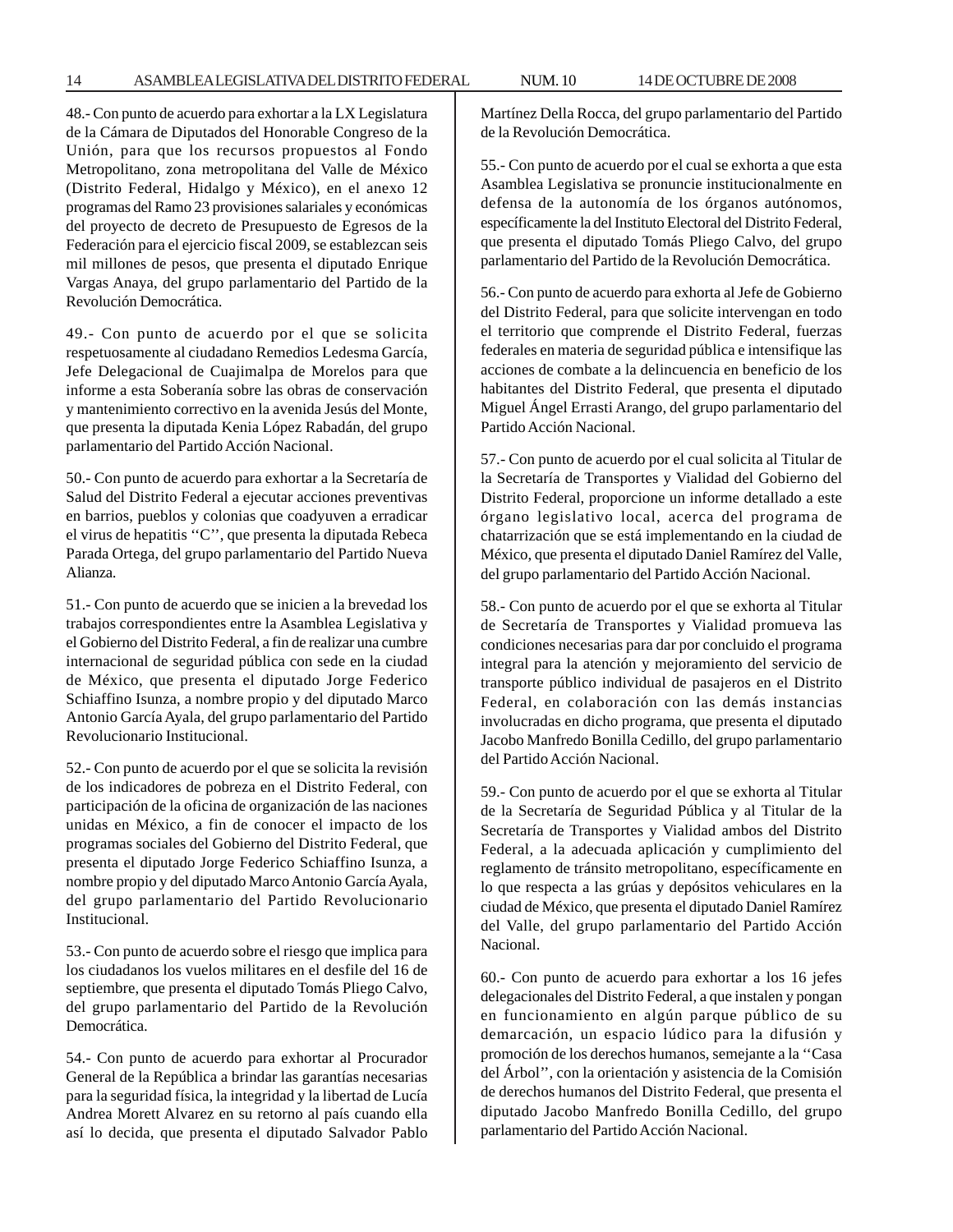61.- Con punto de acuerdo mediante la cual se exhorta al Jefe de Gobierno del Distrito Federal y a las jefaturas delegacionales para que de manera coordinada realicen las acciones necesarias para la recuperación de espacios públicos, incentivando actividades deportivas, como forma de prevención del delito, que presenta el diputado Daniel Salazar Núñez, del grupo parlamentario del Partido de la Revolución Democrática.

62.- Con punto de acuerdo para exhortar al Gobierno Federal a través de sus Instituciones para la Cultura Indígena, la creación de un programa nacional de lectoescritura para la enseñanza de la lengua indígena, así como fomentar, preservar y cultivar el desarrollo lingüístico materno de los pueblos originarios y comunidades indígenas residentes en el Distrito Federal, que presenta el diputado Sergio Ávila Rojas, del grupo parlamentario del Partido de la Revolución Democrática.

63.- Con punto de acuerdo para exhortar a la Secretaria del Medio Ambiente del Distrito Federal así como a la delegación Xochimilco, establezcan los mecanismos necesarios para la instalación del Consejo Asesor del Área Natural Protegida de los Ejidos de Xochimilco y San Gregorio Atlapulco, que presenta el diputado Sergio Ávila Rojas, del grupo parlamentario del Partido de la Revolución Democrática.

64.- Con punto de acuerdo por el que esta Honorable Asamblea Legislativa del Distrito Federal, exhorta a los 16 jefes delegacionales para que dentro de su marco competencial detengan las construcciones y no otorguen licencias de construcción de cadenas comerciales internacionales, en tanto esta Soberanía no apruebe una ley que favorezca a los intereses de los mercados y locatarios del Distrito Federal, que presenta la diputada Carla Alejandra SánchezArmas García, de la Coalición Parlamentaria de Izquierdas.

65.- Con punto de acuerdo por el que se solicita al gobierno del Distrito Federal, que en el ejercicio de sus atribuciones, emita para el Ejercicio Fiscal 2009, una resolución de carácter general mediante la cual se determine una cuota fija para los usuarios del servicio medido de las colonias que reciben el agua por tandeo en la delegación la Magdalena Contreras, que presenta la diputada Leticia Quezada Contreras, del grupo parlamentario del Partido de la Revolución Democrática.

66.- Con punto de acuerdo por el que se exhorta a las diputadas y diputados de la Asamblea Legislativa del Distrito Federal, IV Legislatura, para que en el ejercicio de sus atribuciones aprueben una partida adicional al presupuesto del programa de VIH/SIDA de la ciudad de México, específicamente para la clínica Condesa por la cantidad de 50,000,000.00 (cincuenta millones de pesos 00/ 100m.n.) Destinados a llevar a cabo campañas de prevención

y que estos recursos sean considerados como programas prioritarios, que presenta la diputada Leticia Quezada Contreras, del grupo parlamentario del Partido de la Revolución Democrática.

67.- Con punto de acuerdo por el que se solicita al Jefe Delegacional en la Magdalena Contreras y al Jefe de Gobierno del Distrito Federal, que en el proyecto de presupuesto de egresos del Distrito Federal, correspondiente al ejercicio fiscal 2009, se contemple un incremento presupuestal a dicha demarcación territorial que redunde en beneficio de la salud, cultura, medio ambiente, servicios urbanos, obras públicas y programas de apoyo dirigidos a las y los contrerenses, en particular para la dotación de servicios, específicamente, asfalto, banquetas y muros de contención a las zonas sujetas al programa de regularización y que dichos recursos sean considerados dentro de los programas prioritarios de la delegación, que presenta la diputada Leticia Quezada Contreras, del grupo parlamentario del Partido de la Revolución Democrática.

68.- Con punto de acuerdo por el que se solicita al Jefe Delegacional en la Magdalena Contreras y al Jefe de Gobierno del Distrito Federal, que en el proyecto de presupuesto de egresos del Distrito Federal correspondiente al Ejercicio Fiscal 2009, se contemple un incremento presupuestal a dicha demarcación territorial que redunde en beneficio de las y los contrerenses, en particular para la atención y dotación de infraestructura urbana y servicios indispensables como asfalto, banquetas y muros de contención, específicamente destinando a las zonas sujetas al programa de regularización entre las que se encuentran ''el capulín, ampliación lomas de San Bernabé, Tierra Unida, El Ermitaño, Meyuca, Erecencio Juárez Chavira, Lindero de la Cañada, El Ocotal, Pipico, Mina Vieja, El Gavillero, Subestación, ex Hacienda Eslava, Rinconada Tabaqueros, Ladera de Chisto, Cazulco, Tierra Colorada'' y que dichos recursos sean considerados dentro de los programas prioritarios de la delegación, que presenta la diputada Leticia Quezada Contreras, del grupo parlamentario del Partido de la Revolución Democrática.

69.- Con punto de acuerdo para exhortar a las y los diputados de la Asamblea Legislativa del Distrito Federal, IV Legislatura, para que en ejercicio de sus atribuciones aprueben el Presupuesto de Egresos del Distrito Federal, correspondiente al Ejercicio Fiscal 2009, incorporando la perspectiva de género y la transversalidad de ésta, que permita al Gobierno del Distrito Federal, Tribunal Superior de Justicia del Distrito Federal, esta Asamblea Legislativa, órganos autónomos y demás entes públicos ejecutar políticas públicas, programas y acciones para elevar la calidad de la vida de las mujeres de la ciudad, que presenta la diputada Leticia Quezada Contreras, del grupo parlamentario del Partido de la Revolución Democrática.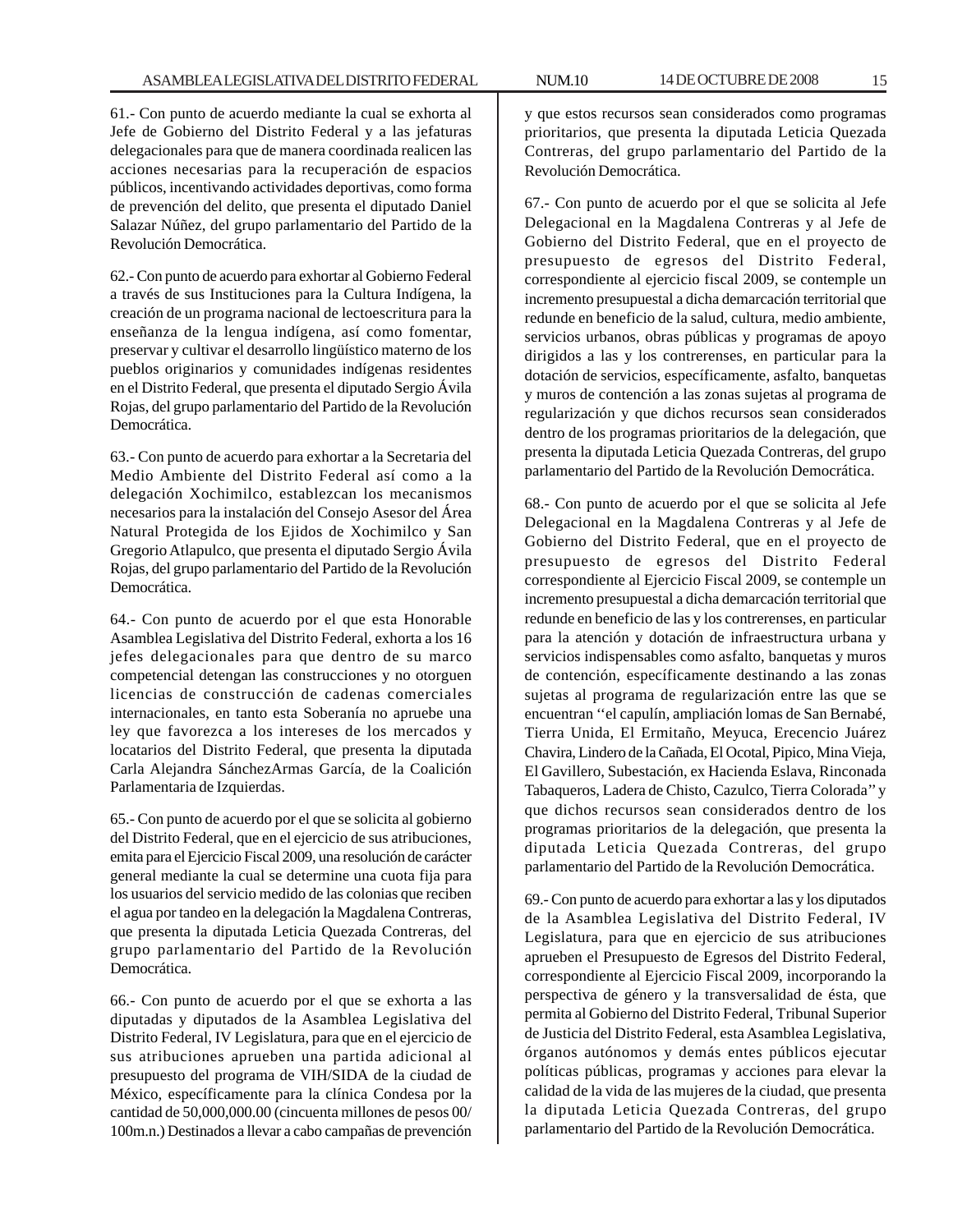70.- Con punto de acuerdo para exhortar al Jefe de Gobierno del Distrito Federal, para que en el ámbito de su competencia lleve a cabo los estudios y acciones necesarias para la creación de un Hospital de Especialidades en la delegación la Magdalena Contreras, tomando como base el hospital materno infantil existente en la demarcación, con el fin de abatir el rezago en materia de salud, sobre todo en las mujeres, niñas, niños y adultos mayores por la situación socio – económica en que se encuentran, por lo que carecen de atención médica de este nivel, que presenta la diputada Leticia Quezada Contreras, del grupo parlamentario del Partido de la Revolución Democrática.

71.- Con punto de acuerdo para exhortar al Jefe de Gobierno del Distrito Federal, licenciado Marcelo Luis Ebrard Casaubón, para que en el proyecto de Presupuesto de Egresos del Distrito Federal, correspondiente al Ejercicio Fiscal 2009, se incorpore la perspectiva de género y la transversalidad de ésta, que permita ejecutar políticas públicas, programas y acciones para elevar la calidad de vida de las mujeres de la ciudad, que presenta la diputada Leticia Quezada Contreras, del grupo parlamentario del Partido de la Revolución Democrática.

72.- Con punto de acuerdo para exhortar al Jefe de Gobierno del Distrito Federal, a la jefa y jefes delegacionales de los órganos políticos administrativos del Distrito Federal para que en el ámbito de su competencia incorporen en el proyecto de Presupuesto de Egresos correspondiente al año 2009, un incremento presupuestal para la detección de cáncer de mama, así como de campañas de prevención de este padecimiento a las mujeres habitantes del Distrito Federal, que presenta la diputada Leticia Quezada Contreras, del grupo parlamentario del Partido de la Revolución Democrática.

73.- Con punto de acuerdo para exhortar al Jefe de Gobierno del Distrito Federal, a la jefa y jefes delegacionales de los órganos políticos administrativos del Distrito Federal, para que en el ámbito de su competencia incorporen en el proyecto de Presupuesto de Egresos correspondiente al año 2009, un incremento presupuestal para la detección del virus de papiloma humano y del cáncer cérvico uterino, así como de campañas de prevención de estos padecimientos a las mujeres habitantes del Distrito Federal, que presenta la diputada Leticia Quezada Contreras, del grupo parlamentario del Partido de la Revolución Democrática.

74.- Con punto de acuerdo por el que se solicita al Jefe Delegacional en la Magdalena Contreras y al Jefe de Gobierno del Distrito Federal, que en el proyecto de Presupuesto de Egresos del Distrito Federal correspondiente al Ejercicio Fiscal 2009, se contemple un incremento presupuestal a dicha demarcación territorial para la construcción de muros de contención, en la demarcación, específicamente en la zonas de riesgo, y que dichos recursos sean considerados dentro de los programas prioritarios de

la delegación con la finalidad de prevenir y proteger a la población y que sean considerados dentro de los programas prioritarios de la delegación, que presenta la diputada Leticia Quezada Contreras, del grupo parlamentario del Partido de la Revolución Democrática.

75.- Con punto de acuerdo por el que se exhorta respetuosamente al Jefe de Gobierno del Distrito Federal, para que en el proyecto de Presupuesto de Egresos del Distrito Federal correspondiente al Ejercicio Fiscal 2009, se contemple un incremento presupuestal al Instituto de las Mujeres del Distrito Federal, para la operación de los programas y acciones relacionados con los temas de equidad e igualdad sustantiva, que redunde en beneficio de las mujeres del Distrito Federal, que presenta la diputada Leticia Quezada Contreras, del grupo parlamentario del Partido de la Revolución Democrática.

76.- Con punto de acuerdo por el que se exhorta respetuosamente al Jefe de Gobierno del Distrito Federal, para que en el proyecto de Presupuesto de Egresos del Distrito Federal correspondiente al Ejercicio Fiscal 2009, se contemple un incremento presupuestal al Instituto de las Mujeres del Distrito Federal, para la operación de los programas y acciones relacionadas con los temas de equidad, igualdad sustantiva y acceso de las mujeres a una vida libre de violencia, que redunde en beneficio de las mujeres del Distrito Federal, que presenta la diputada Leticia Quezada Contreras, del grupo parlamentario del Partido de la Revolución Democrática.

77.- Con punto de acuerdo por el que se exhorta respetuosamente al Jefe de Gobierno del Distrito Federal, a la y los jefes delegacionales, para que en el Proyecto de Presupuesto de Egresos del Distrito Federal correspondiente al Ejercicio Fiscal 2009, se contemplen recursos suficientes para la instalación y operación de las casa de emergencia y los centros de refugio que deberán operar en las 16 demarcaciones territoriales a efecto de dar cumplimiento a lo establecido en la Ley de Acceso de las Mujeres a una Vida Libre de Violencia del Distrito Federal, que presenta la diputada Leticia Quezada Contreras, del grupo parlamentario del Partido de la Revolución Democrática.

78.- Con punto de acuerdo para citar a la Titular de la Subsecretaría del Sistema Penitenciario, maestra Celina Oseguera Parra, para que informe acerca del programa de trabajo de dicha dependencia, ante la Comisión de Administración y Procuración de Justicia de la Asamblea Legislativa del Distrito Federal, IV Legislatura, que presenta el diputado Martín Carlos Olavarrieta Maldonado, del grupo parlamentario del Partido Revolucionario Institucional.

79.- Con punto de acuerdo por el que se exhorta a la Procuradora Social del Gobierno del Distrito Federal, Licenciada Clara Marina Brugada Molina, la realización de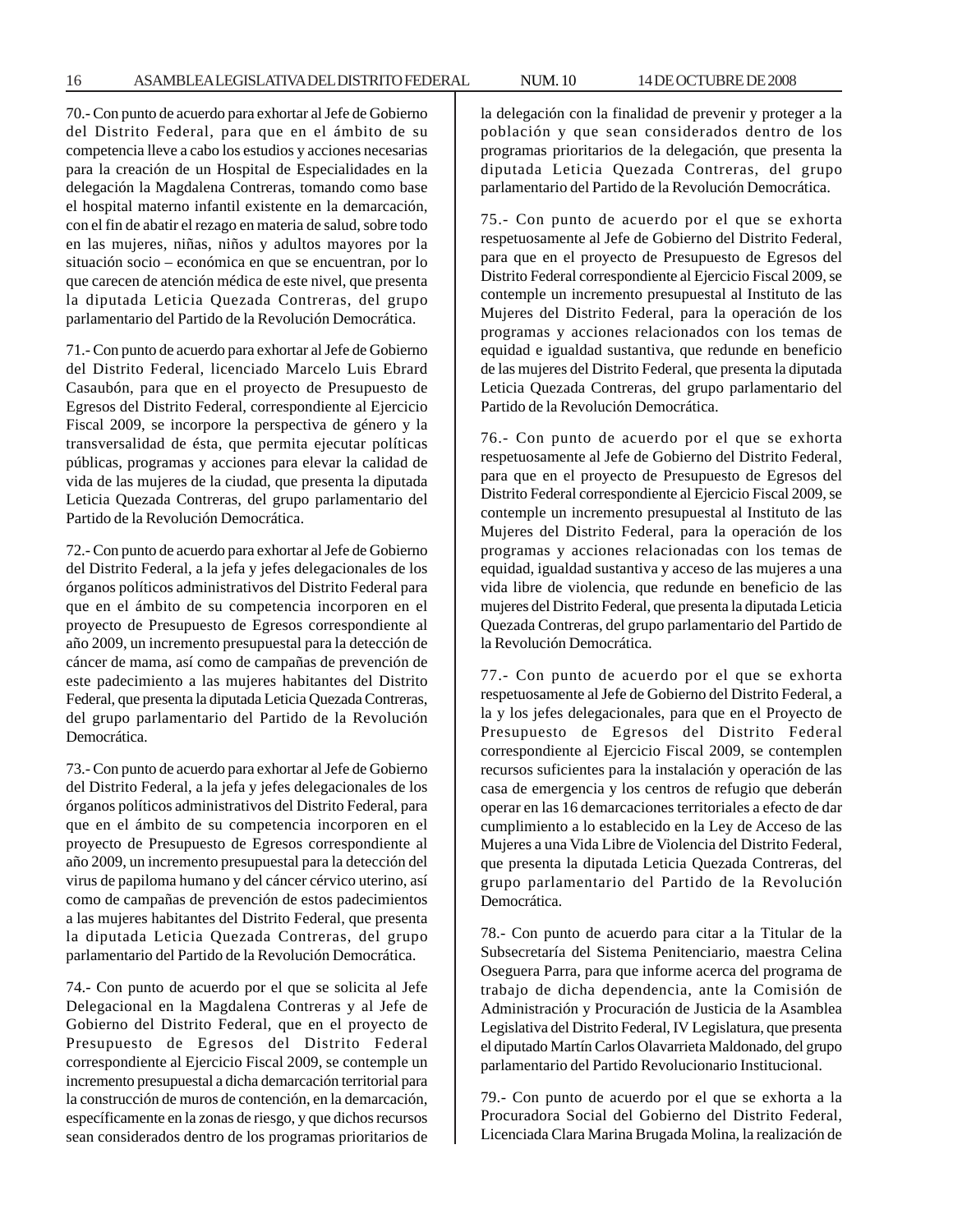un programa permanente de limpieza de tinacos en todas las unidades habitacionales del Distrito Federal, que presenta el diputado Miguel Ángel Errasti Arango, del grupo parlamentario del Partido Acción Nacional.

80.- Con punto de acuerdo mediante el cual se exhorta respetuosamente al Secretario de Transportes y Vialidad del Distrito Federal, Licenciado Raúl Armando Quintero Martínez, a girar las instrucciones necesarias a fin de señalizar todas las vialidades primarias y aquellos sitios en los que está prohibido estacionarse, así como al Secretario de Seguridad Pública, Manuel Mondragón y Kalb, para que se instruya a los operadores de las grúas a evitar el arrastre de vehículos en todo lugar que no cuente con la señalización debida, que presenta el diputado Jorge Romero Herrera, del grupo parlamentario del Partido Acción Nacional.

81.- Con punto de acuerdo para solicitar al Secretario de Seguridad Pública del Distrito Federal, la implementación de un programa integral de vigilancia en el parque lira, que permita garantizar la seguridad de los visitantes, que presenta la diputada Margarita María Martínez Fisher, del grupo parlamentario del Partido Acción Nacional.

82.- Con punto de acuerdo mediante el cual se exhorta al Honorable Congreso de la Unión a fin de incrementar el presupuesto del Instituto Politécnico Nacional, para el Ejercicio Fiscal 2009, que presenta el diputado Ramón Jiménez López, del grupo parlamentario del Partido de la Revolución Democrática.

83.- Con punto de acuerdo mediante el cual se exhorta al Honorable Congreso de la Unión, a fin de solicitar a la autoridades fitosanitarias un informe sobre la entrada de alimentos al país, que cumplen con los requisitos que las normas nacionales e internacionales imponen a la importación de alimentos para consumo humano, y al Jefe de Gobierno del Distrito Federal, a fin de que instruya a la Secretaría de Salud y autoridades competentes, a realizar verificaciones a los establecimientos mercantiles que expidan alimentos tanto de origen animal, como vegetal, al mayoreo, medio mayoreo, rastros y similares en el Distrito Federal, con el objetivo de determinar si los alimentos envasados, empaquetados y otras presentaciones, que se distribuyen a granel y a mayoreo, cumplen con el etiquetado de las tablas nutricionales, si la información contenida en las etiquetas correspondientes al producto contenido, si reúnen los requisitos establecidos por las autoridades fitosanitarias y si son aptos para el consumo humano, que presenta el diputado Ramón Jiménez López, del grupo parlamentario del Partido de la Revolución Democrática.

84.- Con punto de acuerdo para exhortar a la oficial mayor de esta Asamblea Legislativa del Distrito Federal, IV Legislatura, dé cumplimiento al punto de acuerdo aprobado por el Pleno de esta Soberanía, sobre el uso de productos amigables con el medio ambiente, que presenta el diputado Leonardo Álvarez Romo, de la Coalición Parlamentaria Socialdemócrata.

85.- Con punto de acuerdo relativo al programa vial

denominado RADAR, que presenta la diputada María del Carmen Peralta Vaqueiro, de la Coalición Parlamentaria Socialdemócrata.

86.- Con punto de acuerdo para exhortar respetuosamente a las autoridades correspondientes en el Estado de Morelos y de la Federación, para que den cumplimiento a los resolutivos asumidos por el pueblo de Xoxocotlán en asamblea general, el pasado sábado 11 de octubre, que presenta el diputado Avelino Méndez Rangel, del grupo parlamentario del Partido de la Revolución Democrática.

# Efemérides

87.- Con motivo de la despenalización del aborto en América Latina y el caribe, que presenta la diputada Leticia Quezada Contreras, del grupo parlamentario del Partido de la Revolución Democrática.

88.- Con motivo del Día Mundial del Animal, que presenta la diputada Rebeca Parada Ortega, del grupo parlamentario del Partido Nueva Alianza.

89.- Con motivo del Día de la Raza, que presenta la diputada Rebeca Parada Ortega, del grupo parlamentario del Partido Nueva Alianza.

90.- Con motivo del Día Internacional para la Reducción de Desastres Naturales, que presenta la diputada María de la Paz Quiñones Cornejo, del grupo parlamentario del Partido Acción Nacional.

**EL C. PRESIDENTE.-** Gracias, diputado Secretario. En consecuencia esta Presidencia deja constancia que el orden del día cuenta con 90 puntos.

Se solicita a la Secretaría dar cuenta a la Asamblea con el acta de la sesión anterior.

**EL C. SECRETARIO.-** Diputado Presidente, esta Secretaría le informa que ha sido distribuida el acta de la sesión anterior a los coordinadores de los grupos parlamentarios, por lo que se solicita su autorización para preguntar a la Asamblea si es de aprobarse.

**EL C. PRESIDENTE.-** Adelante, diputado Secretario Lima.

**EL C. SECRETARIO.-** Está a discusión el acta.

No habiendo quién haga uso de la palabra, en votación económica se pregunta si es de aprobarse.

Los que estén por la afirmativa, sírvanse manifestarlo poniéndose de pie.

Los que estén por la negativa, sírvanse manifestarlo poniéndose de pie.

Aprobada el acta, diputado Presidente.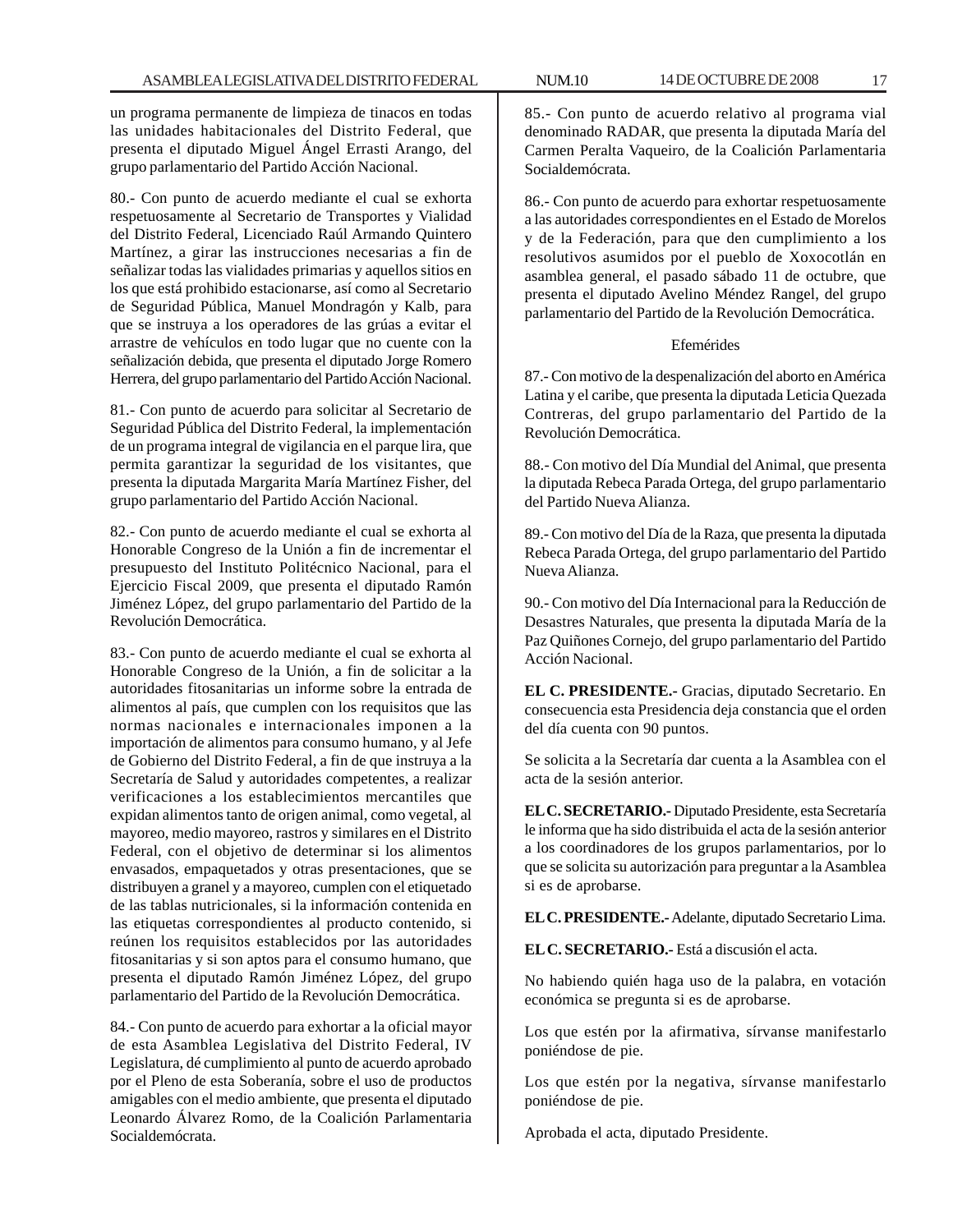# *PRIMER PERIODO DE SESIONES ORDINARIAS DEL TERCER AÑO DE EJERCICIO*

# *ACTA DE LA SESIÓN ORDINARIA CELEBRADA EL DÍA JUEVES NUEVE DE OCTUBRE DEL AÑO DOS MIL OCHO.*

# *PRESIDENCIA DEL DIPUTADO MARTÍN CARLOS OLAVARRIETA MALDONADO*

*En la Ciudad de México Distrito Federal, siendo las once horas con veinticinco minutos del día jueves nueve de octubre del año dos mil ocho, con una asistencia de 42 diputadas y diputados, la Presidencia declaró abierta la Sesión; en votación económica se dispensó la lectura del orden del día, del cual el Presidente dejó constancia de que estuvo integrado por 85 puntos, asimismo se aprobó el acta de la Sesión anterior.*

*La Presidencia informó que, de conformidad con lo establecido en los artículos 42 fracción XVIII del Estatuto de Gobierno del Distrito Federal, 10 fracción XX de la Ley Orgánica de la Asamblea Legislativa del Distrito Federal y 147 del Reglamento para su Gobierno Interior y de conformidad con el acuerdo de la Comisión de Gobierno aprobado por el Pleno el 02 de octubre del año en curso, se llevaría a cabo la comparecencia del Doctor Miguel Ángel Mancera Espinosa, Procurador General de Justicia del Distrito Federal y para acompañarlo al interior del Recinto, se designó en comisión de cortesía a las siguientes diputadas y diputados: Juan Ricardo García Hernández, de la Coalición Parlamentaria de Izquierdas; Leonardo Álvarez Romo, de la Coalición Parlamentaria Socialdemócrata; José Antonio Zepeda Segura y Agustín Carlos Castilla Marroquín, del Grupo Parlamentario del Partido Acción Nacional; Rebeca Parada Ortega, del Grupo Parlamentario del Partido Nueva Alianza; Daniel Ordóñez Hernández, Nazario Norberto Sánchez, Tomás Pliego Calvo y Mauricio Alonso Toledo Gutiérrez, todos del Grupo Parlamentario del Partido de la Revolución Democrática.*

*La Presidencia dio la bienvenida al Procurador General de Justicia del Distrito Federal, Doctor Miguel Ángel Mancera Espinosa; al Doctor Manuel Mondragón y Kalb, Secretario de Seguridad Pública del Distrito Federal; al Maestro Emilio Álvarez Icaza Longoria, Presidente de la Comisión de Derechos Humanos del Distrito Federal; a la Maestra Laura Almaráz Domínguez, Subprocuradora de Procesos; al Licenciado Javier Cerón Martínez, Subprocurador de Averiguaciones Previas Centrales; al Licenciado Luis Genaro Vázquez Rodríguez, Subprocurador de Averiguaciones Previas Desconcentradas, al Licenciado José Ramón Amieva Gálvez, Subprocurador Jurídico y de Derechos Humanos y a todas las personas invitadas a la Sesión.*

*Acto seguido, se concedió el uso de la tribuna al Procurador General de Justicia del Distrito Federal, para que rindiera su informe, hasta por quince minutos; se instruyó a la Coordinación de Servicios Parlamentarios que distribuyera copia del mensaje a cada uno de los diputados y diputadas.*

*Después, para fijar la posición de sus respectivos Grupos Parlamentarios, hasta por diez minutos, se concedió el uso de la tribuna a los siguientes diputados y diputadas: Juan Ricardo García Hernández, de la Coalición Parlamentaria de Izquierdas; Leonardo Álvarez Romo, de la Coalición Parlamentaria Socialdemócrata; Rebeca Parada Ortega, del Grupo Parlamentario del Partido Nueva Alianza; Martín Carlos Olavarrieta Maldonado, del Grupo Parlamentario del Partido Revolucionario Institucional; José Antonio Zepeda Segura, del Grupo Parlamentario del Partido Acción Nacional y Nazario Norberto Sánchez, del Grupo Parlamentario del Partido de la Revolución Democrática.*

# *PRESIDENCIA DEL DIPUTADO SAMUEL HERNÁNDEZ ABARCA*

*Posteriormente, con motivo de la ronda de preguntas, se concedió el uso de la palabra desde su curul, hasta por cinco minutos, a los siguientes diputados y diputadas: Enrique Pérez Correa, de la Coalición Parlamentaria de Izquierdas; Leonardo Álvarez Romo, de la Coalición Parlamentaria Socialdemócrata; Rebeca Parada Ortega, del Grupo Parlamentario del Partido Nueva Alianza; Martín Carlos Olavarrieta Maldonado, del Grupo Parlamentario de Partido Revolucionario Institucional; Agustín Carlos Castilla Marroquín, del Grupo Parlamentario del Partido Acción Nacional, y Tomás Pliego Calvo, del Grupo Parlamentario del Partido de la Revolución Democrática; asimismo se concedió el uso de la tribuna al Procurador General de Justicia del Distrito Federal, para contestar de manera inmediata los cuestionamientos formulados, hasta por cinco minutos cada vez, y de nueva cuenta a los diputados para hacer uso de su derecho a réplica hasta por tres minutos, en el caso del Grupo Parlamentario del Partido Nueva Alianza, lo realizó el Diputado Xiuh Guillermo Tenorio Antiga.*

# *PRESIDENCIA DEL DIPUTADO MARTÍN CARLOS OLAVARRIETA MALDONADO*

*Enseguida, la Presidencia concedió el uso de la palabra al funcionario compareciente a efecto de que emitiera un mensaje final, hasta por cinco minutos.*

*Acto continuo, el Presidente de la Mesa Directiva agradeció su asistencia y las respuestas brindadas al Doctor Miguel Ángel Mancera Espinosa, Procurador General de Justicia del Distrito Federal; asimismo agradeció su presencia a los invitados a la Sesión y solicitó a la comisión designada acompañar al*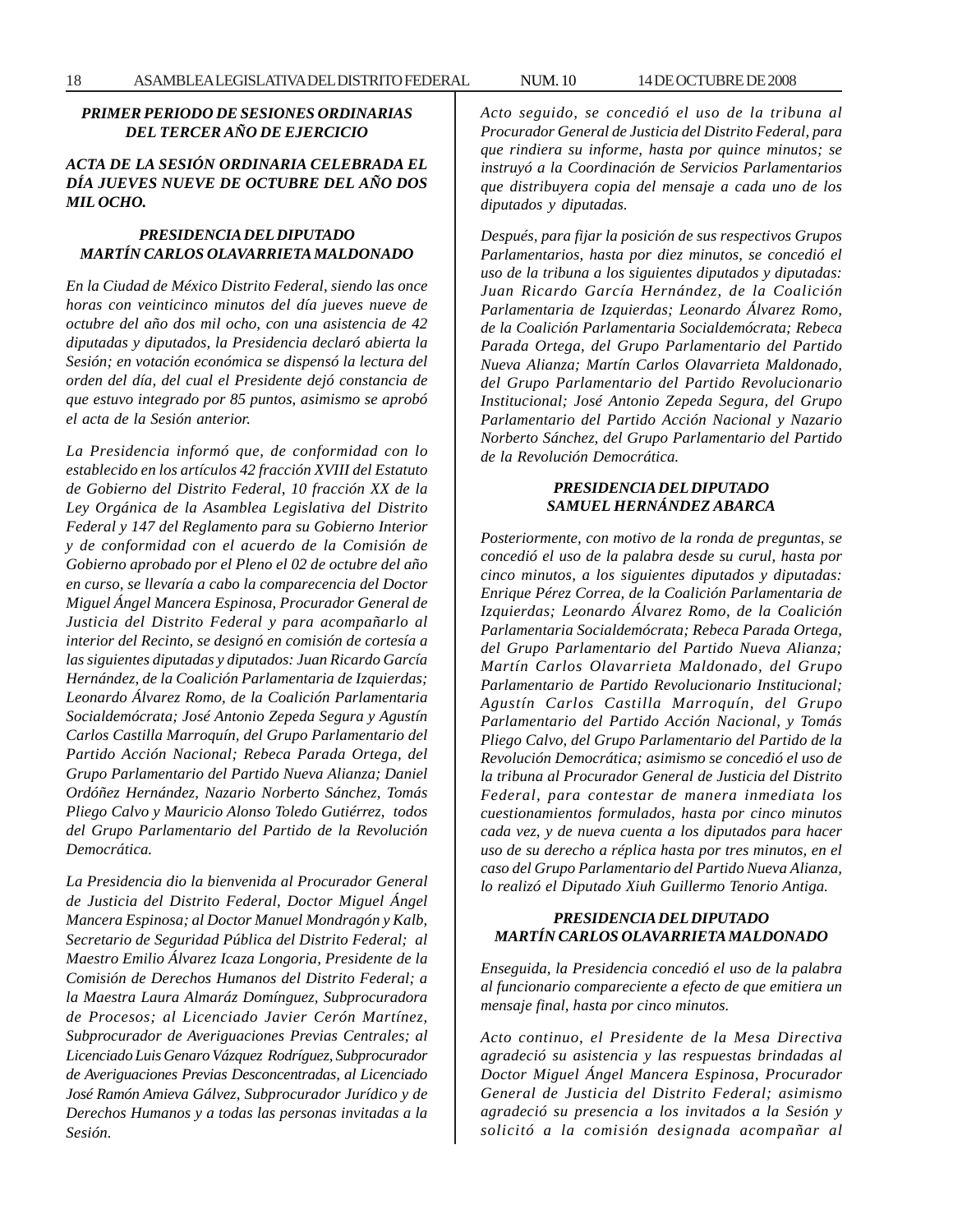*Procurador a su salida del Recinto cuando así deseara hacerlo y a los diputados y diputadas permanecer en sus curules para dar continuidad a los trabajos programados.*

*Después, la Presidencia hizo del conocimiento de la Asamblea que recibió seis comunicados de la Secretaría de Gobierno del Distrito Federal y dos de la Subsecretaría de Enlace Legislativo de la Secretaría de Gobernación; toda vez que los comunicados a los que se había hecho referencia contenían respuestas relativas a asuntos aprobados por este Órgano, por economía procesal parlamentaria se tomó la determinación de hacerlo del conocimiento de las diputadas y diputados proponentes.*

*El siguiente punto del orden del día fue la discusión y en su caso aprobación del dictamen que presentaron las Comisiones Unidas de Seguridad Pública y de Ciencia y Tecnología que expide la Ley que Regula el Uso de la Tecnología para la Seguridad Pública del Distrito Federal, en votación económica se dispensó la lectura del mismo; para fundamentar el dictamen se concedió el uso de la palabra a la Diputada Gloria Isabel Cañizo Cuevas, a nombre de las comisiones dictaminadoras; para razonar el voto se concedió el uso de la palabra a los diputados Xiuh Guillermo Tenorio Antiga, del Grupo Parlamentario del Partido Nueva Alianza y María del Carmen Segura Rangel, del Grupo Parlamentario del Partido del Partido Acción Nacional, sucesivamente hasta por diez minutos; en votación nominal con 44 votos a favor, 0 votos en contra y 0 abstenciones, se aprobó el dictamen en sus términos y se ordenó remitirlo al Jefe de Gobierno del Distrito Federal para su promulgación y publicación en la Gaceta Oficial del Distrito Federal y para su mayor difusión en el Diario Oficial de la Federación.*

*Acto continuo, se presentó para su discusión y, en su caso, aprobación el dictamen de las Comisiones Unidas de Ciencia y Tecnología y de Normatividad Legislativa, Estudios y Prácticas Parlamentarias, relativa a la reforma sobre la Ley Federal de Radio y Televisión, en votación económica se dispensó la lectura del mismo; para fundamentar el dictamen se concedió el uso de la palabra al Diputado Sergio Miguel Cedillo Fernández, a nombre de las comisiones dictaminadoras; para razonar el voto se concedió el uso de la tribuna, hasta por diez minutos a los diputados Nancy Cárdenas Sánchez, del Grupo Parlamentario del Partido de la Revolución Democrática y Xiuh Guillermo Tenorio Antiga, del Grupo Parlamentario del Partido Nueva Alianza, sucesivamente; en votación nominal con 42 votos a favor, 0 votos en contra y 0 abstenciones, se aprobó el dictamen en sus términos y se ordenó remitirlo al Honorable Congreso de la Unión para los efectos correspondientes.*

*Enseguida, se presentó para su discusión y, en su caso, aprobación el dictamen de la Comisión de Cultura a la* *iniciativa con proyecto de decreto por el que se reforman y derogan diversas disposiciones de la Ley de Salvaguarda del Patrimonio Urbanístico Arquitectónico del Distrito Federal, en votación económica se dispensó la lectura del mismo; para fundamentar el dictamen se concedió el uso de la tribuna a la Diputada María de la Paz Quiñones Cornejo, a nombre de la comisión dictaminadora; en votación nominal con 37 votos a favor, 0 votos en contra y 0 abstenciones, se aprobó el dictamen en sus términos y se ordenó remitirlo al Jefe de Gobierno del Distrito Federal para su promulgación y publicación en la Gaceta Oficial del Distrito Federal y para su mayor difusión en el Diario Oficial de la Federación.*

*De igual forma, se presentó para su discusión y, en su caso, aprobación el dictamen de la Comisión de Administración Pública Local a la iniciativa de decreto por el que se reforman los párrafos segundo, sexto, décimo quinto y décimo séptimo de la Ley Orgánica de la Administración Pública del Distrito Federal, en votación económica se dispensó la lectura del mismo; para fundamentar el dictamen se concedió el uso de la palabra a la Diputada Kenia López Rabadán a nombre de la comisión dictaminadora; para razonar el voto se concedió el uso de la tribuna, hasta por diez minutos al Diputado Carlos Hernández Mirón, del Grupo Parlamentario del Partido de la Revolución Democrática; en votación nominal con 38 votos a favor, 0 votos en contra y 0 abstenciones, se aprobó el dictamen en sus términos y se ordenó remitirlo al Jefe de Gobierno del Distrito Federal para su promulgación y publicación en la Gaceta Oficial del Distrito Federal y para su mayor difusión n el Diario Oficial de la Federación.*

*La Presidencia dio la bienvenida a los miembros de la Unión Nacional de Sordos de México, A.C., que fueron invitados por la Diputada Rebeca Parada Ortega.*

*Retomando el desahogo del orden del día, se presentó para su discusión y, en su caso, aprobación el dictamen de la Comisión de Atención a Grupos Vulnerables a la iniciativa con proyecto de decreto que reforma y adiciona diversas disposiciones de Ley de los Derechos de las Personas Adultas Mayores en el Distrito Federal, en votación económica se dispensó la lectura del mismo; para fundamentar el dictamen se concedió el uso de la palabra a la Diputada Elvira Murillo Mendoza, a nombre de la comisión dictaminadora; en votación nominal con 41 votos a favor, 0 votos en contra y 0 abstenciones, se aprobó el dictamen en sus términos y se ordenó remitirlo al Jefe de Gobierno del Distrito Federal para su promulgación y publicación en la Gaceta Oficial del Distrito Federal y para su mayor difusión en el Diario Oficial de la Federación.*

*Asimismo, se presentó para su discusión y, en su caso, aprobación el dictamen de la Comisión de Atención a*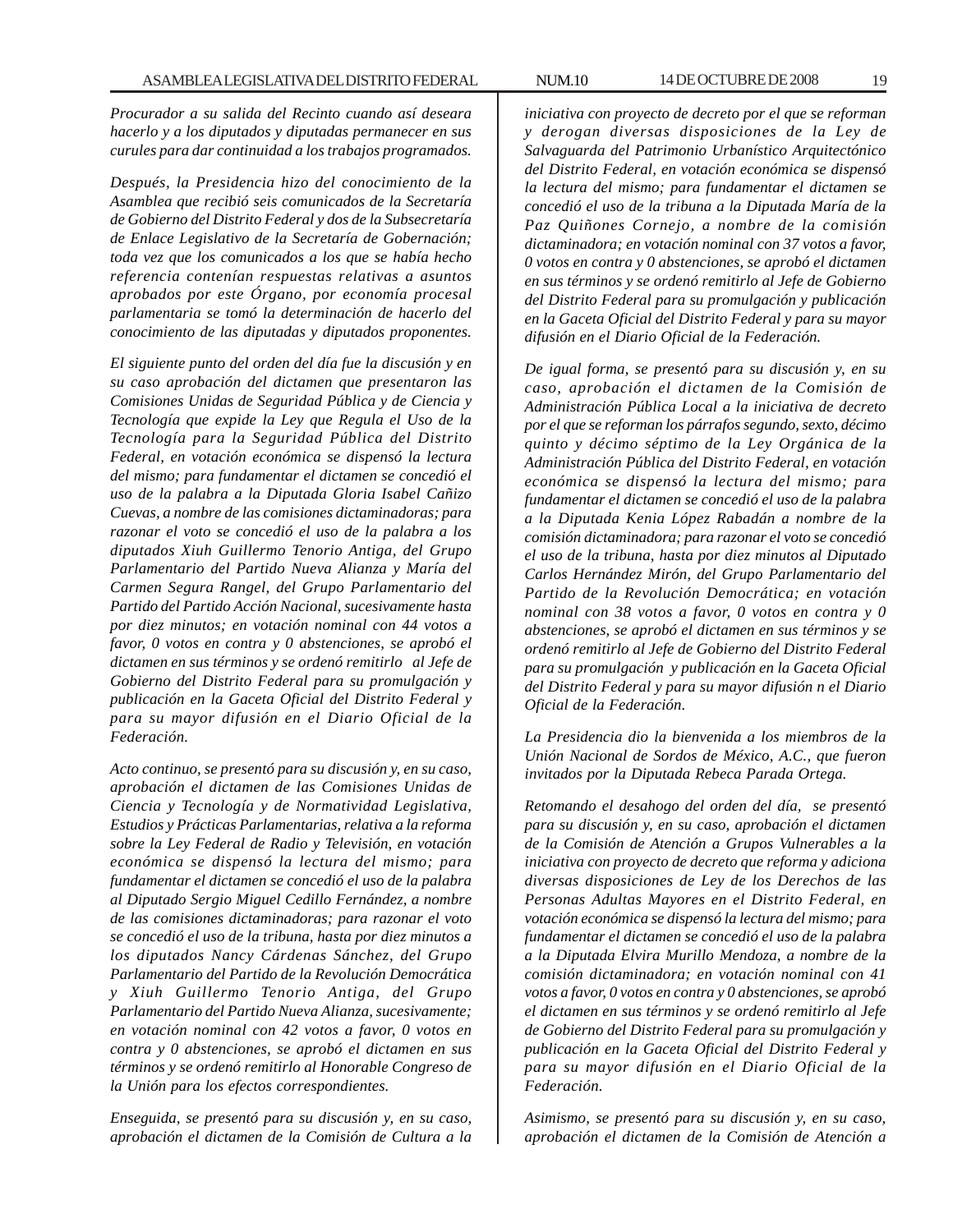*Grupos Vulnerables a la iniciativa con proyecto de decreto que reforma y adiciona diversas disposiciones de la Ley para las Personas con Discapacidad del Distrito Federal, en votación económica se dispensó la lectura del mismo; para fundamentar el dictamen se concedió el uso de la palabra a la Diputada Rebeca Parada Ortega, a nombre de la comisión dictaminadora; en votación nominal con 36 votos a favor, 0 votos en contra y 0 abstenciones, se aprobó el dictamen en sus términos y se ordenó remitirlo al Jefe de Gobierno del Distrito Federal para su promulgación y publicación en la Gaceta Oficial del Distrito Federal y para su mayor difusión en el Diario Oficial de la Federación.*

*El siguiente punto del orden del día fue la discusión y en su caso aprobación del dictamen que presentaron las Comisiones Unidas de Presupuesto y Cuenta Pública y de Hacienda a la iniciativa de decreto por el que se adicionan tres párrafos al artículo 206 del Código Financiero del Distrito Federal, en votación económica se dispensó la lectura del mismo; para fundamentar el dictamen se concedió el uso de la palabra al Diputado Enrique Vargas Anaya, a nombre de las comisiones dictaminadoras; en votación nominal con 35 votos a favor, 0 votos en contra y 1 abstención, se aprobó el dictamen en sus términos y se ordenó remitirlo al Jefe de Gobierno del Distrito Federal para su promulgación y publicación en la Gaceta Oficial del Distrito Federal y para su mayor difusión en el Diario Oficial de la Federación.*

*Ulteriormente, se presentó para su discusión y, en su caso, aprobación el dictamen de las Comisiones Unidas de Presupuesto y Cuenta Pública y de Hacienda, a la iniciativa con proyecto de decreto para ser presentada ante el Honorable Congreso de la Unión, por el que se reforma y derogan y adicionan diversas disposiciones de la Ley de Coordinación Fiscal, en votación económica se dispensó la lectura del mismo; para fundamentar el dictamen se concedió el uso de la tribuna al Diputado Sergio Miguel Cedillo Fernández, a nombre de las comisiones dictaminadoras; para razonar el voto se concedió el uso de la palabra, hasta por diez minutos a los diputados Juan Ricardo García Hernández, de la Coalición Parlamentaria de Izquierdas y Xiuh Guillermo Tenorio Antiga, del Grupo Parlamentario del Partido Nueva Alianza; en votación nominal con 42 votos a favor, 0 votos en contra y 0 abstenciones, se aprobó el dictamen en sus términos y se ordenó remitir la iniciativa con proyecto de decreto por el que se reforman, derogan y adicionan diversas disposiciones de la Ley de Coordinación Fiscal a la Cámara de Diputados del Honorable Congreso de la Unión para los efectos legislativos a que hubiere lugar.*

*Enseguida, se presentó para su discusión y, en su caso, aprobación el dictamen de las Comisiones Unidas de* *Presupuesto y Cuenta Pública y de Hacienda, relativo a la iniciativa con proyecto de decreto por el que se reforman las fracciones V base primera inciso b) del artículo 122 de la Constitución Política de los Estados Unidos Mexicanos, segundo del artículo 42 y décimo segundo del artículo 67 del Estatuto de Gobierno del Distrito Federal, en votación económica se dispensó la lectura del mismo; para fundamentar el dictamen se concedió el uso de la palabra al Diputado José Luis Morúa Jasso, a nombre de las comisiones dictaminadoras; para razonar el voto hasta por diez minutos, se concedió el uso de la palabra al Diputado Tomás Pliego Calvo, del Grupo Parlamentario del Partido de la Revolución Democrática; por alusiones se concedió el uso de la tribuna, hasta por cinco minutos a los diputados Xiuh Guillermo Tenorio Antiga, del Grupo Parlamentario del Partido Nueva Alianza y José Luis Morúa Jasso del Grupo Parlamentario del Partido de la Revolución Democrática; en votación nominal con 42 votos a favor, 0 votos en contra y 0 abstenciones, se aprobó el dictamen en sus términos y se ordenó remitir la iniciativa a la Cámara de Diputado del Honorable Congreso de la Unión para los efectos legislativos a que hubiere lugar.*

*La Presidencia instruyó a la Secretaría dar lectura al artículo 146 del Reglamento para el Gobierno Interior de la Asamblea Legislativa.*

*Asimismo, informó que recibió diversas iniciativas: una de reforma al Reglamento para el Gobierno Interior de la Asamblea Legislativa del Distrito Federal del Diputado Jorge Federico Schiaffino Isunza, del Grupo Parlamentario del Partido Revolucionario Institucional, a nombre propio y de diversos diputados integrantes de la IV Legislatura, se turnó para su análisis y dictamen a la Comisión de Normatividad Legislativa, Estudios y Prácticas Parlamentarias; una de Ley Orgánica de la Procuraduría General de Justicia del Distrito Federal, del Jefe de Gobierno del Distrito Federal, Licenciado Marcelo Luis Ebrard Casaubón, misma que se turnó para su análisis y dictamen a las Comisiones Unidas de Administración y Procuración de Justicia y de Administración Pública Local, con opinión de la Comisión de Seguridad Pública. Igualmente informó que recibió las siguientes propuestas de la Diputada María de la Paz Quiñones Cornejo, del Grupo Parlamentario del Partido Acción Nacional: con punto de acuerdo por el que esta Honorable Asamblea Legislativa del Distrito Federal exhorta a la Secretaría de Gobierno del Distrito Federal a que remita copias del expediente relativo a la determinación de causa de actividad pública de las expropiaciones hechas en la Delegación Álvaro Obregón, las cuales fueron publicadas en las Gacetas Oficiales del Distrito Federal número 387 y 388 de fechas 29 y 30 de julio del año 2008, relativas a los lotes 19 que se detallan en la misma, se turnó para su análisis y dictamen a la*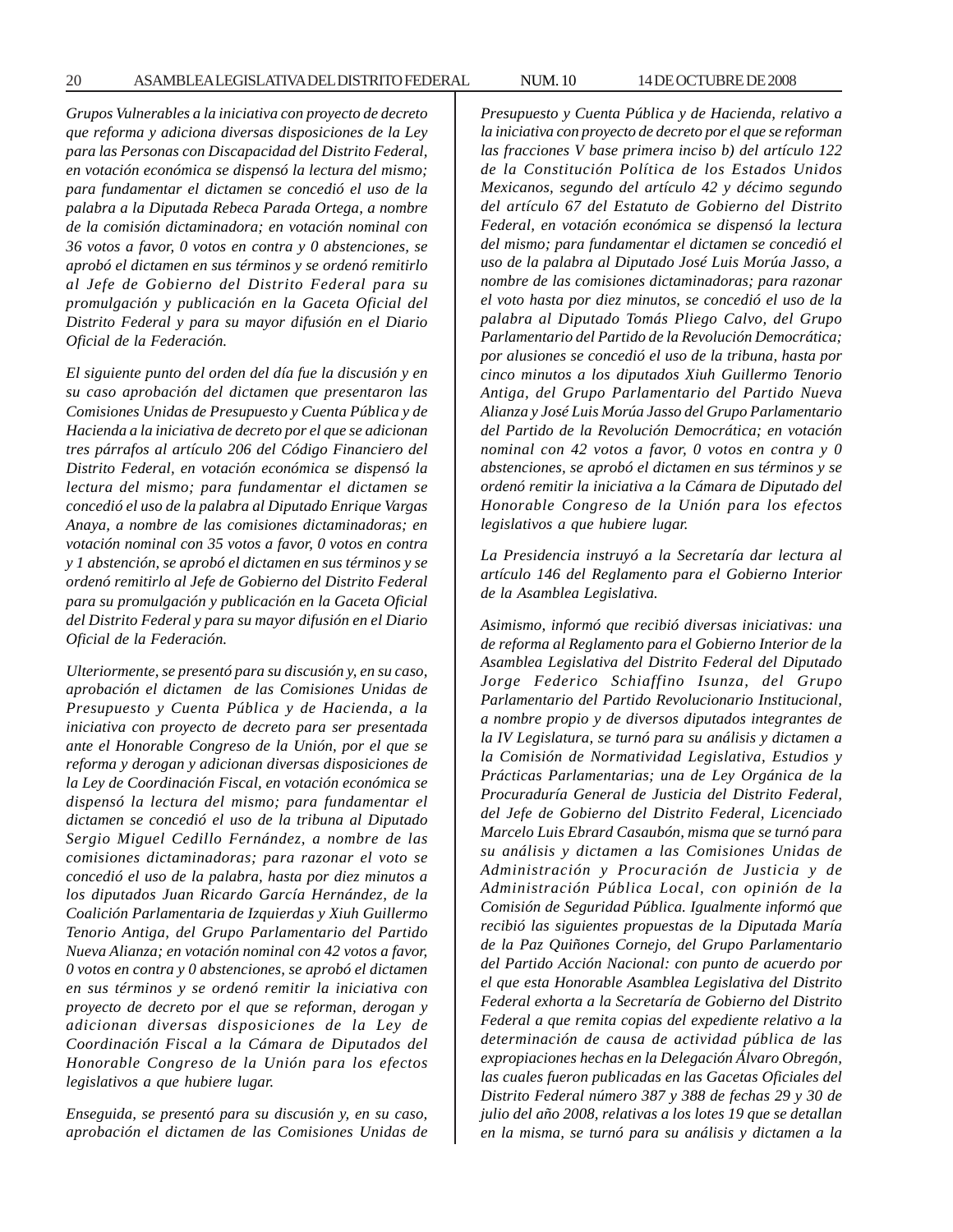*Comisión de Administración Pública Local. Con punto de acuerdo por el que se solicita al Secretario de Salud del Distrito Federal, Doctor José Armando Ahued Ortega para que no permita que los internos de mínima, mediana y máxima seguridad de los diversos centros penitenciarios del Distrito Federal sean atendidos en los hospitales del Gobierno del Distrito Federal, toda vez que éstos no cuentan con la infraestructura necesaria para ello, sino que éstos sean atendidos en la Torre Médica de Tepepan, se turnó para su análisis y dictamen a la Comisión de Salud y Asistencia Social. Con punto de acuerdo por el que se exhorta a la Secretaría de Cultura del Distrito Federal para que conjuntamente con el Jefe Delegacional de Iztapalapa se instale un centro cultural bajo la denominación de Centro Cultural Anáhuac, se turnó para su análisis y dictamen a la Comisión de Cultura. También se recibieron tres efemérides de la Diputada María de la Paz Quiñones Cornejo: una con motivo de la batalla en el Castillo de Chapultepec, la segunda con motivo del 198 Aniversario de la Independencia de México y la tercera con el motivo de la conmemoración del 74 Aniversario de la Inauguración del Palacio de Bellas Artes. Con fundamento en lo dispuesto por el artículo 146 del Reglamento para el Gobierno Interior de la Asamblea Legislativa del Distrito Federal, se instruyó la inserción íntegra de las iniciativas, propuestas con punto de acuerdo y de las efemérides en el Diario de los Debates.*

*Acto seguido, para presentar una iniciativa con proyecto de decreto que adiciona un párrafo séptimo del artículo 18 y un párrafo tercero del artículo 22 de la Constitución Política de los Estados Unidos Mexicanos y reforma los artículos 12, 30, 33, 128, 163, 164 y 165 y se adicionan los artículos 32-bis, 33-bis y 174-bis del Código Penal para el Distrito Federal, el artículo 105 del Código de Procedimientos Penales para el Distrito Federal, así como los artículos 12, 24 y 50 y se adiciona el artículo 13-bis de la Ley de Ejecución de Sanciones Penales para el Distrito Federal, se concedió el uso de la tribuna al Diputado Armando Tonatiuh González Case, del Grupo Parlamentario del Partido Revolucionario Institucional; el Presidente instruyó su inserción íntegra en el Diario de los Debates y se turnó para su análisis y dictamen a la Comisión de Administración y Procuración de Justicia.*

*La Presidencia hizo del conocimiento de la Asamblea que los puntos enlistados en los numerales 17, 22, 27, 32, 34, 48, 49 y 50 del orden del día habían sido retirados.*

*Finalmente, para presentar una iniciativa con proyecto de decreto que crea la Ley General que Establece el Derecho a la Pensión Alimentaria para Adultos Mayores de 68 Años Residentes en la República Mexicana, se concedió el uso de la tribuna al Diputado Enrique Vargas Anaya, del Grupo Parlamentario del Partido de la Revolución Democrática; el Presidente instruyó su*

*inserción íntegra en el Diario de los Debates y se turnó para su análisis y dictamen a la Comisión de Desarrollo Social.*

*Siendo las diecisiete horas, en votación económica la Asamblea no autorizó prorrogar la Sesión, hasta agotar los asuntos en cartera y con fundamento en lo dispuesto por el artículo 26, fracción I del Reglamento para el Gobierno Interior de la Asamblea Legislativa del Distrito Federal, se procedió a verificar la permanencia de los legisladores en el Recinto Legislativo mediante el pase de lista, al comprobarse la presencia de 46 diputadas y diputados y siendo las diecisiete horas con diez minutos la Presidencia levantó la Sesión y citó para la que tendría lugar el martes 14 de octubre de 2008, a las 11:00 horas, rogando a todos sus puntual asistencia.*

**EL C. PRESIDENTE.-** Muchas gracias, diputado Secretario. Esta Presidencia les informa que se recibió un comunicado de la Comisión de Presupuesto y Cuenta Pública y por ello solicito a la Secretaría dar lectura del comunicado de referencia.

**EL C. SECRETARIO.-** Por instrucciones de la Presidencia, se procede a dar lectura al comunicado.

# *COMISIÓN DE PRESUPUESTO Y CUENTA PÚBLICA*

# *PROPUESTA DE PRONUNCIAMIENTO*

*A esta Comisión de Presupuesto y Cuenta Pública de la Asamblea Legislativa del Distrito Federal, le fue turnado el oficio ALDFIV/CG/0435/2008, firmado por el Diputado Víctor Hugo Círigo Vásquez, en su calidad de Presidente de la Comisión de Gobierno de este Órgano Legislativo; mediante el cual informó del Acuerdo aprobado por la LV Legislatura del H. Congreso de Colima, referente a hacer llegar una respetuosa solicitud al Secretario de Hacienda para liberar y ampliar los recursos para dar finiquito al pago de ex -braceros del país y al mismo tiempo se solicite que la H. Asamblea Legislativa del Distrito Federal se pronuncie al respecto.*

*Mediante ese comunicado se instruye a darle la atención procedente, por laque la Comisión de Presupuesto y Cuenta Pública de conformidad con lo establecido en los artículos 122, BASE PRIMERA, fracción V incisos b) y e) de la Constitución Política de los Estados Unidos Mexicanos; 42 fracciones II y IX del Estatuto de Gobierno del Distrito Federal; 59, 60 fracción II, 61, 62 fracción XXVII, 64 y 68 de la Ley Orgánica, 28y 30 del Reglamento para el Gobierno Interior; 8, 9 fracción I, II fracción III, y 42 del Reglamento Interior de las Comisiones; estos tres últimos ordenamientos todos de la Asamblea Legislativa del Distrito Federal; informa de su análisis y somete su propuesta de pronunciamiento ante sus diputados integrantes en el contexto de los siguientes:*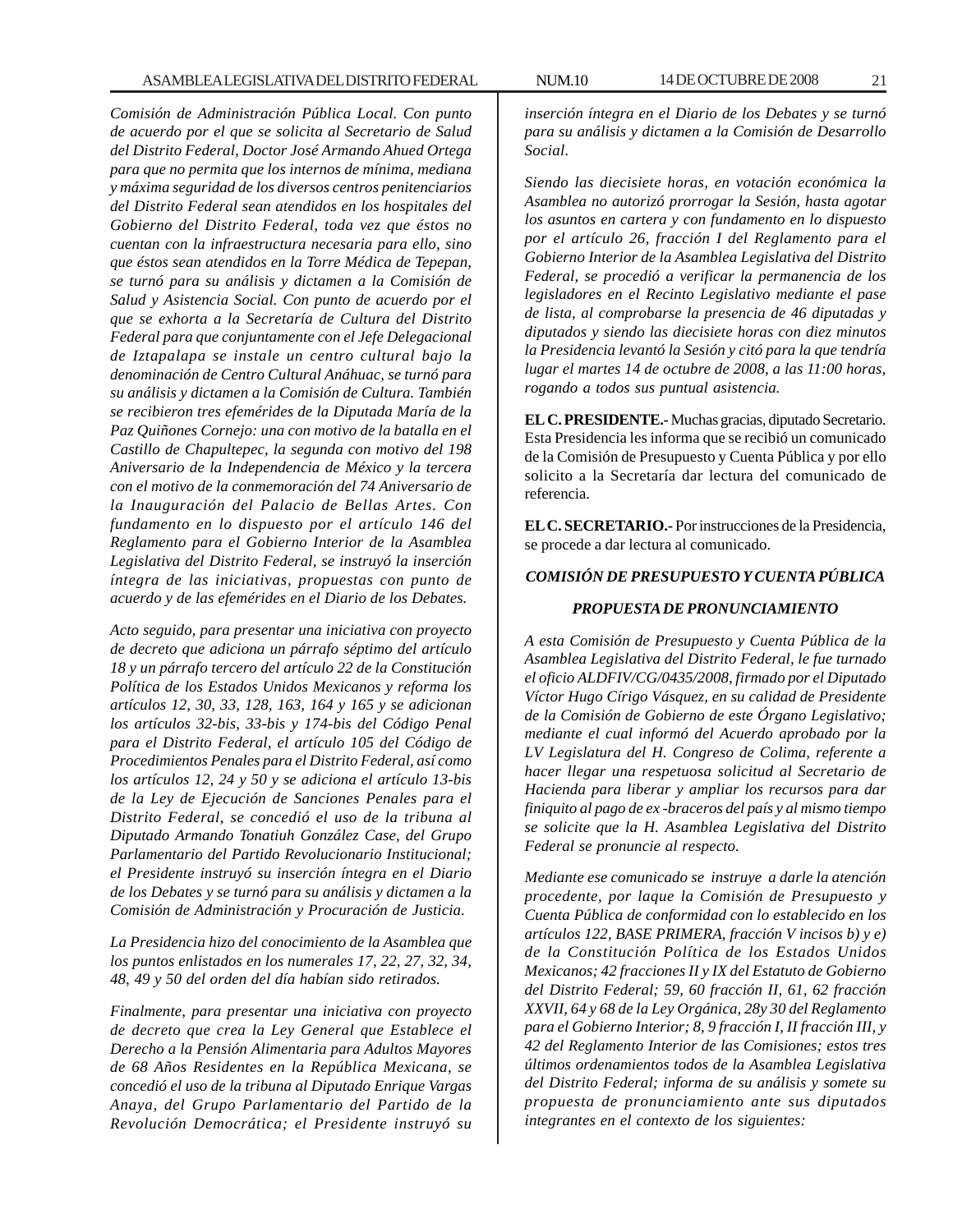# *ANTECEDENTES*

*Las condiciones mundiales que prevalecían en 1942, originaron que el Gobierno de Estados Unidos de América y el Gobierno de los Estados Unidos Mexicanos acordaran establecer un programa de trabajadores agrícolas temporales el 4 de agosto de ese año; con lo cual Estados Unidos contrataría mano de obra agrícola para satisfacer su demanda durante el periodo de Guerra.*

• *Entre otras, algunas de las condiciones de ese programa versaban sobre lo siguiente:*

*a) El trabajo ''rentado'' se enfocaría a la agricultura, dejándose claro que aquellos que trabajaran en otras áreas serían inmediatamente deportados.*

*b) El transporte de los trabajadores mexicanos, gastos médicos y repatriación serían cubiertos por el gobierno ,de Estados Unidos.*

*c) El Gobierno de Estados Unidos se comprometía a garantizarles un trato digno.*

*d) El Gobierno de México tenía la facultad de supervisar que se cumplieran las condiciones como salario, seguridad, salud, alojamiento y transporte, mismas que se le ofrecieron al trabajador mexicano.*

- *Durante los primeros meses del Programa más de 4,000 trabajadores fueron admitidos en Estados Unidos de América. Los trabajadores recibían 46 dólares la hora, salario que se incrementaría después en 57 centavos la hora. De conformidad con las condiciones de los contratos individuales que suscribieron los braceros, se les descontó el 10 por ciento de su salario para la conformación de un ''Fondo de Ahorro Campesino''.*
- *El fondo de ahorro, equivalente al 10 por ciento del salario de los braceros fue resguardado por el Gobierno de Estados Unidos y depositado en una cuenta del Banco de México en Wells Fargo, para su traspaso a los bancos de Crédito Agrícola y del Ahorro Nacional para su depósito, guarda y aplicación o, en su defecto, devolución.*
- *Con la conclusión del periodo bélico, ambos países acordaron liquidar todas las deducciones para el fondo de ahorro el 1° de enero de 1946.*
- *Los Acuerdos Bracero se dieron por terminados el 31 de diciembre de 1964. Durante los 22 años de su existencia alrededor de 4.8 millones de braceros fueron contratados por Estados Unidos. Los mexicanos, originarios de distintas zonas rurales del país, representaron el 70% de los trabajadores contratados bajo este Programa. Los Estados de*

*destino más importantes fueron California, Illinois, Texas, Nueva York y Minnesota.*

- *El 22 de abril de 2004, el Congreso del Estado de Nayarit emitió un acuerdo mediante el cual se solicita al H.Congreso de la Unión la revisión del Fondo de Ahorro derivado del Convenio Binacional 1942-1967, suscrito por los Gobiernos de los Estados Unidos Mexicanos y de los Estados Unidos de América. En esa misma fecha, el acuerdo le fue turnado a la Comisión de Relaciones Exteriores, América del Norte, para su estudio y elaboración del dictamen correspondiente.*
- *El 25 de mayo de 2005, se publica en el Diario Oficial de la federación el DECRETO por el que se crea por ley, el Fideicomiso que Administrará el Fondo de Apoyo Social para Ex Trabajadores Migratorios Mexicanos; mismo que tendrá como finalidad otorgar un apoyo social en los términos establecidos en esa Ley a los Ex Trabajadores Migratorios Mexicanos que hayan prestado sus servicios en los Estados Unidos de América durante los años de 1942 a 1964, de conformidad con lo establecido por el Programa de Trabajadores Migratorios o, en su caso, a sus cónyuges o a los hijos o hijas que sobrevivan y que acrediten la procedencia del mismo, de conformidad con los requisitos establecidos por el artículo 6°, de esa Ley.*
- *El 27 de octubre de 2005, la Secretaría de Gobernación dio a conocer, las reglas de operación del Fideicomiso del Fondo de Apoyo Social para Ex-trabajadores Migratorios Mexicanos que acreditaran haber prestado sus servicios en los Estados Unidos entre los años 1942-1964, y que establecen que el pago será de 38 mil pesos y se otorgará una sola vez.*
- *El 22 de noviembre de 2005, se creó la Comisión Especial para dar Seguimiento a los Fondos de los Trabajadores Mexicanos Braceros de la Cámara de Diputados del Congreso de la Unión.*
- *El objeto de la Comisión es dar seguimiento a los informes trimestrales que el Comité Técnico del Fideicomiso deberá entregar conforme lo establece el Artículo Sexto Transitorio del Decreto que crea al Fideicomiso que Administrará el Fondo de Apoyo Social para Ex Trabajadores Migratorios Mexicanos, así como servir de coadyuvante para que las entidades federativas y el Distrito Federal celebren con el fideicomiso, los acuerdos de las aportaciones a las que se refiere la fracción II del artículo 4°, del citado Decreto.*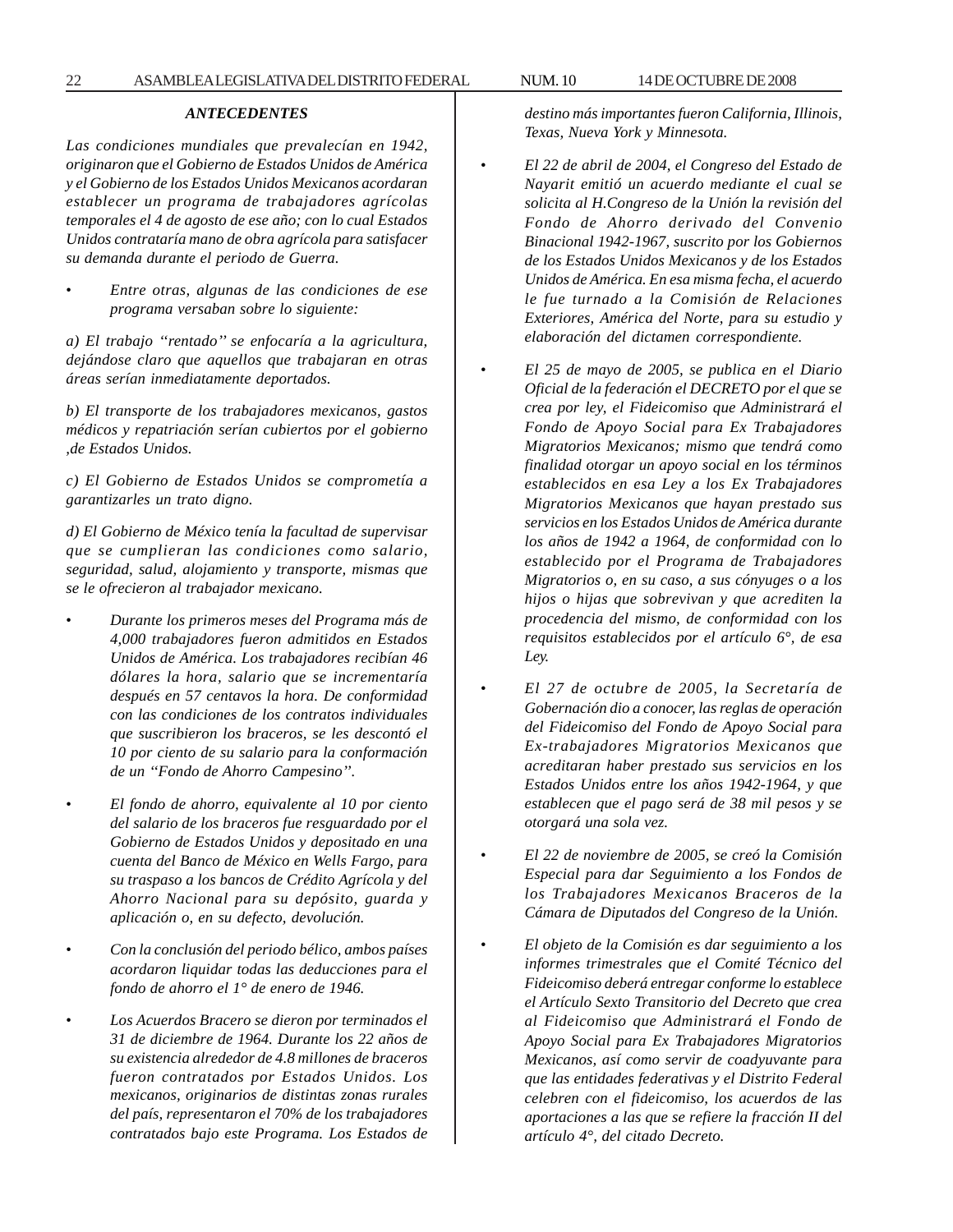- *La Comisión Especial, de acuerdo a sus ámbitos de competencia, realizaría todos los esfuerzos necesarios para que los beneficiarios del Fideicomiso que Administra el Fondo de Apoyo Social para Ex Trabajadores Migratorios Mexicanos no fueran objeto de prácticas tendientes a la obtención de beneficios ajenos a los objetivos del mencionado fideicomiso.*
- *El 19 de enero de 2006 la Secretaría de Gobernación (SEGOS), anunció un nuevo registro de ex braceros, bajo el supuesto de que todavía había miles de ex jornaleros que no habían sido inscritos en las listas preliminares que desde 2003 integraba esa dependencia.*
- *El nuevo listado al que se comprometió, sería llevado a la Cámara de Diputados, a fin de obtener la autorización de más recursos para el fideicomiso de ex braceros. La Colegisladora acordó inicialmente destinar 298 millones de pesos para comenzar con el pago de esos trabajadores desde finales de 2005.*
- *Según la información que obra en la COMISIÓN ESPECIAL DE SEGUIMIENTO A LOS FONDOS DE LOS TRABAJADORES MEXICANOS BRACEROS, los últimos datos oficiales son los siguientes y se encuentran en su programa de trabajo para 2008:*

*a) De la convocatoria lanzada en 2005 se obtuvo un total de 212 mil 218 personas que se dijeron fueron braceros y familiares de éstos (cónyuge e hijos); de los cuales 104 mil 576 se encontraron en los registros de la base de datos de la Secretaría de Gobernación que inicio su constricción en 2003; y 107 mil 642 no aparecieron en dicho listado, siendo una de las condiciones de ley el aparecer en ese registro para poder acceder a la indemnización.*

*b) De ese total que acudió a la convocatoria cumplieron a cabalidad los requisitos de elegibilidad 42 mil 633 interesados.*

*c) El resto, 169 mil 585 se integran de quienes no estuvieron en los registros de SEGOB, y 61 mil 943 personas que desconocen el motivo de su no procedencia, pero que quizá sea por no tener un documento de bracero establecido como condición por la Ley.*

# *CONSIDERANDOS*

*UNO. Que en abril de 2006, se aprobó por la Cámara de Diputados la Minuta Proyecto de Decreto que Reforma, Adiciona y Deroga diversas disposiciones de la Ley que Crea el Fideicomiso y se Remite al Senado para su estudio y aprobación.*

*DOS. Que debido a este alto número de personas que no fueron elegibles, la Suprema Corte de Justicia de la Nación (SCJN), les aceptó el 9 de mayo de 2007 procedimientos de revisión para 28 amparos promovidos por quienes se dijeron ex braceros del Estado de San Luis Potosí.*

*TRES. Que el acuerdo que derivó de esos procedimientos fue que se declara inconstitucional la fracción primera del artículo sexto de la Ley que Crea el Fideicomiso que Administrara el Fondo de Apoyo Social para Ex Trabajadores Migratorios Mexicanos, Además de la fracción I del artículo 4 de sus reglas de operación.*

*CUATRO. Que en octubre de 2007 se aprobó por la Cámara de Senadores la Minuta de Proyecto de Decreto que Reforma, Adiciona y Deroga diversas disposiciones a la Ley que Crea el Fideicomiso que Administrara el Fondo de Apoyo Social para Ex Trabajadores Migratorios Mexicanos (que coinciden en parte con lo que la SCJN declaro Inconstitucional) y la remitió nuevamente a la Cámara de Origen (Cámara de Diputados), donde a su vez la turnó a la Comisión de Hacienda donde se encuentra ahora.*

*CINCO. Que dado este nuevo panorama, la situación para los ex braceros se modifica sustancialmente, ya que aquellas personas que no lograron ser declaradas elegibles por el requisito de haberse incluido en el Padrón de la Secretaria de Gobernación (2003), tendrán posiblemente otra oportunidad de probar y reclamar sus derechos como ex braceros.*

*SEIS. Que una vez aprobadas las modificaciones a la Ley, debe existir una nueva convocatoria para que los interesados acudan para revisar su elegibilidad ya sin el requisito de estar dentro de los registros de SEGOB*

*SIETE. Que las condiciones actuales del otorgamiento del apoyo al ex-braceros son las siguientes:*

*a) Del total de 42,633 calificados para recibir el apoyo social al que hace referencia la Ley, se ha cumplido con un 55% de la meta; lo cual representa un total de 23,553 interesados que han recibido el apoyo desde finales de 2005, con un monto de 895 millones 14 mil pesos.*

*b) Del resto, 19,080 interesados, se cuenta con un monto de 700 millones de pesos autorizados para 2008, con lo cual alcanzaría para cubrir 18,421 personas.*

*c) Así, las 659 personas restantes se encuentran en un estado incierto respecto de los recursos que se requieren para el otorgamiento de su apoyo social, lo cual representa 25 millones 040 mil pesos, al tenor de 38 mil pesos por apoyo.*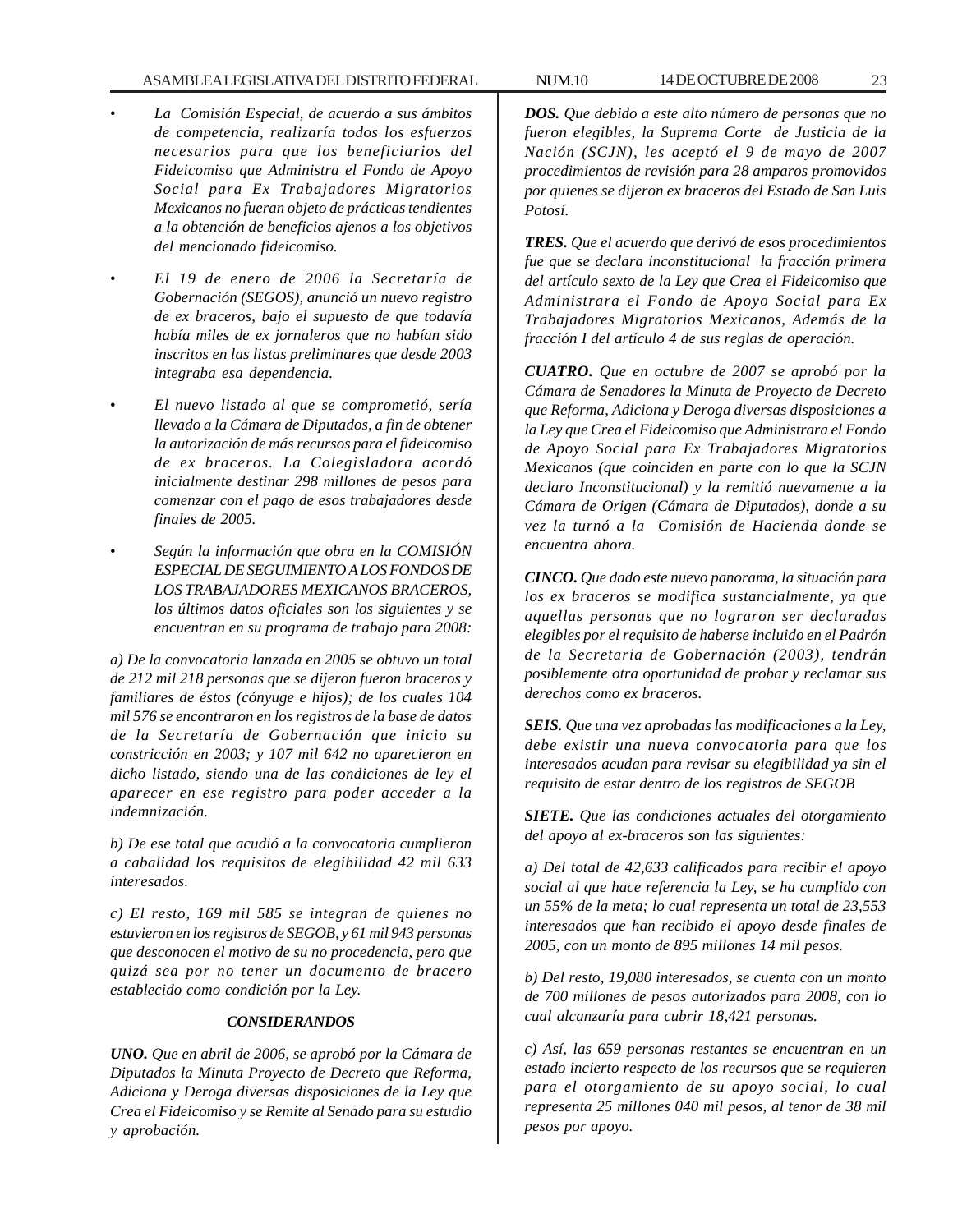*Con base en las anteriores consideraciones, la Comisión de Presupuesto y Cuenta Pública de la Asamblea Legislativa del Distrito Federal, somete a la consideración de sus integrantes la aprobación del siguiente:*

#### *PRONUNCIAMIENTO*

*Uno. La Asamblea Legislativa del Distrito Federal reitera su apoyo a la Comisión Especial para dar Seguimiento a los Fondos de los Trabajadores Mexicanos Braceros de la Cámara de Diputados del Congreso de la Unión, ante la necesidad de continuar promoviendo el establecimiento de mecanismos eficientes para obtener los recursos para el fideicomiso de ex braceros y lograr así la restitución del pago a los ex-trabajadores, todo ello en un espíritu solidario para con quienes tuvieron que emigrar a otra nación para solventar sus necesidades más elementales y no recibieron en retribución, parte de un fondo que por ley les corresponde.*

*Dos. La Asamblea Legislativa del Distrito Federal expresa su preocupación por la no conclusión del pago del llamado ''Fondo de Ahorro Campesino'', derivado de los ''Acuerdos Bracero'' entre el Gobierno de México y el de Estados Unidos, vigentes de 1942 a 1964 y por ello se suma a la solicitud que hace el H. Congreso de Colima de la LV Legislatura, a fin de que la Secretaría de Hacienda libere en lo que a ella corresponde, los recursos para el pago a ex-braceros y realice las gestiones pertinentes para proponer una ampliación al techo presupuestal necesario y suficiente para dar finiquito al pago de ex-braceros del país.*

*Tres. Hágase del conocimiento de las Mesas Directivas de las Cámaras que integran el Congreso General del Poder Legislativo Federal para los efectos procedentes.*

*Cuatro. Infórmese del presente posicionamiento a la LV Legislatura del H. Congreso de Colima.*

*DADO EN EL RECINTO LEGISLATIVO DE DONCELES Y ALLENDE, EN EL CENTRO DE LA CIUDAD DE MÉXICO; SEDE DEL PODER LEGISLATIVO LOCAL EN EL DISTRITO FEDERAL, A LOS 09 DÍAS DE OCTUBRE DE 2008. .*

*FIRMAN LOS DIPUTADOS INTEGRANTES DE LA COMISIÓN DE PRESUPUESTO Y CUENTA PÚBLICA DE LA ASAMBLEA LEGISLATIVA DEL DISTRITO FEDERAL, IV LEGISLATURA.*

*Por la Comisión de Presupuesto y Cuenta Pública firman:*

*Dip. José Luis Morúa Jasso, presidente; Dip. Isaías Villa González, vicepresidente, Dip. Daniel Ramírez Del Valle, secretario; Dip. Xiuh Guillermo Tenorio Antiga, integrante; Dip. Celina Saavedra Ortega, integrante; Dip. Mauricio Alonso Toledo Gutiérrez, integrante; Dip.*

*Francisco Xavier Alvarado Villazón, integrante; Dip. Edgar Torres Baltazar, integrante; Dip. Tomás Pliego Calvo, integrante.*

Cumplida su instrucción, diputado Presidente.

**EL C. PRESIDENTE.-** Muchas gracias, diputado Secretario. Esta Asamblea queda debidamente enterada.

Diputadas y diputados, esta Presidencia les informa que el día de ayer 13 de Octubre se formalizó un convenio específico de colaboración que celebró la Asamblea Legislativa del Distrito Federal, IV Legislatura, representado por el Presidente de la Mesa Directiva y por el Presidente de la Comisión de Gobierno. Estuvo asistido por la Oficial Mayor y la Directora General de Asuntos Jurídicos por una parte, y por la otra parte, la Comisión de Derechos Humanos del Distrito Federal, representada por su Presidente. Asimismo se informa que fungieron como testigos de honor los coordinadores de las fracciones parlamentarias que integran esta Asamblea Legislativa.

Esta Presidencia informa que se recibió un comunicado y un acuerdo de la Comisión de Gobierno sobre el Sistema Penitenciario en el Distrito Federal.

Para darle lectura, se concede el uso de la Tribuna al diputado Víctor Hugo Círigo Vásquez, Presidente de la Comisión de Gobierno.

Adelante, diputado Víctor Hugo Círigo Vásquez.

**EL C. DIPUTADO VÍCTOR HUGO CÍRIGO VÁSQUEZ**.- Con su venia, diputado Presidente.

# *ASAMBLEA LEGISLATIVA DEL DISTRITO FEDERAL COMISIÓN DE GOBIERNO IV LEGISLATURA*

# *ACUERDO DE LA COMISIÓN DE GOBIERNO SOBRE EL SISTEMA PENITENCIARIO EN EL DISTRITO FEDERAL.*

*Con fundamento en lo dispuesto por los artículos 44, fracción I de la LEY ORGÁNICA Y 116 Bis del REGLAMENTO PARA EL GOBIERNO INTERIOR, ambos de la ASAMBLEA LEGISLATIVA DEL DISTRITO FEDERAL, esta Comisión de Gobierno suscribe el presente Acuerdo, al tenor de los siguientes:*

## *CONSIDERANDOS*

*PRIMERO.- Que en el marco del Acuerdo Nacional por la Seguridad, la Justicia y la Legalidad, un documento signado el pasado 21 de agosto por un amplio abanico de líderes políticos, empresarios y representantes de la sociedad civil, existe el compromiso explícito de la Secretaría de Seguridad Pública Federal por construir dos Centros Federales de Readaptación Social de alta*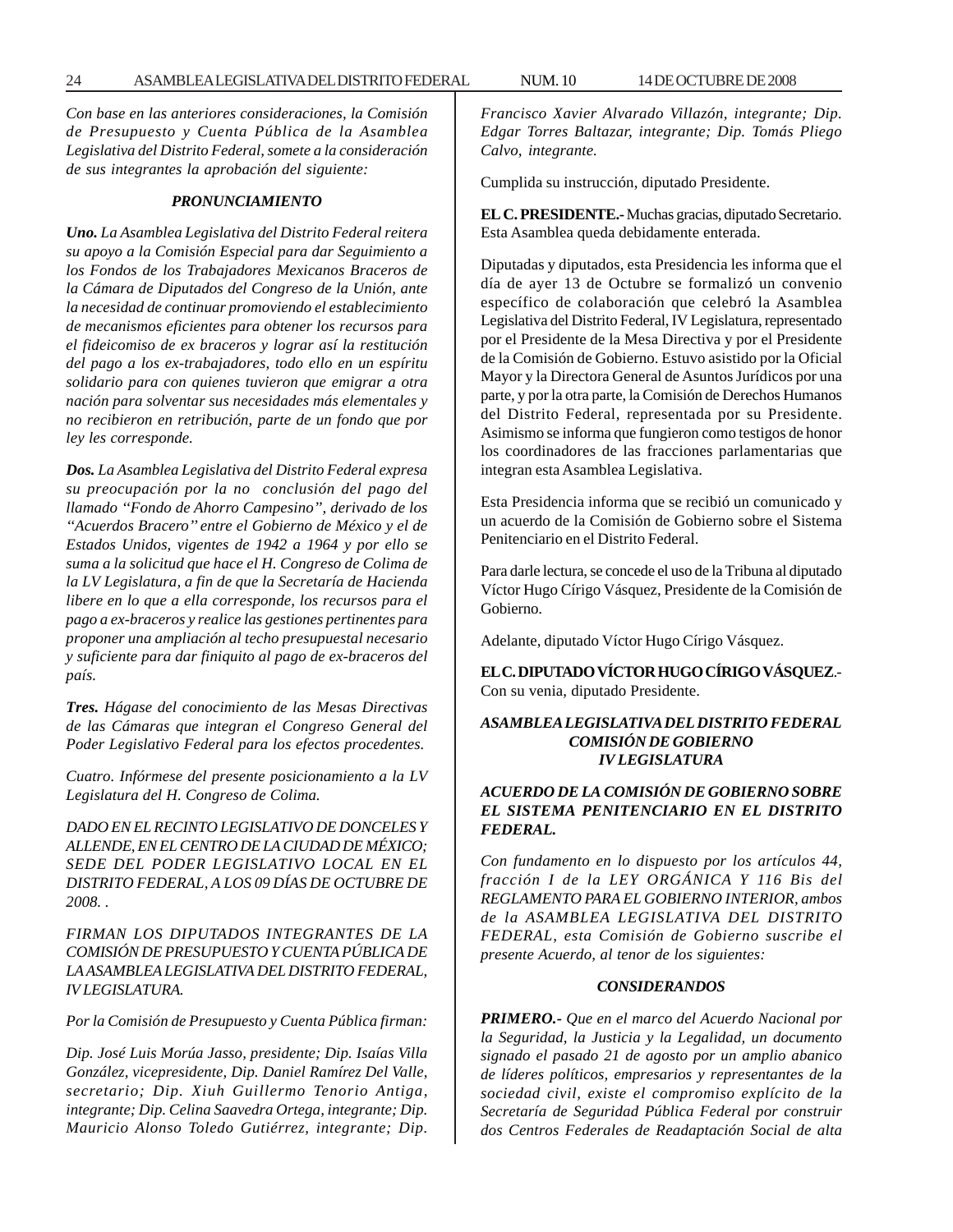*seguridad, incluyendo módulos especiales para secuestradores.*

*SEGUNDO.- Que la infraestructura penitenciaria en el Distrito Federal enfrenta graves problemas de hacinamiento y sobrepoblación. Según la Secretaría de Seguridad Pública federal, los 10 centros de reclusión en la entidad tienen una capacidad para 18,340 internos pero se ha dado cabida a 35,661, lo cual representa una sobrepoblación relativa de 94.44%, la más alta del país.*

*TERCERO.- Que si se analiza el Anexo Estadístico del 2° Informe de Gobierno del Ejecutivo Federal, conforme a la cual la capacidad instalada es para 20,397 pero se tiene una población de 36,263 internos, la sobrepoblación relativa es de 78%, que si bien contrasta con el considerando anterior también conlleva un problema público de graves proporciones si no es atendido.*

*CUARTO.- Que en el año 2000 los reclusorios del Distrito Federal tenían una sobrepoblación del 40.3% y esta ha ido en constante aumento.*

*QUINTO.- Que si bien a finales del 2003 se inauguró el Centro de Readaptación Social Varonil de Santa Martha y en el 2004 se puso en marcha el Centro Femenil de Readaptación Social, algunos reclusorios tienen una sobrepoblación mayor al promedio. Los casos más graves son el Reclusorio Oriente, que alberga a 11,584 reos cuando tiene capacidad para 5,376 personas; el Reclusorio Norte, que cuenta con 11,292 internos cuando deberían estar solamente 5,631; Y finalmente el Reclusorio Sur, que cuenta con instalaciones para 3,500 internos pero su población es de 6,664. Esto significa que en los reclusorios antes citados existe una sobrepoblación relativa de 115%, 100% y 90.4%, respectivamente.*

*SEXTO.- Que es prioritario impulsar un esquema de racionalidad en la prisión preventiva para no criminalizar la pobreza y diferenciar los grados de peligrosidad en los internos para no generar ''escuelas del crimen''. Para ello, las penas sustitutivas a la prisión en delitos no graves y la reparación del daño debieran plantearse como un eje estratégico para la revisión integral al sistema penal en el Distrito Federal.*

*SÉPTIMO.- Que conforme a la composición de la población penitenciaria, el 87.3% corresponde al fuero común y el 12.7% al fuero federal. Bajo este esquema, resulta sumamente preocupante que en los mismos espacios convivan internos con distintos grados de peligrosidad; que no exista separación entre sentenciados y sujetos a proceso; y que primo delincuentes se enseñen con reincidentes múltiples.*

*OCTAVO.- Que la construcción de un centro federal de readaptación social para procesados y sentenciados que se encuentran en la entidad coadyuvaría a una división* *competencial según la cual el gobierno federal podría hacerse cargo de los reos por delitos federales.*

*Sin demérito a la conservación de la flora y la fauna, la habilitación de islas como centros de reclusión es una alternativa que no debe desdeñarse, tanto por su ubicación estratégica para el control de reclusos como por la seguridad de los habitantes.*

*NOVENO.- Que durante la presentación del Programa para Impulsar el Crecimiento y el Empleo (PICE) el Ejecutivo Federal propuso al Congreso de la Unión un incremento presupuestal a diversos rubros que difiere de la propuesta originalmente enviada. En particular, destaca una solicitud por 5,500 millones de pesos adicionales para construir nuevos penales y centros penitenciarios, nuevas instalaciones de policía, nuevos cuarteles e infraestructura militar, etc.*

*Sobre este particular, los abajo firmantes consideramos que una parte de estos recursos podrían servir para construir ese centro federal de readaptación social que resguardaría a los reos por delitos federales que se encuentran en los centros de reclusión a cargo del Gobierno del Distrito Federal.*

*DÉCIMO.- Que el Gobierno del Distrito Federal debe. plantearse seriamente la construcción de un centro de readaptación social para reincidentes e internos peligrosos que permita mantener aislados a secuestradores, violadores, homicidas, pederastas, narcotraficantes, etc.*

*Por lo anteriormente expuesto y fundado, la Comisión de Gobierno aprueba el siguiente:*

# *ACUERDO*

*PRIMERO.- La Asamblea Legislativa del Distrito Federal exhorta al gobierno federal a iniciar cuanto antes la construcción de un centro de readaptación social que albergue a los reos por delitos federales que se encuentran en la entidad, dada la sobrepoblación existente y con base en los compromisos derivados del Acuerdo Nacional por la Seguridad, la Justicia y la Legalidad.*

*Para las consideraciones del nuevo centro de readaptación social sería prioritario evaluar que se haga en alguna de las islas de nuestro territorio nacional.*

*SEGUNDO.- La Asamblea Legislativa del Distrito Federal exhorta al Jefe de Gobierno del Distrito Federal a iniciar a la brevedad los procesos que deriven en la construcción de un centro de readaptación social que de cabida a reincidentes e internos peligrosos, el cual deberá estar aislado de los centros urbanos.*

*TERCERO.- La Asamblea Legislativa del Distrito Federal se compromete a destinar los recursos que estime*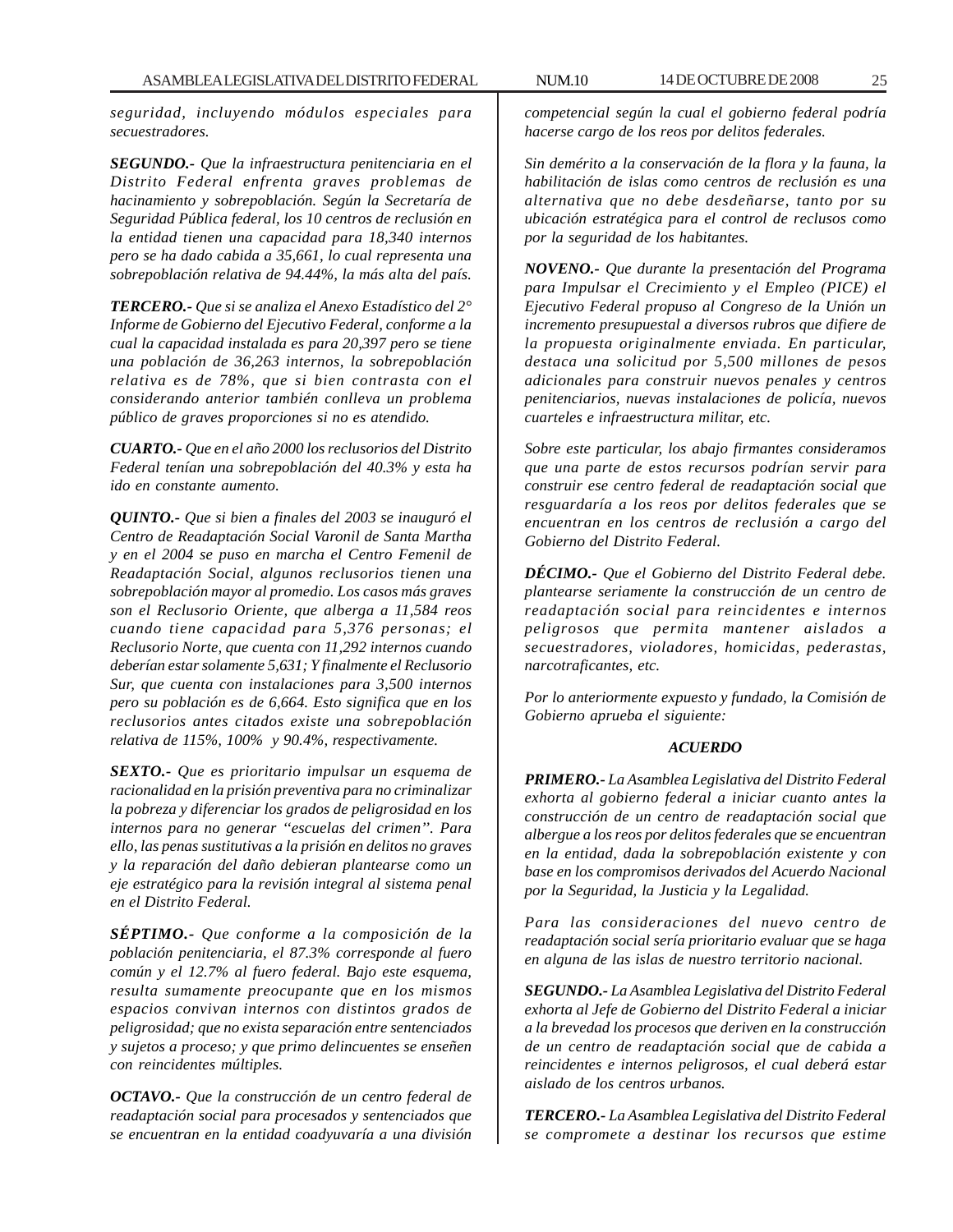*conveniente para la construcción del centro de readaptación social y a hacer los ajustes necesarios al Programa de Desarrollo Urbano correspondiente.*

*CUARTO.- Sométase a consideración del Pleno y publíquese en diarios de circulación nacional.*

*DADO EN EL SALÓN DE SESIONES DE LA COMISIÓN DE GOBIERNO DE LA ASAMBLEA LEGISLATIVA DEL DISTRITO FEDERAL, IV LEGISLATURA, A LOS 13 DÍAS DEL MES DE OCTUBRE DEL AÑO 2008.*

# *COMISIÓN DE GOBIERNO*

# *POR LA COMISIÓN DE GOBIERNO.*

*DIP. VÍCTOR HUGO CÍRIGO VÁSQUEZ, PRESIDENTE; DIP. AGUSTÍN GUERRERO CASTILLO, SECRETARIO; DIP. RAMÓN MIGUEL HERNÁNDEZ LABASTIDA, COORDINADOR DEL GRUPO PARLAMENTARIO DEL P.A.N; DIP. JORGE FEDERICO SCHIAFFINO ISUNZA, COORDINADOR DEL GRUPO PARLAMENTARIO DEL P.R.I; DIP. XIUH GUILLERMO TENORIO ANTIGA, COORDINADOR DEL GRUPO PARLAMENTARIO DEL PANAL; DIP. RAÚL ALEJANDRO RAMÍREZ RODRÍGUEZ, COORDINADOR DE LA COALICIÓN PARLAMENTARIA SOCIALDEMÓCRATA; DIP. ENRIQUE PÉREZ CORREA, COORDINADOR DE LA COALICIÓN PARLAMENTARIA DE LAS IZQUIERDAS; DIP. ISAÍAS VILLA GONZÁLEZ, INTEGRANTE; DIP. RICARDO BENITO ANTONIO LEÓN, INTEGRANTE; DIP. JUAN CARLOS BELTRÁN CORDERO, INTEGRANTE; DIP. SERGIO ÁVILA ROJAS, INTEGRANTE.*

Es cuanto, diputado Presidente.

**EL C. PRESIDENTE.-** Muchas gracias, diputado Víctor Hugo Círigo Vásquez.

Proceda la Secretaría a consultar a la Asamblea, en votación económica, si es de aprobarse el acuerdo presentado.

**EL C. SECRETARIO.-** Por instrucciones de la Presidencia y en votación económica, se consulta a la Asamblea si es de aprobarse el acuerdo de referencia.

Los que estén por la afirmativa, sírvanse manifestarlo poniéndose de pie.

Los que estén por la negativa, sírvanse manifestarlo poniéndose de pie.

Se aprueba el acuerdo, diputado Presidente.

**EL C. PRESIDENTE.-** Gracias, diputado Secretario. En consecuencia remítase a las autoridades correspondientes para los efectos legales a que haya lugar y a la Coordinación General de Comunicación Social para su publicación.

Esta Presidencia les informa a las diputadas y a los diputados que los puntos enlistados con los numerales 6 y 11 han sido retirados del orden del día.

El siguiente punto del orden del día es la discusión y en su caso aprobación del dictamen que presenta la Comisión de Administración y Procuración de Justicia a la iniciativa con proyecto de decreto por el que se deroga la fracción IV del artículo 1502 del Código Civil para el Distrito Federal.

Debido a que el dictamen fue distribuido entre las diputadas y diputados, con fundamento en lo dispuesto por el artículo 118 del Reglamento para el Gobierno Interior de la Asamblea Legislativa del Distrito Federal, proceda la Secretaría a consultar a la Asamblea en votación económica si se dispensa la lectura del mismo y se somete a consideración de inmediato.

**EL C. SECRETARIO.-** Por instrucciones de la Presidencia y en votación económica, se consulta a la Asamblea si es de dispensarse la lectura del dictamen de referencia y se somete a discusión de inmediato.

Los que estén por la afirmativa, sírvanse manifestarlo poniéndose de pie.

Los que estén por la negativa, sírvanse manifestarlo poniéndose de pie.

Dispensada la lectura, diputado Presidente.

# *COMISIÓN DE ADMINISTRACIÓN Y PROCURACIÓN DE JUSTICIA*

*DICTAMEN QUE PRESENTA LA COMISIÓN DE ADMINISTRACIÓN Y PROCURACIÓN DE JUSTICIA A LA INICIATIVA CON PROYECTO DE DECRETO POR EL QUE SE DEROGA LA FRACCIÓN IV DEL ARTÍCULO 1502 DEL CÓDIGO CIVIL DEL DISTRITO FEDERAL.*

*H. ASAMBLEA LEGISLATIVA DEL DISTRITO FEDERAL IV LEGISLATURA*

# *P R E S E N TE.*

*La Comisión de Administración y Procuración de Justicia, con fundamento en lo dispuesto por el artículo 122, Apartado C, Base Primera, fracción V, inciso h), de la Constitución Política de los Estados Unidos Mexicanos; así como los artículos 36, 42 fracción XII del Estatuto de Gobierno del Distrito Federal; 1, 7, 10 fracción Primera, 62, 63, 64, 68 y 89 de la Ley Orgánica de la Asamblea Legislativa del Distrito Federal; 28, 29, 32, 33, 86 y 87 del Reglamento para el Gobierno Interior de la Asamblea Legislativa del Distrito Federal; y 4, 8, 9 fracción primera, 50, 51, 52, 53, 54, 55, 56, 57, 58, 59, 60, 61, 62 y 63 del Reglamento Interior de las Comisiones de la Asamblea Legislativa del Distrito Federal, somete a la consideración de los integrantes de esta Honorable Asamblea el presente Dictamen respecto de la siguiente iniciativa:*

*INICIATIVA CON PROYECTO DE DECRETO POR EL QUE SE DEROGA LA FRACCIÓN IV DEL ARTÍCULO 1502 DEL*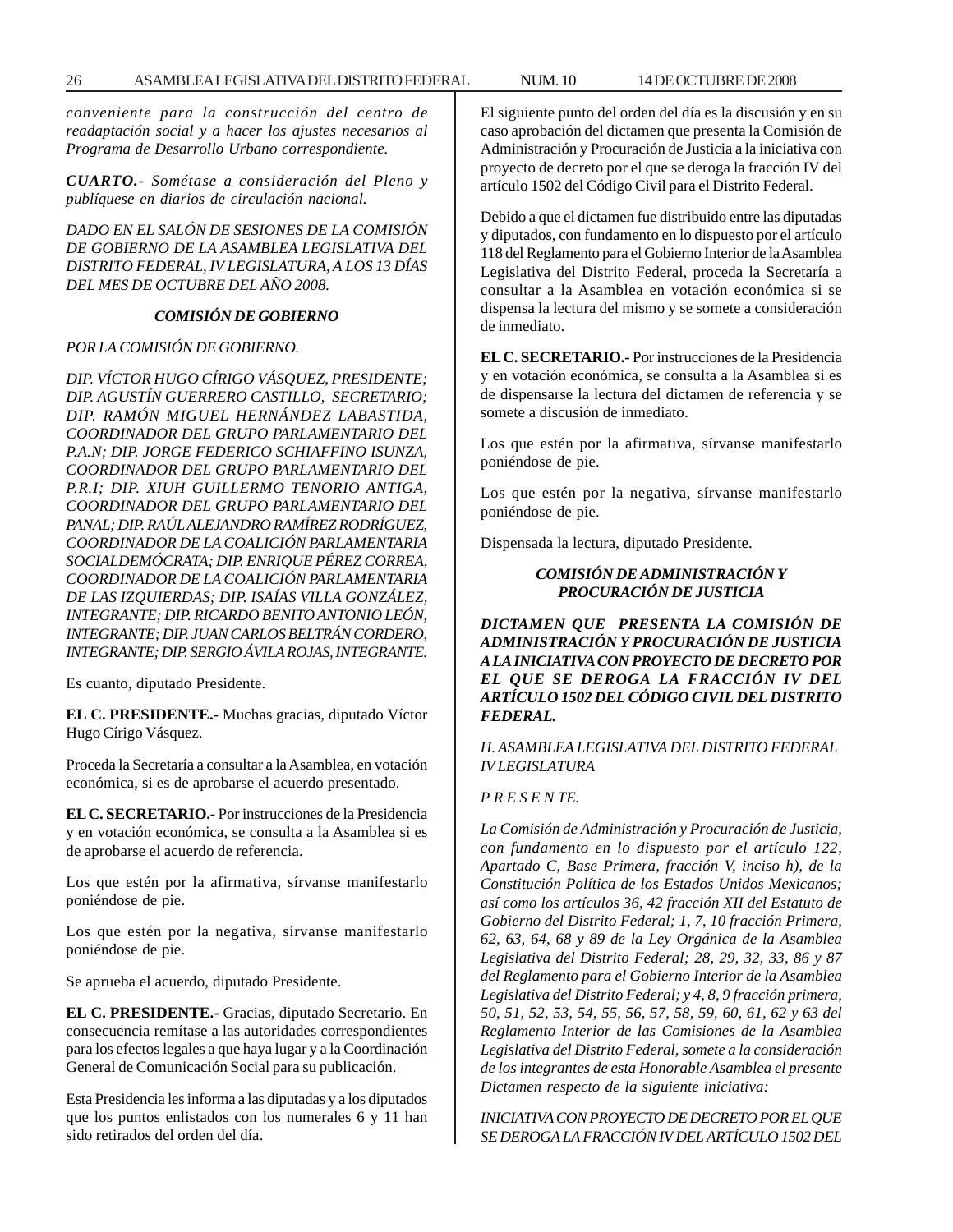*CÓDIGO CIVIL DEL DISTRITO FEDERAL, QUE PRESENTA lA DIPUTADA PAULA ADRIANA SOTO MALDONADO, DEL GRUPO PARLAMENTARIO DEL PARTIDO ACCIÓN NACIONAL.*

#### *ANTECEDENTES*

*PRIMERO. El 13 de noviembre de 2007, la Diputada Paula Adriana Soto Maldonado, presentó la iniciativa con proyecto de decreto por el que se deroga la fracción IV del artículo 1502 del Código Civil del Distrito Federal, ante la Mesa Directiva de la Asamblea Legislativa del Distrito Federal, IV Legislatura.*

*SEGUNDO. Mediante oficio núm. MDPPSA/CSP/1152/ 2007, fechado el 22 de noviembre de 2007, la Presidencia de la Mesa Directiva de esta H. Asamblea Legislativa del Distrito Federal, IV Legislatura, turnó a la Comisión de Administración y Procuración de Justicia, la iniciativa citada en el párrafo anterior, para su análisis y dictamen correspondiente.*

*TERCERO. Para cumplir con lo dispuesto por los artículos 28, 32 y 33 del Reglamento para el Gobierno Interior de la Asamblea Legislativa del Distrito Federal, esta Comisión procede a realizar el análisis integral de la iniciativa presentada, a efecto de emitir el dictamen correspondiente con base en los siguientes:*

#### *CONSIDERANDOS*

*PRIMERO. La presente iniciativa tiene como propósito derogar la fracción IV del artículo 1502, del Código Civil para el Distrito Federal, para con ello reconocer el derecho que tienen las personas con capacidades diferentes, específicamente los ciegos, sordos o mudos, de participar como testigos de la celebración de un testamento. Al respecto, el texto actual del artículo citado es el siguiente:*

*Artículo 1502. No pueden ser testigos del testamento:*

- *I. Los amanuenses del notario que lo autorice;*
- *II. Los menores de dieciséis años;*
- *III. Los que no estén en su sano juicio;*

*IV. Los ciegos, sordos o mudos;*

*V. Los que no entiendan el idioma que habla el testador;*

*VI. Los herederos o legatarios; sus descendientes, ascendientes, cónyuge o hermanos. El concurso como testigo de una de las personas a que se refiere esta fracción, solo produce como efecto la nulidad de la disposición que beneficie a ella o a sus mencionados parientes;*

*VII. Los que hayan sido condenados por el delito de falsedad.*

*En este sentido, la intención de la Diputada proponente es la de eliminar una disposición que resulta discriminatoria, y que no se justifica de ningún modo.*

*SEGUNDO. Esta Comisión reconoce y comparte el propósito de la Diputada promovente de eliminar esta disposición contenida en la fracción IV del artículo 1502 del Código Civil para el Distrito Federal, ya que en ningún modo se justifica que las personas que padecen ceguera, sordera, mudez, o ambas, no puedan participar como testigos de la celebración de un testamento, sobre todo en esta época de apertura democrática y de reconocimiento de derechos.*

*La discapacidad, o en otras palabras las capacidades diferentes de una persona, representa una condición corporal que no debe utilizarse como pretexto para relegar o discriminar a dicha persona, una condición que si bien disminuye o dificulta su desenvolvimiento cotidiano, no la minimiza en su dignidad y calidad de ser humano.*

*Al respecto, diversos instrumentos de Derecho Internacional protectores de los Derechos Humanos, como la Declaración Universal de los Derechos Humanos y la Convención de los Derechos de las Personas con Discapacidad, afirman que las personas con capacidades diferentes deben ejercer sus derechos civiles, políticos, sociales y culturales en igualdad de condiciones que el resto de las personas.*

*TERCERO. Sin embargo, aunque el sentido de la propuesta es compartida, esta Comisión considera conveniente que se refuerce a través del planteamiento expreso de la presencia obligatoria de un interprete, que asista a las personas con capacidades diferentes para que así, el ejercicio del derecho de éstas que se pretende reconocer, de poder ser testigos de la celebración de un testamento sea operativo y por lo tanto, efectivo.*

*Es conveniente tener presente que actualmente las personas ciegas, sordas o mudas pueden celebrar testamentos con la asistencia precisamente de un intérprete.*

*Por consiguiente, resulta oportuno perfeccionar esta proposición con la adición de un segundo párrafo al artículo 1502 del propio Código Civil para el Distrito Federal, para que en aquel se plasme el derecho de las personas con capacidades diferentes que padezcan ceguera, sordera, mudez, o ambas, a participar como testigos de la celebración de un testamento, con el apoyo de un interprete adecuado, el cual podrá ser pagado por el testador o bien, por el propio testigo.*

*Luego entonces, se propone adicionar el artículo 1502 con otro párrafo, para consagrar el siguiente supuesto:*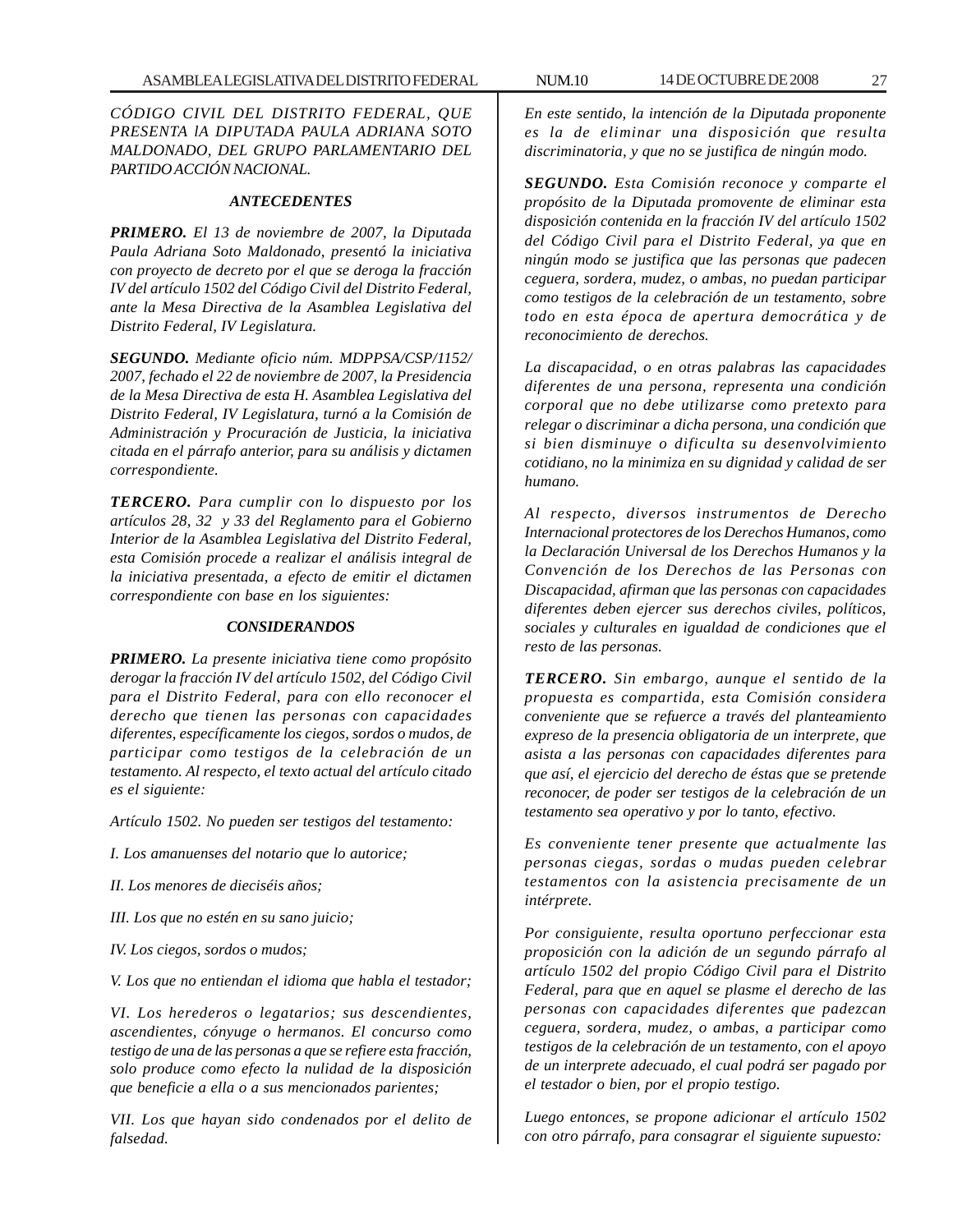*Las personas con capacidades diferentes relativas a ceguera total o parcial, sordera, mudez o ambas, podrán ser testigos de un testamento, con el apoyo de un intérprete pagado por ellas mismas o por el propio testador.*

*Por lo anteriormente expuesto, esta Comisión de Administración y Procuración de Justicia, con fundamento en lo dispuesto por los artículos 63, párrafos 2 y 3 de la Ley Orgánica de la Asamblea Legislativa del Distrito Federal y 28, 30 y 32 del Reglamento Interior de la Asamblea Legislativa del Distrito Federal*

#### *R E S U E L V E*

*ÚNICO. ES DE APROBARSE, CON LAS MODIFICACIONES REALIZADAS POR ESTA COMISIÓN DE ADMINISTRACIÓN Y PROCURACIÓN DE JUSTICIA, LA INICIATIVA CON PROYECTO DE DECRETO POR EL QUE SE DEROGA LA FRACCIÓN IV DEL ARTÍCULO 1502 DEL CÓDIGO CIVIL DEL DISTRITO FEDERAL, QUE PRESENTA LA DIPUTADA PAULA ADRIANA SOTO MALDONADO, DEL GRUPO PARLAMENTARIO DEL PARTIDO ACCIÓN NACIONAL, PARA QUEDAR COMO SIGUE:*

*Artículo 1502. No pueden ser testigos del testamento:*

*I. Los amanuenses del notario que lo autorice;*

*II. Los menores de dieciséis años;*

*III. Los que no estén en su sano juicio;*

*IV. Derogado;*

*V. Los que no entiendan el idioma que habla el testador;*

*VI. Los herederos o legatarios; sus descendientes, ascendientes, cónyuge o hermanos. El concurso como testigo de una de las personas a que se refiere esta fracción, solo produce como efecto la nulidad de la disposición que beneficie a ella o a sus mencionados parientes;*

*VII. Los que hayan sido condenados por el delito de falsedad.*

*Las personas con capacidades diferentes relativas a ceguera total o parcial, sordera, mudez o ambas, podrán ser testigos de un testamento con el apoyo de un intérprete pagado el testador.*

#### *TRANSITORIOS*

*ARTÍCULO PRIMERO. Publíquese en la Gaceta Oficial del Distrito Federal.*

*ARTÍCULO SEGUNDO. El presente Decreto entrará en vigor al día siguiente de su publicación.*

*Dado en el Recinto Legislativo de Donceles, a los 14 días del mes de mayo de 2008.*

*Firman por la Comisión de Administración y Procuración de Justicia:*

*Dip. Daniel Ordóñez Hernández, Presidente; Dip. Tomás pliego Calvo, Vicepresidente; Dip. Arturo Santana Alfaro, Dip. Agustín Carlos Castilla Marroquín, Integrante; Dip. Nazario Norberto Sánchez, Integrante; Dip. Martín Carlos Olavarrieta Maldonado, Integrante; Dip. José Antonio Zepeda Rangel.*

**EL C. PRESIDENTE.-** Gracias, diputado Secretario Lima. Para fundamentar el dictamen se concede el uso de la palabra al diputado José Antonio Zepeda Segura a nombre de la Comisión de Administración y Procuración de Justicia.

**EL C. DIPUTADO JOSÉ ANTONIO ZEPEDA SEGURA.-** Con el permiso de la Presidencia.

La presente iniciativa tiene como propósito derogar la fracción IV del artículo 1502 del Código Civil para el Distrito Federal, para con ello reconocer el derecho que tienen las personas con capacidades diferentes, especialmente los ciegos, sordos o mudos de participar como testigos en la celebración de un testamento.

La Comisión reconoce y comparte el propósito de la promovente para eliminar una disposición contenida en la fracción IV del artículo 1502 del Código Civil que establece la prohibición para que las personas ciegas, sordas o mudas puedan participar en el mismo.

La discapacidad o en otras palabras las capacidades diferentes de una persona, representan una condición corporal que no debe utilizarse como pretexto para relegar o discriminar a dicha persona, una condición que si bien disminuye o dificulta su desenvolvimiento cotidiano no la minimiza en su dignidad y calidad de ser humano.

Al respecto diversos instrumentos de derecho internacional protectores de los derechos humanos, como la propia Declaración Universal de los Derechos Humanos y la Convención de Derechos Humanos para Personas con Discapacidad, afirman que las personas con capacidades diferentes deben ejercer sus derechos civiles, políticos, sociales y culturales en igualdad de condiciones que el resto de las personas.

Aunque la propuesta es plenamente compartida por la Comisión se ha determinado tener presente que actualmente las personas ciegas, sordas o mudas pueden celebrar testamentos pero con la presencia de un intérprete.

Para la Comisión de dictamen resulta obligado especificar y adicionar este aspecto, el de la presencia de un intérprete, por lo tanto se propone adicionar el artículo 1502 con otro párrafo para consagrar el siguiente supuesto: las personas con capacidades diferentes relativas a ceguera total o parcial, sordera, mudez o ambas podrán ser testigos de un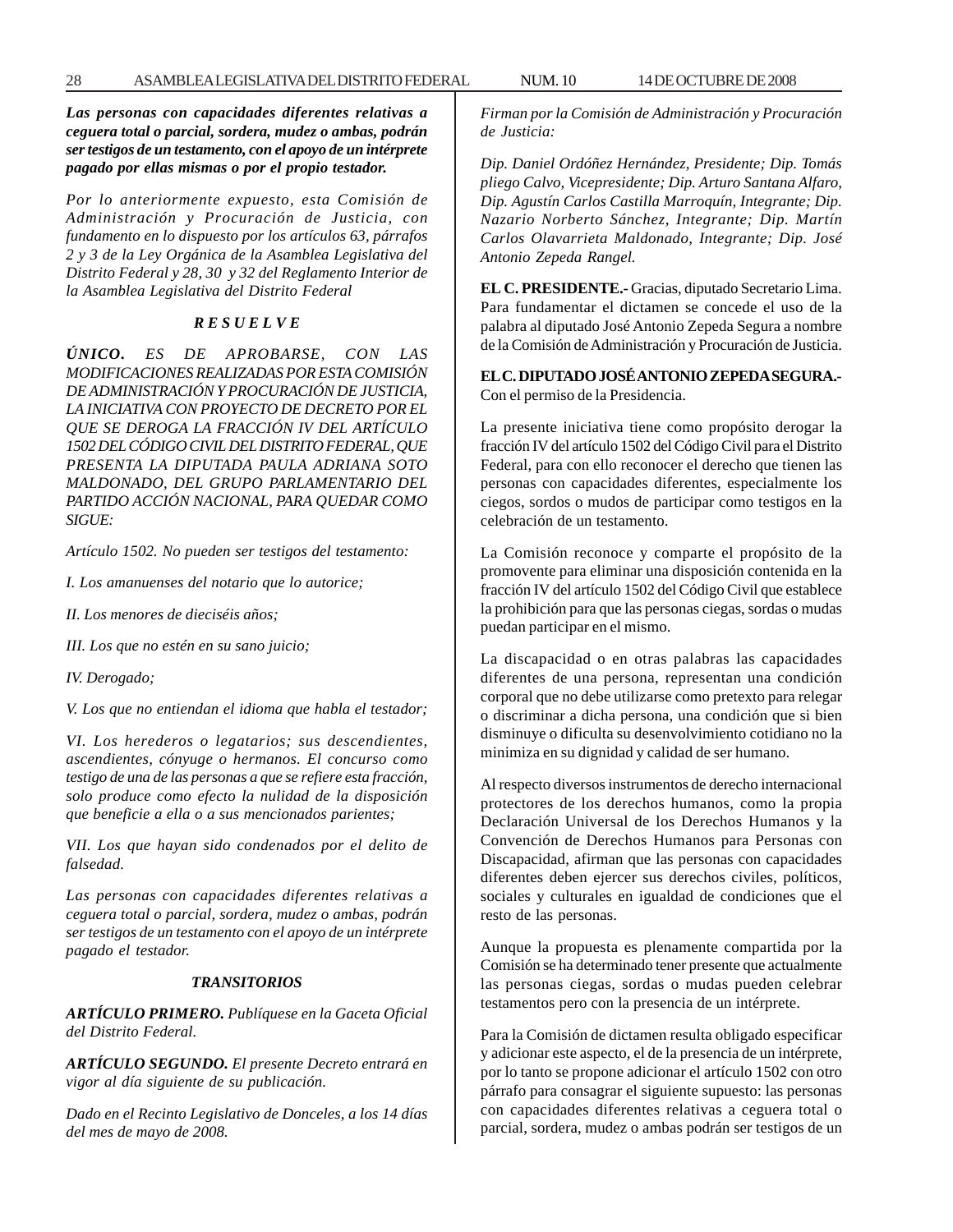testamento con el apoyo de un intérprete pagado por ellas mismas o por el propio testador.

Es una propuesta que tiene un alto sentido social y sobre todo tiene la intención de defender la dignidad de la persona humana, de los que son diferentes en capacidades pero iguales en derechos y obligaciones.

Es cuanto, diputado Presidente.

**EL C. PRESIDENTE.-** Muchas gracias, diputado José Antonio Zepeda Segura. Está a discusión el dictamen. Se abre el registro de oradores. ¿Oradores en contra?

¿Alguna o algún diputado desea razonar su voto?

En consecuencia, proceda la Secretaría a recoger la votación nominal del dictamen en lo general y en lo particular en un solo acto.

# **EL C. SECRETARIO DIPUTADO BALFRE VARGAS**

**CORTEZ.-** Se va a proceder a recoger la votación nominal del dictamen en lo general y en lo particular en un solo acto. De conformidad con lo establecido en el artículo 131 del Reglamento para el Gobierno Interior de la Asamblea, se solicita a la Coordinación de Servicios Parlamentarios hacer el anuncio correspondiente a efecto de que los diputados presentes puedan emitir su voto.

Se solicita a los diputados que al emitir su voto lo hagan en voz alta diciendo su nombre y apellido, añadiendo la expresión en pro, en contra o abstención. El de la voz recogerá la votación. Comenzamos de derecha a izquierda.

Rebeca Parada, en pro.

Fernando Espino, en pro.

Tenorio Antiga, a favor.

Gloria Cañizo, a favor.

Carmen Segura, a favor.

Margarita Martínez, en pro.

López Rabadán, en pro.

Paz Quiñones, a favor.

Ricardo Benito, en pro.

Mauricio Toledo, en pro.

Sergio Cedillo, en pro.

Elba Garfias, a favor.

Elvira Murillo, en pro.

Jacobo Bonilla, a favor.

Ezequiel Rétiz, en pro. Antonio Zepeda, a favor. Ramírez del Valle, en pro. Jorge Romero, a favor.

Miguel Hernández, en pro.

Jorge Triana, en pro.

Beltrán Cordero, a favor.

Círigo, a favor.

Cárdenas Sánchez, a favor.

Cristóbal Ramírez, a favor.

Laura Piña Olmedo, a favor.

Nazario Norberto, a favor.

Antonio Lima, a favor.

García Hernández, a favor.

Carla SánchezArmas, a favor.

García Ayala, en pro.

Jorge Schiaffino, en pro.

Salvador Martínez, a favor.

Esthela Damián Peralta, a favor.

Agustín Guerrero, a favor.

Leticia Quezada, a favor.

Daniel Ordóñez, a favor.

**EL C. SECRETARIO.-** ¿Faltó alguna o algún diputado de emitir su voto?

José Luis Morúa, a favor.

**EL C. SECRETARIO.-** ¿Faltó alguna o algún diputado de emitir su voto?

Enrique Vargas, a favor.

**EL C. SECRETARIO.-** Se va a proceder a recoger la votación de la Mesa Directiva.

Balfre Vargas, en pro.

Martín Olavarrieta, en pro.

Celina Saavedra, a favor.

Samuel Hernández, a favor.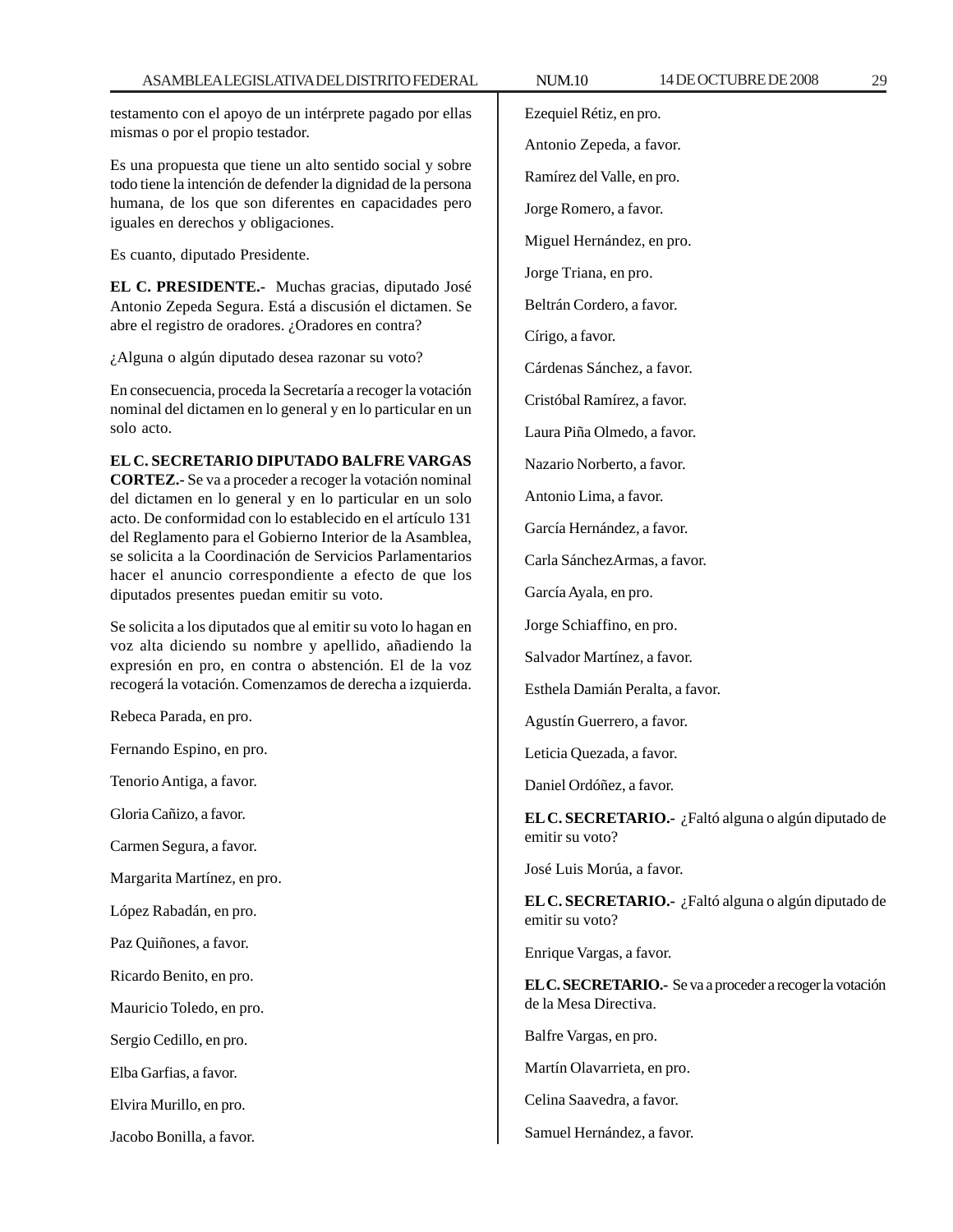**EL C. SECRETARIO.-** Diputado Presidente, el resultado de la votación es el siguiente 42 votos a favor, 0 votos en contra, 0 abstenciones.

#### **EL C. PRESIDENTE DIPUTADO SAMUEL HERNÁNDEZ**

**ABARCA.-** En consecuencia, se aprueba el dictamen que presentó la Comisión de Administración y Procuración de Justicia, por el que se adiciona al Código Civil para el Distrito Federal.

Remítase al Jefe de Gobierno del Distrito Federal para su promulgación y publicación en la Gaceta Oficial del Distrito Federal y para su mayor difusión en el Diario Oficial de la Federación.

El siguiente punto del orden del día, es la discusión y en su caso aprobación del dictamen que presenta la Comisión de Administración y Procuración de Justicia a la iniciativa con proyecto de decreto por el que se reforman y adicionan los artículos 111 y 117 del Código de Procedimientos Civiles para el Distrito Federal, así como el artículo 9 del título especial de la justicia de paz del mismo Código.

En virtud de que el dictamen fue distribuido entre los diputados y diputadas en términos de lo dispuesto por el artículo 118 del Reglamento para el Gobierno Interior de la Asamblea Legislativa del Distrito Federal, proceda la Secretaría a consultar a la Asamblea en votación económica si se dispensa la lectura del mismo y se somete a discusión de inmediato.

# **EL C. SECRETARIO.-**

Los que estén por la afirmativa, sírvanse manifestarlo poniéndose de pie.

Los que estén por la negativa, sírvanse manifestarlo poniéndose de pie.

Dispensada la lectura, diputado Presidente.

# *COMISIÓN DE ADMINISTRACIÓN Y PROCURACIÓN DE JUSTICIA*

*DICTAMEN QUE PRESENTA LA COMISIÓN DE ADMINISTRACIÓN Y PROCURACIÓN DE JUSTICIA DE LA INICIATIVA CON PROYECTO DE DECRETO POR EL QUE SE REFORMAN Y ADICIONAN LOS ARTÍCULOS 111 Y 117 DEL CÓDIGO DE PROCEDIMIENTOS CIVILES PARA EL DISTRITO FEDERAL, ASÍ COMO EL ARTÍCULO 9 DEL TÍTULO ESPECIAL DE LA JUSTICIA DE PAZ DEL MISMO CÓDIGO.*

*HONORABLE ASAMBLEA LEGISLATIVA DEL DISTRITO FEDERAL, IV LEGISLATURA.*

*P R E S E N T E.*

*La Comisión de Administración y procuración de Justicia, con fundamento en lo dispuesto por el artículo 122,* *Apartado C, Base Primera, fracción V, inciso h), de la Constitución Política de los Estados Unidos Mexicanos, así como los artículos 36, 42 fracción XII del Estatuto de Gobierno del Distrito Federal; 1, 7, 10 fracción Primera, 62, 63, 64, 68 y 89 de la Ley Orgánica de la Asamblea Legislativa del Distrito Federal; 28, 29, 32,33,86 y 87 del Reglamento para el Gobierno Interior de la Asamblea Legislativa del Distrito Federal; y 4, 8,9 fracción primera, 50, 51, 52, 53, 54, 55, 56, 57, 58, 59, 60, 61, 62 y 63 del Reglamento Interior de las Comisiones de la Asamblea Legislativa del Distrito Federal, somete a la consideración de los integrantes de esta Honorable Asamblea el presente Dictamen respecto de la siguiente iniciativa:*

*DICTAMEN QUE PRESENTA LA COMISIÓN DE ADMINISTRACIÓN Y PROCURACIÓN DE JUSTICIA DE LA INICIATIVA CON PROYECTO DE DECRETO POR EL QUE SE REFORMAN Y ADICIONAN LOS ARTÍCULOS 111 Y 117 DEL CÓDIGO DE PROCEDIMIENTOS CIVILES PARA EL DISTRITO FEDERAL, ASÍ COMO EL ARTÍCULO 9 DEL TÍTULO ESPECIAL DE LA JUSTICIA DE PAZ DEL MISMO CÓDIGO; que remitió la Diputada Celina Saavedra Ortega, del Grupo Parlamentario del Partido Acción Nacional.*

#### *ANTECEDENTES*

*1. Por instrucciones del Diputado Fernando Espino Arévalo, Presidente de la Mesa Directiva de la Asamblea Legislativa del Distrito Federal, fue remitida la Iniciativa Con Proyecto Decreto Por la que se Reforman y Adicionan los Artículos 111 y 117 del Código de Procedimientos Civiles Para El Distrito Federal, así como el artículo 9 del Título Especial de la Justicia de Paz del mismo Código, presentada por la Diputada Celina Saavedra Ortega del Grupo Parlamentario del Partido Acción Nacional, mediante Oficio número MDSPPA/CSP/554/2007, de fecha 18 de Octubre de 2007, mismo que fue recibido el día diez y nueve de Octubre del mismo año a la Comisión de Trabajo señalada, a fin de que con fundamento en el artículo 32 del Reglamento para el Gobierno Interior de la Asamblea Legislativa del Distrito Federal, se procediera a la elaboración del Dictamen correspondiente.*

*2. Para cumplir con lo dispuesto por los artículos 32, 33, y 87, del Reglamento para el Gobierno Interior de la Asamblea Legislativa del Distrito Federal, se reunió el día 11 de Agosto de 2008 para dictaminar la iniciativa presentada, con el fin de someterla a la consideración del Pleno de esta H. Asamblea Legislativa del Distrito Federal, al tenor de los siguientes:*

#### *CONSIDERANDOS*

*PRIMERO: Que esta Comisión es competente para conocer la INICIATIVA CON PROYECTO DECRETO QUE REFORMAN Y ADICIONAN LOS ARTÍCULOS 111 y 117*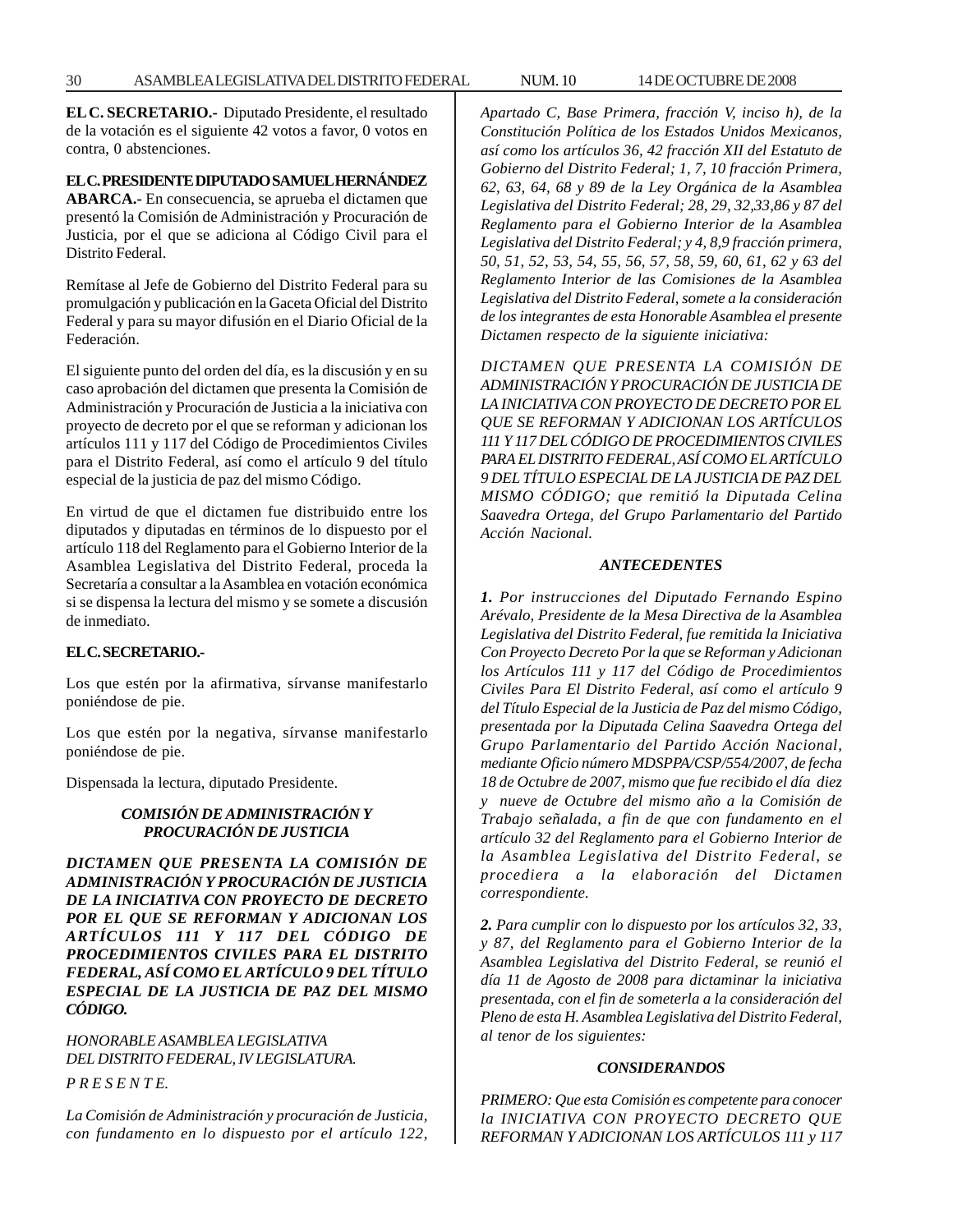*DEL CÓDIGO DE PROCEDIMIENTOS CIVILES PARA EL DISTRITO FEDERAL, ASÍ COMO EL ARTÍCULO 9 DEL TÍTULO ESPECIAL DE LA JUSTICIA DE PAZ DEL MISMO CÓDIGO que remitió la Diputada Celina Saavedra Ortega del grupo parlamentario del Partido Acción Nacional.*

*Lo anterior, con fundamento en lo dispuesto por los artículos 59, 60, fracción 11, 61, 62, fracciones III y VII, 63 y 64, de la Ley Orgánica de la Asamblea Legislativa del Distrito Federal; 1, 28, 32, 33, y 87, del Reglamento para el Gobierno Interior de la Asamblea Legislativa del Distrito Federal.*

*SEGUNDO: En efecto, como se expone en la iniciativa de Ley presentada por la Diputada Celina Saavedra Ortega lo que se pretende con esta reforma es el reducir los tiempos empleados en las primeras actuaciones procesales, principalmente en el emplazamiento a juicio. A lo largo de los años prácticas añejas se han hecho presentes tanto en los litigantes como en los gobernados al crear una subcultura de la evasión de responsabilidad, principalmente para dilatar los procesos judiciales en perjuicio de los actores demandantes y de los propios órganos jurisdiccionales, a esto el artículo 111 del Código de Procedimientos Civiles vigente a la letra dice:*

*''Artículo III.- Las notificaciones en juicio se deberán hacer:*

*I. Personalmente o por cédula;*

*II. Por Boletín Judicial, en los términos de los artículos 123 y 125;*

*III. Por edictos que se hagan ostensibles en los sitios públicos de costumbre o que se manden publicar en los periódicos que al efecto se autoricen en los plazos que se precisen;*

*IV. Por correo, y*

*V. Por telégrafo.*

*La forma en que se lleven a cabo las notificaciones anteriores, será de acuerdo con lo que se dispone en los artículos siguientes.''*

*Como se aprecia en la cita anterior, este artículo enumera los tipos de notificaciones vigentes del Código Adjetivo; dado lo anterior, lo que se pretende con la reforma propuesta es potencializar dichos instrumentos de tal forma que alcancen el fin para lo que fueron creados, esto sin dejar en estado de indefensión al los demandados.*

*Lo que dispone el artículo 117 del Código de Procedimientos Civiles vigente se cita a continuación:*

*''Artículo 117.- Si se tratare del emplazamiento y no se encontrare al demandado, se le hará la notificación por cédula.*

*La cédula, en los casos de este artículo y del anterior, se entregará a los parientes, empleados o domésticos del interesado o a cualquier otra persona que viva en el domicilio señalado, después de que el notificador se haya cerciorado de que ahí lo tiene la persona que debe ser notificada; se expondrán en todo caso los medios por los cuales el notificar se haya cerciorado de que ahí tiene su domicilio la, persona buscada.*

*Además de la cédula, se entregará a la persona con quien se entienda la diligencia, copia simple de la demanda debidamente cotejada y sellada, más, en su caso, copias simples de los demás documentos que el actor haya exhibido con su libelo inicial.*

*La reforma propuesta, tiende a regular el caso en que los habitantes del inmueble donde ha de notificarse se rehúsen a recibir dicha notificación o simplemente omitan el abrir la puerta o entender alguna diligencia con el actuario o notificador, situación que se ha hecho común, más en la actualidad donde se ha visto incrementado el número de demandas civiles, principalmente por adeudos dada la apertura de créditos rápidos por instituciones financieras, centros o empresas comerciales, entre otros factores, situación que satura la capacidad de los órganos jurisdiccionales alargando los procesos.*

*TERCERO: De esta forma, la propuesta analizada presenta beneficios prácticos y tangibles a corto plazo, como lo son ahorro de tiempo dentro de los procesos llevados ante los órganos jurisdiccionales, ahorro de tiempo en las primeras actuaciones procesales derivadas de un pronto emplazamiento y continuación del juicio, depuración de la carga de trabajo y mayor eficiencia en el trabajo de los funcionarios actuarios o notificadotes.*

*Sin embargo, la propuesta presenta puntos en contra, que de no ser subsanados pondrían en peligro grave a los gobernados, al grado de dejarlos en estado de indefensión, lo cual sería contraproducente para los mismos órganos jurisdiccionales, tanto locales como federales, la carga de trabajo de los juzgados se multiplicaría, un mayor número de demandas de Amparo se interpondrían en perjuicio de los Órganos Jurisdiccionales Federales, se violarían garantías individuales enmarcadas en la constitución principalmente en los artículos 14 y 16 y la pérdida de tiempo sería inevitable, lo anterior se desprenden de los siguientes supuestos:*

*a) El litigante, el actor o el notificador de común acuerdo deciden no realizar la visita en el domicilio donde se encuentre la persona a emplazar, cumpliendo con el requisito legal de entregar los informes correspondientes al juez mandante, debidamente requisitados y de propia inspiración del funcionario, el actor, del litigante o de todos los anteriores donde además de dejar en estado de indefensión al demandado se incurriría en el delito de Fraude procesal.*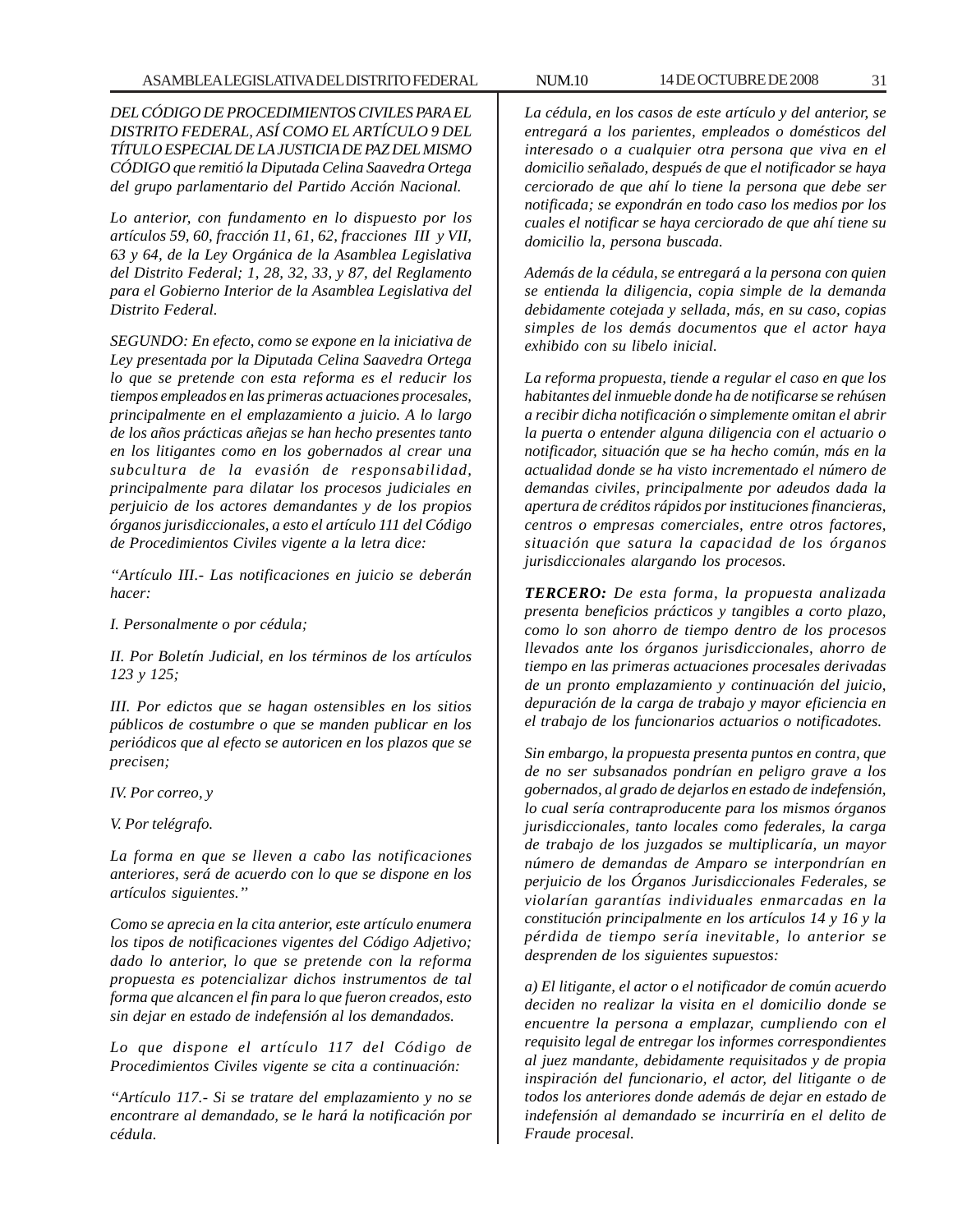*b) Que el litigante o el actor y el notificador se presenten al domicilio a emplazar a sabiendas que se trata de un domicilio deshabitado, abandonado o donde simplemente no habita o no conocen a la persona a emplazar, cumpliendo con los requisitos de visita al domicilio, incurriendo en los vicios del inciso inmediato anterior con el mismo resultado violatorio del procedimiento y por supuesto de garantías individuales.*

*En los dos supuestos anteriores se dejaría en total estado de indefensión a los demandados, ya que se iría en contra del artículo 14 Constitucional el cual señala ''Nadie podrá ser privado de la libertad o de sus propiedades, posesiones o derechos, sino mediante juicio seguido ante los tribunales previamente establecidos, en el que se cumplan las formalidades esenciales del procedimiento y conforme a las Leyes expedidas con anterioridad al hecho.'' y 16 de la Carta Magna, la cual señala: ''Nadie puede ser molestado en su persona, familia, domicilio, papeles o posesiones, sino en virtud de mandamiento escrito de la autoridad competente, que funde y motive la causa legal de procedimiento.''*

*En el caso del inciso a) al omitir la visita de emplazamiento y cumplimentar la diligencia únicamente con el dicho del funcionario, sin tomar en cuenta otros medios de convicción que hagan posible el presumir que efectivamente se realizó la diligencia, el demandado no contaría con los elementos físicos suficientes para hacer frente a su defensa, ya que no sería oído ni vencido en juicio, brindando la oportunidad de interponer Juicio de Amparo retardando aún más el procedimiento en perjuicio de las partes.*

*Por su parte en el caso del inciso b) debido a la corrupción imperante en los órganos jurisdiccionales, sería fácil para los litigantes y funcionarios llevar a cabo las diligencias ordenadas en domicilios distintos al que verdaderamente ocupa el demandado, poniendo igualmente en estado de indefensión a este último, ya que será ignorante de un proceso en su contra sin contar con los elementos suficientes para poder defenderse, violando de esta forma sus garantías individuales al no ser oído ni vencido en juicio, dándole la posibilidad de interponer Juicio de Garantías retrasando el procedimiento, o de lo contrario si se trata de personas de escasos recursos le sería imposible el poder defenderse o hacer valer sus derechos constitucionales, propiciando con esta reforma un marco de inequidad propicio a la corrupción.*

*CUARTO: De esta forma se propone como solución al problema planteado que:*

*a) En el caso de haberse realizado la primer visita y no encontrando al demandado dejándose citatorio para que esté en espera del funcionario del juzgado o notificador, prevenir al actor desde el auto inicial que para la segunda*

*diligencia debe hacerse acompañar de dos testigos, mismos que firmarán con esa calidad anexando copias simples de sus identificaciones oficiales declarando y firmando bajo protesta de decir verdad que efectivamente asistieron a la diligencia y que esta se realizó legalmente, turnándose una copia del emplazamiento por adhesión debidamente rubricada y soportada por las identificaciones mencionadas al Agente del Ministerio Público del Juzgado, para que este en caso de comprobarse alguno de los supuestos señalados en el punto inmediato anterior u otros hechos que pudiesen ser perseguibles por la vía penal, inicie indagatoria en contra del funcionario, del litigante, la parte interesada y los testigos por el delito de falsedad de declaraciones, fraude procesal o lo que resulte, esto únicamente para lo que hace a las diligencias a realizar. Lo que reduciría dramáticamente los casos de corrupción al momento de emplazar a juicio o realizar actos procedimentales.*

*b) De ser posible, se utilicen instrumentos tecnológicos tales como fotografías ya sea convencionales o digitales, o cualquier otro medio tecnológico donde aparezca el inmueble visitado con los documentos adheridos a este, mismas fotografías deberán anexarse al expediente y deberán ser fedatadas por el funcionario que realice la visita, turnándose igualmente copia de las mismas al Agente del Ministerio Público Adscrito al Juzgado, para los fines descritos en el punto inmediato anterior. Lo anterior aportaría más elementos de convicción al juzgador para corroborar que efectivamente la diligencia fue practicada apegada a pleno derecho, innovando y uniendo más a la tecnología y el derecho, promoviendo una legislación nueva, moderna y actualizada en beneficio del gobernado común y los órganos jurisdiccionales, cabe hacer mención que al tomarse en cuenta estos medios de protección se estaría garantizando el derecho del demandado a ser oído y vencido en juicio, salvaguardando sus derechos elementales, manteniendo el estado de derecho, aportando elementos al juzgador en las etapas del Proceso, para que este a su vez tenga por legalmente desahogadas las diligencias de emplazamiento, reduciendo en lo posible la notificación por edictos que sólo retrasan el proceso y lo hacen más costoso, dejando esta opción de emplazamiento únicamente en los casos en que bajo el criterio del juez competente existan elementos que ameriten como garantía adicional la utilización de edictos.*

*c) La utilización de medios de comunicación efectivos, que den constancia indubitable de recibido el emplazamiento tal y como se desprende de la propuesta analizada, sería válida según el criterio del juzgador, ya que no se puede tener la certeza de que un emplazamiento por teléfono se trate directamente con el demandado, esto porque frecuentemente los actores en un proceso no tienen la certeza de los datos aportados para emplazar al*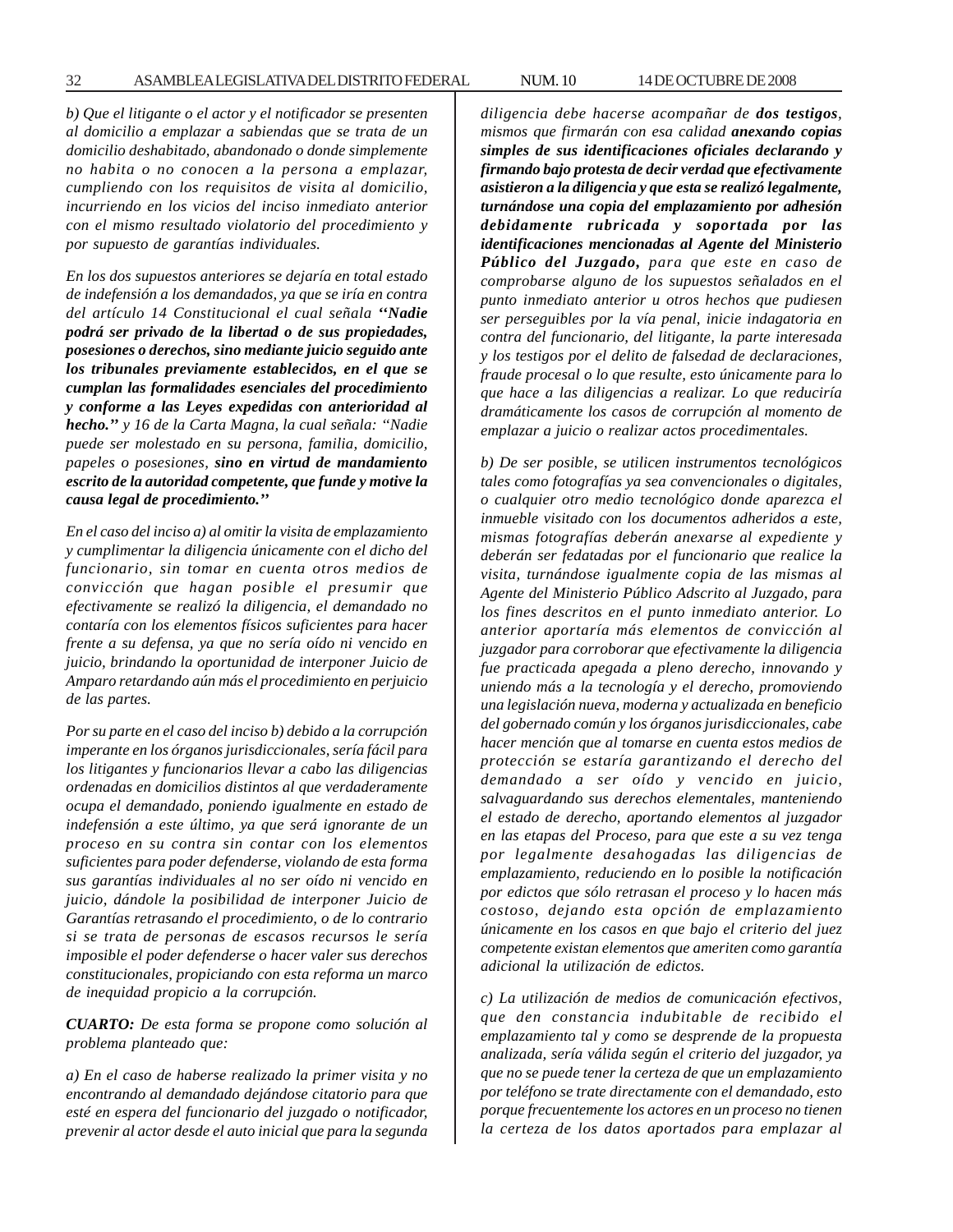*demandado, ya sea que los supongan o que sean recomendados por el litigante a utilizar datos falsos que redundarían en los vicios que se pretenden erradicar, optando por este tipo de emplazamiento sólo si el juez competente tiene elementos probatorios suficientes para determinar bajo su más estricta responsabilidad que el emplazamiento por este medio u otros medios de comunicación utilizados esté plenamente justificado y soportado mediante elementos de prueba.*

*d) De igual forma, es prudente habilitar este tipo de notificación cuando se tenga que notificar emplazamientos, Sentencia Definitiva, así como de diligencias interprocesales, ya que existen vicios en relación a las diligencias que se llevan a cabo cuando ya se ha realizado el emplazamiento o cuando este se ha realizado y deben realizarse actos interprocesales, momento en el que los demandados se ocultan para evitar la práctica de las diligencias mencionadas. Como es bien sabido, las partes al tener conocimiento de un proceso incoado en su contra, usualmente tratan de evadir su responsabilidad, más aún si saben que serán o son vencidos legalmente en juicio, por lo que algunos tratan de evadir las notificaciones, determinaciones, diligencias de trámite o de sentencia, que usualmente se ordena realizar de forma personal, derivado de las experiencias de los demandados o por consejo de sus abogados, por lo tanto dicha notificación que cumple con los medios de seguridad propuestos, serviría de base también para la notificación de diligencias interprocesales ordenadas por los jueces y sentencias definitivas.*

*Por lo anteriormente expuesto la Comisión de Administración y Procuración de Justicia con fundamento en lo establecido por los artículos 63 párrafo segundo y tercero de la Ley Orgánica de la Asamblea del Distrito Federal; 28, 30 y 32 del Reglamento para el Gobierno Interior de la Asamblea Legislativa del Distrito Federal, emite el presente dictamen en el siguiente sentido:*

# *RESUELVE*

*ARTÍCULO PRIMERO. ESTA COMISIÓN DE ADMINISTRACIÓN Y PROCURACIÓN DE JUSTICIA APRUEBA LA INICIATIVA CON PROYECTO DECRETO QUE ADICIONA LOS ARTÍCULOS 111 Y 117 DEL CÓDIGO DE PROCEDIMIENTOS CIVILES VIGENTE EN EL DISTRITO FEDERAL, ASÍ COMO EL ARTÍCULO 9 DEL TÍTULO ESPECIAL DE LA JUSTICIA DE PAZ DEL MISMO CÓDIGO, CON LAS MODIFICACIONES QUE SE REALIZARON; para quedar como sigue:*

*ARTÍCULO 111.- Las notificaciones se deberán hacer:*

*I. Personalmente, con cédula, por instructivo o que se colocará en lugar visible que incluirá las anteriores.*

*VI. por cualquier otro medio de comunicación efectivo que de constancia indubitable de recibido;*

*En este supuesto el emplazamiento o la diligencia de notificación, citación, requerimiento o apercibimiento de que se trate podrá corroborarse por medios electrónicos o tecnológicos que hagan presumir válidamente que se practicó conforme a derecho, bajo la más estricta responsabilidad del fedatario público que la lleve a cabo.*

*ARTÍCULO 117...*

*…*

*…*

*Si en el domicilio señalado por el actor, no se encontrara el demandado o destinatario de la diligencia señalado en el artículo anterior, ni persona alguna que pudiera legalmente recibir la notificación o bien este se negare a recibir la documentación respectiva y una vez cerciorado el notificador que el domicilio efectivamente es el del demandado o destinatario del procedimiento judicial, entonces tratándose de la primera diligencia o ulteriores, procederá el actuario o notificador del juzgado a fijar en lugar visible del domicilio del demandado o destinatario del procedimiento judicial, un citatorio de emplazamiento en el que se señalará el motivo de la diligencia, la fecha, la hora, el lugar de la diligencia, la fundamentación legal correspondiente, la hora hábil del día para que le espere, nombre del promoverte, Tribunal que ordena la diligencia, la determinación que se manda notificar y el apercibimiento de que si en la fecha señalada para llevar a cabo la diligencia de emplazamiento no se encontrara al demandado o destinatario el procedimiento judicial, entonces se procederá a la notificación por adhesión, así como la razón o motivo de la citación, misma que en ningún caso podrá exceder de tres días hábiles contados a partir del día en que se dio la citación.*

*Tratándose de una segunda diligencia y pese al citatorio con antelación adherido, si nuevamente el demandado o destinatario del procedimiento judicial no se encontrare y no hubiere persona con quien entender la diligencia, entonces se procederá a realizar el emplazamiento por adhesión, que consistirá que el notificador dejara adherido en lugar visible al domicilio del demandado o destinatario del procedimiento judicial, las cédulas de notificación con las copias de traslado correspondientes así como el instructivo en el que se explique el motivo del emplazamiento por adhesión, mismo que tendrá las características de la cédula de notificación usual, dicho emplazamiento o notificación tendrá el carácter de personal y deberá tener todas las disposiciones a que se refieren las notificaciones personales.*

*Aunado a lo anterior, se podrán tomar fotografías convencionales o digitales del domicilio con las*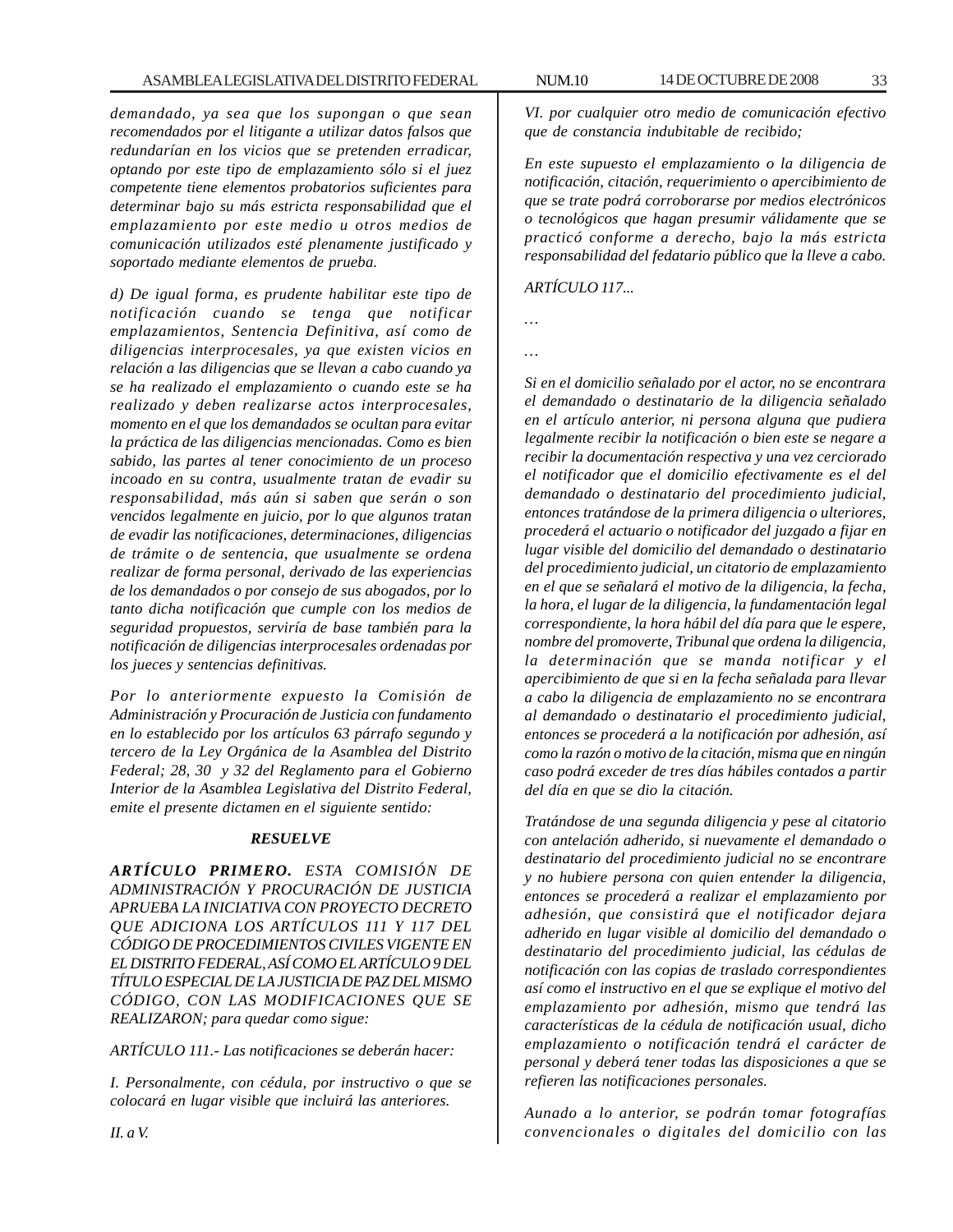*documentales citadas en los párrafos anteriores adheridas a este o cualquier otro medio tecnológico que pruebe que la notificación se llevó a cabo de forma legal, las fotografías o medios de prueba tecnológicos deberán ser debidamente certificados por el fedatario que lleve a cabo la diligencia bajo su más estricta responsabilidad, y valoradas al prudente arbitrio del juez.*

*ARTÍCULO 9.- El secretario actuario que lleve la cita se cerciorará de que el demandado se encuentra en el lugar designado y le entregará la cita personalmente. Si no lo encontrare y el lugar fuere alguno de los enumerados en las fracciones I o III del artículo anterior, cerciorándose de este hecho dejará la cita con la persona de mayor confianza que encuentre.*

*Si en el domicilio señalado por el actor, no se encontrara el demandado o destinatario de la diligencia señalado en el artículo anterior, ni persona alguna que pudiera legalmente recibir la notificación o bien este se negare a recibir la documentación respectiva y una vez cerciorado el notificador que el domicilio efectivamente es el del demandado o destinatario del procedimiento judicial, entonces tratándose de la primera diligencia o ulteriores, procederá el actuario o notificador del juzgado a fijar en lugar visible del domicilio del demandado o destinatario del procedimiento judicial, un citatorio de emplazamiento en el que se señalará el motivo de la diligencia, la fecha, la hora, el lugar de la diligencia, la fundamentación legal correspondiente, la hora hábil del día para que le espere, nombre del promoverte, Tribunal que ordena la diligencia, la determinación que se manda notificar y el apercibimiento de que si en la fecha señalada para llevar a cabo la diligencia de emplazamiento no se encontrara al demandado o destinatario el procedimiento judicial, entonces se procederá a la notificación por adhesión, así como la razón o motivo de la citación, misma que en ningún caso podrá exceder de tres días hábiles contados a partir del día en que se dio la citación.*

*Tratándose de una segunda diligencia y pese al citatorio con antelación adherido, si nuevamente el demandado o destinatario del procedimiento judicial no se encontrare y no hubiere persona con quien entender la diligencia, entonces se procederá a realizar el emplazamiento por adhesión, que consistirá que el notificador dejara adherido en lugar visible al domicilio del demandado o destinatario del procedimiento judicial, las cédulas de notificación con las copias de traslado correspondientes así como el instructivo en el que se explique el motivo del emplazamiento por adhesión, mismo que tendrá las características de la cédula de notificación usual, dicho emplazamiento o notificación tendrá el carácter de personal y deberá tener todas las disposiciones a que se refieren las notificaciones personales.*

*Aunado a lo anterior, se podrán tomar fotografías convencionales o digitales del domicilio con las documentales citadas en los párrafos anteriores adheridas a este o cualquier otro medio tecnológico que pruebe que la notificación se llevó a cabo de forma legal, las fotografías o medios de prueba tecnológicos deberán ser debidamente certificados por el fedatario que lleve a cabo la diligencia bajo su más estricta responsabilidad, y valoradas al prudente arbitrio del juez.*

#### *TRANSITORIOS*

*ARTÍCULO PRIMERO. Publíquese en la Gaceta Oficial del Distrito Federal.*

*ARTÍCULO SEGUNDO. El presente decreto iniciará su vigencia a partir del día siguiente de su publicación.*

*Dado en el Recinto Parlamentario de Donceles a los 11 días del mes de Agosto de 2008.*

*Dip. Daniel Ordóñez Hernández, Presidente; Dip. Tomás Pliego Calvo, Vicepresidente; Dip. Arturo Santana Alfaro, Dip. Agustín Carlos Castilla Marroquín, Integrante; Dip. Jorge Carlos Díaz Cuervo, Integrante; Dip. Nazario Norberto Sánchez, Integrante; Dip. Martín Carlos Olavarrieta Maldonado, Integrante; Dip. José Antonio Zepeda Rangel.*

**EL C. PRESIDENTE.-** Para fundamentar el dictamen, se concede el uso de la palabra a la diputada Celina Saavedra Ortega a nombre de la Comisión de Administración y Procuración de Justicia. Adelante, diputada.

**LA C. DIPUTADA CELINA SAAVEDRA ORTEGA.-** Con su venia, diputado Presidente.

Vengo a fundamentar el dictamen a la iniciativa con proyecto de decreto por el que se reforman y adicionan los artículos 111 y 117 del Código de Procedimientos Civiles para el Distrito Federal, así como el artículo 9º del Título Especial de Justicia de Paz, y pasaría algunos considerandos.

La iniciativa de ley presentada por la de la voz, pretende que esta reforma sea la de reducir los tiempos empleados en las primeras actuaciones procesales, principalmente el emplazamiento a juicio.

A lo largo de los años, prácticas añejas se han hecho presentes tanto en los litigantes como en los gobernados al crear una subcultura de la evasión de responsabilidad principalmente para dilatar los procesos judiciales, en perjuicio de los actores demandantes y de los propios órganos jurisdiccionales.

Es así que la reforma propuesta tiende a regular el caso en que los habitantes del inmueble donde se ha de notificar se rehúsen a recibir dicha notificación o simplemente omitan el abrir la puerta o entender alguna diligencia con el actuario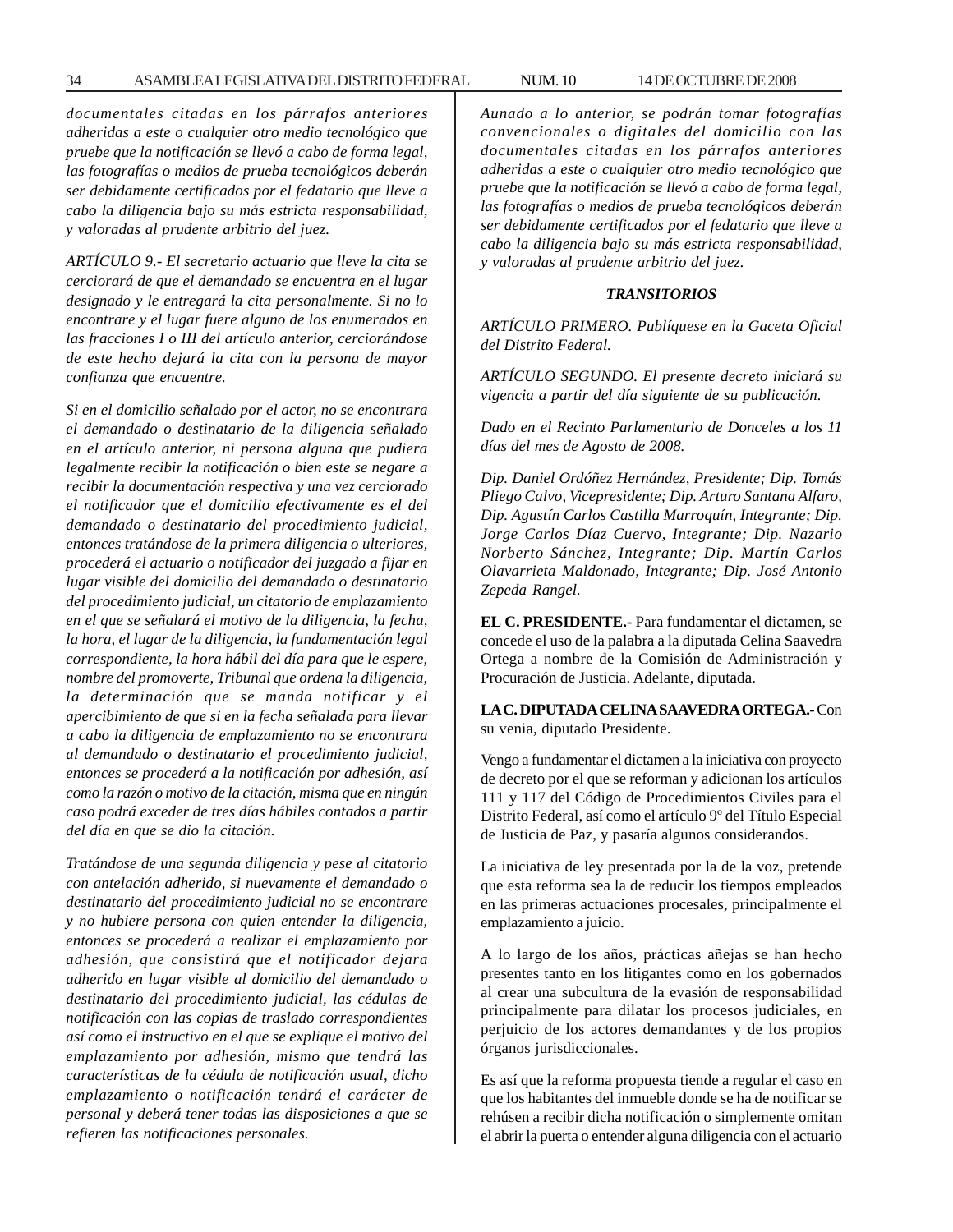o notificador, situación que se ha hecho común más en la actualidad donde se ha visto incrementado el número de demandas civiles, principalmente por adeudos dada la apertura de créditos rápidos por instituciones financieras, centros o empresas comerciales, entre otros factores, situación que satura la capacidad de los órganos jurisdiccionales, alargando así los procesos.

De esta forma la propuesta analizada presenta beneficios prácticos y tangibles a corto plazo, como lo son ahorro de tiempo dentro de los procesos llevados ante los órganos jurisdiccionales, ahorro de tiempo en las primeras actuaciones procesales y continuación del juicio, depurando la carga de trabajo y mayor eficiencia en el trabajo de los funcionarios, actuarios o notificadores.

Es así que la Comisión de Administración y Procuración de Justicia resolvió aprobar la iniciativa con proyecto de decreto que adiciona los artículos 111 y 117 del Código de Procedimientos Civiles vigente del Distrito Federal, así como el artículo 9º del Título Especial de la justicia de paz del mismo Código, con las modificaciones que se realizaron, para quedar como sigue:

Artículo 111.- Fracción VI.- Por cualquier otro medio de comunicación efectivo que dé constancia indubitable de recibido, en este supuesto el emplazamiento o la diligencia de notificación, citación, requerimiento o apercibimiento de que se trate, podrá corroborarse por medios electrónicos o tecnológicos que hagan presumir válidamente que se practicó conforme a derecho, bajo la más estricta responsabilidad del fedatario público que la lleve a cabo.

Artículo 117.- Si en el domicilio señalado por el actor no se encontrara el demandado o destinatario de la diligencia señalada en el artículo anterior ni persona alguna que pudiera legalmente recibir la notificación o bien éste se negara a recibir la documentación respectiva y una vez cerciorado al notificador que el domicilio efectivamente es el del demandado o destinatario del procedimiento judicial, entonces tratándose de la primera diligencia o de ulteriores, procederá el actuario o notificador del juzgado a fijar en lugar visible del domicilio del demandado o destinatario del procedimiento judicial un citatorio de emplazamiento en el que se señalará el motivo de la diligencia, la fecha, la hora, el lugar de la diligencia, la fundamentación legal correspondiente, la hora hábil del día para que lo espere, nombre del promovente, el tribunal asimismo que lo ordena, la determinación que se manda a notificar, el apercibimiento que si en la fecha señalada para llevar a cabo la diligencia de emplazamiento no se encontrara el demandado o destinatario, el procedimiento judicial entonces se procederá a la notificación por adhesión, así como la razón o motivo de la citación, misma que en ningún caso podrá exceder de tres días hábiles contados a partir del día en que se dio la citación.

Tratándose de una segunda diligencia y pese al citatorio con antelación adherido, si nuevamente el demandado o destinatario del procedimiento judicial no se encontrara y no hubiera persona con quien entender la diligencia, entonces se procederá a realizar el emplazamiento por adhesión, que consistirá que el notificador dejará adherido en lugar visible del domicilio del demandado o destinatario del procedimiento judicial las cédulas de notificación con las copias de traslado correspondiente así como el instructivo en el que se explique el motivo del emplazamiento por adhesión, mismo que tendrá las características de las cédulas de notificación usual.

Dicho emplazamiento o notificación tendrán el carácter de personal y deberá tener todas las disposiciones a que se refieren las notificaciones personales.

Aunado a lo anterior se podrá tomar fotografías convencionales o digitales del domicilio con las documentales citadas en los párrafos anteriores adheridas a éste o cualquier otro medio legal.

Las fotografías o medios de prueba tecnológica deberán ser debidamente certificados por el fedatario que lleve a cabo la diligencia bajo su más estricta responsabilidad y valoradas prudentemente al arbitrio de un juez.

Artículo 9º.- Si en el domicilio señalado por el actor no se encontrara el demandado o destinatario de la diligencia señalada en el Artículo anterior ni persona alguna que pudiera legalmente recibir la notificación o bien éste se negara a recibir la documentación respectiva y una vez cerciorado el notificador que el domicilio efectivamente es el demandado o destinatario del procedimiento judicial, entonces tratándose de la primera diligencia o ulteriores, procederá el actuario o notificador del juzgado a fijar en lugar visible en el domicilio del demandado o destinatario del procedimiento judicial, un citatorio de emplazamiento en el que señalara el motivo de la diligencia, la fecha, la hora, el lugar, el nombre del promovente, el Tribunal que lo ordena, la determinación que se manda a notificar y el apercibimiento que no se encontrara el demandado o destinatario del procedimiento judicial. Entonces se procederá a la notificación por adhesión, así como la razón o motivo de la citación misma que en ningún caso podrá exceder de 3 días hábiles contados a partir del día que sea la citación.

Aunado a lo anterior, se podrán tomar fotografías convencionales o digitales del domicilio con las documentales citadas en los párrafos anteriores adheridas a éste o cualquier otro medio tecnológico que pruebe que la notificación se llevó a cabo en forma legal. Las fotografías o medios de prueba tecnológico deberán ser debidamente certificadas por el fedatario que lleve a cabo la diligencia bajo su más estricta responsabilidad y valoradas al prudente arbitrio del juez.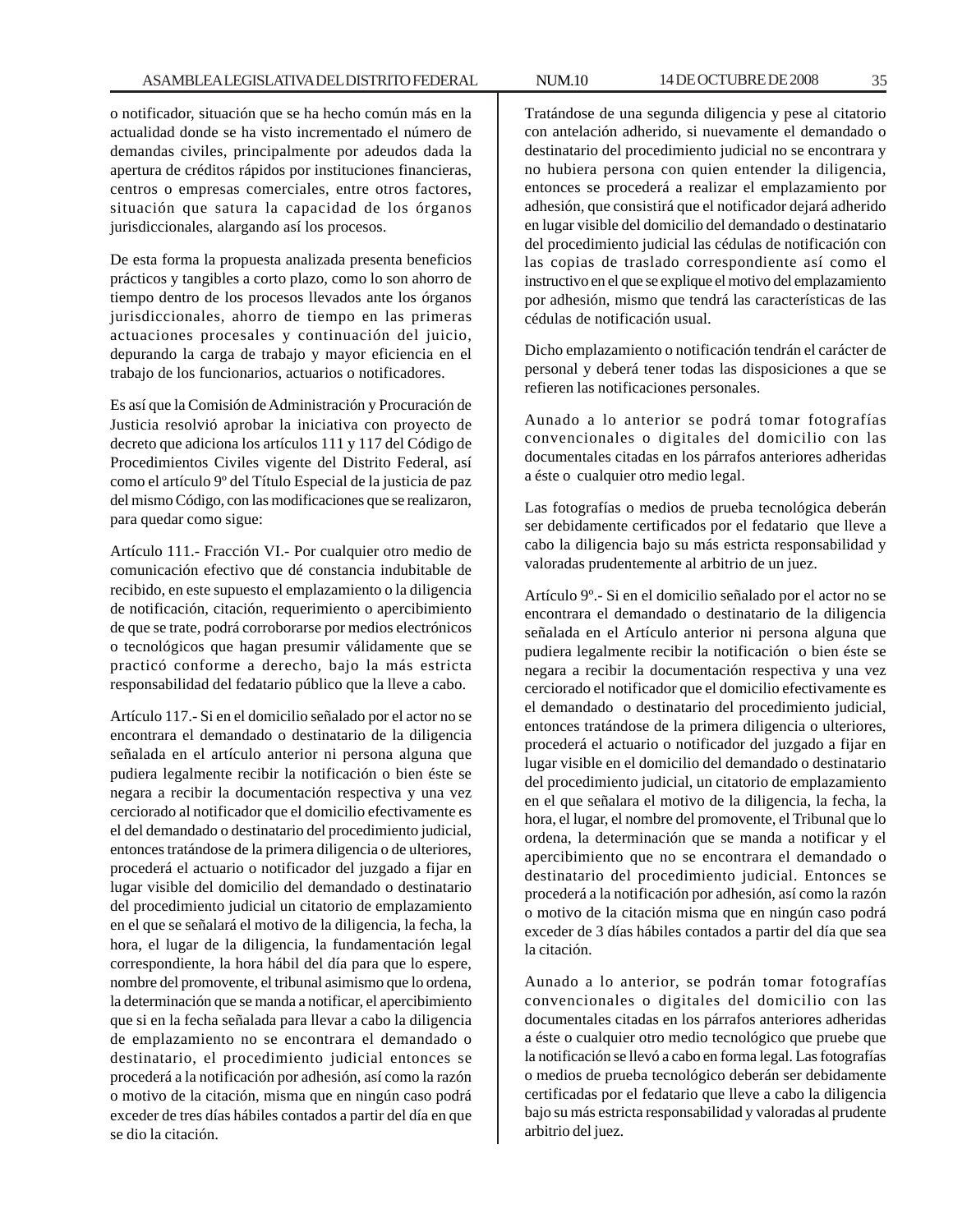Transitorios:

Artículo Primero.- Publíquese en la Gaceta Oficial del Distrito Federal.

Artículo Segundo.- El presente decreto iniciará su vigencia a partir del día siguiente de su publicación.

Es cuanto, diputado Presidente.

**EL C. PRESIDENTE.-** Gracias diputada Celina. Está a discusión el dictamen. Se abre el registro de oradores. ¿Oradores en contra?

¿Alguna o algún diputado desea razonar su voto?

Antes de proceder a recoger la votación en lo general del dictamen, se pregunta a las diputadas y diputados si habrán de reservarse algún Artículo para ser discutido en lo particular.

En virtud de no existir reserva de artículos, proceda la Secretaría a recoger la votación nominal del dictamen en lo general y en lo particular, en un solo acto.

**EL C. SECRETARIO.-** Se va a proceder a recoger la votación nominal del dictamen en lo general y en lo particular en un solo acto. De conformidad con lo establecido por el Artículo 131 del Reglamento para el Gobierno Interior de la Asamblea, se solicita a la Coordinación de Servicios Parlamentarios hacer el anuncio correspondiente a efecto de que los diputados presentes puedan emitir su voto.

Se solicita a los diputados que al emitir su voto lo hagan en voz alta, diciendo su nombre y apellido, añadiendo la expresión ''en pro'', ''en contra'' o ''abstención''. El de la voz recogerá la votación. Comenzamos de derecha a izquierda:

Rebeca Parada, en pro.

Fernando Espino, en pro.

Tenorio Antiga, a favor.

Gloria Cañizo, a favor.

Carmen Segura, a favor.

Margarita Martínez, en pro.

López Rabadán, en pro.

Paz Quiñones, a favor.

Ricardo Benito, en pro.

Beltrán Cordero, a favor.

Mauricio Toledo, en pro.

Elba Garfias, a favor.

Leticia Quezada, a favor.

Jacobo Bonilla, a favor.

Ezequiel Rétiz, en pro.

Miguel Hernández, en pro.

Jorge Triana, en pro.

Agustín Guerrero, a favor.

Círigo, a favor.

Cárdenas Sánchez, a favor.

Cristóbal Ramírez, a favor.

Antonio Lima, a favor.

García Hernández, a favor.

Carla Sánchez Armas, a favor.

Jorge Schiaffino, en pro.

Nazario Norberto, a favor.

Salvador Martínez, a favor.

Esthela Damián Peralta, a favor.

Laura Piña Olmedo, a favor.

Avelino Méndez Rangel, a favor.

**EL C. SECRETARIO.-** ¿Faltó alguna o algún diputado de emitir su voto?

García Ayala, en pro.

**EL C. SECRETARIO.-** ¿Faltó alguna o algún diputado de emitir su voto?

Se va a proceder a recoger la votación de la Mesa Directiva.

Balfre Vargas, en pro.

Celina Saavedra, a favor.

Samuel Hernández, a favor.

**EL C. SECRETARIO.-** Diputado Presidente, el resultado de la votación es el siguiente: 36 votos a favor, 0 votos en contra, 0 abstenciones.

**EL C. PRESIDENTE.-** En consecuencia, se aprueba el dictamen que presentó la Comisión de Administración y Procuración de Justicia, por el que se adiciona el Código de Procedimientos Civiles para el Distrito Federal.

Ramírez del Valle, en pro.

Jorge Romero, a favor.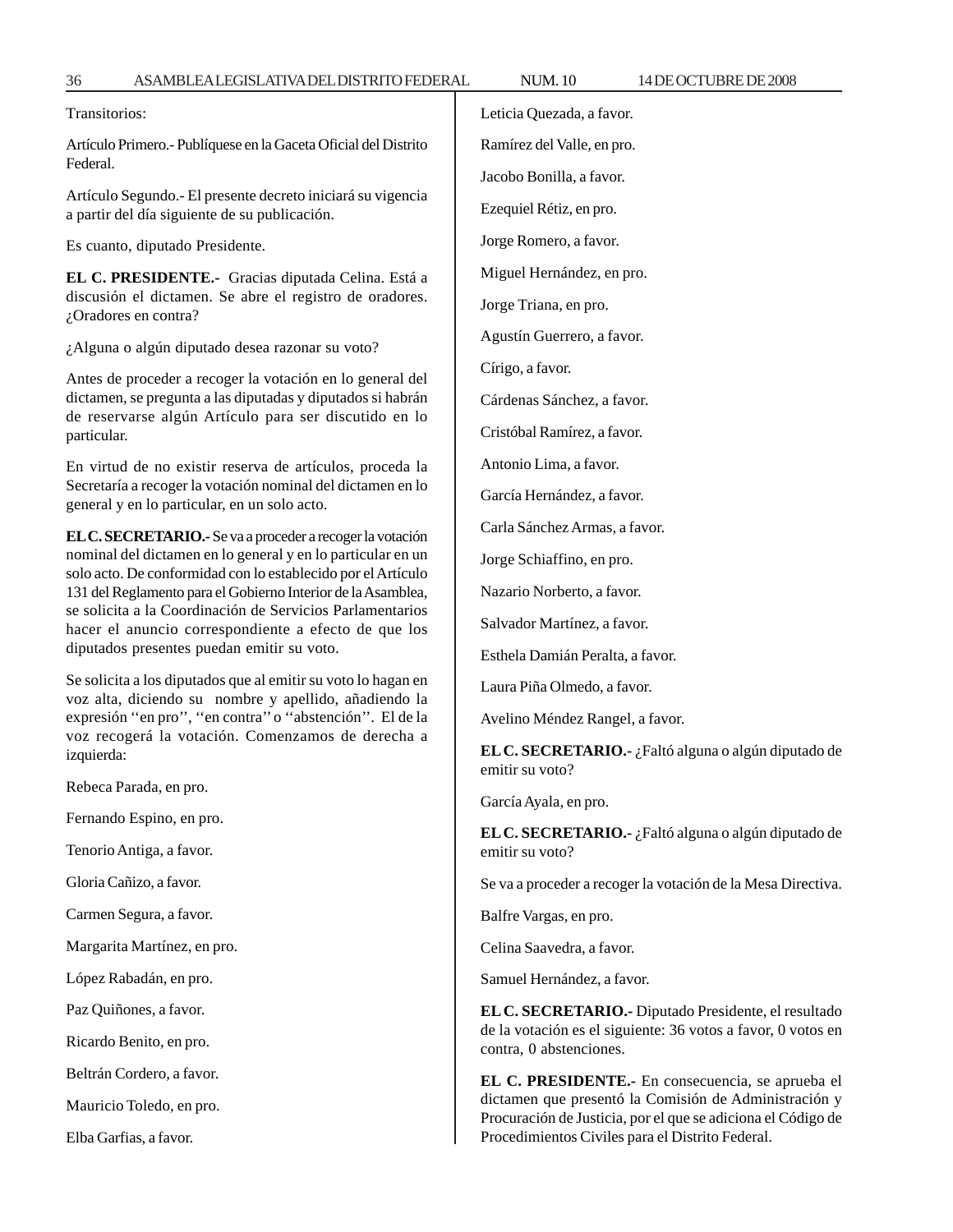Remítase al Jefe de Gobierno del Distrito Federal para su promulgación y publicación a la Gaceta Oficial del Distrito Federal y para su mayor difusión en el Diario Oficial de la Federación.

El siguiente punto de acuerdo del orden del día, es la discusión y en su caso aprobación del dictamen que presenta la Comisión de Administración y Procuración de Justicia, a la iniciativa con proyecto de decreto por la que se reforma la fracción II del artículo 122 del Código de Procedimientos Civiles para el Distrito Federal.

En virtud de que el dictamen fue distribuido entre las diputadas y diputados en términos de lo dispuesto por el artículo 118 del Reglamento para el Gobierno Interior de la Asamblea Legislativa del Distrito Federal, proceda la Secretaría a consultar a la Asamblea en votación económica, si se dispensa la lectura del mismo y se somete a discusión de inmediato.

## **EL C. SECRETARIO.-**

Los que estén por la afirmativa, sírvanse manifestarlo poniéndose de pie.

Los que estén por la negativa, sírvanse manifestarlo poniéndose de pie.

Dispensada la lectura, diputado Presidente.

# *COMISIÓN DE ADMINISTRACIÓN Y PROCURACIÓN DE JUSTICIA*

*DICTAMEN QUE PRESENTA LA COMISIÓN DE ADMINISTRACIÓN Y PROCURACIÓN DE JUSTICIA RESPECTO DE LA INICIATIVA CON PROYECTO DE DECRETO POR LA QUE SE REFORMA LA FRACCIÓN II DEL ARTÍCULO 122 DEL CÓDIGO DE PROCEDIMIENTOS CIVILES PARA EL DISTRITO FEDERAL.*

# *HONORABLE ASAMBLEA LEGISLATIVA DEL DISTRITO FEDERAL*

*A la Comisión de Administración y Procuración de Justicia, fue turnada para su análisis y dictamen la INICIATIVA CON PROYECTO DE DECRETO POR LA QUE SE REFORMA LA FRACCIÓN II DEL ARTÍCULO 122 DEL CÓDIGO DE PROCEDIMIENTOS CIVILES PARA El DISTRITO FEDERAL Con fundamento en lo dispuesto en los artículos 59, 60, fracción II, 61, 62, fracciones III, y VII, 63 y 64, de la Ley Orgánica de la Asamblea Legislativa del Distrito Federal; 1, 28, 32, 33, y 87, del Reglamento para el Gobierno Interior de la Asamblea Legislativa del Distrito Federal; esta Comisión se abocó al estudio de la INICIATIVA CON PROYECTO DE DECRETO POR LA QUE SE REFORMA LA FRACCIÓN II DEL ARTÍCULO 122 DEL CÓDIGO DE PROCEDIMIENTOS CIVILES PARA EL DISTRITO FEDERAL.*

*Por lo anteriormente expuesto y fundado la citada Comisión, someten al Pleno de esta Asamblea Legislativa del Distrito Federal, el Presente Dictamen, conforme a los siguientes:*

#### *ANTECEDENTES*

*1. En sesión ordinaria del Pleno de esta H. Asamblea Legislativa del Distrito Federal, IV Legislatura, celebrada el día 3 de abril del año dos mil ocho, la Diputada Celina Saavedra Ortega presentó la INICIATIVA CON PROYECTO DE DECRETO POR LA QUE SE REFORMA LA FRACCIÓN II DEL ARTÍCULO 122 DEL CÓDIGO DE PROCEDIMIENTOS CIVILES PARA EL DISTRITO FEDERAL.*

*2. En la citada sesión de Pleno, por instrucciones del Presidente de la Mesa Directiva de la H. Asamblea Legislativa del Distrito Federal, IV Legislatura, fue turnada la mencionada iniciativa con proyecto de decreto a la Comisión de Administración y Procuración de Justicia, mediante oficio numero MDSPSA/CSP/288/ 2008, de fecha 3 de abril de 2008, mismo que fue recibido el día 4 de abril del mismo año a la Comisión de trabajo señalada, a fin de que con fundamento en el artículo 32 del Reglamento para el Gobierno Interior de la Asamblea Legislativa del Distrito Federal, se procediera a la elaboración del Dictamen correspondiente.*

*3. Para cumplir con lo dispuesto por los artículos 32, 33, y 87, del Reglamento para el Gobierno Interior de la Asamblea Legislativa del Distrito Federal, se reunió el día once de agosto de 2008, para dictaminar la iniciativa presentada, con el fin de someterla a la consideración del Pleno de esta H. Asamblea Legislativa del Distrito Federal, al tenor de los siguientes:*

### *CONSIDERANDOS*

*PRIMERO: Que esta Comisión es competente para conocer la INICIATIVA CON PROYECTO DE DECRETO POR LA QUE SE REFORMA LA FRACCIÓN II DEL ARTÍCULO 122 DEL CÓDIGO DE PROCEDIMIENTOS CIVILES PARA EL DISTRITO FEDERAL: que presenta la Diputada Celina Saavedra Ortega, del Grupo Parlamentario del Partido Acción Nacional. Lo anterior, con fundamento en lo dispuesto por los artículos 59, 60, fracción 11, 61, 62, fracciones III y VII, 63 y 64, de la Ley Orgánica de la Asamblea Legislativa del Distrito Federal; 1, 28, 32, 33, y 87, del Reglamento para el Gobierno Interior de la Asamblea Legislativa del Distrito Federal.*

*SEGUNDO: En efecto, la iniciativa que se presenta para su análisis, presenta la peculiaridad de adecuarse a la reciente Tesis Jurisprudencial, la autora de la iniciativa, acertadamente, considera determinar que para las notificaciones por edictos entre cada publicación deben*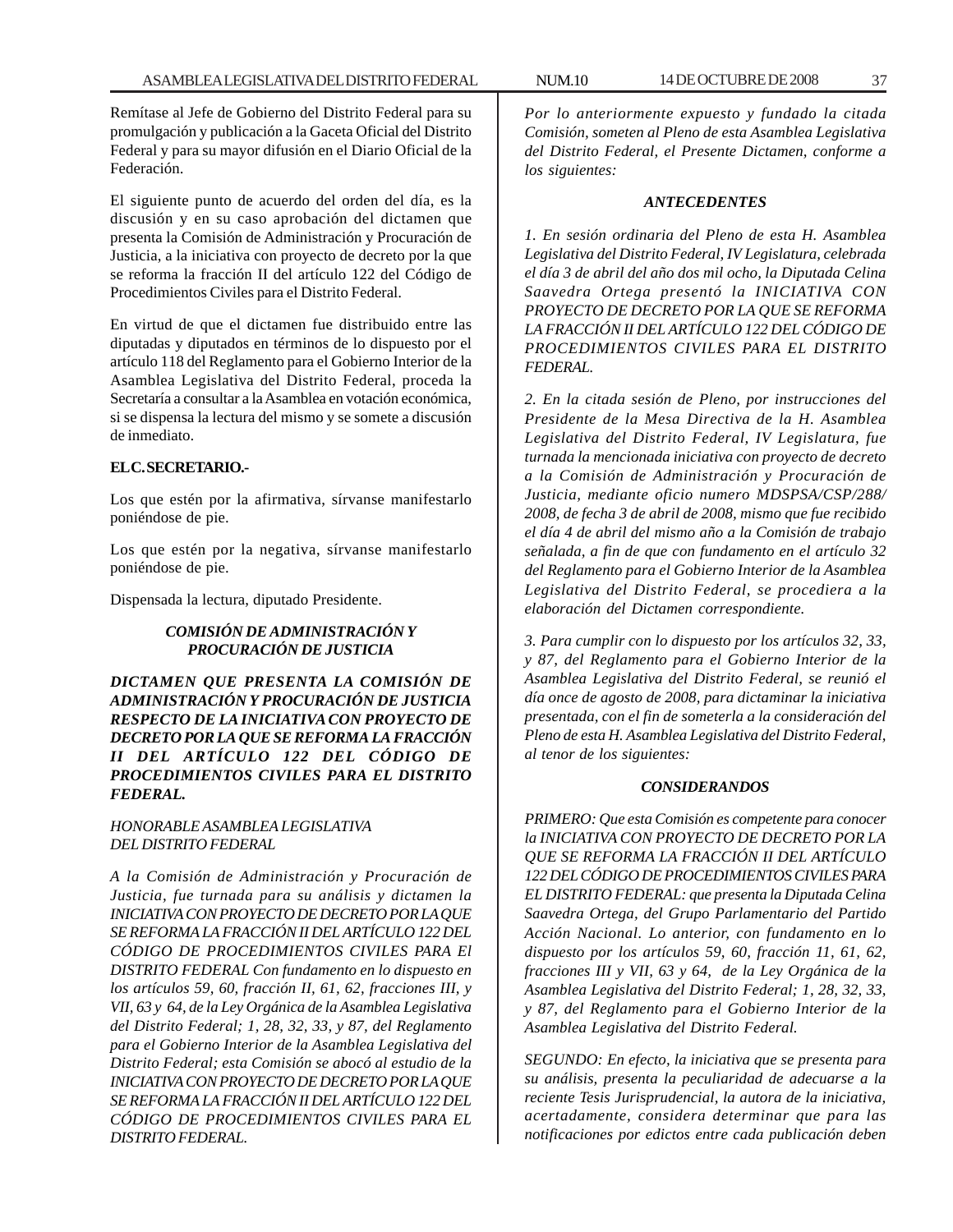*de mediar dos días hábiles, de conformidad con lo dispuesto por el artículo 122 fracción II del Código de Procedimientos Civiles para el Distrito Federal.*

*TERCERO: Que por otra parte, cabe mencionar, tal y como lo cita la propia iniciativa, y de acuerdo a lo que establece la Tesis Jurisprudencial número 19/2008 emitida por la Primera Sala de la Suprema Corte de Justicia de la Nación, donde establece una interpretación al segundo párrafo de la fracción II del artículo 122 del citado código, referente a la publicación de edictos por tres veces de tres en tres días, cuando se trate de personas inciertas o de aquellas que se ignore su domicilio, entre cada una de las publicaciones deberán de mediar dos días hábiles, para que la siguiente publicación se realice al tercer día hábil siguiente, debido a la expresión: ''tres veces, de tres en tres días'' únicamente señala, cuando deben de efectuarse las publicaciones, sin precisar los días en que deben de mediar entre ellas.*

*CUARTO: Es acertada, la cita que nos presenta la autora de la iniciativa, al considerar: ''que es posible determinar ese dato, pues la disposición legal indica que la publicación de los edictos deberá realizarse de tres en tres días, ya que si la intención del legislador hubiera sido, que mediaran tres días hábiles entre cada publicación, ésta se realizaría el cuarto día, lo cual contravendría al artículo sujeto a análisis.*

*QUINTO: Efectivamente, el 30 de Enero de 2008 por unanimidad de cuatro votos el Tribunal Tercero y Octavo, ambos en materia Civil del Primer Circuito, sustentaron la tesis 136/2007-PS, la cual a continuación se transcribe:*

*NOTIFICACIÓN POR EDICTOS. ENTRE CADA PUBLICACIÓN DEBEN MEDIAR DOS DÍAS HÁBILES, CONFORME AL ARTÍCULO 122, FRACCIÓN II, DEL CÓDIGO DE PROCEDIMIENTOS CIVILES PARA El DISTRITO FEDERAL. Conforme a dicho precepto legal, tratándose de personas inciertas o de aquellas cuyo domicilio, procede la notificación por edictos, los cuales deben publicarse por tres veces ''de tres en tres días'' en el Boletín Judicial y en el periódico local que indique el juez. Ahora bien, la expresión ''de tres en tres días'' debe interpretarse en el sentido de que entre cada una de las publicaciones deben mediar dos días hábiles, para que la siguiente publicación se realice al tercer día hábil siguiente. Ello es así, porque dicha expresión únicamente señala cuándo deben realizarse las publicaciones, sin precisar los días que han de mediar entre ellas. Sin embargo, ese dato puede determinarse a partir del mandato consistente en que la publicación deberá realizarse ''de tres en tres días'', ya que si se afirmará que deben mediar tres días hábiles, la publicación se realizará al cuarto día, en contravención a la regla prevista en el precepto citado. Además, si la intención del Legislador hubiese sido que entre las publicaciones mediaran tres*

*días hábiles, así lo habría determinado expresamente, como lo hizo en el artículo 570 del Código de Procedimientos Civiles para el Distrito en el que si menciona los días hábiles que deben transcurrir entre las publicaciones.*

*Es por lo anterior, que esta dictaminadora considera necesario actualizar nuestro Código de Procedimientos Civiles en el precepto que cita la autora de la iniciativa.*

*Por lo anteriormente expuesto la Comisión de Administración y Procuración de Justicia con fundamento en lo establecido por los artículos 63 párrafo segundo y tercero de la Ley Orgánica de la Asamblea del Distrito Federal; 28, 30 y 32 del Reglamento para el Gobierno Interior de la Asamblea Legislativa del Distrito Federal, emite el presente dictamen en el siguiente sentido:*

#### *RESUELVE*

*ÚNICO.- SE APRUEBA LA INICIATIVA CON PROYECTO DE DECRETO POR EL QUE SE REFORMA LA FRACCIÓN II DEL ARTÍCULO 122 DEL CÓDIGO DE PROCEDIMIENTOS CIVILES PARA EL DISTRITO FEDERAL, para quedar como sigue:*

*Artículo 122.-…*

*I.- …*

*II.- …*

*En los casos de las dos fracciones que preceden, los edictos se publicaran por tres veces, de tres en tres días, en el boletín judicial y en el periódico local que indique el juez, debiendo mediar entre cada publicación dos días hábiles, haciéndose saber que debe de presentarse el citado, dentro de un termino que no será inferior a quince días ni excederá de sesenta días; y*

*III.- ...*

#### *TRANSITORIOS*

*PRIMERO. Publíquese en la Gaceta Oficial del Distrito Federal y para su mayor difusión en el Diario Oficial de la Federación.*

*SEGUNDO. El presente Decreto entrará en vigor al día siguiente de su publicación en la Gaceta Oficial del Distrito Federal.*

*Dado en el Recinto Parlamentario de Donceles a los once días del mes de agosto de 2008.*

*FIRMA DE LOS INTEGRANTES DE LA COMISION DE ADMINISTRACIÓN Y PROCURACIÓN DE JUSTICIA CON REFERENCIA AL DICTAMEN DE LA INICIATIVA CON PROYECTO DE DECRETO POR LA QUE SE REFORMA LA FRACCIÓN II EL ARTÍCULO 122 DEL CÓDIGO DE*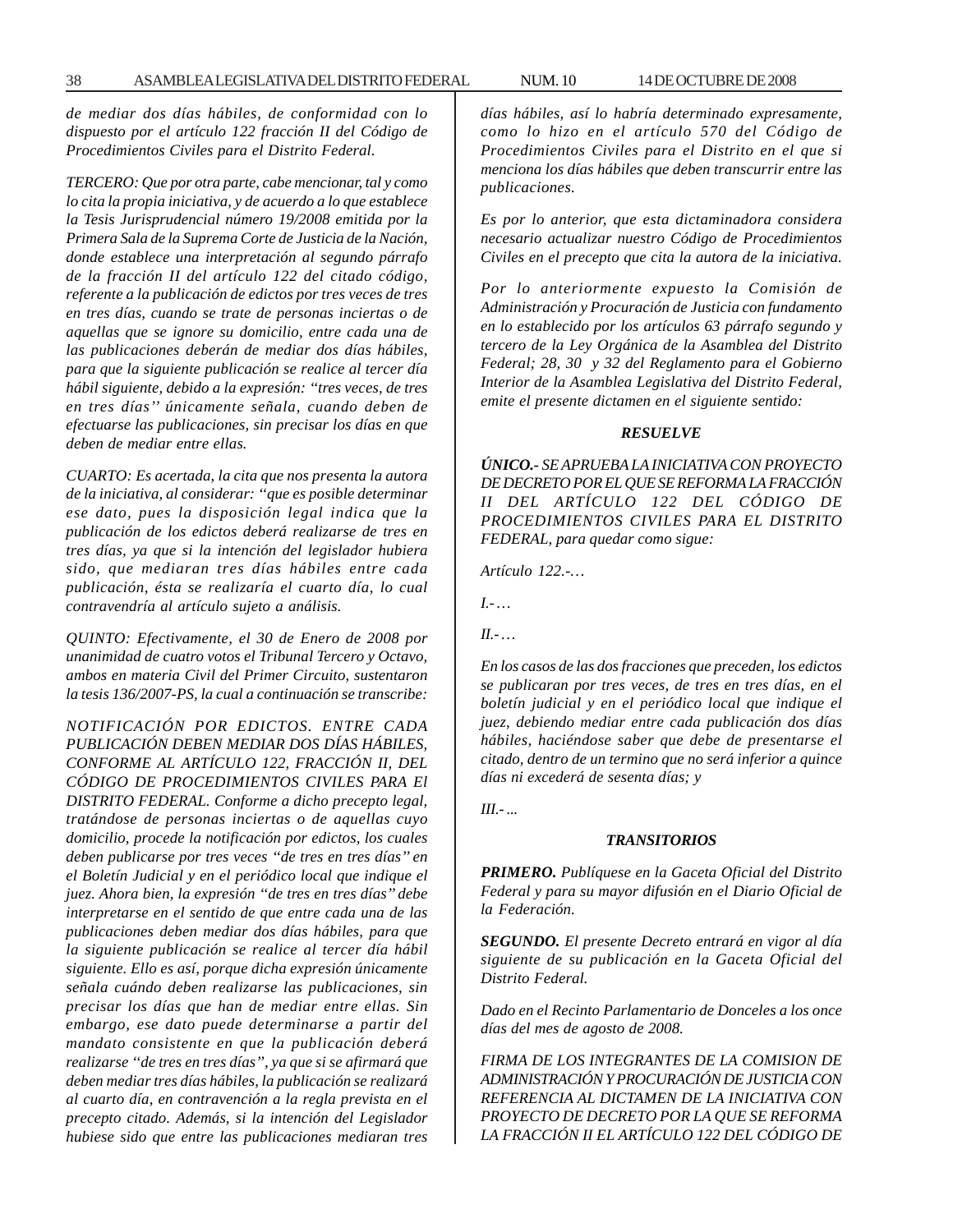*PROCEDIMIENTOS CIVILES PARA EL DISTRITO FEDERAL QUE PRESENTÓ LA DIPUTADA CELINA SAAVEDRA ORTEGA INTEGRANTE DEL GRUPO PARLAMENTARIO DEL PARTIDO ACCIÓN NACIONAL.*

*Dip. Daniel Ordóñez Hernández, Presidente; Dip. Tomás pliego Calvo, Vicepresidente; Dip. Arturo Santana Alfaro, Dip. Agustín Carlos Castilla Marroquín, Integrante; Dip. Jorge Carlos Díaz Cuervo, Integrante; Dip. Nazario Norberto Sánchez, Integrante; Dip. Martín Carlos Olavarrieta Maldonado, Integrante; Dip. José Antonio Zepeda Rangel.*

**EL C. PRESIDENTE.-** Para fundamentar el dictamen, se concede el uso de la palabra a la diputada Celina Saavedra Ortega, a nombre de la Comisión de Administración y Procuración de Justicia. Adelante, diputada.

**LA C. DIPUTADA CELINA SAAVEDRA ORTEGA**.- Gracias, con su venia, diputado Presidente.

Vengo a fundamentar el dictamen a la iniciativa con proyecto de decreto por el que se reforma la fracción II del artículo 122 del Código de Procedimientos Civiles para el Distrito Federal.

La iniciativa que se presentó, se adecua a la reciente tesis jurisprudencial que se considera determinar para que las notificaciones preedictos entre cada publicación deben de mediar 2 días hábiles de conformidad con los dispuesto por el artículo 122 fracción II del Código de Procedimientos Civiles para el Distrito Federal.

Que por otra parte cabe mencionar tal y como se cita en la iniciativa, que de acuerdo como lo establece la tesis jurisprudencial número 19/2008, emitida por la Primera Sala de la Suprema Corte de Justicia de la Nación, donde establece una interpretación al segundo párrafo de la fracción II del artículo 122 del citado Código, referente a la publicación de edictos por tres veces, de tres en tres días cuando se trate de personas inciertas o de aquéllas que se ignore su domicilio.

Entre cada una de las publicaciones, deberán de mediar dos días hábiles, para que la siguiente publicación se realice al tercer día hábil siguiente. Debido a la expresión ''tres veces, de tres en tres días'' únicamente señala, cuando deben de efectuarse las publicaciones sin precisar los días en que debe ser mediada entre ellas. Es por ello que esta Comisión de Administración y Procuración de Justicia resolvió:

Se aprueba la iniciativa con proyecto de decreto por el que se reforma la fracción II del Artículo 122 del Código de Procedimientos Civiles para el Distrito Federal, para quedar como sigue:

Artículo 122 fracción II.- En los casos de las dos fracciones que proceden, los edictos se publicarán por tres veces, de

tres en tres días, en el boletín judicial y en el periódico local que indique el juez, debiendo mediar entre cada publicación 2 días hábiles, haciéndose saber que debe de presentarse el citado dentro de un término que no será inferior a 15 días ni excederá a 60 días.

Transitorios:

Primero.- Publíquese en la Gaceta Oficial del Distrito Federal y para su mayor difusión en el Diario Oficial de la Federación.

Segundo.- El presente decreto entrará en vigor al día siguiente de la publicación en el Gaceta Oficial del Distrito Federal.

Es cuanto, diputado Presidente.

**EL C. PRESIDENTE.-** Gracias, diputada Celina. Está a discusión el dictamen. Se abre el registro de oradores. ¿Oradores en contra?

¿Alguna o algún diputado desea razonar su voto?

Proceda la Secretaría a recoger la votación nominal del dictamen en lo general y en lo particular en un solo acto.

**EL C. SECRETARIO.-** Se solicita a los diputados que al emitir su voto lo hagan en voz alta, diciendo su nombre y apellido, añadiendo la expresión en pro, en contra o abstención. El de la voz recogerá la votación. Comenzamos de derecha a izquierda.

Rebeca Parada, en pro.

Xiuh Guillermo Tenorio, a favor.

Fernando Espino, a favor.

Gloria Cañizo, a favor.

Carmen Segura, a favor.

López Rabadán, en pro.

Paz Quiñones, a favor.

Ricardo Benito, en pro.

Mauricio Toledo, en pro.

Elba Garfias, a favor.

Elvira Murillo, en pro.

Jacobo Bonilla, a favor.

Ezequiel Rétiz, en pro.

Jorge Romero, a favor.

Miguel Hernández, en pro.

Margarita Martínez, en pro.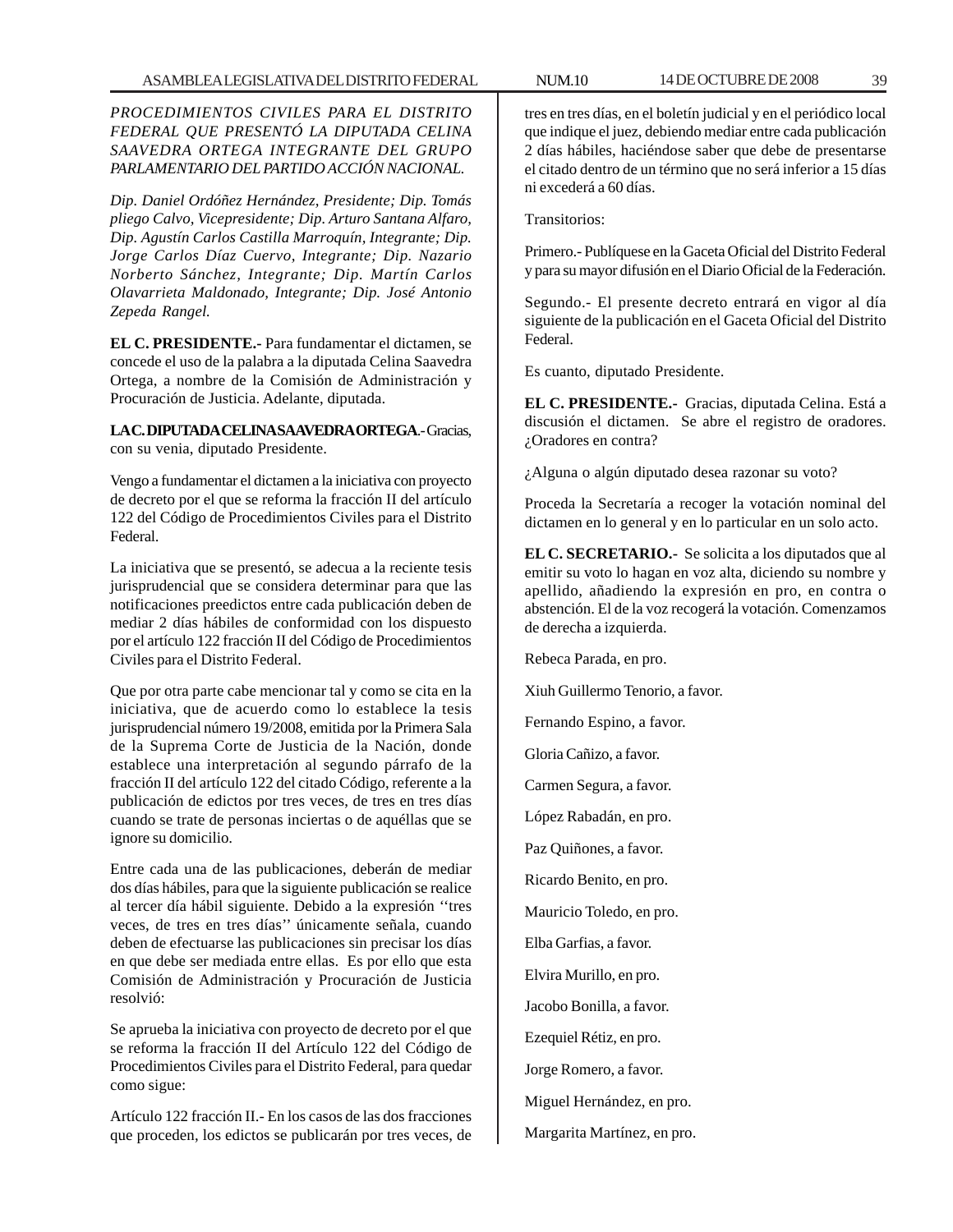| Jorge Triana, en pro.                                                                                                                                                                                                        | El siguiente punto del orden del día es la discusión y en su<br>caso aprobación del dictamen que presenta la Comisión de<br>Administración y Procuración de Justicia a la iniciativa por<br>la que se reforma el artículo 902 y se deroga el artículo 925-<br>A del Código de Procedimientos Civiles para el Distrito<br>Federal.                                                           |
|------------------------------------------------------------------------------------------------------------------------------------------------------------------------------------------------------------------------------|---------------------------------------------------------------------------------------------------------------------------------------------------------------------------------------------------------------------------------------------------------------------------------------------------------------------------------------------------------------------------------------------|
| Sergio Cedillo, en pro.                                                                                                                                                                                                      |                                                                                                                                                                                                                                                                                                                                                                                             |
| Víctor Hugo Círigo, a favor.                                                                                                                                                                                                 |                                                                                                                                                                                                                                                                                                                                                                                             |
| Cárdenas Sánchez, a favor.                                                                                                                                                                                                   |                                                                                                                                                                                                                                                                                                                                                                                             |
| Cristóbal Ramírez, a favor.                                                                                                                                                                                                  | En virtud de que el dictamen fue distribuido entre las<br>diputadas y diputados, en términos de lo dispuesto por el<br>artículo 118 del Reglamento para el Gobierno Interior de la<br>Asamblea Legislativa del Distrito Federal, proceda la<br>Secretaría a consultar a la Asamblea, en votación económica,<br>si se dispensa la lectura del mismo y se somete a discusión<br>de inmediato. |
| Beltrán Cordero, a favor.                                                                                                                                                                                                    |                                                                                                                                                                                                                                                                                                                                                                                             |
| Antonio Lima, a favor.                                                                                                                                                                                                       |                                                                                                                                                                                                                                                                                                                                                                                             |
| Arturo Santana, a favor.                                                                                                                                                                                                     |                                                                                                                                                                                                                                                                                                                                                                                             |
| García Hernández, a favor.                                                                                                                                                                                                   |                                                                                                                                                                                                                                                                                                                                                                                             |
| SánchezArmas, a favor.                                                                                                                                                                                                       | ELC.SECRETARIO.-                                                                                                                                                                                                                                                                                                                                                                            |
| Jorge Schiaffino, a favor.                                                                                                                                                                                                   | Los que estén por la afirmativa, sírvanse manifestarlo<br>poniéndose de pie.<br>Los que estén por la negativa, sírvanse manifestarlo<br>poniéndose de pie.                                                                                                                                                                                                                                  |
| Salvador Martínez, a favor.                                                                                                                                                                                                  |                                                                                                                                                                                                                                                                                                                                                                                             |
| Esthela Damián Peralta, a favor.                                                                                                                                                                                             |                                                                                                                                                                                                                                                                                                                                                                                             |
| Piña Olmedo, en pro.                                                                                                                                                                                                         | Dispensada la lectura, diputado Presidente.                                                                                                                                                                                                                                                                                                                                                 |
| Avelino Méndez Rangel, a favor.                                                                                                                                                                                              | COMISIÓN DE ADMINISTRACIÓN Y<br>PROCURACIÓN DE JUSTICIA                                                                                                                                                                                                                                                                                                                                     |
| Leticia Quezada, a favor.                                                                                                                                                                                                    |                                                                                                                                                                                                                                                                                                                                                                                             |
|                                                                                                                                                                                                                              |                                                                                                                                                                                                                                                                                                                                                                                             |
| EL C. SECRETARIO.- ¿Faltó alguna o algún diputado de<br>emitir su voto?                                                                                                                                                      | DICTAMEN QUE PRESENTA lA COMISIÓN DE<br>ADMINISTRACIÓN Y PROCURACIÓN DE JUSTICIA                                                                                                                                                                                                                                                                                                            |
| García Ayala, en pro.                                                                                                                                                                                                        | RESPECTO DE LA INICIATIVA POR LA QUE SE<br>REFORMA EL ARTÍCULO 902 Y SE DEROGA EL                                                                                                                                                                                                                                                                                                           |
| Martín Olavarrieta, en pro.                                                                                                                                                                                                  | ARTÍCULO 925 A DEL CÓDIGO DE PROCEDIMIENTOS<br><b>CIVILES PARA EL DISTRITO FEDERAL.</b>                                                                                                                                                                                                                                                                                                     |
| Antonio Zepeda, a favor.                                                                                                                                                                                                     | HONORABLE ASAMBLEA LEGISLATIVA DEL DISTRITO                                                                                                                                                                                                                                                                                                                                                 |
| EL C. SECRETARIO.- ¿Faltó alguna o algún diputado de                                                                                                                                                                         | <b>FEDERAL</b>                                                                                                                                                                                                                                                                                                                                                                              |
| emitir su voto?                                                                                                                                                                                                              | A la Comisión de Administración y Procuración de                                                                                                                                                                                                                                                                                                                                            |
| Se va a proceder a recoger la votación de la Mesa Directiva.                                                                                                                                                                 | Justicia, fue turnada para su análisis y dictamen la<br>INICIATIVA POR LA QUE SE REFORMA EL ARTÍCULO                                                                                                                                                                                                                                                                                        |
| Balfre Vargas, en pro.                                                                                                                                                                                                       | 902 Y SE DEROGA EL ARTÍCULO 925 A DEL CÓDIGO                                                                                                                                                                                                                                                                                                                                                |
| Celina Saavedra, a favor.                                                                                                                                                                                                    | DE PROCEDIMIENTOS CIVILES PARA EL DISTRITO<br>FEDERAL. Con fundamento en lo dispuesto en los                                                                                                                                                                                                                                                                                                |
| Samuel Hernández, en pro.                                                                                                                                                                                                    | artículos 59, 60, fracción II, 61, 62, fracciones III, y VII, 63                                                                                                                                                                                                                                                                                                                            |
| EL C. SECRETARIO.- Diputado Presidente, el resultado<br>de la votación es el siguiente: 38 votos a favor, 0 votos en<br>contra, o abstenciones.                                                                              | y 64, de la Ley Orgánica de la Asamblea Legislativa del<br>Distrito Federal; 1, 28, 32, 33, y 87, del Reglamento para<br>el Gobierno Interior de la Asamblea Legislativa del<br>Distrito Federal; esta Comisión se abocó al estudio de la                                                                                                                                                   |
| EL C. PRESIDENTE.- En consecuencia, se aprueba el<br>dictamen que presentó la Comisión de Administración y<br>Procuración de Justicia por el que se reforma el Código de<br>Procedimientos Civiles para el Distrito Federal. | INICIATIVA POR LA QUE SE REFORMA EL ARTÍCULO<br>902 Y SE DEROGA EL ARTÍCULO 925 A DEL CÓDIGO<br>DE PROCEDIMIENTOS CIVILES PARA EL DISTRITO<br><b>FEDERAL.</b>                                                                                                                                                                                                                               |

Remítase al Jefe de Gobierno del Distrito Federal para su promulgación y publicación en la Gaceta Oficial del Distrito Federal y para su mayor difusión en el Diario Oficial de la Federación.

# *Por lo anteriormente expuesto y fundado la citada Comisión, someten al Pleno de esta Asamblea Legislativa del Distrito Federal, el Presente Dictamen, conforme a los siguientes:*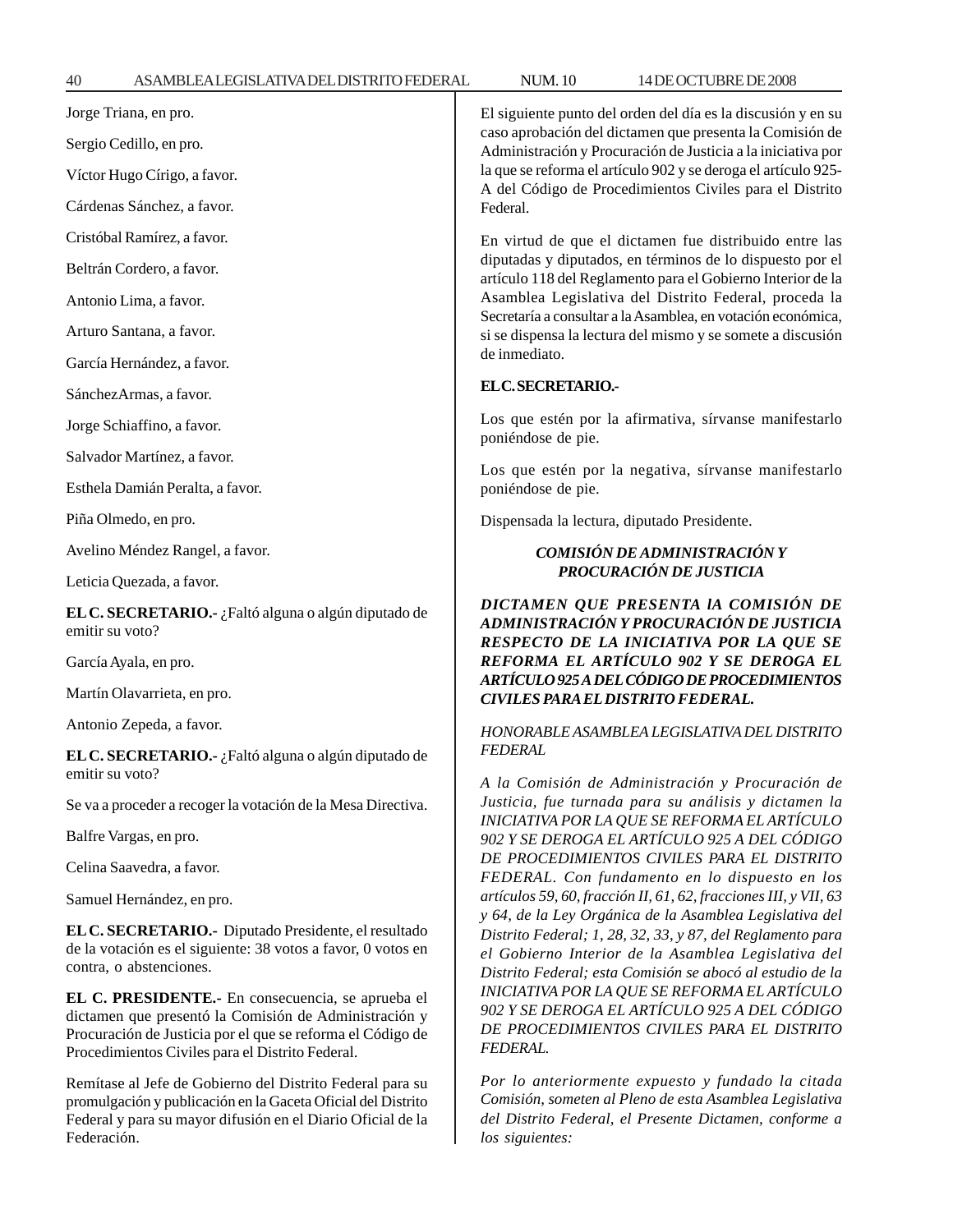## *ANTECEDENTES*

*1. En sesión ordinaria del Pleno de esta H. Asamblea Legislativa del Distrito Federal, IV Legislatura, celebrada el día 25 de marzo del año dos mil ocho, la Diputada Margarita María de la Paz Quiñones Cornejo presentó la INICIATIVA POR LA QUE SE REFORMA EL ARTÍCULO 902 Y SE DEROGA EL ARTÍCULO 925 A DEL CÓDIGO DE PROCEDIMIENTOS CIVILES PARA El DISTRITO FEDERAL.*

*2. En la citada sesión de Pleno, por instrucciones del Presidente de la Mesa Directiva de la H. Asamblea Legislativa del Distrito Federal, IV Legislatura, fue turnada la mencionada iniciativa con proyecto de decreto a la Comisión de Administración y Procuración de Justicia, mediante oficio número MDSPSA/CSP/039/ 2008, de fecha 25 de marzo de 2008, mismo que fue recibido el día 26 de marzo del mismo año a la Comisión de trabajo señalada, a fin de que con fundamento en el artículo 32 del Reglamento para el Gobierno Interior de la Asamblea Legislativa del Distrito Federal, se procediera a la elaboración del Dictamen correspondiente.*

*3. Para cumplir con lo dispuesto por los artículos 32, 33, y 87, del Reglamento para el Gobierno Interior de la Asamblea Legislativa del Distrito Federal, se reunió el día once de agosto de 2008 para dictaminar la iniciativa presentada, con el fin de someterla a la consideración del Pleno de esta H. Asamblea Legislativa del Distrito Federal, al tenor de los siguientes:*

### *CONSIDERANDOS*

*PRIMERO: Que esta Comisión es competente para conocer la: INICIATIVA POR LA QUE SE REFORMA EL ARTÍCULO 902 Y SE DEROGA EL ARTÍCULO 925 A DEL CÓDIGO DE PROCEDIMIENTOS CIVILES PARA EL DISTRITO FEDERAL que presenta la Diputada María de la Paz Quiñones Cornejo, del Grupo Parlamentario del Partido Acción Nacional. Lo anterior, con fundamento en lo dispuesto por los artículos 59, 60, fracción II, 61, 62, fracciones III y VII, 63 y 64, de la Ley Orgánica de la Asamblea Legislativa del Distrito Federal; 1, 28, 32, 33, y 87, del Reglamento para el Gobierno Interior de la Asamblea Legislativa del Distrito Federal.*

*SEGUNDO: En efecto, el origen de la palabra adopción desciende de la palabra adoptar que proviene de los vocablos latinos ADOPTAREE que significa: recibir como hijos, y de OPTARE que es desear.*

*La adopción, para tratadistas de Derecho, como lo es Rafael Pina, ''es un acto jurídico que se crea entre el adoptante y el adoptado, adoptando un vínculo de parentesco civil que se deriva en relaciones análogas a las que resulta de la paternidad y filiación legítimas''.*

*La siguiente Tesis considera:*

*No. Registro: 351,577 Tesis aislada Materia(s): Civil Quinta Época Instancia: Tercera Sala Fuente: Semanario Judicial de la Federación LXXIV*

*Tesis: Página: 1675*

*...*

# *ADOPCIÓN.*

*Para que la adopción se lleve a cabo, debe oírse a los padres o a los tutores o a los que tengan el menor a su cuidado, pues de lo contrario, se violan los artículos 14 y 16 de la Constitución, y el amparo que pida el afectado por la adopción, debe ser tramitado y resuelto, si lo pide por su propio derecho y no alegando un carácter de tutor, que no tiene.*

*Amparo civil en revisión 8423/42. Aldama J. Inés. 19 de octubre de 1934.*

*Unanimidad de cinco votos. La publicación no menciona el nombre del ponente.*

*Así se considera a la adopción como:*

*No. Registro: 361,510 Tesis aislada Materia(s): Civil Quinta Época Instancia: Segunda Sala Fuente: Semanario Judicial de la Federación XL Tesis: Página: 3454*

# *ADOPCIÓN.*

*La fracción IV del artículo 121 constitucional, estatuye que los actos del estado civil, ajustados a las leyes de una de las entidades federativas, tendrán valor en las demás, aún cuando hubiere disposiciones en contrario en las leyes locales, puesto que no pueden prevalecer contra la Constitución Federal: de modo que si se lleva a cabo la adopción de un individuo, conforme a las leyes de un Estado, dicha adopción produce sus efectos jurídicos en los demás Estados, sin que pueda decirse que se pretende hacer obligatoria en ellos, la ley de aquél en donde la adopción se verificó, dándole efectos extraterritoriales, sino que solamente se deducen de dicha adopción, los derechos inherentes a un acto de estado civil, verificado conforme a la ley; tanto más, si dicho acto, aunque no aparezca reglamentado en otro Estado, tampoco aparece prohibido expresamente.*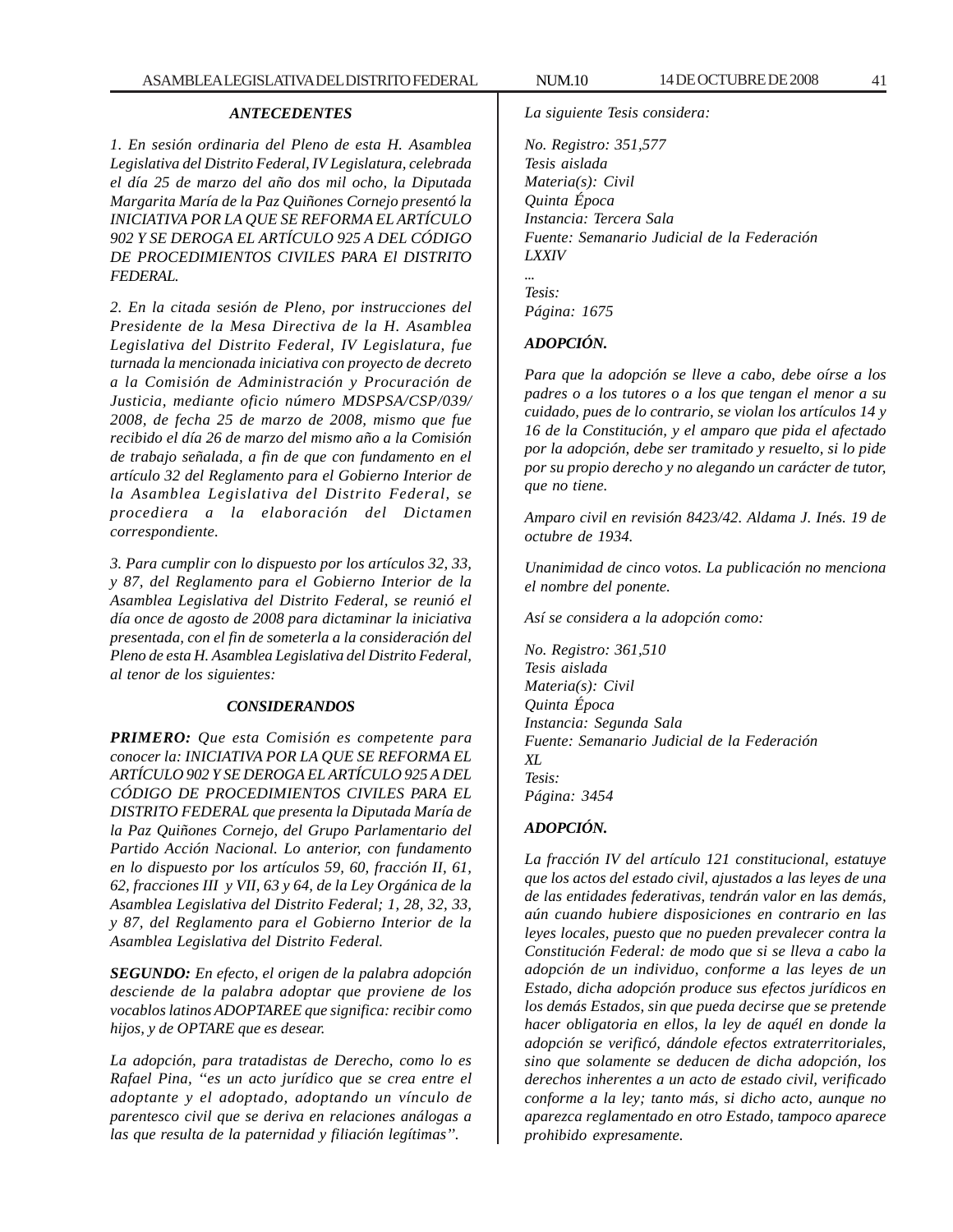*Amparo administrativo en revisión 2821/33. García Gelasio y coagraviada. 16 de abril de 1934. Unanimidad de cinco votos. Ponente: Arturo Cisneros Canto.*

*TERCERO: Que por otra parte, cabe mencionar, tal y como lo cita la propia iniciativa, que los niños que están en las casas hogar, en ocasiones, son hijos de personas incapaces y no existe familiar alguno que auxilie en la promoción del Juicio de interdicción que pueda determinar legalmente, si estas personas son capaces o incapaces legalmente, dado que el menor requiere que se defina su situación jurídica, deberá de autorizarse a las casas de hogar públicas y privadas, para que en los casos donde se requiera, sea la casa hogar que acogió a los niños del presunto incapaz, pueda promover el Juicio de interdicción de los padres del menor acogido.*

*CUARTO: Las casas hogar actualmente no están autorizadas para promover Juicios de Interdicción, lo que provoca que muchos niños permanezcan indefinidamente en las casas hogar, por lo cual esta dictaminadora comparte el sentido de la iniciativa que se nos presenta, en el sentido de que la Declaración de Interdicción también la puedan pedir la Institución Pública o Privada de Asistencia Social que acoge y brinda asistencia a el hijo o hijos del presunto incapaz.*

*QUINTO: También es acertado el considerar la derogación al artículo 925 A como lo menciona la iniciativa, ya que sólo existe la Adopción plena desde el año 2000, también se extiende la derogación a los artículos 925 y 926 todos del Código de Procedimientos Civiles, en razón de que si ya sólo existe la adopción plena se debe de adecuar el Código adjetivo eliminando los preceptos de una adopción que ya no existe como ella adopción simple.*

*SEXTO: La Petición de Estado de Minoridad, es una figura que surge de la figura jurídica de la tutela y curatela, La palabra tutela deriva de la voz latina tueor, que significa defender, proteger. Tutelar por lo tanto significa, cuidar, proteger y ésta es cabalmente una de las misiones más importantes que debe cumplir el tutor proteger los intereses del pupilo, tanto personales como patrimoniales. Así, se puede decir que el papel del tutor es el proteger la persona del incapaz, procurando siempre su rehabilitación y su bienestar; y administrar el patrimonio del mismo de manera que rinda al máximo de sus beneficios siempre en provecho del pupilo.*

*Rafael De Pina en su libro titulado Derecho Civil Mexicano, Tomo 1, ha definido a la tutela de la siguiente manera: ''La tutela es una institución supletoria de la patria potestad, mediante la cual se provee a la representación, a la protección, a la asistencia, al complemento de los que no son suficientes para gobernar su persona y derechos por sí mismos, para regir, en fin, su actividad jurídica''.*

*Por lo anteriormente expuesto la Comisión de Administración y Procuración de Justicia con fundamento en lo establecido por los artículos 63 párrafo segundo y tercero de la Ley Orgánica de la Asamblea del Distrito Federal; 28, 30 y 32 del Reglamento para el Gobierno Interior de la Asamblea Legislativa del Distrito Federal, emite el presente dictamen en el siguiente sentido:*

## *RESUELVE*

*ÚNICO. ESTA COMISIÓN DE ADMINISTRACIÓN Y PROCURACIÓN DE JUSTICIA APRUEBA CON MODIFICACIONES LA INICIATIVA DE DECRETO POR EL QUE SE REFORMA EL ARTÍCULO 902 Y SE DEROGA El ARTÍCULO 925, 925 A Y 926 DEL CÓDIGO DE PROCEDIMIENTOS CIVIL PARA EL DISTRITO FEDERAL EN MATERIA DE ADOPCIÓN; para quedar como sigue:*

*ARTÍCULO PRIMERO. Se reforma el artículo 902 para quedar como sigue:*

*Artículo 902.-...*

*La declaración del estado de minoridad, o de incapacidad por las causas a las que se refiere la fracción II del artículo 450 del Código Civil, pueden pedirse: 1°, por el mismo menor si ha cumplido 16 años; 2°, por su cónyuge; 3°, por sus presuntos herederos legítimos; 4°, por su albacea; 5°, por el Ministerio Público; 6°, por la institución pública o privada, de asistencia social que acoja al hijo o hijos del presunto incapaz.*

*ARTÍCULO SEGUNDO. Se deroga el artículo 925, 925 A, 926 para quedar como sigue:*

*Artículo 925,- Se deroga*

*Artículo 925 A,- Se deroga*

*Artículo 926.- Se deroga.*

### *TRANSITORIOS*

*ARTÍCULO PRIMERO. El presente decreto se publicará en la Gaceta Oficial del Distrito Federal y en el Diario Oficial de la Federación para su mayor difusión.*

*ARTÍCULO SEGUNDO. El presente decreto entrará en vigor al día siguiente de su publicación.*

*Dado en el Recinto Parlamentario de Donceles a los once días del mes de agosto de 2008.*

*FIRMA DE LOS INTEGRANTES DE LA COMISION DE ADMINISTRACIÓN Y PROCURACIÓN DE JUSTICIA CON REFERENCIA AL DICTAMEN DE LA INICIATIVA POR LA QUE SE REFORMA EL ARTÍCULO 902 Y SE DEROGA EL ARTÍCULO 92 A DEL CÓDIGO DE PROCEDIMIENTOS CIVILES PARA EL DISTRITO FEDERAL PRESENTA LA DIPUTADA MARÍA DE LA PAZ QUIÑONES CORNEJO.*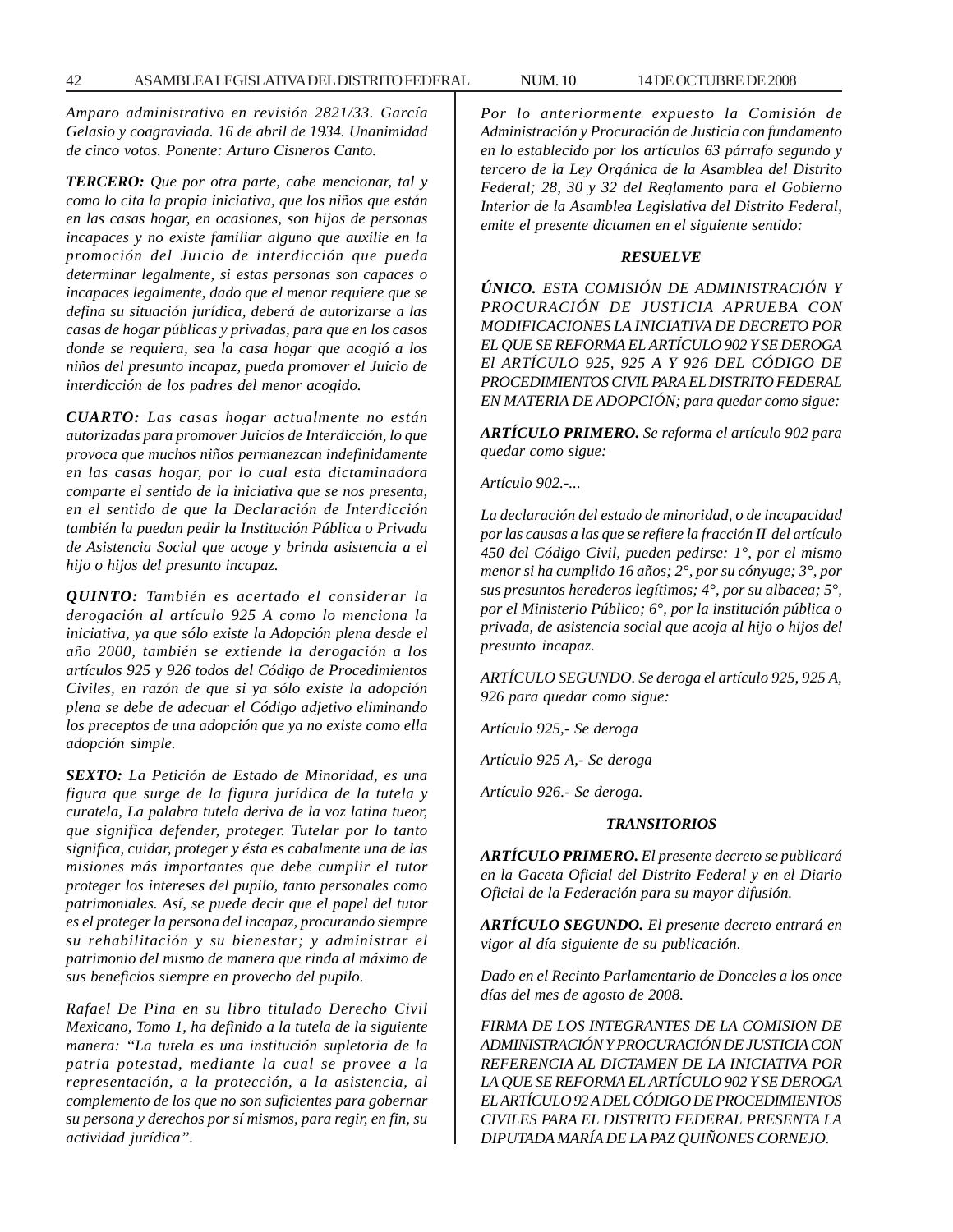*Dip. Daniel Ordóñez Hernández, Presidente; Dip. Tomás pliego Calvo, Vicepresidente; Dip. Arturo Santana Alfaro; Dip. Agustín Carlos Castilla Marroquín, Integrante; Dip. Jorge Carlos Díaz Cuervo, Integrante; Dip. Nazario Norberto Sánchez, Integrante; Dip. Martín Carlos Olavarrieta Maldonado, Integrante; Dip. José Antonio Zepeda Segura.*

**EL C. PRESIDENTE.-** Gracias, diputado Balfre. Para fundamentar el dictamen se concede el uso de la palabra a la diputada Paz Quiñones Cornejo, a nombre de la Comisión de Administración y Procuración de Justicia. Adelante diputada.

**LA C. DIPUTADA MARÍA DE LA PAZ QUIÑONES CORNEJO.-** Buenos días. Para fundamentar el dictamen mencionaré lo siguiente:

La adopción para tratadistas de derecho, como lo es Rafael Piña, es un acto jurídico que se crea entre el adoptante y el adoptado, adoptando un vínculo de parentesco civil que se deriva en relaciones análogas a las que resulta de la paternidad y filiación legítima.

Para que la adopción se lleve a cabo debe oírse a los padres o a los tutores o a los que tengan el menor a su cuidado, pues de lo contrario se violan los artículos 14 y 16 de la Constitución.

Si se lleva a cabo la adopción de un individuo conforme a las leyes de un Estado dicha adopción produce sus efectos jurídicos en los demás estados.

Por otra parte, cabe mencionar, tal y como lo cita la propia iniciativa, que los niños que están en casas hogar en ocasiones son hijos de personas incapaces y no existe familiar alguno que auxilie en la promoción del juicio de interdicción, que pueda determinar legalmente si estas personas son capaces o incapaces legalmente, dado que el menor requiere que se defina su situación jurídica.

Deberá de autorizarse a las casas de hogar públicas y privadas para que en los casos donde se requiere sea la casa hogar que acogió a los niños del presunto incapaz que pueda promover el juicio de interdicción de los padres del menor acogido.

También es acertado considerar la derogación del artículo 925 A como lo menciona la iniciativa, ya que sólo existe la adopción plena desde el año 2000, que también se extiende a la derogación de los artículos 925 y 926, todos los Códigos de Procedimientos Civiles, en razón que si ya sólo existe la adopción plena se debe de adecuar el código adjetivo, eliminando los preceptos de una adopción que ya no existe, como la adopción simple.

Esta Comisión resuelve las modificaciones a la iniciativa de decreto por el que se reforma el artículo 902 y se deroga el artículo 925, 925 A y 926 del Código de Procedimientos Civiles para el Distrito Federal en materia de adopción para quedar como sigue:

Artículo 1°. Se reforma el artículo 902 para quedar de la siguiente manera: ''La declaración del Estado de minoridad o de incapacidad por las causas a las que se refiere la fracción II del artículo 450 del Código Civil pueden pedirse:

I.- Por el mismo menor si ha cumplido 16 años.

II.- Por su cónyuge.

III.- Por sus presuntos herederos legítimos.

IV.- Por su albacea.

V.- Por el Ministerio Público.

VI.- Por la institución pública o privada de asistencia social que acoja al hijo o hijos del presunto incapaz''.

Artículo 2°. Se deroga el artículo 925, 925 A, 926 para quedar como sigue:

Artículo 925. Se deroga.

925 A. Se deroga.

926. Se deroga.

En bien de los niños de nuestra ciudad, muchas gracias.

Es cuanto, diputado Presidente.

**EL C. PRESIDENTE.-** Gracias, diputada Paz Quiñones. Está a discusión el dictamen. Se abre el registro de oradores. ¿Oradores en contra?

¿Alguna o algún diputado desea razonar su voto?

Antes de proceder a recoger la votación en lo general del dictamen, se pregunta a las diputadas y diputados si habrán de reservarse algún artículo para ser discutido en lo particular.

En virtud de no existir reserva de artículo, proceda la Secretaría a recoger la votación nominal del dictamen en lo general y en lo particular en un solo acto.

**EL C. SECRETARIO.-** Se va proceder a recoger la votación nominal del dictamen en lo general y en lo particular en un solo acto. De conformidad con lo establecido en el artículo 131 del Reglamento para el Gobierno Interior de la Asamblea, se solicita a la Coordinación de Servicios Parlamentarios hacer el anuncio correspondiente a efecto de que los diputados presentes puedan emitir su voto.

Se solicita a los diputados que al emitir su voto lo hagan en voz alta, diciendo su nombre y apellido, añadiendo la expresión ''en pro'', ''en contra'' o ''abstención''. El de la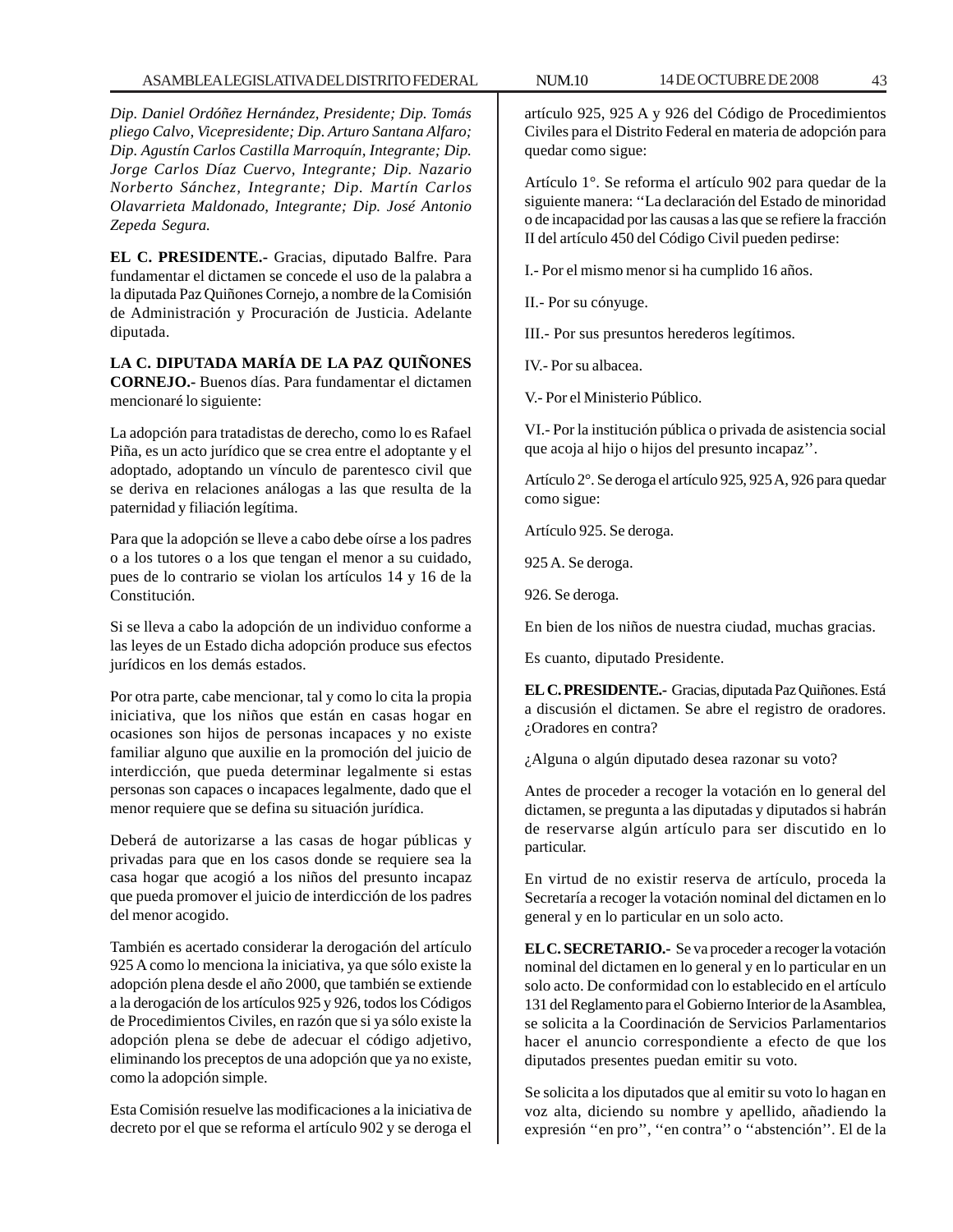| voz recogerá la votación. Comenzamos de derecha a<br>izquierda. | Esthela Damián Peralta, a favor.<br>Laura Piña Olmedo, en pro.                                                                                                                                                                                                                                                                                                                           |
|-----------------------------------------------------------------|------------------------------------------------------------------------------------------------------------------------------------------------------------------------------------------------------------------------------------------------------------------------------------------------------------------------------------------------------------------------------------------|
| Rebeca Parada, en pro.                                          | Avelino Méndez Rangel, a favor.                                                                                                                                                                                                                                                                                                                                                          |
| Espino Arévalo, a favor.                                        | Leticia Quezada, a favor.                                                                                                                                                                                                                                                                                                                                                                |
| Tenorio Antiga, a favor.                                        | EL C. SECRETARIO.- ¿Faltó alguna o algún diputado de                                                                                                                                                                                                                                                                                                                                     |
| Gloria Cañizo, a favor.                                         | emitir su voto?                                                                                                                                                                                                                                                                                                                                                                          |
| Carmen Segura, en pro.                                          | ¿Faltó alguna o algún diputado de emitir su voto?                                                                                                                                                                                                                                                                                                                                        |
| López Rabadán, en pro.                                          | Se va a proceder a recoger la votación de la Mesa Directiva.                                                                                                                                                                                                                                                                                                                             |
| Ezequiel Rétiz, en pro.                                         | Balfre Vargas, en pro.                                                                                                                                                                                                                                                                                                                                                                   |
| Paz Quiñones, a favor.                                          | Celina Saavedra, a favor.                                                                                                                                                                                                                                                                                                                                                                |
| Beltrán Cordero, a favor.                                       | Samuel Hernández, a favor.                                                                                                                                                                                                                                                                                                                                                               |
| Mauricio Toledo, en pro.                                        | EL C. SECRETARIO.- Diputado Presidente, el resultado<br>de la votación es el siguiente: 39 votos a favor, 0 votos en<br>contra, 0 abstención.                                                                                                                                                                                                                                            |
| José Luis Morúa, a favor.                                       |                                                                                                                                                                                                                                                                                                                                                                                          |
| Elba Garfias, a favor.                                          | EL C. PRESIDENTE.- En consecuencia, se aprueba el                                                                                                                                                                                                                                                                                                                                        |
| Elvira Murillo, en pro.                                         | dictamen que presentó la Comisión de Administración y<br>Procuración de Justicia por el que se reforma el Código de<br>Procedimientos Civiles para el Distrito Federal.                                                                                                                                                                                                                  |
| Jacobo Bonilla, a favor.                                        |                                                                                                                                                                                                                                                                                                                                                                                          |
| Jorge Romero, a favor.                                          | Remítase al Jefe de Gobierno del Distrito Federal para su<br>promulgación y publicación en la Gaceta Oficial del Distrito<br>Federal y para su mayor difusión en el Diario Oficial de la                                                                                                                                                                                                 |
| Agustín Castilla, en pro.                                       |                                                                                                                                                                                                                                                                                                                                                                                          |
| Miguel Hernández, en pro.                                       | Federación.                                                                                                                                                                                                                                                                                                                                                                              |
| Jorge Triana, en pro.                                           | Esta Presidencia informa que el punto enlistado en el numeral<br>12 del orden del día se traslada al final del capítulo                                                                                                                                                                                                                                                                  |
| Margarita Martínez, en pro.                                     | correspondiente.                                                                                                                                                                                                                                                                                                                                                                         |
| Jorge Schiaffino, en pro.                                       | El siguiente punto del orden del día, es la discusión y en su<br>caso aprobación del dictamen que presenta la Comisión de                                                                                                                                                                                                                                                                |
| Antonio Zepeda, en pro.                                         | Administración y Procuración de Justicia a la iniciativa de<br>decreto que adiciona un párrafo al artículo 9º de la Ley de<br>Atención y Apoyo a las Víctimas del Delito para el Distrito<br>Federal.                                                                                                                                                                                    |
| Martín Olavarrieta, en pro.                                     |                                                                                                                                                                                                                                                                                                                                                                                          |
| Víctor Hugo Círigo, a favor.                                    |                                                                                                                                                                                                                                                                                                                                                                                          |
| Cárdenas Sánchez, a favor.                                      | En virtud de que el dictamen fue distribuido entre los<br>diputados y diputadas en términos de lo dispuesto por el<br>artículo 118 del Reglamento para el Gobierno Interior de la<br>Asamblea Legislativa del Distrito Federal, proceda la<br>Secretaría a consultar a la Asamblea en votación económica<br>si se dispensa la lectura del mismo y se somete a discusión<br>de inmediato. |
| Cristóbal Ramírez, a favor.                                     |                                                                                                                                                                                                                                                                                                                                                                                          |
| Antonio Lima, a favor.                                          |                                                                                                                                                                                                                                                                                                                                                                                          |
| Arturo Santana, a favor.                                        |                                                                                                                                                                                                                                                                                                                                                                                          |
| Sergio Cedillo, en pro.                                         | ELC.SECRETARIO .-                                                                                                                                                                                                                                                                                                                                                                        |
| Carmen Peralta, a favor.                                        | Los que estén por la afirmativa, sírvanse manifestarlo<br>poniéndose de pie.                                                                                                                                                                                                                                                                                                             |
| Sánchez Armas, a favor.                                         | Los que estén por la negativa, sírvanse manifestarlo                                                                                                                                                                                                                                                                                                                                     |
| García Ayala, en pro.                                           | poniéndose de pie.                                                                                                                                                                                                                                                                                                                                                                       |
| Salvador Martínez, a favor.                                     | Dispensada la lectura, diputado Presidente.                                                                                                                                                                                                                                                                                                                                              |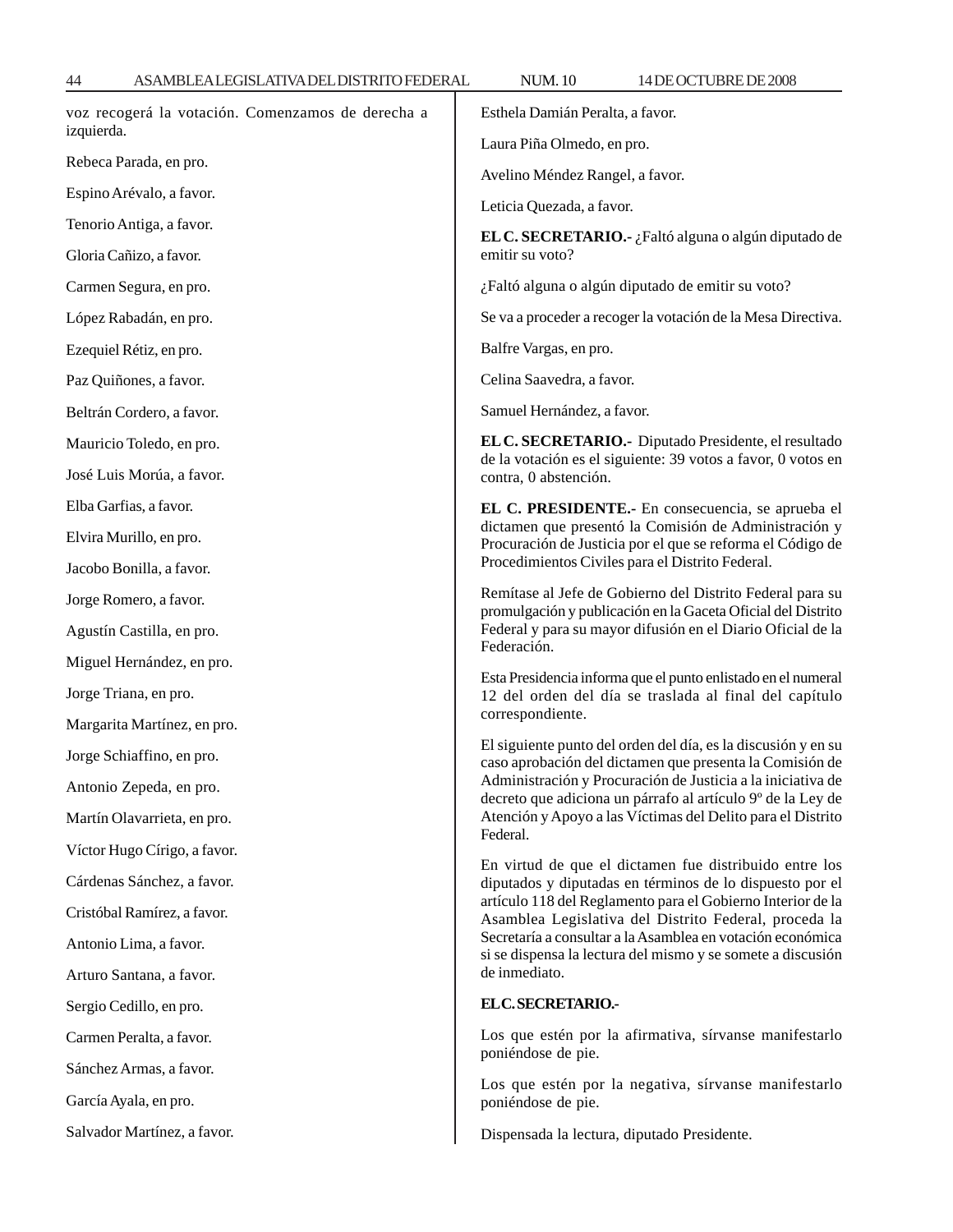# *COMISIÓN DE ADMINISTRACIÓN Y PROCURACIÓN DE JUSTICIA*

*DICTAMEN QUE PRESENTA LA COMISIÓN DE ADMINISTRACIÓN Y PROCURACIÓN DE JUSTICIA RESPECTO DE LA INICIATIVA DE DECRETO QUE ADICIONA UN PÁRRAFO AL ARTÍCULO 9 DE LA LEY DE ATENCIÓN Y APOYO A LAS VÍCTIMAS DEL DELITO PARA EL DISTRITO FEDERAL.*

## *HONORABLE ASAMBLEA LEGISLATIVA DEL DISTRITO FEDERAL, IV LEGISLATURA.*

# *P R E S E N T E.*

*La Comisión de Administración y procuración de Justicia, con fundamento en lo dispuesto por el artículo 122, Apartado C, Base Primera, fracción V, inciso h), de la Constitución Política de los Estados Unidos Mexicanos, así como los artículos 36, 42 fracción XII del Estatuto de Gobierno del Distrito Federal; 1, 7, 10 fracción Primera, 62, 63, 64, 68 y 89 de la Ley Orgánica de la Asamblea Legislativa del Distrito Federal; 28, 29, 32,33, 86 y 87 del Reglamento para el Gobierno Interior de la Asamblea Legislativa del Distrito Federal; y 4, 8,9 fracción primera, 50, 51, 52, 53, 54, 55, 56, 57, 58, 59, 60, 61, 62 y 63 del Reglamento Interior de las Comisiones de la Asamblea Legislativa del Distrito Federal, somete a la consideración de los integrantes de esta Honorable Asamblea el presente Dictamen respecto de la siguiente iniciativa:*

*DICTAMEN QUE PRESENTA LA COMISIÓN DE ADMINISTRACIÓN Y PROCURACIÓN DE JUSTICIA RESPECTO DE LA INICIATIVA DE DECRETO QUE ADICIONA UN PÁRRAFO AL ARTÍCULO 9 DE LA LEY DE ATENCIÓN Y APOYO A LAS VÍCTIMAS DEL DELITO PARA EL DISTRITO FEDERAL, QUE PRESENTO EL DIPUTADO ANTONIO LIMA BARRIOS, DEL GRUPO PARLAMENTARIO DEL PARTIDO DE LA REVOLUCIÓN DEMOCRÁTICA.*

### *ANTECEDENTES*

*1. En sesión ordinaria del Pleno de esta H. Asamblea Legislativa del Distrito Federal, IV Legislatura, celebrada el día 28 de agosto del año dos mil siete, el Diputado Antonio Lima Barrios presentó LA INICIATIVA DE DECRETO QUE ADICIONA UN PÁRRAFO AL ARTÍCULO 9 DE LA LEY DE ATENCIÓN Y APOYO A LAS VÍCTIMAS DEL DELITO PARA EL DISTRITO FEDERAL.*

*2. En la citada sesión de Pleno, por instrucciones de la Presidencia de la Mesa Directiva de la H. Asamblea Legislativa del Distrito Federal, IV Legislatura, fue turnada la mencionada iniciativa con proyecto de decreto a la Comisión de Administración y Procuración de Justicia, mediante oficio numero ALDFIV/CG/05121 2007, de fecha 28 de agosto de 2007, mismo que fue*

*recibido el día 30 de agosto del mismo año a la Comisión de trabajo señalada, a fin de que con fundamento en el artículo 32 del Reglamento para el Gobierno Interior de la Asamblea Legislativa del Distrito Federal, se procediera a la elaboración del Dictamen correspondiente.*

*3. Para cumplir con lo dispuesto por los artículos 32, 33, y 87, del Reglamento para el Gobierno Interior de la Asamblea Legislativa del Distrito Federal, se reunió el día 14 de mayo de 2008 para dictaminar la iniciativa presentada, con el fin de someterla a la consideración del Pleno de esta H. Asamblea Legislativa del Distrito Federal, al tenor de los siguientes:*

## *CONSIDERANDOS*

*PRIMERO: Que esta Comisión es competente para conocer LA INICIATIVA DE DECRETO QUE ADICIONA UN PÁRRAFO AL ARTÍCULO NUEVE DE LA LEY DE ATENCIÓN Y APOYO A LAS VÍCTIMAS DEL DELITO PARA EL DISTRITO FEDERAL, que remitió el Diputado Antonio Lima Barrios. Del Grupo Parlamentario del Partido de la Revolución Democrática. Lo anterior, con fundamento en lo dispuesto por los artículos 59, 60, fracción II, 61, 62, fracciones III y VII, 63 y 64, de la Ley Orgánica de la Asamblea Legislativa del Distrito Federal; 1, 28, 32, 33, Y 87, del Reglamento para el Gobierno Interior de la Asamblea Legislativa del Distrito Federal.*

*SEGUNDO: El autor de la iniciativa considera, de manera aceptada que el Código Penal que entró en vigor el doce de noviembre del año dos mil dos, sugirió que para dar viabilidad a la Ley de Apoyo a las Victimas del Delito, estableciendo la necesidad de crear la legislación para la conformación de un fondo para la atención y apoyo a las victimas del delito. Presupuesto que se eleva al rango de garantía individual contemplado en el artículo 20 Apartado ''B'' , de la Constitución Política de los Estados Unidos Mexicanos, por lo que es viable el considerar a un Derecho Víctima.*

*Si consideramos que el artículo Constitucional mencionado otorga una serie de derechos y garantías u ofendido del delito, tales, como recibir asesoría jurídica, ser informado del desarrollo del procedimiento penal, coadyuvar con el Ministerio Público, ofrecer datos o elementos de prueba, recibir atención médica y psicológica, que se le repare el daño, cuado se trate de menores de edad no estarán obligados a carearse con el inculpado cuando se trate de delitos de violación o secuestro, careo que se llevara en las condiciones que establezca la ley, solicitar las medidas y providencias que prevea la ley para su seguridad y*

*TERCERO: Para el derecho penal, los sujetos pasivos del delito, se entiende que son la víctima u ofendido por lo tanto, el derecho adjetivo debe de contemplar los*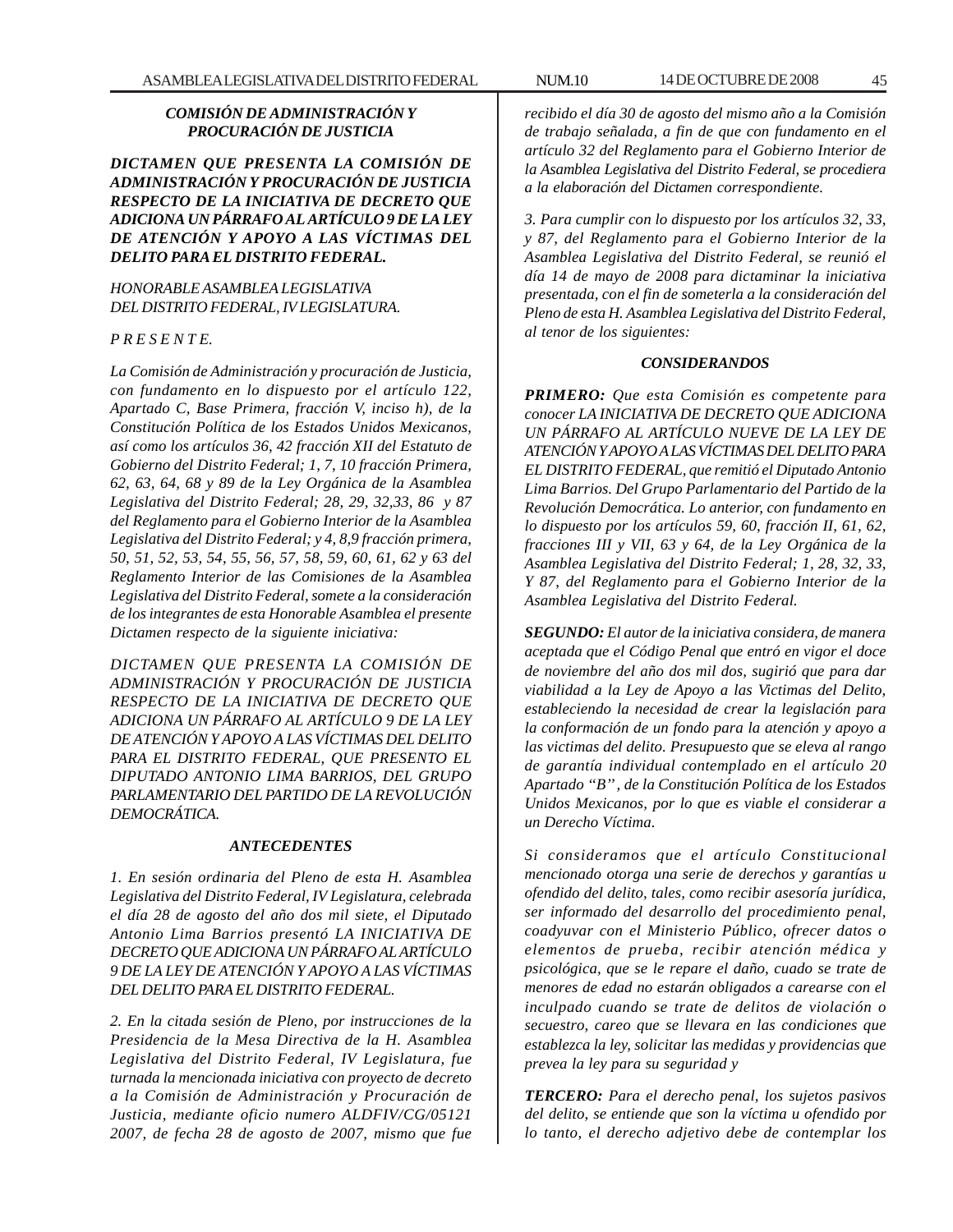*conceptos de víctima y ofendido del delito, a efecto de que se le respete su derecho consagrado en una Garantía Constitucional, donde en un estado de derecho la sociedad encuentre un sistema que garantice al ofendido que serán respetados los derechos que le fueron afectados, en la medida de lo posible.*

*La asesoría jurídica y la atención médica de urgencia, entre otros aspectos, deberá ser básico en una impartición de justicia, respetándole desde un principio, el derecho que tiene Restitutorio, es por ello que esta dictaminadora considera que es viable aprobar la presente iniciativa toda vez que una ley debe contemplar la sensibilidad para captar las reclamaciones básicas de la sociedad.*

*CUARTO: Desde el momento en que la victima del delito se ve afectada en su persona, en su vida, en su patrimonio, u otro bien jurídico, deberá de proporcionársele las condiciones básicas necesarias para que se considere que hay una adecuada impartición de Justicia.*

*Cultura, es sinónimo de legalidad, esto en un Estado de Derecho; por lo tanto nunca se debe de negar los derechos fundamentales de toda persona, más sin en cambio si esos derechos los encontramos en preceptos que se han elevado al grado de garantía individual.*

*QUINTO: La existencia de una normatividad, que proteja a las victimas del delito, es necesaria, por lo tanto el adicionar un segundo párrafo al Capítulo II de la Ley de Atención y Apoyo a las Victimad de Delito para el Distrito Federal, garantizo que la víctima del delito tenga mayor derecho en que se le aplique la justicia a las victimas que hayan sufrido un daño a consecuencia de las conductas realizadas por los autores de los delitos; así mismo el haber separado el concepto de victima y ofendido hace que el juzgador les considere cierta calidades para que se pueda identificar a cada uno de estos sujetos.*

*SEXTO: El adicionar un párrafo segundo al artículo 9 de la Ley de Atención y Apoyo a las Victimad del Delito para el Distrito Federal, sugiere ''para los efectos de la reparación del daño, cuando la victima del delito haya fallecido o padezca lesiones transitorias o permanentes que impliquen perdida o disminución de sus facultades físicas o mentales, se consideran también como ofendidos al cónyuge, concubina, hijos menores de edad y demás ascendientes o descendientes que dependan económicamente de éste''.*

*Es por lo anterior que esta dictaminadora considera oportuno el agregar que el fallecimiento o el padecimiento de lesiones transitorias o permanentes que impliquen perdida o disminución de sus facultades físicas o mentales, sea consecuencia de la acción u omisión tipificada como delito, en razón de que se debe de precisar que la causa de ese fallecimiento o de esas lesiones es a consecuencia* *de la conducta tipificada como delito y de la cual se le esta dando la calidad de ofendidos al cónyuge, concubino, hijos menores de edad y demás ascendientes o descendientes que dependan económicamente de éste.*

*Por lo anteriormente expuesto la Comisión de Administración y Procuración de Justicia con fundamento en lo establecido por los artículos 63 párrafo segundo y tercero de la Ley Orgánica de la Asamblea del Distrito Federal; 28, 30 y 32 del Reglamento para el Gobierno Interior de la Asamblea Legislativa del Distrito Federal, emite el presente dictamen en el siguiente sentido:*

## *RESUELVE*

*ARTÍCULO ÚNICO. ESTA COMISIÓN DE ADMINISTRACIÓN Y PROCURACIÓN DE JUSTICIA APRUEBA LA INICIATIVA CON PROYECTO DECRETO QUE ADICIONA UN PÁRRAFO AL ARTÍCULO 9 DE LA LEY DE ATENCIÓN Y APOYO A LAS VICTIMAS DEL DELITO PARA EL DISTRITO FEDERAL, CON LAS MODIFICACIONES QUE SE REALIZARON; para quedar como sigue:*

*Artículo 9....*

*Para los efectos de la reparación del daño, cuando la victima del delito haya fallecido o padezca lesiones transitorias o permanentes que impliquen pérdida o disminución de sus facultades físicas o mentales, a consecuencia de la conducta tipificada como delito, se considerarán también como ofendidos al cónyuge, concubino, socio de convivencia, así como sus dependientes económicos, herederos o derechohabientes, en la proporción que señale el derecho sucesorio y demás disposiciones aplicables.*

# *TRANSITORIOS*

*ARTÍCULO PRIMERO. Publíquese en la Gaceta Oficial del Distrito Federal.*

*ARTÍCULO SEGUNDO. El presente decreto entrará en vigor al día siguiente de su publicación.*

*Dado en el Recinto Parlamentario de Donceles a los 14 días del mes de mayo de 2008.*

*FIRMA DE LOS INTEGRANTES DE LA COMISIÓN DE ADMINISTRACIÓN Y PROCURACIÓN DE JUSTICIA CON REFERENCIA AL DICTAMEN DE LA INICIATIVA CON PROYECTO DE DECRETO POR EL QUE ADICIONA UN PÁRRAFO AL ARTÍCULO 9 DE LA LEY DE ATENCIÓN Y APOYO A LAS VÍCTIMAS DEL DELITO EN EL DISTRITO FEDERAL; QUE PRESENTA EL DIPUTADO ANTONIO LIMA BARRIOS, DEL GRUPO PARLAMENTARIO DEL PARTIDO DE REVOLUCIÓN DEMOCRÁTICA.*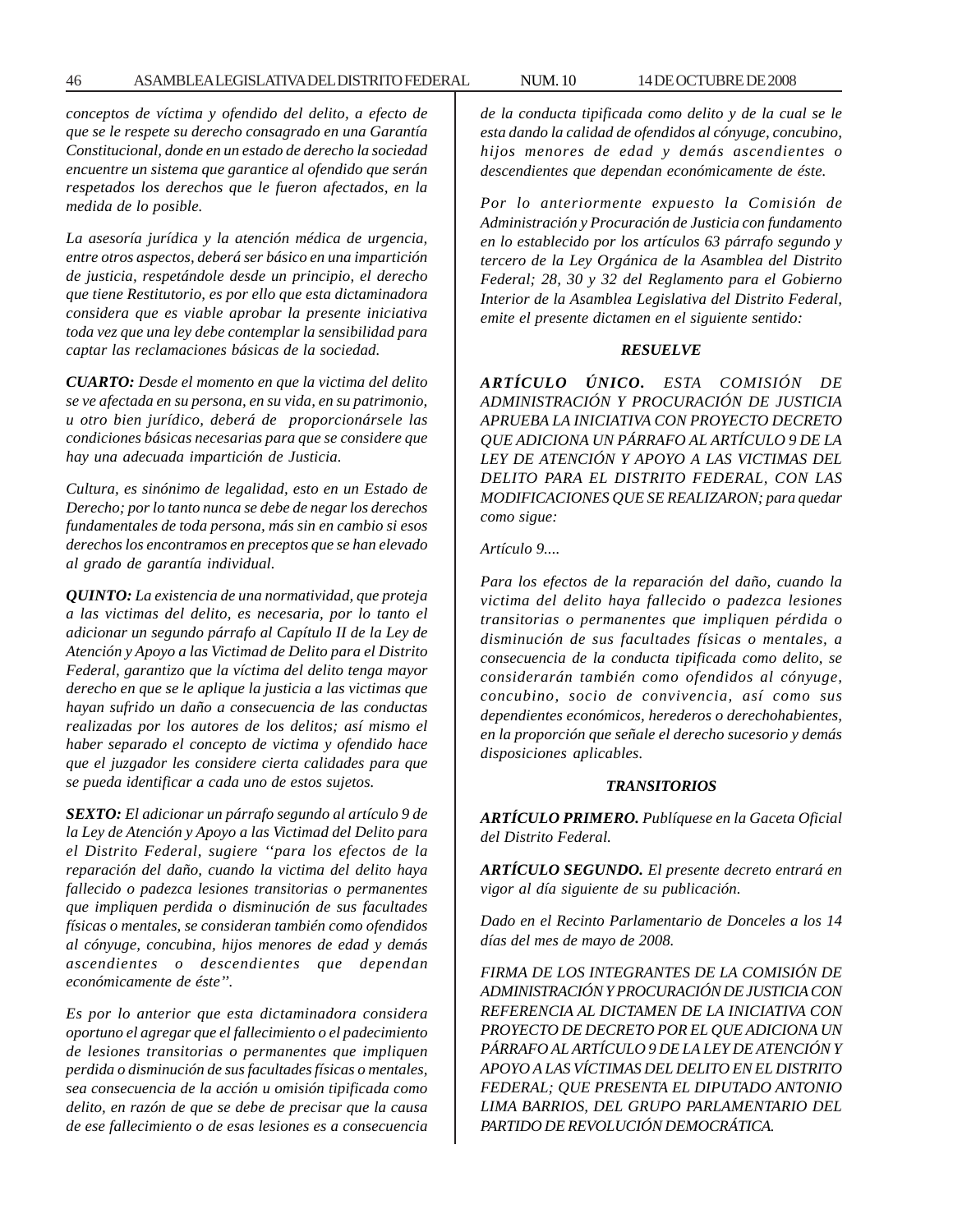*Dip. Daniel Ordóñez Hernández, Presidente; Dip. Tomás pliego Calvo, Vicepresidente; Dip. Arturo Santana Alfaro, Dip. Agustín Carlos Castilla Marroquín, Integrante; Dip. Nazario Norberto Sánchez, Integrante; Dip. Martín Carlos Olavarrieta Maldonado, Integrante; Dip. José Antonio Zepeda Rangel.*

**EL C. PRESIDENTE.-** Gracias, diputado Balfre. Para fundamentar el dictamen, se concede el uso de la palabra al diputado Antonio Lima Barrios a nombre de la Comisión de Administración y Procuración de Justicia. Adelante, diputado.

**EL C. DIPUTADO ANTONIO LIMA BARRIOS.-** Con su venia, diputado Presidente.

Honorable Asamblea Legislativa del Distrito Federal:

Vengo a fundamentar el dictamen que presenta la Comisión de Administración y Procuración de Justicia respecto de la iniciativa de decreto que adiciona un párrafo del artículo 9 de la Ley de Atención y Apoyo a las Víctimas del Delito para el Distrito Federal, que presenta el diputado de la voz, del grupo parlamentario del Partido de la Revolución Democrática.

## Considerando:

Primero.- Que esta Comisión es competente para conocer la iniciativa.

Segundo.- Se considera de manera aceptada que el Código Penal que entró en vigor el 12 de noviembre del año 2002 sugirió que para dar viabilidad a la Ley de Apoyo a Víctimas del Delito estableció la necesidad de crear la legislación para la conformación de un fondo para la atención y apoyo a las víctimas del delito, presupuesto que se ha elevado al rango de garantía individual contemplado en el artículo 20 apartado B de la Constitución Política de los Estados Unidos Mexicanos, por lo que es viable el considerar a un derecho victimal.

Considerando que el artículo constitucional mencionado otorga una serie de derechos y garantías al ofendido del delitos tales como: recibir asesoría jurídica, ser informado del desarrollo del procedimiento penal, coadyuvar con el Ministerio Público, ofrecer datos o elementos de prueba, recibir atención médica y psicológica, que se le repare el daño, cuando se trate de menores de edad no está obligado a carearse con el inculpado, cuando se trate de delitos de violación o secuestro el careo que se llevará en las condiciones que establezca la ley y solicitar las medidas y providencias que provea la ley para su seguridad y auxilio.

Tercero.- Para el derecho penal, los sujetos pasivos del delito se tiene que son las víctimas u ofendidos, por lo tanto el derecho adjetivo debe de contemplar los conceptos de víctima y ofendido del delito a efecto de que se le respete su derecho consagrado en una garantía constitucional.

Cuarto.- Desde el momento que la víctima del delito se ve afectada en su persona, en su vida, en su patrimonio u otros bienes jurídicos, deberá de proporcionárseles condiciones básicas necesarias para que se considere que hay una adecuada impartición de justicia, por lo tanto nunca se deben de negar los derechos fundamentales de todas las personas, en cambio si estos derechos los encontramos en conceptos que se han elevado al grado de garantía individual.

Quinto.- La existencia de una normatividad que protege a las víctimas del delito es necesaria, por lo tanto el adicionar un segundo párrafo al capítulo II de la Ley de Atención a Apoyo a las Víctimas del Delito para el Distrito Federal garantiza que la víctima del delito tenga derecho en que se le aplique la justicia cuando haya sufrido un daño a consecuencia de las conductas realizadas por los autores de los delitos, asimismo el haber separado el concepto de víctima y ofendido hace que el juzgador le considere ciertas calidades para que se le pueda identificar a cada uno de esos sujetos.

Sexto.- El adicionar un párrafo segundo al artículo 9 de la Ley de Atención y Apoyo a las Víctimas del Delito para el Distrito Federal surge para los efectos de la reparación del daño cuando la víctima del delito haya fallecido o padezca lesiones transitorias o permanentes que impliquen pérdida o disminución de sus facultades físicas o mentales, que consideren también como al ofendido al cónyuge, concubina, hijo mejor de edad y demás ascendentes o descendientes que dependan económica de éste.

Es por lo anterior que se considera oportuno el agregar que el fallecimiento o el padecimiento de lesiones transitorias o permanentes que impliquen pérdida o disminución de las facultades físicas o mentales, sea consecuencia de una acción o omisión tipificada como delito, en razón de que se debe de precisar que las causas de este fallecimiento o de estas lesiones es a consecuencia de la conducta tipificada como delito y de la cual se le está dando la calidad de ofendido al cónyuge, concubino, hijos menores de edad y demás ascendentes o descendientes que dependan económicamente de él.

Por lo tanto resuelve:

Único.- Esta Comisión de Administración y Procuración de Justicia aprueba la iniciativa con proyecto de decreto que adiciona un párrafo al artículo 9 de la Ley de Atención y Apoyo a las Víctimas del Delito para el Distrito Federal, con las modificaciones que se realizaron para quedar como sigue:

Artículo 9º.- Para los efectos de la reparación del daño, cuando las víctimas del delito hayan fallecido o padezcan lesiones transitorias o permanentes que impliquen pérdida o disminución de sus facultades físicas o mentales a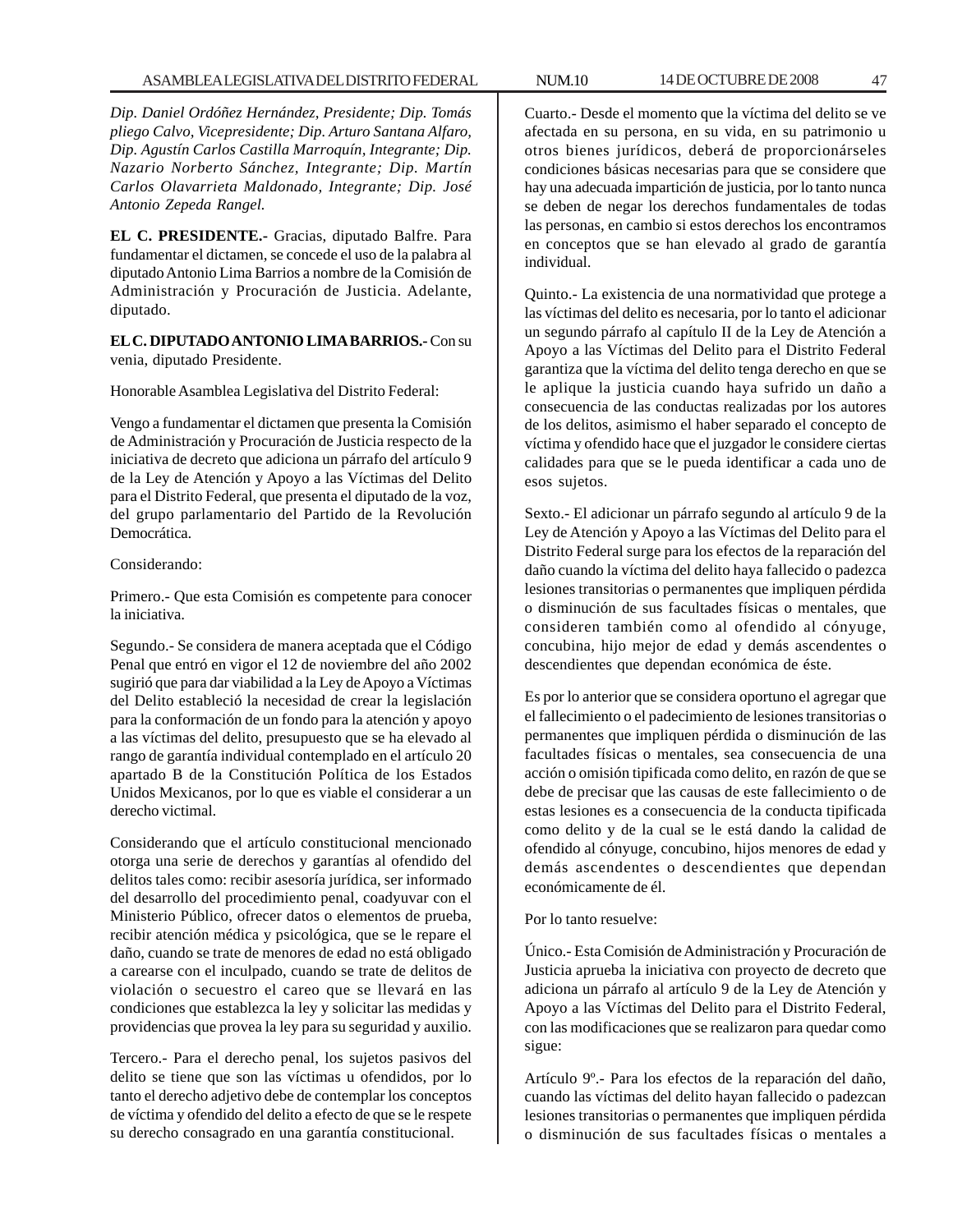| consecuencia de la conducta tipificada como delito, se<br>consideran también como ofendidos al cónyuge,<br>concubino, socio de convivencia, así como sus<br>dependientes económicos, herederos o derechohabientes<br>en la proporción que señale el derecho sucesorio y demás<br>disposiciones aplicables. | Jorge Triana, en pro.                                                                                                                          |
|------------------------------------------------------------------------------------------------------------------------------------------------------------------------------------------------------------------------------------------------------------------------------------------------------------|------------------------------------------------------------------------------------------------------------------------------------------------|
|                                                                                                                                                                                                                                                                                                            | Cárdenas Sánchez, a favor.                                                                                                                     |
|                                                                                                                                                                                                                                                                                                            | Cristóbal Ramírez, a favor.                                                                                                                    |
|                                                                                                                                                                                                                                                                                                            | Hipólito Bravo, a favor.                                                                                                                       |
| Transitorios:                                                                                                                                                                                                                                                                                              | Agradeciendo el apoyo a esta iniciativa, Antonio Lima, a<br>favor.                                                                             |
| Artículo Primero.- Publíquese en la Gaceta Oficial del Distrito<br>Federal.                                                                                                                                                                                                                                | Elba Garfias, a favor.                                                                                                                         |
| Artículo Segundo.- El presente decreto entrará en vigor al                                                                                                                                                                                                                                                 | Margarita Martínez, en pro.                                                                                                                    |
| día siguiente de su publicación.                                                                                                                                                                                                                                                                           | García Hernández, a favor.                                                                                                                     |
| Es cuanto, diputado Presidente.                                                                                                                                                                                                                                                                            | Carmen Peralta, a favor.                                                                                                                       |
| EL C. PRESIDENTE. - Gracias diputado Antonio Lima. Está<br>a discusión el dictamen. Se abre el registro de oradores.                                                                                                                                                                                       | Carla Sánchez, a favor.                                                                                                                        |
| ¿Oradores en contra?                                                                                                                                                                                                                                                                                       | García Ayala, en pro.                                                                                                                          |
| ¿Alguna o algún diputado desea razonar su voto?                                                                                                                                                                                                                                                            | Martín Olavarrieta, en pro.                                                                                                                    |
| Proceda la Secretaría a recoger la votación nominal del<br>dictamen en lo general y en lo particular en un solo acto.                                                                                                                                                                                      | Jorge Schiaffino, en pro.                                                                                                                      |
| EL C. SECRETARIO.- Se solicita a los diputados que al                                                                                                                                                                                                                                                      | Salvador Martínez, a favor.                                                                                                                    |
| emitir su voto lo hagan en voz alta diciendo su nombre y                                                                                                                                                                                                                                                   | Sergio Cedillo, en pro.                                                                                                                        |
| apellido, añadiendo la expresión "en pro", "en contra", o<br>"abstención". El de la voz recogerá la votación.                                                                                                                                                                                              | Esthela Damián Peralta, a favor.                                                                                                               |
| Comenzamos de derecha a izquierda:                                                                                                                                                                                                                                                                         | Piña Olmedo, en pro.                                                                                                                           |
| Rebeca Parada, en pro.                                                                                                                                                                                                                                                                                     | Leticia Quezada, a favor.                                                                                                                      |
| Espino Arévalo, en pro.                                                                                                                                                                                                                                                                                    | Tomás Pliego, a favor.                                                                                                                         |
| Tenorio Antiga, a favor.                                                                                                                                                                                                                                                                                   | Avelino Méndez Rangel, a favor.                                                                                                                |
| Gloria Cañizo, a favor.                                                                                                                                                                                                                                                                                    | Elvira Murillo, en pro.                                                                                                                        |
| Carmen Segura, a favor.                                                                                                                                                                                                                                                                                    | EL C. SECRETARIO.- ¿Faltó alguna o algún diputado de                                                                                           |
| López Rabadán, en pro.                                                                                                                                                                                                                                                                                     | emitir su voto?                                                                                                                                |
| Ezequiel Rétiz, en pro.                                                                                                                                                                                                                                                                                    | ¿Faltó alguna o algún diputado de emitir su voto?                                                                                              |
| Paz Quiñones, a favor.                                                                                                                                                                                                                                                                                     | Se va a proceder a recoger la votación de la Mesa Directiva:                                                                                   |
| Humberto Morgan, a favor.                                                                                                                                                                                                                                                                                  | Balfre Vargas, en pro.                                                                                                                         |
| Beltrán Cordero, a favor.                                                                                                                                                                                                                                                                                  | Celina Saavedra, a favor.                                                                                                                      |
| Mauricio Toledo, en pro.                                                                                                                                                                                                                                                                                   | Samuel Hernández, a favor.                                                                                                                     |
| José Luis Morúa, a favor.                                                                                                                                                                                                                                                                                  | EL C. SECRETARIO.- Diputado Presidente, el resultado<br>de la votación es el siguiente: 40 votos a favor, 0 votos e<br>contra, 0 abstenciones. |
| Jacobo Bonilla, a favor.                                                                                                                                                                                                                                                                                   |                                                                                                                                                |
| Jorge Romero, a favor.                                                                                                                                                                                                                                                                                     | EL C. PRESIDENTE.- Gracias diputado Balfre. En                                                                                                 |
| Agustín Castilla, en pro.                                                                                                                                                                                                                                                                                  | consecuencia se aprueba el dictamen que presentó la<br>Comisión de Administración y Procuración de Justicia por                                |
| Miguel Hernández, en pro.                                                                                                                                                                                                                                                                                  | el que se adiciona a la Ley de Atención y Apoyo a las<br>Víctimas del Delito para el Distrito Federal.                                         |

48 ASAMBLEA LEGISLATIVA DEL DISTRITO FEDERAL NUM. 10 14 DE OCTUBRE DE 2008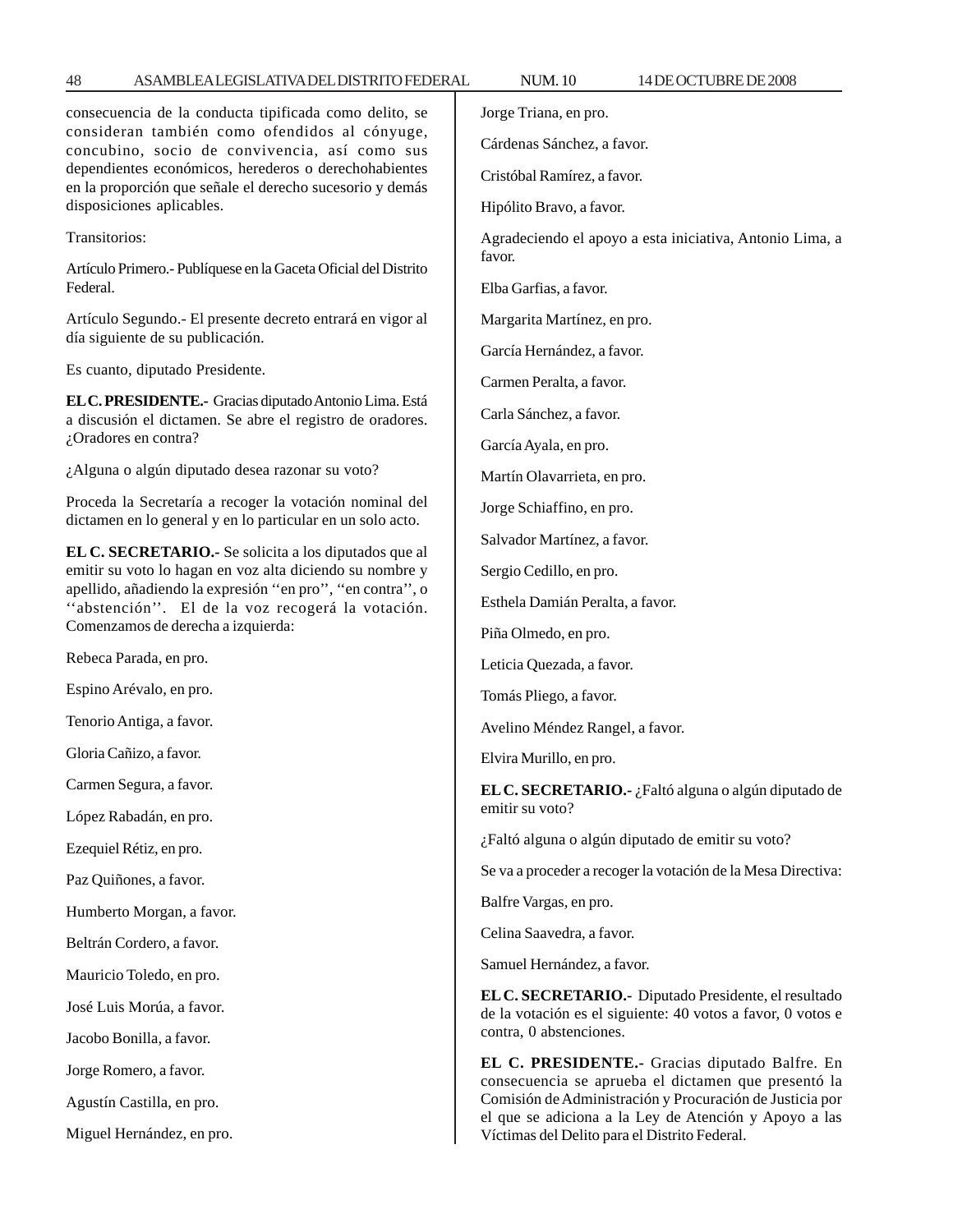Remítase al Jefe de Gobierno del Distrito Federal para su promulgación y publicación en la Gaceta Oficial del Distrito Federal, y para su mayor difusión en el Diario Oficial de la Federación.

El siguiente punto de la orden del día es la discusión y en su caso aprobación del dictamen que presenta la Comisión de Preservación del Medio Ambiente y Protección Ecológica a la proposición con punto de acuerdo por el que se exhorta al Jefe de Gobierno que emita una declaratoria de desastre ecológico sobre la zona chinampera y otras afectadas de la Delegación Xochimilco. Asimismo, que la Procuraduría Ambiental y del Ordenamiento Territorial del Distrito Federal realice una investigación especial del caso y la creación de una comisión de investigación para conocer y solucionar esa contingencia ambiental.

En virtud de que el dictamen fue distribuido entre las diputadas y diputados en términos de lo dispuesto por el artículo 118 del Reglamento para el Gobierno Interior de la Asamblea Legislativa del Distrito Federal, proceda la Secretaría a consultar a la Asamblea en votación económica, si se dispensa la lectura del mismo y se somete a discusión de inmediato.

## **EL C. SECRETARIO.-**

Los que estén por la afirmativa, sírvanse manifestarlo poniéndose de pie.

Los que estén por la negativa, sírvanse manifestarlo poniéndose de pie.

Dispensada la lectura, diputado Presidente.

# *COMISIÓN DE PRESERVACIÓN DEL MEDIO AMBIENTE Y PROTECCIÓN ECOLÓGICA*

*DICTAMEN QUE PRESENTA LA COMISIÓN DE PRESERVACIÓN DEL MEDIO AMBIENTE Y PROTECCIÓN ECOLÓGICA RESPECTO A LA PROPOSICIÓN CON PUNTO DE ACUERDO POR EL QUE SE EXHORTA AL JEFE DE GOBIERNO QUE EMITA UNA ''DECLARATORIA DE DESASTRE ECOLÓGICO'' SOBRE LA ZONA CHINAMPERA Y OTRAS AFECTADAS DE LA DELEGACIÓN XOCHIMICO; ASIMISMO, QUE LA PROCURADURÍA AMBIENTAL Y DEL ORDENAMIENTO TERRITORIAL DEL DISTRITO FEDERAL REALICE UNA ''INVESTIGACIÓN ESPECIAL'' DEL CASO; Y LA CREACIÓN DE UNA ''COMISIÓN DE INVESTIGACIÓN'' PARA CONOCER Y SOLUCIONAR ESTA CONTINGENCIA AMBIENTAL.*

*Honorable Asamblea:*

*A la Comisión de Preservación del Medio Ambiente y Protección Ecológica fue turnada el pasado 12 de marzo de 2008, la proposición con punto de acuerdo por el que* *se exhorta al Jefe de Gobierno que emita una ''Declaratoria de desastre ecológico'' sobre la zona chinampera y otras afectadas de la Delegación Xochimilco; asimismo, que la Procuraduría Ambiental y del Ordenamiento Territorial del Distrito Federal realice una ''investigación especial'' del caso; y la creación de una comisión de investigación'' para conocer y solucionar esta contingencia ambiental, que remitió el Diputado Alfredo Vinalay Mora, a nombre propio y del Diputado Daniel Ramírez del Valle, del Grupo Parlamentario del Partido Acción Nacional y de los Diputados Edy Ortiz Piña y Nancy Cárdenas Sánchez, del Grupo Parlamentario del Partido de la Revolución Democrática.*

*En consecuencia, esta Comisión con fundamento en lo dispuesto en los artículos 122 Apartado C. Base Primera, fracción V, inciso j), de la Constitución Política de los Estados Unidos Mexicanos, 42 fracción XIV y 46 fracción i del Estatuto de Gobierno del Distrito Federal, 10 fracción I, 84 de la Ley Orgánica de la Asamblea Legislativa del Distrito Federal; así como en los artículos 28 y 84 del Reglamento para el Gobierno Interior de la Asamblea Legislativa del Distrito Federal, se avocó al estudio, análisis y dictamen sobre el punto de acuerdo antes citado, bajo los siguientes:*

# *ANTECEDENTES*

*1.- En sesión Ordinaria del Pleno de esta H. Asamblea Legislativa del Distrito Federal, IV Legislatura, celebrada el 6 de diciembre de 2007, se remitió la proposición con punto de acuerdo por el que se exhorta al Jefe de Gobierno que emita una ''Declaratoria de desastre ecológico'' sobre la zona chinampera y otras afectadas de la Delegación Xochimilco; asimismo, que la Procuraduría Ambiental y del Ordenamiento Territorial del Distrito Federal realice una ''investigación especial'' del caso; y la creación de una comisión de investigación'' para conocer y solucionar esta contingencia ambiental, que remitió el Diputado Alfredo Vinalay Mora, a nombre propio y del Diputado Daniel Ramírez del Valle, del Grupo Parlamentario del Partido Acción Nacional y de los Diputados Edy Ortiz Piña y Nancy Cárdenas Sánchez, del Grupo Parlamentario del Partido de la Revolución Democrática.*

*2.- Por instrucciones de la Presidencia de la Mesa Directiva de esta H. Asamblea Legislativa del Distrito Federal, IV Legislatura, el 6 de diciembre de 2007, fue turnado, a través del oficio No. MDPPSA/CSP/1518/200 la proposición con punto de acuerdo de referencia, a la Comisión de Preservación del Medio Ambiente y Protección Ecológica, con el fin de que se procediera a elaboración del dictamen correspondiente.*

*3.- Para cumplir con lo dispuesto en el artículo 28 del Reglamento para el Gobierno Interior de la Asamblea Legislativa del Distrito Federal, la Comisión de*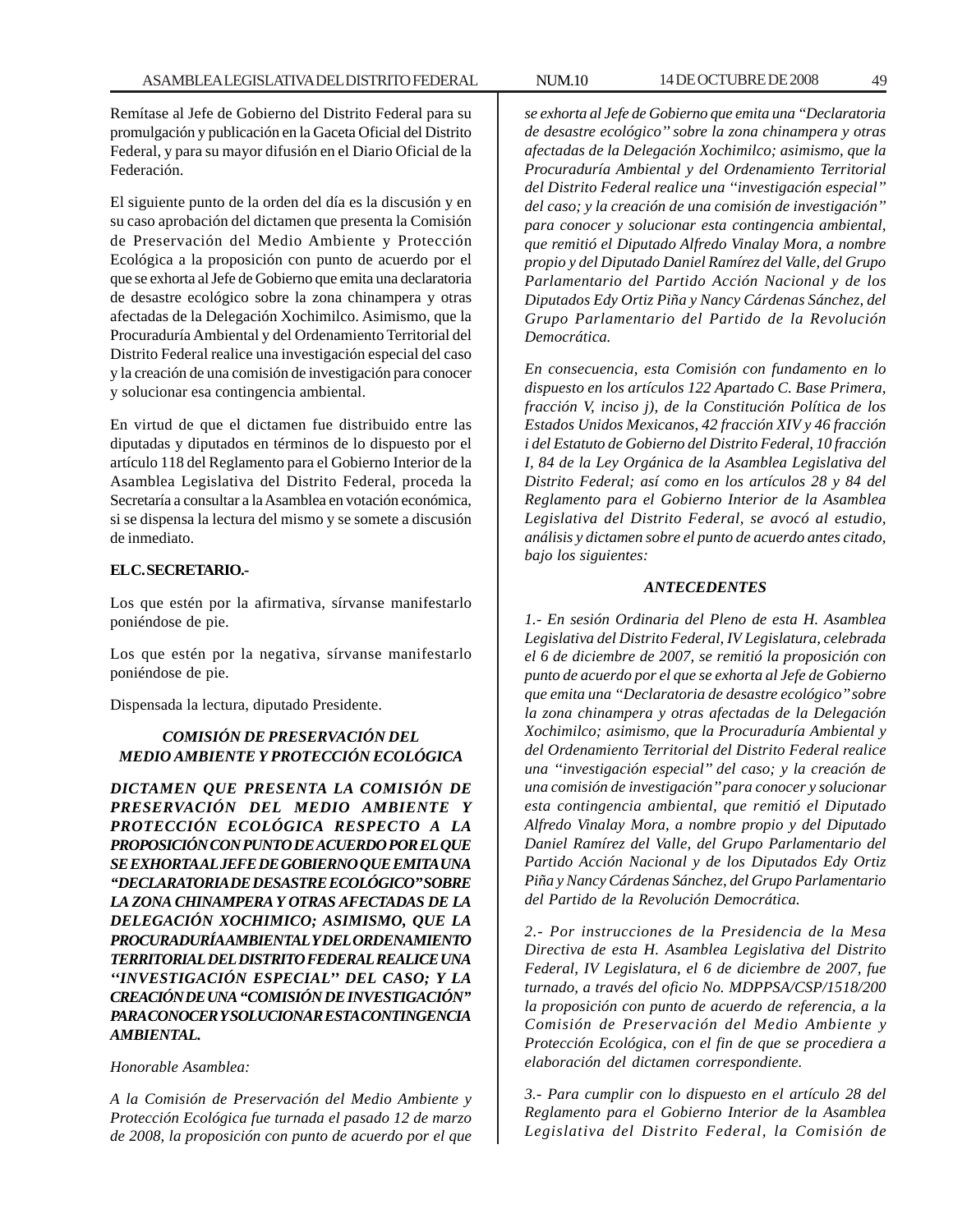*Preservación del Medio Ambiente y Protección Ecológica se reunió en sesión ordinaria el día 19 de agosto de 2008, para dictaminar la propuesta de referencia a fin de ser sometida a la consideración del pleno de esta H. Asamblea Legislativa, conforme a los siguientes:*

#### *CONSIDERANDOS*

*PRIMERO.- Que, esta Comisión de Preservación del Medio Ambiente y Protección Ecológica, es competente para conocer la proposición con punto de acuerdo por el que se exhorta al Jefe de Gobierno que emita una ''Declaratoria de desastre ecológico'' sobre la zona chinampera y otras afectadas de la Delegación Xochimilco; asimismo, que la Procuraduría Ambiental y del Ordenamiento Territorial del Distrito Federal realice una ''investigación especial'' del caso; y la creación de una comisión de investigación'' para conocer y solucionar esta contingencia ambiental, que remitió el Diputado Alfredo Vinalay Mora, a nombre propio y del Diputado Daniel Ramírez del Valle, del Grupo Parlamentario del Partido Acción Nacional y de los Diputados Edy Ortiz Piña y Nancy Cárdenas Sánchez, del Grupo Parlamentario del Partido de la Revolución Democrática.*

*SEGUNDO.- Que con fecha 31 de enero de 2005, se público en la Gaceta Oficial del Distrito Federal, la creación de la Comisión Interdependencial, encabezada por la Secretaría del Medio Ambiente, y en las que participa la Secretaría de Desarrollo Urbano y Vivienda y las delegaciones Tláhuac, Milpa Alta y Xochimilco, la cual coordina sus trabajos con la UNESCO México, a fin de proteger la poligonal que forma parte de la Declaratoria de Xochimilco como patrimonio cultura de la Humanidad por parte de esta Organización Internacional que incluye la zona chinampera.*

*TERCERO.- Que de acuerdo al Programa Delegacional de Desarrollo Urbano para la Delegación Xochimilco, aprobado por la III Legislatura de esta Soberanía en el año 2005, se pretenden regularizar asentamientos humanos irregulares que se ubican en la zonas de suelo de conservación y que cuentan con clasificación de uso de suelo como Reserva Ecológica Área Verde no urbanizable y Preservación Ecológica no urbanizable.*

*CUARTO.- Que, en el mes de octubre de 2007, la Secretaría de Desarrollo Urbano y Vivienda del Distrito Federal, dio a conocer que existen alrededor de 1,107 asentamientos humanos irregulares en la delegación Xochimilco, y se calcula que poco más de 237 mil personas viven en casi 3,661 hectáreas de suelo de conservación con clasificación de Reserva Ecológica, Área Verde no urbanizable y Preservación Ecológica no urbanizable.*

*QUINTO.- Que, en el mes de octubre de 2007, las Secretaría de Desarrollo Rural y de Equidad para las Comunidades,*

*de Obras y Servicios ambas del Distrito Federal y la Delegación Xochimilco, se comprometieron a elaborar un proyecto de programa de recuperación de la Zona Chinampera de la Ciudad de México, para evitar que se siga erosionando la tierra, disminuyendo las áreas verdes para la recarga de acuíferos la deforestación, el abandono de la agricultura en la zona sur de la Ciudad de México, el incremento en la temperatura, el hundimiento diferencial y la falta del vital líquido no solo para el consumo humano sino para los canales de Xochimilco.*

*SEXTO.- Que, de acuerdo a estudios realizados por la Dirección de Protección Civil de la Delegación Xochimilco, la fragmentación y erosión de la tierra, ha generado un impacto elevado de degradación y contaminación de las zonas de recarga hídrica, afectando potencialmente la captación del agua pluvial y con ello elevando los índices de desertificación de la zona de la montaña de la delegación Xochimilco e impactando negativamente el suelo de conservación de las delegaciones Tlahuac y Milpa Alta; lo que eleva la vulnerabilidad de cada una de las chinampas que dependen cada vez más de aguas tratadas, que son con las que se mantiene actualmente el nivel de los canales.*

*SÉPTIMO.- Que, de conformidad con el artículo 3°. Fracciones II y III de la Ley Ambiental del Distrito Federal, se considera de utilidad pública: el establecimiento, protección, preservación, restauración y mejoramiento de las áreas verdes, áreas de valor ambiental, áreas naturales protegidas de competencia del Distrito Federal, las zonas de restauración ecológica y en general del suelo de conservación, para la preservación de los ecosistemas y elementos naturales; así como el establecimiento de zonas intermedias de salvaguarda; las áreas de producción agropecuaria y la zona federal de las barrancas, humedales, vasos de presas, cuerpos y corrientes de aguas.*

*OCTAVO.- Que, de conformidad con e artículo 8°. Fracción IX de la Ley Ambiental del Distrito Federal, en materia ambiental, el ejercicio entre otras de las siguientes atribuciones: Expedir los decretos que establezcan áreas de valor ambiental zonas de restauración ecológica, zonas intermedias de salvaguarda y áreas naturales protegidas de jurisdicción del Distrito Federal.*

*NOVENO.-Que, de acuerdo a lo establecido en los artículos 9 y 10 de la Ley Ambiental del Distrito Federal, son atribuciones de la Secretaría del Medio Ambiente del Distrito Federal y de los Jefes Delegacionales entre otras: aplicar los instrumentos de política ambiental previstos en esta Ley, para conservar y restaurar el equilibrio ecológico y proteger al ambiente en materias de su competencia, así como realizar y promover en forma coordinada, concertada y corresponsable, acciones relacionadas con la conservación del ambiente, la*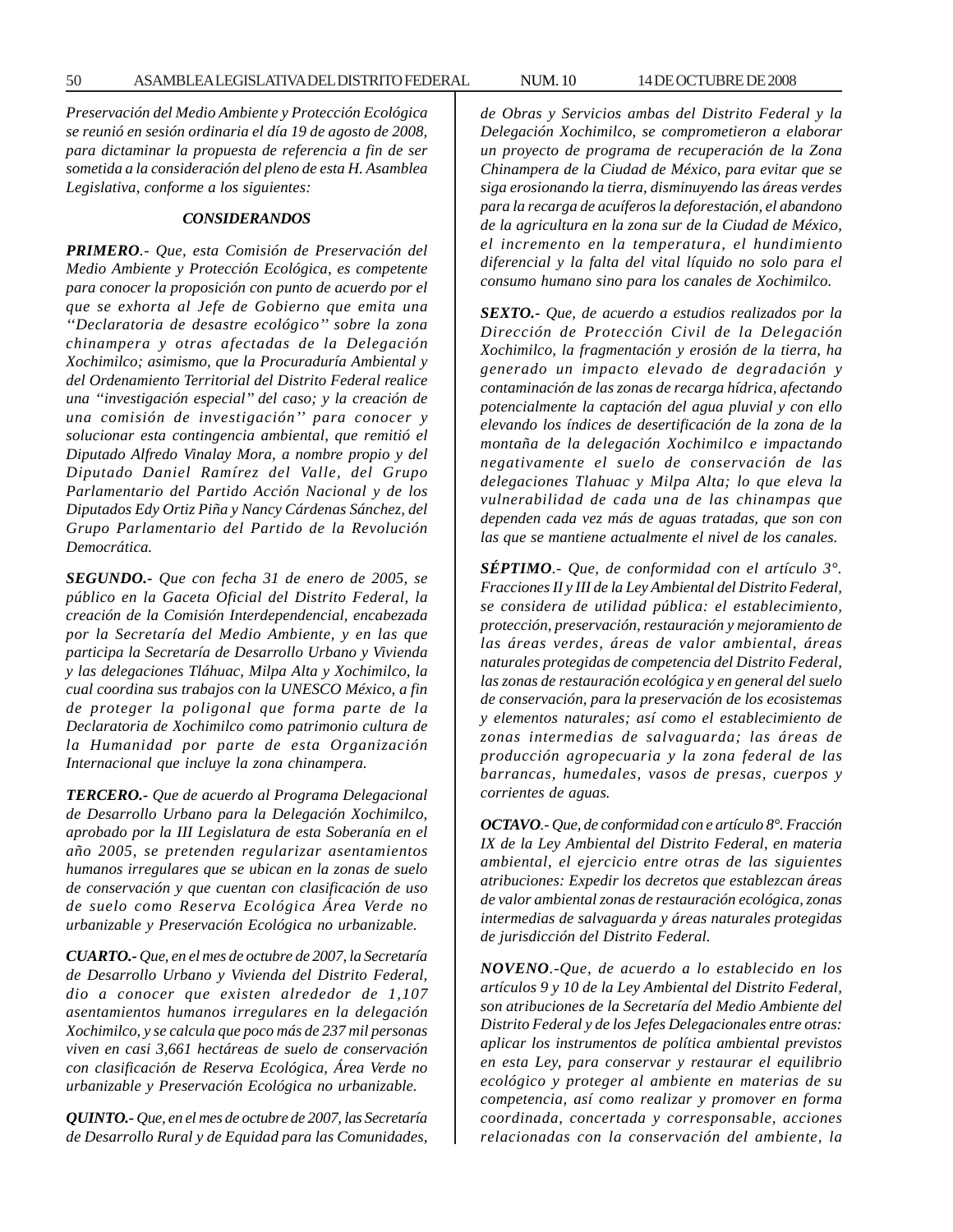*protección ecológica y la restauración del equilibrio. ecológico, entre las organizaciones sociales, civiles y empresariales, y con los ciudadanos interesados, a fin de desarrollar en la población, una mayor cultura ambiental, y promover el mejor conocimiento de la ley ambiental; para lo cual se deben coordinar la participación de las dependencias y entidades de la administración pública del Distrito Federal, y de las delegaciones en las acciones de educación ambiental, de prevención y control del deterioro ambiental, conservación, protección y restauración del ambiente en el territorio del Distrito Federal.*

*Por lo que, podrán celebrar con éstas y con la sociedad, los acuerdos que sean necesarios con el propósito de dar cumplimiento a la normatividad ambiental; y de igual forma podrán ordenar y realizar visitas de inspección para verificar el cumplimiento de los preceptos de la ley de la materia, su reglamento, normas aplicables en materia ambiental, ordenamiento ecológico del territorio, declaratorias de áreas naturales protegidas, programas de manejo, las condicionantes que en materia de impacto y riesgo ambiental se impongan, así como todas las disposiciones legales aplicables al suelo de conservación.*

*DÉCIMO PRIMERO.- Que, de acuerdo al artículo 3 de la Ley Ambiental, se considera como CONTINGENCIA AMBIENTAL O EMERGENCIA ECOLÓGICA: la situación eventual y transitoria declarada por las autoridades, competentes cuando se presenta o se prevé con base en análisis objetivos en el monitoreo de la contaminación ambiental, una concentración de contaminantes o un riesgo ecológico derivado de actividades humanas o fenómenos naturales que afectan la salud de la población o al ambiente de acuerdo con las normas oficiales mexicanas.*

*DÉCIMO.- En términos de lo establecido en el artículo II la Ley Ambiental del Distrito Federal y de conformidad con lo establecido a la Ley Orgánica de la Procuraduría Ambiental y del Ordenamiento Territorial del Distrito Federal, a través de diversas disposiciones, es obligación de la misma: la protección, defensa y restauración del medio ambiente y del desarrollo urbano; para lo cual deberá instaurar mecanismos, instancias y procedimientos administrativos que procuren el cumplimiento de tales fines, en los términos de las disposiciones de la ley ambiental del Distrito Federal y de la Ley de Desarrollo Urbano del Distrito Federal, y demás cuerpos legales.*

*DÉCIMO SEGUNDO.- Que, no es dable la creación de la Comisión de Investigación para conocer el Desastre Ecológico sobre la Zona Chinampera y otras afectadas de la Delegación Xochimilco, al no reunirse los supuestos y requisitos a que se refiere el artículo 44 del Reglamento para el Gobierno Interior la Asamblea Legislativa del* *Distrito Federal, precepto de establece en su parte conducente: ''Podrán constituirse por acuerdo del Pleno de la Asamblea Legislativa a propuesta de cuando menos 17 Diputados a la Asamblea y se integrará con los Diputados que apruebe el pleno, en los términos de lo establecido en la Ley Orgánica. Situación que no acontece en la especie, pues la propuesta de punto de acuerdo fue signada por tres de sus cuatro promoventes.*

*Por lo anteriormente expuesto y fundado, la Comisión de Preservación del Medio Ambiente y Protección Ecológica, con las facultades que le confiere los artículos 122 Apartado C, Base Primera, fracción V, incisos j), de la Constitución Política de los Estados Unidos Mexicanos, 42, fracciones XIV y 46 fracción I del Estatuto de Gobierno del Distrito Federal, 10 fracciones I, y 88 de la Ley Orgánica de la Asamblea Legislativa del Distrito Federal; así como en los artículos 28 y 85 del Reglamento para el Gobierno Interior de la Asamblea Legislativa del Distrito Federal, someten a 'la consideración del pleno el siguiente:*

## *DICTAMEN*

*PRIMERO.- Esta Asamblea Legislativa del Distrito Federal, respetuosa ente, exhorta al Jefe de Gobierno del Distrito Federal, para que emita ''DECLARATORIA DE DESASTRE ECOLÓGICO Y EMERGENCIA AMBIENTAL'' sobre la zona chinampera y otras afectadas de las Delegaciones Xochimilco, Tlahuac y Milpa Alta.*

*SEGUNDO.- Esta Asamblea Legislativa del Distrito Federal, respetuosamente, exhorta a la Procuraduría Ambiental y del Ordenamiento Territorial del Distrito Federal, para de de acuerdo a sus atribuciones y facultades, realice una investigación especial a la zona chinampera y demás afectadas de las Delegaciones Xochimilco, Tlahuac y Milpa Alta, por la proliferación de asentamientos humanos irregulares en materia de salubridad y protección civil y afectaciones al medio ambiente.*

*TERCERO.- Esta Comisión de Preservación del Medio Ambiente y Protección Ecológica, respetuosamente exhorta a esta Asamblea Legislativa del Distrito Federal para crear una ''Comisión de Investigación'' para conocer del ''DESASTRE ECOLÓGICO Y EMERGENCIA AMBIENTAL'' sobre el caso de la Zona Chinampera y otras afectadas de la Delegación Xochimilco.*

*CUARTO.- Esta Asamblea Legislativa del Distrito Federal, respetuosamente, solicita al Jefe de Gobierno del Distrito Federal y a la Procuradora Ambiental y del Ordenamiento Territorial del Distrito Federal, informen en un término de 30 días naturales a esta Soberanía, del cumplimiento que le den al presente asunto.*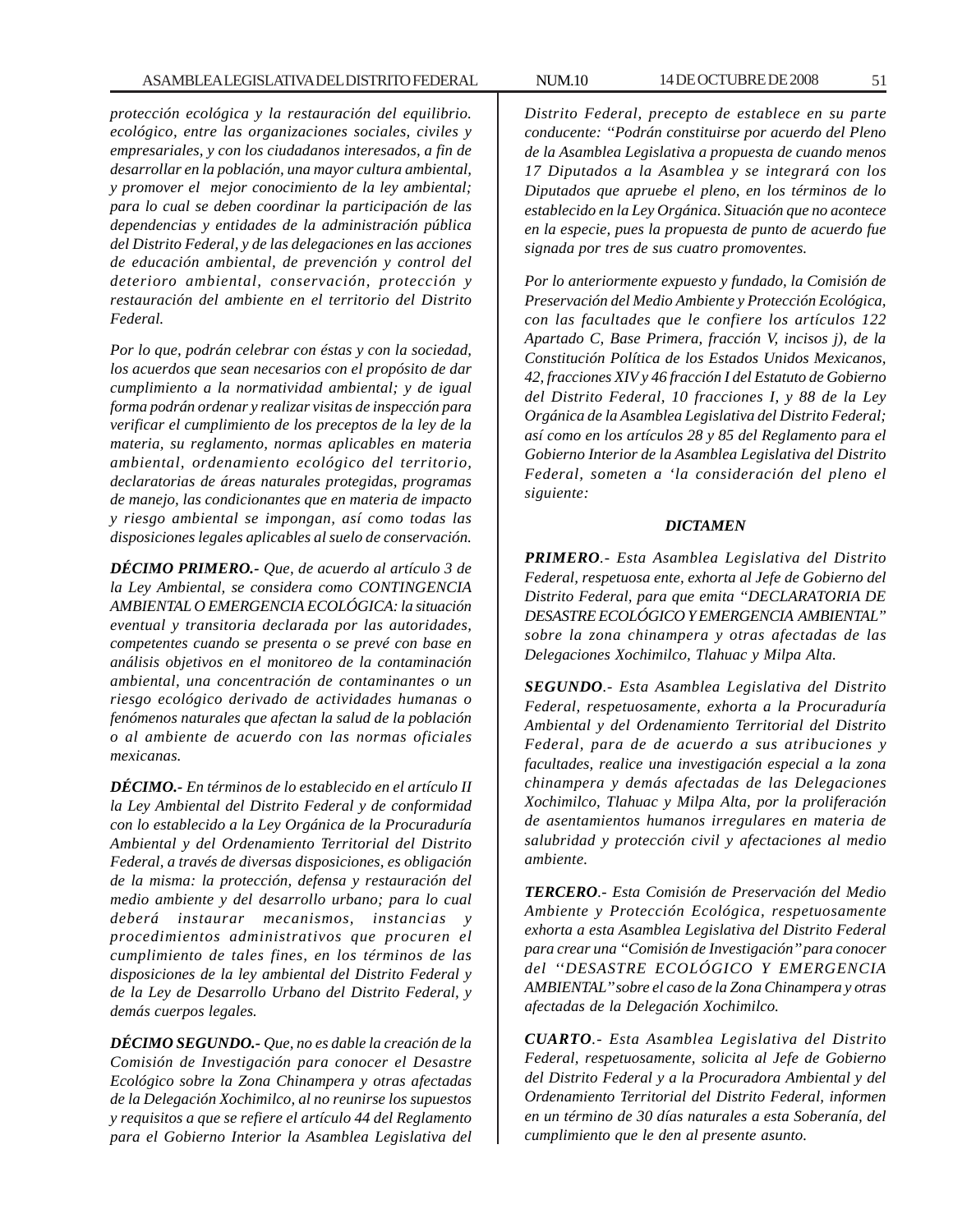# *POR LA COMISIÓN DE PRESERVACIÓN DEL MEDIO AMBIENTE Y PROTECCIÓN ECOLÓGICA*

*Dip. Leonardo Álvarez Romo, Presidente; Dip. Avelino Méndez Rangel, Vicepresidente; Dip. Alfredo Vinalay Mora, Secretario; Dip. Juan Bustos Pascual; Dip. Carlos Hernández Mirón; Dip. Ma. de la Paz Quiñones Cornejo; Dip. Rebeca Parada Ortega; Dip. Ma. del Carmen Peralta Vaqueiro; Dip. Nancy Cárdenas Sánchez*

*Dado en la Asamblea Legislativa del Distrito Federal a los diecinueve días del mes de agosto del año dos mil ocho.*

**EL C. PRESIDENTE.-** Gracias, diputado Balfre. Para fundamentar el dictamen, se concede el uso de la palabra a la diputada Nancy Cárdenas Sánchez, a nombre de la Comisión de Preservación del Medio Ambiente y Protección Ecológica. Adelante, diputada.

**LA C. DIPUTADA NANCY CARDENAS SÁNCHEZ**.- Con su venia, diputada Presidente.

Diputadas y diputados:

Con fecha de 31 de enero de 2005 se publicó en la Gaceta Oficial del Distrito Federal la creación de la Comisión Interdependencial encabezada por la Secretaría del Medio Ambiente y en las que participa la Secretaría de Desarrollo Urbano y Vivienda y las delegaciones Tláhuac, Milpa Alta y Xochimilco, la cual coordina sus trabajos con la UNESCO México a fin de proteger la poligonal que forma parte de la declaratoria de Xochimilco, como patrimonio cultural de la humanidad por parte de esta organización internacional que incluye la zona chinampera.

De acuerdo al programa delegacional de desarrollo urbano para la delegación Xochimilco, aprobado por la III Legislatura de esta Soberanía en el año 2005, se pretender regularizar asentamientos humanos irregulares, que se ubican en las zonas de suelo de conservación y que cuentan con clasificación de uso de suelo como reserva ecológica, área verde no urbanizable y preservación ecológica no urbanizable.

En el mes de octubre de 2007, la Secretaría de Desarrollo Urbano y Vivienda del Distrito Federal dio a conocer que existen alrededor de 1 mil 107 asentamientos humanos irregulares en la delegación Xochimilco y se calcula que un poco más de 237 mil personas viven en casi 3 mil 661 hectáreas de suelo de conservación con clasificación de reserva ecológica, área verde no urbanizable y preservación ecológica no urbanizable.

De la misma manera, en el mes de Octubre de 2007, la Secretaría de Desarrollo Rural y de Equidad para las Comunidades, de Obras y Servicios, ambas del Distrito Federal, y la Delegación Xochimilco, se comprometieron a elaborar un proyecto de programa de recuperación de la zona chinampera de la Ciudad de México, para evitar que se siga erosionando la tierra, disminuyendo las áreas verdes para la recarga de acuíferos, así como la deforestación, el abandono de la agricultura en la zona sur de la Ciudad de México, el incremento en la temperatura, el hundimiento diferencial y la falta del vital líquido no sólo para el consumo humano, sino para los canales de Xochimilco.

De acuerdo a estudios realizados por la Dirección de Protección Civil de la Delegación Xochimilco, la fragmentación y erosión de la tierra ha generado un impacto elevado de degradación y contaminación de las zonas de recarga hídrica, afectando potencialmente la captación del agua pluvial y con ello elevando los índices de desertificación de la zona de la montaña de la delegación Xochimilco e impactando negativamente en el suelo de conservación de las delegaciones Tláhuac y Milpa Alta, lo que eleva la vulnerabilidad de cada una de las chinampas, que dependen cada vez más de aguas tratadas que son con las que se mantiene actualmente el nivel de los canales.

De conformidad con lo anterior, esta comisión dictaminadora presenta el siguiente dictamen en los presentes términos:

Primero.- Esta Asamblea Legislativa del Distrito Federal, respetuosamente exhorta al Jefe de Gobierno del Distrito Federal para que emita una declaratoria de desastre ecológico y emergencia ambiental sobre la zona chinampera y otras afectadas en las Delegaciones Xochimilco, Tláhuac y Milpa Alta.

Segundo.- Esta Asamblea Legislativa del Distrito Federal respetuosamente exhorta a la Procuraduría Ambiental y del Ordenamiento Territorial del Distrito Federal para que de acuerdo a sus atribuciones y facultades realice una investigación especial a la zona chinampera y demás afectadas en la Delegación Xochimilco, Tláhuac y Milpa Alta por la proliferación de asentamientos humanos irregulares en materia de salubridad y protección civil y afectaciones del medio ambiente.

Tercero.- Esta Comisión de Preservación del Medio Ambiente y Protección Ecológica respetuosamente exhorta a la Asamblea Legislativa del Distrito Federal para crear una Comisión de Investigación para conocer del desastre ecológico y emergencia ambiental sobre el caso de la zona chinampera y otras afectadas de la Delegación Xochimilco.

Cuarto.- Esta Asamblea Legislativa del Distrito Federal respetuosamente solicita al Jefe de Gobierno del Distrito Federal y a la Procuraduría Ambiental y del Ordenamiento Territorial del Distrito Federal informen en un término de 30 días naturales a esta soberanía del cumplimiento que le den al presente asunto.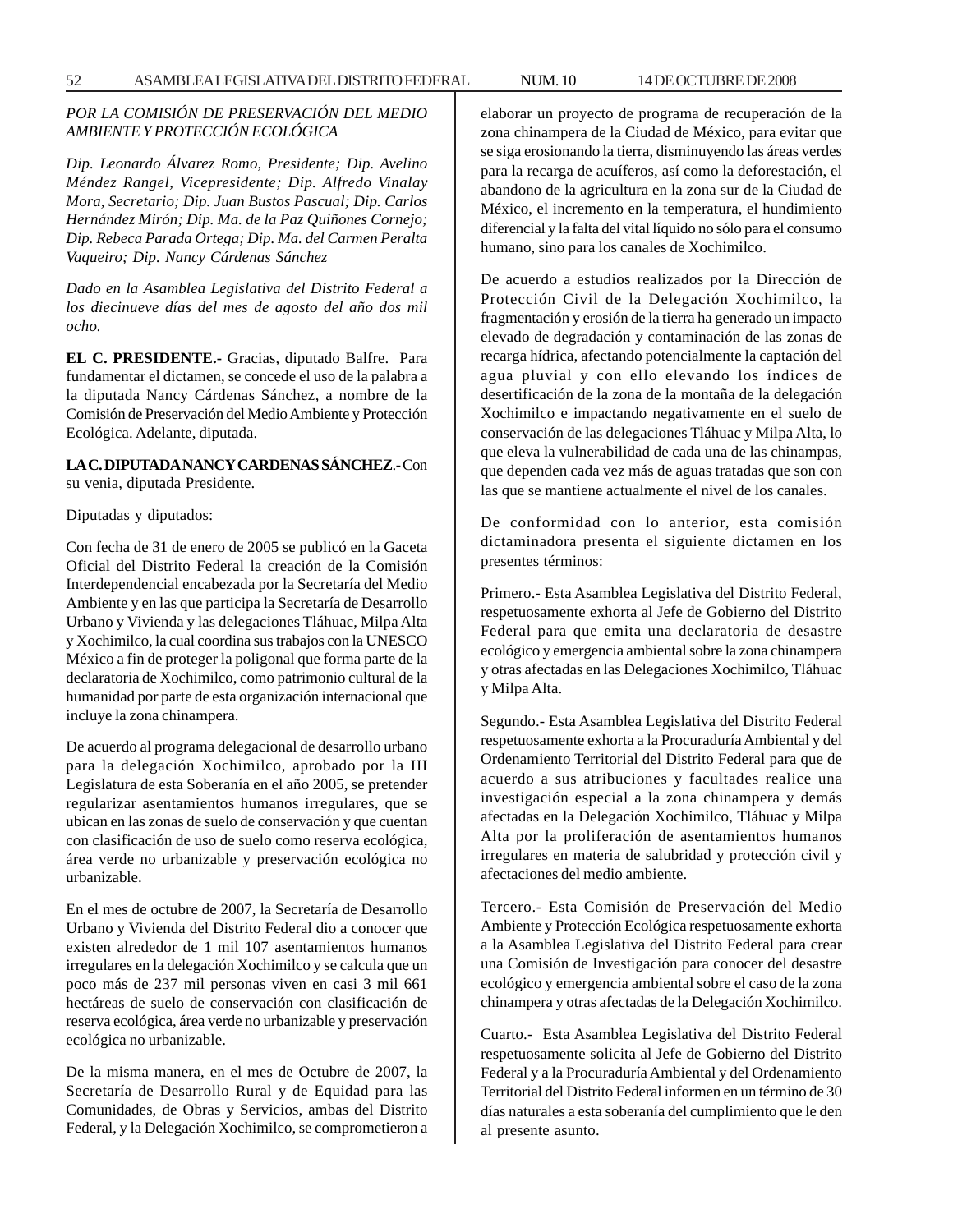Es cuanto, diputado Presidente.

**EL C. PRESIDENTE.-** Gracias, diputada Nancy. Está a discusión el dictamen. Se abre el registro de oradores. ¿Oradores en contra?

Diputado Avelino.

¿Oradores a favor?

Tiene el uso de la palabra el diputado Avelino Méndez, hasta por 10 minutos.

**EL C. DIPUTADO AVELINO MÉNDEZ RANGEL.-** Con su permiso, señor Presidente.

Subo a esta Tribuna no para oponerme a lo que se está proponiendo, es simplemente la modalidad que nos dejan, pero sí quiero hacer los siguientes comentarios y la siguiente propuesta al Pleno en relación a este tema.

Vale la pena preguntarnos, señores diputados: ¿Se encuentra Xochimilco en una situación de emergencia o desastre?

La semana pasada salió publicado un artículo en el diario norteamericano New York Times acerca de Xochimilco, en el cual especialistas de la Universidad Nacional Autónoma de México, los doctores Marisa Mazar y Luis Zambrano, adscritos al Instituto de Ecología y de Biología, respectivamente, coinciden con un servidor en declarar la imperiosa necesidad de incrementar sensiblemente las acciones y los recursos a ellos vinculados destinadas a la recuperación y rescate de la zona chinampera y de la montaña de Xochimilco antes de que sea demasiado tarde.

Entonces estamos de acuerdo, Xochimilco requiere de una importante inversión de recursos para poder seguir siendo parte del Patrimonio Cultural de la Humanidad, tal como fue declarado hace ya casi 21 años por la UNESCO.

Sin embargo, también debemos dejar claro lo siguiente. La Declaratoria de Desastre Ecológico y Emergencia Ambiental en Xochimilco sobre la zona chinampera y otras, cuales sean, afectadas de la Delegación Xochimilco, Tláhuac y Milpa Alta, es de destacar que se reviste como en otras ocasiones de pocos argumentos.

Destaquemos que nuestra legislación, la que nos rige, no contempla ninguna disposición ambiental vigente en el Distrito Federal como la emisión de una Declaratoria de Desastre Ecológico y Emergencia Ambiental, y como órgano Legislativo debemos atender a lo establecido en el artículo 5° de la Ley Ambiental del Distrito Federal, artículo en el que se encuentra fundamentado el dictamen que nos ocupa.

Por otra parte, el Jefe de Gobierno del Distrito Federal ni en la Ley Ambiental del Distrito Federal ni en la Ley Orgánica de la Administración Pública del Distrito Federal cuenta

con facultades expresas para realizar una declaratoria de desastre ecológico y emergencia ambiental, no las tiene.

Es por esto que sí hay una reglamentación federal y nos referimos a la Ley General de Protección Civil en su artículo 3° que dice a la letra: ''Para los efectos de esta ley se entiende por emergencia situación anormal que puede causar un daño a la sociedad y propiciar un riesgo excesivo para la seguridad e integridad de la población en general. Se declara por el Poder Ejecutivo Federal cuando se afecta una entidad federativa y/o se rebasa su capacidad de respuesta requiriendo el apoyo federal''.

''Desastre, también viene la definición, se define como un Estado en que la población de una o más entidades federativas sufre severos daños por el impacto de una calamidad devastadora sea de origen natural o antropogénico, tal como se pretende poner aquí, enfrentando la pérdida de sus miembros, infraestructura o entorno, de tal manera que la estructura social se desajusta y se impide el cumplimiento de las actividades esenciales de la sociedad afectando el funcionamiento de los sistemas de subsistencia''.

También hay una definición clara de lo que es zona de desastre: ''Espacio territorial determinado en el tiempo por la declaración formal de la autoridad competente en virtud del desajuste que sufre en su estructura social, impidiéndose el cumplimiento normal de las actividades normales de la comunidad, puede involucrar el ejercicio de recursos públicos a través del Fondo de Desastres''.

Esa es la normatividad que quizá pudiéramos aplicar para que Xochimilco encuadre dentro de esto que se pretende declararlo como desastre, pero hay una autoridad competente que tiene la facultad de hacer esta declaratoria y eso lo debemos de tomar muy en cuenta.

Es cierto, es cierto que estamos a favor de que se declare una situación de emergencia o desastre por parte de la autoridad competente si así lo marcan los lineamientos, si la Secretaría de Gobernación lo dice a través de su Dirección de Protección Civil no habría ningún inconveniente, pero tenemos qué tocar la puerta adecuada, utilizar la normatividad adecuada para que esta normatividad, que de declararse la verdad bienvenida porque implicaría recursos federales, que por cierto han sido muy escasos, para atender este sitio patrimonial emblemático del Distrito Federal.

Por ello, para no extenderme más, hay un pequeño documento que traemos, proponemos que este punto de acuerdo quede de la siguiente forma:

Primero.- La Asamblea Legislativa del Distrito Federal exhorta respetuosamente al titular del Ejecutivo Federal para que por su conducto la Secretaría de Gobernación en ejercicio de sus facultades, en tanto coordinación ejecutiva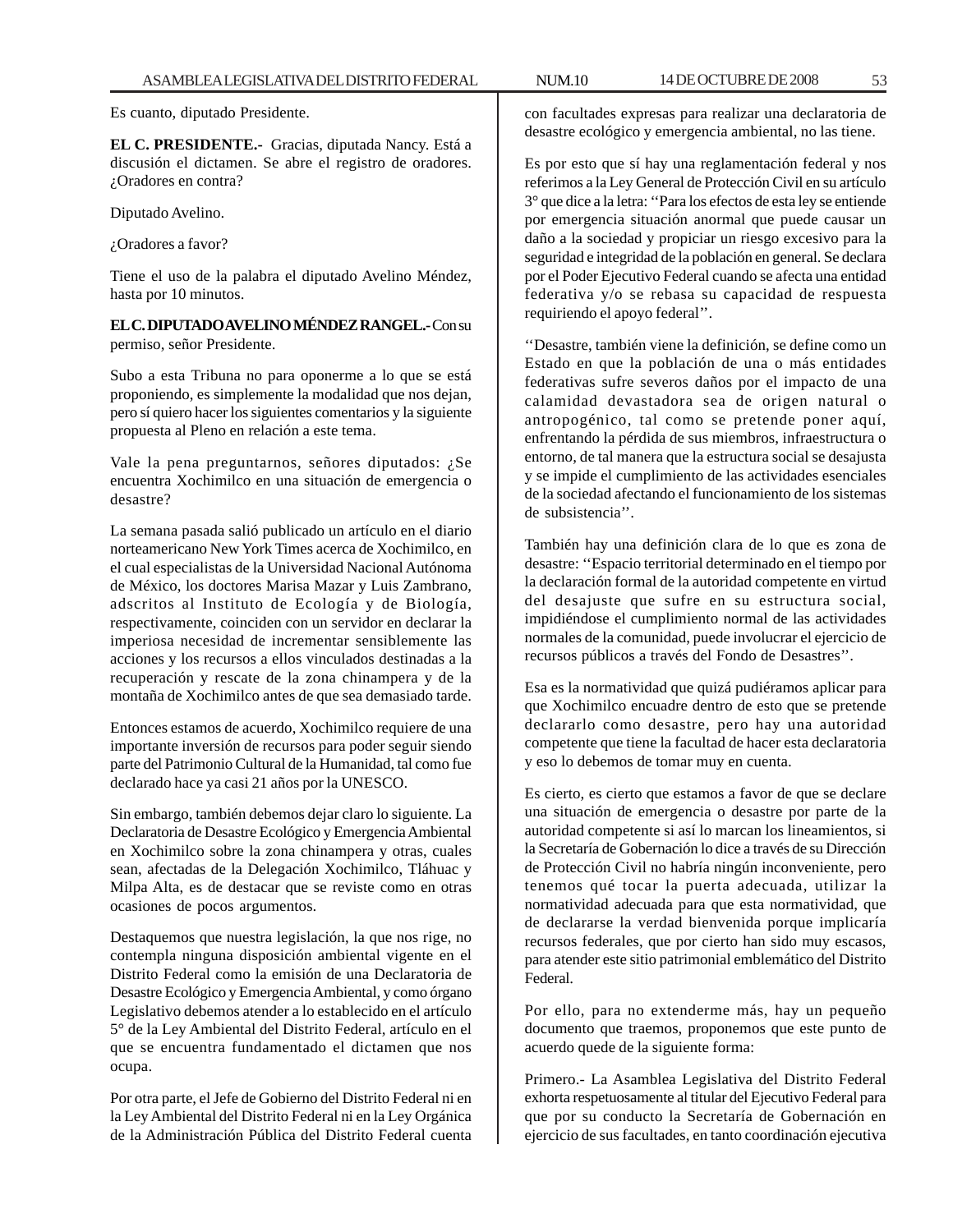del Sistema Nacional de Protección Civil, emita una declaración de emergencia y desastre para la zona chinampera de Xochimilco y Tláhuac, los humedales de Tláhuac, Milpa Alta y Xochimilco, así como la zona de la montaña de Milpa Alta y Xochimilco.

Esa es la puerta correcta que debemos de estar tocando si en realidad queremos ayudar a solucionar el problema no sólo de Xochimilco sino de todo lo que es el polígono patrimonial declarado por la UNESCO.

Segundo.- Conscientes de que dicha declaratoria implica la canalización de recursos federales adicionales a dichas zonas, la Asamblea del Distrito Federal exhorta asimismo a que se establezca inmediatamente una coordinación entre las instancias concurrentes: Secretaría de Gobernación, Secretaría del Medio Ambiente y Recursos Naturales, SEMARNAT, ambas del Gobierno Federal, Secretaría del Medio Ambiente, la Procuraduría Ambiental y del Ordenamiento Territorial, Secretaría de Gobierno, éstas últimas instancias del Distrito Federal y el Gobierno Delegacional de Xochimilco, así como la Organización de las Naciones Unidas para la Cultura y las Artes, UNESCO, y los Institutos de Biología y Ecología de la Universidad Nacional Autónoma de México para la elaboración de un plan emergente, llegado el caso, para la superación de la emergencia y el desastre ambiental en Xochimilco si así es declarado, que permita la acotación temporal y espacial del mismo, a la vez que oriente el destino de dichos recursos.

Tercero.- La Asamblea Legislativa del Distrito Federal acuerda crear una comisión especial para la investigación de los riesgos ambientales que desde la zona chinampera de Xochimilco y Tláhuac, los humedales de Tláhuac, Milpa y Xochimilco, así como la zona de la montaña de Milpa y Xochimilco ponen en peligro tanto la zona, como sobre todo la cultura chinampera de Xochimilco y Tláhuac,

Concluyo diciendo lo siguiente: Esta redacción que hago para esta proposición con punto de Acuerdo, es tocar la puerta correcta, es ir a fondo del problema y es donde de verdad todos los aquí presentes si queremos seguir conservando Xochimilco como patrimonio cultural de la humanidad, debemos de estar exigiendo que el Gobierno Federal, que es el principal responsable de mantener el sitio como patrimonio cultura, finalmente ponga los ojos en ese lugar y destine los urgentes y cuantiosos recursos que se requieren para mantener a Xochimilco como patrimonio.

Es todo, señor Presidente. Pido se inserte el texto íntegro en el Diario de los Debates.

**EL C. PRESIDENTE.-** Gracias, diputado Avelino. Para hablar a favor, tiene el uso de la palabra la diputada Nancy Cárdenas Sánchez hasta por 10 minutos.

**LA C. DIPUTADA NANCY CÁRDENAS SÁNCHEZ.-** Con su venia, diputado Presidente.

Diputadas y diputados:

En mi primera intervención, cumpliendo el mandato de la Comisión de Medio Ambiente de esta Soberanía fundamenté el dictamen producto del trabajo de las reuniones de dicha Comisión y en donde a la hora de aprobar este dictamen por sus integrantes, hubo una discusión qué resaltar muy rica.

Independientemente de la línea básica que conduce la Comisión de Medio Ambiente, el tema del suelo de conservación del Distrito Federal y especialmente de la Delegación Xochimilco en comento, ha despertado profundo interés desde los primeros días de inicio de esta IV Legislatura. Así que el día de hoy estamos aprobando un dictamen que la Comisión de Medio Ambiente a su vez aprobó por consenso.

Así se les está exponiendo el día de hoy en este pleno para que sea aprobado en sus términos.

La argumentación que hace el diputado que me antecedió es válida; sin embargo, se aparta del sentido de la propuesta del diputado promovente, aprobado por la Comisión de Medio Ambiente.

Creo que el Jefe de Gobierno del Distrito Federal, el Licenciado Marcelo Luis Ebrard Casaubón, ha hecho no solamente en palabra sino en acción, lo conducente para el rescate y la preservación del medio ambiente de la zona de conservación del Distrito Federal y por supuesto de la Delegación Xochimilco, pero para ello para accionar primero se tiene que reconocer el estado que guarda la situación o el estado que guarda la zona y es evidente que en esta Legislatura hemos hecho observación de que hay un peligro latente de riesgo de desastre ecológico en la zona chinampera de Xochimilco y del suelo de conservación del Distrito Federal.

No solamente esta Legislatura lo ha dicho, sino otras voces, como también se mencionaron aquí, de académicos que están alertándonos a toda la ciudadanía, a quienes tenemos un cargo público, de una vez por todas hacer algo grandioso, integral para el rescate de esta zona patrimonial que está declarada como patrimonio mundial de la humanidad y que está protegida por otras declaratorias y por diversos ordenamientos.

Tan es así que en el año 2005 esta Soberanía en su III Legislatura aprobó la creación de una Comisión Intersecretarial llamada Comisión Interdependencial para la Conservación del Patrimonio de las Delegaciones Xochimilco, Milpa Alta y Tláhuac.

Por eso, diputadas y diputados, les pido respetuosamente que aprobemos el dictamen en sus términos, ya que también en el punto número 3 del dictamen se está pidiendo a esta Asamblea, a través de la Comisión de Gobierno como lo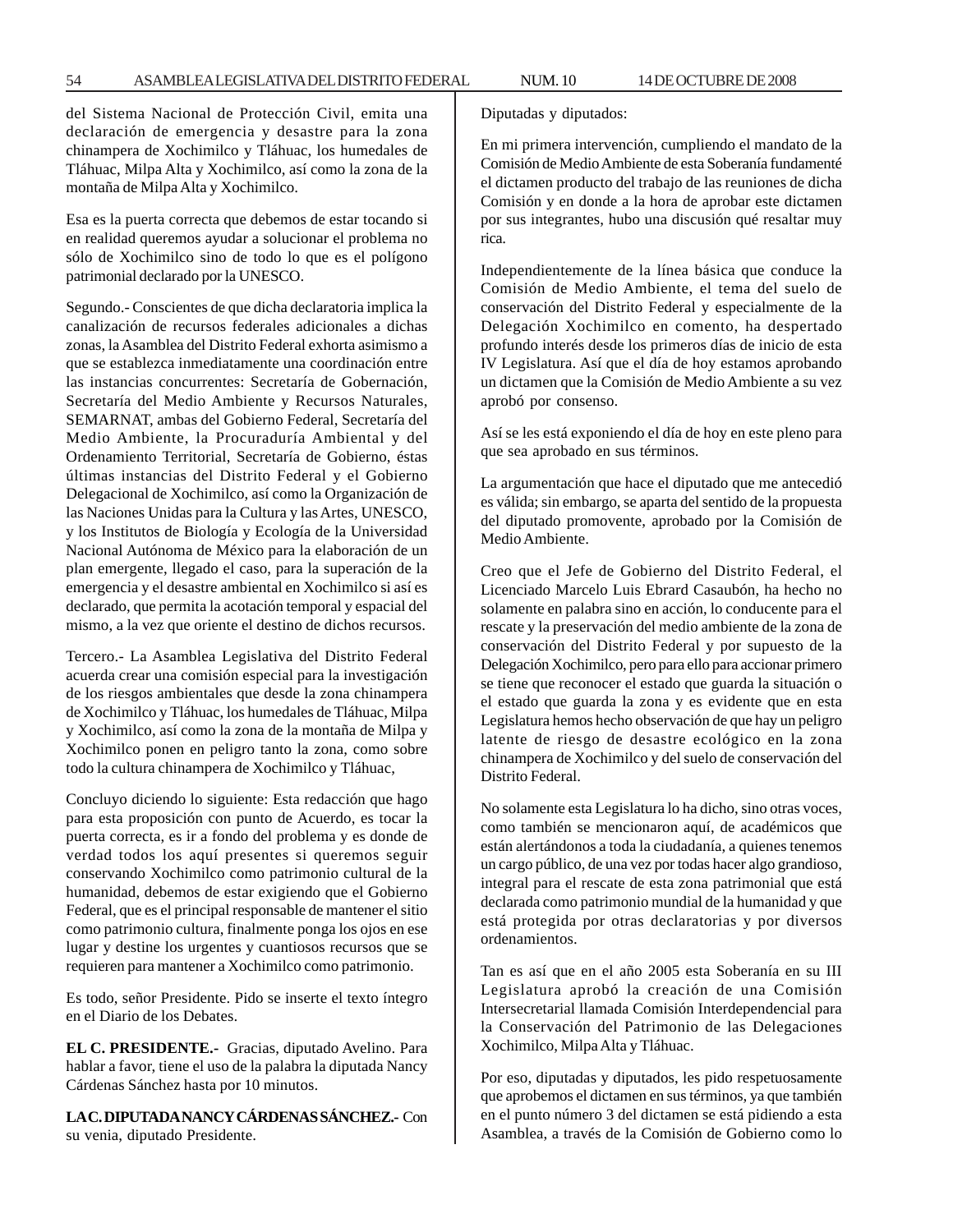dice la Ley Orgánica, que se conforme una comisión plural de investigación especial para determinar si hay el daño que mencionamos y en qué medida, para tener ese diagnóstico indispensable y poder hacer las propuestas adecuadas desde el punto de vista legislativo y que lo pueda conocer el Poder Ejecutivo local y poder darles respuestas a la gente, a la ciudadanía en general que vive, que convive, que tiene una dinámica cotidiana en esta delegación y en general en el suelo de conservación.

Es un dictamen integral, diputadas y diputados, no sólo se le pide esta declaratoria al Jefe de Gobierno, sino también en esta posibilidad de indagar con elementos teóricos y científicos, a través de la comisión especial que se conformaría en esta Asamblea, para determinar la magnitud del daño que presuponemos en esta Legislatura a través de la Comisión de Medio Ambiente de esta soberanía.

Se les pide su apoyo en términos del dictamen como ustedes lo han leído y lo han analizado.

Gracias, diputadas y diputados. Es cuanto, diputado Presidente.

**EL C. PRESIDENTE.-** Muchas gracias, diputada Nancy.

**EL C. DIPUTADO AVELINO MÉNDEZ RANGEL.- (Desde su curul)** Diputado Presidente.

**EL C. PRESIDENTE.-** Diputado Avelino, ¿con qué objeto?

**EL C. DIPUTADO AVELINO MÉNDEZ RANGEL.- (Desde su curul)** Para alusiones personales.

**EL C. PRESIDENTE.-** Hasta por 5 minutos tiene el uso de la palabra el diputado Avelino, por alusiones personales.

**EL C. DIPUTADO AVELINO MÉNDEZ RANGEL.-** Con su permiso, señor Presidente.

Durante muchos años, muchísimos años Xochimilco ha sido objeto de estudio, tenemos centenares de estudios, muchos especialistas tienen datos sobre esta zona; a los partidos, a los que vivimos en Xochimilco nos interesa que se siga manteniendo como patrimonio, es un emblema de la Ciudad, pero ese emblema de la Ciudad, ese patrimonio requiere recursos para sobrevivir. El mantenimiento que se requiere para mantener la zona chinampera es muy alto. Nada más les digo una cifra: se estima que se requieren algo así como 3 mil millones de pesos para mantener viable a Xochimilco, aproximadamente 3 mil millones de pesos.

Es por esto que respetuosamente me dirijo a todos ustedes, señores diputados, para que se apruebe o consideren la aprobación de la propuesta que yo hice de modificación a los resolutivos del punto de acuerdo. Esta Soberanía tiene esa facultad, es la propuesta que yo hago, de tal forma que vayamos realmente a ayudar a resolver el problema, porque esta declaratoria si es que se da, si es que la Secretaría de

Gobernación dice: sí es cierto, Xochimilco está en desastre ecológico, en desastre, no vamos a utilizar la palabra ''desastre ecológico'' porque no existe en la normatividad, pero si dice: Xochimilco está en desastre, inmediatamente por obligación de Ley van a llegar recursos a Xochimilco, que se pueden utilizar para resolver muchos de los problemas que tenemos ahí.

Por eso con todo respeto, señores diputados, hago esta solicitud para que al tomar esta decisión demos resultados al Distrito Federal y a la Delegación de Xochimilco.

Reitero, si hacemos este exhorto tal como está planteado, sus argumentos tendrán, tuvieron, perdón, para plantearlo así en este dictamen, estaremos tocando una puerta equivocada, porque insisto el Jefe de Gobierno no puede declarar desastre, no tiene la capacidad para declarar desastre.

Si lo que se trata es de buscar una vez más reflectores sin resultados, pues se va a lograr. Yo lo acabo de declarar y sé que Xochimilco está en problemas y que tiene problemas. Nadie lo está negando. Pero toquemos aquí en la Asamblea la puerta adecuada para obtener los recursos que se requieren para darle mantenimiento al sitio y conservarlo como Patrimonio Cultural de la Humanidad.

Es todo, señor Presidente, y solicito el apoyo de mis compañeros diputados para que se acepten las modificaciones que he propuesto.

Muchas gracias.

**EL C. PRESIDENTE.-** Gracias diputado. ¿Alguna o algún diputado desea razonar su voto?

Consulte la Secretaría al Pleno si se acepta la propuesta de modificación presentada por el diputado Avelino Méndez Rangel en votación económica.

**EL C. SECRETARIO DIPUTADO JACOBO MANFREDO BONILLA CEDILLO.-** Por instrucciones de la Presidencia y en votación económica se pregunta a la Asamblea si es de aprobarse al modificación.

Los que estén por la afirmativa, sírvanse manifestarlo poniéndose de pie.

Los que estén por la negativa, sírvanse manifestarlo poniéndose de pie.

No se aprueba, diputado Presidente.

**EL C. PRESIDENTE.-** proceda la Secretaría a recoger la votación nominal del dictamen en lo general y en lo particular en un solo acto, en sus términos.

**EL C. SECRETARIO.-** Se va a proceder a recoger la votación nominal del dictamen en lo general y en lo particular en un solo acto. De conformidad con lo establecido en el Artículo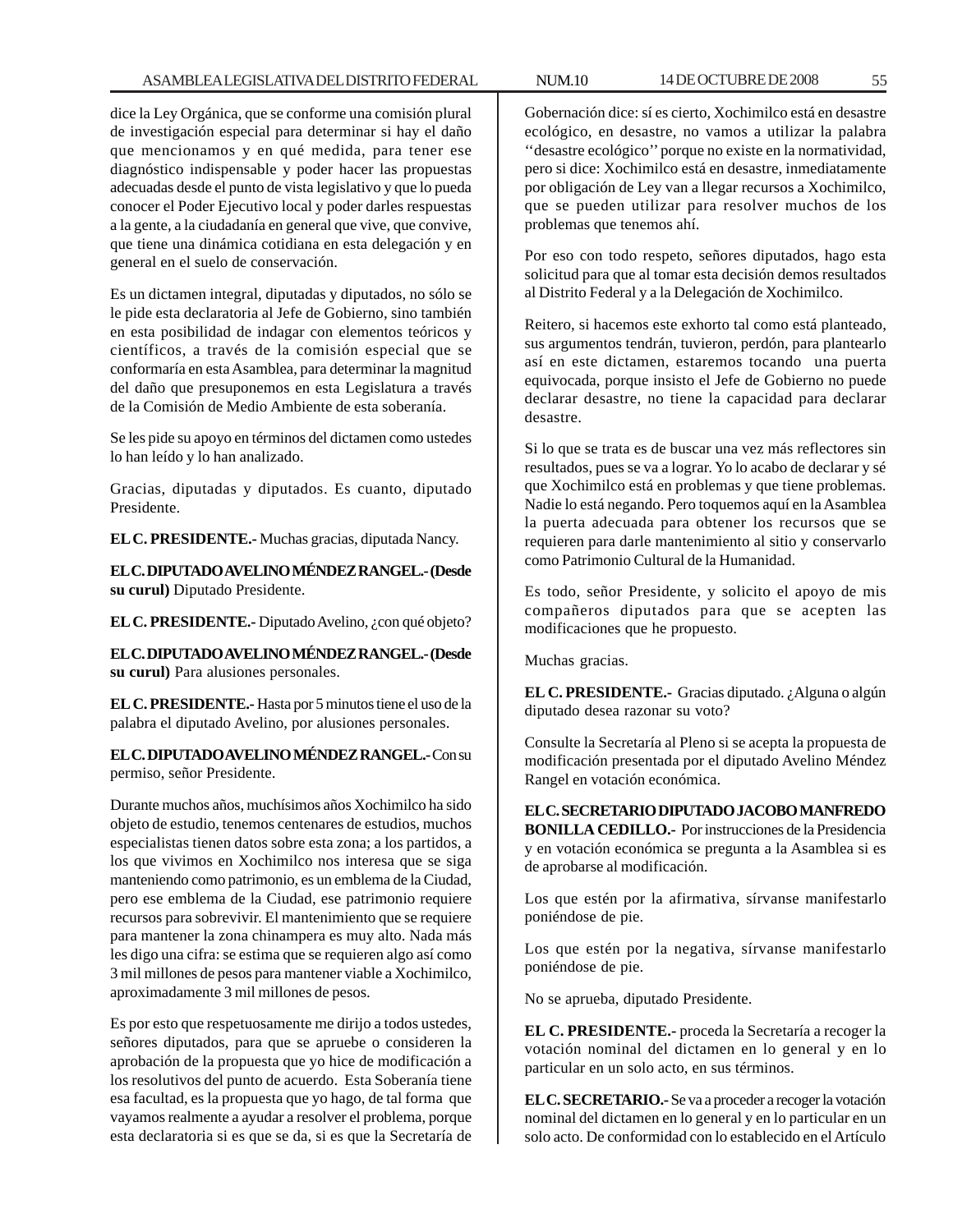131 de nuestro Reglamento, se solicita a la Coordinación de Servicios Parlamentarios hacer el anuncio correspondiente a efecto de que los diputados puedan emitir su voto.

Se solicita a los diputados que al emitir su voto lo hagan en voz alta diciendo su nombre y apellido, añadiendo la expresión en pro, en contra o abstención. El de la voz recogerá la votación. Comenzamos de derecha a izquierda.

Rebeca Parada, en pro y en respeto del dictamen como se firmó en la Comisión de Medio Ambiente.

Espino Arévalo, en pro.

Gloria Cañizo, a favor.

Carmen Segura, en pro.

Margarita Martínez, en pro.

Paz Quiñones, a favor.

Humberto Morgan, a favor.

Sergio Cedillo, en pro.

Beltrán Cordero, a favor.

Mauricio Toledo, en pro.

José Luis Morúa, a favor.

Ezequiel Rétiz, a favor.

Elvira Murillo, en pro.

Jorge Romero, a favor.

Miguel Hernández, en pro.

Jorge Triana, en pro.

Edgar Torres, en pro.

Daniel Ordóñez, a favor.

Víctor Hugo Círigo Vásquez, a favor.

Cárdenas Sánchez, a favor.

Isaías Villa, en pro.

Cristóbal Ramírez, a favor.

Hipólito Bravo, abstención.

Antonio Lima, a favor.

Elba Garfias, a favor.

García Hernández, a favor.

Carmen Peralta, a favor.

Carla Sánchez Armas, a favor.

Jorge Schiaffino, a favor.

Nazario Norberto, a favor.

Salvador Martínez, a favor.

Daniel Salazar, en pro.

Avelino Méndez Rangel, en contra.

Leticia Quezada, en abstención.

**EL C. SECRETARIO.-** ¿Faltó alguna o algún diputado de emitir su voto?

¿Faltó alguna o algún diputado de emitir su voto?

Se va a recoger la votación de la Mesa Directiva.

Jacobo Bonilla, a favor.

Samuel Hernández, en pro.

**EL C. SECRETARIO.-** Diputado Presidente, el resultado de la votación es el siguiente: 33 votos a favor, 1 en contra, 2 abstenciones.

**EL C. PRESIDENTE.-** Gracias, diputado Jacobo Bonilla. En consecuencia se aprueba el dictamen que presentó la Comisión de Preservación del Medio Ambiente y Protección Ecológica en sus términos.

Remítase al Jefe de Gobierno y al Secretario de Gobierno, ambos del Distrito Federal, para que por su conducto lo haga del conocimiento de la Procuraduría Ambiental y del ordenamiento territorial para los efectos correspondientes.

El siguiente punto del orden del día, es la discusión y en su caso aprobación del dictamen que presenta la Comisión de Preservación del Medio Ambiente y Protección Ecológica, a la proposición con punto de acuerdo para solicitar al Jefe Delegacional en Álvaro Obregón, realice las acciones pertinentes de protección ambiental al Cerro Atexquillo, del poblado de San Bartolo Ameyalco en dicha demarcación territorial.

En virtud de que el dictamen fue distribuido entre las diputadas y diputados, en términos de lo dispuesto por el artículo 118 del Reglamento para el Gobierno Interior de la Asamblea Legislativa del Distrito Federal, proceda la Secretaría a consultar a la Asamblea en votación económica si se dispensa la lectura del mismo y se somete a discusión de inmediato.

**EL C. SECRETARIO DIPUTADO ANTONIO LIMA BARRIOS.-** Por instrucciones de la Presidencia y en votación económica, se consulta a la Asamblea si es de dispensarse la lectura del dictamen de referencia y se somete a discusión de inmediato.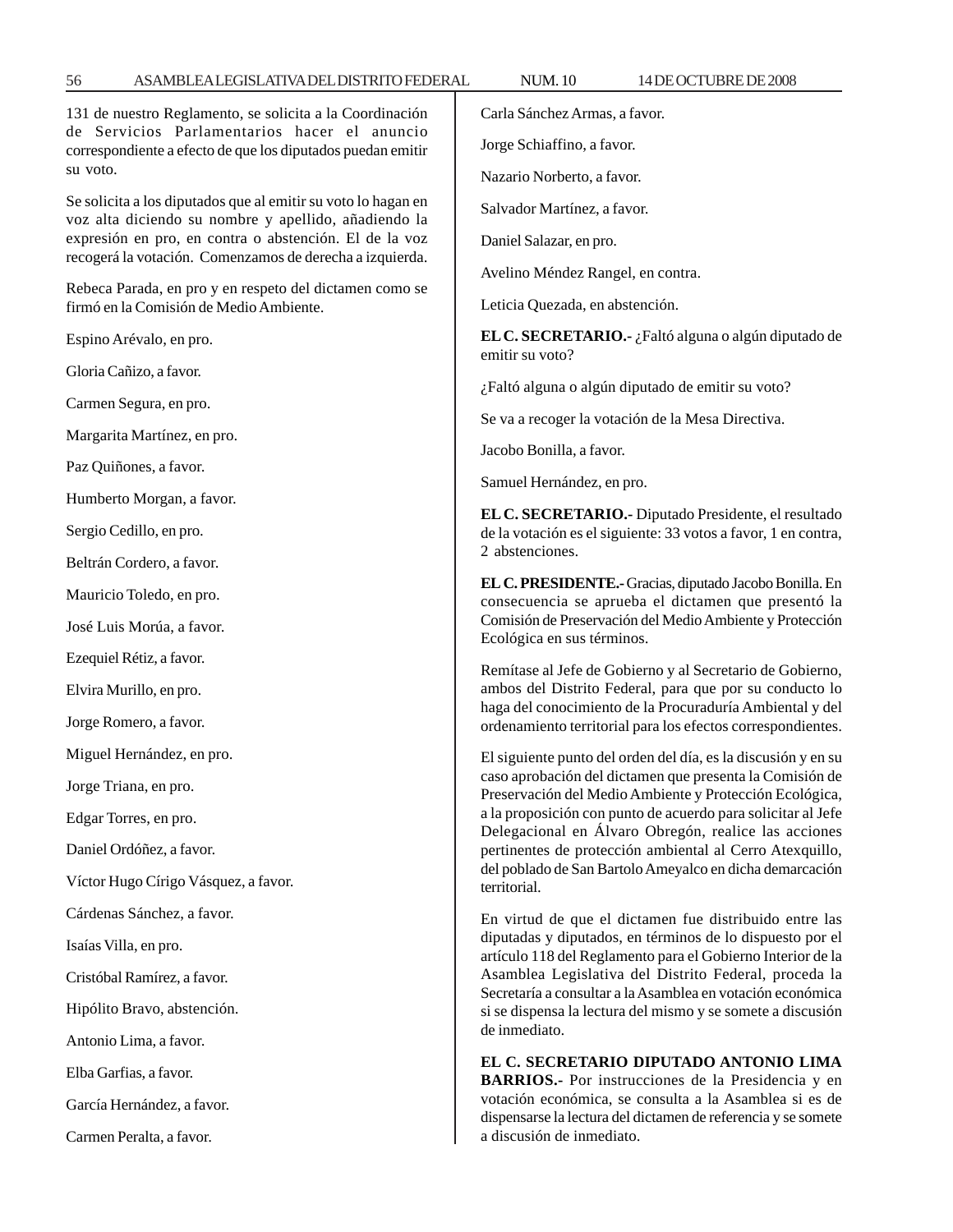Los que estén por la afirmativa, sírvanse manifestarlo poniéndose de pie.

Los que estén por la negativa, sírvanse manifestarlo poniéndose de pie.

Dispensada la lectura, diputado Presidente.

# *COMISIÓN DE PRESERVACIÓN DEL MEDIO AMBIENTE Y PROTECCIÓN ECOLÓGICA*

*DICTAMEN QUE PRESENTA LA COMISIÓN DE PRESERVACIÓN DEL MEDIO AMBIENTE Y PROTECCIÓN ECOLÓGICA RESPECTO A LA PROPOSICIÓN CON PUNTO DE ACUERDO PARA SOLICITAR AL JEFE DELEGACIONAL EN ÁLVARO OBREGÓN, REALICE LAS ACCIONES PERTINENTES DE PROTECCIÓN AMBIENTAL AL CERRO ATEXQUILO DEL POBLADO DE SAN BARTOLO AMEYALCO EN DICHA DEMARCACIÓN TERRITORIAL.*

## *Honorable Asamblea:*

*A la Comisión de Preservación del Medio Ambiente y Protección Ecológica fue turnada el pasado 12 de marzo de 2008, la proposición con punto de acuerdo, para solicitar al Jefe Delegacional en Álvaro Obregón, realice las acciones pertinentes de protección ambiental al Cerro Atexquilo del poblado de San Bartolo Ameyalco en dicha demarcación territorial, presentada por Diputado Daniel Salazar Núñez, a nombre propio y del Diputado Edy Ortiz Piña, del Grupo Parlamentario del Partido de la Revolución Democrática.*

*En consecuencia, esta Comisión con fundamento en lo dispuesto en los artículos 122 Apartado C. Base Primera, fracción V, inciso j), de la Constitución Política de los Estados Unidos Mexicanos, 42 fracción XIV y 46 fracción I del Estatuto de Gobierno del Distrito Federal, 10 fracción 1, 84 de la Ley Orgánica de la Asamblea Legislativa del Distrito Federal; así como en los artículos 28 y 84 del Reglamento para el Gobierno Interior de la Asamblea Legislativa del Distrito Federal, se avocó al estudio, análisis y dictamen sobre el punto de acuerdo antes citado, bajo los siguientes:*

#### *ANTECEDENTES*

*1.- En Sesión Ordinaria del Pleno de esta H. Asamblea Legislativa del Distrito Federal, IV Legislatura, celebrada el 12 de marzo de 2008, se presentó la proposición con punto, para solicitar al Jefe Delegacional en Álvaro Obregón, realice las acciones pertinentes de protección ambiental al Cerro de Atexquilo del poblado de San Bartolo Ameyalco en dicha demarcación territorial, presentada por el diputado Daniel Salazar Núñez a nombre propio y del Diputado Edy Ortiz Piña, del Grupo Parlamentario del Partido de la Revolución Democrática.*

*2.- Por instrucciones de la Presidencia de la Mesa Directiva de esta H. Asamblea Legislativa del Distrito Federal, IV Legislatura, el 12 de marzo de 2008, fue turnado, a través del oficio No. MDDPPRSA/CSP/0784/ 2008, la proposición con punto de acuerdo de referencia, a la Comisión de Preservación del Medio Ambiente y Protección Ecológica, con el fin de que se procediera a la elaboración del dictamen correspondiente.*

*3.- Para cumplir con lo dispuesto en el artículo 28 del Reglamento para el Gobierno Interior de la Asamblea Legislativa del Distrito Federal, la Comisión de Preservación del Medio Ambiente y Protección Ecológica se reunió en sesión ordinaria el día 19 de agosto de 2008, para dictaminar la propuesta de referencia a fin de ser sometida a la consideración del pleno de esta Asamblea Legislativa, conforme a los siguientes:*

# *CONSIDERANDOS*

*PRIMERO.- Que, esta Comisión de Preservación del Medio Ambiente y Protección Ecológica, es competente para conocer la proposición con punto de acuerdo, para solicitar al Jefe Delegacional en Álvaro Obregón, realice las acciones pertinentes de protección ambiental al Cerro Atexquilo del poblado de San Bartolo Ameyalco en dicha demarcación territorial, presentada por el Diputado Daniel Salazar Núñez a nombre propio y del Diputado Edy Ortiz Piña del Grupo Parlamentario de la Revolución Democrática.*

*SEGUNDO.- Que, la delegación Álvaro Obregón ocupa una superficie de 7,720 hectáreas que representan el 6.28% del área total del Distrito Federal y el quinto lugar entre las delegaciones de mayor tamaño, además de contar con 5,052 hectáreas de suelo urbano y 2,668 hectáreas de suelo de conservación y la constituyen 298 colonias, fraccionamientos y barrios.*

*TERCERO.- Que, los habitantes del Pueblo de San Bartolo Ameyalco, han manifestado su preocupación por la proliferación de asentamientos humanos irregulares en suelo de conservación, ya que se genera un daño irreversible a los microecosistemas y ecosistemas que existen en la zona, principalmente en el área que comprende el Cerro de Atexquilo, que sirve para mantener el manantial del Ojo de Agua, que dota del vital líquido a los pobladores de la zona y de la Barranca del Arroyo Texcalatlaco.*

*CUARTO.- Que, en la ladera nororiente del Cerro de Atexquilo que forma parte de la superficie del Pueblo de San Bartolo Ameyalco, y de acuerdo al Programa Delegacional de Desarrollo Urbano para la Delegación Álvaro Obregón se encuentra clasificado como Área de Conservación Ecológica y con uso de suelo de Protección Especial Forestal Restringido (PEFR), donde la construcción de vivienda está prohibido.*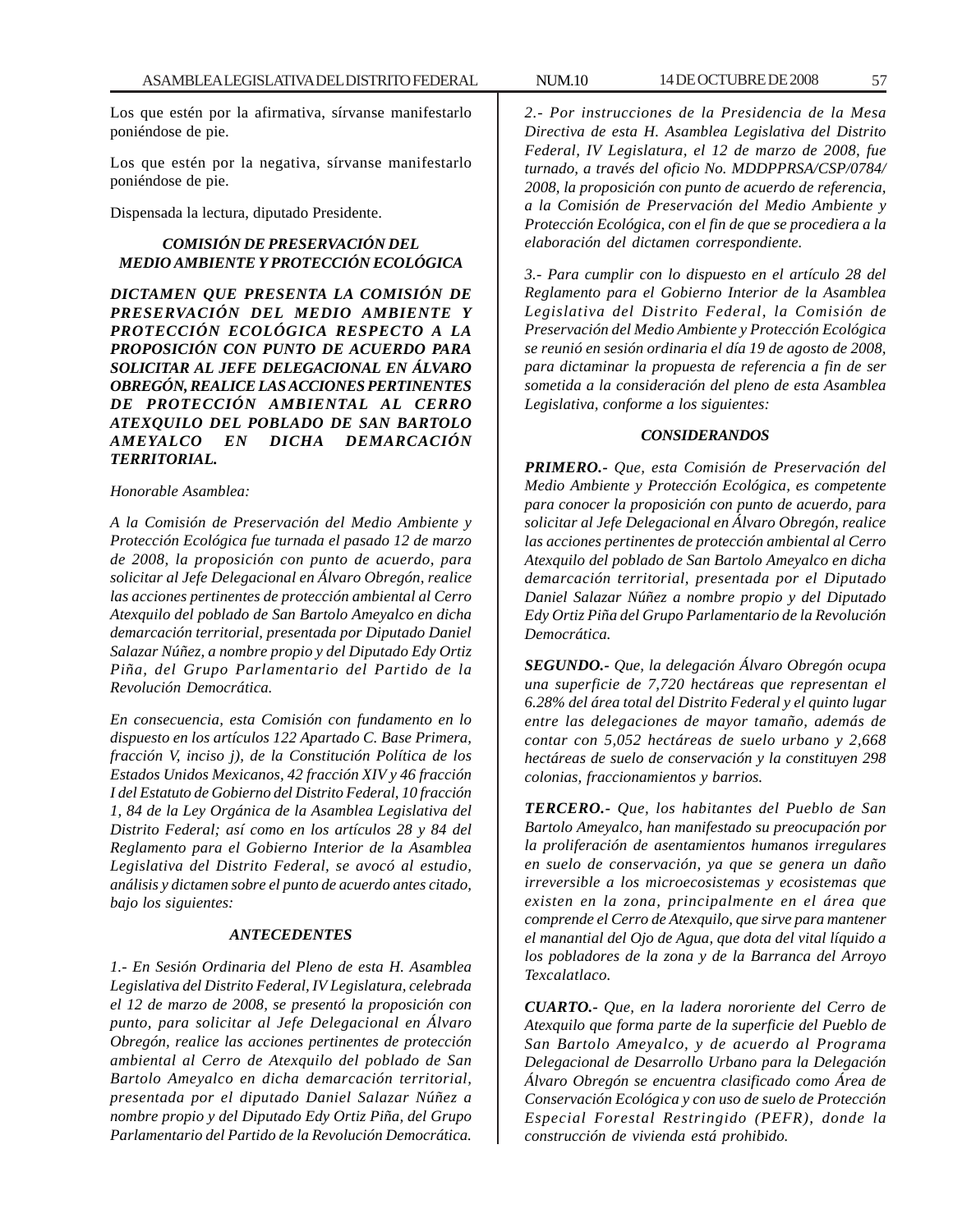*QUINTO.- Que, con fecha 3 de mayo de 2007, la Dirección General de Jurídico y Gobierno de la Delegación Álvaro Obregón, solicito a la Secretaría de Medio Ambiente del D.F las labores de vigilancia en la zona colindante al Cerro de Atexquilo, con el objeto de detener la proliferación de asentamientos irregulares en suelo de conservación, los cuales han generado conflictos sociales entre los habitantes del Pueblo de San Bartolo Ameyalco y los invasores.*

*SEXTO.- Que, con fecha 15 de abril de 2007, vecinos del Pueblo de San Bartolo Ameyalco, denunciaron ante la Secretaría del Medio Ambiente del Distrito Federal, diversas violaciones a la Ley Ambiental del Distrito Federal, como la tala de árboles, construcciones de fosas sépticas, y construcciones habitacionales en áreas cercanas al manantial de agua, parte de los poseedores o propietarios del predio ubicado en la calle de Atexquizahuatl, manzana 11, lote 1 del Cerro Atexquilo del Pueblo de San Bartolo Ameyalco, violando con esto el uso de suelo que corresponde, provocando un daño ambiental en el área.*

*SÉPTIMO.- Que, es el caso de la ladera nororiente del Cerro de Atexquilo que forma parte de la superficie del Pueblo de San Bartolo Ameyalco, en la Delegación Álvaro Obregón, el cual es de las pocas áreas que cuenta nuestra ciudad como área ecológica, es decir, en su espacio se encuentra flora y fauna única y que forma una diversidad de ecosistemas y microecosistemas que hacen necesario su cuidado y restauración por parte no solo de los vecinos del lugar, sino de las autoridades de Gobierno Central, Secretarías Locales y demás autoridades que tengan ingerencia en la conservación del medio ambiente de la ciudad.*

*OCTAVO.- Que, la Ley de Desarrollo Urbano del Distrito Federal tiene por objetivo entre otros: el fijar las normas básicas para la planeación, programación y la regulación del ordenamiento territorial, lo que trae como consecuencia el adecuado desarrollo, mejoramiento, conservación y crecimiento urbano del Distrito Federal, es decir, determinar los usos, destinos y reservas del suelo, así como su clasificación y zonificación.*

*Por otro lado, al momento de realizar la Planeación de los usos del suelo la Secretaría de Desarrollo Urbano y Vivienda, toma en cuenta entre otras cuestiones, la protección, conservación, recuperación y consolidación del paisaje urbano del Distrito Federal, así como los elementos que lo componen, estableciendo las normas y principios básicos mediante los cuales se lleva a cabo el desarrollo urbano.*

*Es decir, la planeación del desarrollo urbano y el ordenamiento territorial Distrito Federal tienen por objeto mejorar el nivel y calidad de ida de la población urbana y rural; promoviendo la conservación del medio natural, de la flora y fauna silvestre en el territorio del Distrito*

*Federal, así como la restauración de la salubridad de la atmósfera, del agua, suelo, subsuelo; lo que trae como consecuencia la adecuada interrelación de la naturaleza con los centros de población y la posibilidad del aprovechamiento de estas áreas y disfrute no solo de vecinos, sino de todos los habitantes del Distrito Federal.*

*NOVENO.- Que, en la Ley Ambiental para el Distrito Federal, se establecen las facultades tanto del Jefe de Gobierno, Secretarias de Medio Ambiente y Desarrollo Urbano y Vivienda ambas del ámbito local y Jefes Delegacionales; teniendo como atribución común todas estas autoridades por mencionar solo una, la formulación y ejecución de los programas General, Delegacional y Parciales, aplicando en la materia ambiental los instrumentos de política ambiental previstos en la ley, para la conservación y restauración del equilibrio ecológico, y en consecuencia su regulación, vigilancia y administración para la preservación y aprovechamiento de los recursos naturales.*

*DÉCIMO.- Que, son atribuciones de la Secretaría del Medio Ambiente entre otras realizar y promover en forma coordinada, concertada y corresponsable, acciones relacionadas con la conservación del ambiente, la protección ecológica y la restauración del equilibrio ecológico, entre las organizaciones sociales, civiles y empresariales, así como con los ciudadanos interesados, a fin de desarrollar en la población, una mayor cultura ambiental*

*DÉCIMOPRIMERO.- Que, los Jefes Delegacionales tienen como atribución en el ámbito de su competencia en cuanto al tema ambiental el ordenar la realización de visitas de inspección para vigilar el cumplimiento de los preceptos de la Ley Ambiental para el Distrito Federal, así como su Reglamento, normas aplicables, es decir, todas las disposiciones legales aplicables al Suelo de Conservación o Suelo Urbano existente dentro de su demarcación territorial, en términos de los lineamientos y acreditaciones que emita la Secretaría del Medio Ambiente del Distrito Federal.*

*DÉCIMOSEGUNDO.- Que, toda vez que si bien es cierto, que la primera autoridad obligada para actuar de manera pronta y expedita, para resolver los problemas que en materia ambiental existan en el ámbito de su territorio por ser la que tiene un primer y mayor contacto con los habitantes, es la Jefatura Delegacional, no menos cierto resulta el hecho que tal y como lo expone promoverte, es tal, el estado de deterioro que guarda no solo la ladera nororiente del Cerro de Atexquilo, sino manantiales y mantos acuíferos que sirven para dotar de agua potable de los habitantes del Pueblo de San Bartolo Ameyalco, por lo que esta Comisión del Medio Ambiente y Preservación Ecológica, considera imperiosa la intervención de la Secretaría del Medio Ambiente del*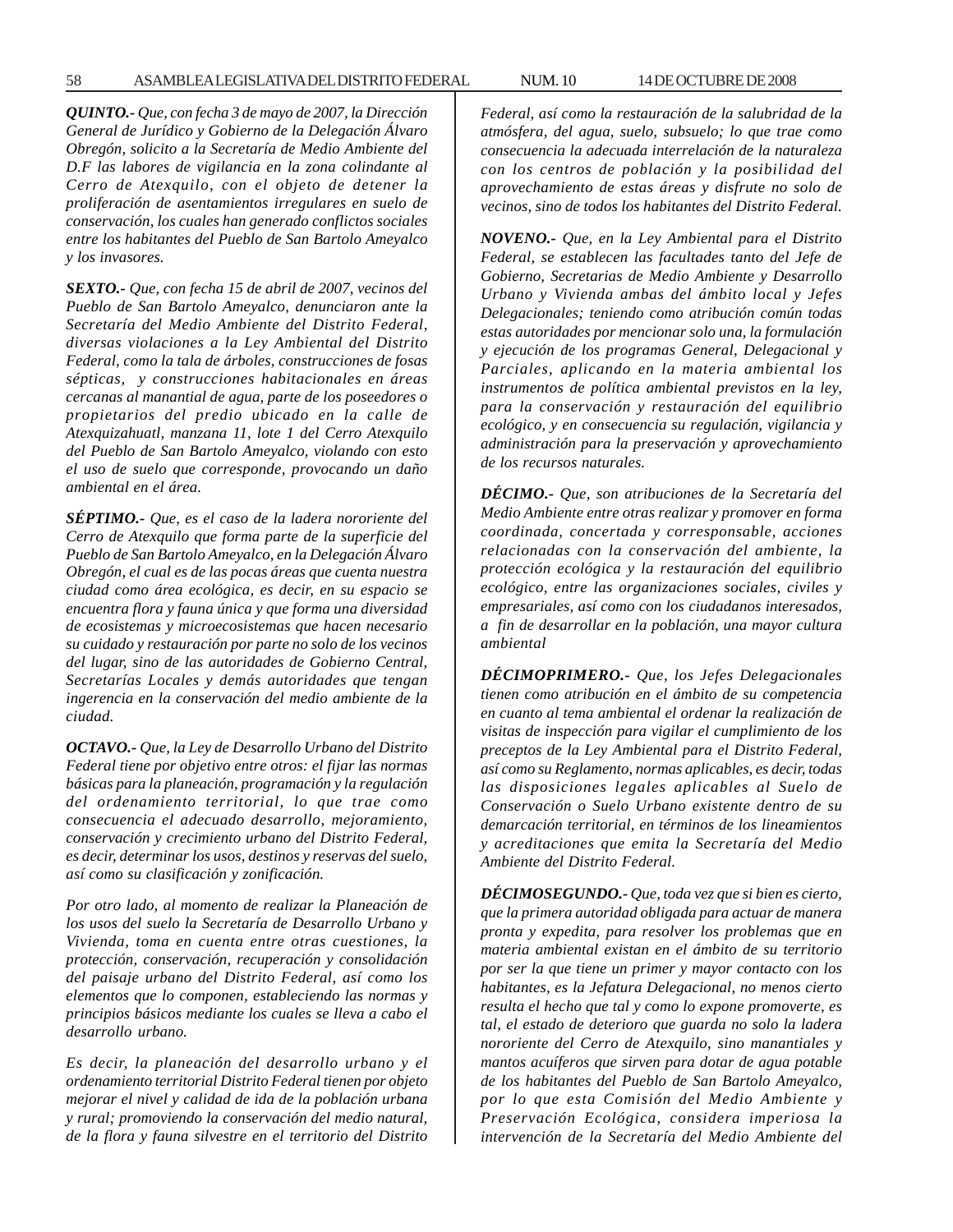*Distrito Federal, con el objeto que dicha autoridad de manera inmediata, proceda a realizar la Auditoria Ambiental, la cual consiste en el examen metodológico de las actividades, operaciones y procesos, respecto de la contaminación y el riesgo ambiental, así como del grado de cumplimiento de la normatividad ambiental y de los parámetros internacionales y de buenas prácticas de operación e ingeniería aplicables, con el objeto de definir las medidas preventivas y correctivas necesarias para proteger los recursos naturales y el ambiente que esta siendo dañado por la tala inmoderada de árboles, la construcción de fosos sépticas, terraceo y construcciones de vivienda que se está haciendo en el Cerro Atexquilo, que se ubicada en la Delegación Álvaro Obregón.*

*Es decir, que al existir un daño al ambiente, entendiendo a este como la perdida, disminución, detrimento o menoscabo significativo inferido al ambiente o a uno o más de sus componentes, definición que la propia Ley de la materia señala, es necesario que sea la propia Secretaría del Medio Ambiente del Distrito Federal, quien actúe de manera inmediata y no sea la autoridad delegacional, la que se apersone en el Cerro de Atexquilo, ya que el daño sufrido puede ser incluso irreversible.*

*Por lo anteriormente expuesto y fundado, la Comisión de Preservación del Medio Ambiente y Protección Ecológica, con las facultades que le confiere los artículos 122 Apartado C, Base Primera, fracción V, incisos j), de la Constitución Política de los Estados Unidos Mexicanos, 42, fracciones XIV y 46 fracción I del Estatuto de Gobierno del Distrito Federal, 10 fracciones I, y 88 de la Ley Orgánica de la Asamblea Legislativa del Distrito Federal; así como en los artículos 28 y 85 del Reglamento para el Gobierno Interior de la Asamblea Legislativa del Distrito Federal, someten a la consideración del pleno el siguiente:*

## *DICTAMEN*

*PRIMERO.- Esta Asamblea Legislativa del Distrito Federal, respetuosamente, solicita al Jefe Delegacional en Álvaro Obregón, informe a esta Soberanía la situación jurídica respecto a las manifestaciones de construcción, certifico de usos de suelo y permisos y en su caso realice visita de verificación en el predio ubicado en la Calle Atexquizahuatl, manzana 11, lote 1 del Cerro Atexquilo el Pueblo de San Bartolo Ameyalco en dicha demarcación territorial, por la posibles violaciones en el uso de suelo y Ley Ambiental del Distrito Federal.*

*SEGUNDO.- Esta Asamblea Legislativa del Distrito Federal, respetuosamente, solicita a la a la Secretaría de Medio Ambiente del Distrito Federal, realice de manera inmediata la Auditoria Ambiental a la ladera nororiente del Cerro de Atexquilo, dado el estado de deterioro que guarda y manantiales y mantos acuíferos que sirven para*

*dotar de agua potable de los habitantes del Pueblo de San Bartolo Ameyalco, e informe a esta Soberanía sobre el resultado de la misma.*

*TERCERO.- Esta Asamblea Legislativa del Distrito Federal, respetuosamente, exhorta a la Secretaría del Medio Ambiente del Distrito Federal y al Jefe Delegacional en Álvaro Obregón, para que derivado de los resultados que arroje la auditoria ambiental, realicen acciones de conservación del medio ambiente, protección ecológica y restauración del equilibrio ecológico con la participación de los vecinos, en la zona afectada, e informen sobre el resultado de la misma.*

*Dado en la Asamblea Legislativa del Distrito Federal a los diecinueve días del mes de agosto del año dos mil ocho.*

*Por la Comisión de Preservación del Medio Ambiente y Protección Ecológica firman:*

*Dip. Leonardo Álvarez Romo, presidente; Dip. Avelino Méndez Rangel, vicepresidente; Dip. Alfredo Vinalay Mora, secretario; Dip. Juan Bustos Pascual, integrante; Dip. Carlos Hernández Mirón, integrante; Dip. María de La Paz Quiñones Cornejo, integrante; Dip. Rebeca Parada Ortega, integrante; Dip. María del Carmen Peralta Vaqueiro, integrante; Dip. Nancy Cárdenas Sánchez, integrante.*

**EL C. PRESIDENTE.-** Gracias, diputado. Para fundamentar el dictamen, se concede el uso de la palabra a la diputada Carmen Peralta Vaqueiro, a nombre de la Comisión de Preservación del Medio Ambiente y Protección Ecológica. Adelante, diputada.

# **LA C. DIPUTADA MARÍA DEL CARMEN PERALTA VAQUEIRO.-** Con su permiso, diputado Presidente.

Compañeras y compañeros diputados:

La Delegación Álvaro Obregón ocupa una superficie de 7 mil 720 hectáreas, que representan el 6.28 por ciento del área total del Distrito Federal y el 5º lugar entre las delegaciones de mayor tamaño, además de contar con 5 mil 52 hectáreas de suelo urbano y 2 mil 668 hectáreas de suelo de conservación y la constituyen 298 colonias, fraccionamientos y barrios.

Los habitantes del Pueblo de San Bartolo Ameyalco han manifestado su preocupación por la proliferación de asentamientos humanos irregulares en suelo de conservación, ya que se genera un daño irreversible a los microecosistemas y ecosistemas que existen en la zona, principalmente en el área que comprende el Cerro Atesquillo, que sirve para mantener el manantial del ojo de agua que dota del vital líquido a los pobladores de la zona y de la Barranca del Arroyo Texcalatlaco.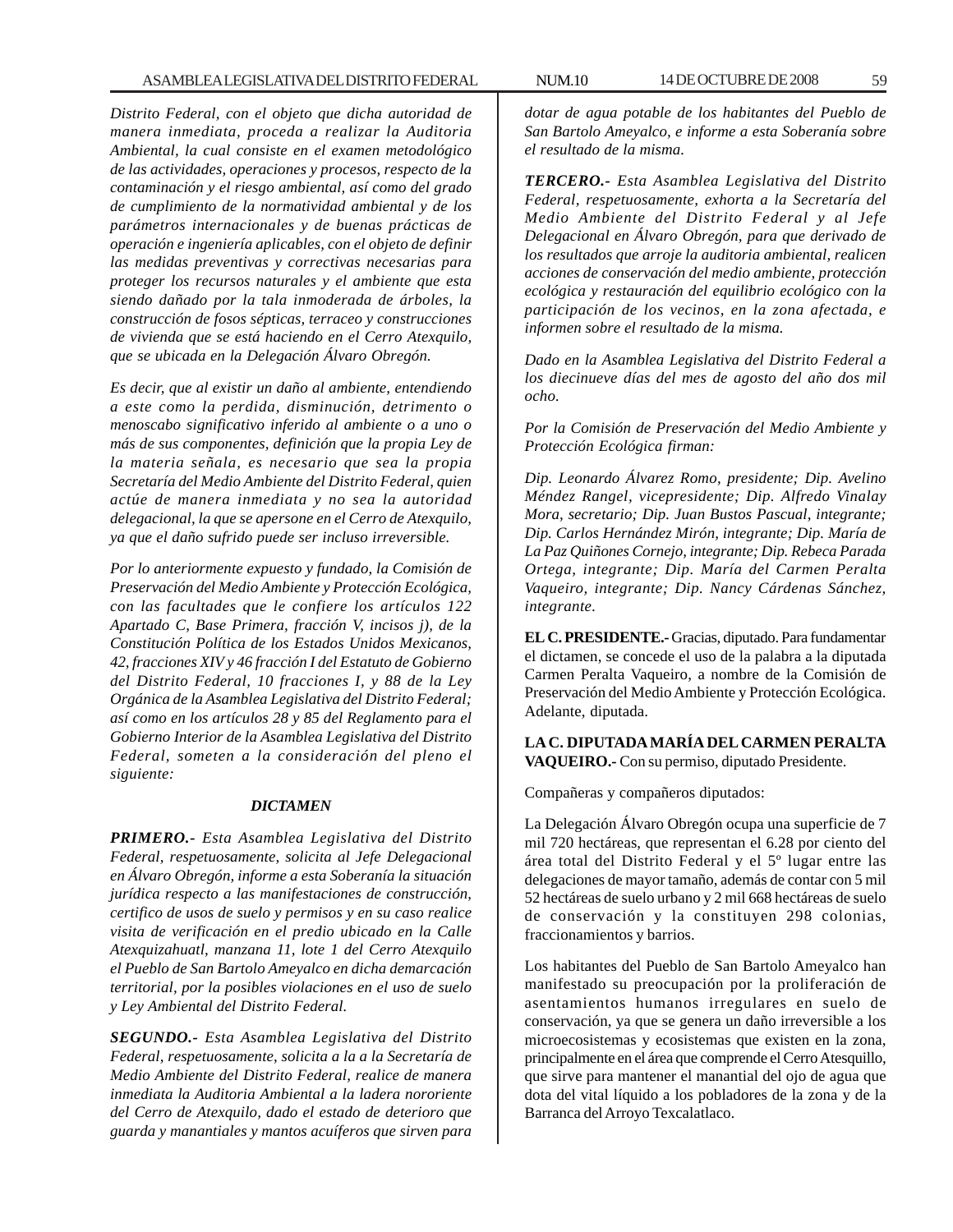Así, en la ladera nororiente del centro Atesquillo que forma parte de la superficie del pueblo de San Bartolo Ameyalco y de acuerdo al Programa Delegacional de Desarrollo Urbano para la Delegación Álvaro Obregón, se encuentra clasificado como área de conservación ecológica y con uso de suelo de protección especial forestal restringido, donde la construcción de vivienda está prohibida.

Con fecha 3 de mayo del 2007 la Dirección General de Jurídico y Gobierno de la Delegación Álvaro Obregón solicitó a la Secretaría del Medio Ambiente del Distrito Federal su intervención a efecto de que se intensifiquen las labores de vigilancia en la zona colindante al Cerro de Atesquillo, con el objeto de detener la proliferación de asentamientos irregulares en el suelo de conservación, los cuales han generado conflictos sociales entre los habitantes del Pueblo de San Bartolo Ameyalco y los invasores.

Con fecha 15 de abril del 2007 vecinos del Pueblo de San Bartolo Ameyalco denunciaron ante la Secretaría del Medio Ambiente del Distrito Federal diversas violaciones a la Ley Ambiental del Distrito Federal como la tala de árboles, construcciones de fosas sépticas, terraceo y construcciones habitacionales en áreas cercanas al manantial de aguas por parte de los poseedores o propietarios del predio ubicado en la Calle de Atexquizáhuatl, Manzana 11 Lote 1 del Cerro Atesquillo del Pueblo San Bartolo Ameyalco, violando con esto el uso de suelo que corresponde provocando un daño ambiental en el área.

Sin embargo, en la ladera nororiente del Cerro Atesquillo que forma parte de la superficie del Pueblo de San Bartolo Ameyalco en la Delegación Álvaro Obregón, es de las pocas áreas que cuenta nuestra ciudad como área ecológica, es decir, en su espacio se encuentra flora y fauna única y que forma una diversidad de ecosistemas y microecosistemas que hace necesario su cuidado y restauración por parte no sólo de los vecinos del lugar sino de las autoridades del Gobierno Central, Secretarías locales, demás autoridades que tengan la ingerencia en la conservación del medio ambiente de la ciudad.

La Ley de Desarrollo Urbano del Distrito Federal tiene por objetivo, entre otros, el fijar las normas básicas para la planeación, programación y la regulación del ordenamiento territorial, lo que trae como consecuencia el adecuado desarrollo, mejoramiento y conservación y crecimiento urbano del Distrito Federal, es decir, determinar los usos y destinos y reservas del suelo, así como su clasificación y zonificación.

Así en la planeación de los usos del suelo de la Secretaría de Desarrollo Urbano y Vivienda tome en cuenta, entre otras cuestiones, la protección, conservación y recuperación, consolidación del paisaje urbano del Distrito Federal, así como los elementos que lo componen, estableciendo las normas y principios básicos mediante los cuales se lleva a cabo el desarrollo urbano.

Es decir, la planeación del desarrollo urbano y el ordenamiento territorial del Distrito Federal tienen por objeto mejorar el nivel y la calidad de vida de la población urbana y rural, promoviendo la conservación del medio ambiente natural, de la flora y fauna silvestre en el territorio del Distrito Federal, así como la restauración de la salubridad de la atmósfera, del agua, suelo, subsuelo, lo que trae como consecuencia la adecuada interrelación de la naturaleza con los centros de población y la posibilidad del aprovechamiento de estas áreas y el disfrute no sólo de los vecinos sino de todos los habitantes del Distrito Federal, toda vez que si bien es cierto que la primera autoridad obligada para actuar de manera pronta y expedita para resolver los problemas que en materia ambiental existan en el ámbito de su territorio, por ser la que tiene un primer y mayor contacto con los habitantes, es la Jefatura Delegacional.

No menos cierto resulta el hecho que tal y como lo expone el promovente, es tal el estado de deterioro que guardan no sólo la ladera nororiente del cerro del Atesquillo sino manantiales y mantos acuíferos que sirven para dotar de agua potable a los habitantes del pueblo de San Bartolo Ameyalco, por lo que esta Comisión considera imperiosa la intervención de la Secretaría del Medio Ambiente con el objeto de que dicha autoridad de manera inmediata proceda a realizar la auditoría ambiental con el objeto de definir las medidas preventivas y correctivas necesarias para proteger los recursos naturales y el ambiente, que está siendo dañado por la tala inmoderada de los árboles, la construcción de fosas sépticas, terráceo y construcciones de vivienda que se están haciendo en el cerro Atesquillo que se ubica en la delegación Álvaro Obregón, es decir que al existir un daño al ambiente, entendiendo a éste como la pérdida, disminución, detrimento o menoscabo significativo inferido por el ambiente o a uno más de sus componentes, definición que la propia ley de la materia señala, es necesario que sea la propia Secretaría del Medio Ambiente del Distrito Federal quien actúe de manera inmediata y no sea la autoridad delegacional la que se apersone en el cerro de Atesquillo, ya que el daño sufrido puede ser incluso irreversible.

Por lo anterior, invitamos a todos los diputados presentes a votar a favor del presente dictamen. Gracias.

**EL C. PRESIDENTE.-** Gracias, diputada Vaqueiro. Está a discusión el dictamen. Se abre el registro de oradores. ¿Oradores en contra?

¿Alguna o algún diputado desea razonar su voto?

Proceda la Secretaría a recoger la votación nominal del dictamen en lo general y en lo particular en un solo acto.

**EL C. SECRETARIO.-** Se va proceder a recoger la votación nominal del dictamen en lo general y en lo particular en un solo acto. De conformidad con lo establecido por el artículo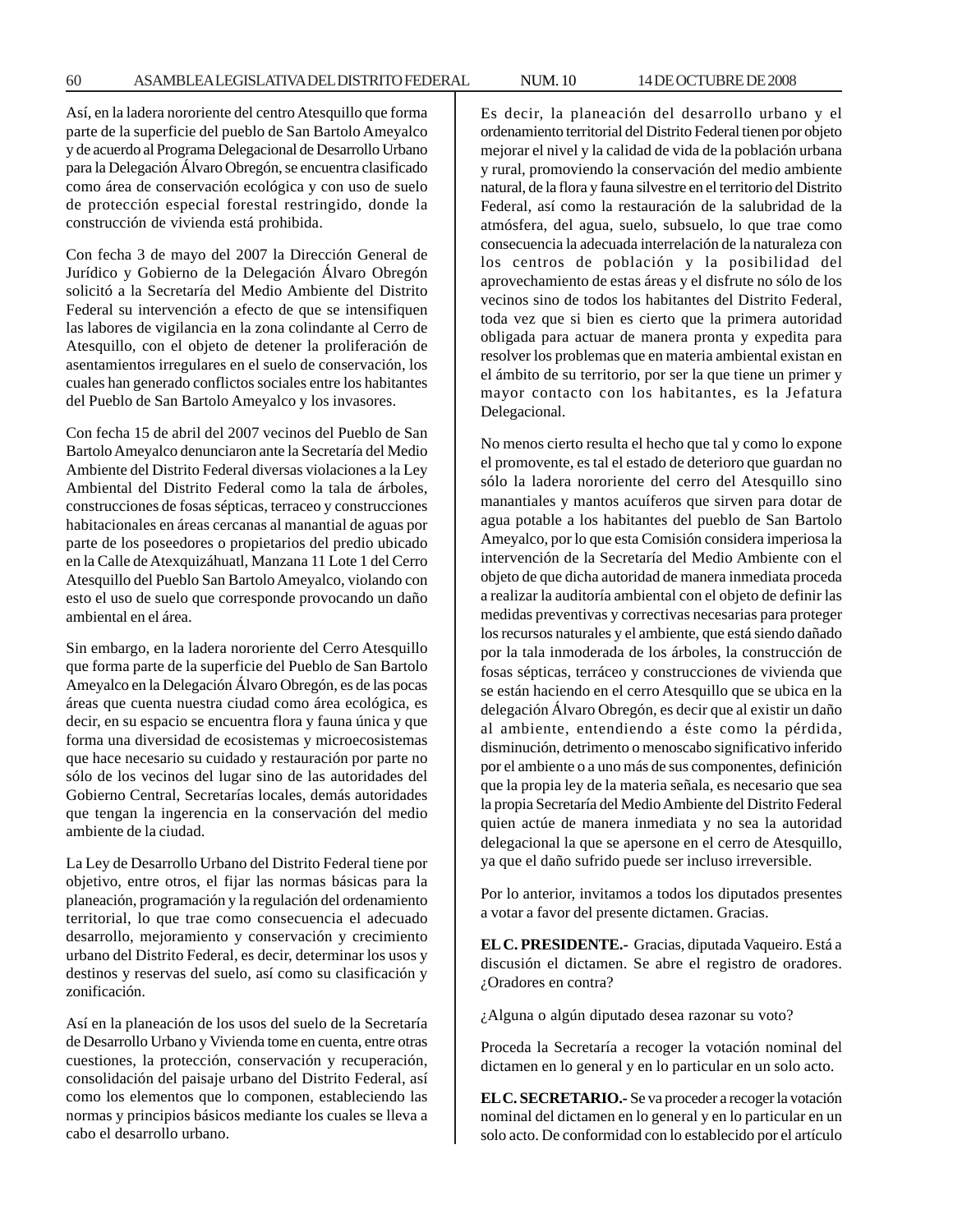131 del Reglamento para el Gobierno Interior de la Asamblea Legislativa, se solicita a la Coordinación de Servicios Parlamentarios hacer el anuncio correspondiente a efecto de que los diputados presentes puedan emitir su voto.

Se solicita a los diputados que al emitir su voto lo hagan en voz alta, diciendo su nombre y apellido, añadiendo la expresión ''en pro'', ''en contra'' o ''abstención''. El de la voz recogerá la votación. Comenzamos de derecha a izquierda.

Fernando Espino, en pro.

Rebeca Parada, en pro.

Gloria Cañizo, a favor.

Carmen Peralta, a favor.

Paz Quiñones, a favor.

Humberto Morgan, a favor.

Edgar Torres, en pro.

Mauricio Toledo, en pro.

Elba Garfias, a favor.

Elvira Murillo, en pro.

Jacobo Bonilla, a favor

Ezequiel Rétiz, en pro.

Jorge Romero, a favor.

Miguel Hernández, en pro.

Jorge Triana, en pro.

Isaías Villa, en pro.

Ramón Jiménez, a favor.

Cristóbal Ramírez, a favor.

Bravo, a favor.

Arturo Santana, a favor.

Juan Bustos, en pro.

López Rabadán, en pro.

Carla Sánchez Armas, a favor.

García Hernández, a favor.

Jorge Schiaffino, en pro.

Nazario Norberto, a favor.

Salvador Martínez, totalmente a favor.

Miguel Sosa, a favor.

Daniel Salazar, en pro.

Avelino Méndez Rangel, a favor.

Leticia Quezada, a favor.

**EL C. SECRETARIO.-** ¿Faltó alguna o algún diputado de emitir su voto?

¿Faltó alguna o algún diputado de emitir su voto?

José Luis Morúa, a favor.

**EL C. SECRETARIO.-** Se va a proceder a recoger la votación de la Mesa Directiva.

Antonio Lima, a favor.

Samuel Hernández, en pro.

**EL C. SECRETARIO.-** Diputado Presidente, el resultado de la votación es el siguiente: 34 votos a favor, 0 votos en contra, 0 abstenciones.

**EL C. PRESIDENTE.-** En consecuencia, se aprueba el dictamen que presentó la Comisión de Preservación del Medio Ambiente y Protección Ecológica en sus términos.

Remítase al Secretario de Gobierno del Distrito Federal para que por su conducto lo haga del conocimiento del Jefe Delegacional en Álvaro Obregón y de la Secretaría del Medio Ambiente para los efectos correspondientes.

El siguiente punto del orden del día, es la discusión y en su caso aprobación del dictamen que presentan las Comisiones Unidas de Preservación del Medio Ambiente y Protección Ecológica y de Participación Ciudadana a la iniciativa con proyecto de decreto que reforma los artículos 50 y 51 de la Ley Ambiental del Distrito Federal.

En virtud de que el dictamen fue distribuido entre los diputados y diputadas en términos de lo dispuesto por el artículo 118 del Reglamento para el Gobierno Interior de la Asamblea Legislativa del Distrito Federal, proceda la Secretaría a consultar a la Asamblea en votación económica si se dispensa la lectura del mismo y se somete a discusión de inmediato.

**EL C. SECRETARIO.-** Por instrucciones de la Presidencia y en votación económica, se consulta a la Asamblea si es de dispensarse la lectura del dictamen de referencia y se somete a discusión de inmediato.

Los que estén por la afirmativa, sírvanse manifestarlo poniéndose de pie.

Los que estén por la negativa, sírvanse manifestarlo poniéndose de pie.

Dispensada la lectura, diputado Presidente.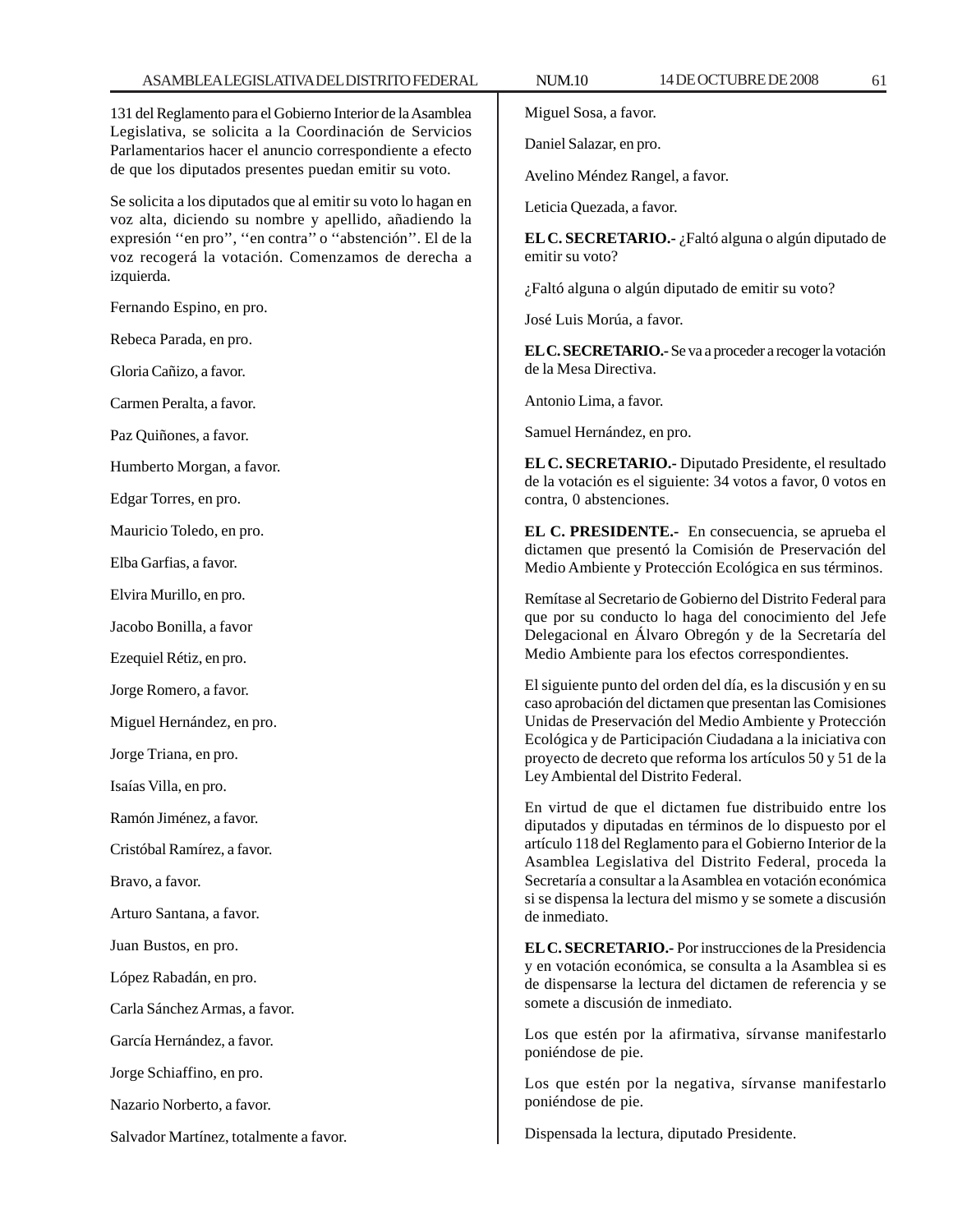# *COMISIONES UNIDAS DE PRESERVACIÓN DEL MEDIO AMBIENTE Y PROTECCIÓN ECOLÓGICA Y DE PARTICIPACIÓN CIUDADANA.*

*DICTAMEN QUE PRESENTAN LAS COMISIONES UNIDAS DE PRESERVACIÓN DEL MEDIO AMBIENTE Y PROTECCIÓN ECOLÓGICA Y DE PARTICIPACIÓN CIUDADANA, RELATIVO A LA INICIATIVA CON PROYECTO DE DECRETO QUE REFORMA LOS ARTÍCULOS 50 Y 51 DE LA LEY AMBIENTAL DEL DISTRITO FEDERAL.*

# *ASAMBLEA LEGISLATIVA DEL DISTRITO FEDERAL IV LEGISLATURA*

# *P R E S E N T E.*

*A las Comisiones Unidas de Preservación del Medio Ambiente y Protección Ecológica y de Participación Ciudadana de este Órgano Legislativo en la IV Legislatura, fue turnada para su estudio, análisis y dictamen la Iniciativa con Proyecto de Decreto que Reforma los artículos 50 y 51 de la Ley Ambiental del Distrito Federal, presentada por la Diputada Celina Saavedra Ortega del Grupo Parlamentario del Partido Acción Nacional.*

*En atención a lo anterior, y con fundamento en lo dispuesto por los artículos 122, Apartado C, Base Primera, Fracción V, Incisos h) y j) de la Constitución Política de los Estados Unidos Mexicanos; 36, 40 y 42 fracciones XII y XIV del Estatuto de Gobierno del Distrito Federal 1, 7 y 10 fracción I, 59, 60 fracción II, 61, 62 fracciones XXIV y XXVI y 64 de la Ley Orgánica de la Asamblea Legislativa del Distrito Federal; 1, 28, 29, 32 y 87 del Reglamento para el Gobierno Interior de la Asamblea Legislativa del Distrito Federal, y; 1, 9 fracción I, 50, 52, 58, 59 60, 61 y 63 del Reglamento Interior de las Comisiones de la Asamblea Legislativa del Distrito Federal; las Comisiones Unidas que suscriben se permiten someter a la consideración de esta Asamblea el presente dictamen al tenor de los siguientes:*

## *ANTECEDENTES*

*1. En sesión del Pleno de esta Asamblea Legislativa del Distrito Federal, IV Legislatura, celebrada el pasado 27 de septiembre, fue presentada por la Diputada Celina Saavedra Ortega del Grupo Parlamentario del Partido Acción Nación? la Iniciativa con Proyecto de Decreto que Reforma los artículos 50 y 51 de la Ley Ambiental del Distrito Federal.*

*2. El día 28 de septiembre del presente año, el Diputado Jorge Romero Herrera, Vicepresidente de la Mesa Directiva de la Asamblea Legislativa, remitió a las Comisiones Unidas de Preservación del Medio Ambiente y Protección Ecológica y de Participación Ciudadana* *respectivamente, la Iniciativa con Proyecto de Decreto anteriormente indicada, a efecto de que con fundamento en los artículos 36 fracciones V y VII de la Ley Orgánica, 28, 86 y 87 párrafo primero del Reglamento para el Gobierno Interior, ambos de la Asamblea Legislativa del Distrito Federal, se proceda a su análisis y elaboración del dictamen correspondiente.*

*3. El pasado 3 de octubre, con el oficio MDPPSA/CSP/ 190/2007 el Diputado Fernando Espino Arévalo, Presidente de la Mesa Directiva de la Asamblea Legislativa, por acuerdo de la Comisión de Gobierno y de la propia Mesa Directiva, ratificó el turno a las Comisiones aludidas en el párrafo anterior.*

*4. En cumplimiento a lo dispuesto por el artículo 32 del Reglamento para el Gobierno Interior de la Asamblea Legislativa del Distrito Federal, estas Comisiones Unidas se reunieron el día 28 de agosto del año dos milocha para dictaminar la Iniciativa presentada, con el fin de someterla a la consideración del Pleno de esta Honorable Asamblea Legislativa, bajo los siguientes:*

## *CONSIDERANDOS*

*PRIMERO.- Que de conformidad con lo dispuesto en los artículos 1, 7 y 10 fracción I, 59, 60 fracción III, 61, 62 fracciones XXIV y XXVI y 64 de la Ley Orgánica; 1, 28, 29, 32 Y 87 del Reglamento para el Gobierno Interior, y; 1, 9 fracción I, 50, 52, 58, 59,60, 61 y 63 del Reglamento Interior de las Comisiones, todas de la Asamblea Legislativa del Distrito Federal; estas Comisiones Unidas son competentes para analizar y dictaminar la Iniciativa con Proyecto de Decreto que Reforma los artículos 50 y 51 de la Ley Ambiental del Distrito Federal.*

*SEGUNDO.- Que la Exposición de Motivos de la Iniciativa en estudio, no carece de razón cuando afirma que toda persona tiene derecho a un medio ambiente adecuado para su desarrollo y bienestar, y que los habitantes de la Capital tienen derecho a participar y ser informados sobre la realización de obras y servicios de la administración pública.*

*Es cierta la obligación que tiene la Administración Pública de garantizar el acceso a los ciudadanos a la información sobre el medio ambiente y promover una participación corresponsable de la sociedad en general en los asuntos que afecten el medio ambiente en el que viven.*

*Coincidimos en la importancia de regular y preservar las áreas verdes, las de valor ambiental y las áreas naturales protegidas competencia del Distrito Federal, así como vigilar aquellas cuya administración se suman por convenio con la Federación de los Estados y Municipios.*

*Pero en lo que no coincidimos es en la manifestación del promovente al afirmar que el gobierno central ejecuta*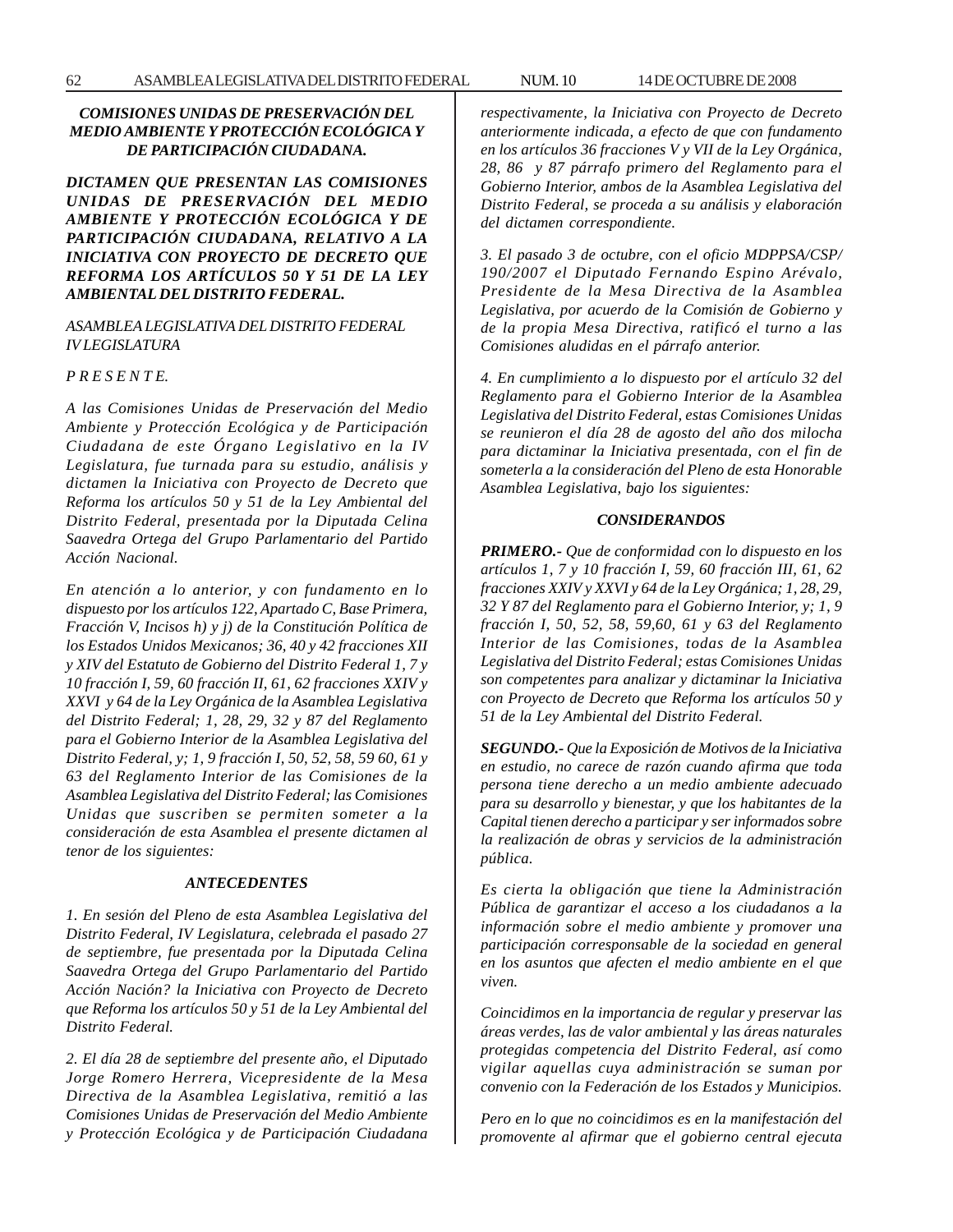*obras que no son sometidas a consulta ni se le da a conocer a los ciudadanos los detalles de dichos proyectos, viéndose afectados por obras que desconocen y sobre las cuales no pudieron opinar.*

*TERCERO.- Que la iniciativa pretende garantizar los mecanismos de participación social más efectivos en la toma de decisiones y en la elaboración de programas de protección ambiental y de educación en la materia, sin considerar que la Ley Ambiental del Distrito Federal vigente contempla en la fracción IV del artículo 18, la obligación de las autoridades ambientales del Distrito Federal para garantizar el acceso de los ciudadanos a la información sobre el medio ambiente y la participación corresponsable de la sociedad en general; en el artículo 21, se atribuye a la Secretaría del Medio Ambiente la obligación de promover y garantizar la participación corresponsable de la ciudadanía, para la toma de decisiones mediante los mecanismos establecidos por la Ley de Participación Ciudadana en los programas de desarrollo sustentable.*

*CUARTO.- Que atento a lo anterior el gobierno capitalino ha cumplido con la obligación de convocar a toda persona y sector interesado en la protección ambiental, a instituciones académicas, profesionistas, organizaciones sociales y empresariales que han opinado sobre los planes, programas y acciones de desarrollo urbano y ordenamiento ecológico para el Distrito Federal; tal puede ser el caso de la ''Consulta Verde'', realizada el pasado 29 de julio del año 2007, la cual tuvo como objetivo definir a través de la opinión de la ciudadanía las acciones a favor del desarrollo sustentable y del medio ambiente, por lo que se puede suponer que la política de desarrollo sustentable del gobierno local para el 2008, surge de una participación ciudadana sin precedentes en el Distrito Federal.*

*QUINTO.- Que adicionalmente al artículo 30 de la Ley Ambiental, existen instrumentos y procedimientos muy claros para la elaboración, aprobación e inscripción de los programas de ordenamiento ecológico en el Distrito Federal. Como lo dispone el artículo 31, la responsabilidad de la administración pública capitalina comienza con la publicación del inicio del proceso en la Gaceta Oficial y en un diario de mayor circulación. Inmediatamente después se elaboran los proyectos de programas y abre el periodo de consulta pública. A continuación se llevan a cabo audiencias con la población y se recogen propuestas y planteamientos de todo interesado. La propuesta se dictamina motivada y fundadamente. Desde luego que se expone permanentemente el dictamen para consulta ciudadana en las oficinas de la Secretaría del Medio Ambiente y se incorporan las observaciones de la comunidad, garantizándose la transparencia del proceso. Por último*

*se remite el Proyectó al Jefe de Gobierno y éste con o sin sus propias observaciones le presenta en forma de Iniciativa a la Asamblea Legislativa del Distrito Federal para su análisis y dictamen.*

*Una vez aprobado, el ordenamiento ecológico permite entonces definir y regular los usos de suelo, el suelo de conservación, los criterios ambientales aplicables, los usos y destinos de suelo de los programas de desarrollo urbano, los asentamientos humanos en suelo de conservación, la protección de los recursos naturales, las obras y las actividades que se pretenden ejecutar y el desarrollo regional. Se convierte en un instrumento de orden público e interés social, obligatorio para todo el mundo, es decir, se convierte en Ley.*

*Como lo señala el artículo 35, los programas de ordenamiento ecológico, que por cierto se revisan en forma permanente y en su caso se actualizan cada tres años, se aplican por parte de la autoridad encargada de hacer valer las leyes en el Distrito Federal: el Poder Ejecutivo.*

*SEXTO.- Naturalmente, el principio del imperio de la Ley se aplica en materia de solicitudes y autorizaciones de impacto ambiental, en los proyectos y en la ejecución de obras, en el establecimiento de actividades productivas, en el aprovechamiento de los recursos naturales, en la creación de las áreas naturales protegidas, y en los programas de desarrollo urbano. Asimismo resultan aplicables para todas las normas de prevención, preservación y control de la contaminación atmosférica del agua y del suelo, de los recursos naturales incluyendo flora y fauna, y resulta obligatorio para la autoridad asegurarse de que se apliquen la política de desarrollo sustentable, la prestación de servicios ambientales, las medidas de control y seguridad y las sanciones.*

*SÉPTIMO.- Que la reforma que se propone al artículo 50 de la Ley Ambiental del Distrito Federal, fortalecerá los mecanismos aplicados por el gobierno capitalino para conocer la opinión de los gobernados, siendo conveniente agregar que la Secretaría de Medio Ambiente dicte las medidas y mecanismos para llevar a cabo la consulta pública.*

*OCTAVO: Que no es necesaria la reforma que se pretende al artículo 51 de la Ley en estudio, dado que la publicación es un mecanismo de la consulta pública, por lo que se debe de dejar la atribución a la Secretaría del Medio Ambiente de requerir el resumen a los proyectos que no necesiten la presentación de la manifestación de impacto ambiental en modalidad específica, pues por la magnitud de impacto ambiental generado, la ciudadanía puede opinar sobre su desarrollo. Todo esto, ya que solo un tipo de obras y actividades requieren de la presentación de la*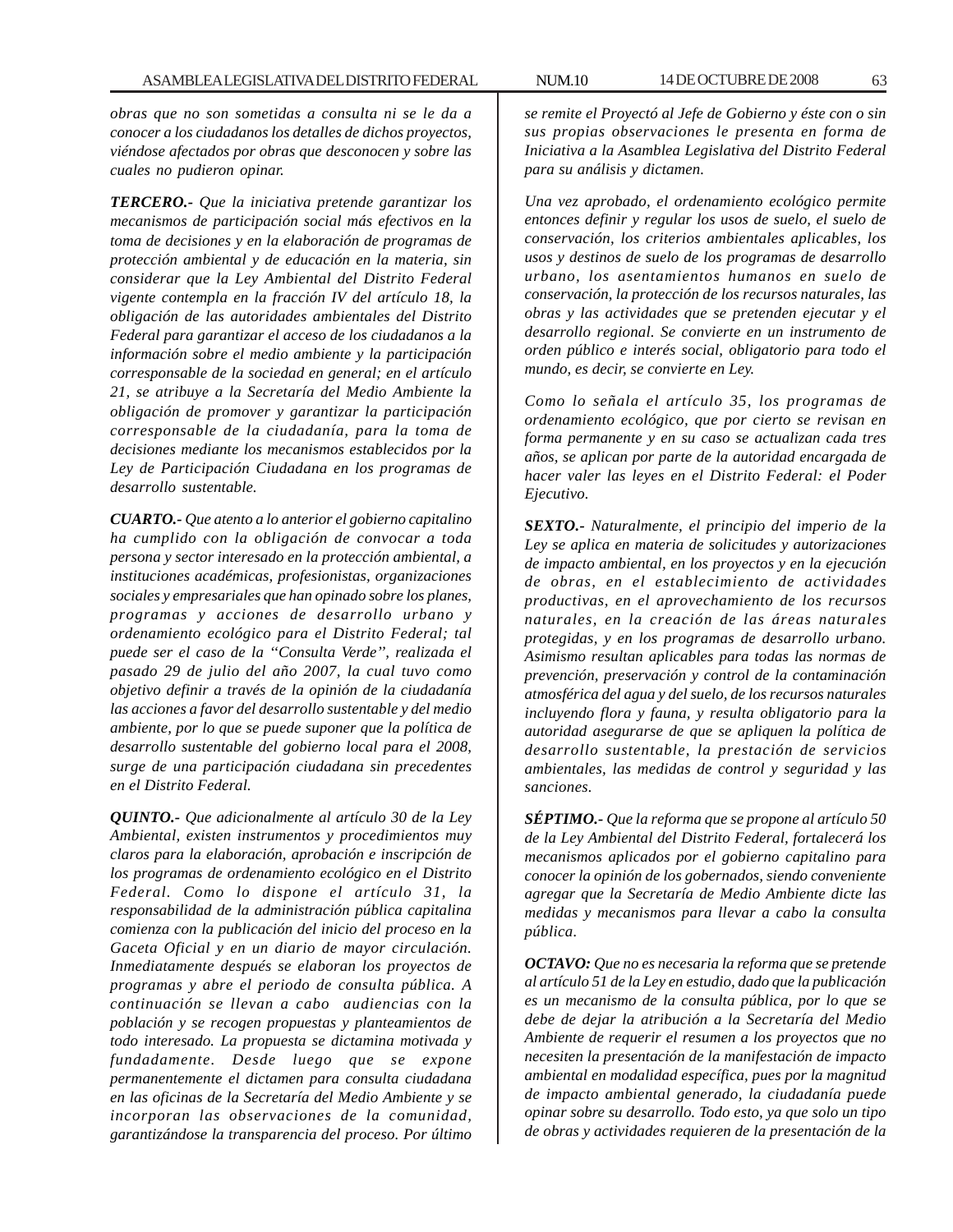*manifestación de impacto ambiental en modalidad específica.*

*En cuanto a la pretensión de derogar el segundo y tercer párrafo del artículo antes referido, se considera inconveniente, pues con ello se elimina la certeza jurídica al ciudadano de ser escuchado y atendido por la autoridad, sin olvidar que los resultados de la consulta así como las observaciones que se generen con respecto a ella, son elementos de juicio para el ejercicio de las funciones de la autoridad convocante.*

*Por lo anterior y con fundamento en los artículos 59, 60 Fracción II, 61, 62 Fracciones XXIV y XXVI, 63 y 64 de la Ley Orgánica, 1,28,29,32,33 y 87 del Reglamento para el Gobierno Interior, y; 1, 4, 8, 9 fracción I, 50, 52, 58, 59, 60, 61, 62 y 63 del Reglamento Interior de las Comisiones, todas de la Asamblea Legislativa del Distrito Federal; y una vez estudiada y analizada la iniciativa de referencia, así como los razonamientos vertidos en los considerandos del presente instrumento, éstas Comisiones Unidas de Preservación del Medio Ambiente y Protección Ecológica y de Participación Ciudadana de la Asamblea Legislativa del Distrito Federal, IV Legislatura, emiten el siguiente:*

## *RESOLUTIVO*

*ÚNICO: ES DE APROBARSE LA INICIATIVA CON PROYECTO DE DECRETO QUE REFORMA LA LEY AMBIENTAL DEL DISTRITO FEDERAL, PRESENTADA POR LA DIPUTADA CELINA SAAVEDRA ORTEGA DEL GRUPO PARLAMENTARIO DEL PARTIDO ACCIÓN NACIONAL, para quedar como sigue:*

*Se reforma el primer párrafo y se adiciona un segundo y tercer párrafo al artículo 50 de la Ley Ambiental del Distrito Federal, para quedar como sigue:*

*ARTÍCULO 50.- La autoridad competente, deberá llevar a cabo una consulta pública, conforme a las bases de la Ley de Participación Ciudadana y al Reglamento de la presente Ley.*

*Dicha consulta tendrá que realizarse a costa del interesado que haya presentado la manifestación a la que se refiere el artículo 47 de esta Ley, con independencia del pago de la publicación a la que se refiere el siguiente artículo.*

*En estos casos, la Secretaría dictará las medidas y los mecanismos de operación que considere pertinentes para el desarrollo de la consulta pública.*

# *TRANSITORIOS*

*PRIMERO.- Publíquese en la Gaceta Oficial del Distrito Federal y en el Diario Oficial de Federación para su mayor difusión.*

*SEGUNDO.- El presente decreto entrara en vigor al día siguiente de su publicación.*

*Así lo resolvieron y firman los integrantes de las Comisiones Unidas de de Preservación del Medio Ambiente y Protección Ecológica y de Participación Ciudadana, a los 28 días del mes de agosto del año de 2008.*

*Comisión de Participación Ciudadana.*

*Dip. Humberto Morgan Colón, Presidente; Dip. Leticia Quezada Contreras, Vicepresidente; Dip. Laura Piña Olmedo, Integrante; Dip. Enrique Pérez Correa, Integrante; Dip. Paula Adriana Soto Maldonado, Integrante; Dip. Antonio Lima Barrios, Integrante.*

*Comisión de Preservación del Medio Ambiente y Protección Ecológica.*

*Dip. Leonardo Álvarez Romo, Presidente; Dip. Avelino Méndez Rangel, Vicepresidente; Dip. Juan Bustos Pascual, Integrante; Dip. Carlos Hernández Mirón, Integrante; Dip. Rebeca Parada Ortega, Integrante; Dip. María del Carmen Peralta Vaqueiro, Integrante.*

**EL C. PRESIDENTE.-** Gracias, diputado Lima. Para fundamentar el dictamen, se concede el uso de la palabra al diputado Humberto Morgan Colón a nombre de las Comisiones Unidas de Preservación del Medio y Protección Ecológica y de Participación Ciudadana. Adelante, diputado Morgan.

**EL C. DIPUTADO HUMBERTO MORGAN COLÓN.-** Con su venia, diputado Presidente.

En obvio de tiempo y con base en la normatividad vigente, me permito leer sólo algunos considerandos y el resolutivo de las Comisiones Unidas.

Considerandos:

Primero.- Que estas Comisiones Unidas son competentes para analizar y dictaminar la iniciativa en comento.

Segundo.- Que la exposición de motivos de la iniciativa en estudio no carece de razón cuando afirma que toda persona tiene derecho a un medio ambiente adecuado para su desarrollo y bienestar y que los habitantes de la capital tienen derecho a participar y ser informados sobre la realización de obras y servicios de la Administración Pública.

Tercero.- Que la iniciativa pretende garantizar los mecanismos de participación social más efectivos en la toma de decisiones y en la elaboración de programas de protección ambiental y de educación en la materia previstos en la Ley Ambiental del Distrito Federal vigente, tal es el caso de la fracción IV del artículo 18, en la que se dispone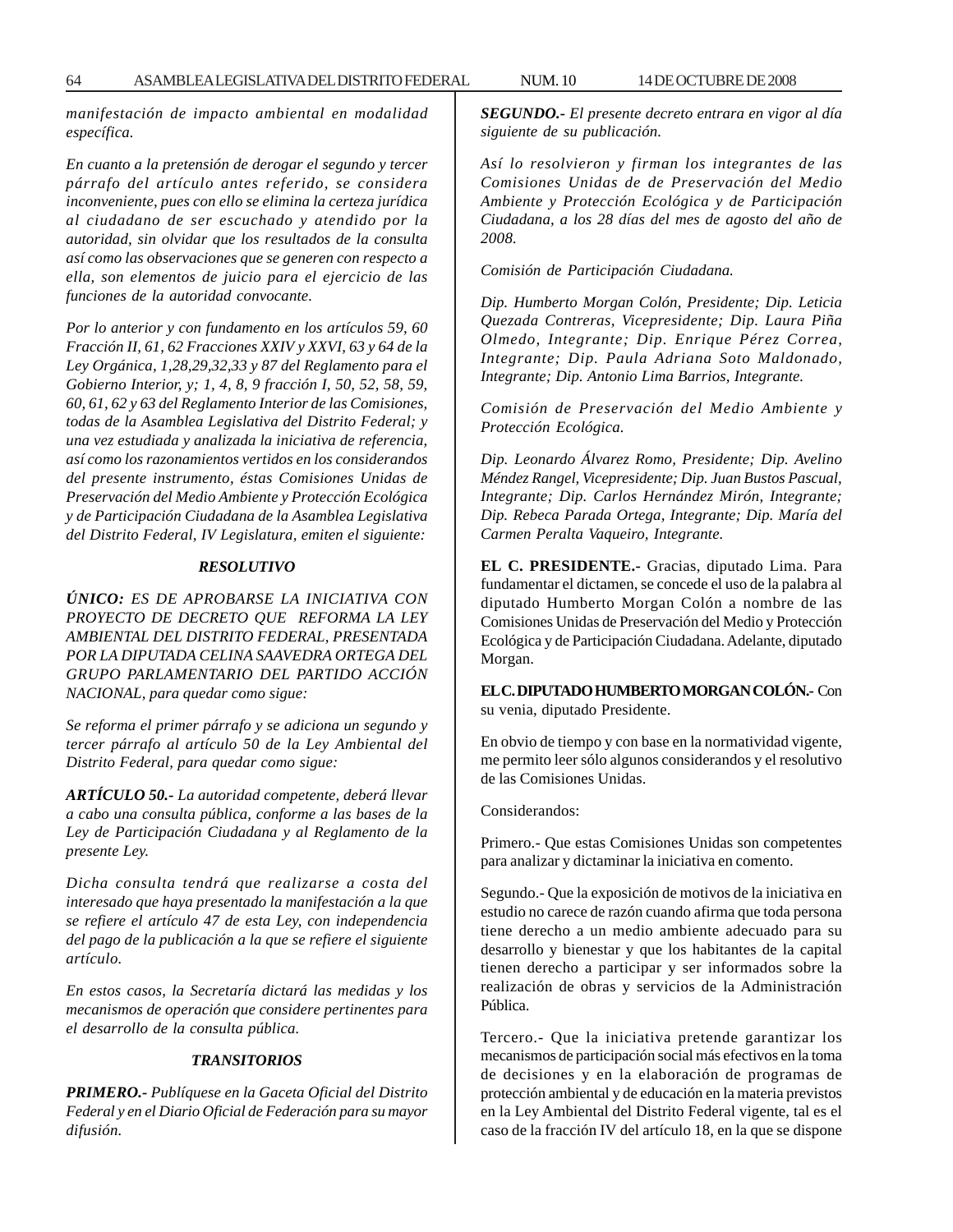la obligación de las autoridades ambientales del Distrito Federal para garantizar el acceso de los ciudadanos a la información sobre el medio ambiente y la participación corresponsable de la sociedad en general o bien el artículo 21 que atribuye a la Secretaría del Medio Ambiente la obligación de promover y garantizar la participación corresponsable de la ciudadanía para la toma de decisiones mediante los mecanismos establecidos por la Ley de Participación Ciudadana en los programas de desarrollo sustentable.

Quinto.- Sin embargo, la reforma que se propone al artículo 50 de la Ley Ambiental del Distrito Federal, elimina la ambigüedad existente, fortaleciendo en ello los mecanismos aplicados por el gobierno capitalino para conocer la opinión de los gobernados. Aunado a lo anterior se consideró conveniente agregar a la propuesta de la promovente, que la Secretaría del Medio Ambiente dicte las medidas y mecanismos para llevar a cabo la consulta pública.

Sexto.- Por lo que se refiere a la pretensión de derogar los párrafos primero y segundo del artículo 51, se consideró improcedente, pues debemos de considerar que los resultados de la consulta así como las observaciones que se generan con motivo de la misma serán elementos de convicción para la autoridad a efecto de emitir un pronunciamiento que englobe todos los factores ambientales que puedan ser afectados con la realización del proyecto, por lo que al reformar este artículo se estaría eliminando la certeza jurídica al ciudadano de ser escuchado y atendido por la autoridad, reiterando que los resultados de la consulta así como las observaciones que se generen con respecto a ella son elementos de juicio para el ejercicio de las funciones de la autoridad convocante.

Por lo anterior estas Comisiones Unidas resuelven:

Único.- Es de aprobarse la iniciativa con proyecto de decreto que reforma la Ley Ambiental del Distrito Federal, presentada por la diputada Celina Saavedra Ortega, del grupo parlamentario del Partido Acción Nacional.

Se reforma el primer párrafo y se adiciona un segundo y tercer párrafo al artículo 50 de la Ley Ambiental del Distrito Federal, para quedar como sigue:

Artículo 50.- La autoridad competente deberá de llevar a cabo una consulta pública conforme a las bases de la Ley de Participación Ciudadana y al Reglamento de la presente ley. Dicha consulta tendrá que realizarse a costa del interesado que haya presentado la manifestación a la que se refiere el artículo 47 de esta ley, con independencia del pago de la publicación a la que se refiere el siguiente artículo. En estos casos la Secretaría dictará las medidas y los mecanismos de operación que considere pertinentes para el desarrollo de la consulta pública.

Transitorios:

Primero.- Publíquese en la Gaceta Oficial del Distrito Federal y en el Diario Oficial de la Federación para su mayor difusión.

Segundo.- El presente decreto entrará en vigor al día siguiente de su publicación.

Así lo resolvieron y firman los integrantes de las Comisiones Unidas de Preservación del Medio Ambiente y Protección Ecológica y de Participación Ciudadana a los 28 días del mes de agosto del año 2008.

Sólo para comentar, diputadas y diputados, que éste es un avance dentro de las modificaciones de la Ley de Participación Ciudadana y que da certeza jurídica sobre todo en términos de cuidar las pocas reservas que tiene el Distrito Federal y en este sentido hacemos y solicitamos de manera muy respetuosa la aprobación del dictamen con su voto, por supuesto, a favor.

Es cuanto, diputado Presidente.

**EL C. PRESIDENTE.-** Gracias, diputado Morgan. Está a discusión el dictamen. Se abre el registro de oradores. ¿Oradores en contra?

¿Alguna o algún diputado desea razonar su voto?

Proceda la Secretaría a recoger la votación nominal del dictamen en lo general y en lo particular en un solo acto.

**LA C. SECRETARIA DIPUTADA MARÍA ELBA GARFIAS MALDONADO.-** Se va a proceder a recoger la votación nominal del dictamen en lo general y en lo particular en un solo acto. De conformidad con lo establecido en el artículo 131 del Reglamento para el Gobierno Interior de la Asamblea, se solicita a la Coordinación de Servicios Parlamentarios hacer el anuncio correspondiente a efecto de que los diputados presentes puedan emitir su voto.

Se solicita a los diputados que al emitir su voto lo hagan en voz alta, diciendo su nombre y apellido, añadiendo la expresión en pro, en contra o abstención. La de la voz recogerá la votación. Comenzamos de derecha a izquierda.

Espino Arévalo, en pro. Rebeca Parada, en pro. Gloria Cañizo, en pro. Carmen Peralta, a favor. Paz Quiñones, a favor. Humberto Morgan, a favor. Edgar Torres, en pro. Juan Bustos, a favor.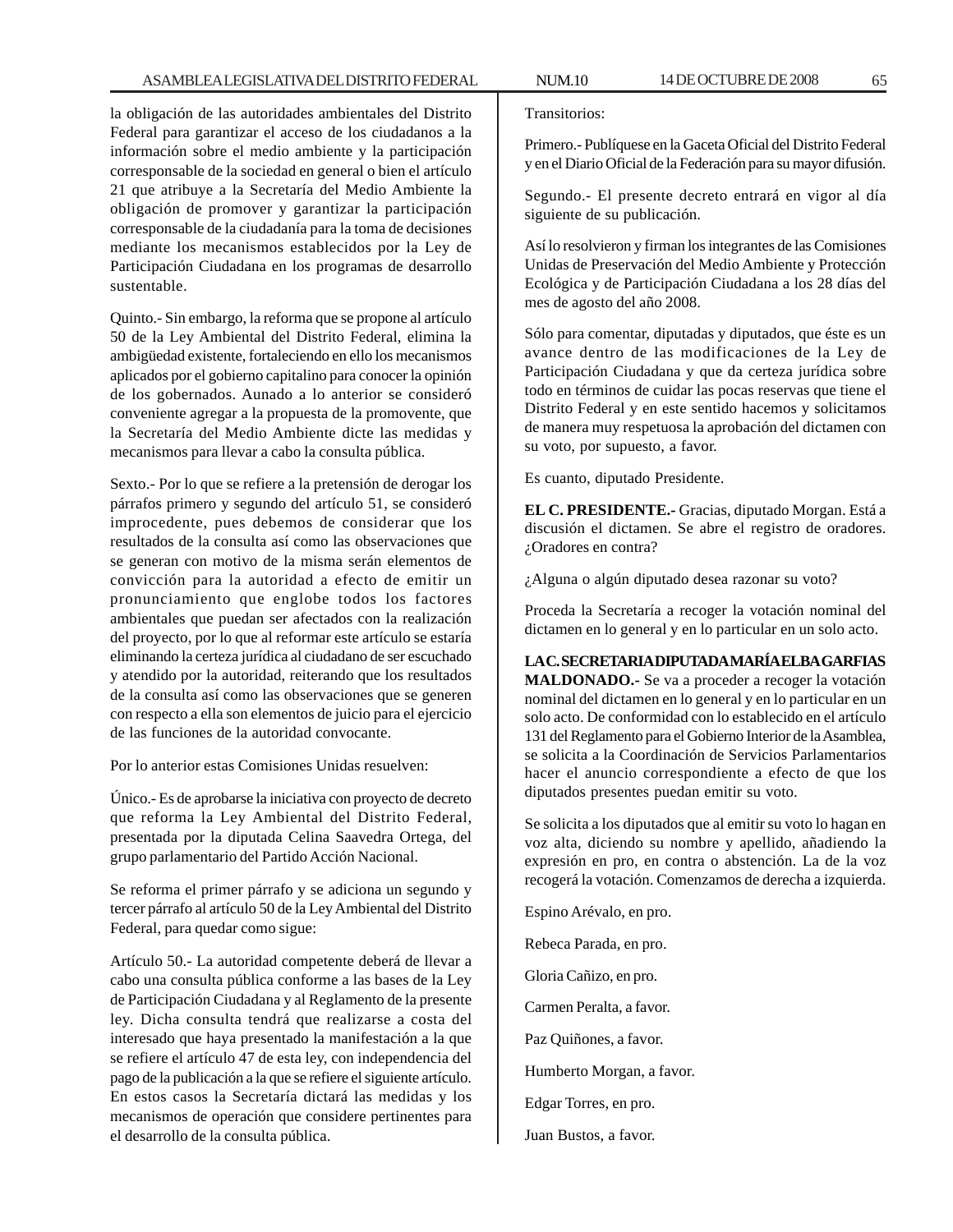| Beltrán Cordero, a favor.                                                                                                                 | EL C. PRESIDENTE.- En consecuencia se aprueba el<br>dictamen que presentaron las Comisiones Unidas de<br>Preservación del Medio Ambiente y Protección Ecológica<br>y de Participación Ciudadana, por el que se reforma la Ley<br>Ambiental del Distrito Federal.<br>Remítase al Jefe de Gobierno del Distrito Federal para su<br>promulgación y publicación en la Gaceta Oficial del Distrito<br>Federal y para su mayor difusión en el Diario Oficial de la<br>Federación.                                                                                                                                                                                                                                                                                                       |
|-------------------------------------------------------------------------------------------------------------------------------------------|-----------------------------------------------------------------------------------------------------------------------------------------------------------------------------------------------------------------------------------------------------------------------------------------------------------------------------------------------------------------------------------------------------------------------------------------------------------------------------------------------------------------------------------------------------------------------------------------------------------------------------------------------------------------------------------------------------------------------------------------------------------------------------------|
| Mauricio Toledo, en pro.                                                                                                                  |                                                                                                                                                                                                                                                                                                                                                                                                                                                                                                                                                                                                                                                                                                                                                                                   |
| José Luis Morúa, a favor.                                                                                                                 |                                                                                                                                                                                                                                                                                                                                                                                                                                                                                                                                                                                                                                                                                                                                                                                   |
| Elvira Murillo, en pro.                                                                                                                   |                                                                                                                                                                                                                                                                                                                                                                                                                                                                                                                                                                                                                                                                                                                                                                                   |
| Jorge Romero, a favor.                                                                                                                    |                                                                                                                                                                                                                                                                                                                                                                                                                                                                                                                                                                                                                                                                                                                                                                                   |
| Agustín Castilla, en pro.                                                                                                                 |                                                                                                                                                                                                                                                                                                                                                                                                                                                                                                                                                                                                                                                                                                                                                                                   |
| Margarita Martínez, en pro.                                                                                                               | Esta Presidencia informa que se recibió una iniciativa de<br>decreto por la que se adicionan y reforman artículos<br>diversos de la Ley para el Funcionamiento de<br>Establecimientos Mercantiles del Distrito Federal, de la<br>diputada Laura Piña Olmedo, del grupo parlamentario del<br>Partido de la Revolución Democrática.                                                                                                                                                                                                                                                                                                                                                                                                                                                 |
| Miguel Hernández, en pro.                                                                                                                 |                                                                                                                                                                                                                                                                                                                                                                                                                                                                                                                                                                                                                                                                                                                                                                                   |
| Jorge Triana, en pro.                                                                                                                     |                                                                                                                                                                                                                                                                                                                                                                                                                                                                                                                                                                                                                                                                                                                                                                                   |
| Isaías Villa, en pro.                                                                                                                     |                                                                                                                                                                                                                                                                                                                                                                                                                                                                                                                                                                                                                                                                                                                                                                                   |
| Cristóbal Ramírez, a favor.                                                                                                               | <b>INICIATIVA CON PROYECTO DE DECRETO POR EL</b><br><b>QUE SE ADICIONAN Y REFORMAN DIVERSOS</b><br>ARTÍCULOS DE LA LEY PARA EL FUNCIONAMIENTO                                                                                                                                                                                                                                                                                                                                                                                                                                                                                                                                                                                                                                     |
| A favor, Bravo.                                                                                                                           |                                                                                                                                                                                                                                                                                                                                                                                                                                                                                                                                                                                                                                                                                                                                                                                   |
| Arturo Santana, a favor.                                                                                                                  | DE ESTABLECIMIENTOS MERCANTILES DEL                                                                                                                                                                                                                                                                                                                                                                                                                                                                                                                                                                                                                                                                                                                                               |
| Jorge Schiaffino, a favor.                                                                                                                | <b>DISTRITO FEDERAL.</b><br>Dip. Víctor Hugo Círigo Vázquez.<br>Presidente de la Comisión de Gobierno.                                                                                                                                                                                                                                                                                                                                                                                                                                                                                                                                                                                                                                                                            |
| Nazario Norberto, a favor.                                                                                                                |                                                                                                                                                                                                                                                                                                                                                                                                                                                                                                                                                                                                                                                                                                                                                                                   |
| Salvador Martínez, a favor.                                                                                                               | PRESENTE.                                                                                                                                                                                                                                                                                                                                                                                                                                                                                                                                                                                                                                                                                                                                                                         |
| Daniel Salazar, en pro.                                                                                                                   | Laura Piña Olmedo, diputada integrante del grupo                                                                                                                                                                                                                                                                                                                                                                                                                                                                                                                                                                                                                                                                                                                                  |
| Avelino Méndez Rangel, a favor.                                                                                                           | parlamentario del Partido de la Revolución Democrática<br>en la Asamblea Legislativa del Distrito Federal IV                                                                                                                                                                                                                                                                                                                                                                                                                                                                                                                                                                                                                                                                      |
| Leticia Quezada, a favor.                                                                                                                 | Legislatura, con fundamento en lo dispuesto por los                                                                                                                                                                                                                                                                                                                                                                                                                                                                                                                                                                                                                                                                                                                               |
| López Rabadán, en pro.                                                                                                                    | artículos 122, Apartado C, Base primera fracción V, inciso<br>l) de la Constitución Política de los Estados Unidos<br>Mexicanos; 42 fracción XVI del Estatuto de Gobierno del<br>Distrito Federal; 10 fracción I; 17 fracción IV; 88 fracción<br>I; y segundo párrafo del artículo 89 de la Ley Orgánica<br>de la Asamblea Legislativa del Distrito Federal; 85<br>fracción I, 86 párrafo primero del Reglamento para el<br>Gobierno Interior de la Asamblea Legislativa del Distrito<br>Federal, someto a consideración de esta Honorable<br>Asamblea Legislativa del Distrito Federal, Iniciativa con<br>Proyecto de Decreto por el que se adicionan y reforman<br>diversos artículos de la Ley para el Funcionamiento de<br>Establecimientos Mercantiles del Distrito Federal: |
| Ezequiel Rétiz, en pro.                                                                                                                   |                                                                                                                                                                                                                                                                                                                                                                                                                                                                                                                                                                                                                                                                                                                                                                                   |
| LA C. SECRETARIA.- ¿Faltó alguna o algún diputado de<br>emitir su voto?                                                                   |                                                                                                                                                                                                                                                                                                                                                                                                                                                                                                                                                                                                                                                                                                                                                                                   |
| Miguel Sosa, a favor.                                                                                                                     |                                                                                                                                                                                                                                                                                                                                                                                                                                                                                                                                                                                                                                                                                                                                                                                   |
| Alejandro Ramírez, en pro.                                                                                                                |                                                                                                                                                                                                                                                                                                                                                                                                                                                                                                                                                                                                                                                                                                                                                                                   |
| García Hernández, a favor.                                                                                                                |                                                                                                                                                                                                                                                                                                                                                                                                                                                                                                                                                                                                                                                                                                                                                                                   |
| LA C. SECRETARIA.- ¿Faltó alguna o algún diputado de<br>emitir su voto?                                                                   |                                                                                                                                                                                                                                                                                                                                                                                                                                                                                                                                                                                                                                                                                                                                                                                   |
| Se va a proceder a recoger la votación de la Mesa Directiva:                                                                              | EXPOSICIÓN DE MOTIVOS                                                                                                                                                                                                                                                                                                                                                                                                                                                                                                                                                                                                                                                                                                                                                             |
| Elba Garfias, a favor.                                                                                                                    | El día 20 de junio de 2008, un operativo mal planeado, y<br>pésimamente ejecutado por la Secretaria de Seguridad<br>Pública, dio como resultado el fallecimiento de 12<br>personas. Estos hechos han consternado e indignado a<br>los habitantes de esta ciudad y nos hacen recordar la<br>tragedia ocurrida en el establecimiento mercantil<br>denominado "Lobohombo".                                                                                                                                                                                                                                                                                                                                                                                                           |
| Samuel Hernández, en pro.                                                                                                                 |                                                                                                                                                                                                                                                                                                                                                                                                                                                                                                                                                                                                                                                                                                                                                                                   |
| LA C. SECRETARIA.- Diputado Presidente, el resultado<br>de la votación es el siguiente: 34 votos a favor, 0 en contra,<br>0 abstenciones. |                                                                                                                                                                                                                                                                                                                                                                                                                                                                                                                                                                                                                                                                                                                                                                                   |
|                                                                                                                                           |                                                                                                                                                                                                                                                                                                                                                                                                                                                                                                                                                                                                                                                                                                                                                                                   |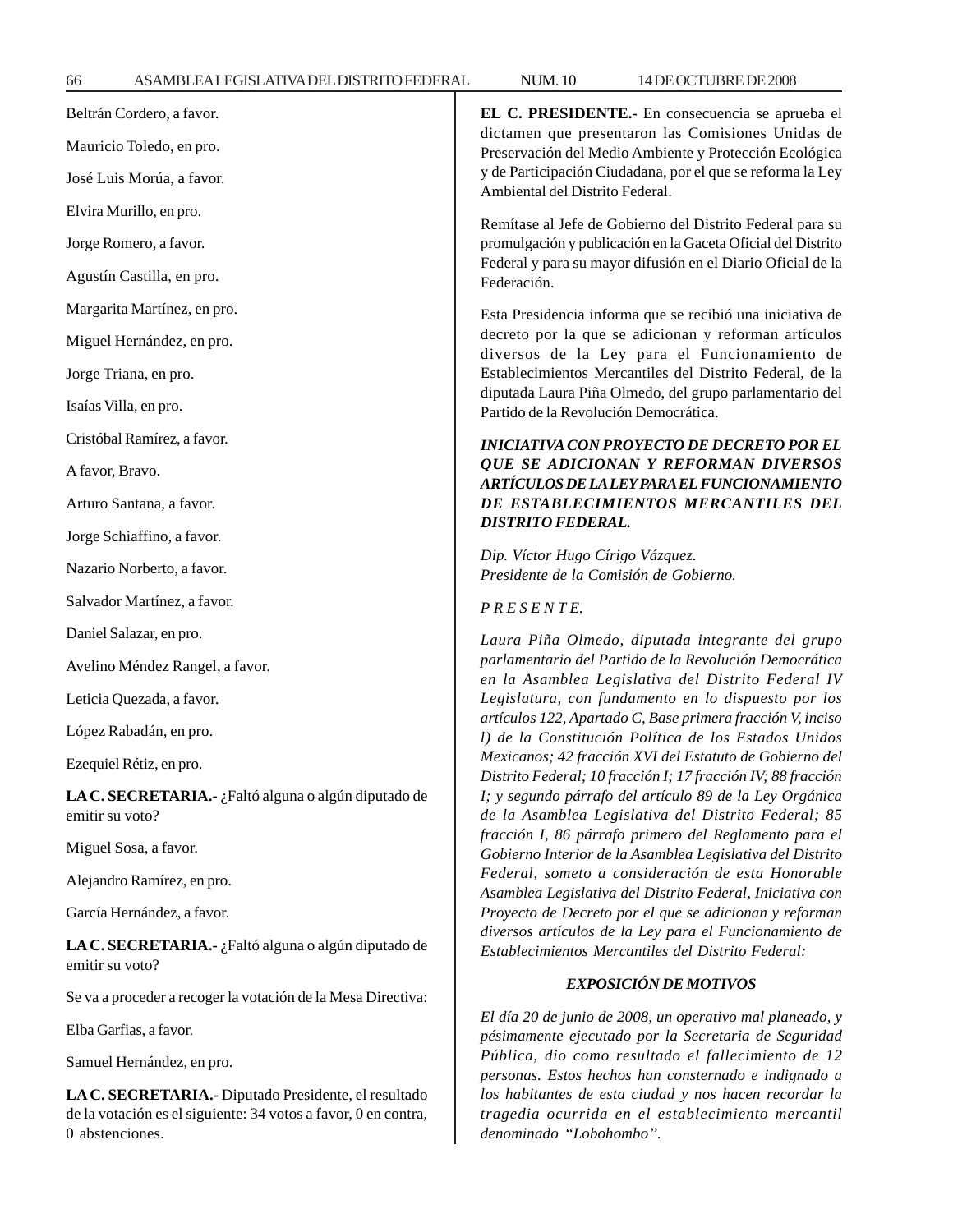# ASAMBLEA LEGISLATIVA DEL DISTRITO FEDERAL NUM.10 14 DE OCTUBRE DE 2008 67

*El 20 de octubre de año 2000, un incendio dentro de la discoteca ''Lobohombo'', ubicada en la Avenida de los Insurgentes, cerca de la esquina con la Avenida Reforma; provoco la muerte de 22 personas, entre empleados y clientes. Esta tragedia fue el resultado de la codicia de 105 dueños y encargados del establecimiento mercantil; 105 cuales, con la finalidad de impedir que 105 clientes salieran del lugar sin pagar el consumo, bloquearon los accesos y salidas del lugar.*

*Estos trágicos acontecimientos, fueron el motivo principal para que se reformara en su totalidad en el año de 2002, la Ley para el Funcionamiento Establecimientos Mercantiles del Distrito Federal.*

*Una historia diferente, pero con un final trágico, al igual que los hechos ocurridos en el ''Lobohombo'' sucedió el día 20 de junio del año 2008. En esta ocasión fueron 12 las personas que perdieron la vida, desafortunadamente en esta ocasión, aquellos que tenían el deber de garantizar la seguridad de los habitantes de esta ciudad, fueron quienes provocaron con su imprudencia lo que hoy es un hecho que lamenta toda la ciudad.*

*La tragedia ocurrida dentro del establecimiento mercantil denominado ''News Divine'' esta relacionada directamente con una serie de desafortunados acontecimientos, que fueron producto de una mala planeación y actuación de la policía de esta Ciudad. Lo anterior se constata con las fotografías publicadas en las primeras planas de algunos periódicos de circulación nacional. En las fotografías impresas en estos diarios, se aprecia claramente un grupo de policías impidiendo la salida de los clientes del establecimiento, situación que provoco que la multitud se literalmente, se ''compactara'' lo cual provoco la muerte de varias personas por asfixia.*

*La vida de esas personas se ha perdido. Nada de lo que se haga o diga por parte de las Autoridades administrativas o judiciales, servirá para recuperarlas. Tampoco será suficiente la renuncia al cargo del Secretario de Seguridad Pública, ni del Procurador de Justicia del Distrito Federal, o la licencia para separase del cargo solicitada por del Delegado en Gustavo A. Madero, no remedia en nada la situación.*

*Como ser humano y representante de una parte de los habitantes del Distrito Federal, me entristece y me hace sentir impotencia las muertes de esas personas; puesto que, estoy plenamente convencida que esta tragedia pudo haberse evitado.*

*La intervención de la policía, hace que no sea posible saber si las condiciones propias del lugar en el que operaba el establecimiento mercantil, eran las adecuadas o no, y si tales condiciones fueron un factor determinante para que los hechos derivaran en la tragedia que hoy tienen de luto a la Ciudad.*

*El Jefe de Gobierno, en un afán de encontrar un mecanismo que impida que sucesos como los ocurridos se repitan nuevamente; hace ante los medios de comunicación el anuncio de enviar a la Asamblea Legislativa del Distrito Federal, una serie de reformas a la Ley de Establecimientos Mercantiles, en el sentido de que exista un órgano especializado en verificación de ''Antros'', dependiente del Gobierno Central, para verificar este tipo de establecimientos.*

*Considero que lo anterior no es una opción viable, en el sentido de regresar a concentrar estas facultades, haciendo que un solo órgano de gobierno controle a todos los ''Antros'' de la ciudad; esto equivale a crear un ente todopoderoso susceptible de corrupción por parte de las sociedades que manejan varios de estos establecimientos en diferentes puntos de la ciudad.*

*Para evitar que los establecimientos mercantiles funcionen al margen de la Ley, no se necesita más vigilancia, se necesita más transparencia en los procedimientos de autorización de licencias. No es necesario hacer más difícil los procesos para la obtención de licencias tipo ''B'', esto no resolverá la corrupción que existe en la mayoría de las autorizaciones para este tipo de establecimientos mercantiles. Es necesario contar también con procedimientos viables y efectivos, para efecto de las revocaciones de licencias y declaraciones de apertura de establecimientos mercantiles.*

*Las verificaciones administrativas que se realizan a establecimientos mercantiles en los que se tiene conocimiento de vender bebidas alcohólicas a menores de edad, deben de ser actos jurídicos tendientes a erradicar este tipo de establecimientos mercantiles, que solamente pueden calificarse como dañinos para nuestra juventud; puesto que no se trata de lugares de diversión, sino que se convierten en lugares en donde los adolescentes inician el consumo de alcohol, tabaco y en algunos casos de drogas.*

*Los jóvenes, son sin duda alguna, uno de nuestros principales recursos como país; puesto que, son ellos los relevos generacionales a corto y mediano plazo, que desempeñaran empleos, trabajos, oficios, cargos públicos, que actualmente ocupamos los adultos. Es por esto, que debemos tener un especial cuidado en vigilar que nuestros jóvenes, en especial aquellos que están en la adolescencia, no encuentren lugares en donde inicien el consumo de alcohol en esta etapa de la vida, puesto que, de ser así tengan una mayor probabilidad de convertirse en adultos alcohólicos.*

*Uno de los problemas de salud que enfrenta este sector de la población es el alcoholismo; este es considerado una enfermedad progresiva, crónica degenerativa. Esta enfermedad produce o esta relacionada directamente con*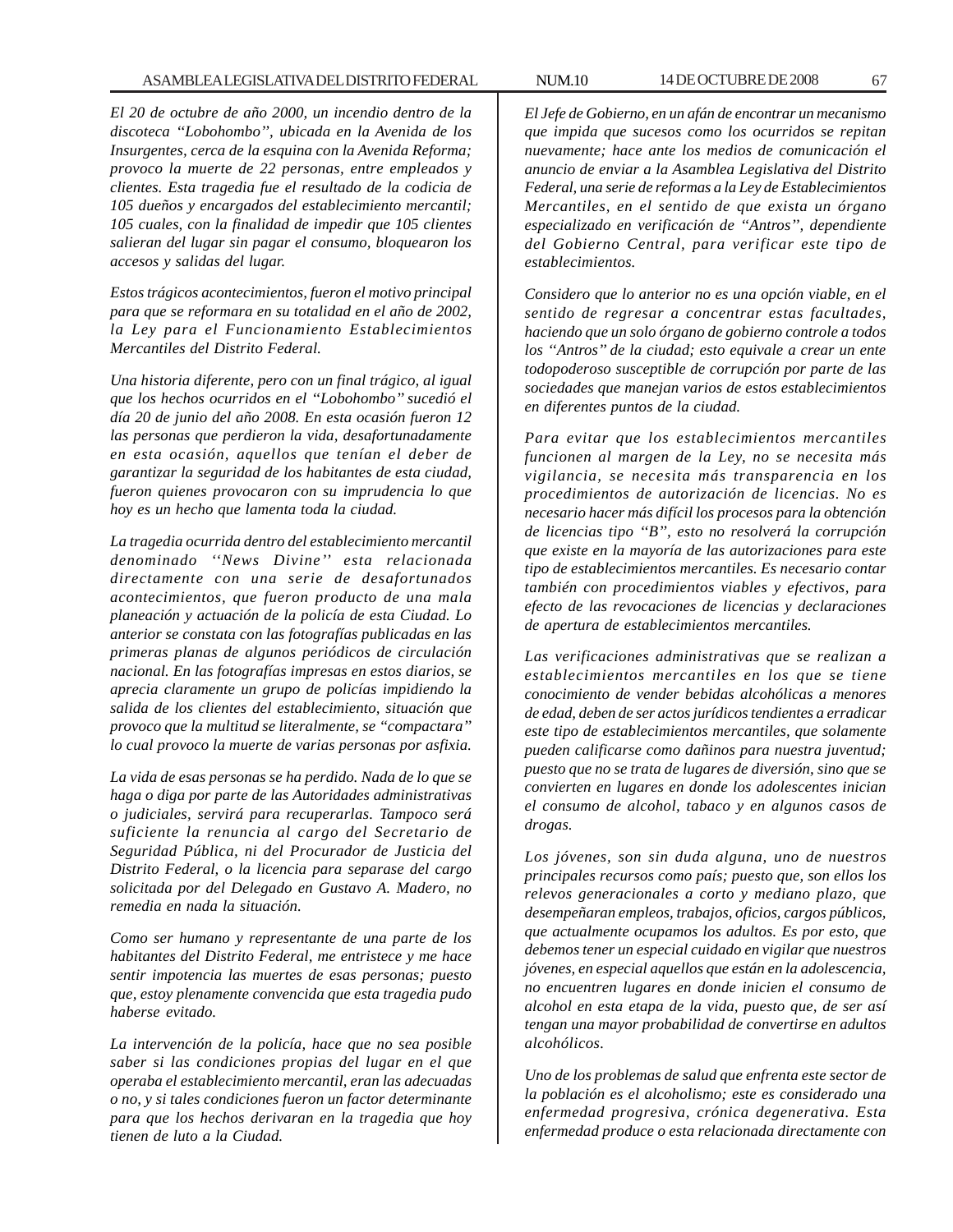*otras enfermedades tales como: Cardiopatía, Diabetes, Cáncer de esófago, de boca, de garganta y laringe, Problemas Gastrointestinales, Malnutrición, Síndrome de dificultad respiratoria agudo, etc.*

*El consumo de alcohol, dependiendo de la cantidad, tiene graves consecuencias. En el informe ''Salud: México 2003'' elaborado por el Gobierno Federal, se encuentra la siguiente información respecto al consumo de alcohol:*

*''El consumo de alcohol también se relaciona con múltiples desenlaces adversos para la salud. La peligrosidad del alcohol depende de gran medida de la forma en la que se consume. La embriaguez está fuertemente asociada a la violencia, ya sea dentro o fuera del hogar. Se calcula que más del 20% de los homicidios están directamente relacionados con el consumo de alcohol. La asociación entre embriaguez, e incluso el consumo moderado de alcohol, y accidentes vehiculares también esta plenamente demostrada. El alcohol se relaciona con diversos tipos de cáncer y cirrosis hepática. La importancia que tiene el alcohol para la salud poblacional se pone manifiesto al constatar que las tres primeras causas de muertes en hombres de entre 20 y 39 años-homicidios, accidentes vehiculares y cirrosis-están fuertemente asociadas a su consumo.''*

*La Encuesta Nacional de Adicciones realizada en el año 2002, indica que más de tres millones (3, 522,427) de adolescentes de entre 12 y 17 años consumieron una copa completa de bebidas con alcohol en el año previo al estudio. De esta cantidad el consumo de alcohol alcanza el 60% en la población urbana.*

*Conforme a la Encuesta Nacional de Adicciones 2002, el porcentaje de jóvenes de 12 a 17 años que ingirieron cinco copas o mas en una ocasión en el último año es de (17.1 %). Los que toman diariamente y por lo menos una vez a la semana cinco o más copas en una sola ocasión es de (1.1%).*

*El porcentaje de los rubros anteriores incrementa con la edad, puesto que los jóvenes de entre 18 a 29 años que ingirieron cinco copas o mas en el último año pasa del (17.1 %) al (29%). Aumentando también el porcentaje de quienes toman diariamente y por lo menos una vez a la semana cinco o más copas en una sola ocasión, pasando los porcentajes del 1.1% al 5.3%.*

*A comienzos del año 2006, la Organización Mundial de la Salud (OMS) informó que el 5 por ciento de las muertes de jóvenes de 15 a 29 años de edad, en todo el mundo, está asociado con el consumo de alcohol.*

*Unos 140 millones de personas son dependientes del alcohol en todo el mundo, y en esa cifra se incluyen cada vez más jóvenes inclusive de edad escolar.*

*El consumo de alcohol a edades tempranas aumenta el riesgo de volverse alcohólico. Entre más temprano se inicie el consumo del alcohol más aumenta el riesgo para el abuso de drogas. El porcentaje de riesgo de volverse alcohólico de una persona con padre o madre alcohólicos es del 25%.*

*Los jóvenes mexicanos tienen el derecho a divertirse de una forma sana, que les permita cubrir sus necesidades de esparcimiento. Esta necesidad de diversión se cubre con diferentes tipos de actividades entre las que destacan las deportivas, culturales, educativas, visuales, auditivas. Es al realizar estas actividades cuando la intervención de la Autoridad debe de garantizar, que los jóvenes, sobre todo los menores de edad, no tengan acceso a drogas licitas, impidiendo que algún particular pueda utilizar algún recoveco de tipo legal, para fomentar vicios en nuestra juventud.*

*Con la finalidad de que la autoridad pueda evitar que nuestra juventud inicie el consumo de alcohol en la adolescencia y estén expuestos a convertirse en adultos alcohólicos, es importante que cuente con un marco jurídico adecuado, que entre otras cosas le permita:*

*Aplicar procedimientos claros, justos, expeditos e infranqueables para los particulares. Que permitan el cierre definitivo de los establecimientos mercantiles que violan la Ley, específicamente en los casos en los que se corrompe a nuestra juventud.*

*Actualmente en la Ley para el funcionamiento de Establecimientos Mercantiles para el Distrito Federal, se establece un procedimiento para la cancelación de la Licencia de Funcionamiento o de la Declaración de Apertura. Este procedimiento casi no es utilizado, por lo incompleto del mismo, siendo poco práctico; debido a lo corto de los términos otorgados para la autoridad, como para el propietario del establecimiento mercantil.*

*Tampoco es un procedimiento claro, teniendo vacíos en lo que se refiere a los tipos de pruebas, tiempo para el desahogo y alcance de las mismas; así como la situación jurídica en la que se encuentra el establecimiento mercantil, en lo que se resuelve la revocación de la Licencia o la Declaración de apertura.*

*También resulta indispensable, que tanto el particular como la autoridad cuenten con certeza jurídica en lo que se refiere a las notificaciones que deban de realizarse con motivo del procedimiento de calificación de infracciones; por lo cual es necesario que dentro de la ley para el Funcionamiento de Establecimiento Mercantiles del Distrito Federal, cuente con un capítulo especial para las notificaciones, que permita a la autoridad dar a conocer al particular las determinaciones que se tomen derivadas del procedimiento de calificación de*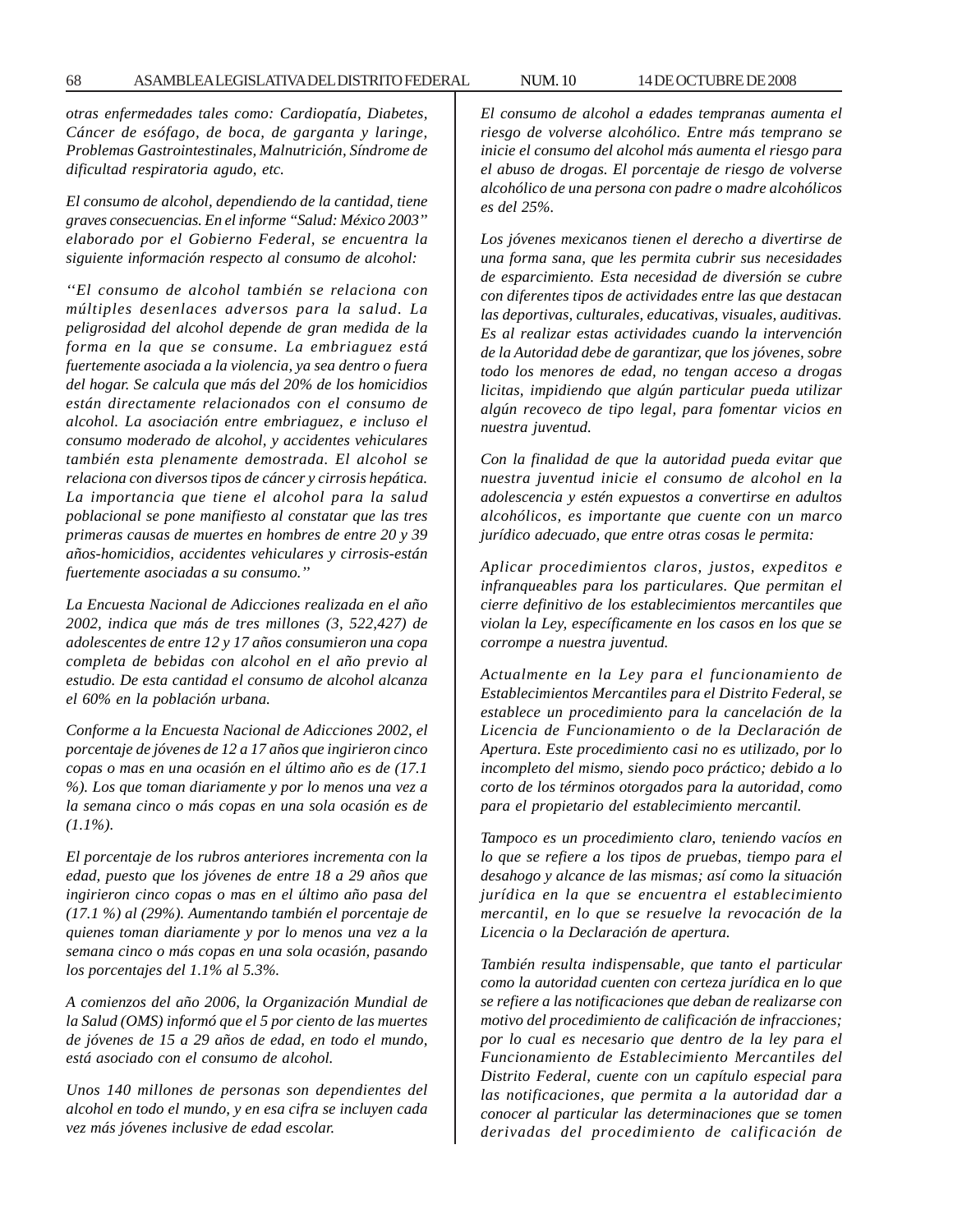*infracciones y que el particular cuente con la seguridad jurídica que tiene todo gobernado de ser oído y vencido en juicio, y en caso de no encontrarse conforme con la resolución a que llegue la autoridad pueda interponer en tiempo y forma los recursos jurídicos que crea convenientes.*

*No es una exageración la proposición de contar con un capítulo de notificaciones dentro de la ley para el Funcionamiento de Establecimiento Mercantiles del Distrito Federal. Es suficiente recordar que vivimos en una Ciudad-Estado, en donde se puede señalar un domicilio para oír y recibir notificaciones fuera de la demarcación territorial del órgano Político Desconcentrado en la que se encuentra el establecimiento mercantil, y para efectos legales se sigue dentro de la misma ciudad, por lo que debe hacerse la notificación en el domicilio señalado, sin importar que este domicilio se encuentre tal vez a 20 kilómetros del edificio delegaciónal, lo que implicaría atravesar entre 2 y 3 Delegaciones, lo que trae como resultado un gasto de recursos públicos de diversa índole para la autoridad, un atraso en el procedimiento de calificación, lo que también representa perdidas económicas para el particular, si es que su establecimiento mercantil se encuentra en suspensión de actividades o clausurado.*

*Tampoco hay que pasar por alto que en muchas de las colonias del Distrito Federal, la numeración o la nomenclatura de las calles y avenidas, no se encuentra en orden o debidamente señalizada; pues que, hay casos en los que una misma calle puede conocerse por 2 nombres diferentes o un mismo predio puede tener 2 números diferentes. lo que en podría dar como resultado que no se localice el domicilio al primer intento, duplicando de esta forma el gasto de recursos públicos, cunado se puede evitar teniendo un legislación clara en la materia*

*La proposición consiste en tomar el capítulo de notificaciones que actualmente hay en la Ley de procedimiento administrativo y adecuarlo a las necesidades de la materia, lo cual evitaría tener que recurrir a otros ordenamientos jurídicos en forma supletoria. Tampoco se debe de dejar todo a las facultades reglamentarias del Jefe de Gobierno, puesto que una Ley bien hecha debe de poder funcionar sin reglamento, porque este solamente debe detallar la Ley, debe establecer la forma detallada de cómo hacer lo que se mandata en la misma, y no debe de ser complemento que llenen los vacíos que la misma tenga.*

*Expuesto lo anterior someto a su consideración la siguiente:*

*Iniciativa con proyecto de Decreto por la que se adicionan y reforman diversos artículos de la Ley para el Funcionamiento de Establecimientos Mercantiles; para quedar como sigue:*

# *CAPÍTULO IV PROCEDIMIENTO PARA LA REVOCACIÓN DE OFICIO*

*Artículo 87.- El procedimiento de revocación de oficio de las Licencias de Funcionamiento, de las Declaraciones de Apertura, de las Autorizaciones y de Permisos, se iniciará cuando la Delegación detecte por medio de visita de verificación ordinaria, o análisis documental, que el Titular ha incurrido en alguna de las causales que establecen los artículos 78 y 85 de la Ley, citando al Titular mediante notificación personal.*

*Cuando el establecimiento mercantil se encuentre con clausura parcial o en suspensión de actividades mercantiles, las notificaciones se realizaran en el establecimiento. En le caso de que se encuentre clausurado la primera notificación se realizara en el domicilio declarado en la solicitud de licencia, debiendo el titular o representante legal señalar un domicilio para las posteriores notificaciones, dentro de la demarcación territorial del Órgano Político Desconcentrado, en que se encuentre. En el caso de no cumplir con lo anterior se harán todas las notificaciones aun las de carácter personal por estrados.*

*Artículo 87 bis.- El escrito en el que se haga saber al titular o representante legal del establecimiento mercantil que se iniciara el procedimiento de revocación de oficio de la Licencia de Funcionamiento o Declaración de Apertura; se le otorgara un término de tres días hábiles para que por escrito presente sus objeciones y pruebas o en caso de ser necesario, las anuncie para que se preparen, si es que así se requiriera.*

*La autoridad una vez recibido el escrito de pruebas y objeciones, notificara el día, hora, fecha y lugar de la audiencia dentro de los tres días hábiles siguientes; la cual deberá realizarse dentro de los siguientes 5 días hábiles, contados a partir del día siguiente en que se realice la notificación.*

*El plazo para la celebración de la audiencia podrá extenderse hasta por 10 días hábiles mas, siempre y cuando la autoridad delegacional se encuentre a la espera de algún resultado, análisis o dictamen indispensable, que tenga que ser emitido por alguna Institución Pública u Órgano de la Administración Pública del Distrito Federal, que no sea dependiente de la Jefatura Delegacional.*

*Artículo 88.- En el escrito en el que se formulen las objeciones y se presenten u ofrezcan las pruebas, el particular deberá señalar domicilio para oír y recibir notificaciones, dentro de la demarcación territorial; esto cuando el establecimiento se encuentre en clausurado o en suspensión de actividades. En caso de no hacerlo las notificaciones se realizaran por estrados; con excepción de la resolución que resuelva el procedimiento.*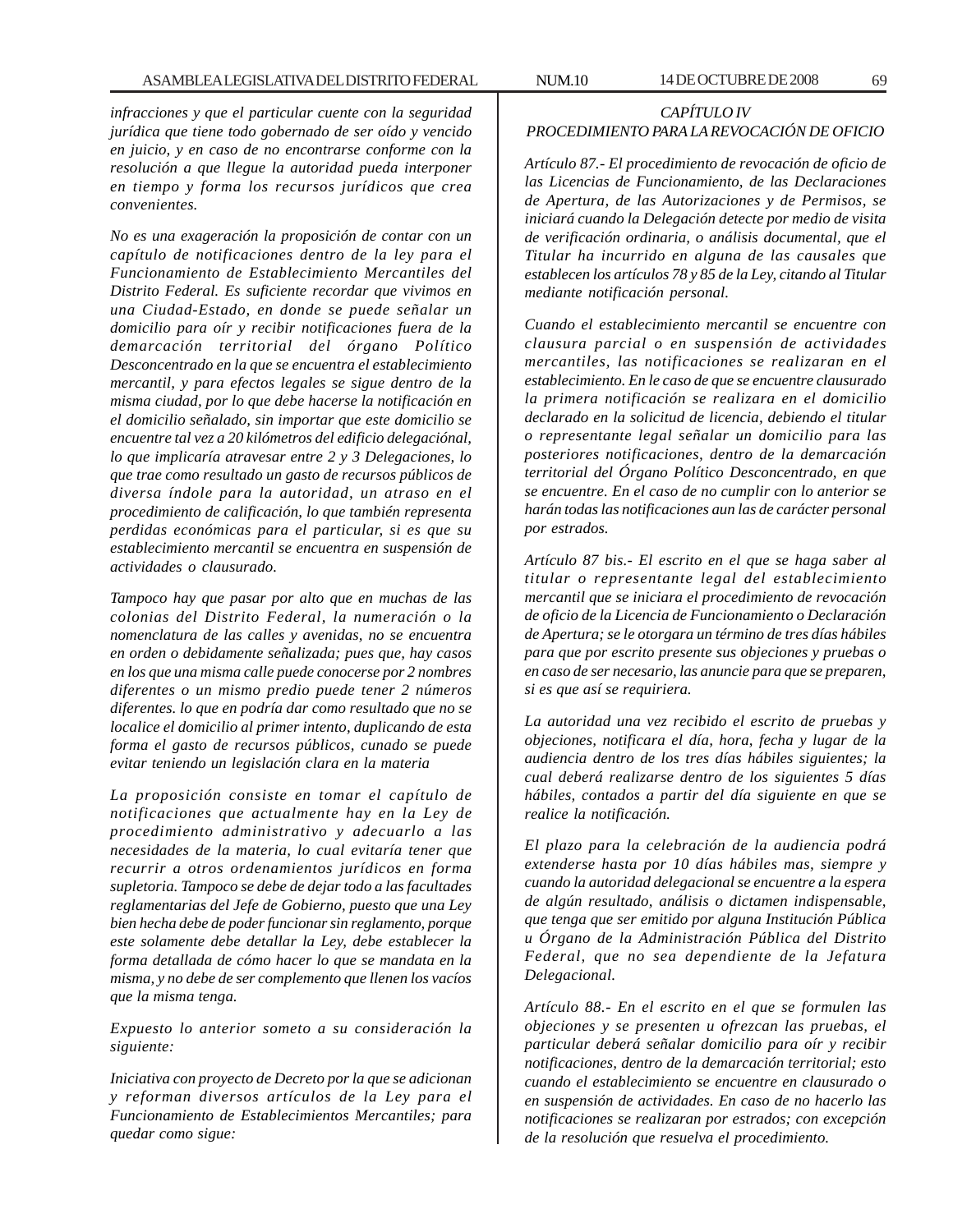*Son admisibles todas las pruebas, a excepción de la confesional de la autoridad, las cuales deberán relacionarse directamente con las causas que originan el procedimiento. El oferente estará obligado a presentar a los testigos que proponga, que no podrán exceder de tres y, en caso de no hacerlo, se tendrá por desierta dicha prueba.*

*Cuando para la preparación y desahogo de alguna de las pruebas ofrecidas sea necesario acudir al establecimiento mercantil y este se encuentre clausurado o en suspensión de actividades, la autoridad deberá acordar el levantamiento provisional de sellos por el tiempo que solicite el particular, dentro del auto que fije la hora fecha y lugar de la audiencia. La diligencia a que se refiere este párrafo deberá realizarse como mínimo 72 horas antes de la audiencia.*

*Cuando el particular se encuentre en espera de algún resultado o dictamen de algún estudio ofrecido como prueba, podrá solicitar que la audiencia se difiera hasta por 10 días hábiles, sin responsabilidad para la autoridad. Una vez transcurrido el plazo deberá celebrarse la audiencia al siguiente día hábil. En caso de no presentar el resultado o dictamen, por el cual se solicito el diferimiento dentro del término solicitado, se tendrá por no ofrecida la prueba.*

*Artículo 89.- En la audiencia a que se refiere los artículos anteriores, se desahogarán las pruebas ofrecidas; una vez concluido el desahogo, el Titular alegará lo que a su derecho convenga. Los alegatos verbales no podrán exceder de 30 minutos. Los alegatos se podrán presentar por escrito el día de la audiencia o como término máximo al siguiente día hábil.*

*Artículo 90.- Concluido el desahogo de pruebas y formulados los alegatos, en su caso, la Delegación, procederá en un término de tres días hábiles contados a partir del día siguiente en que se realice la audiencia, a dictar la resolución que corresponda, debidamente motivada y fundada. Debiéndose valorar por la autoridad las pruebas ofrecidas, haciendo los razonamientos jurídicos, sobre el valor y alcance jurídico de las mismas. La resolución se notificará personalmente al interesado, dentro de las 24 horas siguientes. En caso de que proceda la revocación, se emitirá la orden de clausura del establecimiento y se ejecutará en forma inmediata.*

*Artículo 93.- La Delegación tendrá en todo momento la facultad de corroborar que el estado de clausura impuesto a cualquier Establecimiento Mercantil subsista.*

*Cuando se detecte por medio de verificación ocular o queja, que el local clausurado no tiene sellos, se ordenará por oficio se repongan estos. En caso de que se detecten*

*personas realizando actividades, en los establecimientos clausurados totalmente o en suspensión de actividades; el verificador dará informe por escrito a su superior jerárquico, para efecto de que se haga una revisión al expediente para constatar que no exista un levantamiento provisional de sellos. En caso de no haberlo un apoderado del Órgano Político Desconcentrado deberá dar parte a la autoridad correspondiente.*

# *NOTIFICACIONES*

*Artículo 79.- Los notificadores tendrán fe pública únicamente en cuanto concierne a la práctica de las notificaciones a su cargo. Cuando las notificaciones personales se hagan en el domicilio señalado para tal efecto por el interesado o su representante legal, el notificador deberá cerciorarse y asentar en la cédula de notificación los elementos que le dan la certeza que se trata del domicilio correspondiente, entregando copia del acto que se notifica y señalando la fecha y hora en que se efectúa la diligencia, recabando el nombre y firma de la persona con quien se entienda la notificación.*

*Si ésta se niega a firmar, se hará constar dicha circunstancia en el acta respectiva, sin que ello afecte su validez. Debiendo describir la media filiación de la persona que lo atiende y las características del inmueble.*

*Artículo 80.- Las notificaciones personales, se entenderán con la persona que deba ser notificada, con su representante legal, o con la persona autorizada; a falta de éstos, el notificador dejará citatorio con cualquier persona que se encuentre en el domicilio, para que el interesado le espere a una hora fija del día hábil siguiente. En el citatorio se asentaran los elementos de certeza que se trata del domicilio buscado y las características del inmueble visitado.*

*Si el domicilio se encontrare cerrado; y nadie respondiera al llamado del notificador para atender la diligencia, el notificador deberá volver dentro de los siguientes tres días hábiles al domicilio, en hora diferente de la primera visita. Sí en la segunda visita no se encuentra a ninguna persona, procederá a fijar en lugar visible el citatorio.*

*Artículo 81.- Si la persona a quien haya de notificarse no atiende el citatorio la notificación se entenderá con cualquier persona con capacidad de ejercicio, que se encuentre en el domicilio en que se realice la diligencia y, de negarse ésta a recibirla, el notificador deberá asentar la media filiación de la persona que lo atiende o en caso de encontrarse cerrado el domicilio, se realizará por instructivo que se fijará en un lugar visible del domicilio asentándose las características del inmueble. De estas diligencias, el notificador asentará en el expediente, razón por escrito.*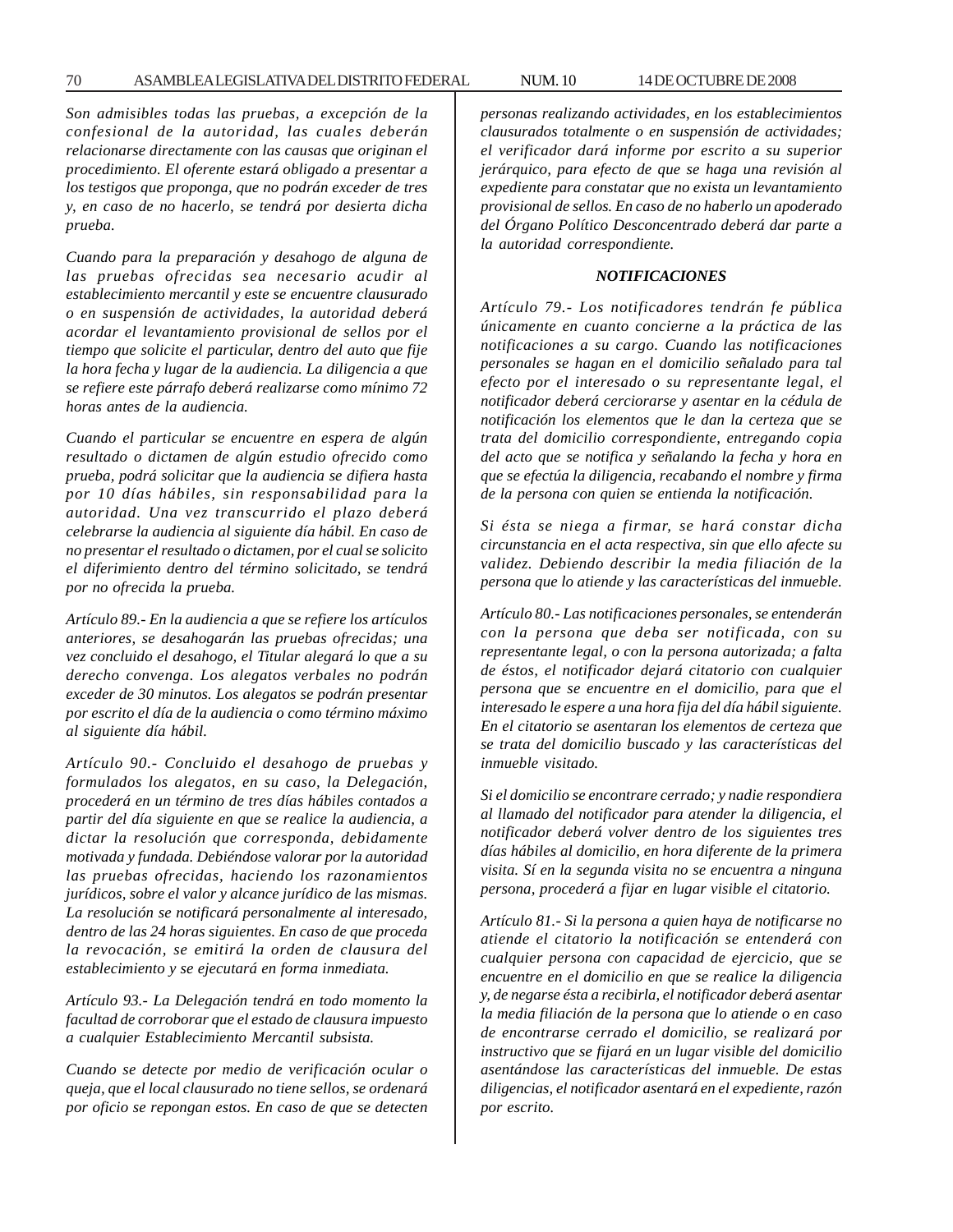# *ARTÍCULOS TRANSITORIOS*

*Primero. Publíquese en la Gaceta Oficial del Distrito Federal.*

*Segundo. El presente decreto entrara en vigor al siguiente día de su publicación.*

*Dado en el Recinto Legislativo a los 12 días del mes septiembre del año 2008.*

*Atentamente.*

## *Dip. Laura Piña Olmedo.*

Con fundamento en lo dispuesto por el Artículo 146 del Reglamento para el Gobierno Interior de la Asamblea Legislativa del Distrito Federal, se instruye la inserción íntegra de la iniciativa en el Diario de los Debates. Asimismo con fundamento en lo dispuesto por los Artículos 36 fracciones V y VII, 89 de la Ley Orgánica y 28, 29 y 86 del Reglamento para el Gobierno Interior, ambos de la Asamblea Legislativa del Distrito Federal, se turna para su análisis y dictamen a las Comisiones Unidas de Fomento Económico y de Administración Pública Local.

También se informa que se recibió una iniciativa de decreto por el que se reforman y adicionan diversas disposiciones de la Ley para el Funcionamiento de Establecimientos Mercantiles del Distrito Federal, del diputado Isaías Villa González, del grupo parlamentario del Partido de la Revolución Democrática.

# *INICIATIVA DE REFORMAS Y ADICIONES A LA LEY PARA EL FUNCIONAMIENTO DE ESTABLECIMIENTOS MERCANTILES DEL DISTRITO FEDERAL.*

*El suscrito, diputado Isaías Villa González integrante del grupo parlamentario del Partido de la Revolución Democrática, con fundamento en lo dispuesto por el Artículo 122, apartado C, Base primera, fracción V, Inciso g) de la Constitución Política de los Estados Unidos Mexicanos; 42 fracción XI y 46 fracción I del Estatuto de Gobierno del Distrito Federal; 10 fracción I, 17 fracción IV, 88 fracción I de la Ley Orgánica de la Asamblea Legislativa del Distrito Federal y 85 fracción I del Reglamento para el Gobierno Interior de la Asamblea Legislativa del Distrito Federal, someto a consideración de esta Honorable Asamblea, la INICIATIVA DE DECRETO POR EL QUE SE REFORMAN Y ADICIONAN DIVERSAS DISPOSICIONES DE LA LEY PARA EL FUNCIONAMIENTO DE ESTABLECIMIENTOS MERCANTILES DEL DISTRITO FEDERAL, bajo la siguiente:*

# *EXPOSICIÓN DE MOTIVOS*

*Los diputados que integramos esta IV Legislatura, nos hemos comprometido con la idea de contribuir desde nuestra esfera de facultades, a la integración de la Ciudad* *de México en la recomposición económica global de las ciudades más desarrolladas del mundo.*

*Cómo insertar con éxito, el desarrollo de la Ciudad de México en la red económica global y qué papel jugamos los parlamentarios en estos procesos de definición económica internacional, en donde los desafíos en materia de seguridad, medio ambiente, combate a la pobreza y desarrollo económico son cada vez más apremiantes.*

*En este marco, los actores políticos de la ciudad, y principalmente los que tenemos la responsabilidad de gobernar y dirigir los destinos de esta megalópolis, debemos fortalecer las políticas públicas que le han dado sustento al Distrito Federal en un ambiente de respeto y protección de las libertades públicas, los derechos humanos.*

*Sin embargo, debemos reconocer que en una ciudad como ésta, que tiene la capacidad de convivir diariamente con más de 20 millones de personas, que habitan o desarrollan actividades económicas, los retos por preservar la tranquilidad y garantizar una sana interacción entre ciudadanos son enormes y el gobierno es el responsable de ofrecer estabilidad para generar un ambiente de crecimiento y desarrollo económico y social.*

*Esto implica que los actores gubernamentales, económicos, sociales y políticos del ámbito local, puedan cumplir un papel importante para movilizar o atraer la inversión, los servicios avanzados y la mano de obra calificada, así como obtener fondos públicos para invertirlos en el desarrollo, detonar el avance de sectores de alta tecnología, el turismo, los servicios u otras actividades productivas generadoras de riqueza, empleo y mejores condiciones de vida para quienes habitan en la Ciudad de México.*

*Por ello, tenemos la necesidad y el compromiso de promover una legislación que facilite el desarrollo de la ciudad con equidad e igualdad social.*

*En este sentido, respondiendo a los desafíos de la globalidad y desde una perspectiva social, en donde se ha demostrado que los puntos de inflexión entre los sectores productivos, la iniciativa privada y las posiciones más moderadas y progresistas de la izquierda, no están distantes cuando existe el dialogo y el interés común por el desarrollo y la estabilidad económica, en este sentido se presenta esta iniciativa de reformas a la Ley para el Funcionamiento de Establecimientos Mercantiles del DF, que busca responder a las necesidades de los distintos sectores económicos de la -, ciudad creando las siguientes figuras jurídicas;*

*1. Suspensión Temporal de Actividades:*

*Es un nuevo esquema que esta diseñado para que el titular del establecimiento pueda corregir en un periodo*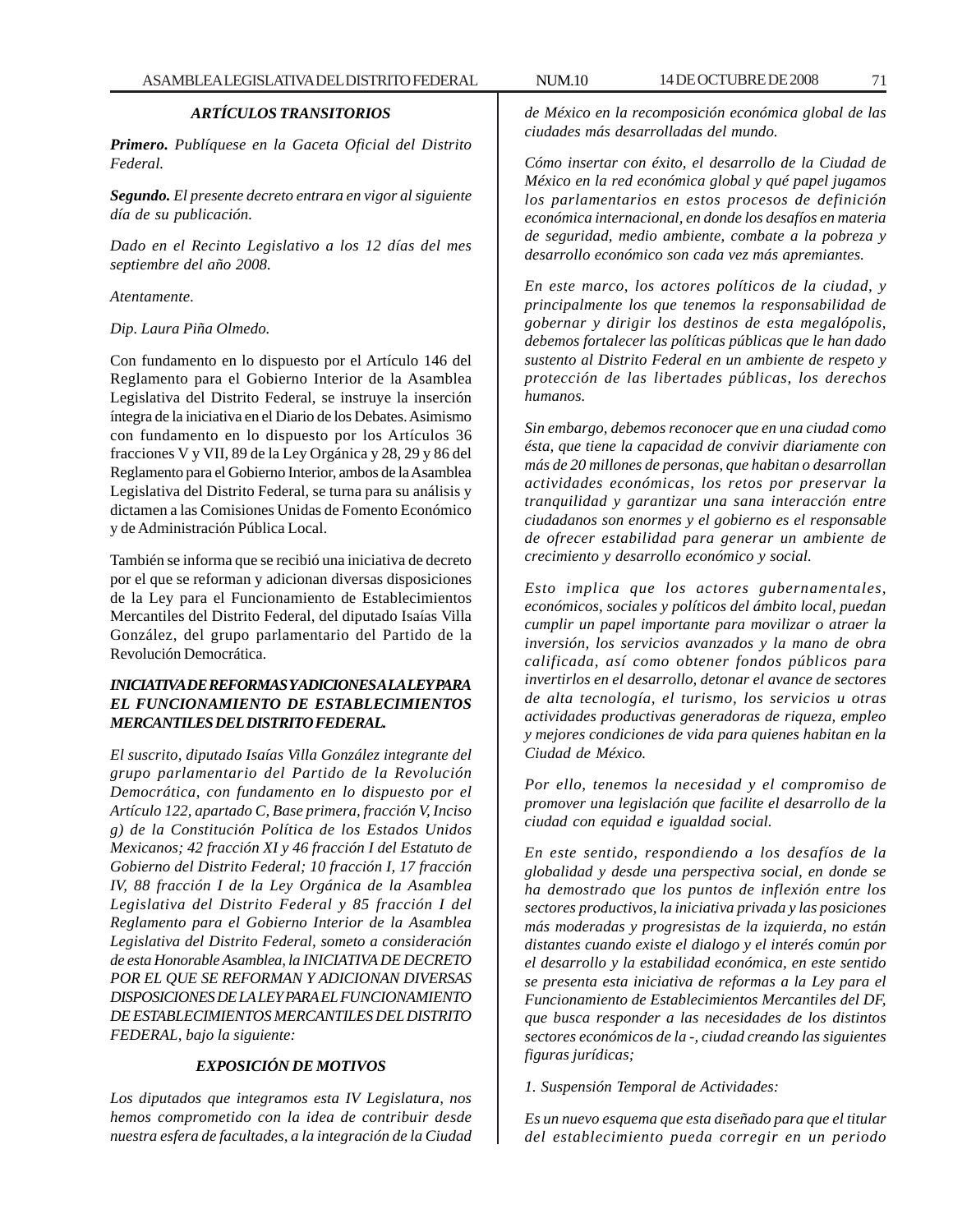*determinado de tiempo, las deficiencias u omisiones detectadas en algún procedimiento de verificación administrativa. La idea es establecer una diferencia básica respecto del famoso acto de ''Clausura'' que actualmente emplea la autoridad.*

*La Suspensión Temporal, busca agilizar los mecanismos que permitan corregir las faltas u omisiones administrativas detectadas, sin perjudicar el desarrollo económico del giro, evitando afectaciones mayores al patrimonio del inversionista y a su planta laboral, pues la idea es que el titular del establecimiento pueda enmendar las irregularidades en el menor tiempo posible, entre 1 y 90 días naturales, situación que hoy es imposible con en acto de Clausura pues este proceso puede durar hasta un año y genera mayores afecciones a la unidad económica que se pretende meter en orden.*

*2. En materia de atribuciones, nuestra propuesta coincide con la creación del Instituto Ciudadano de Verificación y para tal efecto se plasman en la Ley las atribuciones específicas que serán responsabilidad del Jefe de Gobierno del Distrito Federal. Sin embargo creemos conveniente acotar su actividad al otorgamiento de licencias de funcionamiento tipo C, además de expedir las licencias de cervecerías, pulquerías, bares, salones de baile y cantinas con capacidad para recibir a más de 300 personas.*

*De esta forma, las Jefaturas Delegacionales seguirán con la responsabilidad de expedir, controlar y verificar el correcto funcionamiento de los establecimientos que requieren de licencias de funcionamiento A y B. El compromiso es salvaguardar el fortalecimiento de los gobiernos de proximidad con la gente.*

*3. En materia de verificaciones, creemos pertinente incluir en estos procesos, mecanismos de autorregulación en el funcionamiento de los establecimientos mercantiles. De tal manera que las autoridades puedan incluir al sector privado acreditando órganos de inspección reconocidos por unidades de inspección prestigiada, con el fin de que los empresarios asuman responsabilidad social, pueda verificar y certificar el funcionamiento administrativo de los establecimientos que operen con cualquier licencia de funcionamiento.*

*La idea es que la iniciativa privada, previo a las verificaciones que realice la autoridad, pueda emitir una opinión favorable o no, sobre el cumplimiento de la Ley por parte de un establecimiento. Este mecanismo permitirá involucrar a más actores en la tarea de vigilancia y garantizar mayor calidad y certidumbre a los procesos de verificación administrativa.*

*Por eso se propone la adición de 3 fracciones al Artículo 5, la adición de los artículos 69 Quater, 69 Quintus y las* *respectivas definiciones de Certificado de cumplimiento y Unidades de Verificación. Adicionalmente creemos necesario incluir algunas definiciones que brinden mayor certidumbre y seguridad jurídica a los ciudadanos y a los agentes económicos que le dan dinamismo y crecimiento a nuestra ciudad. Por ejemplo, es necesario dejar claro en qué momento debe operar la afirmativa ficta y en cuales otros debe de aplicarse la negativa ficta.*

*La seguridad de los ciudadanos del Distrito Federal debe acrecentarse, existen sitios y giros mercantiles en los cuales los riesgos son mayores, es ahí exactamente donde debemos de poner la mirada y hacer más estrictas las medidas para que en ellos se respete la Ley, por ello la idea es que la negativa fleta, solo opere en establecimientos mercantiles de alto impacto.*

*Más seguridad para los ciudadanos y más crecimiento económico es lo que debe garantizar este nuevo marco jurídico para la capital del país.*

*En este tenor, se somete a consideración de este Pleno, para su análisis y dictamen, la presente:*

# *INICIATIVA DE REFORMAS Y ADICIONES A LA LEY PARA EL FUNCIONAMIENTO DE ESTABLECIMIENTOS MERCANTILES DEL DISTRITO FEDERAL*

*ARTÍCULO ÚNICO: Se reforman los artículos: 5 fracción V, 9 fracción III, 13 segundo párrafo, 18 último párrafo, 27, 69, 70, 77 fracción III, 82 primer párrafo y la fracción III, 83 primer párrafo, 84 y 93; se reforma el Capítulo III y se adicionan las fracciones II Bis, VIII Ter, XIII Bis, XVI Bis, XX Bis y XXII Bis del artículo 2, un segundo párrafo al artículo 3, una fracción IV al artículo 4, las fracciones V Bis, V Ter y VI Bis al artículo 5, un tercer párrafo al artículo 13, y los artículos 3 Ter, 8 Bis, 69 Bis, 69 Ter, 69 Quater, 69 Quintus y 81 Bis, para quedar como siguen:*

*Artículo 2.-Para los efectos de esta Ley, se entenderá por:*

#### *I.*

*II Bis. Certificado de cumplimiento: el documento emitido por una unidad de verificación que constata que los Establecimientos Mercantiles cumplen con las obligaciones contenidas en la presente Ley. Los Establecimientos Mercantiles que registren debidamente anta la delegación el certificado serán verificados en presencia de la unidad de verificación que lo emitió. Su valor es sólo referencial para la Delegación.*

### *III. ... a VIII Bis....*

*VIII Ter. Desmontable: que se puede desarmar, separar los elementos de una estructura, por lo que su instalación no podrá ser de concreto o tablaroca;*

*IX.... a XIII. ...*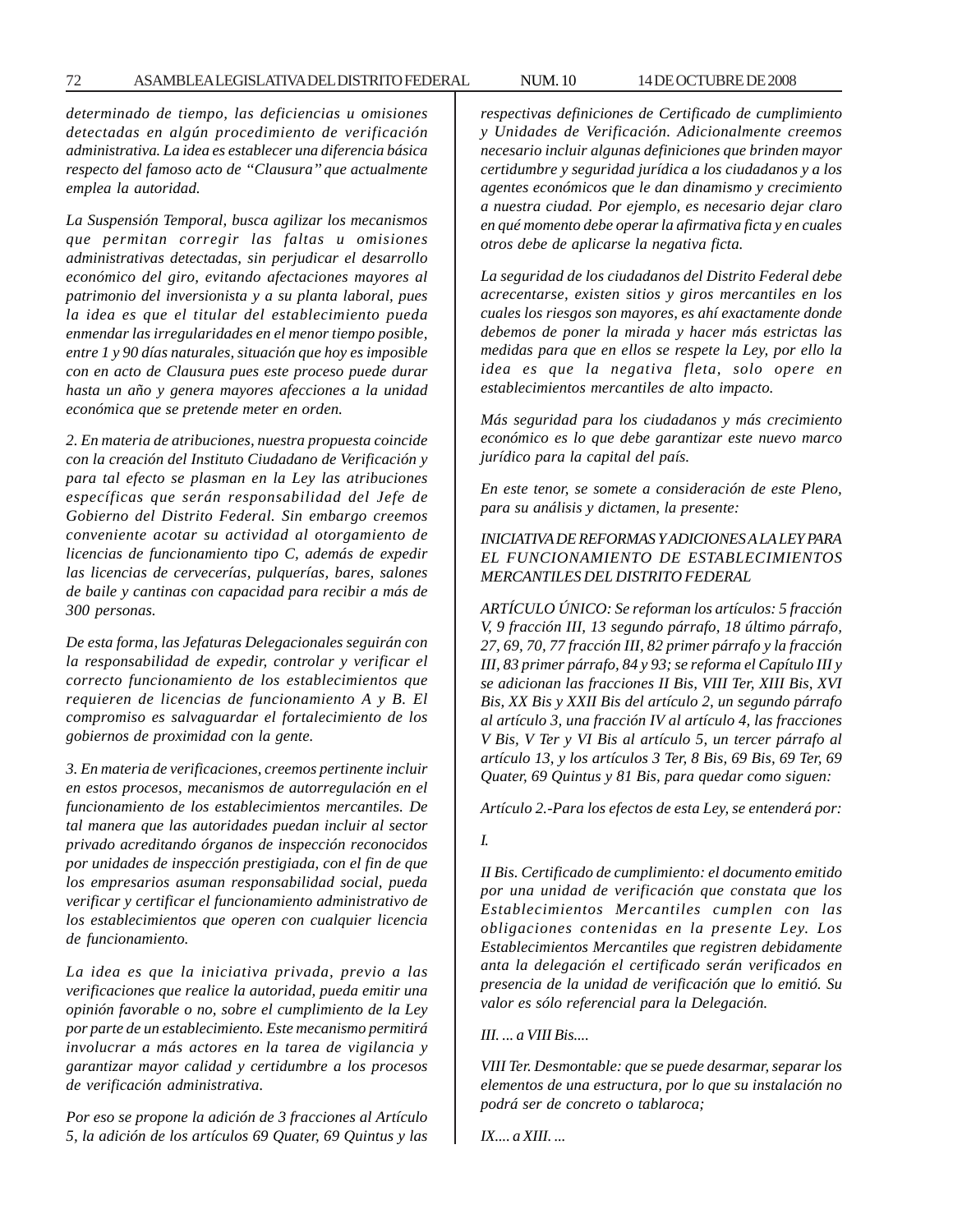*XIII Bis. Jefe de Gobierno: El Jefe de Gobierno del Distrito Federal;*

*XIV a XX .,.*

*XX Bis. Suspensión temporal de actividades: El acto administrativo a través del cual la autoridad competente, como consecuencia de incumplimiento a la normatividad correspondiente, suspende las actividades de un establecimiento mercantil de manera temporal y el titular del establecimiento tiene derecho a acceder al mismo, para las acciones que permitan la conservación de los bienes que se encuentran dentro de dicho establecimiento mientras se subsana la irregularidad;*

#### *XXI.... a XXII....*

*XXII Bis. Unidades de verificación: organismos de inspección que realizan su actividad a través de la constatación ocular o comprobación mediante muestreo, medición, pruebas o examen de documentos, y otorgan una constancia o dictamen. Estas deberán invariablemente contar con la acreditación de la asociación civil denominada Entidad Mexicana de Acreditación, A.C. y cumplir con los requisitos que establezcan las Delegaciones para obtener la acreditación ante ellas;*

*XXIII.... a XXV....*

*Artículo 3.- ...*

*Para efectos de la presente Ley, es supletoria la Ley de Procedimiento Administrativo del Distrito Federal, y los titulares y dependientes de los Establecimientos Mercantiles deberán acatar las disposiciones jurídicas en materia ambiental, protección civil, salud, desarrollo urbano, protección a la salud de los no fumadores y demás que les resulten aplicables.*

*Artículo 3 Ter.- Corresponde al Jefe de Gobierno:*

*I. Promover y fomentar las actividades de los Establecimientos Mercantiles;*

*II. Implementar mecanismos para la apertura rápida de empresas del comercio, los servicios y el turismo;*

*III. Emitir acuerdos y Programas que permitan la regularización de establecimientos mercantiles para que cumplan con sus obligaciones legales y reglamentarias;*

*IV. Establecer políticas públicas para el desarrollo armónico y sustentable de la ciudad;*

*V. Determinar acciones de mejora regulatoria para la competitividad empresarial;*

*VI. Coordinarse con organismos empresariales representativos del comercio, los servicios y el turismo para implementar acciones de autoregulación; y*

*VII. Emitir el marco jurídico que normara la Operación del Instituto Ciudadano de Verificación.*

*Artículo 4.- Corresponde a la Secretaria de Gobierno:*

*I. ... a III. ...*

*IV. Elaborar un Manual de Procedimiento Operativo para los verificadores.*

*Artículo 5.- Son atribuciones de la Delegación:*

*I…. a IV....*

*V. Elaborar, digitalizar y mantener actualizado el padrón de los establecimientos mercantiles que operen en sus demarcaciones; Haciendo público en el Sistema Informativo del Gobierno del Distrito Federal, una versión pública de las licencias de funcionamiento que se otorguen, se hayan otorgado y que se encuentren vigentes;*

*V Bis. Acreditar unidades de verificación del sector privado para que puedan emitir una certificación de que los Establecimientos Mercantiles cumplen con lo establecido en la presente Ley. El certificado de cumplimiento emitido deberá ser registrado ante la autoridad Delegacional;*

*V Ter. Elaborar, digitalizar y mantener actualizado el padrón de los Establecimientos Mercantiles que cuenten con una certificación emitida por las unidades de verificación del sector privado debidamente acreditadas en la demarcación;*

*VI. ...*

*VI Bis. Elaborar, digitalizar y mantener actualizado el. padrón de los Establecimientos Mercantiles que cuenten con una certificación emitida por las unidades de verificación del sector privado debidamente acreditadas en la demarcación;*

*VII.... a XII. ...*

*Artículo 8 Bis.- Para efectos administrativos, corresponde a la Secretaría de Gobierno, emitir los criterios de aplicación de esta Ley.*

*Artículo 9.- ...*

*I a II*

*III. Revalidar cada cuatro años la licencia de funcionamiento y solicitar a la autoridad correspondiente la realización de una verificación administrativa para actualizar los requisitos de funcionamiento;*

*IV.... a XXIX....*

*Artículo 13. - ...*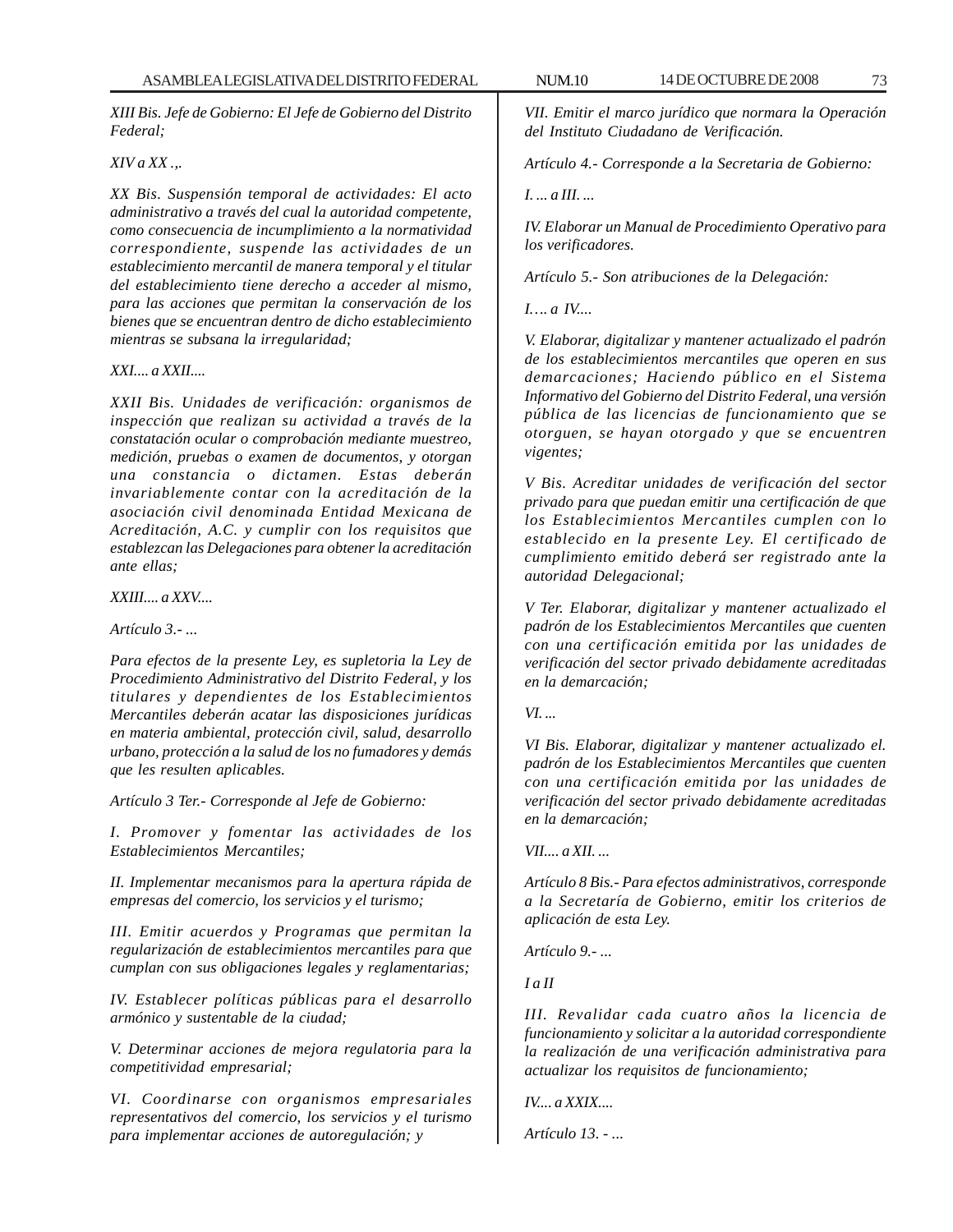74 ASAMBLEA LEGISLATIVA DEL DISTRITO FEDERAL 14 DE OCTUBRE DE 2008 NUM. 10

#### *I a III*

*La Delegación deberá fundar y motivar su negativa a la solicitud del permiso a que se refiere este capítulo, por considerarlo de interés social o por afectar el entorno e imagen urbana.*

*En caso de que transcurrido el plazo a que se refiere este artículo no exista respuesta de la autoridad competente a la solicitud, operará la afirmativa ficta.*

*Artículo 18.- ...*

*I.... a VI....*

*La Delegación analizará la solicitud de la autorización y la otorgará, si procede, en un plazo que no exceda de 3 días hábiles, contados a partir de la presentación de la solicitud; previo pago de derechos que, que en su caso, establezca el Código Financiero del Distrito Federal. En caso de que transcurrido dicho plazo no exista respuesta de la autoridad competente, se entenderá que la solicitud ha sido aprobada.*

*Artículo 27.- En caso de que transcurrido el plazo a que se refiere el artículo anterior no exista respuesta de la autoridad competente a la solicitud de Licencias de funcionamiento tipo A, operará la afirmativa ficta en términos de la Ley de Procedimiento Administrativo del Distrito Federal, y para las Licencias tipo B y C, operará la negativa ficta.*

*Artículo 69.- El Jefe de Gobierno y las Delegaciones, en coordinación con el Instituto Ciudadano de Verificación al que se refiere el artículo 69 Bis de la presente Ley, vigilarán que los establecimientos mercantiles cumplan con las obligaciones contenidas en la presente Ley para lo cual realizará verificaciones conforme a la Ley de Procedimiento Administrativo, Reglamento de Verificación Administrativa del Distrito Federal y aplicará las sanciones que se establecen en este ordenamiento, sin perjuicio de las demás sanciones que resulten aplicables.*

*Artículo 69 Bis.- El Jefe de Gobierno en el ámbito de sus facultades, deberá convocar a los Jefes Delegacionales, a la sociedad y a los organismos empresariales más representativos para conformar un Instituto Ciudadano de Verificación que se encargue de vigilar del cumplimiento de la normatividad de la presente ley.*

*El Jefe de Gobierno propondrá el marco legal y dispondrá de los mecanismos institucionales para la creación y funcionamiento del Instituto Ciudadano de Verificación, mismos que serán publicados en la Gaceta Oficial del Distrito Federal para su entrada en vigor.*

*Artículo 69 Ter.- Las verificaciones que realicen los órganos políticos administrativos en coordinación con el Instituto Ciudadano, con motivo de alguna queja vecinal* *para comprobar que en los establecimientos mercantiles no se cumple por lo establecido en la presente ley, sólo procederán a petición de la parte afectada, quien deberá presentar las pruebas con las que cuente ante el área competente de las delegaciones, para que éstas a su vez puedan ordenar las visitas de verificación que correspondan, sin perjuicio de las visitas que ordenen como consecuencia de la información y/o documentación que les son proporcionadas por otras autoridades. En todo caso, para efectos de la tramitación del procedimiento administrativo que prevé esa ley, la Ley de Procedimiento Administrativo para el Distrito Federal y el Reglamento de Verificación Administrativa para el Distrito Federal, las personas, ya sea físicas o morales, serán parte en este tipo de procedimientos, en el que podrán manifestar, ya una vez que haya iniciado, lo que a su derecho convenga.*

*Artículo 69 Quater.- Para fomentar la autorregulación y la colaboración de los ciudadanos, las verificaciones de Establecimientos Mercantiles que cuenten con un certificado de cumplimiento debidamente registrado ante la Delegación, se realizarán con la presencia de la unidad de verificación del sector privado acreditada, que haya emitido el certificado de cumplimiento respectivo.*

*Artículo 69 Quintus.- El Instituto Ciudadano de Verificación, tendrá facultades para autorizar, verificar y sancionar el funcionamiento de los establecimientos mercantiles que para ello requieran de la licencia de funcionamiento tipo C.*

*También podrá ejercer sus facultades de autorización, verificación y sanción en los establecimientos mercantiles que tengan capacidad de recibir a más de 300 personas y funcionen con licencia tipo B.*

*Artículo 70.- La contravención a las disposiciones de la Ley dará lugar al aseguramiento de las bebidas alcohólicas, imposición de sanciones económicas, suspensión temporal de actividades, clausura de 105 establecimientos mercantiles y la revocación de las licencias de funcionamiento, de las declaraciones de apertura, permisos, o autorización, según corresponda en los términos del presente capítulo.*

*Artículo 77.- ...*

*I a II*

*III. Por realizar actividades sin contar con la Declaración de Apertura correspondiente en términos de lo dispuesto por los artículos 54 y 55 Cuando el visitado acredite que se encuentra en trámite la documentación para presentar la Declaración de Apertura, con antelación a la visita de verificación, se procederá a suspender actividades hasta por 15 días para que cumpla con la ley y no será sujeto de sanción económica y podrá pedir ampliación de plazo*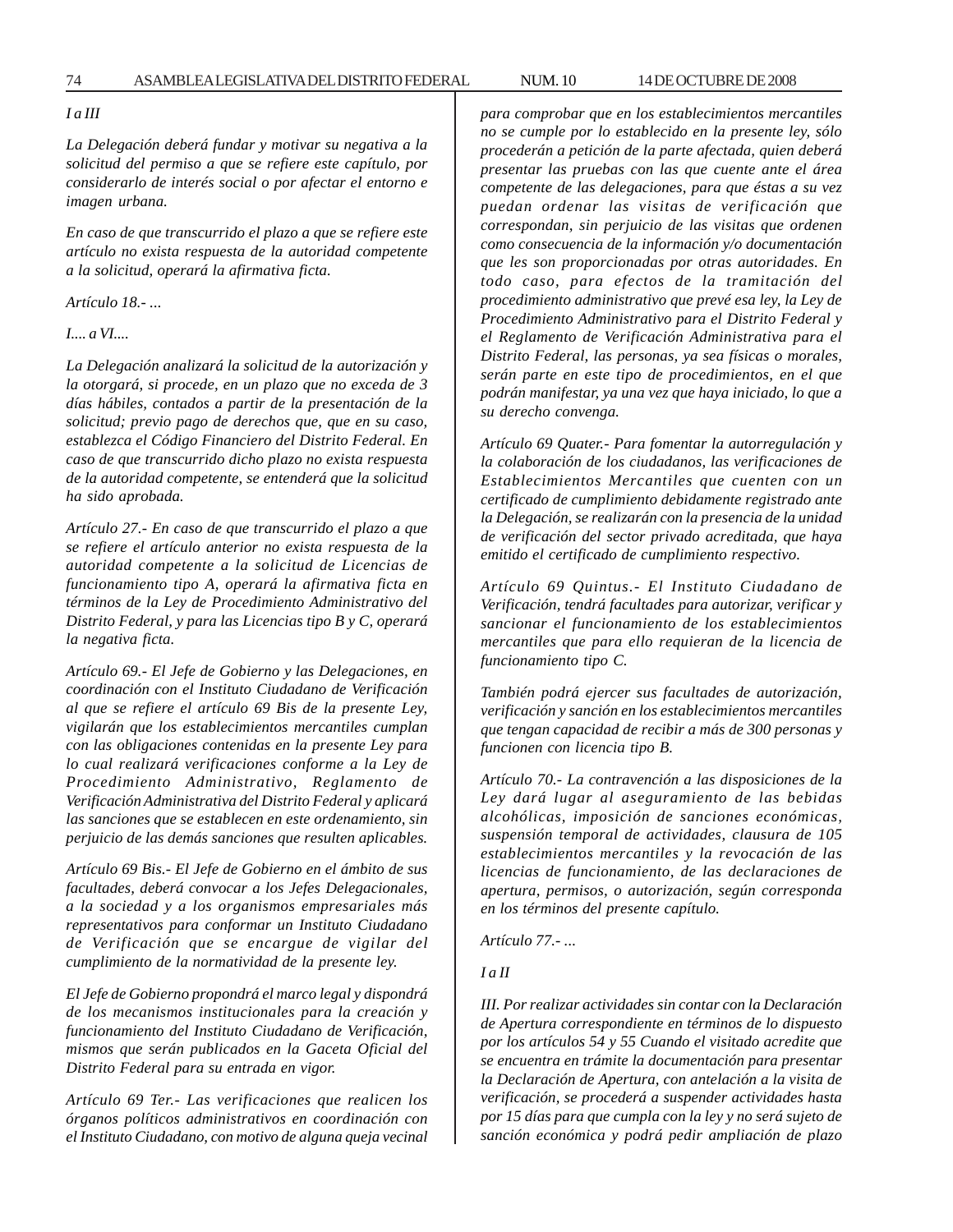*para presentar la documentación correspondiente cuando el retraso sea imputable a la autoridad.*

#### *IV....a XVI. ...*

*Artículo 81 Bis.- La Delegación deberá imponer el estado de suspensión de actividades, en los Establecimientos Mercantiles en los siguientes casos:*

*I. Por realizar actividades sin contar con la Declaración de Apertura correspondiente;*

*II. Cuando las licencias no hayan sido revalidadas;*

*III. Cuando no se acredite que el establecimiento cuenta con los cajones de estacionamiento que instruyen para cada uso los Programa Delegacionales o Parciales de Desarrollo Urbano y las Normas Técnicas Complementarias para el Proyecto Arquitectónico en términos del Reglamento de Construcciones;*

*IV. Por utilizar aislantes de sonido que pongan en riesgo la seguridad de los usuarios.*

*Cuando el visitado acredite que se encuentra en trámite la documentación correspondiente con antelación a la visita de verificación, no será sujeto de sanción económica y podrá pedir ampliación de plazo para presentar la documentación correspondiente, cuando el retraso sea imputable a la autoridad.*

*Si el visitado no presenta la documentación respectiva, la autoridad procederá a suspender actividades hasta por 15 días para que cumpla con la ley. Transcurrido dicho plazo procederá la clausura temporal hasta en tanto se de cumplimiento a la ley.*

## *CAPÍTULO III*

## *DEL RETIRO DE SELLOS DE SUSPENSIÓN DE ACTIVIDADES O CLAUSURA*

*Artículo 82.- Procederá el retiro de sellos de suspensión temporal de actividades o de clausura previo pago de la sanción correspondiente y cuando dependiendo de la causa que la haya originado, se cumpla con alguno de los siguientes supuestos:*

*l.... a II....*

*III. Haber concluido el término de clausura o suspensión temporal de actividades impuesto por la autoridad.*

*Artículo 83.- El Titular del Establecimiento Mercantil clausurado o al que se le suspendieron temporalmente sus actividades, promoverá por escrito, la solicitud de retiro de sellos ante la autoridad que emitió el acto, esta*

*contará con un término de 48 horas, contado a partir de la presentación de la solicitud para emitir su acuerdo, mismo que será ejecutado en forma inmediata.*

*Artículo 84.- Para el retiro de sellos de clausura o de suspensión temporal de actividades, el verificador entregará al Titular del Establecimiento copia legible de la orden de levantamiento y del acta circunstanciada que se levante ante dos testigos, en la que constará su ejecución.*

*Artículo 93.-La Delegación tendrá en todo momento la facultad de corroborar que el estado de suspensión temporal de actividades o clausura impuesto a cualquier establecimiento mercantil subsista.*

*Cuando se detecte por medio de verificación ocular o queja, que el local al, que se le suspendieron temporalmente sus actividades o se le clausuró no tiene sellos, se ordenará por oficio se repongan estos, y se dará parte a la autoridad correspondiente.*

## *ARTÍCULOS TRANSITORIOS*

*PRIMERO.- El presente decreto entrará en vigor al día siguiente de su publicación en la Gaceta Oficial del Distrito Federal. Publíquese en el Diario de la Federación para su mayor difusión.*

*SEGUNDO.- Publíquese en la gaceta Oficial del Distrito Federal para su debida observancia y aplicación.*

*Recinto Legislativo, a los 08 días del mes de octubre del año 2008.*

*Atentamente.*

*Dip. Isaías Villa González*

Con fundamento en lo dispuesto por el Artículo 146 del Reglamento para el Gobierno Interior de la Asamblea Legislativa del Distrito Federal, se instruye la inserción íntegra de la iniciativa en el Diario de los Debates. Asimismo con fundamento en lo dispuesto por los Artículos 36 fracciones V y VII, 89 de la Ley Orgánica y 28, 29 y 86 del Reglamento para el Gobierno Interior, ambos de la Asamblea Legislativa del Distrito Federal, se turna para su análisis y dictamen a las Comisiones Unidas de Fomento Económico y de Administración Pública.

Asimismo se informa que se recibió una iniciativa con proyecto de decreto que reforma diversas disposiciones de la Constitución Política de los Estados Unidos Mexicanos y del Estatuto de Gobierno del Distrito Federal, del diputado Víctor Hugo Círigo Vásquez, del grupo parlamentario del Partido de la Revolución Democrática.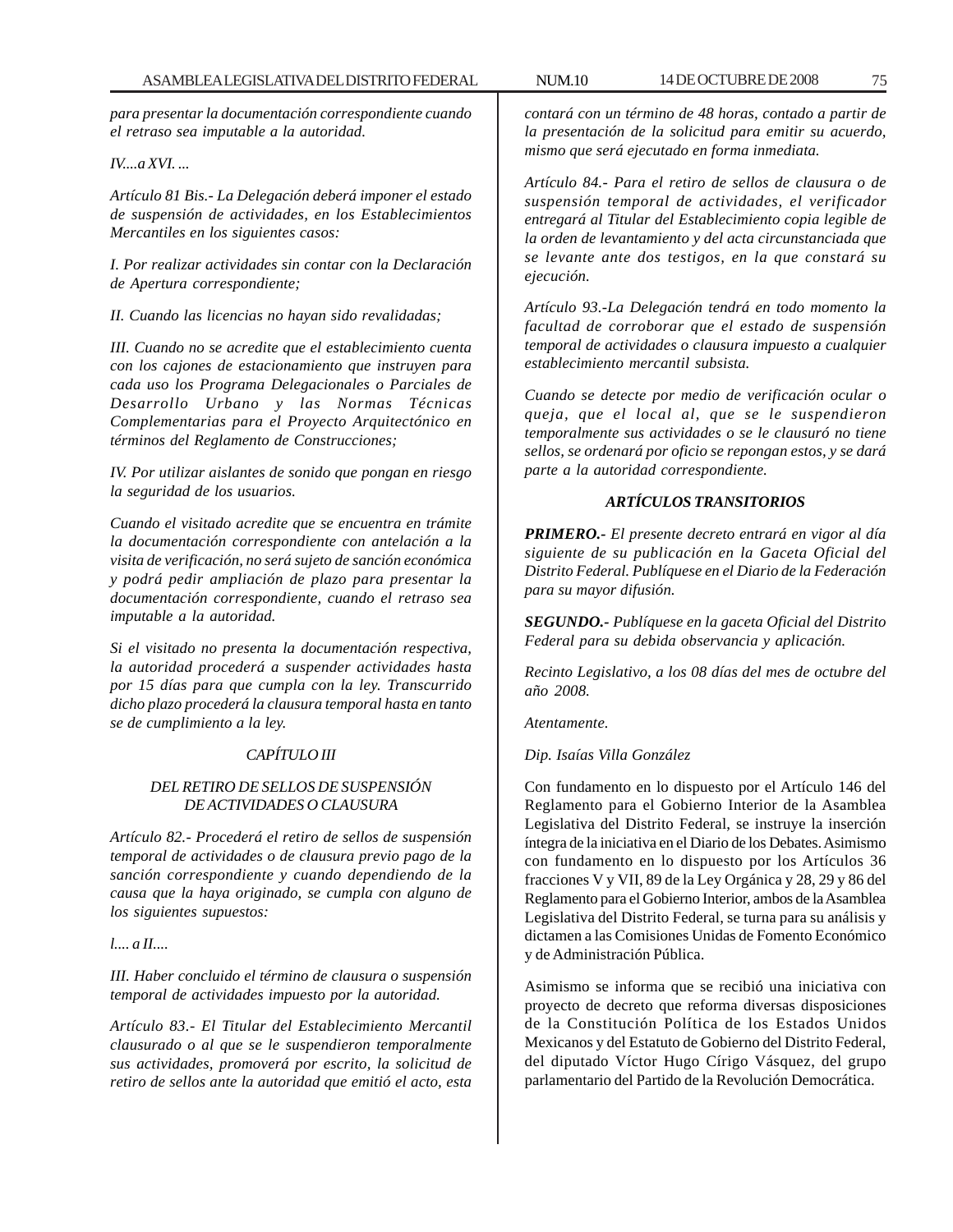*DIP. MARTÍN CARLOS OLAVARRIETA MALDONADO PRESIDENTE DE LA MESA DIRECTIVA DE LA ASAMBLEA LEGISLATIVA DEL DISTRITO FEDERAL IV LEGISLÁTURA*

#### *PRESENTE'*

*Con fundamento en lo dispuesto por el Artículo 122, Apanado C, Base Primera, Fracción V, Inciso ñ de la Constitución Política de los Estados Unidos Mexicanos; los Artículos 42, Fracción VIII y 46, Fracción I del Estatuto de Gobierno del Distrito Federal; los Artículos 10, Fracción II; 17,Fracción IV y 88 Fracción I de la Ley Orgánica de la Asamblea Legislativa del Distrito Federal, así como los Artículos 85, Fracción I; 90 y 132 del Reglamento para el Gobierno Interior de la Asamblea Legislativa del Distrito Federal; el suscrito Diputado Víctor Hugo Círigo Vásquez, integrante del Grupo Parlamentario del Partido de la Revolución Democrática, someto a consideración del Pleno de esta Asamblea Legislativa, la siguiente INICIATIVA CON PROYECTO DE DECRETO QUE REFORMA DIVERSAS DISPOSICIONES DE LA CONSTITUCIÓN POLÍTICA DE LOS ESTADOS UNIDOS MEXICANOS y DEL ESTATUTO DE GOBIERNO DEL DISTRITO FEDERAL, EN MATERIA DE SEGURIDAD PÚBLICA, al tenor de la siguiente:*

## *EXPOSICIÓN DE MOTIVOS*

*El pasado 21 de agosto de 2008, en el marco de la Vigésima Tercera Sesión Ordinaria del Consejo Nacional de Seguridad Pública, los Poderes Ejecutivos Federal y Estatales, el Congreso de la Unión, el Poder Judicial Federal, representantes de las asociaciones de Presidentes Municipales, medios de comunicación y organizaciones de la sociedad civil, empresariales, sindicales y religiosas suscribieron el Acuerdo Nacional por la Seguridad, la Justicia y la Legalidad, en el que, los firmantes se comprometieron entre otras situaciones y en el ámbito de su competencia, a realizar las acciones necesarias para hacer vigente el derecho de los ciudadanos a la seguridad pública.*

*Una de las acciones convenidas en dicho Acuerdo es la actualización y adecuación de los marcos jurídicos para hacer eficiente el combate ala inseguridad en México.*

*Si bien el órgano legislativo del Distrito Federal no participó directamente en la firma del Acuerdo en comento cierto es también que como representantes populares no podemos ser ajenos a la situación de inseguridad que* *vive nuestra Ciudad y el país en su conjunto. Por ello,*

*asumiendo nuestra responsabilidad, debemos hacer una revisión de las normas que en materia de seguridad pública y justicia tienen jurisdicción en la capital del país.*

*La iniciativa que hoy se pone a consideración de esta Soberanía, tiene como objetivo primario proponer al Congreso de la Unión reformas a la Constitución Política de los Estados Unidos Mexicanos y al Estatuto de Gobierno del Distrito Federal en lo relativo a ampliar las facultades que sobre la seguridad pública tienen las autoridades de gobierno ejecutiva y legislativa en el Distrito Federal.*

*Los principios en los que se basa esta iniciativa son tres: autonomía, equilibrio de poderes y descentralización.*

*La autonomía respecto de las potestades que actualmente tienen los Poderes Federales en la Ciudad de México. Para todos es conocido que en lo correspondiente a la seguridad pública existe una tutela del Poder Ejecutivo y del Poder Legislativo con relación a las facultades que tiene tanto el Jefe de Gobierno del Distrito Federal y la Asamblea Legislativa, tal es el caso del nombramiento del Secretario de Seguridad Pública y del Procurador, en lo relativo al primero y la acotación de facultades para crear y modificar leyes sobre seguridad pública en el caso de la segunda.*

*Sin duda alguna al país ha avanzado y lo sigue haciendo hacia la consecución de lo que se concibe como un equilibrio y colaboración entre poderes. Por ello y por así convenir al desarrollo de nuestra democracia, en el Distrito Federal no podemos ser ajenos a tales circunstancias; por ello se propone que en cuanto a la seguridad pública dicho principio prive entre el titular del Ejecutivo y el Legislativo locales, en especifico en cuanto al nombramiento de los titulares de la Secretaria de Seguridad Pública y la Procuraduría, como se detallará más adelante,*

*Asimismo, esta iniciativa, en una reforma que considero de suma importancia, toma en cuenta el principio de descentralización, en específico en las tareas de seguridad pública que deberán llevar a cabo las delegaciones. Este ámbito de organización política, administrativa y geográfico es el más cercano a los problemas y necesidades de la población, por ello se estima pertinente que posean las facultades necesarias para atender el problema de la inseguridad en nuestra Ciudad.*

*Con base en tales principios y consideraciones se plantean las siguientes reformas: Respecto a la Constitución Política de los Estados Unidos Mexicanos, se plantea reformar la Fracción V de la Base Primera y el Inciso e), Fracción II de la Base Segunda, ambos del Apartado C*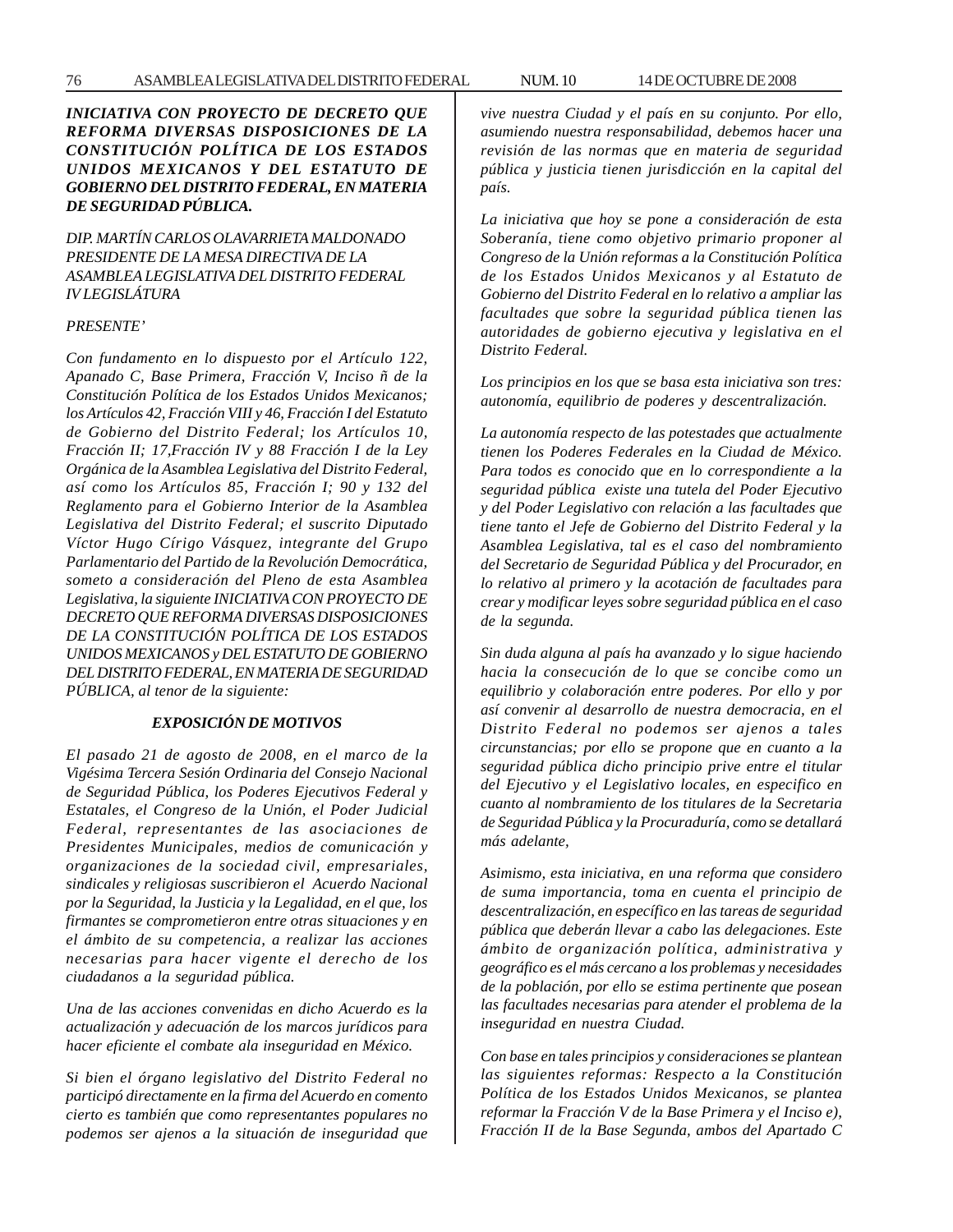*del Artículo 122, así como los Apartados D y E de dicho Artículo. Tales modificaciones son las siguientes:*

*I. Respecto de la Asamblea Legislativa del Distrito Federal:*

*a. Se le otorgan facultades plenas para legislar en materia de seguridad pública teniendo como referencia lo previsto en el Artículo 21 de la Constitución, incluyendo la expedición de una ley en la que se regule todo lo relativo al rubro, como es las bases de coordinación con la Federación, los gobiernos estatales y los gobiernos delegacionales, así como las disposiciones para la organización, funcionamiento, ingreso, selección, promoción y reconocimiento de los integrantes de las instituciones de seguridad pública.*

*b. Se faculta a la Asamblea Legislativa para celebrar convenios de colaboración y coordinación con los Congresos de las Entidades Limítrofes con el Distrito Federal y para crear órganos comunes de trabajo en lo relativo a la seguridad; pública.*

*c. Se otorga a la Asamblea la atribución de ratificar por dos tercios de sus integrantes el nombramiento de los titulares de la Secretaría de Seguridad Pública y del la Procuraduría General de Justicia del Distrito Federal. Además, se establece que el Jefe de Gobierno podrá remover libremente a tales funcionarios públicos.*

*2. Respecto del Jefe de' Gobierno del Distrito Federal se le otorga la facultad para nombrar al Secretario de Seguridad Pública y al Procurador General de Justicia de la Entidad.*

*Ahora bien, en cuanto a los cambios al Estatuto de Gobierno del Distrito Federal, estos impactan en los artículos 10, 34, 35, 42, 67 y 117, de dicha norma. Las modificaciones propuestas están en estricta correlación con las expuestas para la Norma Fundamental, y son las siguientes:*

*1. Con relación al órgano legislativo local se establece la facultad para ratificar el nombramiento del Secretario de Seguridad Pública y del Procurador General de Justicia del Distrito Federal por el voto aprobatorio de loas dos terceras partes de sus miembros, pero además, se indica que la Asamblea deberá entrevistar al funcionario nombrado y también hacer las consultas que considere pertinentes a la Sociedad Civil respecto del nombramiento de dichos servidores públicos.*

*2. Se crea un párrafo en el que se dispone que será en las leyes correspondientes, es decir en la Ley de Seguridad Pública, en la Ley Orgánica de la Procuraduría General de Justicia y en la Ley Orgánica de la Asamblea Legislativa, donde se detalle el procedimiento de ratificación de los funcionarios antes mencionados.*

*3. Se faculta al Jefe de Gobierno del Distrito Federal para nombrar al Secretario de Seguridad Pública del Distrito Federal y al Procurador de la entidad y se le otorga el mando directo de las fuerzas públicas y la capacidad para definir las funciones en el ámbito de la seguridad pública.*

*4. Se establece que el Presidente de la República el mando de la fuerza pública en el Distrito Federal en términos del segundo párrafo de la Fracción VII del Artículo 115 de la Constitución, es decir, el cual indica a la letra que El Ejecutivo Federal tendrá el mando de la fuerza pública en los lugares donde resida habitual o transitoriamente;*

*5. Se le otorga a los Jefes Delegacionales la facultad de ejercer las funciones de dirección de los servicios de seguridad pública en su respectiva delegación, con base en la Constitución, el Estatuto de Gobierno y las leyes que emita el Congreso de la Unión y la Asamblea Legislativa. No obstante, en el Estatuto se establecen funciones principales de los Jefes Delegacionales, tales como el establecimiento de políticas de seguridad pública, la división geográfica de la delegación en zonas de atención a la inseguridad, la creación de establecimientos de formación policial y, desde luego, el nombramiento del servidor público que tendrá el mando de la fuerza pública en la delegación, mismo que tendrá que ser ratificado por el Jefe de Gobierno del Distrito Federal.*

*Compañeras y compañeros diputados:*

*Estas son las modificaciones que desde esta la máxima tribuna de la Ciudad, propongo se hagan a nuestra Norma Fundamental y al Estatuto de Gobierno del Distrito Federal y que juntos impulsemos para que el Congreso de la Unión las lleve a cabo.*

*Esta Asamblea Legislativa del Distrito Federal no puede seguir atada de manos en un tema que es de relevancia sustantiva para la vigencia del Estado Democrático de Derecho. El árgano de representación popular de la Ciudad. de México no puede seguir atado de manos en un ,tema, como es el de la inseguridad pública, que actualmente es tan sensible y afecta cotidiana y directamente a nuestra sociedad.*

*Por ello, desde este momento los convoco respetuosamente, diputadas y diputados de las coaliciones parlamentarias y en todos los grupos parlamentarios, a que revisemos de manera objetiva esta y otras propuestas en materia de seguridad pública y justicia con miras a lograr la autonomía plena de los órganos de gobierno de la Ciudad en tales rubros.*

*Por lo anteriormente expuesto y fundado, pongo a consideración de la Asamblea Legislativa del Distrito Federal el siguiente PROYECTO DE DECRETO QUE REFORMA DIVERSAS DISPOSICIONES DE LA*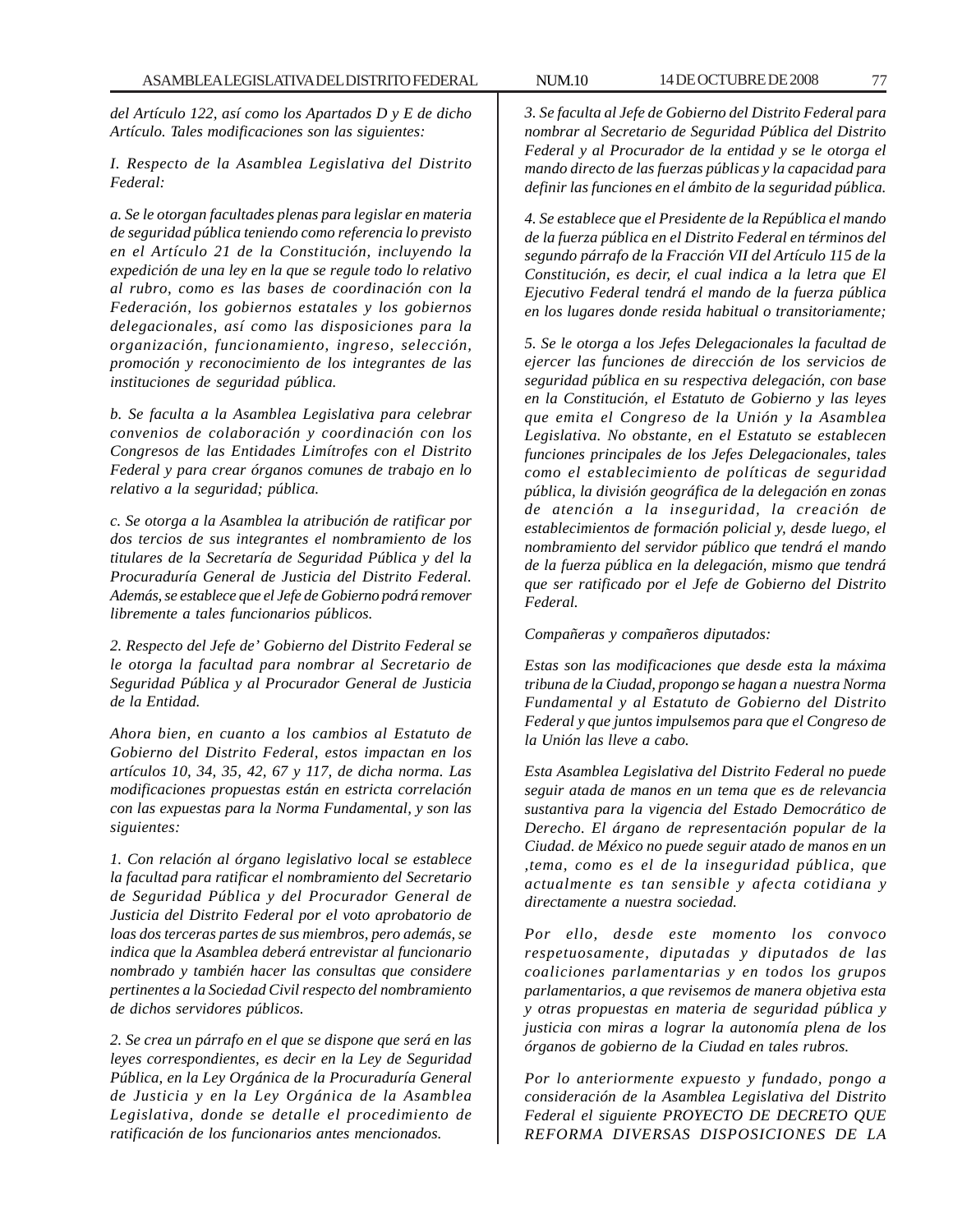*CONSTITUCIÓN POLÍTICA DE LOS ''ESTADOS UNIDOS MEXICANOS Y DEL ESTATUTO DE GOBIERNO DEL DISTRITO FEDERAL,'' EN MATERIA DE SEGURIDAD PÚBLICA:*

*PRIMERO.- Se reforman la Fracción V de la Base Primera y el Inciso e), Fracción*

*II de la. Base Segunda, ambos del Apartado e del .Artículo 122 de la Constitución Política de los Estados Unidos Mexicanos, así como los Apartados D y E de dicho Artículo, para que dar como sigue:*

*Artículo 122....*

*[... ]*

*[...]*

*[... ]*

*c. El Estatuto de Gobierno del Distrito Federal se sujetará a las siguientes bases:*

*BASE PRIMERA.- Respecto a la Asamblea. Legislativa:*

*I. a IV....*

*V. La Asamblea Legislativa, en los términos del Estatuto de Gobierno, tendrá las siguientes facultades:*

*a) ah) ...*

*i) Legislar en las materias de seguridad pública, considerando lo establecido en el Artículo 21 de esta Constitución; protección civil; justicia cívica sobre faltas de policía y buen gobierno; los servicios de seguridad prestados por empresas privadas; la prevención y la readaptación social; la salud y asistencia social; y la previsión social.*

*En la ley que expida la Asamblea Legislativa en materia de seguridad pública, deberán establecerse las bases de coordinación con la Federación, otras entidades y las delegaciones, así como para la organización, funcionamiento, ingreso, selección, promoción y reconocimiento de los integrantes de las instituciones de seguridad pública en el ámbito de la entidad y de las delegaciones;*

*En materia de seguridad pública, la Asamblea Legislativa podrá celebrar convenios de. colaboración y coordinación o para la creación de órganos legislativos comunes con los Congresos de las entidades limítrofes con el Distrito Federal;*

*j) Ratificar o no los nombramientos que haga el Jefe de Gobierno del Distrito Federal, respecto del Procurador General de Justicia y del servidor público que tenga a su cargo el mando directo de la fuerza pública, conforme a* *lo establecido en el Estatuto de Gobierno del Distrito Federal y en las leyes correspondientes. El Jefe de Gobierno podrá remover libremente a ambos servidores públicos.*

*k) Legislar en materia de planeación del desarrollo; en desarrollo urbano, particularmente en uso del suelo; preservación del medio ambiente y protección ecológica; vivienda; construcciones y edificaciones; vías públicas, tránsito y estacionamientos; adquisiciones y obra pública; y sobre explotación, uso y aprovechamiento de los bienes del patrimonio del Distrito Federal;*

*l) Regular la prestación y la concesión de los servicios públicos; legislar sobre los servicios de transporte urbano, de limpia, turismo y servicios de alojamiento, mercados, rastros y abasto, y cementerios;*

*m) Expedir normas sobre fomento económico y protección al empleo; desarrollo agropecuario; establecimientos mercantiles; protección de animales; espectáculos públicos; fomento cultural cívico y deportivo; y función social educativa en los términos de la fracción VIII, del artículo 30. de esta Constitución;*

*n) Expedir la Ley Orgánica de, los tribunales encargados de la función judicial del fuero común en el Distrito Federal, que incluirá lo relativo a las responsabilidades de los servidores públicos de dichos órganos;*

*ñ) Expedir la Ley Orgánica del Tribunal de lo Contencioso Administrativo para el Distrito Federal;*

*INICIATIVA CON PROYECTO DE DECRETO QUE REFORMA DIVERSAS DISPOSICIONES DE LA CONSTITUCIÓN POLÍTICA DE LOS ESTADOS UNIDOS MEXICANOS Y DEL ESTATUTO DE GOBIERNO DEL DISTRITO FEDERAL, EN MATERIA DE SEGURIDAD PÚBLICA*

*o) Presentar iniciativas de leyes o decretos en materias relativas al Distrito Federal, ante el Congreso de la Unión; y*

*p) Las demás que se le confieran expresamente en esta Constitución.*

*BASE SEGUNDA.- ...*

*l ....*

*n. El Jefe de Gobierno del Distrito Federal tendrá las facultades y obligaciones siguientes:*

*a) a d) .'''*

*e) Ejercer las funciones de dirección de los servicios de seguridad pública y enviar a la Asamblea Legislativa para su ratificación los nombramientos del Procurador General*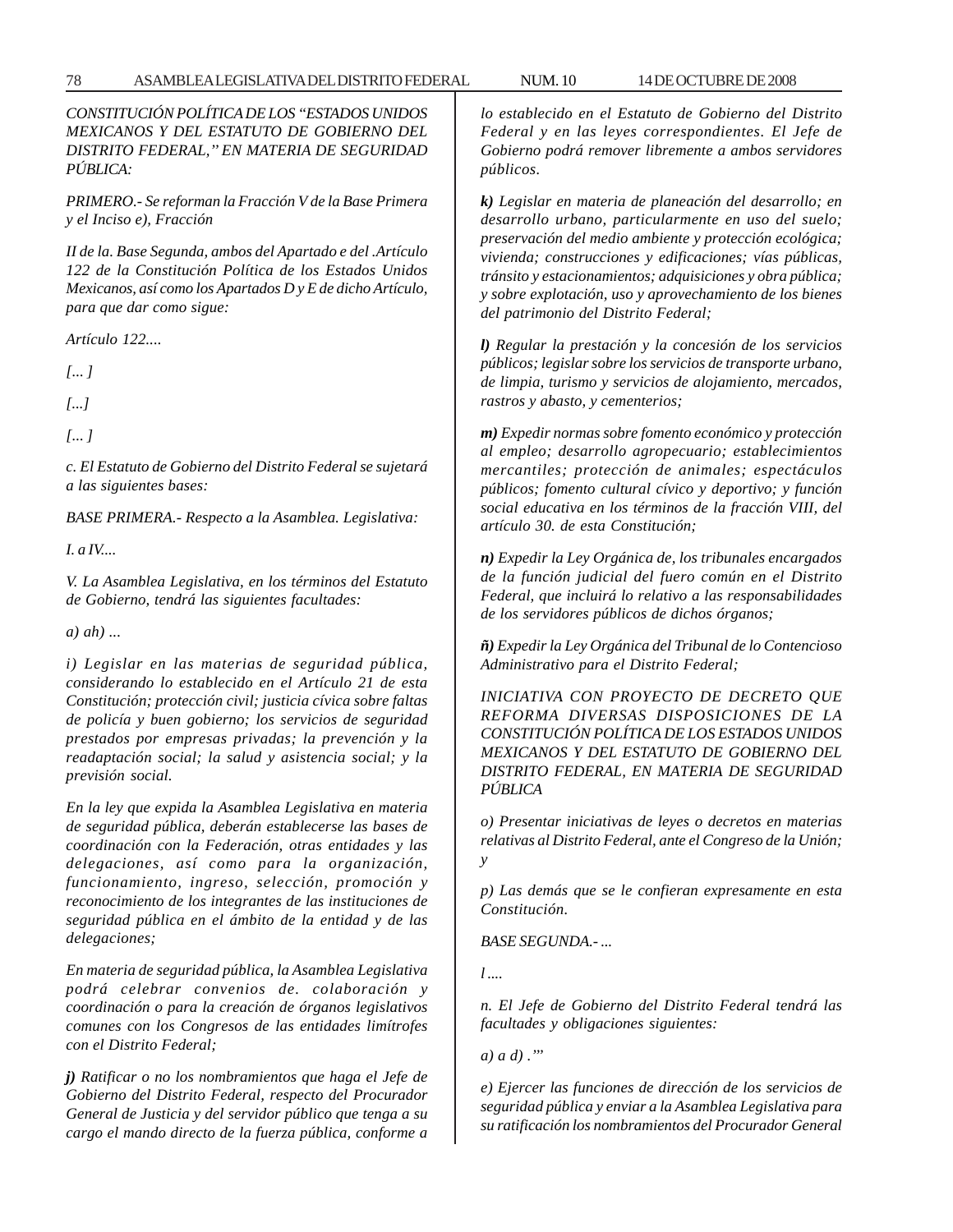*de Justicia y del servidor público que tenga a su cargo el mando directo de la fuerza pública, de conformidad con el Estatuto de Gobierno y las leyes aplicables; y*

# *f) ….*

## *BASE TERCERA a BASE QUINTA*

*D. El Ministerio Público en el Distrito Federal será presidido por un Procurador General de Justicia, que será nombrado por el Jefe de Gobierno del Distrito Federal y deberá ser ratificado por las dos terceras partes de los integrantes de la Asamblea Legislativa del Distrito Federal, en los términos que señale el Estatuto de Gobierno; este ordenamiento, y la ley orgánica respectiva determinarán su organización, competencia y normas de funcionamiento.*

*E. En el Distrito Federal será aplicable respecto del Presidente de los Estados Unidos Mexicanos, lo dispuesto en el segundo párrafo de la fracción Vil del artículo 115 de esta Constitución. La designación y remoción del servidor público que tenga a su cargo el mando directo de la fuerza pública se hará en los términos que señale el Estatuto de Gobierno, Para que dicho servidor público pueda, ser ratificado por la Asamblea Legislativa del Distrito Federal, se requerirá del voto aprobatorio de las dos terceras partes de los integrantes del órgano legislativo local.*

*SEGUNDO.- Se reforman los Artículos 10, 34, 35,42, 67 y 117 del Estatuto de Gobierno del Distrito Federal, para que dar como sigue:*

*ARTÍCULO. 10.- El Ministerio Público del Distrito Federal será presidido por un Procurador General de Justicia, nombrado por el Jefe de Gobierno del Distrito Federal y ratificado con la aprobación de las dos terceras partes de los integrantes de la Asamblea Legislativa del Distrito Federal.*

*En la ley de la materia se establecerá el procedimiento para que la Asamblea Legislativa ratifique la propuesta hecha por el Jefe de Gobierno, el cual deberá incluir las figuras de audiencia respecto del servidor público nombrado y la de consulta a la sociedad civil para considerar su opinión sobre la propuesta del Jefe de Gobierno.*

*[ ... ]*

*I. a V... ,*

*[ ...]*

*[ ... ]*

*[... ]*

*[ ... ]*

# *[ ... ]*

*ARTÍCULO 34.- Corresponde al Presidente de la República el mando de la fuerza pública en el 'Distrito Federal en términos' del segundo párrafo de la Fracción VII del Artículo 115 de la Constitución Política de los Estados Unidos Mexicanos\_ El Jefe de Gobierno del Distrito Federal nombrará al servidor público que tenga a, su cargo el mando directo de la fuerza pública.-EI nombramiento deberá ser ratificado por el voto aprobatorio de las dos terceras partes de los integrantes de la Asamblea Legislativa del Distrito Federal. El servidor público al que se refiere el presente párrafo podrá ser removido libremente por Jefe de Gobierno del Distrito Federal.*

*En la ley de la materia se establecerá el procedimiento para que la Asamblea Legislativa ratifique la propuesta hecha por el Jefe de Gobierno. respecto del nombramiento del servidor público que tenga el mando directo de la fuerza pública en el Distrito Federal. Dicho procedimiento deberá incluir las figuras de audiencia respecto del servidor público nombrado y la de consulta a la sociedad civil para considerar su opinión sobre la propuesta del Jefe de Gobierno.*

*[... ]*

*I. a IV. [... ]*

*ARTÍCULO 35.- Para mantener el orden público y garantizar la seguridad de las personas y sus bienes, el Jefe de Gobierno del Distrito Federal deberá atender a lo dispuesto en el Artículo 21 de la Constitución Política de los Estados Unidos Mexicanos y tendrá las atribuciones siguientes:*

*l. Disponer de la fuerza pública;*

*II. Definir el ejercicio de las funciones de seguridad pública;*

*II. Solicitar al servidor público que ejerza el mando directo de la fuerza pública y al Procurador General de .Justicia del Distrito Federal, información sobre la situación que guarde la fuerza pública a su cargo; y*

*III. Las demás facultades que le otorgue las leyes de la materia de conformidad con lo que dispone la Constitución Política de los Estados Unidos Mexicanos y el presente Estatuto.*

*ARTÍCULO 42.- La Asamblea Legislativa tiene facultades para:*

*I a XII*

*XIII. Legislar en las materias de seguridad pública, considerando lo establecido en el .Artículo 21 de la*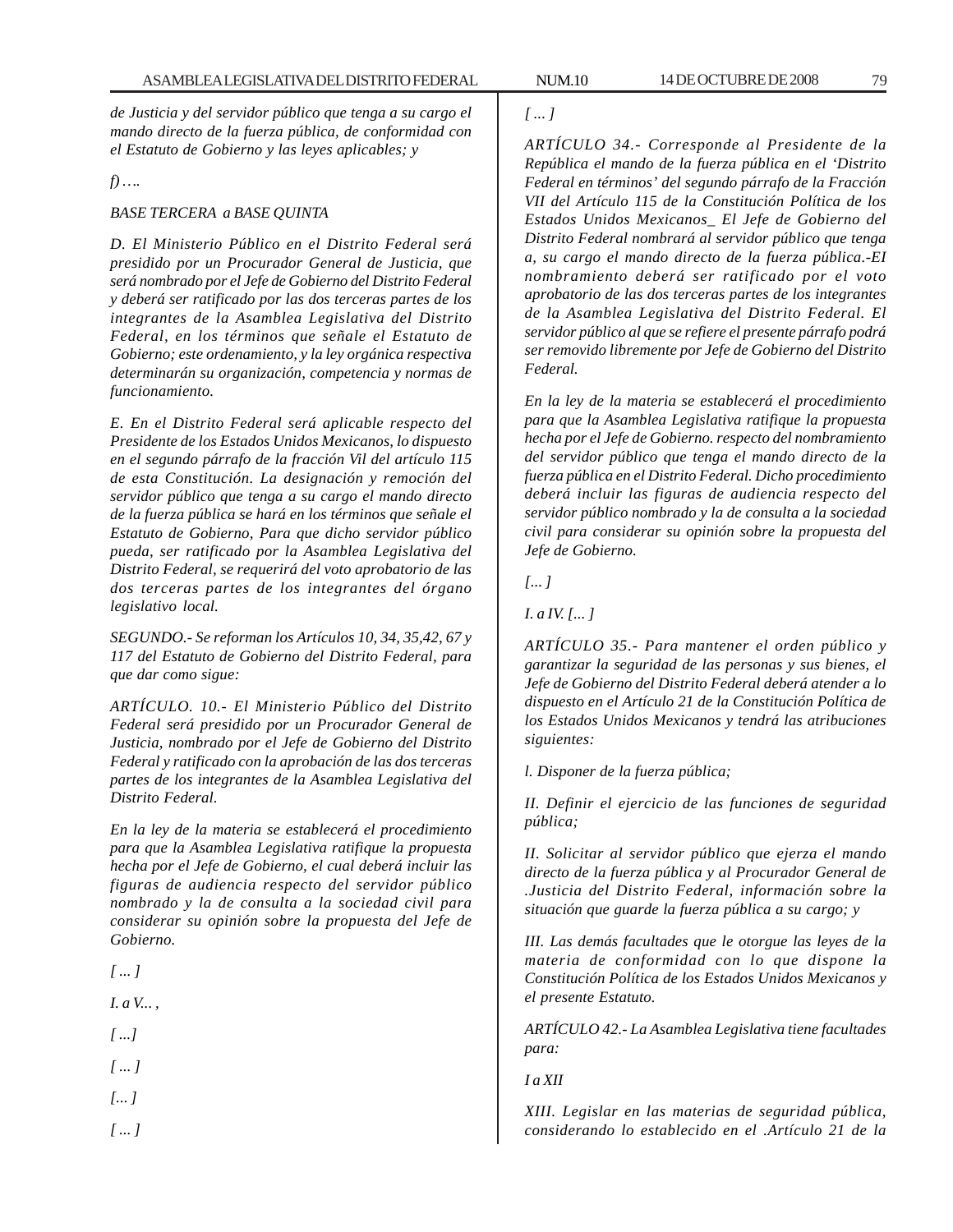*Constitución Política de los Estados Unidos Mexicanos; protección civil; justicia cívica sobre faltas de policía y buen gobierno; los servicios de seguridad prestados por empresas privadas; la prevención y la readaptación social; la salud y asistencia social; y la previsión social.*

*En la ley que expida la Asamblea Legislativa en materia de seguridad pública, deberán establecerse las bases de coordinación con la Federación, otras entidades y las delegaciones, así como para la organización, funcionamiento, ingreso, selección, promoción y reconocimiento de los integrantes de las instituciones de seguridad pública en el ámbito de la entidad y de las delegaciones;*

*Asimismo, en materia de seguridad pública, la Asamblea Legislativa podrá celebrar convenios de colaboración y coordinación o para la creación de órganos legislativos comunes con los Congresos de las entidades limítrofes con el Distrito Federal.*

*Respecto de! nombramiento que haga el Jefe de Gobierno del Procurador General de Justicia y del servidor público que tenga a su cargo el mando directo de la fuerza pública, la Asamblea deberá ratificar tales nombramientos por el voto aprobatorio de las dos terceras partes de sus integrantes, conforme a lo dispuesto: en la Constitución Política de los Estados Unidos Mexicanos, este Estatuto y al procedimiento que se establezca en las leyes correspondientes*

*XIV. a XXX.- ...*

*ARTÍCULO 67.- Las facultades y obligaciones del Jefe de Gobierno del Distrito Federal son las siguientes:*

*I. a VI….*

*VII. Nombrar y remover al Procurador General de Justicia del Distrito Federal en los términos de la Constitución Política de los Estados Unidos Mexicanos y este Estatuto;*

*VIII. a XIX ...*

*XX. Ejercer las funciones de dirección de los servicios de seguridad pública, entre las que se encuentran las siguientes: '*

*a) …..*

*b) El nombramiento del servidor público que tenga a su cargo el mando directo, de la fuerza pública en los términos de la Constitución Política de los Estados Unidos Mexicanos y este. Estatuto; así como el nombramiento y remoción libre de, los servidores públicos de jerarquía inferior a las del servidor público que tenga a su cargo el mando directo de la fuerza pública del Distrito Federal.*

*[…..] [....] […..] […..] XXI. a XXXI. .,. ARTÍCULO 117.- ... [ ... ]*

*Los Jefes Delegacionales tendrán bajo sU responsabilidad las siguientes atribuciones:*

*I. a VII ...*

*VIII. Ejercer las funciones de dirección de los servicios de seguridad pública en su respectiva delegación, con base en lo que establece la Constitución Política de los Estados Unidos Mexicanos, este Estatuto y las leyes de la materia que expida el Congreso de la Unión y la Asamblea Legislativa del Distrito Federal. Dichas funciones, además de las que establezcan las leyes correspondientes, serán las siguientes:*

*a) Establecimiento de las políticas públicas de seguridad pública para la delegación respectiva;*

*b) El nombramiento del servidor público que tenga a su cargo el mando directo de la fuerza pública en la delegación, con base en el procedimiento que se establezca en la ley correspondiente. El nombramiento de este servidor público deberá ser ratificado por el Jefe de Gobierno del Distrito Federal. La remoción del servidor público a que se refiere este párrafo será facultad exclusiva del Jefe Delegacional.*

*El Jefe Delegacional podrá nombrar y remover libremente a los servidores públicos de jerarquía inferior a las del servidor público que tenga a su cargo ''el mando directo de la fuerza pública en la delegación respectiva;*

*c) La determinación de la división de la Delegación respectiva en áreas geográficas de atención, así como el nombramiento y remoción libre de los servidores públicos responsables de las mismas;*

*d) La creación de establecimientos de formación policial; y*

*e) Las demás que determinen las leyes.*

*IX. a XL..*

## *TRANSITORIOS*

*PRIMERO.- La Presente iniciativa entrará en vigor al día siguiente de su publicación en el Diario Oficial de la Federación.*

*c) a e) ...*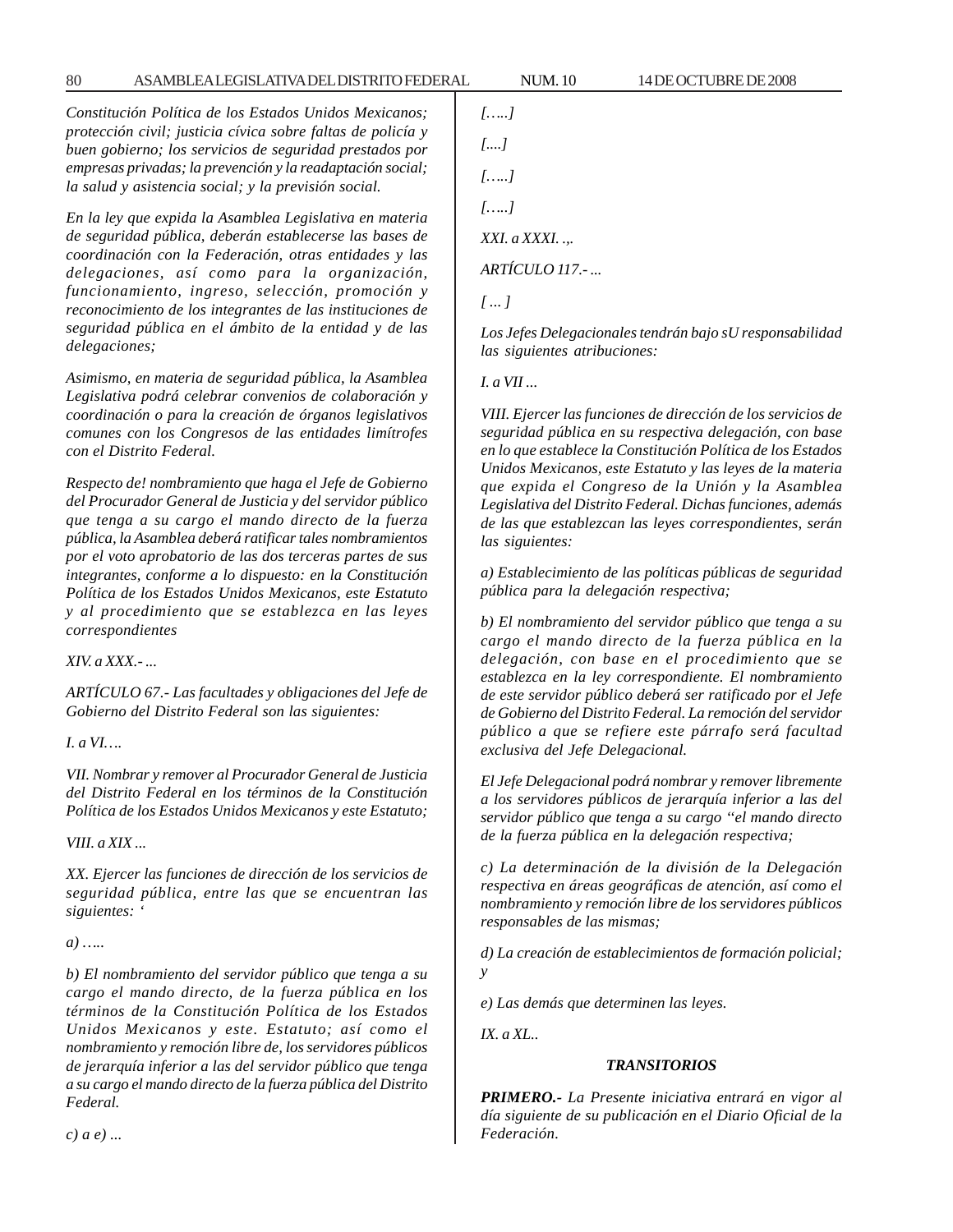*SEGUNDO.- Se derogan todas aquellas disposiciones que se opongan al presente Decreto:*

*Dado en el Salón de Sesiones de la Asamblea Legislativa del Distrito Federal, a los 14 días del mes de octubre de 2008.*

*Atentamente.*

*Dip. Víctor Hugo Círigo Vásquez. Presiente de la Comisión de Gobierno.*

Con fundamento en lo dispuesto por el Artículo 146 del Reglamento para el Gobierno Interior de la Asamblea Legislativa del Distrito Federal, se instruye la inserción íntegra de la iniciativa en el Diario de los Debates. Asimismo con fundamento en lo dispuesto por los Artículos 36 fracciones V y VII, 89 de la Ley Orgánica y 28 y 86 del Reglamento para el Gobierno Interior, ambos de la Asamblea Legislativa del Distrito Federal, se turna para su análisis y dictamen a la Comisión de Normatividad Legislativa, Estudios y Prácticas Parlamentarias.

Esta Presidencia informa que se recibieron las siguientes propuestas con punto de acuerdo del diputado Daniel Ramírez del Valle, del grupo parlamentario del Partido Acción Nacional.

La primera. Un punto de acuerdo por el cual solicita al Titular de la Secretaría de Transportes y Vialidad del Gobierno del Distrito Federal, se proporcione un informe detallado a este Órgano Legislativo Local, acerca del Programa de Chatarrización que se está implementando en la Ciudad de México.

*PROPOSICIÓN CON PUNTO DE ACUERDO POR LA CUAL SE SOLICITA AL TITULAR DE LA SECRETARÍA DE TRANSPORTE Y VIALIDAD DEL GOBIERNO DEL DISTRITO FEDERAL, PROPORCIONE UN INFORME DETALLADO A ESTE ÓRGANO LEGISLATIVO LOCAL, ACERCA DEL PROGRAMA DE CHATARRIZACION QUE SE ESTA IMPLEMENTANDO EN LA CIUDAD DE MEXICO.*

*DIP. MAURICIO ALONSO TOLEDO GUTIÉRREZ PRESIDENTE DE LA MESA DIRECTIVA DE LA ASAMBLEA LEGISLATIVA DEL DISTRITO FEDERAL IV LEGISLATURA*

# *P RE S EN TE*

*El suscrito diputado a la Asamblea Legislativa del Distrito Federal, Daniel Ramírez del Valle, integrante del grupo parlamentario del Partido Acción Nacional, en ejercicio de esta IV Legislatura, con fundamento en los artículos 17 fracción VI, 67 de la Ley Orgánica de la Asamblea Legislativa del Distrito Federal; 34 párrafo segundo, 35 y 131 del Reglamento para el Gobierno Interior de la Asamblea Legislativa del Distrito Federal; presentó a esta*

*Honorable Soberanía la siguiente: PROPOSICIÓN CON PUNTO DE ACUERDO POR LA CUAL SE SOLICITA AL TITULAR DE LA SECRETARÍA DE TRANSPORTE Y VIALIDAD DEL GOBIERNO DEL DISTRITO FEDERAL, PROPORCIONE UN INFORME DETALLADO A ESTE ÓRGANO LEGISLATIVO LOCAL, ACERCA DEL PROGRAMA DE CHATARRIZACION QUE SE ESTA IMPLEMENTANDO EN LA CIUDAD DE MEXICO al tenor de los siguientes:*

#### *ANTECEDENTES*

*I.- Hace ya varios años que el sistema de transporte público que opera en la Zona Metropolitana del Valle de México enfrenta graves limitaciones en cuanto a sus características físicas y operativas.*

*Unidades devastadas por el uso, contaminantes por falta de mantenimiento adecuado, malas ubicaciones en los paraderos que ocasionan no solo molestias entre los vecinos de la zona donde se ubican, sino contaminación, ruido e inseguridad. Todo lo anterior, arroja como saldo que los usuarios carezcan de las condiciones adecuadas y de calidad que debe brindar un servicio de transporte satisfactorio.*

*II.- Los grandes problemas de movilidad y contaminación en la metrópoli se deben también, de manera preponderante, a la reducida y deteriorada infraestructura vial que ha sido rebasada por la demanda actual de transporte vehicular.*

*Tan sólo en el DF, circulan 29,126 unidades de transporte público, de los cuales el 80% ha cumplido su vida útil de 7 y 10 años (este ultimo dato hablando de taxis, de acuerdo a los estudios técnicos realizados por la SETRAVI)*

*III:- Es importante destacar que los resultados de la Encuesta Origen Destino 2007, confirman el uso mayoritario del transporte público, ya que de los casi 22 millones de viajes que se efectúan en la ZMVM, sólo 6.8 millones se realizan utilizando transporte privado, mientras que la mayor parte, 14.8 millones, se realizan en transporte público.*

*En este contexto, el Programa Integral de Transporte y Vialidad menciona que, en el Distrito Federal operan nueve empresas concesionarias de autobuses, con un parque vehicular total de 1,197 unidades y 97 rutas, con una extensión de más de 3 mil kilómetros; mientras que el número de unidades que prestan el servicio de taxis libres (900/0) y de sitio (10%) asciende a 102 mil 110.*

*IV.- Con el propósito de mejorar la calidad del servicio el Gobierno del Distrito Federal, a través de la SETRAVI implemento un programa para renovar el parque vehicular del transporte público concesionado, con el cual se pretende sustituir, a partir de marzo de 2008, 16*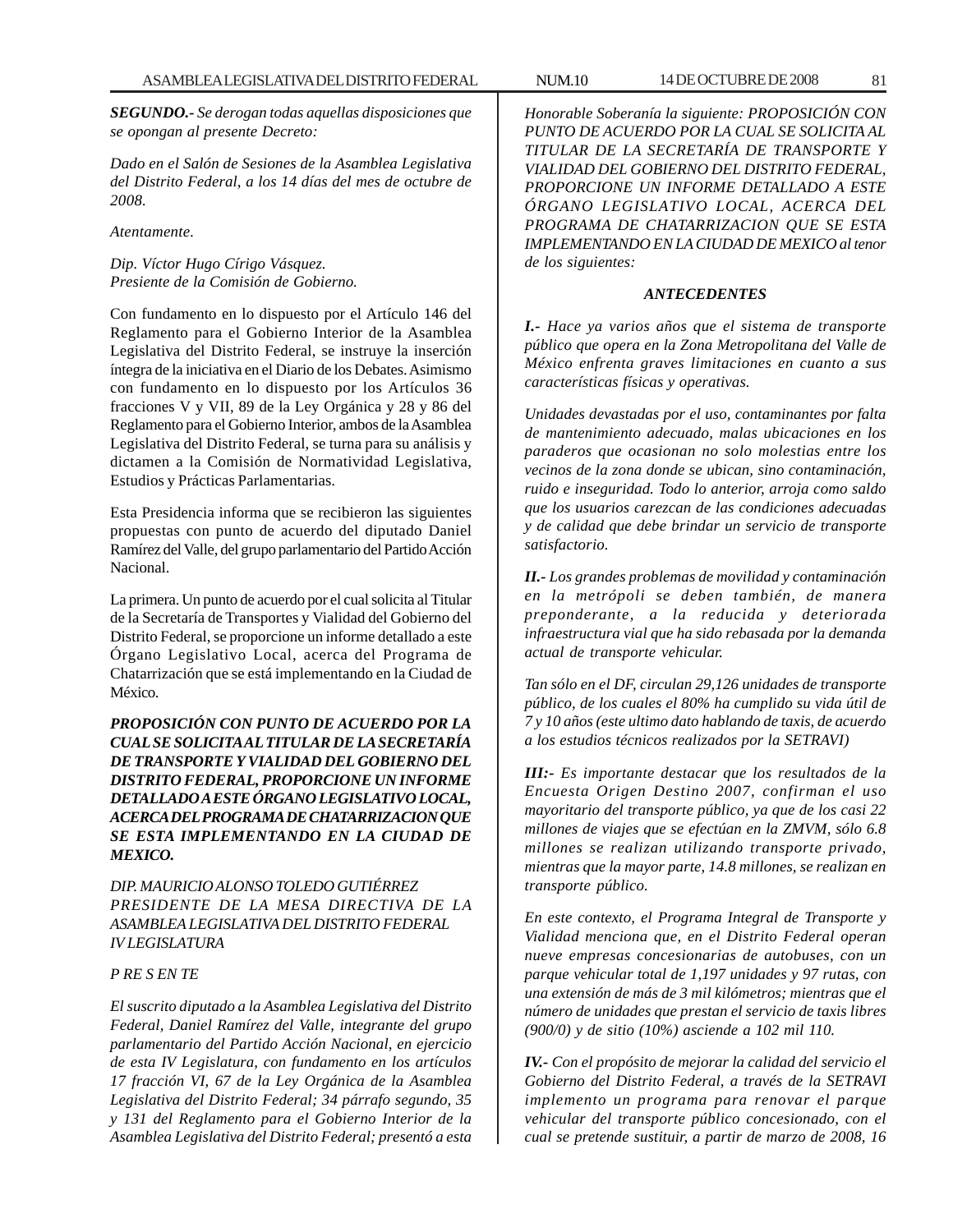*mil 700 microbuses, 190 autobuses, 3,042 vagonetas y combis, así como 35,000 taxis obsoletos.*

*De acuerdo con la Dirección de Servicios de Transporte Publico Individual de Pasajeros, la solicitud y registro para la regularización de las unidades encargadas de dar el servicio concesionado es personal. Una vez realizada la solicitud, se debe acudir a las instalaciones de la SETRAVI para hacer entrega de la documentación requerida, y ahí mismo se le notificará al solicitante la institución financiera a la que deberá acudir para terminar el trámite.*

*Posteriormente, ya que se les haya aprobado su línea de crédito, elegirán la unidad, la SETRAVI iniciará el proceso de chatarrización de la antigua unidad al requirente y la entrega de 15,000 pesos por la unidad que se dará de baja permanentemente.*

#### *CONSIDERANDOS*

*UNO.- Que el 20 de diciembre de 2007 se publicó en la Gaceta Oficial del Distrito Federal la reforma a la Ley de Transporte y Vialidad en, la que se diseñaron estrategias supuestamente fidedignas y confiables sobre la regularización de los taxis amparados, con la meta de que el Gobierno del Distrito Federal, emprendiera acciones inmediatas para la prevención de la corrupción y la impunidad que generan dichas unidades en circulación desde hace ya varios años, pero de la cual no hemos visto resultados radicales, tal como los demanda esta capital.*

*DOS.- Que la realidad actual denota que el problema de los ''taxis piratas'' no se ha erradicado en su totalidad toda vez que, los prestadores de este servicio concesionado, sin la obtención del pre-registro serian llevados inmediatamente al corralón, supuesto jurídico que no se materializa en la Cuidad de México, ya sea por ignorancia o por falta de un adecuado cumplimiento del orden normativo.*

*Por lo anteriormente expuesto y fundado se somete a la consideración de esta Honorable Soberanía el siguiente:*

#### *PUNTO DE ACUERDO*

*ÚNICO.- Se solicita al Titular de la Secretaría de Transporte y Vialidad, Arquitecto Raúl Armando Quintero Martínez, proporcione un informe por escrito y pormenorizado a esta H. Asamblea Legislativa del Distrito Federal, que contenga los avances del programa de chatarrización, el número de unidades que han sido sujetas a este, el padrón de beneficiarios del mismo, así como la cantidad total erogada hasta el momento y la lista de los lugares donde han sido llevados los restos de las unidades.*

*Leído en el recinto legislativo a los 02 días del mes de octubre de 2008.*

#### *Dip. Daniel Ramírez del Valle.*

Con fundamento en lo dispuesto por los artículos 36 fracciones V y VII de la Ley Orgánica de la Asamblea Legislativa del Distrito Federal, 28 y 132 del Reglamento para su Gobierno Interior, se turna para su análisis y dictamen a la Comisión de Transporte y Vialidad.

La segunda. Con punto de acuerdo por el que se exhorta al Titular de la Secretaría de Seguridad Pública y al Titular de la Secretaría de Transporte y Vialidad, ambos del Distrito Federal, a la adecuada aplicación y cumplimiento del Reglamento de Tránsito Metropolitano, específicamente en lo que respecta a las grúas y depósitos vehiculares, en la Ciudad de México.

*PROPOSICIÓN CON PUNTO DE ACUERDO POR LA CUAL SE EXHORTA, AL TITULAR DE LA SECRETARÍA DE SEGURIDAD PÚBLICA DEL DISTRITO FEDERAL, ASI COMO AL TITULAR DE LA SECRETARÍA DE TRANSPORTE Y VIALIDAD AMBAS DEL DISTRITO FEDERAL, A LA ADECUADA APLICACIÓN Y CUMPLIMIENTO DEL REGLAMENTO DE TRÁNSITO METROPOLITANO, ESPECÍFICAMENTE EN LO QUE RESPECTA A LAS GRUAS y DEPÓSITOS VEHICULARES EN LA CIUDAD DE MEXICO.*

*DIP. MARTÍN CARLOS OLAVARRIETA MALDONADO PRESIDENTE DE LA MESA DIRECTIVA DE LA ASAMBLEA LEGISLATIVA DEL DISTRITO FEDERAL IV LEGISLATURA*

#### *P RE S EN TE:*

*El suscrito diputado a la Asamblea Legislativa del Distrito Federal, Daniel Ramírez del Valle, integrante del grupo parlamentario del Partido Acción Nacional, en ejercicio de esta IV Legislatura, con fundamento en los artículos 17 fracción VI, 67 de la Ley Orgánica de la Asamblea Legislativa del Distrito Federal; 34 párrafo segundo, 35 y 132 del Reglamento para el Gobierno Interior de la Asamblea Legislativa del Distrito Federal presento a esta Honorable Soberanía la siguiente: PROPOSICIÓN CON PUNTO DE ACUERDO POR LA CUAL SE EXHORTA, AL TITULAR DE LA SECRETARÍA DE SEGURIDAD PÚBLICA DEL DISTRITO FEDERAL, ASÍ COMO AL TITULAR DE LA SECRETARÍA DE TRANSPORTE Y VIALIDAD AMBAS DEL DISTRITO FEDERAL, A LA ADECUADA APLICACIÓN Y CUMPLIMIENTO DEL REGLAMENTO DE TRÁNSITO METROPOLITANO, ESPECÍFICAMENTE EN LO QUE RESPECTA A LAS GRUAS y DEPÓSITOS VEHICULARES EN LA CIUDAD DE MEXICO. al tenor de los siguientes:*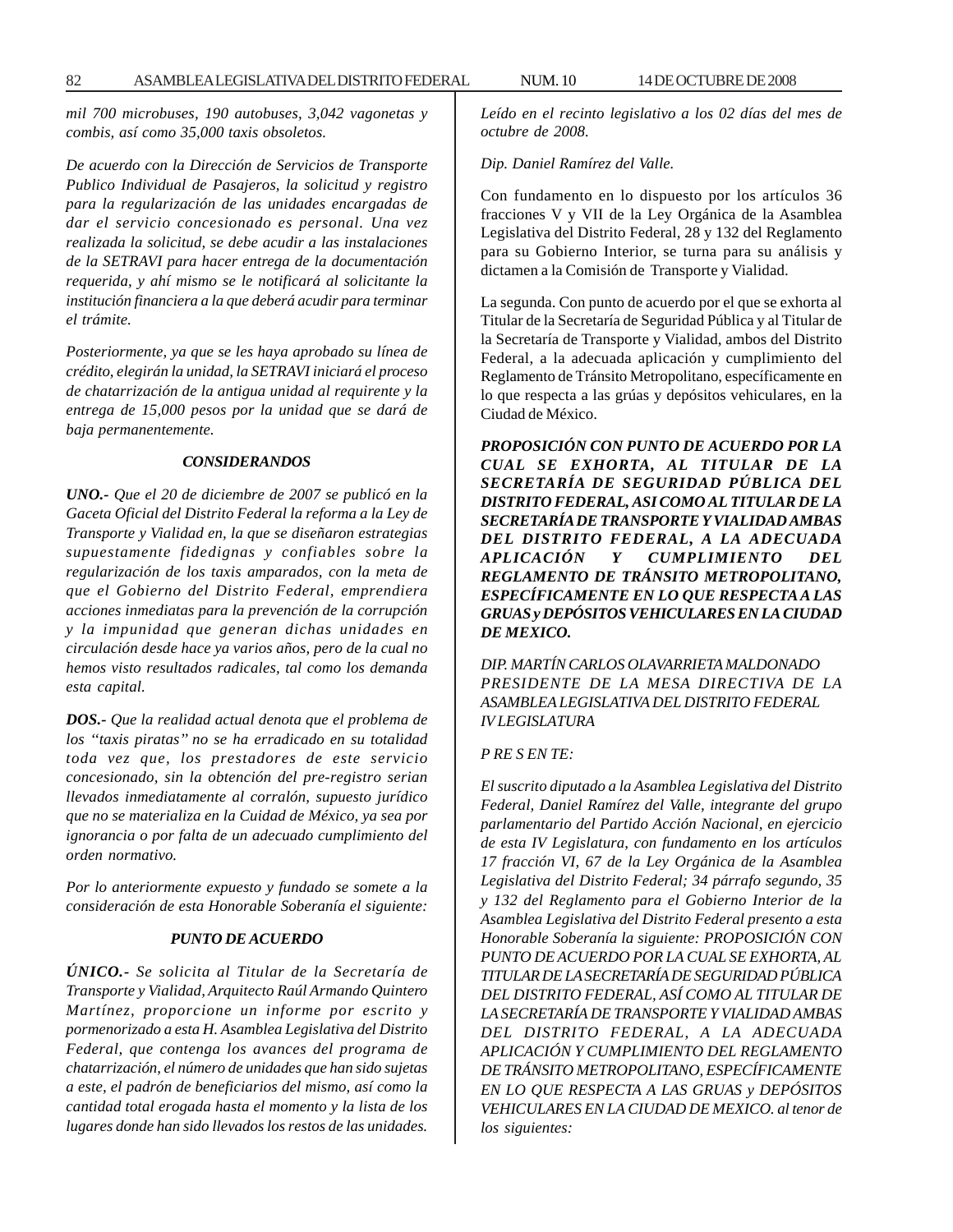## *ANTECEDENTES*

*UNO.- En la Ciudad de México, se han convertido en una plaga las grúas para los habitantes de la capital. Los ciudadanos se enfrentan a una grave problemática en materia de abusos por parte de los operadores de dichas unidades, ya que están retirando los vehículos tanto de las zonas permitidas de parqueo, así como de las entradas de los domicilios particulares de los capitalinos. Al parecer sigue siendo una costumbre en el Distrito Federal el que los operadores de las grúas quieran aprovecharse de la ciudadanía, pero la mayoría de las veces, esto sucede por la falta de señalamientos que resultan ilegibles por falta de mantenimiento de los mismos, por ende, tanto los conductores como el operador de la grúa de la zona que se trate, se encuentran imposibilitados para poder comprobar la existencia de dichos señalamientos.*

*DOS.- Ningún vehículo puede ser arrastrado por ninguna grúa oficial mientras que el agente u operador de la misma no porte su uniforme y placa de identificación con el número y nombre perfectamente visibles, ni tampoco por civiles que acompañen a estos agentes como supuesto ''personal de apoyo'', ya que estos últimos no se encuentran debidamente identificados como sucede en cada grúa oficial en circulación de esta capital, por lo tanto, no pueden ser calificados como autoridad competente para aplicar el reglamento de tránsito u otra disposición similar que afecte los derechos de terceros, puesto que deja a los propietarios de automóviles y demás conductores, de transporte público o privado en absoluto estado de indefensión, violentándose con ello la garantía constitucional del principio de legalidad, por tratarse de una acto de molestia que adolece de las características que consagra nuestra ley fundante.*

*Aunado a lo anterior, y por si no fuera suficiente, los mismos uniformados, funcionarios públicos competentes, desconocen los procedimientos de la aplicación del reglamento, valiéndose de su condición para amedrentar a los conductores que, al preferir evitar el proceso engorroso del pago de las multas o discusión con los oficiales, caen en un circulo vicioso de corrupción.*

*TRES.- Con respecto a los depósitos vehiculares (corralones), estos no cuentan con las instalaciones necesarias y los que existen, no tienen la infraestructura ni el mantenimiento adecuado para recibir las unidades arrastradas por las grúas y menos para atender correctamente a los propietarios de dichos vehículos.*

*Un ejemplo claro de lo señalado con antelación, es la falta de anuncios informativos en los cuales el ciudadano pueda tener conocimiento de los requisitos para recuperar su automóvil, conocer el costo de las multas a las cuales se ha hecho acreedor o el tiempo que tienen para llevar a cabo el trámite de recuperación de su vehículo.*

*Por desgracia, después de que el ciudadano ha cubierto con el proceso, muchas de las veces, le es entregado su coche con averías visibles en la carrocería e inclusive, con fallas mecánicas o partes del vehículo, obviamente sin hacerse los operadores del corralón responsables por los daños y llegando a amenazar a los propietarios de los mismos si es que denuncian las irregularidades ante las autoridades competentes.*

## *CONSIDERANDOS*

*I.- Que el Reglamento de Tránsito Metropolitano, en su artículo 12 fracción X inciso e), especifica que cuando se trate de la entrada del propio domicilio del conductor, no se podrán llevar el vehículo al corralón argumentando obstrucción de la vía peatonal, y aun con ello, los operadores ejecutan el arrastre, ocasionando, además del daño patrimonial, una violación tajante a la norma reglamentaria vigente.*

*II.- Que no existe una regulación de los horarios permitidos para el funcionamiento de las grúas concesionadas, sino que estos quedan al arbitrio de las empresas, lo cual, da lugar a que los operadores incurran en prácticas desleales y corruptas que fomentan la inseguridad jurídica de los conductores y / o propietarios de los vehículos de las diferentes demarcaciones de la capital como en el caso de Venustiano Carranza, donde circulan libremente a cualquier hora del día, de la noche e incluso de la madrugada, sobretodo en vías secundarias como en la Av. Genaro García, donde los vecinos se han quejado que han arrastrado sus vehículos de la puerta de su casa.*

*III.- Que en aras de prevenir el abuso de poder desde cualquier trinchera, las autoridades capitalinas deben prever que los operadores de las grúas se encuentren debidamente uniformados y con la identificación correspondiente, así como con una adecuada capacitación que ofrezca seguridad a los capitalinos a través del legal y debido cumplimiento por parte de los operadores de las grúas.*

*IV.- Que la falta de cuidado en el arrastre de los vehículos así como el mal resguardo de los mismos en los corralones, provocan no solamente responsabilidad patrimonial del Estado, responsabilidad de servidores públicos por negligencia e incluso, cuestiones de carácter penal por daño patrimonial (daño en propiedad ajena), si no que lesionan el entramado social al violentar las garantías de legalidad y seguridad jurídica, viciando también los procesos de transparencia y burocratizando el procedimiento administrativo que se encuentra basado en principios que parecen haber sido olvidados.*

*Por lo anteriormente expuesto y fundado se somete a la consideración de este Honorable Pleno:*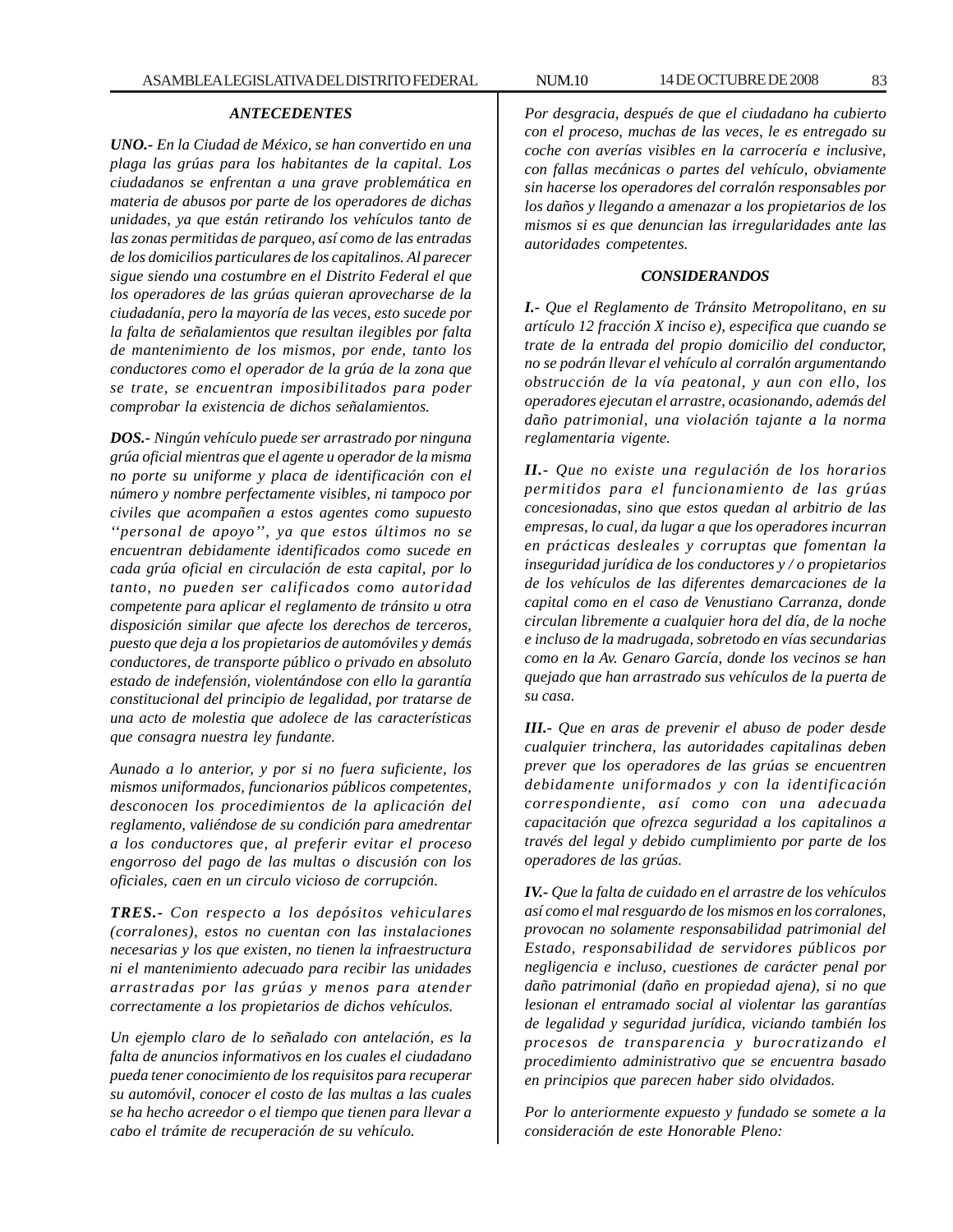# *PUNTO DE ACUERDO*

*PRIMERO.- Se solicita a los Titulares de la Secretaría de Seguridad Publica, Manuel Mondragón Y Kalb, y al Secretario de Transporte y Vialidad, C. Raúl Armando Quintero Martínez, emprendan acciones coordinadas para la mejor aplicación y legal cumplimiento del Reglamento de Tránsito Metropolitano, en lo que se refiere a las grúas que circulan en la capital del país, con la finalidad de salvaguardar la integridad física y jurídica de los propietarios y usuarios de los vehículos.*

*SEGUNDO.- Se exhorta al jefe delegacional de Venustiano Carranza, Julio César Moreno Rivera, supervise de manera coordinada con las Secretarías citadas en el punto anterior, el funcionamiento y operación de las grúas en su demarcación, coadyuvando así a sancionar los abusos y erradicar las irregularidades de las que la población de su demarcación puedan ser víctimas.*

*Leído en el Recinto Legislativo a los 02 días del mes de octubre de 2008.*

*Dip. Daniel Ramírez del Valle.*

Con fundamento en lo dispuesto por los artículos 36 fracciones V y VII de la Ley Orgánica de la Asamblea Legislativa del Distrito Federal, 28 y 29 y 132 del Reglamento para su Gobierno Interior, se turna para su análisis y dictamen a las Comisiones Unidas de Transporte y Vialidad y de Seguridad Pública.

Asimismo, esta Presidencia informa que se recibió una efeméride con motivo del Día Internacional para la reducción de desastres naturales, de la diputada María de la Paz Quiñones Cornejo, del grupo parlamentario del Partido Acción Nacional.

# *PRUNUNCIAMIENTO DÍA INTERNACIONAL PARA LA REDUCCIÓN DE DESASTRES NATURALES.*

*Con su venia diputado presidente,*

*Diputadas y diputados:*

*Es indudable decir que las amenazas naturales como los desastres en que se pueden convertir son parte integral de la vida de cualquier cultura o sociedad.*

*La naturaleza nos da la vida y nuestro sustento, pero, en ocasiones puede provocar terribles daños al ser humano, animales y plantas; esto se debe a los diversos fenómenos naturales que ocurren en nuestro planeta, las fuerzas de la naturaleza son colosales y, cuando se unen dos o más, pueden ser catastróficas.*

*Hablar de Desastres, estamos hablando de un suceso que causa alteraciones intensas en las personas, los bienes, los servicios y el medio ambiente, excediendo la capacidad* *de respuesta de la comunidad afectada, efectivamente un desastre ocurre cuando un considerable número de personas experimenta una catástrofe y sufren daño serio o perturbación de su sistema de subsistencia, de tal manera que la recuperación psicológica y física de las victimas, el remplazo de recursos físicos y las relaciones sociales requeridas para utilizarlos.*

*Los desastres surgen de la interacción y coincidencia en un tiempo y espacio dados, de un fenómeno natural potencialmente destructivo (peligro) y condiciones de vulnerabilidad dentro de las comunidades y entornos en los cuales impacta el fenómeno.*

*Muchos desastres son una combinación muy compleja de amenazas naturales y acción humana. En los desastres naturales claramente está implicado un fenómeno natural que de alguna manera causa y explica directamente los daños a la vida y propiedad.*

*Las amenazas naturales se refieren específicamente a todos los fenómenos atmosféricos, hidrológicos, geológicos, que forman parte de la historia y de la coyuntura de la dinámica geológica, geomorfológica, climática y oceánica del planeta adversamente al ser humano, a sus estructuras y actividades.*

*Por lo que hace dos décadas atrás no se utilizaba el concepto de refugiado o desplazado ambiental. Hoy es un término de uso común. Se refiere a las personas, pueblos y, en las situaciones más graves, ciudades que se han visto obligados a trasladarse desde su tierra natal, o sea migrar, debido a problemas derivados con el ambiente, como desastres naturales: huracanes o tsunamis, y también por otras razones de devastación como son la deforestación, desertificación, inundaciones o sequías, con la consecuente falta de agua, alimentos y energía y riesgo de enfermedades, lo que hace que para estas personas, existan pocas o ninguna esperanza de retorno.*

*El desplazado ambiental incluye no sólo a aquellos que tienen que trasladarse a otras zonas dentro de un mismo país también a los que suelen cruzar fronteras internacionales. África Subsahariana y Asia son las regiones del mundo de donde provienen la mayor cantidad de desplazados ambientales. Al intentar cruzar las fronteras hacia otros territorios más seguros, miles de estos migrantes mueren cada año en las rutas migratorias, por las políticas restrictivas de los países a los que se dirigen y la militarización de las fronteras.*

*En la actualidad has aproximadamente entre 20 o 25 millones de personas en el mundo en las que se las puede clasificar como refugiados ambientales según el ACNUR (Alto Comisionado de las Naciones Unidas) y en pocos años podría duplicarse. El número de personas que abandonó sus hogares por causas ambientales superó a los que lo hacen por conflictos bélicos.*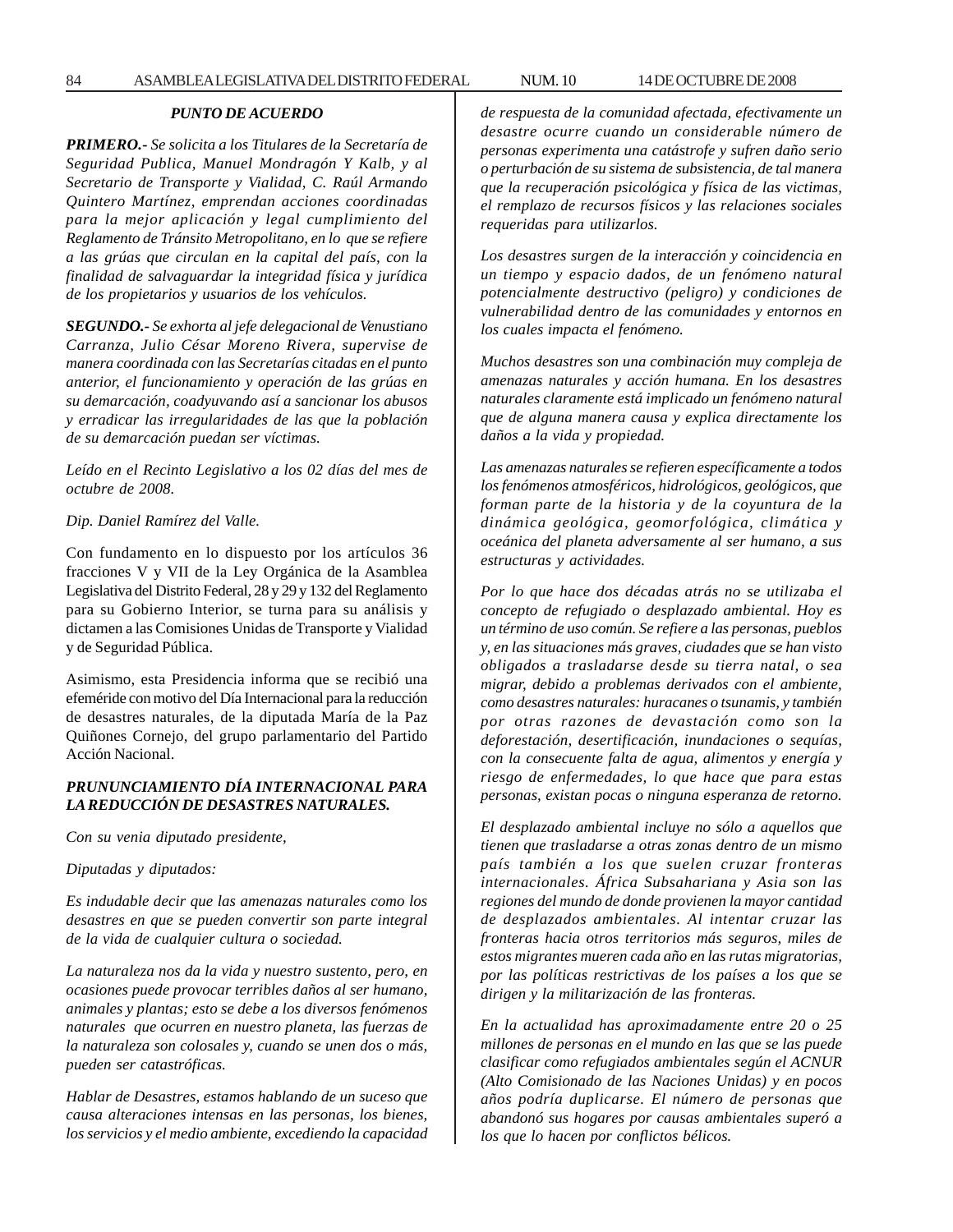*La causa mas importante de estas migraciones es el calentamiento del planeta, por el incremento de las sequías, terremotos, desertificación, deslizamientos, modificaciones en los sistemas monzónicos y de tifones, e impactos destructivos de lo ambientes marinos. Al tener su medio ambiente degradado, poblaciones enteras pierden las condiciones mínimas para su supervivencia en su lugar de origen por lo que deciden migrar en busca de un mejor destino. Se incluyen además en esta categoría a los pobladores cercanos a construcciones de grandes infraestructuras, como por ejemplo las represas, que deterioran a niveles gravísimos el medio ambiente y por ende, les es imposible permanecer por falta de recursos.*

*El territorio mexicano también enfrenta sistemáticos problemas cíclicos que se derivan de los desastres naturales. Así, la República Mexicana todos los años es azotada por enormes inundaciones, sequías, heladas, incendios forestales, sismos, deslizamientos de tierra, huracanes y en algunos casos, explosiones volcánicas que generan cuantiosas perdidas materiales yd e vidas humanas. Situación que gradualmente se ha agravado más, pues debido al proceso generalizado de destrucción del entorno ecológico por el ''Efecto-Invernadero'' y la pérdida de la Capa de Ozono, hoy ya no asistimos a la presencia de simples desastres, sino que hoy vivimos una nueva generación de problemas con la existencia de súper catástrofes naturales como son la súper inundaciones, los súper incendios forestales, los súper terremotos, las súper heladas, las súper sequías, los súper huracanes, etc. Que afectan con mayor fuerza a nuestra sociedad.*

*El problema es realmente grave y afecta a las áreas más pobres del planeta y a las zonas más desfavorecidas de países desarrollados.*

*Esto es una señal de que en un futuro cercano cualquier páis, sin importar su condición económica puede enfrentar problemas graves de desastres ambientales que generen desplazados ambientales. Los efectos del cambio climático son a nivel global por lo que esta problématica no podrá ser ignorada por ningún estado.*

*Es por eso que sea instaurado el Día Internacional para la Reducción de Desastres Naturales, con el objeto de tomar medidas preventivas en caso de desastre y concienciar a la población a los gobiernos para que cuidemos el medio ambiente.*

*Muchas Gracias.*

*Atentamente.*

*María de la Paz Quiñones Cornejo.*

Con fundamento en lo dispuesto por los artículos 146 del Reglamento para el Gobierno Interior de la Asamblea Legislativa del Distrito Federal, se instruye la inserción íntegra de la efeméride en el Diario de los Debates.

Esta Presidencia informa que se recibió una proposición con punto de acuerdo relativo al programa vial denominado RADAR, de la diputada María del Carmen Peralta Vaqueiro, de la Coalición Parlamentaria Socialdemócrata.

*PROPOSICIÓN CON PUNTO DE ACUERDO PARA SOLICITAR A LA SECRETARÍA DE TRANSPORTE Y VIALIDAD DEL DISTRITO FEDERAL, DESTINE UNA PARTIDA PRESUPUESTAL SUFICIENTE EN EL EJERCICIO 2009, PARA EL PROGRAMA VIAL DENOMINADO RADAR QUE SIRVE COMO APOYO VIAL EN EL DISTRITO FEDERAL.*

#### *H. ASAMBLEA:*

*La suscrita diputada María del Carmen Peralta Vaqueiro, del Partido Verde e integrante de la Coalición Parlamentaria Socialdemócrata en la Asamblea Legislativa del Distrito Federal, IV Legislatura, con fundamento en lo dispuesto por los artículos 17, fracción VI de la Ley Orgánica de la Asamblea Legislativa del Distrito Federal y 132 del Reglamento para el Gobierno Interior de la Asamblea Legislativa del Distrito Federal, someto a la consideración de este cuerpo legislativo, la siguiente proposición con PUNTO DE ACUERDO PARA SOLICITAR A LA SECRETARIA DE TRANSPORTE Y VIALIDAD DEL DISTRITO FEDERAL, DESTINE UNA PARTIDA PRESUPUESTAL SUFICIENTE EN EL EJERCICIO 2009, PARA EL PROGRAMA VIAL DENOMINADO RADAR QUE SIRVE COMO APOYO VIAL EN EL DISTRITO FEDERAL, bajo la siguiente:*

## *EXPOSICIÓN DE MOTIVOS*

*Los conflictos que representa una ciudad tan enorme como es el Distrito federal, requiere servicios á su altura y más aun cuando en ella habitamos aproximadamente ocho millones setecientos veinte mil personas, que diariamente transitan por las calles y avenidas de esta capital.*

*Desde el año 2002, la Secretaría del Transporte y Vialidad del Distrito Federal, puso a disposición de los automovilistas y transeúntes el Programa ''Radar'', el cual consiste en auxiliar y asistir de manera gratuita a personas que hayan sufrido algún percance en vialidades, así como mejorar el tráfico por las principales arterias de la Ciudad de México, ya sea brindando información vial o prestando apoyos emergentes y rutinarios a la población que se traslada tanto a pie como en vehículos automotores, con el fin de mejorar la mayor fluidez del trafico vehicular, evitando con esto el exceso en el tiempo de traslado y la elevación de los índices de contaminación atmosférica.*

*De acuerdo a la Ley de Transporte y Vialidad del Distrito Federal, para el cumplimiento de la misma y de los ordenamientos que de ella emanan, la Secretaría de Transporte y Vialidad, tiene como facultades entre otras proveer en el ámbito de su competencia que la vialidad,*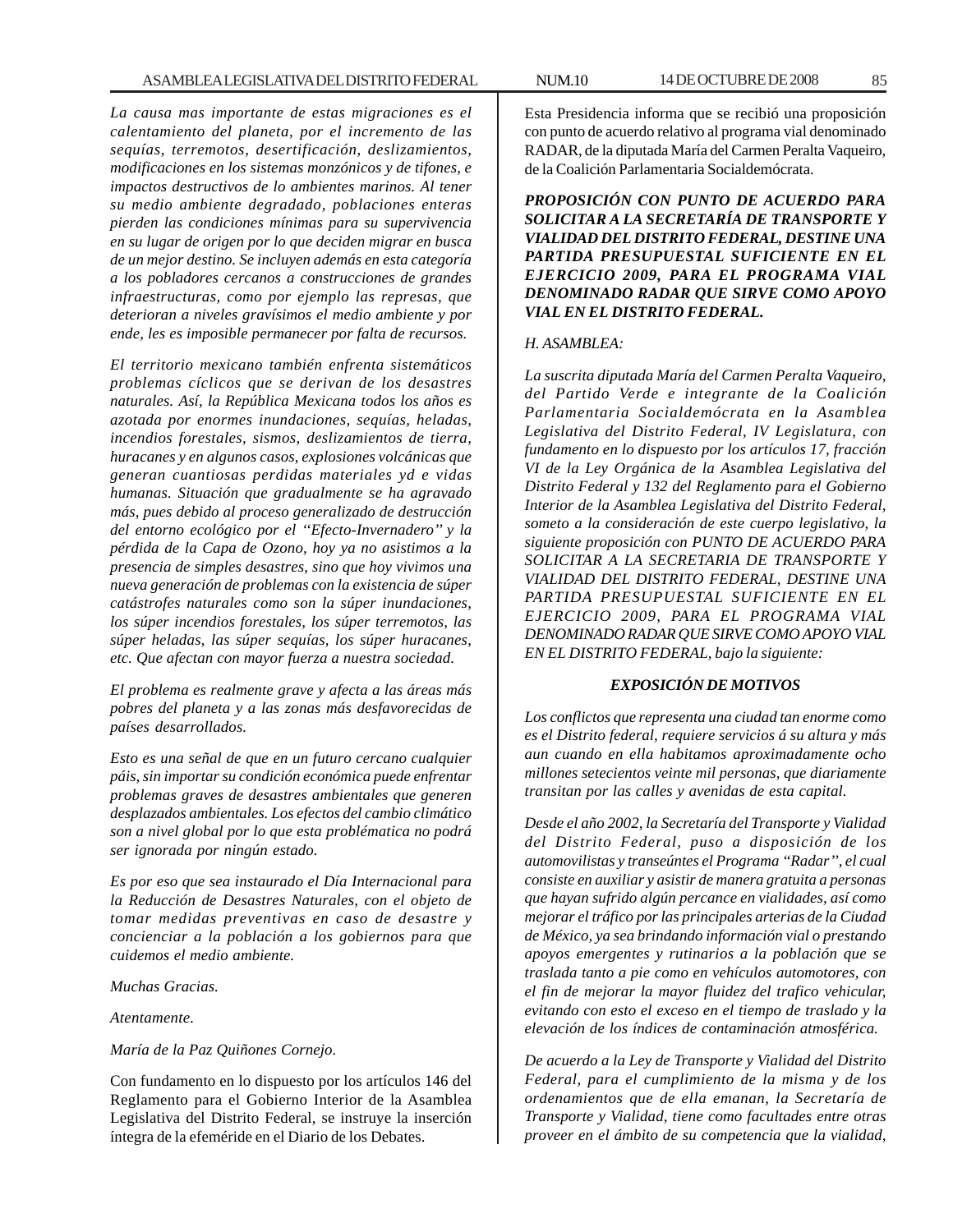*su infraestructura, equipamiento auxiliar, servicios y elementos inherentes o incorporados a ella, para que se utilicen en forma adecuada conforme a su naturaleza, debiendo coordinarse en su caso, con las áreas correspondientes para lograr este objetivo.*

*Los servicios que se prestan a través de este programa de acuerdo a los datos que aparecen en la página de Internet de la Secretaría de Transporte y Vialidad, son:*

- *Otorgar primeros auxilios mecánicos, tales como: cambio de llantas, pasar corriente a vehículos descompuestos y/o combustible en vías rápidas y avenidas principales con el propósito de reducir conflictos viales y prevenir occidentes.*
- *Apoyar a peatones, ofreciendo un trato especial a niños, adultos mayores y personas con discapacidad, proporcionándoles la ayuda necesaria, ya sea de información o de protección en el paso de cruceros.*
- *Canalizar servicios de emergencia, según sea el caso, y;*
- *En general, coadyuvar a disminuir la problemática generada por marchas, mítines, bloqueos, plantones y contingencias diversas, siniestros o colisiones.*

*Servicio que se presta los 365 días del año con un horario de lunes a viernes de las siete de la mañana hasta las nueve de la noche, y los días sábados y domingos de ocho de la mañana a las tres de la tarde.*

*Ahora bien, si bien este programa en un principio fue temporal, lo cierto es que el servicio que presta a la Ciudad es importante; sin embargo, es insuficiente la cantidad de personal que se encuentra asignado a este programa.*

*Asimismo, es importante para que el programa ''Radar'' funcione que, el mismo este debidamente coordinado con otras dependencias como las Secretaría de Seguridad Pública, Protección Civil y Obras y Servicios del Distrito Federal, así como con los cuerpos de emergencia Cruz Roja, Bomberos, ERUM, a través de un número único y fácil de aprender con los habitantes del Distrito Federal.*

*Por lo anterior, es que exhortamos al Secretario de Transporte y Vialidad del Distrito Federal, Licenciado Armando Quintero Martínez, para que duplique la cobertura de recursos materiales y humanos; así como la ampliación de los horarios de trabajo hasta hacerlo de 24 horas, pues, el ritmo de vida de esta Ciudad y especialmente durante la madrugada es cuando más se necesita el apoyo que se presta a través de este Programa, así también durante la temporada de lluvias, en donde* *las calles y avenidas del Distrito Federal se inundan, por lo que se incrementa el número de vehículos descompuestos y es cuando se hace indispensable, el apoyo que se presta a través del Programa ''Radar''.*

*Yo me pregunto el porque no llegar hacer este tipo de servicios uno de los mas importantes y confiables de la ciudad y dar un buen ejemplo a otras entidades, que a través de programas como estos se pueden rendir frutos considerables para el beneficio de la sociedad, pues han sido estos elementos bien vistos por la ciudadanía generando un buen ejemplo a seguir, un buen modelo son los Ángeles Verdes que auxilian a los vehículos que transitan por las carreteras federales de nuestra república mexicana.*

*Por ultimo compañeros diputados unámonos para fortalecer este tipo de programas, para que su vigencia y permanencia sean definitivas y tenga éxito en la procuración de servicios de todos los habitantes del distrito federal., Por lo anteriormente expuesto, con fundamento en el artículo 132 del Reglamento para el Gobierno Interior de la Asamblea Legislativa del Distrito Federal, someto a consideración del Pleno, el siguiente:*

## *PUNTO DE ACUERDO*

*PRIMERO.- Se solicita al Titular de la Secretaría de Transporte y Vialidad del Distrito Federal, destine más recursos económicos, materiales y humanos para el ''Programa RADAR'', de apoyo vial.*

*SEGUNDO.- Se solicita a los Titulares de la Secretarías de Transporte y Vialidad, Seguridad Pública y Protección Civil todas del Distrito Federal, la ampliación del horario del apoyo vial, y que este funcione a través de un número único para la atención de los vehículos; asimismo, se encuentre conectado con servicios de atención de emergencias, tales como: Bomberos, Cruz Roja, ERUM, Patrullas y en general todos los servicios de auxilio a la población.*

*Por la Coalición Parlamentaria Socialdemócrata: DIP MARÍA DEL CARMEN PERALTA VAQUEIRO.*

*Dado en el Recinto Legislativo, a los 14 días del mes de octubre del dos mil ocho.*

Con fundamento en lo dispuesto por los artículos 36 fracciones V y VII de la Ley Orgánica de la Asamblea Legislativa del Distrito Federal, 28 y 132 del Reglamento para su Gobierno Interior, se turna para su análisis y dictamen a la Comisión de Transporte y Vialidad.

Para presentar una iniciativa de iniciativa, por la que se reforman diversas disposiciones del Estatuto de Gobierno del Distrito Federal, en materia de participación ciudadana, se concede el uso de la Tribuna al diputado Jorge Triana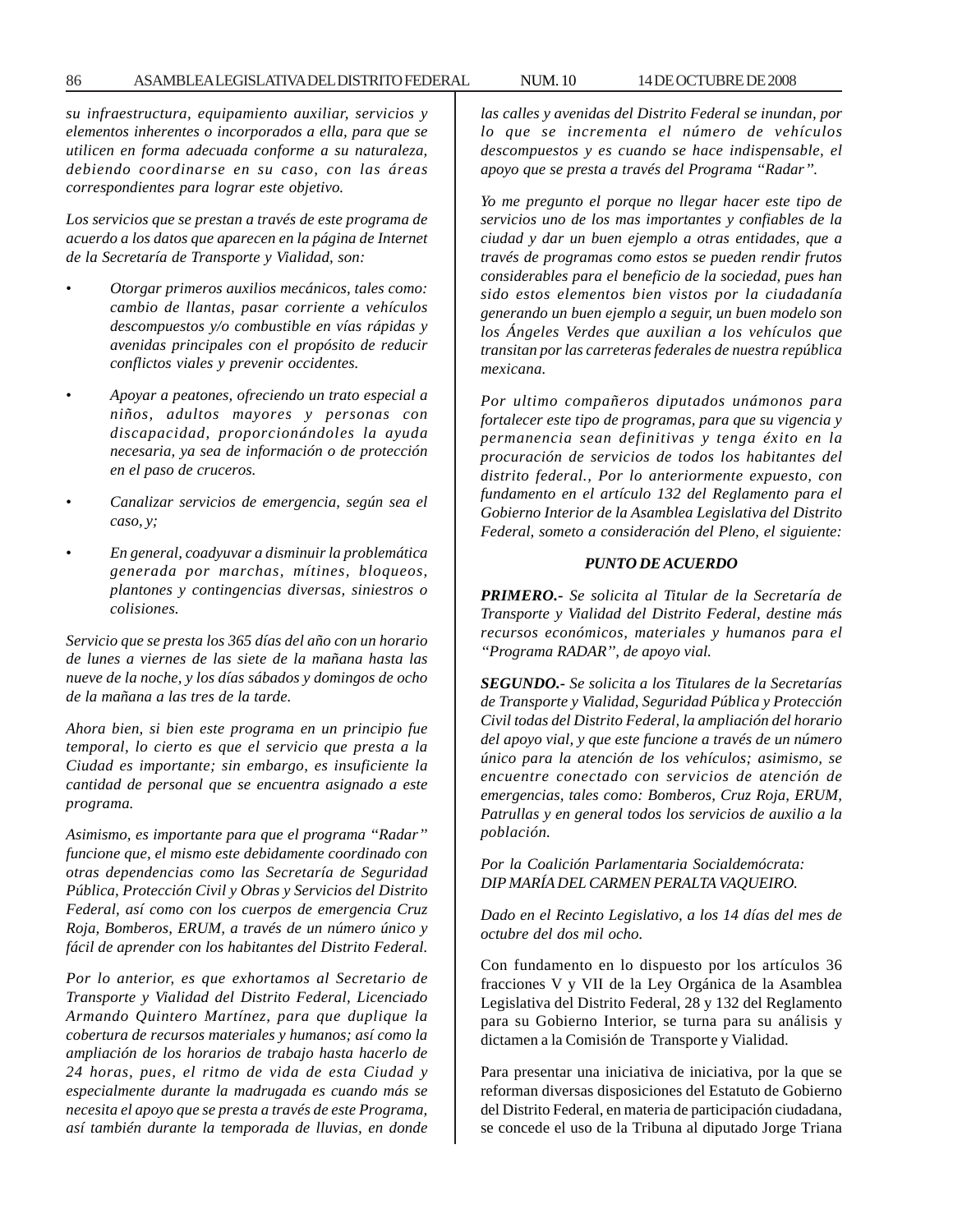Tena, del grupo parlamentario del Partido Acción Nacional. Adelante, diputado.

**EL C. DIPUTADO JORGE TRIANA TENA**.- Con su permiso, diputado Presidente.

# *INICIATIVA CON PROYECTO DE DECRETO POR EL QUE SE REFORMAN DIVERSAS DISPOSICIONES DEL ESTATUTO DE GOBIERNO DEL DISTRITO FEDERAL EN MATERIA DE PARTICIPACIÓN CIUDADANA.*

## *DIP. CARLOS MARTIN OLAVARRIETA MALDONADO PRESIDENTE DE LA MESA DIRECTIVA ASAMBLEA LEGISLATIVA DEL DISTRITO FEDERAL IV LEGISLATURA*

*El suscrito, diputado integrante del grupo parlamentario del Partido Acción Nacional en la Asamblea Legislativa del Distrito Federal, en ejercicio de lo dispuesto por los artículos 122, apartado C, Base primera, fracción V, incisos h) y ñ) de la Constitución Política de los Estados Unidos Mexicanos; 42 fracciones VIII y XII y 46 fracción I del Estatuto de Gobierno del Distrito Federal; 10 fracciones I y II y 17 fracción V de la Ley Orgánica de la Asamblea Legislativa del Distrito Federal; y 85 fracción I del Reglamento para el Gobierno Interior de la Asamblea Legislativa del Distrito Federal, presenta a esta Honorable Soberanía la INICIATIVA CON PROYECTO DE DECRETO POR EL QUE SE REFORMAN LOS ARTÍCULOS 21, 22,123 Y 129 FRACCIÓN III DEL ESTATUTO DE GOBIERNO DEL DISTRITO FEDERAL en materia de participación ciudadana, conforme a la siguiente*

# *EXPOSICIÓN DE MOTIVOS*

*La participación ciudadana es el elemento fundamental e imprescindible de la democracia. No podría concebirse un sistema democrático si éste no se encuentra sustentado en la participación de los individuos de un Estado en los asuntos públicos. Es a través de la participación ciudadana como se integra la representación de las sociedades democráticas (a través del sufragio), pero una vez constituidos los órganos de gobierno, la participación se convierte en el medio privilegiado de la llamada sociedad civil para hacerse presente en la toma de decisiones políticas.*

*A decir de Mauricio Merino, pueden ser reconocidas cuatro formas de participación política de los ciudadanos: la que supone el ejercicio del voto; la participación en las campañas políticas; la práctica de actividades comunitarias o de acciones colectivas dirigidas a alcanzar un fin específico; y las que se derivan de algún conflicto en particular. Las dos primeras formas están encaminadas a la conformación de los poderes públicos que son el producto de la representación popular, en tanto que las dos últimas se refieren a la intervención de los particulares*

*en actividades públicas, en tanto que portadores de determinados intereses sociales. En estas últimas formas, la participación ciudadana supone la combinación entre un ambiente político democrático y una voluntad individual de participar. De los matices entre esos dos elementos se derivan las múltiples formas y hasta la profundidad que puede adoptar la participación misma.*

*Es por ello que la participación ciudadana se perfila como uno de los factores esenciales para el desarrollo socioeconómico equitativo y la consolidación democrática en los países en vías de desarrollo. La Carta Democrática Interamericana, y la nueva Carta Magna de Principios y Compromisos para la Defensa y Promoción Colectiva de la Democracia, suscrita en 2002 por los 34 países miembros de la Organización de Estados Americanos, señala la fundamental importancia de la sociedad civil y el fortalecimiento de procesos participativos, es decir, es ya una tendencia internacional que en los procesos de reforma política de los Estados nacionales, se privilegie a la sociedad civil como actor fundamental del espacio público, así como busque ampliar y fortalecer el poder local, junto a los mecanismos de participación directa de los ciudadanos en los asuntos públicos. Aún más, la descentralización ha traído consigo, en muchos casos, la posibilidad de realizar consultas a la ciudadanía y utilizar mecanismos de democracia participativa en los niveles locales.*

*La apertura de los gobiernos locales a la ciudadanía, también ha llevado a nuevas formas de participación. Aquí, más que la normatividad, han sido importantes las prácticas ejercidas tanto por los gobiernos como por los ciudadanos. Cuando los ciudadanos son invitados a discutir temas sustantivos, están más dispuestos a invertir su tiempo y energía en este tipo de procesos. Al contrario, cuando la participación no es sustantiva o no está vinculada a decisiones concretas, la participación más bien se desincentiva.*

*El nuevo paradigma de la participación ciudadana, no trata de abogar por una forma de democracia, que deja a los funcionarios electos sin margen de maniobra para el ejercicio de la Administración, pero sí de una democracia más participativa, en la cual la participación de los ciudadanos no solo corresponde a un derecho democrático, sino a una política más abierta y transparente de gestión.*

*En el caso que nos ocupa, el Distrito Federal, la participación de los ciudadanos tanto en la conformación de los poderes públicos, como en la búsqueda de influir, desde la sociedad civil, en la toma de decisiones, ha sido ejemplar desde hace varias décadas. Los movimientos que desde la sociedad civil realizaron los estudiantes capitalinos en 1968 y luego en 1971 y que desafortunadamente tuvieron desenlaces trágicos, son*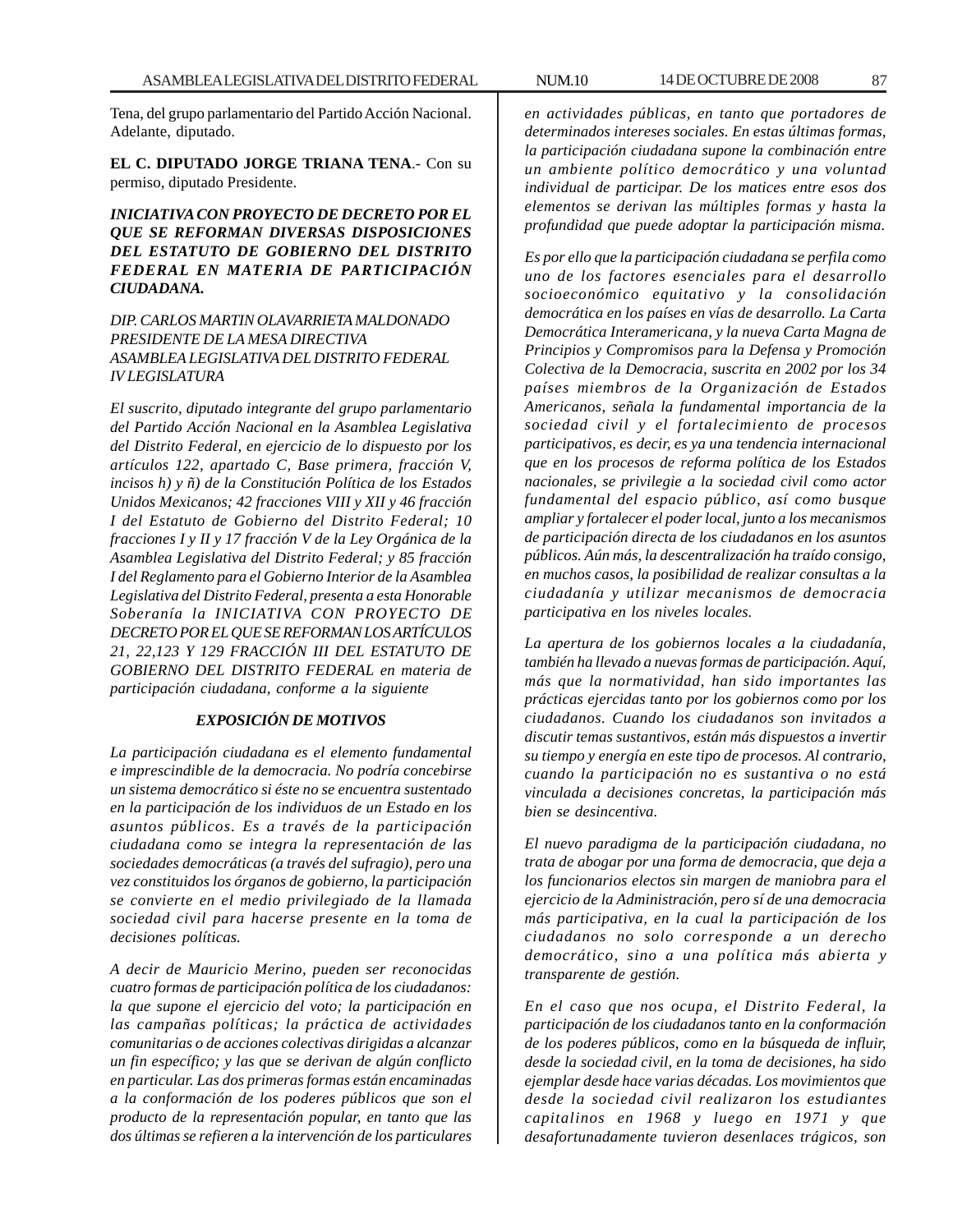*muestra de ello, como también lo es el voto mayoritario a los partidos de oposición desde la elección federal de 1973 (con excepción de la elección de 1976, en la que solamente se registró un candidato a la Presidencia de la República, el del PRI), y desde luego el histórico movimiento social, solidario y espontáneo, tras el sismo de 1985, primero para rescatar sobrevivientes, y luego para la gestión de vivienda a los damnificados. Hace apenas veinte años la Ciudad volvió a contar con un órgano de representación popular local, y fue éste el detonador de una serie de reformas que han permitido que los habitantes de esta entidad recuperemos derechos políticos (aunque no los hemos recuperado plenamente).*

*La reforma constitucional al artículo 122 que dio origen a la creación del Estatuto de Gobierno del Distrito Federal, facultó a la Asamblea de representantes a legislar en materia de participación ciudadana, por lo que en 1995, fue expedida la primera Ley de Participación Ciudadana, que creó la figura de Consejeros Ciudadanos; luego, una nueva ley creó la figura de comités vecinales, así como la regulación de algunos mecanismos de participación ciudadana, como el plebiscito.*

*La vigente Ley de Participación Ciudadana, publicada en la Gaceta Oficial del Distrito Federal el 17 de mayo de 2004, con base en el contenido del artículo 21 del Estatuto de Gobierno, establece que es objeto de aquel ordenamiento instituir y regular los mecanismos e instrumentos de participación y las figuras de representación ciudadana.*

*En efecto, la ley suprema de la Ciudad de México señala en su artículo 21 que los instrumentos y mecanismos para promover, facilitar y ejercer la participación ciudadana en los asuntos públicos de la Ciudad, se regirán por las disposiciones del propio Estatuto, de las leyes de la materia y de sus reglamentos.*

*Pero en la legislación secundaria existe un serio problema de conceptualización en materia de participación ciudadana que ha comenzado a repercutir negativamente en la aplicación de la norma. Como se ha señalado, la ley secundaria agrega, además de instrumentos y mecanismos, a las figuras de representación ciudadana. De la lectura del artículo 2 de la Ley de Participación ciudadana se desprende que son instrumentos de Participación Ciudadana el plebiscito, el referéndum, la iniciativa popular, la consulta ciudadana, la colaboración ciudadana, la rendición de cuentas, la difusión pública, la red de contralorías ciudadanas, la audiencia pública, los recorridos del Jefe Delegacional y la Asamblea Ciudadana. Luego, el artículo 3 del mismo cuerpo normativo establece que son órganos de representación ciudadana en las unidades territoriales del Distrito Federal el Comité Ciudadano y el Consejo Ciudadano; sin embargo, no existe disposición expresa en esta ley, ni* *en ninguna otra, acerca de cuáles son los mecanismos de participación ciudadana, o bien, si los mecanismos y los instrumentos de participación ciudadana son las mismas acepciones, con lo que no podríamos estar de acuerdo.*

*A este problema de la conceptualización en materia de participación ciudadana, habría que agregar las acepciones de proceso y de procedimiento de participación ciudadana. La misma ley de participación ciudadana se refiere a proceso plebiscitario en su artículo 16; a proceso de plebiscito en sus artículos 19 y 22; a proceso de referéndum en su artículo 31; al proceso de elección de comités ciudadanos en sus artículos 75, 100 y 113; al proceso de realización de la asamblea ciudadana en su artículo 85 ter; al proceso de elección de órganos de representación ciudadana en su artículo 102; Y al proceso de separación o remoción de integrantes de Comités Ciudadanos en su artículo 121. Este mismo cuerpo normativo hace referencia al procedimiento de plebiscito en su artículo 16, al procedimiento de referéndum en sus artículos 27 y 30; al procedimiento administrativo o judicial en su artículo 54; a los procedimientos existentes (por parte de la autoridad para resolver los planteamientos y peticiones de las y los asistentes a la Audiencia Pública) en el artículo 68; al procedimiento de elección en Asambleas Ciudadanas en su artículo 85 Bis; y al procedimiento de votación en Asambleas Ciudadanas en el artículo 111.*

*El problema de conceptualización entre instrumentos, mecanismos, procesos y procedimientos no es solamente un problema de gramática, sino que tiene repercusiones en la aplicación de las normas locales de la materia electoral, en particular en lo relativo a la participación, tanto del Instituto Electoral del Distrito Federal, como del Tribunal Electoral del Distrito Federal. El artículo 86 del Código Electoral del Distrito Federal señala que el Instituto Electoral del Distrito Federal es responsable de la función estatal de organizar las elecciones locales y los procedimientos de participación ciudadana, en tanto que el artículo 176 del mismo ordenamiento establece que el Tribunal Electoral del Distrito Federal tiene a su cargo garantizar que todos los actos y resoluciones electorales y de los procedimientos de participación ciudadana en el Distrito Federal se sujeten al principio de legalidad. Es decir, que sin hacer diferencia alguna, este ordenamiento se refiere de manera indistinta a procesos y procedimientos, y no a mecanismos o instrumentos.*

*Luego, la Ley Procesal Electoral para el Distrito Federal establece en la fracción XI de su primer artículo que son procesos de participación ciudadana los procesos previstos en la Ley de Participación Ciudadana.*

*Hasta aquí, no queda claro cuándo las autoridades electorales participan en el desarrollo de actos en materia*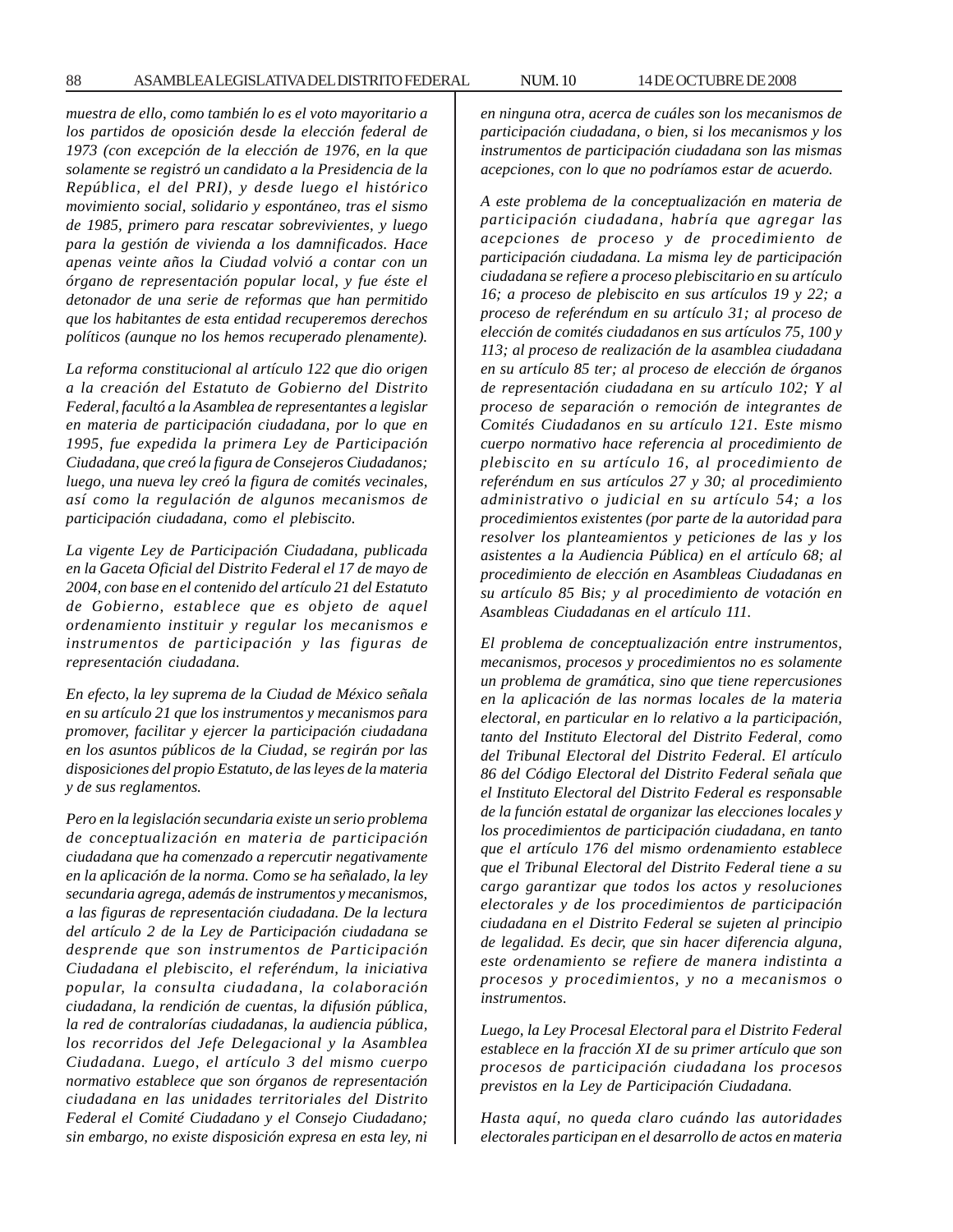*de participación ciudadana. Si la ley sustantiva electoral nos remite a lo que establece la ley de participación ciudadana, tenemos entonces que el Instituto Electoral puede participar en los procesos de plebiscito (artículos 13, 14, 15, 17 y 20), referéndum (artículos 26 y 31), la Asamblea Ciudadana (artículos 85 Bis y 85 Ter) sustitución y remoción de integrantes de Comités Ciudadanos (artículo 96) y elección de Comités Ciudadanos (artículos 100,101,104,108,111,113,115,121 y 122); en tanto que el Tribunal Electoral estaría facultado para conocer y resolver de controversias que se susciten en los procesos de plebiscito (artículo 22), referéndum (artículo 33), elección de comités ciudadanos (artículos 113 y 114) Y resoluciones del Instituto relativas a la separación o remoción de uno o más integrantes del Comité Ciudadano (artículo 121).*

*La imprecisión de los conceptos referidos en los cuerpos normativos señalados, en la práctica ha generado que tanto el instituto Electoral como el Tribunal Electoral, ambos del Distrito Federal, difieran en los criterios acerca de los actos en los que están facultados para intervenir en materia de participación ciudadana (sentencias recaídas a los juicios electorales con número de expediente TEDFJEL- 032/2008, TEDF-JEL-033/2008, TEDF-JEL-034/2008, TEDF-JEL-035/2008, TEDF-JEL-036/2008, TEDF-JEL-037/2008, TEDF-JEL-038/2008, TEDF-JEL039/ 2008, TEDF-JEL-040/2008, TEDF-JEL-041/2008 y TEDF-JEL-032/2008, TEDF-JEL-032/2008), criterios que incluso el Tribunal Electoral del Poder Judicial de la Federación tuvo que aclarar en la sentencia recaída al Juicio para la Protección de los Derechos Político - Electorales con número de expediente SUP.JDC-1126/ 2008.*

*Es por anterior que la norma debe ser perfeccionada, para evitar confusiones en cuanto a la participación de las autoridades electorales en actos que son materia de participación ciudadana. Para ello, el primero punto es establecer la diferencia entre un mecanismo, un instrumento, un proceso y un procedimiento de participación ciudadana.*

*Dado que el problema de conceptualización se origina en el Estatuto de Gobierno (y esto provoca el incremento del problema en las normas secundarias), es en esta ley en donde debe ser corregido, y ese es el objetivo primordial de la presente iniciativa.*

*Se propone modificar el artículo 21 del Estatuto de Gobierno para que un primer párrafo de esta disposición describa el objetivo de la participación ciudadana en la Ciudad de México: ser un complemento integral de la vida democrática a través del involucramiento de la sociedad, de manera organizada, en la toma de decisiones de los asuntos públicos de la Ciudad. Además de este primer párrafo, se agregarían dos más, los cuales serían,*

*textualmente los que en la actualidad están contemplados en el artículo 22 del mismo Estatuto, solo que cambiarían de orden: el actual segundo párrafo del artículo 22 sería el segundo párrafo del artículo 21, en tanto que el actual primer párrafo del artículo 22 pasaría a ser el tercer párrafo del artículo 21, esto es así porque el contenido de ambos párrafos complementan perfectamente al nuevo primer párrafo propuesto, pues señalan la contribución de la participación ciudadana, y la manera en que ésta se desarrollará (este orden, primero a qué contribuye y luego cómo se desarrolla, tiene una secuencia más lógica), por lo que el nuevo artículo 21 sería una disposición descriptiva de la concepción de la participación ciudadana en la Ciudad de México.*

*Ya que en esta propuesta el contenido del actual artículo 22 del Estatuto pasaría a ser parte del artículo 21, el nuevo artículo 22 desarrollaría las formas de la participación ciudadana organizada y los instrumentos de participación ciudadana.*

*Con relación a las formas de participación ciudadana organizada, éstas estarían descritas en el primer párrafo del mencionado artículo, y se considerarían como tales a los órganos de representación vecinal (que serían los que determinaría la ley), así como las asociaciones civiles y cualquier otro ente que agrupe a ciudadanos del Distrito Federal y que tengan por objeto contribuir en la resolución de problemas comunitarios de competencia local. Esta redacción del primer párrafo del artículo 21, tiene por objeto establecer que en la Ciudad de México existirán, además de los órganos de representación vecinal (cuya figura será definida por el legislador local en la correspondiente ley de la materia), cualquier otra forma de asociación ciudadana siempre que tenga por objeto influir en la resolución de los problemas comunes de índole local. Es decir, que se reconocería lo que en la práctica ya sucede: que son entes de participación ciudadana coadyuvantes de la autoridad en la resolución de asuntos públicos no solamente los órganos de representación vecinal, sino cualquier otra forma de organización vecinal, por lo que se amplía el derecho de los ciudadanos para organizarse de la manera que mejor consideren para la resolución de las problemáticas comunitarias. Se amplía entonces el derecho político de asociación para este caso particular.*

*Por lo que hace a los instrumentos, una de las acepciones que el Diccionario de la Lengua Española, de la Real Academia Española, da a la palabra instrumento, es el de ''aquello que sirve de medio para hacer algo o conseguir un fin''; a partir de esta definición, tenemos que un instrumento de participación ciudadana sería el medio a través del cual los ciudadanos consiguen el fin de influir en las decisiones públicas de los entes de gobierno, y esto sería posible a través del plebiscito, el referéndum, la iniciativa popular, la consulta ciudadana, la*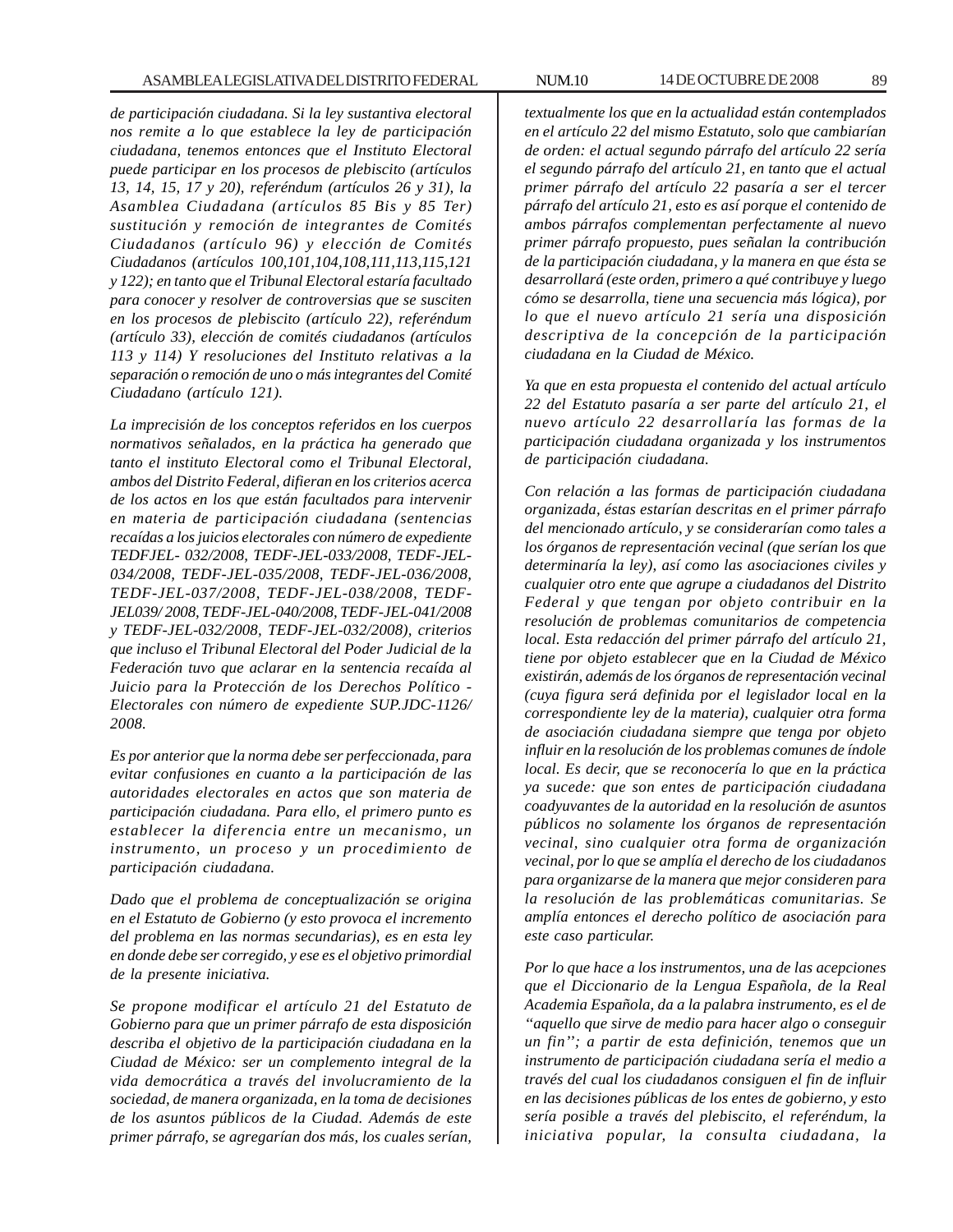*colaboración ciudadana, la rendición de cuentas, la difusión pública, la red de contralorías ciudadanas, la audiencia pública, los recorridos del Jefe Delegacional y la Asamblea Ciudadana; es decir, los instrumentos que en la actualidad ya reconoce la ley en la materia, pero además, las que establezca la ley de forma implícita, esto a efecto de dejar en manos del legislador local el establecimiento de nuevos instrumentos en caso de que así lo considere.*

*De este modo, en la redacción propuesta se elimina el uso de la palabra mecanismos, a efecto hacer más precisa la redacción y evitar cualquier tipo de confusión en los conceptos.*

*Se considera pues, pertinente, establecer en el texto del Estatuto de Gobierno de forma taxativa, pero no limitativa (sino implícita para el legislador local), cuáles son los instrumentos de participación ciudadana a efecto de evitar la confusión a la que nos hemos referido relativa los alcances y atribuciones de las autoridades administrativas electorales en materia de participación ciudadana, pues al establecer con claridad cuáles son tales instrumentos, y luego precisar en cuáles de éstos tienen competencia para organizar (en el caso del Instituto Electoral) o conocer (en el caso del Tribunal Electoral), se evita cualquier interpretación distinta al texto de la ley.*

*Con relación a los conceptos de procedimiento y proceso, se propone aclarar, desde la redacción del Estatuto, que un procedimiento es la manera en que se desarrollarán tanto los instrumentos de participación ciudadana como la elección de los órganos de representación vecinal (eliminando así cualquier confusión con instrumento o mecanismo), esto a través de agregar un tercer párrafo del mismo artículo 22. No es utilizado el concepto de proceso, a efecto de reservar éste para la materia jurisdiccional, es decir, el desahogo de los medios de impugnación que sobre la implementación de ciertos instrumentos de participación ciudadana pudieran promoverse para ser resueltos por el Tribunal Electoral.*

*El último párrafo del mismo artículo 21 propuesto, tiene por objeto evitar que por razones político - partidistas, y como consecuencia de lagunas en la ley, algún órgano de gobierno local o de alguna demarcación territorial pretenda utilizar recursos públicos para implementar algún instrumento de participación ciudadana cuya tema no sea competencia de órgano convocante, en busca de intereses de grupo o personales. No puede, por ejemplo, el Jefe Delegacional de Iztapalapa, organizar una consulta ciudadana en su demarcación para preguntarle a los vecinos de esa delegación si están o no de acuerdo con el programa de desarrollo urbano de la delegación Azcapotzalco, como tampoco puede el Jefe de Gobierno organizar una consulta para preguntar a los ciudadanos*

*si están o no de acuerdo con una iniciativa de reforma en materia energética que se discute en el Congreso de la Unión. En ambos ejemplos es claro que los órganos de gobierno convocantes son incompetentes para conocer de cada tema y, en consecuencia, resultaría ilegal el uso de recursos públicos para tales efectos.*

*Por lo que respecta a la propuesta de modificación del artículo 123, ésta tiene por objeto establecer con toda precisión los alcances en la participación de la autoridad administrativa electoral en lo relativo a la materia de participación ciudadana. Así, se propone que este artículo señale que el Instituto Electoral solamente podrá participar en la organización del plebiscito, del referéndum, de la asamblea ciudadana y de la elección de los órganos de representación vecinal, y que en la iniciativa popular su única actividad será cotejar los datos de los promoventes. De esta forma, el Instituto ya no tendrá más dudas para decidir en cuáles instrumentos de participación ciudadana sí puede participar y en cuáles no, evitando así que las autoridades electorales seas utilizadas por los gobernantes en turno como instrumentos para legitimar acciones partidistas promovidas desde el gobierno, en un claro desvío de recursos públicos para objetivos partidistas o de promoción personal.*

*En materia de participación ciudadana, el Instituto Electoral del Distrito Federal exclusivamente participará en la organización del plebiscito, del referéndum, de la asamblea ciudadana y de la elección de los órganos de representación vecinal, en los términos señalados por este Estatuto y la ley en la materia. Con relación a la iniciativa popular, su actividad se reducirá a cotejar los datos de los ciudadanos promoventes con los datos asentados en el registro de electores del Distrito Federal.*

*Misma lógica se propone para el caso del Tribual Electoral; a través de una reforma al artículo 129 fracción III, la presente iniciativa busca precisar que al Tribunal Electoral le corresponde resolver en forma definitiva e inatacable acerca de impugnaciones en los procedimientos de plebiscito, de referéndum, de la asamblea ciudadana y en la elección de los órganos de representación vecinal, evitando así dar margen a una interpretación de la ley.*

*Por lo anteriormente expuesto, someto a consideración de esta Honorable Asamblea Legislativa del Distrito Federal, la siguiente Iniciativa con Proyecto de Decreto por el que se reforman los artículos 21, 22, 123 y 129 fracción III del Estatuto de Gobierno del Distrito Federal*

#### *PROYECTO DE DECRETO*

*Artículo único. Se reforman los artículos 21, 22, 123 y 129 fracción III del Estatuto de Gobierno del Distrito Federal, para quedar como sigue:*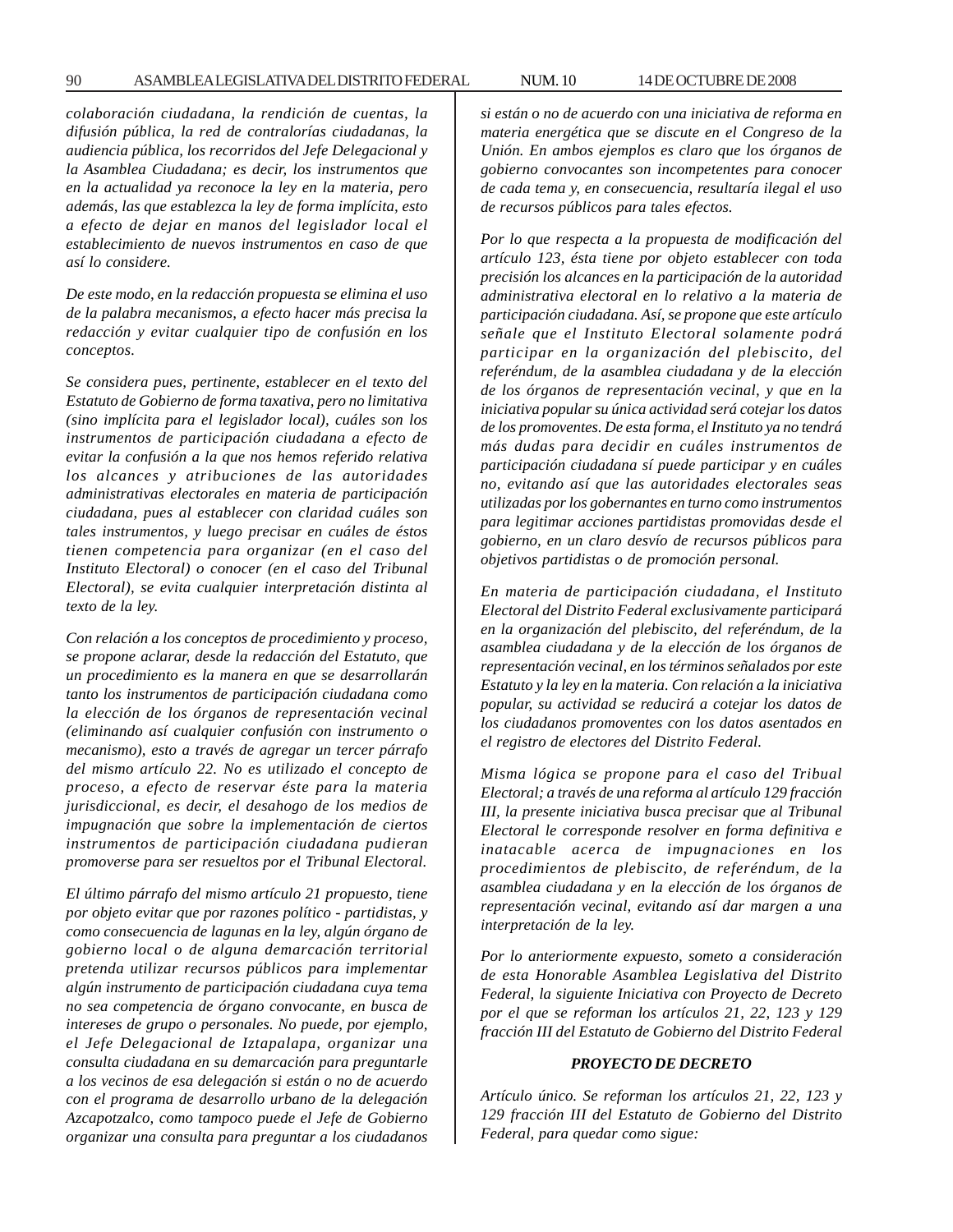*ARTÍCULO 21.- La participación ciudadana integra y complementa la vida democrática en el Distrito Federal; a través de ésta, la sociedad se involucra, de forma organizada, en la toma de decisiones de los asuntos públicos de la Ciudad.*

*La participación Ciudadana contribuirá a la solución de problemas de interés general y al mejoramiento de las normas que regulan las relaciones en la comunidad, para lo que deberá considerarse, de conformidad con las leyes aplicables, la utilización de los medios para la información, la difusión, la capacitación y la educación, así como para el desarrollo de una cultura democrática de participación ciudadana.*

*La participación ciudadana se desarrollará tanto en forma individual como colectiva, a tal efecto se establecerán las normas, los programas y las acciones para fomentar la organización ciudadana en torno a la discusión, análisis, investigación y elaboración de propuestas para la solución de los problemas de interés público y para el intercambio de opiniones sobre los asuntos públicos de la Ciudad en general.*

*ARTÍCULO 22.- Constituyen formas de participación ciudadana organizada los órganos de representación vecinal que establezca la ley, así como las asociaciones civiles y cualquier otro ente que agrupe a ciudadanos del Distrito Federal y que tengan por objeto contribuir en la resolución de problemas comunitarios de competencia local.*

*Los instrumentos de participación ciudadana reconocidos por este Estatuto son:*

*I. El Plebiscito;*

*II. El Referéndum;*

*III. La Iniciativa Popular;*

*IV. La Consulta Ciudadana;*

*V. La Colaboración Ciudadana;*

*VI. La Rendición de Cuentas;*

*VII. La Difusión Pública;*

*VIII. La Red de Contralorías Ciudadanas;*

*IX. La Audiencia Pública;*

*X. Los Recorridos del Jefe Delegacional;*

*XI. La Asamblea Ciudadana; y*

*XII. Los demás que reconozca la ley.*

*Los procedimientos para el desarrollo de cada uno de estos instrumentos de participación ciudadana y para la elección de los órganos de representación vecinal, serán los que disponga la ley.*

*Los instrumentos de participación ciudadana serán implementados exclusivamente para abordar asuntos de competencia de los órganos de gobierno del Distrito Federal y de las demarcaciones territoriales, por lo que queda prohibida la utilización de recursos públicos para la implementación de alguno de estos mecanismos cuando se pretenda abordar un tema del que sean incompetentes los órganos señalados.*

*ARTÍCULO 123.- ...*

*En materia de participación ciudadana, el Instituto Electoral del Distrito Federal exclusivamente participará en la organización del plebiscito, del referéndum, de la asamblea ciudadana y de la elección de los órganos de representación vecinal, en los términos señalados por este Estatuto y la ley en la materia. Con relación a la iniciativa popular, su actividad se reducirá a cotejar los datos de los ciudadanos promoventes con los datos asentados en el registro de electores del Distrito Federal.*

*ARTÍCULO 129.- Al Tribunal Electoral le corresponde resolver en forma definitiva e inatacable, en los términos de este Estatuto y según lo disponga la ley, acerca de:*

*I. a II. ...*

*III. Las impugnaciones en los procedimientos de plebiscito, de referéndum, de la asamblea ciudadana y en la elección de los órganos de representación vecinal;*

*IV. a VII. ...*

# *TRANSITORIOS*

*Primero.- El presente decreto entrará en vigor al día siguiente de su publicación en el Diario Oficial de la Federación.*

*Segundo.- La Asamblea legislativa del Distrito Federal contará con 90 días naturales a partir de la publicación de este decreto para hacer las modificaciones a la legislación secundaria a efecto de hacerla concordante con lo establecido en este Decreto.*

*Tercero.- A partir de la fecha señalada en el artículo anterior, se derogan todas aquellas disposiciones que se opongan al presente Decreto.*

*Recinto Legislativo, a los treinta días del mes de septiembre de dos mil ocho.*

*Atentamente*

*Dip. Jorge Triana Tena*

Es cuanto, diputado Presidente. Muchas gracias.

**LA C. PRESIDENTA DIPUTADA CELINA SAAVEDRA ORTEGA.-** Gracias, diputado.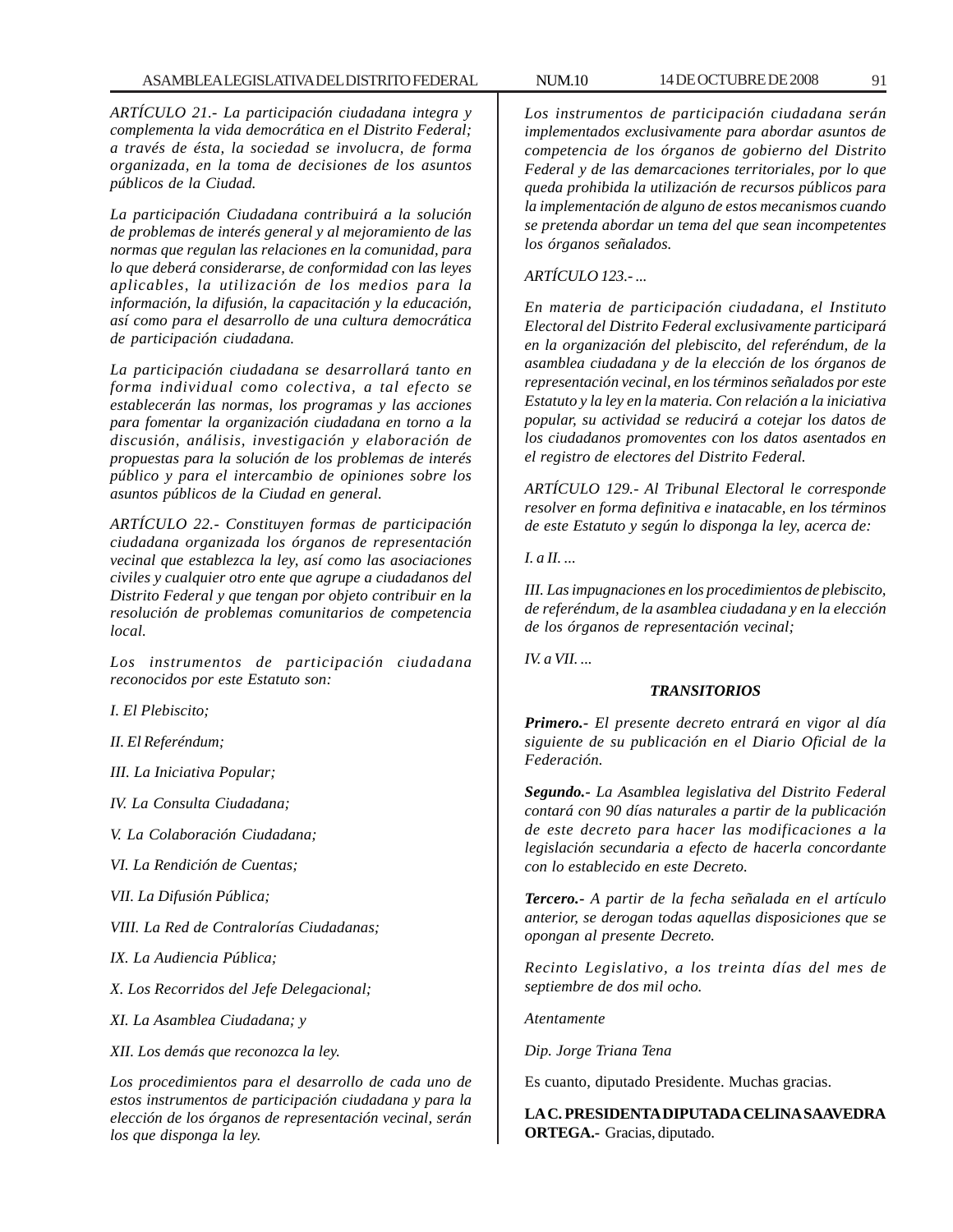Con fundamento en lo dispuesto por el artículo 146 del Reglamento para el Gobierno Interior de la Asamblea Legislativa del Distrito Federal, se instruye la inserción íntegra de la iniciativa en el Diario de los Debates. Asimismo, con fundamento en lo dispuesto por los artículos 36 fracciones V y VII, 89 de la Ley Orgánica y 28 y 86 del Reglamento para el Gobierno Interior, ambos de la Asamblea Legislativa del Distrito Federal, se turna para su análisis y dictamen a las Comisiones de Participación Ciudadana y de Normatividad Legislativa, Estudios y Prácticas Parlamentarias.

Para presentar una iniciativa con proyecto de decreto que adiciona un artículo 301 bis al Código Financiero del Distrito Federal, se concede el uso de la Tribuna a la diputada Rebeca Parada Ortega, del grupo parlamentario del Partido Nueva Alianza. Adelante diputada.

**LA C. DIPUTADA REBECA PARADA ORTEGA.-** Gracias diputada Presidenta.

# *DECRETO QUE ADICIONA UN ARTÍCULO 301 BIS, AL CÓDIGO FINANCIERO DEL DISTRITO FEDERAL.*

*DIPUTADO MARTÍN CARLOS OLAVARRIETA MALDONADO PRESIDENTE DE LA MESA DIRECTIVA DE LA ASAMBLEA LEGISLATIVA DEL DISTRITO FEDERAL IV LEGISLATURA*

#### *PRESENTE*

*La suscrita, Diputada Rebeca Parada Ortega, con fundamento en lo dispuesto por los Artículos 122, Apartado C, Base Primera, Fracción V, inciso o) de la Constitución Política de los Estados Unidos Mexicanos, Artículos 36, 42, Fracción XXVI, 46 Fracción I, del Estatuto de Gobierno del Distrito Federal; 1,7,10, Fracción I, 17,; Fracción IV, de la Ley Orgánica de la Asamblea Legislativa del Distrito Federal, 85 Fracción I y 132, del Reglamento para el Gobierno Interior de la Asamblea Legislativa del Distrito Federal;, presenta a la consideración de la Asamblea Legislativa la presente Iniciativa de:*

## *DECRETO QUE ADICIONA UN ARTÍCULO 301 BIS, AL CÓDIGO FINANCIERO DEL DISTRITO FEDERAL.*

## *EXPOSICIÓN DE MOTIVOS*

*El Distrito Federal, al igual que otros asentamientos humanos, es muestra clara y evidente del desarrollo arquitectónico, urbano, económico y social, de un proyecto de Ciudad; en el que sus habitantes, tienen la responsabilidad de participar, en forma propositiva, coadyuvando a la solución de los problemas específicos de mayor importancia y trascendencia.*

*La evolución social y de desarrollo urbano de nuestra metrópoli, ha venido avanzando, de tal manera que* *permite la participación esencial de los ciudadanos, en el proceso de cambio equitativo y democrático, de la Capital.*

*La Ciudad, es una expresión de nuestra cultura y de nuestro tiempo; que obliga a una participación ciudadana, comprometida y actuante, en la solución de la problemática social, urbana y de protección al medio ambiente, entre otros grandes temas.*

*Desde siempre, la población del Distrito Federal, se ha significado por ser altamente participativa y solidaria con nuestra realidad y en forma específica, manifiesta permanentemente una actitud positiva que se traduce en el cuidado y atención humanitaria a la fauna, tanto de carácter doméstico, como silvestre.*

*El Distrito Federal, en forma permanente ha venido recobrando su rostro humano; su espíritu de lucha solidaria a favor de nuestro Patrimonio y sobre todo, con una conciencia de responsabilidad activa, en defensa del medio ambiente y de la fauna, que sumados, integran parte del Patrimonio Ambiental de esta Ciudad.*

*Desafortunadamente las Ciudades, y no excluimos al Distrito Federal, también han desarrollado una línea inhumana, que se refleja en el abandono y el maltrato a los animales; actitud, que esta Asamblea ha revertido jurídicamente, al aprobar recientemente, la Nueva Ley de Protección a los Animales para el Distrito Federal.*

*Los ciudadanos de esta Capital, nos hemos organizado, en diversas formas, para proteger, atender y brindar auxilio y cuidado a los animales domésticos principalmente, sin descuidar a la fauna silvestre; a través de las Asociaciones Civiles, conocidas como Protectoras, que son personas jurídicas con nombre, patrimonio y órganos de gobierno propios; originados en un Contrato Plurilateral, en el que sus componentes o socios, se obligan a realizar todas las acciones necesarias, para la protección, atención y cuidado de los animales, sin fines de lucro; lo que constituye su característica esencial.*

*Este Contrato de carácter formal y de repercusión jurídica, debe perfeccionarse, para que surta efectos contra terceros, a través de una Asociación Civil, que deberá regirse por la determinación de la Asamblea General y desde luego, que su gran signo distintivo, es una muestra de solidaridad humana y social.*

*La actual Ley de Protección a los Animales para el Distrito Federal, que fue publicada el 20 de diciembre del 2001, contempla en la Fracción XIII, de su Artículo 4°, las características jurídicas que deben tener las Asociaciones Protectoras de Animales y que sirven de sustento a la presente Iniciativa en favor de la participación social en los grandes temas de la Ciudad.*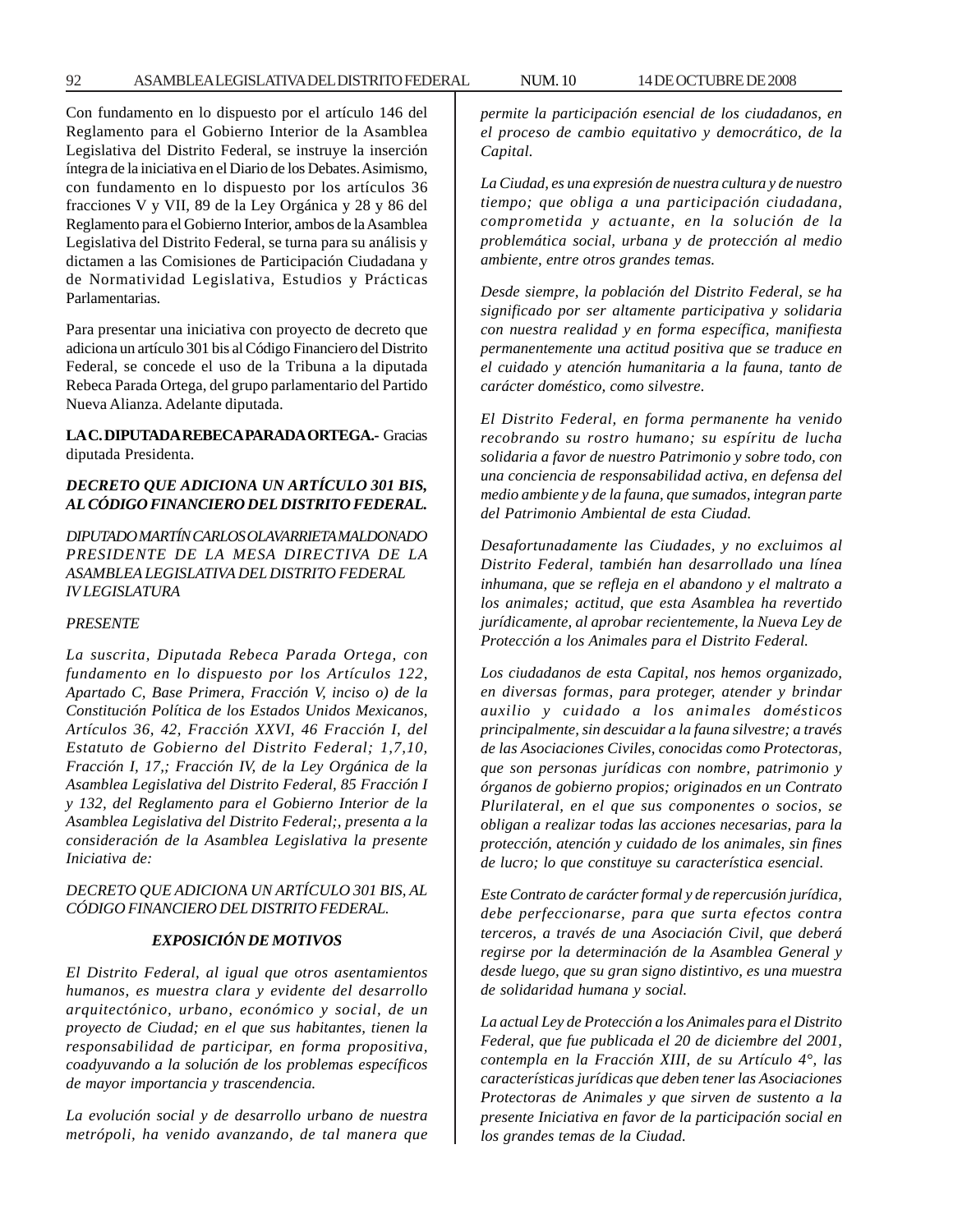*Con base en lo anterior y atendiendo el contenido de los razonamientos que anteceden, expresamos y fundamentamos los siguientes:*

#### *CONSIDERANDOS*

*Que la Ley de Instituciones de Beneficencia Privada para el Distrito Federal, publicada en 1943 y reformada en diversas ocasiones, a partir del 15 de mayo de 1978, ha venido evolucionando en forma positiva, con el reconocimiento del Gobierno y desempeña una labor importante y trascendente en el espacio de la participación social, en diversas acciones de utilidad pública y social, no lucrativas y con fines humanitarios.*

*Que recientemente, esta Asamblea Legislativa del Distrito Federal, cumpliendo con su alta responsabilidad de legislar, a favor de los más nobles intereses de la Ciudad; aprobó el año pasado, un conjunto de Reformas y Adiciones al Artículo 301 del Código Financiero del Distrito Federal, estableciendo diversas reducciones, equivalentes al 100%, de pago de: agua, predial y otros derechos e impuestos; en favor de las Instituciones de Asistencia Privada, debidamente constituidas y reconocidas, con residencia en el Distrito Federal.*

*Que las Asociaciones Protectoras de Animales, con domicilio y actividad permanente en el Distrito Federal, debidamente constituidas y toda vez que han demostrado y acreditado en forma continúa y cotidiana, su acción y preocupación, por el auxilio y asistencia a los animales domésticos de nuestra Ciudad, son dignas de recibir todo nuestro reconocimiento y nuestro apoyo, como organizaciones de participación ciudadana, que contribuyen a atender ese importante sector de la población animal de nuestra Capital; que se encuentra insuficientemente atendido y que en su mayoría está constituido, por perros y gatos de todas las razas, colores y tamaños; que demandan urgentemente una atención oportuna y de mejor calidad, en beneficio de la salud de todos los habitantes del Distrito Federal.*

*Que resulta equitativo y justo, que también las Asociaciones Protectoras de Animales, debidamente constituidas como Asociaciones Civiles, con el aval Administrativo de la Secretaría de Medio Ambiente del Distrito Federal, disfruten de los mismos beneficios fiscales, que las Instituciones de Asistencia Privada; teniendo derecho a una reducción equivalente al 100%, respecto de las contribuciones, que establecen el pago del impuesto sobre adquisiciones de inmuebles; el relativo al pago del Impuesto Predial, el pago del Impuesto sobre Espectáculos Públicos, que organicen para beneficio de las Asociaciones Civiles; el referente al pago del Impuesto sobre loterías, rifas, sorteos y concursos, que se verifiquen en el Distrito Federal, el Pago del Impuesto sobre Nominas, el importantísimo referente al Pago de los Derechos por*

*el Suministro de Agua y los pagos que incluyen los artículos 203, 206 y 207; así como también al pago de los derechos establecidos en el Capítulo IX, de la Sección V, del Título III, del Libro Primero del Código Financiero, con excepción de los derechos del Archivo General de Notarias.*

*Que como es evidente, esta Iniciativa alienta, promueve y reconoce la extraordinaria y valiosa participación, que en forma cotidiana y permanente y a través de muchos años, han venido realizando las Asociaciones Protectoras de Animales; las que en forma heróica, han enarbolado la defensa de nuestra fauna doméstica y silvestre, con sus propios recursos y con la ayuda de distinguidos ciudadanos, que aportan su conocimiento, tiempo y sobre todo su alta calidad humana; por lo que resulta procedente y justo, adicionar un Artículo 301 Bis, del Código Financiero del Distrito Federal, para que las Asociaciones Protectoras de Animales, como Organizaciones Civiles de beneficio social, se equiparen tributariamente, a las Instituciones de Asistencia Privada, que regula el Artículo 301, del mismo Ordenamiento.*

*Que la presente Iniciativa de Decreto, establece como condiciones ineludibles, para que las Asociaciones Protectoras de Animales, disfruten de las excepciones de pago mencionadas, que las mismas tengan su domicilio en el Distrito Federal, que además apliquen una cantidad de recursos superior en beneficio de los animales, a la cantidad que les sea reducida del pago de impuestos y deben acreditar ante la Secretaría de Medio Ambiente, la realización de actividades de su objeto social, señalado en los estatutos, pero sobre todo que la aplicación del gasto, sea de verdadero beneficio directo, en favor de la población de los animales del Distrito Federal, que asisten las Asociaciones Protectoras.*

*Por lo que en consecuencia, me permito proponer a la consideración de esta Honorable Asamblea Legislativa del Distrito Federal, la siguiente:*

*INICIATIVA DE DECRETO QUE ADICIONA UN ARTÍCULO 301 BIS, AL CÓDIGO FINANCIERO DEL DISTRITO FEDERAL.*

#### *DECRETO*

*ÚNICO.- Se adiciona un Artículo 301 Bis, al Código Financiero del Distrito Federal, para quedar como sigue:*

*Artículo 301 Bis.- las Protectoras de Animales, legalmente constituidas como Asociaciones Civiles, cuyo objeto social, sea la asistencia y protección de la fauna, con domicilio en el Distrito Federal, tendrán derecho a una reducción equivalente al 100%, respecto de las contribuciones a que se refiere los artículos 134, 148, 156, 167, 178, 194,203,206 y 207, así como los derechos establecidos en el Capítulo IX, de la Sección V, del Título III, del Libro*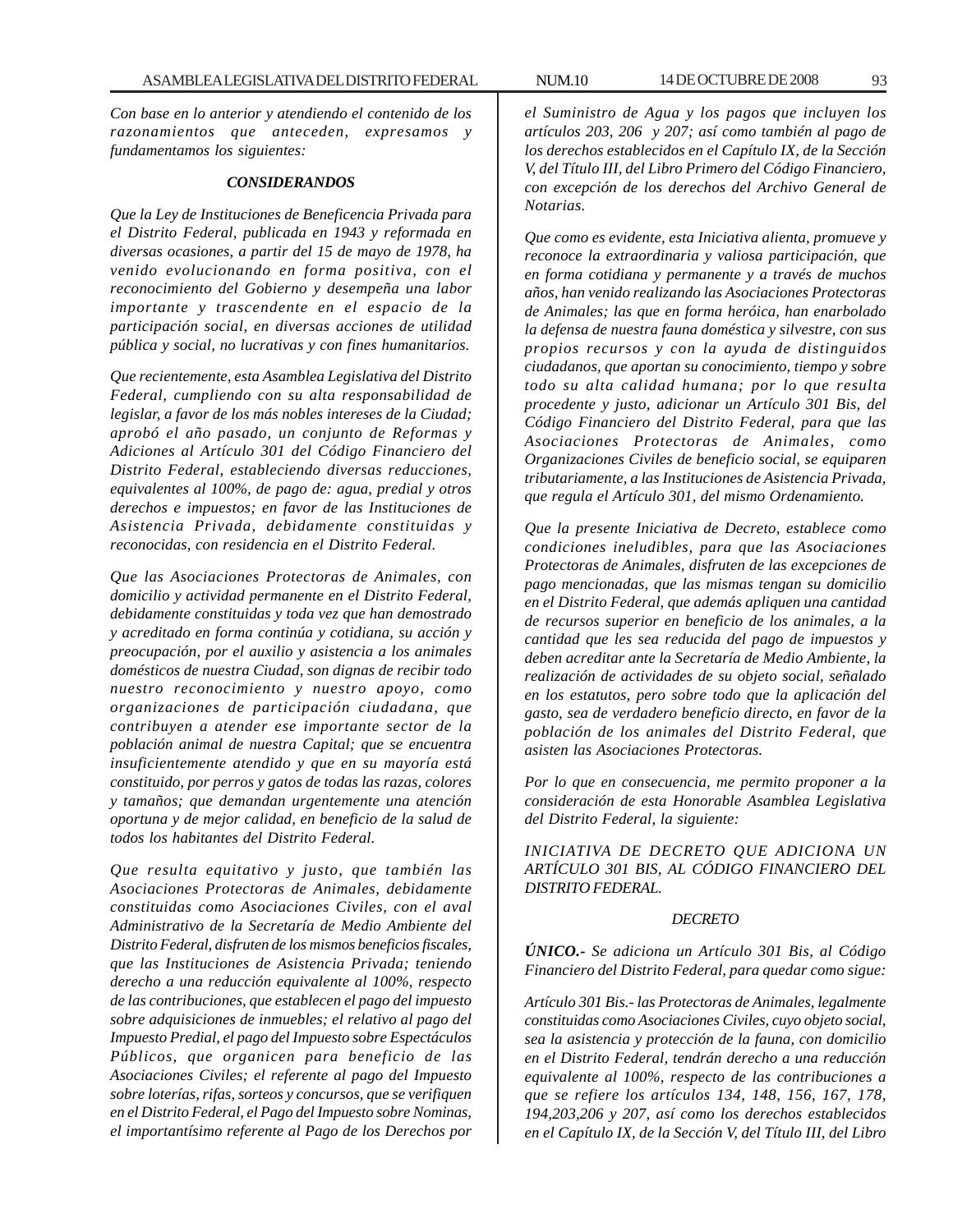*Primero de este Código, con excepción de los derechos del Archivo General de Notarias.*

*Las reducciones por concepto del Impuesto Predial, sólo serán procedentes respecto de los inmuebles que sean propiedad de las Asociaciones Protectoras de Animales, que se destinen al su objeto social.*

*Las reducciones generadas por concepto de derechos por el suministro y consumo de agua, operarán solamente en el caso de inmuebles, utilizados por las Asociaciones Civiles, en el cumplimiento de su objeto social.*

*Las Asociaciones Civiles, Protectoras de Animales, para obtener las reducciones a que este artículo se refiere, deberán solicitar a la Secretaría de Medio Ambiente del Distrito Federal, durante el Primer Semestre de cada año, una constancia en la que se acredite que llevan a efecto las actividades de su objeto asistencial, en el ejercicio fiscal inmediato anterior, al de su solicitud y que se traduce en un beneficio directo de la fauna a la que asisten, los que deberán ser superiores a las reducciones que solicitan.*

*La Secretaría de Medio Ambiente del Distrito Federal, deberá precisar el monto de los recursos que destino la Asociación Civil, a la protección y asistencia de los animales, así como la vigencia que tendrá la misma, la cual no deberá exceder el último día del año, en que se haya emitido.*

#### *TRANSITORIOS*

*Primero.- El presente Decreto, entrará en vigor el día primero de enero del año 2009.*

*Segundo.- Publíquese en la Gaceta Oficial del Distrito Federal, para su debida observancia y aplicación y en el Diario Oficial de la Federación, para su mayor difusión.*

*Tercero.- La Secretaría de Medio Ambiente del Distrito Federal, deberá establecer el procedimiento para el registro y acreditación de las Asociaciones Civiles, que tengan derecho a los beneficios que se establecen en el Artículo 301 Bis del Código Financiero del Distrito Federal.*

*Dado en la Asamblea Legislativa del Distrito Federal, a los catorce días del mes de octubre del 2008.*

*Atentamente*

*Dip. Rebeca Parada Ortega*

Es cuanto, diputada Presidenta.

**LA C. PRESIDENTA.-** Gracias, diputada. Con fundamento en lo dispuesto por el artículo 146 del Reglamento para el Gobierno Interior de la Asamblea Legislativa del Distrito Federal, se instruye la inserción íntegra de la iniciativa en el Diarios de los Debates.

Asimismo, con fundamento en lo dispuesto por los artículos 36 fracciones V y VII, 89 de la Ley Orgánica, 28 y 86 del Reglamento para el Gobierno Interior, ambos de la Asamblea Legislativa del Distrito Federal, se turna para su análisis y dictamen a las Comisiones Unidas de Hacienda y de Presupuesto y Cuenta Pública.

Para presentar una iniciativa de ley que establece el derecho a contar con una beca alimentaria a los alumnos de alto rendimiento académico inscritos en las escuelas públicas del Distrito Federal de los niveles primaria y secundaria, se concede el uso de la Tribuna a la diputada Rebeca Parada Ortega, del grupo parlamentario de Nueva Alianza. Adelante, diputada.

**LA C. DIPUTADA REBECA PARADA ORTEGA.-** Gracias, diputada Presidenta.

*INICIATIVA DE LEY QUE ESTABLECE EL DERECHO A CONTAR CON UNA BECA ALIMENTARÍA A LOS ALUMNOS CON ALTO RENDIMIENTO ACADÉMICO INSCRITOS EN LAS ESCUELAS PÚBLICAS DEL DISTRITO FEDERAL EN LOS NIVELES PRIMARIA Y SECUNDARIA.*

*DIPUTADO MARTÍN CARLOS OLAVARRIETA MALDONADO PRESIDENTE DE LA MESA DIRECTIVA DE LA ASAMBLEA LEGISLATIVA DEL DISTRITO FEDERAL. IV LEGISLATURA*

## *PRESENTE*

## *COMPAÑERAS Y COMPAÑEROS DIPUTADOS.*

*La suscrita Diputada Rebeca Parada Ortega, con fundamento en lo que disponen los Artículos: 122 base primera, fracción V, inciso J, de la Constitución Política de los Estados Unidos Mexicanos; 36, 42 fracción XVI, 46 fracción I del Estatuto de Gobierno del Distrito Federal; 1, 7, 10 fracción I y 17 fracción IV de la Ley Orgánica de la Asamblea Legislativa del Distrito Federal; 85 Fracción I y 132 del Reglamento para el Gobierno Interior de la Asamblea Legislativa del Distrito Federal, presenta a la consideración de la Asamblea Legislativa la presente Iniciativa de Ley que establece el Derecho a contar con una Beca Alimentaría a los Alumnos con Alto Rendimiento Académico inscritos en las Escuelas Públicas del Distrito Federal en los niveles primaria y secundaria de conformidad con la siguiente:*

## *EXPOSICIÓN DE MOTIVOS*

*Para la elaboración de la presente iniciativa debemos de considerar que se tiene que tomar en cuenta el problema de la desnutrición que existe hoy en día en nuestro País, en especifico la Ciudad de México, ya que de conformidad con la estadísticas que a continuación citaremos de la Encuesta Nacional de Nutrición, llevada a cabo en el año 2003, reportaron 54 por ciento de los niños de primaria con algún grado de desnutrición de éstos, 25.9*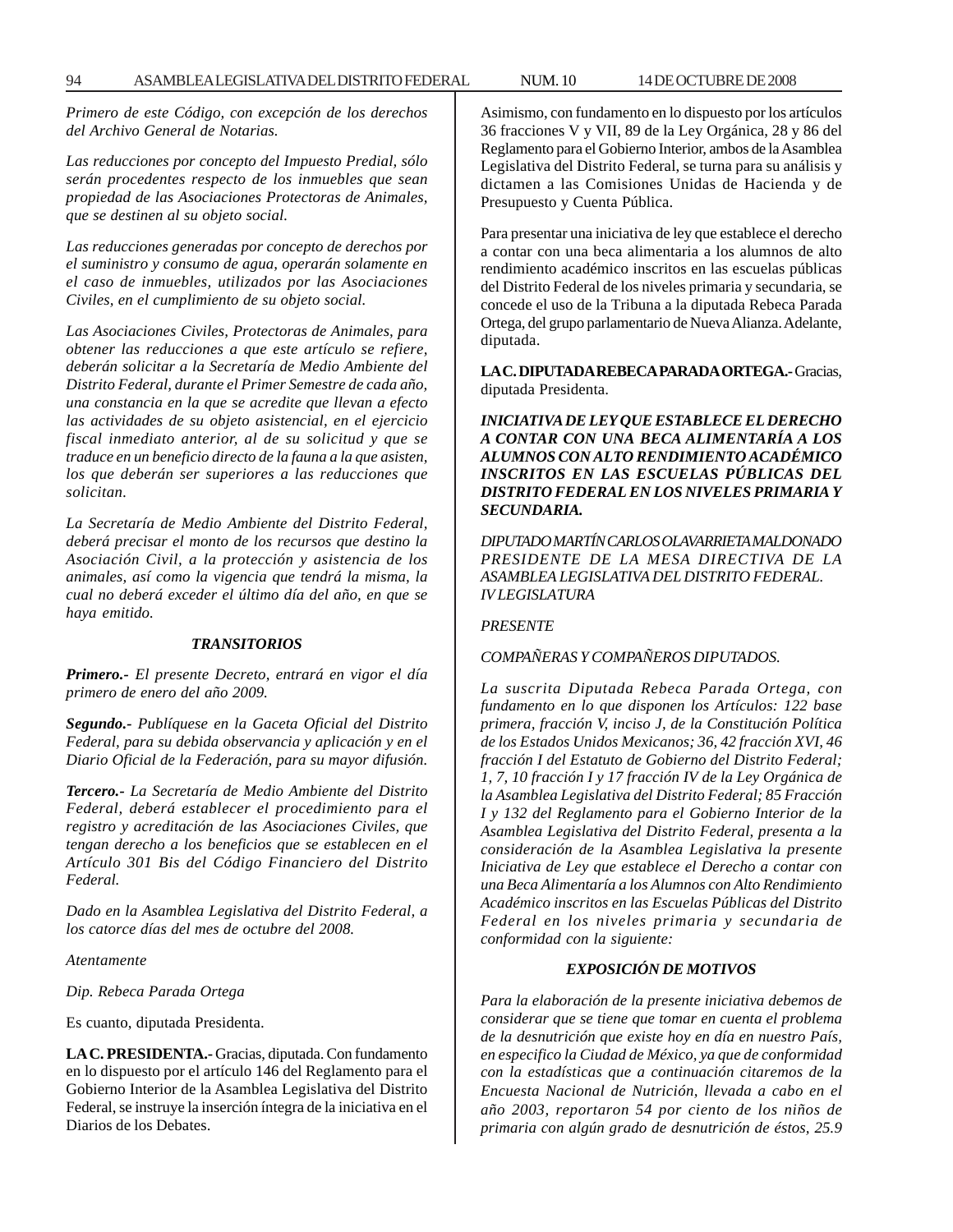*presentaron desnutrición leve, 12.7 moderada y 4.2 severa, mientras que también se reporto que para el año 2004 se reportarían cerca de 4'480 100 (25.2 por ciento) niños menores de cinco años con algún grado de desnutrición, de los cuales 800 000 sufrían desnutrición de alto riesgo. Este último dato es considerable ya que de no atenderse dicha cifra a corto plazo, a futuro pudiese incrementarse y por lo tanto tener problemas de salud pública en cuanto a la desnutrición en la niñez de nuestro País, lógicamente, afecta también en gran medida a la población estudiantil de nuestra capital.*

*La desnutrición problema de salud pública que afecta a un grupo poblacional grande, que tiene consecuencias mediáticas e inmediatas, que involucra a diversos sectores gubernamentales y que necesita para su resolución de políticas de salud como políticas públicas''.*

*Expertos en nutrición y desarrollo infantil, coinciden en que durante la etapa de 0 a 10 años ocurren los cambios más importantes en el crecimiento y desarrollo, ya que el crecimiento alcanza las velocidades más elevadas y el desarrollo se caracteriza por el logro de importantes hitos sucesivos en periodos muy cortos de tiempo. Durante los 11 a los 14 años de edad se logra la madurez inmunológica y el joven adolescente adquiere habilidades y destrezas en su desarrollo psicomotor que lo preparan para su ingreso exitoso al sistema educativo formal. En un periodo tan importante para la formación del individuo, la alimentación y la nutrición ocupan un lugar central, al proporcionar la energía y los nutrimentos necesarios para soportar las exigencias del crecimiento y propiciar las condiciones para que se manifieste un desarrollo óptimo.*

*Como podemos observar, de las edades antes citadas, el menor se encuentra en desarrollo estudiantil, es decir entre el ciclo escolar de la primaria y la secundaria, ciclos importantísimos en los cuales el menor debe alimentarse de la mejor medida posible y con una dieta balanceada y rica en nutrientes. Es por ello que dada la estrecha correlación entre alimentación, educación y salud, así como la incidencia de la desigualdad y pobreza sobre éstos, la búsqueda de una solución de corto y mediano plazo obedece a la creación de la presente Iniciativa.*

*Debemos de considerar que la desnutrición es la mayor fuente de enfermedades y muerte prematura en los países en vías de desarrollo, México no es la excepción. Asimismo, la ingesta diaria de calorías constituye el principal parámetro para determinar si un individuo puede presentar o no problemas de desnutrición, y para que una persona conserve una buena salud, cierto peso y un nivel mínimo de actividad diaria.*

*Sin duda alguna con esta iniciativa y de acuerdo a los datos proporcionados anteriormente, estaríamos beneficiando, en el Distrito Federal, a aproximadamente un millón 409 mil alumnos de educación básica: 938 mil en primaria; 471 mil en secundaria, derivado de los tres mil 363 escuelas primaria y de secundaria mil 378 planteles.*

*Tomando en cuenta que el Estado ha sido creado para asumir y cubrir las necesidades económicas, políticas, culturales y sociales que engloban a la comunidad que lo conforma, determinando lineamientos que encaucen la vida social por senderos del desarrollo y del progreso.*

*Además, el Desarrollo Económico de un País, esta sustentado en el nivel educativo, que demuestre su población, considerando que dicho factor es el de mayor rango progresivo para el Estado, por lo que el Gobierno del Distrito Federal, debe realizar acciones en beneficio de la Educación, desarrollando Planes y Programas, que motiven a obtener un mejor desempeño académico en los estudiante, estímulos que sean considerados por los mismos y tengan así un compromiso de servir a un alto rendimiento académico.*

*En el Distrito Federal, existen grandes problemas en la comunidad estudiantil, uno de los mas destacables y alarmantes, es aquel que se refugia en la falta de recursos económicos, en este sentido muchos estudiantes prefieren trabajar para cubrir sus necesidades económicas, que seguir estudiando, necesidades que son básicas, entre estas se encuentra la de alimentación. Como valor agregado podemos mencionar que uno de cada diez estudiantes, abandona sus estudios por no contar con los medios económicos suficientes para continuar con sus estudios.*

*Una de las necesidades básicas de los estudiantes es el de la alimentación, ya que es un factor importante y de suma importancia, ya que el estudio, produce un desgaste físico y mental, derogando así una fuente considerable de energía, esta energía es extraída del consumo de alimentos de calidad y nutritivos, por lo que un estudiante bien alimentado, tendría un alto rendimiento académico, destacando así en sus actividades escolares.*

*Para ello el Artículo 4° de la Constitución Política de los Estados Unidos Mexicanos, asegura la garantía que tienen los niños y niñas del País a salvaguardar se derecho a la alimentación, a través de programas y acciones que implemente el Estado para ello, en este sentido y para mayor precisión citaremos el siguiente texto: Artículo 4° ..... (Párrafo 6) ''Los niños y las niñas tienen derecho a la*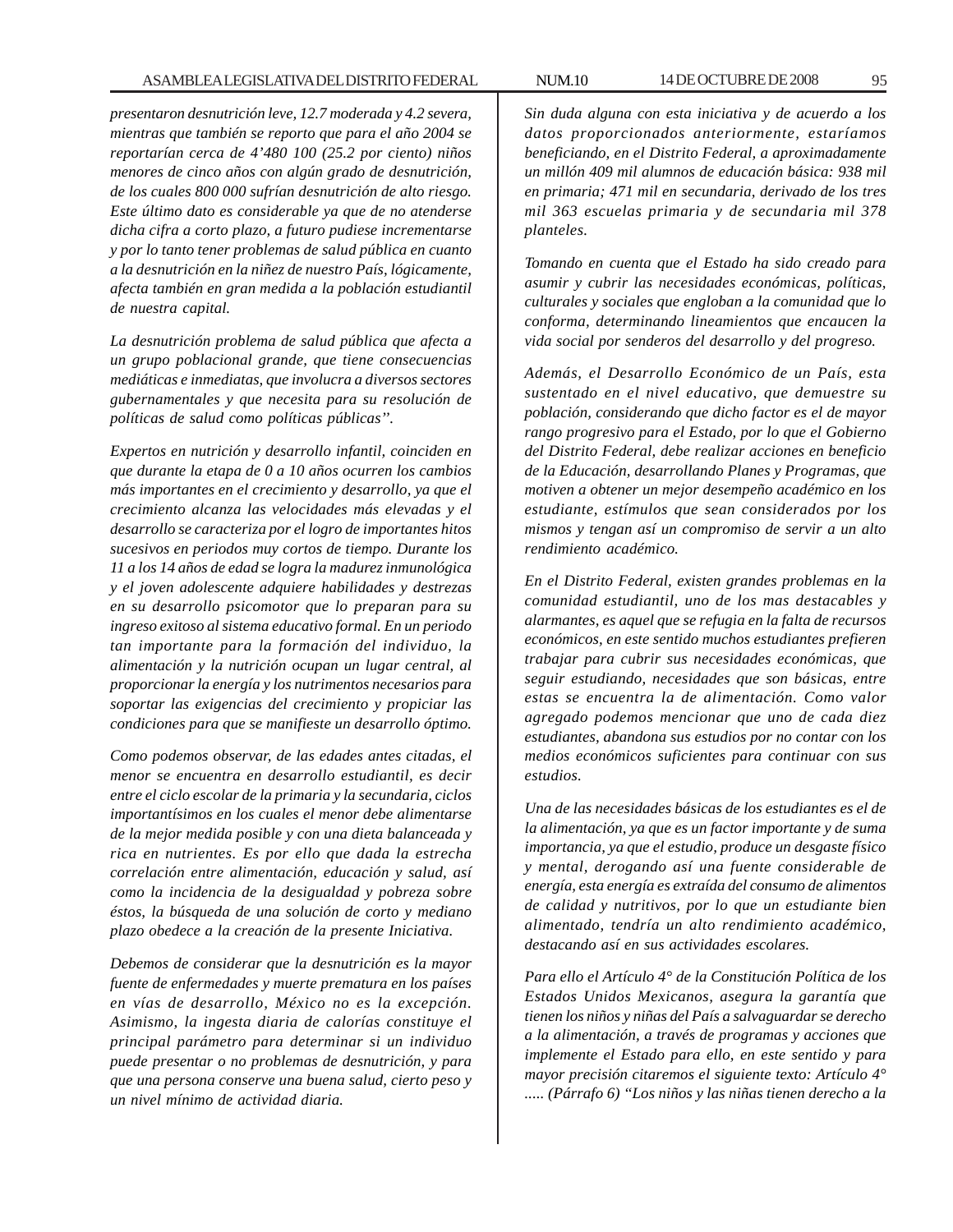*satisfacción de sus necesidades de alimentación, salud, educación y sano esparcimiento para su desarrollo integral.*

*Si bien es cierto, que El Gobierno del Distrito Federal, a través de la Secretaría de Educación Pública del Distrito Federal, otorga Becas de compensación económica, a estudiantes que tengan un alto rendimiento en su actividad académica y carezcan de recursos económicos, también es cierto que muchas de las veces esta compensación económica es utilizada para cubrir, otras necesidades del estudiante y muchas veces dejan a un lado, las necesidades de carácter alimentario, implicando que en el hogar del estudiante haya un déficit alimentario y por ende nutricional,*

*En este contexto y toda vez que el dinero pecuniario de las becas antes mencionadas es malgastado y no es aprovechado en cuestiones alimenticias, se propone en la presente Iniciativa que se otorgue Becas Alimenticias, con el objetivo de obtener un mejor resultado en los niveles educativos, ya que la beca alimenticia solo puede darse en términos de ser canjeable por productos alimenticios y para aquellos alumnos de escuelas públicas que demuestren un alto rendimiento académico.*

*Esta representación popular debe de manejar el principio de que un pueblo con cultura, es un país de primer nivel, la cultura se adquiere a través de la educación, pero para que un estudiante este concentrado en sus actividades escolares, con vigor, energía y nutricionalmente sustentable debe tener una buena alimentación, para que despliegue energía a sus diferentes actividades escolares, a efecto de obtener buenos resultados académicos.*

*Por lo que, la Beca Alimenticia, que otorgue la Secretaría de Educación Pública del Distrito Federal, deberá de ser, a través de una Tarjeta Electrónica canjeable, en centros comerciales o centros de abasto popular, por alimentos básicos, equivalentes a una cantidad de dinero, suficiente y considerable para que el estudiante pueda satisfacer sus necesidades alimenticias.*

*Es muy importante, otorgarle a la Secretaría de Educación Pública del Distrito Federal, a través de la presente Iniciativa de Ley, otorgue becas alimenticias a todos aquellos estudiantes de nivel primaria y secundaria que tenga un alto rendimiento académico, considerado como este último a aquel alumno que obtenga un promedio mínimo de 9.0 (nueve punto cero), con el objeto de implementar un mecanismo efectivo y jurídicamente viable que ataque de fondo el problema que enfrentan millones de estudiantes en nuestra capital.*

*Esta Soberanía, siempre ha demostrado en su actuar legislativo, preocupación, apoyo y coadyuvancia en los problemas que aquejan a los grupos más vulnerables de nuestra capital, para ello recordemos que se han propuesto en esta Tribuna y se han aprobado en esta Soberanía, Iniciativas de Ley como la ''LEY QUE ESTABLECE EL DERECHO A LA PENSIÓN ALIMENTARIA PARA LOS ADULTOS MAYORES DE SETENTA AÑOS, RESIDENTES EN EL DISTRITO FEDERAL'' en el año 2003; asimismo la ''LEY QUE ESTABLECE EL DERECHO A UN PAQUETE DE ÚTILES ESCOLARES POR CICLO ESCOLAR A TODOS LOS ALUMNOS RESIDENTES EN EL DISTRITO FEDERAL, INSCRITOS EN ESCUELAS PÚBLICAS DEL DISTRITO FEDERAL EN LOS NIVELES DE PREESCOLAR, PRIMARIA Y SECUNDARIA'' en el año 2004, leyes que reunieron en su momento las mismas características, objetivos y metas jurídicas que reúne hoy en día la presente Iniciativa presentada.*

*La presente Iniciativa tiene por objeto fomentar el avance educativo y contrarrestando, los índices de pobreza, drogadicción, prostitución, delincuencia y todos los problemas de índole social, que bloquean el desarrollo económico, social y cultural del País y en especial del Distrito Federal, además busca obtener las siguientes metas:*

- *Que el nivel Educativo del Distrito Federal, aumente considerablemente y en forma progresiva.*
- *Motivar a los jóvenes estudiantes de las familias de Escasos Recursos Económicos en el Distrito Federal, para que tengan más opciones y oportunidades de estudiar, dedicando su tiempo al estudio y comprometiéndose a obtener mejores resultados en su actividad académica.*
- *Subsanar y disminuir las carencias alimenticias y la desnutrición en los estudiantes de las escuelas de los niveles de primaria y secundaria de las escuelas de la demarcación del Distrito Federal.*
- *Los niveles de pobreza y analfabetismo que se presentan, hoy en día en el Distrito Federal, disminuyan con tendencias a la erradicación.*
- *Contrarrestar la problemática de índole social, reflejada en la drogadicción, prostitución, delincuencia, vandalismo.*
- *Aumento del nivel de vida de los capitalinos, ya que se busca aumentar el índice académico en el Distrito Federal y por ende el desarrollo personal y profesional de la gente estudiantil.*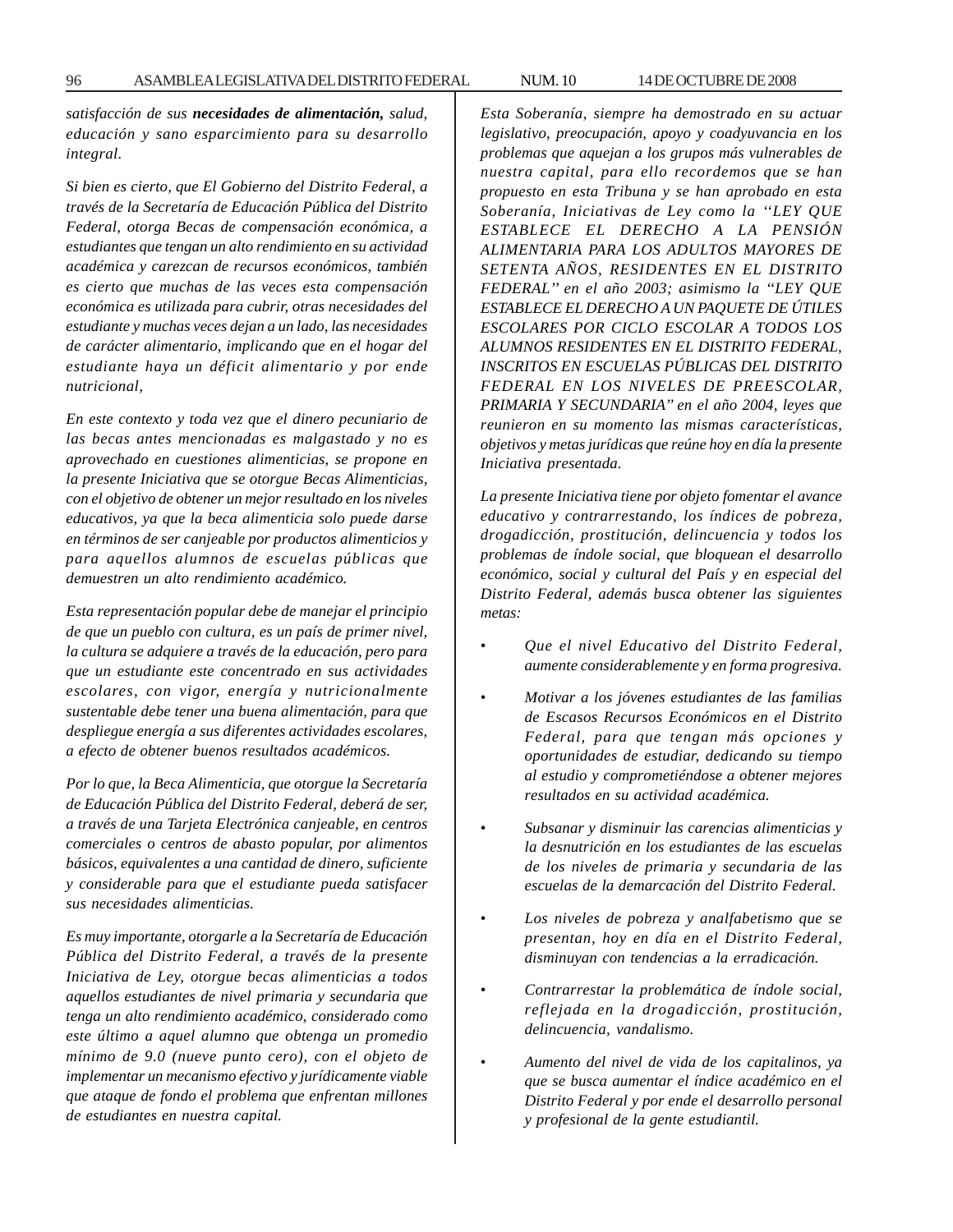• *Beneficiar el desarrollo económico del País, a efecto de que aumente considerablemente, partiendo y teniendo como base primordial el Desarrollo cultural y académico del alumnado radicado en Distrito Federal.*

*Dentro de los aspecto objetivos del cuerpo de la presente Iniciativa, plasmados en su articulado, podemos destacar que se beneficiara a todos los alumnos de los niveles de primaria y secundaria escolarizadas, que tenga alto rendimiento académico tienen derecho a recibir gratuitamente una beca alimentaría correspondencia a cada ciclo escolar que inicien.*

*En sus Artículos 3 y 4 de la misma se contempla la suficiencia presupuestal año con año, ya que tanto el Jefe de Gobierno, como esta Soberanía contemplara anualmente una partida presupuestal que asegure el las Becas Alimentarías otorgadas a los alumnos del Distrito Federal. Asimismo en su Artículo 5 se establece el mecanismo electrónico mediante el cual se otorgaría dicha beca, mismo que sería a través de una tarjeta electrónica. Cabe mencionar que dicho mecanismo no es nuevo en la implementación de programas de este tipo, tal es el caso de la tarjeta electrónica que utilizan las personas de la tercera edad, utilizable en la pensión que reciben mensualmente.*

*Asimismo, tomando en cuenta la transparencia y la rendición de cuentas sustentada en las leyes aplicables en la materia, así como sus sanciones, en el Artículo 7 de la presente Iniciativa se contempla la figura antes mencionada, de conformidad con la ley en la materia.*

*Es por todo esto, que la suscrita a nombre del Partido Nueva Alianza, apela a su consideración y a su buen juicio para proveer a esta ciudad con reformas necesarias para hacer un verdadero cambio en el sistema educativo mexicano, implementar acciones de fondo contra la desnutrición y comenzar a ver el gasto en educación como una inversión que sea redituable en el largo plazo y no sólo en el ámbito económico, sino también en el social, cultural y político.*

*Por todo lo antes expuesto, someto a consideración de la Honorable Asamblea Legislativa del Distrito Federal, la siguiente Iniciativa de:*

*LEY QUE ESTABLECE EL DERECHO A UNA BECA ALIMENTARIA, A LOS ALUMNOS CON ALTO RENDIMIENTO ACADEMICO INSCRITOS EN ESCUELAS PÚBLICAS DEL DISTRITO FEDERAL EN LOS NIVELES DE PRIMARIA Y SECUNDARIA, para quedar como sigue:*

*Artículo 1°.- Los alumnos radicados en el Distrito Federal, inscritos en las escuelas públicas de la Entidad en los niveles de primaria y secundaria escolarizadas, que tenga alto rendimiento académico tienen derecho a recibir gratuitamente una beca alimentaría mensualmente, misma que se renovara en cada ciclo escolar que inicien.*

*Para los efectos de esta Ley, se considerara alumnos de alto rendimiento académico a todos aquellos que tengan como mínimo un promedio general al final del ciclo escolar de 9.0 (Nueve punto Cero)*

*Artículo 2.°- El Jefe de Gobierno del Distrito Federal deberá incluir en su Proyecto de Presupuesto de Egresos del Distrito Federal, un monto que garantice la operación del programa de becas alimentarías que otorgue al inicio de cada ciclo escolar, a todos los alumnos con alto rendimiento académico inscritos en escuelas públicas del Distrito Federal en los niveles de primaria y secundaria.*

*Artículo 3°.- La Asamblea Legislativa del Distrito Federal deberá aprobar en el Decreto de Presupuesto Anual la asignación suficiente para hacer efectivo el derecho a una beca alimentaría a los alumnos inscritos en escuelas públicas del Distrito Federal en los términos del artículo primero de esta Ley.*

*Artículo 4°.- La forma como se hará valer la pensión alimentaría, será a través de una tarjeta electrónica, que será expedida por el Gobierno del Distrito Federal, y la cual podrá ser utilizada en los principales centros comerciales autorizados y/o en los mercados públicos del Distrito Federal.*

*Artículo 5°.- La dependencia del Gobierno del Distrito Federal responsable de operar el proceso de otorgamiento, valoración de requisitos, verificación de la residencia, la elaboración y actualización permanente del padrón de beneficiarios, distribución de tarjetas y demás requisitos y procedimientos necesarios para el ejercicio del derecho establecido en esta Ley, será aquella a la que la Ley Orgánica de la Administración Pública del Distrito Federal le confiere atribuciones en materia educativa.*

*Artículo 6°.-En el ámbito de sus facultades, el Jefe de Gobierno elaborará la reglamentación del programa en la que se establezcan los requisitos y procedimientos necesarios para hacer efectivo el derecho que establece esta Ley, así como los mecanismos para la evaluación y fiscalización del programa.*

*Artículo 7°.- Los servidores públicos, responsables de la ejecución de esta Ley, que no cumplan con la obligación*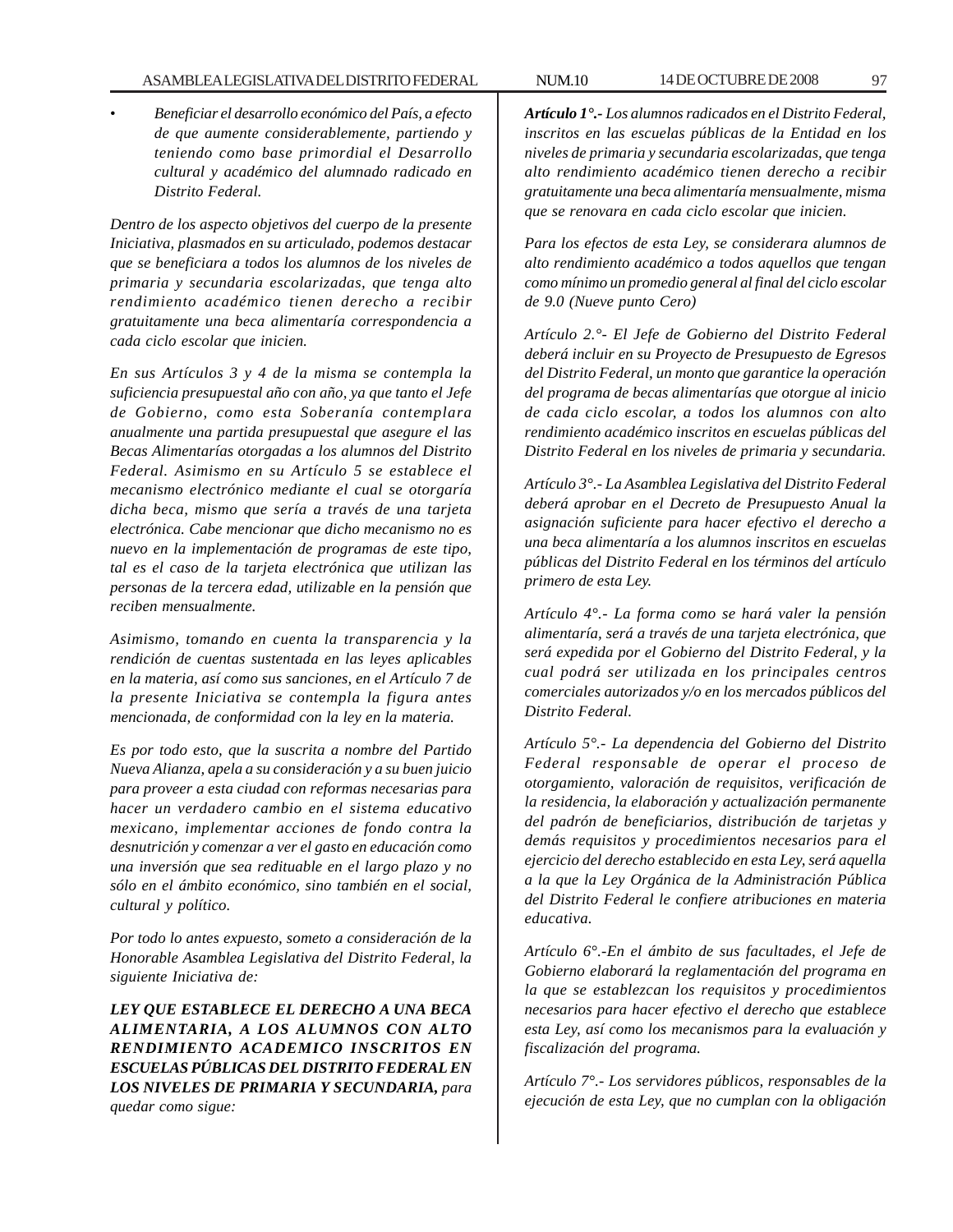*de actuar con apego a los principios de igualdad e imparcialidad, incurrirán en falta grave y serán sancionados conforme a los ordenamientos legales aplicables.*

#### *TRANSITORIOS*

*PRIMERO.- El presente Decreto entrará en vigor al día siguiente de su publicación*

*SEGUNDO.- Publíquese en la Gaceta Oficial del Distrito Federal y para su mayor difusión en el Diario Oficial de la Federación.*

*TERCERO.- La presente ley, entrará en vigor para el año 2009 una vez que se cuente con la suficiencia presupuestal, para hacer efectivo el derecho que se establece en la presente Ley, a todos los alumnos residentes en el Distrito Federal que tengan alto rendimiento académico, inscritos en escuelas públicas en los niveles de primaria y secundaria.*

*Recinto de la Asamblea Legislativa del Distrito Federal 14 días del mes de octubre del año dos mil ocho.*

*Atentamente*

*Dip. Rebeca Parada Ortega*

Es cuanto, diputada Presidenta.

**LA C. PRESIDENTA.-** Gracias, diputada. Con fundamento en lo dispuesto por el artículo 146 del Reglamento para el Gobierno Interior de la Asamblea Legislativa del Distrito Federal, se instruye la inserción íntegra de la iniciativa en el Diario de los Debates.

Asimismo con fundamento en lo dispuesto por los Artículos 36, fracciones V y VII, 89 de la Ley Orgánica y 28, 29 y 86 del Reglamento para el Gobierno Interior, ambos de la Asamblea Legislativa del Distrito Federal, se turna para su análisis y dictamen a las Comisiones Unidas de Presupuesto y Cuenta Pública y Desarrollo Social.

Para presentar una iniciativa de decreto por el que se crea la Ley que Establece el Derecho a Recibir una Beca a los Estudiantes de Instituciones Públicas de Educación Media Superior del Distrito Federal Residentes en la misma Entidad, se concede el uso de la tribuna al diputado Hipólito Bravo López, del grupo parlamentario del Partido de la Revolución Democrática. Adelante, diputado.

**EL C. DIPUTADO HIPÓLITO BRAVO LÓPEZ.-** Con su venia diputada Presidenta.

*INICIATIVA DE DECRETO POR LA QUE SE CREA LA LEY QUE ESTABLECE EL DERECHO A RECIBIR UNA*

# *BECA A LOS ESTUDIANTES DE INSTITUCIONES PÚBLICAS DE EDUCACIÓN MEDIA SUPERIOR DEL DISTRITO FEDERAL, RESIDENTES EN LA MISMA ENTIDAD.*

#### *H. ASAMBLEA LEGISLATIVA DEL DISTRITO FEDERAL*

*El que suscribe Diputado Hipólito Bravo López, integrante del Grupo Parlamentario del Partido de la Revolución Democrática, por mi propio derecho y con fundamento en lo dispuesto por los artículos 122 de la Constitución Política de los Estados Unidos Mexicanos; 36, 42 fracción IX y 46 fracción I del Estatuto de Gobierno del Distrito Federal; 17 fracción IV, 44 fracción XIII, 88 fracción I y 89 de la Ley Orgánica de la Asamblea Legislativa del Distrito Federal; 85 fracción I y 86 del Reglamento para el Gobierno Interior de la Asamblea Legislativa del Distrito Federal; tengo a bien formular la presente INICIATIVA DE DECRETO POR LA QUE SE CREA LA LEY QUE ESTABLECE EL DERECHO A RECIBIR UNA BECA A LOS ESTUDIANTES DE INSTITUCIONES PÚBLICAS DE EDUCACIÓN MEDIA SUPERIOR DEL DISTRITO FEDERAL, RESIDENTES EN LA MISMA ENTIDAD, al tenor de la siguiente:*

# *EXPOSICIÓN DE MOTIVOS*

*Conforme a lo establecido en el artículo 13 del Pacto Internacional de Derechos Económicos, Sociales y Culturales de la Organización de las Naciones Unidas (ONU), los Estados Partes (incluido México) reconocen el derecho de toda persona a la educación y con el objeto de lograr el pleno ejercicio de este derecho se comprometen a ''proseguir activamente el desarrollo del sistema escolar en todos los niveles de enseñanza e implantar un sistema adecuado de becas''.*

*En este tenor, el 14 de agosto de 2007, el Jefe de Gobierno del Distrito Federal, licenciado Marcelo Luis Ebrard Casaubón, presentó el Programa de Estímulos para el Bachillerato Universal (Prepa Sí), cuyo objetivo es ''asegurar que todos los jóvenes del Distrito Federal que cursan el bachillerato en escuelas públicas de la entidad, puedan hacerlo con éxito y no tengan que abandonarlo por falta de recursos económicos''. Siendo sus objetivos particulares incentivar la matriculación, inhibir la deserción y mejorar el desempeño escolar de los estudiantes de nivel medio superior del Distrito Federal. Asignándosele para tal efecto un presupuesto de 973 millones de pesos para el presente año, que beneficiará a 210 mil alumnos de educación media superior en el ciclo escolar 2008-2009.*

*Lo anterior, como una medida que refrenda el compromiso del Gobierno de la Ciudad con la educación y los jóvenes,*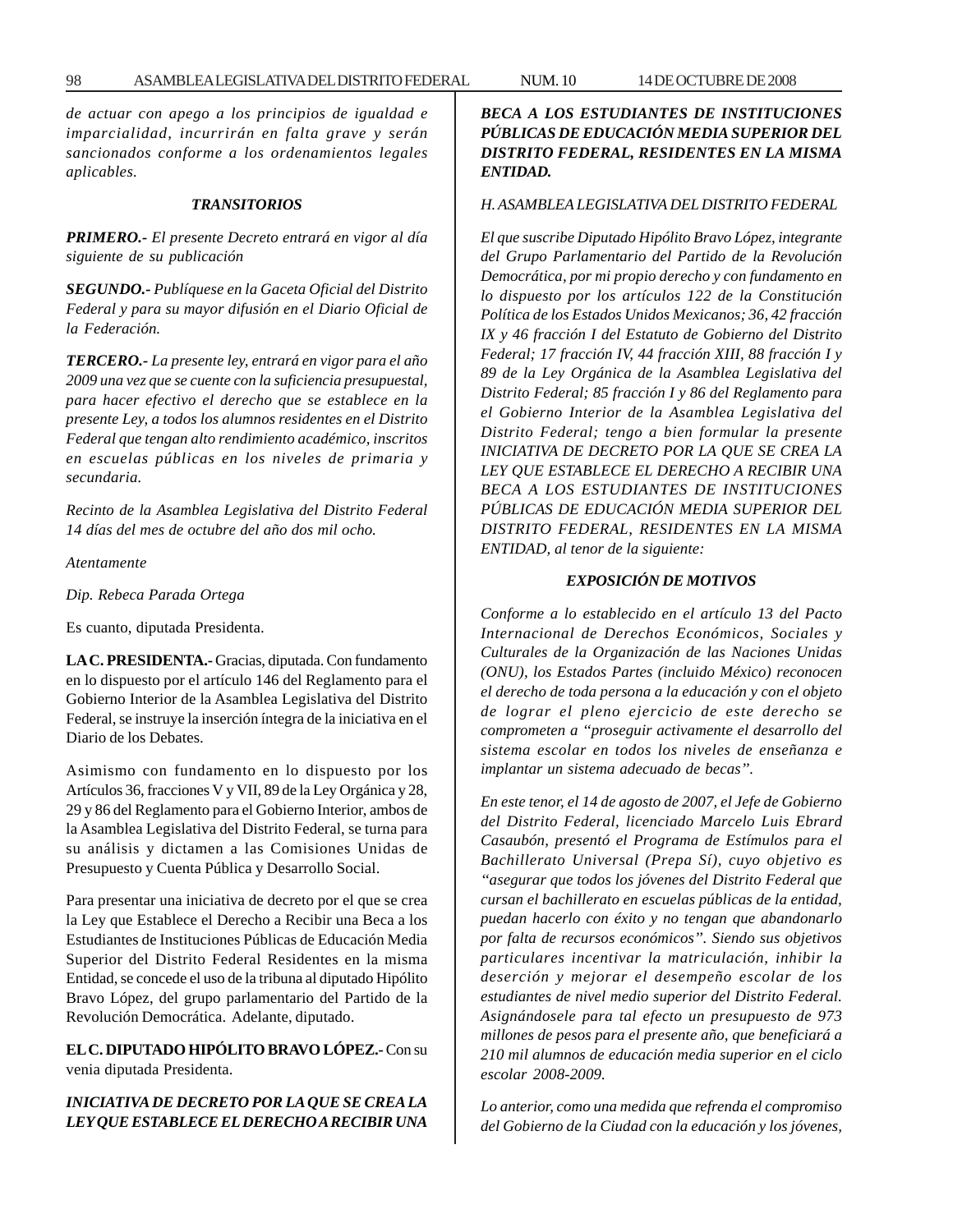*y ante el panorama poco alentador que ofrecen los datos disponibles sobre la materia.*

*Así, en materia de acceso a la educación media superior en el Distrito Federal los datos indican que uno de cada tres jóvenes en edad de estudiarla (15 a 19 años) se hallan excluido de ésta; tal y como se hace notar en el estudio intitulado Las exclusiones de la educación básica y media superior en el D.F. (elaborado por la UNICEF, el Centro de Estudios en Economía de la Educación y la Secretaría de Desarrollo Social del Distrito Federa), donde se señala que:*

*''En el año 2005, el Distrito Federal registra un total de 740,280 jóvenes y adolescentes de 15 a 19 años. De ellos fue un total de 237, 201 no asistía ya a la escuela, lo que representa un 32% del total''.*

*En cuanto al tema de permanencia y culminación, los resultados del estudio Panorama de la Educación 2008 de la Organización para la Cooperación y el Desarrollo Económico (OCDE), revelan que a nivel nacional la tasa de finalización de preparatoria es de 42%, es decir, sólo 4 de cada 10 estudiantes logran obtener su certificado de bachillerato. A su vez, el Diagnóstico de Derechos Humanos del Distrito Federal reporta que la ''deserción escolar para el Distrito Federal en el bachillerato registra 19.1% para hombres y 9.30/0 para mujeres... en el nivel técnico, la deserción registrada para hombres es de 35.9% Y 29.20/0 para mujeres... ''. Finalmente, el estudio sobre índices de cumplimiento de los derechos de los y las jóvenes en el Distrito Federal (elaborado por Inicia, A.C., y citado en el Diagnóstico de Derechos Humanos del Distrito Federal), muestra que los motivos económicos son los que explican en mayor medida la decisión de los Jóvenes de entre 15 y 19 años para interrumpir sus estudios, pues el 17.9% señaló que lo hacía por tener que trabajar por falta de dinero, ella. 7% por tener que atender a su pareja y/o hijos, el 21.6% por preferir empezar a trabajar, etcétera.*

*Ahora bien, en cuanto al aprovechamiento escolar la prueba Enlace de Educación Media Superior (disponible en la página electrónica http://enlacemedia.sep.gob.mx y que es definida como un instrumento de evaluación que proporciona información a la sociedad acerca del grado de preparación que han alcanzado los estudiantes del último grado de educación media superior, en particular por lo que hace a su habilidad lectora y matemática, y que en el Distrito Federal fue aplicada a más de 50 mil alumnos del último año del nivel medio superior), nos proporciona los siguientes resultados para el Distrito Federal:*

- *Habilidad Matemática. El 81.3% de los alumnos tienen un nivel de dominio insuficiente y/o elemental, mientras que, el 18.8% registran un nivel de dominio bueno o excelente.*
- *Habilidad Lectora. El 40.9% de los alumnos tienen un nivel de dominio insuficiente y/o elemental, y el 59.1 % registran un nivel de dominio bueno o excelente.*

*En suma, es grande y apremiante el reto que enfrenta la Ciudad en materia de acceso, permanencia, aprovechamiento escolar y conclusión en el nivel educativo medio superior. El primer paso ya lo dio el Jefe de Gobierno al implementar el programa de estímulos para el bachillerato universal, y sus resultados están a la vista, tal y como nos los informó en días pasados el licenciado Marcelo luis ebrard cuando señaló ''es alentador conocer los primeros resultados del [programa] Prepa Sí, éste disminuyó la tasa de deserción en comparación con el ciclo escolar en que inició la aplicación del programa, al pasar de 18.5 a 6.5% y el promedio de calificaciones se elevó de 7.65 a 8.39''. Ahora nos corresponde como poder Legislativo crear mecanismos jurídicos sobre la materia. Por ello, tengo a bien formular la presente iniciativa que eleva a rango de Ley el programa de estímulos para el bachillerato universal y/o Prepa Sí, con lo que se da un salto cualitativo de enorme importancia en el reconocimiento de los derechos sociales de los habitantes del Distrito Federal, pues de aprobarse tal iniciativa se transitaría de un programa social sujeto por definición a la voluntad del gobernante en turno al establecimiento de un derecho social en favor de los estudiantes de instituciones públicas de educación media superior de esta ciudad capital. Refrendándose con esto el compromiso de Asamblea Legislativa con el cumplimiento de las obligaciones que los diversos instrumentos jurídicos internacionales imponen al Estado mexicano en materia de derechos económicos, sociales y culturales.*

*Por lo expuesto y fundado, someto a consideración de esta Honorable Asamblea Legislativa la presente Iniciativa de decreto por la que se crea la Ley que establece el derecho a recibir una beca a los estudiantes de instituciones públicas de educación media superior del distrito federal, residentes en la misma entidad, para quedar como sigue:*

*LEY QUE ESTABLECE EL DERECHO A RECIBIR UNA BECA A LOS ESTUDIANTES DE INSTITUCIONES PÚBLICAS DE EDUCACIÓN MEDIA SUPERIOR DEL DISTRITO FEDERAL, RESIDENTES EN LA MISMA ENTIDAD*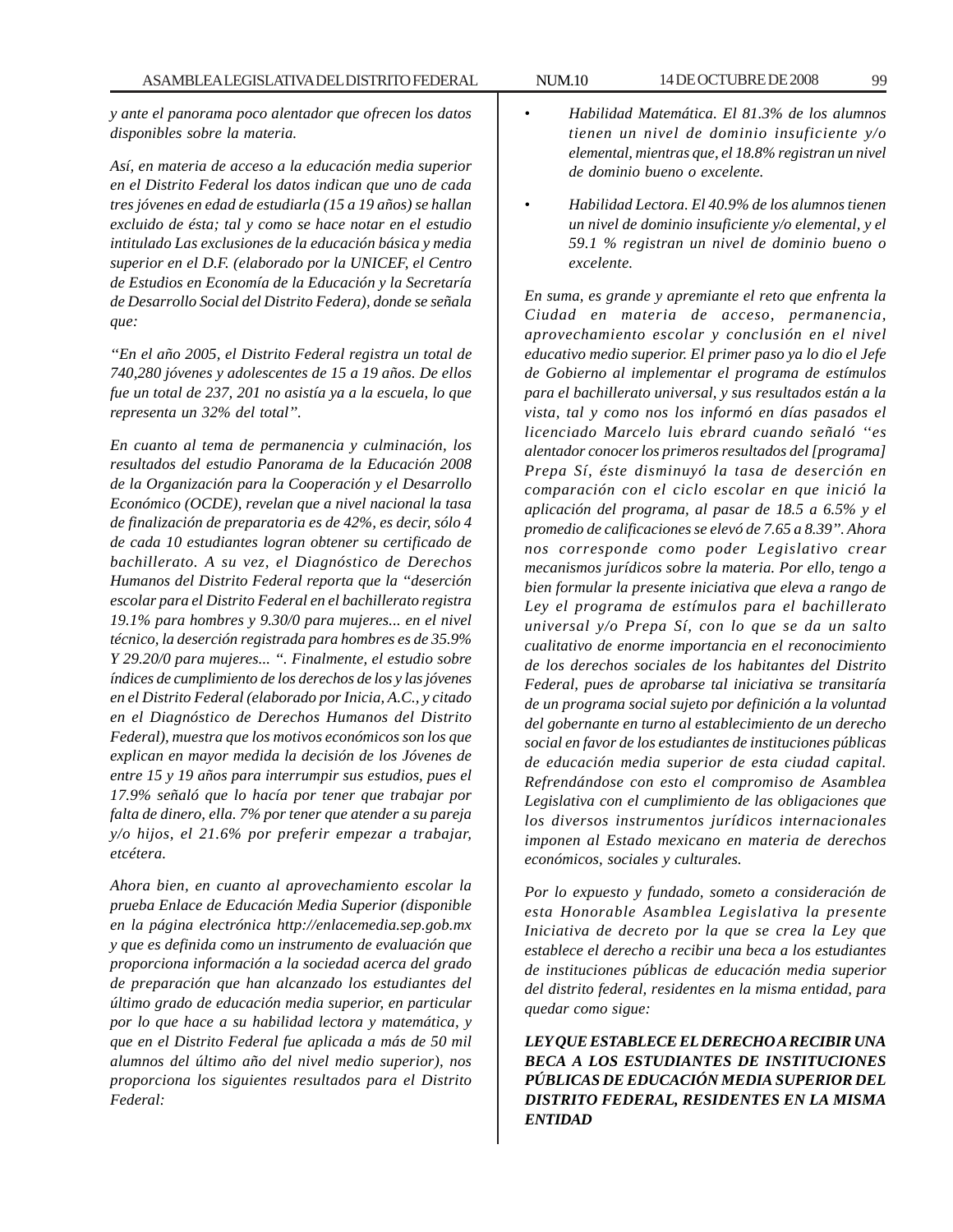## 100 ASAMBLEA LEGISLATIVA DEL DISTRITO FEDERAL NUM. 10 14 DE OCTUBRE DE 2008

*Artículo 1.- Esta leyes de orden público, interés social y observancia general en el Distrito Federal. Tiene por objeto establecer el derecho a recibir una beca a los estudiantes de instituciones públicas de educación media superior del Distrito Federal, residentes en la misma entidad.*

*Las disposiciones de esta ley se aplicarán bajo los principios de igualdad, equidad, no discriminación y transparencia.*

*En caso de controversia, la interpretación del presente ordenamiento se hará en lo más favorable a los intereses de los derechohabientes.*

*Artículo 2.- Para los efectos de esta ley se entiende por:*

*I. Estudiante. El sujeto activo en el proceso formativo, que se encuentra matriculado en los planteles educativos públicos de educación media superior del Distrito Federal.*

*II. Educación Media Superior. La que se imparte en las instituciones públicas de educación media superior del Distrito Federal, en cualquiera de sus modalidades: técnico, técnico profesional, bachillerato general, bachillerato tecnológico, bachillerato a distancia y preparatoria abierta.*

*III. Beca. El monto económico que de parte del Gobierno del Distrito Federal reciben los estudiantes de instituciones públicas de educación media superior de la misma entidad.*

*IV. Jefe de Gobierno. El Jefe de Gobierno del Distrito Federal.*

*V. Asamblea. La Asamblea Legislativa del Distrito Federal.*

*VI. Secretaría. La Secretaría de Educación del Distrito Federal.*

*VII. Derecho. El derecho a recibir una beca de los estudiantes de instituciones públicas de educación media superior del Distrito Federal, residentes en la misma entidad.*

*La beca se otorgará durante los diez meses que dura cada ciclo escolar. Adicionalmente, los estudiantes que concluyan sus estudios de educación media superior recibirán un monto de 20 salarios mínimos generales vigentes en el Distrito Federal.*

*La forma como se entregará la beca a los estudiantes será mediante el procedimiento que se establezca en el Reglamento de la presente Ley.*

*Artículo 5.- La Secretaría de Educación será la responsable de operar e implementar todo lo relacionado con el derecho que se establece en la presente Ley.*

*De igual manera la Secretaría de Educación tendrá la obligación de elaborar y actualizar anualmente el padrón de derechohabientes de la prerrogativa instituida en el presente ordenamiento. El padrón de beneficiarios será publico en todo momento, por lo que toda persona interesada deberá tener acceso a éste. A fin de cumplir con tal objetivo, el Jefe de Gobierno, a través de la Secretaría, hará que se publique en la página de internet de esta última y en la del Sistema de Información del Desarrollo Social.*

*Artículo 6.- El Jefe de Gobierno debe incluir anualmente en el Proyecto de Presupuesto de Egresos del Distrito Federal, la asignación presupuestal que garantice el ejercicio del derecho establecido en la presente Ley.*

*Artículo Tercero.- Se derogan todas aquellas disposiciones que se opongan al presente Decreto.*

*Artículo Cuarto.- El Jefe de Gobierno está obligado a publicar, en un plazo no mayor a 120 días posteriores a su entrada en vigor, el Reglamento de la presente Ley.*

*Asamblea Legislativa del Distrito Federal, Ciudad de México a 2 de octubre de 2008.*

*Atentamente.*

*Dip. Hipólito Bravo López.*

Es cuanto, diputada Presidenta. Gracias.

**LA C. PRESIDENTA.-** Gracias, diputado. Con fundamento en lo dispuesto por el artículo 146 del Reglamento para el Gobierno Interior de la Asamblea Legislativa del Distrito Federal, se instruye la inserción íntegra de la iniciativa en el Diario de los Debates.

Asimismo con fundamento en lo dispuesto por los artículos 36 fracciones V y VII, 89 de la Ley Orgánica y 28, 29 y 86 del Reglamento para el Gobierno Interior, ambos de la Asamblea Legislativa del Distrito Federal, se turna para su análisis y dictamen a las Comisiones Unidas de Desarrollo Social y de Presupuesto y Cuenta Pública.

Para presentar una iniciativa de decreto por el cual se reforman las fracciones III y IV del artículo 19 y fracción I del artículo 20 de la Ley de Voluntad Anticipada, se concede el uso de la Tribuna a la diputada María de la Paz Quiñones Cornejo, del grupo parlamentario del Partido Acción Nacional. Adelante, diputada.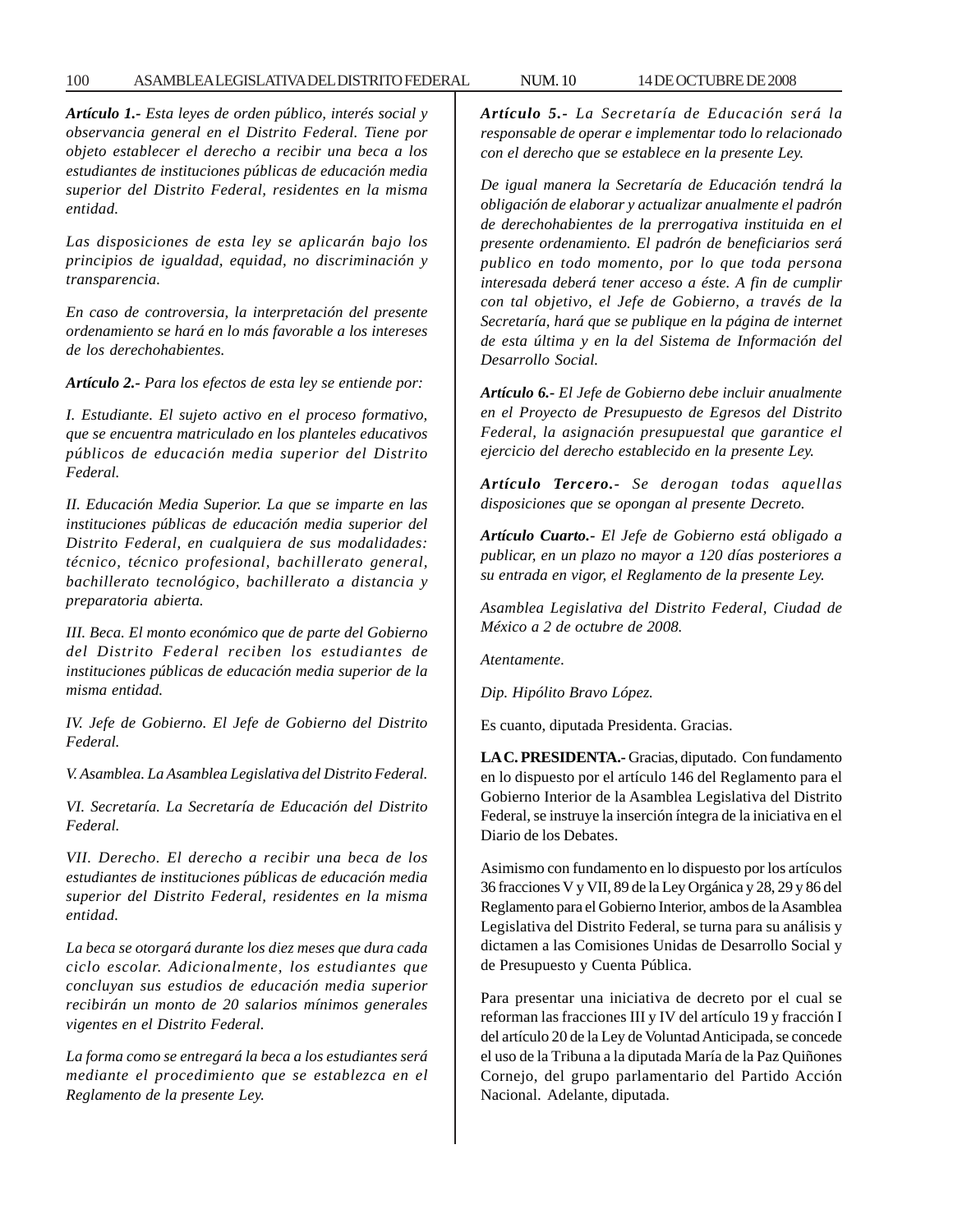**LA C. DIPUTADA MARÍA DE LA PAZ QUIÑONES CORNEJO**.- Gracias, diputada Presidenta.

# *INICIATIVA DE DECRETO POR EL CUAL SE REFORMAN LAS FRACCIONES III Y IV, DEL ARTÍCULO 19 Y LA FRACCIÓN I DEL ARTÍCULO 20 DE LA LEY DE VOLUNTAD ANTICIPADA PARA EL DISTRITO FEDERAL.*

*DIP. MARTÍN CARLOS OLAVARRIETA MALDONADO PRESIDENTE DE LA MESA DIRECTIVA DE LA ASAMBLEA LEGISLATIVA DEL DISTRITO FEDERAL IV LEGISLATURA*

## *PRESENTE.*

*Los que suscriben, diputados y diputadas a la Asamblea Legislativa del Distrito Federal, IV Legislatura, integrantes del Grupo Parlamentario del Partido Acción Nacional, con fundamento en lo dispuesto en el artículo 122, apartado C, Base Primera Fracción V, Inciso i) de la Constitución Política de los Estados Unidos Mexicanos; artículo 36, 42 fracción XIII, 46 fracción I del Estatuto de Gobierno del Distrito Federal; artículos 10 fracción I, 17 fracción IV, y 88 fracción I de la Ley Orgánica de la Asamblea Legislativa del Distrito Federal, y artículo 85, fracción I del Reglamento para e! Gobierno Interior de la Asamblea Legislativa del Distrito Federal, someto a la consideración de esta H. Asamblea Legislativa la siguiente: INICIATIVA DE DECRETO POR EL CUAL SE REFORMAN LAS FRACCIONES III Y IV, DEL ARTÍCULO 19 Y LA FRACCIÓN I DEL ARTÍCULO 20 DE LA LEY DE VOLUNTAD ANTICIPADA PARA EL DISTRITO FEDERAL al tenor de la siguiente:*

## *EXPOSICIÓN DE MOTIVOS*

*El día 7 de junio del presente año, fue publicada en la Gaceta Oficial del Gobierno del Distrito Federal en la Décima Séptima Época, en el Número 247, la Ley de Voluntad Anticipad para el Distrito Federal, la cual pretende ser un recurso de los ciudadanos residentes en el Distrito Federal para manifestar su deseo y negativa a someterse a medios, tratamientos y/o procedimientos médicos para prolongar de manera innecesaria su vida, cuando por razones médicas, fortuitas o de fuerza mayor, sea imposible mantener su vida de manera natural.*

*Así mismo tenemos que, el artículo 4° de la Constitución Política de los Estados Unidos Mexicanos otorga a toda persona el derecho a la protección de la salud, entendiéndose por ella, no solo la ausencia de enfermedades sino toda aquella acción que se emprenda para lograr la protección de la persona; precisando este artículo además, que las leyes definirán las bases y* *modalidades para el acceso a la prestación y atención de los servicios de salud de los habitantes, con lo cual se dispone el principio y funcionamiento de éstos en los diversos niveles y órdenes de gobierno, que a través de la disposición reglamentaría, en este caso, la Ley de Voluntad Anticipada para el Distrito Federal.*

*Por lo anteriormente referido sostenemos que es una obligación constitucional la protección de la salud de todos los habitantes de la República Mexicana, pero de la misma forma no podemos olvidar que con la publicación y entrada en vigor de la Ley de Voluntad Anticipada para el Distrito Federal, en este Estado los habitantes podrán decidir de manera libre si desean ser sometidos o no a medios, tratamientos y I o procedimientos médicos, para prolongar de manera artificial su vida.*

*Esta voluntad será plasmada en un documento que deberán suscribir las personas que así lo deseen, conocido ahora como Documento de Voluntad Anticipada, mismo que deberá contar con formalidades y requisitos que la ley establece.*

*Dentro de estas formalidades necesarias encontramos enumeradas en la ley en siete fracciones aquellas personas que pueden suscribir el Documento de Voluntad Anticipada, las cuales son: fe o la cónyuge; el concubinario o la concubina; o el o la conviviente; los hijos mayores de edad consanguíneos o adoptados; los padres o adoptantes; los nietos mayores de edad, y los hermanos mayores de edad o emancipados.*

*En relación a lo anterior es evidentemente erróneo el hecho de hacer distinción entre hijos consanguíneos y entre padre y adoptados, toda vez que, la definición de ADOPCIÓN lo dice todo, cuando se adopta se hace de manera absoluta, la adopción simple ya fue derogada del Código Civil del Distrito Federal.*

*La palabra adopción desciende de la palabra adoptar que proviene de los vocablos latinos ADOPTAREE que significa: recibir como hijos, y de OPTARE que es desear.*

*La adopción es sin duda alguna una institución con profundo sentido ético, en donde lo que se pretende es la creación de un vínculo afectivo y jurídico para el pleno desarrollo y beneficio que trae a la persona adoptada.*

*En este sentido, es preciso reconocer que la transformación del mundo ha influido en la integración de la familia, por lo que para fortalecerla, se requiere adaptar el marco institucional con el objeto de promover en el hogar los lazos esenciales de la solidaridad humana.*

*Finalmente, con todo lo anterior podemos concluir que esta de más hacer la mención de que son adoptante y*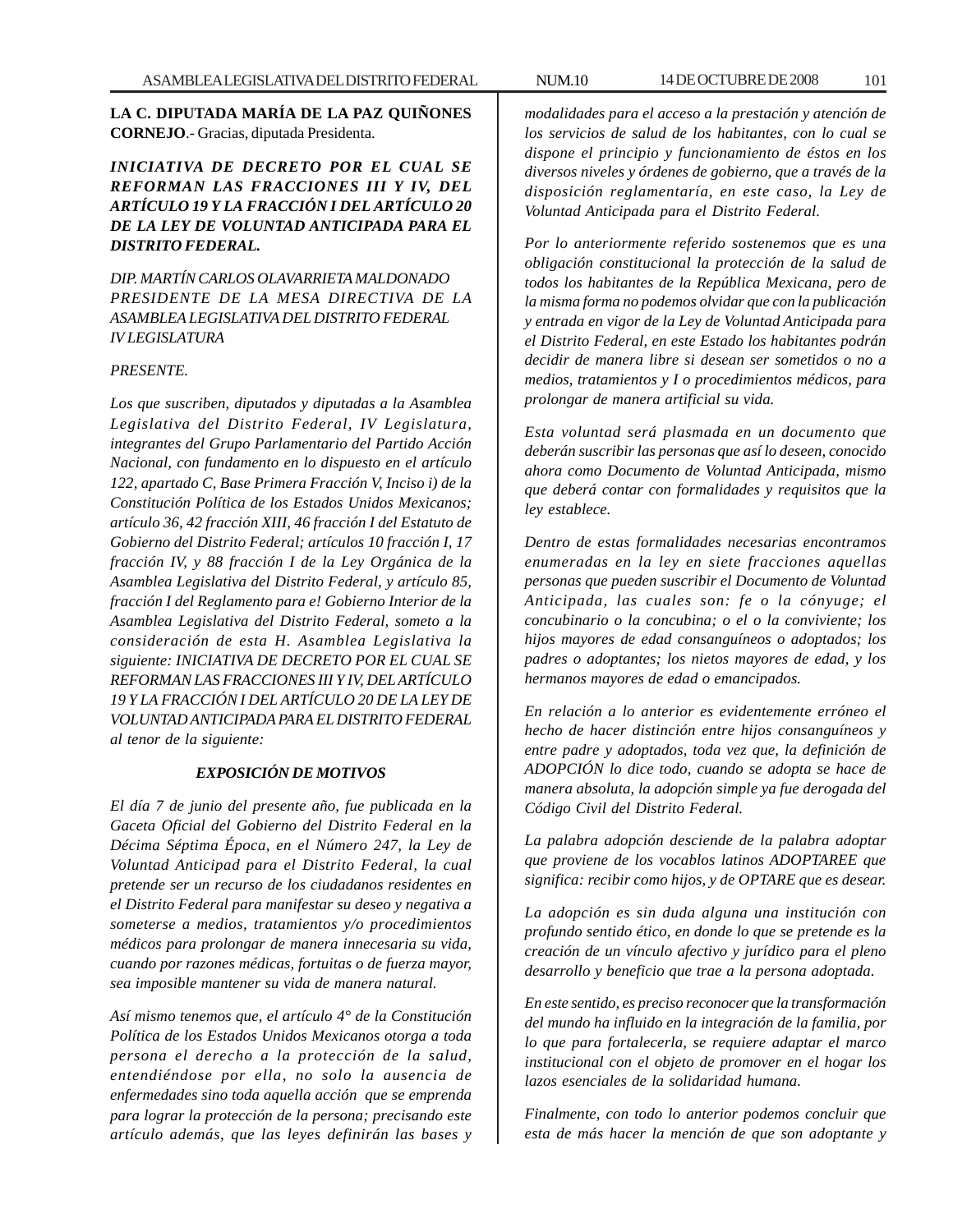*adoptado, dado que quien adopta la hace en calidad de padre y quien es adoptado seria el hijo para todos los efectos legales a que haya lugar.*

*Por lo anteriormente expuesto y fundado, sometemos a la consideración de esta Honorable Asamblea del Distrito Federal la siguiente: INICIATIVA DE DECRETO POR EL CUAL SE REFORMA LAS FRACCIONES III Y IV, DEL ARTÍCULO 19 Y LA FRACCIÓN I, DEL ARTÍCULO 20 DE LA LEY DE VOLUNTAD ANTICIPADA PARA EL DISTRITO FEDERAL*

*PRIMERO.- Se reforman las fracciones III y IV, del artículo 19 de la ley de Voluntad Anticipada para el Distrito Federal, para quedar como sigue:*

*''ARTICULO 19.- Podrán suscribir el Documento de Voluntad Anticipada en los términos establecidos por la fracción III del artículo 7 de la presente Ley, ...*

*I. a II. ...*

*III. Los hijos mayores de edad;*

*IV. Los padres;*

*V. y VI ...*

*El familiar signatario del Documento o Formato de Voluntad Anticipada en los términos del presente artículo fungirá a su vez como represente del mismo para los efectos de cumplimiento a que haya lugar.*

*SEGUNDO. Se reforma la fracción 1, del artículo 20 de la ley de Voluntad Anticipada para el Distrito Federal, para quedar como sigue:*

*''ARTICULO 20.- Podrán suscribir el Documento de Voluntad Anticipada en los términos establecidos por la fracción IV del artículo 7 de la presente Ley, ...*

*I. Los padres;*

*II. ... ,*

*III. ... ;*

*El familiar signatario del Documento o Formato de Voluntad Anticipada en los términos del presente artículo fungirá a su vez como represente del mismo para los efectos de cumplimiento a que haya lugar.*

#### *TRANSITORIOS*

*ÚNICO.- El presente decreto entrará en vigor el día siguiente de su publicación en la gaceta Oficial del* *Distrito Federal para su mayor difusión publíquese también en el Diario Oficial de la Federación*

*Dado en el Recinto Legislativo, Distrito Federal, 2 Octubre 2008*

*Firman por el Grupo Parlamentario del Partido Acción Nacional: Dip. Margarita María Martínez Fisher; Dip. José Antonio Zepeda Segura; Dip. Alfredo Vinalay Mora; Dip. Ezequiel Rétiz Gutiérrez; Dip. Elvira Murillo Mendoza; Dip. Jacobo Manfredo Bonilla Cedillo; Dip. Agustín Carlos Castilla Marroquín; Dip. Miguel Ángel Errasti Arango; Dip. Ramón Miguel Hernández Labastida; Dip. Kenia López Rabadán; Dip. María de la Paz Quiñones Cornejo; Dip. Daniel Ramírez del Valle; Dip. Jorge Romero Herrera; Dip. Celina Saavedra Ortega; Dip. María del Carmen Segura Rangel; Dip. Paula Adriana Soto Maldonado; Dip. Jorge Triana Tena.*

Es cuanto, diputada Presidenta.

**LA C. PRESIDENTA.-** Gracias, diputada. Con fundamento en lo dispuesto por el artículo 146 del Reglamento para la Asamblea Legislativa del Distrito Federal, se instruye la inserción íntegra de la iniciativa en el Diario de los Debates.

Asimismo, con fundamento en lo dispuesto por los artículos 36 fracciones V y VII, 89 de la Ley Orgánica y 28 y 86 del Reglamento para el Gobierno Interior, ambos de la Asamblea Legislativa del Distrito Federal, se turna para su análisis y dictamen a la Comisión de Salud y Asistencia Social.

Para presentar una iniciativa de decreto por el que se reforman diversas disposiciones de la Ley de Fomento Cultural del Distrito Federal, se concede el uso de la Tribuna a la diputada María de la Paz Quiñones Cornejo, del grupo parlamentario del Partido Acción Nacional. Adelante, diputada.

**LA C. DIPUTADA MARÍA DE LA PAZ QUIÑONES CORNEJO.-** Gracias, diputada Presidenta.

*INICIATIVA DE DECRETO POR LA QUE SE REFORMAN DIVERSAS DISPOSICIONES DE LA LEY DE FOMENTO CULTURAL DEL DISTRITO FEDERAL.*

*Dip. Martín Carlos Olavarrieta Maldonado Presidente de la Mesa Directiva de la Asamblea Legislativa del Distrito Federal, IV Legislatura*

*Presente.*

*Los que suscriben, diputados y diputadas a la Asamblea Legislativa del Distrito Federal, IV Legislatura, integrantes del Grupo Parlamentario del Partido Acción*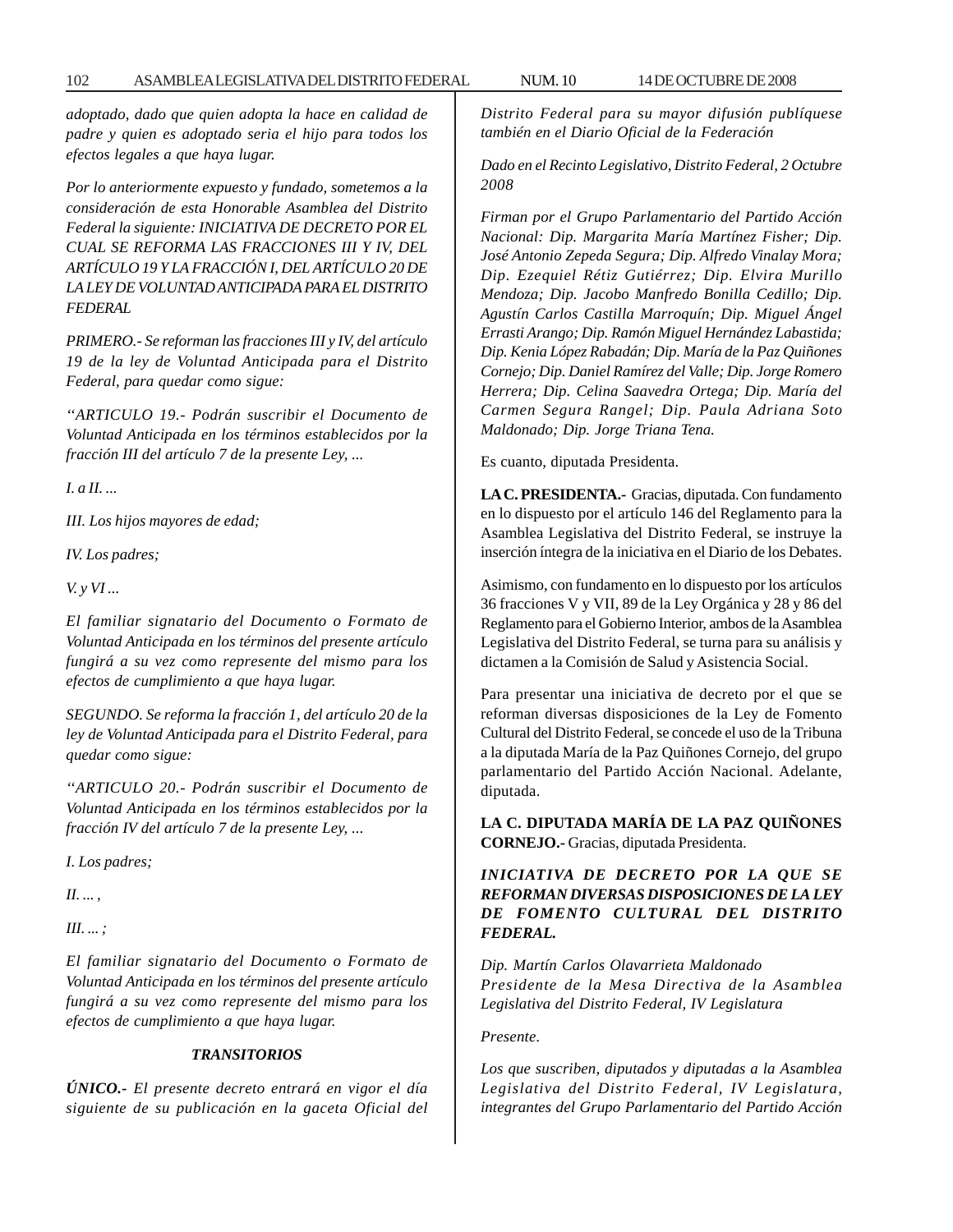*Nacional, con fundamento en lo dispuesto en el artículo 122, apartado C, Base Primera, Fracción V, Inciso l) de la Constitución Política de los Estados Unidos Mexicanos; artículo 36, 42 fracción XVI, 46 fracción I del Estatuto de Gobierno del Distrito Federal; artículos 10 fracción I, 17 fracción IV, y 88 fracción I de la Ley Orgánica de la Asamblea Legislativa del Distrito Federal, y artículo 85, fracción I del Reglamento para el Gobierno Interior de la Asamblea Legislativa del Distrito Federal, someto a la consideración de esta H. Asamblea Legislativa la siguiente: INICIATIVA DE DECRETO POR LA QUE SE REFORMAN DIVERSAS DISPOSICIONES DE LA LEY DE FOMENTO CULTURAL DEL DISTRITO FEDERAL, al tenor de la siguiente:*

#### *EXPOSICIÓN DE MOTIVOS*

*La Ciudad de México está llena de tradiciones, constituidas por costumbres, paseos, lugares, actividades y actitudes de la gente y los mercados públicos forman parte de esta tradición. Tradición presente en nuestra historia desde la época precolonial, impresionando a los españoles quienes al llegar a la antigua Tenochtitlán, se sorprendieron por su actividad mercantil y su majestuosa manifestación en el mercado de Tlaletolco.*

*Como sabemos la Ciudad de México posee una riqueza cultural, histórica, arquitectónica, natural única. Es un mosaico de posibilidades para el turismo de negocios, el turismo cultural son también segmentos que pueden desarrollarse dentro de la Ciudad.*

*La Artesanía es tan antigua como la humanidad. Si bien en un principio tenía fines utilitarios, hoy busca la producción de objetos estéticamente agradables en un mundo dominado por la mecanización y la uniformidad*

*El concepto artesanía se funde con el de ''arte popular'', entendido como aquel conjunto de actividades productoras, de carácter esencialmente manual, realizadas por un solo individuo o una unidad familiar, transmitidas por tradición de padres a hijos y cuyos productos, generalmente de carácter anónimo, están destinados a la cobertura de necesidades concretas.*

*Una artesanía se considera como tal, todo producto elaborado a través de la ejecución de actividades llevadas a cabo generalmente en pequeños talleres con baja división social del trabajo y con predominio de la energía humana, física y mental, complementada con herramientas y máquinas relativamente simples.*

*También es considerada la artesanía como todo tipo de trabajo realizado manualmente, como oposición a los ejecutados por medios mecánicos o en serie. El término ''artesanía'' también puede ser utilizado de forma particular a las llamadas artes menores o aplicadas, donde*

*además del conocimiento de un oficio, intervienen elementos funcionales y artísticos.*

*Culturas milenarias encontraron en las artes aplicadas un medio más para rendir tributo a la tierra y sus deidades, los oficios artesanales eran sagrados y respondían a una necesidad tan mística como utilitaria.*

*El objeto artesanal como tal no es una invención de ahora o de hace un siglo, es algo que ha acompañado al hombre desde que le es posible expresarse a través de los materiales que le ofrece la naturaleza; pictogramas, joyas, jarrones y todo cuanto es creación de la humanidad se ha comportado como un reflejo de mitos y creencias.*

*Existen dos posibles razones por las cuales, a pesar de la tecnificación alcanzada, aún existe un aprecio creciente por las labores artesanales. En primera instancia, la mayoría de los consumidores consideran los artículos hechos a mano como de mejor calidad que los productos similares hechos a máquina y, por otra parte, la necesidad que siente el consumidor de mantener un enlace con costumbres y culturas que usan sus manos como formas de expresión y materialización de sus ideas.*

*En los productos artesanales se rescatan algunos materiales que se creía iban a desaparecer, tales como la madera, el barro, el telar, el cuero donde también se hace visible el ingenio, la capacidad de invento, la habilidad para la producción de un artefacto, el diseño de un objeto doméstico, la creación de un objeto estético etc.*

*La cultura es considerada como Patrimonio de una Ciudad o un país es decir tiene una connotación tanto individual como colectiva, es decir para un grupo social determinado.*

*Ente los objetivos de la Ley de Fomento Cultural del Distrito Federal esta es de realizar acciones que realice el Gobierno del Distrito Federal con el fin de preservar, conservar, fomentar y desarrollar la cultura en su mas amplio sentido.*

*Considerando que el desarrollo artesanal forma parte del patrimonio cultural de la Ciudad de México y que se requiere conseguir su integración con los demás sectores de la sociedad y de la economía de la Ciudad.*

*Por lo tanto se hace necesario, proporcionar los medios y el apoyo necesario para poder llevar a cabo la función de proporcionar con una política de Estado y de largo plazo acciones que tiendan a fortalecer y desarrollar este sector productivo y cultural con objetivos múltiples que serán en beneficio generalizado.*

*A este respecto, se trata por lo tanto de establecer una estructura de investigación, desarrollo, promoción y operación que garantice el desarrollo de los artesanos del Distrito Federal, así como la calidad de sus productos*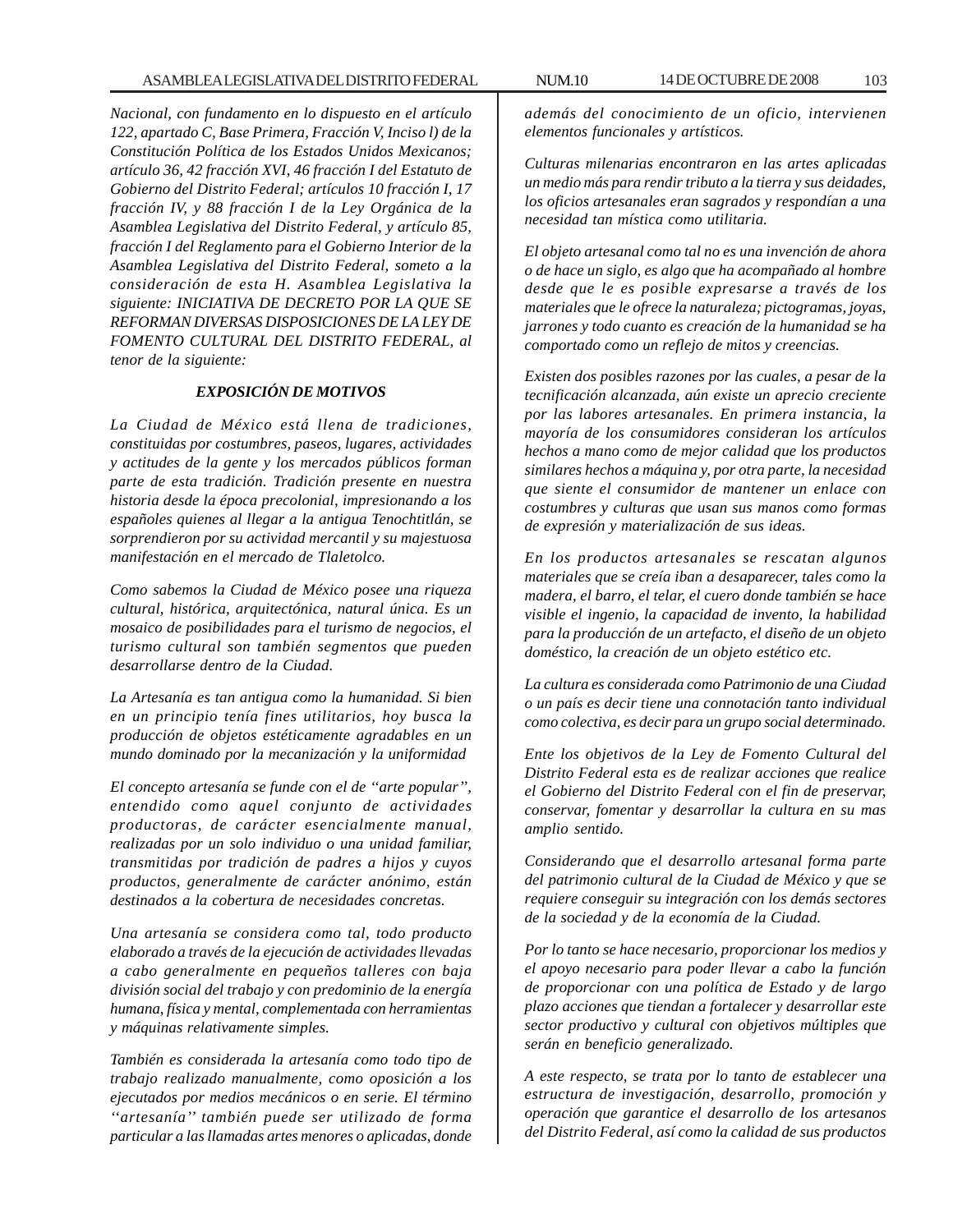*lo que es posible materializar a través de la creación del Instituto de Desarrollo Artesanal del Distrito Federal.*

*Por otra parte se ha detectado así mismo, que la creación de Entidades Burocráticas no es adecuada por el anquilosamiento y la falta de conocimiento por lo que se propone que su organización se encuentre fundamentalmente formada por integrantes del sector artesanal.*

*Se debe señalar por otra parte, que es necesario separar los objetivos estrictamente políticos de los que deben sustentar las actividades del Instituto.*

*El Instituto de Desarrollo Artesanal tendrá como objetivos, entre otros:*

*a) Ser la Institución por la excelencia que apoye a los artesanos del Distrito Federal, considerándose como figura jurídica la de una asociación civil con la participación de los grupos artesanales de los órganos directivos conforme lo establece la Administración Pública Paraestatal del Distrito Federal, en coordinación con las autoridades del Distrito Federal.*

*b) La promoción, desarrollo apoyo tecnológico, y estímulo permanente de la actividad artesanal del Distrito Federal.*

*c) La capacitación y perfeccionamiento del artesanado.*

*d) La difusión, gestión y organización de eventos y demostraciones artesanales temporales y permanentes.*

*e) El apoyo a grupos artesanales, mercados artesanales y en general el artesanado de la Ciudad de México.*

*Estos objetivos son parte integrante de la defensa del patrimonio Cultural, de la Ciudad de México y de la Nación Mexicana así como y del reconocimiento del artesano como productor de bienes culturales, sociales y económicos.*

*Ya que miles de familias dedicadas a la creación, producción y comercialización de artesanías, enfrentan serios obstáculos económicos y son víctimas de trabas administrativas y la ausencia de una política de fomento de largo aliento para el sector, mientras que los programas de apoyo para los artesanos, simplemente ha resultado insuficientes y limitados*

*Así tenemos que con esta adición dará como resultado apoyar el desarrollo artesanal del Distrito Federal y coadyuvara a resolver el problema del empleo en nuestra ciudad.*

*Por lo anteriormente expuesto se propone adicionar a la Ley de Fomento Cultural del Distrito Federal las siguientes fracciones a los numerales que corresponden:*

*Título Segundo Del Fomento y Desarrollo Cultural*

## *Capítulo Único Objetivos generales*

*Artículo 5.- Para el cumplimiento de la presente ley, las autoridades culturales atenderán los objetivos siguientes:*

*Fracción VI.- Imprentas y editoriales, así como la creación del Instituto para el desarrollo Artesanal del Distrito Federal.*

*Artículo 7.-Para el fomento de la cultura popular, las autoridades culturales deberán:*

*Fracción III.- Impulsar la formación de artistas, artesanos a través del Instituto para el Desarrollo Artesanal.*

# *Título Tercero Capítulo I del Sistema*

*Artículo 11.- EI sistema de fomento y desarrollo cultural para el Distrito Federal estará conformado por:*

*Fracción VI.- El Instituto para el Desarrollo artesanal.*

## *TRANSITORIOS*

*ÚNICO.- El presente decreto entrará en vigor el día siguiente de su publicación en la gaceta Oficial del Distrito Federal para su mayor difusión publíquese también en el Diario Oficial de la Federación.*

*Dado en el Recinto Legislativo, Distrito Federal, 2 Octubre 2008.*

*Signan por el Grupo Parlamentario del Partido Acción Nacional.*

Es cuanto, diputado Presidente.

**EL C. PRESIDENTE DIPUTADO FERNANDO ESPINO ARÉVALO.-** Gracias, compañera diputada.

Con fundamento en lo dispuesto por el artículo 146 del Reglamento para el Gobierno Interior de la Asamblea Legislativa del Distrito Federal, se instruye la inserción íntegra de la iniciativa en el Diario de los Debates.

Asimismo, con fundamento en lo dispuesto por los artículos 36 fracciones V y VII, 89 de la Ley Orgánica y 28 y 86 del Reglamento para el Gobierno Interior, ambos de la Asamblea Legislativa del Distrito Federal, se turna para su análisis y dictamen a la Comisión de Cultura.

Para presentar una iniciativa con proyecto de decreto por el cual se reforma el artículo 25 de la Ley de Desarrollo Urbano del Distrito Federal, se concede el uso de la tribuna a la diputada María de la Paz Quiñones Cornejo del grupo parlamentario del Partido Acción Nacional. Adelante compañera diputada.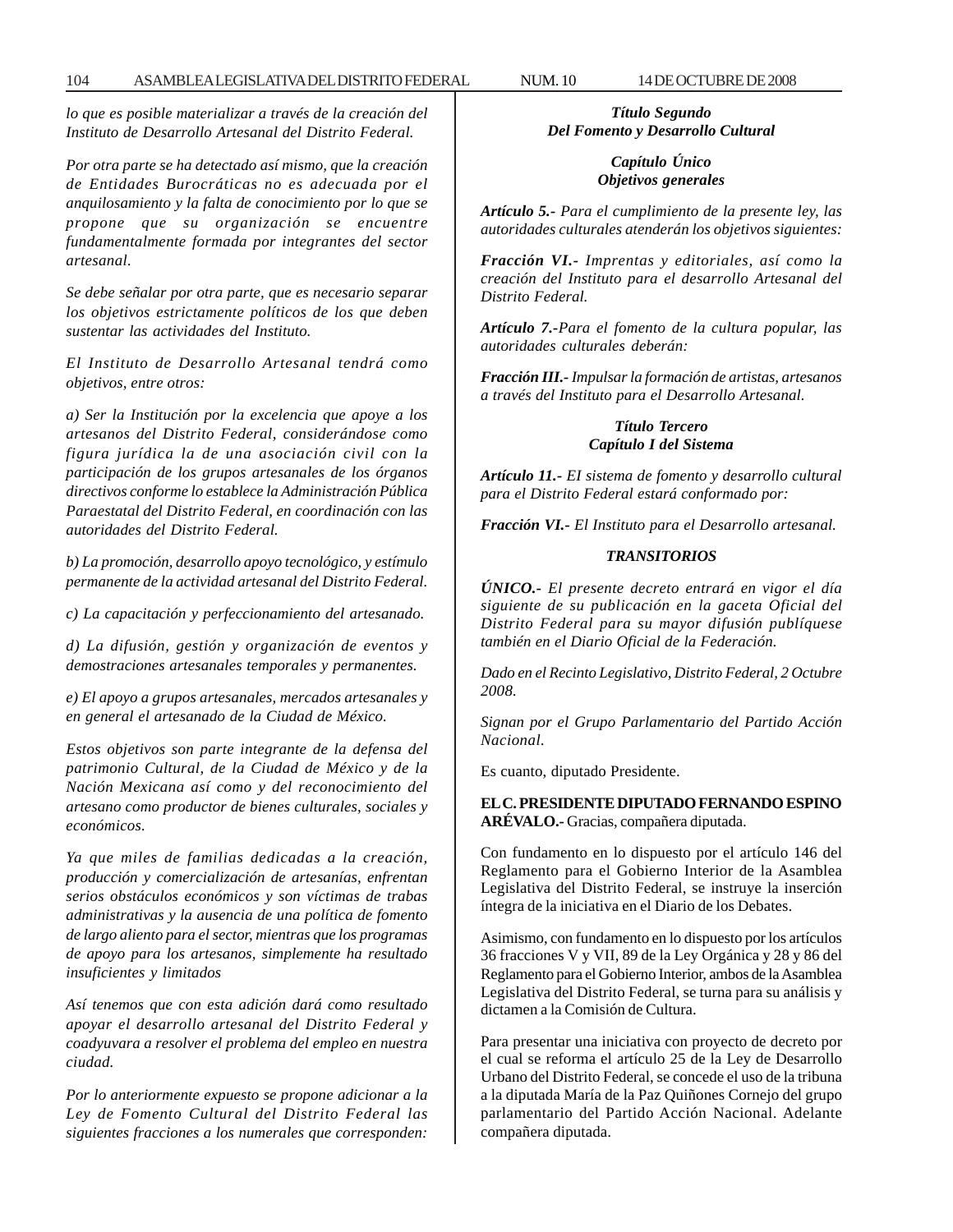**LA C. DIPUTADA MARÍA DE LA PAZ QUIÑONES CORNEJO.-** Gracias, diputado Presidente.

# *INICIATIVA DE DECRETO POR EL CUAL SE REFORMA EL ARTÍCULO 25 DE LA LEY DE DESARROLLO URBANO DEL DISTRITO FEDERAL.*

*DIP. MARTÍN CARLOS OLAVARRIETA MALDONADO PRESIDENTE DE LA MESA DIRECTIVA DE LA ASAMBLEA LEGISLATIVA DEL DISTRITO FEDERAL IV LEGISLATURA*

## *PRESENTE.*

*Los que suscriben, diputados y diputadas a la Asamblea Legislativa del Distrito Federal) IV Legislatura, integrantes del Grupo Parlamentario del Partido Acción Nacional, con fundamento en lo dispuesto en el artículo 122, apartado C, Base Primera, Fracción V, Inciso j) de la Constitución Política de los Estados Unidos Mexicanos; artículo 36, 42 fracción XIV, 46 fracción I del Estatuto de Gobierno del Distrito Federal; artículos 10 fracción I, 17 fracción IV, y 88 fracción I de la Ley Orgánica de la Asamblea Legislativa del Distrito Federal, y artículo 85, fracción I del Reglamento para el Gobierno Interior de la Asamblea Legislativa del Distrito Federal, someto a la consideración de esta H. Asamblea Legislativa la siguiente: INICIATIVA DE DECRETO POR EL CUAL SE REFORMA EL ARTÍCULO 25 DE LA LEY DE DESARROLLO URBANO DEL DISTRITO FEDERAL, al tenor de la siguiente:*

## *EXPOSICIÓN DE MOTIVOS*

*La Constitución Política de los Estados Unidos Mexicanos, en su artículo 26, establece que el Estado organizará un sistema de planeación democrática, el que se deberá consolidar como dinámico, permanente y buscará encaminarse hacia una economía independiente y democrática para los sectores político, social, y cultural de la Nación.*

*Como nivel de gobierno, al Distrito Federal le compete llevar a cabo estrategias de desarrollo acordes con las complejas características de las demandas actuales, transformar una planeación lineal que posea características especiales y que no presente incongruencias entre los diversos planes. El desarrollo local posible está íntimamente relacionado con los procesos de participación en la construcción de un modelo de desarrollo.*

*La Ley de Desarrollo Urbano para el Distrito Federal, le otorga, en su artículo décimo, al Jefe de Gobierno las siguientes atribuciones:*

*I. Aplicar las modalidades y restricciones al dominio de propiedad previstas en esta Ley y las demás disposiciones legales relativas;*

*II. Ejecutar las obras para el desarrollo urbano;*

*III. Celebrar convenios en materia de desarrollo urbano con la administración pública federal, estatal o municipal;*

*IV. Participar en la elaboración de los programas previstos en la Ley de Planeación y en la Ley General, cuando afecten el territorio del Distrito Federal;*

*V. Participar en la ordenación de la zona conurbana y metropolitana así como en la región megalopolitana, en los términos que establezcan las leyes correspondientes;*

*VI. Celebrar convenios para la creación de las comisiones de conurbación, metropolitanas y megalopolitanas, en materia de desarrollo urbano y ordenación territorial; ordenar su inscripción en el Registro de los Planes y Programas de desarrollo urbano y en el Registro Público de la Propiedad, y participar en las citadas comisiones;*

*VII. Promover y facilitar la participación social en la elaboración, ejecución, seguimiento, evaluación y modificación de los programas;*

*VIII. Formular los programas anuales de desarrollo urbano para cada ejercicio fiscal, así como su modificación;*

*IX. Aplicar y hacer cumplir la presente Ley, los programas y demás disposiciones que regulen la materia, y proveer en la esfera administrativa a su exacta observancia;*

*X. Expedir el reglamento y los acuerdos en materia de esta Ley; así como los reglamentos de construcciones, de imagen urbana, de anuncios y de equipamiento urbano y de impacto urbano y ambiental, éstos últimos estarán supeditados en su aplicación a las disposiciones de este ordenamiento y de los programas; y*

*XI. Ejercer las demás atribuciones que le otorguen las disposiciones aplicables. Por lo que se entiende, el Jefe de Gobierno tiene la responsabilidad de propiciar el desarrollo urbano de la Ciudad de México.*

*Por otra parte, la Asamblea del Distrito Federal, de acuerdo al artículo noveno de la misma Ley, es competente, en la materia para:*

*I. Aprobar los programas, las modificaciones o las cancelaciones que esta Ley prevé;*

*II. Remitir los programas al Jefe de Gobierno del Distrito Federal para su promulgación e inscripción en los registros; y*

*III. Participar en las comisiones de conurbación.*

*El conflicto y la diversidad de intereses no pueden ser resueltos sin aclarar las contradicciones que, de manera*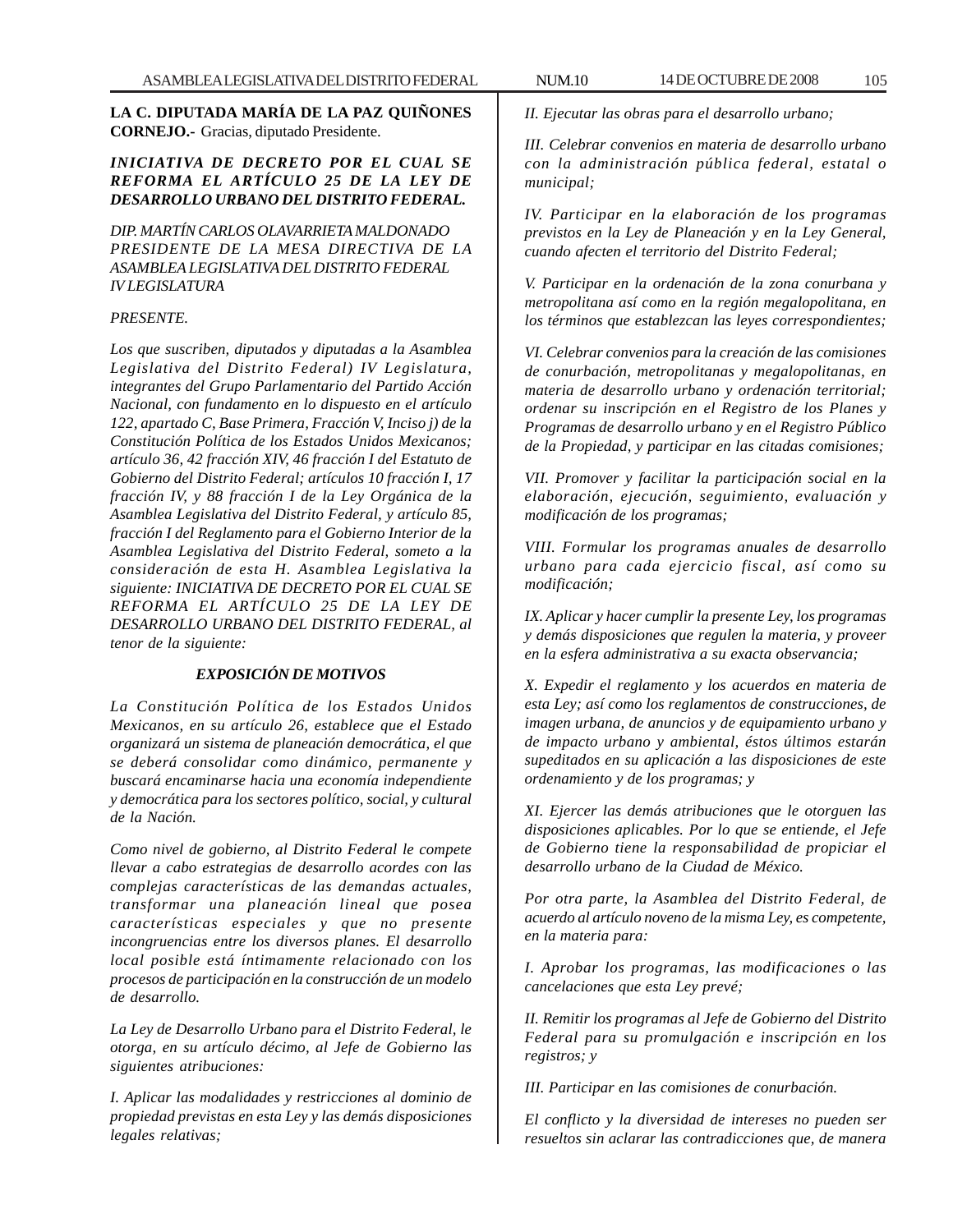*explícita o implícita, observamos en el contenido de los planes de desarrollo. El espíritu y rezago en su actualización ofrece evidencia de perspectivas y caminos diferentes para el bienestar social.*

*De igual manera en el Estatuto de Gobierno del Distrito Federal, en su artículo 42 Fracción XIV, se enumera como una de las facultades de la Asamblea la de: ''Legislar en materia de planeación del desarrollo; en desarrollo urbano, particularmente en el uso del suelo; preservación del medio ambiente y protección ecológica; vivienda; construcciones y edificaciones; vías públicas, tránsito y estacionamientos; adquisiciones y obras públicas; y sobre explotación, uso y aprovechamiento de los bienes del patrimonio del Distrito Federal''*

*Todo ciudadano aspira a contar con un espacio digno para vivir, en torno al cual pueda desempeñar las actividades que le permitan generar riqueza, aprender, atender su salud, divertirse, cultivarse, crecer.*

*Las grandes ciudades que actualmente crecen en forma armónica y sustentable, no son producto de la casualidad, sino de años de intensa labor planificadora, que ha ubicado en el lugar conveniente y en el momento oportuno, aquellos espacios que la sociedad requiere para desarrollarse.*

*Las Zonas de Especiales de Desarrollo Controlado (Zedec), ahora llamados Programas Parciales de Desarrollo Urbano (PPDU), nacieron en 1992 con el fin de establecer una normatividad específica ante las preocupaciones y aspiraciones de la población del Distrito Federal.*

*Algunos los vieron como un mecanismo de defensa que daba cierto poder a los vecinos, reduciendo la discrecionalidad de las autoridades. Otros los interpretaron como un instrumento para regular y planear el crecimiento de la ciudad, conciliando los intereses de inversionistas y comunidad.*

*La Ciudad de México enfrenta un rezago en materia de desarrollo urbano, como consecuencia de la falta de actualización de los 16 Programa Delegacionales, ya que doce de ellos no han sido renovados desde 1997, es decir, hay un atraso de más de diez años. De acuerdo con diputados capitalinos, representantes vecinales y funcionarios, resulta esencial acabar con ese rezago para la adecuada planeación y crecimiento de la ciudad.*

*Tláhuac, con las obras que requieren cambios de uso de suelo; Coyoacán, con la remodelación de su Centro Histórico, y Miguel Hidalgo con los conflictos surgidos en torno del futuro de la ex Refinería 18 de marzo, son los ejemplos más acabados de los conflictos que se destapan en las delegaciones cuando los Programas Delegacionales de Desarrollo Urbano dejan de actualizarse.*

*En Coyoacán, los vecinos reclaman que la delegación no les haya informado del proyecto de remodelación del centro. La prisa es el motivo, pues con las obras en curso, el Programa Delegacional de Desarrollo Urbano cumple seis años y debe ser modificado para convertir la zona en turística.*

*En la delegación Cuauhtémoc está pendiente la autorización de las alturas de una docena de inmuebles con alturas que promedian los 100 metros y más de 30 pisos, en este caso, el proyecto debe ser modificado este año, pues su revisión comenzó en 2002.*

*En Tlalpan está pendiente la autorización del cambio de uso de suelo en el predio de Periférico Sur donde se edificará el Centro Urbano Torre Tlalpan, que albergará a la Torre Bicentenario.*

*Los Programas Delegacionales de Desarrollo Urbano establecen las reglas urbanas para la construcción de vivienda, zonas comerciales y edificación de áreas verdes en el Distrito Federal, determinan los usos de suelo, su nivel de detalle llega a cada predio, es decir, se puede determinar qué uso de suelo se le dará a un sitio específico sin importar si se trata de vivienda o bosque. Se definen, además, los usos habitacionales, mixtos (habitacional y comercial), áreas verdes, zonas de reserva ecológica, áreas históricas, zonas industriales e incluso la densidad de construcción que habrá en un predio, y por tanto, la densidad poblacional.*

*Rezago en las normas urbanas, falta de actualización de las leyes y problemas constitucionales por la aplicación de nuevas figuras es lo que enfrenta la ciudad de México en materia de desarrollo urbano.*

*Su obsolescencia provoca que las leyes no respondan al crecimiento de la urbe y prevalezca el desorden. Cabe recalcar que estos programas son los instrumentos que dan certeza a la posibilidad de construir una mejor ciudad. La planeación y regulación del ordenamiento territorial define a la infraestructura como el conjunto de redes y sistemas de organización y distribución de bienes y servicios, incluyendo su equipamiento para su buen funcionamiento El equipamiento se define como el conjunto de inmuebles, instalaciones y construcciones, destinadas a prestar a la población los servicios de administración pública, de educación y cultura, de comercio, salud y asistencia, de deporte y de recreación, de traslado y de transporte, entre otros, para satisfacer sus necesidades.*

*Las normas urbanas que se establecen en los Programa De Desarrollo Urbano son los que dictan los siguientes criterios:*

- • *Cartografía*
- • *Ámbito Regional D1*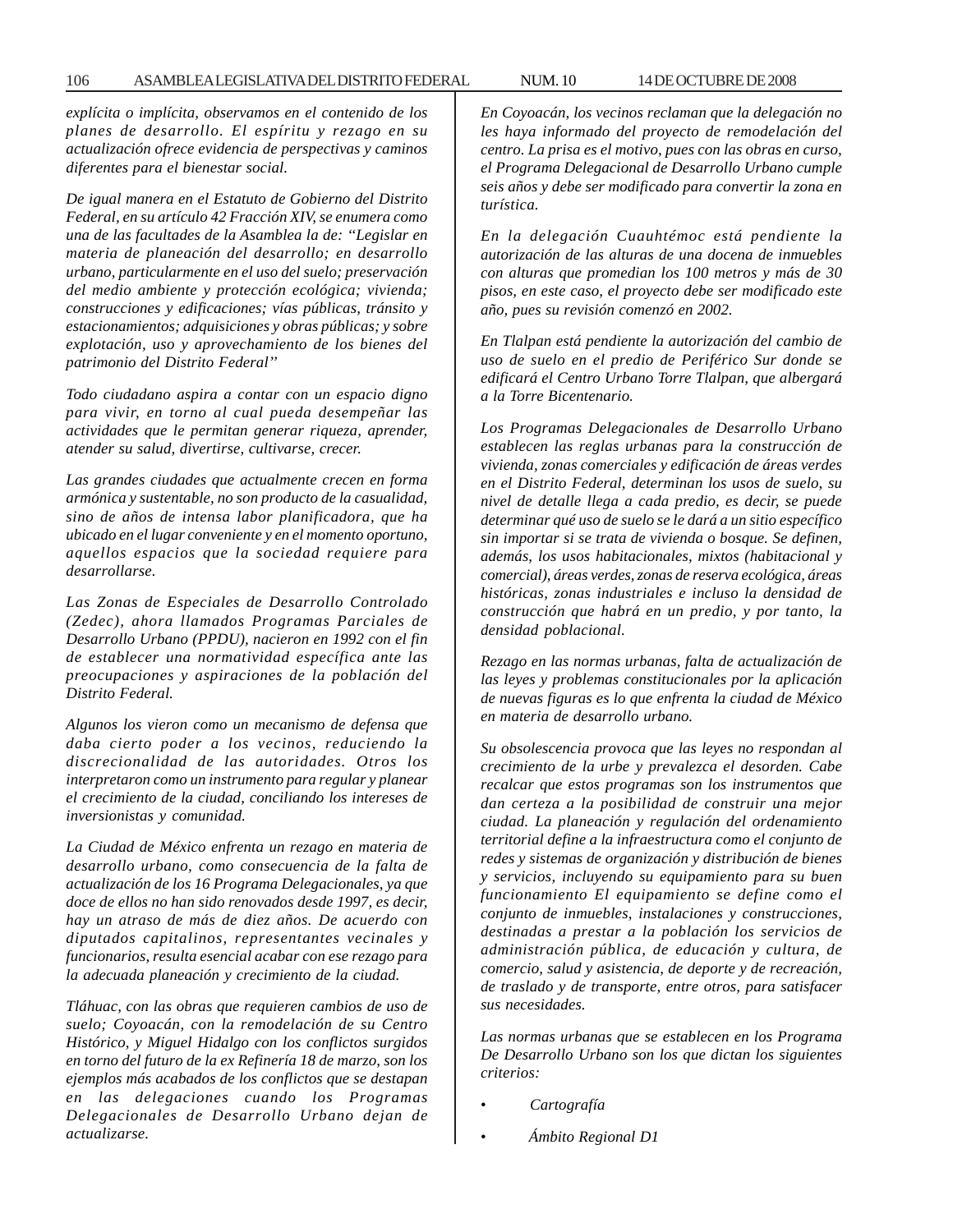## ASAMBLEA LEGISLATIVA DEL DISTRITO FEDERAL NUM.10 14 DE OCTUBRE DE 2008 107

- • *Zona Metropolitana del Valle de México D2*
- • *Vulnerabilidad y riesgos D3*
- • *Tendencias de Ocupación Territorial 04*
- • *Dinámica Habitacional en la ZMVM 1990-2000 D4A*
- • *Índice de Marginación 05*
- • *Zonificación Primaria 06*
- *Drenaje y Residuos Sólidos 07*
- *Distribución de Agua D7A*
- *Estructura Urbana 08*
- *Equipamiento de influencia regional D8A*
- *Imagen Objetivo E9*
- • *Vialidad y Transporte E10*
- • *33 corredores estratégicos de transporte E1OA*
- • *Contornos Urbanos E11A*
- *Propuesta de Unidades de Ordenamiento Territorial E11 B Por otro lado tenemos el problema de la expansión poblacional de manera desmedida, de acuerdo con el Programa General de Desarrollo Urbano del Gobierno de la Ciudad de México, 59 por ciento de la superficie de la capital (88 mil 442 hectáreas) es suelo de conservación ubicado en las delegaciones Álvaro Obregón, Cuajimalpa, Iztapalapa, Magdalena Contreras, Milpa Alta, Tláhuac, Xochimilco, Tlalpan y Gustavo A. Madero.*

*La Delegación Iztapalapa, por poner un ejemplo, en 1970 tenía 500 mil habitantes y ahora tiene más de 2 millones de habitantes; Tlalpan tenía en 1970, 120 mil habitantes ahora tiene más de 600 mil habitantes.*

*Reportes de la Procuraduría Ambiental del Distrito Federal y del Instituto de Geografía de la Universidad Nacional Autónoma de México revelan que cada año se urbanizan 495 hectáreas de suelo, lo que representa que la ciudad crece en promedio 1.35 hectáreas al día, es decir, 13 mil 500 metros cuadrados diarios.*

*Ello ha provocado que en la última década la Ciudad se haya extendido en más de 171 kilómetros cuadrados, lo que ha afectado áreas trascendentales para el equilibrio ecológico, tales como la zona del Ajusco, el Desierto de los Leones, los cerros de Indios Verdes y la Sierra de Santa Catarina.*

*El avance de la zona urbana sobre la rural se ha dado a razón de un poco más una hectárea por día, según los*

*datos más recientes de la Procuraduría Ambiental, que datan de 2003. Ello provoca que en términos de medio ambiente se rompa el equilibrio ecológico al perderse suelo y superficies de recarga acuífera, y al destruirse vegetación nativa y ocuparse cauces de arroyos.*

*Para entender mejor el desarrollo urbano en los próximos años estará fuertemente influido por las nuevas condiciones de la sociedad, del gobierno y de la economía.*

*Sin embargo, la tendencia actual no responde a ningún modelo, ya sea de densificación o de expansión del crecimiento urbano. Lo que tenemos en la Ciudad de México también está lejos de ser una evolución del urbanismo que es el camino hacia una forma ecléctica, adaptada a las necesidades de las metrópolis de hoy.*

*Desafortunadamente el desarrollo actual de la Zona Metropolitana de la Ciudad de México más bien es una expansión no planeada, una expansión hasta cierto punto manipulada y organizada en función de todo menos de planeación urbana: aspectos económicos, aspectos políticos, aspectos comerciales.*

*No debemos olvidar la razón, por la cuál los programas nacieron, surgen de una necesidad social, en la que los ciudadanos los utilizaron como instrumento de protección. En sus inicios se dieron en colonias con un nivel socioeconómico alto, interesadas en proteger sus condiciones originales.*

*Después la idea se propagó a otras zonas por razones de valor histórico, patrimonial y ambiental.*

*Hay lugares que inevitablemente requieren un PPDU en constante actualización, como el Centro Histórico, donde no fue solicitado por los vecinos, sino que las particularidades monumentales e históricas exigían un instrumento con actualización constante.*

*Lo mismo ocurre en poblados rurales de Milpa Alta y Tlalpan, donde se manejan motivos culturales y de costumbres para preservar el valor estético.*

*La Ley de Desarrollo Urbano del Distrito Federal establece que los programas deben ser revisados dentro de un periodo no mayor a los seis años, sin embargo, nunca se señala al responsable de la misma, esto provoca una desatención para su revisión., dejando correr el mayor tiempo posible para la actualización de dicho documento.*

*Por último se considera necesario establecer un plazo menor, al que la Ley actual establece, debido al acelerado crecimiento de esta Ciudad.*

*Por lo anteriormente expuesto y fundado, sometemos a la consideración de esta Honorable Asamblea del Distrito Federal la siguiente: INICIATIVA DE DECRETO POR*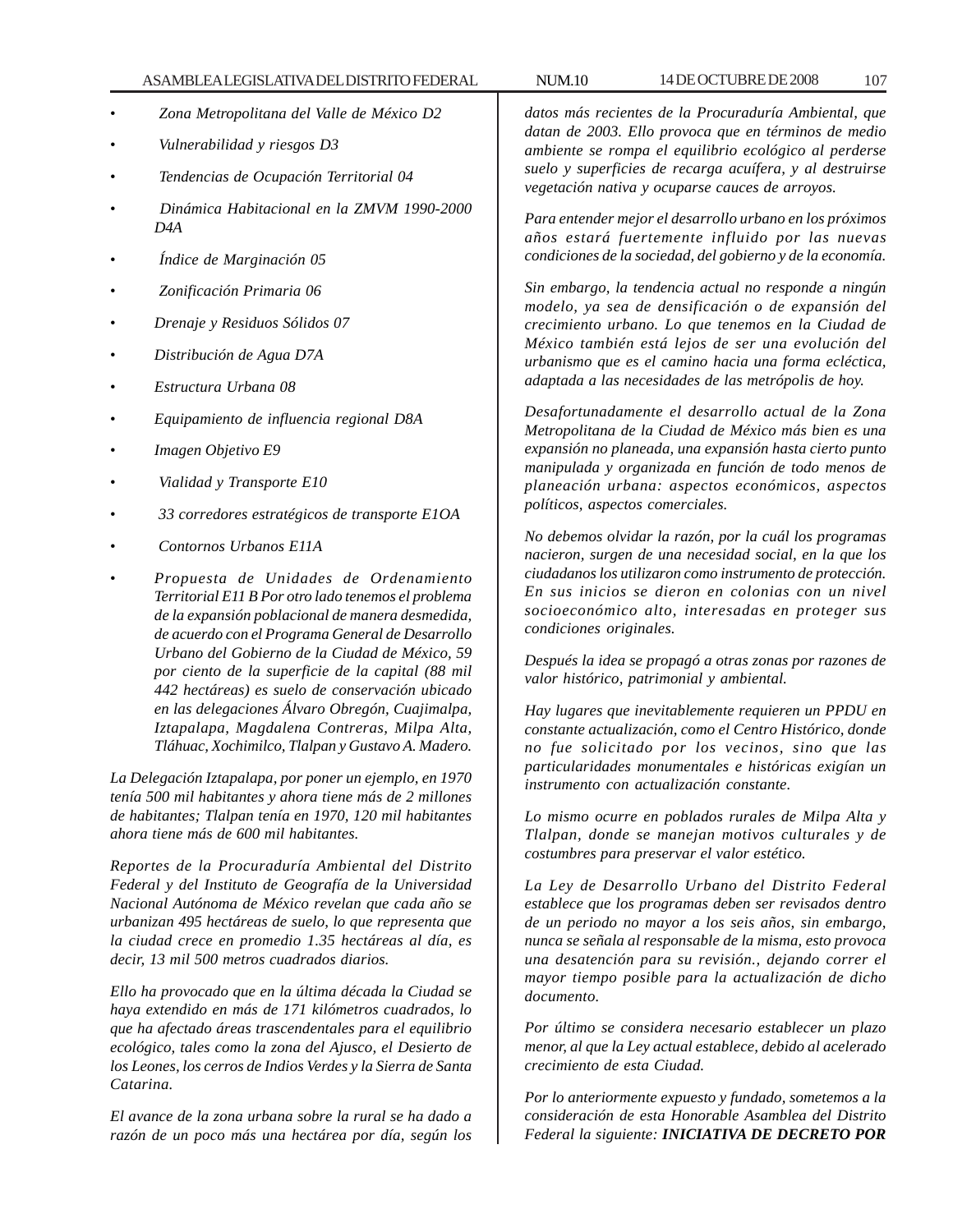# *EL CUAL SE REFORMA El ARTÍCULO 25 DE LA LEY DEDESARROLLO URBANO DEL DISTRITO FEDERAL*

*ÚNICO.- Se reforma el artículo 25 de la Ley de Desarrollo Urbano para el Distrito Federal, para quedar como sigue:*

*''ARTÍCULO 25.- La revisión de los programas se hará en función de las determinaciones del sistema de información y de evaluación a que se refiere esta Ley. Dicha revisión se realizará en un periodo no mayor a tres años a partir de su entrada en vigor; o cuando sea solicitada por particulares así como por las instancias de representación vecinal establecidas en la Ley de la materia o por las dependencias y entidades de la administración Pública Federal o del Distrito Federal y por la Asamblea Legislativa del Distrito Federal, sujetándose a los procedimientos, previstos para tal efecto. Las dos revisiones serán a partir de su entrada en vigor. En aquellos programas... ''*

#### *TRANSITORIOS*

*ÚNICO.- El presente decreto entrará en vigor el día siguiente de su publicación en la gaceta Oficial del Distrito Federal para su mayor difusión publíquese también en el Diario Oficial de la Federación.*

*Dado en el Recinto Legislativo, Distrito Federal, 2 de Octubre 2008.*

*Signan por el Grupo Parlamentario del Partido Acción Nacional.*

*Firman por el Grupo Parlamentario del Partido Acción Nacional: Dip. Margarita María Martínez Fisher; Dip. José Antonio Zepeda Segura; Dip. Alfredo Vinalay Mora; Dip. Ezequiel Rétiz Gutiérrez; Dip. Elvira Murillo Mendoza; Dip. Jacobo Manfredo Bonilla Cedillo; Dip. Agustín Carlos Castilla Marroquín; Dip. Miguel Ángel Errasti Arango; Dip. Ramón Miguel Hernández Labastida; Dip. Kenia López Rabadán; Dip. María de la Paz Quiñones Cornejo; Dip. Daniel Ramírez del Valle; Dip. Jorge Romero Herrera; Dip. Celina Saavedra Ortega; Dip. María del Carmen Segura Rangel; Dip. Paula Adriana Soto Maldonado; Dip. Jorge Triana Tena.*

Es cuanto, diputado Presidente.

**EL C. PRESIDENTE.-** Gracias, compañera diputada. Con fundamento en lo dispuesto por el artículo 146 del Reglamento para el Gobierno Interior de la Asamblea Legislativa del Distrito Federal, se instruye la inserción íntegra de la iniciativa en el Diario de los Debates.

Asimismo, con fundamento en lo dispuesto por los artículos 36 fracciones V y VII, 89 de la Ley Orgánica, 28 y 86 del Reglamento para el Gobierno Interior, ambos de la Asamblea Legislativa del Distrito Federal, se turna para su análisis y dictamen a la Comisión de Desarrollo e Infraestructura Urbana.

Esta Presidencia informa que se recibieron dos Efemérides de la diputada Rebeca Parada Ortega, del grupo parlamentario del Partido Nueva Alianza, la primera con motivo del Día de la Raza y la segunda con motivo del Día Mundial del Animal.

Primer Efemérides.

# *EFEMÉRIDES SOBRE EL DÍA DE LA RAZA.*

*Hay acontecimientos que cambian la historia y el destino del mundo; hace seiscientos dieciséis años, el Vigía de una Carabela que formaba parte de una expedición española, anuncio la vista de viarias islas.*

*Un golpe de timón readicionó el desarrollo de toda una epopeya, que transformo conceptos fundamentales, que propició la fusión de razas y culturas y que permitió el nacimiento de naciones, todas ellas emanadas por la cultura y el idioma común.*

*Hace seiscientos disocies años, precisamente un 12 de octubre, las Carabelas comandas por Cristóbal Colón, descubrían la Indias Occidentales, que con sus riquezas ambientales, su fauna exótica y sus habitantes diferentes, representaron la puerta de entrada, el choque de los civilizaciones y finalmente la armonía racial y lingüística, de todos los pueblos de America.*

*El arribo de Cristóbal Colón y tres naves, a tierras americanas, después de setenta y dos días de navegación, representa el premio a la osadía, a la visión de futuro y a la certeza de los objetivos del navegante: ¿Genovés, Catalán o Judío?, no se sabe exactamente, lo importante es el mensaje de fe, constancia y triunfo que no legó,*

*Todos sabemos el desarrollo histórico, político y cultural de la Naciones de Latinoamérica, que unidas por el idioma y el objetivo común de a libertad, la independencia y la autodeterminación, consolidaron un Continente con perfil propio y con propósitos políticos sustentados, en la democracia y en la solidaridad.*

*En toda América, celebramos el 12 de octubre, como Día de la Raza, a propuesta de Faustino Rodríguez Sanpedro, Presidente de la Unión Iberoamericana, que en 1913, propuso una celebración convergente, a nuestra identidad de origen, eligiendo para ella el 12 de octubre.*

*El ilustre educador y político mexicano, José Vasconcelos, desde 1928 y en alusión a la raza cósmica, propuesto también la celebración del Día de la Raza Iberoamericana.*

*Los grandes próceres de América Latina: Hidalgo, Morelos, bolívar, principalmente San Martín y Martí, construyeron puentes de identidad entre todos los países*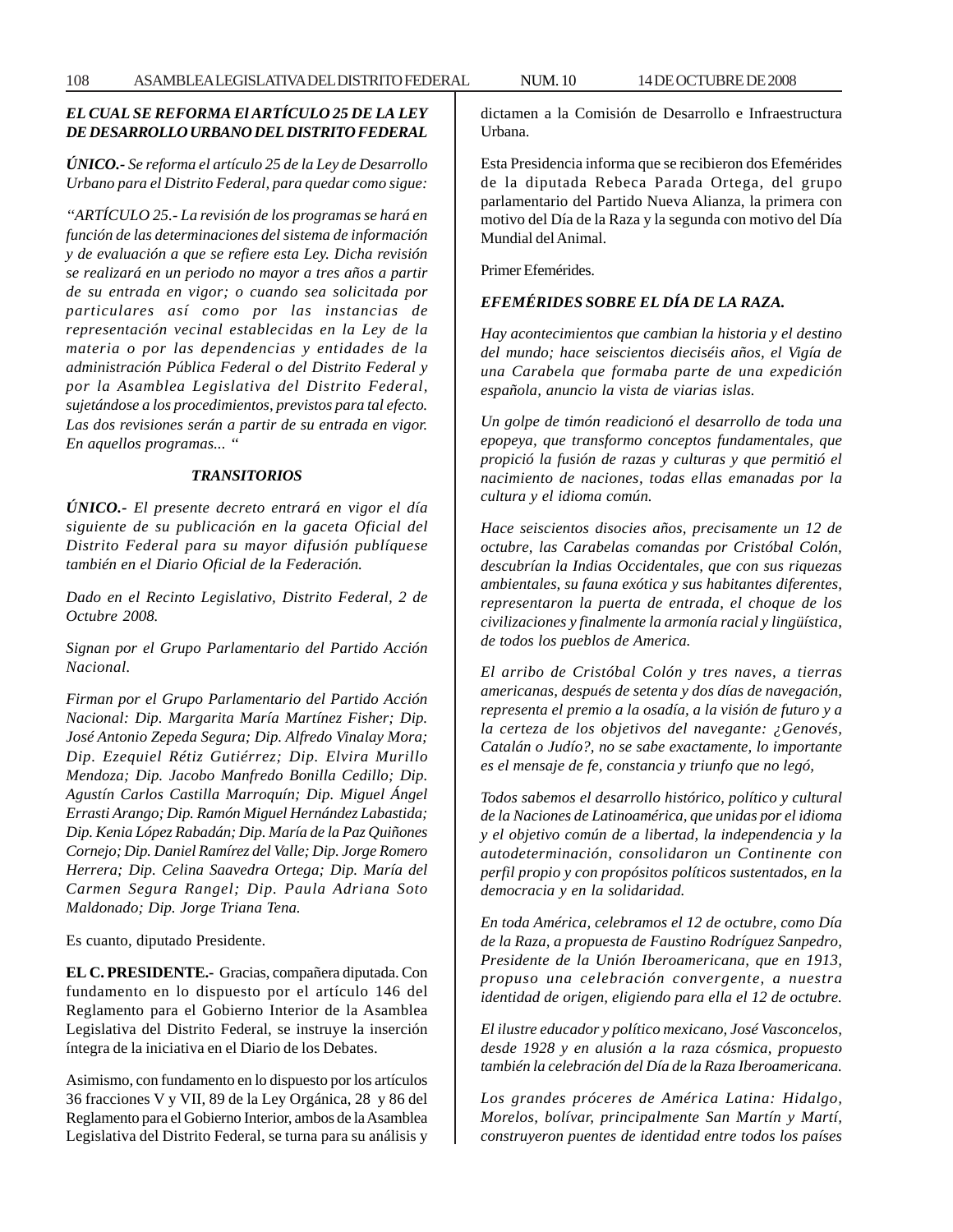*latinoamericanos, para luchar juntos por un destino común, fincado en el respeto permanente de la autonomía y de la libre manifestación de las ideas.*

*Respecto a la personalidad del descubridor Cristóbal Colón, mucho se ha escrito, identificándolo, como sobrino de los Reyes Católicos, como experto Cartógrafo y Navegante; llegándose incluso a manifestar, que en virtud, de su experiencia como Marinero, llegó a tierras americanas, con anterioridad al descubrimiento de América y por eso se explica la firma de acuerdos o Contratos, que obligaban a Isabel la Católica y Fernando de Aragón, a entregarle riqueza y poder, al ilustres navegante.*

*Sin embargo, lo importante y trascendente, es que el descubrimiento de América, constituye un acontecimiento singular, cultural y económico, que permitió forjar toda una nueva raza, con diferentes expresiones, pero unida por la lengua y la cultura, que permitió, como acertadamente se ha dicho, el Encuentro de Dos Mundos, que aparentemente antagónicos, coincidieron en la ruta del desarrollo cultural y democrático de todos los países de América.*

*Para México, el Descubrimiento de América y el casi inmediato arribo de los Españoles a Veracruz, abrió la ruta de un cambio brusco, que sacudió los cimientos culturales e indígenas y tras heroica defensa, se propició un amplio impulso a la culturización de todo nuestro territorio.*

*Recordar el 12 de octubre en México y en especial en la Ciudad Capital, es reconocer nuestro común origen, nuestro desarrollo permanente a favor de la independencia y de la libertad.*

*Desde esta Tribuna de la Asamblea Legislativa, recordamos con fervor humano y espíritu americano, la grandeza del Descubrimiento de América, que creó, como afirma Vasconcelos una Raza Cósmica, que seguramente con el impulso de todos los pueblos de este Continente, consolidaremos un espacio de paz, libertad y democracia.*

*Atentamente.*

*Dip. Rebeca Parada Ortega.*

Segundo Efemérides.

# *EFEMÉRIDES SOBRE EL DÍA MUNDIAL DEL ANIMAL.*

*El desarrollo humano, a través de todas las etapas, de su evolución, se caracteriza por su constante relación con el Medio Ambiente y con la fauna característica de cada tiempo y espacio.*

*Los seres humanos, somos proclives por naturaleza, a establecer una relación y convivencia con diversas especies animales; que a través del tiempo, han pasado a ser, integrantes de nuestra vida doméstica.*

*De igual manera, las diversas culturas, se han expresado a través de la historia, por preservar la fauna silvestre; sin embargo, en determinadas épocas del desarrollo humano, algunas especies animales, han sido perseguidas, ya sea para exterminarlas o para consumo alimentario.*

*El 4 de octubre de 1929, a iniciativa de la Organización de Protección Animal, en su congreso celebrado en Viena, se estableció en esa fecha, para dedicarla al ''Día Mundial de los Animales'', con el propósito de consolidar una cultura de respeto y asistencia a todas las expresiones de la fauna, en todo el Mundo, con una visión ecológica y ambientalista, que ha venido avanzando a favor de nuestras especie.*

*Hoy más que nunca, es importante enfatizar el valor y la importancia que tiene para nuestra cultura, el respeto a os derechos y a la vida de los animales; sobre todo en un entorno peligroso, ya que en algunos Países, la situación que confrontan los animales, como es el caso de las ballenas, focas y de los delfines, resulta ofensiva, sanguinaria y criminal, por el grado extremo de padecimientos a que son sometidos.*

*Otra persecución inaudita y contraria a todo respecto a la vida animal, es la relativa a las cacerías o cultivo de animales, para el uso de pieles, en la confección de abrigos y chamarras; que esta teñidas por la sangre inocente de estas criaturas, que integran la fauna silvestre.*

*Importantes estudios, se han realizado en diversas partes del orbe, destinados a evaluar y medir el grado de sufrimiento a que son sometidas algunas especies de animales, como mutilaciones, confinamiento, desaseo y sobre todo, la privación de su libertad, en aras de caprichos humanos y de actitudes irracionales, para con nuestra fauna.*

*Nuestra cultura alimentaría, propicia el sacrificio de miles de millones de ejemplares destinadas al abasto, que exhiben en toda su intensidad la actitud irracional del ser humano, que trata a las especies, como objetos inanimados, siendo que son la expresión más alta y sublime de la sensibilidad y el sentimiento.*

*En el mundo, existen peligros inminentes para la desaparición de múltiples especies, podemos resaltar entre otros muchos el Panda Gigante, en virtud de que el desarrollo urbano, va reduciendo los espacios naturales de los Bosques de Bambú, limitado así la disposición de alimentos; en México, el Puma Americano, el Jaguar, el Leopardo, el Oso de la zona norte, el Lobo mexicano; los*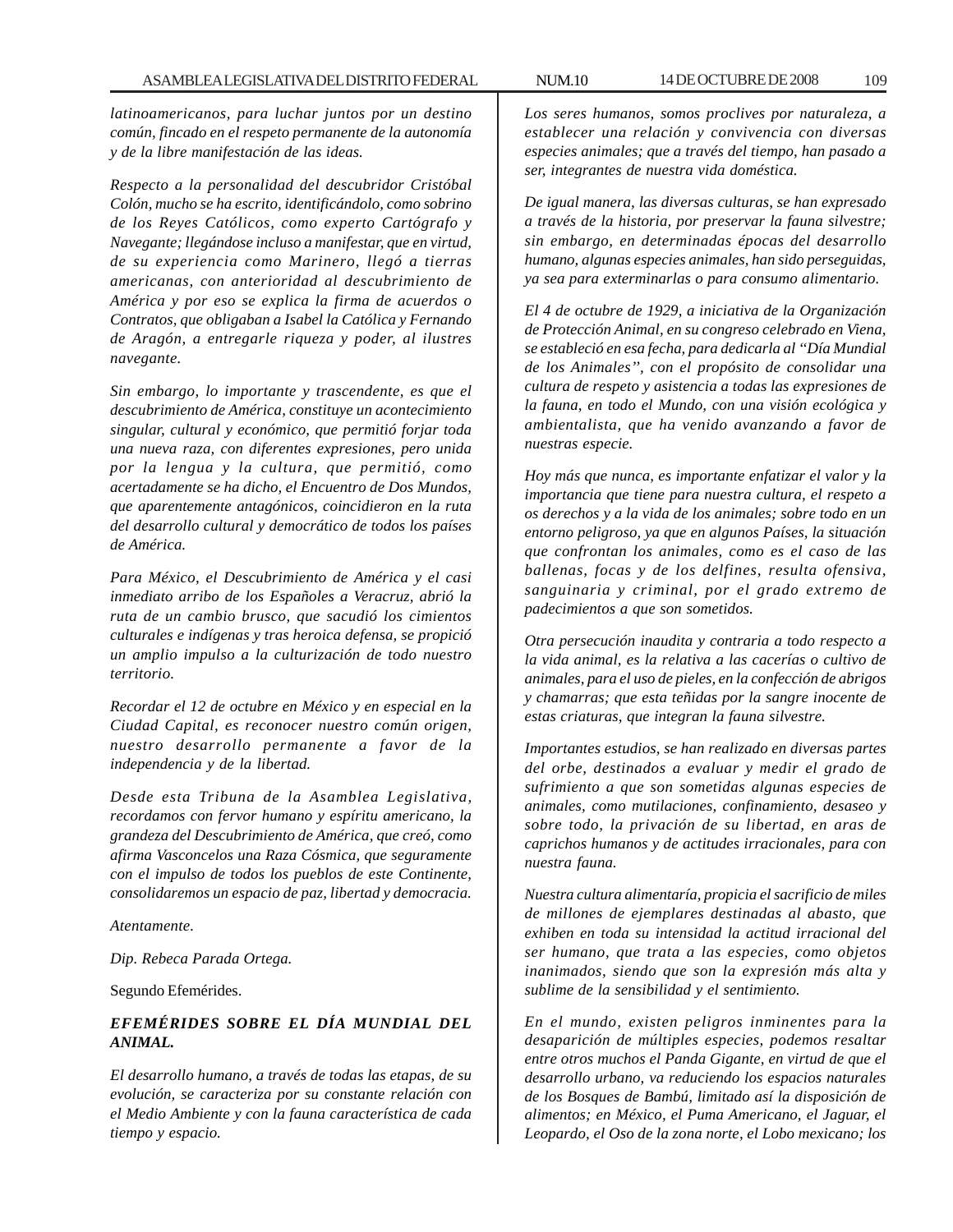*ajolotes de Xochimilco y Tlalpan, un sin numero de aves, corren peligro permanente de extinción y el ser humano, con toda su capacidad intelectual; no es capaz de crear ninguna expresión de vida.*

*Esta situación dantesca que se escribe diariamente en los campos, selvas montes y sabanas del mundo, alertó ala Comunidad Internacional, para parar esta matanza y desaparición, lo que genero la existencia de uno de los Acuerdos de Conservación, más importante de esta época, a través de la Convención sobre el Comercio Internacional de Especies amenazadas de fauna y flores silvestres, conocido como CITES, que fue aprobada en 1973 y dos años más tarde se convirtió en Ley Internacional.*

*Nuevos vientos de comprensión hacia los animales, están circulando la esfera terrestre, ya que mas de 150 gobiernos, han ratificado el Tratado mencionado, que tiene la perspectiva y la posibilidad de una amplia protección a más de 35 mil especies de animales y plantas.*

*Debemos todos los ambientalistas del Mundo y los Gobiernos, luchar en contra del comercio internacional e ilegal, sobre las especies.*

*El CITES, cancela y prohíben totalmente el comercio internacional de especie en peligro de extinción, más preciados y codiciados, como son los Leopardos, los Tigres, los Grandes Simios, múltiples especies de Tortugas y Aves de Presa, entre otros.*

*Aquí en México, debemos redoblar esfuerzos y proteger a nuestra fauna silvestre y domestica y procurar acciones programáticas de protección a todas las especies que no están amenazadas, pero con el cambio de condiciones, pueden corres peligro por lo que también es urgente, redoblar esfuerzos y coordinados con las acciones Internacionales.*

*En el Distrito Federal, por poner un ejemplo, desde hace varias décadas, diversos grupos de ciudadanos organizados en protectoras de Animales, vienen trabajando con pocos recursos, mínimo apoyo, pero mucha voluntad y convicción a favor de los derechos de los animales y velando permanentemente para que tengan alimento y espacio físico que les brinde seguridad y movilidad.*

*Por otra parte, considero que es propicia esta fecha y ocasión, para que desde esta Tribuna de Representación Popular del Distrito Federal, formulemos una convocatoria enérgica hacia el gobierno y hacia la sociedad, para que juntos impulsemos una gran jornada de cultura y educación para evitar el abuso, la explotación y el sacrificio inhumano, a que son sometidos miles de animales, especialmente perros y gatos; actitudes*

*negativas que inciden en la formación e integridad de los valores de la población, especialmente de los niños y los jóvenes.*

*El conjunto de Reformas y adiciones, que integran mi Iniciativa a la Ley de Protección de los animales para el Distrito Federal, que ya fue aprobada por el Pleno y que sólo espera el cumplimiento de su proceso constitucional y que se publique en la Gaceta Oficial, tiene como propósito especial la Protección de nuestros animales domésticos, de nuestras mascotas, que con su fidelidad y nobleza permanente, fortalecen nuestros principios de respeto hacia nuestros semejantes, especialmente a la fauna doméstica que por cultura incluso, llega a integrarse a los usos y costumbres familiares.*

*En este día de gran trascendencia, para la fauna doméstica y silvestre, en México y en el Mundo, es propicia para que unamos nuestras voces enérgicas y verdaderas, para exhortar a las autoridades, de nuestra Ciudad y de México y en forma especial a las Secretaría de Educación, cultura y Salud, para que en la Capital, se implementen programas integrales, específicos y permanentes, a favor del cuidado, la asistencia, el respeto y el bienestar de todos los animales, tanto silvestres como domésticos, que se ubican en el territorio de la Capital y también porque es fundamental, se extiendan estas acciones gubernamentales y sociales, para la protección de la flora.*

*No debemos quedarnos sólo en la expresión verbal de nuestras intenciones, se hace necesario, que las ideas se conviertan en hechos permanentes y dinámicos, con una amplia participación social, el mejor reconocimiento que podamos dar, al medio ambiente y a la fauna y la flora y de esta manera contribuir eficazmente al cuidado de nuestro patrimonio ambiental.*

*Como una acción de respeto y reconocimiento a la importancia vital, de la fauna en nuestra Ciudad, expreso mi más amplio reconocimiento a todas, sin excepción, las Asociaciones Protectoras de Animales del Distrito Federal y he implementado una Iniciativa de Decreto, que Reforma el Código Financiero del Distrito Federal y otorga a estas admirables Asociaciones Civiles, un conjunto de exenciones, en el pago de derechos e impuestos en diversos rubros, que van a incidir en el fortalecimiento de las acciones protectoras de estas Organizaciones Ciudadanas, que tanto bien le hacen a nuestra fauna.*

#### *Atentamente.*

### *Dip. Rebeca Parada Ortega.*

Con fundamento en lo dispuesto por el artículo 146 del Reglamento para el Gobierno Interior de la Asamblea Legislativa del Distrito Federal, se instruye la inserción íntegra de las Efemérides en el Diario de los Debates.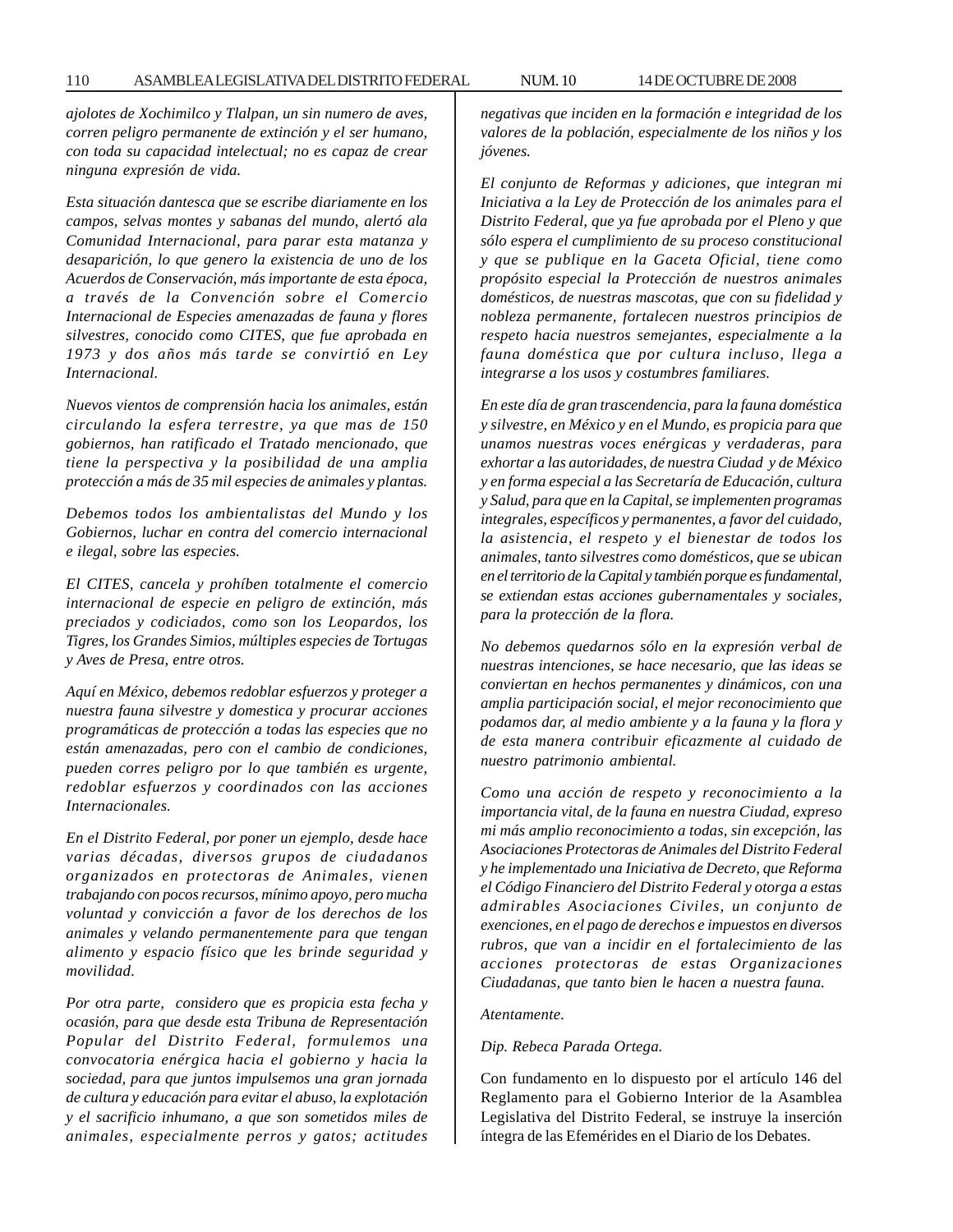Esta Presidencia informa que se recibió una proposición con punto de acuerdo para solicitar al Secretario de Seguridad Pública del Distrito Federal la implementación de un Programa Integral de Vigilancia en el Parque Lira que permita garantizar la seguridad de los visitantes, de la diputada Margarita María Martínez Fisher, del grupo parlamentario del Partido Acción Nacional.

*PROPOSICIÓN CON PUNTO DE ACUERDO PARA SOLICITAR AL SECRETARIO DE SEGURIDAD PÚBLICA DEL DISTRITO FEDERAL, LA IMPLEMENTACIÓN DE UN PROGRAMA INTEGRAL DE VIGILANCIA EN EL PARQUE LIRA, QUE PERMITA GARANTIZAR LA SEGURIDAD DE LOS VISITANTES.*

## *DIPUTADO MARTÍN CARLOS OLAVARRIETA MALDONADO PRESIDENTE DE LA MESA DIRECTIVA*

## *P R E S E N T E.*

*Los diputados que suscriben integrantes del Grupo Parlamentario del Partido Acción Nacional en la Asamblea Legislativa del Distrito Federal, con fundamento en lo dispuesto por los artículos 13 fracción II y 17 fracción VI de la Ley Orgánica de la Asamblea Legislativa del Distrito Federal, así como 131del Reglamento para el Gobierno Interior de la Asamblea Legislativa del Distrito Federal, nos permitimos presentar la siguiente proposición con PUNTO DE ACUERDO PARA SOLICITAR AL SECRETARIO DE SEGURIDAD PÚBLICA DEL DISTRITO FEDERAL, LA IMPLEMENTACIÓN DE UN PROGRAMA INTEGRAL DE VIGILANCIA EN EL PARQUE LIRA, QUE PERMITA GARANTIZAR LA SEGURIDAD DE LOS VISITANTES, al tenor de los siguientes:*

### *ANTECEDENTES*

*I. Los parques de la Ciudad de México son de gran importancia para la población capitalina que cuenta con pocas áreas de esparcimiento, lamentablemente estamos perdiendo los pocos parques que hay en la ciudad, ya sea por la pérdida de especies vegetales enfermas, por la realización de diversas obras que destruyen los espacios verdes, o por el simple descuido de las autoridades que no proporcionan el mantenimiento y cuidados necesarios para su conservación.*

*II. Generalmente, concurren al Parque Lira las familias vecinas de las colonias San Miguel Chapultepec, Tacubaya y Ampliación Daniel Garza, quienes utilizan este espacio realizar diversas actividades deportivas y de esparcimiento. Sin embargo, dadas las dimensiones del parque, podría ser utilizado y concurrido por un mayor número de personas y realizar múltiples actividades.*

*III. En materia de seguridad pública el parque se encuentra en total abandono, y ejemplo de ello son los* *delitos de robo y homicidio, que se han cometido en su interior, esta situación de inseguridad ha orillado a los vecinos y paseantes a evitar pasar por el parque, por miedo a ser víctimas de la delincuencia.*

*IV. Los vecinos de la zona han manifestado su preocupación con el incremento de la delincuencia en el parque, por lo que han solicitado que la Secretaría de Seguridad Pública, implemente las acciones necesarias que permitan a las personas pasear con tranquilidad, es decir se cuente con la presencia de policías realizando rondines.*

*V. Los vecinos están interesados en darle vida al parque a través de actividades culturales y deportivas, para lo cual requieren en primer lugar que se cuente con seguridad para sus familias.*

#### *CONSIDERACIONES*

*PRIMERA. Que conforme al artículo 5° de la Ley Ambiental del Distrito Federal, los parques son las áreas verdes o espacios abiertos jardinados de uso PUNTO DE ACUERDO PARA SOLICITAR AL SECRETARIO DE SEGURIDAD PÚBLICA DEL DISTRITO FEDERAL, LA IMPLEMENTACIÓN DE UN PROGRAMA INTEGRAL DE VIGILANCIA EN EL PARQUE LIRA, QUE PERMITA GARANTIZAR LA SEGURIDAD DE LOS VISITANTES, público, ubicados dentro del suelo urbano o dentro de los límites administrativos de la zona urbana de los centros de población y poblados rurales en suelo de conservación, que contribuyen a mantener el equilibrio ecológico dentro de las demarcaciones en que se localizan, y que ofrecen fundamentalmente espacios recreativos para sus habitantes.*

*La importancia de las áreas verdes en las grandes ciudades es por todos conocida, por lo que la inversión y los esfuerzos de los gobiernos deben ir encaminados a la preservación y aumento de las mismas; actualmente en el Parque Lira se requiere la inversión e implementación de un programa de trabajo que permita su rescate y adecuado aprovechamiento.*

*SEGUNDA. Que conforme al artículo 3° fracción I de la Ley Orgánica de la Secretaría de Seguridad Pública del Distrito Federal, la Secretaría debe realizar las acciones dirigidas a salvaguardar la integridad y patrimonio de las personas, prevenir la comisión de delitos e infracciones a las disposiciones gubernativas y de policía, así como a preservar las libertades, el orden y la paz públicos; en el caso de los parques, al asistir las familias a realizar diversas actividades recreativas, es indispensable que las mismas se realicen con seguridad, y tratándose del Parque Lira es indispensable que se tomen las medidas necesarias para revertir la inseguridad en la zona, ya que está provocando la disminución constante de visitantes,*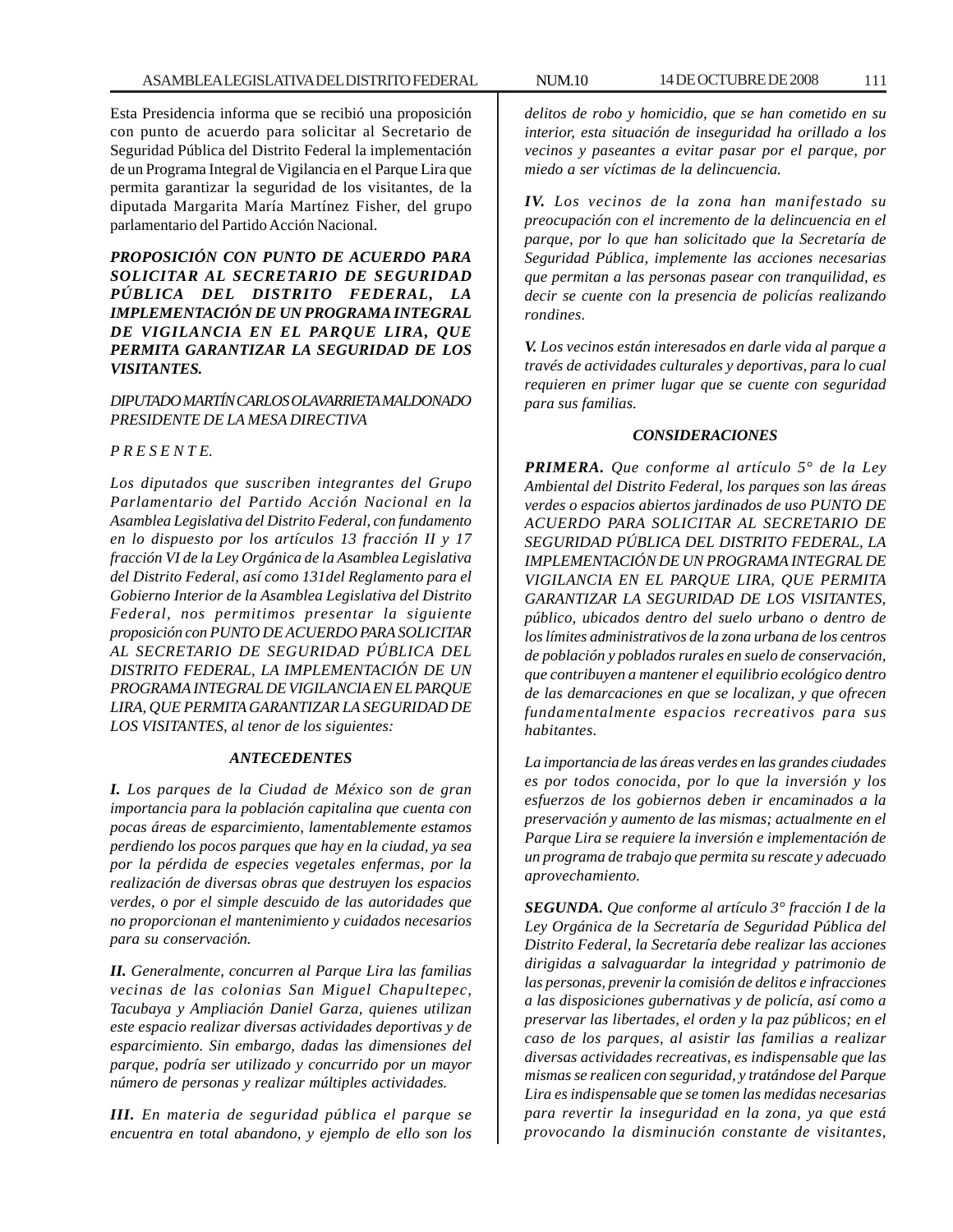*anulándose toda actividad por temor a ser víctimas de la delincuencia.*

*TERCERA. Que conforme al artículo 26 fracción VI de la Ley Orgánica de la Secretaría de Seguridad Pública del Distrito Federal, en la administración general de la seguridad pública, la policía tiene como atribución vigilar y proteger los espacios públicos y de acceso al público en el Distrito Federal, comprendiéndose entre estos, de acuerdo con el artículo 31 fracción I de la misma ley, a las avenidas, calles, plazas, parques, jardines y demás espacios públicos; por lo tanto, es obligación de la Secretaría realizar acciones de vigilancia permanente en el Parque Lira, a fin de inhibir la delincuencia en el lugar.*

*CUARTA. Que entre las acciones que se deben realizar para mejorar la seguridad de los visitantes de Parque Lira, están entre otras: establecer una vigilancia permanente todos los días de la semana, incluidos los días festivos; incrementar la presencia de elementos policíacos, con el objeto de que puedan realizar un mayor número de rondines y de esta forma mejorar su capacidad de respuesta en el auxilio de los paseantes; y realizar la instalación de señalización e información sobre prevención de riesgos en áreas de incidencia delictiva.*

*QUINTA. Que es de urgente y obvia resolución este asunto, en virtud de que la seguridad pública de los vecinos y visitantes del Parque Lira no puede esperar, es necesario que la Secretaría de Seguridad Pública coordine esfuerzos para implementar acciones que garanticen la seguridad de los usuarios de los parques.*

*Por lo anterior, nos permitimos someter a consideración de esta H. Asamblea Legislativa del Distrito Federal, IV Legislatura, la aprobación del siguiente:*

#### *PUNTO DE ACUERDO*

*ÚNICO. Se solicita al Secretario de Seguridad Pública, la implementación de un programa integral de vigilancia en el Parque Lira, que permita garantizar la seguridad de los visitantes.*

*Dado en la Asamblea Legislativa del Distrito Federal, a los 14 días del mes de octubre del año dos mil ocho.*

*Atentamente*

*Dip. Margarita Ma. Martínez Fisher: Dip. Miguel Hernández Labastida; Dip. Jorge Triana Tena; Dip. Jorge Romero Herrera; Dip. Ma. del Carmen Segura Rangel; Dip. Ma. de la Paz Quiñones Cornejo; Dip. Elvira Murillo Mendoza; Dip. Agustín Castilla Marroquín; Dip. Ezequiel Rétiz Gutiérrez.*

Con fundamento en lo dispuesto por los artículos 36 fracciones V y VII de la Ley Orgánica de la Asamblea Legislativa del Distrito Federal, 28 y 132 del Reglamento para su Gobierno Interior, se turna para su análisis y dictamen a la Comisión de Seguridad Pública.

Para presentar una iniciativa con proyecto de decreto por el que se expide la Ley de Estacionamientos Públicos del Distrito Federal y se deroga el Capítulo IV de la Ley para el Funcionamiento de Establecimientos Mercantiles del Distrito Federal, se concede el uso de la Tribuna a la diputada Celina Saavedra Ortega, del grupo parlamentario del Partido Acción Nacional. Adelante, compañera diputada.

**LA C. DIPUTADA CELINA SAAVEDRA ORTEGA.-** Con su venia, diputado Presidente.

*INICIATIVA CON PROYECTO DE DECRETO POR EL QUE SE EXPIDE LA LEY DE ESTACIONAMIENTOS PÚBLCOS DEL DISTRITO FEDERAL Y SE DEROGA EL CAPÍTULO IV DE LA LEY PARA EL FUNCIONAMIENTO DE ESTABLECIMIENTOS MERCANTILES DEL DISTRITO FEDERAL.*

*MARTÍN CARLOS OLAVARRIETA MALDONADO PRESIDENTE DE LA MESA DIRECTIVA DE LA ASAMBLEA LEGISLATIVA DEL DISTRITO FEDERAL, IV LEGISLATURA.*

*La que suscribe, con fundamento en lo dispuesto por los artículos 122, Apartado C, Base Primera, fracción V, inciso e) de la Constitución Política de los Estados Unidos Mexicanos; 42 fracción IX y 46 fracción I del Estatuto de Gobierno del Distrito Federal; 10 fracción I, 17 fracción IV, 88 fracción I y 89 de la Ley Orgánica; 85 fracción I del Reglamento para el Gobierno Interior, ambos de la Asamblea Legislativa del Distrito Federal, a nombre del Grupo Parlamentario del Partido Acción Nacional, sometemos a la consideración del Honorable Pleno de este Órgano Legislativo, la presente ''INICIATIVA CON PROYECTO DE DECRETO POR EL QUE SE EXPIDE LA LEY DE ESTACIONAMIENTOS PÚBLCOS DEL DISTRITO FEDERAL Y SE DEROGA EL CAPÍTULO IV DE LA LEY PARA EL FUNCIONAMIENTO DE ESTABLECIMIENTOS MERCANTILES DEL DISTRITO FEDERAL'', al tenor de los siguientes:*

#### *ANTECEDENTES*

*En las grandes ciudades como la ciudad de México en horas pico y en las zonas de mayor actividad económica, ¿quién que maneje un automóvil no ha sentido la desesperación de llegar a una cita muy importante y no encontrar a la mano un estacionamiento público? y cuando aparece el ansiado lugar, con las prisas, casi nadie se fija en el boleto que le extienden a uno (el contrato que ampara al usuario en esa transacción comercial), que a veces es un simple cartón escrito a mano en el que se consigna la hora de ingreso y las placas del auto. Y si uno no se fija en el ''boleto'' mismo, mucho menos en las*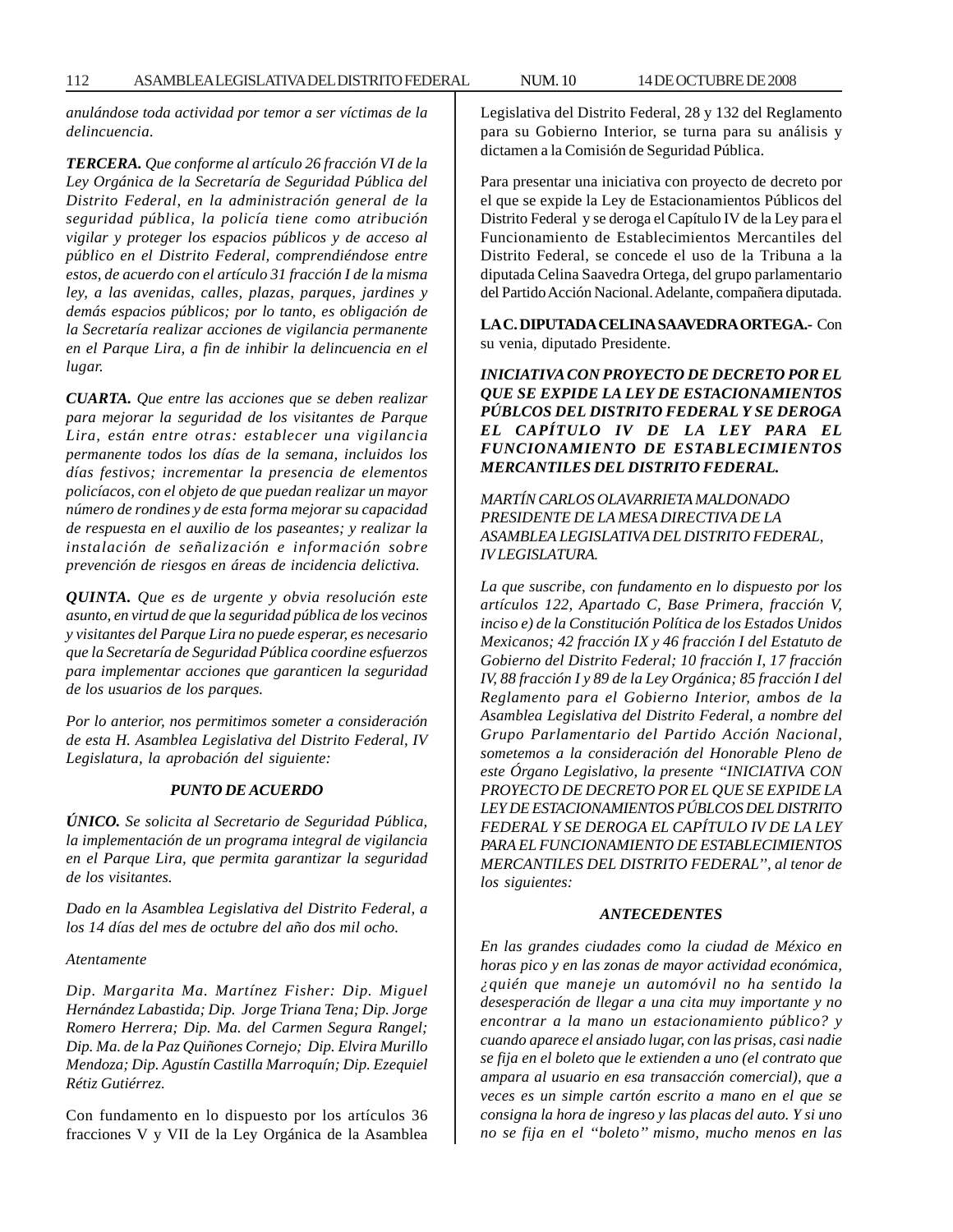*condiciones físicas del lugar o en la tarifa, sea como fuere, la tarea de investigar cuáles son las garantías que deben ofrecer quienes prestan el servicio de estacionamiento es una obligación ineludible. Lograr una generalización no es fácil, ya que hasta donde se ha podido comprobar, son las delegaciones quienes establecen los lineamientos necesarios para que operen los estacionamientos públicos.*

*En el Distrito Federal se tienen registrados 1,515 estacionamientos públicos. Sus actividades son reguladas por el Reglamento de Estacionamientos Públicos del Distrito Federal y por la Ley para el Funcionamiento de Establecimientos Mercantiles del Distrito Federal.*

*La explosión demográfica y las facilidades que se tienen en la actualidad para adquirir un vehiculo han propiciado que se dispare la cantidad de automóviles que circulan en la ciudad y que por razones obvias tanto de seguridad como de necesidad, necesitan estacionarse en algún espacio seguro y que este a cargo de personas que se hagan responsables de su vehículo, esto ha generado que el servicio de estacionamientos públicos se haya convertido en un asunto de cotidianeidad y necesidad para los ciudadanos y conductores que circulan por la ciudad.*

*Por lo antes expuesto es que se propone la presente iniciativa con proyecto de decreto, bajo la siguiente:*

## *EXPOSICIÓN DE MOTIVOS*

*En la actualidad existe solo un ordenamiento que regula a los estacionamientos públicos del Distrito Federal ''EI Reglamento de Estacionamientos Públicos'' este ordenamiento fue publicado el 27 de Marzo de 1991 y desde entonces no ha sufrido ninguna modificación y de hecho aún utiliza términos como ''Departamento del Distrito Federal'' termino que sin duda obedece a una antigua época institucional que ya ha sido superada hace mas de ya casi dos décadas.*

*Es el caso de que en la realidad fáctica, el reglamento en comento tiene poca aplicabilidad y contiene en su mayoría disposiciones obsoletas, tal es el caso de la figura del inspector que debería de revisar cuando menos una vez al año el cumplimiento de las obligaciones que establece el propio reglamento de referencia en los estacionamientos públicos ubicados dentro de las distintas delegaciones.*

*El reglamento en comento, ni siquiera se encuentra en los sitios Web mas comunes y de hecho no es posible encontrarlo en la página Web tanto del Gobierno, como de la propia Asamblea Legislativa ambos del Distrito Federal y si un ciudadano lo quiere consultar solo lo puede encontrar en la página Web de la Secretaría de Transporte y Vialidad.*

*Como se ha dicho el reglamento de referencia debe ser actualizado porque viene de otra fase institucional del Distrito Federal., cuando el Gobierno era Departamento, y existían otras condiciones; no obstante por lo pronto, el Reglamento de Estacionamientos es el documento que establece de manera más extensa las condiciones que deben cumplir quienes proporcionan el servicio.*

*El reglamento de 1991 sigue vigente, pero en realidad ese no es el verdadero problema, si no que la vaguedad y poca profundidad con la que se aborda el tópico en este reglamento, y se dejan muchas aristas de lado tal como lo son los derechos básicos de los consumidores que quienes con mucha frecuencia son engañados sobre el verdadero servicio que cubre el estacionamiento y muchas de las veces en el mal llamado boleto de estacionamiento no se estipulan las condiciones mínimas que se deben contemplar en este tipo de documentos que en la realidad se tratan de verdaderos contratos y que deben contener cuando menos: 1) El nombre y domicilio del prestador del servicio, 2) La Clave del Registro Federal de Contribuyentes.3) Los números telefónicos para reportar quejas. 4) La clasificación del estacionamiento y la tarifa aplicable. 5) Forma en la que se responderá por los daños que sufra la unidad durante el tiempo de resguardo 6) Espacio para asentar la hora de entrada, apuntar la hora de salida y anotar el número de placa.*

*En cuanto a las tarifas, según señala el Reglamento de Estacionamientos de 1991, el Departamento (hoy Gobierno) del Distrito Federal es quien las establece teniendo en consideración criterios como las instalaciones y el tipo de servicio que ofrece cada estacionamiento. En teoría, todos 105 estacionamientos públicos deberían exhibir una cartulina con la tarifa autorizada, cosa que en la realidad no ha acontecido, por lo que debe ser obligatorio por ley.*

*En el año 2005 la Delegación Cuauhtemoc hizo un esfuerzo por regularizar 105 estacionamientos públicos, para ello estableció el Programa de Regularización de Estacionamientos Públicos, mismo que fue publicado en la Gaceta Oficial del Distrito Federal en fecha 26 de Agosto del año 2005, en este programa se invitaba a 105 titulares de 105 estacionamientos públicos a que se regularizaran legalmente con su actuar, teniendo como objetivo principal que voluntaria mente se cumpliera con la normatividad aplicable, evitando con ello sanciones e imposiciones coactivas por parte de la Delegación, dicho programa incluía la atención gratuita de las consultas de orientación jurídica y administrativa, relacionada con la obtención aviso de declaración de apertura, la paga de 105 derechos correspondientes, así como la autorización de la tarifa establecidas por la Secretaría y Transportes y Vialidad del Distrito Federal, previo cumplimiento de 1os requisitos legales.*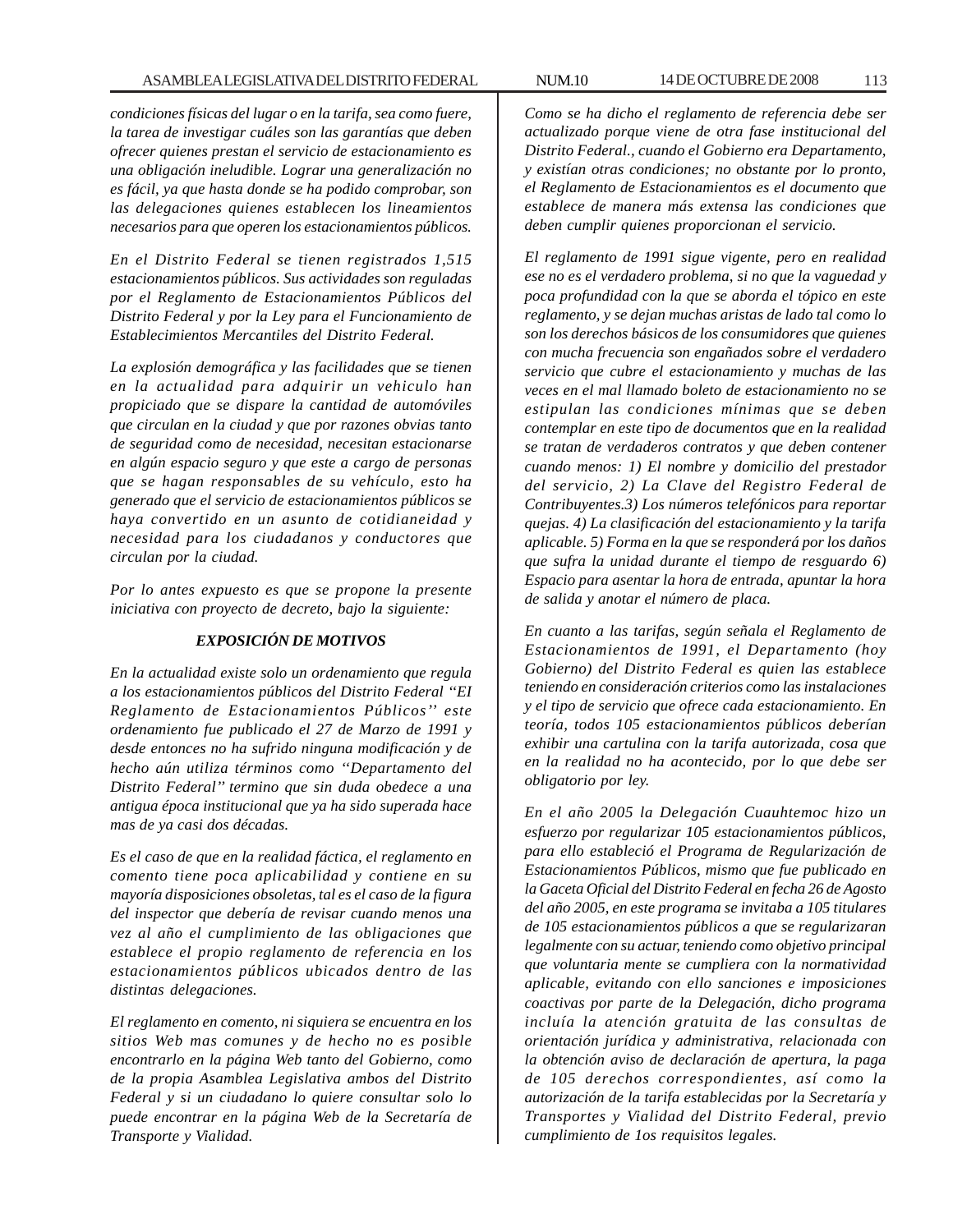*Sin embargo este esfuerzo no brindo muchos frutos ya que desde aquel momento fue muy claro que se necesitaba algo mas que un reglamento, pues precisamente este tipo de programas deben ser obligatorios y deben propiciar que anualmente en forma voluntaria 105 propietarios de estos establecimientos se regularicen pues esto sin duda favorece la convivencia armónica de la comunidad, la inversión y el empleo.*

*Por otro lado cabe señalar que el adecuado funcionamiento de 105 estacionamientos públicos que operan en el Distrito Federal se encuentra regulado a través de la aplicación de diversas disposiciones jurídicas entre las que destacan: la Ley para el Funcionamiento de Establecimientos Mercantiles de Distrito Federal; Ley de Protección Civil para el Distrito Federal y su Reglamento, así como la Ley para el Desarrollo Urbano para el Distrito Federal; el Reglamento de Estacionamientos Públicos del Distrito Federal y el Reglamento de Construcciones para el Distrito Federal, la observancia de dichas disposiciones es de orden público e interés social y resulta necesaria para brindar una adecuada atención y seguridad a las personas que concurren, trabajan o transitan por los diversos estacionamientos públicos de la ciudad, por ello la necesidad de un ordenamiento mas preciso y que brinde certeza sobre su aplicación, además debe tomarse en cuenta que con el funcionamiento y operación de los estacionamientos se contribuyen al mejoramiento de la vialidad, evitando así que las calles y avenidas sean invadidas por automóviles que pudieran entorpecer la circulación vehicular.*

*En la Ley para el Funcionamiento de Establecimientos Mercantiles se establece en su capítulo IV todo un apartado especial relativo a los estacionamientos públicos y estacionamientos vinculados a un giro mercantil, sin embargo es preciso que todo lo relativo a los estacionamientos se encuentre en un solo ordenamiento legal, ya por técnica legislativa como por facilidad en la aplicación de la norma, y para dar un mayor estado de certidumbre y practicidad tanto al destinatario de la ley como al ejecutor y al interpretador de la misma.*

*Por tanto es necesario ofrecer a los ciudadanos, usuarios así como a los propietarios de estacionamientos certeza jurídica sobre su actuar brindándoles garantías suficientes que solo una Ley actualizada como tal puede brindarles, una legislación que les de medios de defensa, y que les brinde todas las características obligaciones que deben cumplimentar para satisfacer un correcto estado de derecho.*

*Con base en los razonamientos antes precisados, los suscritos Diputados, proponemos al Pleno de esta Honorable Asamblea Legislativa del Distrito Federal, la siguiente:*

*INICIATIVA CON PROYECTO DE DECRETO POR EL QUE SE EXPIDE LA LEY DE ESTACIONAMIENTOS PÚBLCOS DEL DISTRITO FEDERAL Y SE DEROGA EL CAPÍTULO IV DE LA LEY PARA EL FUNCIONAMIENTO DE ESTABLECIMIENTOS MERCANTILES DEL DISTRITO FEDERAL, para quedar como sigue:*

# *LEY DE ESTACIONAMIENTOS PÚBLICOS DEL DISTRITO FEDERAL*

## *CAPÍTULO PRIMERO DISPOSICIONES GENERALES*

*Artículo 1.- La presente Leyes de orden público e interés social, y de observancia general en el territorio del Distrito Federal y tiene por objeto:*

*I.- Normar la apertura, revalidación y traspaso de estacionamientos,*

*II.- Establecer las bases conforme a las cuales los estacionamientos deberán prestar servicio, y*

*III.- Fijar las atribuciones que podrán ejercer las Delegaciones del Distrito Federal, respecto de los estacionamientos.*

*Artículo 2.- Corresponde al Gobierno del Distrito Federal aplicar, vigilar el debido cumplimiento y, en su caso, sancionar las disposiciones contenidas en la presente Ley.*

*Artículo 3.- El servicio público de estacionamiento consiste en la recepción, guarda, protección y devolución de los vehículos en los lugares debidamente autorizados, pudiendo prestarse por hora, día o mes, a cambio del pago que señale la tarifa autorizada.*

*Artículo 4.- Los estacionamientos son de dos tipos:*

*I.- Privados. Como tales se entienden las áreas destinadas a este fin en todo tipo de unidades habitacionales así como las dedicadas a cubrir las necesidades propias y las que se generen con motivo de las actividades de instituciones o empresas siempre que el servicio otorgado sea gratuito. Estos estacionamientos no estarán sujetos a esta Ley.*

*II.- Públicos. Se consideran de este tipo los locales destinados en forma principal a la prestación al público del servicio de recepción, guarda, protección y devolución de vehículos, a cambio del pago de la tarifa autorizada.*

*Los estacionamientos públicos se clasifican en:*

*A. Atendiendo a sus instalaciones en:*

*a) Estacionamientos de superficie, aquellos que cuentan con una sola planta para la prestación del servicio;*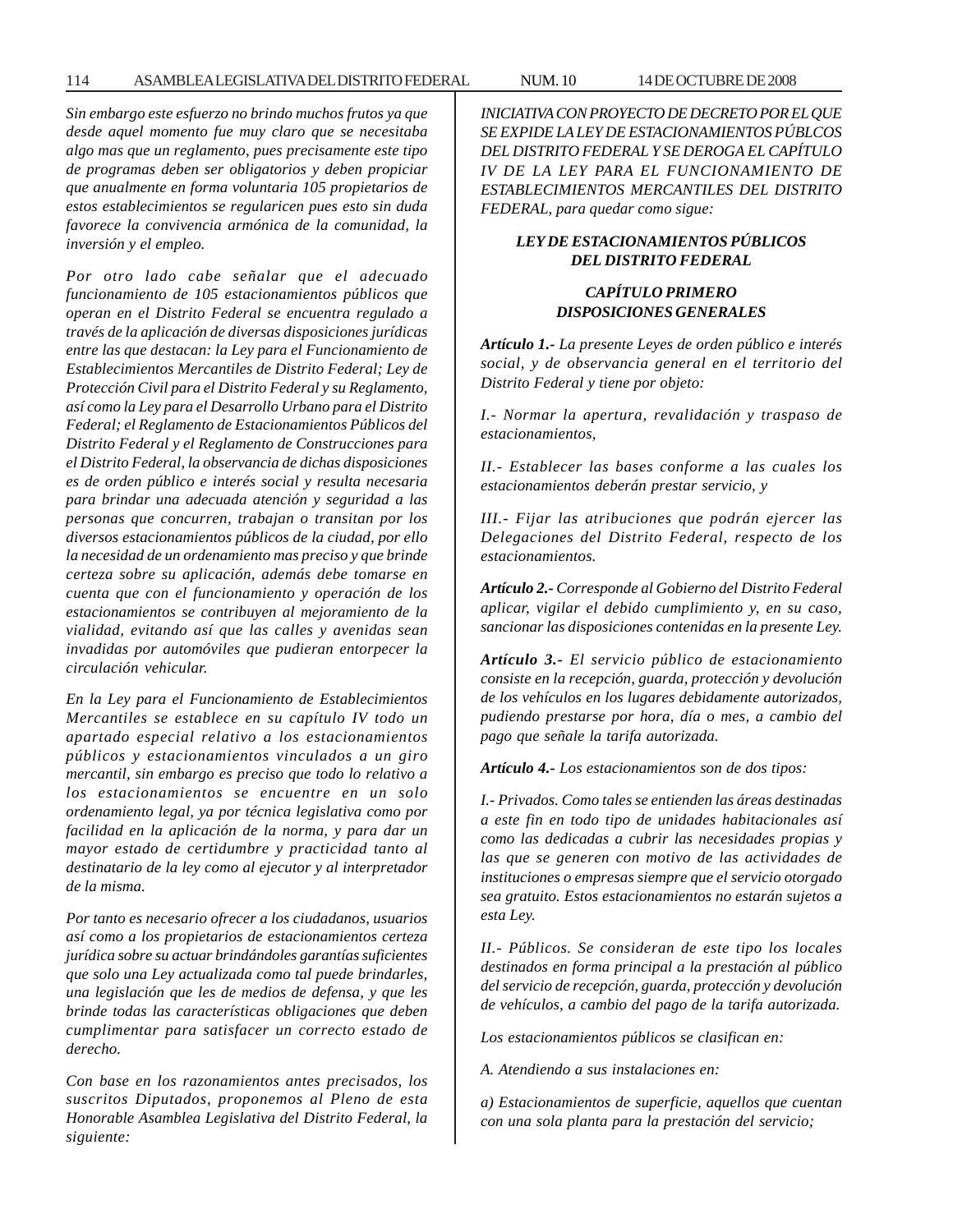*b) Estacionamientos de armadura metálica desmontable, independientemente de que se sobre dicha estructura se coloque o no un techado, y*

*c) Estacionamientos definitivos de edificio, aquellos que tengan más de un nivel para la prestación del servicio y que cuenten con un mínimo del 50% de su capacidad bajo cubierto.*

*B. Atendiendo al tipo de servicio en:*

*a) De autoservicio, y*

*b) De acomodadores.*

*Los talleres locales que, como pensiones, sean destinados de manera secundaria a la prestación del servicio de estacionamiento, deberán sujetarse a lo establecido por esta Ley.*

*Artículo 5.- El servicio al público de estacionamiento de vehículos, podrá ser prestado por personas físicas o morales, privadas o públicas.*

# *CAPÍTULO SEGUNDO DE LA APERTURA*

*Artículo 6.- Para la apertura de un estacionamiento público, el propietario o administrador deberá presentar la declaración de apertura ante la Delegación correspondiente o la Secretaria de Desarrollo Urbano y Vivienda, con los datos y documentos siguientes:*

*I.- Nombre o razón social y domicilio del solicitante;*

*II.- Ubicación del estacionamiento;*

*III.- Documentos que acrediten la propiedad o posesión legal del inmueble;*

*IV.- Copia de la constancia: de zonificación de la licencia de construcción y de la autorización de uso y ocupación;*

*V.- El número y/o rango de cajones de estacionamiento;*

*VI.- La clasificación del estacionamiento conforme al Artículo 4;*

*VII.- Copia de su Registro Federal de Contribuyentes;*

*VIII.- Copia del recibo en el que conste el pago de los derechos por concepto de apertura;*

*IX.- Fecha en que se iniciará la operación;*

*X.- El horario en que se prestará el servicio;*

*XI.- La forma y términos en que responderá por los daños que sufran los vehículos estacionados, de conformidad con el Artículo*

*XII.- Copia de la solicitud hecha ante la autoridad competente del Gobierno del Distrito Federal para el señalamiento de la tarifa autorizada, y*

*XIII.- El libro de visitas.*

*Artículo 7.- En el acto de la presentación de la declaración de apertura, la Delegación verificará el cumplimiento de los requisitos establecidos en el Artículo anterior, aprobará el número y rango de cajones, así como el horario de funcionamiento y sellará el escrito respectivo y el libro de visitas, foliando cada una de sus hojas.*

*La Delegación mantendrá un expediente integrado en los términos del Artículo anterior, para cada estacionamiento público ubicado en su jurisdicción e informará a la Comisión Consultiva de Fomento de Estacionamientos sobre la apertura de nuevos establecimientos, especificando los datos señalados en el Artículo 6 de este ordenamiento.*

*Artículo 8.- Cuando con posterioridad a la apertura se modifiquen las características de un estacionamiento público, el propietario o administrador deberá presentar dentro de los cinco días siguientes, escrito complementario en el que detalle los cambios realizados, acompañando una copia fotostática de la declaración de apertura correspondiente. La Delegación procederá en los términos del Artículo anterior.*

*Artículo 9.- Cuando el propietario o arrendatario de un estacionamiento público termine la prestación del servicio, deberá comunicarlo con un mes de anticipación ala Delegación correspondiente y a la Comisión Consultiva de Fomento a los Estacionamientos, así como colocar el aviso respectivo en un lugar visible del estacionamiento.*

### *CAPÍTULO TERCERO*

## *DEL FOMENTO AL ESTABLECIMIENTO DE LOS ESTACIONAMIENTOS Y DE LAS TARIFAS*

*Artículo 10.- Se establece un órgano de promoción denominado Comisión Consultiva de Fomento a los Estacionamientos, la cual se integrará con un representante del Jefe de Gobierno del Distrito Federal, quién fungirá como presidente, uno de la Coordinación General de Transporte, uno de la Procuraduría Federal del Consumidor y otro de la Cámara Nacional de Comercio de la Ciudad de México, quién será el portavoz de los propietarios y administradores de estacionamientos públicos agrupados en dicha Cámara. El presidente tendrá voto de calidad en caso de empate.*

*La Comisión tendrá las siguientes atribuciones:*

*I.- Mantener actualizado el padrón de los estacionamientos públicos en el Distrito Federal, con la*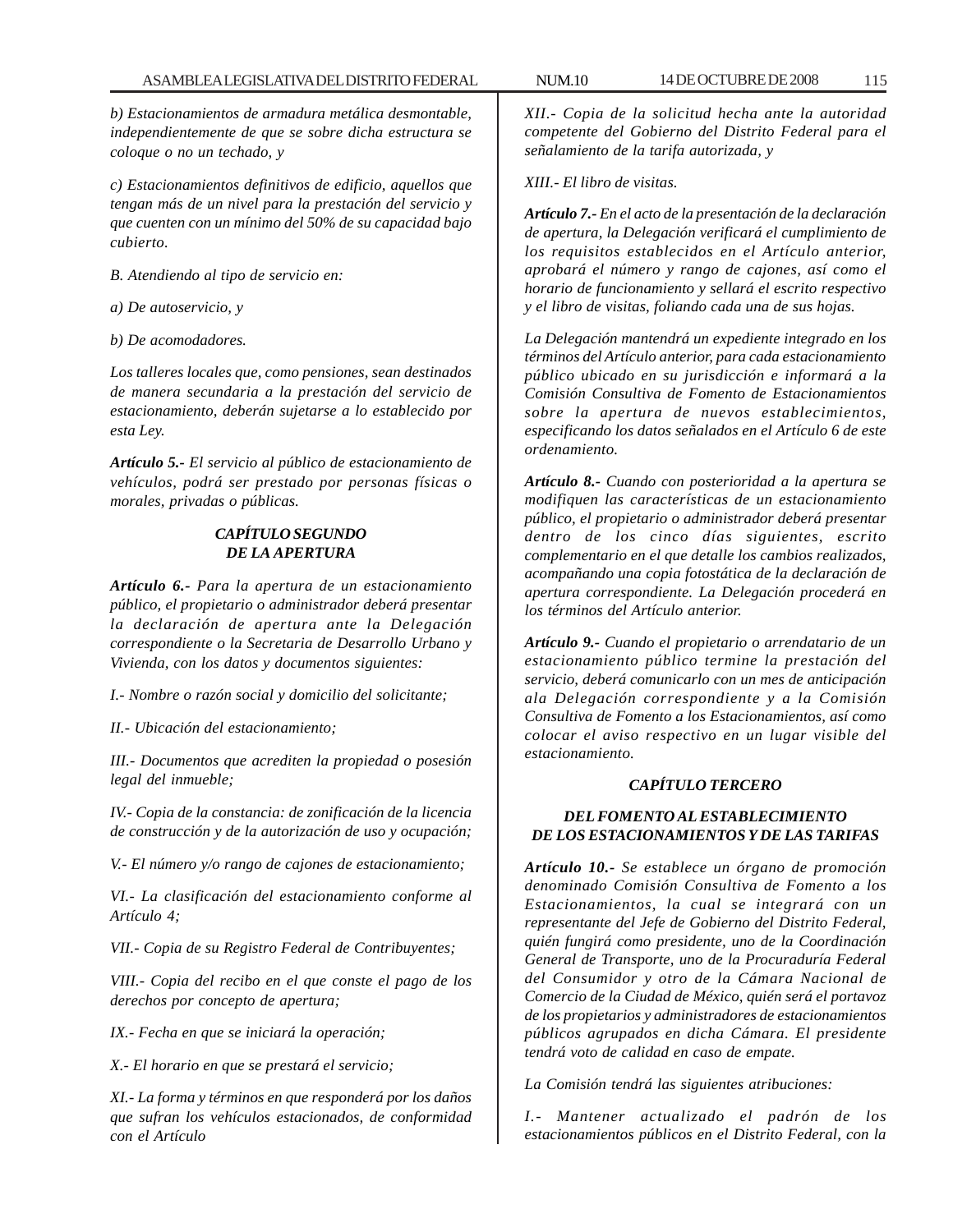*información que para tal efecto le proporcionen cada una de las Delegaciones;*

*II.- Elaborar estudios de zonificación según la afluencia vehicular y las necesidades y demanda de cajones de estacionamiento en las distintas áreas de la ciudad;*

*III.- Sostener, en materia de estacionamientos públicos, un contacto permanente con las distintas instituciones públicas receptoras de quejas ciudadanas;*

*IV.- Recibir y analizar las peticiones fundadas y razonadas que le presenten los propietarios y operadores de estacionamientos, relativas a tarifas ya la zonificación, y*

*V.- Presentar al Jefe de Gobierno del Distrito Federal un documento en el que se analice la situación prevaleciente en los estacionamientos y se formulen las propuestas y recomendaciones para fomentar su establecimiento, así como para la fijación de las tarifas y la determinación de las zonas diferenciadas. Las aportaciones de la Comisión deberán ser tomadas en cuenta por el Gobierno del Distrito Federal al formular las medidas que se instrumenten en materia de estacionamientos.*

*Artículo 11.- El Gobierno del Distrito Federal está facultado para fijar las tarifas de los estacionamientos, tomando en consideración los siguientes criterios:*

*I.- El tiempo de servicio, de acuerdo con lo dispuesto por el Artículo 3, de este ordenamiento;*

*II.- Las características de las instalaciones, de conformidad con el Artículo 4;*

*III.- El tipo de servicio, según el Artículo 4, y*

*IV.- La zona urbana donde se encuentre establecido el estacionamiento de conformidad con la clasificación realizada por la Comisión Consultiva de Fomento a los Estacionamientos con base en el Artículo 10.*

*En la fijación de las tarifas, el Gobierno del Distrito Federal considerará además, la vinculación de los estacionamientos a las políticas generales de transporte de la ciudad y su papel para estimular el uso del transporte público.*

*Artículo 12.- El Gobierno del Distrito Federal, a fin de estimular la utilización de los medios colectivos de transporte, acordará las medidas más convenientes para alentar la construcción y el desarrollo de estacionamientos en zonas periféricas de transferencia modal, los cuales estarán sujetos a las tarifas reducidas que para este caso se autoricen.*

*El Gobierno del Distrito Federal deberá prever la construcción de estacionamientos en los proyectos de nuevas estaciones o paraderos de transporte público colectivo y concesionado.*

*Artículo 13.- El Gobierno del Distrito Federal fomentará que las empresas y centros educativos que presten el servicio de estacionamiento, contribuyan a desalentar la utilización del automóvil privado mediante el otorgamiento de tarifas preferenciales a sus usuarios o a través de otras medidas que considere convenientes, según el número de pasajeros abordo.*

*Artículo 13 Bis.- El Gobierno del Distrito Federal, anualmente publicara en la Gaceta Oficial del Distrito Federal el Programa de Regularización de Estacionamientos Públicos, cuyo objetivo principal será el de promover durante treinta días hábiles que los titulares, propietarios y encargados de los estacionamientos voluntariamente cumplan con las obligaciones en las disposiciones jurídicas aplicables, este programa deberá incluir la atención gratuita de las consultas de orientación jurídica y administrativa, relacionada con la obtención aviso de declaración de apertura, la paga de los derechos correspondientes, así como la autorización de la tarifa establecida por la Secretaría y Transportes y Vialidad del Distrito Federal, previo cumplimiento de los requisitos legales.*

#### *CAPÍTULO CUARTO*

## *SECCIÓN PRIMERA DEL SERVICIO DE ESTACIONAMIENTO*

*Artículo 14.- Todo estacionamiento público deberá cumplir con los requisitos estructurales y arquitectónicos que exige el Reglamento de Construcciones para la seguridad, higiene y comodidad del usuario.*

*Artículo 15.- Los estacionamientos públicos deberán solicitar a la autoridad competente del Gobierno del Distrito Federal la tarifa autorizada que les corresponda.*

*El Gobierno del Distrito Federal expedirá, dentro de los diez días hábiles siguientes a la solicitud, una cartulina en la que consten la clasificación y zona del estacionamiento así como la tarifa que esté autorizado a cobrar.*

*El propietario o administrador deberá colocar la cartulina autorizada en la caseta de cobro a la vista del público.*

*Artículo 16.- Cuando el servicio se preste por hora, sólo se cobrará completa la primera, independientemente del tiempo transcurrido. A partir de ella, el servicio se cobrará por fracciones de quince minutos.*

*Artículo 17.- Los propietarios o administradores de estacionamientos deberán capacitar a su personal para ofrecer una atención adecuada al público y para conducir apropiadamente los vehículos en guarda.*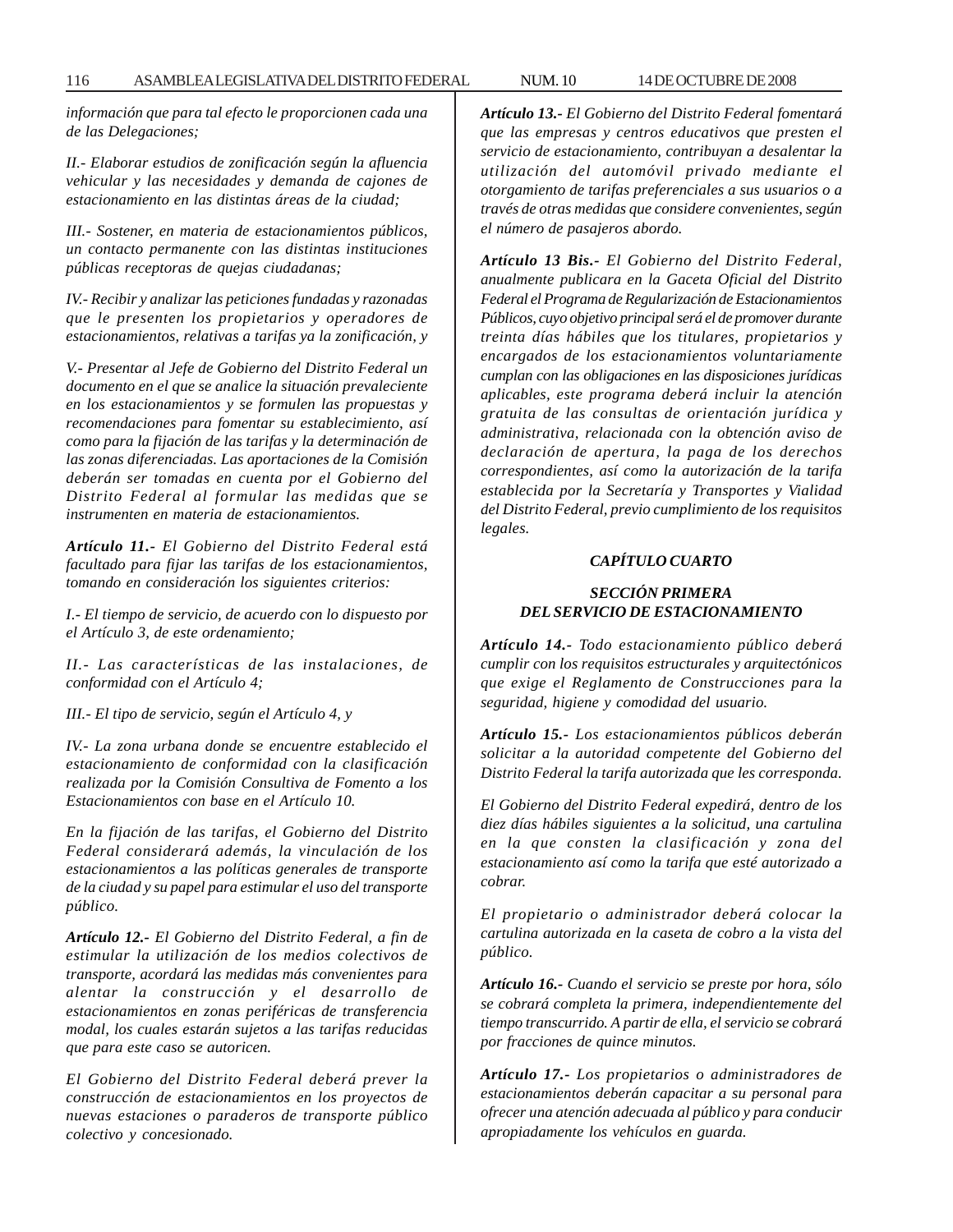*Para prestar sus servicios, los acomodadores deberán contar con licencia de conducir.*

*Artículo 18.- Los estacionamientos de superficie o de estructura metálica, además de los requisitos que exige la reglamentación correspondiente, deberán contar con un piso de rodamiento provisto de material de recubrimiento, debidamente nivelado y con la infraestructura de drenaje adecuada.*

*Artículo 19.- Son obligaciones de los propietarios o administradores:*

*I.- Mantener libres de obstáculos los carriles de entrada y salida; en los estacionamientos de autoservicio, también los de circulación;*

*II.- Conservar las instalaciones sanitarias y el establecimiento en condiciones de higiene y seguridad, de conformidad con el reglamento respectivo;*

*III.- Proporcionar la vigilancia necesaria para la integridad de los vehículos y la seguridad del usuario;*

*IV.- Mantener en la caseta de cobro ala vista del público la tarifa autorizada;*

*V.- Tener a la vista la declaración de apertura;*

*VI.- Colocar a la vista del público el horario de servicio y respetarlo;*

*VII.- Colocar en un lugar visible los números telefónicos para quejas de los usuarios;*

*VIII.- Expedir a los usuarios boletos debidamente marcados con reloj checador, al recibir los vehículos. En el caso de que los propietarios o manejadores de los vehículos extravíen el boleto, éstos deberán comprobar plenamente la propiedad o, a satisfacción del encargado del estacionamiento, la posesión del mismo, sin cargo económico adicional;*

*IX.- Expedir, cuando el usuario lo solicite, el comprobante de pago por el servicio, mismo que deberá especificar la tarifa autorizada;*

*X.- Colocar, cuando se encuentren ocupados todos los lugares autorizados de estacionamiento, un anuncio que así lo indique a la entrada del establecimiento;*

*XI.- Vigilar que los acomodadores del estacionamiento porten uniforme y gafete de identificación a la vista;*

*XII.- Dar aviso a la Secretaría de Protección y Vialidad, cuando se introduzcan en el estacionamiento vehículos sin placas de circulación o el permiso correspondiente;*

*XIII.- Llevar el registro del personal que labore en el estacionamiento, incluyendo aquellos que prestan*

*servicios complementarios de lavado, encerado y otros similares; y*

*XIV.- Contar con libro de visitas debidamente autorizado y foliado.*

*Artículo 20.- El Gobierno del Distrito Federal deberá establecer los sistemas necesarios para que los usuarios puedan exponer sus quejas, y responderá a los mismos en un término de diez días hábiles, sobre las medidas que se lleven a cabo para corregir las anomalías. De esto, informará a la Comisión Consultiva de Fomento a los Estacionamientos.*

*Artículo 21.- El boleto que entregue el estacionamiento al usuario deberá contener los siguientes datos:*

*I.- Nombre o razón social y domicilio del prestador del servicio de estacionamiento;*

*II.- Clave del Registro Federal de Contribuyentes;*

*III.- Los números telefónicos para reportar quejas, tanto del propio estacionamiento, como los que para ese efecto establezca el Gobierno del Distrito Federal;*

*IV.- La clasificación del estacionamiento y, de acuerdo con ello, la tarifa aplicable;*

*V.- Número de boleto;*

*VI.- Forma en la que se responderá por los daños que hayan sufrido los vehículos durante el tiempo de guarda;*

*VII.- Espacio para asentar la hora de entrada;*

*VIII.- Espacio para apuntar la hora de salida; y*

*IX.- Espacio para anotar el número de placa.*

*Artículo 22.- Queda prohibido a los propietarios, administradores, encargados y acomodadores de estacionamientos:*

*I.- Permitir que personas ajenas a los acomodadores manejen los vehículos de los usuarios;*

*II.- Permitir una entrada mayor de vehículos al número o rango de cajones autorizado, según el tipo de servicio que preste el estacionamiento;*

*III.- Permitir que los empleados se encuentren en estado de ebriedad o bajo el efecto de sustancias tóxicas, y*

*IV.- Sacar del estacionamiento los vehículos confiados a su custodia, sin autorización del propietario o poseedor.*

*Artículo 23.- Los propietarios o administradores de estacionamientos deberán cubrir a los usuarios los daños que sufran en sus vehículos y equipos automotrices durante el tiempo de su guarda, de conformidad con lo siguiente:*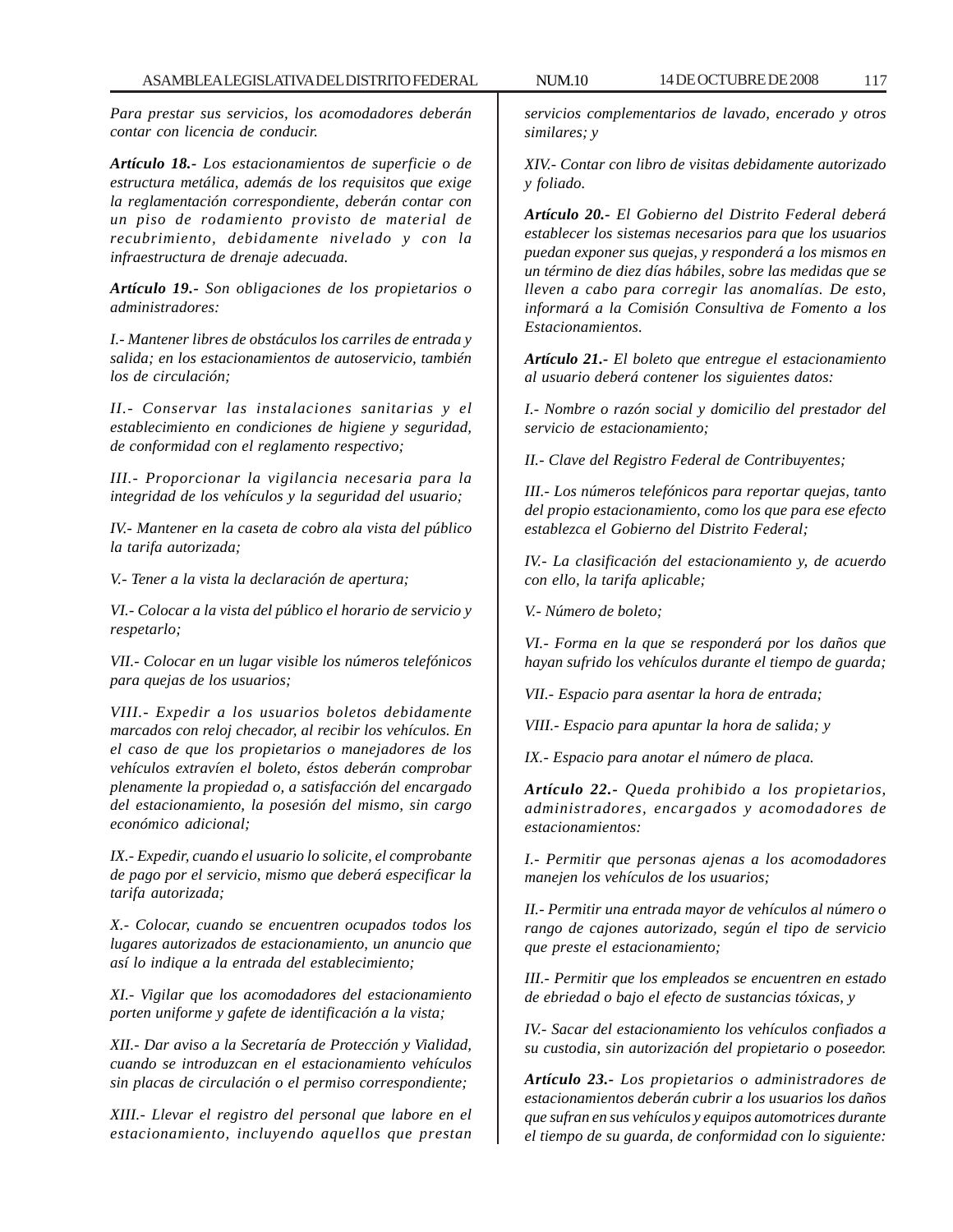*I.- En los estacionamientos de autoservicio: sólo por robo total;*

*II.- En los de acomodadores: robo total o parcial, así como daños y destrucción causados por el personal del estacionamiento.*

*Artículo 24.- Los propietarios o administradores, a fin de cumplir con la obligación señalada en el Artículo anterior, contratarán una póliza de seguro o bien podrán reparar los automóviles en el taller particular que acuerden con el usuario.*

*En este último caso, deberán garantizar mediante fianza que la reparación sea de la satisfacción del propietario o poseedor del vehículo y que la entrega del automóvil reparado se efectúe dentro de un plazo que no exceda de los diez días hábiles siguientes a la fecha del siniestro.*

*Artículo 25.- En el inmueble del estacionamiento se podrán prestar servicios complementarios, siempre que el propietario o administrador se responsabilice de los mismos y mantenga ala vista del público la lista de precios correspondiente.*

*La prestación del servicio de estacionamiento no podrá condicionarse a la de los servicios complementarios.*

*Artículo 26.- Los vehículos dados en guarda se presumirán abandonados cuando su propietario o poseedor no los reclame dentro de los treinta días naturales siguientes a su ingreso, siempre que el servicio no se haya contratado por un tiempo mayor.*

*Vencido el plazo señalado en el párrafo anterior, el estacionamiento deberá reportar el automóvil, especificando sus características, al Servicio Público de Localización Telefónica del Gobierno del Distrito Federal y a la Secretaría General de Protección y Vialidad.*

*Si pasados treinta días naturales adicionales no es reclamado el vehículo, el estacionamiento podrá trasladarlo a otro local, notificando de ello a las autoridades correspondientes, y proceder en su caso conforme a las leyes y reglamentos aplicables.*

## *SECCIÓN SEGUNDA*

# *DE LOS ESTACIONAMIENTOS PÚBLICOS, ACOMODADORES DE VEHÍCULOS Y ESTACIONAMIENTOS VINCULADOS A UN GIRO MERCANTIL*

*Artículo 27.- La apertura, funcionamiento, vigilancia, tarifas y clasificación de los estacionamientos públicos, acomodadores de vehículos y estacionamientos vinculados a un giro mercantil, se regirán en lo conducente por las disposiciones de esta Ley.*

*Artículo 28.- Los titulares u operadores de los Establecimientos Mercantiles a que hace referencia el presente capítulo tendrán las siguientes obligaciones:*

*I. Emitir boletos de depósito del vehículo a cada uno de los usuarios, en el que se especifiquen las condiciones del contrato;*

*II. Contar con iluminación suficiente durante el tiempo que permanezca en operación el estacionamiento;*

*III. Tener una señalización clara y suficiente para el control de entradas, salidas y circulación en el estacionamiento;*

*IV. Contar con un seguro de responsabilidad civil o fianza que garantice a los usuarios el pago de los daños que pudieran sufrir en su persona, vehículo o en la de terceros hasta por 9000 días de salario mínimo vigente en el Distrito Federal por vehículo, de acuerdo a la siguiente modalidad:*

*a) Autoservicio.- responsabilidad por robo total del vehículo e incendio del inmueble donde se depositó el vehículo, cuando éste sea atribuible al titular u operador; y*

*b) Acomodadores de vehículos.- responsabilidad por robo total, daño parcial, accesorios Mostrados a la entrega del vehículo e incendio del inmueble donde se depositó el vehículo, cuando éste sea atribuible al titular u operador; y*

*V. Cubrir el pago del deducible cuando sea robo total.*

## *SECCIÓN TERCERA*

## *DE LOS ESTACIONAMIENTOS PÚBLICOS Y ACOMODADORES DE VEHÍCULOS*

*Artículo 29.- Los Estacionamientos Públicos estarán obligados a fraccionar sus tarifas por cada 15 minutos desde la primera hora, debiendo ser el mismo precio para cada fracción. Podrán tener otros giros, siempre y cuando el espacio que se destine para su prestación no exceda del 10% de la superficie del establecimiento y no se vendan bebidas alcohólicas.*

*Artículo 30.- El servicio de acomodadores de vehículos estará sujeto a las siguientes Disposiciones:*

*I. Deberá ser operado por personal del mismo Establecimiento Mercantil o por un tercero.*

*En este último caso, el titular del establecimiento será obligado solidario por cualquier tipo de responsabilidad en que pudiera incurrir la empresa acomodadora de vehículos, con motivo de la prestación de sus servicios o del desempeño de sus empleados;*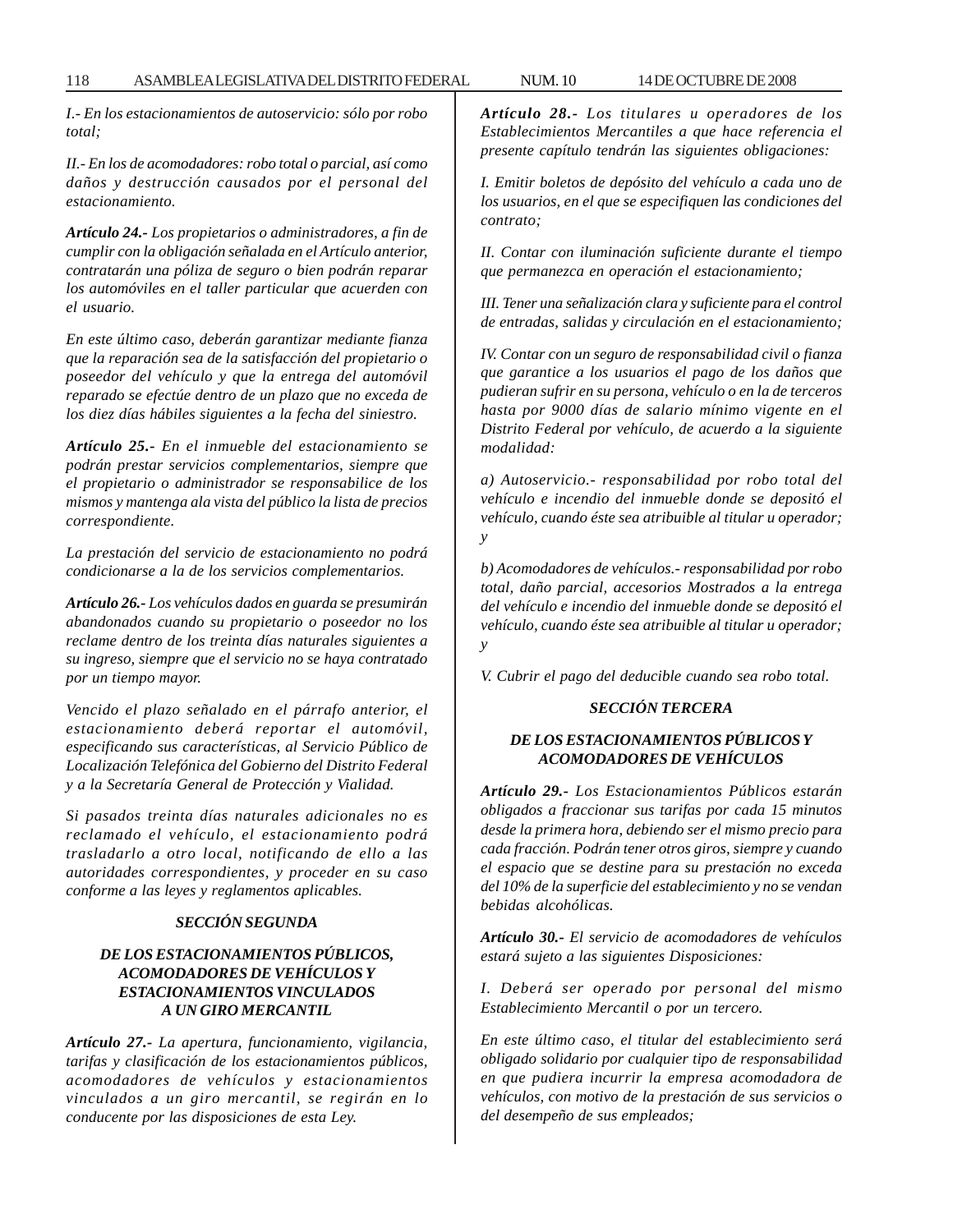*II. El personal encargado de prestar el servicio a que se refiere el párrafo anterior, deberá contar con licencia de manejo vigente, uniforme e identificación que lo acredite como acomodador;*

*III. Queda estrictamente prohibido prestar el servicio de acomodadores de vehículos cuando no se cuente con un estacionamiento para este fin, de acuerdo con lo dispuesto por los Programas Delegacionales y Parciales de Desarrollo Urbano y el Reglamento de Construcciones para el Distrito Federal;*

*IV. Queda prohibido prestar este servicio estacionando los vehículos en la vía pública o en las banquetas; y*

*V. Sólo podrá prestarse este servicio previa obtención de la Autorización que se establezca en el Reglamento de Estacionamientos Públicos del Distrito Federal.*

# *SECCIÓN CUARTA*

## *DEL SERVICIO DE ESTACIONAMIENTO DE LOS ESTABLECIMIENTOS MERCANTILES*

*Artículo 31.- Cuando el Establecimiento Mercantil no cuente con estacionamiento en el mismo local y de acuerdo a la legislación correspondiente deba contar con espacios para estacionar los vehículos de los clientes que genera, deberá adoptar alguna de las siguientes modalidades:*

*I. Prestar directamente o a través de un tercero el servicio de acomodadores de vehículos;*

*II. Adquirir un inmueble que se destine para ese fin;*

*III. Celebrar contrato de arrendamiento de un inmueble para prestar el servicio; o*

*IV. Celebrar contrato con un tercero para la prestación del servicio de estacionamiento.*

*En cualquier caso, la distancia que deba existir entre el Establecimiento Mercantil y el Estacionamiento que le preste servicios, será de acuerdo a lo que indiquen los programas Delegacionales y Parciales de Desarrollo Urbano y en el Reglamento de Construcciones del Distrito Federal.*

## *SECCIÓN QUINTA*

# *DE LOS ESTACIONAMIENTOS PÚBLICOS VINCULADOS A UN ESTABLECIMIENTO MERCANTIL*

*Artículo 32.- Los titulares o los operadores de los estacionamientos construidos como parte de una licencia de construcción otorgada para un inmueble de cualquier uso distinto al habitacional, podrán utilizarlos como estacionamiento público, salvo en los establecimientos a que se refiere el Capítulo VIII del Título Cuarto de La Ley*

*para el Funcionamiento de Establecimientos Mercantiles del Distrito Federal en los que sólo pueden dar servicio mientras esté abierto el Establecimiento Mercantil. Los Titulares estarán obligados a fraccionar el cobro de las tarifas por cada 15 minutos desde la primera hora, debiendo ser el mismo precio para cada fracción y otorgar tolerancia gratuita de al menos 15 minutos y en los casos que existan tarifas deberán ser preferenciales para los usuarios de los Establecimientos Mercantiles con comprobante de consumo por cada hora o fracción, durante las dos primeras horas de la prestación del servicio, a menos que algún establecimiento quiera otorgar un número mayor de horas con el carácter de preferencial.*

*Para los efectos de esta Ley, se entenderá por Tarifa Preferencial, aquella que otorgue a los clientes de los Establecimientos Mercantiles un descuento sobre la tarifa al público en general; en todo caso, el descuento que se otorgue no podrá ser menor al 50% de la tarifa autorizada.*

*Además, cuando existan estancias prolongadas deberán cobrar únicamente hasta un máximo equivalente a la tarifa por 5 horas por cada período continuo de 24 horas. Se entenderá por estancias prolongadas aquellas que excedan de 5 horas de servicio. En ningún caso el cobro por estancia prolongada podrá exceder al equivalente de 2 días de salario mínimo.*

*Asimismo, deberán de asignar un espacio para usuarios que utilicen otros medios de transporte como bicicletas o motocicletas que garanticen su seguridad.*

*Deberán destinar al menos el 10% de los cajones de estacionamientos en algún área exclusivamente para los trabajadores, por un tiempo igual a la duración de su jornada de trabajo.*

## *CAPÍTULO QUINTO DE LA REVALIDACIÓN Y TRASPASO*

*Artículo 33.- Las Delegaciones del Gobierno del Distrito Federal revalidarán anualmente el registro de las declaraciones de apertura.*

*Al efecto, los interesados deberán presentar a la Delegación, dentro de los treinta días anteriores a la fecha de vencimiento del registro, una fotocopia del comprobante de la Tesorería del Distrito Federal correspondiente al pago de los derechos por concepto de revalidación de registro.*

*Artículo 34.- Cuando se enajene o se cedan los derechos sobre un estacionamiento, el adquirente o cesionario deberá informarlo por escrito a la Delegación correspondiente y a la Comisión Consultiva de Fomento*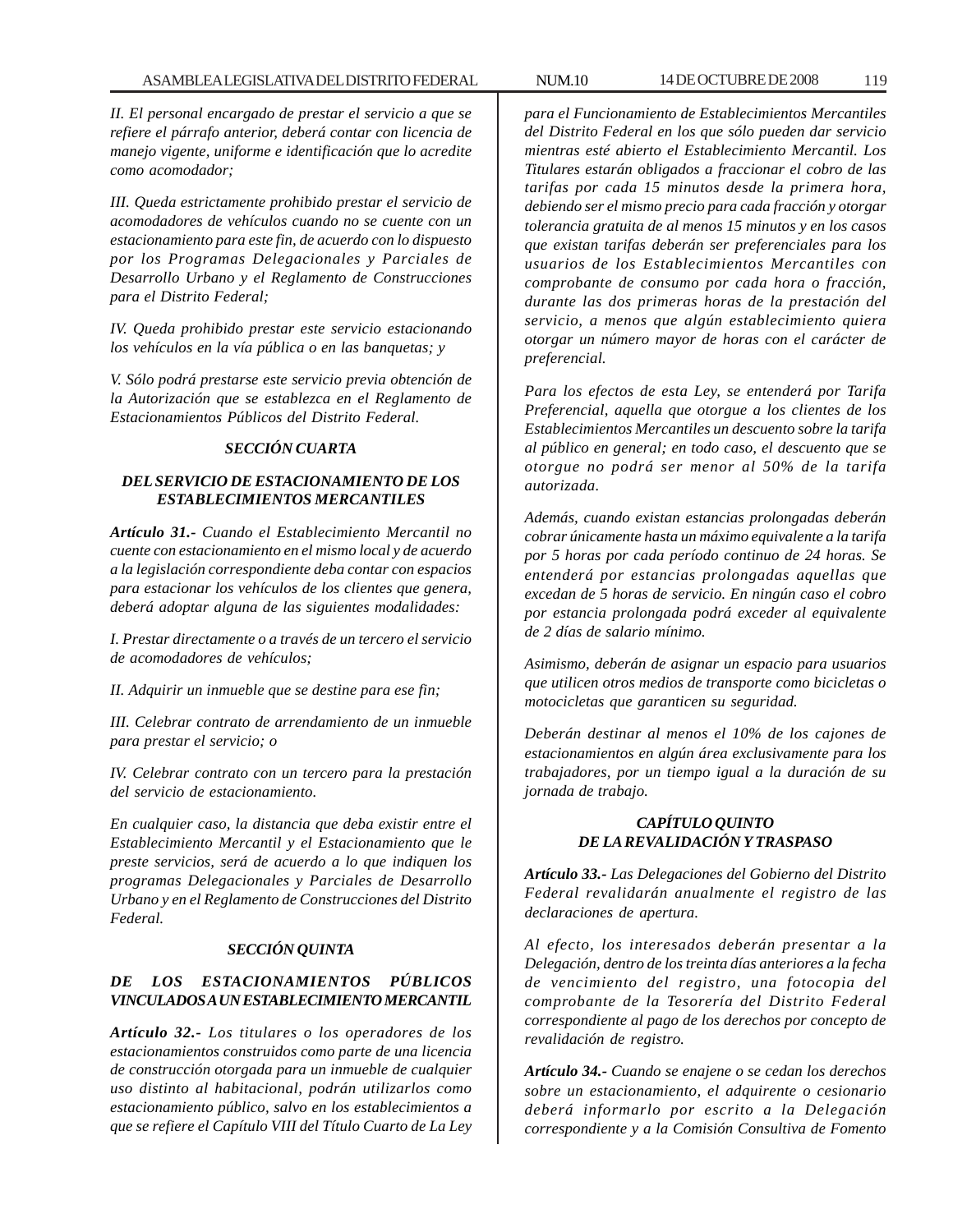*a los Estacionamientos, dentro de los quince días siguientes a su celebración, acompañando fotocopia del comprobante de la Tesorería del Distrito Federal por concepto de sustitución del titular de la declaración de apertura.*

### *CAPÍTULO SEXTO DE LA INSPECCION*

*Artículo 35.- Las Delegaciones vigilarán el cumplimiento de las obligaciones que establece la presente Ley. Para ello visitarán con prioridad los estacionamientos que hayan sido objeto de queja o denuncia de los usuarios y llevarán a cabo en cada estacionamiento cuando menos una inspección anual.*

*Artículo 36.- La inspección de los estacionamientos se sujetará a las siguientes bases:*

*l.- El inspector deberá contar con orden por escrito, la cual contendrá el fundamento legal de la visita, la ubicación del estacionamiento, la fecha de expedición y la firma de la autoridad que suscribe.*

*II.- El inspector practicará la visita dentro de las 48 horas siguientes a la expedición de la orden, identificándose como tal y mostrando la orden respectiva;*

*III.- De toda visita se levantará acta circunstanciada por triplicado, en la que se expresará lugar y fecha, nombre de la persona con la que se entendió la diligencia y el resultado de la misma, anotando con precisión cada una de las violaciones cometidas a la presente Ley;*

*IV.- El inspector comunicará al interesado, haciéndolo constar en el acta, que una vez que le sean notificadas las multas a que haya lugar, contará con cinco días hábiles* *para interponer el recurso de revocación y para aportar las pruebas y formular los alegatos que a su derecho convengan;*

*V.- El acta deberá ser firmada por el inspector y, en su caso, por la persona con quien se practicó la diligencia y, a propuesta de ésta, por dos testigos de asistencia. Si se negaren, bastará la firma del inspector;*

*VI.- Uno de los ejemplares del acta se entregará a la persona con la que se entendió la diligencia. El original y la copia restante quedarán en poder de la autoridad que giró la orden; y*

*VII.- El inspector, por último, anotará en el libro de visitas del estacionamiento una síntesis de la diligencia practicada.*

*Artículo 37.- La Delegación dentro de los cinco días hábiles siguientes a la visita, revisará el expediente yen el acta, calificará las violaciones a la presente Ley e impondrá las sanciones a que hubiere lugar, mismas que deberán ser notificadas personalmente, en los términos del Código de Procedimientos Civiles para el Distrito Federal, al propietario, administrador o encargado del estacionamiento dentro de los tres días hábiles siguientes.*

# *CAPÍTULO SÉPTIMO DE LAS SANCIONES*

*Artículo 38.- Las sanciones que se impongan a los propietarios o administradores de estacionamientos que contravengan las disposiciones de la presente Ley se calcularán multiplicando el número o rango de cajones por la tarifa autorizada y el resultado que se obtenga, a su vez, por un tiempo de servicio de ocho, dieciséis o veinticuatro horas, de acuerdo con la siguiente tabla:*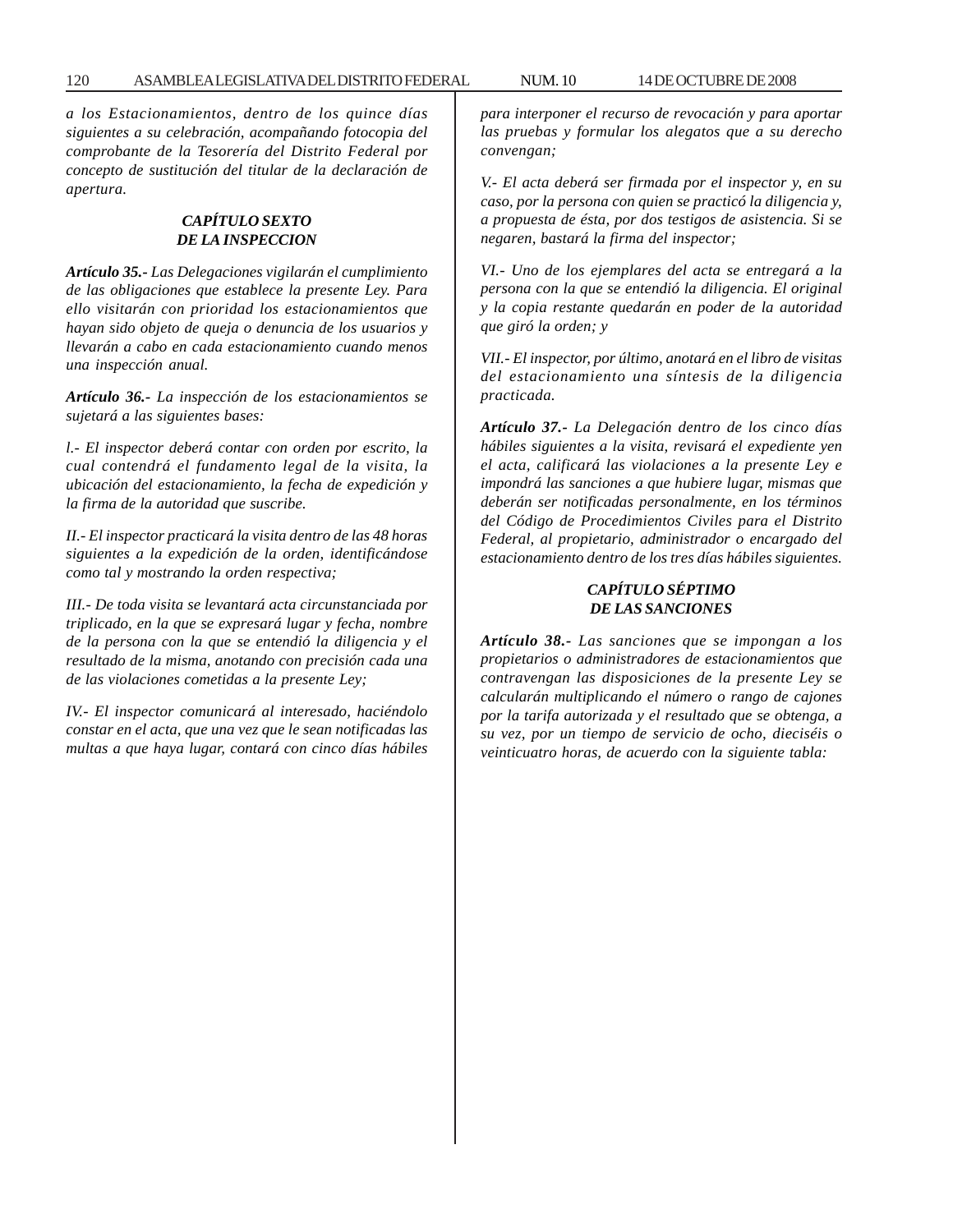| <i><b>FALTA</b></i>                                                                                                                                                                                                                                                                              | 8 hrs | 16 hrs | $24$ hrs |
|--------------------------------------------------------------------------------------------------------------------------------------------------------------------------------------------------------------------------------------------------------------------------------------------------|-------|--------|----------|
| a) No respetar las tarifas autorizadas (a.11)                                                                                                                                                                                                                                                    |       |        | Χ        |
| b) No cobrar el servicio por fracciones de quince minutos,<br>después de la primera hora (a. 15)                                                                                                                                                                                                 | X     |        |          |
| c) Operar sin haber presentado debidamente requisitaza la<br>declaración de apertura (a.5)                                                                                                                                                                                                       |       |        | Χ        |
| Ch) Cambiar el giro del local sin comunicarlo a la<br>Delegación o colocar el aviso al público (a.8)                                                                                                                                                                                             |       | Χ      |          |
| d) Abstenerse de solicitar la cartulina con la tarifa<br>autorizada o de colocarla en la caseta de cobro a la vista del<br>público (a. 14 y 18, IV)                                                                                                                                              | X     |        |          |
| e) Ocupar más allá del tiempo necesario los carriles de<br>entrada, salida o circulación, según el caso (a. 18, I)                                                                                                                                                                               | Χ     |        |          |
| f) No tener a la vista la de claración de apertura ( $a, 18, V$ )                                                                                                                                                                                                                                | X     |        |          |
| g) Que los trabajadores no utilicen uniforme o gafete de<br>identificación (a, 18 XI)                                                                                                                                                                                                            | Χ     |        |          |
| h) Omitir el registro del personal y de quienes prestan<br>servicios complementarios (a. 18, XII)                                                                                                                                                                                                | Χ     |        |          |
| i) Condicionar el servicio de estacionamiento a la prestación<br>de los servicios complementarios, o no mantener a la vista<br>del público la lista de precios corre spondiente (a. 24)                                                                                                          | Χ     |        |          |
| j) No colocar a la vista del público el horario, o no<br>observarlo (a. 18, VI)                                                                                                                                                                                                                  | Χ     |        |          |
| k) Omitir la entrega del boleto (a. 18, VIII)                                                                                                                                                                                                                                                    |       | Χ      |          |
| l) Que el Boleto no contenga los requisitos señalados (a. 20)                                                                                                                                                                                                                                    |       | Χ      |          |
| Il) Rehusarse o expedir el comprobante de pago (a.18, IX)                                                                                                                                                                                                                                        | Χ     |        |          |
| m) Estacionar un número mayor de vehículos al autorizado o<br>no colocar el anuncio respectivo cuando no haya cupo (a. 5,<br>V; 18, X; y 21, II) m) Estacionar un número mayor de<br>vehículos al autorizado o no colocar el anuncio respectivo<br>cuando no haya cupo (a. 5, V; 18; X y 21, II) |       | Χ      |          |
| n) Abstenerse de proporcionar la vigilancia necesaria (a. 18,<br>III)                                                                                                                                                                                                                            | Χ     |        |          |
| ñ) No colocar el lugar visible los números telefónicos para<br>quejas (a. 18, VII)                                                                                                                                                                                                               | Χ     |        |          |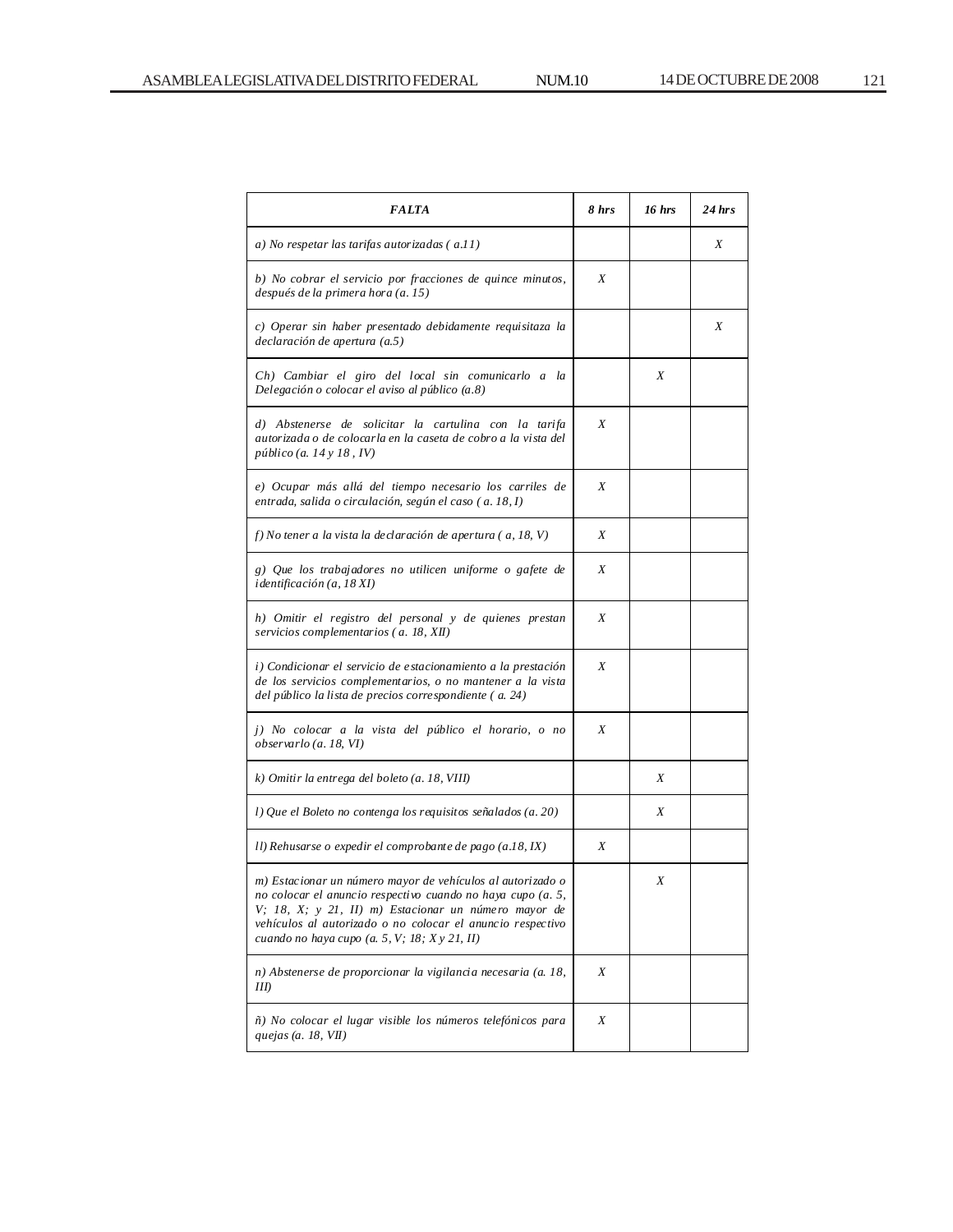| o) Contar con personal sin capacitación o licencia para<br>conducir (a.16)                                              |                  | X |   |
|-------------------------------------------------------------------------------------------------------------------------|------------------|---|---|
| p) Que el piso del estacionamiento no esté recubierto,<br>nivelado o no cuente con la infraestructura de drenaje (a.17) |                  | X |   |
| q) Permitir que personas ajenas a los acomodadores<br>conduzcan los vehículos en guarda (a. 21, 1)                      | X                |   |   |
| r) Que el personal se encuentre ebrio o intoxicado ( a. 21, III)                                                        | X                |   |   |
| s) Sacar los vehículos dado en custodia (a.21, IV)                                                                      |                  |   | X |
| t) No cubrir a los usuarios los daños ocasionados a sus<br>vehículos durante el tiempo de guarda (a. 22y 23)            |                  | X |   |
| u) Reparar los daños de los vehículos fuera del plazo o sin<br>satisfacción del usuario (a.23)                          |                  | X |   |
| v) Omitir la revalidación anual del registro de la declaración<br>$de$ apertura. $(a.26)$                               |                  | X |   |
| w) Abstenerse de informar sobre la sustitución del<br>propietario o administrados del estacionamiento (a. 27)           | X                |   |   |
| x) No pagar los derechos por cualesquiera de los conceptos<br>señalados (a. 5,26 y 27)                                  |                  | X |   |
| y) Obstaculizar la labor del inspector en sus visitas o no<br>contar con el libro respectivo (a. 29)                    | $\boldsymbol{X}$ |   |   |

*Artículo 39.- En caso de reincidencia, se aplicará el doble de la sanción correspondiente.*

*Se considerará reincidente al infractor que, respecto de un mismo estacionamiento, incumpla este ordenamiento en cualesquiera de sus conceptos, por segunda y sucesivas veces dentro de un mismo año de calendario.*

*Artículo 40.- El infractor reincidente, que lo sea por segunda ocasión, cuyo estacionamiento se encuentre en condiciones materiales y de servicio que comprometan la seguridad e higiene del usuario, se hará acreedor a la clausura del estacionamiento.*

*El propietario o administrador podrá solicitar el levantamiento de la clausura cuando cesen las causas que la motivaron, debiendo la Delegación, en el momento de la presentación, ordenar la verificación y, en su caso, el levantamiento de la clausura.*

## *CAPÍTULO OCTAVO DEL RECURSO DE REVOCACION*

*Artículo 41.- El recurso de revocación tiene por objeto que la Delegación revoque o modifique las sanciones que haya impuesto por el incumplimiento del presente ordenamiento.*

*Artículo 42.- El recurso de revocación se presentará por escrito ante la Delegación, dentro de los cinco días hábiles siguientes ala notificación de las sanciones.*

*En el escrito respectivo se expresará el nombre del recurrente, la ubicación del estacionamiento, las sanciones que se impugnen, la fecha de su notificación y el nombre de la autoridad que las impuso. Asimismo, se ofrecerán las pruebas y se formularán los alegatos que convengan al derecho del interesado.*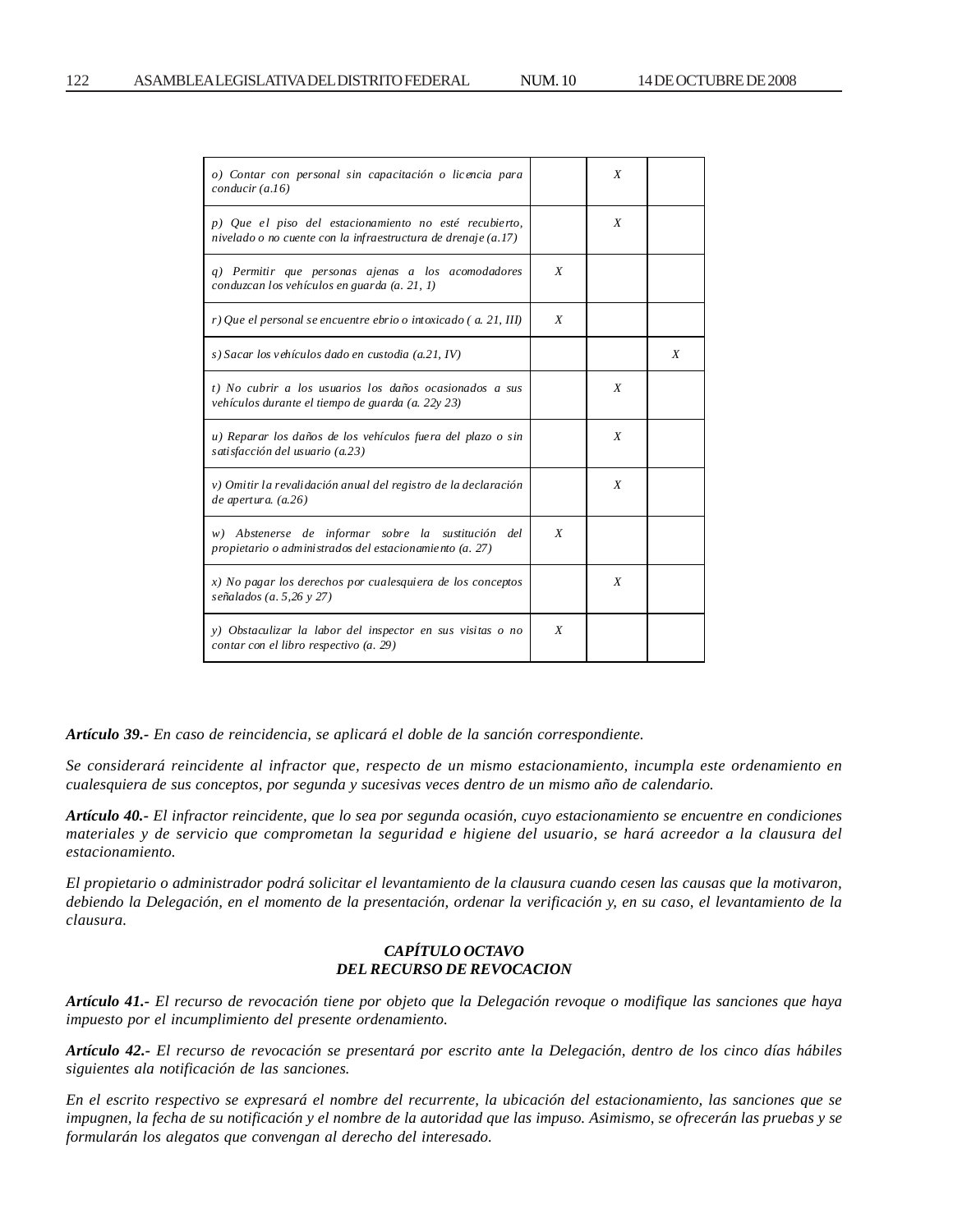*En el momento de la presentación del recurso, el interesado será escuchado ampliamente en defensa, pudiendo hacer verbalmente las consideraciones necesarias para apoyar su petición.*

*Artículo 43.- El Gobierno del Distrito Federal dictará, dentro de los cinco días hábiles siguientes a la presentación del recurso, la resolución que corresponda, debidamente motivada y legalmente fundada, en la que se revoquen, modifiquen o confirmen las sanciones impuestas.*

*Artículo 44.- El propietario o administrador tendrá el derecho de solicitar, dentro del mismo plazo que tiene para interponer la revocación, la condonación de los conceptos de multa cuando, aceptando el incumplimiento, demuestre haber subsanado las irregularidades. En el momento de la presentación de la solicitud, la Delegación ordenará la verificación que corresponda y resolverá lo conducente. Este derecho se perderá en caso de reincidencia.*

*De resolverse favorablemente la solicitud de condonación, se dará por terminado, en su caso, el recurso de revocación.*

*Artículo 45.- En contra de los demás actos administrativos que en materia de estacionamientos públicos realice el Gobierno del Distrito Federal, procede el recurso de inconformidad, el cual se sustanciará en los mismos términos que la revocación,*

*Si transcurrido el plazo respectivo no se ha emitido la resolución que corresponda, se entenderá, que la inconformidad ha sido resuelta en sentido favorable al recurrente.*

### *LEY PARA EL FUNCIONAMIENTO DE ESTABLECIMIENTOS MERCANTILES DEL DISTRITO FEDERAL*

### *CAPÍTULO IV*

### *DE LOS ESTACIONAMIENTOS PÚBLICOS, ACOMODADORES DE VEHÍCULOS Y ESTACIONAMIENTOS VINCULADOS A UN GIRO MERCANTIL*

*56 a 61 Derogados.*

### *TRANSITORIOS*

*PRIMERO. Publíquese en la Gaceta Oficial del Distrito Federal y para su mayor difusión en el Diario Oficial de la Federación.*

*SEGUNDO. El presente Decreto entrará en vigor al día siguiente de su publicación en la Gaceta Oficial del Distrito Federal.*

*TERCERO. A la fecha de publicación del presente decreto, se abroga el Reglamento de Estacionamientos*

*Públicos del Distrito Federal publicado en la Gaceta Oficial del Distrito Federal de fecha 27 de Marzo de 1991.*

*CUARTO.- Se derogan todas las disposiciones que se opongan a lo establecido en este decreto, los procedimientos y trámites iniciados con anterioridad a la presente publicación, continuaran su proceso con base en la normatividad que les dio inicio.*

*Firman por el Grupo Parlamentario del Partido Acción Nacional: Dip. Margarita María Martínez Fisher; Dip. José Antonio Zepeda Segura; Dip. Alfredo Vinalay Mora; Dip. Ezequiel Rétiz Gutiérrez; Dip. Elvira Murillo Mendoza; Dip. Jacobo Manfredo Bonilla Cedillo; Dip. Agustín Carlos Castilla Marroquín; Dip. Miguel Ángel Errasti Arango; Dip. Ramón Miguel Hernández Labastida; Dip. Kenia López Rabadán; Dip. María de la Paz Quiñones Cornejo; Dip. Daniel Ramírez del Valle; Dip. Jorge Romero Herrera; Dip. Celina Saavedra Ortega; Dip. María del Carmen Segura Rangel; Dip. Paula Adriana Soto Maldonado; Dip. Jorge Triana Tena.*

Es cuanto, diputado Presidente.

**EL C. PRESIDENTE.-** Gracias compañera diputada. Con fundamento en lo dispuesto por el Artículo 146 del Reglamento para el Gobierno Interior de la Asamblea Legislativa del Distrito Federal, se instruye la inserción íntegra de la iniciativa en el Diario de los Debates.

Asimismo con fundamento en lo dispuesto por los Artículos 36 fracciones V y VII; 89 de la Ley Orgánica y 28, 29 y 86 del Reglamento para el Gobierno Interior, ambos de la Asamblea Legislativa del Distrito Federal, se turna para su análisis y dictamen a las Comisiones Unidas de Fomento Económico y de Transporte y Vialidad.

Para presentar una iniciativa con proyecto de decreto que reforma el Artículo 444 de Código Civil para el Distrito Federal y se adiciona el 201 Ter del mismo ordenamiento, se concede el uso de la Tribuna al diputado José Antonio Zepeda Segura, del grupo parlamentario del Partido Acción Nacional. Adelante, señor diputado.

**EL C. DIPUTADO JOSÉ ANTONIO ZEPEDA SEGURA.-** Con el permiso de la Presidencia.

## *INICIATIVA CON PROYECTO DE DECRETO QUE REFORMA EL ARTÍCULO 444 DEL CÓDIGO CIVIL Y SE ADICIONA EL 201 TER DEL CÓDIGO PENAL, AMBOS DEL DISTRITO FEDERAL.*

#### *Honorable Asamblea:*

*El que suscribe José Antonio Zepeda Segura, integrante del Grupo Parlamentario del Partido Acción Nacional, con fundamento en lo dispuesto en el artículo 122, apartado C base primera fracción V, inciso a) de la Constitución Política de los Estados Unidos Mexicanos; artículo 42 fracción XII y 46 fracción I del Estatuto de Gobierno del Distrito Federal, artículo 10 fracción I, 17*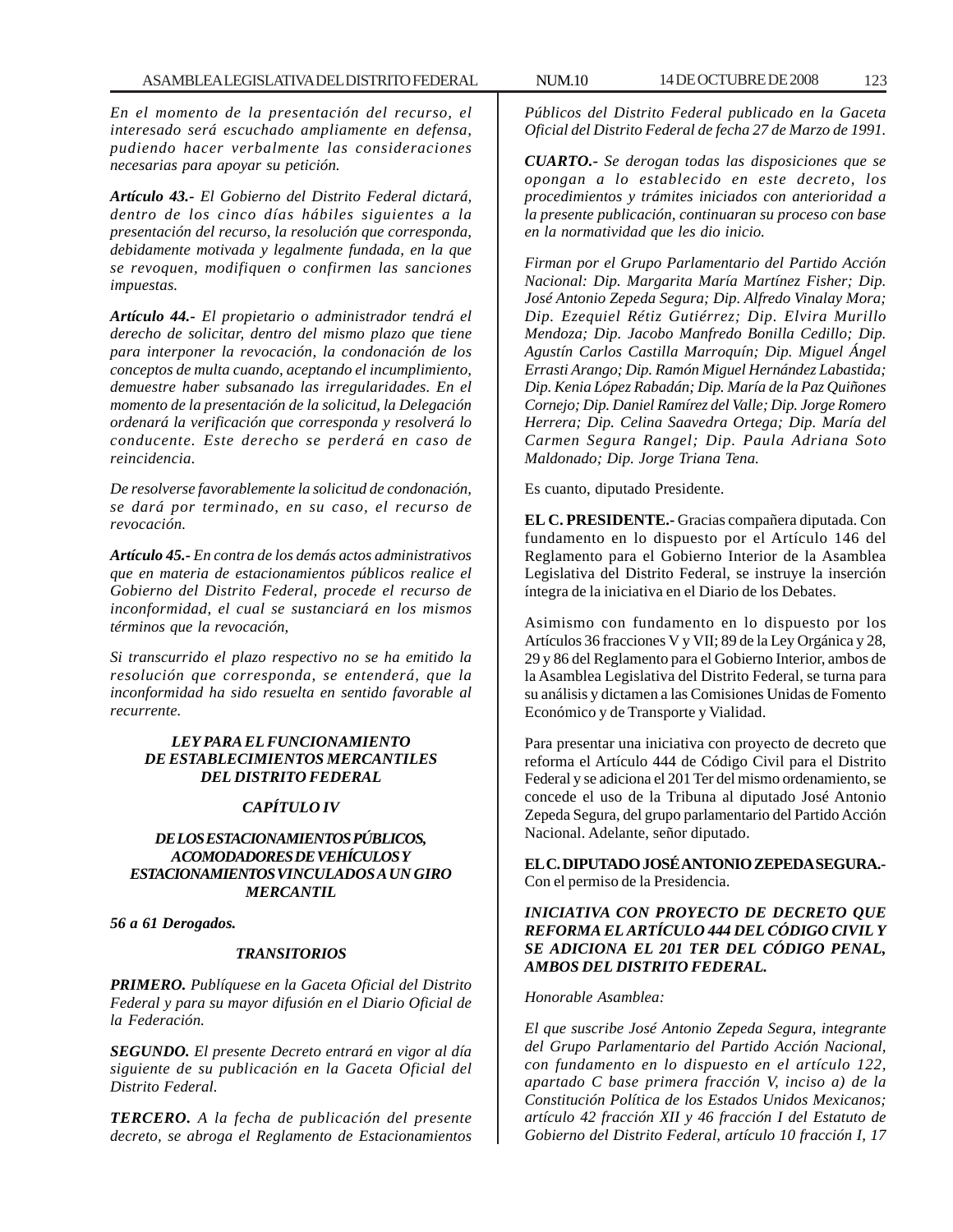*fracción IV, 88 fracción I y 89 párrafos primero y segundo de la Ley Orgánica de la Asamblea Legislativa del Distrito Federal y artículo 85 fracción I y 86 párrafo primero del Reglamento para el Gobierno Interior de la Asamblea Legislativa del Distrito Federal, INICIATIVA CON PROYECTO DE DECRETO QUE REFORMA EL ARTÍCULO 444 DEL CÓDIGO CIVIL Y SE ADICIONA El 201 TER DEL CÓDIGO PENAL, AMBOS DEL DISTRITO FEDERAL, con base en la siguiente:*

# *EXPOSICIÓN DE MOTIVOS*

*La violencia familiar ha lesionado el tejido social desde la formación de la misma sociedad. Para frenar la misma, en los últimos años se han puesto en marcha diversas políticas que desgraciadamente no han dado los resultados esperados, toda vez que los índices de violencia dentro de los hogares han aumentado con el paso de los años y no sólo eso, sino que de manera lamentable los tipos de violencia son cada día mas diversos. Éste tipo de violencia no respeta fronteras geográficas, culturales o económicas, en nuestra ciudad la violencia y siendo específicos la familiar se da en todos los niveles sociales y contra cualquier miembro de la familia, e incluso llegando a confrontar a través de la violencia psicológica y la manipulación a miembros de la familia contra otros de la misma.*

*En nuestros días es muy común encontrar parejas divorciadas o en proceso de divorciarse y quienes en muchos casos tienen hijos, siendo ésta, una situación de por sí, ya muy difícil de sobrellevar, hay quienes por desquite o revancha con la pareja, llegan incluso a utilizar a los hijos para atacar al otro, y se conoce como Síndrome de alienación o alineación parental (SAP), y es cuando uno de los padres influye a través de la manipulación, en sus hijos para que rechacen al otro progenitor, generándose con éste tipo de violencia familiar un nuevo fenómeno social y que en resumen podemos decir que es el tipo de violencia psicológica que un progenitor ejerce o comete sobre su hijo para que éste a su vez tome actitudes de desprecio contra su otro progenitor.*

*Estudios sobre tal situación de violencia familiar se han realizado, por lo que podemos destacar la siguiente definición que se ha dado a la alienación parental,*

*''Se refiere a un trastorno cuya principal manifestación es la campaña injustificada de denigración del niño hacia el padre, o el rechazo al mismo , debido a la influencia del otro combinada con la propia contribución del niño. Notar los tres esenciales elementos de esta definición : 1) rechazo o denigración hacia un padre que llega al nivel de una campaña , es persistente, no es solamente un episodio ocasional; 2) el rechazo está injustificado, el alejamiento no es una respuesta que pueda ser razonable a los comportamientos del padre rechazado. y 3) es en parte el resultado de la, influencia del otro padre.*

*La alienación parental fue propuesto como un síndrome (es decir, como conjunto de síntomas y signos característicos de una enfermedad) por un siquiatra estadounidense de nombre Richard Gardner, aunque cabe mencionar que en nuestro país no ha sido considerado así, simplemente se le ha reconocido al momento como un fenómeno social, pero sin duda ya sea una enfermedad o u fenómeno es necesario regularlo y sancionarlo para el efecto de que no crezca aún más. A este fenómeno social, en terapia familiar se le conoce como triangulación, lo que significa que uno de los padres utiliza al niño o al adolescente como una herramienta para afectar o dañar al otro.*

*Este tipo de violencia familiar o manipulación con los hijos se ve generalmente en los padres que se separan y que uno o ambos la utilizan para criticar al otro de manera reiterada y que provocan que el menor sienta rencor, provocando en algunas ocasiones, daños psicológicos irreversibles en los menores.*

*La manipulación, es considerada una forma de maltrato infantil, pues al fomentar el odio y el resentimiento en contra del padre ausente, se provocan daños psicológicos en el niño, y se le priva de llevar una vida normal y una relación sana con ambos padres; incluso puede afectarle al momento de asumir su papel de padre en la etapa adulta y con ello, afectará la formación de su propia familia. Este síndrome, puede ser propiciado por la madre, otros familiares o la nueva pareja del padre que ostente la custodia física del menor.*

*Existen síntomas que pueden alertar para la detección oportuna del SAP, si constantemente se desvaloriza al padre ausente a la vista de los hijos, aludiendo a situaciones ajenas a su papel de padre; si se ridiculizan los sentimientos o el afecto que muestran los hijos al padre ausente; no se le permite la convivencia y se dicen mentiras sobre el mismo; todo esto se manifestará en los niños cuando repiten lo escuchado, ni saben explicar porque rechazan a su padre, y comentan sobre situaciones que no han vivido.*

*Así podemos decir, que la alienación parental provoca un proceso de deterioro de comunicación e interacción que es progresivo generado en la mayoría de los casos por la incapacidad de ejercer la dinámica de roles recíprocos en la matriz de una familia disuelta. La naturaleza nociva de la alienación parental, en la utilización de diversas estrategias represivas y punitivas orientadas a deshonrar y a excluir la figura e imagen parental, constituye un instrumento tóxico para toda la comunidad familiar por perturbar malsanamente la nueva correspondencia amorosa que se edifica entre padres e hijos post separación conyugal y/o divorcio.*

*El Síndrome de Alienación Parental, es un tipo de violencia y abuso psicológico al niño y a sus derechos esenciales, debido a que toda persona es sujeto de derecho y no un recurso judicial accionado como depósito en*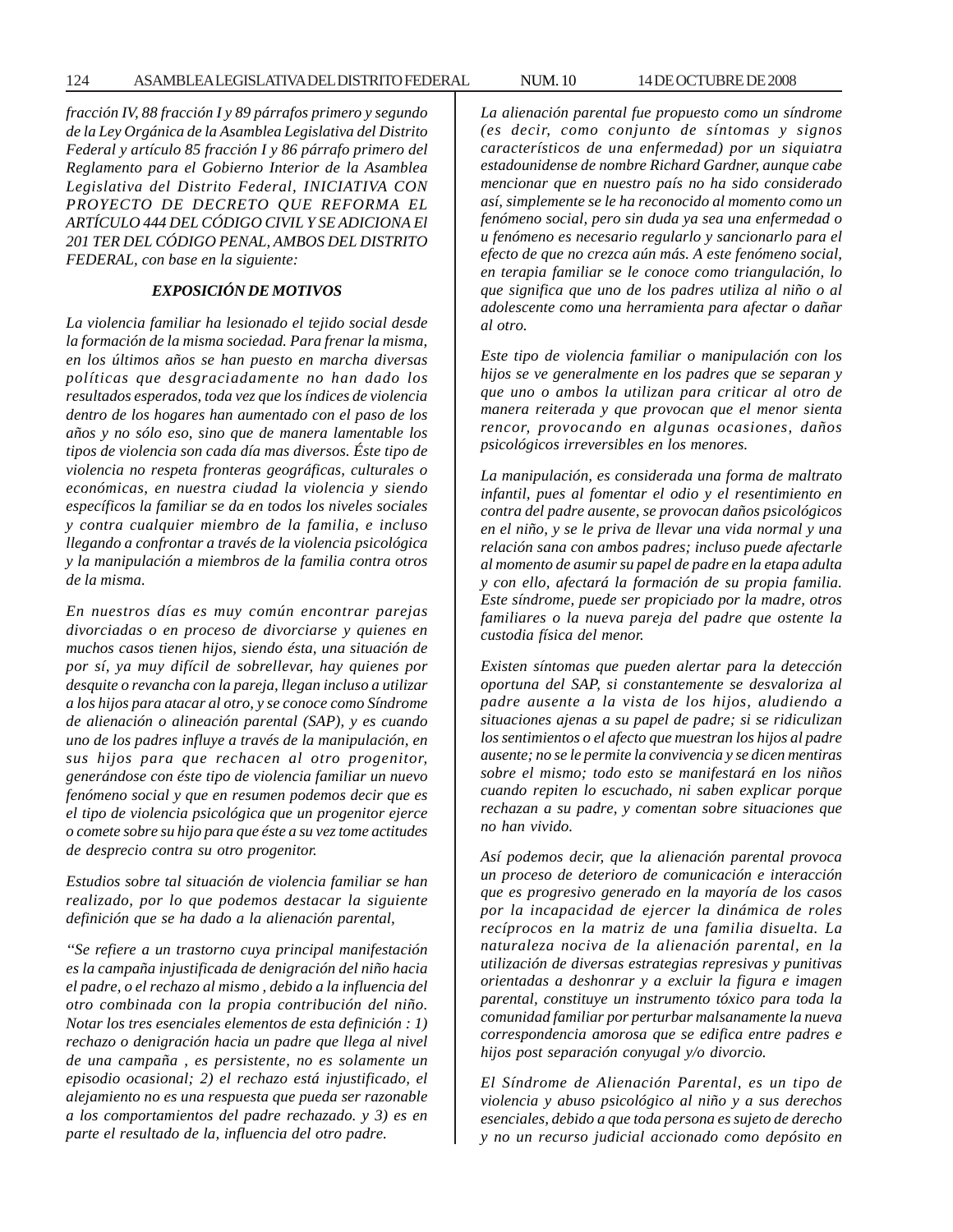*garantía. En consideración al Interés Superior del Niño, como soberanía en evolución, su persona requiere para su formación íntegra, la vinculación afectiva y la estabilidad psicosocial que le deben proporcionar sus dos progenitores como ser integrante del proceso de la vida. (Conferencia, Steffen, G. Santiago, 2004).*

*Como consecuencias de la alienación parental, podemos observar que en nuestra sociedad es necesario crear una legislación más justa, equitativa e igualitaria para que los ambos padres tengan los mismos derechos y no abuse uno de ellos, siendo lo mas importante que de ésta forma también se velará por el interés supremo de los menores en nuestra ciudad.*

*E SAP, es ampliamente citado en diversas publicaciones científicas y otros investigadores aluden al mismo fenómeno conceptualizándolo de diversas formas, así, en la psicología familiar clásica, recibe el nombre de ''alianzas patológicas''. La psicología atendió siempre estos lazos patológicos de un progenitor de los hijos en contra del otro, las que suelen ocurrir aún dentro de los grupos familiares no divorciados y que predicen el desarrollo de un síndrome de alejamiento parental luego del divorcio.*

*La literatura de los hijos de padres divorciados, también es clásica, desde los estudios de Wallesrstein, quien mostró a los niños ''sobrecargados'' por tener que lidiar con el conflicto de sus padres a expensas de sus propias necesidades afectivas. Otros autores, como Kelly y Johnston, Lund y la lista es larga y excede el propósito de esta exposición de motivos, hablan de alianzas patológicas o de lealtades de los niños con un padre o sus hermanos en contra de un progenitor.*

*Con la misma tesitura, un psicólogo tampoco podría diagnosticar una disfunción familiar bastante frecuente, por ejemplo, una alianza patológica entre algunos miembros de la familia en contra de otros, a pesar de que este tipo de fenómenos pertenecen a los trastornos familiares más comúnmente observados por los terapeutas de familia.*

*Bowlby en su estudio sobre niños que sufrían la pérdida por meses de sus padres por causas ajenas a su voluntad, notó un patrón característico. En un primer momento, el niño clamaba por su madre o por su padre, llamó esa reacción ''apego ansioso'', pero en un segundo momento su reacción en el encuentro era de ira. Se dio cuenta que la reacción instintiva siguiente al alejamiento prolongado en los niños era una profunda ira frente a lo que sienten un abandono porque no comprenden la situación, aún cuando están informados que sus padres no están ausentes por voluntad propia.; y llamó a esta reacción ''apego por la ira''.*

*Este es el componente emocional, la contribución propia del niño en el rechazo del que habla la bibliografía que posibilita el proceso de inducción materno: el dolor del hijo por lo que siente es el abandono de su padre. En este dolor por la ''afrenta'' y la angustia del abandono se*

*unirán madre e hijo en contra del padre. Por supuesto, un hijo no informado de la situación real.*

*Estas son razones suficientes para impedir que los menores sigan padeciendo por la actitud irresponsable de uno de los padres, sobre todo porque es un problema cada vez más frecuente a nivel mundial; en la década de los ochenta, existía unnúmero mayor de madres alienadoras que de padres, pues aunque los padre tuvieran la guarda del menor, no tenían tanto éxito, quizá en parte debido al apego natural de los hijos a la madre. Hoy, podemos considerar que el promedio esta 50-50, es decir que la desproporción ha disminuido considerablemente.*

*Actualmente se calcula que en nuestra ciudad existen alrededor de dos cientos mil casos de alienación parental, según datos y cálculos de la Asociación de Madres y Padres Divorciados, datos que se obtienen por el número tan alto de divorcios que se ventilan en los Juzgados de lo Familiar del Tribunal Superior de Justicia del Distrito Federal. El fenómeno existe, es real y reconocido por prestigiados psicólogos, es una patología del ejercicio abusivo de la guarda y lesiona los intereses del niño y del padre afectado. No podemos decidir que un padre le hace daño a su hijo hasta comprobarlo, pero en ese afán, no se pueden vulnerar los derechos de los menores.*

*Obtener datos certeros sobre la alienación parental en el Distrito Federal, es imposible debido a que las estadísticas de violencia familiar no seccionan o dividen este tipo de violencia debido a que al no encontrarse debidamente regulada, la atención por casos de violencia es general, o en algunos casos inexistente, pero si podemos mencionar que según los propios datos publicados por el Instituto Nacional de Estadística, Geografía e Informática (INEGI), en el Distrito Federal y Área Metropolitana uno de cada tres hogares sufre de violencia familiar.*

*Con los datos anteriores, nos podemos dar cuenta que hoy en día en nuestra ciudad, las mujeres ya desarrollan conductas violentas y ya no sólo son los hombres, situación que sumamente preocupante, pero que además a todos éstos casos tendrían que sumarse los casos de alienación parental, toda vez que en la mayoría de las ocasiones no son registrados por las autoridades.*

*En los últimos años, se han implementado diversas políticas para intentar frenar la violencia familiar, dentro de las que podemos nombrar el aumento de las penas previstas para este tipo de conductas, política que no ha podido atacar las raíces del problema, toda vez que se ha demostrado que las sanciones económicas o privativas de libertad, no tienen un efecto positivo sobre el psique del castigado, es decir el castigo no ataca las razones y los por qué de la violencia familiar.*

*Por lo anterior, podemos decir que es urgente ubicar, sancionar y prevenir todos los tipos de violencia evitando que los sujetos de derecho sean reducidos a la condición de cosa, que corrompe interna o externamente el ser de*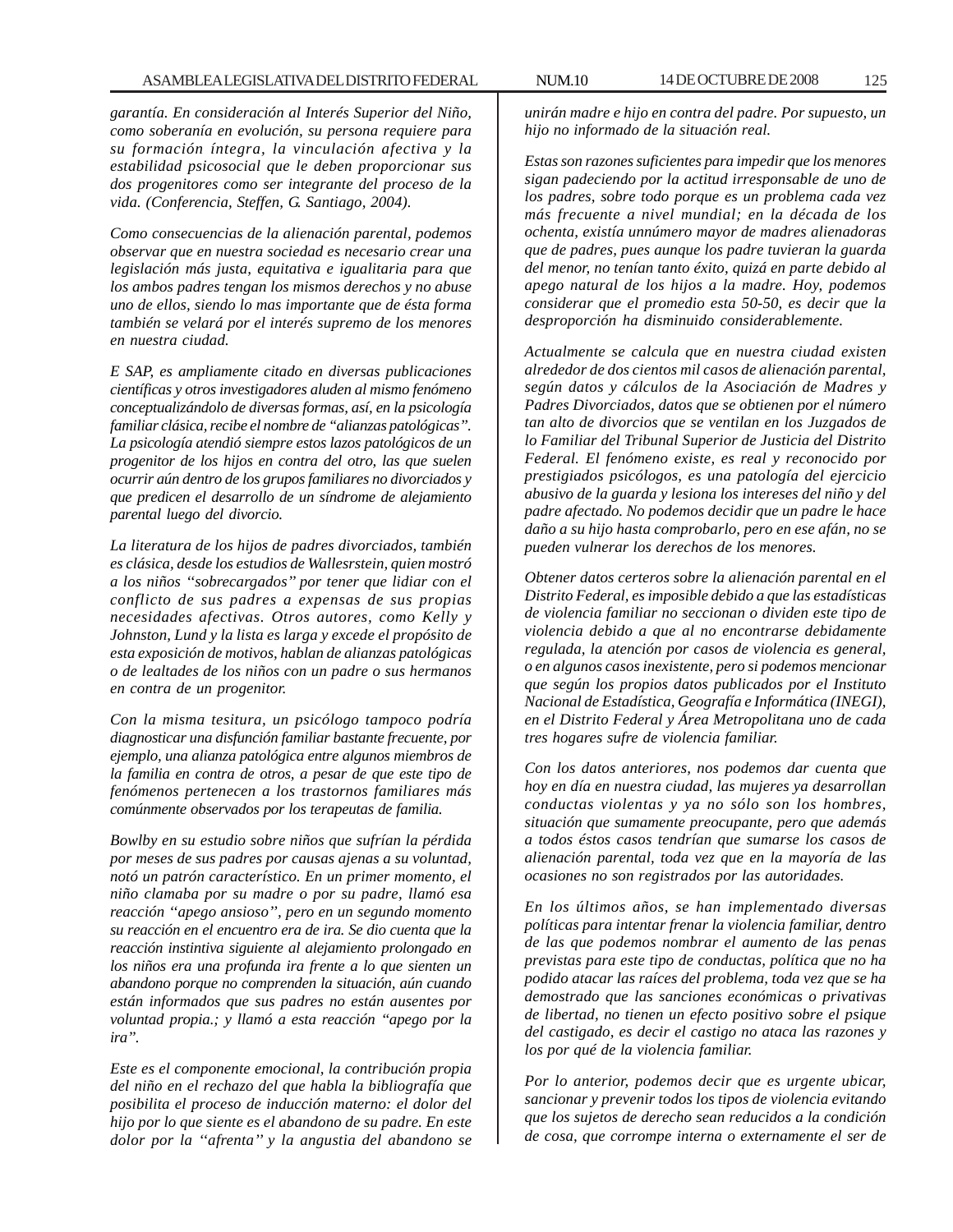*alguien y que promueve y ejerce relaciones sociales de profunda desigualdad en cualquier ámbito y que posteriormente de manera lamentable las reflejara en contra de otros miembros de la sociedad o de su familia.*

*La protección de los derechos de los miembros de una familia frente a la violencia ejercida en su contra por otro de los miembros de la misma familia, es una obligación del Estado, pero no podemos dejar de lado que también es una obligación el evitar que los hechos de violencia se sigan generando.*

*En el caso de violencia hacia menores en el Distrito Federal, según datos generados por la Procuraduría General de Justicia del Distrito Federal, para el Informe del Consejo para la Asistencia y Prevención de la Violencia Familiar, durante el 2005, únicamente 531 menores reportaron ser víctimas de violencia familiar, lo que deja fuera de cualquier tipo de denuncia un número considerable de casos, que por temor, prejuicios, o la idea de ''familiaridad'' con el agresor, dejan de ser reportados, siendo evidente con éstos datos que en las estadísticas se dejó fuera a aquellos menores que sufrieron o son víctimas de alienación parental.*

*No podemos dejar de lado que el desarrollo de toda sociedad, se logra en la medida que se tengan ciudadanos que se respeten, que tengan una correcta relación mental entre lo bueno y lo malo, que tengan un mejor acceso a una vida plena y con oportunidades, oportunidades que lamentablemente hoy en día son privadas o restringidas desde el propio hogar, agresiones que provienen de quienes supuestamente se debería de recibir cariño, respeto y protección.*

*No es coincidencia la situación de inseguridad y violencia que se vive hoy en día en la ciudad, la inseguridad en las calles no se podrá frenar si antes no se frena la inseguridad familiar, la inseguridad dentro de los hogares, necesitamos que nuestras familias formen personas de bien y esto no se logrará si la violencia familiar no es frenada.*

*Por todo lo anterior, es que ha surgido la necesidad de adecuar nuestra legislación Civil y Penal aplicable en lo que es referente a la familia, toda vez que dentro de ésta no se plantean soluciones de fondo para un problema que nos afecta a todos.*

*Por lo anterior, en el Distrito Federal, hemos de considerar la violencia intrafamiliar como un acto que daña las esferas sociales, de salud pública y de justicia que puede ser previsible por medio de actos, educación, reorientación y reinserción de la Víctima y el Agresor a la sociedad. Es urgente crear los medios necesarios para promover una cultura de la no violencia dentro de la familia.*

*Por lo anteriormente expuesto, someto a la consideración de esta H. Asamblea la siguiente:*

*INICIATIVA CON PROYECTO DE DECRETO QUE REFORMA EL ARTÍCULO 444 DEL CÓDIGO CIVIL PARA El DISTRITO FEDERAL Y SE ADICIONA EL ARTÍCULO 201 TER DEL CÓDIGO PENAL PARA EL DISTRITO FEDERAL.*

*ARTÍCULO PRIMERO.- Se reforma el artículo 444 del Código Civil para el Distrito Federal para quedar como sigue:*

*Artículo 444.- La patria potestad se pierde por resolución judicial en los siguientes supuestos:*

*I, VII. ..*

*VIII.- Cuando el que la ejerza fuere culpable de provocar alienación parental sobre el menor. En caso de alienación parental, solo podrá recuperarse el ejercicio de la patria potestad cuando a juicio de peritos el daño sea reversible o curable y el que la ejerce fuera tratado psicológicamente y dado de alta.*

*ARTÍCULO SEGUNDO.- Se adiciona el artículo 201 ter del Código penal para el Distrito Federal para quedar como sigue:*

*201 Ter.- Al que cometa alienación parental se le sancionará con 50 a 200 días multa, con trabajo a favor de la comunidad y al cumplimiento de tratamiento psicológico.*

*Se entenderá por alienación parental al hecho reiterado o proceso por el cual un progenitor, mediante cualquier estrategia, transforma la conciencia de sus hijos con objeto de impedir, obstaculizar o destruir sus vínculos con el otro progenitor, hasta hacerla contradictoria con lo que se esperaría de su condición.*

#### *TRANSITORIOS*

*ARTÍCULO PRIMERO.- El Presente Decreto se publicará en la Gaceta Oficial del Distrito Federal.*

*ARTÍCULO SEGUNDO.- Iniciará su vigencia al día siguiente de su publicación.*

*ARTÍCULO TERCERO.- Publíquese en el Diario Oficial de la Federación para su mayor difusión.*

*Dado en la ALDF a los 2 días del me de octubre 2008.*

*Atentamente.*

*Dip. José Antonio Zepeda Segura.*

Es cuanto, diputado Presidente.

**EL C. PRESIDENTE.-** Gracias, señor diputado. Con fundamento en lo dispuesto por el artículo 146 del Reglamento para el Gobierno Interior de la Asamblea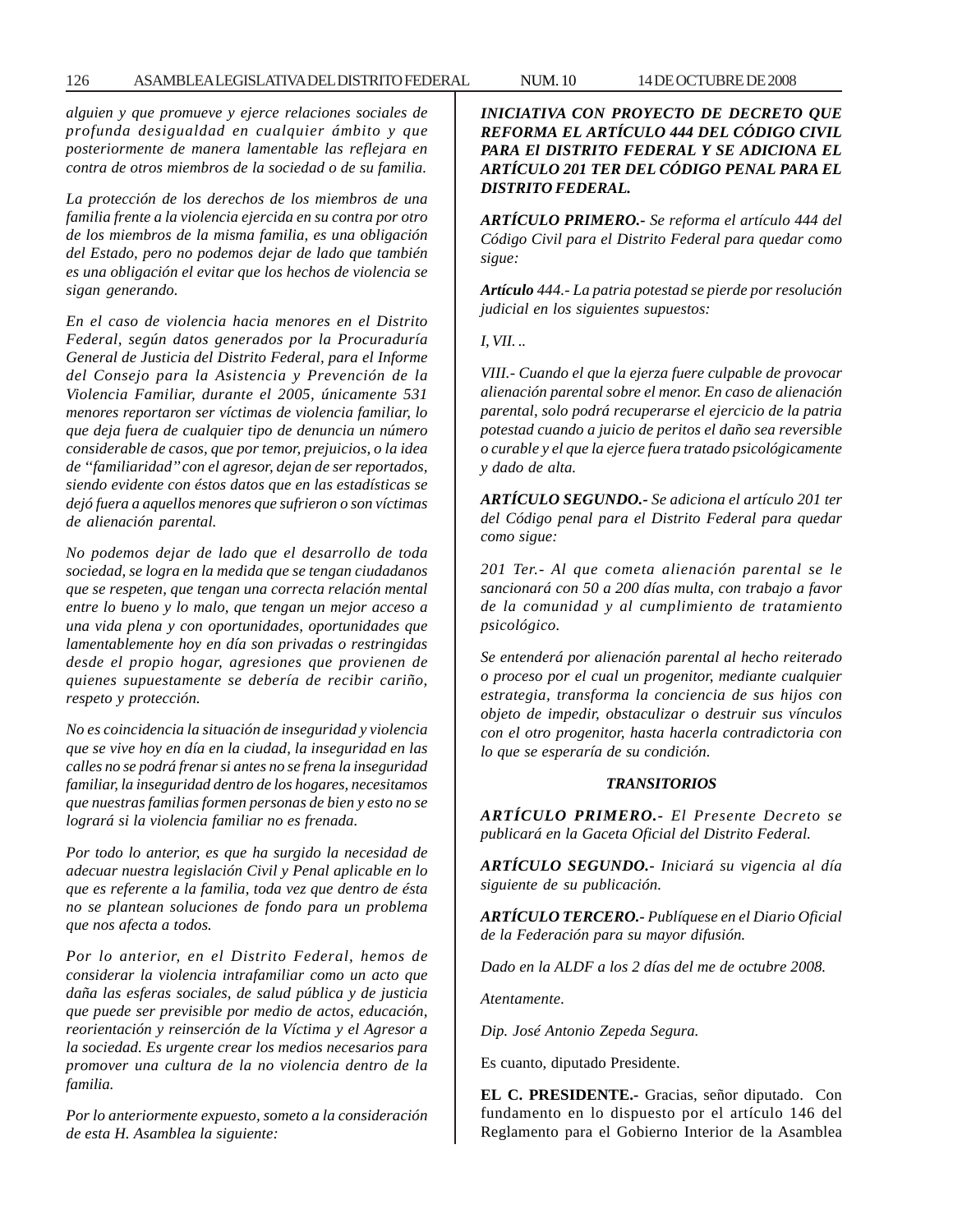Legislativa del Distrito Federal, se instruye la inserción íntegra de la iniciativa en el Diario de los Debates.

Asimismo, con fundamento en lo dispuesto por los artículos 36 fracciones V y VII, 89 de la Ley Orgánica y 28 y 86 del Reglamento para el Gobierno Interior, ambos de la Asamblea Legislativa del Distrito Federal, se turna para su análisis y dictamen a la Comisión de Administración y Procuración de Justicia.

Para presentar una iniciativa de decreto por el que se reforma el artículo 362, se adicionan los artículos 362-Bis y 362-Ter y se modifica la denominación del capítulo segundo del título Vigésimo Séptimo del Código Penal para el Distrito Federal, se concede el uso de la Tribuna al diputado Agustín Carlos Castilla Marroquín, del grupo parlamentario del Partido Acción Nacional. Adelante, señor diputado.

**EL C. DIPUTADO AGUSTÍN CARLOS CASTILLA MARROQUÍN**.- Con su venia, diputado Presidente.

*INICIATIVA DE DECRETO POR EL QUE SE REFORMA El ARTÍCULO 362, SE ADICIONAN LOS ARTÍCULOS 362 BIS Y 362 TER Y SE MODIFICA LA DENOMINACIÓN DEL CAPÍTULO II, DEL TÍTULO VIGÉSIMO SÉPTIMO DEL CÓDIGO PENAL PARA El DISTRITO FEDERAL.*

*DIP. MAURICIO ALONSO TOLEDO GUTIERREZ, PRESIDENTE DE LA MESA DIRECTIVA DE LA ASAMBLEA LEGISLATIVA DEL DISTRITO FEDERAL, IV LEGISLATURA.*

## *P R E S E N T E.*

*El Diputado Agustín Castilla Marroquín, integrante del Grupo Parlamentario del Partido Acción Nacional, con fundamento en lo dispuesto por los artículos 122, Apartado A, Base Primera, fracción V, inciso h) de la Constitución Política de los Estados Unidos Mexicanos; 42 fracción XI y 46, fracción I, del Estatuto de Gobierno del Distrito Federal; 10, fracción I y 17, fracción IV de la Ley Orgánica de la Asamblea Legislativa del Distrito Federal; y 85, fracción I, del Reglamento para el Gobierno Interior de la Asamblea Legislativa del Distrito Federal, presenta ante ésta Honorable Soberanía la siguiente INICIATIVA DE DECRETO POR EL QUE SE REFORMA El ARTÍCULO 362, SE ADICIONAN LOS ARTÍCULOS 362 BIS Y 362 TER Y SE MODIFICA LA DENOMINACIÓN DEL CAPÍTULO II, DEL TÍTULO VIGÉSIMO SÉPTIMO DEL CÓDIGO PENAL PARA El DISTRITO FEDERAL, a fin de incluir el tipo penal de Terrorismo, conforme a la siguiente:*

### *EXPOSICIÓN DE MOTIVOS*

*Actualmente el Distrito Federal no cuenta con un tipo penal que sancione concretamente los actos de terrorismo,*

*sólo existe el delito de Ataques a la Paz Pública, que es en cierta manera parecido al que se propone en la presente iniciativa y tiene algunas características que coinciden con los tipos penales de terrorismo de diversas Entidades Federativas, sin embargo, el delito de Ataques a la Paz Pública vigente no cuenta con los elementos típicos necesarios para que podamos castigar concretamente a los terroristas, es decir, deja de lado hipótesis jurídicas que de configurarse también constituyen delitos, como lo es el realizar una serie de actos que tengan como fin el producir alarma, temor o terror en la población, lo que precisamente constituye terrorismo. Para mayor claridad transcribimos el delito de referencia:*

# *CAPÍTULO II ATAQUES A LA PAZ PÚBLICA*

*ARTÍCULO 362. Se le impondrán de cinco a treinta años de prisión y suspensión de derechos políticos hasta por diez años, al que mediante la utilización de sustancias tóxicas, por incendio, inundación o violencia extrema, realice actos en contra de las personas, las cosas o servicios públicos, que perturben la paz pública o menoscaben la autoridad del Gobierno del Distrito Federal, o presionen a la autoridad para que tome una determinación.*

*Es necesario derogar el delito de Ataques a la Paz Pública y en su lugar establecer el de Terrorismo, ya que el primero deja un vacío legal que puede dar lugar a que los que realicen actos terroristas evadan ''legalmente'' la acción de la justicia. Ello es así en virtud de que el Derecho Penal es estricto y de aplicación literal, es decir, no admite analogía ni mayoría de razón en su interpretación ni en su aplicación, por lo que atendiendo el principio de nulla poena sine lege, si no existe un tipo penal específico que sancione las conductas terroristas, los mismos pueden quedar libres.*

*En este sentido, de perpetrarse uno de estos detestables actos en nuestra Ciudad, no existiría una sanción concreta para quien los cometiera, por lo que quizá sólo se sancionaría por los delitos de daño en propiedad ajena, homicidio o lesiones, pero no por el acto mismo de producir alarma, temor o terror en la población, perturbando la paz pública o menoscabando la seguridad y autoridad del Gobierno del Distrito Federal, o bien, para presionar a la autoridad para que tome una determinación.*

*Incluso si estos actos se realizan por medio de explosivos, el actual tipo penal de ataques a la paz pública al no contemplar este supuesto, el mismo no se actualiza, por lo que no se podría sancionar con la pena que corresponde a ese delito, razón por la cual, proponemos incluir en el tipo penal de Terrorismo la sanción para quien mediante la utilización de explosivos o cualquier tipo de armas realice actos terroristas, tal como se verá más adelante.*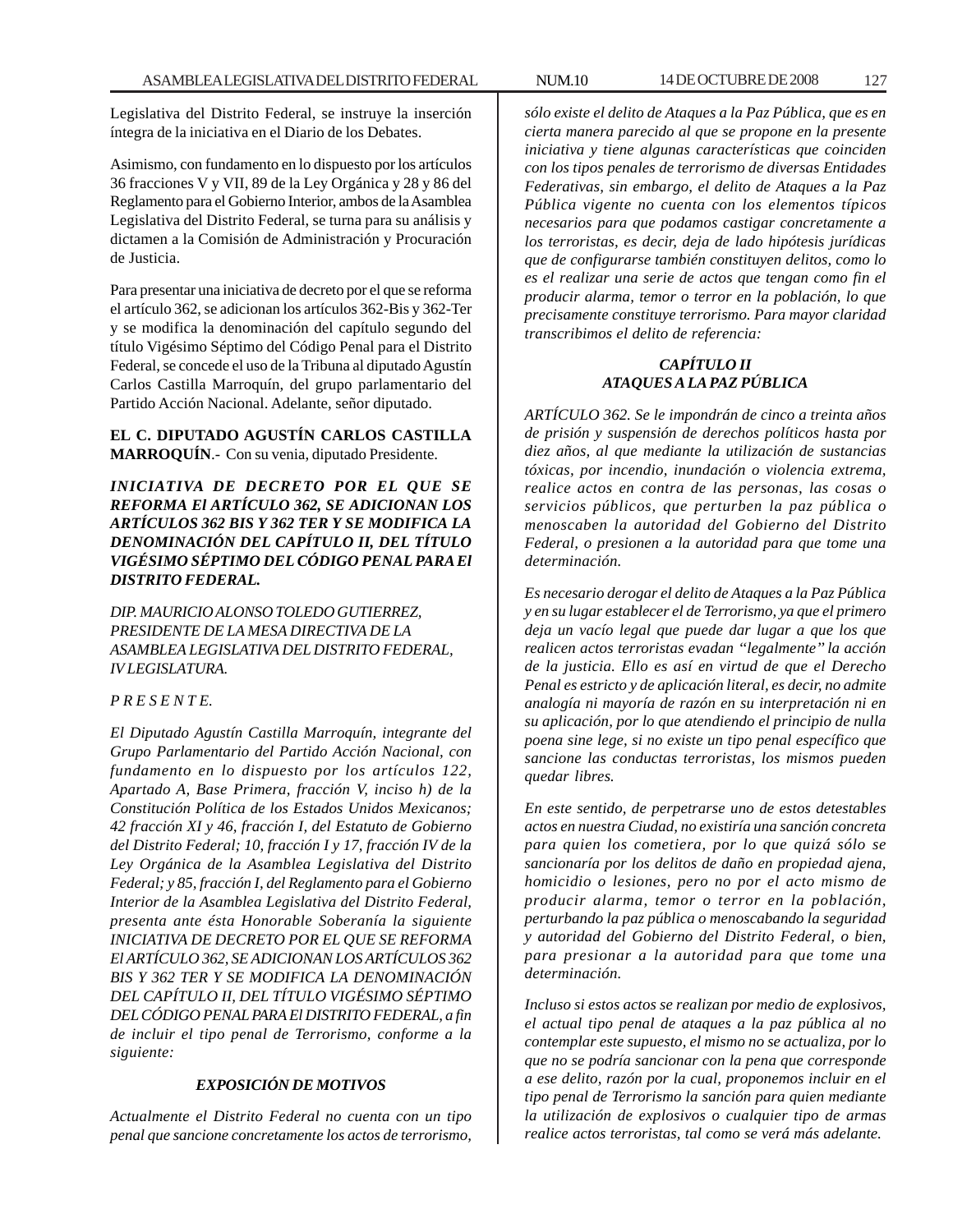*Respecto a la definición de terrorismo, el Diccionario de la Real Academia de la Lengua Española nos proporciona el siguiente:*

*''1. m. Dominación por el terror.*

*2. m. Sucesión de actos de violencia ejecutados para infundir terror.*

*3. m. Actuación criminal de bandas organizadas, que, reiteradamente y por lo común de modo indiscriminado, pretende crear alarma social con fines políticos.''*

*Como vemos, el terror que engendran los actos deliberados de violencia en contra de la población, las cosas o servicios públicos deben ser fuertemente sancionados.*

*Así lo disponen diversos convenios, convenciones y protocolos globales relacionados con la represión del terrorismo. Se han sancionado hasta comienzos de 2008 los siguientes:*

*1. Convenio sobre las infracciones y ciertos otros actos cometidos a bordo de las aeronaves (Convenio sobre las aeronaves).*

*2. Convenio para la represión del apoderamiento ilícito de aeronaves (Convenio sobre el apoderamiento ilícito).*

*3. Convenio para la represión de actos ilícitos contra la seguridad de la aviación civil (Convenio sobre la aviación civil)*

*4. Convención sobre la prevención y el castigo de delitos contra personas internacionalmente protegidas, inclusive los agentes diplomáticos (Convención sobre los agentes diplomáticos)*

*5. Convención Internacional contra la toma de rehenes (Convención sobre la toma de rehenes)*

*6. Convención sobre la protección física de los materiales nucleares (Convención sobre los materiales nucleares)*

*7. Protocolo para la represión de actos ilícitos de violencia en los aeropuertos que presten servicios a la aviación civil internacional, complementario del Convenio para la represión de actos ilícitos contra la seguridad de la aviación civil, hecho en Montreal el 23 de septiembre de 1971 (Convención sobre los aeropuertos)*

*8. Convenio para la represión de actos ilícitos contra la seguridad de la navegación marítima (Convención sobre la navegación marítima)*

*9. Protocolo para la represión de actos ilícitos contra la seguridad de las plataformas fijas emplazadas en la plataforma continental (Protocolo sobre las plataformas fijas)*

*10. Convenio sobre la marcación de explosivos plásticos para los fines de detección (Convenio sobre los explosivos plásticos)*

*11. Convenio Internacional para la represión de atentados terroristas cometidos con bombas (Convención sobre los atentados terroristas cometidos con bombas)*

*12. Convenio Internacional para la represión de la financiación del terrorismo (Convención sobre la financiación del terrorismo)*

*13. Convenio internacional para la represión de los actos de terrorismo nuclear (Convención sobre el terrorismo nuclear)*

*14. Convención para prevenir y sancionar los actos de terrorismo configurados en delitos contra las personas y la extorsión conexa cuando estos tengan trascendencia internacional.*

*15. Convención Interamericana contra el Terrorismo del 2002*

*Atendiendo a lo establecido por el artículo 133 constitucional, los instrumentos jurídicos internacionales que hayan sido ratificados por el Estado Mexicano son de aplicación obligatoria en nuestro territorio nacional, así lo dispone dicho artículo:*

*''La Constitución, las leyes del Congreso de la Unión que emanen de ella y todos los Tratados que estén de acuerdo con la misma, celebrados y que se celebren por el Presidente de la República, con aprobación del Senado, serán la Ley Suprema de toda la Unión. Los jueces de cada Estado se arreglarán a dicha Constitución, leyes y tratados, a pesar de las disposiciones en contrario que pueda haber en las Constituciones o leyes de los Estados.''*

*En este orden de ideas, resulta necesario atender los compromisos internacionales adquiridos por el Estado Mexicano, y a la vez, atender el reclamo de toda la sociedad mexicana que exige una fuerte sanción contra los actos terroristas que se perpetren en nuestro territorio, es necesario adecuar la legislación a la realidad.*

*Es así como los lamentables y totalmente reprochables actos terroristas perpetrados en el 15 de Septiembre del presente año en la Ciudad de Morelia, Michoacán, en donde se detonaron dos explosivos causando la muerte de 8 personas inocentes e hiriendo a 131, todos civiles, niños, mujeres y hombres que sólo acudieron al festejo cívico y pacífico de nuestras fiestas patrias, representan uno de los antecedentes más claros en el país respecto de actos terroristas.*

*Este tipo de actos violentos que buscan lastimar a la población y debilitar al Estado y la seguridad de nuestra*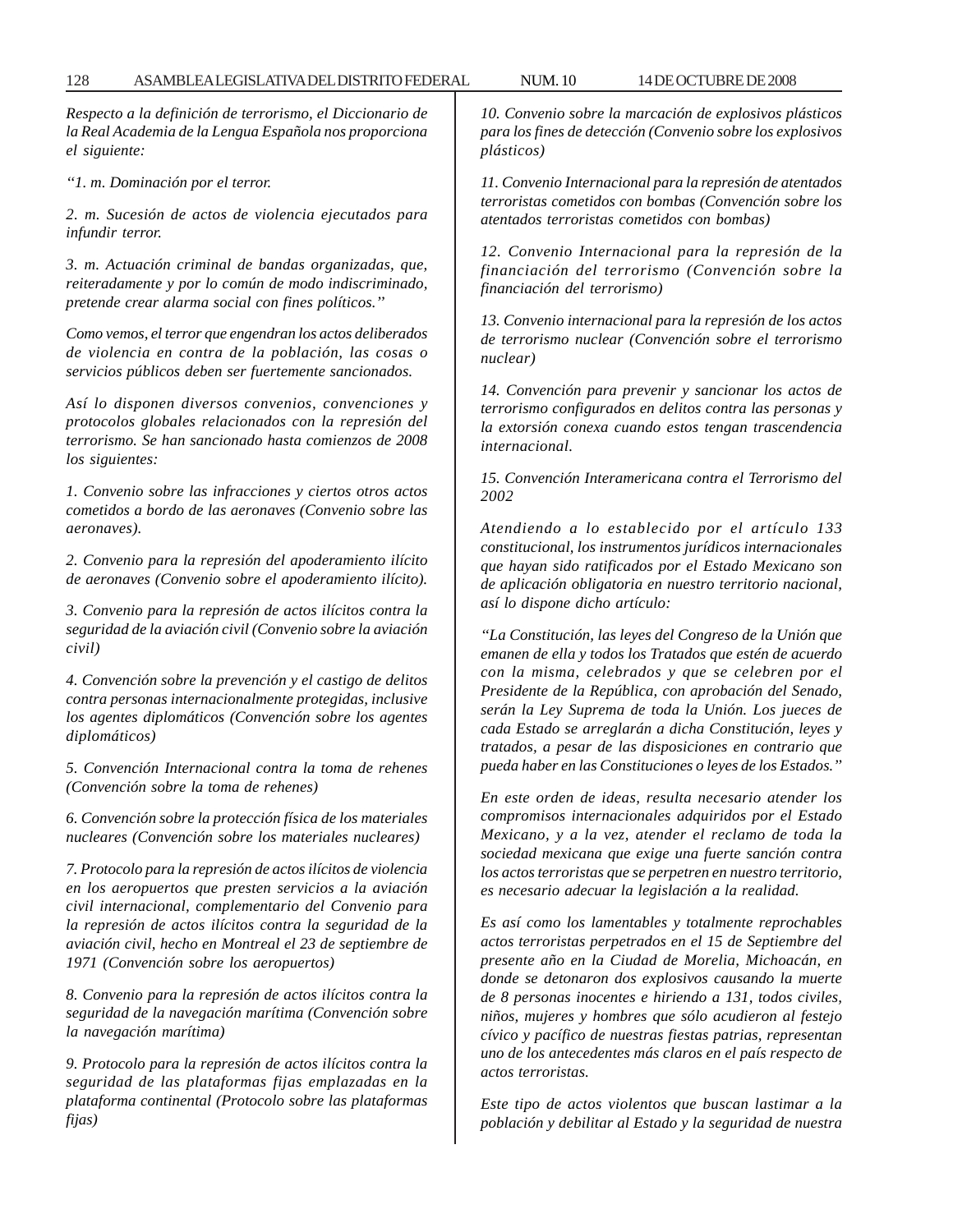*comunidad se han venido presentando, ya no de manera aislada en nuestro país, sino reiteradamente, tan solo enunciemos como ejemplo los atentados contra la sociedad, instituciones y servicios públicos que se realizaron con la detonación de bombas en una sucursal bancaria y en las sedes del PRI y del Tribunal Electoral del Poder Judicial de la Federación en noviembre de 2006, los ataques a instalaciones y ductos de PEMEX en septiembre de 2007, los múltiples atentados contra centros de seguridad pública en todo el país que tiene inmersos en el temor a los policías y que han incluso provocado la renuncia de altos mandos o la reciente detonación de un explosivo en la Ciudad de México, que según investigaciones oficiales, iba dirigida a las instalaciones de la Secretaría de Seguridad Pública del Distrito Federal.*

*Todos estos actos son evidentemente de índole terrorista y no se han podido sancionar como tales por no existir un tipo penal aplicable al caso concreto, es decir, se integró averiguación previa por daño en propiedad ajena, pero no específicamente por terrorismo, siendo así que ante tales circunstancias de hecho, es por lo que el derecho tiene que ser adecuado.*

*Debemos sancionar duramente estas conductas delictivas que ponen en riesgo la vida de cientos de personas y la estabilidad de nuestras instituciones constitucionalmente establecidas. El Estado Mexicano en su conjunto y particularmente el Distrito Federal debe atacar desde todos los flancos estas conductas, por lo que en el ámbito de competencia que nos corresponde como representantes populares, es desde el ámbito legislativo local como hacemos frente a los terroristas.*

*Es así que resulta urgente y necesario establecer el tipo penal de terrorismo a fin de que el propio Gobierno del Distrito Federal tenga las herramientas jurídicas necesarias para poder castigar a quien se atreva a realizar un acto de tales dimensiones, ya que si bien es cierto que existe el tipo penal de terrorismo en el Código Penal Federal, también lo es que la Procuraduría General de Justicia del Distrito Federal debe tener competencia en la investigación de estos ilícitos, ya que por obvias circunstancias es la primera autoridad en acudir a la atención e investigación de estos hechos delictivos.*

*Es de explorado derecho que la Procuraduría Local tiene atribuciones para investigar determinados delitos, sin embargo, atendiendo el principio de legalidad que rige los actos de la autoridad, es por lo que también resulta necesario establecer en la legislación sustantiva penal del Distrito Federal la descripción de la conducta típica de terrorismo a fin de que las autoridades locales puedan tener intervención en el esclarecimiento de estos hechos delictivos que llegasen a perpetrarse.*

*Resulta aún más importante establecer la modificación que se propone a fin de atender los criterios de corresponsabilidad entre los diversos ordenes de gobierno en la prevención del delito y en la administración y procuración de justicia, así como para la coordinación de acciones que tanto las autoridades federales como las locales llegasen a establecer para la realización de las investigaciones a que haya lugar en caso de ocurrir un acto terrorista en la capital, sobre todo, porque el Distrito Federal es la sede de los Poderes de la Unión.*

*Es importante mencionar que existe un rezago legislativo en el Distrito Federal en cuanto a la tipificación de dicha conducta delictiva, ya lo han establecido como tal 19 Entidades Federativas en sus respectivos Códigos Penales, entre las que se encuentran:*

*Baja California, Baja California Sur, Campeche, Chiapas, Coahuila, Durango, Guanajuato, Guerrero, Hidalgo, Michoacán, Morelos, Nayarit, Nuevo León, Puebla, Querétaro, Quintana Roo, Sinaloa, Tlaxcala y Zacatecas.*

*Dentro de la descripción del nuevo tipo penal se engloba la utilización de sustancias tóxicas, explosivos, cualquier tipo de armas, o bien, que por incendio, inundación o por cualquier otro medio violento, se realice actos en contra de las personas, las cosas o servicios públicos, y que estos actos persigan producir o que efectivamente produzcan alarma, temor o terror en la población o en un grupo o sector de ella, perturbando así la paz pública o en su caso, traten de menoscabar la seguridad y autoridad del Gobierno del Distrito Federal, o bien, se pretenda con dichos actos, presionar a la autoridad para que tome una determinación.*

*La descripción del tipo penal para el Distrito Federal varia respecto del Federal, en virtud de que en el local se sanciona, a diferencia del federal, si se llega a perturbar la paz pública o si se menoscaba la autoridad (y no solo la seguridad) del Gobierno del Distrito Federal. Asimismo, además de sancionar con prisión, también se sanciona con la suspensión de derechos políticos hasta por quince años, dada la magnitud de los actos cometidos.*

*En el mismo sentido, se propone sancionar al sujeto activo del delito con pena privativa de la libertad de diez a treinta años de prisión, estableciendo una penalidad alta dada las características del delito y la magnitud de las repercusiones que tiene la configuración del tipo penal.*

*De igual manera, esta alta sanción tiene la lógica de que el delito no prescriba en poco tiempo, es decir, para que el lapso de prescripción de la potestad de ejecutar las penas, o sea, el tiempo que tiene la autoridad para imponer las sanciones respectivas, prescribirá en un tiempo igual al fijado en la condena, de conformidad con el artículo 116 del Código Penal para el Distrito Federal.*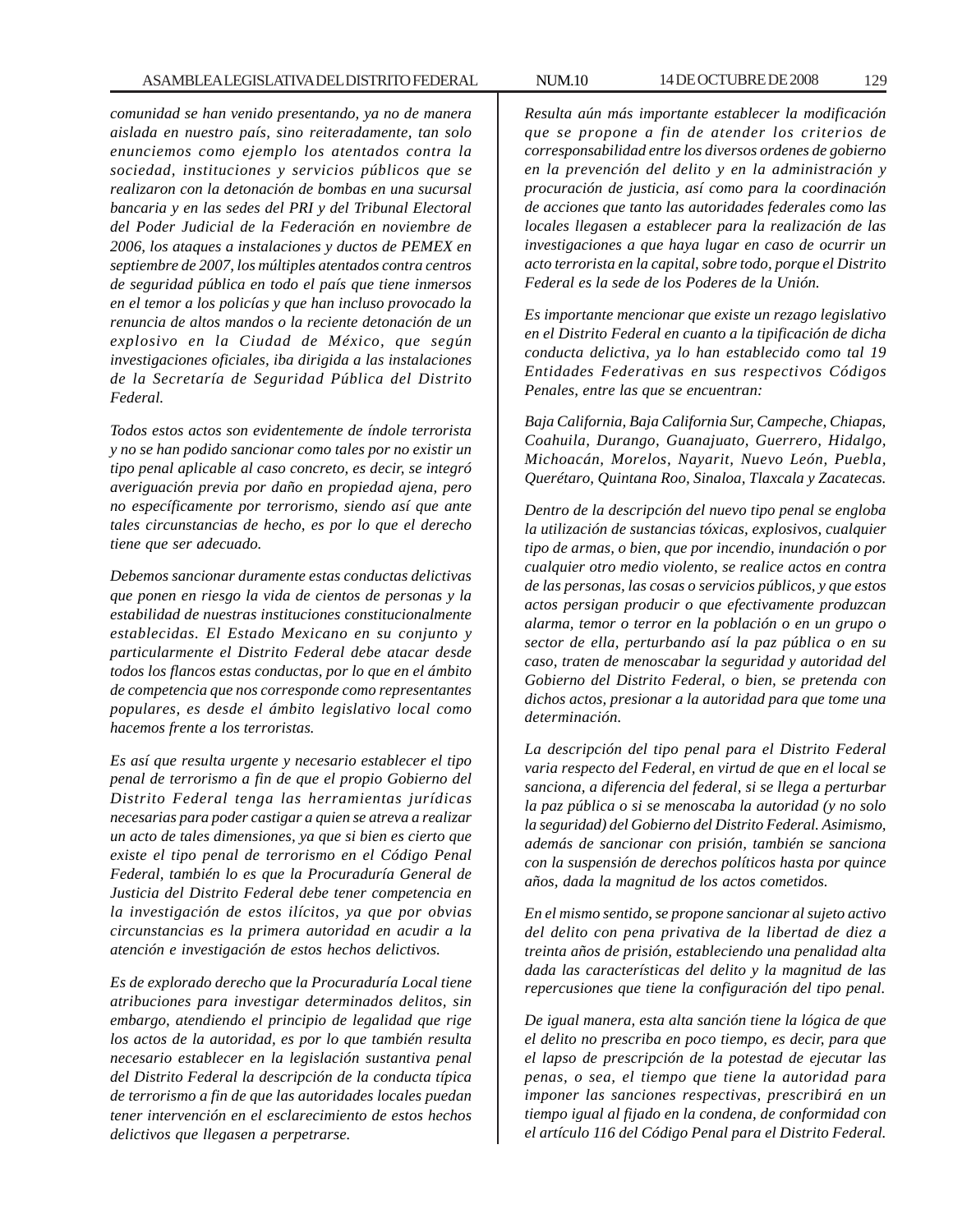*Asimismo, se sancionará a aquellos que tengan conocimiento de que alguna persona pretenda realizar actos terroristas, y de su identidad, y que no lo denuncien ante las autoridades, buscando atacar el encubrimiento y complicidad.*

*De igual manera, se castigará a aquellos que amenacen con realizar actos terroristas, ya que si alguien amenaza con realizar un acto que perturbe la paz pública o en su caso, intenten menoscabar la seguridad y autoridad del Gobierno del Distrito Federal, o bien, pretendan presionar a la autoridad para que tome una determinación con base a dichas amenazas, evidentemente ello genera también alarma, temor o en su caso terror en la población, lo cual evidentemente debe ser sancionado y la autoridad no puede estar expuesta a amenazas de esta índole.*

*Análogamente se sancionará a quien por cualquier medio de comunicación, anuncie, a sabiendas de su falsedad, la existencia de explosivos, sustancias tóxicas, biológicas, incendiarias o de cualquier otro medio capaz de causar daños a las personas o en instalaciones públicas o privadas, que produzcan alarma, temor o terror a las personas que se encuentren en su interior o perturben la paz pública o suspendan un servicio. Lo anterior en virtud de que al anunciar falsamente hechos que constituya terrorismo, también con ello se genera alarma, temor o terror en la población.*

*Lo anterior corresponde también a la realidad dado el alto número de amenazas de bomba que se han presentado en la capital, baste mencionar que se han recibido amenazas en los siguientes lugares: Torre Mayor (agosto de 2007), Junta Local de Conciliación y Arbitraje (febrero de 2008), en la sede de la Procuraduría General de Justicia del Distrito Federal (febrero de 2008), estación del Metro Ciudad Azteca. (febrero de 2008), y en las oficinas centrales del Tribunal Superior de Justicia del Distrito Federal (TSJDF) y del Servicio Médico Forense (Semefo) (abril 2008) .*

*Estas amenazas de bomba motivó la alerta máxima de las autoridades y desalojo de todo el personal y visitantes generando pánico generalizado y temor psicológico en toda la población, por lo que estas amenazas no se tratan de simples bromas, son verdaderos ataques a la tranquilidad de la sociedad que constituyen un efectivo riesgo, pudiendo poner en peligro la vida e integridad de los asistentes a un evento masivo o entre los ocupantes de un edificio que ante la alarma y terror generado por la amenaza de bomba, huyan aterrorizados aplastándose unos a otros, o simplemente generando ataques de nervios entre la población.*

*Es así que la teleología de la presente iniciativa lo constituye concretamente el atacar actos terroristas que intenten o logren generar alerta, temor o terror en la* *sociedad, es urgente tipificar estas conductas y sancionarlas fuertemente.*

*Con todo lo anteriormente expuesto y fundado, en aras de otorgar mayor seguridad a los habitantes de la ciudad y con el fin de atacar estos actos que agravian profundamente a la sociedad y la estabilidad de nuestras instituciones, presentamos ante el Pleno de ésta Asamblea Legislativa la siguiente:*

*INICIATIVA DE DECRETO POR EL QUE SE REFORMA EL ARTÍCULO 362, SE ADICIONAN LOS ARTÍCULOS 362 BIS Y 362 TER Y SE MODIFICA LA DENOMINACIÓN DEL CAPÍTULO II, DEL TÍTULO VIGÉSIMO SÉPTIMO DEL CÓDIGO PENAL PARA El DISTRITO FEDERAL.*

*ARTÍCULO PRIMERO.- Se reforma el artículo 362, se adicionan los artículos 362 BIS y 362 TER y se modifica la denominación del Capítulo 11, del Título Vigésimo Séptimo del Código Penal para el Distrito Federal para quedar como sigue:*

# *TÍTULO VIGÉSIMO SÉPTIMO*

### *DELITOS CONTRA LA SEGURIDAD DE LAS INSTITUCIONES DEL DISTRITO FEDERAL*

## *CAPÍTULO II TERRORISMO*

*ARTÍCULO 362. Se le impondrán de diez a treinta años de pensión y suspensión de derechos políticos hasta por quince años, sin perjuicio de las sanciones que correspondan por los delitos que resulten, al que mediante la utilización de sustancias tóxicas, explosivos, cualquier tipo de armas, o por incendio, inundación o por cualquier otro medio violento, realice actos en contra de las personas, las cosas o servicios públicos, que persigan producir o que produzcan alarma, temor o terror en la población o en un grupo o sector de ella, para así perturbar la paz pública o tratar de menoscabar la seguridad y autoridad del Gobierno del Distrito Federal, o presionen a la autoridad para que tome una determinación.*

*ARTÍCULO 362 BIS. Se aplicará sanción de tres a nueve años de prisión y hasta doscientos días multa al que teniendo conocimientos de las actividades de un terrorista y de su identidad, no lo haga saber a las autoridades.*

*ARTÍCULO 362 TER.- Se impondrá pena de cuatro a doce años de prisión y hasta quinientos días multa, a quien amenace con cometer un acto terrorista o haciendo uso de cualquier medio de comunicación, anuncie, a sabiendas de su falsedad, la existencia de explosivos, sustancias tóxicas, biológicas, incendiarias o de cualquier otro medio capaz de causar daños a las personas o en*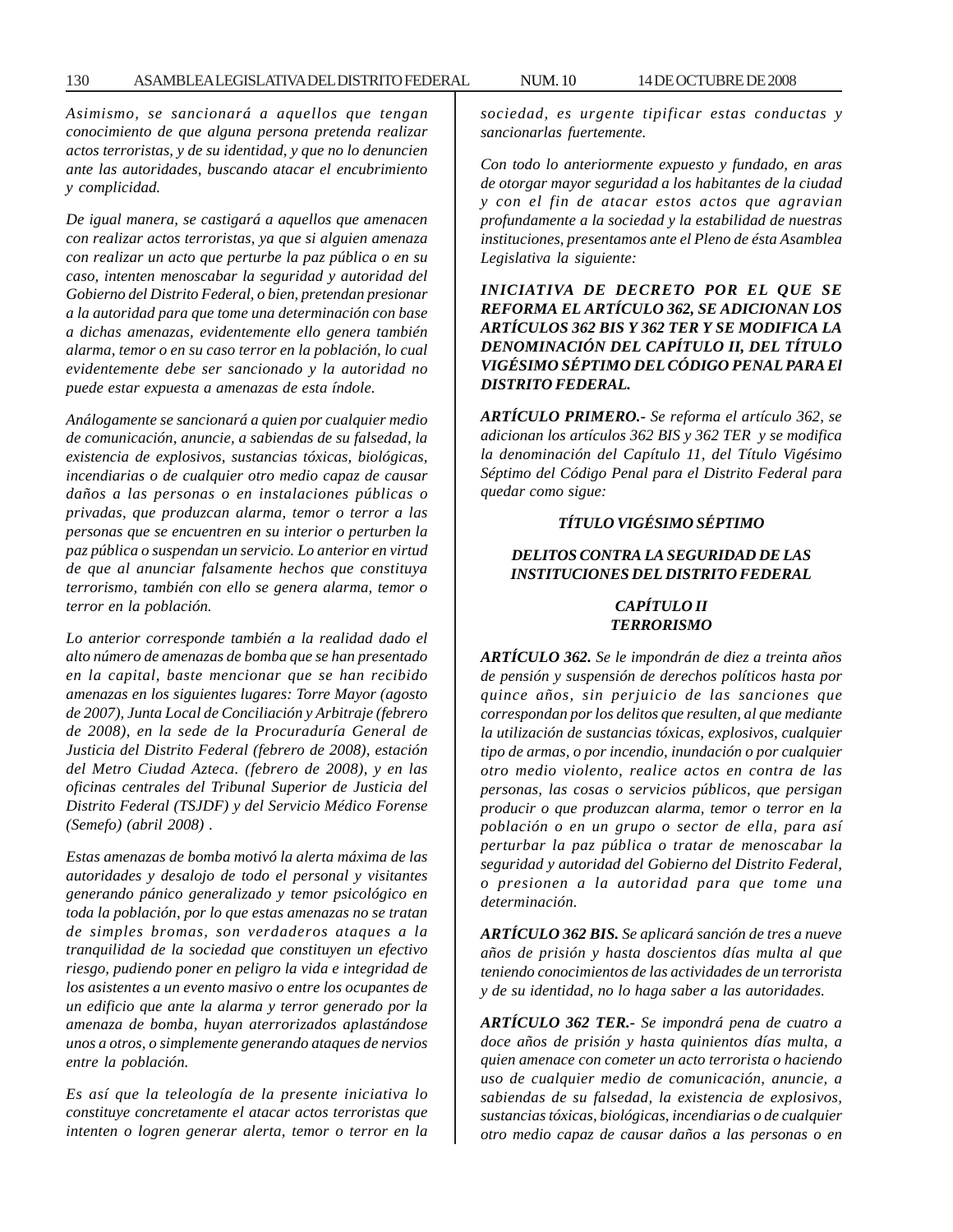*instalaciones públicas o privadas, que produzcan alarma, temor o terror a las personas que se encuentren en su interior, perturben la paz pública o suspendan un servicio.*

#### *TRANSITORIOS*

*PRIMERO. Publíquese en la Gaceta del Distrito Federal y en el Diario Oficial de la Federación para su mayor difusión.*

*SEGUNDO. El presente decreto entrará en vigor al día siguiente de su publicación.*

*Dado en el Recinto Legislativo del Distrito Federal, a los 14 días del mes de octubre del año dos mil ocho.*

*Dip. Agustín Carlos Castilla Marroquín.*

Es cuanto, diputado Presidente.

**EL C. PRESIDENTE.-** Gracias, señor diputado. Con fundamento en lo dispuesto por el artículo 146 del Reglamento para el Gobierno Interior de la Asamblea Legislativa del Distrito Federal, se instruye la inserción íntegra de la iniciativa en el Diario de los Debates.

Asimismo, con fundamento en lo dispuesto por los artículos 36 fracciones V y VII, 89 de la Ley Orgánica y 28 y 86 del Reglamento para el Gobierno Interior, ambos de la Asamblea Legislativa del Distrito Federal, se turna para su análisis y dictamen a la Comisión de Administración y Procuración de Justicia.

Para presentar una iniciativa de decreto por el cual se adiciona una fracción III del artículo 16-bis-1 de la Ley de Salud para el Distrito Federal, se concede el uso de la tribuna a la diputada María de la Paz Quiñones Cornejo, del grupo parlamentario del Partido Acción Nacional. Adelante, compañera diputada.

**LA C. DIPUTADA MARÍA DE LA PAZ QUIÑONES CORNEJO.-** Gracias, diputado Presidente.

# *INICIATIVA DE DECRETO POR EL CUAL SE ADICIONA LA FRACCIÓN III DEL ARTÍCULO 16 BIS 1 DE LA LEY DE SALUD PARA EL DISTRITO FEDERAL.*

*Dip. Martín Carlos Olavarrieta Maldonado Presidente de la Mesa Directiva de la Asamblea Legislativa del Distrito Federal, IV Legislatura*

#### *Presente.*

*Los que suscriben, diputados y diputadas a la Asamblea Legislativa del Distrito Federal, IV Legislatura, integrantes del Grupo Parlamentario del Partido Acción Nacional, con fundamento en lo dispuesto en el artículo 122, apartado C, Base Primera, Fracción V, Inciso i) de la Constitución Política de los Estados Unidos Mexicanos;*

*artículo 36, 42 fracción XIII, 46 fracción I del Estatuto de Gobierno del Distrito Federal; artículos 10 fracción I, 17 fracción IV, y 88 fracción I de la Ley Orgánica de la Asamblea Legislativa del Distrito Federal, y artículo 85, fracción I del Reglamento para el Gobierno Interior de la Asamblea Legislativa del Distrito Federal, someto a la consideración de esta H. Asamblea Legislativa la siguiente:*

*INICIATIVA DE DECRETO POR EL CUAL SE ADICIONA LA FRACCIÓN III DEL ARTÍCULO 16 Bis 1 DE LA LEY DE SALUD PARA EL DISTRITO FEDERAL, al tenor de la siguiente:*

## *EXPOSICIÓN DE MOTIVOS*

*Todos los mexicanos tienen derecho a ser incorporados al Sistema de Protección Social en Salud de conformidad con el artículo cuarto de la Constitución Política de los Estados Unidos Mexicanos, sin importar su condición social.*

*La protección social en salud es un mecanismo por el cual el Estado garantizará el acceso efectivo, oportuno, de calidad, sin desembolso al momento de utilización y sin discriminación a los servicios médico-quirúrgicos, farmacéuticos y hospitalarios que satisfagan de manera integral las necesidades de salud, mediante la combinación de intervenciones de promoción de la salud, prevención, diagnóstico, tratamiento y de rehabilitación, seleccionadas en forma prioritaria .según criterios de seguridad, eficacia, costo, efectividad, adherencia a normas éticas profesionales y aceptabilidad social. Como mínimo se deberán contemplar los servicios de consulta externa en el primer nivel de atención, así como de consulta externa y hospitalización para las especialidades básicas de: medicina interna, cirugía general, ginecoobstetricia, pediatría y geriatría, en el segundo nivel de atención.*

*La Ley General de Salud enumera entre los derechos de todos los mexicanos en el Título Tercero Bis, de la Protección Social en Salud, en el Capítulo 1, en Disposiciones Generales en el artículo 77 BIS 37 fracción VII, enumera como uno de los beneficios del sistema de protección Social en Salud entre otros la posibilidad de contar con su expediente clínico.*

*El expediente clínico es el conjunto de documentos escritos, gráficos e imagenológicos, en los cuales el personal de salud realiza registros, anotaciones y certificaciones correspondientes a su intervención. El contenido de este documento es fundamental para la atención del paciente. Sin embargo, éstos no son llenados conforme lo establece la Norma Oficial Mexicana NOM-168-SSA11998, lo que ha implicado que los pacientes cuenten con expedientes incompletos.*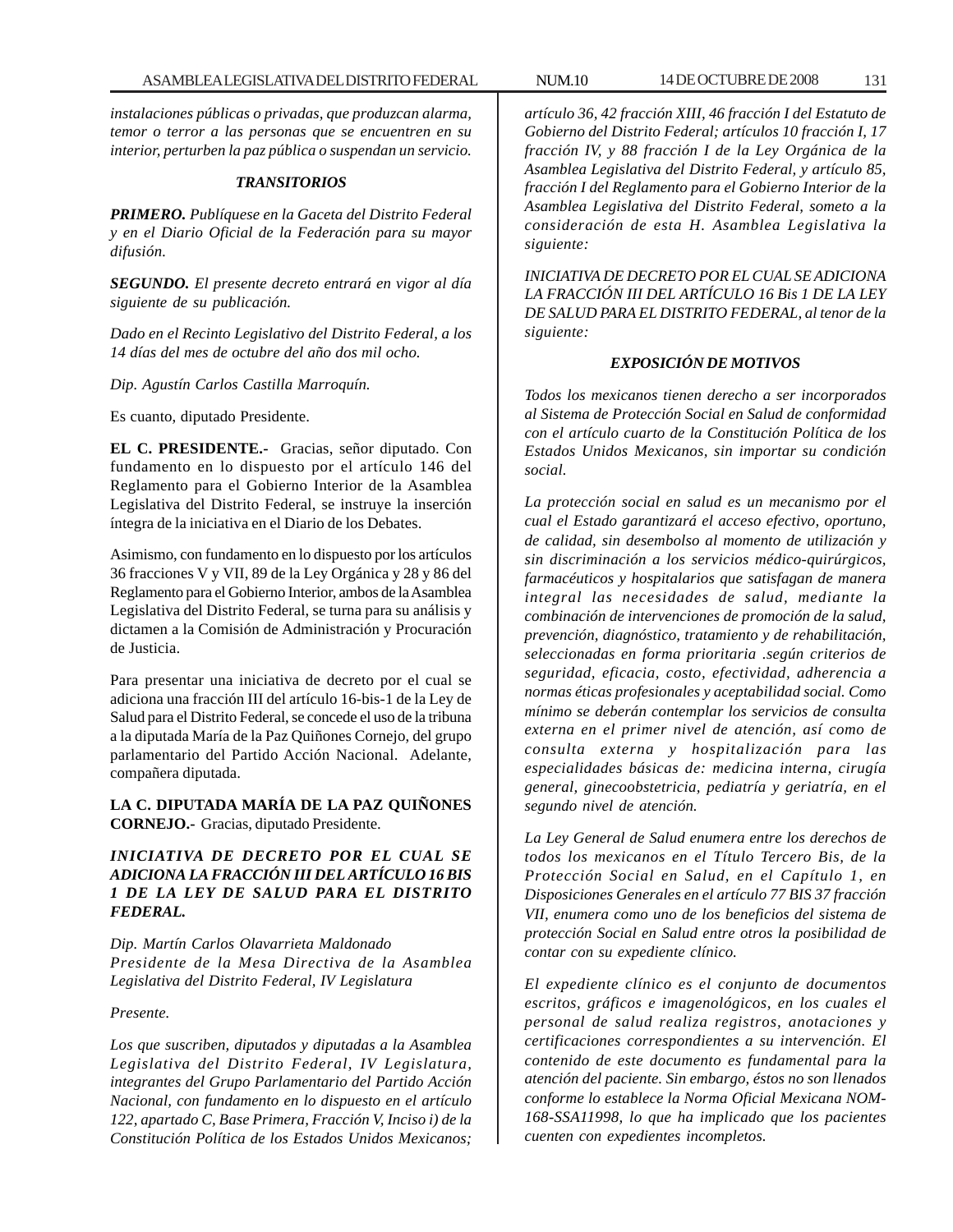*Cabe señalar que, en términos de la norma oficial mexicana NOM-168-SSA11998, del expediente clínico, éste debe contener todos los registros, anotaciones y demás elementos necesarios para acreditar la atención médica del paciente, por tanto, es un documento de gran importancia para el paciente como interesado primordial, por lo que deberá proporcionársele copia del mismo cuando este así lo solicite.*

*Así podemos afirmar que, la importancia del expediente clínico en el cuidado médico no deja de ser llamativo el hecho de que la gran mayoría de los pacientes que ingresan a un hospital ignoran el esfuerzo, el orden y la atención al detalle que requiere su ''Expediente Clínico''. Al momento del ingreso, en cada caso, se abre este importante documento que consta de muchos elementos y que constituye la base sobre la cual gira el cuidado del paciente durante su hospitalización. Las secciones principales de esta indispensable herramienta de trabajo son los datos generales, la historia clínica la cual, a su vez, consta de varias partes; las notas de progreso, las notas de enfermería, los resultados de los exámenes de laboratorio, de las radiografías y otros exámenes especiales; los protocolos de cirugía y anestesia, la hoja de signos vitales y medicamentos, etc. etc.*

*Pero el delicado trabajo del manejo del expediente hospitalario no termina allí. Al momento de la salida se cierra el documento mediante una lista de los diagnósticos y procedimientos realizados y en los casos más complejos se hace un resumen completo.*

*El expediente pasa luego a la sección de archivos clínicos de la Institución donde se ordena de acuerdo a estándares pre-establecidos, se introducen códigos numéricos según los diagnósticos, los cuales permiten revisiones posteriores, y se archiva. El sistema debe ser lo suficientemente adecuado como para que ese expediente, que puede contener información realmente crítica para el adecuado cuidado de un paciente, sea fácilmente accesible, incluso fuera de las horas regulares.*

*Es evidente entonces que para los médicos y las Instituciones Hospitalarias debe ser toda una meta mantener expedientes y archivos de muy alta calidad. En los países en que se aplica a médicos e Instituciones un proceso de acreditación, este aspecto es revisado por personas, no necesariamente médicos, debidamente entrenadas para este fin. Por otra parte, el público debería estar informado sobre estos detalles y debería también ser consciente de la serie de gastos (personal, papelería, mobiliario, microfilmaciones, cómputos, espacio, etc.) que todo esto acarrea y que en realidad deben ser vistos como inversiones en su salud.*

*En cambio a la atención a través de la consulta externa, los patrones son menos rígidos y la situación no está tan* *bien definida. Existen Instituciones o clínicas en las que el expediente de atención a pacientes no hospitalizados es también extraordinariamente bien llevado. Al igual, hay grupos de médicos que comparten un expediente único para cada paciente, con muy buen resultado, como también excelentes médicos generales que mantienen sus expedientes no solamente muy funcionales sino también nítidamente ordenados. Sin embargo con demasiada frecuencia, la atención de consulta externa por médicos primarios y especialistas está orientada a resolver un problema o síntoma único o momentáneo y el registro de la atención suministrada no se hace, o se hace en forma muy superficial.*

*Es evidente que la atención a un paciente que acude a una clínica por segunda o tercera vez será mucho mejor e incluso mucho más rápida si su enfermedad principal y sus antecedentes personales o familiares, sus alergias, sus problemas socioeconómicos y sus hallazgos en un cuidadoso examen físico inicial, han sido consignados en un expediente o cuadrícula. Como es lógico, el formato puede variar considerablemente de una especialidad a otra. El pediatra hará énfasis en crecimiento, desarrollo e inmuniciones, el obstetra seguramente contará con una hoja de control de embarazos; el dermatólogo, el ortopeda y el cirujano, especialidades estas en que los problemas se resuelven rápidamente, tal vez tengan solamente una ficha para anotar fechas, procedimientos y diagnósticos.*

*Para lo médicos que actúan como médicos de cabecera y que muchas veces controlan una situación particular de salud (casos típicos con los de la Diabetes y la Hipertensión) a lo largo de muchos años, contar con un expediente clínico, completo, accesible, detallado, ordenado y adecuadamente archivado, importantísimo. Además de las notas correspondientes a cada visista, en este documento se deben detallar otros eventos como por ejemplo las hospitalizaciones, los informes de laboratorio, las respuestas a cartas de referencia y los nuevos diagnósticos o complicaciones.*

*Al respecto en el mes de enero del presente año, la Secretaria de Salud del Distrito Federal anuncio su compromiso de asignar para el ejercicio fiscal 2008, 10 millones de pesos a través de Seguro Popular, para la implementación del Sistema de Expediente Clínico Electrónico.*

*De acuerdo con la Secretaria de Salud Local, con este sistema se pretende garantizar el llenado completo del perfil clínico de toda persona que reciba atención a sus salud y concentrar en un solo lugar la información para realizar un mejor diagnostico, expediente que deberá ser proporcionado al paciente que así lo solicite.*

*Finalmente podemos agregar que, la utilización progresiva de los sistemas de cómputo, tarde o temprano*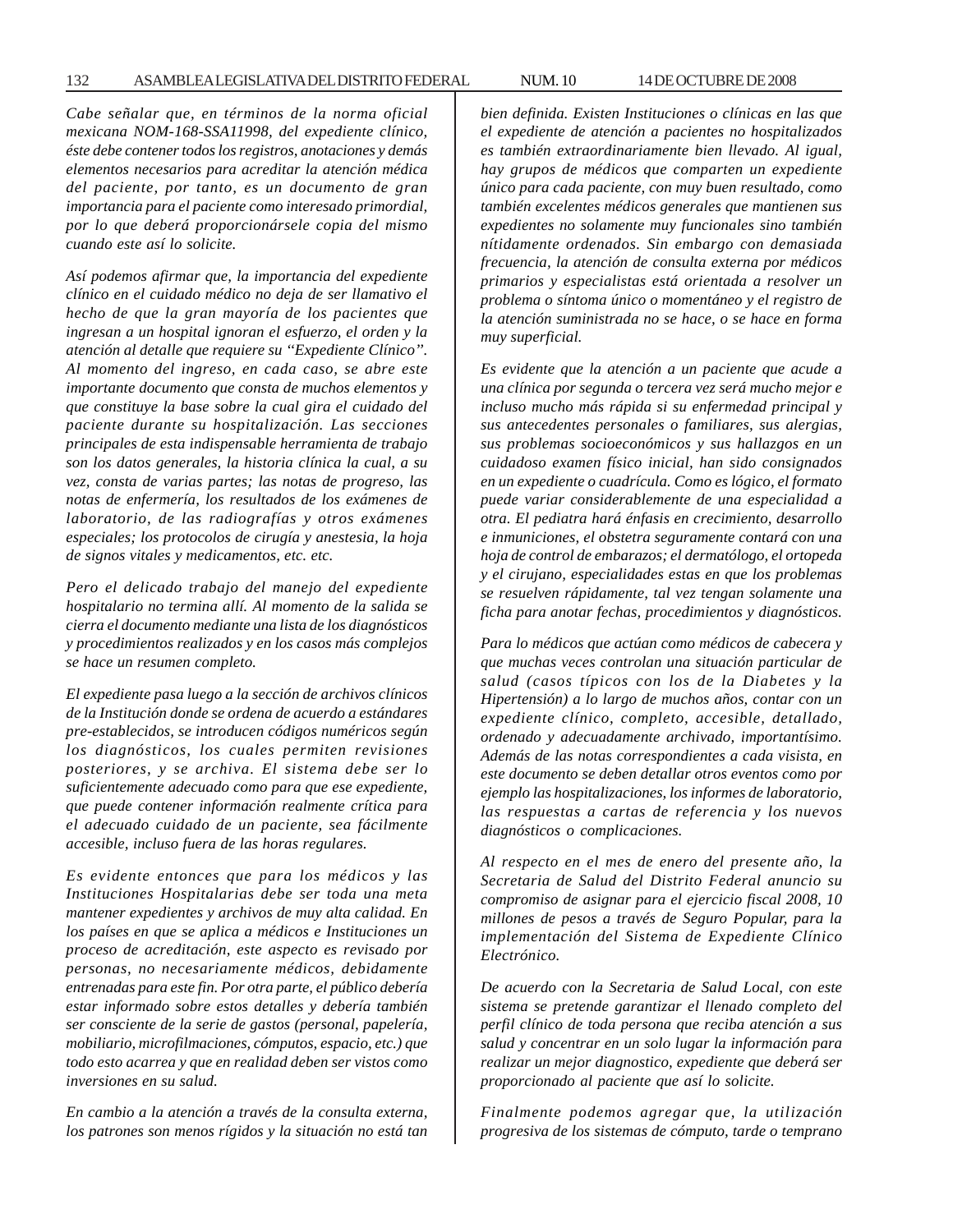*modificará la forma en que se registra y se acumula la información pero en ningún caso la información misma. En relación con este tema, por ahora y hasta donde tenemos la menor duda de que esto cambiará en un futuro más cercano que lejano y que eventualmente el paciente mismo podrá tal vez llevar un CD-ROM de médico a médico, con toda la información clínica pertinente a su caso. Mientras esto no ocurra, el médico deber persistir en el sano hábito de mantener anotaciones adecuadas cada vez que atienda a un paciente para que en el momento que este lo requiera pueda contar con un expediente clínico claro y veras o para la atención en su salud.*

*Por lo anteriormente expuesto y fundado, sometemos a la consideración de esta Honorable asamblea del Distrito Federal la siguiente: INICIATIVA DE DECRETO POR EL CUAL SE ADICIONA LA FRACCIÓN III DEL ARTÍCULO 16 BIS 1 DE LA LEY DE SALUD PARA EL DISTRITO FEDERAL.*

*UNICO.- Se adiciona la Fracción III del artículo 16 Bis 1 de la Ley de Salud para el Distrito Federal, para quedar como sigue:*

*''ARTÍCULO 16 BIS 1.- El usuario podrá:*

*I.- Cambiar de médico, si considera que éste, no procede profesionalmente y éticamente durante su tratamiento…*

*II.-….*

*III.- Acceder, sin costo alguno en el momento que lo desee, a su expediente clínico y poder obtener una reproducción del mismo cuando así lo requiera.*

### *TRANSITORIOS*

*ÚNICO.- El presente decreto entrará en vigor el día siguiente de su publicación en la gaceta Oficial del Distrito Federal para su mayor difusión publíquese también en el Diario Oficial de la Federación.*

*Dado en el Recinto Legislativo, Distrito Federal, 9 Octubre 2008.*

*Firman por el Grupo Parlamentario del Partido Acción Nacional: Dip. Margarita María Martínez Fisher; Dip. José Antonio Zepeda Segura; Dip. Alfredo Vinalay Mora; Dip. Ezequiel Rétiz Gutiérrez; Dip. Elvira Murillo Mendoza; Dip. Jacobo Manfredo Bonilla Cedillo; Dip. Agustín Carlos Castilla Marroquín; Dip. Miguel Ángel Errasti Arango; Dip. Ramón Miguel Hernández Labastida; Dip. Kenia López Rabadán; Dip. María de la Paz Quiñones Cornejo; Dip. Daniel Ramírez del Valle; Dip. Jorge Romero Herrera; Dip. Celina Saavedra Ortega; Dip. María del Carmen Segura Rangel; Dip. Paula Adriana Soto Maldonado; Dip. Jorge Triana Tena.*

Es cuanto, diputado Presidente.

**EL C. PRESIDENTE.-** Gracias, compañera diputada. Con fundamento en lo dispuesto por el artículo 146 del Reglamento para el Gobierno Interior de la Asamblea Legislativa del Distrito Federal, se instruye la inserción íntegra de la iniciativa en el Diario de los Debates.

Asimismo, con fundamento en lo dispuesto por los artículos 36 fracciones V y VII, 89 de la Ley Orgánica y 28 y 86 del Reglamento para el Gobierno Interior, ambos de la Asamblea Legislativa del Distrito Federal, se turna para su análisis y dictamen a la Comisión de Salud y Asistencia Social.

Para presentar una iniciativa con proyecto de decreto por la que se reforman y derogan diversas disposiciones relativas a la materia testamentaria del Código Civil, del Código de Procedimientos Civiles y la Ley de Notariado, todas del Distrito Federal, se concede el uso de la tribuna al diputado Arturo Santana Alfaro, del grupo parlamentario del Partido de la Revolución Democrática. Adelante señor diputado.

**EL C. DIPUTADO ARTURO SANTANA ALFARO.-** Con su venia, diputado Presidente.

*INICIATIVA QUE REFORMA LOS ARTÍCULOS 1499, 1500 Y 1549 BIS Y DEROGA LOS ARTÍCULOS 1501, 1565, 1566, 1567, 1568, 1569, 1570, 1571, 1572, 1573, 1574, 1575, 1576, 1577, 1578, 1579, 1580, 1581, 1582, 1583, 1584, 1585,1586,1587,1588,1589,1590,1591,1592,1593, 1594, 1595, 1596, 1597 Y 1598 DEL CÓDIGO CIVIL PARA EL DISTRITO FEDERAL, 876-BIS, 884, 885, 886, 887, 888, 889, 890, 891, 892 DEL CÓDIGO DE PROCEDIMIENTOS CIVILES PARA EL DISTRITO FEDERAL Y 178 DE LA LEY DEL NOTARIADO.*

## *HONORABLE ASAMBLEA DEL DISTRITO FEDERAL.*

*El que suscribe, Diputado Arturo Santana Alfaro, integrante del Grupo Parlamentario del Partido de la Revolución Democrática, con fundamento en los artículos 122, apartado C, base primera, fracción V inciso h) de la Constitución Política de los Estados Unidos Mexicanos, 42 fracción XII del Estatuto de Gobierno del Distrito Federal; 10, fracción 1; 17 fracción V; 88 fracción I, 89, párrafos primero y segundo de la Ley Orgánica de la Asamblea Legislativa del Distrito Federal y 85 fracción I del Reglamento para el Gobierno Interior de la Asamblea Legislativa del Distrito Federal presento la siguiente iniciativa que reforma los artículos 1499, 1500 Y 1549 Bis y deroga los artículos 1501, 1565, 1566,1567,1568,1569,1570,1571,1572,1573,1574, 1575, 1576, 1577, 1578, 1579,1580,1581, 1582, 1583, 1584, 1585,1586, 1587, 1588, 1589, 1590, 1591, 1592, 1593, 1594, 1595, 1596, 1597 Y 1598 del Código Civil; 876- Bis, 884, 885, 886, 887, 888, 889, 890, 891, 892 del Código*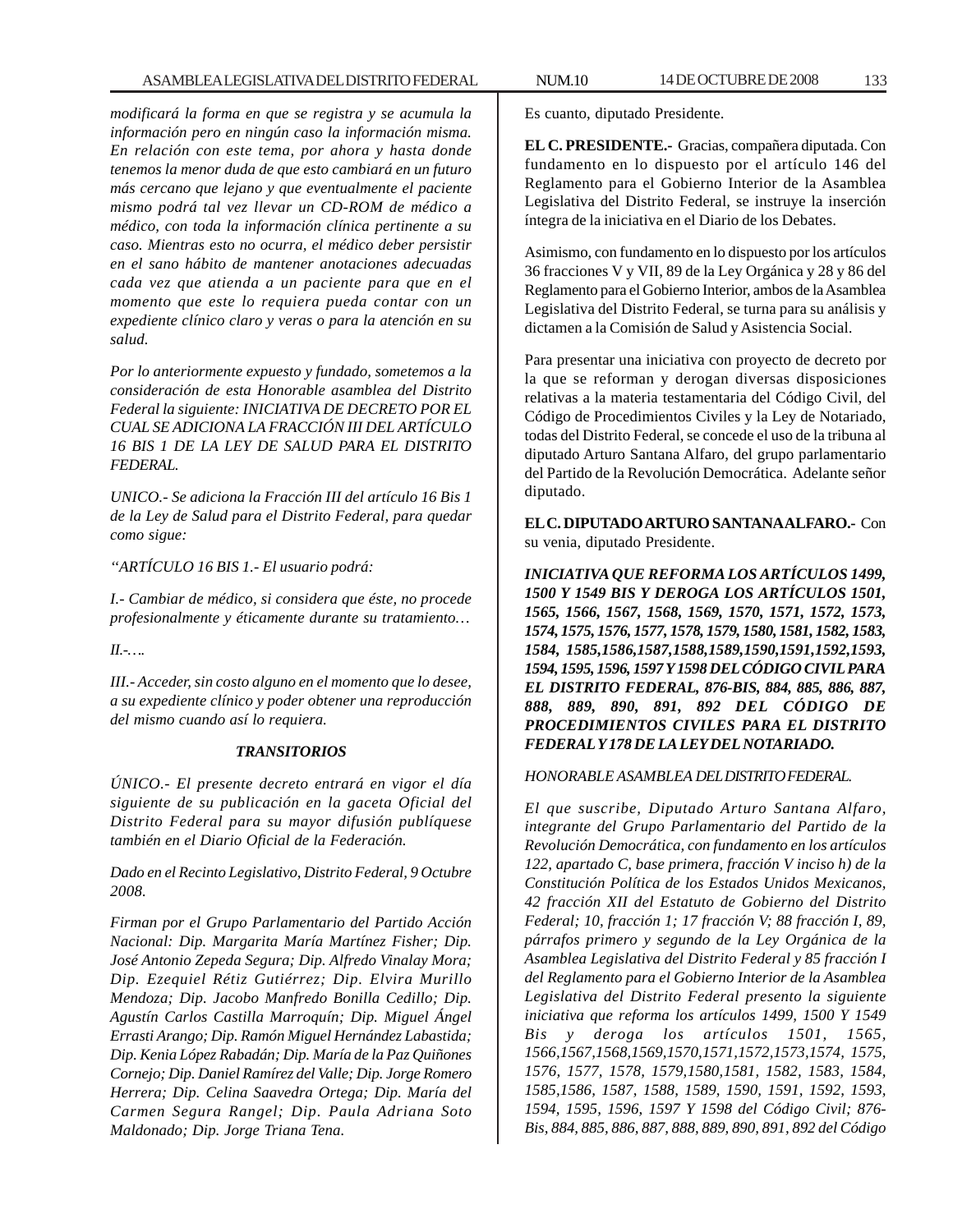*de Procedimientos Civiles y reforma el artículo 178 de la Ley del Notariado todos para el Distrito Federal, al tenor de la siguiente:*

### *EXPOSICIÓN DE MOTIVOS*

*Las Instituciones que no se actualizan tienden a desaparecer o por lo menos están condenadas a ser letra muerta en nuestra Legislación, son ajustes que debe hacer el sistema legislativo a una realidad cambiante que requiere nuevos patrones jurídicos para continuaron un proceso de desarrollo en el cual el Distrito Federal pasa de ser un simple espectador, a un verdadero actor del proceso de modernización. En corto tiempo hemos presenciado cambios profundos en diversas materias, siendo una de ellas la sucesoria, donde se creó en 1994 el Testamento Público Simplificado.*

*Ahora bien, y siguiendo con la materia sucesoria los artículos 1499, 1500 y 1501 del Código Civil para él Distrito Federal, nos refieren que los testamentos pueden ser Ordinarios entre los que se comprende el Público Abierto, el Público Cerrado, el Público Simplificado, y el Ológrafo; y Testamentos Especiales, dentro de los que se considera el Privado, el Militar, el Marítimo y Hecho en País Extranjero.*

*En este marco de posibilidades de disposiciones de última voluntad podemos observar que algunos son derecho vivo y vigente, mientras que otros son letra muerta.*

*Es por ello, que la dinámica legislativa necesita vivir y convivir con el pensamiento social para detectar aquellas formulas que van cayendo en desuso y actualizar los ordenamientos legales, a fin de mantenerlos acordes a una realidad cambiante, porque así lo exige la dinámica social.*

*Estoy convencido que la materia testamentaria necesita un momento de reflexión, ya que algunos tipos de testamentos han dejado de ser utilizados; es preciso comentar que en 1928 y con el propósito de armonizar los intereses individuales a los de las mayorías se expidió el Código Civil para el Distrito Federal en materia común y para toda la República en materia Federal, el cual al entrar en vigor en 1932, tuvo como finalidad extender la esfera del derecho del rico al pobre, del propietario al trabajador, del industrial al asalariado, así como del hombre a la mujer, sin ninguna restricción ni exclusivismo.*

*Inicialmente en la sucesión por testamento, se ordenó que cuando el testador disponía de sus bienes a favor de personas que no fueran sus herederos legítimos, tenía obligación de dejar a la Beneficencia Pública el veinte por ciento de sus bienes, una de las cuestiones donde se revela el cambio de mentalidad es en el concepto de testamento, el cual incluye como objeto la declaración o cumplimiento de deberes para después de la muerte, es* *cierto, que por principio de cuentas en un testamento se nombran herederos y legatarios, pero también es cierto que no es el único objeto de la Institución, ya que existen múltiples deberes que se pueden cumplir en el documento de última voluntad como son el reconocimiento del hijo o de una deuda. Así nos encontramos que el artículo 1295 ala letra señala que: Testamento es un acto personalísimo, revocable, libre, por el cual una persona capaz dispone de sus bienes y derechos, y declara o cumple deberes para después de su muerte, definición que partiendo de la importancia que representa para la vida normativa de nuestra ciudad en materia testamentaria quedo establecido con la misma redacción y número en que se encontraba dentro del entonces Código Civil para el Distrito Federal en Materia Común, y para toda la República en Materia Federal.*

*Es bien sabido que para que el testamento exista se debe manifestar la voluntad del testador de una manera clara y expresa, si no hay manifestación de voluntad no puede existir esta figura jurídica. La manifestación debe hacerse en términos absolutos, es decir, no se acepta una manifestación de voluntad tácita que se pretenda deducir de hechos, ni tampoco puede el testador manifestar su voluntad mediante señas o monosílabos contestando a las preguntas que se le hagan.*

*Por virtud del testamento, generalmente se transmiten bienes, derechos y obligaciones, que no extinguen con la muerte'; cuando la transmisión es a título universal existe la institución de herederos y debe entenderse el acto por virtud del cual el testador transmite a una o varias personas la totalidad de su patrimonio.*

*Otro objeto del testamento es la declaración o cumplimiento de deberes, el testador puede reconocer deudas cuando no consten en documento y aún existiendo puede darles tratamiento especial a efecto de que se garanticen en forma real; el testador puede realizar deberes de ascendiente como el reconocimiento del hijo o hija, situación que acarrea consecuencias en cascada como son la obligación de alimentos, uso de nombre y derecho a heredar.*

*Con esta panorámica del concepto de la Institución, podemos iniciar un breve estudio de los diferentes tipos de testamento para a continuación exponer las causas por las cuales debe operar una reforma.*

*En relación al Testamento Público Abierto, este es la disposición de última voluntad personalísimo, revocable y libre que otorga una persona capaz ante Notario, donde dispone de sus bienes y derechos y declara o cumple deberes para después de su muerte, sumado a ello existen las Jornadas Notariales que además de la regularización de la propiedad ofrecen la elaboración del Testamento Público Abierto a precios accesibles.*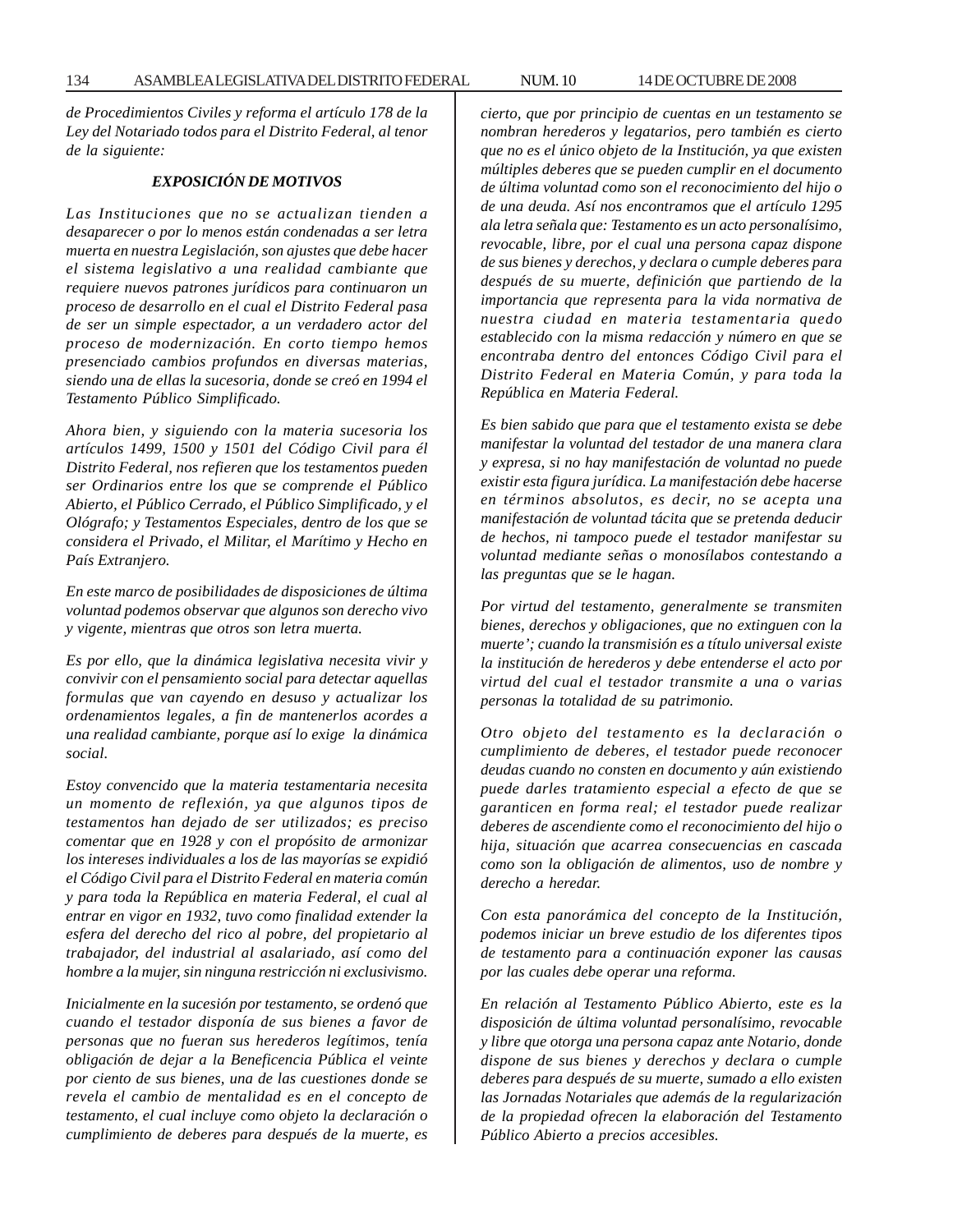*El Testamento. Público Cerrado es aquel, escrito por el testador o por alguna persona a su ruego en papel común y que se presenta en sobre cerrado ante Notario y tres testigos, en donde el Notario únicamente dará fe de la presentación y levantará un acta en el protocolo y asentará en la cubierta del documento dicha circunstancia, debiendo ser firmada por el testador, testigos y Notario.*

*Ahora bien y tratando de atender los requerimientos que la vida moderna demanda en materia sucesoria se creó en 1994 el Testamento Público Simplificado, desafortunado suceso que impacto negativamente principios fundamentales como el de revocación; pero con esto nos damos cuenta que aun en la actualidad y con toda la experiencia legislativa se pueden cometer atrocidades y echar por tierra principios centenarios, esto en razón de que únicamente se designa legatario o legatarios, y se realiza respecto de una vivienda con un valor máximo de 25 veces el Salario Mínimo General vigente en el Distrito Federal, y pueden otorgarse en el contrato mismo en que se consigue la adquisición del bien o en documento posterior, si hubiere pluralidad de adquirentes de la vivienda cada propietario podrá instituir uno o más legatarios respecto de su porción, en él se abre la posibilidad de que concurran dos testamentos validos al mismo tiempo, situación que puede crear confusión al momento de abrirse la sucesión; además se acepta el hecho de que si hubiera pluralidad de adquirentes del inmueble destinado a vivienda, cada copropietario podrá otorgar testamento en el mismo acto, asimismo, solamente se pueden designar legatario o legatarios quedando fuera los herederos y cumplimiento de deberes.*

*Derivado de ello, podemos observar que el retroceso jurídico fue enorme y ,todo por una idea populista que en 1994 confundió a los legisladores, ya que este testamento ,no cumple el fin para el que fue creado, porque al nombrar únicamente, legatarios implica que no puede disponer de toda su masa hereditaria en dicho documento ya que únicamente puede legar el bien que en ese instante se esta otorgando, lo que implica que en determinado momento los legítimos herederos de la sucesión, puedan recurrir ante el Juzgado y requerir dicho bien a su favor, por lo que estoy cierto que debemos corregir dicha figura jurídica para hacer de ella un instrumento jurídico que cumpla cabalmente con la finalidad para la cual fue creada.*

*El Testamento Ológrafo, es muy sencillo y barato, sin embargo, requiere de la declaración de formalización por la autoridad judicial para abrirse la sucesión, lo que implica que los interesados deben iniciar un procedimiento ante el Juez de lo familiar, lo que involucra honorarios de abogado, para después pasar el expediente al Notario y otorgar la adjudicación con el pago de*

*impuestos, derechos y honorarios, lo que conlleva que la adjudicación sea asequible, comparada con los honorarios del abogado que en el común de los casos van del 10 al 15% del acervo hereditario o patrimonio, por lo que es necesario informar a la población que se inclina por este tipo de testamento que existe la defensoría de oficio, instancia a la que pueden recurrir para la apertura del testamento, y no tengan que acudir a un abogado particular cuando no cuentan con los medios económicos suficientes.*

*El Testamento Privado, es letra muerta en nuestro Código Civil del Distrito Federal, ya que el mismo solamente es permitido cuando la persona es atacada por una enfermedad tan violenta y grave que no da tiempo de acudir al Notario a hacer el Testamento, sin embargo, este tipo de enfermedades tan violentas y graves han pasado a ser historia en México; también se encuentra permitido en aquellos casos que no haya Notario en la población o sea imposible que concurra al otorgamiento, situación que no pudiera presentarse en el Distrito Federal ya que existen 250 Notarios distribuidos a lo largo del territorio, por lo cual el acceso al servicio notarial urgente puede solicitarse, más aún si tomamos en cuenta que el Colegio de Notarios cuenta con guardias permanentes las 24 horas los 365 días del año.*

*Por lo que respecta al Testamento Militar, este obedece única y exclusivamente a materia federal, por lo que debe ser eliminado del Código Civil, para el Distrito Federal y quedar establecido únicamente en el Código Civil Federal, amén de que es letra muerta en la práctica.*

*EI Testamentó Marítimo y el hecho en País Extranjero comparten una característica: ambos son elaborados fuera del territorio del Distrito Federal y aún fuera del territorio Nacional, y al otorgarse de esta forma, esos actos jurídicos deben regularse en el Código Civil Federal y debiendo eliminarse de la normatividad Distrito Federal.*

*Por lo antes expuesto, las disposiciones de última voluntad que deben permanecer en el Código Civil del Distrito Federal son, el Testamento Público Abierto, Público Cerrado, Público Simplificado y Ológrafo ya que el primero es el acto de última voluntad clásico, seguro, económico y reservado porque el Notario está sujeto al secreto profesional, documento que cubre los requisitos para garantizar el cumplimiento del objeto para el cual fue creado. Por lo que respecta al segundo de ellos se utiliza cuando ni siquiera el Notario a juicio del testador deba saber el contenido del documento. En relación al Público Simplificado, con las adecuaciones que se pretenden para el mismo cumpliría la finalidad para la que fue creado.*

*Por lo que respecta al último de los enunciados, y al ser uno de los más utilizados por la población del Distrito*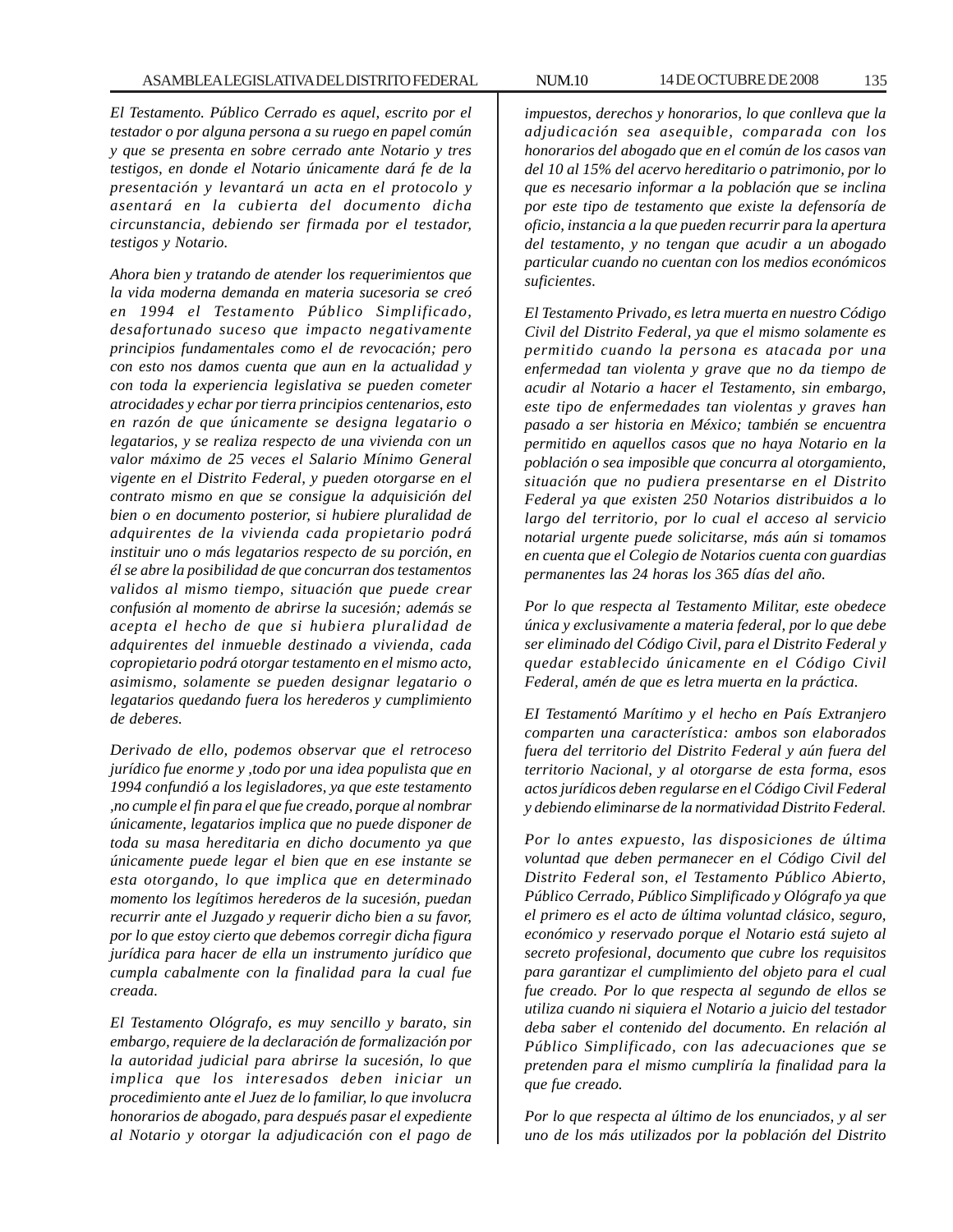*Federal por la economía que el mismo representa, es necesario que siga subsistiendo, pero se requiere que el personal del Archivo General de Notarias asesore correctamente a la ciudadanía que hace uso de este instrumento jurídico.*

*Para finalizar considero importante comentar que es cierto, que puede haber circunstancias extraordinarias, donde la vida de la persona se cuente en minutos, pero lo importante de todo esto es que debemos fomentar la cultura del testamento para proporcionar seguridad a las personas indicadas y tranquilidad a uno mismo.*

*En mérito de ,lo antes expuesto, someto a la consideración de esta H. Asamblea Legislativa la siguiente iniciativa que reforma los artículos 1499, 1500 y 1549 Bis y deroga los artículos 1501, 1565, 1566, 1567, 1568, 1569, 1570, 1571, 1572, 1573, 1574, 1575, 1576, 1577, 1578, 1579, 1580, 1581, 1582, 1583,1584, 1586, 1586, 1587, 1688, 1589, 1590, 1591, 1592, 1593, 1594; 1595, 1596, 1597 y 1598 del Código Civil; 876-Bis, 884, 885, 886, 887, 888, 889, 890, 891, 892 del Código de Procedimientos Civiles para el Distrito Federal y reforma el artículo 178 dé la Ley del Notariado del Distrito Federal.*

*ARTÍCULO PRIMERO: Se reforma el artículo 1499 del Código Civil para el Distrito Federal, para quedar como se indica a continuación:*

*Artículo 1499.- El Testamento, por su forma, es ordinario.*

*ARTÍCULO SEGUNDO: Se reforma el artículo 1500 del Código Civil para el Distrito Federal, para quedar como se indica a continuación:*

*Artículo 1500.- El Testamento Ordinario puede ser:*

*I.- Público Abierto;*

*II.-Público Cerrado;*

*III.- Público Simplificado; y*

*IV.- Ológrafo.*

*ARTÍCULO TERCERO: Se reforma las fracciones II, III, IV y V del artículo 1549 Bis del Código Civil para el Distrito Federal, para quedar como se indica a continuación:*

*Artículo 1549 Bis.- …..*

*I.*

*II.- El testador instituirá uno o más herederos o legatarios con derecho de acrecer, salvo designación de sustitutos. Para el caso de que cuando se llevare a cabo la protocolización notarial de la adquisición en favor de los legítimos herederos o legatarios, estos fueren incapaces y no estuvieren sujetos a patria potestad o tutela, el testador también podrá designarles un* *representante especial que firme el instrumento notarial correspondiente por cuenta de los incapaces;*

*III.- Si hubiere pluralidad de adquirentes del inmueble, cada copropietario podrá instituir uno o más herederos o legatarios respecto de su porción. Cuando el testador estuviere casado bajo el régimen de sociedad conyugal, su cónyuge podrá instituir uno o más herederos o legatarios en el mismo instrumento, por la porción que le corresponda en los supuestos a que se refiere este artículo no se aplicara lo dispuesto por el artículo 1296 de este Código;*

*IV.- Los herederos y legatarios recibirán la herencia ó el legado con la obligación de dar alimentos a los acreedores alimentarios, si los hubiere, en la proporción que el valor de la herencia o del legado represente en la totalidad del acervo hereditario de los bienes del autor de la sucesión;*

*V.- Los herederos o legatarios podrán reclamar directamente la entrega del inmueble y no le serán aplicables las disposiciones de los artículos 1713, 1770 y demás relativos de este Código; y*

*VI.- Fallecido el autor de la sucesión, la titulación notarial de la adquisición por los herederos o legatarios, se hará en los términos del artículo 876-bis del Código de Procedimientos Civiles para el Distrito Federal.*

*ARTÍCULO CUARTO: Se derogan los artículos 1501, 1565, 1566, 1567, 1568, 1569,1570, 1571, 1572, 1573, 1574, 1575, 1576, 1577, 1578, 1579, 1580, 1581, 1582, 1583, 1584, 1585, 1586, 1587, 1588, 1589, 1590, 1591, 1592, 1593, 1594, 1595, 1596, 1597 Y 1598 del Código Civil para el Distrito Federal, para quedar como se indica a continuación:*

*Artículo 1501.- (Se deroga) Artículo 1565.- (Se deroga) Artículo 1566.- (Se deroga) Artículo 1567.- (Se deroga) Artículo 1568.- (Se deroga) Artículo 1569.- (Se deroga) Artículo 1570.- (Se deroga) Artículo 1571.- (Se deroga) Artículo 1572.- (Se deroga) Artículo 1573.- (Se deroga) Artículo 1574.- (Se deroga)*

*Artículo 1575.- (Se deroga)*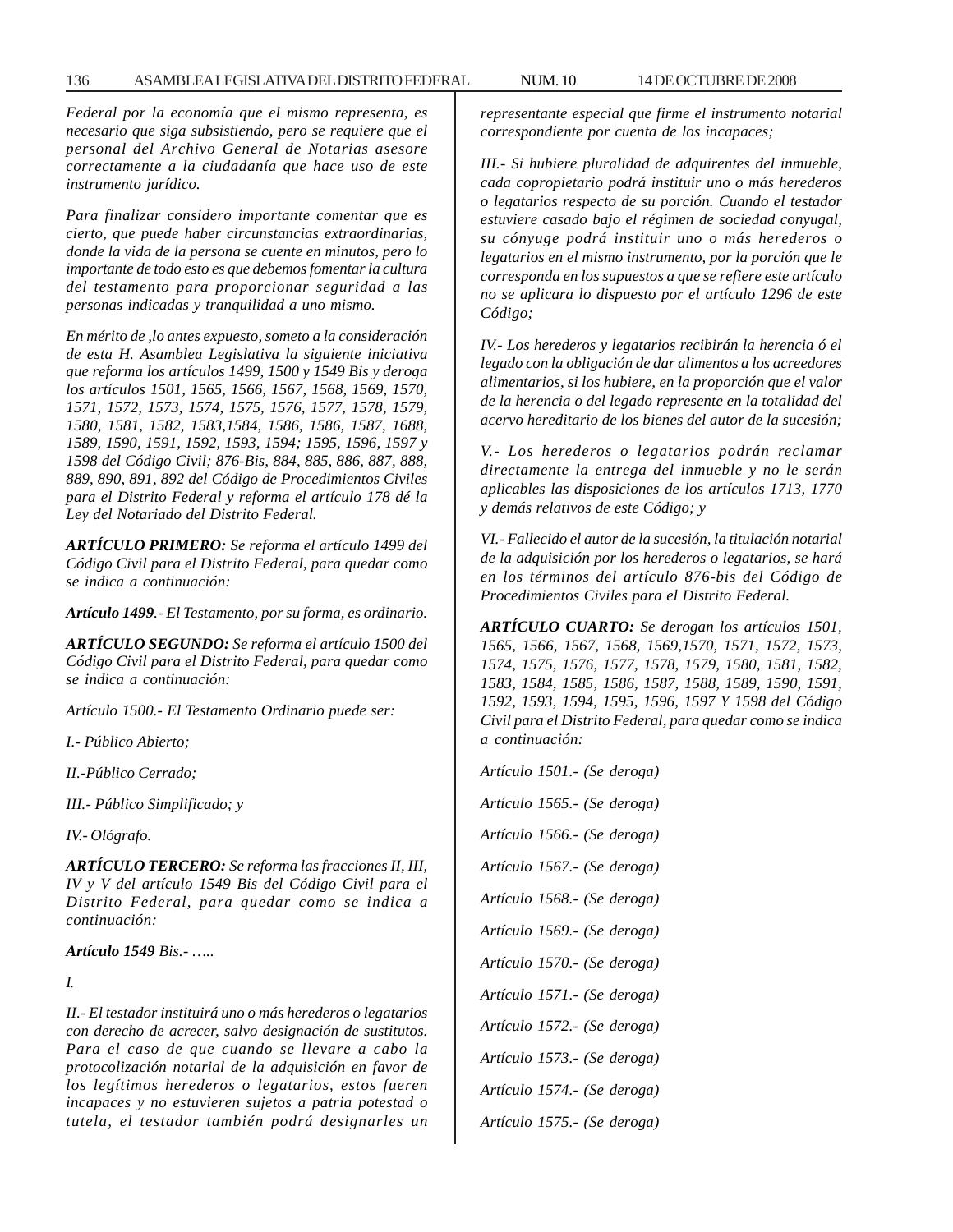| Artículo 1576.- (Se deroga)<br>Artículo 1577.- (Se deroga)                                                         | titulación notarial de la adquisición derivada del<br>Testamento Público Simplificado, los nombres del testador,<br>herederos o de los legatarios y, en su caso, su parentesco; |  |  |
|--------------------------------------------------------------------------------------------------------------------|---------------------------------------------------------------------------------------------------------------------------------------------------------------------------------|--|--|
| Artículo 1578.- (Se deroga)                                                                                        | III.- El Notario recabará del Archivo General de Notarias,<br>del archivo judicial del Distrito Federal y de los                                                                |  |  |
| Artículo 1579.- (Se deroga)                                                                                        | correspondientes archivos u oficinas similares del último                                                                                                                       |  |  |
| Artículo 1580.- (Se deroga)                                                                                        | domicilio del autor de la sucesión, las constancias<br>relativas a la existencia o inexistencia de testamento. En                                                               |  |  |
| Artículo 1581.- (Se deroga)                                                                                        | el caso de que el Testamento Público Simplificado<br>presentado sea el último otorgado, el notario podrá                                                                        |  |  |
| Artículo 1582.- (Se deroga)                                                                                        | continuar con los trámites relativos, siempre que no                                                                                                                            |  |  |
| Artículo 1583.- (Se deroga)                                                                                        | existiere oposición;                                                                                                                                                            |  |  |
| Artículo 1584.- (Se deroga)                                                                                        | IV.- De ser procedente, el Notario redactará el instrumento<br>en el que se relacionaran los documentos exhibidos, las                                                          |  |  |
| Artículo 1585.- (Se deroga)                                                                                        | constancias a que se refiere la fracción anterior, los demás                                                                                                                    |  |  |
| Artículo 1586.- (Se deroga)                                                                                        | documentos del caso, y la conformidad expresa de los<br>herederos o legatarios en aceptar el legado, documento                                                                  |  |  |
| Artículo 1587.- (Se deroga)                                                                                        | que se inscribirá en el registro público de la propiedad.<br>En su caso, se podrá hacer constar la repudiación expresa;                                                         |  |  |
| Artículo 1588.- (Se deroga)                                                                                        | у                                                                                                                                                                               |  |  |
| Artículo 1589.- (Se deroga)                                                                                        | V.- En el instrumento a que se refiere la fracción anterior,                                                                                                                    |  |  |
| Artículo 1590.- (Se deroga)                                                                                        | los herederos o los legatarios podrán otorgar, a su vez,<br>un Testamento Público Simplificado en los términos del                                                              |  |  |
| Artículo 1591.- (Se deroga)                                                                                        | artículo 1549-bis del Código Civil.                                                                                                                                             |  |  |
| Artículo 1592.- (Se deroga)                                                                                        | Artículo 884.- (Se deroga)                                                                                                                                                      |  |  |
| Artículo 1593.- (Se deroga)                                                                                        | Artículo 885.- (Se deroga)                                                                                                                                                      |  |  |
| Artículo 1594.- (Se deroga)                                                                                        | Artículo 886.- (Se deroga)                                                                                                                                                      |  |  |
| Artículo 1595.- (Se deroga)                                                                                        | Artículo 887.- (Se deroga)                                                                                                                                                      |  |  |
| Artículo 1596.- (Se deroga)                                                                                        | Artículo 888.- (Se deroga)                                                                                                                                                      |  |  |
| Artículo 1597.- (Se deroga)                                                                                        | Artículo 889.- (Se deroga)                                                                                                                                                      |  |  |
| Artículo 1598.- (Se deroga)                                                                                        | Artículo 890.- (Se deroga)                                                                                                                                                      |  |  |
| <b>ARTÍCULO QUINTO:</b> Se reforma el artículo 876- Bis, y                                                         | Artículo 891.- (Se deroga)                                                                                                                                                      |  |  |
| se derogan los artículos 884, 885, 886, 887, 888, 889,<br>890, 891 y 892 del Código de Procedimientos Civiles para | Artículo 892.- (Se deroga)                                                                                                                                                      |  |  |
| el Distrito Federal, para quedar como se indica a                                                                  | A <b>DTÍCULO SEVTO</b> : Se referma el grículo 179 de la Lav                                                                                                                    |  |  |

*Artículo 876-Bis.- Para la titulación notarial de la adquisición por los legatarios instituidos en testamento público simplificado, se observará lo siguiente:*

*continuación:*

*I.- Los herederos, legatarios o sus representantes, exhibirán al notario la copia certificada del acta de defunción del testador y testimonio del Testamento Público Simplificado;*

*II.- El Notario dará a conocer, por medio de una publicación en un periódico de los de mayor circulación en la República, que ante el se esta tramitando la* *ARTÍCULO SEXTO: Se reforma el artículo 178 de la Ley del Notariado del Distrito Federal, para quedar como se indica a continuación:*

*Artículo 178.- En caso de testamento público simplificado, los herederos o legatarios instituidos exhibirán al Notario el respectivo testimonio, junto al acta de defunción del testador, los títulos de propiedad y demás documentos del caso. El Notario, antes de redactar el instrumento, procederá a publicar que lleva a cabo el trámite sucesorio, mediante una sola publicación en un diario de los de mayor circulación nacional, en la que incluirá el nombre del testador y de los legatarios; recabará las constancias relativas del Archivo, del archivo judicial y, en su caso,*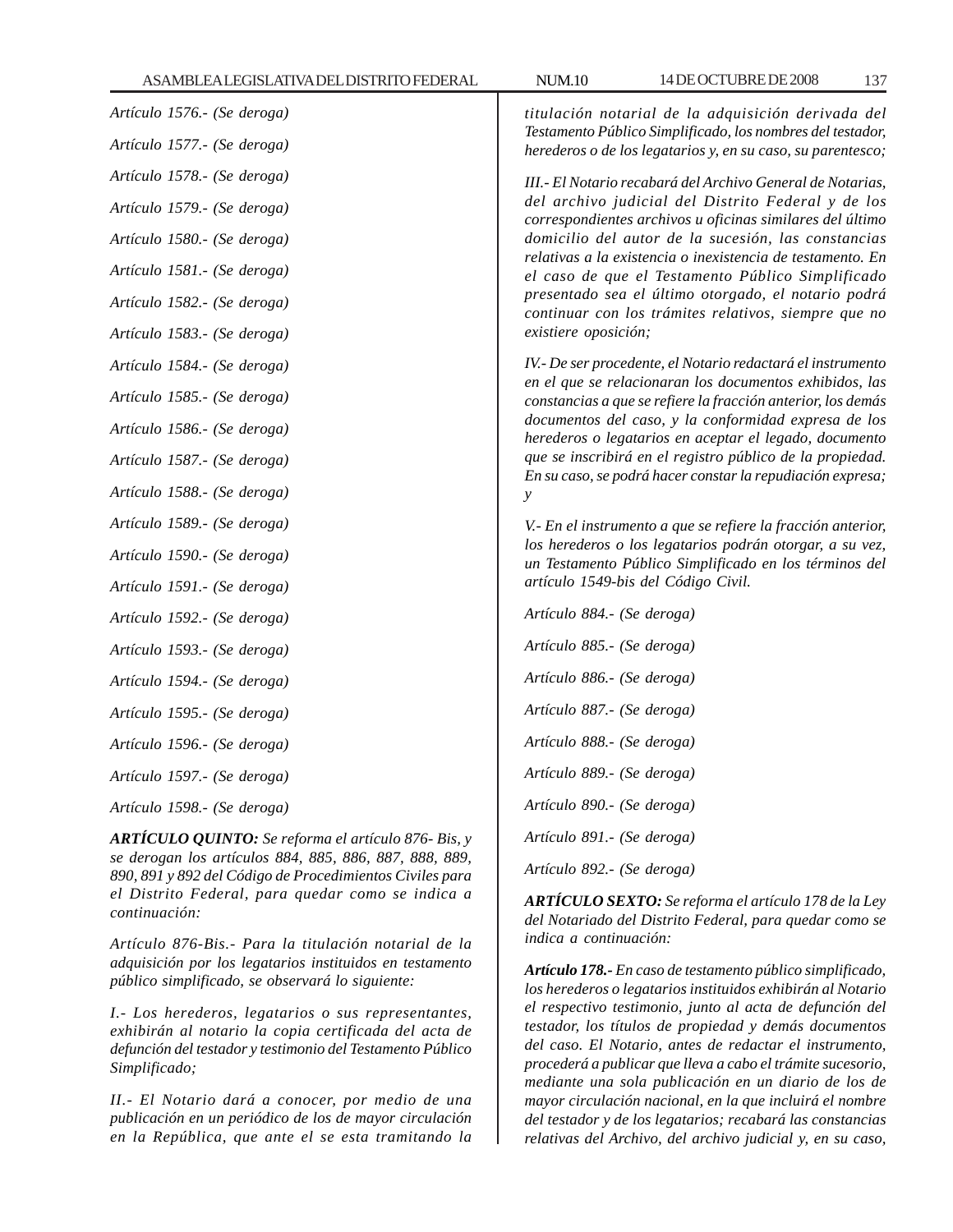*las propias correspondientes de los archivos del último domicilio del testador, procediendo a solicitar las constancias relativas al último testamento y de los demás registrados o depositados en los archivos de que se trate.*

#### *TRANSITORIOS*

*PRIMERO.- El presente decreto entrará en vigor a partir del día siguiente de su publicación en la Gaceta Oficial del Distrito Federal.*

*SEGUNDO.- Aquellos Testamentos Públicos Simplificados, Privados, Militares, Marítimos y Hecho en país extranjero, que se hayan otorgado con anterioridad a la presente reforma, seguirán rigiéndose por la normatividad conforme a la cual fueron otorgados.*

*Atentamente.*

*Dip. Arturo Santana Alfaro.*

**EL C. PRESIDENTE.-** Gracias, señor diputado. Con fundamento en lo dispuesto por el artículo 146 del Reglamento para el Gobierno Interior de la Asamblea Legislativa del Distrito Federal, se instruye la inserción íntegra de la iniciativa en el Diarios de los Debates.

Asimismo, con fundamento en lo dispuesto por los artículos 36 fracciones V y VII, 89 de la Ley Orgánica y 28 y 86 del Reglamento para el Gobierno Interior, ambos de la Asamblea Legislativa del Distrito Federal, se turna para su análisis y dictamen a la Comisión de Notariado.

Esta Presidencia hace del conocimiento de la Asamblea que los puntos enlistados en los numerales 29 y 40 del orden del día han sido retirados.

Esta Presidencia informa que se recibió una iniciativa con proyecto de decreto por la que se reforman diversos artículos a la Ley Orgánica de la Contaduría Mayor de Hacienda de la Asamblea Legislativa del Distrito Federal, del diputado Ezequiel Rétiz Gutiérrez, del grupo parlamentario del Partido Acción Nacional.

## *INICIATIVA CON PROYECTO DE DECRETO POR LA QUE SE REFORMAN DIVERSOS ARTÍCULOS A LA LEY ORGÁNICA DE LA CONTADURÍA MAYOR DE HACIENDA DE LA ASAMBLEA LEGISLATIVA DEL DISTRITO FEDERAL.*

*Dip. Martín Carlos Olavarrieta Maldonado. Presidente de la Mesa Directiva de la Asamblea Legislativa del Distrito Federal, IV Legislatura.*

*Presente.*

*Los suscritos diputados integrantes del Grupo Parlamentario del Partido Acción Nacional en la Asamblea Legislativa del Distrito Federal, IV Legislatura,*

*con fundamento en lo dispuesto por el artículo 122, apartado C, base primera, fracción V, inciso e) de la Constitución Política de los Estados Unidos Mexicanos; 42 fracción IX y 46 fracción I del Estatuto de Gobierno del Distrito Federal; 10 fracción I, 17 fracción IV, 88 fracción I y 89 párrafos primero y segundo de la Ley Orgánica de la Asamblea Legislativa del Distrito Federal y 85 fracción I y 86 párrafo primero del Reglamento para el Gobierno Interior de la Asamblea Legislativa del Distrito Federal, sometemos a consideración de esta Honorable Asamblea Legislativa del Distrito Federal, LA INICIATIVA CON PROYECTO DE DECRETO POR LA QUE SE REFORMAN DIVERSOS ARTÍCULOS A LA LEY ORGÁNICA DE LA CONTADURÍA MAYOR DE HACIENDA DE LA ASAMBLEA LEGISLATIVA DEL DISTRITO FEDERAL al tenor de la siguiente:*

### *EXPOSICIÓN DE MOTIVOS*

*Con el transcurso del tiempo la auditoría ha ido evolucionando en cuanto a su objetivo como consecuencia del desarrollo y tecnificación del Control Interno, que a la vez ha ido impactando la extensión del examen o de la verificación.*

*La auditoria es una de las aplicaciones científicas de la contabilidad, basada en la verificación de los registros patrimoniales de las haciendas, para observar su exactitud y su desempeño. Su importancia es reconocida desde los tiempos más remotos, teniéndose conocimientos de su existencia ya en las lejanas épocas de la civilización sumeria.*

*Inicialmente, la auditoria se limito a las verificaciones de los registros contables, dedicándose a observar si los mismos eran exactos. Por lo tanto, esta era la forma primaria: Confrontar lo escrito con las pruebas de lo acontecido y las respectivas referencias de los registros. Con el tiempo, el campo de acción de la auditoria ha continuado extendiéndose; no obstante son muchos los que todavía la juzgan como portadora exclusiva de aquel objeto remoto, o sea, observar la veracidad y exactitud de los registros.*

*La acción de una auditoria puede proporcionar un análisis, evaluaciones, recomendaciones, asesoría y diversa información concerniente a las actividades revisadas por parte de la Contaduría Mayor de Hacienda de la Asamblea Legislativa del Distrito Federal hacia todos los órganos de gobierno del Distrito Federal.*

*De igual forma, la auditoría tiene como propósitos fundamentales la determinación de la razonabilidad de los estados financieros y la evaluación de la eficacia, economía y eficiencia de las operaciones, como parte de la auditoría con un enfoque integral; el control interno es la medula de toda organización porque interrelaciona*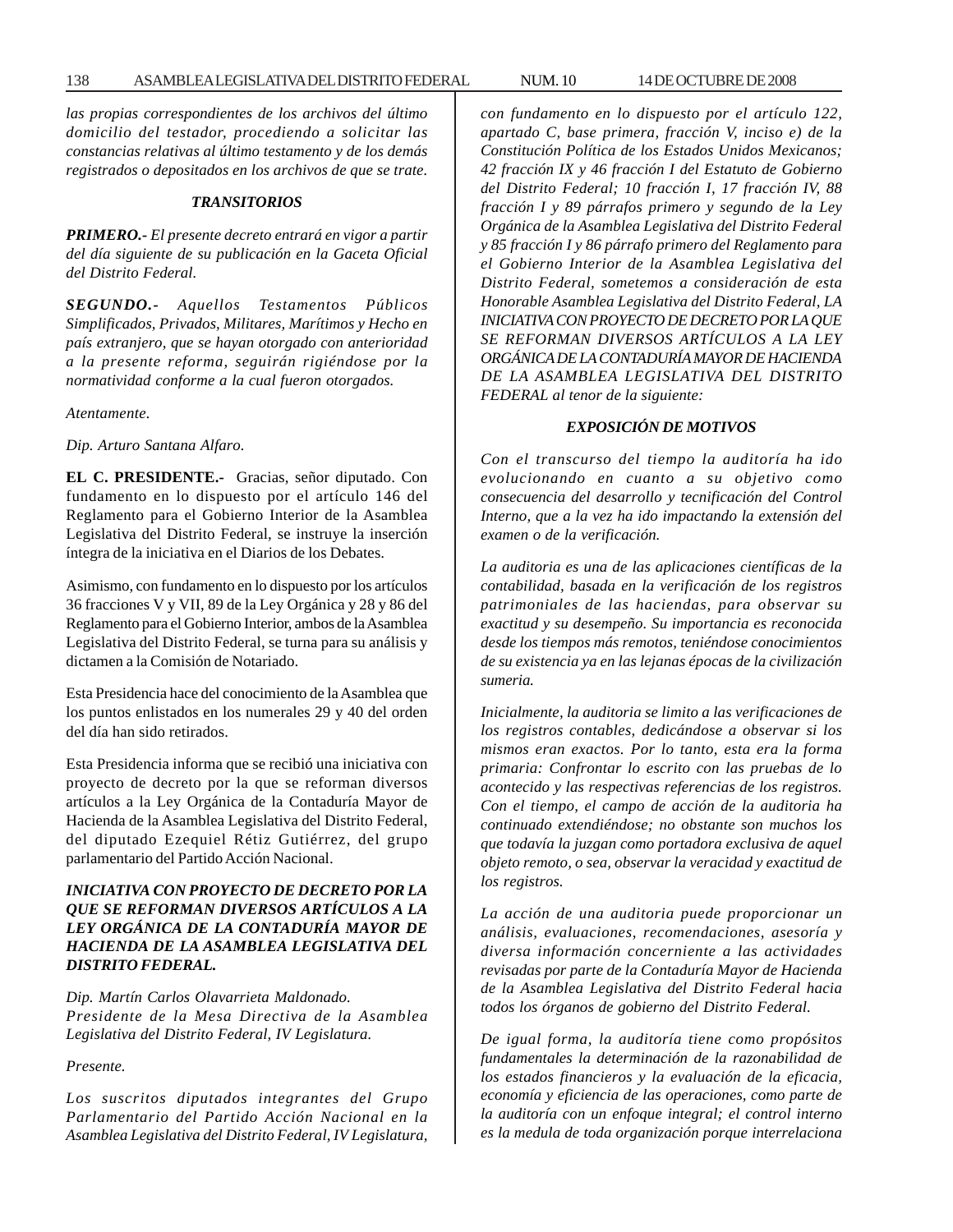*los demás sistemas administrativos; y el trabajo de auditoría se realiza basándose en el examen de operaciones seleccionadas con apoyo del muestreo estadístico.*

*Con base en las normas de auditoría, la Organización Internacional de las Entidades Fiscalizadoras Superiores (INTOSAI) define la auditoría del rendimiento, conocida en México como auditoría al desempeño, como ''un examen independiente de la eficiencia y la eficacia de las actividades, los programas o los organismos de la Administración Pública, prestando la debida atención a la economía, y con el propósito de llevar a cabo mejoras''*

*Asimismo, define a la auditoría al desempeño como ''la evaluación de la actuación de una entidad a la luz de' factores de desempeño que se consideran críticos para cumplir con su misión, en los términos de la visión que para ella se haya adoptado'', la cual enfatiza el enfoque hacia la eficacia, es decir: al logro, a los resultados alcanzados; sin embargo, de una forma u otra, la eficacia está unida a los otros dos criterios, ya que todas las entidades requieren de una operación eficiente y económica para alcanzar sus objetivos.*

*También señala que la auditoría al desempeño es un enfoque de la auditoría integral, que atiende con mayor énfasis al concepto de eficacia, es decir, se enfoca a evaluar los factores (acciones, recursos, procesos, etc.) de los cuales depende fundamentalmente el logro de los objetivos del ente y, por ende, de la misión y visión.*

*Que la Secretaría de la Función Pública, a través de la Subsecretaría de Control y Auditoría de la Gestión Pública, definen cuatro tipos frecuentes de evaluación de programas en la auditoría al desempeño:*

*La evaluación de procesos valora el grado en que un programa está funcionando en la forma deseada. Suele hacer referencia a la conformidad de las actividades del programa con los requisitos reglamentarios, el diseño del programa, las normas profesionales y las expectativas de los clientes o usuarios. Cada vez resulta más importante evaluar si la calidad de las actividades por ejemplo, los formularios de solicitud, los tiempos de proceso, las prestaciones de servicios satisfacen las expectativas de los ciudadanos.*

*La evaluación de productos valora el grado en que un programa logra sus objetivos orientados a resultados y a clientes o usuarios. Se centra en productos (bienes y/o servicios) con .objeto de juzgar la eficacia de los programas, pero puede destacar los temas de calidad y las perspectivas de los clientes o usuarios. También puede evaluar los procesos de los programas para comprender la forma en que se elaboran los productos.*

*La evaluación del influjo (efecto) valora el efecto específico de un programa comparando los productos del programa (bienes y/o servicios resultantes) con una estimación de lo que podría haber ocurrido en ausencia del programa. Se emplea cuando se sabe que .hay factores externos que influyen sobre los productos del programa, con objeto de aislar la contribución de éste al logro de sus objetivos.*

*Las evaluaciones del costo-beneficio y del costo-eficacia son análisis que comparan los productos de un programa con los costos que se requieren para conseguirlos. Cuando se aplican a programas ya existentes, también se les considera como una forma de evaluación de programas. El análisis de la relación costo-eficacia valora el costo de cumplir un único objetivo o meta, y puede utilizarse para identificar la alternativa menos costosa para satisfacerlo. El análisis de costobeneficio se propone identificar todos los costos y beneficios.*

*Ahora bien, con la presente propuesta se exponen los argumentos necesarios para adoptar las Auditorías de Desempeño dentro de las revisiones obligatorias que se hacen a la Cuenta Pública de cada ejercicio presupuestal, así como a los informes de avance trimestral que presenta el gobierno de la ciudad, a. consideración de la Asamblea Legislativa del Distrito Federal.*

*Para comprender mejor el concepto de Auditoría de Desempeño se expone primero en este documento, la propuesta de las políticas públicas expuestas en el Plan de Desarrollo 2007 - 2012 con sus Ejes Estratégicos y sus Programas Institucionales.*

*Posteriormente se anotan los principales elementos que conforman la Auditoría de Desempeño, que permitirán conocer inicialmente los alcances que este tipo de revisiones propone, sobre todo al analizar acciones de la Administración Pública que con anterioridad no habían sido consideradas.*

*De lo anterior, a través de los Informes de Avance Trimestral, el Gobierno del Distrito Federal, por medio de la Secretaría de Finanzas, reporta el comportamiento de los ingresos, egresos y deuda de este mismo, desde el inicio de un ejercicio fiscal, hasta el término del trimestre correspondiente, es decir, es el instrumento de rendición de cuentas del ejecutivo local. Para construir el informe, las diferentes unidades responsables- del ejercicio del gasto que constituyen la Administración Pública del Distrito Federal, constituida por el Sector Central, Delegaciones y Sector Paraestatal, y los Órganos de Gobierno y Autónomos, remiten la información programático - presupuestal a la Secretaría de Finanzas.*

*Este informe trimestral sobre la ejecución y cumplimiento de los presupuestos y programas aprobados, emplea, para*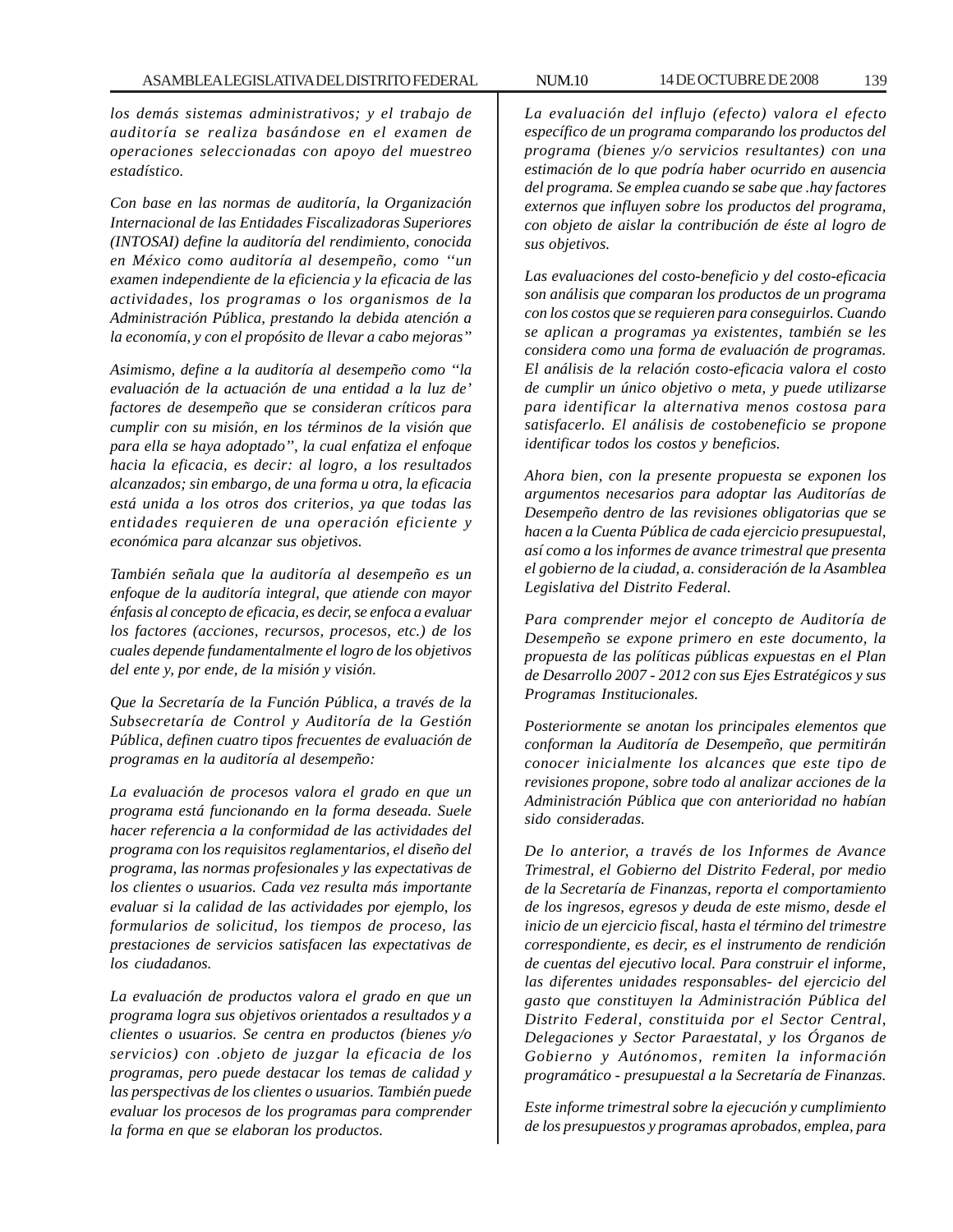### 140 ASAMBLEA LEGISLATIVA DEL DISTRITO FEDERAL NUM. 10 14 DE OCTUBRE DE 2008

*medir el desempeño, el Avance Presupuestal, definido como el porcentaje del presupuesto programado que se ha ejercido. Por medio de este Indicador las unidades responsables del ejercicio del gasto identifican en qué medida efectuaron sus previsiones y con ello, pueden analizar el porqué de esta situación.*

*Los resultados de dicho informe contienen las explicaciones de las variaciones entre los ingresos considerados en la ley del mismo nombre y los gastos, donde se muestra el comportamiento de éstos conforme a su clasificación administrativa y económica. De esta forma, las actividades más representativas, financiadas con recursos públicos, están ordenadas conforme a los Ejes estratégicos del Programa General de Desarrollo 2007- 2012 y las acciones realizadas en los Programas Institucionales, considerada por el Gobierno del Distrito Federal como políticas sociales fundamentales de la actual administración.*

*Por otra parte, para conocer las Políticas Públicas del Gobierno del Distrito Federal es necesario analizar el Programa General de Desarrollo, en donde se establecen, las estrategias, objetivos y políticas a seguir durante el presente sexenio. Todo esto se enmarca en los 7 Ejes definidos en el mismo Plan y que son los siguientes:*

*1. Reforma Política: Derechos Plenos a la Ciudad y sus Habitantes;*

- *2. Equidad;*
- *3. Seguridad y justicia Expedita;*
- *4. Economía Competitiva e incluyente;*
- *5. Intenso Movimiento Cultural;*
- *6. Desarrollo Sustentable y de Largo Plazo; y*

*7. Nuevo Orden Urbano, Servicios Eficientes y Calidad de Vida para Todos*

*En el informe trimestral, se señala el objetivo y las acciones más relevantes en cada uno de los ejes. El Plan también contempla 28 programas con asignación presupuestal (12 prioritarios y 16 no prioritarios). Todo ellos se analizan por medio de 116 Indicadores de Gestión, que se contemplan dentro del Sistema Integral de indicadores.*

*Los anteriores elementos son la pauta que permiten conocer la evolución de las Políticas Públicas que el Gobierno del Distrito Federal establece para su funcionamiento y desarrollo.*

*Como ejemplo, se analizará el programa prioritario número 12, Igualdad de Género, en el cual, el gobierno busca incorporal en sus políticas públicas la perspectiva de equidad de genero. En éste, se considera a todas*

*aquellas acciones dirigidas a mejorar la calidad de vida de las mujeres y se integra de la siguiente manera:*

- *Atención a la violencia;*
- *Atención a la pobreza;*
- *Salud sexual y reproductiva;*
- *Derechos de las mujeres;*
- *Servicios preferenciales;*
- *Promoción del empleo;*
- *Fomento a la educación y cultura, y*
- *Medio ambiente.*

*Al programa de Igualdad de Genero se le asignaron 1,231.3 mdp para el ejercicio fiscal 2008. Durante el primer trimestre del año, se ejercieron a través de él 192.02 mdp, 15.6% del presupuesto programado.*

*Las principales acciones realizadas en el marco de este programa, fueron:*

- *Servicios de salud.- Se destinó un presupuesto de 41.7 mdp al Programa Salud Sexual y Reproductiva, en la que se brindaron 322,039 consultas.*
- *La Procuraduría General de Justicia atendió a 12, 942 mujeres en el Sistema de Víctimas, con un recurso de 14.3 mdp.*
- *La Secretaría de Desarrollo Social implementó acciones para Prevenir y Atender la Violencia Familiar y Comunitaria. Se brindó atención multidisciplinaria a 19,683 personas, se erogó un total de 4.3 mdp.*
- *El Sistema para el Desarrollo Integral de las Familias del Distrito Federal, destinó 27.9 mdp en 19,804 becas a hijo e hijas de jefas de familia en condiciones de pobreza y vulnerabilidad social. Se les entrega 757.5 pesos mensuales a infantes para que no abandonen la escuela por falta de recursos.*
- *El Instituto de la mujer del Distrito Federal proporcionó 8,110 asesorías individuales especializadas en materia de derechos humanos y salud mental; se ejercieron 12.2 mdp.*
- *La Red de Transporte de Pasajeros del Distrito Federal destinó un presupuestó de 10.1 mdp al programa ''Atenea'', el cual consiste en otorgar servicio de transporte exclusivo a mujeres, personas de la tercera edad y personas con*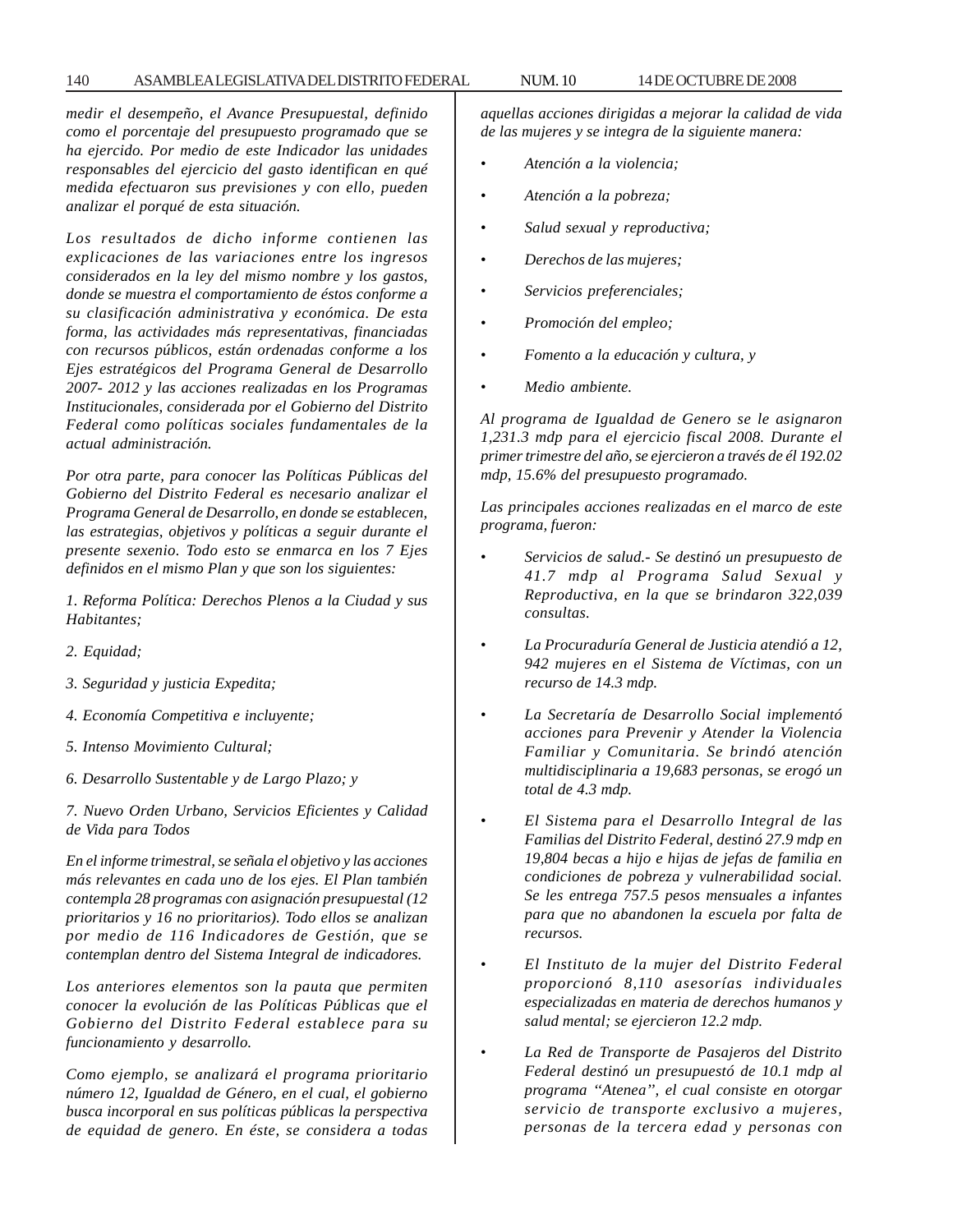## ASAMBLEA LEGISLATIVA DEL DISTRITO FEDERAL NUM.10 14 DE OCTUBRE DE 2008 141

*capacidades diferentes; según el documento se beneficiaron durante este periodo 1,020,240 usuarias en 22 autobuses que recorren 9 rutas.*

• *La Delegación Venustiano Carranza brindó alimentación de calidad y cuidados a 2,418 niños y niñas entre los 18 meses y 5 años 11 meses de edad, en 28 Centros de Desarrollo Infantil.*

*Estas acciones requirieron 7.8 mdp.*

- *La Delegación Cuajimalpa de Morelos, gastó 5.4 mdp en nutrición y atención sicológica en 6 centros de desarrollo infantil.*
- *La Delegación Miguel Hidalgo ejerció 4.5 mdp dentro del programa de apoyo integral a la mujer.*
- *La Delegación Iztapalapa destinó 3.5 mdp, para proporcionar en los Centros de Desarrollo Infantil, alimentación de calidad y cuidados, servicios de enseñanza- aprendizaje inicial o preescolar, entre otros.*

*Por medio del Eje funcional: Equidad, se otorgaron las siguientes ayudas.*

• *Ayudas a personas adultas mayores.*

*Apoyo económico mensual 788.85 pesos a 417,500 personas, que representó un gasto de 1,313.9 mdp.*

• *Uniformes escolares a alumnos y alumnas inscritos en escuelas públicas del Distrito Federal.*

*Se entregaron 168,000 uniformes escolares que se encontraron en inventario, por lo que no se realizó ninguna erogación por este concepto.*

*En este rubro, existe la incógnita del porqué no se habían entregado dichos uniformes, acaso se excedieron en la compra de los mismos en otros ejercicios, o cuál es la razón por la que se tenían en existencia en el siguiente presupuesto.*

• *Distribuciones alimenticias a alumnos y alumnas de educación básica.*

> *Se han distribuido 27.6 millones de raciones alimenticias a un promedio de 626,374 niños y niñas de educación inicial, preescolar, escolar y educación especial en 2,961 planteles, con un gasto de 4.1 mdp.*

• *Otorgar apoyo a personas incluidas en el Programa Impulso Joven.*

*Los jóvenes inscritos reciben una beca y una credencial que les permite viajar en la Red de Transporte Público. Se entregaron 1,417 apoyos con un importe total de 3.2 mdp.*

• *Otorgar becas a estudiantes de nivel medio superior.*

> *Durante el primer trimestre se entregaron 8,864 becas, que importó 7.0 mdp.*

• *Estímulos a estudiantes de bachillerato.*

*Se otorgaron 171,655 estímulos equivalentes a 179.1 mdp.*

• *Programa de Rescate de Unidades Habitacionales.*

*Se apoyó a 212 unidades con un total de 29.2 mdp.*

*A través del Eje Funcional: Economía Competitiva e Incluyente, se operó lo siguiente:*

• *Programa de Apoyo al Empleo.*

*Este Programa se desarrolla en beneficio de los desempleados y subempleados, por medio de capacitación para el autoempleo y de apoyos económicos o en especie. 1,811 personas recibieron las ayudas correspondientes, lo que significó un total de 6.8 mdp.*

• *Seguro de Desempleo del Distrito Federal.*

*Su propósito es otorgar una protección básica a las personas que perdieron su empleo en el sector formal de la economía y crear las condiciones para su incorporación al mercado de trabajo. Se atendieron 9,806 personas, para lo cual se invirtió 78.8 mdp.*

• *Fomentar proyectos productivos para cooperativas.*

*El objetivo del programa es promover la constitución de este tipo de empresas y apoyar a las ya existentes, con capacitación para su constitución, asesoría para trámites legales, orientación sobre problemas organizacionales y formación de multiplicadores de cooperativas. Se utilizaron recursos por 0.3 mdp.*

• *Otorgar Financiamientos a Micro, Pequeña y Medianas Empresas.*

*Este tipo de empresas representa el 98.2% del total existente en la, ciudad de México, por lo que se otorgaron créditos para su constitución, consolidación y permanencia. Se autorizaron 3,333 créditos que representó 14.5 mdp.*

• *Otorgar Financiamiento para la Comercialización de Productos Rurales.*

*El Distrito Federal cuenta con alrededor de 87,310 hectáreas de suelo de conservación, aproximadamente el 59% de su superficie. Por ello, se promueve el desarrollo rural equitativo y sustentable a través del impulso de actividades agrícolas, de conservación de recursos y de*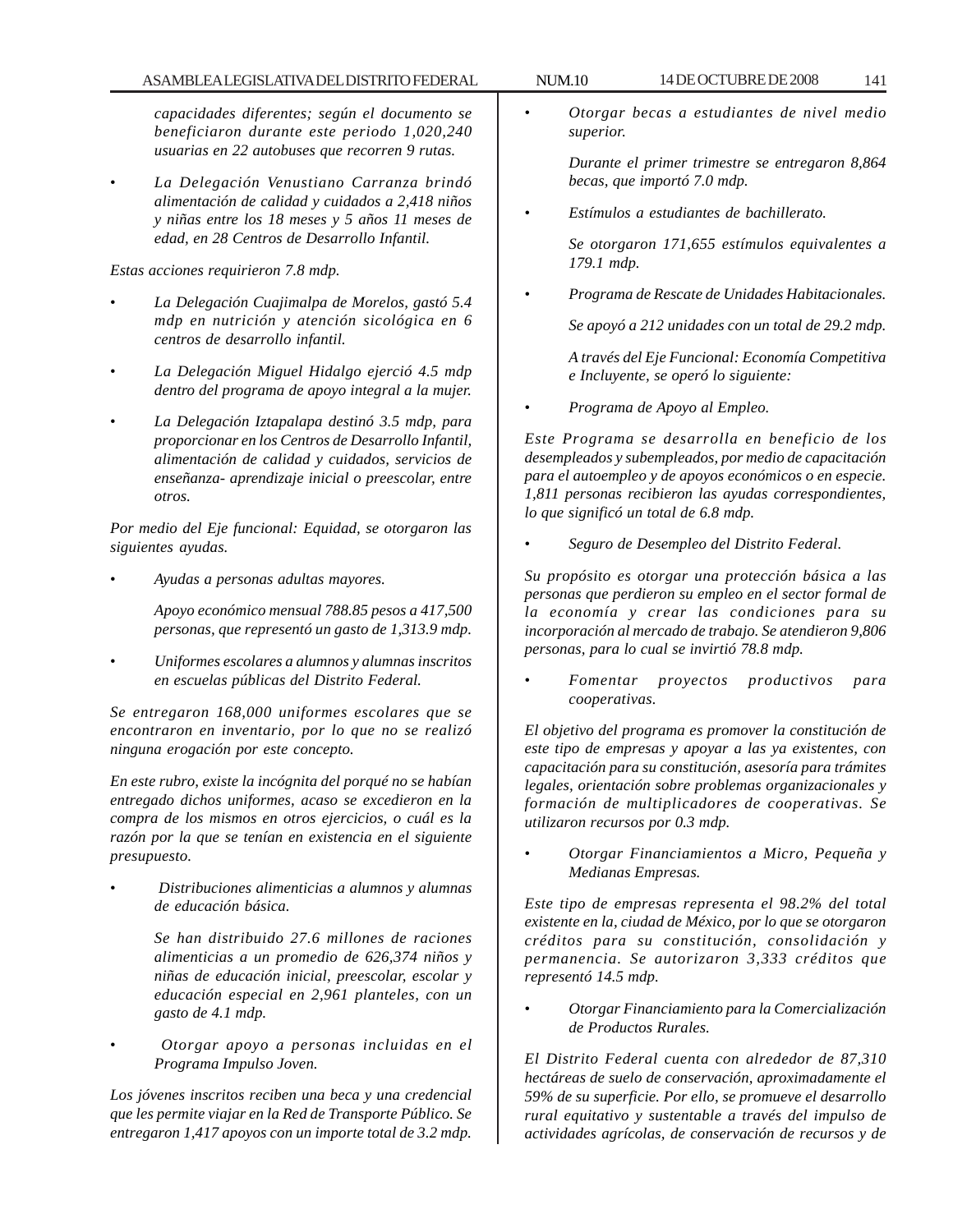142 ASAMBLEA LEGISLATIVA DEL DISTRITO FEDERAL NUM. 10 14 DE OCTUBRE DE 2008

*la promoción de servicios ambientales. Se entregaron 20 créditos que alcanzaron 1.7 mdp.*

*Con el Eje Funcional: Nuevo Orden Urbano, se entregaron los siguientes financiamientos:*

- *Para mejoramiento de vivienda se otorgaron 3,225 créditos que llegaron a 176.6 rndp.*
- *Para vivienda nueva se entregaron 300 créditos con un presupuesto de 80.0 mdp.*

*El desarrollo de los temas que formulamos anteriormente, tienen que ver con el establecimiento de las Políticas Públicas que el Gobierno del Distrito Federal ha propuesto para alcanzar sus metas y objetivos a corto y a mediano plazo.*

*De esta manera, el manejo que hace la Administración de la Ciudad, por medio de los 7 ejes estratégicos y de los 28 programas institucionales, hacen necesario establecer un mecanismo de supervisión y control que permita conocer el costo-beneficio que implica llevar a los diferentes estratos de la población las bondades que pretende la implementación de cada uno de estos.*

*Esta materia de análisis y control, innovadora dentro de los procesos de las auditorías modernas, denominada ''Auditoría de Desempeño'', no sólo pretende conocer el desarrollo programático-presupuestal de cada una de las partidas de la Ley de Ingresos y del Decreto del Presupuesto de Egresos, es decir, de los recursos que para su operación tiene el Gobierno del Distrito Federal, sino involucrarse, también, con las acciones de cada eje y los programas establecidos.*

*Ahora bien, la Auditoría de Desempeño está orientada a verificar que los recursos públicos se hayan aplicado con Eficiencia, Eficacia y Economía; su propósito es establecer una política de prevención y de beneficio social, que permita constatar que los bienes producidos y los servicios ofrecidos por las dependencias, órganos desconcentrados, órganos político-administrativos, órganos autónomos, entidades y todas aquellas personas físicas o morales que ejerzan o apliquen recursos públicos del Distrito Federal, cumplan las metas propuestas.*

*Para cumplir con 10 anterior, se utilizará toda la información relacionada con la materia y se promoverá que en la rendición .de cuentas, por parte de los sujetos de fiscalización, se incluyan Indicadores de Gestión y de Desempeño Institucional que. permitan evaluar los resultados y constatar la administración responsable, productiva y transparente, De los recursos públicos.*

*Para ello, las fases de la Auditoría de Desempeño son: Planeación (Planeación Específica), Ejecución y Elaboración de Informes.*

*De igual forma, los procedimientos son el conjunto de Técnicas de Investigación que el auditor emplea. para examinar los hechos o circunstancias relativas a la información que se revisa, mediante los cuales se obtienen las bases para sustentar los hallazgos, resultados y recomendaciones.*

*Por otra parte, debemos señalar que el objetivo de una planeación es conocer, analizar e identificar las políticas públicas, sujetos de fiscalización, programas, proyectos y actividades; así como, la misión, atribuciones, objetivos, metas y resultados del sujeto, para determinar, según sea el caso, los indicadores de gestión y desempeño necesarios para evaluar el logro de su razón de ser y la atención de las políticas públicas en que participa.*

*Dentro de las actividades más importantes de este rubro se encuentra el identificar las políticas públicas susceptibles de fiscalización, considerando que los objetivos esenciales del Estado orientan el sentido y contenido de esas políticas, las cuales se expresan en programas, instituciones, estrategias, líneas de acción y actividades que el gobierno establece para atender desafíos y problemas que se consideran de naturaleza pública.*

*En referencia a la Planeación Específica, el objetivo es estructural de manera ordenada y con rigor metodológico el proyecto de investigación, para valorar el desempeño del sujeto de fiscalización mediante criterios de eficacia, eficiencia, economía e indicadores que contribuyan a evaluar la gestión pública. En esta parte, se identificarán, la misión del sujeto, los aspectos relevantes de la operación, la problemática que enfrente y los logros alcanzados, con el fin de establecer objetivos e hipótesis y, en general, una metodología y plan de trabajo que deberán orientar las actividades por desarrollar durante la fase de ejecución.*

*Como actividades importantes surge el análisis de la materia, con base en los instrumentos de planeación de mediano y corto plazo. En los primeros se precisaran las acciones de gobierno consideradas para atender las necesidades y desafíos establecidos en las políticas públicas, así como identificar los objetivos, estrategias, líneas de acción, metas y, en su caso, indicadores mediante los cuales se vinculan las acciones de mediano plazo con el programa, proyecto y actividad por auditar. En el corto plazo identificar las metas, los recursos y las variaciones programático- presupuestal del programa, proyecto o actividad objeto de la revisión y las explicaciones presentadas en el informe de Cuenta Pública.*

*Se debe de identificar el ''Deber Ser'' de la materia por auditar, comparada con los hechos o resultados obtenidos al finalizar el ejercicio fiscal. Evaluar la Gestión y el Desempeño del sujeto fiscalizado mediante Indicadores*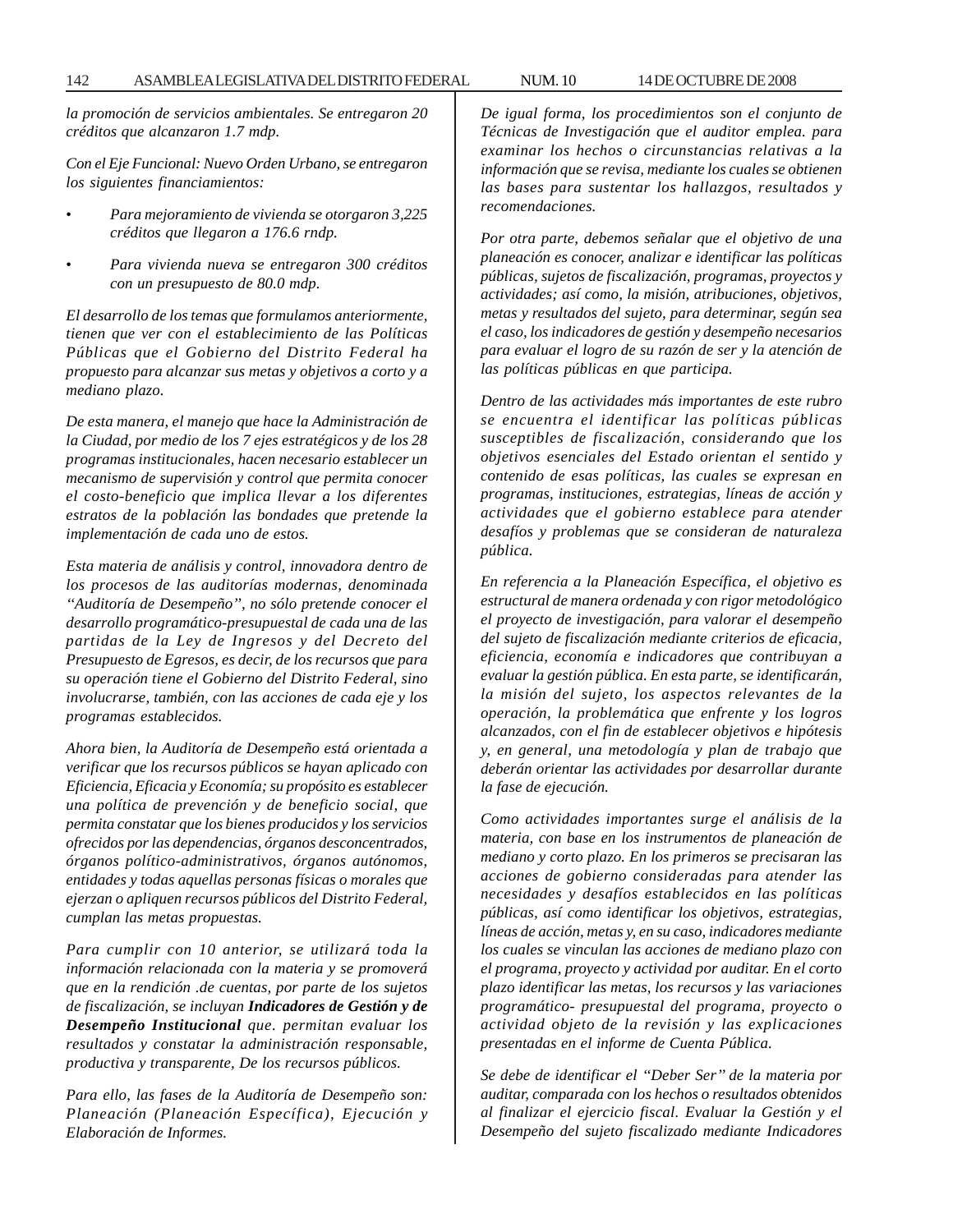*que permitan analizar el cumplimiento de sus objetivos y metas, y evaluar sistemáticamente el gasto de los servicios y bienes públicos, verificando si los recursos correspondientes se utilizaron con eficacia, eficiencia y economía.*

*Cabe señalar que en la Ejecución se deben verificar que los sujetos de fiscalización hayan alcanzado con eficiencia, eficacia y economía los objetivos y metas fijados en los programas, proyectos o actividades en revisión, mediante la aplicación de pruebas, y la revisión y obtención de evidencia relevante y suficiente para sustentar los resultados. Promover que para la rendición de. cuentas por parte de los sujetos de fiscalización se establezcan indicadores de gestión y de desempeño institucional, que permitan evaluar los resultados y constatar una administración responsable, productiva y transparente de los recursos públicos.*

*Por ello, la auditoría ha venido evolucionando en el transcurso del tiempo y que uno de sus objetivos primordiales en la actualidad es la evaluación de las operaciones para determinar y aumentar su grado de eficacia, economía y eficiencia.*

*De lo anterior, podemos definir a la eficacia, economía y eficiencia, de la siguiente manera:*

*Eficacia. A través de ésta se mide la relación existente entre los objetivos y metas propuestas y los alcanzados, mediante los indicadores de gestión estratégicos o de resultados, con base en los logros obtenidos, los efectos generados y el impacto o cambio ocurrido. La eficacia busca el efecto de una acción que se considera la correcta.*

*Dentro de las actividades se encuentra el verificar que las actividades previstas por el sujeto, correspondan al objetivo de la política pública en revisión, por lo cual, se deberá interpretar, analizar y contextualizar para encontrar los motivos por los cuales las autoridades del gobierno se propusieron realizarla y determinar los problemas que se querían resolver y cuáles sus efectos finales. Además, constatar que las metas físicas y financieras reportadas por el sujeto de fiscalización en su informe de Cuenta Pública, correspondan a las metas autorizadas mediante el Decreto de Presupuesto de Egresos para el Distrito Federal y analizar, en su caso, las variaciones detectadas.*

*Constatar que el sujeto cuente con un sistema de medición de resultados y de rendición de cuentas. Los indicadores estratégicos o de resultados serán los parámetros de comparación de la eficacia con que se cumplieron los objetivos del programa actividad o política pública.*

*También es necesario determinar la eficiencia de los elementos mencionados en relación con las mejoras,*

*beneficios o cambios en la situación de la población objetivo y atención de sus necesidades; determinar el por qué del éxito o la falla del programa, el conocer qué lo originó, las circunstancias que pretendía cambiar y considerar qué podría haber sucedido si el programa no existiera.*

*Eficiencia. Mide y califica la forma como se utilizaron los recursos humanos, materiales y financieros, durante un período, para lograr diversos fines: para ello, se analizan los procesos clave con los cuales opera el sujeto de fiscalización para cumplir los objetivos previstos en las políticas públicas, proyectos, programas o actividades. La eficiencia se mide mediante indicadores de gestión y de desempeño, que se obtienen del examen de las actividades más relevantes de los procesos.*

*En las principales actividades tenemos el análisis del conjunto de procedimientos mediante los cuales opera el sujeto, y si estos le permiten atender los objetivos y metas de la política, programa o actividad. Acciones que indican qué hacer y cómo hacerlo.*

*Por su parte, la medición de cada proceso es esencial ''y su mejora se basa en datos precisos, verificables y significativos. Hay que investigar las causas por las que se dan las variaciones entre los recursos humanos, materiales y financieros y la infraestructura con la que se cuenta, observando los recursos realmente utilizados en los procesos sujetos a revisión. Analizar los resultados derivados del examen de los procedimientos y la aplicación de los indicadores respectivos, determinando el logro o limitación de los factores críticos de despeño, es decir, verificar en general, el grado de eficiencia del sujeto de fiscalización. Los resultados obtenidos permitirán concluir si los recursos están empleando de manera óptima o satisfactoria. A mayor eficiencia mayor será la racionalidad y optimización de los recursos.*

*Economía. Significa reducir los costos de un programa, proyecto o actividad al mínimo posible, en función de lograr los máximos rendimientos o beneficios. Mide el costo de los recursos aplicados para lograr los objetivos de un programa o política pública en relación con los resultados obtenidos; implica racionalidad, es decir, elegir entre varias opciones la alternativa que conduzca al máximo cumplimiento de los objetivos con el menor gasto presupuestal posible.*

*Con la información financiera, programáticapresupuestal (real y modificada) y contable, analizar, en lo general y en lo particular, el criterio de economía con que el sujeto utilizó los recursos que le fueron autorizados para el logro de los objetivos de la política pública, programa, proyecto o actividad; analizando, con detalle, el marco normativo aplicable al ejercicio del gasto público y al criterio de economía.*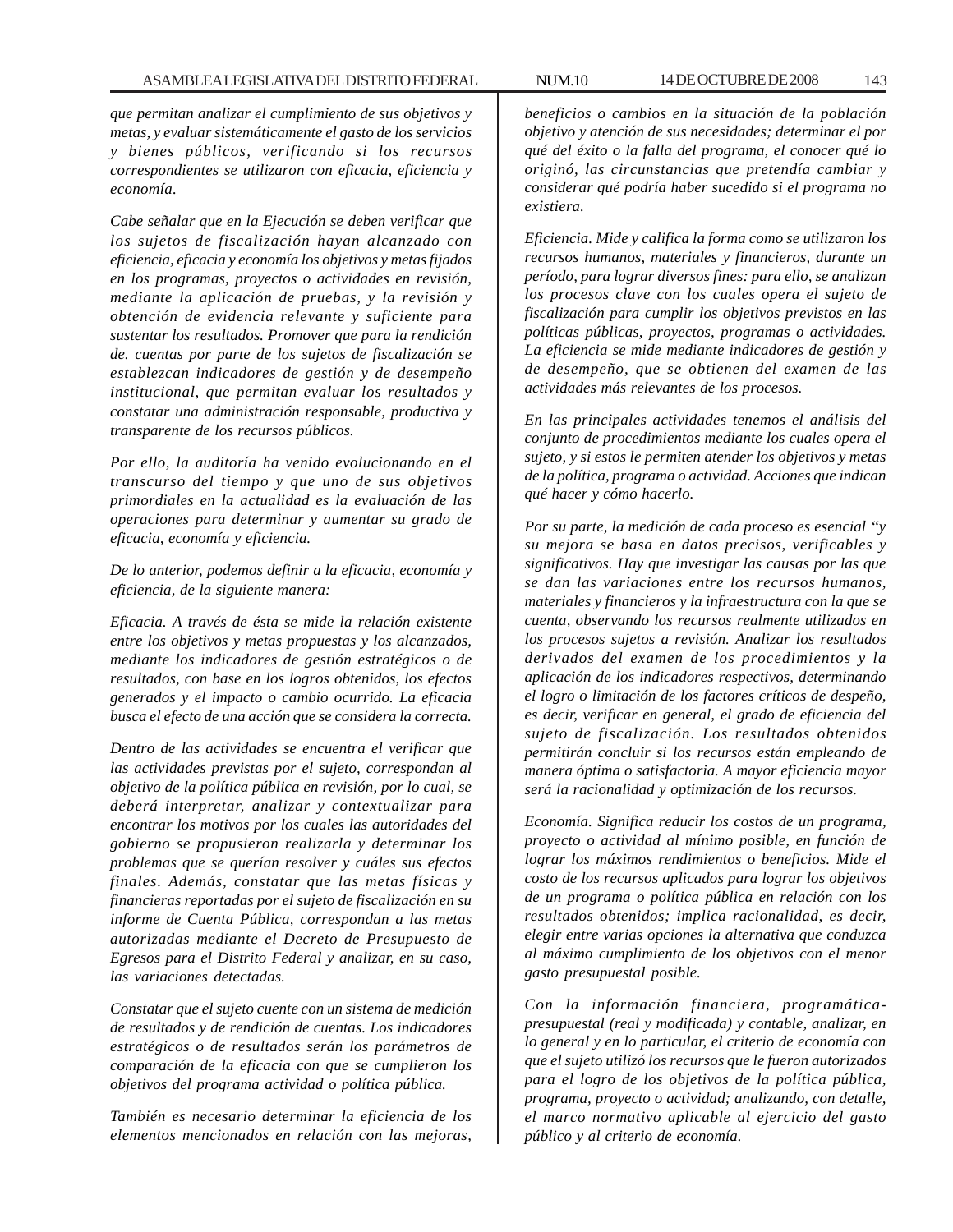*Revisar que los reportes, registros, informes y estadísticas de un determinado lapso, incluyan los ingresos y gastos totales, con la finalidad de detectar tendencias, variaciones, montos, tipos de ingresos y gastos; costos de administración y de operación necesarios para evaluar el criterio de economía en el uso de los recursos públicos asignados al programa, proyecto o actividad; constatando que el presupuesto ejercido se hubiese destinado a los fines establecidos para lograr los beneficios esperados.*

*Observar que los registros presupuestales, financieros y contables permitan identificar y evaluar la participación de los recursos federales, de crédito, fiscales y de otras fuentes, autorizados para el programa, proyecto o actividad en revisión; verificando si se aplicaron medidas de austeridad, racionalidad y disciplina presupuestal establecidas en el decreto respectivo, teniendo en cuenta que los recursos públicos se destinan a mejorar las condiciones de vida de la población y, en razón de que los recursos son escasos, debe aplicar un principio de máximo beneficio con el menor gasto posible.*

*Otros criterios de Evaluación en la Auditoría de Desempeño son:*

- *La evaluación de la Auditoría de Desempeño se complementa, con la revisión de la calidad del bien o servicio que se proporciona a la población y la percepción del ciudadano-beneficio respecto de la atención de sus demandas y necesidades.*
- *Verificar que la calidad de los bienes o servicios (incluso las ayudas. que se proporcionan a la población) cumplan las normas y estándares establecidos y que exista claridad, objetividad y transparencia en su entrega y recepción.*
- *El criterio de evaluación Ciudadano-Beneficiario se refiere al beneficiario .directo de la acción pública, al ciudadano integrante de un grupo de población para el cual se generó una política pública, programa, proyecto o actividad institucional, a fin de satisfacer una necesidad o mejorar alguna condición que le afecta.*
- • *Precisar los motivos por los cuales la autoridad gubernamental determinó proporcional a la población ciertos bienes, servicios, ayudas o beneficios de ley.*
- *Investigar los resultados cuantitativos en relación con la población, cubierta por, centro de atención, región, demarcación u otra clasificación, relativa al registro de beneficiarios, con el fin de conocer el universo de éstos y contar con elementos para seleccionar una muestra representativa.*
- *Competencia de los Sujetos de Fiscalización y Servidores Públicos, se refiere a determinar si los sujetos de fiscalización son competentes para realizar la tarea que tiene encomendada y si los servidores públicos lo son para realizar su función.*
- *Constatar que los servidores públicos encargados de los programas, proyectos o actividades en revisión, tengan la competencia jurídica, hayan sido capacitados y evaluados, cuenten con el perfil requerido y se desempeñen de acuerdo con las normas establecidas al respecto. Comprobar si el sujeto cuenta con una estructura orgánica, con personal suficiente, con la infraestructura apropiada para la labor encomendada y con el equipamiento necesario para lograr los objetivos y metas de la política pública, programa, proyecto o actividad institucionalidad.*
- *Elaborar el informe de resultados de la Auditoría de Desempeño para confronta, mediante la integración de los resultados obtenidos; e integrar el informe final con las recomendaciones que procedan.*

*En síntesis, lo que se propone con la presente iniciativa de reformas es que se llegue a implementar la auditoría de desempeño, con el objeto de poder constatar que se cuente con un sistema de medición de resultados y de rendición de cuentas, así como de indicadores estratégicos o de resultados que serán los parámetros de comparación de la eficacia con que se cumplieron los objetivos del programa, actividad o política pública llevada a cabo por algún órgano político del Distrito Federal.*

*Por lo anteriormente expuesto, los abajo firmantes sometemos a la consideración de ésta H. Asamblea Legislativa del Distrito Federal la siguiente:*

# *INICIATIVA CON PROYECTO DE DECRETO POR LA QUE SE REFORMAN DIVERSOS ARTÍCULOS A LA LEY ORGÁNICA DE LA CONTADURÍA MAYOR DE HACIENDA DE LA ASAMBLEA LEGISLATIVA DEL DISTRITO FEDERAL*

*ARTÍCULO ÚNICO.- Se reforman las fracciones III y IX del artículo 2, la fracción XVI del artículo 8, el artículo 18 y la fracción VIII del artículo 19 de la Ley Orgánica de la Contaduría Mayor de Hacienda de la Asamblea Legislativa del Distrito Federal, para quedar como sigue:*

### *Artículo 2°. ...*

*I.a 11. ...*

*III. Comisión: La Comisión de Vigilancia de la Contaduría Mayor de Hacienda de la Asamblea Legislativa del Distrito Federal, encargada de coordinar y evaluar el desempeño de la Contaduría.*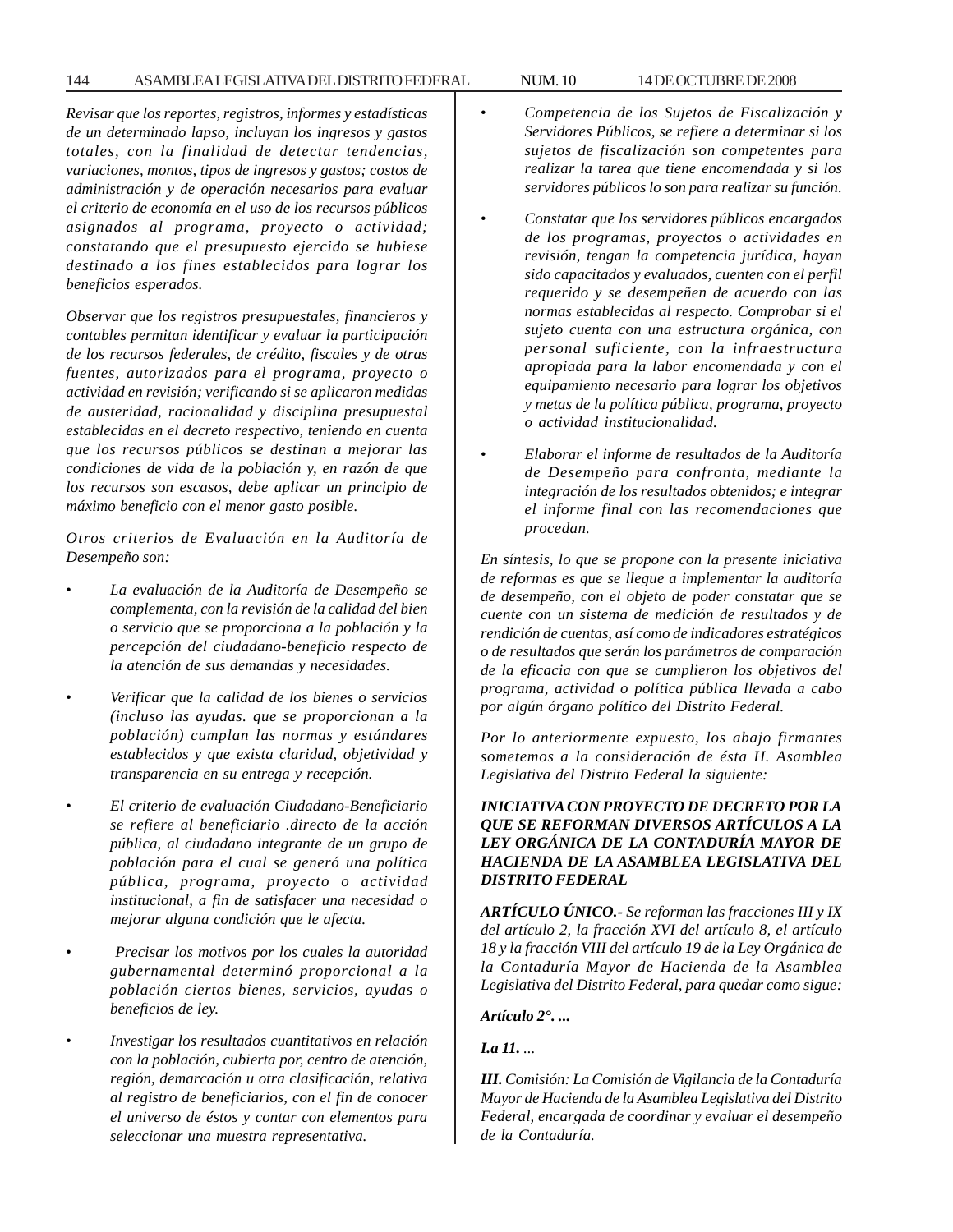# *VIII. ...*

*IX. Auditoría al desempeño: Es aquella que determina si los entes fiscalizados cumplen, no sólo con la normatividad, presupuestos, programas, objetivos y metas establecidos en sus respectivos programas operativos anuales aprobados, sino también con las expectativas de la población que recibe sus bienes y servicios, y si los recursos humanos, materiales, financieros y tecnológicos, utilizados para producirlos u otorgarlos, son razonables, debiendo evaluarse la eficiencia, oportunidad y eficacia, en el cumplimiento de cometidos para los cuales fueron creados;*

*X. a XIV....*

*Artículo 8°.- ...*

#### *I. a XV....*

*XVI. Evaluar el cumplimiento final de los objetivos y metas físicas en los programas, conforme a los indicadores estratégicos aprobados en el presupuesto, a efecto de verificar el desempeño de los mismos y la legalidad en el uso de los recursos públicos;*

### *XVII. a XIX....*

*Artículo 18.- Las funciones de control y evaluación del desempeño de la Contaduría las ejercerá la Contraloría General de la Asamblea Legislativa del Distrito Federal, así como la Comisión, respectivamente de conformidad con las disposiciones de la Ley Orgánica de la Asamblea Legislativa del Distrito Federal.*

#### *Artículo 19.- ...*

# *I. a VII....*

*VIII. Ser el conducto de comunicación entre la Asamblea y la Contaduría, así como coordinar las relaciones entre ésta, la Asamblea y la Contaduría, evaluar el desempeño de ésta última y constituir el enlace que permita garantizar la debida coordinación entre ambos órganos.*

# *IX. a XVIII.*

#### *TRANSITORIOS*

*PRIMERO.- Publíquese en la Gaceta Oficial del Distrito Federal y en el Diario Oficial de la Federación para su mayor difusión.*

*SEGUNDO.- El presente decreto entrará en vigor al día siguiente de su publicación en la Gaceta Oficial del Distrito Federal.*

*TERCERO.- Se derogan todas aquellas disposiciones jurídicas que se opongan al presente Decreto.*

*Dado en la Asamblea Legislativa del Distrito Federal, a los catorce días del mes de octubre del año dos mil ocho.*

*Firman por el Grupo Parlamentario del Partido Acción Nacional: Dip. Margarita María Martínez Fisher; Dip. José Antonio Zepeda Segura; Dip. Alfredo Vinalay Mora; Dip. Ezequiel Rétiz Gutiérrez; Dip. Elvira Murillo Mendoza; Dip. Jacobo Manfredo Bonilla Cedillo; Dip. Agustín Carlos Castilla Marroquín; Dip. Miguel Ángel Errasti Arango; Dip. Ramón Miguel Hernández Labastida; Dip. Kenia López Rabadán; Dip. María de la Paz Quiñones Cornejo; Dip. Daniel Ramírez del Valle; Dip. Jorge Romero Herrera; Dip. Celina Saavedra Ortega; Dip. María del Carmen Segura Rangel; Dip. Paula Adriana Soto Maldonado; Dip. Jorge Triana Tena.*

Con fundamento en lo dispuesto por el artículo 146 del Reglamento para el Gobierno Interior de la Asamblea Legislativa del Distrito Federal, se instruye la inserción íntegra de la iniciativa en el Diario de los Debates. Asimismo, con fundamento en lo dispuesto por los artículos 36 fracciones V y VII, 89 de la Ley Orgánica y 28, 29 y 86 del Reglamento para el Gobierno Interior, ambos de la Asamblea Legislativa del Distrito Federal, se turna para su análisis y dictamen a las Comisiones Unidas de Presupuesto y Cuenta Pública y de Normatividad Legislativa, Estudios y Prácticas Parlamentarias, con opinión de la Comisión de Vigilancia de la Contaduría Mayor de Hacienda.

Esta Presidencia informa que los puntos enlistados en los numerales 31 y 32 del orden del día se trasladan al final del capítulo correspondiente.

Para presentar una iniciativa con proyecto de decreto de reformas y adiciones a la Ley General de Salud, se concede el uso de la Tribuna al diputado Víctor Hugo Círigo Vásquez, del grupo parlamentario del Partido de la Revolución Democrática. Adelante, señor diputado.

**EL C. DIPUTADO VÍCTOR HUGO CÍRIGO VÁSQUEZ.-** Con su venia, diputado Presidente.

*INICIATIVA CON PROYECTO DE DECRETO POR EL QUE SE REFORMAN Y ADICIONAN LOS ARTÍCULOS 3°, 4°, 13, 17, 192, 198, 199, 237, 245, El TÍTULO DEL CAPÍTULO XI DEL TÍTULO DUODÉCIMO Y SUS ARTÍCULOS CORRESPONDIENTES; ASÍ COMO LOS ARTÍCULOS 289, 308 BIS, 421 Y 464, TODOS DE LA LEY GENERAL DE SALUD.*

*DIP. MARTÍN CARLOS OLAVARRIETA MALDONADO PRESIDENTE DE LA MESA DIRECTIVADE LA ASAMBLEA LEGISLATIVA DEL DISTRITO FEDERAL IV LEGISLATURA*

#### *PRESENTE*

*Con fundamento en lo dispuesto por el Artículo 122, Apartado C, Base Primera, Fracción V, Inciso ñ de la Constitución Política de los Estados Unidos Mexicanos; los Artículos 42, Fracción VIII y 46, Fracción. I del*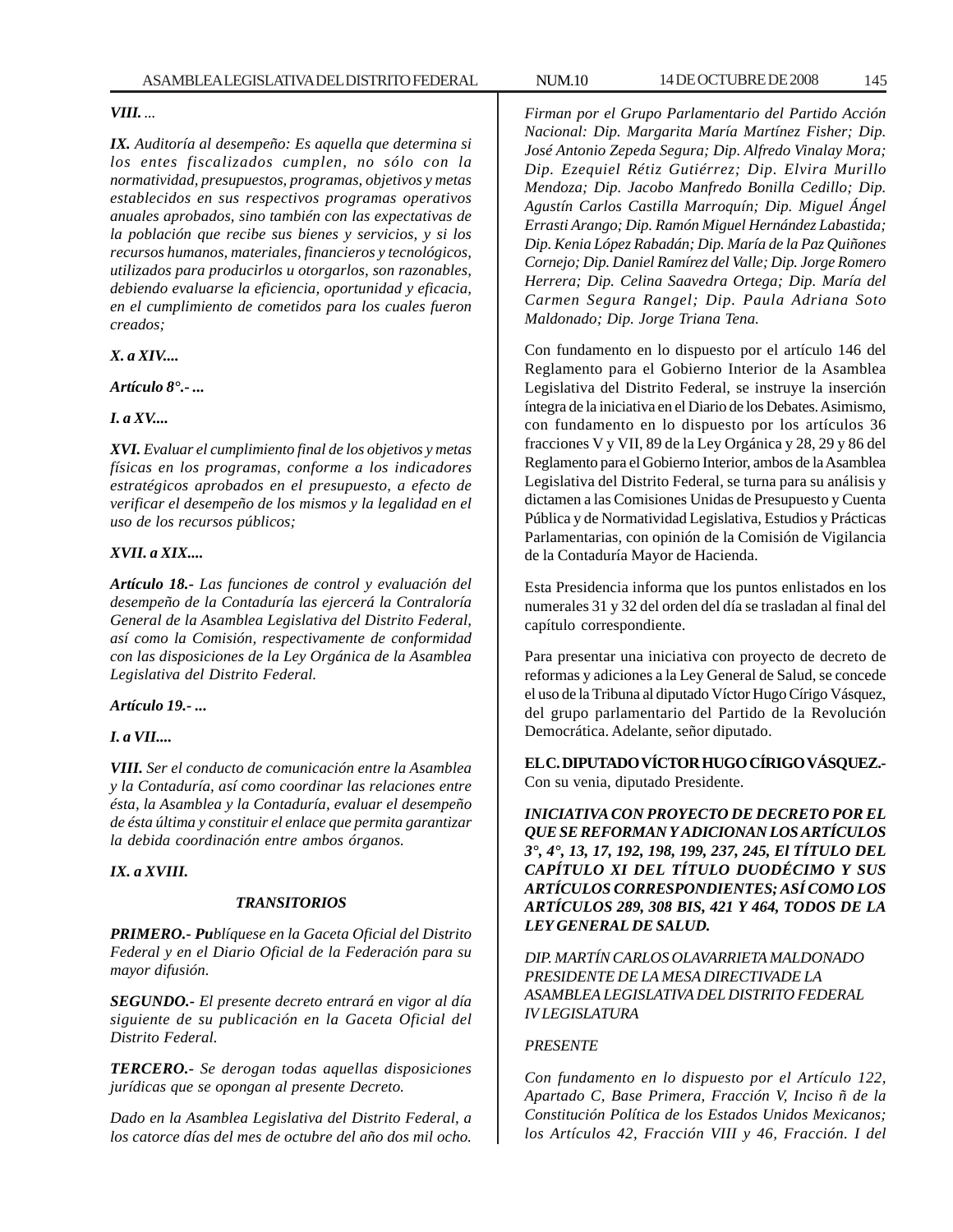*Estatuto de Gobierno del Distrito Federal; los Artículos 10, Fracción II; 17, Fracción IV y 88 Fracción I de la Ley Orgánica de la Asamblea Legislativa del Distrito Federal, así como los Artículos 85, Fracción I; 90 y 132 del Reglamento para el Gobierno Interior de la Asamblea Legislativa del Distrito Federal; el suscrito Diputado Víctor Hugo Círigo Vásquez, integrante del Grupo Parlamentario del Partido de la Revolución Democrática, someto a consideración del Pleno de esta Asamblea Legislativa, la siguiente INICIATIVA CON PROYECTO DE DECRETO POR EL QUE SE REFORMAN Y ADICIONAN LOS ARTÍCULOS 3°, 4°, 13, 17, 192, 198, 199, 237, 245, El TÍTULO DEL CAPÍTULO XI DEL TÍTULO DUODÉCIMO Y SUS ARTÍCULOS CORRESPONDIENTES; ASÍ COMO LOS ARTÍCULOS 289, 308 BIS, 421 Y 464, TODOS DE LA LEY GENERAL DE SALUD, al tenor de la siguiente:*

#### *EXPOSICIÓN DE MOTIVOS*

*Desde hace más de 40 años, con la expedición de la Convención Única sobre narcóticos en 1964, el enfoque internacional que ha prevalecido sobre el combate al uso y tráfico ilegal de estupefacientes y psicotrópicos, ha sido el prohibicionismo y la persecución policíaca y la erradicación total de cultivos, respectivamente. Nuestro país ha seguido este enfoque el cual se ha acentuado desde algunos años a la fecha, sin que el consumo de estupefacientes y psicotrópicos disminuya en la población, sin que se hayan erradicado los cultivos de manera contundente y sin que se haya desaparecido tampoco la delincuencia organizada.*

*La presente iniciativa tiene como principal objetivo dar un enfoque distinto al combate al uso de drogas y al narcotráfico, en lo que respecta particularmente a la marihuana. Una orientación de política pública en la que el Estado en lugar de mirar al narcodependiente como un delincuente, lo conciba como una persona que requiere de atención a su salud; un enfoque que en lugar de enfrentar con las balas a los narcotraficantes, desarme de una vez por todas su negocio al hacer lícito el consumo y comercio de la marihuana con determinadas reglas. Datos del titular de la Oficina de la Casa Blanca para el combate a las drogas, Joh Walters, estiman que para el año para el 2007 los ingresos por la venta de drogas de los cárteles mexicanos en Estados Unidos ascienden a 13 mil 800 millones de dólares, de los que más de 8 mil millones de dólares corresponden a ingresos por la venta de marihuana.*

*Es importante dejar en claro que esta iniciativa no pretende abandonar la lucha contra la delincuencia, organizada. Lo que busca es combatirla con estrategias más eficientes que vayan a la raíz del problema.*

*Es conveniente, sin embargo, previo a la argumentación de la iniciativa, fundamentar las facultades que los* *integrantes de esta Asamblea Legislativa tenemos para presentar ante el Congreso de la Unión propuestas de reformas a la Ley General de Salud.*

*La Constitución Política de los Estados Unidos Mexicanos en su Artículo 122, Aparatado e, Base Primera, Fracción V, Inciso ñ), establece que es facultad de la Asamblea Legislativa presentar iniciativas de leyes o decretos en materias relativas al Distrito Federal, ante el Congreso de la Unión. Con base en esta disposición se considera que este órgano legislativo posee la atribución de presentar una iniciativa de reformas a la Ley General de Salud, toda vez que se trata de un marco jurídico que establece la concurrencia de facultades entre la Federación y las entidades federativas, entre las que se encuentra desde luego el Distrito Federal, en específico en lo tocante al tema de la salud.*

*Como argumento complementario a lo dicho en el párrafo anterior, vale la pena citar la Tesis de Jurisprudencia sostenida por el Tribunal Pleno de la Suprema Corte de Justicia de la Nación en enero del año 2002:*

*FACULTADES CONCURRENTES EN El SISTEMA JURÍDICO MEXICANO. SUS CARACTERÍSTICAS GENERALES. Si bien es cierto que el, artículo 124 de la Constitución Política de los Estados Unidos Mexicanos establece que: Las facultades que no están expresamente concedidas por esta Constitución a los funcionarios federales, se entienden reservadas a los Estados.'', también lo es que et Órgano Reformador de la Constitución determinó, en diverso preceptos, las posibilidad de que el Congreso de la Unión fijara un reparto de competencias, denominado ''facultades concurrentes'', entre la Federación, las entidades federativas y los Municipios e, inclusive, el Distrito Federal, en ciertas materias, como son: la educativa (artículos 30., fracción VIII y 73, fracción XXV), la de salubridad (artículos 40., párrafo tercero y 73, fracción XVI), la de asentamientos humanos (artículos 27, párrafo tercero y 73, fracción XXIX-e), la de seguridad pública (artículo 73, fracción XXIII), la ambiental (artículo 73, fracción XXIX-G), la de protección civil (artículo 73, fracción XXIX- I) y la deportiva (artículo 73, fracción XXIX-J). Esto es, en el sistema jurídico mexicano las facultades concurrentes implican que las entidades federativas, incluso el Distrito Federal, los Municipios y la Federación, puedan actuar respecto de una misma materia, pero será el Congreso de la Unión el que determine la forma y los términos de la participación de dichos entes a través de una ley general .*

*Es así que esta iniciativa dé reformas a la Ley General de Salud se basa en la facultad que otorga la Constitución a este cuerpo legislativo, para presentar ante el Congreso de la Unión iniciativas o decretos de reformas en materias relativas al Distrito Federal, siendo que la Ley General de Salud establece facultades concurrentes entre la*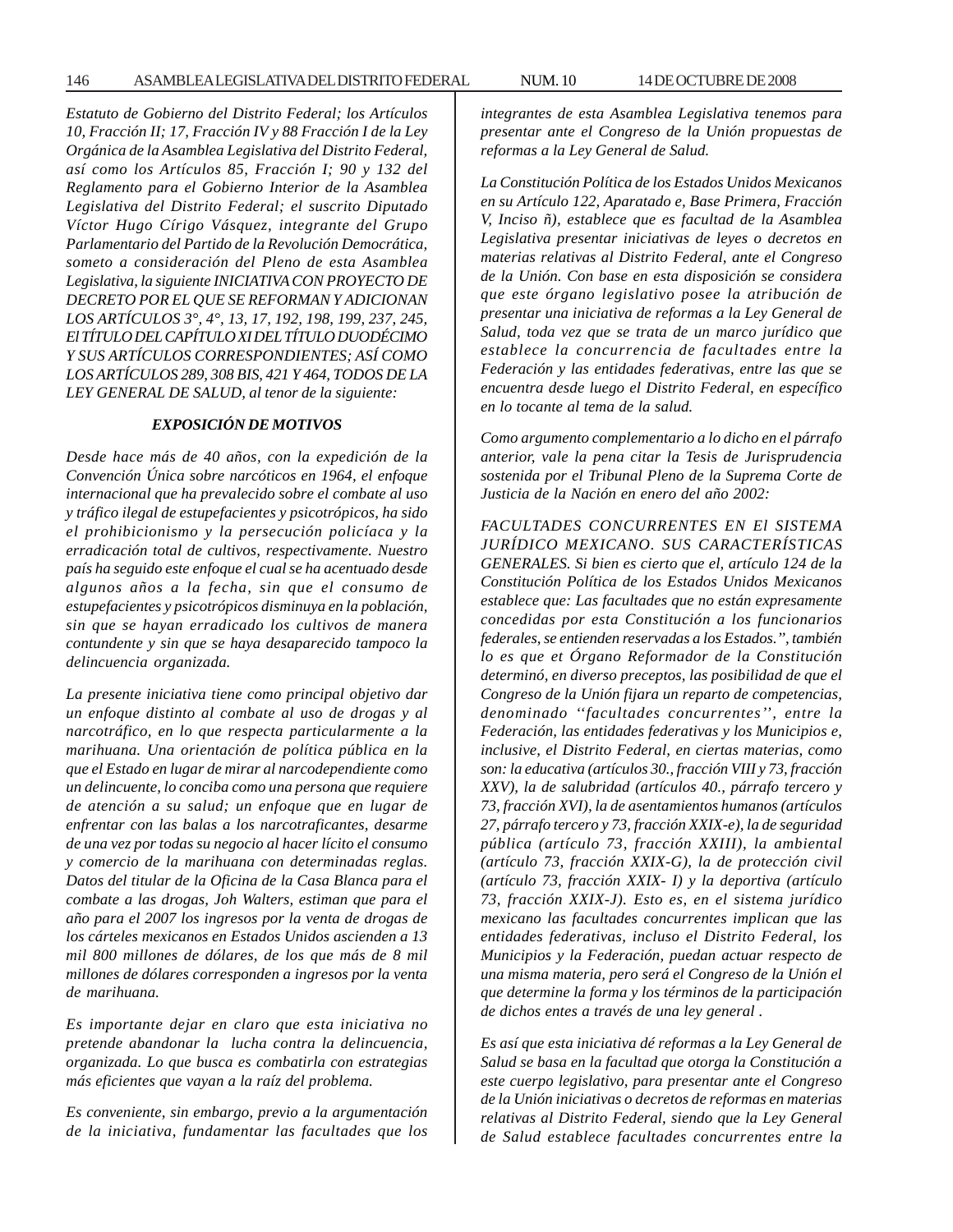*Federación y esta entidad federativa en el rubro de la salubridad, lo cual es confirmado por la Tesis de Jurisprudencia antes citada, que determina al mismo tiempo que esas facultades concurrentes deben ser establecidas por los órganos legislativos federales; de ahí que, de ser aprobada la presente propuesta por este Órgano Legislativo local, debería remitirse a tales instancias reformadoras.*

*Ahora bien, respecto de las motivaciones de la presente Iniciativa, es menester considerar que desde nuestro punto, de vista las estrategias de combate al consumo de cannabis así como su tráfico ilícito en nuestro país han mostrado diferentes limitaciones.*

*No se ha logrado la erradicación total o significativa de cultivos como lo ha establecido la Asamblea General de la Organización de las Naciones Unidas en diferentes documentos y reuniones, poniendo como meta para alcanzar ese objetivo el año 2008. Lejos estamos de cumplir con ese propósito, pues de acuerdo con el Informe Mundial sobre las Drogas 2008 que emitió la Oficina de la Organización de las Naciones Unidas contra las Drogas y el Delito, México es el principal productor de cannabis no sólo en América del Norte sino en el mundo con un total de 7,400 toneladas durante el año 2006, 1 En dicho informe, con base en estimaciones oficiales mexicanas, se dice que el cultivo de marihuana decreció entre 2004 y 2006, al pasar de 14, 600 hectáreas en el primer año a 6,200 en el segundo año. Suponiendo sin conceder, dado que la ilegalidad del estupefaciente hace dudosas las cifras, México sigue siendo el principal productor de marihuana a nivel mundial.*

*Además a un ritmo como el que se muestra en tales cifras, en el presente año deberían estar totalmente erradicados los cultivos de cannabis.*

*Tampoco se ha logrado abatir el tráfico ilegal del estupefaciente materia de esta iniciativa. El reporte de la oficina de la ONU antes mencionado, informa que durante 2006 México fue el país que mayores decomisos de marihuana realizó en el mundo, con un 36% de los decomisos lo que equivale a 1,893 toneladas. No obstante, ese mismo reporte informa que respecto del año 2004, lbs decomisos en 2006 tuvieron una caída en América del Norte de 8%.2*

*Otra asignatura pendiente es el, consumo de cannabis. La marihuana sigue siendo la droga más usada en el* *mundo. Las estimaciones para 2006 de la Oficina de la Organización de las Naciones Unidas contra las Drogas y el Delito, indican que 166 millones de personas en el mundo, esto es, el 3.9% de la población mundial de entre 15 y 64 años, usó cannabis. Que acuerdo con esa Oficina, el número de personas que usaron cannabis en el periodo 1997-1998 respecto del periodo 2006-2007, se incrementó constantemente.3*

*A inicio de septiembre de este año, la Secretaría de Salud federal presentó los resultados preliminares de la Encuesta Nacional de Adicciones 2008. La información primera que arroja dicha encuesta es que la marihuana sigue siendo la principal droga ilegal consumida en nuestro país con un 4.4% de quienes consumen alguna droga, en 2002 ese porcentaje fue de 3.8; las tasas detectadas en el consumo de cannabis pasaron de 1.1 a 3.3 en mujeres y de 4.5 a 8.3 en hombres; mientras que la población más expuesta a las drogas es la que se encuentra entre los 12 y 17 años, con 68 veces más de probabilidad de usar marihuana cuando tienen acceso a ella, que los que han alcanzado la mayoría de edad.4*

*Aunado a lo anterior, el marco jurídico vigente para la lucha contra el consumo, el cultivo y el tráfico de drogas ilegales, presenta inconsistencias que propician limitaciones en cuanto al acceso a la justicia. Por ejemplo, los consumidores son vistos como delincuentes; no existe una regulación, precisa sobre el narcomenudeo lo que propicia o bien que los consumidores habituales o adictos sean criminalizados y que los narcomenudistas sean dejados en libertad. Además, se impide la investigación científica sobre el uso de la cannabis sativa ya sea para uso terapéutico o para uso industrial.*

*Para quien presenta esta iniciativa, con base en lo antes mencionado, las medidas de combate al narcotráfico de la cannabis han sido erróneas; por ello, propongo una mirada distinta para controlar y abatir el consumo de marihuana y acabar con el tráfico ilegal y la violencia que acarrea, a través de la legalización en el consumo y tráfico de la marihuana.*

*Considero de suma relevancia para la argumentación respecto de las modificaciones que se proponen, mencionar que a lo largo de varias décadas se han realizado diversos estudios respecto de la peligrosidad de la marihuana para la salud.*

*En el mes de agosto de 1995 la Organización Mundial de la Salud publicó un documento denominado Proyecto*

*<sup>1</sup> World Drug Report 2008. United Nations Offuice on Drugs and Crime. p. 97 Y 98*

*<sup>2</sup> Ibídem, p. 102.*

*<sup>3</sup> Ibídem, p. 111.*

*<sup>4</sup> Información de notas periodísticas de diversos medios de comunicación.*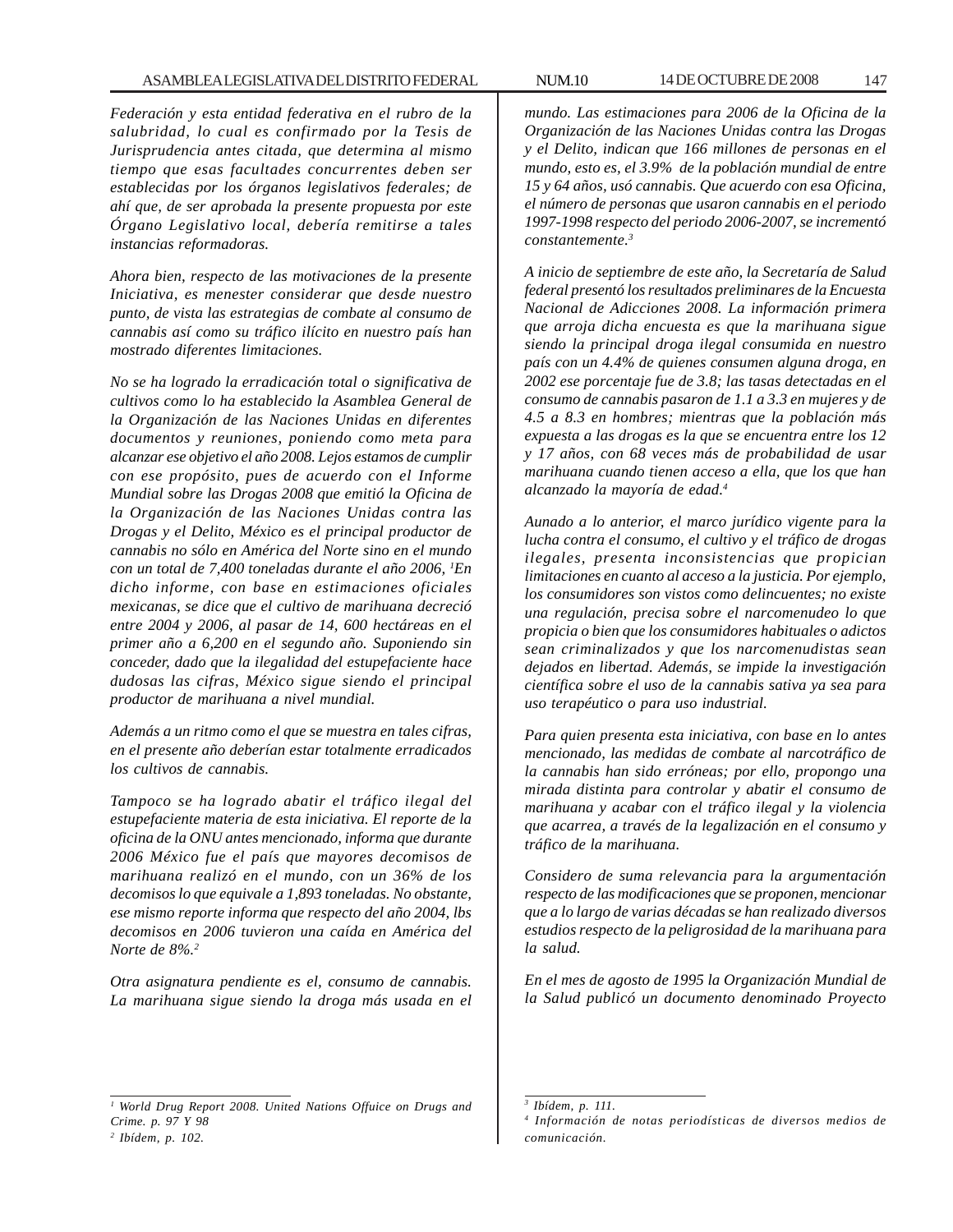*Sobre las Implicaciones a la Salud por el Uso de Cannabis en el que participaron un grupo de expertos Científicos sobre la materia y en el que se concluyó que ''Considerando los patrones de uso, el cannabis representa un problema para la salud pública mucho menor que el del alcohol y el tabaco en sociedades occidentales'' Sin embargo, cabe, mencionar que en la versión definitiva del informe publicado en 1997 se decidió omitir la parte relativa el la comparación entre la cannabis y el alcohol y el tabaco, alegando motivos de estudios epidemiológicos fidedignos, cuestionando así el trabajo que realizaron los expertos en los que la propia Organización Mundial de la Salud depositó la confianza.5*

*En el Informe Mundial Sobre Drogas del año 1997, documento elaborado bajo los auspicios del Programa de las Naciones Unidas para la Fiscalización Internacional de Drogas, se menciona que ''Es innegable que, en algunas personas y según el tipo de uso, el cannabis provoca problemas en la salud física y mental como, por ejemplo, pérdida de memoria a corto plazo, pérdida de concentración, problemas motores, afecciones bronquiales y pulmonares, etc. Por otro lado, dicho consumo no presenta los mismos patrones de uso continuado a largo plazo o dependiente como el fumar cigarrillos y no existe un índice de mortalidad atribuido directamente a los efectos acumulativos del cannabis'', Este informe, entre otros asuntos, concluye que ''(a) en el contexto de las drogas ilícitas, parece la menos nociva y (b) por una serie de motivos, quizá relacionados con su situación como droga prohibida, los costos sociales y sanitarios derivados de su uso han sido hasta el momento menos perjudiciales que los del tabaco y el alcohol''.6*

*Si bien es cierto que, estos documentos derivados de organismos internacionales, sobre todo el último mencionado, no presentan a la legalización de la marihuana como una medida prioritaria, también lo es que desmitifican la alta peligrosidad de la cannabis para la salud de las personas y en todo caso los equiparan con los que se pueden tener con el uso del alcohol y el tabaco.*

*Es importante también, mirar lo que está sucediendo en diversos países y ciudades del mundo respecto de la cannabis y el tratamiento jurídico que se le da en lo relativo a la penalización de su consumo y tráfico. En Holanda se permite legalmente la venta de marihuana y sus derivados en locales con licencia denominados ''coffee shops''. 'En algunas ciudades de Australia, en específico en su capital, está despenalizada la posesión de pequeñas cantidades* *de cannabis y el cultivo de un número limitado de plantas para uso personal. En Italia, Suiza, Alemania, Bélgica, España y Portugal el consumo esta despenalizado o bien representa faltas de carácter administrativo y no ameritan sanción penal. En el Reino Unido, donde el consumo no*

*ha estado penado pero sí su posesión, recientemente se reclasificó la cannabis de una 'droga clase B a una droga clase, es decir, bajó su nivel de peligrosidad para la salud. En Escocia la marihuana esta legalizada para Uso terapéutico esencialmente para el tratamiento de la hipertensión.*

*En Canadá se reconoce el uso terapéutico de la marihuana y existe regulación al respecto además de ser más permisible su posesion En los Estados Unidos de Norteamérica es legal el uso de la cannabis con fines terapéuticos en los estados de Alaska, Arizona, California, Colorado, Hawai, Maine, Nevada, Dragón, Rhode Island, Vermont, Washington y recientemente Nuevo México donde se utiliza para aliviar los síntomas a los pacientes con enfermedades como el cáncer, la esclerosis múltiple, el glaucoma, epilepsia, sida y otras.*

*De manera tal, en la actualidad estamos frente a una situación real que cuestiona el enfoque cerrado de prohibicionismo y de erradicación total de cultivos de la cannabis. En la práctica diversos países están tomando acciones diversas a dicho enfoque abriéndose a la despenalización del consumo personal de marihuana y a su legalización para uso terapéutico, rumbo que se propone tomar con esta propuesta, pero que también avanza hacia la despenalización de su cultivo y tráfico con ciertos controles por parte del Estado.*

*Es por ello que se propone a esta Asamblea Legislativa impulsar ante el Congreso de la Unión el conjunto de reformas que se describen a continuación:*

- *1. Se especifica que en el programa contra la farmacodependencia se pondrá énfasis en la prevención del consumo de estupefacientes y psicotrópicos en los jóvenes que se encuentran cursando la educación básica y media superior. En una visión integral del combate al consumo de marihuana y a su tráfico ilegal, la prevención es una labor fundamental que debe asumir tanto el Gobierno federal como las entidades federativas.*
- *2. Se elimina del artículo 237 a la cannabis sativa, índica y americana o marihuana para permitir su siembra, cultivo, cosecha, elaboración, preparación, acondicionamiento, adquisición, posesión, comercio, transporte en cualquier forma, prescripción médica, suministro, empleo, uso o consumo. Asimismo, se reclasifica al Tetrahidrocannabinol para dejar de ser considerada una sustancia con valor terapéutico escaso o nulo y que constituyen un <sup>5</sup>*

*http://www.tni.org/archives/jelsma/unwritten-s.pdf. p. 17.*

*<sup>6</sup> Idem..*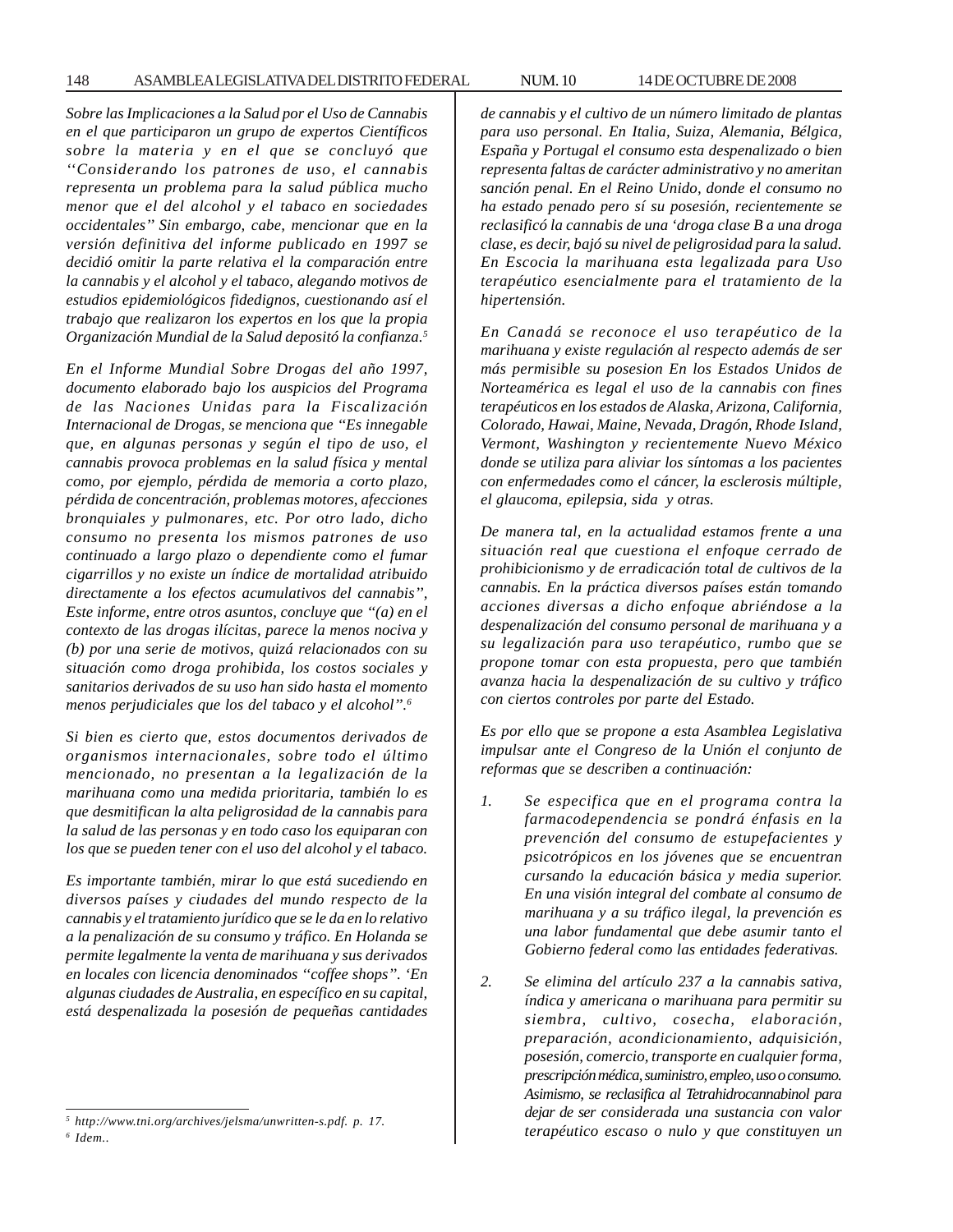*problema especialmente grave para la salud pública, para ser una sustancia con valor terapéutico pero que sin su control o abuso puede constituir un problema para la salud pública.*

#### *Además de lo anterior se establece que:*

- *a) El Consejo de Salubridad General dictará las medidas respecto al uso terapéutico de la cannabis. Asimismo, la Secretaría de Salud federal deberá emitir la Norma Oficial Mexicana correspondiente, para garantizar el adecuado uso terapéutico.*
- *b) Se prevé que existan establecimientos en los que se permita la venta para consumo personal de marihuana hasta 5 gramos por persona. Se requerirá licencia de funcionamiento para la apertura de tales establecimientos en los que estará prohibida la venta de bebidas alcohólicas, la entrada a menores de edad y no podrán encontrarse a menos de 1000 metros de centros educativos. La violación de estas disposiciones podrá ser sancionada con multa equivalente de doce mil hasta dieciséis mil veces el salario mínimo general diario vigente en la zona 'económica de que se trate:*
- *c) Se establece la prohibición de consumir cannabis o sus derivados en la vía pública así como en establecimientos .públicos no autorizados. Quien infrinja tal disposición será sancionado con el equivalente de 21 a 30 días de salario mínimo vigente en la zona económica de que se trate o con arresto de 25 a 36 horas.*
- *d) Se permite que una persona pueda portar hasta 30 gramos de cannabis. Si alguien es sorprendido con una cantidad mayor será sancionado penalmente.*
- *e) Se prevé que respecto del cultivo, procesamiento, distribución, transporte y venta al mayoreo de marihuana para su uso terapéutico o industrial, será la autoridad federal quien deberá emitir la normatividad correspondiente, además de que será facultad exclusiva del Gobierno Federal definir las zonas donde se permitirá el cultivo de la cannabis y adquirir la totalidad de las cosechas por sí o a través de un solo intermediario.*
- *f) Se permite el cultivo de cannabis sativa, índica y americana o marihuana en las viviendas particulares de hasta cinco plantas.*
- *g) Se prohíbe también la importación y exportación de cannabis sativa, índica y americana o marihuana, su resina, preparados y semillas y sus productos derivados, fuera del territorio nacional.*

*h) Asimismo, queda prohibida toda publicidad relacionada con la cannabis sativa, índica y americana o marihuana, su resina, preparados y semillas y sus productos derivados, a excepción de aquella publicidad gubernamental o de organizaciones de la sociedad civil que tenga por objeto prevenir la fármacodependencia respecto de dicho estupefaciente.*

*Se considera que con estas medidas se estaría contribuyendo de manera significativa a acabar con el tráfico ilegal de marihuana y los efectos colaterales perniciosos para la sociedad que trae aparejado como es la violencia y las muertes. Quien suscribe la presente iniciativa considera que con medidas de este tipo estaríamos abonando a dar un golpe certero al narcotráfico al eliminar el negocio que representa en nuestro país el tráfico ilegal de la cannabis.*

*Para el que suscribe la despenalización de la marihuana equivale también a mayores esfuerzos en cuanto a la prevención de la farmacodependencía principalmente en la población joven de nuestro país, para lo cual los centros educativos y la literatura que en ellos se lee deberán ser un vehículo de suma importancia. La despenalización de la cannabis es también la oportunidad de dar a los adictos a la cannbis un tratamiento y rehabilitación adecuados.*

*Dar una batalla eficiente contra la delincuencia organizada y contra la farmacodependencia, requiere de medidas integrales y contundentes, pero también requiere de la disposición de todos los actores involucrados para discutir con apertura las argumentaciones y mostrar respeto a las posiciones diferentes.*

*Solicito respetuosamente a todas y todos los diputados que integran esta Asamblea Legislativa, que analicemos y discutamos con seriedad y sin prejuicios las propuestas que hoy pongo a su consideración. Que, como lo hemos hecho con las diferentes propuestas en las que existen miradas divergentes, hagamos las consultas respectivas a los expertos, a las organizaciones de la sociedad civil, a los académicos y en general a todos aquellos quienes tengan aportes que nos ayuden a tomar una decisión.*

*Pero lo que no podemos permitirnos es cerrarnos a las ideas. Lo que no podemos hacer como representantes populares es cerrar los ojos a una realidad como lo es el narcotráfico y la violencia que existe en nuestro país derivada de dicha actividad ilegal.*

*Conmino a todas las diputadas y diputados a que debatamos el tema con apertura y sin prejuicios.*

*Por lo anteriormente expuesto y fundado, propongo a la Asamblea Legislativa para su análisis y, en su caso, aprobación, el siguiente*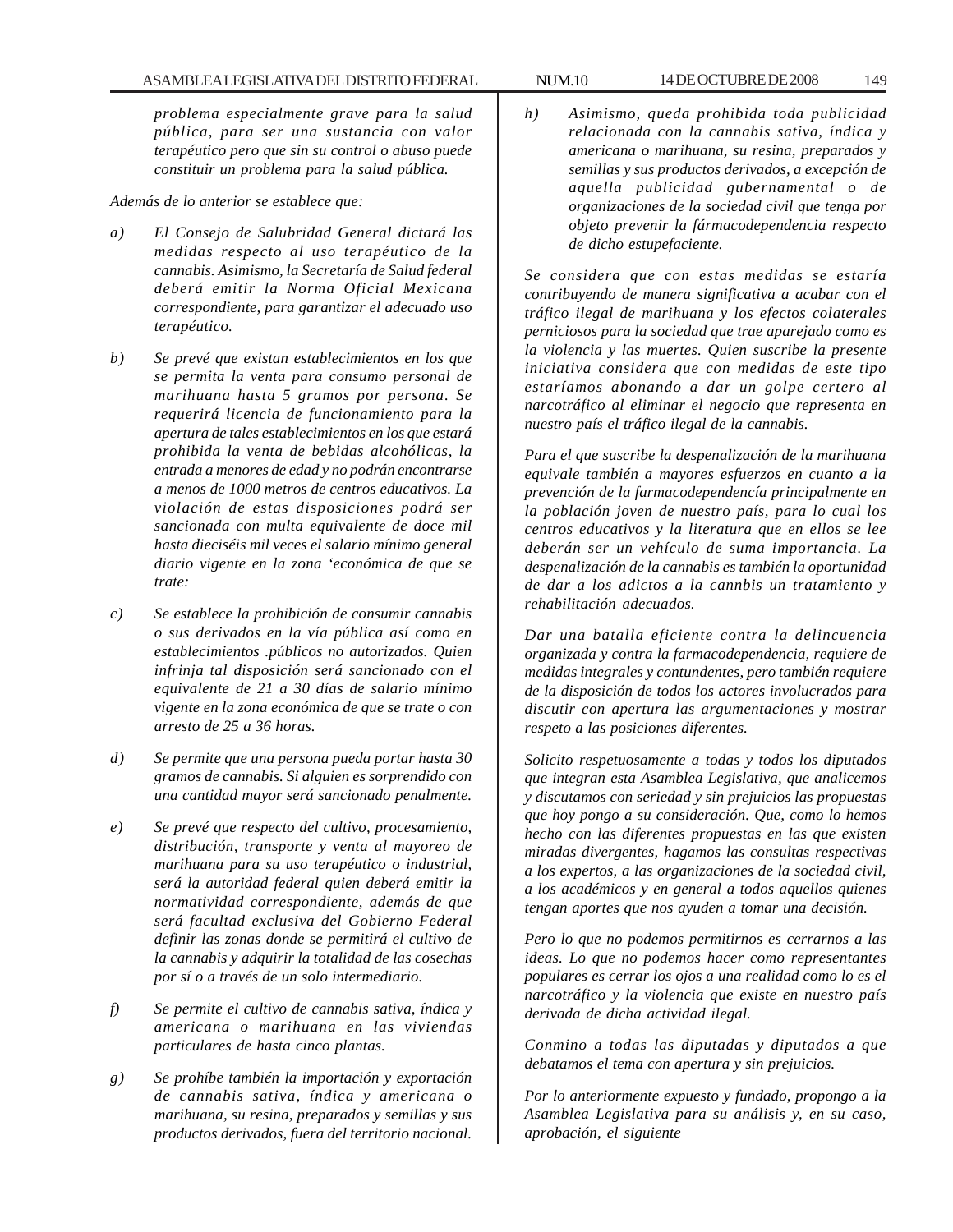# 150 ASAMBLEA LEGISLATIVA DEL DISTRITO FEDERAL NUM. 10 14 DE OCTUBRE DE 2008

*PROYECTO DE DECRETO POR El QUE SE REFORMAN Y ADICIONAN LOS ARTÍCULOS 3°, 4° 13, 17, 192, 198, 199, 237, 245, EL TÍTULO DEL CAPÍTULO XI DEL TÍTULO DUODÉCIMO Y SUS ARTÍCULOS CORRESPONDIENTES; Así COMO LOS ARTÍCULOS 289, 308 BIS, 421 Y 464 DE LA LEY GENERAL DE SALUD.*

*ÚNICO: Se reforman la Fracción XXIII del Artículo 3°, la Fracción IV del Artículo 4°, el Artículo 192, los Artículos 129 y 237, las Fracciones I y III del Artículo 245, el título del Capítulo XI del Título Décimo Segundo y sus artículos correspondientes, los Artículos 289, 421 y 464; y se adiciona el Apartado e al Artículo 13, la Fracción IX al Artículo 17, la Fracción VII al Artículo 198, el Artículo 308 bis y los Artículos 277 ter, 277 quater, todos de la Ley General de Salud, pata quedar como sigue:*

*Artículo 3°.- En los términos de esta Ley, es materia de salubridad general:*

*I a XXII. ..*

*XXIII. El programa contra la fármacodependencia, en el que se pondrá énfasis en la prevención del consumo de estupefacientes y psicotrópicos en los jóvenes que se encuentran cursando la educación básica y media superior.*

*XXIV a XXX....*

*Artículo 4°.- ....*

*I a III ...*

*IV. Los gobiernos de las entidades federativas:*

*Artículo 13.- La competencia entre la Federación y las entidades federativas en materia de salubridad general quedará distribuida conforme a lo siguiente:*

*A y B ...*

*C. Corresponde al Ejecutivo Federal y a los gobiernos de las entidades federativas la prevención del consumo de estupefacientes y psicotrópicos.*

*Artículo 17.- Compete al Consejo de Salubridad General:*

*I. a VII bis...*

*VIII. Analizar las disposiciones legales en materia de salud y formular propuestas de reformas o adiciones a las mismas,*

*IX. Dictar medidas respecto al uso terapéutico de cannabis sativa, índica y americana o marihuana, con base en la presente ley y demás leyes aplicables, y*

*X. Las demás que le correspondan conforme a la fracción XVI del artículo 73 de la Constitución Política de los Estados Unidos Mexicanos y esta Ley.*

*Artículo 192.- La Secretaría de Salud elaborará un programa nacional contra la fármacodependencia; y lo ejecutará en coordinación con dependencias y entidades del sector salud y con los gobiernos de las entidades federativas. En dicho programa deberán contemplarse todas aquellas medidas necesarias para la prevención del consumo de estupefacientes y psicotrópicos, entre las que deberán considerarse todos aquellos medios de difusión dirigidos principalmente a los alumnos de educación básica y media superior.*

*Artículo 198.- Únicamente requieren autorización sanitaria los establecimientos dedicados a:*

*I. a VI ...*

*VII. Establecimientos dedicados al cultivo, procesamiento, distribución, comercialización o venta para consumo individual de cannabis sativa, índica y americana o marihuana, su resina, preparados y semillas y sus productos derivados.*

*[……]*

*[……]*

*Artículo 199.- Corresponde a los Gobiernos de las Entidades Federativas ejercer la verificación y control sanitario de los establecimientos que expendan o suministren al público alimentos y bebidas no alcohólicas y alcohólicas, en estado natural, mezclados, preparados, adicionados o acondicionados, para su consumo dentro o fuera del mismo establecimiento, basándose en las normas oficiales mexicanas que al efecto se emitan.*

*Asimismo, los Gobiernos de las Entidades Federativas ejercerán la verificación y control sanitario de los establecimientos que expendan o suministren al público cannabis sativa, índica y americana o marihuana, su resina, preparados y semillas y sus productos derivados.*

*Artículo 237.- Queda prohibido en el territorio nacional, todo acto de los mencionados en el Artículo 235 de esta Ley, respecto de las siguientes substancias y vegetales: opio preparado, para fumar, diacetilmorfina o heroína, sus sales o preparados, papaver somniferum o adormidera, papaver bactreatum y erythroxilon novogratense o coca, en cualquiera de sus formas, derivados o preparaciones.*

*[...]*

*Artículo 245.- En relación con las medidas de control y vigilancia que deberán adoptar las autoridades sanitarias, las substancias psicotrópicas se clasifican en cinco grupos:*

*I. Las que tienen valor terapéutico escaso e nulo y que, por ser susceptibles de uso indebido o abuso, constituyen un problema especialmente grave para la salud pública, y son:*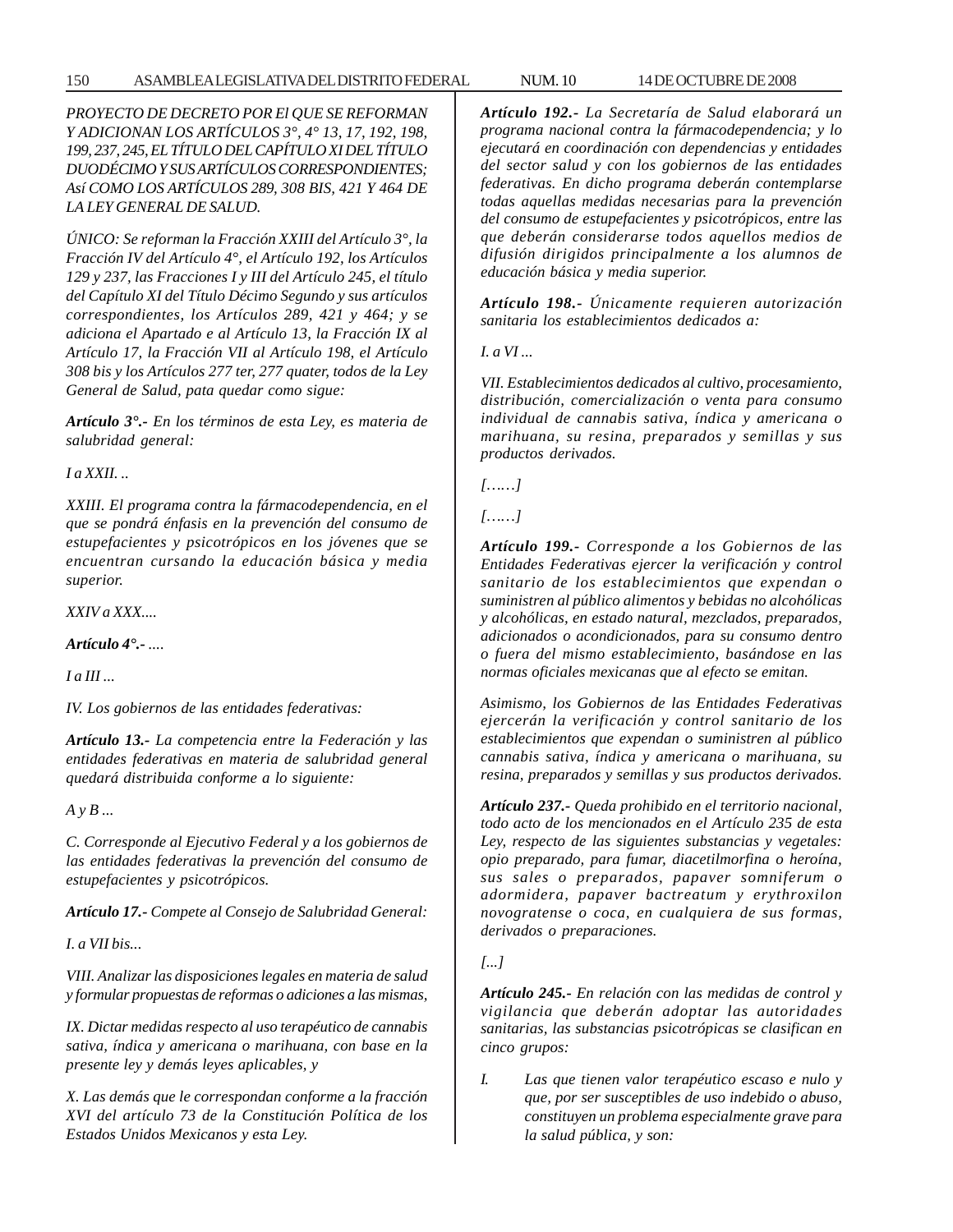| Denominación Común<br><b>Internacional</b> | <b>Otras Denominaciones Comunes o Vulgares</b>                                                                                                                                                                           | De nominación Química                                                                                |
|--------------------------------------------|--------------------------------------------------------------------------------------------------------------------------------------------------------------------------------------------------------------------------|------------------------------------------------------------------------------------------------------|
| <b>CATONINA</b>                            | <b>NO TIENE</b>                                                                                                                                                                                                          | $(-)$ -(aminoprpiofena                                                                               |
| <b>NO TIENE</b>                            | <b>DET</b>                                                                                                                                                                                                               | n,n dietiltriptamina                                                                                 |
| <b>NO TIENE</b>                            | <b>DMA</b>                                                                                                                                                                                                               | dl-2,5-dimetoxi-(metilfeniletilamina                                                                 |
| <b>NO TIENE</b>                            | <b>DMHP</b>                                                                                                                                                                                                              | 3-(1-2-dimetilhetil)-1-hidroxi-7,8,9,10-<br>Tetrahidro-6,6,9-trimetril 6-H dibenzo<br>$(b,d)$ pirano |
| <b>NO TIENE</b>                            | <b>DMT</b>                                                                                                                                                                                                               | n, n. dimetriltriptamina                                                                             |
| <b>BROLA MFETAMINA</b>                     | DOB                                                                                                                                                                                                                      | 2,5-dimetoxi-4-bromoanfetamina                                                                       |
| <b>NO TIENE</b>                            | <b>DOET</b>                                                                                                                                                                                                              | d1-2,5-dimetoxi-4-etil<br>metilfeniletilamina                                                        |
| $(+) LISERGIDA$                            | LSD, LSD-25                                                                                                                                                                                                              | $(+)$ -N, N-die tilisergamida-<br>Dietilamina del ácido d-Lisergico)<br>3,4-metilenodioxianfetamina  |
| <b>TENANFETAMINA</b>                       | <b>MDA</b>                                                                                                                                                                                                               | dl-3,4-metillendioxi-n.-dimetil<br>Fenilletilamina                                                   |
| <b>NO TIENE</b>                            | MESCLINA (PEYOTE; LOPHOPHORA WILLIAMSII<br>ANHALONIUM WILLLIAMS II; ANHALONIUM<br><b>LEWIN II</b>                                                                                                                        | 3,4,5, trime toxifene tilamina                                                                       |
| <b>NO TIENE</b>                            | <b>MMDA</b>                                                                                                                                                                                                              | dl-5-metoxi-3,4,metilendioxi<br>(-metilfeniletilamina.                                               |
| <b>NO TIENE</b>                            | <b>PARAHEXILO</b>                                                                                                                                                                                                        | 3 hexil-1-hidroxi-7,8,9,10 Tetrahidro-<br>6,6,9-trimetil-6hDibenzo (b,d) pirano                      |
| <b>ETICICLIDINA</b>                        | <b>PCE</b>                                                                                                                                                                                                               | n-etil-1-fenilciclohexilamina                                                                        |
| <b>ROLICICLIDINA</b>                       | PHP, PCPY                                                                                                                                                                                                                | 1-(1-fenilciclohexil)<br>pirrolidina                                                                 |
| <b>NO TIENE</b>                            | <b>PMA</b>                                                                                                                                                                                                               | 4-metoxi-(metilfenile<br>Tilamina.                                                                   |
| <b>NO TIENE</b>                            | PSILOCINA, PSILOTSINA                                                                                                                                                                                                    | 3-(2-dimetilaminoetil)<br>4, hidroxi-indol                                                           |
| PSILOCIBINA                                | HONG OS ALU CINANTES DE CUALQUIER<br>VARIEDAD BOTANICA EN ESPECIAL LAS<br>ESPECIES PSILOCYBE MEXICANA, STOPHARIA<br>CUBENSIS Y CONOCYBE, Y SUS PRINCIPIOS<br>ACTIVOS PIPERONAL O HELIOTROPINA<br><b>ISOSAFROL SAFROL</b> | fosfato dihidrogenado<br>de 3 (2-dimetilaminoetli<br>$indol-4-ilo$                                   |
| <b>NO TIENE</b>                            | STP, DOM                                                                                                                                                                                                                 | $2$ amino-1- $(2,5$ dimetoxi-4<br>Metil) fenilpropano                                                |
| <b>TENO CICLIDINA</b>                      | <b>TPC</b>                                                                                                                                                                                                               | $1-(1-(2-tienil)$ ciclohexil<br>$metiffeniletilamina$                                                |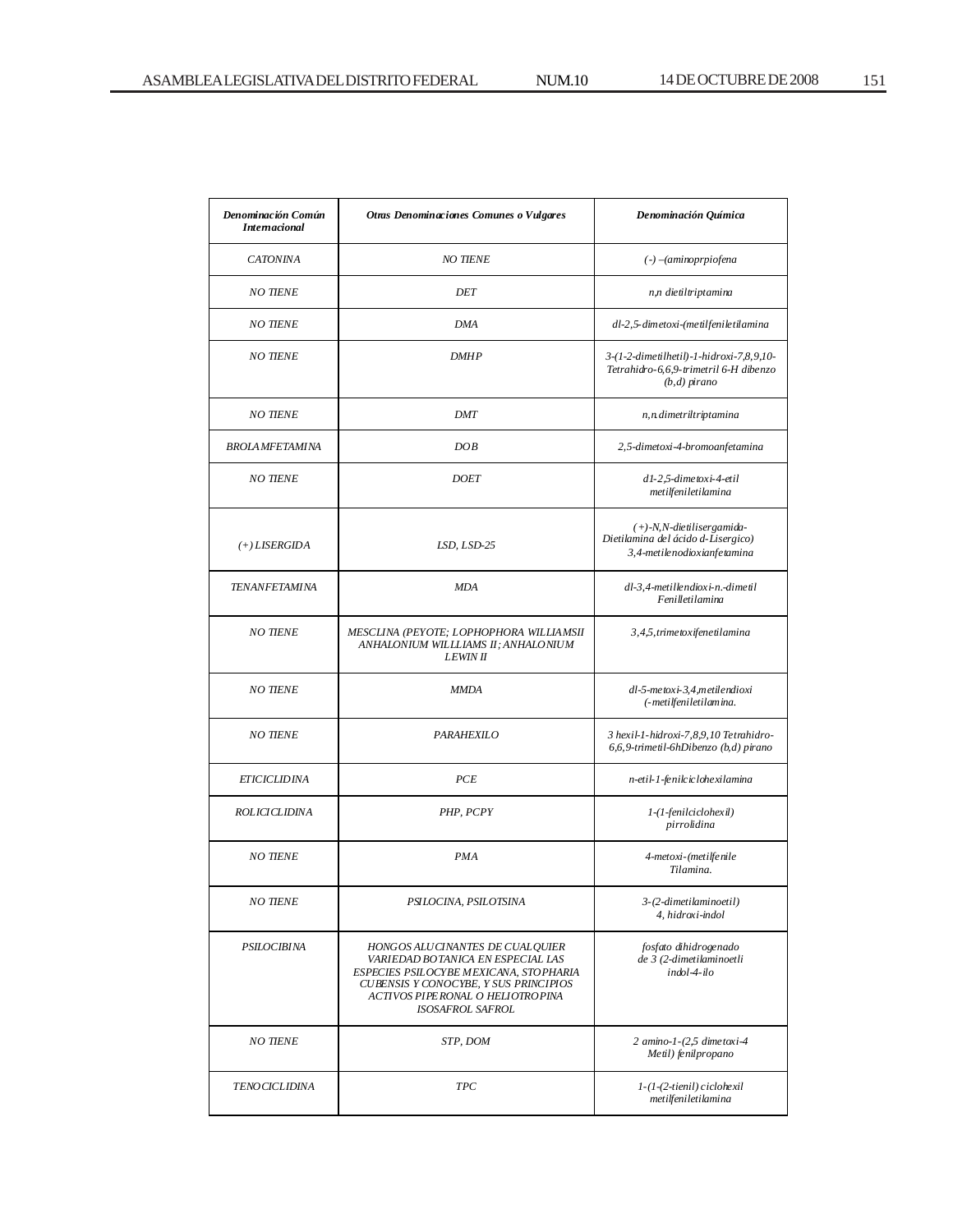| 152<br>ASAMBLEALEGISLATIVADELDISTRITO FEDERAL             | <b>NUM.10</b><br>14 DE OCTUBRE DE 2008                                                                                                    |
|-----------------------------------------------------------|-------------------------------------------------------------------------------------------------------------------------------------------|
| PIPERONAL O                                               | ERGOMETRINA (EGONOVINA)                                                                                                                   |
| <b>HELIOTROPINA</b>                                       | <b>ERGOTAMINA</b>                                                                                                                         |
| <b>ISOSAFROL</b>                                          | <b>ESTAZOLAM</b>                                                                                                                          |
| <b>CUALQUIER VARIEDAD</b>                                 | 1 FENIL-2-PROPONONA                                                                                                                       |
| <b>BOTANICA, EN ESPECIAL</b>                              | <b>FENILPROPONOLAMINA</b>                                                                                                                 |
| <b>LAS ESPECIES</b>                                       | FLUDIAZEPAM                                                                                                                               |
| PSOLOCYBE MEXICANA,                                       | <b>FLUNITRAZEPAM</b>                                                                                                                      |
| STOPHARIA CUBENSISY                                       | <b>FLURRAZEPAM</b>                                                                                                                        |
| CONOCYBE, Y SUS                                           | HALAZEPAM                                                                                                                                 |
| PRINCIPIOS ACTIVOS                                        | HALOXOZOLAM                                                                                                                               |
| <b>SAFROL</b>                                             | <b>KETAZOLAM</b>                                                                                                                          |
| <b>CIANURO DE BENCILO</b>                                 | LOFLACEPATO DE ETILO                                                                                                                      |
| $(\dots)$                                                 | <b>LOPRAZOLAM</b>                                                                                                                         |
| II                                                        | <b>LORAZEPAM</b>                                                                                                                          |
| III. Las que tiene valor terapéutico, pero constituyen un | <b>LORMETAZEPAM</b>                                                                                                                       |
| problema para la salud pública y que son:                 | MEDAZEPAM                                                                                                                                 |
| <b>BENZODIAZEPINAS:</b>                                   | <b>NIMETAZEPAM</b>                                                                                                                        |
| ACIDO BARBITURICO (2,4,6 TRIHIDROXIPIRAMIDINA)            | NITRAZEPAM                                                                                                                                |
| ALPRAZOLAM                                                | NORDAZEPAM                                                                                                                                |
| <b>AMOXAPINA</b>                                          | <b>OXAZEPAM</b>                                                                                                                           |
| <b>BROMAZEPAM</b>                                         | <b>OXAZOLAM</b>                                                                                                                           |
| <b>BROTIZOLAM</b>                                         | <b>PEMOLINA</b>                                                                                                                           |
| CAMAZEPAM                                                 | <b>PIMOZIDE</b>                                                                                                                           |
| <b>CLOBAZAM</b>                                           | PINAZEPAM                                                                                                                                 |
| <b>CLONAZEPAM</b>                                         | PRAZEPAM                                                                                                                                  |
| <b>CLORACEPATO DIPOTASICO</b>                             | <b>PSEUDOEDRINA</b>                                                                                                                       |
| <b>CLORDIAZEPOXIDO</b>                                    | <b>QUAZEPAM</b>                                                                                                                           |
| <b>CLOTIAZEPAM</b>                                        | TAMAZEPAM                                                                                                                                 |
| <b>CLOXAZOLAM</b><br><b>CLOZAPINA</b>                     | TRETRAHIDROCANNBINOL, los siguientes isomeros 6 <sup>ª</sup><br>$(10a), 6a (7), 7, 8, 9, 10, 9, (11)$ y sus variantes<br>estereoquimicas, |
| DELORAZEPAM                                               | TETRAZAPAM                                                                                                                                |
| <b>DIAZEPAM</b>                                           | $\iota$                                                                                                                                   |
| <b>EFEDRINA</b>                                           | $I V y V$                                                                                                                                 |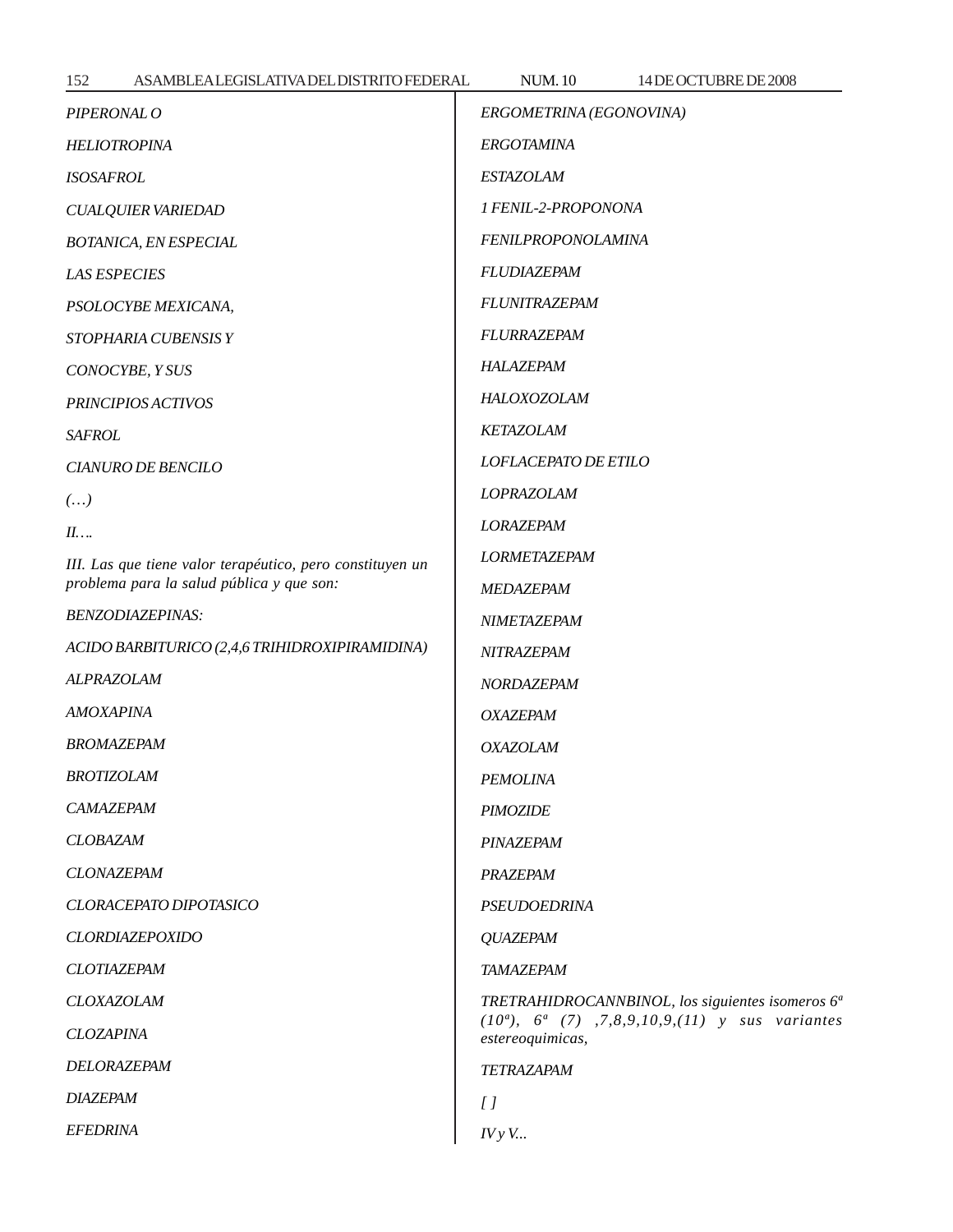# *TÍTULO DECIMO SEGUNDO*

*Control Sanitario de Productos y Servicios de su Importación y Exportación*

# *CAPÍTULO XI*

# *CANNABIS SATIVA, ÍNDICA y AMERICANA O MARIHUANA, SU RESINA, PREPARADOS Y SEMILLAS YSUS PRODUCTOS DERIVADOS.*

*Artículo 275. El Gobierno Federal tendrá la facultad exclusiva para emitir la normatividad correspondiente en materia de cultivo, procesamiento, distribución, transporte y venta al mayoreo de cannabis sativa, índica y americana o marihuana, su resina, preparados y semillas y sus productos derivados, respecto de su uso terapéutico o uso industrial.*

*El Gobierno Federal definirá las zonas donde se permitirá el cultivo de la cannabis y adquirirá la totalidad de las cosechas por si o a través de un solo intermediario.*

*Artículo 276. El Gobierno Federal y los gobiernos de las entidades federativas expedirán la normatividad correspondiente para regular lo relativo a los establecimientos en los que se expenda para consumo individual cannabis sativa índica y americana o marihuana, su resina y preparados, con base en lo siguiente:*

- *I. No se podrá vender más de 5 gramos por persona de cannabis sativa, índica y americana o marihuana y su resina.*
- *II. Queda prohibida la venta de bebidas alcohólicas en los establecimientos a que se refiere este artículo.*
- *III. No se permitirá él acceso a personas menores de edad.*
- *IV. No podrán otorgarse licencias para la apertura de dichos establecimientos mercantiles que expendan cannabis sativa, índica y americana o marihuana su resina y preparados a menos de 1000 metros de centros educativos.*

*Artículo 277. Cada persona podrá portar para consumo personal hasta 30 gramos de cannabis sativa, índica y americana o marihuana, su resina y preparados. Quien porte más. de dicha cantidad será sancionado penalmente conforme a lo que establezca las leyes de la materia.*

*Artículo 277 bis. Queda prohibido el consumo de cannabis sativa, índica y americana o marihuana, su resina y preparados en la vía pública o establecimientos públicos no autoriz.ados. El incumplimiento de esta disposición será sancionado con el equivalente de 21 a 30 días de*

*salario mínimo vigente en la zona económica de que se trate o con arresto de 25 a 36 horas.*

*Artículo 277 ter. la Secretaría de Salud deberá emitir la Norma Oficial Mexicana correspondiente respecto de la cannabis sativa, índica y americana o marihuana, su resina, preparados y productos derivados.*

*Artículo 277 quater. En las viviendas particulares podrán cultivarse hasta cinco plantas de cannabis sativa, índica y americana o marihuana para consumo personal.*

*Artículo 289.- La importación y exportación de estupefacientes, substancias psicotrópicas y productos o preparados que los contenga, requieren autorización de la Secretaría de Salud. Dichas operaciones podrán realizarse únicamente por la aduana de puertos aéreos que determine la Secretaría de Salud en coordinación con las autoridades competentes.*

*En ningún caso podrán efectuarse por vía postal. Queda prohibida la importación y exportación de cannabis sativa, índica y americana o marihuana, su resina, preparados y semillas y sus productos derivados, dentro o fuera del territorio nacional respectivamente.*

*Artículo 308 bis. Queda prohibida toda publicidad relacionada con la cannabis sativa, índica y americana o marihuana, su resina, preparados y semillas y sus productos derivados, para cualquier fin distinto al industrial y con excepción de aquella publicidad gubernamental o de organizaciones de la sociedad civil que tenga por objeto prevenir la fármacodependencia respecto de dicho estupefaciente con base en información -científica, veraz, oportuna y completa.*

*Artículo 420.- Se sancionará con multa de dos mil hasta seis mil veces el salario mínimo general diario vigente en la zona económica de que se trate, la violación de las disposiciones contenidas en los artículos 75,121, 142,147,153,198,200,204,241,259, 260, 265, 267, 216 Fracción V, 304, 307, 341, 348, segundo y tercer párrafo, 349, 350 bis, 350 bis 2, 350 bis 3 y 373 de esta Ley.*

*Artículo 421.- Se sancionara con una multa equivalente a seis mil hasta doce mil veces el salario mínimo general diario vigente en la zona económica de que se trate. la violación de las disposiciones contenidas en los artículos 67, 101, 125, 127, 149, 193, 210, 212, 213,218,220,230,232,233,237,238,240,242,243,247, 248, 251, 252, 255, 256, 258, 266, 306, 308, 308 bis, 309, 315, 317, 330, 331, 332,334, 335, 336, 338, último párrafo, 342, 348, primer párrafo, 350 bis 1, 365, 367, 375, 376, 400, 411 Y 413 de esta Ley.*

*Artículo 421 bis. Se sancionará con multa equivalente de doce mil hasta dieciséis mil veces el salario mínimo general diario vigente en la zona económica de que se trate, la*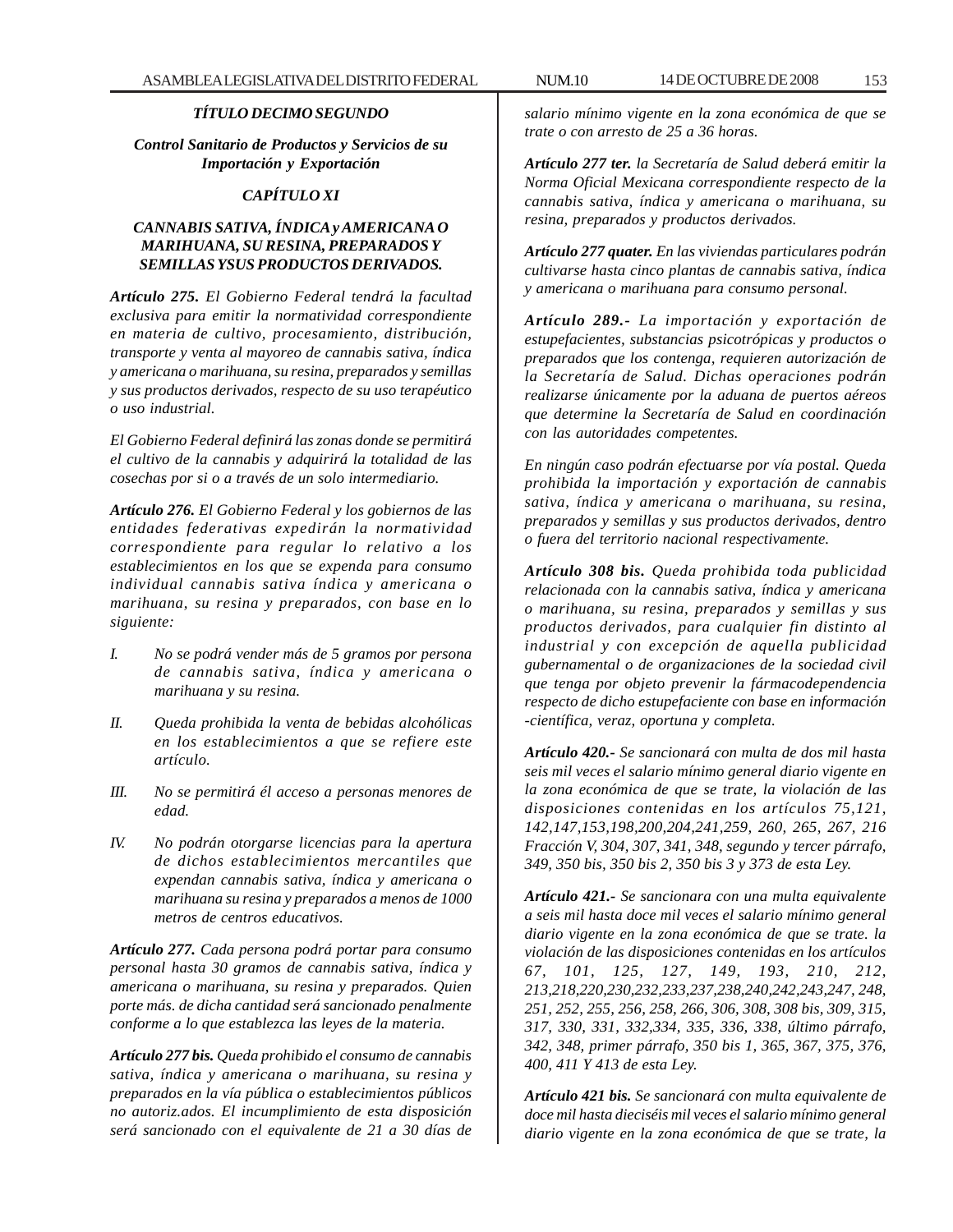154 ASAMBLEA LEGISLATIVA DEL DISTRITO FEDERAL NUM. 10 14 DE OCTUBRE DE 2008

*violación de las disposiciones contenidas en los artículos, 100, 122, 126, 146, 205, 235, 254, 277 quater, 264,281, 289,293, 298, 325, 327 Y333 de esta Ley.*

*Artículo 464.- A quien, adultere, falsifique, contamine, altere o permita la adulteración, falsificación, contaminación o alteración de alimentos, bebidas no alcohólicas, bebidas alcohólicas, cannabis sativa, índica y americana o marihuana, su resina, preparados y semillas o sus productos derivados, o cualquier otra sustancia o producto de uso o consumo humano, con peligro para la salud, se le aplicará de uno a nueve años de prisión y multa equivalente de cien a mil días de salario mínimo general vigente en la zona económica de que se trate.*

#### *TRANSITORIOS*

*PRIMERO. El presente Decreto entrará en vigor 6 meses después del día de su publicación en el Diario Oficial de la Federación.*

*SEGUNDO. La Federación contará con el periodo comprendido entre la publicación del presente Decreto y su entrada en vigor, para emitir las leyes y normas necesarias, según sea el caso, a fin de proveer el debido cumplimiento del mismo.*

*Las entidades federativas contarán con 6 meses posteriores a la entrada en vigor del presente Decreto para emitir las leyes y normas necesarias, según sea el caso, a fin de proveer el debido cumplimiento del mismo.*

*TERCERO.- Se derogan todas las disposiciones que se opongan al presente Decreto.*

*Dado en el Salón de Sesiones de la Asamblea Legislativa del Distrito Federal, a los 14 días del mes de Octubre de 2008.*

*Atentamente.*

*Dip. Víctor Hugo Círigo Vásquez.*

*Presidente de la Comisión de Gobierno*

Es cuanto, diputado Presidente.

**EL C. PRESIDENTE.-** Gracias, señor diputado. Con fundamento en lo dispuesto por el artículo 146 del Reglamento para el Gobierno interior de la Asamblea Legislativa del Distrito Federal, se instruye la inserción íntegra de la iniciativa en el Diario de los Debates.

Asimismo, con fundamento en lo dispuesto por los artículos 36 fracción V y VII, 89 de la Ley Orgánica y 28, 29 y 86 del Reglamento para el Gobierno Interior, ambos de la Asamblea Legislativa del Distrito Federal, se turna para su análisis y dictamen a las Comisiones Unidas de Salud y Asistencia Social y de Administración y Procuración de Justicia.

Para presentar una iniciativa con proyecto decreto por el que se adiciona un último párrafo al artículo 61 de la Ley Orgánica de la Secretaría de Seguridad Pública del Distrito Federal y se adiciona un segundo párrafo a la fracción I del artículo 10 de la Ley Orgánica de la Procuraduría General de Justicia del Distrito Federal, se concede el uso de la Tribuna al diputado Tomás Pliego Calvo, del grupo parlamentario del Partido de la Revolución Democrática. Adelante, señor diputado.

**EL C. DIPUTADO TOMÁS PLIEGO CALVO.-** Diputadas y diputados, diputado Presidente.

*INICIATIVA CON PROYECTO DE DECRETO POR EL QUE SE ADICIONA UN ÚLTIMO PÁRRAFO AL ARTÍCULO 61 DE LA LEY ORGÁNICA DE LA SECRETARÍA DE SEGURIDAD PÚBLICA DEL DISTRITO FEDERAL Y SE ADICIONA UN SEGUNDO PÁRRAFO A LA FRACCION I DEL ARTÍCULO 10 DE LA LEY ORGÁNICA DE LA PROCURADURÍA GENERAL DE JUSTICIA DEL DISTRITO FEDERAL.*

#### *HONORABLE ASAMBLEA:*

*El suscrito diputado TOMÁS PLIEGO CALVO integrante del Grupo Parlamentario del Partido de la Revolución Democrática a la IV Legislatura de la Asamblea Legislativa del Distrito Federal, con fundamento en lo dispuesto por los artículos 1.22, Apartado C, BASE PRIMERA, fracción V inciso j) y k) de la Constitución Política de los Estados Unidos Mexicanos; 42 fracciones VIII y XI y 46 fracción I del Estatuto de Gobierno del Distrito Federal; 10 fracción I y II, 17 fracción IV y 88 fracción I de la Ley Orgánica de la Asamblea Legislativa del Distrito Federal, así como los artículos 85 fracción f y 93 del Reglamento para el Gobierno Interior de la Asamblea Legislativa del Distrito Federal, sometemos a la consideración del Pleno de esta Soberanía, la INICIATIVA CON PROYECTO DE DECRETO POR EL QUE SE ADICIONA UN ÚLTIMO PÁRRAFO AL ARTÍCULO 61 DE LA LEY ORGÁNICA DE LA SECRETARÍA DE SEGURIDAD PÚBLICA DEL DISTRITO FEDERAL Y SE ADICIONA UN SEGUNDO PÁRRAFO A LA FRACCION I DEL ARTÍCULO 10 DE LA LEY ORGÁNICA DE LA PROCURADURÍA GENERAL DE JUSTICIA DEL DISTRITO FEDERAL bajo la siguiente:*

#### *EXPOSICIÓN DE MOTIVOS*

*En México estamos frente a una de las mayores crisis de inseguridad en el país de la que se ha declarado que medio millón de personas están dedicadas a la delincuencia. Una crisis de estas dimensiones que toca, altera o infesta a todas las instituciones, expresa una crisis social que no es posible ocultar y que desnuda a la perfección el rostro del modelo económico. No podemos detenernos en la demanda por más seguridad mientras*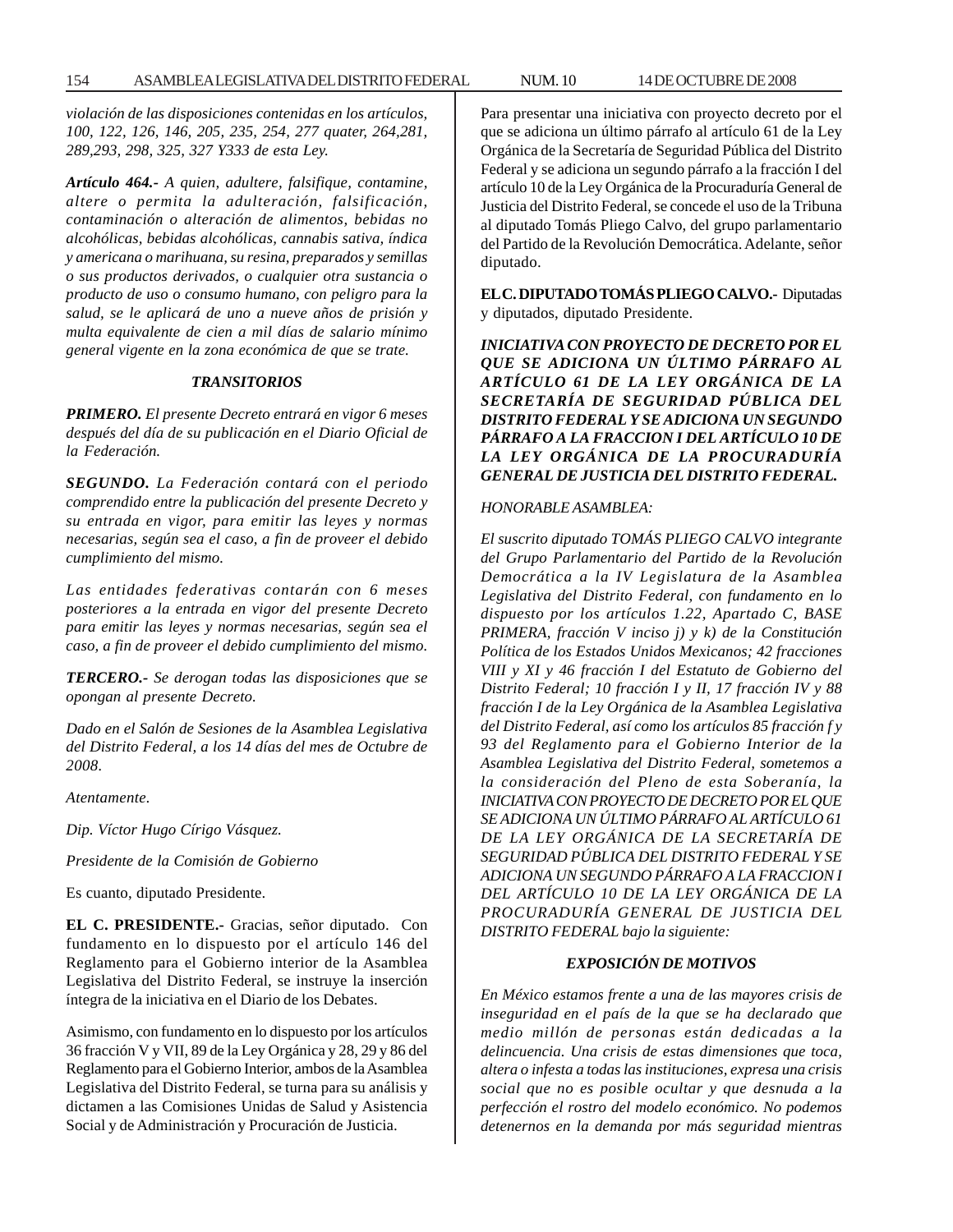*damos permiso abierto a la desigualdad social: es imprudente, de mirada corta y el revés de una conciencia de Estado. Hay que anotarlo bien, esto es una crisis estructural que está íntimamente ligada a la insaciable concentración de riqueza ya la indolencia por el destino de pobres.*

*Estamos en una ruptura del equilibrio que demuestra que las formas de comunicación han sido obstruidas, negadas y evitadas. Ante el desborde de inseguridad hay que adoptar todas las medidas posibles que comuniquen a la sociedad con las instituciones. Esta ruptura de comunicación ha propiciado que la delincuencia, los siniestros, los errores u omisiones tengan un mayor margen de maniobra en asuntos de seguridad, procuración de justicia y protección civil. Esta ruptura de los canales esenciales de comunicación muestra que las instituciones, los funcionarios responsables de su actividad, están lejos de los ciudadanos, no sólo como personas sino como un recurso vital de información y de atención inmediata. Una gran secuela de esta sintomatología es que la tardanza, el olvido, el dejarlo para después, la fila, la burocracia, la espera infinita son elementos reconocidos en la actuación de las instituciones de seguridad.*

*Sin que se alcancen niveles de violencia que existe en otras entidades federativas del Estado, el Distrito Federal también presenta serios problemáticas derivadas de la inseguridad pública.*

*Con el visto bueno de esta Asamblea Legislativa del Distrito Federal, en el año 2007 se aprobó el Programa General de Desarrollo del Distrito Federal 2007 - 2012, el cual determina dos premisas básicas en materia de seguridad y justicia expedita:*

- *La seguridad y la protección son bienes públicos, de ahí la responsabilidad absoluta del Estado en proporcionarlos. Esta responsabilidad tendrá mayores elementos de efectividad si suma la participación social como aliada para revertir el deterioro del entorno social y desplegar una acción integral preventiva con acciones de integración social y el rescate de espacios públicos.*
- *El Gobierno del Distrito Federal tiene la responsabilidad ineludible de establecer las condiciones necesarias para garantizar la protección de los habitantes, su integridad física y de su patrimonio, mediante el compromiso de optimizar el sistema de seguridad pública y de procuración de justicia, así como los mecanismos de protección civil, que propicien un ambiente de confianza y certeza para el desarrollo social y económico.*

*En el marco de estas dos premisas se sustenta la presente iniciativa de ley, pues tiene como objeto lograr que se genere una forma concreta de participación social que puede incidir positivamente en la protección de los habitantes, su integridad física y de su patrimonio de la Ciudad de México.*

*Para ser preciso en la sustentación de la iniciativa que se expone, baste hacer referencia al diagnóstico del propio Gobierno del Distrito Federal:*

- *El fenómeno delictivo y la creciente percepción social de inseguridad tuvieron hacia la segunda mitad de la década de los noventa sus mayores niveles de incidencia. En 1995 el Distrito Federal, y en general; la Zona Metropolitana del Valle de México, ocupaban el primer lugar nacional en delitos denunciados. De un total de 1,407,977 averiguaciones previas, en el Distrito Federal se registraron 217,216 averiguaciones (15.4% seguido por el Estado de México con 139,685 (10%), Baja California con 98,735; Jalisco con 61,833; en el rango de las 50 mil, figuraban Veracruz, Tabasco, Nuevo León, Yucatán. Fue en este año cuando se dio la alerta de que los problemas de seguridad pública, habían rebasado los límites a los que tradicionalmente se encontraban sujetos.*
- *En el Distrito Federal, el promedio diario de delitos mantuvo una tendencia de crecimiento en los dos primeros tercios de la década de los noventa alcanzando su máximo en 1997. De entonces a la actualidad se ha logrado una disminución notable en la actividad delictiva y un incremento sin precedente en la población carcelaria. Esta pasó de 16,997 reclusos en el año 1998, a 32,666 internos a diciembre del 2006. Ello en un contexto penitenciario que no ha logrado prevenir la reincidencia con eficacia.*
	- *Si se atiende a los hechos delictivos denunciados ante el Ministerio Público, y a partir de las que se inicia una averiguación previa, se observa que mientras en 1997 el total nacional fue de 1 564,836 y bajó a 1'496,378 en el año 2005; de esa cantidad en el Distrito Federal se registraron 253,272 en 1997, disminuyendo a 174,280 en el año 2005; con estos datos es posible apreciar que, mientras en el Distrito Federal se registró un descenso de casi el 30%, en el plano nacional fue del 4%.*
	- *Si bien en 1998, comenzó el descenso en la criminalidad, aún no se logra revertir a los niveles anteriores a la crisis de autoridad del Estado desatada a fines de 1993. Para 2006, se registraron 408 delitos diarios en promedio, contra los poco más de 366 de 1993.*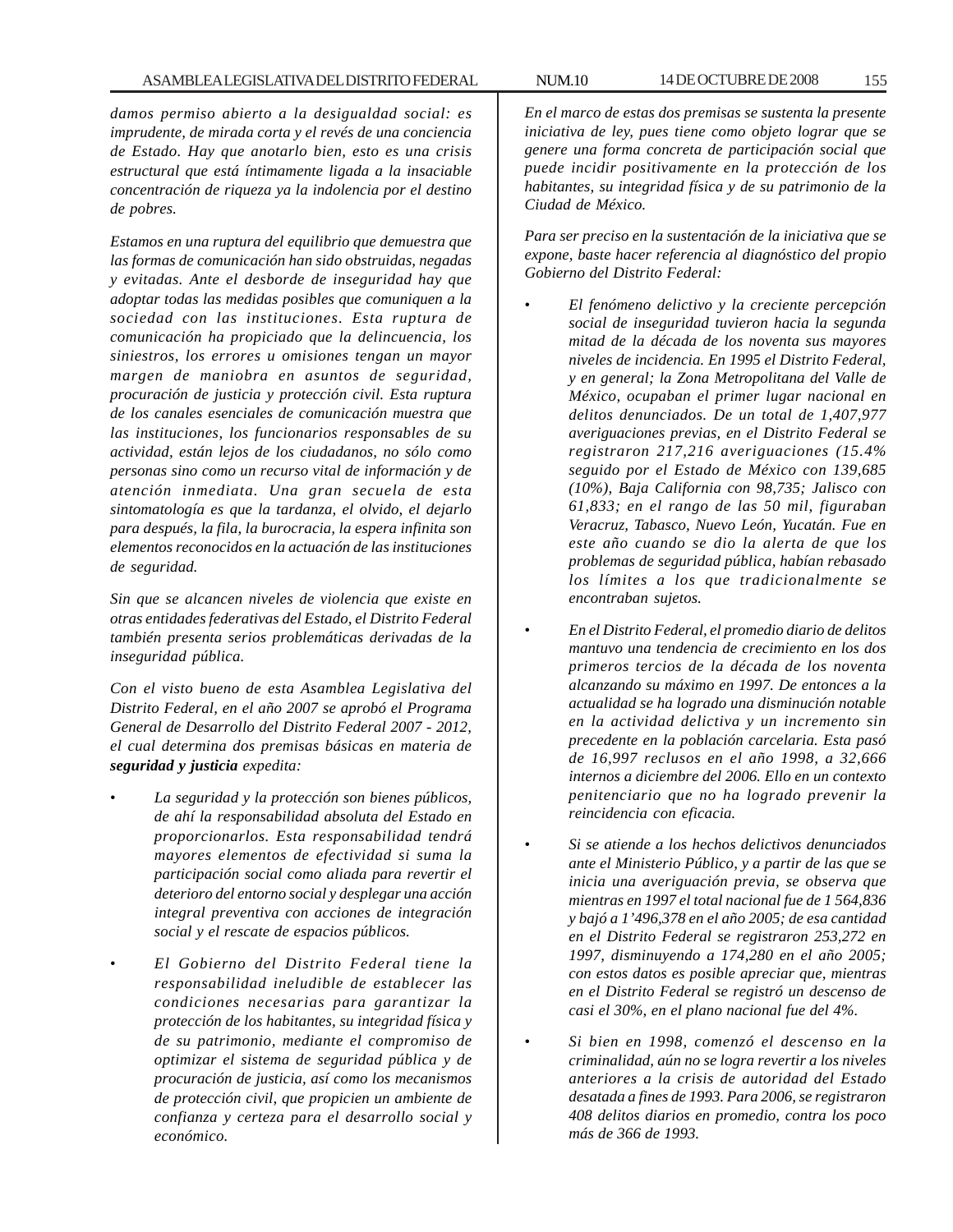#### 156 ASAMBLEA LEGISLATIVA DEL DISTRITO FEDERAL NUM. 10 14 DE OCTUBRE DE 2008

- *Las familias contemplan su seguridad en términos absolutos y demandan de la autoridad respuestas contundentes, no obstante que el número de delitos registrados sea relativo, si hay actos que atenten en contra de la tranquilidad, por mínimos que sean, hay una fuerte percepción de inseguridad.*
- *Las faltas menores, las que enfrenta cada ciudadano en la vida cotidiana constituyen factores que incrementan la percepción ciudadana de impunidad, desorden e inseguridad pública. A la vez, se alienta la comisión de infracciones administrativas que dañan la calidad de vida y convivencia. Esta percepción se ve alentada con la persistencia de prácticas ajenas al buen servicio público por parte de los responsables de investigar las denuncias de delitos y procurar la justicia, con lo que se desalienta la cultura de la denuncia y se favorece la impunidad.*
- *Una metrópoli con más de 19 millones de habitantes, sin crecimiento económico suficiente para generar los empleos que demanda una población mayoritariamente en edad productiva, sin acceso a alternativas para el desarrollo de las capacidades de los jóvenes, con una gran desigualdad en la distribución del ingreso, es un ambiente propicio para la desintegración social y la fragmentación de las formas de sociabilidad que generan delincuencia e inseguridad. En este sentido, el fenómeno de la delincuencia se encuentra asociado al avance en la instrumentación de políticas económicas favorecedoras de la concentración del ingreso y el agudizamiento de la desigualdad y la pobreza.*
- *Por otra parte, la economía del crimen organizado le ha dado a éste instrumentos técnicos de operación y movilidad sin precedente.*
- *La pérdida de vidas o truncamiento de proyectos de vida a causa de miles de accidentes en los hogares y en las calles, por los efectos de los desastres naturales o antropogénicos, representan un alto costo social y económico para la Ciudad. Las herramientas del Gobierno para actuar con prontitud ante emergencias, presentan aún deficiencias en materia tecnológica, de financiamiento: de coordinación entre niveles de gobierno, de colaboración entre instituciones, de actualización sistemática de las zonas de riesgo, de distribución territorial de la infraestructura y equipamiento de atención de emergencias.*
- *Otro aspecto a mejorar es la consolidación de la cultura de prevención de la ciudadanía para enfrentar una emergencia antes, durante y después*

*de que ocurra el evento, a través de medidas organizativas, de capacitación, de comunicación y de control, con un enfoque metropolitano.*

*De acuerdo al diagnóstico es necesario que la percepción de la ciudadanía coincida con la disminución real de los actos que atenta contra su integridad física y su patrimonio.*

*Es por esto que el Programa General de Desarrollo visualiza como algunas estrategias las siguientes:*

- *Para hacer frente, con mayor efectividad, a los problemas de seguridad y justicia de la Ciudad, se seguirá un nuevo modelo con una estrategia integrada. Para garantizar su impacto integral, todas las acciones gubernamentales en esta materia buscarán incidir efectivamente en todos los aspectos del proceso delictivo; se buscará superar la sola persecución del delito y atacar de raíz a los factores que propician el comportamiento criminal.*
- *La estrategia integral ha de contemplar tanto los aspectos objetivos como la percepción social de la inseguridad.*
- *El combate al crimen organizado tendrá en la instrumentación de una política de inteligencia un respaldo fundamental, mediante el análisis y consolidación de la información fiscal, financiera y patrimonial, para identificar conductas vinculadas con la delincuencia organizada, localizar rutas de dinero, prevenir el lavado de dinero, así como decomisar instrumentos, objetos y productos del delito.*
- *En lo que toca a la aplicación de la ley, el Gobierno del Distrito Federal aplicará una estrategia dirigida a mantener el orden público, proteger la integridad física y patrimonial de las personas, prevenir la comisión de delitos y de infracciones.*
- *Fortalecer la cultura de la legalidad y denuncia, la conciencia cívica de las y los capitalinos, es fundamental para combatir la percepción de inseguridad generada por la ilegalidad.*
- *La participación social será una aliada fundamental para recuperar espacios públicos, revertir el deterioro del entorno y mejorar la prestación de servicios, todo lo cual es indispensable para construir un ambiente de confianza y seguridad.*

*Por otra parte, es de indicar que dentro de los objetivos del Gobierno del Distrito Federal están los de mejorar la percepción positiva de la seguridad pública y el sistema*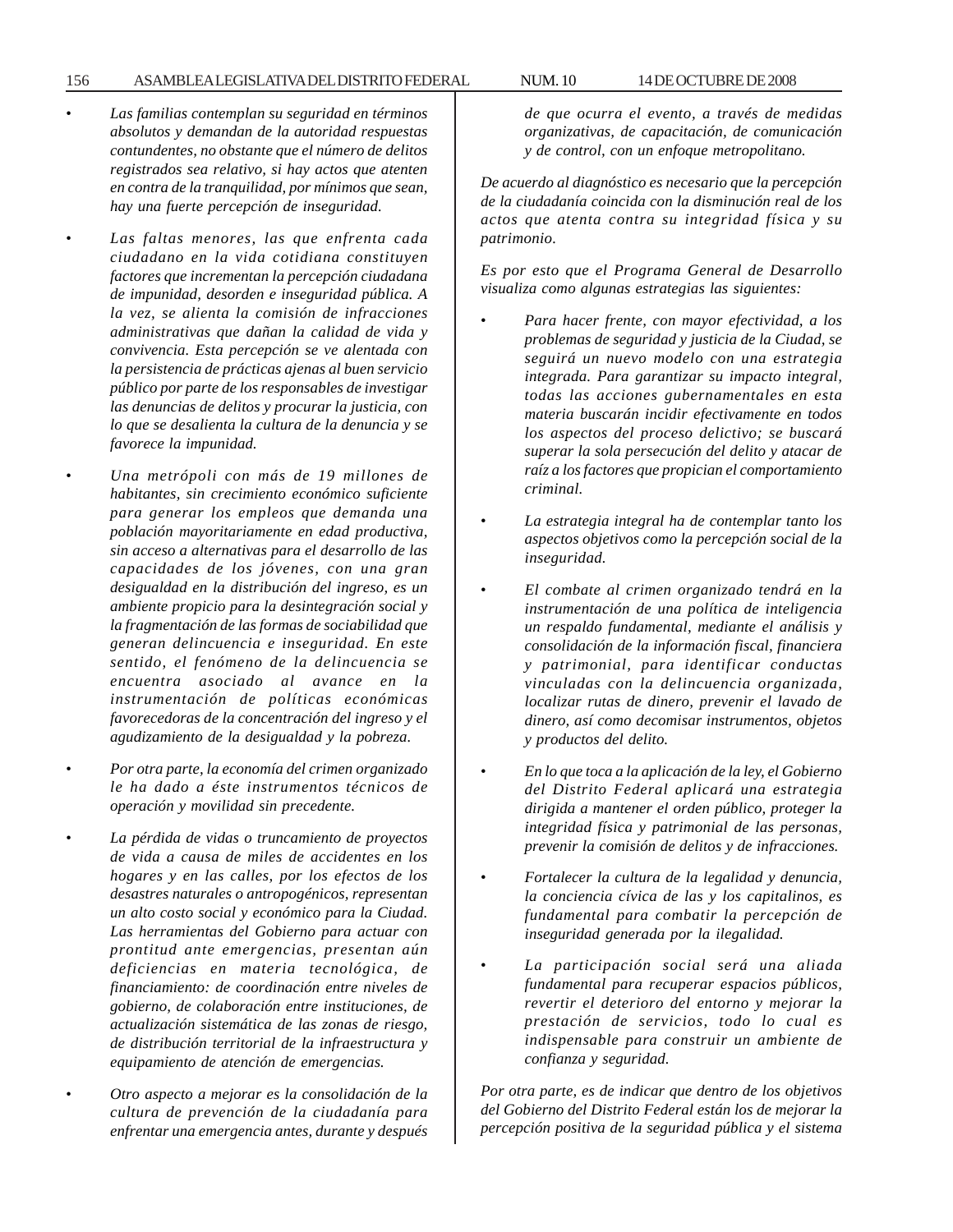# ASAMBLEA LEGISLATIVA DEL DISTRITO FEDERAL NUM.10 14 DE OCTUBRE DE 2008 157

*de justicia del Distrito Federal; generar en la sociedad un consenso de legalidad; tener un sistema de justicia democrático e igualitario, con participación ciudadana y apego a los derechos humanos; consolidar un modelo preventivo, que privilegie la investigación, el análisis y el seguimiento de las actividades. delictivas; recuperar la confianza de los habitantes de la Ciudad de México en su policía; en especial, restablecer una relación estrecha, de confianza entre la comunidad y el policía de barrio.*

*Por último y en la misma lógica, las líneas de política hacen referencia reiterada ala participación de la ciudadanía con incidencia en la seguridad pública:*

- *El Gobierno de la Ciudad se apoyará en la supervisión ciudadana para mejorar la capacidad de disuasión, captura de delincuentes e investigación de delitos por parte de los cuerpos policíacos.*
- *Se fomentará la participación ciudadana en estrategias de prevención del delito y seguridad pública.*
- *Se realizará un mayor esfuerzo de comunicación para dignificar la imagen y la actividad de la policía entre los ciudadanos.*
- *Con apoyo en la tecnología y una mayor profesionalización de los servidores públicos, se asegurará la transparencia y eficacia en el servicio que presta el Ministerio Público.*
- *Fomentaremos una cultura ciudadana de los derechos y obligaciones para el cumplimiento de las normas sociales.*
- *Se impulsará la construcción de redes comunitarias de prevención del delito.*
- *Con la participación de los vecinos, se intervendrá masivamente, desde todos los frentes y niveles, en las zonas de mayor generación de delincuencia.*

*En este contexto la propuesta de ley pretende abrir generar mayor comunicación entre los servidores públicos encargados de la seguridad pública y de la procuración de justicia y los habitantes de la Ciudad de México.*

*Poner a disposición de los habitantes los ,números telefónicos oficiales de los altos servidores públicos, puede permitir que una mayor cantidad de conductas delictivas se prevengan o se castiguen.*

*La ciudadanía puede acceder a los servidores públicos que tienen un nivel de decisión tal, que tienen más posibilidades de intervenir con rapidez en la atención de la situación planteada.*

*En materia de prevención y vinculación de la ciudadanía con las autoridades encargadas de la seguridad pública, la Ley Orgánica de la Secretaría de Seguridad Pública7 del Distrito Federal le otorga ala Secretaría de Seguridad Pública las siguientes atribuciones:*

- *Realizar en el ámbito territorial y material del Distrito Federal, las acciones dirigidas a salvaguardar la integridad y patrimonio de las personas, prevenir la comisión de delitos e infracciones a las disposiciones gubernativas y de policía, así como a preservar las libertades, el orden y la paz públicos;*
- *Organizar, dirigir y administrar la recepción y transferencia de los reportes sobre emergencias, infracciones y delitos;*
- *Autorizar, evaluar, controlar, supervisar y registrar los servicios de seguridad privada, conforme a las disposiciones aplicables;*
- *Establecer procedimientos expeditos para atender las denuncias y quejas de los particulares con relación al ejercicio de sus atribuciones o por posibles actos ilícitos de su personal, procediendo según corresponda contra el responsable:*
- *Establecer mecanismos y procedimientos eficaces para que la sociedad participe en la planeación y supervisión de la seguridad pública, en los términos de las disposiciones aplicables;*

*Por otra parte, el artículo 61 prescribe que la Secretaría de Seguridad Pública establecerá mecanismos y procedimientos para la participación directa, permanente y periódica de la comunidad respecto de las funciones que realiza y principalmente, sobre el desarrollo de las actividades de seguridad pública a su cargo. Uno de estos mecanismos de participación es precisamente la presentación de denuncias o quejas sobre irregularidades.*

*Por lo que hace a la Ley Orgánica de la Procuraduría General de Justicia del Distrito Federal8 , la participación ciudadana se prevé en el artículo 2 fracción IX que la institución del Ministerio Público en el Distrito Federal tendrá, entre otras atribuciones, la de promover la participación de la comunidad en los programas de su competencia, en los términos que los mismos señalen.*

*<sup>7</sup> Artículo 3° de la Ley Orgánica de la Secretaría de Seguridad Pública del Distrito Federal publicada en la Gaceta Oficial del Distrito Federal el 20 de mayo del 2003.*

*<sup>8</sup> Aprobada por el Congreso de la Unión el 10 abril de 1996.*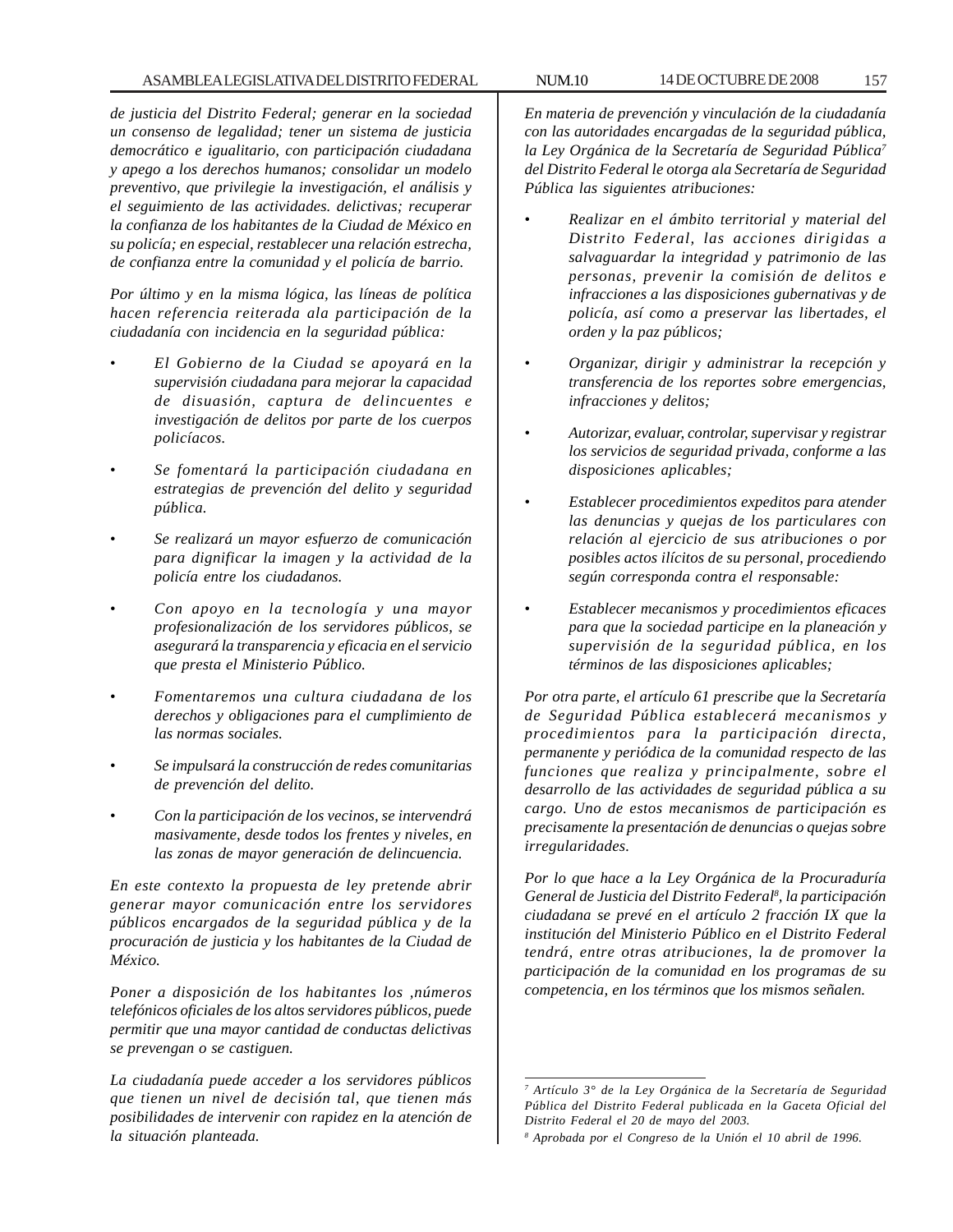*Por otra parte, el artículo 10 le otorga la atribución de fomentar la cultura preventiva de la ciudadanía.*

*Expuesto lo anterior, se estima pertinente reformar los artículos 61 fracción V de la Ley Orgánica de la Secretaría de Seguridad Pública del Distrito Federal y 10 fracción I de la Ley Orgánica de la Procuraduría General de Justicia del Distrito Federal.*

• *Ley Orgánica de la Secretaría de Seguridad Pública del Distrito Federal*

| <b>Artículo 61.-</b> La Secretaría establecerá mecanismos y      | <b>Artículo 61.-</b> La Secretaría establecerá mecanismos y                                                                                                                                |
|------------------------------------------------------------------|--------------------------------------------------------------------------------------------------------------------------------------------------------------------------------------------|
| procedimientos para la participación directa, permanente y       | procedimientos para la participación directa, permanente y                                                                                                                                 |
| periódica de la comunidad respecto de las funciones que          | periódica de la comunidad respecto de las funciones que                                                                                                                                    |
| realiza y principalmente, sobre el desarrollo de las actividades | realiza y principalmente, sobre el desarrollo de las actividades                                                                                                                           |
| de seguridad pública a su cargo, que comprendan:                 | de seguridad pública a su cargo, que comprendan:                                                                                                                                           |
| I. El conocimiento y opinión de la comunidad sobre políticas de  | I. El conocimiento y opinión de la comunidad sobre políticas de                                                                                                                            |
| seguridad pública;                                               | seguridad pública;                                                                                                                                                                         |
| II. La sugerencia de medidas específicas y acciones concretas    | II. La sugerencia de medidas específicas y acciones concretas                                                                                                                              |
| para me jorar las funciones de la Secretaría;                    | para mejorar las funciones de la Secretaría;                                                                                                                                               |
| III. La realización de labores de seguimiento;                   | III. La realización de labores de seguimiento;                                                                                                                                             |
| IV. La propuesta de reconocimientos y estímulos para los         | IV. La propuesta de reconocimientos y estímulos para los                                                                                                                                   |
| elementos de la Policía;                                         | elementos de la Policía                                                                                                                                                                    |
| V. La presentación de denuncias                                  | V. La presentación de denuncias o                                                                                                                                                          |
| quejas sobre                                                     | quejas                                                                                                                                                                                     |
| $\mathcal{O}$                                                    | sobre                                                                                                                                                                                      |
| <i>irregularidades</i> ; y                                       | <i>irregularidades</i> ; y                                                                                                                                                                 |
| VI. La realización de actividades de colaboración para el        | VI. La realización de actividades de colaboración para el                                                                                                                                  |
| desempeño de acciones concretas de seguridad pública.            | desempeño de acciones concretas de seguridad pública.                                                                                                                                      |
|                                                                  | A fin de fomentar la cultura de la denuncia, los teléfonos<br>móviles de los mandos medios y superiores que se paguen con<br>recursos de la dependencia, estarán abiertos a la ciudadanía. |

• *Ley Orgánica de la Procuraduría General de Justicia del Distrito Federal.*

| <b>ARTÍCULO 10</b> Las atribuciones en materia de prevención del                                                                                                                                                                        | ARTÍCULO 10 Las atribuciones en materia de prevención del                                                                                                                                                                                                                                                                                                                                                    |
|-----------------------------------------------------------------------------------------------------------------------------------------------------------------------------------------------------------------------------------------|--------------------------------------------------------------------------------------------------------------------------------------------------------------------------------------------------------------------------------------------------------------------------------------------------------------------------------------------------------------------------------------------------------------|
| delito, comprenden:                                                                                                                                                                                                                     | delito, comprenden:                                                                                                                                                                                                                                                                                                                                                                                          |
| I. Fomentar la cultura preventiva de la ciudadanía, involucrar                                                                                                                                                                          | I. Fomentar la cultura preventiva de la ciudadanía, involucrar                                                                                                                                                                                                                                                                                                                                               |
| al sector público y promover la participación de los sectores                                                                                                                                                                           | al sector público y promover la participación de los sectores                                                                                                                                                                                                                                                                                                                                                |
| social y privado;                                                                                                                                                                                                                       | social y privado;                                                                                                                                                                                                                                                                                                                                                                                            |
| II. Estudiar las conductas antisociales y los factores que las                                                                                                                                                                          | A fin fomentar la cultura preventiva los teléfonos móviles de los                                                                                                                                                                                                                                                                                                                                            |
| propician y elaborar programas de prevención del delito en el                                                                                                                                                                           | mandos medios y superiores estarán abiertos a la ciudadanía                                                                                                                                                                                                                                                                                                                                                  |
| ámbito de su competencia,                                                                                                                                                                                                               | para las denuncias a que haya lugar                                                                                                                                                                                                                                                                                                                                                                          |
| III. Promover el intercambio con otras entidades federativas e<br>instituciones nacionales e internacionales de carácter público o<br>privado para la cooperación y fortalecimiento de acciones en<br>materia de prevención del delito. | II. Estudiar las conductas antisociales y los factores que las<br>propician y elaborar programas de prevención del delito en el<br>ámbito de su competencia,<br>y<br>III. Promover el intercambio con otras entidades federativas e<br>instituciones nacionales e internacionales de carácter público o<br>privado para la cooperación y fortalecimiento de acciones en<br>materia de prevención del delito. |

*Por otro lado debemos considerar que una parte de los recursos públicos que son de las Secretaría de Seguridad y de la Procuraduría de Justicia del Distrito Federal son aparatos adquiridos con recursos públicos y herramientas de comunicación muy efectivas por su inmediatez y por la pronta localización. Esto hace que la responsabilidad de quienes poseen un*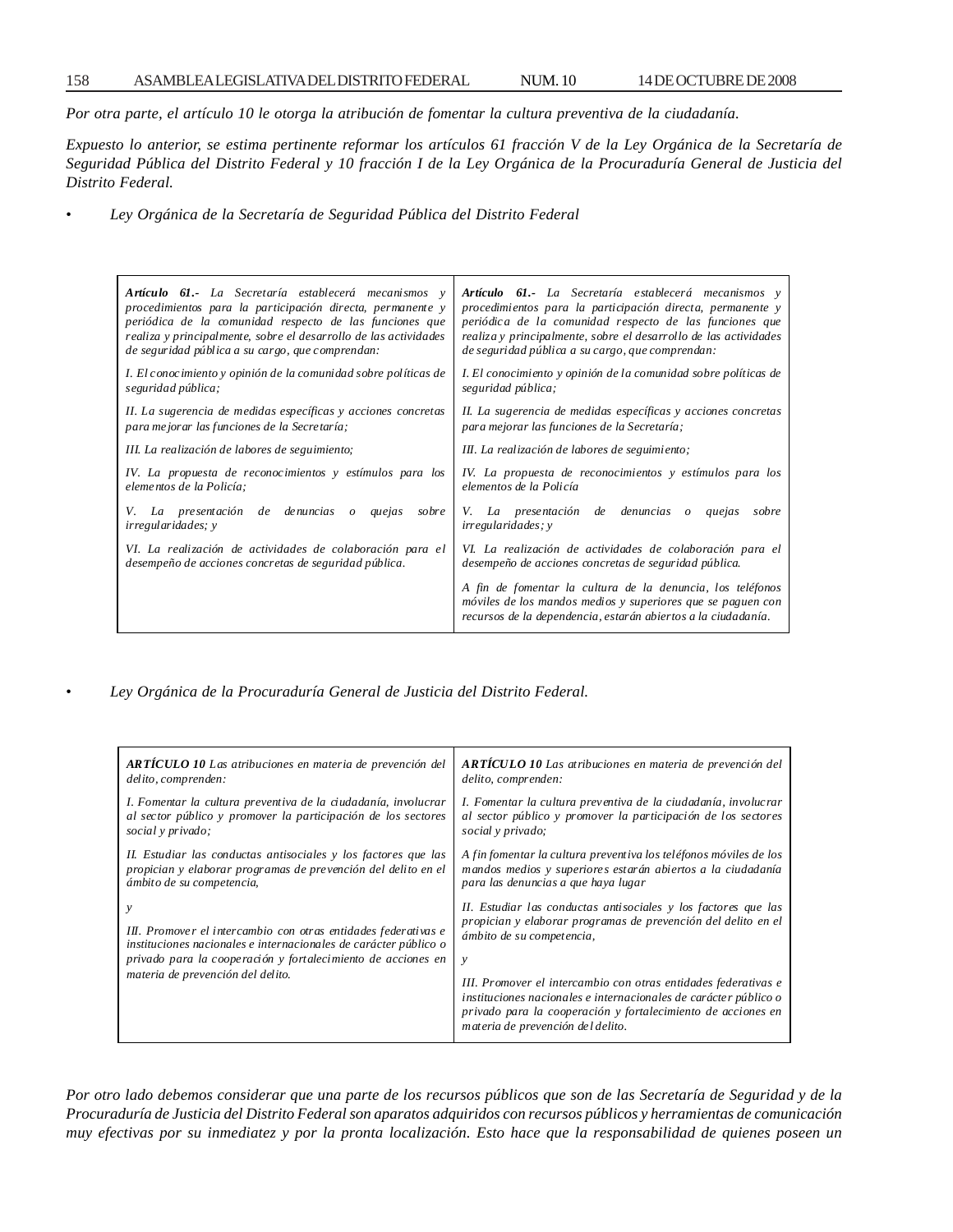*celular como dotación de las instituciones aumente y sea utilizado, también, como recurso de comunicación entre los ciudadanos urgidos de apoyos.*

*En tal sentido se propone que la medida de abrir públicamente los teléfonos móviles de los funcionarios medios y. superiores que tengan alguna responsabilidad en proporcionar seguridad, protección civil e impartición de justicia en el Distrito Federal, tenga obligación y responsabilidad legal para que toda una estructura institucional con capacidad y facultad de decisión, reciba llamadas a la hora que sea y desde donde sea para encauzar acciones prontas; es decir, una medida que sea adoptada por aquellos funcionarios en la franja de toma de decisiones. Es absolutamente necesario establecer vínculos vivos, inmediatos y permanentes entre ciudadanos y funcionarios: muchas tragedias serán evitadas, muchos delitos en flagrancia pueden ser desactivados, las personas que se encuentren en un estado de emergencia cualquiera pueden ser inmediatamente atendidos. Es urgente hacer un esfuerzo por establecer los hilos de transmisión e información urgente en esta sociedad.*

*Por lo anteriormente expuesto y fundado, se somete a la consideración de esta H. Asamblea Legislativa del Distrito Federal, IV Legislatura la siguiente:*

*INICIATIVA CON PROYECTO DE DECRETO POR El QUE SE ADICIONA UN ÚLTIMO PÁRRAFO AL ARTÍCULO 61 DE LA LEY ORGÁNICA DE LA SECRETARÍA DE SEGURIDAD PÚBLICA DEL DISTRITO FEDERAL Y SE ADICIONA UN SEGUNDO PÁRRAFO A LA FRACCION I DEL ARTÍCULO 10 DE LA LEY ORGÁNICA DE LA PROCURADURÍA GENERAL DE JUSTICIA DEL DISTRITO FEDERAL.*

*ARTÍCULO PRIMERO.- Se adiciona un último párrafo al artículo 61 de la Ley Orgánica de la Secretaría de Seguridad Pública del Distrito Federal, para quedar como sigue:*

*Artículo 61.- La Secretaría establecerá mecanismos y procedimientos para la participación directa, permanente y periódica de la comunidad respecto de las funciones que realiza y principalmente sobre el desarrollo de las actividades de seguridad pública a su cargo, quecomprendan:*

*l. a VI. …..*

*A fin fomentar la cultura de la denuncia, los teléfonos móviles de los mandos medios y superiores que se paguen con recursos de la dependencia, estarán abiertos ala ciudadanía.*

*ARTÍCULO SEGUNDO.- Se adiciona un segundo párrafo al artículo 10 fracción I de la Ley Orgánica de la* *Procuraduría General de Justicia del Distrito Federal, para quedar como sigue:*

*Artículo 10.- Las atribuciones en materia de prevención del delito, comprenden:*

*I. Fomentar la cultura preventiva de la ciudadanía, involucrar al sector público y promover la participación de los sectores social y privado.*

*A fin de fomentar la cultura preventiva los teléfonos móviles de los mandos medios y superiores que se paguen con recursos de la dependencia estarán abiertos a la ciudadanía para las denuncias a que haya lugar;*

*II a III……*

# *TRANSITORIOS*

*ÚNICO. El presente decreto entrará en vigor al día siguiente al de su publicación en el Diario Oficial de la Federación y en la Gaceta Oficial del Distrito Federal.*

*Atentamente.*

*Dip. Tomás Pliego Calvo.*

Muchas gracias.

**EL C. PRESIDENTE.-** Gracias, señor diputado. Con fundamento en lo dispuesto por el artículo 146 del Reglamento para el Gobierno Interior de la Asamblea Legislativa del Distrito Federal, se instruye la inserción íntegra de la iniciativa en el Diario de los Debates.

Asimismo, con fundamento en lo dispuesto por los artículos 36 fracciones V y VII, 89 de la Ley Orgánica y 28, 29 y 86 del Reglamento para el Gobierno Interior, ambos de la Asamblea Legislativa del Distrito Federal, se turna para su análisis y dictamen a las Comisiones Unidas de Administración y Procuración de Justicia y de Seguridad Pública.

Esta Presidencia hace del conocimiento de esta Asamblea que los puntos enlistados en los numerales 31, 32 y 37 del orden del día han sido retirados.

Para presentar una proposición con punto de acuerdo para que el Jefe de Gobierno del Distrito Federal reconsidere la construcción del tranvía que correrá de Buenavista al Centro Histórico, se concede el uso de la Tribuna al diputado Jorge Federico Schiaffino Isunza, a nombre propio y del diputado Marco Antonio García Ayala, del grupo parlamentario del Partido Revolucionario Institucional. Tiene usted la palabra, señor diputado.

**EL C. DIPUTADO JORGE FEDERICO SCHIAFFINO ISUNZA.-** Muchas gracias, Presidente Espino.

# *PROPOSICIÓN CON PUNTO DE ACUERDO PARA QUE EL JEFE DE GOBIERNO DEL DISTRITO FEDERAL*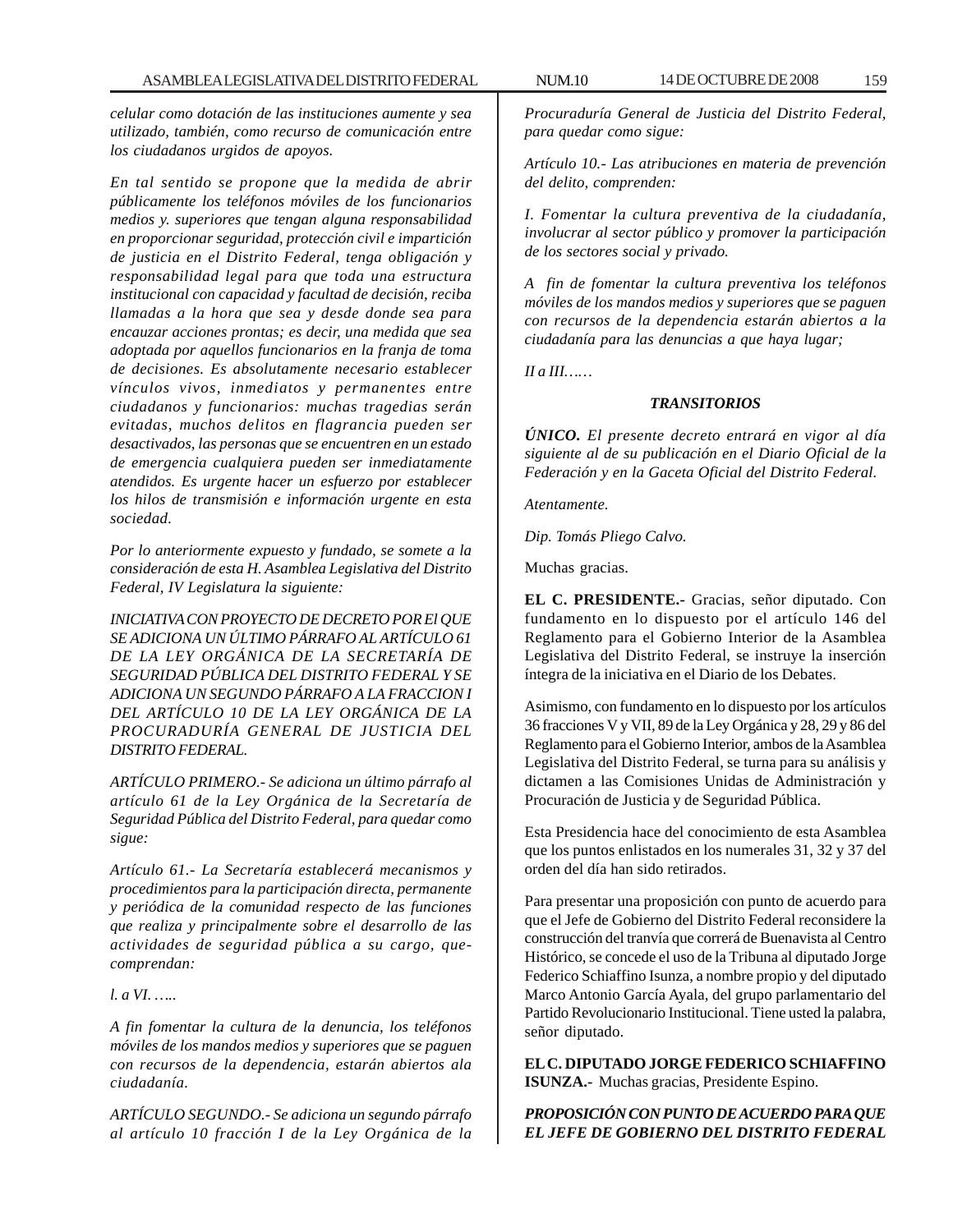# *RECONSIDERE LA CONSTRUCCIÓN DEL TRANVÍA QUE CORRERÁ DE BUENAVISTA AL CENTRO HISTÓRICO.*

#### *Honorable Asamblea:*

*Con fundamento en el artículo 122, BASE PRIMERA, fracción V inciso b) de la Constitución Política de los Estados Unidos Mexicanos; en la fracción II del artículo 42 del Estatuto de Gobierno del Distrito Federal, en los artículos 10 fracción II, 17 fracción VI y la fracción VII del artículo 18 y 58 de la Ley Orgánica, y de los artículos 92, 93 y 132 del Reglamento Interior ambos de la Asamblea Legislativa del Distrito Federal, el Diputado Jorge Schiaffino Isunza, somete a la consideración de este H. Órgano Legislativo del Distrito Federal la siguiente proposición con Punto de Acuerdo, al tenor de los siguientes:*

#### *CONSIDERÁNDOS*

*Que de acuerdo con la Constitución Política de los Estados Unidos Mexicanos, el Estatuto de Gobierno y su propia Ley Orgánica le corresponde a la Asamblea Legislativa, legislar en materia de administración pública local, su régimen interno y de procedimientos administrativos.*

*Igualmente en materia de planeación del desarrollo; en desarrollo urbano, particularmente en uso del suelo; preservación del medio ambiente y protección ecológica; vivienda; construcciones y edificaciones; vías publicas, transito y estacionamientos; adquisiciones y obra publica; y sobre explotación, uso y aprovechamiento de los bienes del patrimonio del Distrito Federal.*

*Que se ha informado a los medios de comunicación y a la ciudadanía que el Gobierno del Distrito Federal iniciará en enero de 2009 los trabajos de construcción de la infraestructura del Tranvía Buenavista-Centro Histórico y que el próximo mes se dará a conocer el fallo de la licitación.*

*Que dicho medio de transporte hará un recorrido de la esquina de Pino Suárez e Izazaga para introducirse a la zona histórica del Centro por las calles de Jesús María, Mixcalco, Justo Sierra y Palma Norte hasta Tacuba y Continuará sobre avenidas Hidalgo y Puente de Alvarado hasta terminar su trayecto en la estación Buenavista del Tren Suburbano. De regreso, la ruta será a partir de la estación Buenavista del Tren Suburbano, rodeará la Plaza de la República y el monumento a la Revolución, cruzará Reforma por Juárez.*

*Que es cierto que la Ciudad de México tiene graves problemas de transporte y de vialidad, ya que hay excesivo tránsito vehicular, totalmente de acuerdo en que hay que encontrar nuevas soluciones a estas* *problemáticas; sin embargo, la existencia de un tranvía en las condiciones que pretende el actual Gobierno de la Ciudad de México no representan esa solución, ya que para cuestiones de modernidad existen otros medios de transporte, y como ejemplo citamos al metro, que es barato y funcional.*

*Por otro lado para la existencia de un tranvía en el Centro Histórico que es uno de lo puntos medulares por donde se tiene planeado su recorrido, se tienen que hacer adecuaciones arquitectónicas en varios sitios, lo cual provoca un menoscabo en la importancia de estas construcciones.*

*Que de igual forma al ir por las calles de la Ciudad de México, se necesitará de carriles destinados a este medio de trasporte, de tal suerte que afectará a los carriles de los automóviles, lo cual nos trae como resultado mas transito vehicular.*

*Que se ha expresado por los grupos que están a favor de dicho proyecto que el hecho del tranvía beneficiaría a las cuestiones turísticas y que seria positivo, ya que pasaría por varios puntos de carácter histórico-cultural, sin embargo, no se encuentra coherencia en este sentido ya que para eso se implemento el Turibus. Y que cumple su función de manera decorosa.*

*En el ''Proyecto de Prestación de Servicios a Largo Plazo para la Implementación, Disponibilidad de Infraestructura, Material Rodante, Sistemas Asociados, Operación y Mantenimiento de la Línea 1, ''Centro Histórico - Buenavista'' del Tranvía de la Ciudad de México'' realizado por el Gobierno del Distrito Federal, se manifiesta que el tranvía es 3 veces mas seguro que un autobús, 30 veces mas seguro que un auto y 100 veces mas seguro que la motocicleta.*

*De lo anterior es apropiado destacar que la cifra es considerada por de mas ociosa, ya que obviamente la motocicleta es considerada como el medio de transporte mas peligroso en las megalópolis, así como el dato referente a que es mas seguro que los autobuses, es obvio por la cantidad de autobuses que son desplazados por este servicio y 100 veces mas seguro que los automóviles, de igual forma no se descubre nada con esta información dada la gran cantidad de automóviles que se dejarían de utilizar, (en caso de que la población prefiera el tranvía a su automóvil); es decir, se considera que tales cifras de convencimiento no hacen precisamente esa labor, ya que es importante saber que existen grandes probabilidades de accidentes en los tranvías, un ejemplo de lo anterior lo tenemos en Europa en donde gran cantidad de su población viaja por este medio y en donde se reporta como uno de los medios de transporte con más siniestralidad, (como el metro-valencia y el metro-centro en España, ya que han sido tristemente protagonistas de*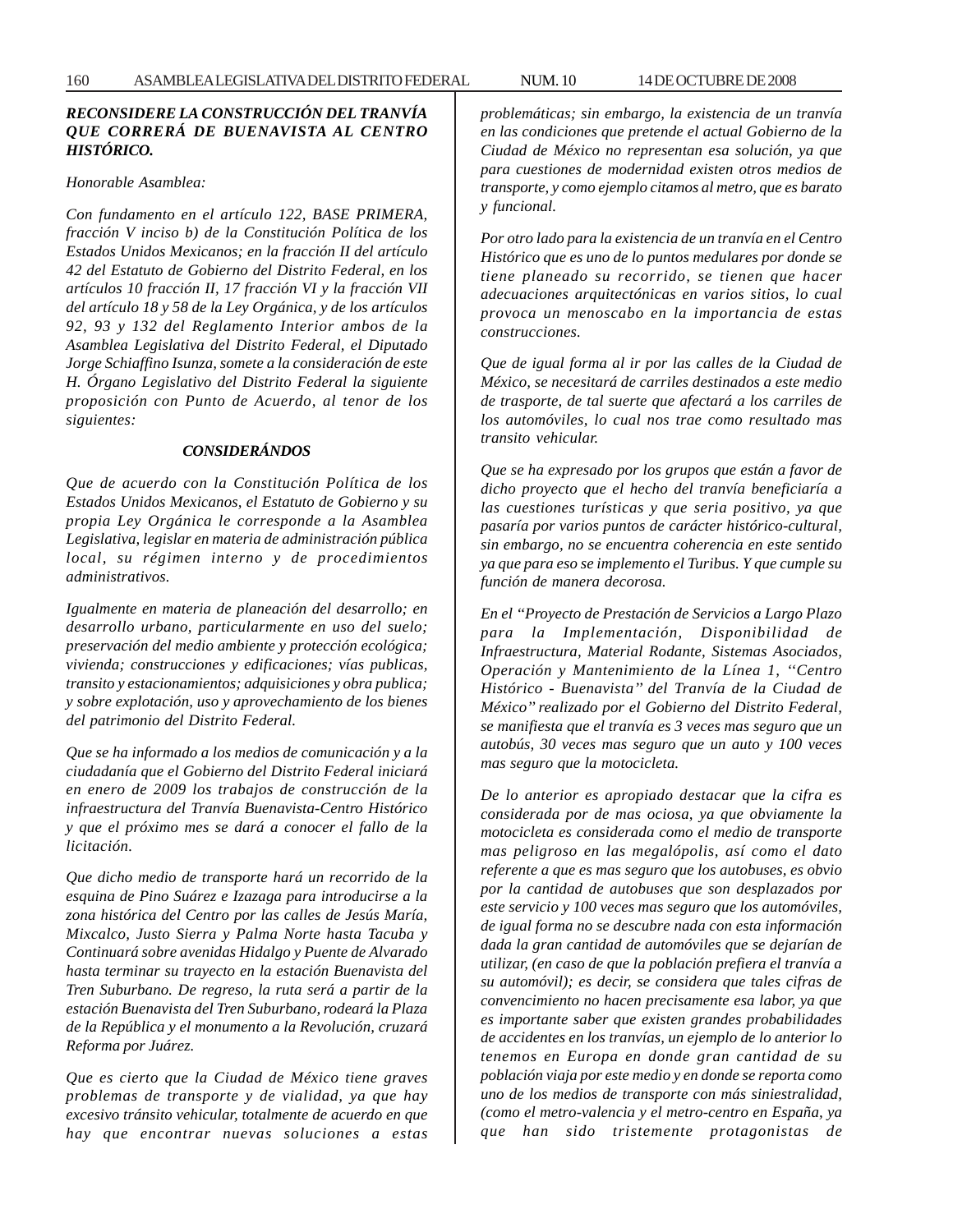*descarrilamientos, choques con autobuses y con vehículos particulares, en muchos casos de accidentes el tranvía ha circulado a baja velocidad (20 Km. por hora) y aún así se produjeron los accidentes.*

*En distintas partes del documento del ''Proyecto'' se manifiestan como ventajas del tranvía: la mejora del entorno urbano, mayor plusvalía, y contribución al rescate del Centro Histórico.*

*No se entiende como se consideran estos beneficios haciendo cableado eléctrico de alto voltaje, teniendo vías metálicas, señalización para el tranvía, subestaciones y estructuras eléctricas, 32 estaciones y que además, se tendrán que cortar decenas de árboles, todo ello por la calles de la ciudad de México a esto, definitivamente no le podemos llamar mejora del entorno urbano.*

*Es una costosísima obra urbanística que no resuelve, sino que agrava los problemas del tráfico del Distrito Federal, por ejemplo en la ruta prevista, coincide en la mayoría con el Turi-bus, con la línea 2 de Sistema de Transporte Colectivo Metro, y la ruta 18 de los concesionados, es decir, ya existe medio de transporte suficiente en esa ruta, a parte de que recorrería por calles y avenidas demasiado transitadas y complicadas como la Avenida Juárez, 16 de Septiembre (la cual es muy angosta), Pino Suárez, Allende (calle demasiado estrecha) entre otras.*

*En el mismo ''Proyecto'' manifiesta que a la entrada y puesta en marcha de el tranvía, una vagón desplazará un promedio de 4 autobuses y 10 microbuses, luego entonces habrá una problemática con los operadores de dichos servicios y las familias que se benefician directa o indirectamente por la prestación de estos servios de trasporte publico.*

*Que otro de los reclamos sociales en cuanto a transporte se refiere, es el aspecto económico, y no se considera que el tranvía venga a resolver esa problemática, ya que no va a ser competitivo con los medios masivos de transporte, tales como el metro, trolebús, y camiones de la RTP.*

*Que si se trata de modernizar el transporte de la población en esta Ciudad, existen otras alternativas, y que pueden ser con inversión nacional, ya que en el proyecto que se presenta del tranvía destaca que sería con medios extranjeros, ya que en México no hay empresas que fabriquen tranvías, en consecuencia se propone la aprobación del siguiente:*

# *PUNTO DE ACUERDO*

*ÚNICO.- Que el Gobierno del Distrito Federal reconsidere la construcción del tranvía que correrá de Buenavista al Centro Histórico.*

*Dado en la Ciudad de México, Recinto Legislativo de Donceles a los \_\_días del mes de de 2008.*

*Dip. Jorge Federico Schiaffino Isunza y Dip. Marco Antonio García Ayala*

Gracias.

**EL C. PRESIDENTE DIPUTADO SAMUEL HERNÁNDEZ ABARCA.-** Gracias, diputado Schiaffino.

Con fundamento en lo dispuesto por los artículos 36 fracciones V y VII de la Ley Orgánica de la Asamblea Legislativa del Distrito Federal, 28 y 132 del Reglamento para su Gobierno Interior, se turna para su análisis y dictamen a la Comisión de Transporte y Vialidad.

Para presentar una proposición con punto de acuerdo por el que la Asamblea Legislativa emite un atento exhorto a la Honorable Cámara de Diputados del Congreso de la Unión para que asigne los recursos necesarios para llevar a cabo la ampliación de la Línea B del Sistema de Transporte Colectivo Metro, se concede el uso de la tribuna al diputado Fernando Espino Arévalo, del grupo parlamentario del Partido Nueva Alianza. Adelante diputado.

**EL C. DIPUTADO FERNANDO ESPINO ARÉVALO.-** Con su venia, señor Presidente.

*PROPOSICIÓN CON PUNTO DE ACUERDO POR MEDIO DEL CUAL LA ASAMBLEA LEGISLATIVA DEL DISTRITO FEDERAL EMITA UN ATENTO EXHORTO A LA H. CÁMARA DE DIPUTADOS DEL CONGRESO DE LA UNIÓN PARA QUE ASIGNE LOS RECURSOS NECESARIOS PARA LLEVAR A CABO LA AMPLIACIÓN DE LA LÍNEA ''B'' DEL SISTEMA DE TRANSPORTE COLECTIVO METRO.*

*DIP. MARTÍN CARLOS OLAVARRIETA MALDONADO PRESIDENTE DE LA MESA DIRECTIVA DE LA ASAMBLEA LEGISLATIVA DEL DISTRITO FEDERAL, IV LEGISLATURA*

# *PRESENTE*

*Fernando Espino Arévalo, Diputado de la IV Legislatura de la Asamblea Legislativa del Distrito Federal, como integrante del Grupo Parlamentario del Partido Nueva Alianza, con fundamento en el artículo 122 de la Constitución Política de los Estados Unidos Mexicanos, someto a consideración del Pleno de esta soberanía el siguiente punto de acuerdo por medio del cual la Asamblea Legislativa del Distrito Federal emita un atento Exhorto a la H. Cámara de Diputados del Congreso de la Unión para que asigne los recursos necesarios para llevar a cabo la Ampliación de la Línea ''B'' del Sistema de Transporte Colectivo Metro, de acuerdo a la siguiente:*

# *EXPOSICIÓN DE MOTIVOS*

*El Anáhuac era la región más transparente y poseedora del cielo más azul. Esta afirmación romántica responde a*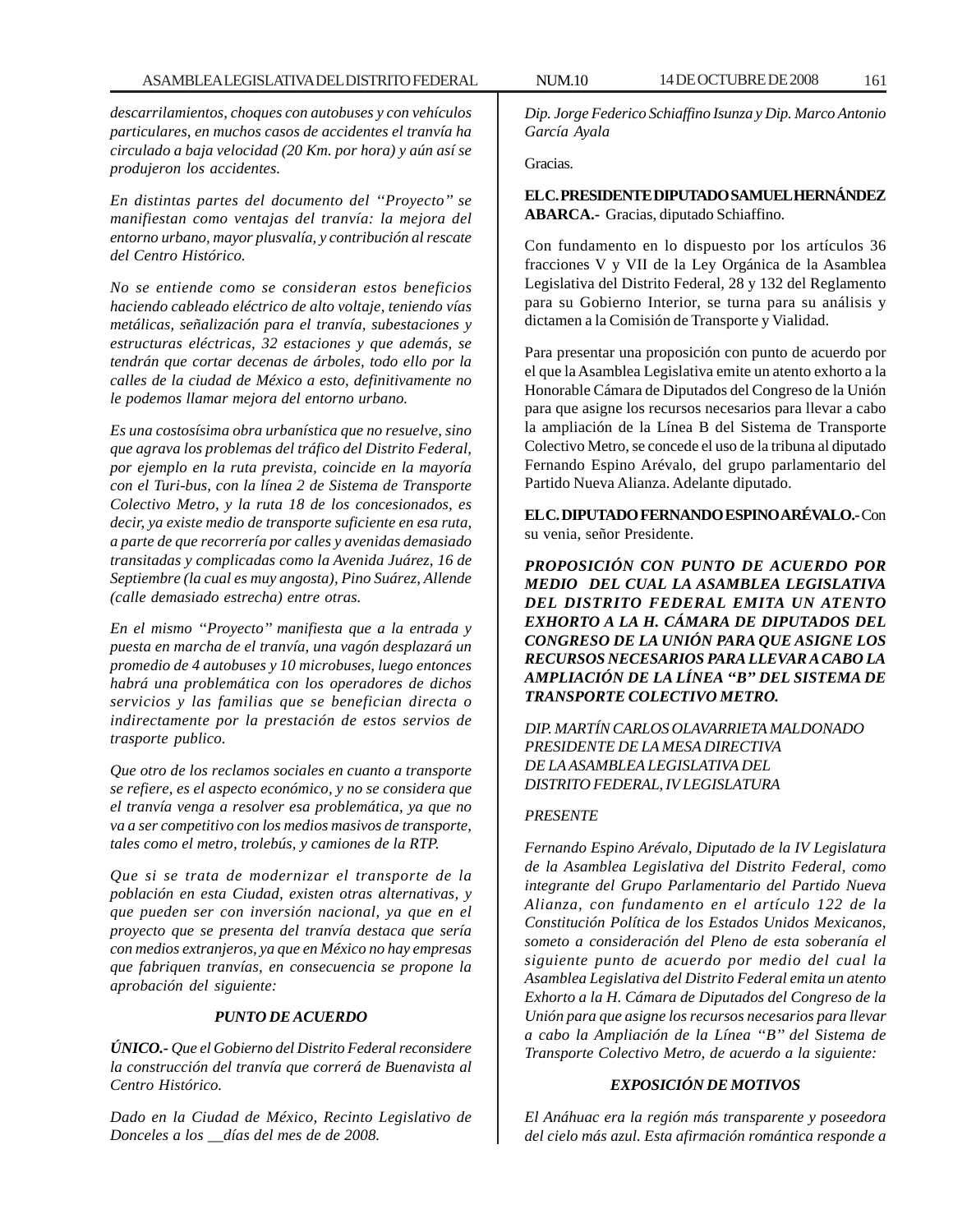*una característica geográfica auténtica, pues era un valle lacustre de extraordinaria belleza que sedujo a primera vista a todos aquellos que lograron divisarlo.*

*Esto también hipnotizó a las tribus de Tenoch quienes encontraron en un islote el cumplimiento de su profecía, fundando aquí la omnipotente Ciudad de Tenochtitlan, la más grande, la más poblada y la más hermosa.*

*Esta grandeza también tenía sus bemoles, pues al tener una de las poblaciones más grandes de Mesoamérica e incluso de varias ciudades europeas, tenía que resolver las necesidades de sus pobladores como vías de acceso desde los diferentes puntos de la región, seguridad, recolección de basura, etc., etc.*

*Sin embargo, esta condición desde entonces y hasta nuestros días no ha cambiado, pues la Ciudad sigue teniendo una de las poblaciones más grandes del mundo y en consecuencia también varios de los problemas de antaño.*

*Desafortunadamente el incremento que la población ha registrado de manera desordenada, hacia los municipios conurbados del Estado de México, borrando con ello cualquier límite posible. Lo que ha dado origen a la mancha urbana conocida como Zona Metropolitana del Valle de México (ZMVM), que tiene una superficie cercana a los 5,000 km. cuadrados en donde habitan más de 20 millones de personas, que continuamente demandan mejores servicios públicos al Estado.*

*De acuerdo con el Instituto Nacional de Estadística, Geografía e Informática (INEGI), en dicha zona se registran 36 millones de viajes, de los cuales se estima que el 56.6 son en el Distrito Federal, mientras que el 22.9% se efectúan en los municipios conurbados del Estado de México.*

*Es de notar que la población que se traslada del Distrito Federal al Estado de México y viceversa, se calcula en 4 millones de personas, representando un 20.5 de los viajes metropolitanos por día, cifra por demás impactante si consideramos la pobre calidad en la infraestructura urbana de la región, ocasionando en consecuencia congestionamientos viales y contaminación ambiental con graves alcances.*

*Específicamente, en el caso de la región norte de la ZMVM los problemas y riesgos que las delegaciones Cuahtémoc y Azcapotzalco del Distrito Federal, y los municipios conurbados de Tlalnepantla, Tultitlán, Cuautitlan y Cuautitlan Izcalli del Estado de México, que en suma cuentan con cuatro millones de personas son innumerables, por las características geográficas, demográficas y la mala calidad de los servicIos público, sobre todo aquellos relacionados al transporte público.*

*Para dar respuesta a la problemática de la región, derivado de diversos estudios se llegó a la conclusión de que se requiere la construcción de medios de transporte masivo, que además de no emitir contaminantes fueran suficientes, cómodos y seguros, circunstancia que dio lugar a la creación del Plan de Ferrocarriles Suburbanos para Zona Metropolitana, lo que se puso en práctica con la construcción de la Primera Línea que inicia operaciones en julio de 2008, cubriendo la ruta Buenavista-Cuautitlán, trayecto en el cual se busca atender a más de 100 millones de usuarios al año.*

*Estas obras traerán múltiples beneficios dentro las que destacan la disminución de horas-hombre perdidas en el tráfico, ahorro en los costos de traslado y mejoramiento en las condiciones ambientales.*

*Estos beneficios abarcarán no solo a los municipios de Tlalnepantla, Tultitlán, Cuautitlán y Cuautitlán Izcalli, del Estado de México, y las delegaciones Cuauhtémoc y Azcapotzalco, del Distrito Federal, si no que su impacto abarcará a toda la ZMVM.*

*En la primera etapa la longitud de la Primera Línea contempla 27 kilómetros, cuyo recorrido se efectúa en 23 minutos. Está integrado por S estaciones de paso ubicadas en Tultitlán, Lechería, San Rafael, Tlalnepantla y Fortuna. A su vez, cuenta con dos terminales una en Cuautitlán y otra en Buenavista.*

*La frecuencia para el arribo de los trenes es de seis minutos en las horas pico, con tarifas de 4.14 y 9.49 pesos (M.N.), para recorridos cortos y largos, respectivamente. Cada tren esta compuesto de ocho carros con capacidad para transportar a 2,224 personas.*

*Con este proyecto se pretende controlar los niveles de contaminación que generan los vehículos particulares, ya que representan el 50% de las emisiones del sector transportes, reducir los congestionamientos viales, los accidentes vehiculares y estimular el crecimiento y desarrollo económico de la región norte de la ZMVM.*

*Cabe agregar, que la ruta del Ferrocarril Suburbano estará interconectado con el Metro a través de la Estación Fortuna y la Terminal Buenavista de aquel, así como con la Estación Ferrería de la Línea ''6'' y la Terminal Buenavista de la Línea ''B'' del Metro, respectivamente.*

*Es de notar que la Línea ''B'' tiene el cuarto lugar de afluencia en el Metro, con 121' 413, 107 usuarios transportados al año (2006), lo que implica que con el funcionamiento del Ferrocarril Suburbano, que se tiene previsto que atienda a 100 millones de usuarios al año, la estación de correspondencia entre ambos sistemas de transporte, Buenavista, concentrará a miles de pasajeros por día, lo que se podría convertir en un caos en el*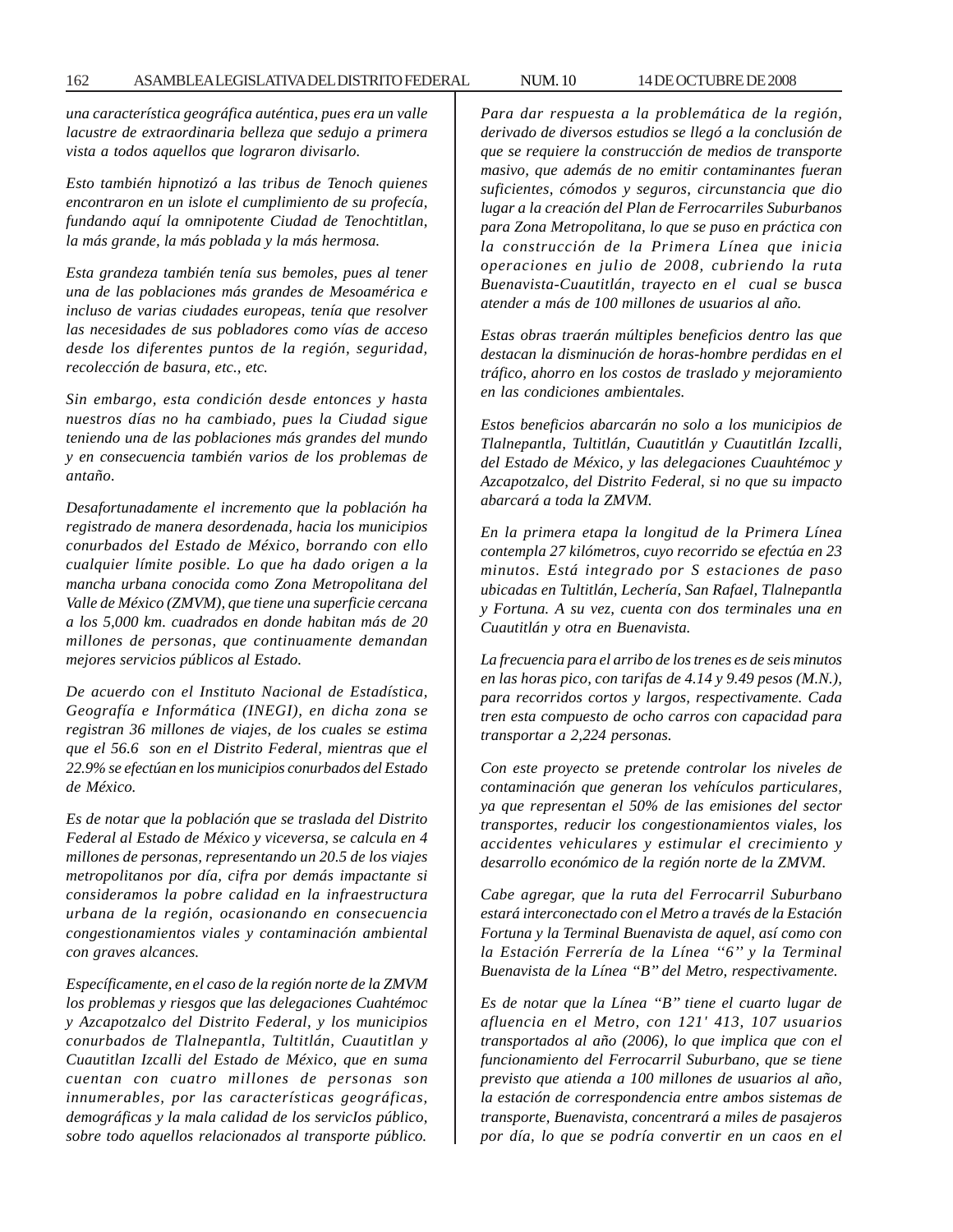*traslado de las mismas, degradando las condiciones de seguridad y calidad del servicio.*

*Esto se vuelve aun más preocupante si consideramos que la Línea ''B'' esta incrementando su capacidad en un 1.9% de usuarios al año, por lo que, de resolverse este problema se evitará un ''cuello de botella'', con efectos contraproducentes.*

*Por tal motivo, con esta propuesta planteamos la necesidad de realizar la ampliación de la Línea ''B'' del Metro, de tal forma que la Estación Buenavista pueda ser interconectada con la Estación Colegio Militar de la Línea ''2'', para brindarle a los usuarios otras opciones de traslado hacia Cuatro Caminos o, en sentido contrario, hacia el Centro y Sur de la Ciudad.*

*La ampliación sugerida obedece al comportamiento que ha registrado la Línea ''2'' del Metro, pues ha mostrado un decremento anual del 3.2% en el traslado de pasajeros, lo que compensa en el incremento de pasajeros del Ferrocarril Suburbano, aliviando la enorme demanda que enfrenta la Línea ''B''. Además, este proyecto se encuentra previsto en el ''Plan Maestro del Metro y Trenes Ligeros'' del Gobierno del Distrito Federal.*

*Bajo estas premisas, el Ferrocarril Suburbano garantizaría a los pasajeros, mayores opciones de transbordo con las Líneas del Metro, facilitando la distribución de su demanda de transportación de forma ordenada y cómoda.*

*Con esta propuesta, los 332,639 usuarios que diariamente utilizan la Línea ''B'' del Metro, aunados a los 320,000 que, se estima, transporta el Ferrocarril Suburbano, podrán elegir la ruta que más les convenga, tanto en términos de ahorro de tiempo como de dinero.*

*El ''Plan Maestro del Metro y Trenes Ligeros'' del Gobierno del Distrito Federal, Versión 1996, establece que las investigaciones y estudios técnicos los deberán de realizar empresas y profesionales especializados, mismos con los que contamos, y que avalan lo antes solicitado.*

*No omito comentar que la propuesta que se plantea obedece y tiene un impacto y carácter eminentemente metropolitano, en razón de que a partir del año 2006 fue reactivada la Comisión Ejecutiva de Coordinación Metropolitana, y es el Congreso de la Unión el responsable de asignar los recursos para que se ejecuten las obras que tengan ese carácter; hecho que nos lleva a solicitar a la Honorable Cámara de Diputados se analice y evalúe, en sus méritos, la necesidad de realizar la Ampliación de la Línea ''B'' de Sistema de Transporte Colectivo Metro, para mitigar el impacto de una gran obra metropolitana como lo es el Ferrocarril Suburbano.*

*Por lo expuesto y fundamentado en los preceptos legales invocados, el suscrito Dip. Fernando Espino Arévalo, como integrante del Grupo Parlamentario del Partido Nueva Alianza, someto a la consideración del Pleno de esta soberanía el siguiente punto de acuerdo por medio del cual Asamblea Legislativa del Distrito Federal emita un atento Exhorto a la H. Cámara de Diputados del Congreso de la Unión para que asigne los recursos necesarios para llevar a cabo la Ampliación de la Línea ''B'' del Sistema de Transporte Colectivo Metro, para lo cual se emite el siguiente:*

# *ACUERDO*

*ÚNICO.-Que la Asamblea Legislativa del Distrito Federal respetuosamente solicite a la H. Cámara de Diputados del Congreso de la Unión, la inclusión, en el Presupuesto de Egresos de la Federación para el Ejercicio Fiscal 2009, de los recursos necesarios, para llevar a cabo los estudios técnicos y las obras para la Ampliación de la Línea ''B'' del Sistema de Transporte Colectivo (Metro), de la Estación Buenavista de la Línea ''B'' a la Estación Colegio Militar de la Línea ''2'' del mismo Sistema, recursos que deberán quedar debidamente etiquetados en el Ramo 23, dentro del Fondo Metropolitano de Impacto Ambiental en el Valle de México.*

*Dado en el Palacio Legislativo de Donceles y Allende a los 14 días del mes de octubre.*

*A T E N T A M E N T E*

*Dip. Fernando Espino Arévalo.*

**EL C. PRESIDENTE.-** Gracias, diputado Fernando. En términos de lo dispuesto por el artículo 133 del Reglamento para el Gobierno Interior de la Asamblea Legislativa del Distrito Federal, consulte la Secretaría a la Asamblea en votación económica si la propuesta presentada por el diputado Fernando Espino Arévalo se considera de urgente y obvia resolución.

**EL C. SECRETARIO DIPUTADO BALFRE VARGAS CORTEZ.-** Por instrucciones de la Presidencia y en votación económica, se consulta a la Asamblea si la propuesta de referencia se considera de urgente y obvia resolución.

Los que estén por la afirmativa, sírvanse manifestarlo poniéndose de pie.

Los que estén por la negativa, sírvanse manifestarlo poniéndose de pie.

Se considera de urgente y obvia resolución, diputado Presidente.

**EL C. PRESIDENTE.-** Gracias, diputado. Está a discusión la propuesta. ¿Existen oradores en contra?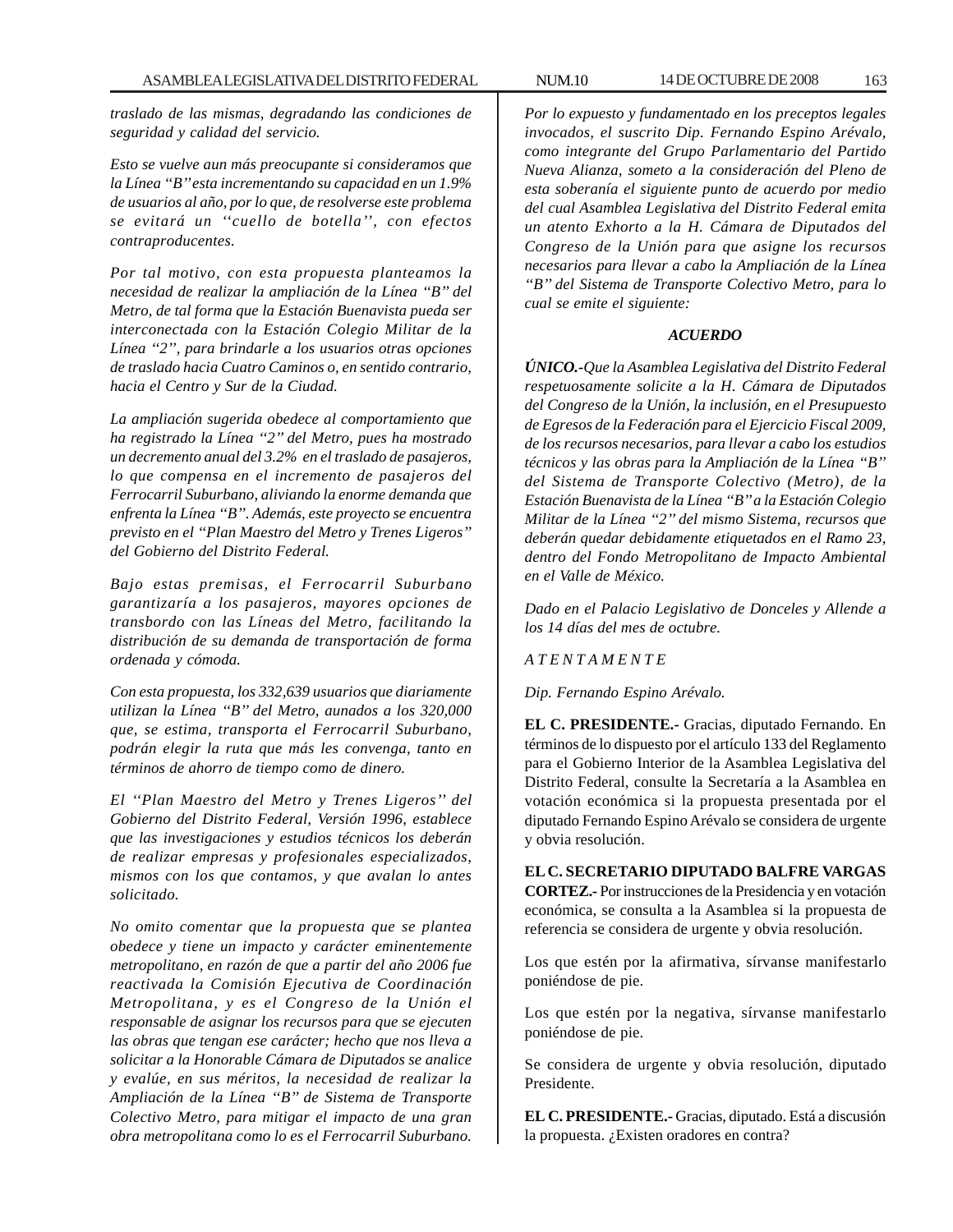Proceda la Secretaría a preguntar a la Asamblea en votación económica si es de aprobarse la propuesta a discusión.

# **EL C. SECRETARIO.-**

Los que estén por la afirmativa, sírvanse manifestarlo poniéndose de pie.

Los que estén por la negativa, sírvanse manifestarlo poniéndose de pie.

Aprobada la propuesta, diputado Presidente.

**EL C. PRESIDENTE.-** Remítase a las autoridades correspondientes para los efectos a que haya lugar.

Para presentar una proposición con punto de acuerdo por el que esta Asamblea Legislativa emite un atento exhorto a la Honorable Cámara de Diputados del Congreso de la Unión para que asigne los recursos necesarios para la ampliación de la Línea 3 del Sistema de Transporte Colectivo Metro, se concede el uso de la Tribuna al diputado Fernando Espino Arévalo, del grupo parlamentario del Partido Nueva Alianza. Adelante, diputado.

# **EL C. DIPUTADO FERNANDO ESPINO ARÉVALO.-**

Gracias, señor diputado Presidente. Con su permiso.

*PROPOSICIÓN CON PUNTO DE ACUERDO POR MEDIO DEL CUAL LA ASAMBLEA LEGISLATIVA DEL DISTRITO FEDERAL EMITA UN ATENTO EXHORTO A LA H. CÁMARA DE DIPUTADOS DEL CONGRESO DE LA UNIÓN PARA QUE ASIGNE LOS RECURSOS NECESARIOS PARA LA AMPLIACIÓN DE LA LÍNEA 3 DEL SISTEMA DE TRANSPORTE COLECTIVO METRO.*

*DIP. MARTÍN CARLOS OLAVARRIETA MALDONADO PRESIDENTE DE LA MESA DIRECTIVA DE LA ASAMBLEA LEGISLATIVA DEL DISTRITO FEDERAL, IV LEGISLATURA*

### *PRESENTE*

*Fernando Espino Arévalo, Diputado de la IV Legislatura de la Asamblea Legislativa del Distrito Federal, como integrante del Grupo Parlamentario del Partido Nueva Alianza, con fundamento en el artículo 122 de la Constitución Política de los Estados Unidos Mexicanos, someto a la consideración del Pleno de esta soberanía la proposición con punto de acuerdo por medio del cual la Asamblea Legislativa del Distrito Federal emita un atento Exhorto a la H. Cámara de Diputados del Congreso de la Unión para que asigne los recursos necesarios para la Ampliación de la Línea 3 del Sistema de Transporte Colectivo Metro, de acuerdo a la siguiente:*

# *EXPOSICIÓN DE MOTIVOS*

*La ciudad de México fundada en el año 1356 bajo el nombre de México-Tenochtitlan por los aztecas y desde* *esa fecha fue la capital, primero del Imperio Mexica, después del Virreinato de la Nueva España, posteriormente del Imperio Mexicano y finalmente de los Estados Unidos Mexicanos.*

*En este sitio de gran belleza y en la inmensidad de sus lagos, a los que los aztecas ''chinampearon'', metro a metro, hasta convertirla en la reina del Anáhuac y posteriormente en la ciudad que albergó el corazón y cerebro del imperio más extenso y poderoso de Mesoamérica, empresa incomparable en la historia del hombre que evidencia la vocación constructora de los aztecas, se edificaban 78 templos y recintos de gobierno y se dispuso de cuatro accesos cardinales, o calzadas, los primeros ejes viales en la Ciudad, construidos sobre los lagos que comunicaban la isla con tierra firme.*

*Tenochtitlan, capital del imperio Azteca, hoy Ciudad de México, el centro económico, social, cultural y político de nuestro país, que desde esos tiempos tenía una población superior a los 500 mil habitantes, población aun mayor que la de muchas Ciudades de España y de Europa, representaba por este motivo muchos problemas por resolver como el transporte de mercancías, control de plagas, etc.*

*Hoy esta Ciudad es una mancha urbana comprendida entre el Distrito Federal y el Estado de México comúnmente llamada Zona Metropolitana del Valle de México (ZMVM), con un radio de 100 Km. que comprende una concentración demográfica de 20 millones de personas, apenas por debajo de Sao Paulo en Brasil y Tokio en Japón, experimenta una gran dinámica socioeconómica que requiere de una acción coordinada de personas e instituciones para enfrentar sus necesidades básicas.*

*Actualmente, el efecto del acelerado crecimiento de la mancha urbana se ha manifestado de diversas formas, entre otras, la pérdida de millones de horas-hombre que se producen por la falta de una adecuada infraestructura y medios de transporte público, para quienes tienen la necesidad de trasladarse de los municipios conurbados del Estado de México hacia ,el Distrito Federal o a la inversa, por causas diversas, sean éstas de trabajo, negocios, esparcimiento, estudios, etcétera.*

*Según el Instituto Nacional de Estadística, Geografía e Informática (INEGI), el Distrito Federal mantendrá su población estable durante los próximos en 20 años, mientras que los municipios conurbados del Estado de México duplicarán su población en el mismo periodo este crecimiento poblacional, necesariamente, deberá de ir acompañado de un incremento en la infraestructura y servicios públicos que el gobierno oferta para todos los habitantes, por lo que hoy deben converger el esfuerzo y apoyo de los tres niveles de Gobierno para hacer frente de forma coordinada y planeada, el gran cúmulo de necesidades de la población de la zona referida.*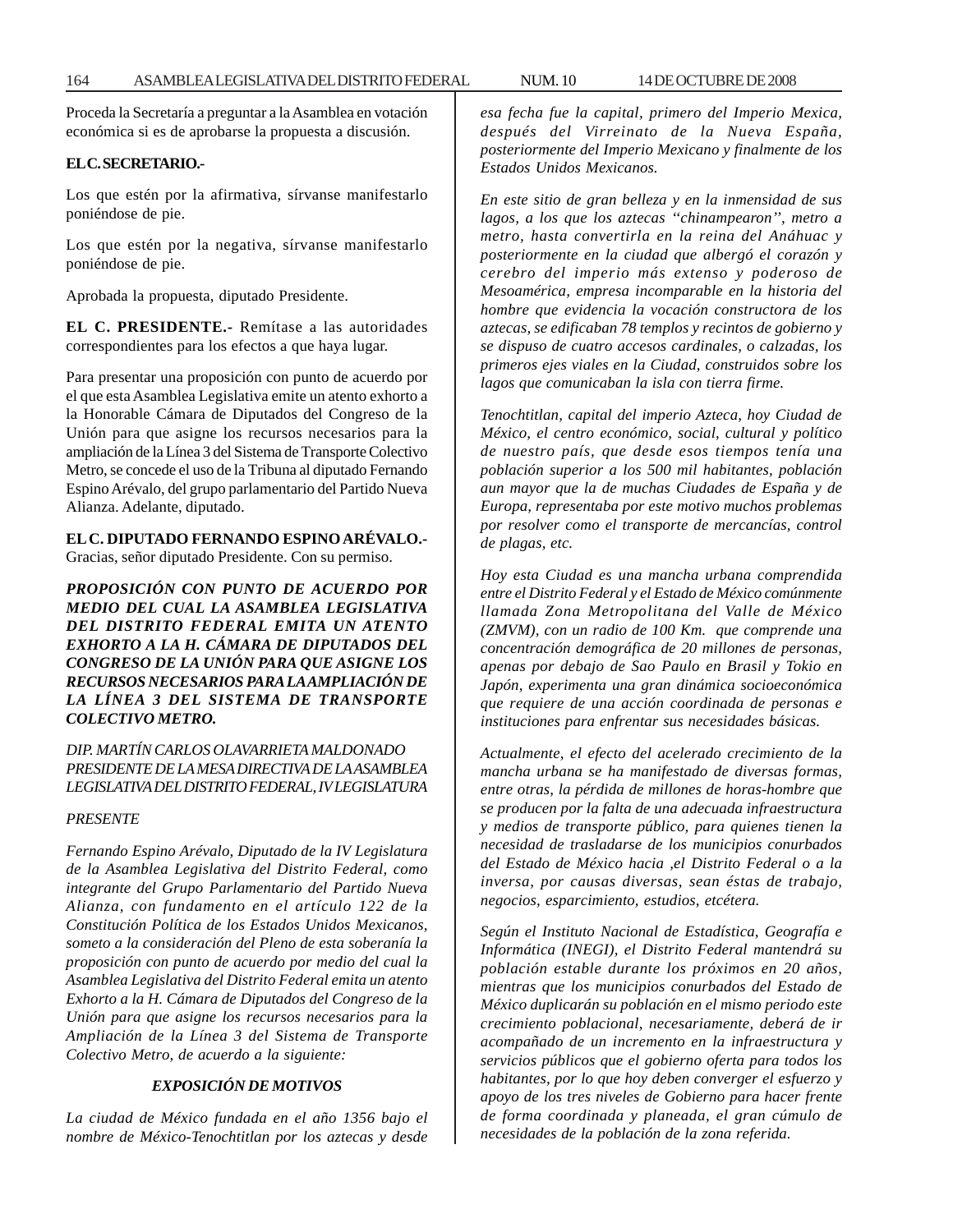*Lo antes expresado adquiere mayor relevancia si se considera que el proceso de urbanización en el Estado de México, está definido por factores de índole demográfico y social; lo que ha provocado asentamientos irregulares en zonas no propicias para el desarrollo urbano, que presentan serias deficiencias en cuanto a la infraestructura, equipamiento, servicios, congestionamientos viales y problemas de contaminación ambiental, entre otros muchos.*

*Este escenario de caos y desorden se ha acrecentado, desafortunadamente, por la inoperancia de los Gobiernos de las entidades que colindan tanto al Distrito Federal como al Estado de México, pues no han sido capaces de ofertar para sus habitantes oportunidades reales que les permitan desarrollarse y permanecer en sus lugares de origen, lo que ha repercutido en un incremento de los flujos migratorios hacia los grandes conglomerados como la Zona Metropolitana del Valle de México (ZMVM) porque, aparentemente, en ellas van a encontrar mejores condiciones de vida y desarrollo, propiciando irremediablemente un impactado en la vida de los habitantes de este lugar, cuya tendencia está orientada hacia un crecimiento de forma desordenada en los próximos años, derribando cualquier límite territorial entre las entidades que conforman la ZMVM.*

*Como consecuencia de la necesidad de traslado de los habitantes en los municipios del Valle de México y puesto que la misma no está siendo atendida por las instancias responsables, se está manifestando un fenómeno de crecimiento vertiginoso de medios de transporte poco convencionales como los bicitaxis, miles de taxis y colectivos que se adentran al Distrito Federal contribuyendo al caótico tránsito de la capital.*

*Esta crítica situación del transporte público en la ZMVM, es el resultado de un crecimiento de la población que, como lo hemos venido apuntando, se produce de forma desordenada y exponencial, aunado a la ausencia total de planeación en la materia, situación que hoy debemos corregir en beneficio de una gran cantidad de personas, para lo cual ambas entidades federativas deberán buscar los consensos necesarios a efecto de contar en el corto y mediano plazo con un plan rector de transporte masivo para el área conurbada, con el fin de abatir los índices de contaminación y ofrecer un traslado económico, ágil, eficiente y seguro, para este conglomerado poblacional.*

*Esta gran explosión demográfica se reflejó en el censo de población del año 2000, donde el Estado de México, contaba con más de 13 millones 100 mil habitantes, y para 2005 se suman a esta cantidad 1 millón más, lo que se traduce en un incremento de casi 10% en 5 años.*

*Cabe resaltar que son los municipios del Estado de México los que mayor crecimiento poblacional tienen a nivel* *nacional, ya que de acuerdo con el INEGI, del año 2000 al año 2005 llegaron a vivir a ésta entidad 417, 413 personas de las diversas regiones del país, de las cuales más del 67% procedían del Distrito Federal.*

*Para el año 2010, a nivel metropolitano, se estima una población de 20.2 millones de habitantes, de los que el 57% estará ubicado en los municipios conurbados del Estado de México y el 43% restante en el Distrito Federal. La población en el área de influencia regional se estima en 5 millones de personas, lo que suma en la región metropolitana 25.2 millones de habitantes.*

*La zona norte del Distrito Federal colindante con el Estado de México, donde debemos subrayar que existe una de las mayores concentraciones de personas con un ritmo de crecimiento poblacional bastante acelerado, la cual abarca a los municipios de Tlalnepantla y Ecatepec como áreas de mayor influencia.*

*Estos aglutinan a 2 millones 372 mil 066 habitantes, según censo del INEGI del año 2005, con un ritmo de crecimiento del orden de 3.220/0 anual, concentrando más del 17% de los habitantes de los municipios mexiquenses que integran el área metropolitana del Valle de México.*

*La localización geográfica de estos municipios es estratégica, debido a que es paso obligado de personas, bienes y productos provenientes de más de una docena de municipios metropolitanos colindantes del oriente y norte, como Coacalco y Técamac, Texcoco, etc.*

*Con relación a las condiciones ambientales que prevalecen en la región, debemos apuntar que, de acuerdo con los registros del inventario de emisiones contaminantes de los municipios conurbados pertenecientes al Estado de México, en el año 2002, las fuentes móviles arrojaron a la atmósfera 1,949 toneladas de Bióxido de Azufre; 832 mil 806 toneladas de Monóxido de Carbono y 49 mil 944 toneladas de Óxidos de Nitrógeno, entre otros, correspondiéndoles de manera específica, a los municipios de Tlalnepantla y Ecatepec realizar una contribución de entre 946 a 2,994 toneladas de Monóxido de Carbono; entre 133 a 466 toneladas de los Óxidos de Nitrógeno y entre 111 a 302 toneladas de Bióxido de Azufre.*

*Arrojar ésta gran carga de contaminantes al medio ambiente, deteriora consecuentemente la salud de las personas y sus condiciones de vida, por lo que, mejorar la calidad del aire que respiramos, es uno de los desafíos que más convoca el interés y la preocupación de quienes habitamos en la Zona Metropolitana del Valle de México.*

*Ante este panorama desolador de altos niveles de contaminación, permanentes congestionamientos vehiculares y una oferta de transporte público muy*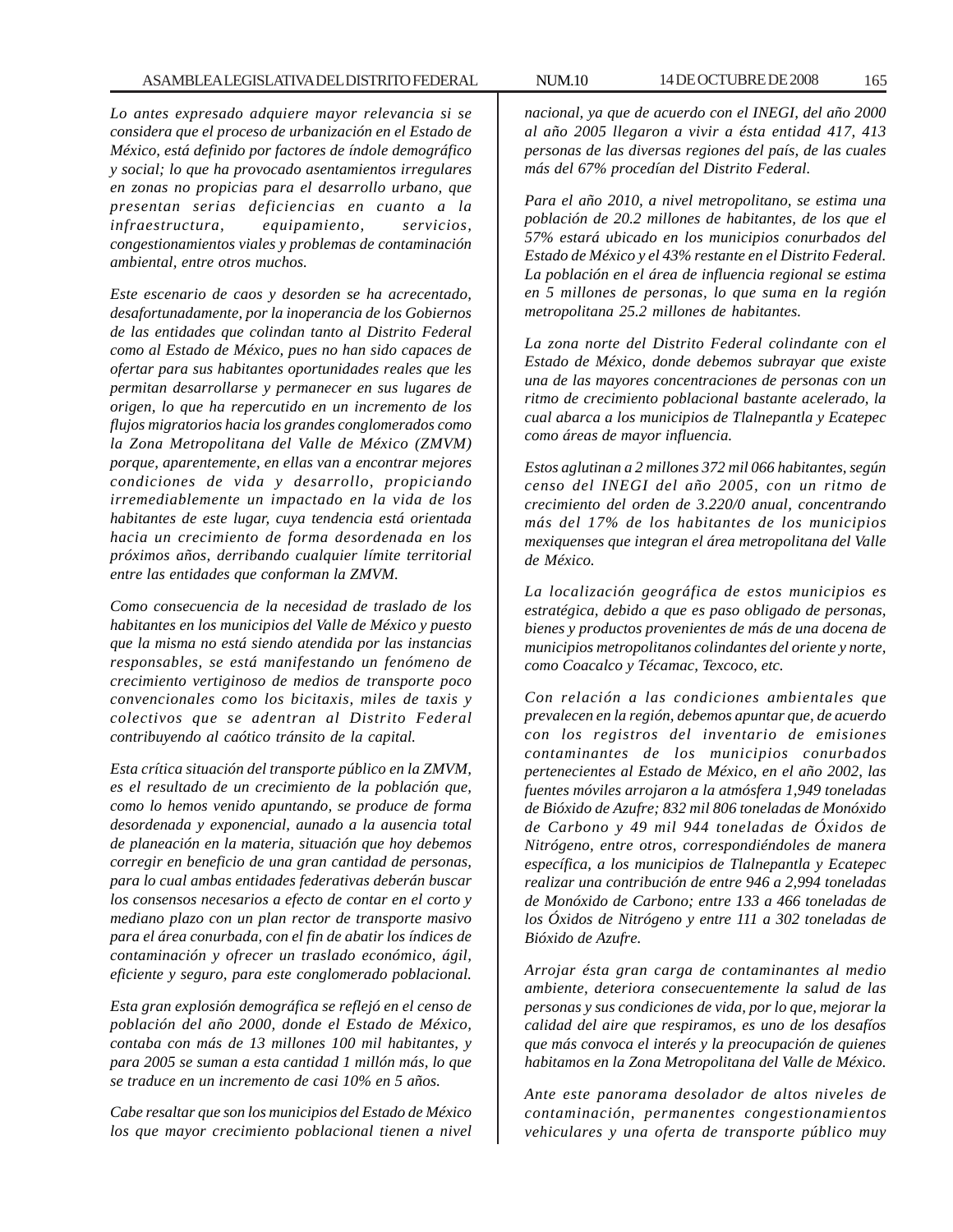*deteriorado, estamos obligados a buscar otros medios y alternativas que nos permitan solucionar los problemas de este caótico escenario, en virtud de que los transportes de baja capacidad ya demostraron su inoperancia, hoy debemos apostar por aquellas opciones de mediana y alta capacidad para afrontar la gran demanda de transporte en la ZMVM.*

*Bajo esta premisa debemos decir que el Metro de la Ciudad de México, con creces ha demostrado ser la solución para el movimiento de grandes conglomerados en el Distrito Federal. Más aún si consideramos la problemática se genera en torno el Centro de Transferencia Modal (CETRAM) Indios Verdes, ubicado en al Delegación Gustavo A. Madero, al que confluye un parque vehicular diario de 2 mil 898 unidades, con una afluencia de 1 millón de usuarios en un terreno de aproximadamente 108 mil metros cuadrados, el cual desde hace algunos lustros esta siendo sobreexplotado por la demanda existente, donde el 98% del transporte tiene su origen y destino en el Estado de México.*

*Por lo anterior, es inaplazable realizar las acciones necesarias para concretar la ampliación de la Línea ''3'' del Sistema de Transporte Colectivo (Metro), trasladando el actual paradero de Indios Verdes hacia las colindancias entre los municipios de Tlalnepantla y Ecatepec en el Estado de México, concretamente en la población de Santa Clara, porque es precisamente aquí donde se encuentra el área óptima para la construcción de las vías de Garage necesarias para el estacionamiento de los trenes.*

*No obstante que la ampliación propuesta abarca tan solo 4.5 kilómetros, su trascendencia e impacto es de gran envergadura, pues al trasladar la Terminal de la Línea ''3'' del Metro, de Indios Verdes a Santa Clara en el municipio de Ecatepec, se beneficiarían no solo los sectores más desfavorecidos de la región, sino además disminuirán las emisiones contaminantes al ambiente, se evitaran los congestionamientos vehiculares de las zona de Indios Verdes y se logrará ahorrar millones de horas hombre diariamente.*

*Finalmente, apuntaremos que el 07 de octubre de 2005 los Gobiernos Federal, del Estado de México y del Distrito Federal signaron un convenio para llevar a cabo la reinstalación de la Comisión Ejecutiva de Coordinación Metropolitana, derivado de lo anterior en diciembre de 2005 se publicó en el Diario Oficial de la Federación, el Decreto de Presupuesto de Egresos de la Federación para el ejercicio fiscal 2006, en el cual se autorizó dentro del Ramo 23, recursos por mil millones de pesos M.N., para la creación del Fondo Metropolitano de Proyectos de Impacto Ambiental en el Valle de México, y a esta aportación necesariamente debió corresponder, otras tantas, de parte de ambas entidades federativas, con lo cual el fondo se vio incrementado; debemos recalcar, en* *este mismo contexto que la propuesta que hoy estamos sometiendo a la consideración de esta soberanía, perfectamente encuadra en los requisitos que se imponen para acceder a los recursos del citado Fondo Metropolitano, pues su gran impacto social y ambiental es más que evidente.*

*Es necesario comentar que la Cámara de Diputados del Congreso de la Unión, aprobó en el Decreto de Presupuesto de Egresos de la Federación para los ejercicios fiscales de 2007 y 2008, una partida presupuestal, para el Fondo Metropolitano recursos con los que ha sido posible realizar importantes obras para beneficio de los habitantes de la región en comento.*

*Por lo expuesto y fundamentado en los preceptos legales invocados, el suscrito Dip. Fernando Espino Arévalo, como integrante del Grupo Parlamentario del Partido Nueva Alianza del Distrito Federal, someto a la consideración del Pleno de esta soberanía la proposición con punto de acuerdo por medio del cual la Asamblea Legislativa del Distrito Federal emita un atento Exhorto a la H. Cámara de Diputados del Congreso de la Unión para que asigne los recursos necesarios para la Ampliación de la Línea 3 del Sistema de Transporte Colectivo Metro, para lo cual se emite el siguiente:*

#### *ACUERDO*

*ÚNICO.- Que la Asamblea Legislativa del Distrito Federal emita un atento exhorto a la H. Cámara de Diputados del Congreso de la Unión, para que ésta, en pleno uso de sus atribuciones, asigne en el Presupuesto de Egresos de la Federación para el Ejercicio Fiscal 2009, los recursos necesarios dentro del Fondo Metropolitano de Proyectos de Impacto Ambiental en el Valle de México, para la Ampliación de la Línea ''3'' del Sistema de Transporte Colectivo Metro, de Indios Verdes a el Municipio de Ecatepec, en el Estado de México; proyecto en el que se deberá considerar la construcción de un Centro de Transferencia Modal en la Estación Terminal.*

*Dado en el Palacio Legislativo de Donceles y Allende a los 14 días del mes de Octubre de 2008.*

*A T E N T A M E N T E*

*Dip. Fernando Espino Arévalo.*

Es cuanto, señor Presidente.

**EL C. PRESIDENTE.-** Gracias diputado Fernando. En términos de lo dispuesto por el Artículo 133 del Reglamento para el Gobierno Interior de la Asamblea Legislativa del Distrito Federal, consulte la Secretaría a la Asamblea en votación económica si la propuesta presentada por el diputado Fernando Espino Arévalo se considera de urgente y obvia resolución.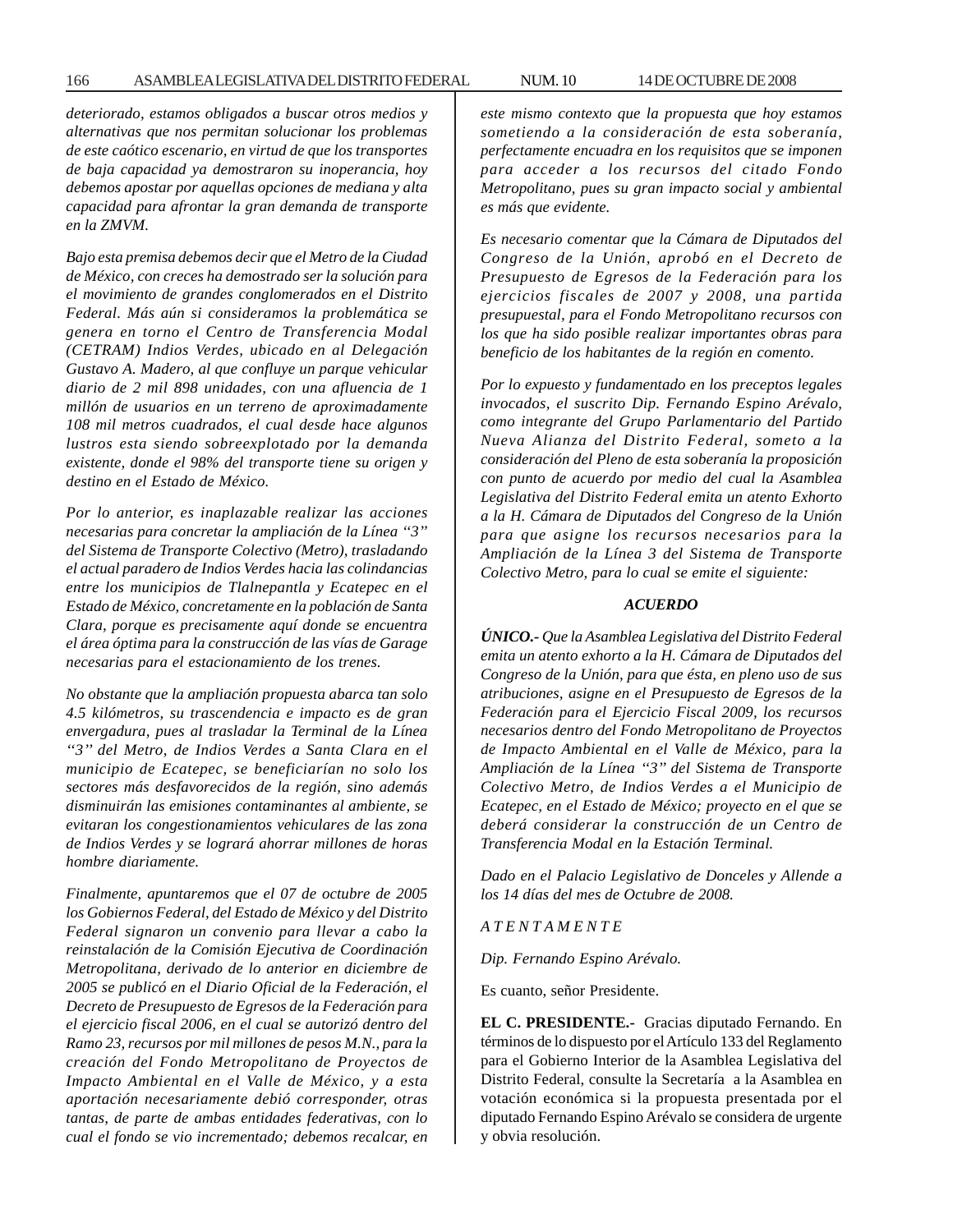### **EL C. SECRETARIO.-**

Los que estén por la afirmativa, sírvanse manifestarlo poniéndose de pie.

Los que estén por la negativa, sírvanse manifestarlo poniéndose de pie.

Se considera de urgente y obvia resolución, diputado Presidente.

**EL C. PRESIDENTE.-** Gracias diputado Secretario. Está a discusión la propuesta. ¿Existen oradores en contra?

Proceda la Secretaría a preguntar a la Asamblea en votación nominal si es de aprobarse la propuesta a discusión.

**EL C. SECRETARIO.-** Se solicita a los diputados que al emitir su voto lo hagan en voz alta diciendo su nombre y apellido, añadiendo la expresión ''en pro'', ''en contra'' o "abstención". El de la voz recogerá la votación. Comenzamos de derecha a izquierda:

Espino Arévalo, a favor.

Xiuh Guillermo Tenorio, a favor.

Humberto Morgan, a favor.

Paz Quiñones, a favor.

Sergio Cedillo, en pro.

Ricardo Benito, en pro.

Beltrán Cordero, a favor.

Elvira Murillo, en pro.

Jorge Romero, a favor.

Agustín Castilla, en pro.

Miguel Hernández, en pro.

Jorge Triana, en pro.

Carmen Segura, a favor.

Víctor Hugo Círigo, a favor.

Cristóbal Ramírez, a favor.

Muy a favor, Bravo.

Leonardo Álvarez, a favor.

Carmen Peralta, a favor.

Margarita Martínez, en pro.

Carla Sánchez Armas, a favor.

López Rabadán, en pro.

Jorge Schiaffino, a favor.

Gloria Cañizo, a favor.

Pérez Correa, a favor.

Cárdenas Sánchez, a favor.

Isaías Villa, en pro.

Salvador Martínez, a favor.

Esthela Damián Peralta, a favor.

Laura Piña Olmedo, a favor.

Miguel Sosa, a favor.

Daniel Salazar, en pro.

Avelino Méndez Rangel, a favor.

Edgar Torres, en pro.

Tomás Pliego, a favor.

Leticia Quezada, a favor.

Ramón Jiménez, a favor.

Enrique Vargas, a favor.

**EL C. SECRETARIO.-** ¿Faltó alguna o algún diputado de emitir su voto?

¿Faltó alguna o algún diputado de emitir su voto?

Rebeca Parada, en pro.

Miguel Errasti, a favor.

**EL C. SECRETARIO.-** Se va a proceder a recoger la votación de la Mesa Directiva.

Balfre Vargas, en pro.

Samuel Hernández, a favor.

Martín Olavarrieta, en pro.

**EL C. SECRETARIO.-** Diputado Presidente, el resultado de la votación es: 42 votos a favor, 0 votos en contra, 0 abstenciones.

Aprobada la propuesta.

**EL C. PRESIDENTE DIPUTADO MARTÍN CARLOS OLAVARRIETA MALDONADO.-** Gracias, diputado Secretario. Remítase a las autoridades correspondientes para todos los efectos legales a que haya lugar.

Esta Presidencia les informa que los puntos enlistados con los numerales 42 y 44 del orden del día, se trasladan al final del capítulo correspondiente.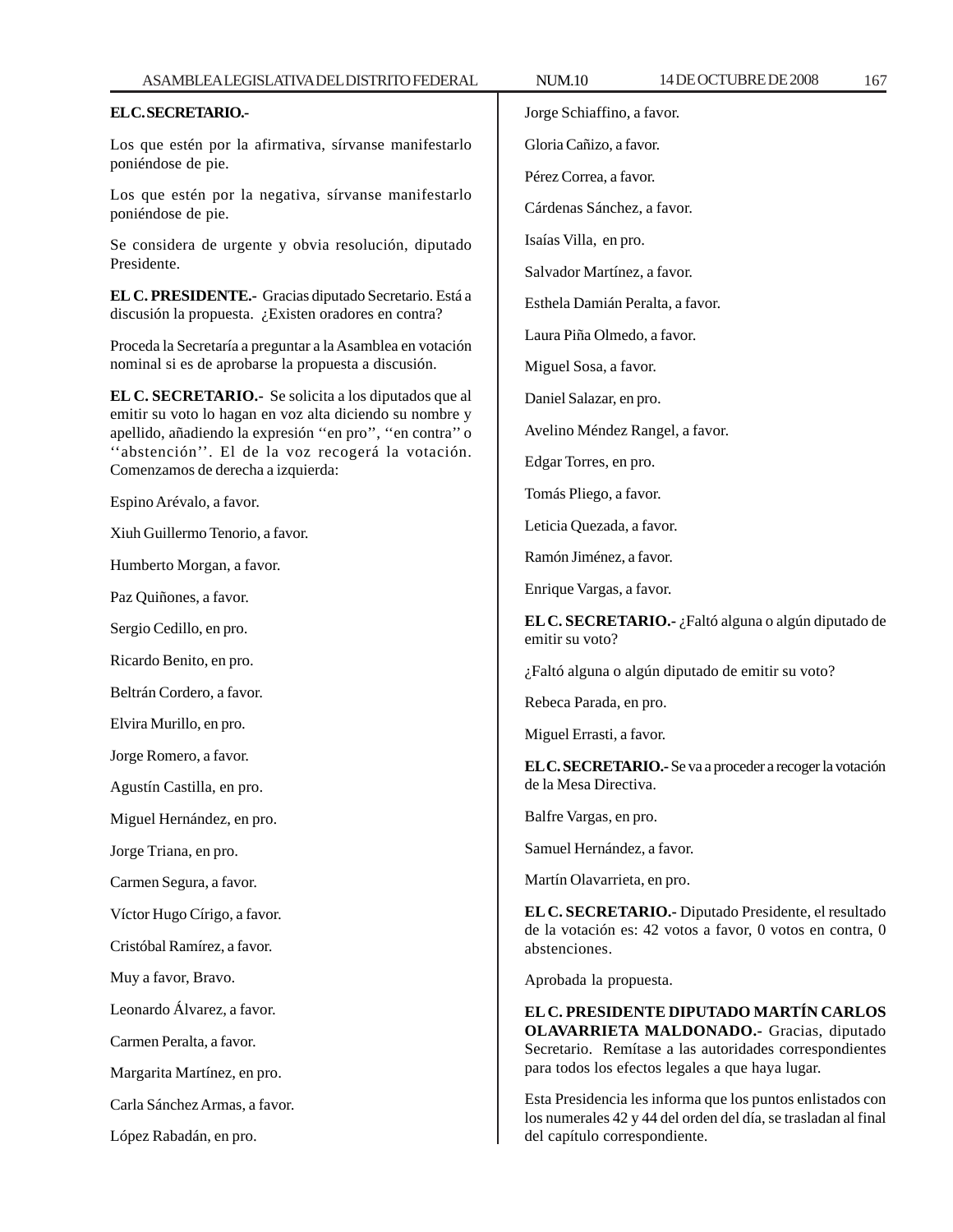Esta Presidencia informa que se recibieron las siguientes propuestas con punto de acuerdo de la diputada Leticia Quezada Contreras:

Con punto de acuerdo por el que se solicita al Gobierno del Distrito Federal, que en el ejercicio de sus atribuciones, emita para el Ejercicio Fiscal 2009, una resolución de carácter general, mediante la cual se determine una cuota fija para los usuarios del servicio medido de las colonias que reciben el agua por tandeo en la delegación Magdalena Contreras.

*PROPOSICIÓN CON PUNTO DE ACUERDO POR EL QUE SE SOLICITA AL JEFE DE GOBIERNO DEL DISTRITO FEDERAL, QUE EN EL EJERCICIO DE SUS ATRIBUCIONES, EMITA PARA EL EJERCICIO FISCAL 2009, UNA RESOLUCIÓN DE CARÁCTER GENERAL MEDIANTE LA CUAL SE DETERMINEN UNA CUOTA FIJA PARA LOS USUARIOS DE SERVICIO MEDIDO DE LAS COLONIAS QUE RECIBEN EL AGUA POR TANDEO EN LA DELEGACIÓN LA MAGDALENA CONTRERAS.*

### *HONORABLE ASAMBLEA:*

*La que suscribe Diputada integrante del Grupo Parlamentario del Partido de la Revolución Democrática a la IV Legislatura de la Asamblea Legislativa del Distrito Federal, con fundamento en lo dispuesto por los artículos 10 fracción I, 17 fracciones III y IV de la Ley Orgánica de la Asamblea Legislativa del Distrito Federal y artículo 132 del Reglamento para el Gobierno Interior de la Asamblea Legislativa del Distrito Federal, someto a la consideración del Pleno de esta Soberanía, una PROPOSICIÓN CON PUNTO DE ACUERDO POR EL QUE SE SOLICITA AL JEFE DE GOBIERNO DEL DISTRITO FEDERAL, QUE EN EL EJERCICIO DE SUS ATRIBUCIONES, EMITA PARA EL EJERCICIO FISCAL 2009, UNA RESOLUCIÓN DE CARÁCTER GENERAL MEDIANTE LA CUAL SE DETERMINEN UNA CUOTA FIJA PARA LOS USUARIOS DE SERVICIO MEDIDO DE LAS COLONIAS QUE RECIBEN EL AGUA POR TANDEO EN LA DELEGACIÓN LA MAGDALENA CONTRERAS, bajo los siguiente:*

#### *ANTECEDENTES*

*PRIMERO. Que el Distrito Federal se asienta en una cuenca cerrada de casi 1 mil 800 kilómetros cuadrados de superficie, a una altitud media de 2 mil 240 metros sobre el nivel del mar; ambas características determinan en gran medida, el problema de abasto del agua para una ciudad y zona conurbada de más de 18 millones de habitantes. Asimismo, las características geográficas y topográficas de la Ciudad de México generan una situación hidrológica excepcional con marcados contrastes en la disponibilidad de agua para el consumo humano.*

*SEGUNDO. La Ciudad de México recibe 33.3 metros cúbicos por segundo de agua potable, cuenta con una cobertura del 98 % de agua entubada y dos por ciento a través de carros cisterna y se enfrenta a un déficit estimado de 3 metros cúbicos por segundo. La distribución de agua es variable e inequitativa ya que registra entre 450 y 120 litros por habitante al día y el servicio de tandeo va de 80 a 50 litros por habitante al día.*

*TERCERO. El abasto de agua en el Distrito Federal, tanto de fuentes superficiales como subterráneas arroja los siguientes datos, el caudal de fuentes superficiales proviene en un 29 % del sistema Cutzamala y 4 % de manantiales localizados en el sur de la ciudad, respecto a las fuentes subterráneas, el 53 % proviene del acuífero de la zona metropolitana y 14 % del acuífero del Valle de Lerma.*

*CUARTO. La perdida total de agua en el Distrito Federal se estima de aproximadamente 11.2 metros cúbicos por segundo y representa un 32 % del caudal que ingresa, la mayor pérdida ocurre en las tomas domiciliarias y el mal uso que se hace en los casos en los que se puede utilizar el agua de menor calidad y no utilizar el agua potable*

*QUINTO. La Delegación La Magdalena Contreras se surte mediante cuatro sistemas de abastecimiento de agua: Sistema Lerma-Cutzamala; Sistema Río Magdalena; Sistema Manantiales que lo conforma: Rancho Viejo, Tepozanes, Los Pericos, Las Ventanas, Malpaso, Las Palomas, El Ocotal, El Sauco, Ojo de Agua, Apapaxtla y El Potrero; y el Sistema de Pozos que son: Pozo Anzaldo; Pozo Padierna y Pozo Pedregal II; los cuales proporcionan un caudal de agua potable de 600 litros por segundo.*

 *SEXTO. Actualmente, en La Magdalena Contreras habitan más de 222 mil habitantes, de los cuales un alto porcentaje no tiene garantizado el suministro de agua potable de forma constante ya que este servicio es intermitente. Las Colonias en las que el suministro es por tandeo son las siguientes Atacaxco, Ampliación Potrerillo, Barranca Seca, Barros Sierra, El Rosal, El Tanque, Huayatla, La Carbonera, Las Huertas, Las Cruces, Las Palmas, Los Padres, Potrerillo, Tierra Unida, Vista Hermosa, San Bernabé Ocotepec, San Nicolás Totolapan, La Concepción, Ampliación Lomas de San Bernabé, La Magdalena, Lomas de San Bernabé, Pueblo Nuevo Alto, Pueblo Nuevo Bajo y El Toro.*

#### *CONSIDERANDO*

*1. Que la mayor parte de las colonias mencionadas se encuentran en un estado de alta marginalidad y como se mencionó, reciben el agua por tandeo, esto significa que el agua que consumen tiene un costo mayor, que el que se realiza a los ciudadanos que reciben el agua de manera regular, ya que tienen un cobro por sistema medido, pese*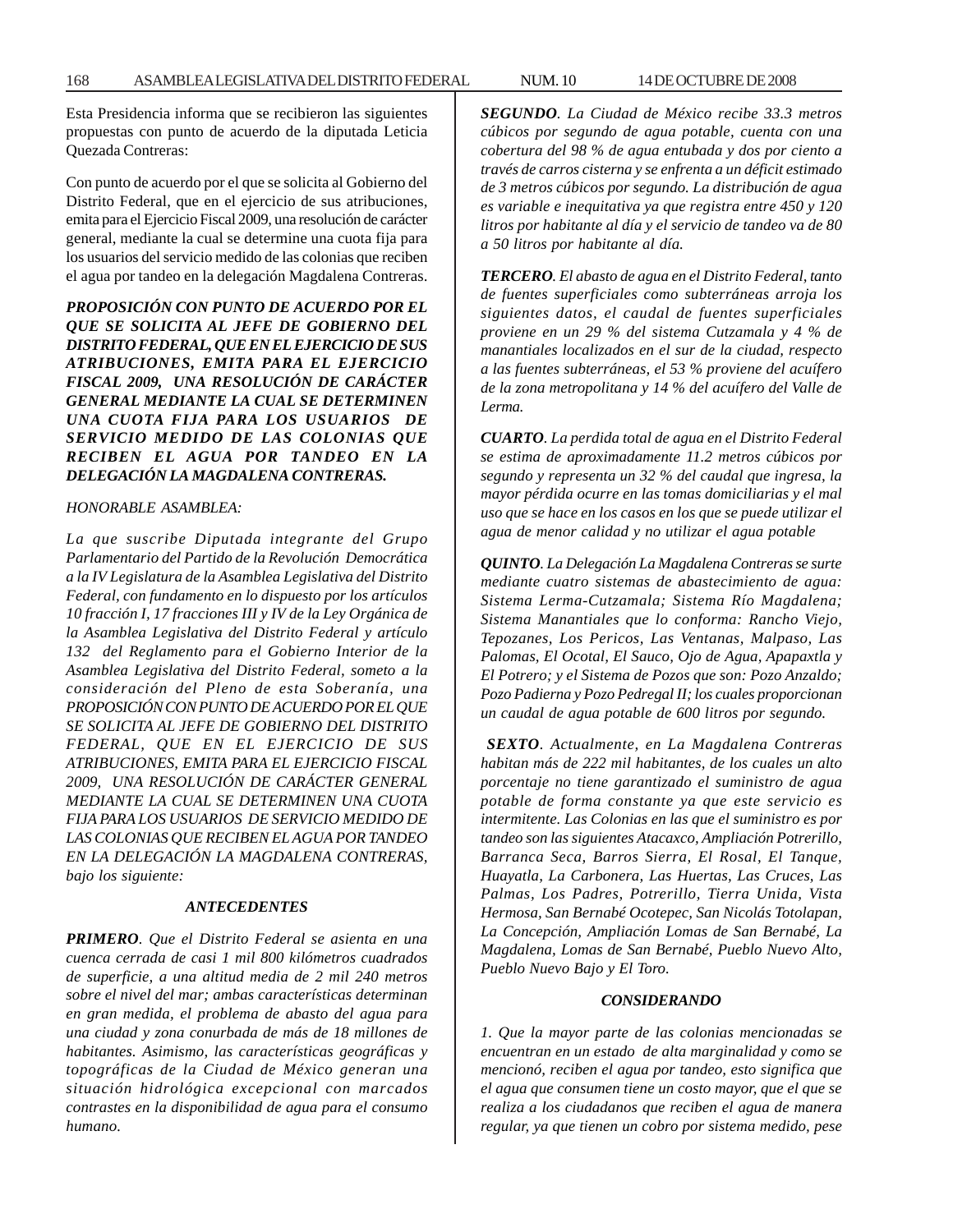*a que el suministro es intermitente y de mala calidad, es por ello necesario implementar acciones encaminadas al pago justo, distribución equitativa y suministro de calidad del agua.*

*2. Que no obstante que el Gobierno de la Ciudad ha procurado regularizar el servicio de suministro de agua en las distintas áreas que conforman el territorio del Distrito Federal, como se señaló, existen colonias que reciben el vital líquido a través de tandeo, resultando afectadas.*

*3. Que en la Gaceta Oficial del Distrito Federal publicada el 2 de agosto de 2007, el Jefe de Gobierno del Distrito Federal, emitió en ejercicio de las atribuciones conferidas en el artículo 66 del Código Financiero vigente y en atención a diversos puntos de acuerdo remitidos por esta Soberanía, una RESOLUCIÓN DE CARÁCTER GENERAL MEDIANTE LA CUAL SE DETERMINAN Y SE DAN A CONOCER LAS ZONAS EN LAS QUE LOS CONTRIBUYENTES DE LOS DERECHOS POR EL SUMINISTRO DE AGUA EN SISTEMA MEDIDO DE USO DOMÉSTICO O MIXTO RECIBEN EL SERVICIO POR TANDEO.*

*4. Que el pasado 13 de diciembre de 2007, la suscrita presentó ante el Pleno de esta Asamblea Legislativa del Distrito Federal, una proposición con punto de acuerdo por el que se solicita al Jefe de Gobierno del Distrito Federal para que emita una resolución de carácter general mediante la cual se determine una cuota fija para los usuarios del servicio medido de las colonias que reciben el agua por tandeo en la Delegación La Magdalena Contreras aplicable al Ejercicio Fiscal 2008.*

*5. Que las Comisiones Unidas de Hacienda y de Gestión Integral del Agua aprobaron mediante dictamen de fecha 29 de abril del año en curso el exhorto al Jefe de Gobierno para que emita una resolución de carácter general para determinar una cuota fija para los usuarios del servicio medido de las colonias que reciben agua por tandeo, aplicable en especifico: Barros Sierrra, El Tanque, Potrerillo, Tierra Unida, San Nicolás Totolapan, Ampliación Lomas de San Bernabé, La Magdalena, Lomas de San Bernabé y Pueblo Nuevo Alto.*

*6. En ese sentido, se solicita respetuosamente al Jefe de Gobierno del Distrito Federal, que en ejercicio de sus atribuciones establecidas en el Código Financiero del Distrito Federal, emita una resolución de carácter general para el ejercicio fiscal 2009, que incorpore a las colonias citadas de la Delegación La Magdalena Contreras dentro del listado de colonias que reciben agua por tandeo en el Distrito Federal y que a las mismas se les determine una cuota fija de derechos por el suministro de agua en sistema medido, de uso doméstico o mixto, de conformidad con lo establecido en los artículos 66, 194 del Código Financiero del Distrito Federal vigente.*

*7. Que la medida solicitada es planteada como un acto de justicia, en virtud de que es inequitativo cobrar por el suministro de agua intermitente o tandeo como si fuera constante y de buena calidad, en detrimento de los que menos tienen. Asimismo, se solicita se instrumente un mecanismo mediante el cual los beneficiarios de la Resolución que se sirva emitir puedan acudir ante las oficinas del Sistema de Aguas de la Ciudad de México para que se les brinden todas las facilidades que se requieran para que se aplique directa y ágilmente la cuota fija que se solicita.*

*Por lo expuesto, someto a consideración de esta Asamblea Legislativa del Distrito Federal, la siguiente proposición con punto de acuerdo:*

*ÚNICO: Esta Asamblea Legislativa solicita respetuosamente al Jefe de Gobierno del Distrito Federal, que en el ejercicio de las atribuciones establecidas en el Código Financiero del Distrito Federal, emita para el ejercicio presupuestal 2009, una Resolución de Carácter General mediante la cual se determine una tarifa fija en las colonias que reciben el agua por tandeo en la Delegación la Magdalena Contreras, que se enuncian a continuación: Atacaxco, Ampliación Potrerillo, Barranca Seca, Barros Sierra, El Rosal, El Tanque, Huayatla, La Carbonera, Las Huertas, Las Cruces, Las Palmas, Los Padres, Potrerillo, Tierra Unida, Vista Hermosa, San Bernabé Ocotepec, San Nicolás Totolapan, La Concepción, Ampliación Lomas De San Bernabé, La Magdalena, Lomas De San Bernabé, Pueblo Nuevo Alto, Pueblo Nuevo Bajo y El Toro.*

#### *ATENTAMENTE*

#### *Dip. Letícia Quezada Contreras.*

Con punto de acuerdo por el que se les exhorta a las diputadas y diputados de la Asamblea Legislativa del Distrito Federal, IV Legislatura, para que en el ejercicio de sus atribuciones, aprueben una partida adicional al presupuesto del programa VIH/SIDA de la Ciudad de México, específicamente para la Clínica Condesa, por la cantidad de 50 millones de pesos, destinados a llevar a cabo campaña de previsión con estos recursos que sean considerados como programas prioritarios.

*PROPOSICIÓN CON PUNTO DE ACUERDO CONSISTENTE EN EXHORTAR A ESTA ASAMBLEA LEGISLATIVA DEL DISTRITO FEDERAL PARA QUE EN EJERCICIO DE SUS FACULTADES APRUEBE UNA PARTIDA ETIQUETADA Y ADICIONAL AL PRESUPUESTO DE LA SECRETARIA DE SALUD DEL DF, POR LA CANTIDAD DE \$50, 000, 000.00 (CINCUENTA MILLONES DE PESOS 00/100M.N.) DEL PRESUPUESTO DESTINADO AL PROGRAMA DE VIH/ SIDA DE LA CIUDAD DE MÉXICO, A FIN DE QUE*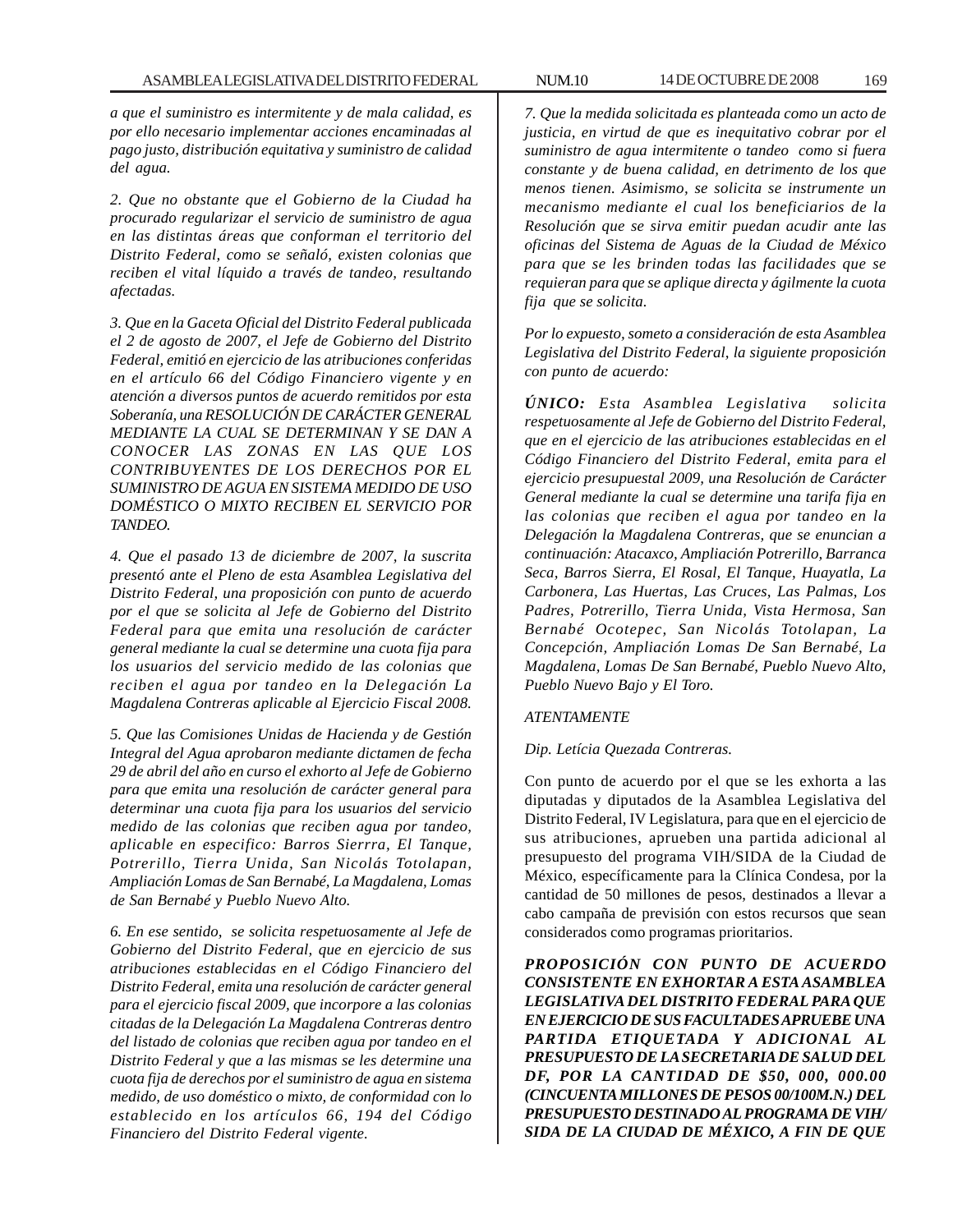# *PERMITA REALIZAR Y FINANCIAR ACCIONES Y CAMPAÑAS DE PREVENCIÓN.*

# *HONORABLE ASAMBLEA:*

*Con fundamento en lo dispuesto por los artículos 17 fracción VI de la Ley Orgánica de la Asamblea Legislativa del Distrito Federal, 93 y 132 del Reglamento para el Gobierno Interior de la Asamblea Legislativa del Distrito Federal, las y los suscritos diputados, en mi carácter de integrante del grupo parlamentario del Partido de la Revolución Democrática en la Asamblea Legislativa del Distrito Federal, someto a consideración de esta Honorable Asamblea la presente PROPOSICIÓN CON PUNTO DE ACUERDO CONSISTENTE EN EXHORTAR A ESTA ASAMBLEA LEGISLATIVA DEL DISTRITO FEDERAL PARA QUE EN EJERCICIO DE SUS FACULTADES APRUEBE UNA PARTIDA ETIQUETADA Y ADICIONAL AL PRESUPUESTO DE LA SECRETARIA DE SALUD DEL DF, POR LA CANTIDAD DE \$50, 000, 000.00 (CINCUENTA MILLONES DE PESOS 00/100M.N.) DEL PRESUPUESTO DESTINADO AL PROGRAMA DE VIH/ SIDA DE LA CIUDAD DE MÉXICO, A FIN DE QUE PERMITA REALIZAR Y FINANCIAR ACCIONES Y CAMPAÑAS DE PREVENCIÓN, al tenor de los siguientes:*

#### *ANTECEDENTES*

*1. Transcurridos dos decenios de iniciada la pandemia, según datos del Consenso de Cairo, 10 años después ONU, 30 millones de personas han fallecido de sida y pese a las actividades de prevención, cada año se registran cinco millones de nuevas infecciones y prevalece el consenso en que esta pandemia está causando un retroceso en el desarrollo de las naciones.*

*2. El Programa conjunto de las Naciones Unidas sobre el VIH-SIDA (ONUSIDA) estima que en el 2006 había en el mundo 39, 5 millones de personas viviendo con el virus de la inmunodeficiencia humana. Este mismo año hubo 4,3 millones de nuevas infecciones de las cuales el 67 % corresponde a jóvenes entre 15 a 24 años que viven en países en desarrollo y a nivel mundial se estima que las mujeres jóvenes constituyen el 64 % de los nuevos casos de VIH. Para el 2006 las mujeres que viven con VIH suman 17,7 millones, es decir, casi la mitad de los adultos infectados, traducido esto significa que en la última década se han vuelto las mujeres la población con mayor riesgo de infectarse por el VIH-SIDA, esto es prevalece una tendencia hacia la ''feminización'' de la pandemia.*

*3. En nuestro país el VIH/SIDA es una epidemia establecida, cuyo primer caso se presentó en 1983 y el primer caso en una mujer fue en 1985, para 1987 había 23 casos de hombres con SIDA por cada caso femenino, actualmente por cada 5 hombres infectados hay una mujer con VIH. Exceptuando las entidades de Hidalgo, Puebla, Tlaxcala y Morelos en donde la razón es de 3 a 1, es decir* *tres hombres por una mujer. Ésta es una epidemia concentrada según la categorización Programa de las Naciones Unidas contra el Sida, con 112,830 casos de Sida acumulados al 30 de junio de 2007, de estos, el 96.1% obtuvo la infección por transmisión sexual, correspondiendo el 83% a hombres y el 17% mujeres, concentrándose en personas en su fase más productiva y reproductiva, es decir entre los 15 y 44 años, con el 78.7 del total de casos. Se estima que en México hay entre 182,000 a 250,000 personas que viven con el virus. La epidemia se concentra también en las principales ciudades del país, siendo el Distrito Federal la primera entidad en cuanto a número de casos con 20,709 casos. Junto con el Estado de México (que ocupa el segundo lugar con 11,849 casos) constituyen alrededor del 30% de la suma nacional. A diciembre de 2006 del total de casos, el 62.6% han sido notificados por la Secretaría de Salud, el 23.3% por el IMSS y solo el 0.5% son notificados por atención medica privada.*

*4. El caso de la Ciudad de México es relevante, no solo por concentrar el mayor número de casos, sino por la diversidad de formas de socialización, diferentes estratos socioeconómicos así como por la diversidad de comportamientos que suceden en una ciudad tan grande y con movimientos de población tan frecuentes en su territorio, además de ser entidad de gran movilización migratoria y de tráfico de poblaciones móviles (migrantes, soldados, traileros, entre otros).*

*5. La Ciudad de México también concentra la mayor parte de la respuesta ante la epidemia, tanto gubernamental como la de la sociedad civil organizada. Desde la creación del programa nacional de sida en 1986, éste asumió la respuesta a nivel del Distrito Federal, sin mucho éxito. Asimismo, desde 1997 un proceso federal de descentralización en la Secretaría de Salud promovió en cada entidad la estructuración de Consejos de VIH. Cabe señalar que en esos años la respuesta en prevención giraba solo en acciones aisladas de CONASIDA y en la participación de más de 100 organizaciones sociales, mientras que en atención médica, solo la mitad de las personas afectadas tenía seguridad social y el resto eran atendidas por instituciones federales de salud, solo si eran candidatos a protocolos de investigación.*

*6. En el año 2000 se creó, por parte del gobierno capitalino, el primer Consejo para atender esta problemática y se fundó la primera clínica especializada en el tema, la Clínica Especializada Condesa. Hoy el Programa de VIH/SIDA de la Ciudad, pese a sus limitaciones financieras y a la necesidad de contar con más personal especializado, responde a los enormes retos que la ciudad presenta, con particular énfasis en la atención y en los servicios que provee dicha clínica, cabe señalar que es la que mayor número de personas atiende en toda Latinoamérica y el Caribe, así como la única*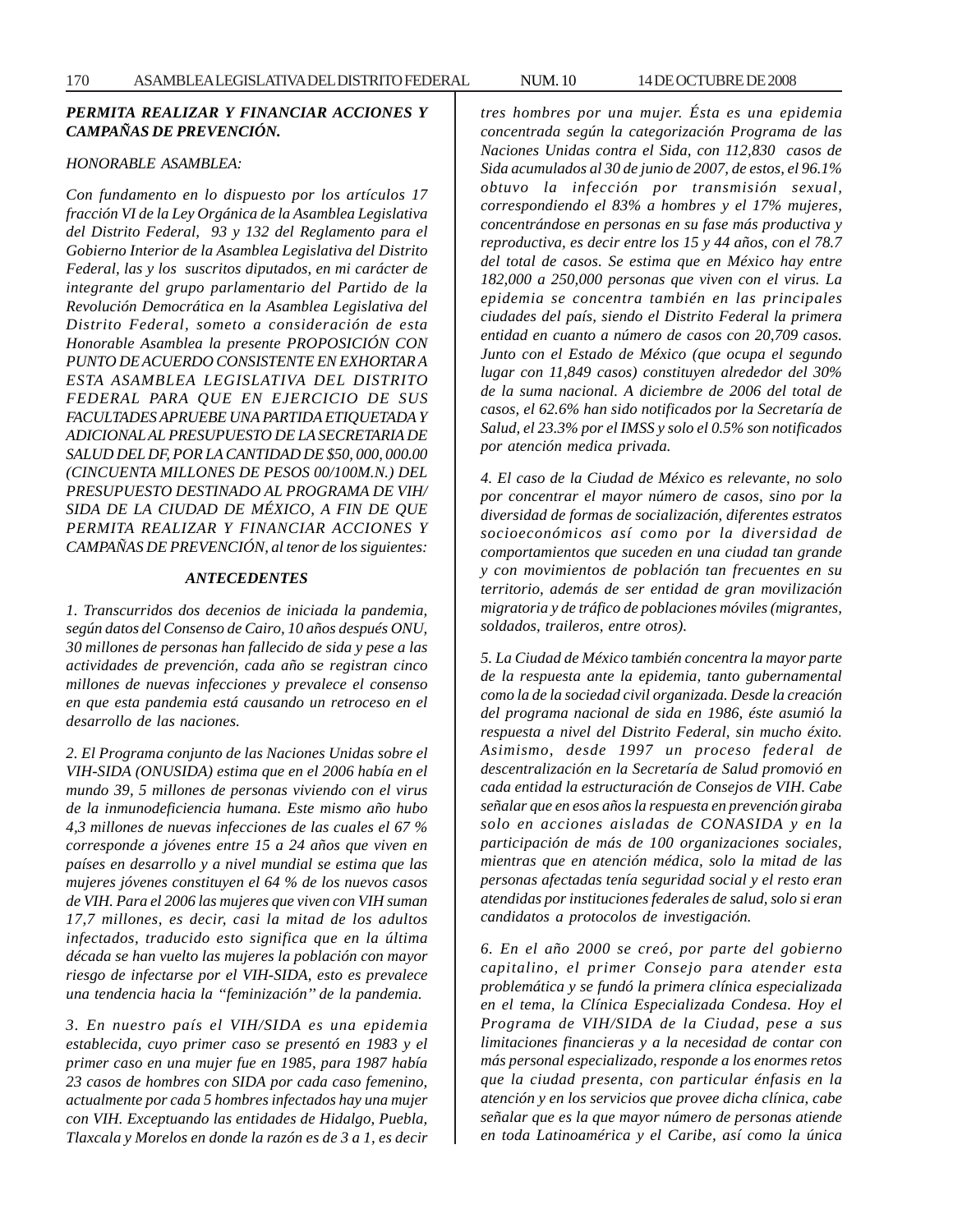*certificada en todo el país por el Sistema de Protección Integral en Salud Federal.*

*7. Cabe señalar que el Gobierno del Distrito Federal al igual que las otras entidades federativas, desde el año 2002, ha suscrito anualmente con la Secretaría de Salud del Gobierno Federal, el Convenio de Coordinación en Materia de VIH/SIDA, mismo que establece los niveles de contribución de cada entidad federativa y del gobierno federal para atender dicha epidemia y que en el caso del Distrito Federal ascendía al 20% de dicho gasto que en el año 2005 correspondió a 33, 233,400.*

*8. A finales de 2005 ante la integración del VIH/SIDA al Fondo de Gastos Catastróficos del Sistema de Protección Social en Salud del Gobierno Federal, se requirió al Distrito Federal la inscripción ante en mismo de los pacientes afectados por VIH y la acreditación de la Unidad de atención para tal fin, es así que en marzo de 2006, la Clínica Especializada Condesa, obtuvo la acreditación de dicho Fondo, obteniendo una calificación de 100%. Derivado de esta acreditación así como del texto del Convenio referido, el Gobierno Federal se obligó a que las entidades federativas acreditadas recibieran un apoyo del 100% en la cobertura de antirretrovirales para los pacientes atendidos en el Programa.*

*9. El reto del programa de sida de al Ciudad de México, consiste fundamentalmente en disminuir la mortalidad para lo cual cobra especial importancia reducir el numero de infecciones que ocurren en esta entidad y realizar diagnósticos oportunos que disminuyan los daños a al salud. Por lo tanto, como lo definen las recomendaciones internaciones es necesario implantar un sólido programa de prevención del ViH/ y Sida.*

#### *CONSIDERANDOS*

*I. Que el Programa de VIH/SIDA de la Ciudad de México necesita fortalecer los programas preventivos, que logren modificar los comportamientos de manera permanente, particularmente en las poblaciones en situación de mayor vulnerabilidad y con prácticas no seguras. Sin embargo, se considera impostergable que se le destine un presupuesto para dicha actividad, la prevención es el principal instrumento contra el VIH y pese a que la ciudad cuenta con un marco legislativo cada vez más coherente que facilitará un mejor combate al estigma y la discriminación, es necesario, según las recomendaciones de la Organización Mundial de la Salud, el cambio de normas sociales que faciliten la adquisición de conductas sexuales protegidas, centrando sus esfuerzos en el uso del condón y fortaleciendo las habilidades de poblaciones en vulnerabilidad (mujeres, mujeres embarazadas, hombres gays, hombres que tienen sexo con otros hombres, jóvenes, trabajadoras y trabajadores sexuales, entre otros).*

*II. Que con la finalidad de consolidar el componente de Prevención del Programa de VIH/SIDA de la Ciudad de México, que tiene como objetivo: El definir, planear y coordinar las acciones necesarias, para lograr una participación intersectorial y respuesta social organizada para que todas las personas que viven dentro del Distrito Federal cuenten con todos los elementos necesarios para prevenir el VIH/SIDA e ITS y que las personas afectadas dentro de su atención integral reciban servicios de prevención secundaria en VIH/SIDA, salud sexual y reproductiva, todo en un marco de respeto a la diversidad, a la no discriminación y con perspectiva a la dignidad y de los Derechos Humanos.*

*En ese sentido, es indispensable se otorgue al Programa de VIH/SIDA de la Ciudad de México una partida adicional al presupuesto que se otorgue por la cantidad de \$50, 000,000.00 (CINCUENTA MILLONES DE PESOS 00/100M.N.) a efecto de realizar campañas de prevención dirigidas en los siguientes rubros:*

- *a) Prevenir la transmisión del VIH/SIDA y otras ITS en:*
	- *Mujeres.*
	- *Hombres que tienen sexo con otros hombres (HSH).*
	- *Población Lesbico, Gay, Bisexual,*
	- *Población Transgenero, Transvertí y Transexuales .*
	- *Jóvenes.*
	- *Trabajadoras y trabajadores sexuales.*
	- *Personas Privadas de su libertad por orden judicial.*
	- *Personas victimas de violencia sexual*
	- *Usuarios de Drogas Inyectadas*
- *b) Prevenir la transmisión materno infantil (PTMI).*
- *c) Prevención en Personas que viven con el VIH/ SIDA (PVVS).*
- *d) Combate al Estigma y Discriminación relacionado al VIH/SIDA.*

*III. Toda vez que si bien es cierto el citado Programa de VIH/SIDA de la Ciudad de México ha realizado acciones propias del mismo, como lo es: La consejería, el otorgar condones, dar platicas y talleres del uso correcto del condón, este no ha realizado campañas de prevención focalizadas y dirigidas a los grupos más vulnerables y a la población en general; aunado a que el invertir ahora*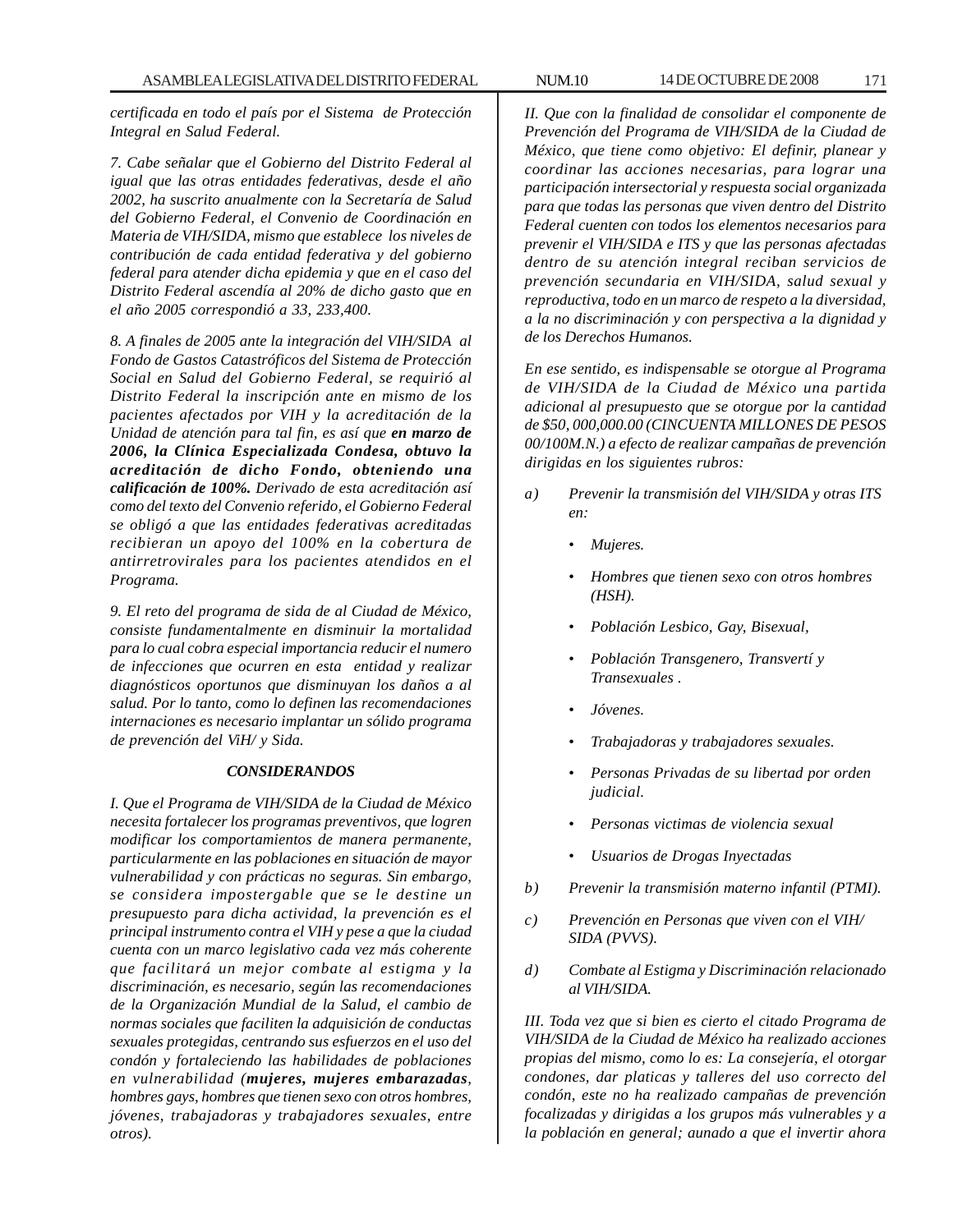*en prevención, nos dará un gran ahorro en atención el día de mañana; por que de seguir el curso que lleva esta infección hasta hoy, no habrá presupuesto alguno que soporte la atención de dicha infección; por esa razón es indispensable el realizar campañas focalizadas para los diferentes grupos y personas que habitan el Distrito Federal.*

*Para ello, es necesario que nuestro trabajo legislativo asegure una partida adicional al presupuesto que se otorgue por la cantidad de \$50, 000,000.00 (CINCUENTA MILLONES DE PESOS 00/100M.N.) a efecto de financiar campañas de prevención al Programa de VIH/SIDA de la Ciudad por parte de esta Asamblea Legislativa, con el apoyo del Gobierno de la Ciudad.*

*Por lo expuesto, someto a la consideración de esta honorable Asamblea Legislativa del Distrito Federal, IV Legislatura, la siguiente proposición con punto de acuerdo, de urgente y obvia resolución.*

*ÚNICO.- EXHORTAR A ESTA ASAMBLEA LEGISLATIVA DEL DISTRITO FEDERAL PARA QUE EN EJERCICIO DE SUS FACULTADES APRUEBE UNA PARTIDA ETIQUETADA Y ADICIONAL AL PRESUPUESTO DE LA SECRETARIA DE SALUD DEL DF, POR LA CANTIDAD DE \$50, 000, 000.00 (CINCUENTA MILLONES DE PESOS 00/100M.N.) DEL PRESUPUESTO DESTINADO AL PROGRAMA DE VIH/SIDA DE LA CIUDAD DE MÉXICO, A FIN DE QUE PERMITA REALIZAR Y FINANCIAR ACCIONES Y CAMPAÑAS DE PREVENCIÓN.*

# *ATENTAMENTE*

#### *Dip. Leticia Quezada Contreras.*

Otro punto de acuerdo por el que se solicita al Jefe Delegacional de la Magdalena Contreras y al Jefe de Gobierno del Distrito Federal, que en el Proyecto de Presupuesto de Egresos del Distrito Federal, correspondiente al Ejercicio Fiscal 2009, se contemple un incremento presupuestal a dicha demarcación territorial que redunde en el beneficio de la salud, cultura, medio ambientes, servicios urbanos, obras públicas y programas de apoyo dirigidos a las y los contrerenses, en particular para la dotación de servicios específicamente en asfaltos, banquetas y muros de contención a las zonas sujetas al Programa de Regulación y que dichos recursos sean considerados dentro de los programas prioritarios de la delegación.

*PROPOSICIÓN CON PUNTO DE ACUERDO POR EL QUE SE SOLICITA AL JEFE DELEGACIONAL EN LA MAGDALENA CONTRERAS y AL JEFE DE GOBIERNO DEL DISTRITO FEDERAL, QUE EN EL PROYECTO DE PRESUPUESTO DE EGRESOS DEL DISTRITO FEDERAL CORRESPONDIENTE AL*

*EJERCICIO FISCAL 2009, SE CONTEMPLE UN INCREMENTO PRESUPUESTAL A DICHA DEMARCACIÓN TERRITORIAL QUE REDUNDE EN BENEFICIO DE LA SALUD, CULTURA, MEDIO AMBIENTE, SERVICIOS URBANOS, OBRAS PÚBLICAS Y PROGRAMAS DE APOYO DIRIGIDOS A LAS Y LOS CONTRERENSES, EN PARTICULAR PARA LA ATENCIÓN Y DOTACIÓN DE SERVICIOS, ESPECIFICAMENTE, ASFALTO, BANQUETAS Y MUROS DE CONTENCIÓN A LAS ZONAS SUJETAS AL PROGRAMA DE REGULARIZACIÓN Y QUE DICHOS RECURSOS SEAN CONSIDERADOS DENTRO DE LOS PROGRAMAS PRIORITARIOS DE LA DELEGACIÓN.*

#### *HONORABLE ASAMBLEA*

*La suscrita Diputada Leticia Quezada Contreras, integrante del Grupo Parlamentario del Partido de la Revolución Democrática, con fundamento en lo dispuesto por los artículos 10 fracción I y 17 fracción VI de la Ley Orgánica de la Asamblea Legislativa del Distrito Federal y 132 del Reglamento para el Gobierno Interior de la Asamblea Legislativa del Distrito Federal la siguiente:*

*PROPOSICIÓN CON PUNTO DE ACUERDO POR EL QUE SE SOLICITA AL JEFE DELEGACIONAL EN LA MAGDALENA CONTRERAS y AL JEFE DE GOBIERNO DEL DISTRITO FEDERAL, QUE EN EL PROYECTO DE PRESUPUESTO DE EGRESOS DEL DISTRITO FEDERAL CORRESPONDIENTE AL EJERCICIO FISCAL 2009, SE CONTEMPLE UN INCREMENTO PRESUPUESTAL A DICHA DEMARCACIÓN TERRITORIAL QUE REDUNDE EN BENEFICIO DE LA SALUD, CULTURA, MEDIO AMBIENTE, SERVICIOS URBANOS, OBRAS PÚBLICAS Y PROGRAMAS DE APOYO DIRIGIDOS A LAS Y LOS CONTRERENSES, EN PARTICULAR PARA LA ATENCIÓN Y DOTACIÓN DE SERVICIOS, ESPECIFICAMENTE, ASFALTO, BANQUETAS Y MUROS DE CONTENCIÓN A LAS ZONAS SUJETAS AL PROGRAMA DE REGULARIZACIÓN Y QUE DICHOS RECURSOS SEAN CONSIDERADOS DENTRO DE LOS PROGRAMAS PRIORITARIOS DE LA DELEGACIÓN.*

#### *ANTECEDENTES*

*1. La Magdalena Contreras es una de las 16 delegaciones en que se divide el Distrito Federal, se localiza al sur poniente del Distrito Federal, la Delegación colinda al norte, al oeste y una pequeña franja por el este con la Delegación Álvaro Obregón, al este y al sur con la Delegación Tlálpan, y al suroeste con el Estado de México. De las 16 delegaciones, La Magdalena Contreras ocupa el noveno lugar en extensión, con una superficie territorial de 7,458.43 hectáreas, lo que representa el 5.1 % del total territorial del Distrito Federal. De esta superficie, el 82.05% es área de conservación ecológica y el 17.95% restante es área urbana.*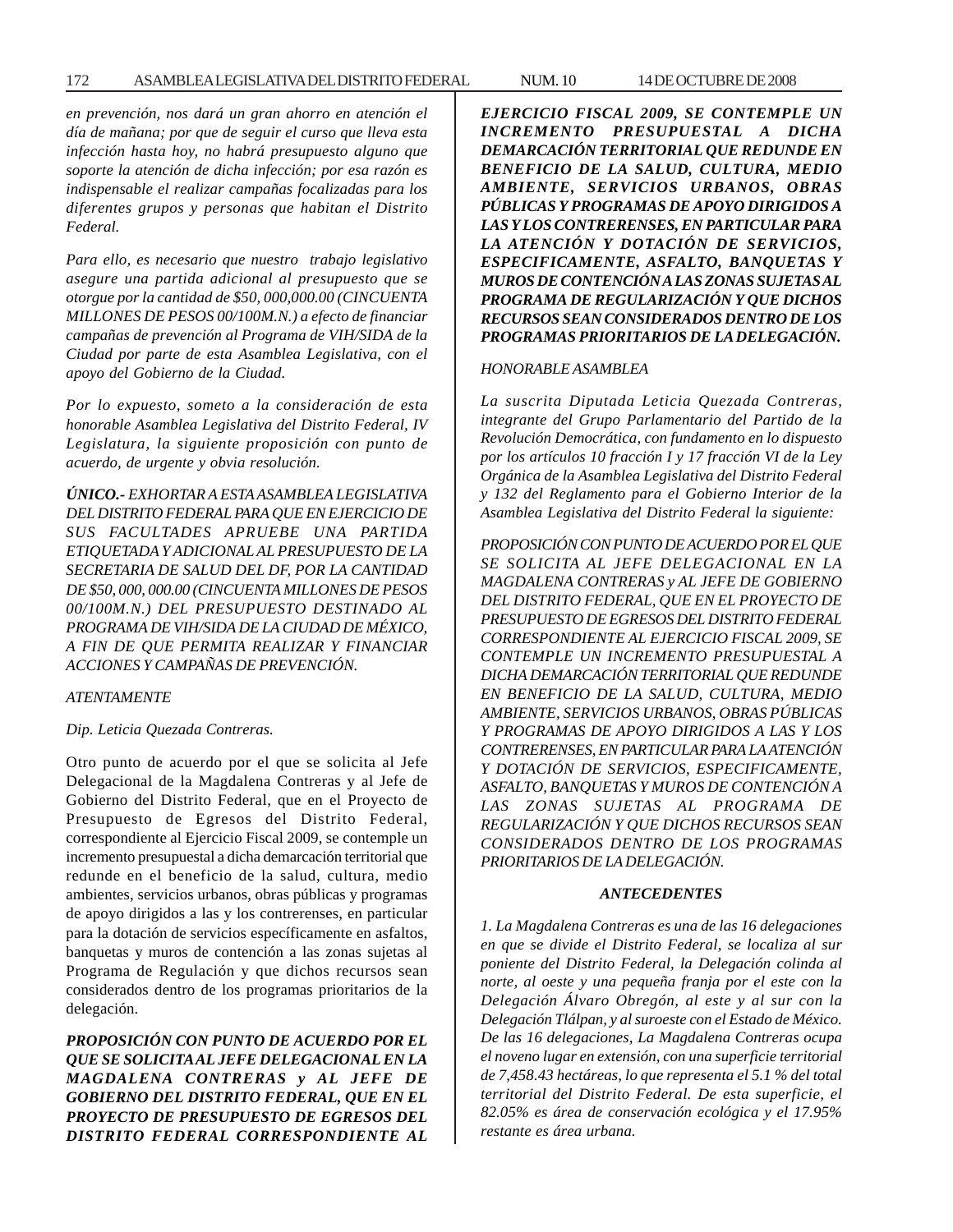*2. En la década de 1990 al 2000 la población en la Magdalena Contreras se incrementó a 222, 050 habitantes, de los cuales 106, 469 son hombres (48%) y 115, 581 son mujeres (52%).*

*3. La Coordinación de Planeación y Desarrollo del Distrito Federal (COPLADEDF) agrupa para fines del Programa Integrado Territorial para el Desarrollo Social (PIT), a la Delegación en 41 Unidades Territoriales de las cuales el 65.9 %, es decir 27 unidades territoriales presentan un grado de marginación entre alto y muy alto, agrupando entre ambos al 64.5 de la población de la delegación; 100,730 habitan en unidades territoriales con un muy alto grado de marginación. En contraste existen sólo 6 unidades territoriales que presentan un grado de marginación entre bajo y muy bajo, con una población de 37,149 personas que representan el 16.8 de la población de la Delegación.*

*4. Actualmente dentro de la Delegación La Magdalena Contreras se identifica la existencia de cuatro polígonos donde aplican programas concretos para la regularización de la tierra a cargo de la Comisión para la Regularización de la Tenencia de la Tierra (CORETT), Así como por parte de la Dirección General de Regularización de la Tierra (DGRT). En lo que respecta a asentamientos en suelo de conservación, con excepción del Poblado Rural de San Nicolás Totolapan, la superficie en suelo de conservación que presenta asentamientos humanos son 342.13 hectáreas lo que representa el 19.16 % de la superficie ocupada en la Delegación y concentra a 32,483 habitantes en 7,297 viviendas.*

*5. De conformidad con el Programa Delegacional vigente para La Magdalena Contreras, publicado el 28 de enero de 2005 se contempló que aquellas viviendas que se localizan dentro del polígono clasificado como de riesgo como son Tierra Colorada, Gavillero, Ixtlahualtongo, Chichicaspa, Cazulco entre otros y que la zonificación es Habitacional Rural Baja Densidad, Habitacional Rural, Habitacional Rural con Comercio y Servicios y Equipamiento Rural, se verán beneficiadas con la zonificación, siempre y cuando cumplan con la dictaminación del nivel de riesgo favorable, emitido por la dirección General de Administración Urbana de la SEDUVI.*

#### *CONSIDERANDO*

*I. Que es una realidad que en gran parte del territorio delegacional en La Magdalena Contreras habitan cientos de familias que viven en un alto grado de marginación, que carecen además de muchas otras cosas, de la infraestructura urbana básica para resolver sus necesidades cotidianas, su acceso a actividades culturales, deportivas y a los programas sociales que les benefician.*

*II. Que la protección del medio ambiente y el entorno de las comunidades es fundamental para un sano desarrollo de todas y todos, principalmente de las y los menores y que para preservarlo y mejorar la calidad de vida es necesario destinar mayores recursos presupuestales y canalizar todos esfuerzos institucionales y ciudadanos para lograrlo.*

*III. Que el presupuesto gubernamental asignado a cada Órgano Político Administrativo es lo que permite a sus titulares llevar a cabo los trabajos necesarios para crear o mejorar la infraestructura urbana, dotar de servicios a la comunidad, brindar, entre otros, los servicios que la sociedad necesita y en general cumplir con las obligaciones establecidas en los ordenamientos jurídicos del Distrito Federal. En ese sentido, no podemos perder de vista que para el 2007 y 2008 se han incrementado significativamente los presupuestos delegacionales.*

*Sin embargo, estos presupuestos continúan sin ser suficientes para atender integralmente las necesidades de las y los habitantes de cada demarcación territorial.*

*IV. Que es nuestro deber como legisladoras y legisladores velar por el bienestar de la comunidad, garantizando que en el presupuesto autorizado a los Órganos Político Administrativos así como al Distrito Federal sea destinado a cubrir, entre otras, las necesidades básicas de la población con la finalidad de elevar la calidad de vida de todos los habitantes de nuestra ciudad.*

*Por lo antes expuesto, me permito presentar a la consideración de esta Soberanía el siguiente punto de acuerdo:*

*PRIMERO.- Se exhorta al Jefe Delegacional en la Magdalena Contreras y al Jefe de Gobierno del Distrito Federal, para que en el Proyecto de Presupuesto de Egresos del Distrito Federal, correspondiente al ejercicio fiscal 2009, se contemple un incremento presupuestal a dicha demarcación territorial que redunde en beneficio de la salud, cultura, medio ambiente, servicios urbanos, obras públicas y programas de apoyo dirigidos a las y los contrerenses y que dichos recursos sean considerados dentro de los programas prioritarios de la Delegación.*

*SEGUNDO.- Se exhorta al Jefe Delegacional en la Magdalena Contreras y al Jefe de Gobierno del Distrito Federal, para que en el Proyecto de Presupuesto de Egresos del Distrito Federal, correspondiente al año 2009, se establezca dentro de los programas prioritarios de la Delegación la atención y dotación de servicios, específicamente, asfalto, banquetas y muros de contención a las zonas sujetas al programa de regularización de dicha demarcación territorial y que dichos recursos sean considerados dentro de los programas prioritarios de la Delegación.*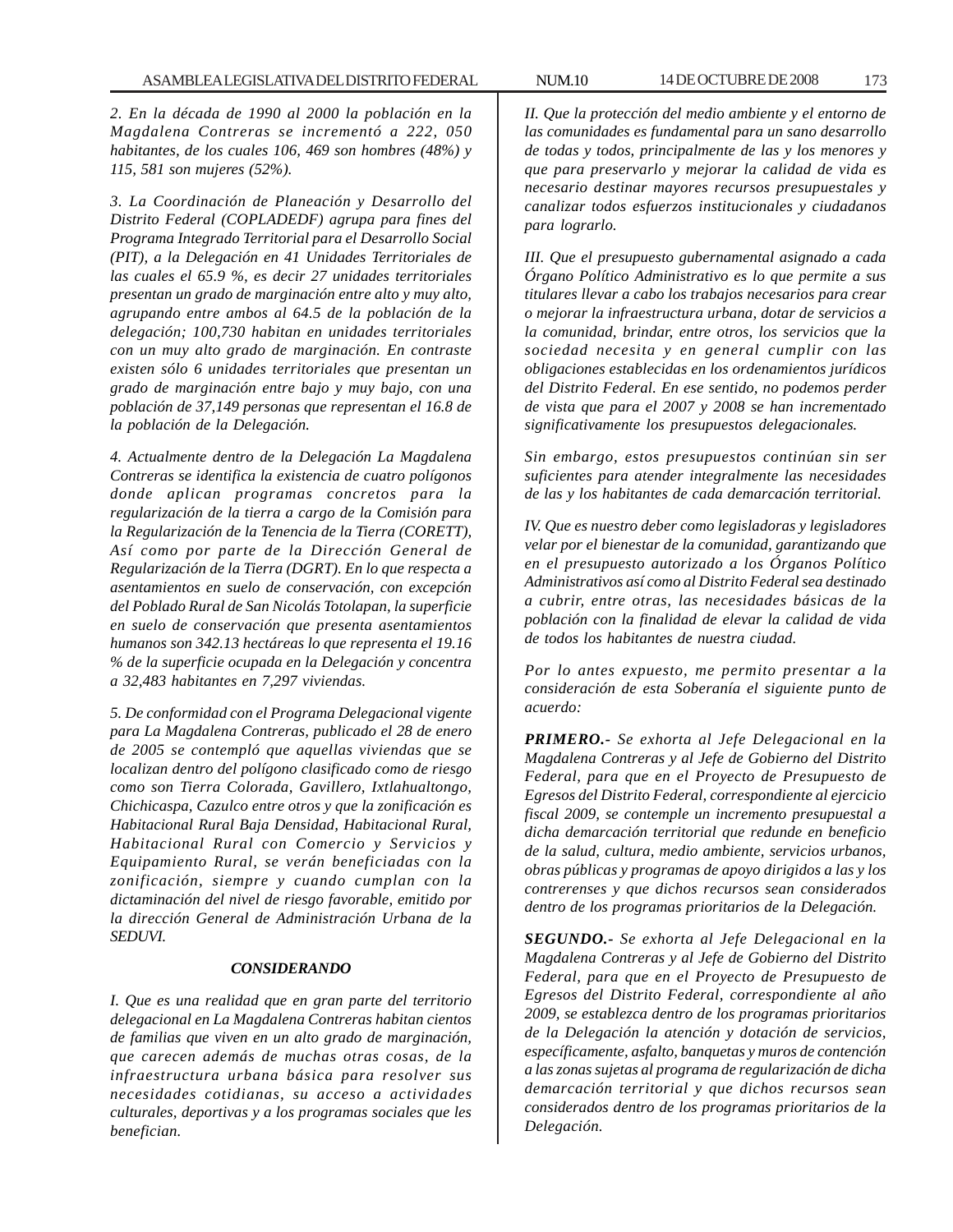*TERCERO.- Que en su momento esta Asamblea Legislativa apruebe el Presupuesto de Egresos del Distrito Federal correspondiente al ejercicio fiscal 2009, que contemple un incremento presupuestal a la Delegación La Magdalena Contreras, que redunde en beneficio de la salud, cultura, medio ambiente, servicios urbanos, obras públicas y programas de apoyo dirigidos a las y los contrerenses y que establezca dentro de los programas prioritarios de la misma, la atención y dotación de servicios de asfalto, banquetas y muros de contención a las zonas sujetas al programa de regularización de dicha demarcación territorial y que dichos recursos sean considerados dentro de los programas prioritarios de la Delegación.*

*Atentamente.*

#### *Dip. Leticia Quezada Contreras.*

Asimismo, otro punto de acuerdo por el que se solicita al Jefe Delegacional en la Magdalena Contreras y al Jefe de Gobierno del Distrito Federal, que en el Proyecto de Presupuesto de Egresos del Distrito Federal, correspondiente al Ejercicio Fiscal 2009, se contemple un incremento presupuestal a dicha demarcación territorial que redunde en el beneficio de las y los contrerenses, en particular para la atención y dotación de infraestructura urbana y servicios indispensables como asfalto, banquetas, muros de contención, específicamente destinados a las zonas sujetas del programa de regularización, entre las que se encuentran El Capulín, Ampliación de las Lomas de San Bernabé, Tierra Unida, El Ermitaño, Meyuca, Crescencio Juárez Chavira, El Lindero de la Cañada, El Ocotal, Pipilco, Mina Vieja, El Gavillero, Subestación ex Hacienda Eslava, Rinconada Tabacaleros, La Vera de Chisto, Cazulco, Tierra Colorada, y que dichos recursos sean considerados dentro de los programas prioritarios de la delegación.

*PROPOSICIÓN CON PUNTO DE ACUERDO POR EL QUE SE SOLICITA AL JEFE DELEGACIONAL EN LA MAGDALENA CONTRERAS Y AL JEFE DE GOBIERNO DEL DISTRITO FEDERAL, QUE EN EL PROYECTO DE PRESUPUESTO DE EGRESOS DEL DISTRITO FEDERAL CORRESPONDIENTE AL EJERCICIO FISCAL 2009, SE CONTEMPLE UN INCREMENTO PRESUPUESTAL A DICHA DEMARCACIÓN TERRITORIAL QUE REDUNDE EN BENEFICIO DE LAS Y LOS CONTRERENSES, EN PARTICULAR PARA LA ATENCIÓN Y DOTACIÓN DE INFRAESTRUCTURA URBANA Y SERVICIOS INDISPENSABLES COMO ASFALTO, BANQUETAS Y MUROS DE CONTENCIÓN, ESPECIFICAMENTE DESTINADO A LAS ZONAS SUJETAS AL PROGRAMA DE REGULARIZACIÓN ENTRE LAS QUE SE ENCUENTRAN ''EL CAPULÍN, AMPLIACIÓN LOMAS DE SAN BERNABÉ, TIERRA UNIDA, EL ERMITAÑO, MEYUCA, CRECENCIO JUÁREZ CHAVIRA, LINDERO* *DE LA CAÑADA, EL OCOTAL, PIPICO, MINA VIEJA, EL GAVILLERO, SUBESTACIÓN, EXHACIENDA ESLAVA, RINCONADA TABAQUEROS, LADERA DE CHISTO, CAZULCO Y TIERRA COLORADA'' Y QUE DICHOS RECURSOS SEAN CONSIDERADOS DENTRO DE LOS PROGRAMAS PRIORITARIOS DE LA DELEGACIÓN.*

# *HONORABLE ASAMBLEA:*

*La que suscribe Diputada integrante del Grupo Parlamentario del Partido de la Revolución Democrática a la IV Legislatura de la Asamblea Legislativa del Distrito Federal, con fundamento en lo dispuesto por los artículos 10 fracción I, 17 fracción VI de la Ley Orgánica de la Asamblea Legislativa del Distrito Federal y artículo 132 del Reglamento para el Gobierno Interior de la Asamblea Legislativa del Distrito Federal, someto a la consideración del Pleno de esta Soberanía, una PROPOSICIÓN CON PUNTO DE ACUERDO POR EL QUE SE SOLICITA AL JEFE DELEGACIONAL EN LA MAGDALENA CONTRERAS Y AL JEFE DE GOBIERNO DEL DISTRITO FEDERAL, QUE EN EL PROYECTO DE PRESUPUESTO DE EGRESOS DEL DISTRITO FEDERAL CORRESPONDIENTE AL EJERCICIO FISCAL 2009, SE CONTEMPLE UN INCREMENTO PRESUPUESTAL A DICHA DEMARCACIÓN TERRITORIAL QUE REDUNDE EN BENEFICIO DE LAS Y LOS CONTRERENSES, EN PARTICULAR PARA LA ATENCIÓN Y DOTACIÓN DE INFRAESTRUCTURA URBANA Y SERVICIOS INDISPENSABLES COMO ASFALTO, BANQUETAS Y MUROS DE CONTENCIÓN, ESPECIFICAMENTE DESTINADO A LAS ZONAS SUJETAS AL PROGRAMA DE REGULARIZACIÓN ENTRE LAS QUE SE ENCUENTRAN ''EL CAPULÍN, AMPLIACIÓN LOMAS DE SAN BERNABÉ, TIERRA UNIDA, EL ERMITAÑO, MEYUCA, CRECENCIO JUÁREZ CHAVIRA, LINDERO DE LA CAÑADA, EL OCOTAL, PIPICO, MINA VIEJA, EL GAVILLERO, SUBESTACIÓN, EXHACIENDA ESLAVA, RINCONADA TABAQUEROS, LADERA DE CHISTO, CAZULCO Y TIERRA COLORADA'' Y QUE DICHOS RECURSOS SEAN CONSIDERADOS DENTRO DE LOS PROGRAMAS PRIORITARIOS DE LA DELEGACIÓN, bajo los siguiente:*

# *ANTECEDENTES*

*PRIMERO. La Magdalena Contreras es una de las 16 delegaciones en que se divide el Distrito Federal, se localiza al sur poniente del Distrito Federal, la Delegación colinda al norte, al oeste y una pequeña franja por el este con la Delegación Álvaro Obregón, al este y al sur con la Delegación Tlálpan, y al suroeste con el Estado de México. Cuenta con una superficie territorial de 7,458.43 hectáreas, lo que representa el 5.1% del total territorial del Distrito Federal. De esta superficie, el 82.05% es área de conservación ecológica y el 17.95% restante es área urbana.*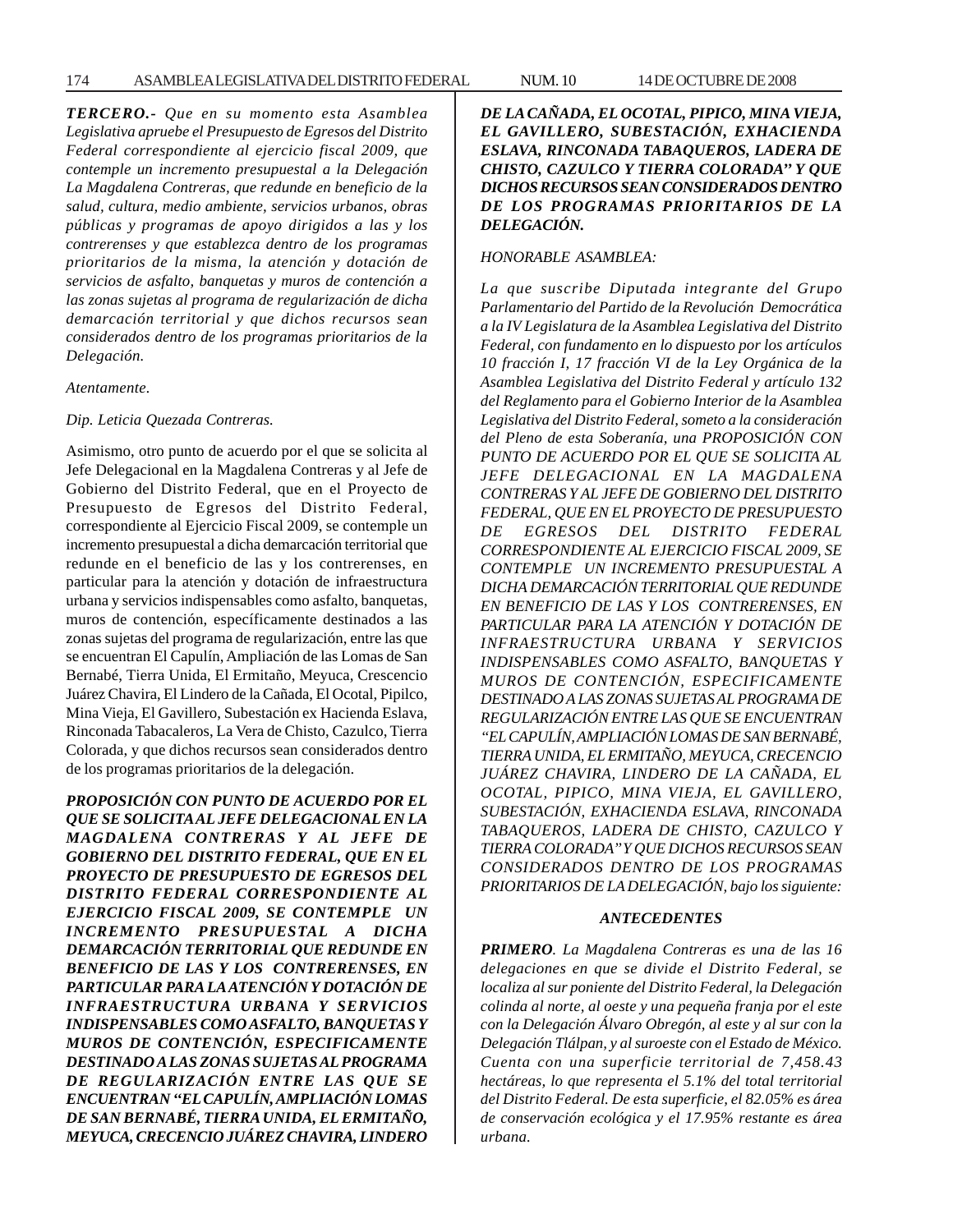*SEGUNDO. De conformidad con los datos asentados en el Programa Delegacional de Desarrollo Urbano vigente, se agrupa a la Delegación en 41 Unidades Territoriales de las cuales el 65.9 %, presentan un grado de marginación entre alto y muy alto, es decir al 64.5 de la población de la delegación. En contraste, existen sólo 6 unidades territoriales que presentan un grado de marginación entre bajo y muy bajo, lo que representa el 16.8 de la población de la Delegación.*

*TERCERO. Actualmente dentro de la Delegación La Magdalena Contreras se identifica la existencia de cuatro polígonos donde aplican programas concretos para la regularización de la tierra a cargo de la Comisión para la Regularización de la Tenencia de la Tierra (CORETT), Así como por parte de la Dirección General de Regularización de la Tierra (DGRT). En lo que respecta a asentamientos en suelo de conservación, con excepción del Poblado Rural de San Nicolás Totolapan, la superficie en suelo de conservación que presenta asentamientos humanos son 342.13 hectáreas lo que representa el 19.16 % de la superficie ocupada en la Delegación y concentra a 32,483 habitantes en 7,297 viviendas.*

*CUARTO. De conformidad con el Programa Delegacional vigente para La Magdalena Contreras, publicado el 28 de enero de 2005 se contempló que aquellas viviendas que se localizan dentro del polígono clasificado como de riesgo como son Tierra Colorada, Gavillero, Ixtlahualtongo, Chichicaspa, Cazulco entre otros y que la zonificación es Habitacional Rural Baja Densidad, Habitacional Rural, Habitacional Rural con Comercio y Servicios y Equipamiento Rural, se verán beneficiadas con la zonificación, siempre y cuando cumplan con la dictaminación del nivel de riesgo favorable, emitido por la dirección General de Administración Urbana de la SEDUVI..''*

*QUINTO. Que de conformidad con dicho Programa las zonas sujetas al programa de regularización definidas para los polígonos denominados: El Capulín, Ampliación Lomas de San Bernabé, Tierra Unida, El Ermitaño, Meyuca, Crecencio Juárez Chavira, Lindero de la Cañada, El Ocotal, Pipico, Mina Vieja, El gavillero, Subestación, Exhacienda Eslava, Rinconada Tabaqueros, Ladera de Chisto, Cazulco y Tierra Colorada, tendrán zonificación HR/2 (habitacional rural/2) en zona habitacional y ER (equipamiento rural) en las áreas definidas para equipamiento rural básico.*

#### *CONSIDERANDO*

*I. Que esta Asamblea Legislativa en sesión del 23 de diciembre de 2004 aprobó el Programa Delegacional de Desarrollo Urbano para la Delegación La Magdalena Contreras, en cuya motivación se expuso que ''…el Programa Delegacional se plantea ante la necesidad* *de atender la problemática particular de la Delegación, considerando la ocupación y el ordenamiento del Suelo Urbano, el control del Suelo de Conservación y la función de la Delegación dentro del Ámbito Metropolitano. …se convierte en el nuevo instrumento de planeación a través del cual se ordena el territorio Delegacional, apoyado con la opinión de la comunidad, expresada en diversos talleres de planeación participativa, contribuyendo de esta manera, a la determinación de la problemática específica, a la definición de las prioridades de atención y al planteamiento de propuestas y programas''.*

*II. Que en los Considerandos del Dictamen del citado Programa Delegacional se estableció que ''… la planeación del desarrollo urbano debe estar orientada a definir los instrumentos que han de proporcionar los medios para proveer a la población de un mejor nivel y calidad de vida, mediante una adecuación planeación y optimización en los usos de suelo: el otorgamiento de servicios básicos como el agua, la luz el drenaje: la creación de nuevos equipamientos urbanos como escuelas, hospitales, estacionamientos públicos y bibliotecas: la creación y mejoramiento de nuevas vialidades: una adecuada, ordenada y suficiente política de vivienda: y la preservación congruente del suelo de conservación…''.*

*III. Que es una realidad que en dichos asentamientos en proceso de regularización contemplados en el Programa Delegacional, habitan miles de familias del Distrito Federal que viven en un alto grado de marginalidad que carecen además de muchas otras cosas, de la infraestructura urbana básica para resolver sus necesidades cotidianas y las situaciones de riesgo e inseguridad a las que se enfrentan día a día, pese a existir un Programa Delegacional vigente que va dirigido a mejorar las condiciones de vida de los contrerenses.*

*IV. Que es imperioso que el Gobierno de la Ciudad y de la Delegación La Magdalena Contreras destinen recursos suficientes para que las y los habitantes de dichas zonas tengan acceso a mejores condiciones de vida, a través del establecimiento y dotación de los servicios urbanos indispensables para una vida digna.*

*V. Que el año pasado se aprobó un presupuesto aplicable al ejercicio fiscal 2008 para la Delegación que incrementaba sustancialmente los recursos destinados para el mejoramiento de infraestructura urbana, servicios básicos, muros de contención, entre otras necesidades. Sin embargo, no se ha reflejado en la calidad de vida de las y los contrerenses.*

*VI. Actualmente se ha ejercido el presupuesto por más de 225 millones de pesos, y se espera que al término del presente ejercicio el presupuesto sea ejercido en su*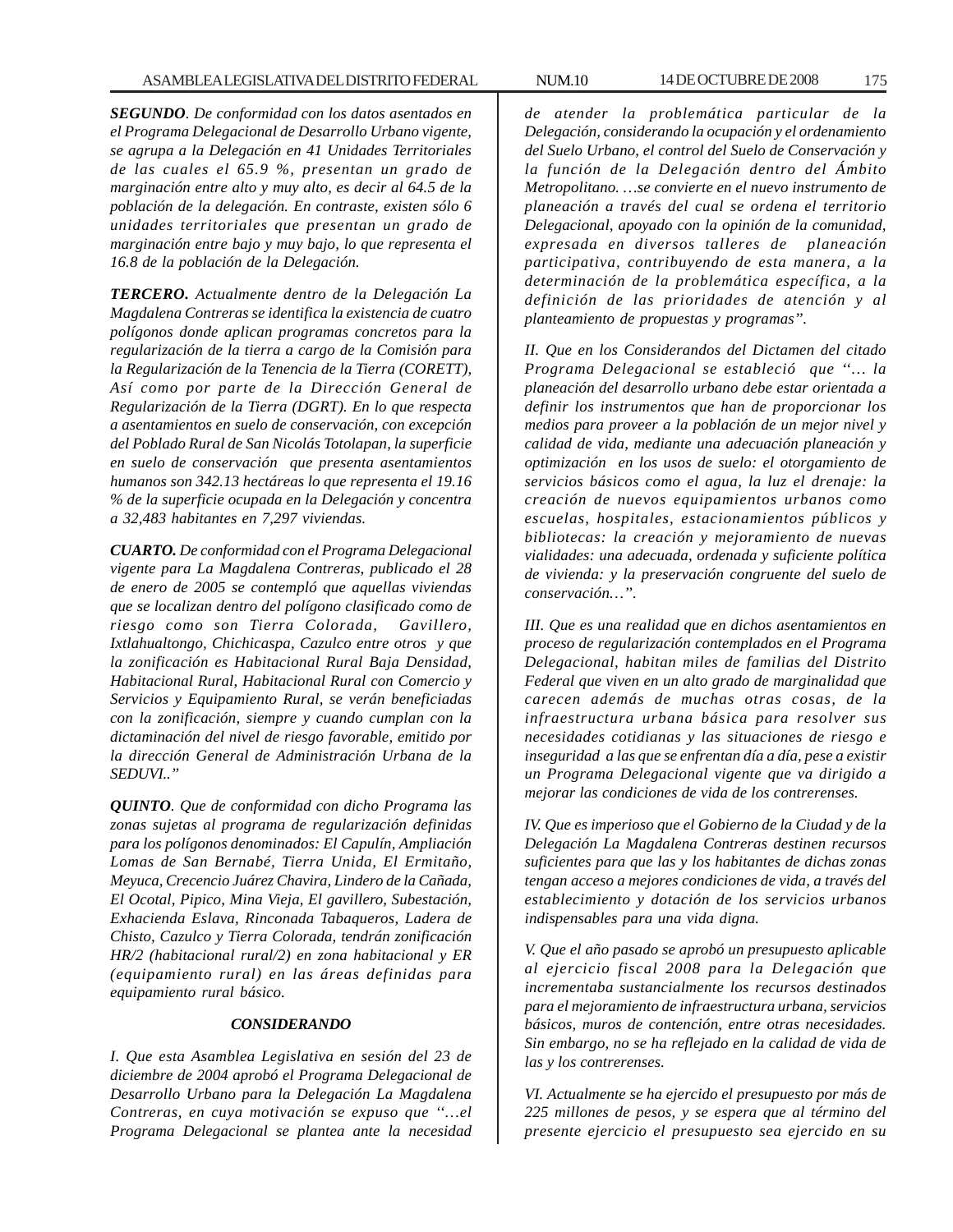*totalidad. No obstante, dicho recurso no ha sido suficiente para cubrir las necesidades básicas.*

*Por lo antes expuesto, me permito presentar a la consideración de esta Soberanía, la siguiente proposición con punto de acuerdo:*

*PRIMERO.- Se exhorta al Jefe Delegacional en la Magdalena Contreras y al Jefe de Gobierno del Distrito Federal, para que en el Proyecto de Presupuesto de Egresos del Distrito Federal, correspondiente al Ejercicio Fiscal 2009, se contemple un incremento presupuestal a dicha demarcación territorial que redunde en beneficio de la salud, cultura, medio ambiente, servicios urbanos, obras públicas y programas de apoyo dirigidos a las y los contrerenses.*

*SEGUNDO.- Se exhorta al Jefe Delegacional en la Magdalena Contreras y al Jefe de Gobierno del Distrito Federal, para que en el Proyecto de Presupuesto de Egresos del Distrito Federal, correspondiente al año 2009, se establezca como uno de los programas prioritarios de la Delegación, la atención y dotación de servicios básicos, equipamiento urbano , vialidades, banquetas y muros de contención a las zonas sujetas al programa de regularización establecidas en el Programa Delegacional de Desarrollo Urbano, denominadas: El Capulín, Ampliación Lomas De San Bernabé, Tierra Unida, El Ermitaño, Meyuca, Crecencio Juárez Chavira, Lindero De La Cañada, El Ocotal, Pipico, Mina Vieja, El Gavillero, Subestación, Exhacienda Eslava, Rinconada Tabaqueros, Ladera De Chisto, Cazulco y Tierra Colorada de dicha Delegación.*

*TERCERO.- Que por congruencia y justicia social esta Asamblea Legislativa apruebe el Presupuesto de Egresos del Distrito Federal correspondiente al ejercicio fiscal 2009, que contemple un incremento presupuestal a la Delegación La Magdalena Contreras, que redunde en beneficio de las y los contrerenses y que establezca dentro de los programas prioritarios de la misma, la atención y dotación de servicios básicos, equipamiento urbano , vialidades, banquetas y muros de contención a las zonas sujetas al programa de regularización establecidas en el Programa Delegacional de Desarrollo Urbano, denominadas: El Capulín, Ampliación Lomas De San Bernabé, Tierra Unida, El Ermitaño, Meyuca, Crecencio Juárez Chavira, Lindero De La Cañada, El Ocotal, Pipico, Mina Vieja, El Gavillero, Subestación, Exhacienda Eslava, Rinconada Tabaqueros, Ladera De Chisto, Cazulco y Tierra Colorada de dicha demarcación territorial.*

#### *ATENTAMENTE*

#### *Dip. Leticia Quezada Contreras.*

Otro punto de acuerdo para exhortar a las diputadas y diputados de esta Asamblea Legislativa del Distrito Federal, IV Legislatura, para que en ejercicio de sus atribuciones aprueben el presupuesto de egresos del Distrito Federal correspondiente al Ejercicio Fiscal incorporando las perspectivas de género y la transversalidad de esta que permita al Gobierno del Distrito Federal, al Tribunal Superior de Justicia del Distrito Federal y a esta Asamblea Legislativa, órganos autónomos y demás entes públicos a ejecutar políticas públicas programadas para las acciones que eleven la calidad de vida de las mujeres de la ciudad.

*PROPOSICIÓN CON PUNTO DE ACUERDO PARA EXHORTAR A LAS DIPUTADAS Y DIPUTADOS DE LA ASAMBLEA LEGISLATIVA DEL DISTRITO FEDERAL IV LEGISLATURA, PARA QUE EN EJERCICIO DE SU ATRIBUCIONES APRUEBEN EL PRESUPUESTO DE EGRESOS DEL DISTRITO FEDERAL, CORRESPONDIENTE AL EJERCICIO FISCAL 2009, INCORPORANDO LA TRANSVERSALIDAD Y LA PERSPECTIVA DE GÉNERO, QUE PERMITAN AL GOBIERNO DEL DISTRITO FEDERAL, AL TRIBUNAL SUPERIOR DE JUSTICIA DEL DISTRITO FEDERAL, A ESTA ASAMBLEA LEGISLATIVA DEL DISTRITO FEDERAL, A LOS ÓRGANOS AUTÓNOMO Y DEMÁS ENTES PÚBLICOS EJECUTAR POLÍTICAS PÚBLICAS, PROGRAMAS Y ACCIONES PARA ELEVAR LA CALIDAD DE VIDA DE LAS MUJERES DE LA CIUDAD*

#### *HONORABLE ASAMBLEA:*

*La que suscribe Diputada integrante del Grupo Parlamentario del Partido de la Revolución Democrática a la IV Legislatura de la Asamblea Legislativa del Distrito Federal, con fundamento en lo dispuesto por los artículos 10 fracción I, 17 fracciones III y IV de la Ley Orgánica de la Asamblea Legislativa del Distrito Federal y artículo 132 del Reglamento para el Gobierno Interior de la Asamblea Legislativa del Distrito Federal, someto a la consideración del Pleno de esta Soberanía, una PROPOSICIÓN CON PUNTO DE ACUERDO PARA EXHORTAR A LAS DIPUTADAS Y DIPUTADOS DE LA ASAMBLEA LEGISLATIVA DEL DISTRITO FEDERAL IV LEGISLATURA, PARA QUE EN EJERCICIO DE SU ATRIBUCIONES APRUEBEN EL PRESUPUESTO DE EGRESOS DEL DISTRITO FEDERAL, CORRESPONDIENTE AL EJERCICIO FISCAL 2009, INCORPORANDO LA TRANSVERSALIDAD Y LA PERSPECTIVA DE GÉNERO, QUE PERMITAN AL GOBIERNO DEL DISTRITO FEDERAL, AL TRIBUNAL SUPERIOR DE JUSTICIA DEL DISTRITO FEDERAL, A ESTA ASAMBLEA LEGISLATIVA DEL DISTRITO FEDERAL, A LOS ÓRGANOS AUTÓNOMO Y DEMÁS ENTES PÚBLICOS EJECUTAR POLÍTICAS PÚBLICAS, PROGRAMAS Y ACCIONES PARA ELEVAR LA CALIDAD DE VIDA DE LAS MUJERES DE LA CIUDAD, bajo los siguiente:*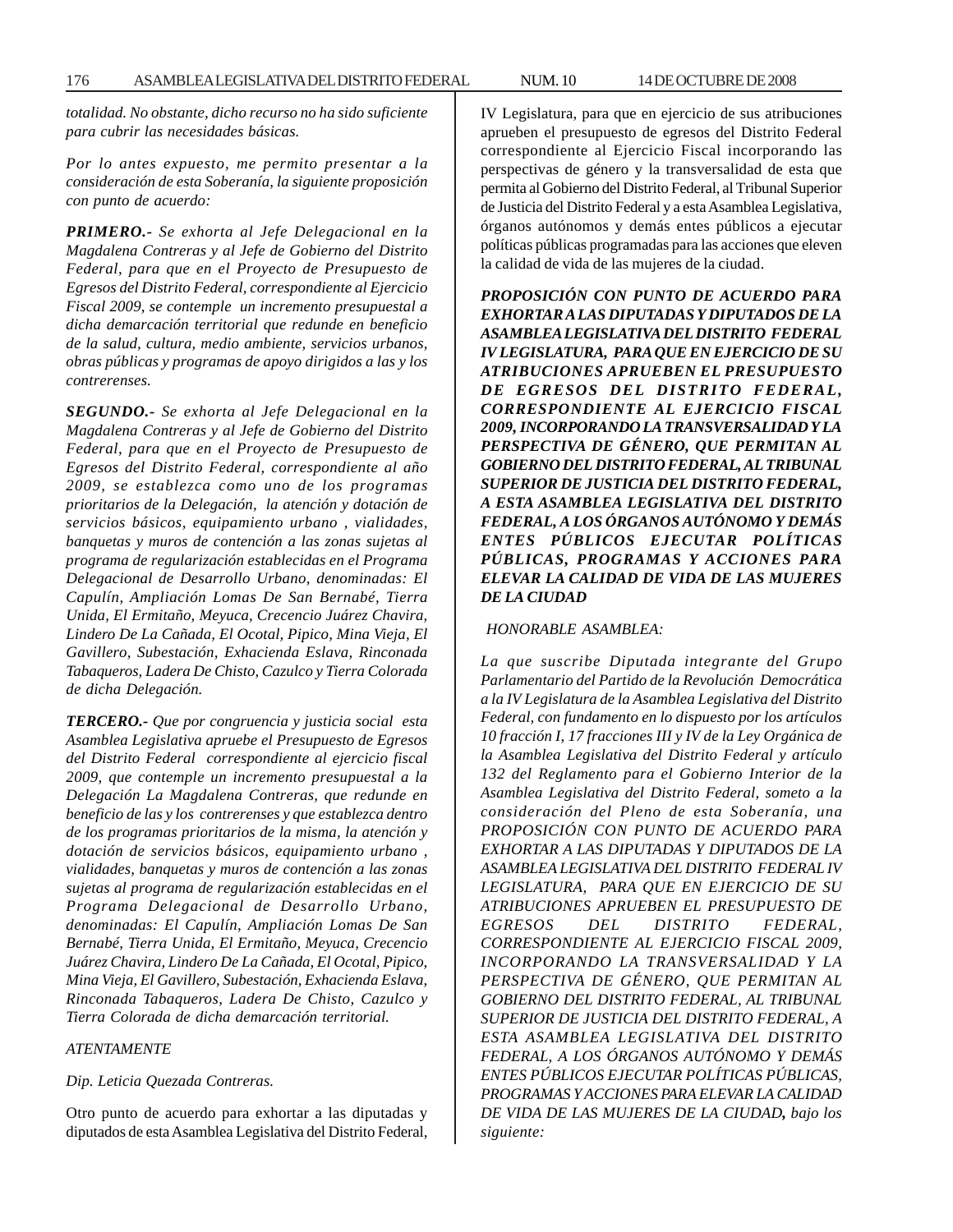#### *ANTECEDENTES*

*PRIMERO. Nuestro país ha suscrito acuerdos y tratados internacionales en materia de derechos humanos de las mujeres, para dar cumplimiento a estos instrumentos y avanzar para disminuir las brechas de desigualdad entre mujeres y hombres e impulsar las acciones que permitan su desarrollo pleno en todos los ámbitos de su vida.*

*Entre los instrumentos que ha firmado y ratificado en el marco del Sistema Internacional de protección a los Derechos Humanos de las Mujeres, destacan: La Convención Sobre Todas las Formas de Discriminación Contra la Mujer, (CEDAW), La Cuarta Conferencia Mundial Sobre la Mujer, la Convención Interamericana para Prevenir, Sancionar y Erradicar la Violencia contra las Mujeres, (Belem Do Para),*

*SEGUNDO. Que un presupuesto pro-equidad de género toma en consideración las diferentes necesidades, derechos y obligaciones que las mujeres y los hombres tienen en la sociedad. Asimismo, valora de manera diferenciada las contribuciones de hombres y mujeres tanto en la producción de bienes y servicios, como en el trabajo humano para movilizar y distribuir los recursos. Los presupuestos sensibles al género se han desarrollado a través de dos vías: el análisis de los presupuestos existentes desde una perspectiva de género y la praxis y propuesta sobre los mecanismos presupuestarios, de manera que éstos conduzcan hacia un presupuesto que posibilite y favorezca la igualdad entre hombres y mujeres.*

*TERCERO. Las propuestas de presupuestos con perspectiva de género son conocidas con diferentes nombres. Por ejemplo, se han referido a ellos como ''presupuestos de mujeres'', ''presupuestos con sensibilidad de género'', ''presupuestos de género'' y ''análisis de presupuesto con perspectiva de género'', lo que se pretende, es equiparar el gasto, dando atención a las mujeres de tal manera que se abata la desigualdad y se implementen acciones afirmativas que permitan a las mujeres y en muchos casos a sus hijas e hijos libren las brechas para su mejor desarrollo en educación, cultura, salud, acceso a la justicia, etc.*

*CUARTO. Que de acuerdo a la información aportada por el Segundo Informe de Gestión del Secretario de Finanzas del Gobierno del Distrito Federal se contempló para el actual ejercicio presupuestal \$ 12, 263, 268, 532. 479 para el rubro Equidad de Género, en los que destacan gastos*

*9 Segundo Informe de la Secretaría de Finanzas 2007-2008, con motivo del Segundo Informe de Gobierno del Jefe de Gobierno del Distrito Federal, Lic. Marcelo Luis Ebrard Casaubón. Pag. 32.*

*para programas de desarrollo y asistencia social, prestaciones y servicios de seguridad social, salud, entre otros. Sabemos y conocemos que estas políticas públicas necesitan ser permanentes y contar con una evaluación y seguimiento en su ejercicio. Con motivo de la incorporación que esta Legislatura ha hecho de los presupuestos con perspectiva de género es que, solicitamos sea aprobado por las y los Diputados que integramos esta Asamblea Legislativa del Distrito Federal que se incorpore la perspectiva de género y la transversalidad en el presupuesto aplicable a la Administración Pública del Distrito Federal, el Tribunal Superior de Justicia del Distrito Federal, esta misma Soberanía, así como los órganos autónomos y demás entidades públicas.*

*QUINTO. El presupuesto de egresos deberá facilitar las políticas públicas tendientes a la aplicación de la Ley de Igualdad Sustantiva para el Distrito Federal y la Ley de Acceso de las Mujeres a una Vida Libre de Violencia, ambas disposiciones vigentes establecen un capítulo destinado a la obligación para incorporar presupuestos que faciliten la ejecución de las políticas publicas que ambas plantean.*

*Entre otras obligaciones la Ley de Acceso establece un sistema interrelacionado de acciones mediante los ejes de: la prevención y el acceso a la justicia. Para hacer aplicable esta disposición, es necesario contar con casas de emergencia y refugios que brinden un ambiente digno que brinde seguridad a las mujeres víctimas de violencia, que les garantice que tendrán un ambiente en el que desarrollen sus potencialidades. Cuando estas mujeres egresen deberán también contar con el acceso a una vivienda digna y decorosa (para ellas y sus hijas e hijos), así mismo se le apoyará para que acceda a un empleo que le permita acceder a una vida plena, pero sobre todo la creación de un proyecto independiente de vida.*

*En suma, las disposiciones que esta Legislatura ha aprobado, e incluyo en este sentido la recientemente aprobada Ley que establece un apoyo alimentario a las madres solas de escasos recursos residentes en el Distrito Federal, plantean también la responsabilidad social de aprobar presupuestos que garanticen su aplicación para el bienestar de las mujeres habitantes de esta Ciudad.*

#### *CONSIDERANDO*

*I. Que el presupuesto es el instrumento de política económica más importante y como tal, es una herramienta poderosa para transformar la realidad, combatir la pobreza, la desigualdad y erradicar la exclusión, por ello es fundamental que éste incorpore en su integración y principalmente al ser aprobado la perspectiva de género y en ese sentido sea consecuente con la realidad que vivimos las mujeres en la ciudad y con las obligaciones*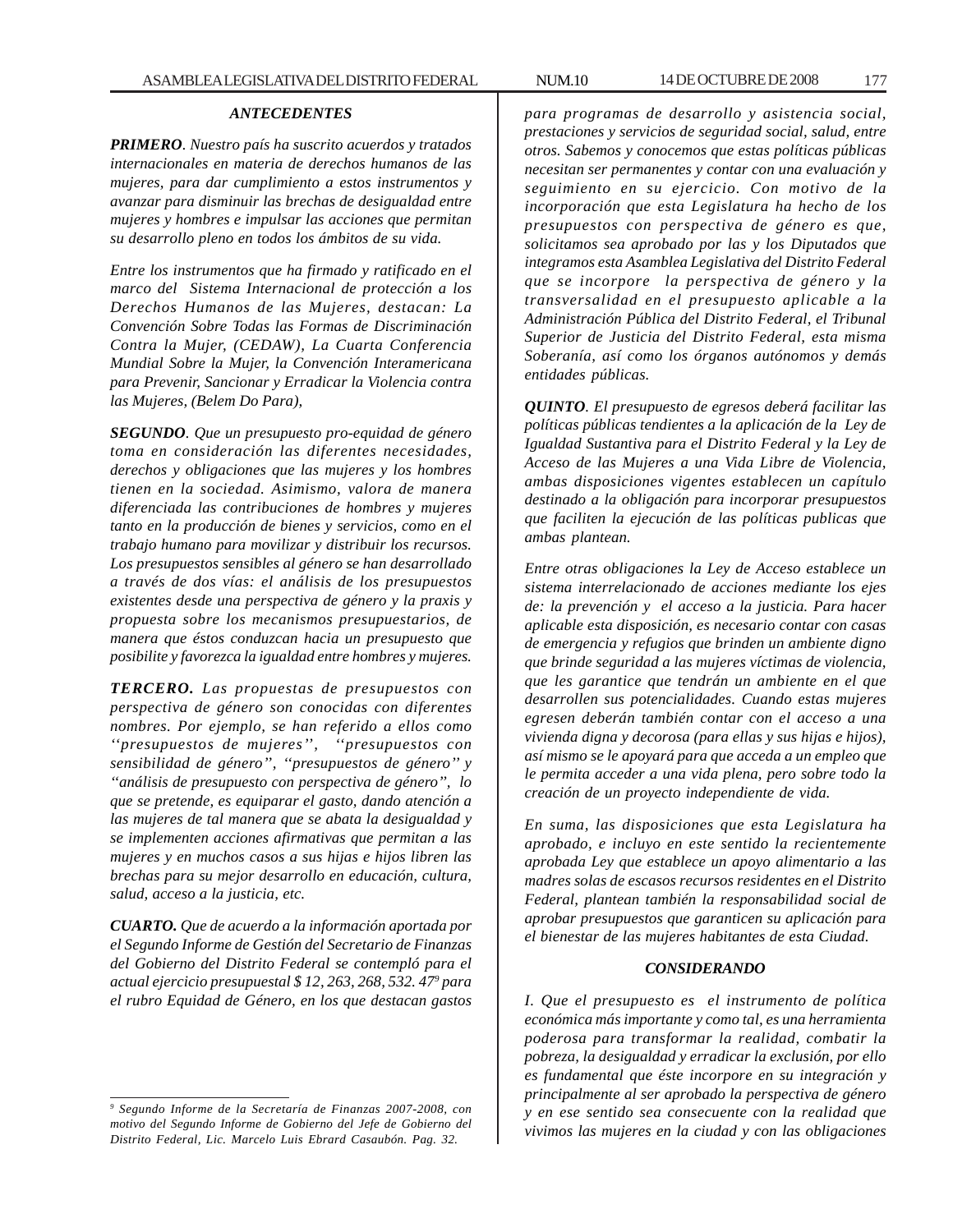178 ASAMBLEA LEGISLATIVA DEL DISTRITO FEDERAL NUM. 10 14 DE OCTUBRE DE 2008

*de carácter internacional que Estado Mexicano ha suscrito.*

*II. Que en la aprobación del presupuesto con perspectiva de género se deben tomar en cuenta la realidad y las necesidades de la población del Distrito federal, particularmente de las mujeres, en todos los aspectos, a partir de los requerimientos básicos como el drenaje, el agua, la luz, recolección de basura es decir; todos los servicios públicos así como los programas dirigidos a las mujeres, pero sobre todo presupuesto dirigido a la educación, el empleo, salarios, vivienda, salud, seguridad pública, acceso a la justicia; incluso el ocio y diversión. Es decir, se requiere tener claro que en todos los ámbitos de la vida, somos las mujeres, las niñas y los niños que en mayor medida sufrimos la discriminación, la desigualdad, la pobreza y la violencia en todas sus expresiones.*

*III. Que en la integración y principalmente en la aprobación del presupuesto 2009 se debe tomar en cuenta los requerimientos institucionales que permitan a los distintos ámbitos de Gobierno, Ejecutivo, Legislativo y Judicial locales, así como a los Órganos Autónomos y demás Entes Públicos, contar con un presupuesto con perspectiva de género.*

*IV. Que esta Asamblea Legislativa como parte de los Órganos de Gobierno del Distrito Federal, de conformidad con lo establecido en el artículo 10 fracción II de la Ley de Igualdad Sustantiva del Distrito Federal, deberá garantizar que la planeación presupuestal incorpore la progresividad, la perspectiva de género, apoye la transversalidad y prevea el cumplimiento de los programas, proyectos, acciones y convenios para la igualdad sustantiva entre mujeres y hombres en la capital del país. Por lo tanto, por mandato de Ley y por congruencia, esta Soberanía tiene que aprobar un presupuesto que garantice la perspectiva de género, la transversalidad y la progresividad en la asignación de recursos públicos.*

*V. Que en la medida en que avancemos en el ejercicio de los derechos humanos de las mujeres, la sociedad completa gana, ya que con la construcción de un presupuesto con perspectiva de género el Gobierno del Distrito Federal enfrentará eficazmente las condiciones de inequidad, desigualdad y discriminación hacia la mujer que le impiden el ejercicio de sus derechos.*

*VI. Recordemos que la consolidación de un Estado Democrático pasa necesariamente por la construcción de los presupuestos ya estos son recursos de la sociedad y que deben ser destinados a ésta.*

*Por lo expuesto, someto a consideración de esta honorable Asamblea Legislativa del Distrito Federal, IV Legislatura, la siguiente proposición con punto de acuerdo:*

*ÚNICO.- Se exhorta a las Diputadas y Diputados de la Asamblea Legislativa del Distrito Federal IV Legislatura, para que en ejercicio de su atribuciones, aprueben el Presupuesto de Egresos del Distrito Federal, correspondiente al ejercicio fiscal 2009, incorporando la perspectiva de género y la transversalidad de ésta, que permita al Gobierno del Distrito Federal, Tribunal Superior de Justicia del Distrito Federal, esta Asamblea Legislativa, Órganos Autónomo y demás entes públicos, ejecutar políticas públicas, programas y acciones para elevar la calidad de vida de las mujeres de la ciudad.*

#### *ATENTAMENTE*

#### *Dip. Leticia Quezada Contreras.*

Otro punto de acuerdo para exhortar al Jefe de Gobierno del Distrito Federal para que en el ámbito de su competencia lleve a cabo los estudios y las acciones necesarias para la creación de un Hospital de Especialidades en la Delegación Magdalena Contreras, tomando como base el Hospital Materno Infantil existente en la demarcación, con el fin de abatir el rezago en materia de salud, sobre todo en las mujeres, niñas y niños, adultos mayores, por la situación socioeconómica en que se encuentran por lo que carecen de atención médica de este nivel.

*PROPOSICIÓN CON PUNTO DE ACUERDO PARA EXHORTAR AL JEFE DE GOBIERNO DEL DISTRITO FEDERAL PARA QUE EN EL ÁMBITO DE SU COMPETENCIA LLEVE A CABO LOS ESTUDIOS Y ACCIONES NECESARIAS PARA LA CREACIÓN DE UN HOSPITAL DE ESPECIALIDADES EN LA DELEGACIÓN LA MAGDALENA CONTRERAS, TOMANDO COMO BASE EL HOSPITAL MATERNO INFANTIL EXISTENTE EN LA DEMARCACIÓN; CON EL FIN DE ABATIR EL REZAGO EN MATERIA DE SALUD, SOBRE TODO DE LAS MUJERES, NIÑAS, NIÑOS Y ADULTOS MAYORES, QUE POR LA SITUACIÓN SOCIOECONÓMICA EN QUE SE ENCUENTRAN CARECEN DE ATENCIÓN MÉDICA DE ESTE NIVEL*

#### *HONORABLE ASAMBLEA:*

*La que suscribe Diputada integrante del Grupo Parlamentario del Partido de la Revolución Democrática a la IV Legislatura de la Asamblea Legislativa del Distrito Federal, con fundamento en lo dispuesto por los artículos 10 fracción I, 17 fracción VI de la Ley Orgánica de la Asamblea Legislativa del Distrito Federal y artículo 132 del Reglamento para el Gobierno Interior de la Asamblea Legislativa del Distrito Federal, someto a la consideración del Pleno de esta Soberanía, una PROPOSICIÓN CON PUNTO DE ACUERDO PARA EXHORTAR AL JEFE DE GOBIERNO DEL DISTRITO FEDERAL PARA QUE EN EL ÁMBITO DE SU COMPETENCIA LLEVE A CABO LOS*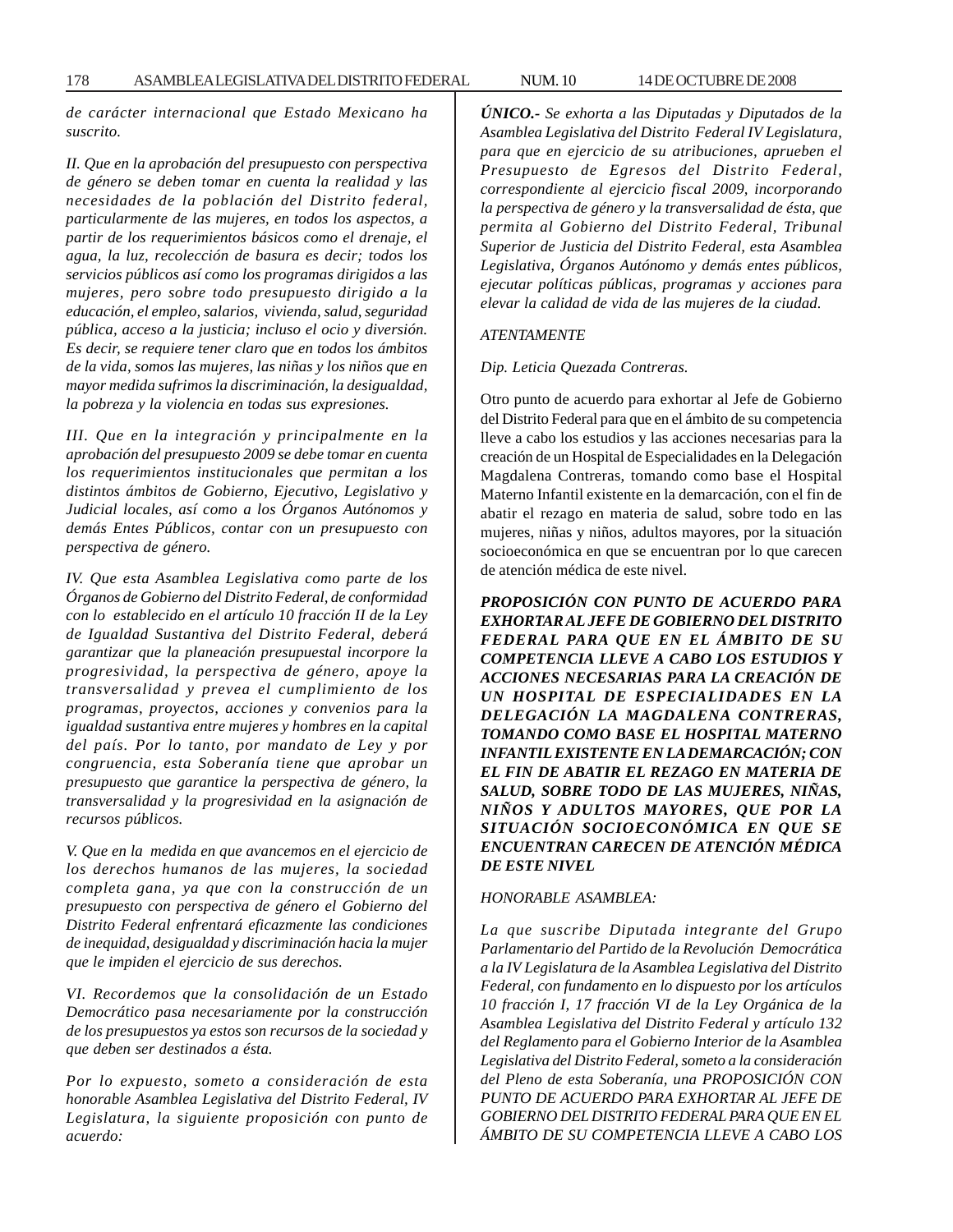*ESTUDIOS Y ACCIONES NECESARIAS PARA LA CREACIÓN DE UN HOSPITAL DE ESPECIALIDADES EN LA DELEGACIÓN LA MAGDALENA CONTRERAS, TOMANDO COMO BASE EL HOSPITAL MATERNO INFANTIL EXISTENTE EN LA DEMARCACIÓN; CON EL FIN DE ABATIR EL REZAGO EN MATERIA DE SALUD, SOBRE TODO DE LAS MUJERES, NIÑAS, NIÑOS Y ADULTOS MAYORES, QUE POR LA SITUACIÓN SOCIOECONÓMICA EN QUE SE ENCUENTRAN CARECEN DE ATENCIÓN MÉDICA DE ESTE NIVEL, bajo los siguiente:*

#### *ANTECEDENTES*

*PRIMERO. Que en el Distrito Federal, se cuenta con 28 hospitales de los cuales 9 son Generales, 10 Pediátricos y 7 Materno Infantiles, un Hospital Materno Pediátrico y un Hospital de Especialidades, así como 210 Centros de Salud, 5 Clínicas de Especialidades incluyendo la Clínica Condesa destinada a la atención del VIH, 2 Centros Toxicológicos y 2 Clínicas Comunitarias, entre estas, 275 unidades médicas son de primer nivel de atención, así como 32 de Segundo Nivel de Atención, de los cuales en La Magdalena Contreras, se cuenta con un Hospital Materno Infantil (Segundo Nivel de Atención), así como 9 Centros de Salud (Primer Nivel de Atención), dependientes de la Secretaría de Salud del Distrito Federal, de acuerdo con datos oficiales de la propia Secretaría.*

*Sin embargo, pese a que la Magdalena Contreras cuenta con un elevado numero de habitantes con un alto grado de marginalidad, ocupa el tercer lugar entre las delegaciones con menos infraestructura en materia de salud. En La Magdalena Contreras, no existe un Hospital de Especialidades dependiente de la Secretaria de Salud del Distrito Federal, ni de la Secretaría Federal, menos aún del IMSS o el ISSSTE en la cual se atiendan las necesidades de la población, principalmente de mujeres, mujeres embarazadas, niñas, niños y adultos mayores en el marco del derecho que tienen las y los residentes del Distrito Federal que carecen de seguridad social derivada de relaciones laborales, y por lo tanto al acceso, con equidad, a los servicios médicos y medicamentos.*

*En suma, las disposiciones que esta Legislatura ha aprobado, e incluyo en este sentido la recientemente aprobada Ley que establece un apoyo alimentario a las madres solas de escasos recursos residentes en el Distrito Federal, plantean también la responsabilidad social de aprobar presupuestos que garanticen su aplicación para el bienestar de las mujeres habitantes de esta Ciudad.*

#### *CONSIDERANDO*

*I. Que la falta de un centro hospitalario con las características señaladas implica para las y los ciudadanos, entre otras cosas, desplazarse hacia otro*

*punto de la ciudad para ser atendidos de sus padecimientos, así mismo, tienen que hacer largas filas para su atención o bien, esperar a encontrarse en una situación de urgencia para su atención inmediata, de igual forma significa un gasto adicional en su presupuesto familiar.*

*II. Que el Gobierno de la Ciudad ha realizado un arduo trabajo para garantizar una mejora en los servicios de salud pública, sobre todo con la creación del Hospital de Especialidades Belisario Domínguez en Iztapalapa y el Hospital General en Álvaro Obregón, sin embargo, el número de habitantes de esta ciudad y el incremento de algunos padecimientos en materia de salud, hace necesario que coadyuvemos para impulsar la ampliación y fortalecimiento de la infraestructura de salud en nuestra ciudad. Asimismo ha dado especial cobertura al Programa de Pensión Alimentaria para adultos mayores de 70 años, residentes en el Distrito Federal; al Programa de Acceso gratuito a los servicios médicos y medicamentos a las personas residentes en el Distrito Federal que carecen de seguridad social laboral, al Programa de Prevención y Atención de la violencia de Género, y a la cobertura hospitalaria local para las mujeres que soliciten la interrupción legal del embarazo*

*III. Que de acuerdo con la estadística poblacional que registra el INEGI hasta el 2005, la población total en el Distrito Federal es de 8,720,916; de la cual 228,927 corresponde a La Magdalena Contreras, de esta última cifra el 52.1% son mujeres (119,278), mientras que los hombres representan el 47.90% (109,649). No podemos soslayar que la salud es uno de los principales indicadores que nos permiten apreciar el bienestar de las personas, en el entendido de que el acceso a los servicios de salud disminuye la vulnerabilidad del ser humano ante las enfermedades, por ello es importante contar con servicios de calidad y que proporcionen atención integral y no sólo la detección de la enfermedad, sobretodo que incidan de manera positiva en la calidad de vida de las personas. Tan sólo la Secretaría de Salud Federal, estima que hasta el año 2006, en el Distrito Federal existe una población de 3.755.606 no asegurada, en tanto que 5.059.692 sí está asegurada.*

*IV. Por ello es importante que las y los legisladores de esta Ciudad accionemos los mecanismos consagrados en los instrumentos legales de acuerdo a las exigencias sociales; exhortando a las autoridades de carácter ejecutivo en el Distrito Federal, así como al legislativo federal, para que desde su ámbito de competencia contribuyan para hacer efectivo el derecho de protección a la salud y mejorar los servicios gratuitos, universales e integrales en la atención de ésta, a partir del fortalecimiento de los servicios públicos y su financiamiento institucional.*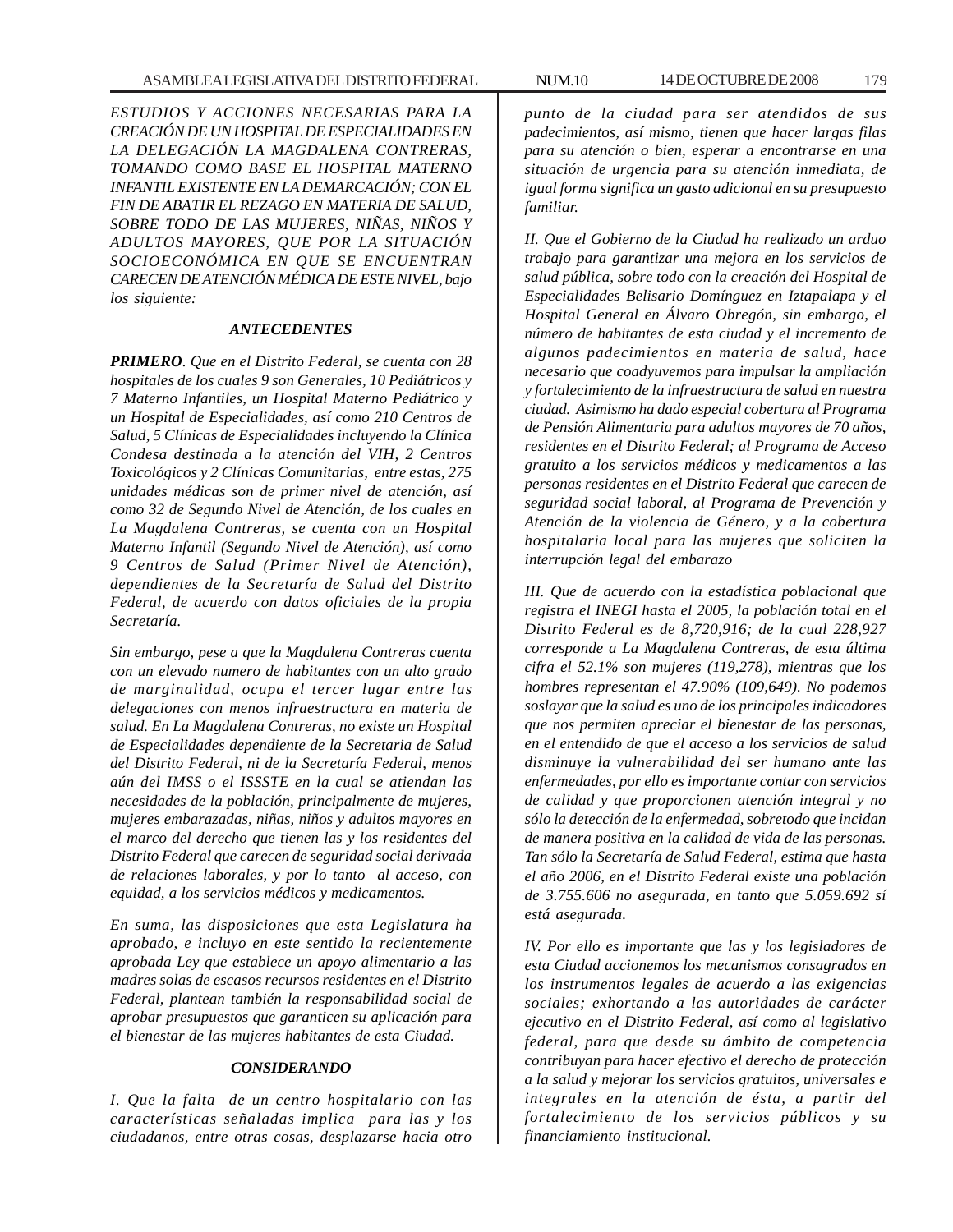*V. Que para mejorar la salud de la población, se requiere instrumentar mecanismos que faciliten su acceso a los servicios de salud, principalmente de las mujeres, niñas, niños y adultos mayores. En ese sentido, la infraestructura existente, pese a crecer en cobertura en los últimos años, resulta insuficiente para la atención de los padecimientos más frecuentes en estos sectores de la población.*

*VI. Que actualmente en La Magdalena Contreras contamos con un Hospital Materno Infantil que cuenta con la siguiente capacidad instalada, 26 camas censables, 3 no censables, 2 incubadoras, 2 consultorios especializados, 1 consultorio de urgencias 3 generales y 4 indeterminados, un laboratorio de patología y uno de análisis clínicos, 2 quirófanos y una sala de expulsión. Infraestructura que sin descuidar la atención que actualmente se brinda pudiera servir de base para la construcción de un centro hospitalario de especialidades dirigidas a las mujeres, niñas, niños y adultos mayores en esta demarcación, acción que de concretarse redundaría en beneficio de la población en esta Delegación.*

*En ese sentido, es importante señalar la ardua labor que como representantes sociales tenemos encomendada en el impulso de las políticas públicas dirigidas a la satisfacción de servicios de salud prioritariamente encaminadas a los sectores más vulnerables, haciendo hincapié en el trabajo conjunto para sacar adelante la propuesta referente a la creación de un Hospital de Especialidades en La Magdalena Contreras.*

*Es el momento oportuno para que las autoridades de la Ciudad tomemos acciones firmes como muestra del compromiso irrestricto con los derechos humanos y documentos internacionales por los que el Estado Mexicano asume compromisos en materia de salud, como es el caso del Pacto Internacional de Derechos Económicos Sociales y Culturales (PIDESC), en el cual se establece que los Estados reconozcan y garanticen progresivamente el derecho a la salud, cubre derechos vinculados con un estándar adecuado de vida, los niveles más altos alcanzados en salud física y mental, protección social, entre otros.*

*La Convención sobre la Eliminación de todas las Formas de Discriminación contra la Mujer (CEDAW), la cual en particular establece que los países deben garantizar tanto a mujeres como a hombres tengan igual acceso a servicios de atención de salud, incluyendo de planificación familiar y el derecho a decidir el número y espaciamiento de sus hijos.*

*También encontramos la Convención sobre los Derechos del Niño/a (CDN), mediante la cual protege a la salud de niños, niñas y jóvenes, y demanda de los gobiernos el desarrollo de servicios de planificación familiar y de educación, prohíbe la discriminación contra los niños,*

*niñas y adolescentes por varias razones y reconoce el derecho a la vida, información, intimidad, educación y atención a la salud, entre otros. De igual forma, debe atenderse al compromiso adquirido por el Estado Mexicano en la Organización de las Naciones Unidas, tratándose de Las Metas del Milenio, documento por el cual los Estados Miembros, entre ellos México, en materia de Salud, se comprometen a reducir en dos terceras partes la tasa de mortalidad de los niños menores de 5 años, reducir la tasa de mortalidad materna en tres cuartas partes, detener y comenzar a reducir la propagación del VIH/SIDA, detener y comenzar a reducir la incidencia del paludismo y otras enfermedades graves.*

*Por lo anterior y ante la necesidad de elevar el nivel de salud de los habitantes del Distrito Federal y principalmente en aquellos sectores de la sociedad, que por su condición de discriminación, exclusión o vulnerabilidad social o la situación socioeconómica en que se encuentran carecen de atención médica, aunado a la dinámica de crecimiento de la población, elevados índices de marginación y carencia de la infraestructura suficiente para atender los requerimientos de salud de sus habitantes, someto a la consideración de esta honorable Asamblea Legislativa del Distrito Federal, IV Legislatura, el siguiente punto de acuerdo:*

*Por lo expuesto, someto a consideración de esta honorable Asamblea Legislativa del Distrito Federal, IV Legislatura, la siguiente proposición con punto de acuerdo:*

*PRIMERO.- Se exhorta al Jefe de Gobierno del Distrito Federal para que en el ámbito de su competencia lleve a cabo las acciones tendientes para la creación de un Hospital de Especialidades en la Delegación La Magdalena Contreras, tomando como base el hospital materno infantil existente en la demarcación; con el fin de abatir el rezago en materia de salud, sobretodo de las mujeres niñas, niños y adultos mayores, que por la situación socioeconómica en que se encuentran carecen de atención médica de este nivel.*

*SEGUNDO.- Se exhorta al Jefe de Gobierno del Distrito Federal para que incorpore al presupuesto de egresos del ejercicio fiscal 2009, los recursos necesarios para la adecuación y mejora del hospital materno infantil existente en la demarcación, mismas que permitan avanzar, de ser viable, en la instalación de un Hospital de Especialidades en la Delegación La Magdalena Contreras con el fin de abatir el rezago en materia de salud, sobretodo de las mujeres niñas, niños y adultos mayores, que por la situación socioeconómica en que se encuentran carecen de atención médica de este nivel.*

#### *ATENTAMENTE*

*Dip. Leticia Quezada Contreras.*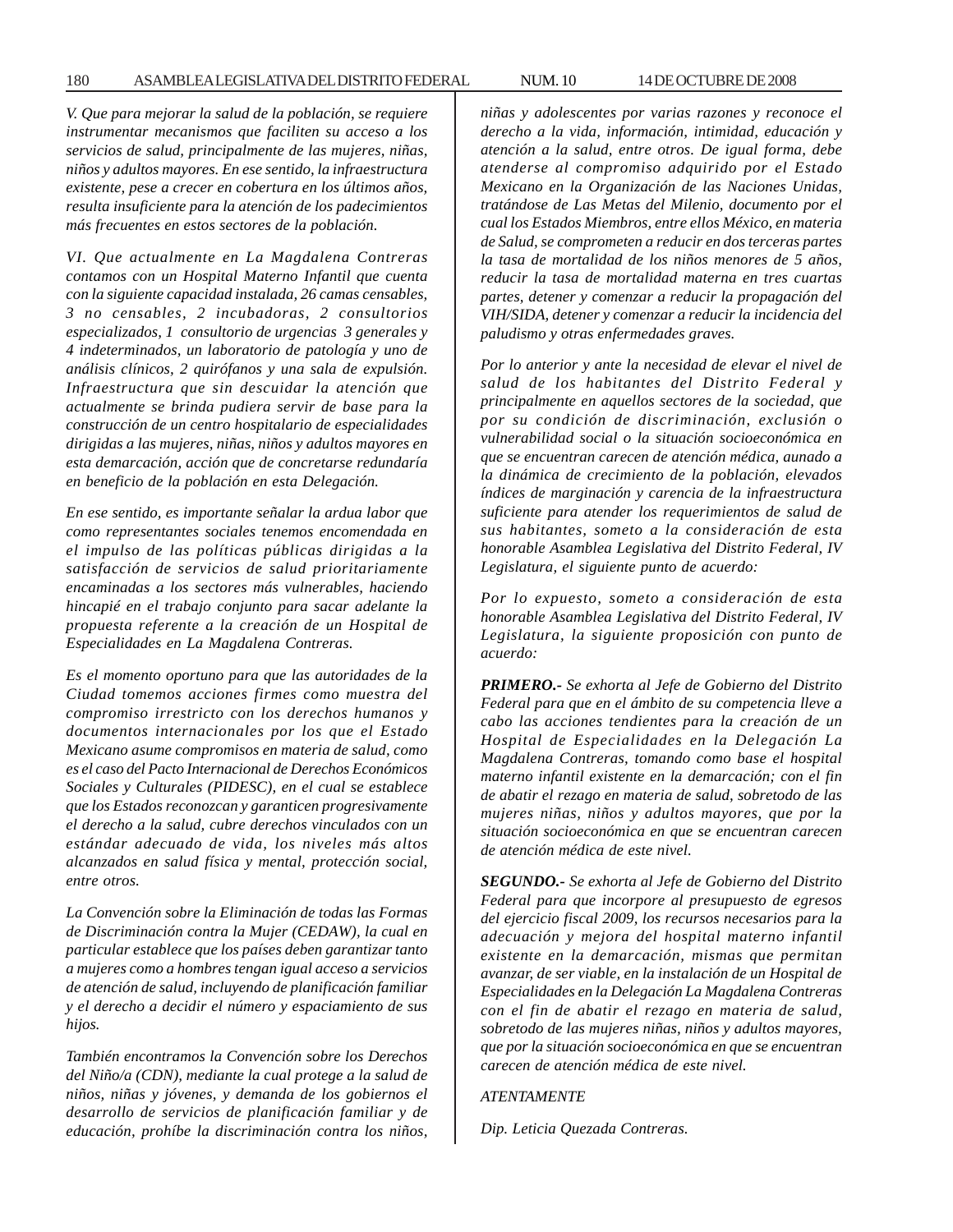Otro punto de acuerdo para exhortar al Jefe de Gobierno del Distrito Federal, Licenciado Marcelo Luis Ebrard Casaubón, para que en el proyecto de presupuesto de egresos del Distrito Federal correspondiente al Ejercicio Fiscal 2009, se incorpore la perspectiva de género y la transversalidad de esta que permita ejecutar políticas públicas programadas para acciones que eleven la calidad de vida de las mujeres de la ciudad.

*PROPOSICIÓN CON PUNTO DE ACUERDO PARA EXHORTAR AL JEFE DE GOBIERNO DEL DISTRITO FEDERAL, LIC. MARCELO LUIS EBRARD CASAUBÓN, PARA QUE EN EL PROYECTO DE PRESUPUESTO DE EGRESOS DEL DISTRITO FEDERAL QUE PRESENTE ANTE ESTA SOBERANÍA, CORRESPONDIENTE AL EJERCICIO FISCAL 2009, SE INCORPORE LA PERSPECTIVA DE GÉNERO Y LA TRANSVERSALIDAD DE ESTA, QUE PERMITA EJECUTAR POLÍTICAS PÚBLICAS, PROGRAMAS Y ACCIONES PARA ELEVAR LA CALIDAD DE VIDA DE LAS MUJERES DE LA CIUDAD.*

#### *HONORABLE ASAMBLEA:*

*La que suscribe Diputada integrante del Grupo Parlamentario del Partido de la Revolución Democrática a la IV Legislatura de la Asamblea Legislativa del Distrito Federal, con fundamento en lo dispuesto por los artículos 10 fracción I, 17 fracciones III y IV de la Ley Orgánica de la Asamblea Legislativa del Distrito Federal y artículo 132 del Reglamento para el Gobierno Interior de la Asamblea Legislativa del Distrito Federal, someto a la consideración del Pleno de esta Soberanía, una PROPOSICIÓN CON PUNTO DE ACUERDO PARA EXHORTAR AL JEFE DE GOBIERNO DEL DISTRITO FEDERAL, LIC. MARCELO LUIS EBRARD CASAUBÓN, PARA QUE EN EL PROYECTO DE PRESUPUESTO DE EGRESOS DEL DISTRITO FEDERAL QUE PRESENTE ANTE ESTA SOBERANÍA, CORRESPONDIENTE AL EJERCICIO FISCAL 2009, SE INCORPORE LA PERSPECTIVA DE GÉNERO Y LA TRANSVERSALIDAD DE ESTA, QUE PERMITA EJECUTAR POLÍTICAS PÚBLICAS, PROGRAMAS Y ACCIONES PARA ELEVAR LA CALIDAD DE VIDA DE LAS MUJERES DE LA CIUDAD, bajo los siguiente:*

### *ANTECEDENTES*

*PRIMERO. Nuestro país ha suscrito tratados y convenciones internacionales en materia de derechos humanos de las mujeres, para dar cumplimiento a estos instrumentos y avanzar para disminuir las brechas de desigualdad entre mujeres y hombres e impulsar las acciones que permitan su desarrollo pleno en todos los ámbitos de su vida.*

*Entre los instrumentos que ha firmado y ratificado en el marco del Sistema Internacional de Protección a los Derechos Humanos de las Mujeres destacan:*

- *a) La Convención Sobre Todas las Formas de Discriminación Contra la Mujer, (CEDAW) aprobada por la Asamblea General de las Naciones Unidas en 1979, adoptada por México en 1980 y ratificada en 1981. México adoptó su protocolo facultativo en 1999 y lo ratificó en 2001.*
- *b) La Cuarta Conferencia Mundial Sobre la Mujer (o Conferencia de Beijing) en 1995 y su Plataforma de Acción, compromiso que se encuentra vigente y que establece: los gobiernos deben construir programas y acciones para la incorporación de la perspectiva de género en las políticas públicas.*
- *c) En el Sistema Interamericano de Protección a los Derechos Humanos, la Convención Interamericana para Prevenir, Sancionar y Erradicar la Violencia contra las Mujeres, (Belem Do Para), que entró en vigor en 1995 y ratificada por México en noviembre de 1996, es el único instrumento, en relación a la violencia contra las mujeres integralmente y establece obligaciones para los Estados para prevenir, sancionar y erradicar la violencia de género, esto implica también destinar los recursos públicos e implementar las acciones necesarias para llevarlo a cabo.*

*SEGUNDO. El Gobierno del Distrito Federal ha llevado a cabo diversas acciones para incorporar la perspectiva de género en las políticas públicas, destacando: la suscripción del denominado Decálogo por la Equidad, suscrito el pasado 8 de marzo en el zócalo de esta Ciudad con la finalidad de avanzar en la transversalidad en todas las acciones de gobierno y en la construcción de una Ciudad con Equidad, en dicho documento se hace referencia a una serie de compromisos que deberá materializar la administración pública del Distrito Federal, entre los que destaca ''Asignar presupuestos con perspectiva de género que permita ejecutar los programas y acciones para elevar la calidad de vida de las mujeres y su acceso a los beneficios del desarrollo''*

*TERCERO. De conformidad con el decálogo referido, el Gobierno del Distrito Federal se ha comprometido a asignar presupuestos con perspectiva de género, mismos que podemos definir como ''aquellos procesos, herramientas y propuestas que entienden que las relaciones de género marcan pautas sociales, económicas y políticas que repercuten en que el presupuesto tenga un impacto diferenciado sobre hombres y mujeres. Un presupuesto pro-equidad de género toma en consideración las diferentes necesidades, privilegios, derechos y obligaciones que las mujeres y los hombres tienen en la sociedad. Asimismo, valora de manera diferenciada las contribuciones de hombres y mujeres tanto en la producción de bienes y servicios, como en el trabajo humano para movilizar y distribuir los recursos.*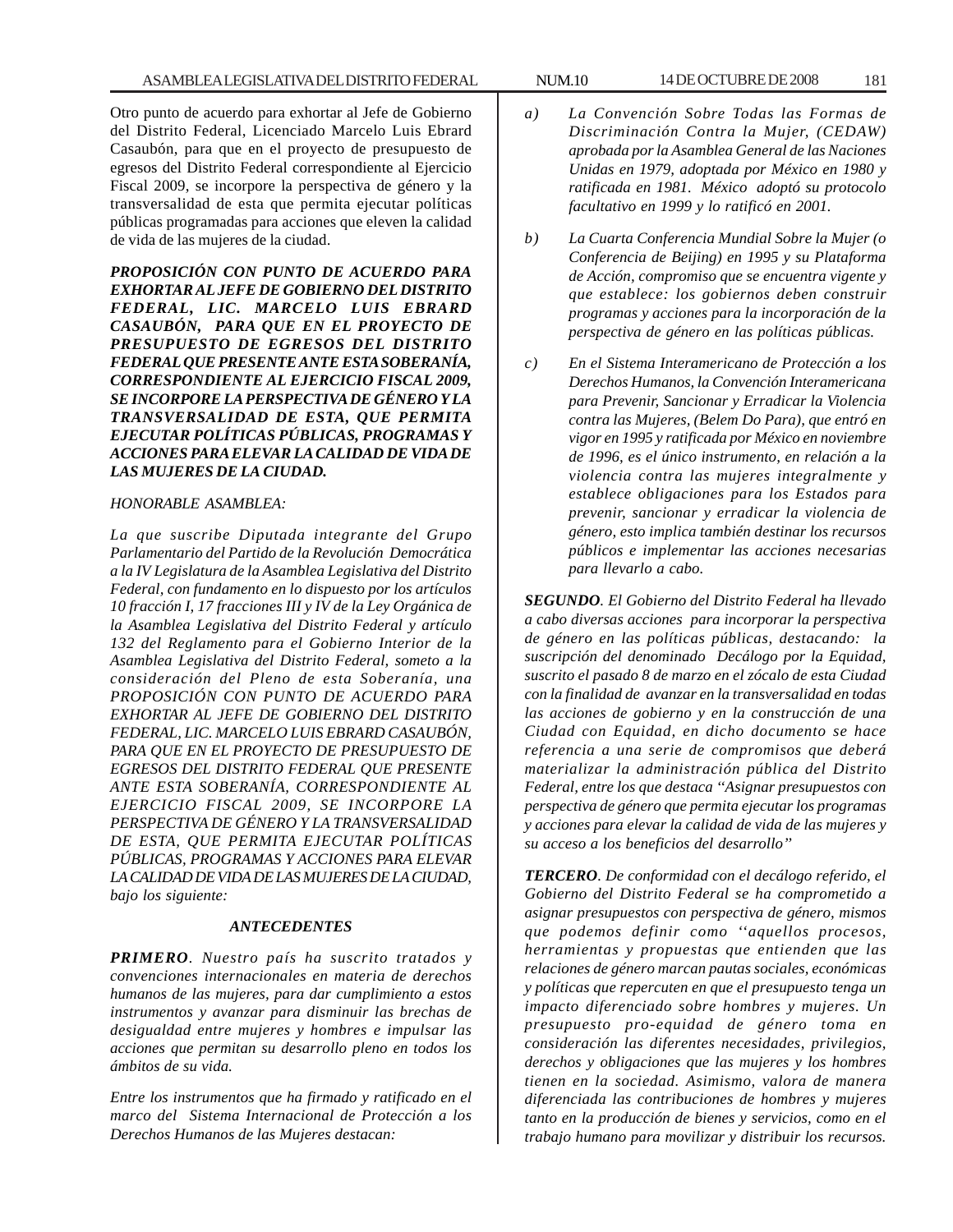*Los presupuestos sensibles al género se han desarrollado a través de dos vías: el análisis de los presupuestos existentes desde una perspectiva de género y la praxis y propuesta sobre los mecanismos presupuestarios, de manera que éstos conduzcan hacia un presupuesto que posibilite y favorezca la igualdad entre hombres y mujeres.*

*CUARTO. Las propuestas de elaboración y programación de presupuestos con perspectiva de género generan también, una forma de evaluar el impacto del ingreso y gasto de gobierno en mujeres y hombres, las y los jóvenes, niñas y niños. Las propuestas son conocidas con diferentes nombres. Por ejemplo, se han referido a ellos como ''presupuestos de mujeres'', ''presupuestos con sensibilidad de género'', ''presupuestos de género'' y ''análisis de presupuesto con perspectiva de género'', lo que se pretende, es equiparar el gasto, dando atención a las mujeres, de tal manera que se abata la desigualdad y se implementen acciones afirmativas que permitan a las mujeres y en muchos casos a sus hijas e hijos libren las brechas para su mejor desarrollo en educación, cultura, salud, acceso a la justicia, etc.*

#### *CONSIDERANDO*

*1. Que el presupuesto es el instrumento de política económica más importante y como tal, es una herramienta poderosa para transformar la realidad, combatir la pobreza, la desigualdad y erradicar la exclusión, por ello es fundamental que éste incorpore en su integración la perspectiva de género y en ese sentido sea consecuente con la realidad que vivimos las mujeres en la ciudad y con las obligaciones de carácter internacional que Estado Mexicano ha suscrito.*

*2. Que en el diseño del presupuesto con perspectiva de género se deben tomar en cuenta la realidad y las necesidades de la población del Distrito Federal, particularmente de las mujeres, en todos los aspectos, a partir de los requerimientos básicos como el drenaje, el agua, la luz, recolección de basura es decir; todos los servicios públicos así como los programas dirigidos a las mujeres, pero sobre todo presupuesto dirigido a la educación, el empleo, salarios, vivienda, salud, seguridad pública, acceso a la justicia, asistencia social, como en el caso de la puesta en operación de casas de emergencia y albergues; incluso el uso del tiempo libre y el acceso a la diversión. Es decir, se requiere tener claro que en todos los ámbitos de la vida, somos las mujeres, las niñas y los niños que en mayor medida sufrimos la discriminación, la desigualdad, la pobreza y la violencia en todas sus expresiones.*

*3. Que en la integración de estos presupuestos se deben tomar en cuenta los requerimientos institucionales que permitan al Gobierno, a través de sus distintas dependencias, llevar a cabo la capacitación de los*

*funcionarios públicos para su elaboración, implementación y evaluación. Así como la elaboración de diagnósticos que permitan su planeación y diseño, así como la ubicación de problemáticas específicas para su atención.*

*4. Que el Jefe de Gobierno del Distrito Federal, de conformidad con lo establecido en el artículo 10 fracción II de la Ley de Igualdad Sustantiva del Distrito Federal, deberá garantizar que la planeación presupuestal incorpore la progresividad, la perspectiva de género, apoye la transversalidad y prevea el cumplimiento de los programas, proyectos, acciones y convenios para la igualdad sustantiva entre mujeres y hombres en la capital del país.*

*5. Que de acuerdo a la información aportada por el Segundo Informe de Gestión del Secretario de Finanzas del Gobierno del Distrito Federal se contemplo para el actual ejercicio presupuestal \$ 12, 263, 268, 532. 4710 para el rubro Equidad de Género, en los que destacan gastos para programas de desarrollo y asistencia social, prestaciones y servicios de seguridad social, salud, entre otros.*

*6. Que en la medida en que avancemos en el ejercicio de los derechos humanos de las mujeres, la sociedad completa gana, ya que con la construcción de un presupuesto con perspectiva de género el Gobierno del Distrito Federal enfrentará eficazmente las condiciones de inequidad, desigualdad y discriminación hacia la mujer que le impiden el ejercicio de sus derechos.*

*7. Recordemos que la consolidación de un Estado Democrático pasa necesariamente por la construcción de los presupuestos ya estos son recursos de la sociedad y que deben ser destinados a ésta.*

*Por lo expuesto, someto a consideración de esta Asamblea Legislativa del Distrito Federal, la siguiente proposición con punto de acuerdo:*

*ÚNICO: Se exhorta al Jefe de Gobierno del Distrito Federal para que en el proyecto de Presupuesto de Egresos del Distrito Federal que presente ante esta Soberanía, correspondiente al ejercicio fiscal 2009, se incorpore la perspectiva de género y la transversalidad de ésta, que permita ejecutar políticas públicas, programas y acciones para elevar la calidad de vida de las mujeres de la ciudad.*

*<sup>10</sup> Segundo Informe de la Secretaría de Finanzas 2007-2008, con motivo del Segundo Informe de Gobierno del Jefe de Gobierno del Distrito Federal, Lic. Marcelo Luis Ebrard Casaubón. Pag. 32.*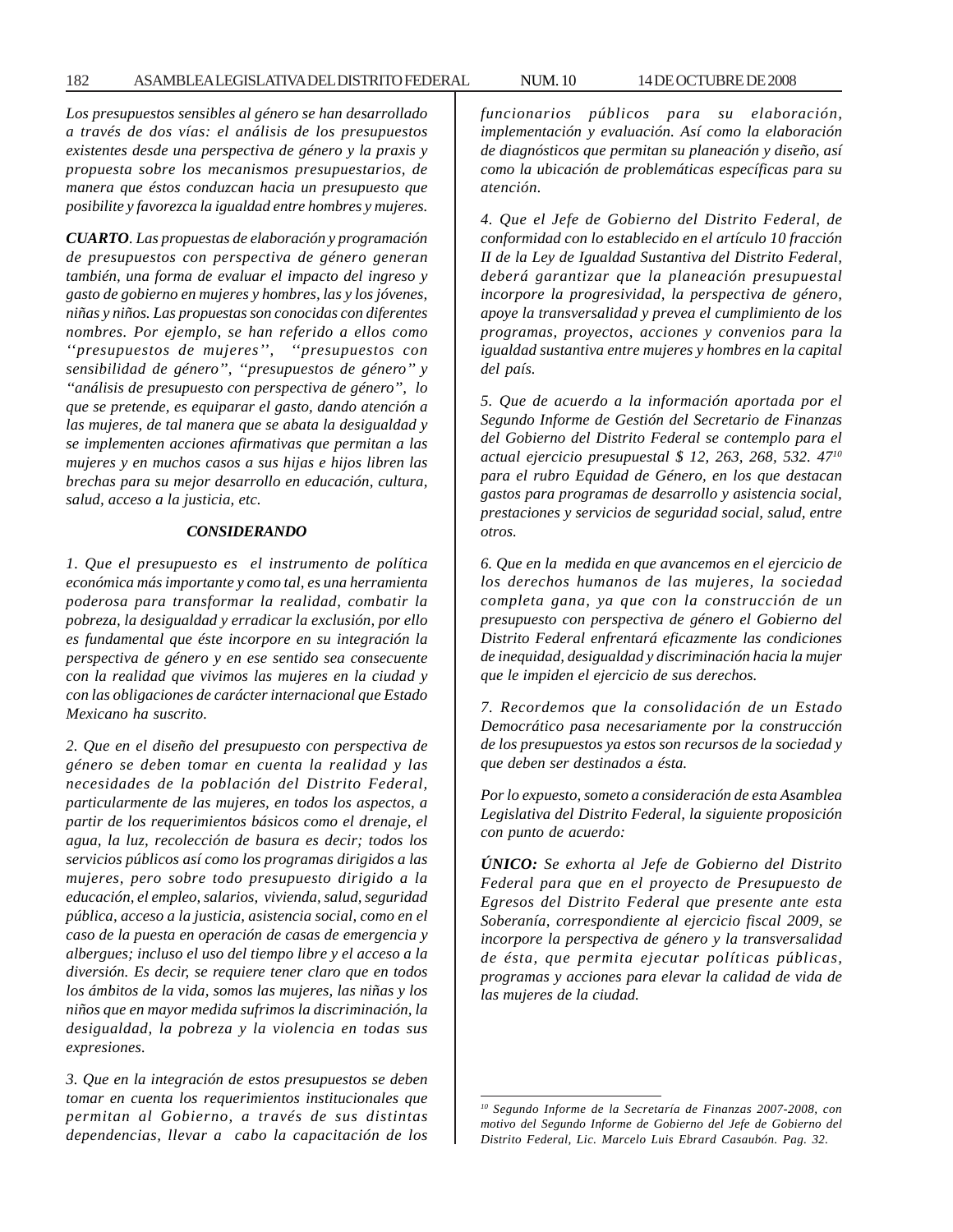## *ATENTAMENTE*

### *Dip. Leticia Quezada Contreras.*

Otro punto de acuerdo para exhortar al Jefe de Gobierno del Distrito Federal, a la Jefa y Jefes Delegacionales de los Órganos Político Administrativos del Distrito Federal, para que en el ámbito de su competencia incorporen en el proyecto de presupuesto de egresos correspondiente al año 2009 un incremento presupuestal para la detención de cáncer de mama, así como de campañas de prevención de este padecimiento a las mujeres habitantes del Distrito Federal.

*PROPOSICIÓN CON PUNTO DE ACUERDO PARA EXHORTAR AL JEFE DE GOBIERNO DEL DISTRITO FEDERAL, A LA JEFA Y JEFES DELEGACIONALES DE LOS ÓRGANOS POLÍTICO ADMINISTRATIVOS DEL DISTRITO FEDERAL PARA QUE EN EL ÁMBITO DE SUS COMPETENCIA INCORPOREN EN EL PROYECTO DE PRESUPUESTO DE EGRESOS CORRESPONDIENTE AL AÑO 2009, UN INCREMENTO PRESUPUESTAL PARA LA DETECCIÓN DEL CÁNCER DE MAMA, ASÍ COMO DE CAMPAÑAS DE PREVENCION DE ESTOS PADECIMIENTOS A LAS MUJERES HABITANTES DEL DISTRITO FEDERAL.*

## *HONORABLE ASAMBLEA:*

*La que suscribe Diputada integrante del Grupo Parlamentario del Partido de la Revolución Democrática a la IV Legislatura de la Asamblea Legislativa del Distrito Federal, con fundamento en lo dispuesto por los artículos 10 fracción I, 17 fracción VI de la Ley Orgánica de la Asamblea Legislativa del Distrito Federal y artículo 132 del Reglamento para el Gobierno Interior de la Asamblea Legislativa del Distrito Federal, someto a la consideración del Pleno de esta Soberanía, una PROPOSICIÓN CON PUNTO DE ACUERDO PARA EXHORTAR AL JEFE DE GOBIERNO DEL DISTRITO FEDERAL, A LA JEFA Y JEFES DELEGACIONALES DE LOS ÓRGANOS POLÍTICO ADMINISTRATIVOS DEL DISTRITO FEDERAL PARA QUE EN EL ÁMBITO DE SUS COMPETENCIA INCORPOREN EN EL PROYECTO DE PRESUPUESTO DE EGRESOS CORRESPONDIENTE AL AÑO 2009, UN INCREMENTO PRESUPUESTAL PARA LA DETECCIÓN DEL CÁNCER DE MAMA, ASÍ COMO DE CAMPAÑAS DE PREVENCION DE ESTOS PADECIMIENTOS A LAS MUJERES HABITANTES DEL DISTRITO FEDERAL, bajo los siguiente:*

# *ANTECEDENTES*

*PRIMERO. En México, cada 2 horas y 20 minutos, fallece una mujer por haber contraído cáncer de mama. Esto significa que diariamente se registran en México alrededor de 10 muertes por esta causa.*

*SEGUNDO. Datos que aporta el INEGI, indican que cada año mueren más de 35 de cada 100 mil mujeres mayores a los 55 años de edad.*

*TERCERO. Actualmente, este padecimiento registra mayor incidencia en las entidades federativas del norte del país, sólo superado como causa de muerte, por el cáncer cérvico uterino, aunque según datos de la Fundación CIMA, en algunas entidades las tendencias se están invirtiendo.*

*La proyección indica que para el año 2010 habrá una tasa de mortalidad de 13 por 100,000 mujeres adultas y cerca de 4,500 defunciones por año por esta causa en México.*

*CUARTO. El cáncer de mama es un padecimiento que no distingue clases sociales, ni religión, ni formación educativa de la mujer que lo contrae, toda vez que los factores de riesgo para contraerlo son diversos, y entre ellos se encuentran: ser mujer, antecedentes familiares de cáncer mamario, primer embarazo después de los 35 años, menarquia temprana, menopausia tardía, enfermedad fibroquistica severa, altos contenidos de estrógenos, de los datos expuestos podemos concluir, que en la actualidad todas estamos bajo el riesgo de contraer el cáncer de mama.*

# *CONSIDERANDO*

*VII. Actualmente el Gobierno de la Ciudad a través del INMUJERES-D. F, lleva a cabo uno de los programas más importantes en materia de salud para las mujeres, a través de los estudios de mastografía gratuitos en forma itinerante en la ciudad, este Programa recibe la colaboración de instituciones, organizaciones sociales y grupos organizados que difunden a la detección oportuna como una herramienta de combate al Cáncer.*

*VIII. En ese sentido, es necesario incrementar los esfuerzos para que no haya en el territorio del Distrito Federal, una habitante que no se haya practicado la mastografía.*

*IX. Sirva esta Tribuna para exhortar, no solo al Gobierno sino para alertar a las mujeres sobre la importancia de la prevención del Cáncer de Mama, que sin afán de ser reiterativa, la detección oportuna es la diferencia entre la vida y la muerte.*

*X. Que las metas anuales en los años precedentes apuntan a la necesidad de continuar y reforzar esta política pública de prevención.*

*Por lo expuesto, someto a consideración de esta honorable Asamblea Legislativa del Distrito Federal, IV Legislatura, la siguiente proposición con punto de acuerdo:*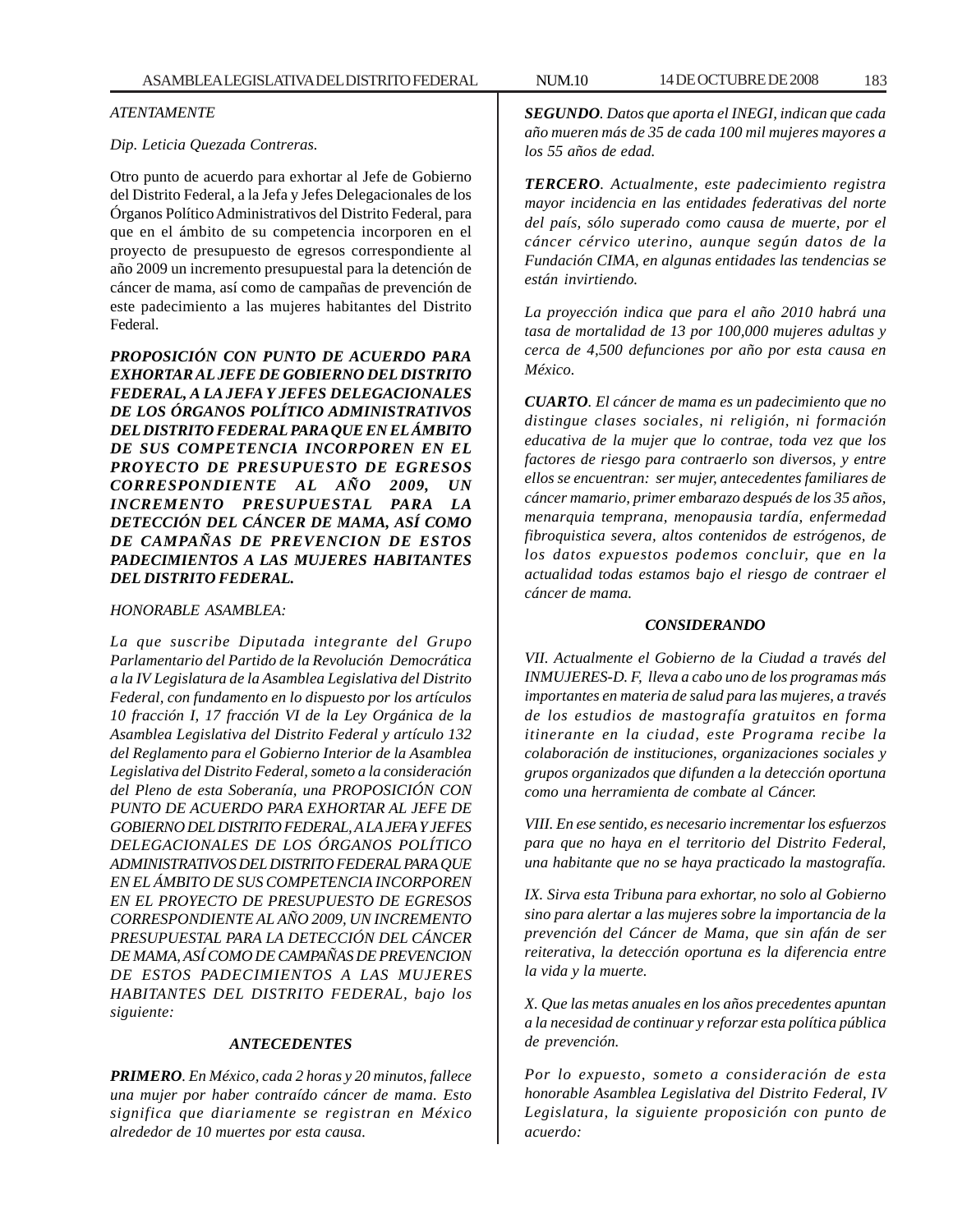*PRIMERO.- Se exhorta al Jefe de Gobierno del Distrito Federal para que incorpore en el presupuesto de egresos del ejercicio fiscal 2009, recursos suficientes para la detección oportuna del Cáncer de Mama.*

*SEGUNDO.- Se exhorta a la Jefa y Jefes Delegacionales para que en el ámbito de sus respectivas competencias incorporen al presupuesto de egresos para el ejercicio fiscal 2009, recursos para implementar campañas de difusión de la detección oportuna del cáncer de mama.*

*Atentamente.*

*Dip. Leticia Quezada Contreras.*

Otro punto de acuerdo para exhortar al Jefe de Gobierno del Distrito Federal, a la Jefa y a los Jefes Delegacionales de los Órganos Político Administrativos del Distrito Federal, para que en el ámbito de su competencia incorporen en el proyecto del presupuesto de egresos para el año 2009 un incremento presupuestal para la detección del virus del papiloma humano y de cáncer cervicouterino, así como de campañas de prevención de estos padecimientos a las mujeres habitantes del Distrito Federal.

*PROPOSICIÓN CON PUNTO DE ACUERDO PARA EXHORTAR AL JEFE DE GOBIERNO DEL DISTRITO FEDERAL, A LA JEFA Y JEFES DELEGACIONALES DE LOS ÓRGANOS POLÍTICO ADMINISTRATIVOS DEL DISTRITO FEDERAL PARA QUE EN EL ÁMBITO DE SUS COMPETENCIA INCORPOREN EN EL PROYECTO DE PRESUPUESTO DE EGRESOS CORRESPONDIENTE AL AÑO 2009, UN INCREMENTO PRESUPUESTAL PARA LA DETECCIÓN DEL VIRUS DEL PAPILOMA HUMANO Y DEL CÁNCER CÉRVICO UTERINO, ASÍ COMO DE CAMPAÑAS DE PREVENCION DE ESTOS PADECIMIENTOS A LAS MUJERES HABITANTES DEL DISTRITO FEDERAL.*

*HONORABLE ASAMBLEA:*

*La que suscribe Diputada integrante del Grupo Parlamentario del Partido de la Revolución Democrática a la IV Legislatura de la Asamblea Legislativa del Distrito Federal, con fundamento en lo dispuesto por los artículos 10 fracción I, 17 fracción VI de la Ley Orgánica de la Asamblea Legislativa del Distrito Federal y artículo 132 del Reglamento para el Gobierno Interior de la Asamblea Legislativa del Distrito Federal, someto a la consideración del Pleno de esta Soberanía, una PROPOSICIÓN CON PUNTO DE ACUERDO PARA EXHORTAR AL JEFE DE GOBIERNO DEL DISTRITO FEDERAL, A LA JEFA Y JEFES DELEGACIONALES DE LOS ÓRGANOS POLÍTICO ADMINISTRATIVOS DEL DISTRITO FEDERAL PARA QUE EN EL ÁMBITO DE SUS COMPETENCIA INCORPOREN EN EL PROYECTO DE PRESUPUESTO DE EGRESOS CORRESPONDIENTE AL AÑO 2009, UN INCREMENTO PRESUPUESTAL PARA LA DETECCIÓN DEL VIRUS DEL* *PALILOMA HUMANO Y DEL CÁNCER CÉRVICO UTERINO, ASÍ COMO DE CAMPAÑAS DE PREVENCION DE ESTOS PADECIMIENTOS A LAS MUJERES HABITANTES DEL DISTRITO FEDERAL, bajo los siguiente:*

#### *ANTECEDENTES*

*1. Que el virus del papiloma humano, es el responsable de 70% de los casos de cáncer cervicouterino y está presente en una de cada 10 mujeres del país'' 11, es decir, el cáncer cervicouterino es responsable de la muerte de 12 mujeres mexicanas diariamente.*

*2. Que la Organización Panamericana de la Salud estima que más de 37 mil 600 muertes e producen en América Latina y el Caribe debido al Cáncer Cervicouterino. Así mismo el Programa Expandido de Inmunización de la Organización Panamericana de la Salud en las Américas, refiere que el Cáncer Cervicouterino es una secuela o efecto infeccioso del HPV de la mayor importancia para la salud pública.12*

*3. Que los análisis realizados por la Organización Mundial de la Salud (OMS), indican que una de las principales causas de muerte entre las mujeres es el cáncer, de acuerdo a las cifras proporcionadas por el INEGI, '' durante el año 2004 se registraron en México 4, 245 decesos por cáncer cervicouterino, lo que representa el 13.5% de las defunciones por cáncer maligno. Cabe señalar que en el Distrito Federal durante el mismo año se presentaron 377 muertes por este mal.'' 13 de conformidad con los datos divulgados por la Organización Mundial de la Salud, en el mundo 235 mil mujeres mueren cada año debido a esta enfermedad.*

*4. Que el virus del papiloma humano, no es un problema de mujeres, sino un problema de salud pública, en el que intervienen hombres y mujeres como portadores, como padres o madres, hermanas o hermanos, amigas o amigos o pareja de quienes lo padecen, por lo tanto es una responsabilidad compartida, en la que los como representantes populares tenemos una gran responsabilidad como divulgadores de las posibles soluciones y la búsqueda de una mejor atención a los portadores potenciales.*

*5. Que esta es una enfermedad silenciosa que cualquiera de nosotros podría padecer, ya que el virus puede*

*<sup>11</sup> Instituto Nacional de Salud Pública www.insp.mx/2005/ noticias280605*

*<sup>12</sup> Reportaje Mujeres Hoy - Nueva vacuna contra el virus del papiloma humano.www.mujereshoy.com./secciones/3265.shtml.*

*<sup>13</sup> Base de datos INEGI/Secretaría de Salud*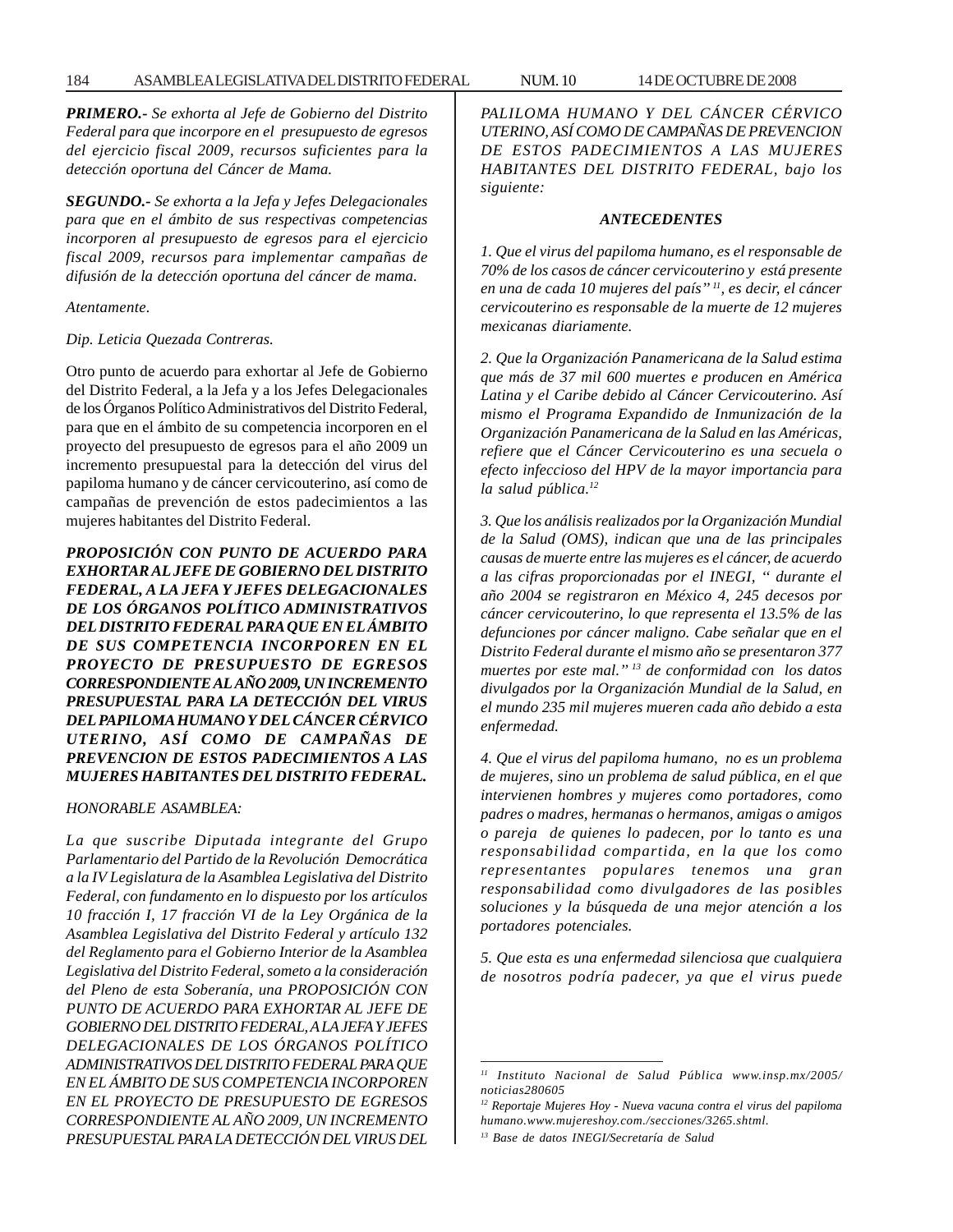*permanecer en un hombre o mujer por largo tiempo sin que se manifiesten síntomas de su padecimiento, lamentablemente, en muchos casos, hacer caso omiso de los síntomas resulta en fatales consecuencias para el portador.*

*6. Que la prevención y detección de dicha enfermedad resulta fundamental para disminuir significativamente los índices de mortalidad de las mujeres mexicanas por este padecimiento, mediante acciones de difusión y capacitación dirigidas a las mujeres, así como a la población en general respecto a la forma en que se puede contraer, su detección oportuna y el tratamiento o tratamientos disponibles, con énfasis en la población femenina.*

#### *CONSIDERANDOS*

*1. Actualmente el Gobierno de la Ciudad colabora para la detección oportuna a través de sus hospitales de especialidades, este Programa recibe la colaboración de organizaciones sociales y grupos organizados que difunden la importancia de la detección oportuna como una herramienta de combate al Cáncer Cérvico Uterino.*

*Por expuesto y fundado, se somete a la consideración del Pleno de esta Asamblea Legislativa del Distrito Federal, los siguientes:*

*PRIMERO.- Se exhorta al Jefe de Gobierno del Distrito Federal para que incorpore en el presupuesto de egresos del ejercicio fiscal 2009, recursos suficientes para la detección oportuna del Virus del Papiloma Humano y la atención oportuna del Cáncer Cérvico Uterino.*

*SEGUNDO.- Se exhorta a la Jefa y Jefes Delegacionales para que en el ámbito de sus respectivas competencias incorporen al presupuesto de egresos para el ejercicio fiscal 2009, recursos para implementar campañas de difusión de la detección oportuna del Cáncer Cérvico Uterino.*

*Atentamente.*

#### *Dip. Leticia Quezada Contreras.*

Otro punto de acuerdo por el que se solicita al Jefe Delegacional en la Magdalena Contreras y al Jefe de Gobierno del Distrito Federal que en el proyecto de presupuesto de egresos para el año 2009 del Ejercicio Fiscal, se contemple un incremento presupuestal a dicha construcción de muros de contención en las demarcación, específicamente en las zonas de riesgo, y que dichos recursos sean considerados dentro de los programas prioritarios de la delegación, con la finalidad de prevenir y proteger a la población y que sean considerados dentro de los programas prioritarios de la delegación.

*PROPOSICIÓN CON PUNTO DE ACUERDO POR EL QUE SE SOLICITA AL JEFE DELEGACIONAL EN LA MAGDALENA CONTRERAS Y AL JEFE DE GOBIERNO DEL DISTRITO FEDERAL, QUE EN EL PROYECTO DE PRESUPUESTO DE EGRESOS DEL DISTRITO FEDERAL CORRESPONDIENTE AL EJERCICIO FISCAL 2009, SE CONTEMPLE UN INCREMENTO PRESUPUESTAL A DICHA DEMARCACIÓN TERRITORIAL PARA LA CONSTRUCCIÓN DE MUROS DE CONTENCIÓN, EN LA DEMARCACIÓN, ESPECIFICAMENTE EN LAS ZONAS DE RIESGO, Y QUE DICHOS RECURSOS SEAN CONSIDERADOS DENTRO DE LOS PROGRAMAS PRIORITARIOS DE LA DELEGACIÓN CON LA FINALIDAD DE PREVENIR Y PROTEGER A LA POBLACIÓN*

#### *HONORABLE ASAMBLEA:*

*La que suscribe Diputada integrante del Grupo Parlamentario del Partido de la Revolución Democrática a la IV Legislatura de la Asamblea Legislativa del Distrito Federal, con fundamento en lo dispuesto por los artículos 10 fracción I, 17 fracción VI de la Ley Orgánica de la Asamblea Legislativa del Distrito Federal y artículo 132 del Reglamento para el Gobierno Interior de la Asamblea Legislativa del Distrito Federal, someto a la consideración del Pleno de esta Soberanía, una PROPOSICIÓN CON PUNTO DE ACUERDO POR EL QUE SE SOLICITA AL JEFE DELEGACIONAL EN LA MAGDALENA CONTRERAS Y AL JEFE DE GOBIERNO DEL DISTRITO FEDERAL, QUE EN EL PROYECTO DE PRESUPUESTO DE EGRESOS DEL DISTRITO FEDERAL CORRESPONDIENTE AL EJERCICIO FISCAL 2009, SE CONTEMPLE UN INCREMENTO PRESUPUESTAL A DICHA DEMARCACIÓN TERRITORIAL PARA LA CONSTRUCCIÓN DE MUROS DE CONTENCIÓN, EN LA DEMARCACIÓN, ESPECIFICAMENTE EN LAS ZONAS DE RIESGO, Y QUE DICHOS RECURSOS SEAN CONSIDERADOS DENTRO DE LOS PROGRAMAS PRIORITARIOS DE LA DELEGACIÓN CON LA FINALIDAD DE PREVENIR Y PROTEGER A LA POBLACIÓN, bajo los siguiente:*

### *ANTECEDENTES*

*1. Ésta Delegación es considerada de alto riesgo por fenómenos hidrometeorológicos, ya que cuenta con el río Magdalena y el cauce del antiguo río Eslava, que ante lluvias intensas su caudal puede desbordarse y generar, encharcamientos, inundaciones o arrastre de viviendas o materiales, en las zonas bajas aledañas a ellos, a su vez cuenta con 9 barrancas entre las que destacan las barrancas Texcalatlaco, La Malinche, La Coyotera, Del Rosal, El Carbonero, Hueltatitla, Ocotal, Anzaldo, de las cuales, las barrancas: Texcalatlaco, , Teximaloya y Anzaldo, son las que presentan condiciones de mayor*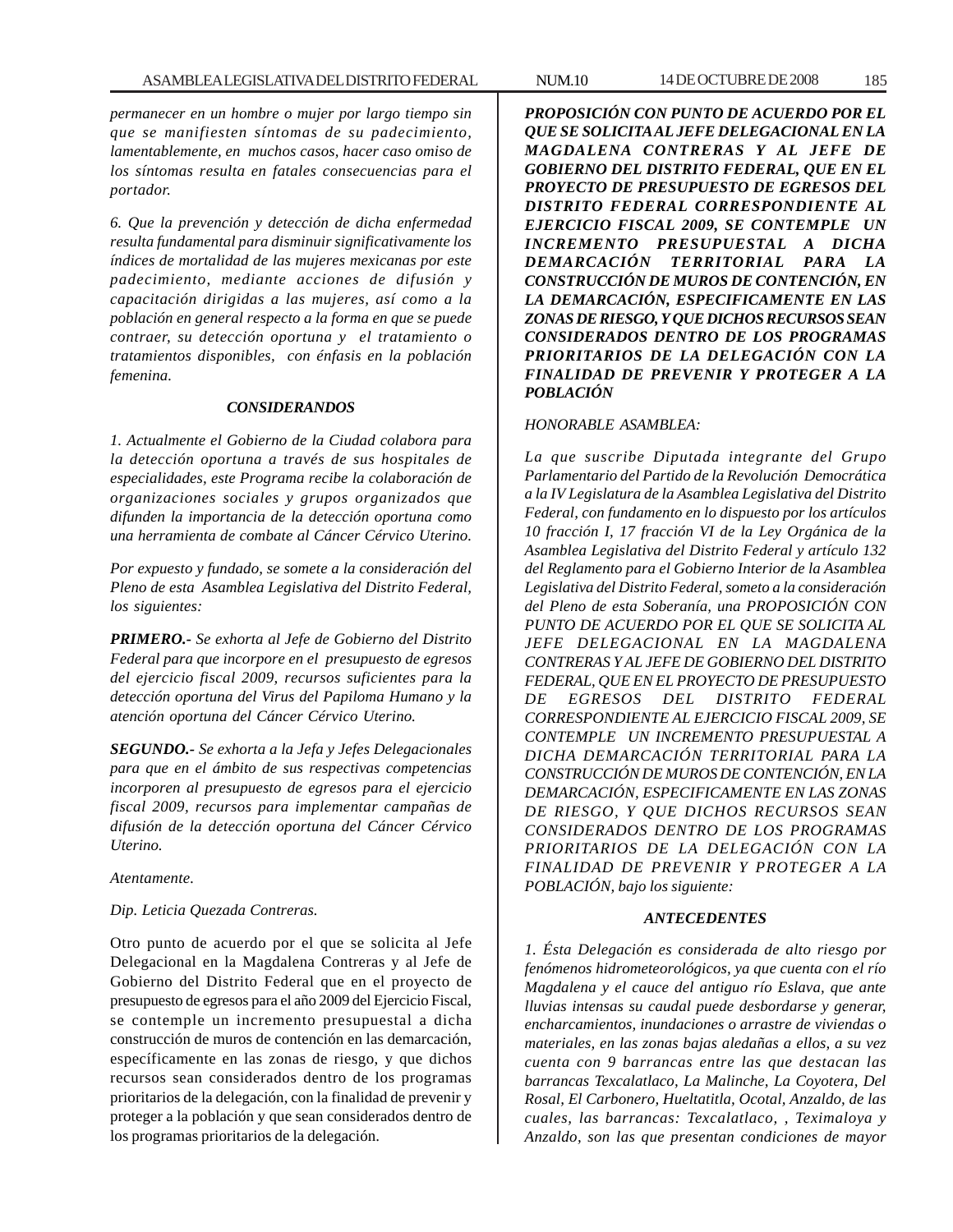#### 186 ASAMBLEA LEGISLATIVA DEL DISTRITO FEDERAL NUM. 10 14 DE OCTUBRE DE 2008

*riesgo, ya que por la precipitación pluvial constante, así como la ubicación de asentamientos humanos en laderas y orillas de cauces de ríos y barrancas, hace que estas zonas sean susceptibles de sufrir alguna posible emergencia que pondría en riesgo la integridad física y material de la comunidad.*

*2. De acuerdo a los datos publicados por la Delegación la Magdalena Contreras se tienen ubicados 30 sitios de diferentes niveles de riesgo por: deslizamiento de talud, deslave, inundaciones, taponamientos, daños a casahabitación y arrastre de materiales; ubicados tanto en la zona urbana como en los asentamientos irregulares.*

*3. En las zonas de muy alto riesgo como son laderas y barrancas se encuentran asentados aproximadamente 9 mil personas de conformidad con datos publicados por la propia Delegación, dichas personas se encuentran en grave riesgo por lo cual se estima de suma importancia informarles del riesgo de permanecer en la zona, y de ser posible, brindarles alternativas de reubicación. Asimismo llevar a cabo las acciones necesarias para mitigar en la medida de lo posible los riesgos que pudiesen ocurrir derivados de fenómenos naturales como los antes señalados.*

## *CONSIDERANDO*

*I. Que es una realidad que en las barrancas, cauces de ríos, laderas inestables y asentamientos irregulares, habitan miles de familias del Distrito Federal que viven en un alto grado de marginalidad y que están expuestas a situaciones de riesgo e inseguridad a las que se enfrentan día a día.*

*II. Que como lo ha señalado el Titular del Órgano Político Administrativo en La Magdalena Contreras se requiere de la construcción de cerca de 300 muros de contención en diversos sitios de alto riesgo y que para ello se requieren más de 200 millones de pesos.*

*III. Es fundamental que el Órgano Político Administrativo en la Magdalena Contreras y el Gobierno del Distrito Federal intensifiquen las acciones realizadas, a fin de prevenir con anticipación debida los posibles riesgos hidrometeorológicos o de deslaves, con la finalidad de proteger a la población que habita en sitios de riesgo de la Delegación La Magdalena Contreras.*

*Por lo expuesto, someto a consideración de esta honorable Asamblea Legislativa del Distrito Federal, IV Legislatura, la siguiente proposición con punto de acuerdo:*

*PRIMERO.- Se solicita respetuosamente al Jefe Delegacional en La Magdalena Contreras y al Jefe de Gobierno del Distrito Federal, que en el Proyecto de Presupuesto de Egresos del Distrito Federal* *correspondiente al Ejercicio Fiscal 2009, se contemple un incremento presupuestal a dicha Demarcación Territorial para la construcción de muros de contención, en la Demarcación, específicamente en las zonas de riesgo, y que dichos recursos sean considerados dentro de los Programas Prioritarios de la Delegación con la finalidad de prevenir y proteger a la población.*

*SEGUNDO.- Que esta Asamblea Legislativa del Distrito Federal, apruebe el Presupuesto de Egresos del Distrito Federal correspondiente al Ejercicio Fiscal 2009, que contemple un incremento presupuestal a la Delegación La Magdalena Contreras, para la construcción de muros de contención, en la Demarcación, específicamente en las zonas de riesgo.*

#### *Atentamente.*

#### *Dip. Leticia Quezada Contreras.*

Otro punto de acuerdo por medio del cual se solicita que se exhorte respetuosamente al Jefe de Gobierno del Distrito Federal para que en el proyecto de presupuesto de egresos del Distrito Federal correspondiente al Ejercicio Fiscal 2009 se contemple un incremento presupuestal al Instituto de las Mujeres del Distrito Federal para la operación de los programas y acciones relacionados con los temas de equidad e igualdad sustantiva que redunden en beneficio de las mujeres del Distrito Federal.

*PROPOSICIÓN CON PUNTO DE ACUERDO POR EL QUE SE EXHORTA RESPETUOSAMENTE AL JEFE DE GOBIERNO DEL DISTRITO FEDERAL, PARA QUE EN EL PROYECTO DE PRESUPUESTO DE EGRESOS DEL DISTRITO FEDERAL CORRESPONDIENTE AL EJERCICIO FISCAL 2008, SE CONTEMPLE UN INCREMENTO PRESUPUESTAL AL INSTITUTO DE LAS MUJERES DEL DISTRITO FEDERAL, PARA LA OPERACIÓN DE LOS PROGRAMAS Y ACCIONES RELACIONADOS CON LOS TEMAS DE EQUIDAD E IGUALDAD SUSTANTIVA, QUE REDUNDE EN BENEFICIO DE LAS MUJERES DEL DISTRITO FEDERAL*

### *HONORABLE ASAMBLEA:*

*La que suscribe Diputada integrante del Grupo Parlamentario del Partido de la Revolución Democrática a la IV Legislatura de la Asamblea Legislativa del Distrito Federal, con fundamento en lo dispuesto por los artículos 10 fracción I, 17 fracciones III y IV de la Ley Orgánica de la Asamblea Legislativa del Distrito Federal y artículo 132 del Reglamento para el Gobierno Interior de la Asamblea Legislativa del Distrito Federal, someto a la consideración del Pleno de esta Soberanía, una PROPOSICIÓN CON PUNTO DE ACUERDO POR EL QUE SE EXHORTA RESPETUOSAMENTE AL JEFE DE GOBIERNO DEL DISTRITO FEDERAL, PARA QUE EN EL*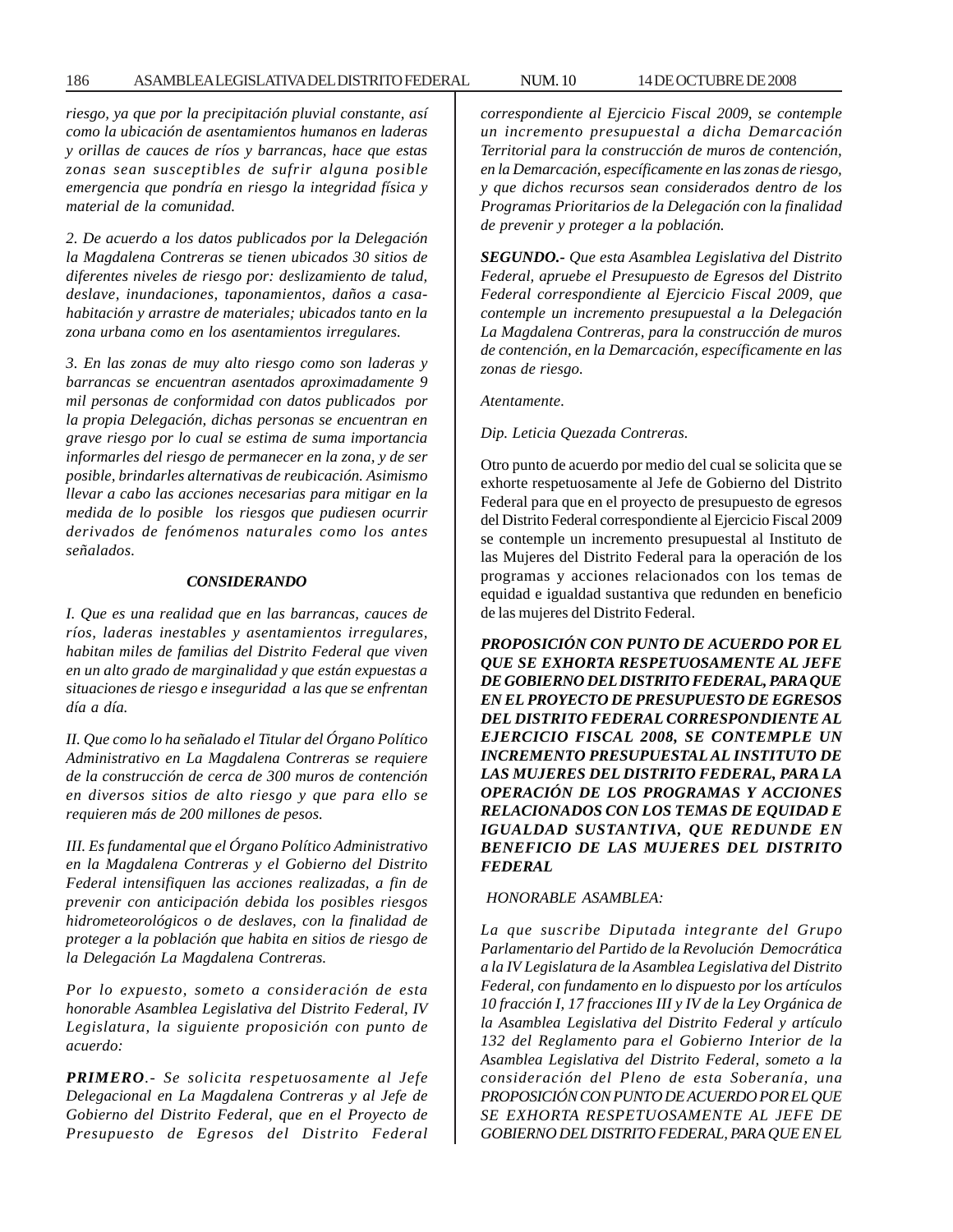*PROYECTO DE PRESUPUESTO DE EGRESOS DEL DISTRITO FEDERAL CORRESPONDIENTE AL EJERCICIO FISCAL 2008, SE CONTEMPLE UN INCREMENTO PRESUPUESTAL AL INSTITUTO DE LAS MUJERES DEL DISTRITO FEDERAL, PARA LA OPERACIÓN DE LOS PROGRAMAS Y ACCIONES RELACIONADOS CON LOS TEMAS DE EQUIDAD E IGUALDAD SUSTANTIVA, QUE REDUNDE EN BENEFICIO DE LAS MUJERES DEL DISTRITO FEDERAL, bajo los siguiente:*

## *ANTECEDENTES*

*I.- Que el 28 febrero de 2002 se crea mediante Decreto de Ley, el Instituto de las Mujeres del Distrito Federal, que es el organismo público descentralizado de la Administración Pública con personalidad jurídica, patrimonio propio, autonomía técnica y de gestión, ente que tiene sus antecedentes en el Programa para la Participación Equitativa de la Mujer (PROMUJER) de 1998, y posteriormente en el Instituto de la Mujer de 1999.*

*II.- Que el artículo 4 de la Ley del Instituto de las Mujeres del Distrito Federal establece que:*

*Artículo 4.- El objeto general del Instituto es promover, fomentar e instrumentar las condiciones que posibiliten la no discriminación, la igualdad de oportunidades, el ejercicio pleno de todos los derechos de las mujeres y su participación equitativa en los ámbitos, social, económico, político, cultural y familiar, así como, diseñar, coordinar, aplicar y evaluar el Programa General de Igualdad de Oportunidades y no Discriminación hacia las mujeres y los que de éste se deriven.*

*El Instituto de las Mujeres del Distrito Federal desde su creación ha fomentado un proceso de transversalización de la perspectiva de género en los diferentes ámbitos de gobierno, permeando diversas esferas de acción pública.*

*III.- Que en virtud de los ordenamientos vigentes se confieren mayores atribuciones al Instituto de las Mujeres del Distrito Federal mismos que hacen necesario una adecuación a su estructura orgánica y la aprobación del presupuesto que haga posible su operación.*

*IV.- Que actualmente las acciones directas que lleva a cabo el INMUJERES-DF son: asesorias en materias jurídica, psicológica y laboral, jornadas comunitarias, talleres, cursos y pláticas, sesiones de trabajo para la consolidación de grupos de mujeres promotoras del cambio, atención a grupos en alto grado de vulnerabilidad (trabajadoras sexuales, adultas mayores y jóvenes). Acciones que en el periodo de 2001 a 2006 beneficiaron a 1 millón 613 mil 865 personas atendidas; el INMUJERES-DF desde 2004, realiza como una actividad institucional, un Programa de Atención Integral*

*de Cáncer de Mama, dicha actividad ha estrechado la vinculación de el referido organismo descentralizado con diferentes instancias públicas que han sido beneficiadas con la detección oportuna del cáncer de mama (según datos aportados en el Informe de la Lic. Martha Lucía Mícher Camarena, Directora General del INMUJERES-DF, entregado a la ALDF, el 6 de febrero de 2007).*

#### *CONSIDERANDO*

*1.- Que las actividades que desarrolla el INMUJERES-DF, deben seguirse realizando en virtud del impacto socialmente positivo que crean. Así mismo, se debe fomentar que se expandan sus beneficios a todas y todos los habitantes Distrito Federal, haciendo énfasis en las actividades de capacitación y dirección en materia de políticas públicas con perspectiva de género.*

*2.- Que el presupuesto asignado para el presente año permitirá cumplir las metas establecidas del INMUJERES-DF, sin embargo los proyectos del Instituto plantean retos, tales como la reimpresión de textos que permitan difundir una cultura de la equidad entre los géneros. Así mismo, existe la necesidad para el Instituto de cumplir con ambiciosos proyectos, entre los que destacan: el Programa de Capacitación y Especialización en Género y Política Pública; la campaña Amor... es sin Violencia, dirigido fundamentalmente a la población más joven para crear un ambiente sano en las relaciones de pareja, el Programa Viajemos Seguras en el Sistema de Transporte Público, la Feria del Día Internacional de Acción por la Salud de las Mujeres, el Foro de Consulta Ciudadana ''La Ciudad que queremos las Mujeres'', entre otros.*

*3.- En virtud de lo expresado en párrafos anteriores, es impostergable otorgar al INMUJERES-DF, las herramientas materiales y los recursos humanos, que le permitan cumplir cabalmente con sus atribuciones conferidas por Ley y operar los programas y acciones afirmativas de los que es responsable dicho órgano desconcentrado.*

*Por lo expuesto, someto a consideración de esta honorable Asamblea Legislativa del Distrito Federal, IV Legislatura, la siguiente proposición con punto de acuerdo:*

*PRIMERO.- Se exhorta respetuosamente al Jefe de Gobierno del Distrito Federal y a la Secretaría de Finanzas del Distrito Federal, para que en el proyecto de Presupuesto de Egresos del Distrito Federal correspondiente al Ejercicio Fiscal 2009, se contemple un incremento presupuestal al Instituto de las Mujeres del Distrito Federal, para la operación de los programas y acciones relacionados con los temas de equidad e igualdad sustantiva, que redunde en beneficio de las mujeres del Distrito Federal.*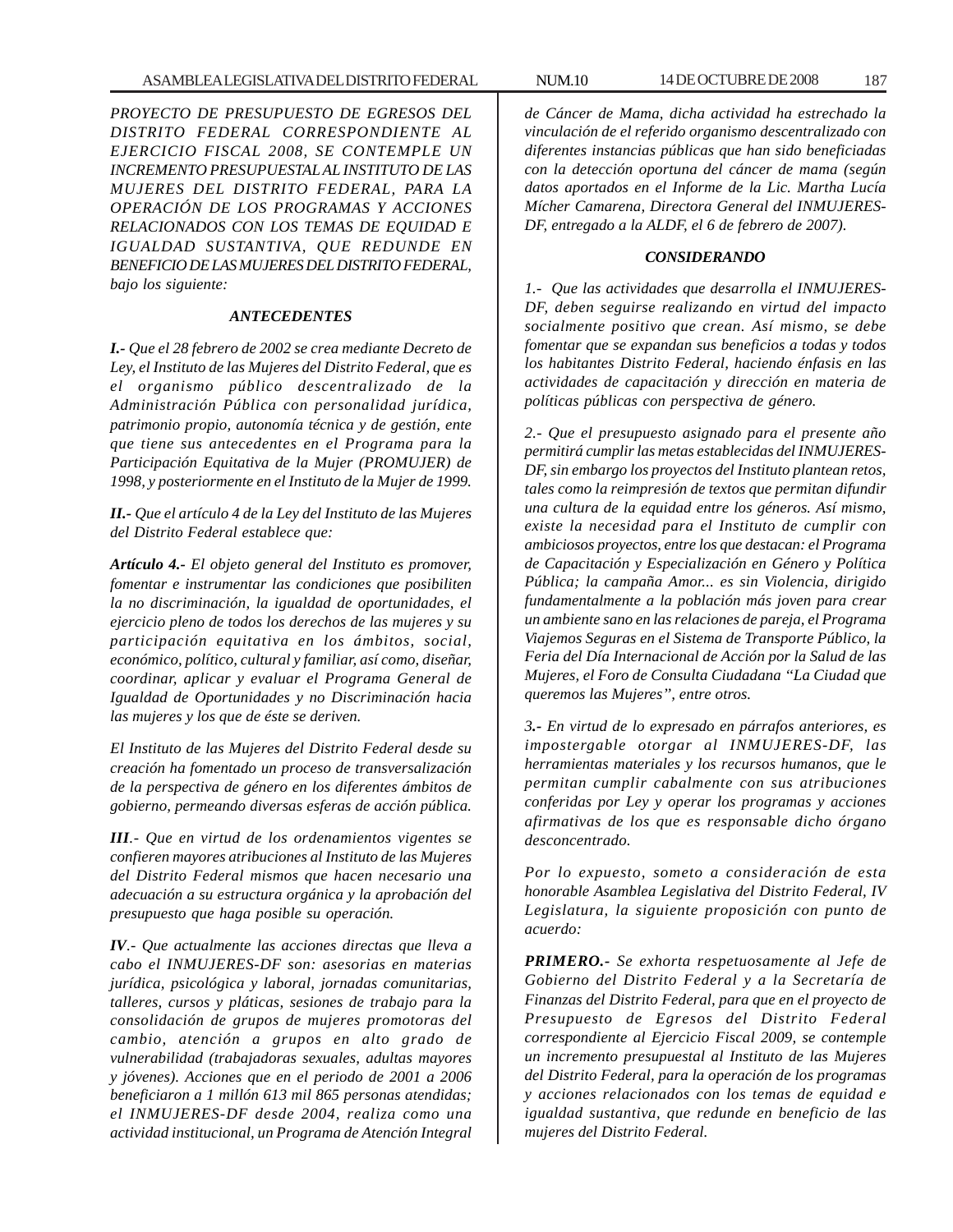*SEGUNDO.- Que ésta H. Asamblea Legislativa, por equidad y justicia social, apruebe el Presupuesto de Egresos del Distrito Federal correspondiente al Ejercicio Fiscal 2009, que contemple un incremento presupuestal al Instituto de las Mujeres del Distrito Federal, que redunde en beneficio de las mujeres y los hombres del Distrito Federal.*

*Atentamente.*

*Dip. Leticia Quezada Contreras.*

Otro punto de acuerdo por el que se exhorta respetuosamente al Jefe de Gobierno del Distrito Federal para que en el proyecto de presupuesto de egresos del Distrito Federal correspondiente al año 2009 se contemple un incremento presupuestal al Instituto de las Mujeres del Distrito Federal para la operación de los programas y acciones relacionados con los temas de equidad e igualdad sustantiva y acceso a las mujeres a una vida libre de violencia que redunde en beneficio de las mujeres del Distrito Federal.

*PROPOSICIÓN CON PUNTO DE ACUERDO POR EL QUE SE EXHORTA RESPETUOSAMENTE AL JEFE DE GOBIERNO DEL DISTRITO FEDERAL, PARA QUE EN EL PROYECTO DE PRESUPUESTO DE EGRESOS DEL DISTRITO FEDERAL CORRESPONDIENTE AL EJERCICIO FISCAL 2009, SE CONTEMPLE UN INCREMENTO PRESUPUESTAL AL INSTITUTO DE LAS MUJERES DEL DISTRITO FEDERAL, PARA LA OPERACIÓN DE LOS PROGRAMAS Y ACCIONES RELACIONADOS CON LOS TEMAS DE EQUIDAD E IGUALDAD SUSTANTIVA Y ACCESO DE LAS MUJERES A UNA VIDA LIBRE DE VIOLENCIA, EN BENEFICIO DE LAS MUJERES DEL DISTRITO FEDERAL.*

#### *HONORABLE ASAMBLEA:*

*La que suscribe Diputada integrante del Grupo Parlamentario del Partido de la Revolución Democrática a la IV Legislatura de la Asamblea Legislativa del Distrito Federal, con fundamento en lo dispuesto por los artículos 10 fracción I, 17 fracción VI de la Ley Orgánica de la Asamblea Legislativa del Distrito Federal y artículo 132 del Reglamento para el Gobierno Interior de la Asamblea Legislativa del Distrito Federal, someto a la consideración del Pleno de esta Soberanía, una PROPOSICIÓN CON PUNTO DE ACUERDO POR EL QUE SE EXHORTA RESPETUOSAMENTE AL JEFE DE GOBIERNO DEL DISTRITO FEDERAL, PARA QUE EN EL PROYECTO DE PRESUPUESTO DE EGRESOS DEL DISTRITO FEDERAL CORRESPONDIENTE AL EJERCICIO FISCAL 2009, SE CONTEMPLE UN INCREMENTO PRESUPUESTAL AL INSTITUTO DE LAS MUJERES DEL DISTRITO FEDERAL, PARA LA OPERACIÓN DE LOS PROGRAMAS Y ACCIONES RELACIONADOS CON LOS TEMAS DE EQUIDAD E IGUALDAD SUSTANTIVA Y ACCESO DE LAS* *MUJERES A UNA VIDA LIBRE DE VIOLENCIA, EN BENEFICIO DE LAS MUJERES DEL DISTRITO FEDERAL, bajo los siguiente:*

#### *ANTECEDENTES*

*I.- Que el 28 febrero de 2002 se crea mediante Decreto de Ley, el Instituto de las Mujeres del Distrito Federal, que es el organismo público descentralizado de la Administración Pública con personalidad jurídica, patrimonio propio, autonomía técnica y de gestión, ente que tiene sus antecedentes en el Programa para la Participación Equitativa de la Mujer (PROMUJER) de 1998, y posteriormente en el Instituto de la Mujer de 1999.*

*II.- Que el artículo 4 de la Ley del Instituto de las Mujeres del Distrito Federal establece que:*

*Artículo 4.- El objeto general del Instituto es promover, fomentar e instrumentar las condiciones que posibiliten la no discriminación, la igualdad de oportunidades, el ejercicio pleno de todos los derechos de las mujeres y su participación equitativa en los ámbitos, social, económico, político, cultural y familiar, así como, diseñar, coordinar, aplicar y evaluar el Programa General de Igualdad de Oportunidades y no Discriminación hacia las mujeres y los que de éste se deriven.*

*El Instituto de las Mujeres del Distrito Federal desde su creación ha fomentado un proceso de transversalización de la perspectiva de género en los diferentes ámbitos de gobierno, permeando diversas esferas de acción pública.*

*III.- Que en virtud de los ordenamientos vigentes se confieren mayores atribuciones al Instituto de las Mujeres del Distrito Federal mismos que hacen necesario una adecuación a su estructura orgánica y la aprobación del presupuesto que haga posible su operación.*

*IV.- Que actualmente las acciones directas que lleva a cabo el INMUJERES-DF son: asesorías en materias jurídica, psicológica y laboral, jornadas comunitarias, talleres, cursos y pláticas, sesiones de trabajo para la consolidación de grupos de mujeres promotoras del cambio, atención a grupos en alto grado de vulnerabilidad (trabajadoras sexuales, adultas mayores y jóvenes). Acciones que en el periodo de 2001 a 2006 beneficiaron a 1 millón 613 mil 865 personas atendidas; el INMUJERES-DF desde 2004, realiza como una actividad institucional, un Programa de Atención Integral de Cáncer de Mama, dicha actividad ha estrechado la vinculación de el referido organismo descentralizado con diferentes instancias públicas que han sido beneficiadas con la detección oportuna del cáncer de mama (según datos aportados en el Informe de la Lic. Martha Lucía Micher Camarena, Directora General del INMUJERES-DF, entregado a la ALDF, el 6 de febrero de 2007).*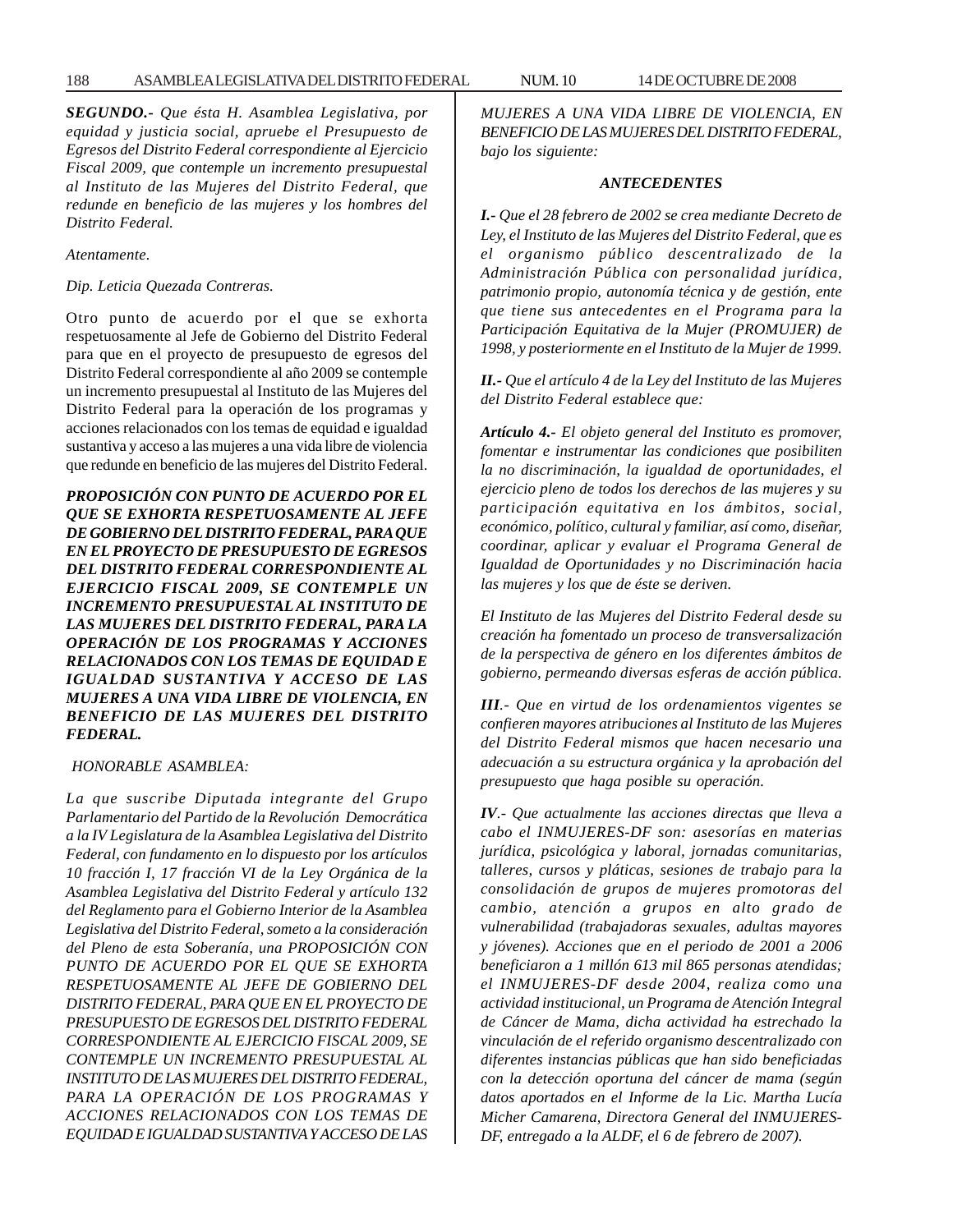### *CONSIDERANDO*

*1.- Que las actividades que desarrolla el INMUJERES-DF, deben seguirse realizando en virtud del impacto socialmente positivo que crean. Así mismo, se debe fomentar que se expandan sus beneficios a todas y todos los habitantes Distrito Federal, haciendo énfasis en las actividades de capacitación y dirección en materia de políticas públicas con perspectiva de género.*

*2.- La Ley de Acceso de las Mujeres a una Vida Libre de Violencia, a partir de la fecha que entró en vigor, le confiere al INMUJERES, entre otras, las siguientes atribuciones, en materia de prevención:*

#### *Artículo 16. El INMUJERESDF, deberá:*

- *I. Diseñar lineamientos, mecanismos, instrumentos e indicadores para el seguimiento y vigilancia de los objetivos de la presente Ley; así como para la capacitación y especialización de las y los servidores públicos del gobierno del Distrito Federal en perspectiva de género y derechos humanos de las mujeres;*
- *II. Coordinar y operar la Red de Información de Violencia contra las Mujeres;*
- *III. Realizar diagnósticos, investigaciones, estudios e informes sobre el cumplimiento de los objetivos de esta Ley;*
- *IV. Brindar a las víctimas de violencia servicios de educación y capacitación para el fortalecimiento de sus habilidades, desarrollo personal y empoderamiento;*
- *V. Promover una imagen de las mujeres libre de prejuicios y estereotipos, así como la eliminación del lenguaje sexista y/o misógino.*
- *VI. Celebrar convenios de cooperación, coordinación y concertación con empresas, organizaciones patronales y sindicatos, para promover los derechos de las mujeres en los ámbitos público y privado; y*
- *VII. Las demás que señalen la disposiciones legales.*

*Esto, significa volver transversal toda la política pública y capacitar a las y los trabajadores del gobierno del Distrito Federal para que apliquen en el ámbito de sus respectivas competencias la Ley. Este es un primer paso, que sin duda redundará en las acciones de gobierno posteriores en la materia.*

*3.- La Ley de Acceso de las Mujeres a una Vida Libre de Violencia, le otorga al INMUJERES atribuciones en diferentes etapas del ciclo de la violencia para hacer*

*efectivo este derecho de las mujeres. Los programas que actualmente lleva a cabo, tratan de incidir en niñas, adolescentes y mujeres en edad adulta, en las diferentes actividades que ellas realizan, es decir, en mujeres estudiantes, amas de casa, mujeres migrantes, trabajadoras del hogar, profesionistas, empleadas, y un largo etc. El INMUJERES, determina directrices de política pública a corto, mediano y largo plazo, para que las mujeres de esta Ciudad accedamos a herramientas institucionales que erradiquen la violencia de género. Las acciones específicas que este Instituto lleva a cabo permitirán diagnosticar, atender y sancionar adecuadamente la violencia contra las mujeres, estas directrices también inciden en los llamados presupuestos con perspectiva de género. Por ello, este Instituto debe contar con el presupuesto necesario para cumplir en forma adecuada con sus atribuciones en materia de violencia contra las mujeres.*

*Por lo expuesto, someto a consideración de esta honorable Asamblea Legislativa del Distrito Federal, IV Legislatura, la siguiente proposición con punto de acuerdo:*

*PRIMERO.- Se exhorta respetuosamente al Jefe de Gobierno del Distrito Federal y a la Secretaría de Finanzas del Distrito Federal, para que en el proyecto de Presupuesto de Egresos del Distrito Federal correspondiente al Ejercicio Fiscal 2009, se contemple un incremento presupuestal al Instituto de las Mujeres del Distrito Federal, para la operación de los programas y acciones relacionados con la aplicación de la Ley de Acceso de las Mujeres a una Vida Libre de Violencia, en beneficio de las mujeres del Distrito Federal.*

*SEGUNDO.- Que ésta H. Asamblea Legislativa, por equidad y justicia social, apruebe el Presupuesto de Egresos del Distrito Federal correspondiente al Ejercicio Fiscal 2009, que contemple un incremento presupuestal al Instituto de las Mujeres del Distrito Federal.*

#### *Atentamente.*

*Dip. Leticia Quezada Contreras.*

Por último, otro punto de acuerdo por el que se exhorta respetuosamente al Jefe de Gobierno del Distrito Federal, a la y los jefes delegacionales para que en el proyecto de Presupuesto de Egresos del Distrito Federal correspondiente al ejercicio fiscal 2009 se contemplen recursos suficientes para la instalación y operación de la casa de emergencia y los centros de refugio que deberán operar en las 16 demarcaciones territoriales a efecto dar cumplimiento a lo establecido en la Ley de Acceso de las Mujeres a una Vida Libre de Violencia del Distrito Federal.

# *PROPOSICIÓN CON PUNTO DE ACUERDO POR EL QUE SE EXHORTA RESPETUOSAMENTE AL JEFE*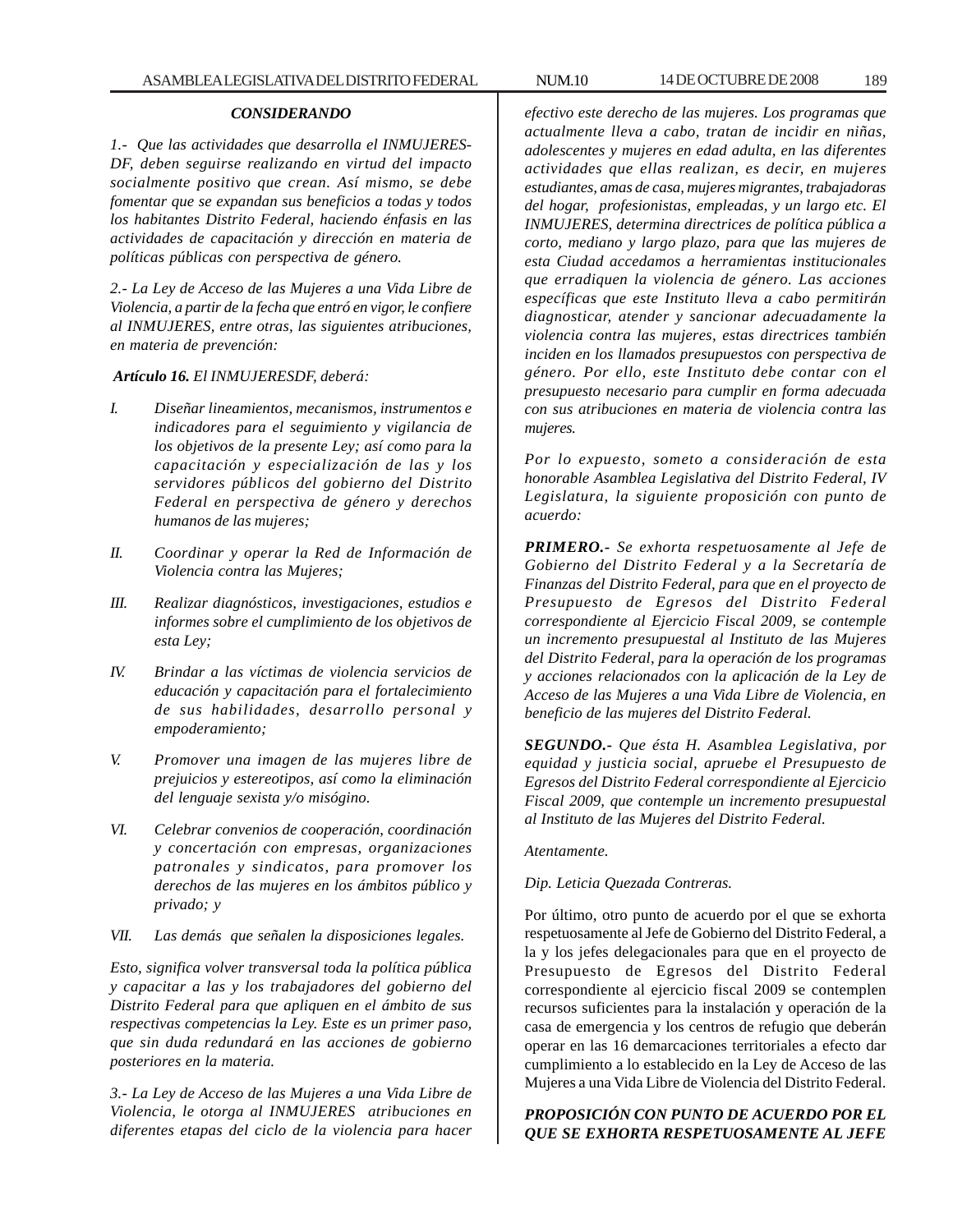*DE GOBIERNO DEL DISTRITO FEDERAL, PARA QUE EN EL PROYECTO DE PRESUPUESTO DE EGRESOS DEL DISTRITO FEDERAL CORRESPONDIENTE AL EJERCICIO FISCAL 2009, SE DESTINEN RECURSOS SUFICIENTES PARA LA CREACIÓN Y OPERACIÓN DE LAS CASAS DE EMERGENCIA Y LOS CENTROS DE REFUGIO QUE DEBERÁN OPERAR EN LAS 16 DEMARCACIONES TERRITORIALES DEL DISTRITO FEDERAL EN CUMPLIMIENTO CON LA LEY DE ACCESO DE LAS MUJERES A UNA VIDA LIBRE DE VIOLENCIA DEL DISTRITO FEDERAL.*

#### *HONORABLE ASAMBLEA:*

*La que suscribe Diputada integrante del grupo Parlamentario del Partido de la revolución Democrática a la IV Legislatura de la Asamblea Legislativa del Distrito Federal, con fundamento en lo dispuesto por los artículos 10 fracción I, 17 fracción VI de la Ley Orgánica de la Asamblea Legislativa del Distrito Federal y 132 del Reglamento para el Gobierno Interior de la Asamblea Legislativa del Distrito Federal, someto a consideración de esta honorable Asamblea la presente proposición con punto de acuerdo por el que se exhorta respetuosamente al Jefe de Gobierno del Distrito Federal, para que en el proyecto de Presupuesto de Egresos del Distrito Federal correspondiente al Ejercicio Fiscal 2009, se destinen recursos suficientes para la creación y operación de las casas de emergencia y los centros de refugio que deberán operar en las 16 Demarcaciones Territoriales del Distrito Federal en cumplimiento con la Ley de Acceso de las Mujeres a una Vida Libre de Violencia del Distrito Federal, lo anterior al tenor de los siguientes:*

### *ANTECEDENTES*

*I.- El 29 de enero de 2008, fue publicado en la Gaceta Oficial del Distrito Federal, el Decreto por el que se Expide la Ley de Acceso de las Mujeres a una Vida Libre de Violencia del Distrito Federal.*

*II.- La Ley de Acceso de las Mujeres a una Vida Libre de Violencia del Distrito Federal, establece un sistema interrelacionado de acciones mediante los ejes de: prevención y acceso a la justicia. Para lo cual es necesario contar con casas de emergencia y refugios que brinden un ambiente digno que otorgue seguridad a las mujeres victimas de violencia, garantizándoles que tendrán una ambiente en el que desarrollen sus potencialidades.*

*III.- Las Casas de Emergencia son estancias especialmente acondicionadas para recibir a las mujeres víctimas de violencia y a las víctimas indirectas, las cuales deben operar las 24 horas del día, los 365 días del año, a dichas casas de emergencia podrá ingresar cualquier mujer, sin importar su condición; así como sus hijas e hijos de*

*cualquier edad, o cualquier persona que dependa de ella. El período de estancia no será mayor de tres días, previa canalización a un albergue, de ser necesario.*

*IV.- Los centros de refugio son lugares temporales de seguridad para la víctima y víctimas indirectas que funcionarán 24 horas del día, los 365 días del año.*

*La permanencia en los Centros de refugio se dará en tanto subsista la inestabilidad física y/o psicológica, o bien subsista el riesgo para la víctima directa y las víctimas indirectas.*

*V.- Las Casas de Emergencia y los Centros de Refugio deben brindar los siguientes servicios:*

- *Atención psicológica, médica, jurídica y social;*
- *Acceso a servicios de atención especializada para contención de personas en estado de crisis o enlaces permanentes para canalización a dependencias especializadas de servicios médicos y de psicología que pueden ser otorgados por instituciones públicas o privadas;*
- *Capacitación para que las mujeres desarrollen habilidades para el empleo, a fin de que logren estar en condiciones de participar plenamente en la vida pública, social y privada; y*
- *Bolsa de trabajo, con la finalidad de que puedan tener una actividad laboral remunerada en caso de que lo soliciten.*

*VI.- Para su óptima operación y estar en condiciones de garantizar la atención con calidad y calidez, las Casas de Emergencias y los Centros de Refugio deberán tener:*

- *Instalaciones higiénicas;*
- *Áreas suficientes, iluminadas y ventiladas;*
- *Áreas especiales para la atención de las niñas, los niños y las personas mayores que acompañen a las víctimas.*
- *Agua potable, luz eléctrica, lavabos y regaderas suficientes, red de agua caliente para baños;*
- *Dormitorios con camas individuales o espacios para una familia integrada por una mujer y sus dependientes;*
- *Seguridad en el acceso a las instalaciones; y*
- *Personal capacitado que aplique las Normas Oficiales Mexicanas relativas y vigentes a este tipo de centros de atención.*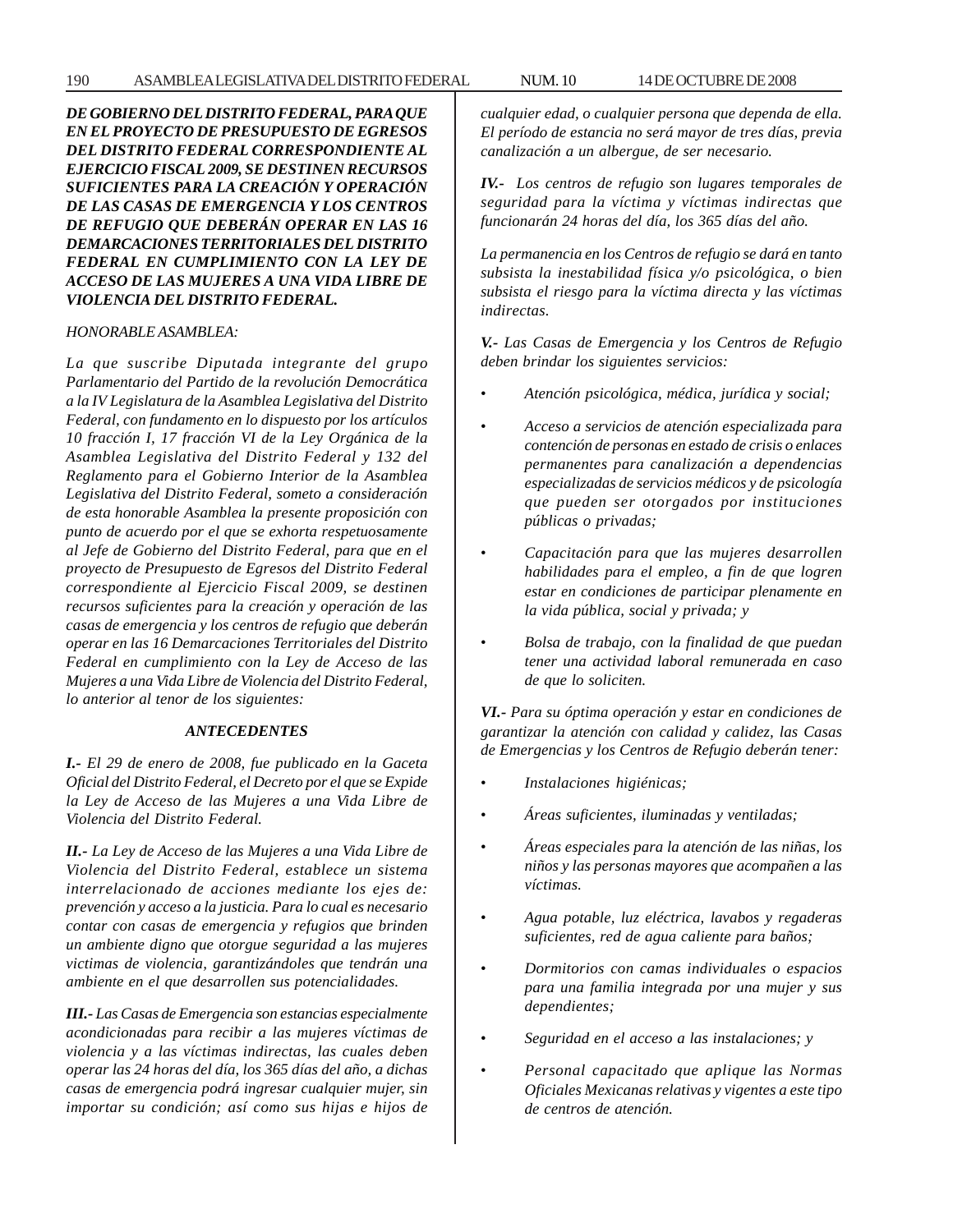#### *CONSIDERANDOS*

*I. Que el presupuesto es el instrumento de política económica más importante y como tal, es una herramienta poderosa para transformar la realidad, combatir la pobreza, la desigualdad y erradicar la exclusión, por lo cual es fundamental que en el mismo se incorpore una partida presupuestal destinada con la finalidad de construir y operar las Casas de Emergencia y los Centros de Refugio para las mujeres victimas de violencia y las victimas de violencia indirecta.*

*II. Que la atención a las mujeres victimas de violencia y a las victimas de violencia indirecta, debe contemplar medidas que el Gobierno del Distrito Federal, realizará al momento de brindar los servicios médicos, psicológicos, jurídicos y sociales dirigidos a lograr el desarrollo integral de las mujeres y sus potencialidades, bajo la perspectiva de género y el principio de transversalidad. Es por lo cual necesario el establecimiento de las Casas de Emergencia y los Centros de Refugio, con la finalidad de que las mujeres al ser atendidas en ellos logren desarrollar integral y con ello estar en condiciones para participar plenamente en la vida pública, social y económica del Distrito Federal.*

*III. Recordando que en la medida en que la sociedad avance en la erradicación de la violencia que viven las mujeres, estaremos contribuyendo a eliminar la inequidad, desigualdad y discriminación que aun vivimos los cual es un obstáculo en el ejercicio pleno de nuestros derechos.*

*Por lo expuesto, someto a consideración de esta honorable Asamblea Legislativa del Distrito Federal, IV Legislatura, la siguiente proposición con punto de acuerdo:*

*ÚNICO. Se exhorta respetuosamente al Jefe de Gobierno del Distrito Federal, para que en el proyecto de Presupuesto de Egresos del Distrito Federal correspondiente al Ejercicio Fiscal 2009, se destinen recursos suficientes para la creación y operación de las casas de emergencia y los centros de refugio que deberán operar en las 16 Demarcaciones Territoriales del Distrito Federal en cumplimiento con la Ley de Acceso de las Mujeres a una Vida Libre de Violencia del Distrito Federal.*

### *Atentamente.*

### *Dip. Leticia Quezada Contreras.*

Consecuentemente, con fundamento en lo dispuesto por los artículos 36 fracción VI y VII de la Ley Orgánica de la Asamblea Legislativa del Distrito Federal, 28, 29 y 132 del Reglamento para el Gobierno Interior se turnan para su análisis y dictamen a las Comisiones Unidas de Presupuesto y Cuenta Pública y de Hacienda.

Asimismo, se ha solicitado que se inserte en el Diario de los Debates textualmente.

A continuación para presentar una proposición con punto de acuerdo por el cual se exhorta a los gobiernos locales y municipales de la República Mexicana, al Gobierno del Distrito Federal y a las delegaciones capitalinas, a esta Asamblea Legislativa a hacer aportaciones solidarias con especie para subsanar los devastadores daños propiciados por una secuencia de huracanes que repercutieron en las islas de Cuba y Haití, que se han visto azotados por los huracanes Gustav, Hanna y Ike en tan sólo nueve días, para ello se concede el uso de la tribuna al diputado Tomás Pliego Calvo, del grupo parlamentario del Partido de la Revolución Democrática. Diputado Tomás Pliego Calvo tiene el uso de la Tribuna hasta por 5 minutos. Adelante diputado.

**EL C. DIPUTADO TOMÁS PLIEGO CALVO.-** Gracias, diputado Presidente, diputadas y diputados.

*PROPOSICIÓN CON PUNTO DE ACUERDO POR EL CUAL SE EXHORTA A LOS GOBIERNOS LOCALES Y MUNICIPALES DE LA REPÚBLICA MEXICANA, AL GOBIERNO DEL DISTRITO FEDERAL Y A LAS DELEGACIONES CAPITALINAS YA ESTA MISMA ESTA ASAMBLEA LEGISLATIVA A HACER APORTACIONES SOLIDARIAS CON ESPECIE PARA SUBSANAR LOS DEVASTADORES DAÑOS PROPICIADOS POR UNA SECUENCIA DE HURACANES QUE REPERCUTIERON EN LAS ISLAS DE CUBA Y HAITÍ QUE SE HAN VISTO AZOTADOS POR LOS HURACANES GUSTAV, HANNA E IKE, EN TAN SOLO NUEVE DÍAS.*

# *ASAMBLEA LEGISLATIVA DEL DISTRITO FEDERAL IV LEGISLATURA*

# *PRESENTE*

*El que suscribe, Tomás Pliego Calvo, en mi calidad de diputado local a la IV Legislatura de la Asamblea Legislativa del Distrito Federal, integrante del grupo parlamentario del Partido de la Revolución Democrática, con fundamento en lo dispuesto por los artículos 17 fracción VI de la Ley Orgánica de la Asamblea Legislativa Distrito Federal, 93 y 133 del Reglamento para el Gobierno Interior de la Asamblea Legislativa del Distrito Federal, someto a la consideración del pleno de esta Soberanía la proposición con punto de acuerdo de urgente y obvia resolución, por el cual se exhorta a los gobiernos locales y municipales de la República Mexicana, al Gobierno del Distrito Federal y a las delegaciones capitalinas ya esta misma esta Asamblea Legislativa a hacer aportaciones solidarias con especie para subsanar los devastadores daños propiciados por una secuencia de huracanes que repercutieron en las islas*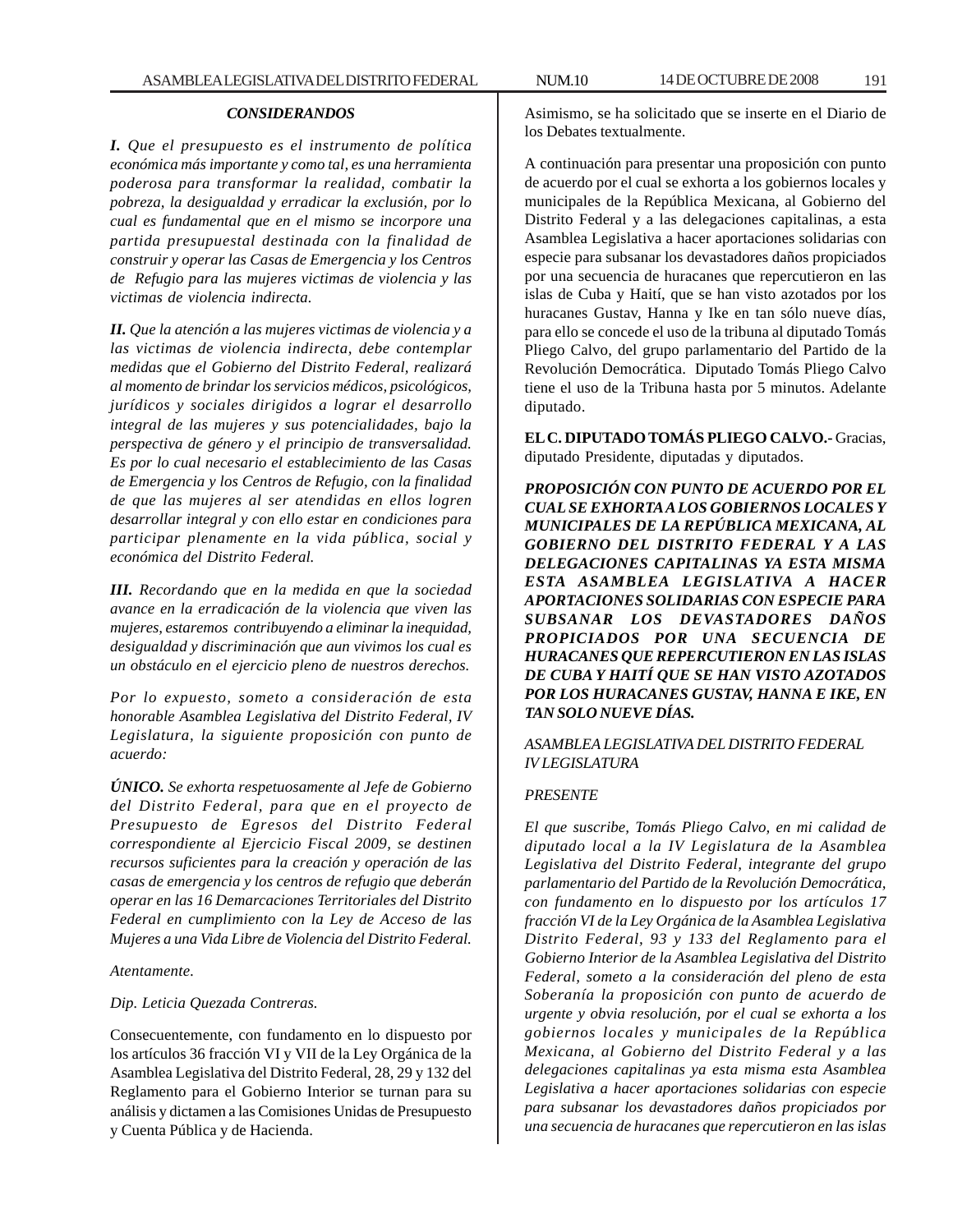*de Cuba y Haití que se han visto azotados por los huracanes Gustav, Hanna e Ike, en tan solo nueve días.*

### *CONSIDERANDOS*

*1.- Una secuencia de tres huracanes, Gustav, Hanna e Ike, tanto en Haití como en Cuba han causado daños letales a la producción de alimentos, a centenares de miles de viviendas y a las economías de sendos países. Los daños, tan sólo en Cuba se estiman en 10 mil millones de dólares. La magnitud del desastre es tan grande, que ha hecho a las autoridades cubanas afirmar que las reservas de recursos disponibles en el país no son suficientes para satisfacer las necesidades de los damnificados.*

*El huracán Gustav, considerado como el más devastador en afectar Cuba en los últimos 50 años, cruzó la isla en la noche del 30 al 31 de agosto 2008. El arribo de lke a tierra cubana se produjo tan sólo una semana después de que el violento huracán GUSTAV causara enormes destrozos en la región más occidental de Cuba. Con ''Ike'', a los vientos de huracán y a las lluvias torrenciales se sumaron violentas penetraciones del mar en la región más oriental de Cuba. Las olas de hasta seis metros de altura ocasionaron cuantiosos daños, ya que penetraron más de un kilómetro tierra adentro en la villa de Baracoa, ocasionando enormes destrozos en el casco urbano.*

*2.- En Haití la temporada ciclónica había dejado ya más de 200 muertos y 600.000 damnificados, antes del paso del huracán ''Ike''. Las inundaciones provocadas por ''Hanna'' dejaron al menos 136 muertos, la mayoría de ellos en Gonaives, 150 kilómetros al norte de Puerto Príncipe, donde cerca del 80 por ciento de la ciudad resultó afectada. En la provincia del Artibonito, donde se ubica Gonaives, se estimó que cerca de 200.000 de los 300.000 habitantes, muchos de los cuales han sido trasladados a refugios, carecen de agua para beber y de comida. Soldados de la Misión de Naciones Unidas para la Estabilización de Haití (MINUSTAH) y grupos de socorro continúan las labores de rescate y ayuda a damnificados en Gonaives, cuando apenas comienza a llegar la ayuda internacional. Además de las 136 víctimas mortales registradas tras el paso de ''Hanna'', la directora de Protección Civil detalló que 3.118 familias fueron afectadas y 9.156 personas perdieron sus viviendas. Joel Boutroue, coordinador de la ayuda humanitaria del PNUD en Haiti, consideró que la temporada ciclónica dejó entre 200.000 y 250.000 damnificados en Gonaives y más de 600.000 en todo el país.*

*3.- Esta Asamblea Legislativa del Distrito Federal, en sus cuatro legislaturas ha sido ejemplo de solidaridad irrestricta y ha apoyado con ayuda en diversas ocasiones aentidades y países que han sido afectados por desastres naturales, sobre todo aquellos en los que sus economías no les permite subsanar adecuadamente eventos impredecibles y daños masivos a su población.*

*Por lo anteriormente expuesto se propone el siguiente punto de acuerdo de urgente y obvia resolución.*

*UNO.- La Asamblea Legislativa del Distrito Federal exhorta a los gobiernos locales y municipales de la República Mexicana, al Gobierno del Distrito Federal y a las delegaciones capitalinas y a esta misma esta Asamblea Legislativa a hacer aportaciones solidarias con especie para subsanar los devastadores daños propiciados por una secuencia de huracanes que repercutieron en las islas de Cuba y Haití que se han visto azotados por los huracanes Gustav, Hanna e Ike.*

*DOS.- Publíquese en Diarios de circulación nacional.*

*Atentamente.*

*Dip. Tomás Pliego Calvo.*

Es todo, diputado Presidente.

**EL C. PRESIDENTE.-** Gracias, diputado Tomás Pliego. En términos de lo dispuesto por el artículo 133 del Reglamento para el Gobierno Interior de la Asamblea Legislativa, consulte la Secretaría en votación económica si la propuesta presentada por el diputado Tomás Pliego Calvo, se considera de urgente y obvia resolución.

**EL C. SECRETARIO.-** Por instrucciones de la Presidencia y en votación económica, se consulta a la Asamblea si la propuesta de referencia se considera de urgente y obvia resolución.

Los que estén por la afirmativa, sírvanse manifestarlo poniéndose de pie.

Los que estén por la negativa, sírvanse manifestarlo poniéndose de pie.

Se considera de urgente y obvia resolución, diputado Presidente.

**EL C. PRESIDENTE**.- Gracias, diputado Secretario. En consecuencia está a discusión la propuesta. ¿Existen oradores en contra?

La diputada Elvira Murillo.

¿Existen oradores en pro?

El diputado Ramón Jiménez en pro.

Tiene el uso de la palabra, diputada Murillo, hasta por 10 minutos para hablar en contra de la propuesta presentada.

**LA C. DIPUTADA ELVIRA MURILLO MENDOZA.-** Gracias. Con su venia, diputado Presidente.

En realidad no me vengo a poner en contra del punto de acuerdo, sino que por cuestiones de procedimiento tenía que hacerlo de esta manera.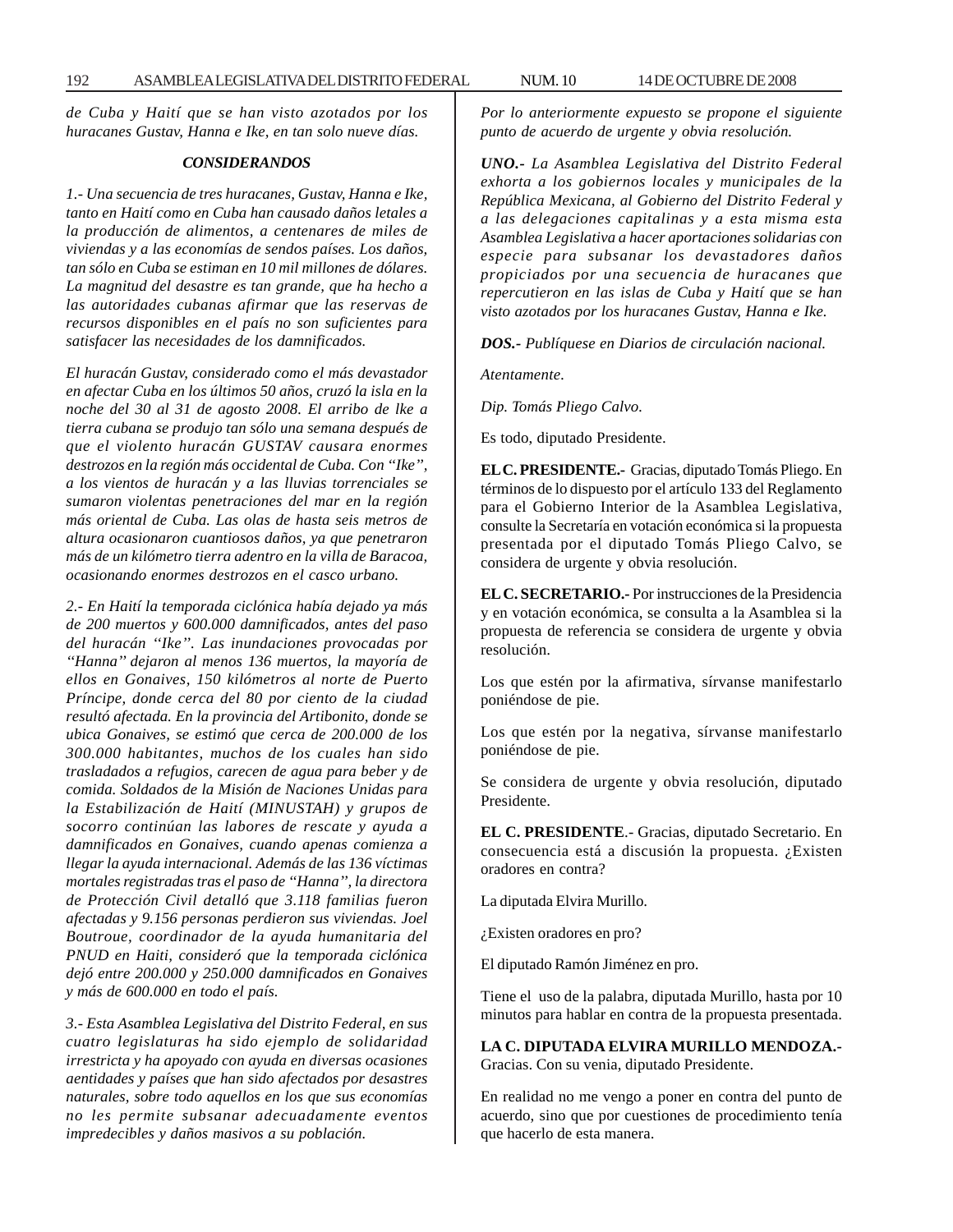Yo creo que en general estamos totalmente de acuerdo en la ayuda que se tenga que dar a nuestros hermanos en el extranjero, pero yo creo que el buen juez por su casa empieza.

Tenemos los desastres que estamos viviendo en la República Mexicana y básicamente tenemos los graves problemas de inundaciones en Tamaulipas, en Veracruz, en Chiapas y Tabasco.

Entonces, creo que es importante que se inscriba para que también se dé ayuda humanitaria a estos Estados de la República.

Es cuanto, diputado Presidente.

**EL C. PRESIDENTE.-** Gracias, diputada Murillo. A continuación, tiene el uso de la palabra el diputado Ramón Jiménez hasta por 10 minutos para hablar a favor de la propuesta presentada.

**EL C. DIPUTADO RAMÓN JIMÉNEZ LÓPEZ.-** Gracias, diputado Presidente.

Efectivamente, yo creo que la preocupación que manifiesta la diputada que me antecedió en el uso de la palabra, es una preocupación correcta, la compartimos también nosotros.

Quiero solamente fundamentar algunos elementos por los cuales el compañero diputado Tomás Pliego hace esta proposición con punto de Acuerdo.

Miren ustedes, hay que recordar por ejemplo que Haití es la primera Nación latinoamericana y de El Caribe que obtiene su independencia en el año de 1804, esto indudablemente que causó una gran conmoción en todo el planeta ya que, derivado de los postulados de la Revolución Francesa y posteriormente de la Revolución Norteamericana, los aires de independencia en América Latina y el Caribe empiezan a correr, pero precisamente es Haití el primer país que se constituye como República en el Caribe, pero además tiene la peculiaridad de que era la colonia más rica del Caribe y que esta primera República es una República negra, o sea son negros los que toman el poder en Haití.

Por otro lado, recordamos que uno de los grandes independistas de América, particularmente de América del Sur, Simón Bolívar, cuando los esfuerzos por lograr la independencia en varios países del Cono Sur, digamos que fracasaron temporalmente, el gran libertador Simón Bolívar se trasladó a Haití y de esta primera República libre de América, Simón Bolívar recibió una amplia ayuda solidaria, que incluso correspondió en aquel tiempo del año de 1815 a la obtención de pertrechos militares para más de 6 mil soldados latinoamericanos, los cuales reemprendieron la independencia de América Latina, es decir, el pueblo de Haití dio solidaridad a varios países hoy constituidos en América Latina.

Ahora entonces lo que pedimos, sin entrar en contradicción con la preocupación de la diputada que me antecedió, ese igualmente que México como país de la comunidad latinoamericana proporcione solidaridad a Haití que es el país más pobre del planeta, por lo menos datos certificados lo hacen así ver para América Latina, es el país más pobre.

Por otro lado, Cuba es un país que, aunque entiendo yo podría haber controversia aquí en esta Asamblea Legislativa por el sistema económico, político y social que mantiene en el momento actual, conscientes estamos de que no es ese ahorita el argumento central ni mucho menos el que ha esgrimido nuestra compañera que nos antecedió, pero también debemos entender que Cuba como país hermano latinoamericano, los daños que causaron estos ciclones han sido de tal magnitud que áreas enteras se han quedado sin el servicio de energía eléctrica que es vital no solamente para la conservación de alimentos, por ejemplo, sino también para la atención hospitalaria, y son varias decenas de miles de damnificados tanto en Cuba como en Haití.

Por esa razón, entre otras, para no alargarnos, es que solicitamos de nuestros compañeros diputados de las distintas fracciones parlamentarias que apoyen con su voto favorable este punto de acuerdo que plantea el diputado Tomás Pliego y, en su caso, si lo estiman los compañeros del Partido Acción Nacional, se puede anexar lo que ha mencionado la diputada que nos antecedió en el uso de la palabra, o bien tratarlo en otro punto de acuerdo por separado que pudiéramos implementar conjuntamente.

Entonces yo le pediría al señor Presidente si nos permite preguntar al respecto.

**EL C. DIPUTADO TOMÁS PLIEGO CALVO.- (Desde su curul)** Diputado Presidente.

**EL C. PRESIDENTE.-** Si, diputado Tomás Pliego, ¿con qué objeto?

**EL C. DIPUTADO TOMÁS PLIEGO CALVO.- (Desde su curul)** Quiero hacer el uso de la Tribuna por alusiones, por favor.

**EL C. PRESIDENTE.-** Una vez que concluya el orador.

**EL C. DIPUTADO RAMÓN JIMÉNEZ LÓPEZ.-** Entonces concluyo, compañeros.

Repito, creo que hay esa propuesta que podemos hacer, ya sea un anexo en el punto de acuerdo que está planteando el compañero diputado Tomás Pliego, en torno a lo que planteó la diputada que me antecedió en el uso de la palabra, y dejaría hasta ahí mi intervención.

Agradezco su atención a todos.

**EL C. PRESIDENTE.-** Gracias, diputado Ramón Jiménez. Ha solicitado el uso el uso de la palabra por alusiones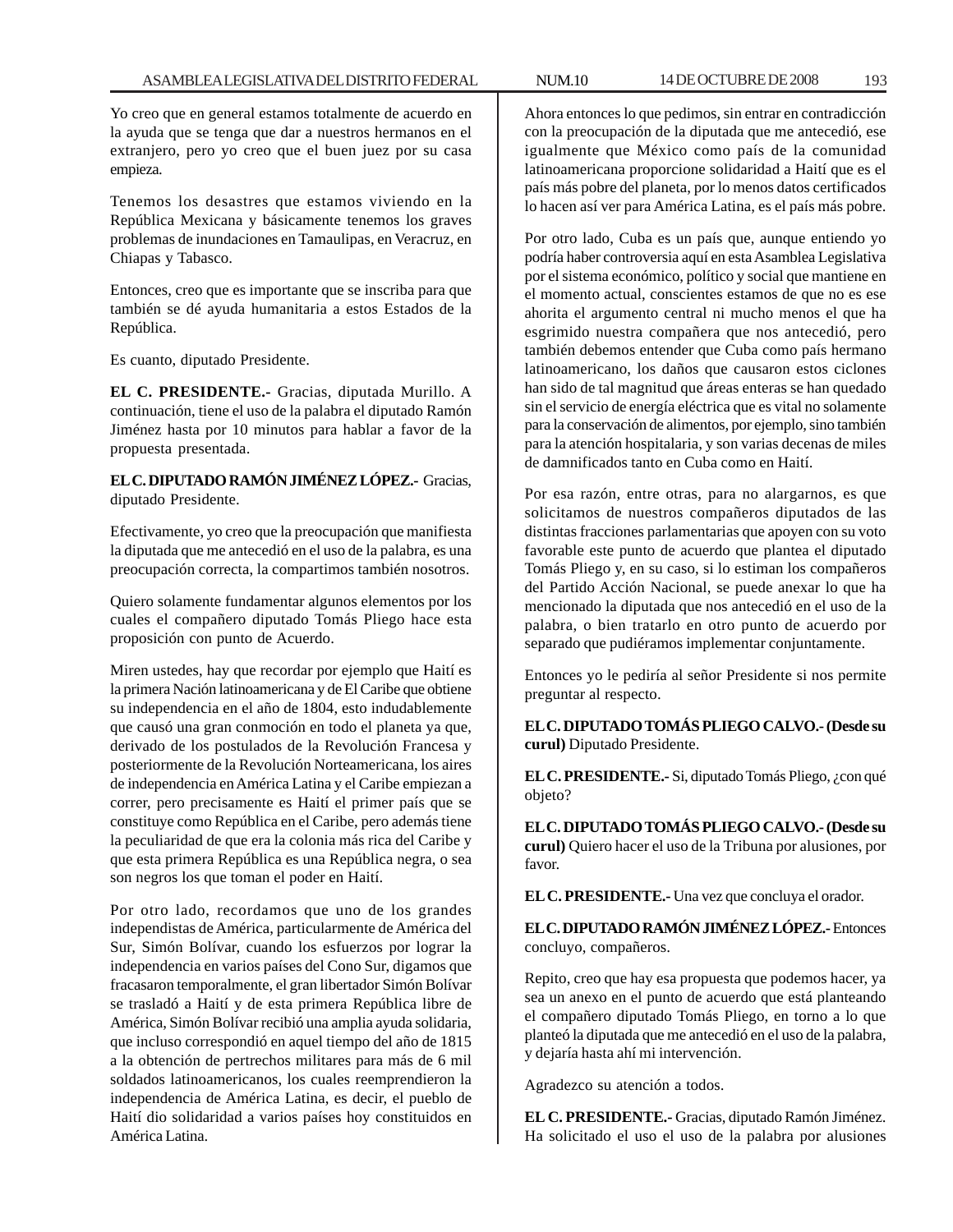personales, la tiene hasta por 5 minutos el diputado Tomás Pliego Calvo.

# **EL C. DIPUTADO TOMÁS PLIEGO CALVO.-** Diputado Presidente.

Por supuesto que coincidimos con el planteamiento de la diputada.

Este punto de acuerdo fue inscrito hace casi 40 días, pero ya el orden de los temas a tratar aquí en la Asamblea prioriza nuestro trabajo sustancial que son los dictámenes y las iniciativas, no es que no estemos al tanto o no consideremos que por supuesto que tenemos que priorizar los problemas de casa, como lo que ha sucedido ahora en Sonora.

Sin embargo, y sumándome a la propuesta que ya hizo el diputado Ramón Jiménez y que entiendo que usted comparte, sí es importante resaltar algo que es significativo.

Cuba, con un régimen político social distinto, por cierto su Canciller está por llegar a este país, y Haití, son países que no tienen recursos naturales, no tienen petróleo, no tienen oro, no tienen diamantes, no tiene absolutamente nada. Tanto Cuba como Haití vivieron del cultivo de la caña hasta que la modernidad los alcanzó y ahora Cuba, por ejemplo, vive del turismo; turismo que se ve afectado, impactado por la crisis mundial internacional, a diferencia de nuestro gran país México que sí cuenta con recursos naturales, pero vasto y eso es importante señalar.

Que nosotros los mexicanos durante las últimas décadas y no voy a referirme porque no es mi intención polemizar, no haya tenido la capacidad, la habilidad de administrar estos recursos para evitar que en México vivan tantos millones de pobres como viven, es otra cosa, pero estos dos países no tienen recursos. Son países muy pobres.

Entonces precisamente por eso sí priorizamos casa, pero también tenemos que dar una señal importante y en ese sentido sí es importante también hacerle un reconocimiento a la política exterior mexicana durante muchas décadas, donde se plasmó la solidaridad con los pueblos y con los países en el mundo.

Es todo, muchas gracias.

**EL C. PRESIDENTE.-** Gracias diputado Tomás Pliego Calvo. En consecuencia proceda la Secretaría a preguntar a la Asamblea en votación económica si es de aprobarse la propuesta a discusión con las consideraciones expresadas por la diputada Elvira Murillo, así como con las consideraciones expresadas por el diputado Ramón Jiménez.

# **EL C. SECRETARIO.-**

Los que estén por la afirmativa, sírvanse manifestarlo poniéndose de pie.

Los que estén por la negativa, sírvanse manifestarlo poniéndose de pie.

Aprobada la propuesta, diputado Presidente.

**EL C. PRESIDENTE.-** Gracias diputado Secretario. En consecuencia remítase a las autoridades correspondientes para todos los efectos legales a que haya lugar.

A continuación para presentar una proposición con punto de acuerdo por el que esta Honorable Asamblea Legislativa emite un comunicado a la Honorable Cámara de Diputados del Congreso de la Unión, para que exhorte al Instituto Mexicano del Seguro Social, a efecto de que este a su vez otorgue un servicio adecuado a los enfermos renales mediante el análisis de los resultados obtenidos en el tratamiento clínico a cargo de las empresas privadas de servicios médicos, para ello se concede el uso de la tribuna al diputado Nazario Norberto Sánchez, del grupo parlamentario del Partido de la Revolución Democrática.

**EL C. DIPUTADO NAZARIO NORBERTO SÁNCHEZ.-** Muchas gracias diputado Presidente.

*PROPOSICIÓN CON PUNTO DE ACUERDO POR EL QUE ESTA H. ASAMBLEA LEGISLATIVA EMITE UN COMUNICADO A LA H. CÁMARA DE DIPUTADOS DEL CONGRESO DE LA UNIÓN PARA QUE EXHORTE AL INSTITUTO ASAMBLEA LEGISLATIVA DEL DISTRITO FEDERAL, CONFORME A LA SIGUIENTE: ''PROPOSICIÓN CON PUNTO DE ACUERDO DE URGENTE Y OBVIA RESOLUCIÓN POR EL QUE ESTA H. ASAMBLEA LEGISLATIVA EMITE UN COMUNICADO A LA H. CÁMARA DE DIPUTADOS DEL CONGRESO DE LA UNIÓN PARA QUE EXHORTE AL INSTITUTO MEXICANO DEL SEGURO SOCIAL A EFECTO DE QUE ESTE A SU VEZ OTORGUE UN SERVICIO ADECUADO A LOS ENFERMOS RENALES MEDIANTE EL ANÁLISIS DE LOS RESULTADOS OBTENIDOS EN EL TRATAMIENTO CLÍNICO A CARGO DE LAS EMPRESAS PRIVADAS DE SERVICIOS MÉDICOS''.*

*C. DIPUTADO MARTÍN OLAVARRIETA. PRESIDENTE DE LA MESA DIRECTIVA LA ASAMBLEA LEGISLATIVA DEL DISTRITO FEDERAL, IV LEGISLATURA*

### *P R E S E N T E:*

*El suscrito Nazario Norberto Sánchez, Diputado integrante del Grupo Parlamentario del Partido de la Revolución Democrática en esta IV Legislatura, con fundamento en lo dispuesto por los artículos 122, apartado C, Base Primera, fracción V, inciso h) de la Constitución Política de los Estados Unidos Mexicanos; 36, 42, fracción XII del Estatuto de Gobierno del Distrito Federal; 7, fracción I, 17 fracción IV, 88 fracción I, y 89 de la Ley Orgánica de la Asamblea Legislativa del Distrito Federal;*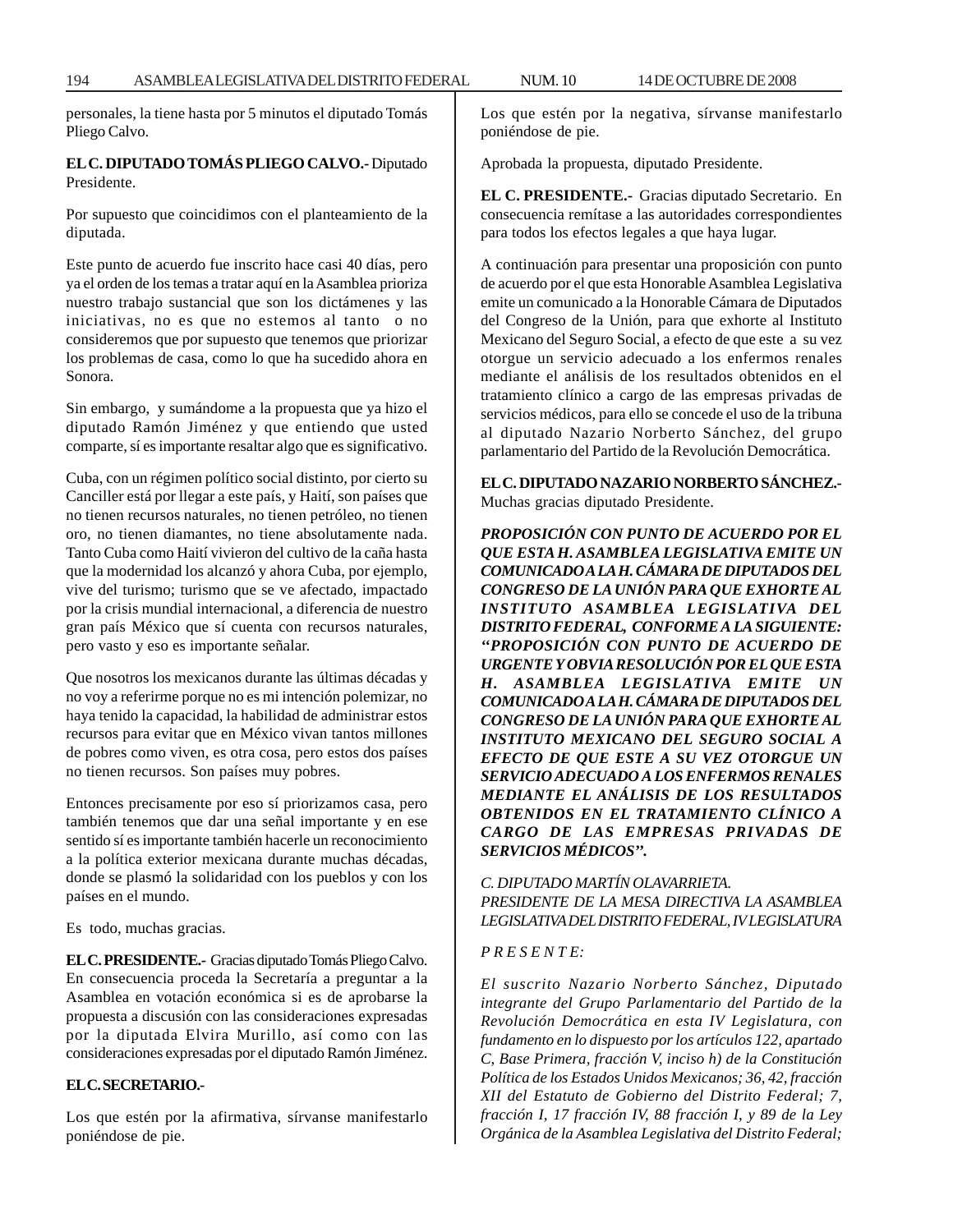*y 85 fracción I del Reglamento para el Gobierno Interior de la Asamblea Legislativa del Distrito Federal; someto a consideración del pleno de esta Honorable Asamblea Legislativa del Distrito Federal, la siguiente:, conforme a la siguiente: ''PROPOSICIÓN CON PUNTO DE ACUERDO DE URGENTE Y OBVIA RESOLUCIÓN POR EL QUE ESTA H. ASAMBLEA LEGISLATIVA EMITE UN COMUNICADO A LA H. CÁMARA DE DIPUTADOS DEL CONGRESO DE LA UNIÓN PARA QUE EXHORTE AL INSTITUTO ASAMBLEA LEGISLATIVA DEL DISTRITO FEDERAL, LA SIGUIENTE:, CONFORME A LA SIGUIENTE: ''PROPOSICIÓN CON PUNTO DE ACUERDO DE URGENTE Y OBVIA RESOLUCIÓN POR EL QUE ESTA H. ASAMBLEA LEGISLATIVA EMITE UN COMUNICADO A LA H. CÁMARA DE DIPUTADOS DEL CONGRESO DE LA UNIÓN PARA QUE EXHORTE AL INSTITUTO MEXICANO DEL SEGURO SOCIAL A EFECTO DE QUE ESTE A SU VEZ OTORGUE UN SERVICIO ADECUADO A LOS ENFERMOS RENALES MEDIANTE EL ANÁLISIS DE LOS RESULTADOS OBTENIDOS EN EL TRATAMIENTO CLÍNICO A CARGO DE LAS EMPRESAS PRIVADAS DE SERVICIOS MÉDICOS'',*

### *EXPOSICIÓN DE MOTIVOS*

*LA INSUFICIENCIA RENAL CRÓNICA ES UNA SITUACIÓN CLÍNICA PRODUCIDA POR DISTINTAS ENFERMEDADES QUE LESIONAN EL RIÑÓN Y OBSTACULIZAN SUS FUNCIONES VITALES DE REGULACIÓN DEL MEDIO INTERNO. EL PACIENTE FALLECE SI NO SE LE OFRECEN TRATAMIENTOS QUE SUSTITUYEN LA FUNCIÓN RENAL. LA HEMODIÁLISIS, LA DIÁLISIS PERITONEAL Y EL TRASPLANTE SON TRATAMIENTOS SUSTITUTIVOS QUE PERMITEN LLEVAR UNA VIDA RELATIVAMENTE NORMAL A LAS PERSONAS CUYOS RIÑONES NO 1 FUNCIONAN ADECUADAMENTE. LAS ENFERMEDADES RENALES SON UNO DE LOS PADECIMIENTOS QUE MÁS EROGACIÓN DE GASTOS PÚBLICOS GENERAN PARA EL ESTADO, A TRAVÉS DE LOS INSTITUTOS QUE BRINDAN LA SEGURIDAD SOCIAL A SUS DERECHOHABIENTES, COMO ES EL CASO DEL INSTITUTO MEXICANO DEL SEGURO SOCIAL, AUN CON LA EXISTENCIA DE ESTE ÓRGANO ESTATAL, EL NIVEL DE CRECIMIENTO Y EL ALTO COSTO PARA LA SOCIEDAD Y PARA EL ESTADO DE ESTE PADECIMIENTO ES UN PROBLEMA DE CARÁCTER NACIONAL, QUE REQUIERE LA ATENCIÓN DESDE UN PUNTO DE VISTA DE LAS POLÍTICAS PÚBLICAS.*

*EN ESTE SENTIDO EL ESTADO TIENE COMO OBLIGACIÓN EL RECONOCER ESTE DERECHO A LOS PACIENTES QUE SUFREN DE ESTA ENFERMEDAD, POR TAL MOTIVO EN LA DESIGNACIÓN DE LICITACIONES A CARGO DE LAS EMPRESAS PRIVADAS DE SERVICIOS MÉDICOS SE DEBEN DE RESPETAR LOS*

*PRINCIPIOS INFORMATIVOS QUE SUSTENTAN EL DERECHO A LA SALUD, ADEMÁS DE PROVEER DE UN RESULTADO CLÍNICO FAVORABLE Y ADECUADO PARA LOS ENFERMOS DE DICHO PADECIMIENTO, CUMPLIENDO DE ESTA FORMA CON LA GARANTÍA CONSTITUCIONAL PREVISTA EN EL ARTÍCULO CUARTO CONSTITUCIONALJ PÁRRAFO TERCERO, EL CUAL A LA LETRA*

# *PRESCRIBE LO SIGUIENTE:*

# *''ARTÍCULO 4°.-...*

*TODA PERSONA TIENE DERECHO A LA PROTECCIÓN DE LA SALUD. LA LEY DEFINIRÁ LAS BASES YMODALIDADES PARA EL ACCESO A LOS SERVICIOS DE SALUD YESTABLECERÁ LA CONCURRENCIA DE LA FEDERACIÓN Y LAS ENTIDADES FEDERATIVAS EN MATERIA DE SALUBRIDAD GENERAL, CONFORME A LO QUE DISPONE LA FRACCIÓN XVI DEL ARTÍCULO 73 DE ESTA CONSTITUCIÓN. COMO PUEDE APRECIARSE EL DERECHO A LA SALUD ES UN PRINCIPIO FUNDAMENTAL EL CUAL SE ENCUENTRA CONSAGRADO EN LA LEY SUPREMA DE NUESTRA NACIÓN, SIN EMBARGO EN FECHAS RECIENTES EL INSTITUTO MEXICANO DEL SEGURO SOCIAL LLEVO A CABO EN 2007 UN PROCESO DE LICITACIÓN PUBLICA EN LA COMPRA DE LOS INSUMOS NECESARIOS PARA LOS PROGRAMAS DE DIÁLISIS PERITONEAL CONTINUA AMBULATORIA Y DIÁLISIS PERITONEAL AUTOMATIZADA EN EL QUE PARTICIPARON LAS FIRMAS BAXTER, FRESENIUS y PISA, DE TAL MANERA QUE CADA UNA DE ESTAS EMPRESAS SE LE ADJUDICARON CONTRATOS EN LAS DISTINTAS DELEGACIONES DEL INSTITUTO MEXICANO DEL SEGURO SOCIAL EN TODO EL PAÍS.*

*SIN EMBARGO ANTE ESTE PANORAMA Y DADA LA ELEVADA DEMANDA DE PROGRAMAS DE DIÁLISIS PERITONEAL, QUE SEGÚN ESTADÍSTICAS DEL PROPIO INSTITUTO ALCANZA LA CANTIDAD DE TREINTA MIL DERECHOHABIENTES CON INSUFICIENCIA RENAL BENEFICIADOS POR ESTE PROGRAMA, MUCHOS DE ELLOS NOS HAN MANIFESTADO EN MÚLTIPLES OCASIONES Y ANTE DISTINTAS INSTANCIAS QUE LOS PRODUCTOS SURTIDOS POR LA FIRMA PISA NO SON DE LA MISMA CALIDAD QUE LOS DE LAS OTRAS COMPAÑÍAS, Y QUE POR TANTO PROVOCAN DE ESTA MANERA QUE EL RESULTADO EN EL TRATAMIENTO NO SEA DEL NIVEL QUE MERECEN LAS PERSONAS DERECHOHABIENTES.*

*ESTA SITUACIÓN GENERA UN PROBLEMA DE SALUD PÚBLICA, TODA VEZ QUE EN LOS PASADOS CINCO AÑOS, UN SECTOR DE LOS DERECHOHABIENTES DEL INSTITUTO MEXICANO DEL SEGURO SOCIAL HAN UTILIZADO EL PRODUCTO DE LA EMPRESA BAXTER*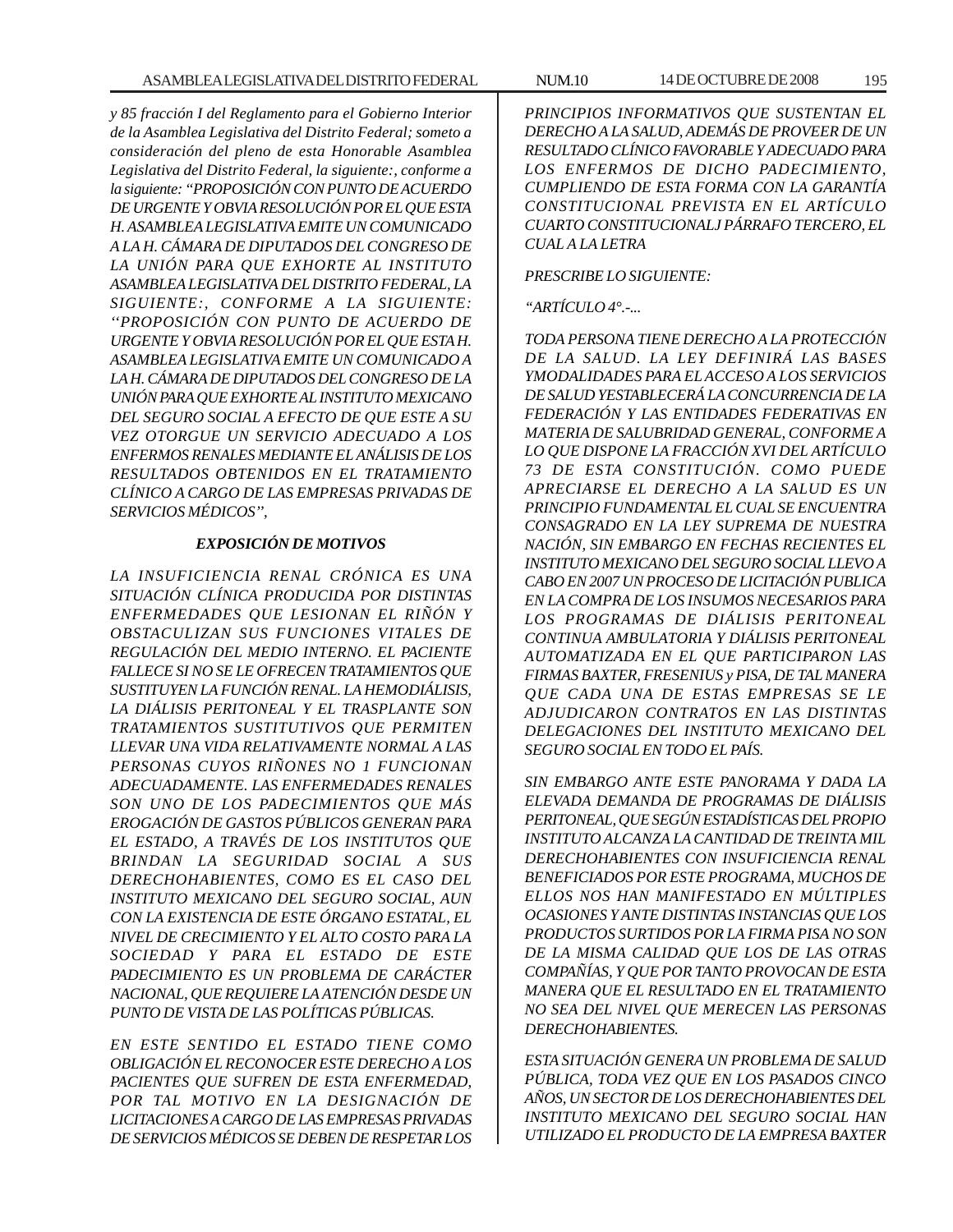*(LÍDER EN EL RAMO) Y LES FUNCIONABA BIEN, A PESAR DE ELLO EN LA LICITACIÓN CONVOCADA POR DICHO INSTITUTO PARA EL ABASTO DE TERAPIAS EN 2008 SE AUMENTO LA PRESENCIA DE OTRAS COMPAÑÍAS, DE MODO QUE EN EL CASO DE LA ZONA SUR DEL DISTRITO FEDERAL LOS PACIENTES HAN SIDO CAMBIADOS A LA EMPRESA PRIVADA DE SERVICIOS MÉDICOS CONOCIDA COMO PISA, LA CUAL NO HA CUMPLIDO CON LAS NECESIDADES QUE EN MATERIA DE SALUD REQUIEREN LOS HABITANTES DE NUESTRO PAÍS.*

*EN BASE A OPINIONES VERTIDAS POR LOS PROPIOS USUARIOS DE ESTE TRATAMIENTO CLÍNICO EL SERVICIO PROPORCIONADO POR LA EMPRESA DE SERVICIOS MÉDICOS DENOMINADA PISA ES DEFICIENTE, DADAS LAS EVIDENCIAS QUE, LOS PACIENTES HAN DADO A CONOCER COMO FOTOGRAFIAS QUE PERMITEN EVIDENCIAR LA BAJA CALIDAD EN LOS PLÁSTICOS USADOS EN BOLSAS DE DIÁLISIS, Y MANGUERAS QUE MUESTRAN IRREFUTABLEMENTE GOTEOS, GRIETAS Y CONTAMINACIÓN AL INTERIOR DE LAS SOLUCIONES, SITUACIÓN QUE CLARAMENTE ATENTA CONTRA LA VIDA HUMANA. ADEMÁS DE QUE DICHOS INSTRUMENTOS CLÍNICOS MUESTRAN UN CONSIDERABLE ATRASO TECNOLÓGICO EN COMPARACIÓN CON LOS QUE SE PROPORCIONABAN ANTERIORMENTE POR EL PROPIO INSTITUTO MEXICANO DEL SEGURO SOCIAL.*

*EL PROBLEMA ESENCIAL SOBRE LA FUNCIÓN DE LOS INSTRUMENTOS CLÍNICOS DE DIÁLISIS PROPORCIONADOS POR LA EMPRESA DE SERVICIOS MÉDICOS PISA Y QUE DERIVA DE LAS REFERENCIAS EXPRESADAS POR PACIENTES QUE SUFREN INSUFICIENCIA RENAL, CONSISTE EN QUE LOS INSUMOS y MEDICAMENTOS PROPORCIONADOS POR ESTA, NO SON DE IGUAL CALIDAD QUE LOS SUMINISTRADOS POR OTRAS EMPRESAS; PORQUE LOS APARATOS O INSTRUMENTOS QUE SE UTILIZAN PARA APLICAR LA DIÁLISIS, A ENFERMOS DE INSUFICIENCIA RENAL CRÓNICA, FUNCIONAN A TRAVÉS DEL FENÓMENO FÍSICO DE LA GRAVEDAD, LO QUE OBLIGA AL ENFERMO A COLOCARSE EN POSICIONES CORPORALES DIFÍCILES PARA LOGRAR LA INTRODUCCIÓN DEL MEDICAMENTO, DIFICULTÁNDOSE TAMBIÉN EL ENSAMBLE DEL INSTRUMENTO O APARATO AL CUERPO DEL ENFERMO RENAL. LA SITUACIÓN DE SALUD SE AGRAVA CUANDO LOS ENFERMOS REFERIDOS NECESITAN ESTAR HOSPITALIZADOS Y POSTRADOS EN CAMA, TODA VEZ QUE NO RESISTEN ESTOS TRATAMIENTOS DE DIÁLISIS, PUES SU CUERPO SE SATURA DE LÍQUIDOS PROVOCANDO EDEMA PULMONAR Y LA MUERTE.*

*ES IMPORTANTE PRECISAR QUE AÚN CUANDO EN VARIAS OCASIONES EL INSTITUTO MEXICANO DEL SEGURO SOCIAL HA MANIFESTADO QUE LAS LICITACIONES SE REALIZARON CONFORME LO QUE PREVÉ LA NORMATIVIDAD APLICABLE, CUMPLIENDO LAS FORMALIDADES NECESARIAS PARA ENTREGAR LICITACIONES A LAS EMPRESAS PRIVADAS DE SERVICIOS MÉDICOS, EL RESULTADO EN ESTOS NO HA SIDO EL MÁS ADECUADO, POR QUE DEMERITAN LA CALIDAD DE VIDA DE LOS DERECHOHABIENTES, CREANDO CON ELLO UN PROBLEMA DE SALUD PÚBLICA QUE AFECTA A LOS PACIENTES DE INSUFICIENCIA RENAL CRÓNICA.*

*LA PROPIA LEY DEL SEGURO SOCIAL COMO EL MARCO NORMATIVO APLICABLE A ESTA MATERIA DELIMITA CLARAMENTE EN SU CONTENIDO QUE LA SEGURIDAD SOCIAL ES UNA FACULTAD QUE TIENE EL ESTADO PARA GARANTIZAR EL DERECHO A LA SALUD, A LA ASISTENCIA MEDICA, A LA PROTECCIÓN DE LOS MEDIOS DE SUBSISTENCIA Y A LOS SERVICIOS SOCIALES NECESARIOS PARA QUE LA POBLACIÓN OBTENGA UN BIENESTAR INDIVIDUAL Y COLECTIVO, DE ESTA MANERA EL ARTÍCULO 2° DE LA LEY DEL SEGURO SOCIAL PRECISA EL OBJETO QUE LA SEGURIDAD SOCIAL DEBE SEGUIR PARA OTORGAR UN BENEFICIO GENERAL A LOS DERECHOHABIENTES AL EXPRESAR LO SIGUIENTE:*

*''ARTÍCULO 2°.- LA SEGURIDAD SOCIAL TIENE POR FINALIDAD GARANTIZAR EL DERECHO A LA SALUD, LA ASISTENCIA MÉDICA, LA PROTECCIÓN DE LOS MEDIOS DE SUBSISTENCIA YLOS SERVICIOS SOCIALES NECESARIOS PARA EL BIENESTAR INDIVIDUAL Y COLECTIVO, Así COMO EL OTORGAMIENTO DE UNA PENSIÓN QUE, EN SU CASO Y PREVIO CUMPLIMIENTO DE LOS REQUISITOS LEGALES, SERÁ GARANTIZADA POR EL ESTADO.''. DE ESTE PRECEPTO DERIVA EL PRINCIPIO DE QUE LA SEGURIDAD SOCIAL SE INSTITUYE EN NUESTRO ESTADO PARA BENEFICIO DE LOS DERECHOHABIENTES, GARANTIZANDO DE ESTA FORMA EL DERECHO A LA SALUD, A LA ASISTENCIA MÉDICA, A LA PROTECCIÓN DE LOS MEDIOS DE SUBSISTENCIA Y A LOS SERVICIOS SOCIALES NECESARIOS PARA EL BIENESTAR INDIVIDUAL Y COLECTIVO DE LA SOCIEDAD. ERIGIÉNDOSE CON ELLO TODO EL MARCO NORMATIVO E INSTITUCIONAL QUE TUTELA LA GARANTÍA CONSTITUCIONAL DEL DERECHO A LA SALUD Y QUE SUBORDINA A LAS INSTITUCIONES DE SANIDAD A RESPETAR LO CONTENIDO TANTO EN LA CONSTITUCIÓN COMO EN LAS NORMAS DE CARÁCTER SECUNDARIO.*

*COMO PUEDE APRECIARSE DEL CONTENIDO DE ESTE ARTÍCULO SE DESPRENDE UNA FACULTAD PARA LOS*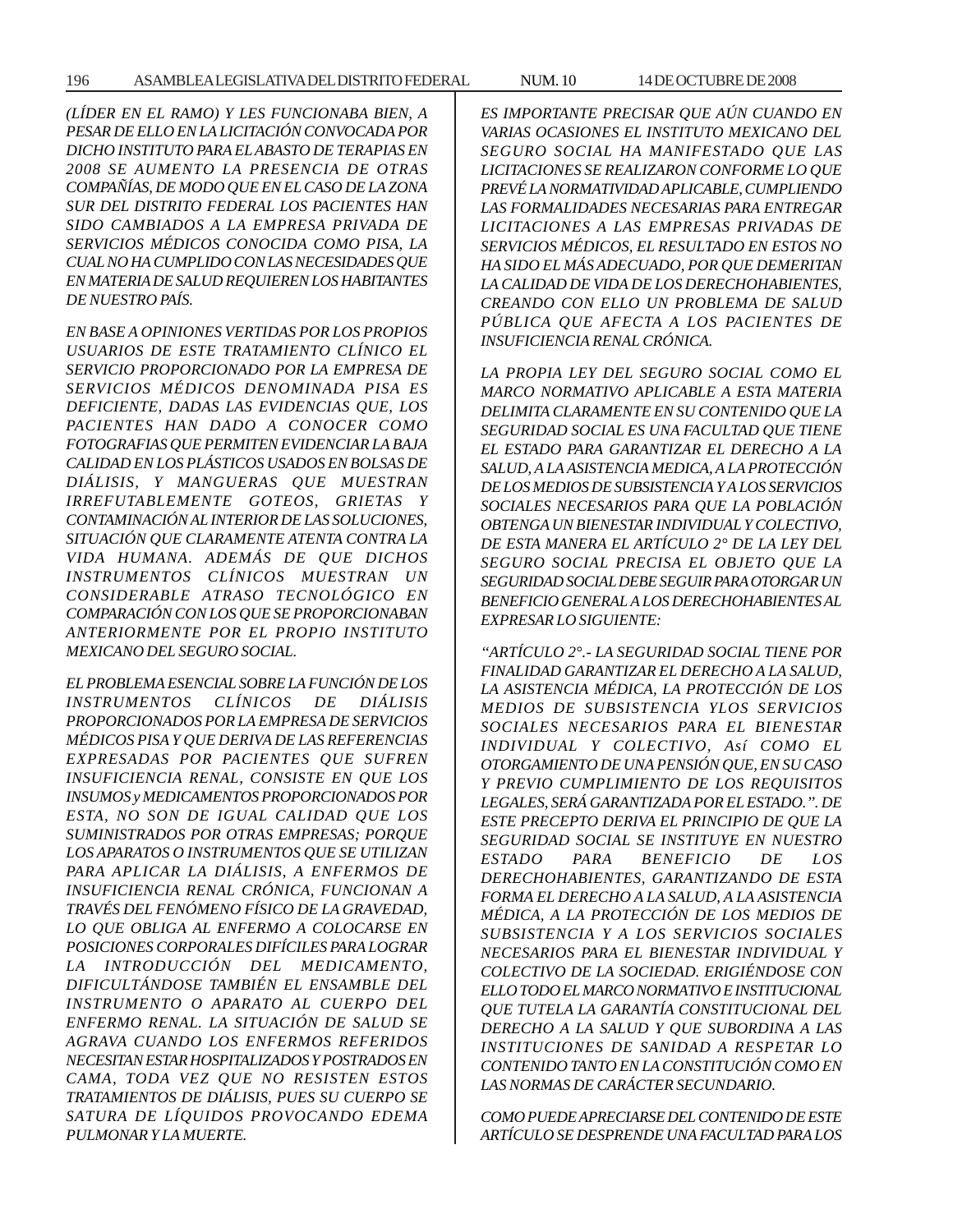*DERECHOHABIENTES DEL INSTITUTO MEXICANO DEL SEGURO SOCIAL, FACULTAD QUE A SU VEZ SE TRADUCE EN UNA OBLIGACIÓN DE ESTE ORGANISMO PARA DAR RESPUESTA A LAS NECESIDADES DE SUS PACIENTES ESTABLECIENDO UN MARCO DE RESPONSABILIDAD Y DE CALIDAD EN LA PRESTACIÓN DE SERVICIOS DE SALUD, DE TAL MANERA QUE CUANDO NO SE CUMPLE CABALMENTE CON ESTE PRINCIPIO SE GENERA UN PROBLEMA DE SALUD PÚBLICA PARA LOS HABITANTES DE NUESTRO PAÍS, PERO ADEMÁS DERIVA EN UNA RESPONSABILIDAD PARA LA EMPRESA PRIVADA DE SERVICIOS MÉDICOS CONOCIDA COMO PISA POR NO CUMPLIR CON EL DERECHO A LA SALUD QUE PRESCRIBE EL PROPIO MARCO NORMATIVO DE NUESTRO PAÍS, DE MODO QUE INDEPENDIENTEMENTE DEL APEGO A LA LEGALIDAD CON LA QUE SE LLEVÓ EL PROCEDIMIENTO DE LICITACIÓN Y ADJUDICACIÓN DE LOS CONTRATOS; NO EXISTE NINGUNA RAZÓN NI JURÍDICA NI DE HECHO, PARA PERMITIR QUE LOS PRODUCTOS SUMINISTRADOS POR UN PROVEEDOR AL SEGURO SOCIAL, DEMERITEN LA CALIDAD DE VIDA DE SUS DERECHOHABIENTES, SOBRE TODO SI SE TOMA EN CUENTA QUE LOS PRODUCTOS DE CUANDO MENOS OTRA EMPRESA, TAMBIÉN PROVEEDORA DEL INSTITUTO, OTORGAN MEJORES RESULTADOS A LOS PACIENTES A QUIENES SE LES PROPORCIONAN.*

*POR TAL MOTIVO SE DEBEN DEFINIR LAS CONDICIONES DE ATENCIÓN A LOS DERECHOHABIENTES DEL INSTITUTO MEXICANO DEL SEGURO SOCIAL QUE RECIBEN TRATAMIENTOS POR INSUFICIENCIA RENAL. ESTO IMPLICA QUE LA SEGURIDAD SOCIAL DE NUESTRO ESTADO DEBE VERIFICAR LA TECNOLOGÍA QUE SE EMPLEA EN LOS TRATAMIENTOS, BUSCAR LOS MECANISMOS ADECUADOS PARA DISMINUIR LOS COSTOS, DETERMINANDO LAS CONDICIONES Y LA CALIDAD, Y CONTEMPLAR LA POSIBILIDAD DE DESARROLLAR TRATAMIENTOS COMPATIBLES CON CUALQUIER PADECIMIENTO RENAL A EFECTO DE DISMINUIR LOS RIESGOS PARA LA SOCIEDAD DE NUESTRO PAÍS.*

*EL TRATAMIENTO DE INSUFICIENCIA RENAL CRÓNICA REQUIERE UNA REGULACIÓN Y UNA LICITACIÓN MÁS EFECTIVA CON VISIÓN A LARGO PLAZO. LA ENTIDAD REGULADORA, EN ESTE CASO EL INSTITUTO MEXICANO DEL SEGURO SOCIAL NO PUEDE ATENDER EXCLUSIVAMENTE AL TEMA FINANCIERO, SINO QUE TAMBIÉN DEBE DE CONSIDERAR LA SALUD DEL PACIENTE EVITANDO QUE ESTE SEA AFECTADO POR UN INADECUADO RESULTADO CLÍNICO EN LA PRESTACIÓN DEL TRATAMIENTO RENAL DE LAS EMPRESAS PRIVADAS DE SERVICIOS MÉDICOS, PUESTO QUE EL OBJETIVO DEL ESTADO TIENE MÁS ALCANCES, Y ENTRE ELLOS SE ENCUENTRA EL DE*

*SER UN MEDIO PARA LOGRAR UN FIN QUE ES LA SALUD PÚBLICA.*

*CONSIDERACIONES SON EL SUSTENTO PARA SOLICITAR EL ENVIO DE UN COMUNICADO A LA H. CAMARA DE DIPUTADOS DEL CONGRESO DE LA UNIÓN PARA QUE EXHORTE AL INSTITUTO MEXICANO DEL SEGURO SOCIAL PARA QUE PROPORCIONE EL SERVICIO ADECUADO A LOS ENFERMOS RENALES MEDIANTE UN ANÁLISIS DEL RESULTADO EN EL TRATAMIENTO CLÍNICO A CARGO DE LAS EMPRESAS PRIVADAS DE SERVICIOS MÉDICOS Y CON BASE EN ELLO SE PROCURE LA ATENCIÓN MÉDICA-CLÍNICA MÁS EFICIENTE Y EFICAZ A LOS PACIENTES CON INSUFICIENCIA RENAL.*

*ÚNICO.- CON FUNDAMENTO EN EL ARTÍCULO 133 DEL REGLAMENTO PARA EL GOBIERNO INTERIOR DE LA ASAMBLEA LEGISLATIVA DEL DISTRITO FEDERAL SOLICITO SE DE TRÁMITE LEGISLATIVO A LA SIGUIENTE PROPOSICIÓN CON PUNTO DE ACUERDO COMO DE OBVIA Y URGENTE RESOLUCIÓN.*

*MÉXICO, DISTRITO FEDERAL A LOS 25 DÍAS DEL MES DE SEPTIEMBRE DE 2008.*

*Atentamente.*

*Dip. Nazario Norberto Sánchez.*

Muchas gracias, diputado Presidente.

**EL C. PRESIDENTE.-** Gracias, diputado Nazario Norberto Sánchez. En consecuencia, con fundamento en lo dispuesto por el artículo 133 del Reglamento para el Gobierno Interior de la Asamblea Legislativa del Distrito Federal, consulte la Secretaría en votación nominal, de acuerdo a una solicitud que ha hecho el diputado Jorge Schiaffino Isunza, si la propuesta presentada por el diputado Nazario Norberto Sánchez, se considera de urgente y obvia resolución. Proceda la Secretaría.

**EL C. SECRETARIO.-** Comenzamos de Derecha a Izquierda.

Xiuh Guillermo Tenorio, a favor.

Gloria Cañizo, a favor.

Rebeca Parada, en pro.

Carmen Segura, abstención.

Margarita Martínez, abstención.

Humberto Morgan, a favor.

Ricardo Benito, en pro.

Enrique Vargas, a favor.

Juan Carlos Beltrán, en pro.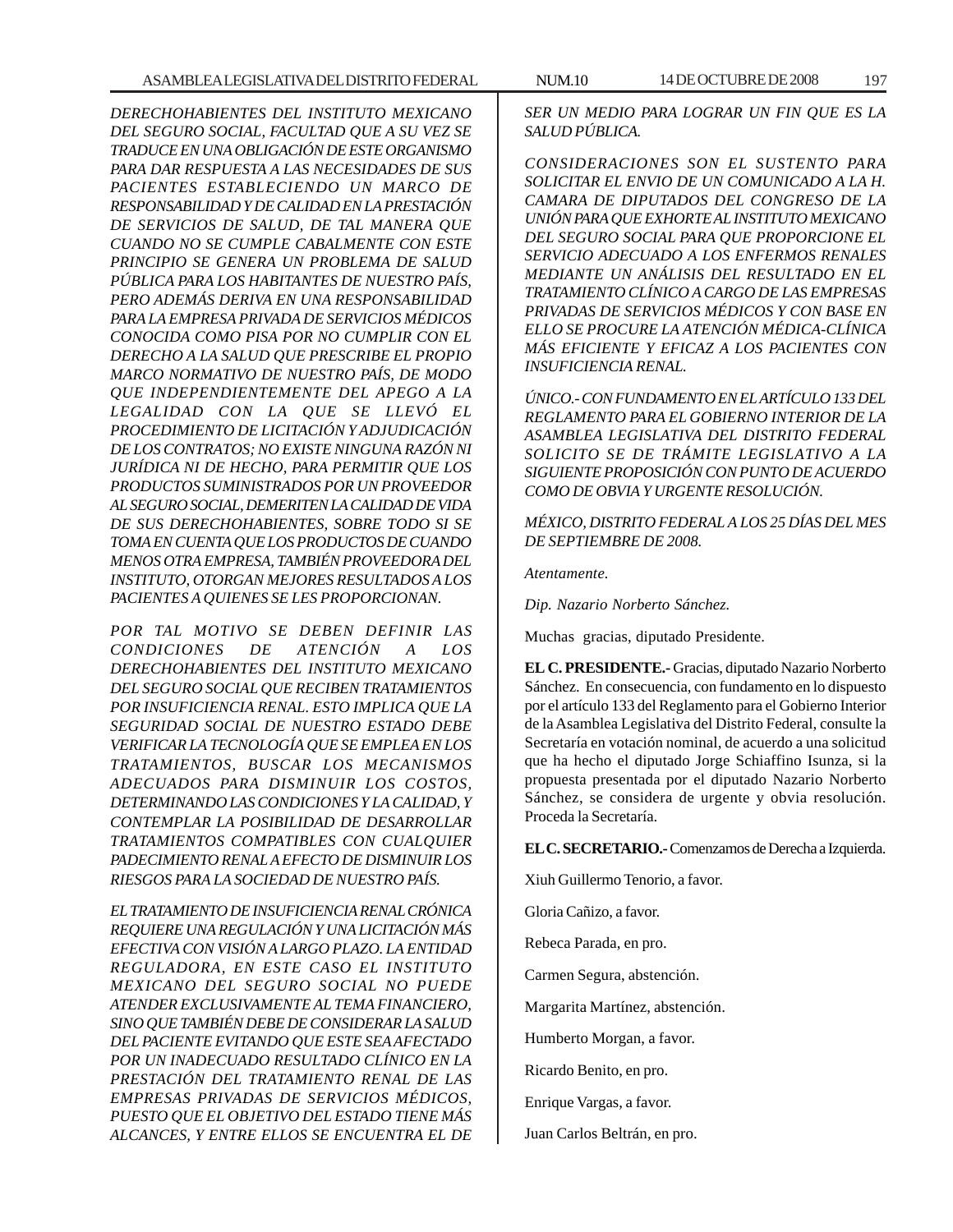| 198<br>ASAMBLEALEGISLATIVA DEL DISTRITO FEDERAL                                                                                                                          | <b>NUM.10</b><br>14 DE OCTUBRE DE 2008                                                                                                                                                                                                                                                                                                                                                                                                                                                                                                                                                                                                                                           |
|--------------------------------------------------------------------------------------------------------------------------------------------------------------------------|----------------------------------------------------------------------------------------------------------------------------------------------------------------------------------------------------------------------------------------------------------------------------------------------------------------------------------------------------------------------------------------------------------------------------------------------------------------------------------------------------------------------------------------------------------------------------------------------------------------------------------------------------------------------------------|
| Miguel Errasti, a favor.                                                                                                                                                 | Martín Olavarrieta, en pro.                                                                                                                                                                                                                                                                                                                                                                                                                                                                                                                                                                                                                                                      |
| Jorge Romero, a favor.                                                                                                                                                   | EL C. SECRETARIO.- Diputado Presidente, el resultado<br>de la votación es el siguiente: 35 votos a favor, 0 en contra,<br>2 abstenciones.                                                                                                                                                                                                                                                                                                                                                                                                                                                                                                                                        |
| Miguel Hernández, a favor.                                                                                                                                               |                                                                                                                                                                                                                                                                                                                                                                                                                                                                                                                                                                                                                                                                                  |
| Jorge Triana, en pro.                                                                                                                                                    | Se considera de urgente y obvia resolución.                                                                                                                                                                                                                                                                                                                                                                                                                                                                                                                                                                                                                                      |
| Elvira Murillo, en pro.                                                                                                                                                  | EL C. PRESIDENTE.- Al considerarse de urgente y obvia                                                                                                                                                                                                                                                                                                                                                                                                                                                                                                                                                                                                                            |
| Cristóbal Ramírez, a favor.                                                                                                                                              | resolución, está a discusión la propuesta. ¿Habrá un<br>diputado o un orador en contra?                                                                                                                                                                                                                                                                                                                                                                                                                                                                                                                                                                                          |
| López Rabadán, en pro.                                                                                                                                                   | Diputado Daniel Salazar, en contra.                                                                                                                                                                                                                                                                                                                                                                                                                                                                                                                                                                                                                                              |
| María de la Paz Quiñones Cornejo, a favor de que los<br>enfermos reciban un tratamiento, nada mas recuerdo que<br>ya hay una máquina de diálisis en el Distrito Federal. | ¿Algún diputado a favor, en pro?                                                                                                                                                                                                                                                                                                                                                                                                                                                                                                                                                                                                                                                 |
| Carmen Peralta, a favor.                                                                                                                                                 | Tiene el uso de la palabra hasta por 10 minutos para hablar<br>en contra, el diputado Daniel Salazar.                                                                                                                                                                                                                                                                                                                                                                                                                                                                                                                                                                            |
| Carla Sánchez Armas, a favor.                                                                                                                                            | EL C. DIPUTADO DANIEL SALAZAR NÚÑEZ.-<br>Muchísimas gracias, diputado Presidente.<br>Como en otras ocasiones, no hay la posibilidad de razonar<br>el voto, entonces en realidad no estamos totalmente en<br>contra de la propuesta que además de necesaria es urgente<br>conocer la información que solicita el diputado Nazario,<br>porque no sólo en el Seguro Social sino también en el<br>ISSSTE y en los servicios médicos locales hay un grave<br>problema en cuanto a la atención de los pacientes de<br>insuficiencia renal crónica porque la utilización de<br>medicamentos digamos de nueva generación en ocasiones<br>provocan que pacientes que ya vienen con cierto |
| Jorge Schiaffino, a favor.                                                                                                                                               |                                                                                                                                                                                                                                                                                                                                                                                                                                                                                                                                                                                                                                                                                  |
| Piña Olmedo, a favor.                                                                                                                                                    |                                                                                                                                                                                                                                                                                                                                                                                                                                                                                                                                                                                                                                                                                  |
| Cárdenas Sánchez, a favor.                                                                                                                                               |                                                                                                                                                                                                                                                                                                                                                                                                                                                                                                                                                                                                                                                                                  |
| Víctor Hugo Círigo, a favor.                                                                                                                                             |                                                                                                                                                                                                                                                                                                                                                                                                                                                                                                                                                                                                                                                                                  |
| Nazario Norberto, a favor.                                                                                                                                               |                                                                                                                                                                                                                                                                                                                                                                                                                                                                                                                                                                                                                                                                                  |
| Miguel Sosa, a favor.                                                                                                                                                    |                                                                                                                                                                                                                                                                                                                                                                                                                                                                                                                                                                                                                                                                                  |
| Daniel Salazar, en pro.                                                                                                                                                  |                                                                                                                                                                                                                                                                                                                                                                                                                                                                                                                                                                                                                                                                                  |
| Avelino Méndez Rangel, a favor.                                                                                                                                          | medicamento empiezan a sufrir o a presentar síntomas de<br>rechazo. Es el caso de la utilización de las bolsas, del químico                                                                                                                                                                                                                                                                                                                                                                                                                                                                                                                                                      |
| Sergio Ávila, a favor.                                                                                                                                                   | que refería el diputado Nazario con el que se hace la diálisis.                                                                                                                                                                                                                                                                                                                                                                                                                                                                                                                                                                                                                  |
| Esthela Damián Peralta, a favor.                                                                                                                                         | También hemos tenido conocimiento de pacientes del                                                                                                                                                                                                                                                                                                                                                                                                                                                                                                                                                                                                                               |
| Leticia Quezada, a favor.                                                                                                                                                | ISSSTE que efectivamente al utilizar los productos de la<br>farmacéutica PISA han presentado problemas de infección,                                                                                                                                                                                                                                                                                                                                                                                                                                                                                                                                                             |
| Tomás Pliego, a favor.                                                                                                                                                   | de peritonitis, etcétera.                                                                                                                                                                                                                                                                                                                                                                                                                                                                                                                                                                                                                                                        |
| EL C. SECRETARIO. - ¿Faltó alguna o algún diputado de<br>emitir su voto?                                                                                                 | Yo lo que le quisiera proponer al diputado Nazario es que<br>en todo caso aunque ya se tiene elementos donde indican<br>que el producto de la farmacéutica PISA no es el más                                                                                                                                                                                                                                                                                                                                                                                                                                                                                                     |
| Espino Arévalo, a favor.                                                                                                                                                 | adecuado, ahí están los elementos, no es a juicio nuestro,<br>ahí están las estadísticas, que omitiéramos o que quedara<br>en los considerando de manera muy clara el que no<br>hiciéramos referencia a favor de otra farmacéutica                                                                                                                                                                                                                                                                                                                                                                                                                                               |
| EL C. SECRETARIO.- ¿Faltó alguna o algún diputado de<br>emitir su voto?                                                                                                  |                                                                                                                                                                                                                                                                                                                                                                                                                                                                                                                                                                                                                                                                                  |
| Sergio Cedillo, en pro.                                                                                                                                                  | LA C. DIPUTADA MARÍA DE LA PAZ QUIÑONES                                                                                                                                                                                                                                                                                                                                                                                                                                                                                                                                                                                                                                          |
| EL C. SECRETARIO.- Se va a proceder a recoger la votación<br>de la Mesa Directiva.                                                                                       | CORNEJO (Desde su curul).- Diputado Presidente.<br>EL C. PRESIDENTE.- Si me permite un momento, diputado<br>Daniel Salazar, si es tan amable. ¿Con qué objeto, diputada?                                                                                                                                                                                                                                                                                                                                                                                                                                                                                                         |
| Balfre Vargas, en pro.                                                                                                                                                   |                                                                                                                                                                                                                                                                                                                                                                                                                                                                                                                                                                                                                                                                                  |
| Edgar Torres, en pro                                                                                                                                                     | LA C. DIPUTADA MARÍA DE LA PAZ QUIÑONES<br>CORNEJO (Desde su curul).- Para razonar mi voto, por<br>favor.                                                                                                                                                                                                                                                                                                                                                                                                                                                                                                                                                                        |
| Samuel Hernández, en pro.                                                                                                                                                |                                                                                                                                                                                                                                                                                                                                                                                                                                                                                                                                                                                                                                                                                  |
|                                                                                                                                                                          |                                                                                                                                                                                                                                                                                                                                                                                                                                                                                                                                                                                                                                                                                  |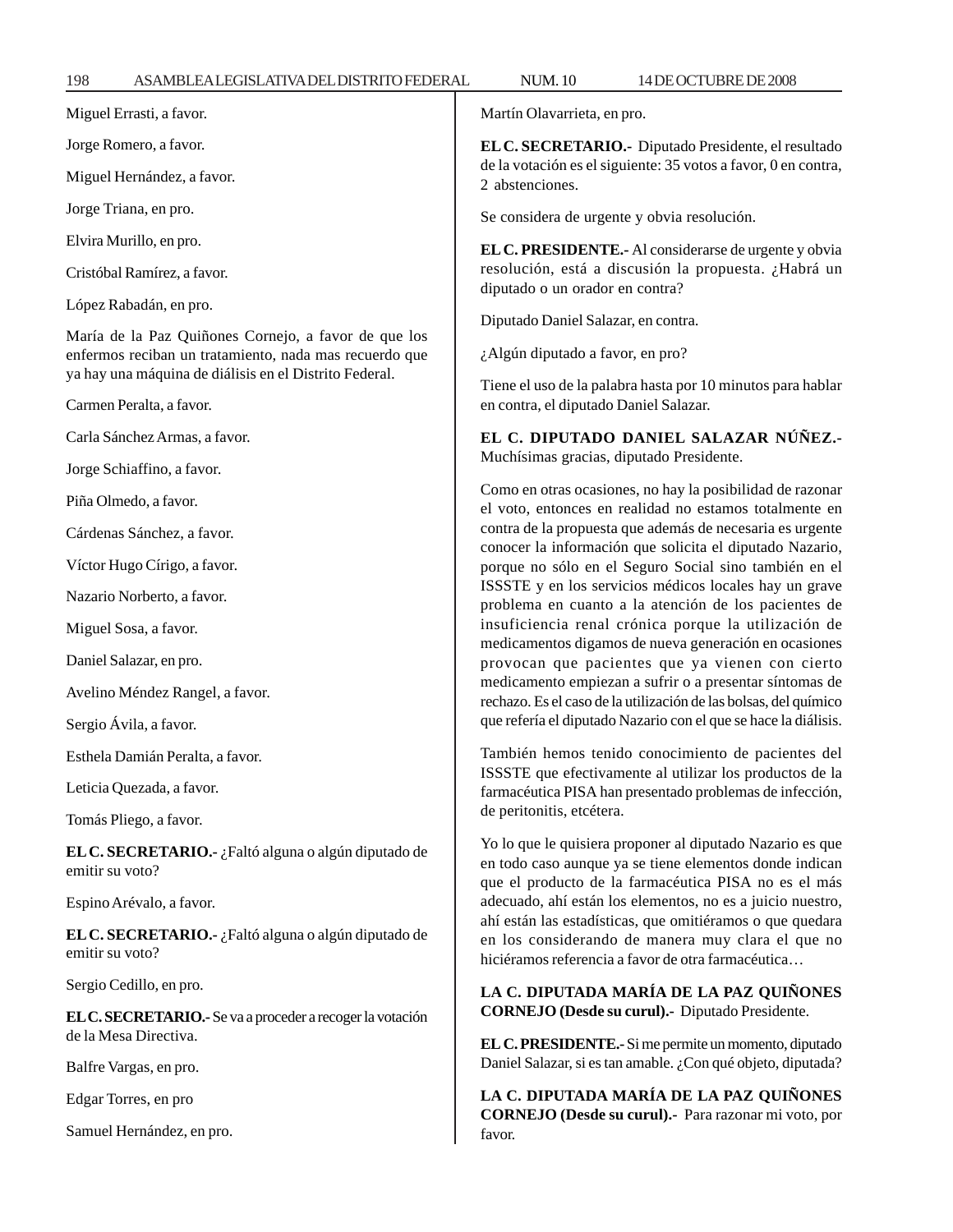**EL C. PRESIDENTE.-** ¿Sería, diputada, a favor? Estamos en el debate, se ha inscrito en contra, ¿usted a favor?

# **LA C. DIPUTADA MARÍA DE LA PAZ QUIÑONES CORNEJO (Desde su curul).-** Sí.

### **EL C. PRESIDENTE.-** Cómo no. Continúe diputado Salazar.

**EL C. DIPUTADO DANIEL SALAZAR NÚÑEZ.-** Gracias, diputado Presidente.

Entonces repetiría, le haría la propuesta al diputado Nazario que incluyera en sus considerandos una aclaración de que no se está haciendo propaganda a favor de otra farmacéutica, en este caso a Báxter, en todo caso solamente es una referencia, porque debemos ser cuidadosos de no ser partícipes de un asunto digamos de mercado, de calidad que tiene que evaluar los laboratorios oficiales por parte de las instituciones médicas tanto del ISSSTE como del IMSS.

Sólo quisiera, para reforzar esta parte, que se logró que les cambiaran los medicamentos a pacientes del ISSSTE, concretamente el hospital 20 de Noviembre, a partir de hacer una solicitud que se revisaran a través del protocolo institucional la calidad de los mismos. Evidentemente hay una lucha entre las farmacéuticas por posicionar su producto, pero tienen que ser los laboratorios en todo caso quienes determinen la viabilidad o la confiabilidad de un producto determinado tanto para nefrología como para otra especialidad.

Entonces concluiría reiterándole de nueva cuenta a mi compañero diputado Nazario que se incluyera esa consideración. Si laboratorios PISA es una referencia y está documentada, sin ningún problema que se deje, pero que no se plantee un laboratorio alternativo o se mencione como si le estuviéramos haciendo publicidad a la misma.

Es cuanto, diputado Presidente.

**EL C. PRESIDENTE.-** Muchas gracias, diputado Salazar. Tiene el uso de la palabra hasta por 10 minutos la diputada Paz Quiñones para hablar a favor de la resolución.

# **LA C. DIPUTADA MARÍA DE LA PAZ QUIÑONES CORNEJO.-** Compañeros diputados:

Como Vicepresidenta de la Comisión de Salud de la Asamblea Legislativa, este tema ya se ha tratado en varias ocasiones.

Yo quisiera hacer del conocimiento de ustedes que está garantizado por parte del Gobierno del Distrito Federal los medicamentos con la calidad adecuada no solamente en la calidad sino en la cantidad para dar servicio y atención a todos los enfermos renales, inclusive no solamente de manera fija, sino con la capacidad de usar todos los instrumentos y aparatos necesarios en su hogar, no solamente a través del uso del aparato, sino que se está

dando facilidades de asistencia a través de enfermeras o de personal adecuado para que pueda ser dado este servicio en las casas de los enfermos.

Me es de extrañar que después de haberse hecho un dictamen de la calidad óptima de lo que se está usando, de los aparatos que se están usando en el Distrito Federal se abra esta ponencia. Parece ser que la calidad ya fue aprobada, ya fue medida, ya hubo reuniones y está garantizado tanto el abasto como la calidad del mismo.

Si en alguna ocasión no se hubiera dado este servicio, estuvo abierta la línea para dar el informe inclusive aquí mismo en la Asamblea yo recuerdo hace dos semanas, pero actualmente después de la inspección que yo hice aproximadamente un mes sí había la capacidad para ser otorgado este tratamiento a través del sistema de salud del Distrito Federal.

Gracias.

**EL C. PRESIDENTE.-** Muchas gracias, diputada Paz Quiñones.

**EL C. DIPUTADO NAZARIO NORBERTO SÁNCHEZ (Desde su curul).-** Diputado Presidente.

**EL C. PRESIDENTE.-** ¿Con qué objeto, diputado Nazario?

**EL C. DIPUTADO NAZARIO NORBERTO SÁNCHEZ (Desde su curul).-** Por alusiones, por favor.

**EL C. PRESIDENTE.-** Tiene usted el uso de la palabra hasta por 5 minutos para alusiones personales, diputado Nazario.

**EL C. DIPUTADO NAZARIO NORBERTO SÁNCHEZ.-** Muchas gracias, diputado Presidente.

Compañeras diputadas y diputados:

Obviamente que la proposición con punto de Acuerdo son alrededor de más de 15, 20 hojas, obviamente no podemos leerlas en 5 minutos, ahí se específica y más que nada es un mandato, un mandato de la gente, de los enfermos renales qué es lo que viven, qué es lo que sienten, únicamente nosotros como representantes populares somos el medio para llegar aquí, a este lugar, no para estar en forma de una compañía o en contra de otra.

Los compañeros que sufren esa enfermedad lo han manifestado, querían venir, no solamente tres personas, querían venir 100, 200 personas que han sufrido esos padecimientos y aquí estamos muy claros, nosotros no estamos a favor ninguna compañía u otra, ellos lo han manifestado que anteriormente los medicamentos que se les daba por parte de una compañía eran mucho mejor que estos.

Los aparatos que hoy se utilizan vienen definitivamente en un muy mal estado y les causan otro tipo de enfermedades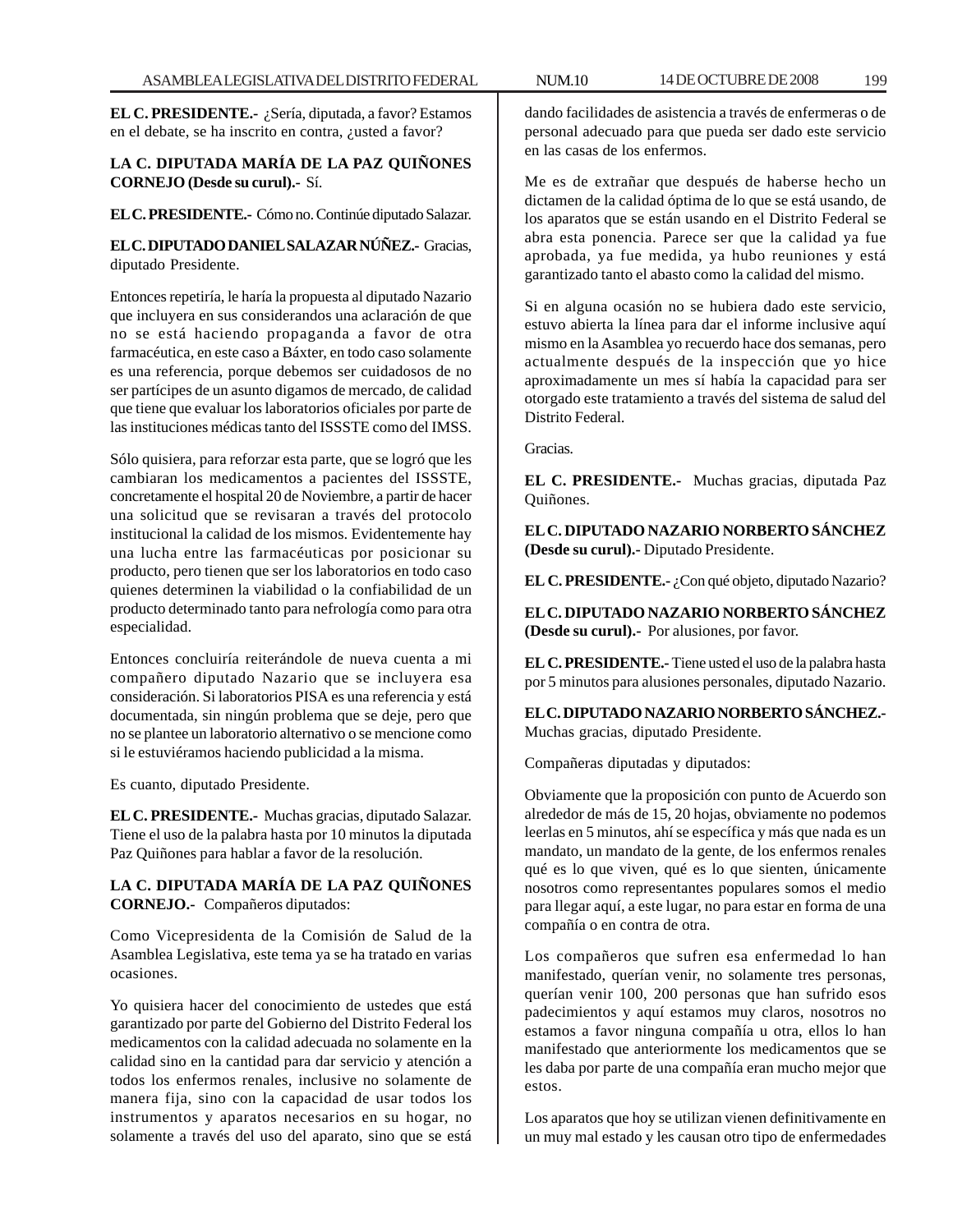y aquí la cuestión es muy importante, compañeros, se hace un exhorto únicamente para la Cámara de Diputados, para el efecto como que ya se planteó para que los derechohabientes, en este caso específico del IMSS tengan una mejor calidad de vida y principalmente los enfermos renales.

Muchas gracias.

**EL C. PRESIDENTE.-** Muchas gracias, diputado Norberto Nazario Sánchez.

Diputado Nazario Norberto Sánchez, nada más para preguntarle si está de acuerdo con la propuesta que ha hecho referencia el diputado Daniel Salazar, relativa a que los laboratorios determinen la confiabilidad de los productos y no se especifique alguna propaganda respecto a los productos.

# **EL C. DIPUTADO NAZARIO NORBERTO SÁNCHEZ**

**(Desde su curul).-** No, porque en el punto de acuerdo ya viene especificado en la resolución que se va a mandar, ya lleva muy especificados todos esos puntos.

**EL C. PRESIDENTE.-** No la acepta.

**LA C. DIPUTADA ELVIRA MURILLO MENDOZA (Desde su curul).-** Diputado Presidente.

**EL C. PRESIDENTE.-** ¿Con qué objeto, diputada Murillo?

**LA C. DIPUTADA ELVIRA MURILLO MENDOZA (Desde su curul).-** Para hechos.

**EL C. PRESIDENTE.-** Estamos en asuntos de urgente y obvia resolución, para lo cual no se encuentra contemplado hechos.

**LA C. DIPUTADA ELVIRA MURILLO MENDOZA (Desde su curul).-** Entonces en contra.

**EL C. PRESIDENTE.-** En contra tiene el uso de la palabra hasta por 5 minutos, la diputada Elvira Murillo.

**LA C. DIPUTADA ELVIRA MURILLO MENDOZA.-** Aquí acepté la propuesta en contra, pero en realidad estoy a favor de la propuesta, solamente quisiera hacer una aclaración.

El problema que tienen entre los laboratorios es del suministro del medicamento, las bolsas y todo lo que implica el apoyo que están dando con este medicamento en el IMSS.

Ahora, estas empresas licitaron el año pasado y está pronto a terminar el período de la licitación.

Entonces, lo importante aquí es que ya sea la Empresa PISA o BAXTER vuelvan a participar y la que presente la mejor opción, es con la que el Instituto va a trabajar y ya dependerá de los laboratorios para que presenten la mejor calidad y sí, efectivamente, hubo muchas propuestas, pero prácticamente este problema se está politizando dentro de todas las asociaciones que hay de dializados, pero lo que queremos dejar muy en claro es que el servicio que dan en el Instituto Mexicano del Seguro Social es un servicio excelente, los dializados están recibiendo todo su medicamento, todas sus bolsas, todas sus máquinas para hacerles la diálisis, si es necesario que los pasen a hemodiálisis los están atendiendo en el Siglo XXI, entonces no hay ningún problema en la atención que dan en el IMSS, simplemente y sencillamente es el grave problema que la gente no está de acuerdo en recibir tal o cual medicamento, pero si ya viene la licitación, que las empresas concursen y que gane la mejor.

Es cuanto, diputado Presidente.

**EL C. PRESIDENTE.-** Muchas gracias, diputada Elvira Murillo. Ha hecho una propuesta y de esa manera le solicito al diputado Nazario Sánchez si está de acuerdo con la propuesta de la diputada Murillo.

**EL C. DIPUTADO NAZARIO NORBERTO SÁNCHEZ.- (Desde su curul)** Bueno, si bien es cierto que efectivamente está por terminar y va a haber una nueva licitación, lo que nosotros manifestamos y solicitamos, en función a lo que se ha manifestado, es que ésta se considere de obvia resolución y se envíe el comunicado a la H. Cámara de Diputados del Congreso de la Unión para que exhorte al IMSS a que brinde, a que proporcione el servicio médico adecuado, en ese sentido específico de la propuesta.

**EL C. PRESIDENTE.-** ¿No se acepta la propuesta, verdad?

**EL C. DIPUTADO NAZARIO NORBERTO SÁNCHEZ.- (Desde su curul)** No.

**EL C. PRESIDENTE.-** Gracias, diputado. En consecuencia proceda la Secretaría a preguntar a la Asamblea en votación económica si es de aprobarse la propuesta del diputado Nazario Sánchez que está a discusión.

**EL C. SECRETARIO.-** Por instrucciones de la Presidencia y en votación económica se pregunta a la Asamblea si está a favor o en contra de la propuesta sometida a su consideración.

Los que estén por la afirmativa, sírvanse manifestarlo poniéndose de pie.

Los que estén por la negativa, sírvanse manifestarlo poniéndose de pie.

Aprobada la propuesta, diputado Presidente.

**EL C. PRESIDENTE.-** Gracias, diputado Secretario. En consecuencia remítase a las autoridades correspondientes para todos los efectos legales a que haya lugar.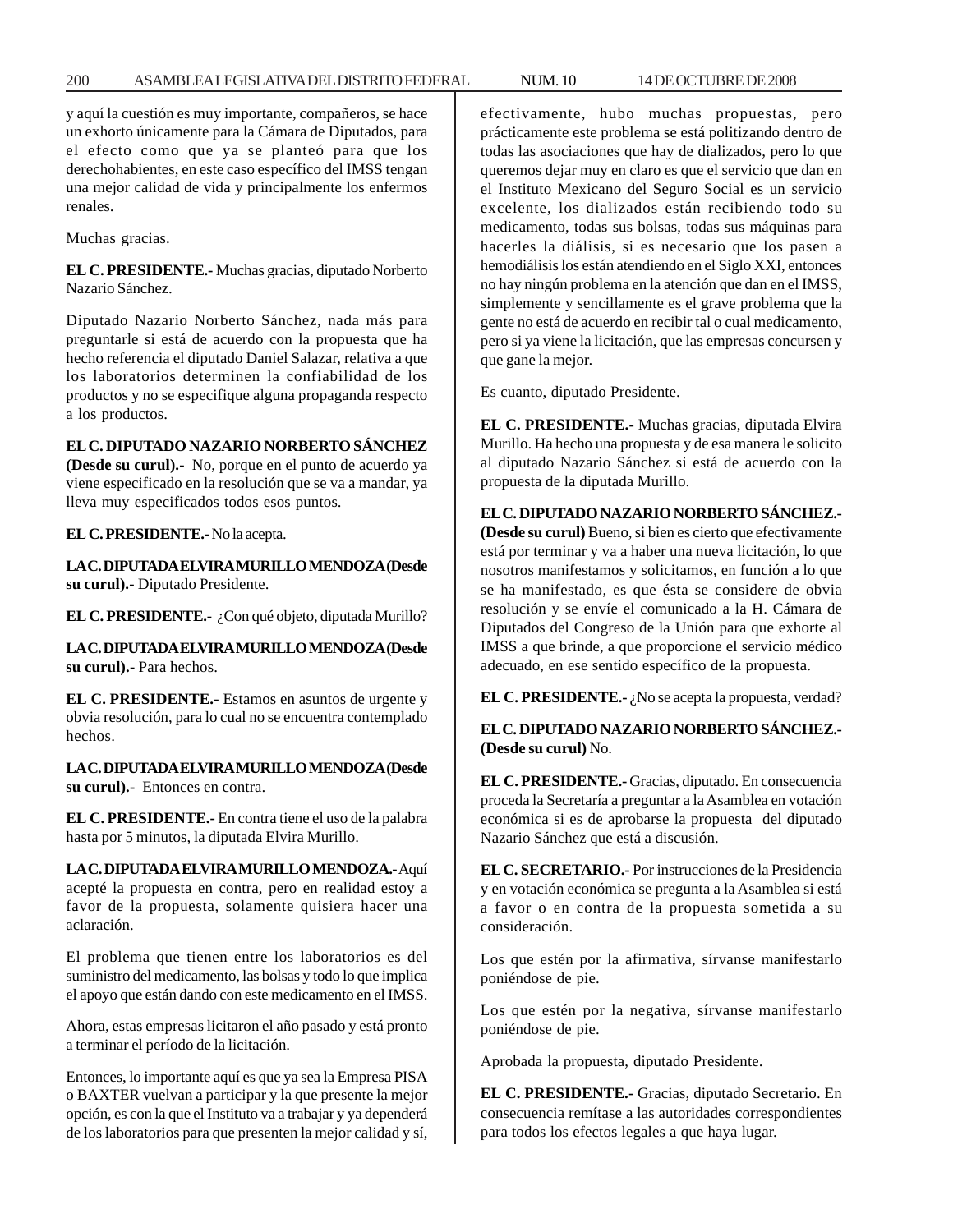Esta Presidencia les informa que los puntos enlistados en los numerales 45 y 49 del orden del día han sido retirados.

A continuación para presentar una proposición con punto de acuerdo para que los diputados integrantes de la IV Legislatura donen un día de dieta a favor del Teletón 2008 y por ello se concede el uso de la palabra hasta por 10 minutos al diputado Miguel Ángel Errasti Arango, del grupo parlamentario del Partido Acción Nacional. Adelante, diputado Errasti.

**EL C. DIPUTADO SERGIO MIGUEL CEDILLO FERNÁNDEZ.- (Desde la curul)** Diputado Presidente.

**EL C. PRESIDENTE.-** ¿Con qué objeto, diputado Cedillo? Para que quede en la versión estenográfica, diputado Cedillo, ¿con qué objeto?

**EL C. DIPUTADO SERGIO MIGUEL CEDILLO FERNÁNDEZ.- (Desde la curul)** Rectificación de quórum.

**EL C. PRESIDENTE.-** Como lo solicita el diputado Cedillo, proceda la Secretaría a pasar lista de asistencia.

**EL C. SECRETARIO.-** Por instrucciones de la Presidencia, se va a proceder a pasar lista de asistencia.

### *(Pasa lista de asistencia)*

Diputado Presidente, hay una asistencia de 42 diputados. Hay quórum.

**EL C. PRESIDENTE.-** Muchas gracias diputado Secretario. Una vez que se ha constatado que hay quórum legal, se concede el uso de palabra, hasta por 5 minutos, al diputado Miguel Ángel Errasti Arango, para que presente una proposición con punto de acuerdo para que los diputados integrantes de esta IV Legislatura donen un día de dieta a favor del Teletón 2008. Adelante diputado Errasti.

**EL C. DIPUTADO MIGUEL ÁNGEL ERRASTI ARANGO.-** Con su venia, diputado Presidente.

*PROPOSICION CON PUNTO DE ACUERDO, PARA QUE LOS DIPUTADOS INTEGRANTES DE LA IV LEGISLATURA DONEN UN DÍA DE DIETA A FAVOR DEL TELETON 2008.*

*DIP. MARTÍN CARLOS OLAVARRIETA MALDONADO PRESIDENTE DE LA MESA DIRECTIVA DE LA ASAMBLEA LEGISLATIVA DEL DISTRITO FEDERAL IV LEGISLATURA*

### *PRESENTE*

*Los suscritos, diputados y diputadas integrantes del Grupo Parlamentario del Partido Acción Nacional, con fundamento en lo dispuesto por los artículos 13 fracción II, 17 fracción VI de la Ley Orgánica y 133 del Reglamento para el Gobierno Interior, ambos de la Asamblea*

*Legislativa del Distrito Federal, sometemos a consideración del Pleno de esta Asamblea, para su discusión, y en su caso aprobación con el carácter de urgente y obvia resolución, la siguiente PROPOSICION CON PUNTO DE ACUERDO, PARA QUE LOS DIPUTADOS INTEGRANTES DE LA IV LEGISLATURA DONEN UN DÍA DE DIETA A FAVOR DEL TELETON 2008, al tenor de los siguientes*

# *ANTECEDENTES*

*Desde el año de 1997, en México nació el Teletón, visto como un proyecto de unidad nacional donde los mexicanos tienen la oportunidad de reunirse y trabajar por una misma causa.*

*El Teletón es una oportunidad no sólo para recaudar recursos económicos, sino para fomentar una cultura de integración, participación social y de solidaridad con las personas y sobre todo con los niños que padecen de alguna discapacidad.*

*Desde aquel año, el Teletón se ha realizado durante los primeros días del mes de diciembre de cada año, buscando recaudar fondos para ayudar principalmente a la rehabilitación de niños que pertenecen a ese grupo vulnerable de la sociedad.*

*Para lograrlo, la Fundación Teletón cuenta con la operación de 7 Centros de Rehabilitación Infantil Teletón (CRIT) el de Occidente, en el Estado de. México, Oaxaca, Aguascalientes, Coahuila, Guanajuato e Hidalgo.*

*En el Teletón 2005 se recaudaron \$417' 126,970.00 (Cuatrocientos diecisiete millones ciento veintiséis mil novecientos setenta pesos, estos recursos destinaron a la operación de los centros ya existentes, así como para la construcción del octavo y noveno Centros de Rehabilitación Integral Teletón en los Estados de Chihuahua y Chiapas.*

*En el Teletón de 2006, se superó la meta anterior de 417 millones, al acumular 420 millones 369 mil 748 pesos, de los cuales esta Asamblea Legislativa donó 129 mil pesos a favor de este esfuerzo de la sociedad mexicana.*

*Lo recaudado, se destinó para otorgar becas en rehabilitación a los pacientes de los Centros de Rehabilitación Infantil Teletón existentes, así como paro la construcción y operación de dos centros más, uno en el Estado de Quintana Roo y otro en Ciudad Nezahualcóyotl, en el Estado de México así como para brindar apoyos económicos a diferentes instituciones de la República mexicana que trabajan en el sector de la discapacidad.*

*Ya en 2007, el Teletón reunió la cantidad de 439 millones 968 mil 534 pesos, los cuales fueron destinados para la*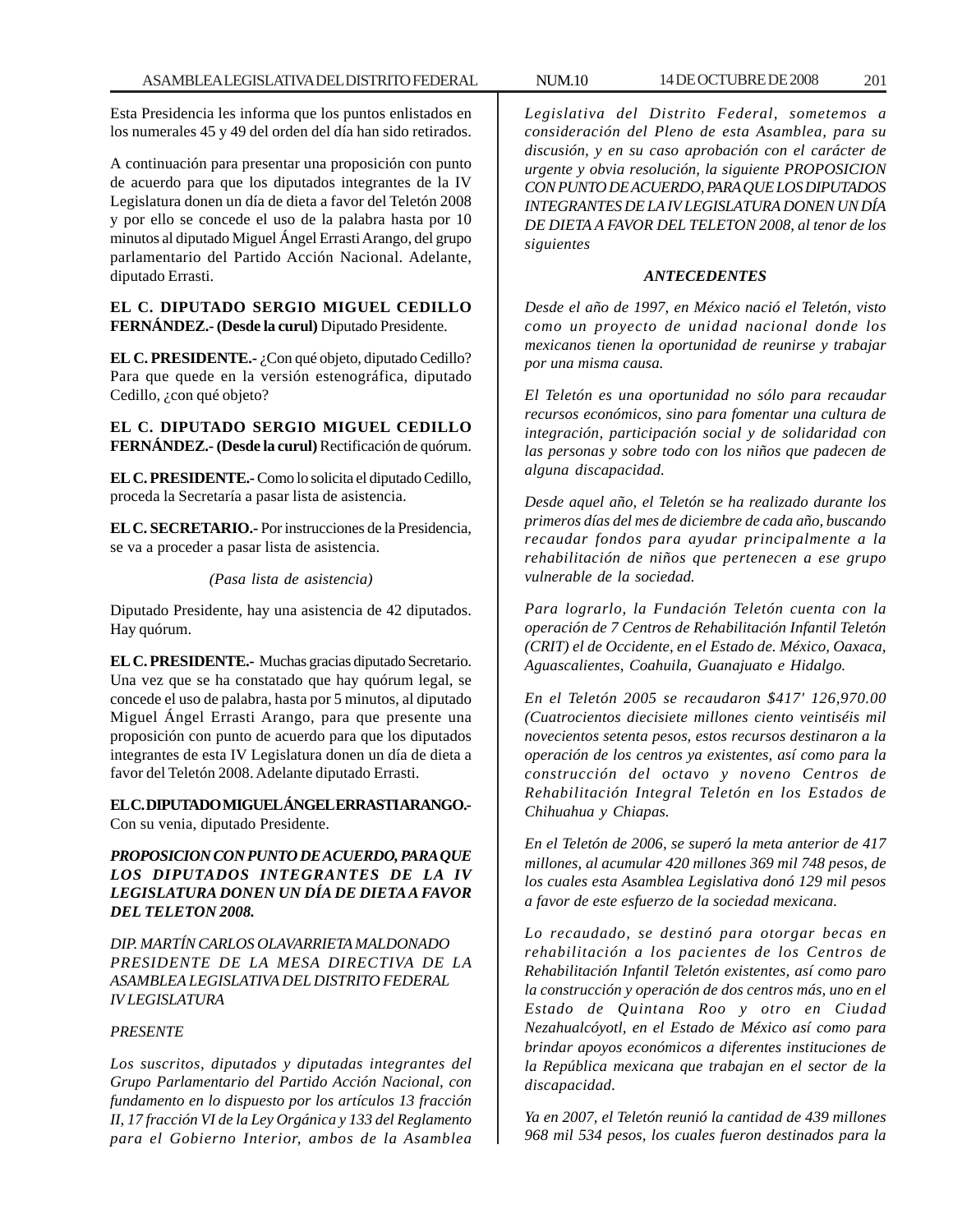### 202 ASAMBLEA LEGISLATIVA DEL DISTRITO FEDERAL NUM. 10 14 DE OCTUBRE DE 2008

*operación de los 11 Centros de Rehabilitación Infantil Teletón en el Estado de México, Occidente, Oaxaca, Occidente, Aguascalientes, Coahuila, Guanajuato, Hidalgo, Chihuahua, Chiapas, Neza y Quintana Roo, además para la construcción de dos nuevos Centros, el de Tamaulipas y en Yucatán.*

*Igualmente los recursos recaudados en 2007, se utilizaron para apoyar a la reconstrucción de la infraestructura de salud, en los estados de Chiapas y Tabasco, dañados por los fenómenos naturales e inundaciones.*

*Además, otro de los objetivos del Teletón es la preparación constante en el campo de la educación y la investigación médica especializada, gracias a la apertura del Instituto Teletón de Estudios Superiores, con colaboración de la Universidad Autónoma del Estado de México.*

*Desde su apertura han egresado 29 terapeutas físicos y 29 terapeutas ocupacionales, actualmente se está preparando a la cuarta, quinta y sexta generación, que equivale a 83 alumnos de la Licenciatura en Terapia Física y 73 de la Licenciatura en Terapia Ocupacional.*

*Además de la atención que les brinda a las personas con discapacidad en sus propios Centros de Rehabilitación, la Fundación Teletón a través del Fondo Teletón de Apoyo a Instituciones, se otorgan apoyos económicos a instituciones asistenciales privadas sin fines de lucro, que se encuentren legalmente constituidas, que tengan antigüedad mínima de tres años y que atiendan a niños y jóvenes con alguna discapacidad en toda la República Mexicana.*

*Así mismo, proporcionan apoyos económicos a organismos públicos que atienden a población con discapacidad, preferentemente a niños y jóvenes.*

*Aunado a lo anterior, han creado el programa ''Creando Oportunidades'', el cual tiene como objetivo principal que las personas con discapacidad logren, como un continuo de su proceso de rehabilitación, colocarse en un empleo digno y remunerado y que puedan aportar sus conocimientos y experiencias y así formar parte de un ambiente laboral y social.*

*Este año, el Teletón se realizará en los próximos 5 y 6 de diciembre, durante esos días la meta será reunir un peso más de lo recaudado el año anterior.*

### *CONSIDERANDOS*

*Primero.- Que en el país existen aproximadamente un millón setecientos noventa y cinco mil trescientas personas que tienen algún tipo de discapacidad. En el Distrito Federal existen alrededor de ciento cincuenta y nueve mil setecientos cincuenta y cuatro personas con discapacidad, según el último Censo General de Población y Vivienda.*

*Segundo.- Que el Gobierno del Distrito Federal otorga Becas para personas con discapacidad, la cual tiene una cobertura del 44.2 % de dicha población, por lo que otras instituciones, incluidas el Teletón proporcionan ayuda para tratar de alcanzar a la mayor parte de población con discapacidad.*

*Tercero.- Que el 2 de diciembre de 2004, la Asamblea Legislativa del Distrito Federal aprobó por unanimidad en el Pleno, un punto de acuerdo con carácter de urgente y obvia resolución, para que se otorgara de manera voluntaria la suma equivalente de un día de dieta de los 66 diputados integrantes de esta Asamblea Legislativa del Distrito Federal, III Legislatura, para el Teletón 2004.*

*Cuarto.- Que esta legislatura, aprobó un punto de acuerdo, para que se otorgara la suma equivalente de un día de dieta de los 66 diputados integrantes de esta Asamblea Legislativa del Distrito Federal, para el Teletón 2006, alcanzando la suma de 129 mil pesos.*

*Quinto. - Que las personas que habitamos en un país, ciudad o familia, formamos una comunidad y de ellas se forma la sociedad. Todos dependemos de otros para poder realizar las tareas que nos beneficien. A esto se le llama el bien común.*

*Sexto. - Que la solidaridad es una virtud que requiere que los individuos unan esfuerzos, sumen esfuerzos, dependiendo unos de otros, para que en la unión de todos estos esfuerzos se construya y se alcancen las metas de progreso que beneficien a la sociedad en general.*

*Séptimo.- Como habitantes de esta ciudad y miembros de esta sociedad, los diputados a esta Asamblea Legislativa, representantes populares, hemos de ser solidarios con quienes más lo necesitan, para que de este modo logremos un beneficio que les permita acceder a una oportunidad de mejorar su vida.*

*En virtud de lo anterior, sometemos a la consideración de esta H. Asamblea el siguiente:*

### *PUNTO DE ACUERDO*

*ÚNICO.- Los diputados integrantes de la Asamblea Legislativa del Distrito Federal, IV Legislatura, donan un día de dieta a favor del Teletón 2008, por lo que se instruye a Oficialía Mayor, realizar los trámites correspondientes.*

*Dado en el Recinto Legislativo a los catorce días del mes de octubre de dos mil ocho.*

*Firman por el Grupo Parlamentario del Partido Acción Nacional: Dip. Margarita María Martínez Fisher; Dip. José Antonio Zepeda Segura; Dip. Alfredo Vinalay Mora; Dip. Ezequiel Rétiz Gutiérrez; Dip. Elvira Murillo Mendoza; Dip. Jacobo Manfredo Bonilla Cedillo; Dip.*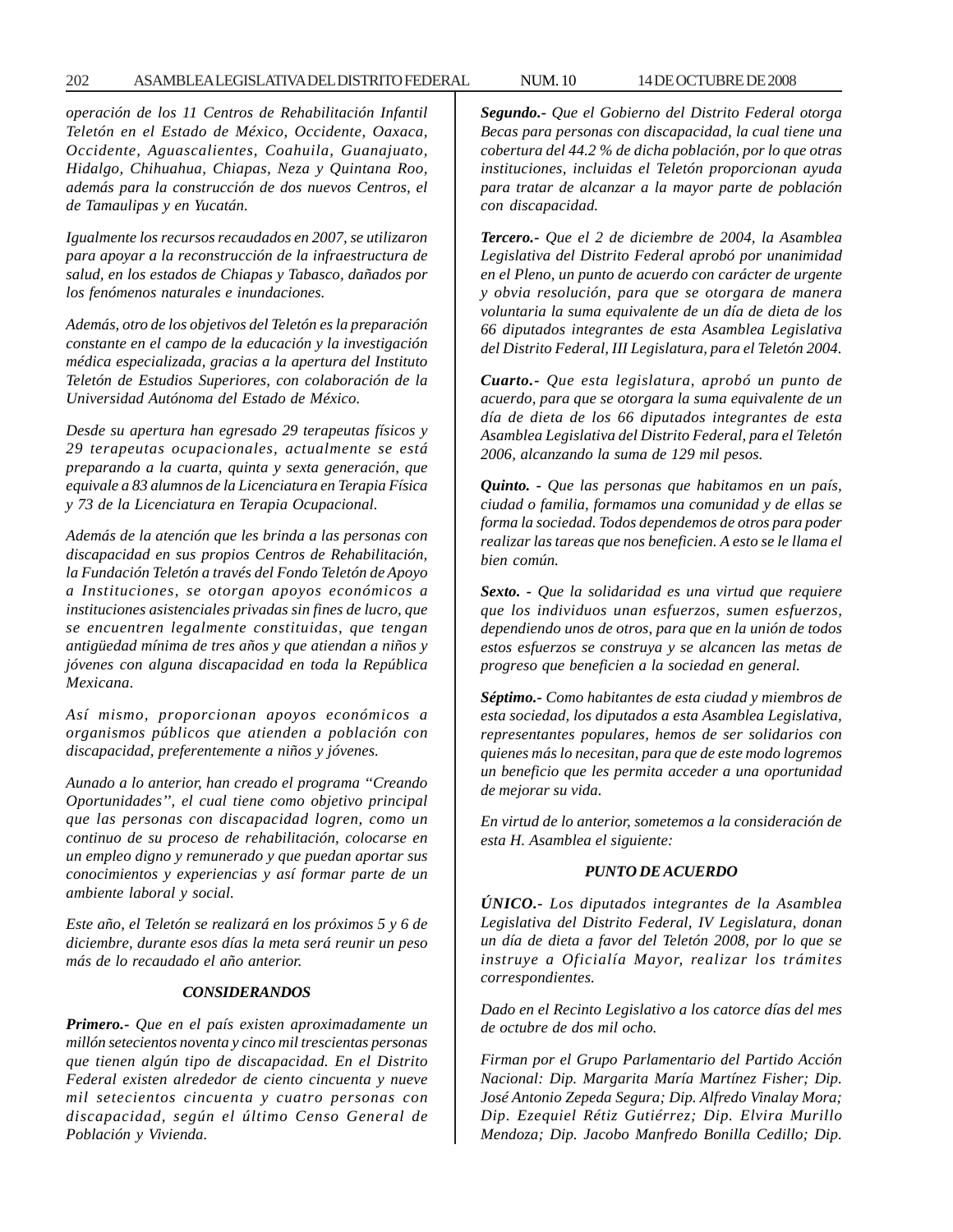*Agustín Carlos Castilla Marroquín; Dip. Miguel Ángel Errasti Arango; Dip. Ramón Miguel Hernández Labastida; Dip. Kenia López Rabadán; Dip. María de la Paz Quiñones Cornejo; Dip. Daniel Ramírez del Valle; Dip. Jorge Romero Herrera; Dip. Celina Saavedra Ortega; Dip. María del Carmen Segura Rangel; Dip. Paula Adriana Soto Maldonado; Dip. Jorge Triana Tena.*

Es cuanto, diputado Presidente.

**EL C. PRESIDENTE.-** Gracias, diputado Errasti. Es por 133, ¿verdad?

**EL C. DIPUTADO MIGUEL ANGEL ERRASTI ARANGO**.- Sí, Presidente.

**EL C. PRESIDENTE.-** En consecuencia, con fundamento en lo dispuesto por el artículo 133 para el Reglamento Interior de la Asamblea Legislativa del Distrito Federal, proceda la Secretaría en votación económica a consultar si la propuesta presentada por el diputado Miguel Ángel Errasti Arango se considera de urgente y obvia resolución.

**EL C. SECRETARIO.-** Por instrucciones de la Presidencia y en votación económica, se consulta a la Asamblea si la propuesta de referencia se considera de urgente y obvia resolución.

Los que estén por la iniciativa, sírvanse manifestarlo poniéndose de pie.

Los que estén por la negativa, sírvanse manifestarlo poniéndose de pie.

Se considera de urgente y obvia resolución, diputado Presidente.

**EL C. PRESIDENTE.-** En consecuencia, ya dio certificación el diputado, se abre el registro de oradores. ¿Oradores en contra?

Diputado Avelino Méndez Rangel.

¿Diputados a favor?

Diputado Errasti.

Diputado Avelino Méndez Rangel, tiene el uso de la palabra hasta por 10 minutos para hablar en contra.

**EL C. DIPUTADO AVELINO MENDEZ RANGEL**.- En primer lugar lamento que en esta discusión que se va a dar, estén de por medio niños, jóvenes, que realmente necesitan un tratamiento para sus diferentes discapacidades, un espacio para atender sus urgentes necesidades, pero sí subo a esta Tribuna, hoy sí con tristeza, porque se pretende que se construyan estos centros de atención a gente con discapacidad, pero muchos de esos que van a donar unos cuantos pesos, no estoy hablando de la gente común del pueblo, no estoy hablando de aquellos que haciendo caso

de esta campaña propagandística en beneficio de los que menos tienen, donan unos cuantos pesos a esta institución, sino de aquellos empresarios que lo utilizan como lavadero de conciencia, que lo utilizan a veces no nada más como lavadero de conciencia, sino como lavadero de otro tipo de recursos y que se presentan como aquellos que van a beneficiar a este sector tan vulnerable de nuestra sociedad, pero que en realidad están actuando de otra forma.

Son las mismas firmas que se chuparon, ese es el título del Universal, aproximadamente 10 mil millones de dólares de las reservas de dólares que tenemos en nuestro país.

Son los mismos que aparecen como donadores en esta feria que yo podría llamar en el caso de ellos, de vanidades, pero que cuando se trata de negocio, el negocio es lo importante. Son 10 mil millones de dólares, se los llevaron en los bolsillos en un ataque especulativo hacia el peso y que multiplicándolo como hoy a la cotización que hoy está el peso representan 120 mil millones de pesos, 120 mil millones de pesos, cuando en el Teletón en el mejor de los casos lo que se recogen son 400 millones de pesos.

Quisiéramos que estas mismas firmas, que por cierto el Gobierno Federal se niega a dar a conocer quiénes son y que seguramente van a aparecer como donadores, nada más que de ese ataque especulativo que hicieron en contra del peso donen al Teletón el 50 por ciento de su ganancia, nada más el 50 por ciento, 60 mil millones de pesos, que multiplicados representan casi 12 años de Teletón, nada más.

Es un asunto que de verdad, insisto, lamento que en medio de este debate estén personas con discapacidad que requieren de este servicio pero que en esencia es una actividad filantrópica en donde muchos de los especuladores obtuvieron beneficios enormes en detrimento de esos mismos que pretenden ayudar y de la mayoría de nosotros como mexicanos.

Por eso subo aquí a decir no a esta donación.

Muchas gracias.

**EL C. PRESIDENTE.-** Gracias, diputado Avelino Méndez. Se ha inscrito como orador para hablar a favor, el diputado promovente, diputado Errasti. Tiene el uso de la palabra hasta por 5 minutos.

**EL C. DIPUTADO MIGUEL ANGEL ERRASTI ARANGO.-** Con su venia, diputado Presidente.

Qué lástima, diputado Avelino, que usted venga hoy a esta Tribuna a denostar a más de 1 millón 800 mil personas discapacitadas en el país.

Qué lástima que sea muy hablador y que tenga muy pocas cifras antes de subirse a esta Tribuna Legislativa.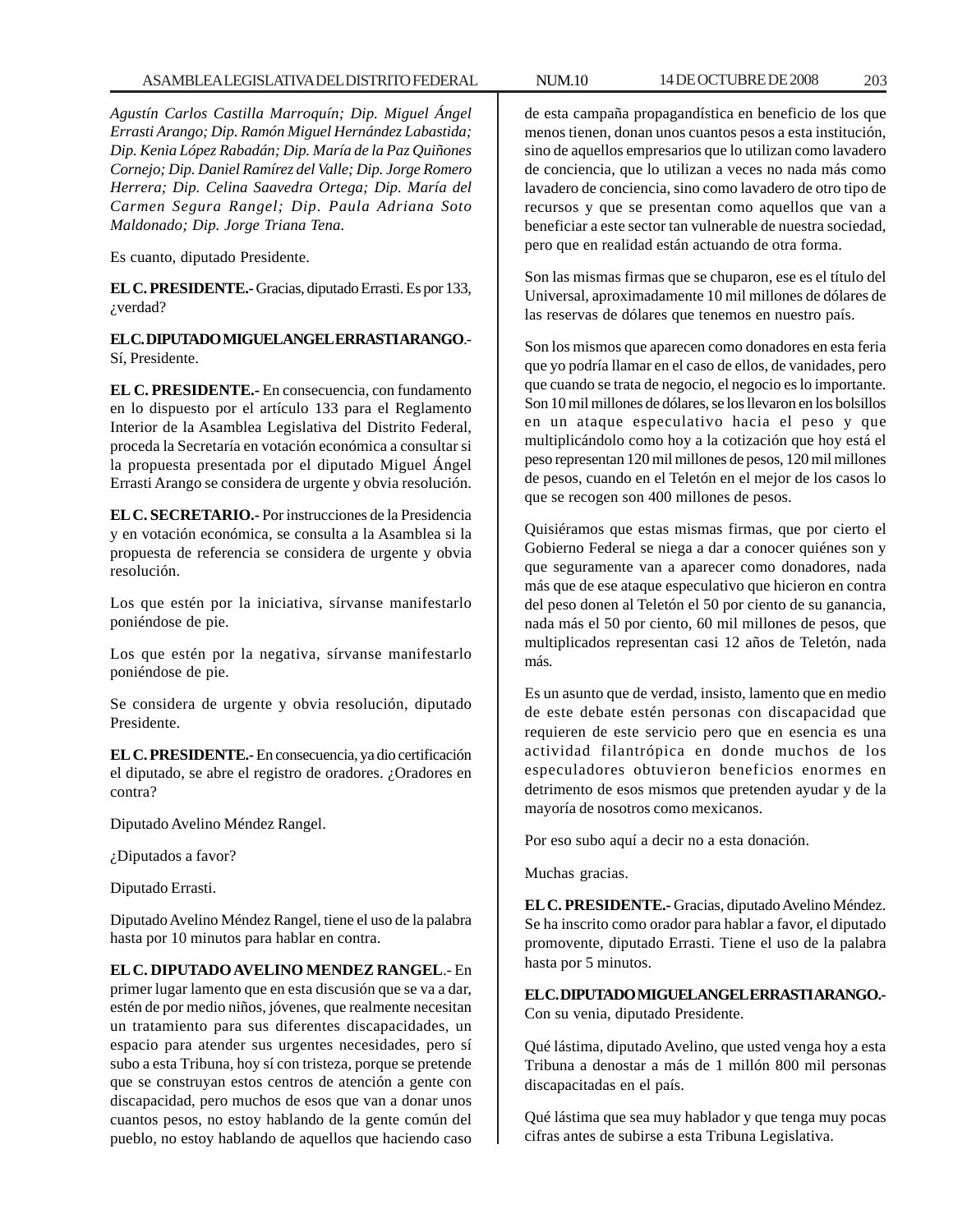Qué lástima que este año usted sea el que esté opacando esté proceso donde muchos de sus compañeros incluso han estado a favor del donar un día de dieta, que por cierto, diputado, si a usted le pesa con gusto le regalo su día de dieta a esta tan noble causa altruista.

Qué lástima que usted venga a denostar lo que desde la Comisión de Grupos Vulnerables de esta Honorable Asamblea Legislativa hemos venido haciendo estos dos años, donde hemos logrado cosas que ninguna otra Comisión y en ninguna otra Legislatura se habían logrado gracias al apoyo de todos los partidos políticos representados en esa honorable Comisión, diputado.

Al decirle que es muy irresponsable que se suba a una Tribuna como esta a hablar de cosas que ni siquiera conoce, yo le quisiera preguntar si en alguno de sus tiempitos en estos 2 años ha tenido la fortuna de ir a algún CRIT, si en este tiempito como diputado en estos 2 años usted ha acudido a alguna inauguración o a ver qué tipo de tratamientos se dan en estos lugares, y que es muy fácil, como siempre, el subir a hablar de cosas que en verdad van en contra hasta de lo que su propio partido político y el Jefe de Gobierno está haciendo en esta ciudad por los discapacitados, diputado. Fíjese qué lamentable que usted se suba a hablar de cosas que ni siquiera venían en el punto de acuerdo.

Yo creo que si usted tiene las pruebas que hoy nos menciona es muy irresponsable que no acuda a las autoridades correspondientes a poner las denuncias. Habla de lavado de dinero y de no sé cuántas mafufadas, pero lo que yo creo es que la razón de ese punto de acuerdo del día de hoy es reflejar la labor altruista de los diputados, ya sea del PRD, del PAN, del PANAL, del Verde o de cualquier otro partido preocupados porque alguien más ayude a que todas aquellas personas que no son capaces de tener una beca ya sea por el Gobierno Federal o el Gobierno Local encuentren lugares que se dediquen a darles una mejor calidad de vida.

Le reitero y el mensaje que daría que si usted no quiere donar el día de hoy lo que le corresponda, no se preocupe, pero no opaque lo que muchos de sus propios compañeros están de acuerdo y que hemos venido trabajando, le reitero, desde hace dos años.

Es cuanto, diputado Presidente.

**EL C. PRESIDENTE.-** Muchas gracias, diputado Errasti.

**EL C. DIPUTADO AVELINO MÉNDEZ RANGEL (Desde su curul).-** Diputado Presidente.

**EL C. PRESIDENTE.-** ¿Con qué objeto, diputado Avelino?

**EL C. DIPUTADO AVELINO MÉNDEZ RANGEL (Desde su curul).-** Por alusiones.

**EL C. PRESIDENTE.-** Tiene el uso de la palabra hasta por 5 minutos el diputado Méndez Rangel por alusiones personales.

**EL C. DIPUTADO AVELINO MÉNDEZ RANGEL.-** Con su permiso, señor Presidente.

Yo insisto, lástima que está en medio de este debate jóvenes y niños que requieren este servicio, pero no me voy a echar para atrás, no se me va a enternecer el corazón, como pretende el diputado Errasti, porque hay formas más claras de ayudar a esa gente.

Yo lo invito, le pediría que ustedes como bancada del partido en el Gobierno Federal exigieran los nombres de todos aquellos que saquearon al país para saber si realmente van a donar al Teletón. Es un asunto que sí quiero dejar claro, no es una negativa a ser altruista, es una situación que no es de opacar.

Señor diputado, hay formas de ver la vida, no hay pensamientos únicos. Lo que usted pretende es un pensamiento único que es característico de cierto sector político, pero no me voy a meter en eso.

Simplemente esperar que eleve el nivel de debate, que comprenda que hay otras formas de pensar. Yo no me voy a retractar de lo dicho.

Lo que sí le pediría que si es usted tan altruista y dado que se trata de mostrar ese amor hacia el prójimo, que es el altruismo, done usted todo su mes de salario y con eso tranquilamente cubre usted todas las dietas de todos los diputados, usted que cree firmemente en esa causas y cuando se cree en esas causas se pone uno a disposición de las mismas.

**EL C. DIPUTADO MIGUEL ANGEL ERRASTI ARANGO (Desde su curul).-** Diputado Presidente.

**EL C. PRESIDENTE.-** Si me permite un momento, diputado Méndez Rangel. ¿Con qué objeto, diputado Errasti?

**EL C. DIPUTADO MIGUEL ANGEL ERRASTI ARANGO (Desde su curul).-** Diputado ¿le puedo hacer una pregunta al orador?

**EL C. PRESIDENTE.-** Si el diputado acepta la pregunta.

**EL C. DIPUTADO AVELINO MÉNDEZ RANGEL.-** No, no tiene caso, diputado. Muchas gracias.

Entonces, sí le pediría que con ese amor que tiene usted al prójimo done un mes de su salario. No le voy a aceptar el reto, no lo voy a hacer yo.

Muchas gracias.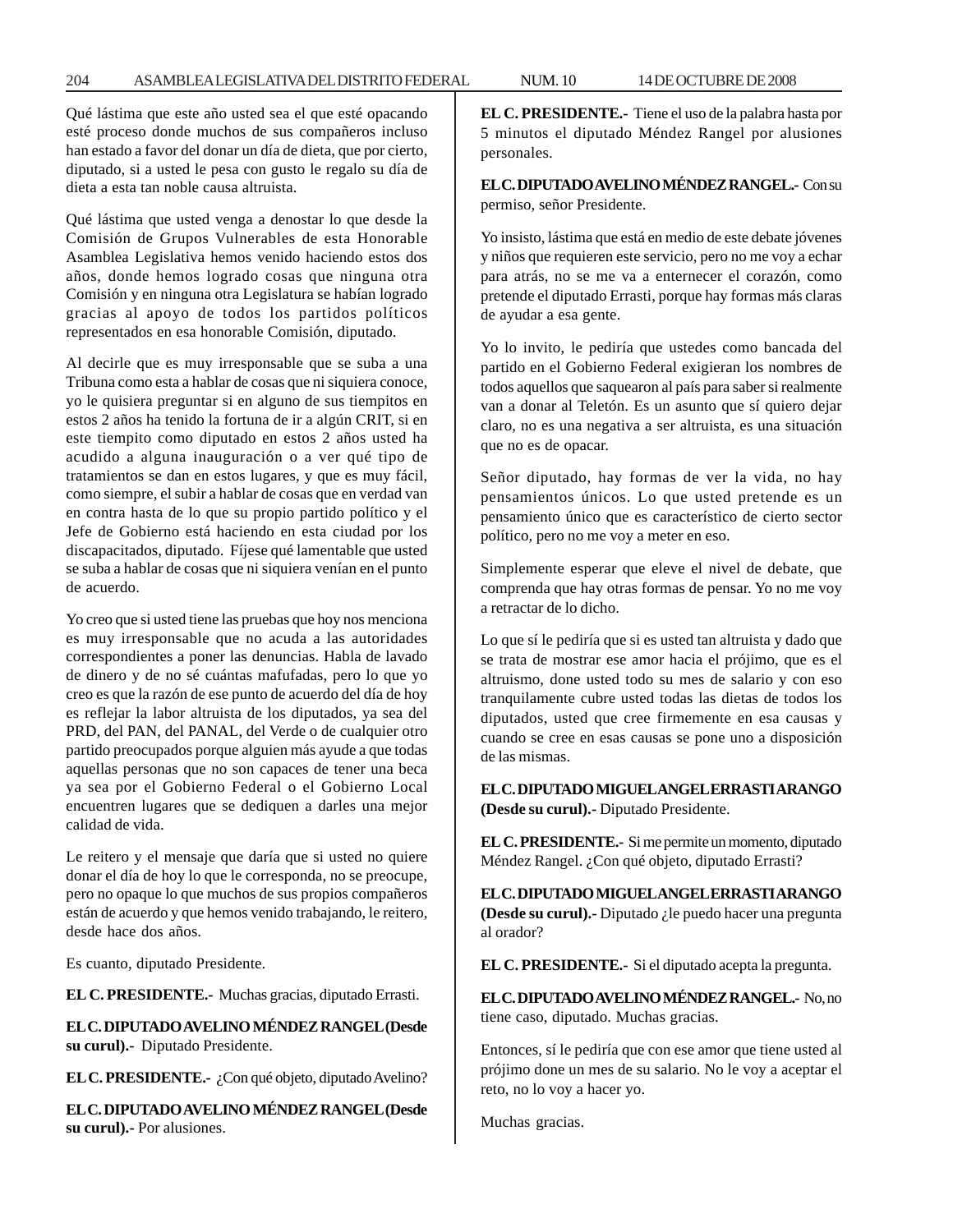**EL C. DIPUTADO MIGUEL ÁNGEL ERRASTI ARANGO (Desde su curul).-** Diputado Presidente.

**EL C. PRESIDENTE.-** Sí, diputado Errasti ¿con qué objeto?

**EL C. DIPUTADO MIGUEL ÁNGEL ERRASTI ARANGO (Desde su curul).-** Por alusiones.

**EL C. PRESIDENTE.** No hay alusiones por alusiones *i* no ha subido usted por alusiones personales?

Le voy a comentar que usted aludió al diputado Avelino, por tanto no hay alusiones, por alusiones.

**EL C. DIPUTADO MIGUEL ÁNGEL ERRASTI ARANGO (Desde su curul).-** Por el 119, diputado Presidente.

**EL C. PRESIDENTE.-** A ver, estamos en un asunto de urgente y obvia resolución, por tanto no procede su solicitud, diputado Errasti.

**EL C. DIPUTADO JORGE FEDERICO SCHIAFFINO ISUNZA (Desde su curul).-** Diputado Presidente.

**EL C. PRESIDENTE.**  $\cdot$  ¿Con qué objeto, diputado Schiaffino?

**EL C. DIPUTADO JORGE FEDERICO SCHIAFFINO ISUNZA (Desde su curul).-** De hacer la moción, de suplicar a usted pregunte si está suficientemente discutido y se ponga a votación.

**EL C. PRESIDENTE.-** Con mucho gusto, diputado.

Vamos a consultar, no sin antes la Secretaría dé lectura al artículo 18, 19, 20, 21 y 22 y 23 del Reglamento del Gobierno Interior. Tome, diputado Secretario.

**EL C. SECRETARIO.-** De la disciplina parlamentaria. Artículo 18.- Los diputados guardarán el debido respeto y compostura en el interior del Recinto Oficial en las sesiones y en cualquier acto de carácter oficial.

Artículo 19.- Los diputados observarán las normas de cortesía y el respeto parlamentario.

Artículo 20.- Los diputados en el ejercicio de sus funciones en el Recinto Oficial observarán una conducta y comportamiento y congruencia con la civilidad política, tolerancia y respeto en su carácter de representantes ciudadanos.

Cumplida su instrucción, diputado Presidente.

**EL C. PRESIDENTE.-** Muchas gracias, diputado Secretario. A continuación, proceda a preguntar en votación económica a la Asamblea si se encuentra suficientemente discutido el tema.

**EL C. SECRETARIO.-**

Los que estén por la afirmativa, sírvanse manifestarlo poniéndose de pie.

Los que estén por la negativa, sírvanse manifestarlo poniéndose de pie.

Se considera suficientemente discutido, diputado Presidente.

**EL C. PRESIDENTE.-** Muchas gracias. En consecuencia, solicito asimismo a la Secretaría pregunte a la Asamblea en votación nominal, debido a que el diputado Miguel Ángel Errasti y el diputado Méndez Rangel han solicitado esta votación y pregunte si se considera de aprobarse la propuesta a discusión.

**EL C. SECRETARIO.-** Comenzamos de derecha a izquierda.

Rebeca Parada, en pro.

Xiuh Guillermo Tenorio, a favor.

Gloria Cañizo, a favor.

Humberto Morgan, abstención.

Ricardo Benito, en pro.

Enrique Vargas, en contra.

Beltrán Cordero, a favor.

Sergio Cedillo, en pro.

Elba Garfias, a favor.

Elvira Murillo, en pro de los grupos vulnerables y de los niños con discapacidad, especialmente.

Miguel Errasti, a favor.

Jorge Romero, a favor.

Jorge Triana, en pro.

Agustín Castilla, en pro.

Miguel Hernández, en pro.

Paz Quiñones, a favor.

Cárdenas Sánchez, a favor.

Piña Olmedo, en pro.

Cristóbal Ramírez, en contra.

Edgar Torres, abstención.

Margarita Martínez, en pro.

López Rabadán, en pro.